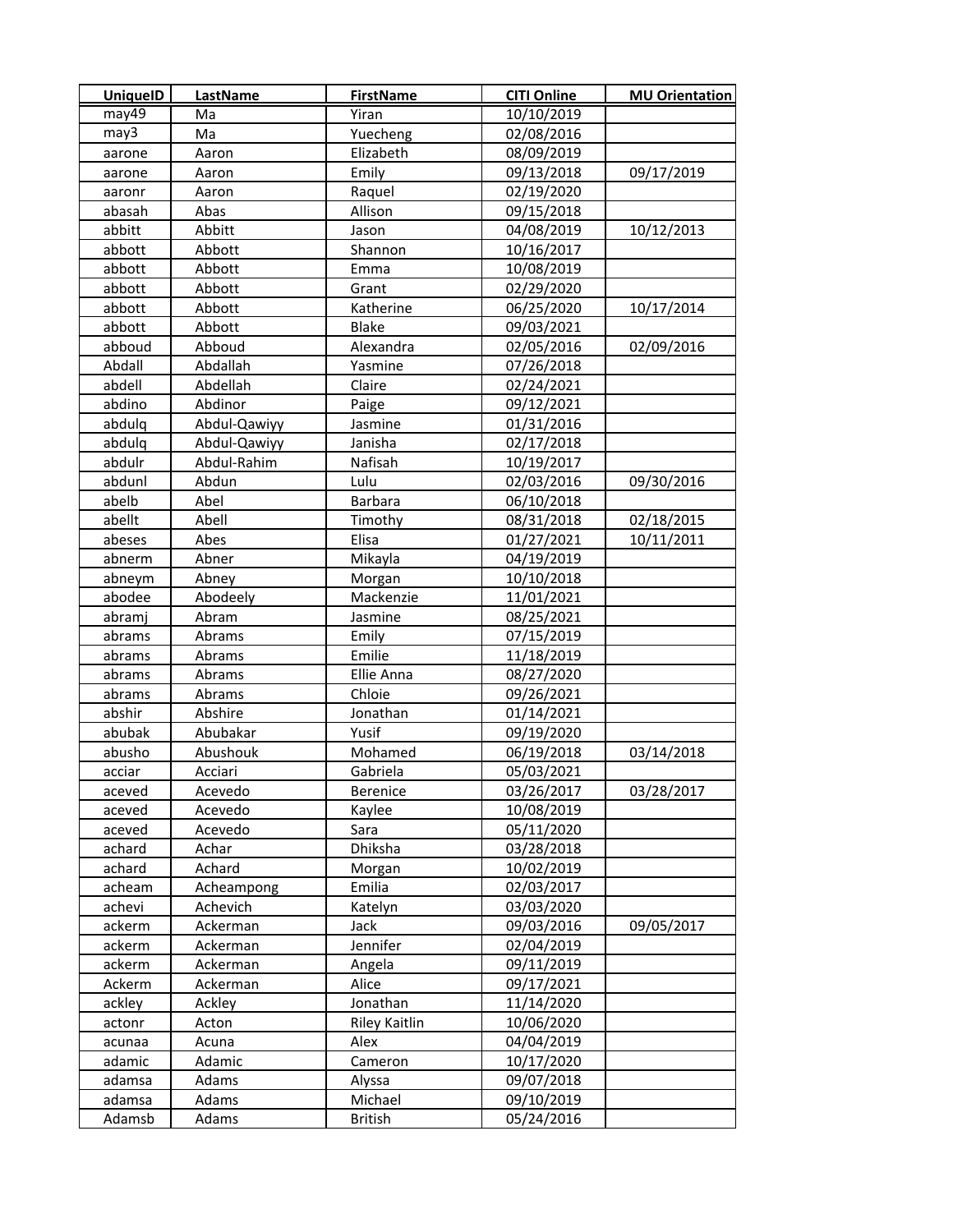| <b>UniquelD</b>  | LastName                | <b>FirstName</b> | <b>CITI Online</b>       | <b>MU Orientation</b> |
|------------------|-------------------------|------------------|--------------------------|-----------------------|
| adamsc           | Adams                   | Clayton          | 03/27/2019               |                       |
| adamsc           | Adams                   | Courtney         | 07/22/2019               |                       |
| adamsc           | Adams                   | Chase            | 01/25/2022               |                       |
| adamsh           | Androne                 | Helane           | 11/26/2016               | 07/25/2014            |
| adamsj           | Adams                   | Jennifer         | 05/25/2016               |                       |
| adamsk           | Adams                   | Kristin          | 10/09/2018               |                       |
| adamsk           | Adams                   | Kristen          | 12/20/2019               | 02/11/2020            |
| adamsl           | Adams                   | Lucas            | 11/07/2019               |                       |
| adamsm           | Adams                   | Michele          | 08/04/2018               |                       |
| adamsm           | Adams                   | Mace             | 08/31/2020               |                       |
| adamso           | Adamson                 | Josephine        | 09/10/2019               | 10/21/2019            |
| adamss           | Adams-Smith             | Judy             | 06/01/2016               |                       |
| adamss           | Adams                   | Seth             | 01/27/2022               |                       |
| adamst           | Adams                   | Theresa          | 06/28/2017               |                       |
| adamst           | Adams                   | Tori             | 02/15/2019               |                       |
| addaee           | Addae                   | Effe             | 09/18/2020               |                       |
| addali           | Addalia                 | Emily            | 09/25/2019               |                       |
| adedug           | Adedugbe                | Emmanuel         | 09/05/2017               |                       |
| adelsb           | Adelsberger             | Abbi             | 03/10/2020               |                       |
| Aderon           | Aderonke                | Adebayo          | 05/15/2016               |                       |
| adeseh           | Adeseha                 | Oluwateniola     | 09/25/2017               |                       |
| adhika           | Adhikari                | <b>Bhisma</b>    | 10/10/2019               |                       |
| Adhika           | Adhikari                | Tika             | 01/15/2020               |                       |
| adjeig           | ADJEI GYIMAH            | <b>AKWASI</b>    | 08/21/2021               |                       |
| adjeil           | Adjei                   | Linda            | 03/02/2019               |                       |
| Adjeim           | Adjei                   | Mathias          | 01/20/2022               |                       |
| adkins           | Adkins                  | Allyson          | 09/09/2017               |                       |
| adkins           | Adkins                  | Monica           | 02/13/2019               | 04/25/2019            |
| adkins           | Adkins                  | Kimberly         | 05/30/2019               |                       |
| adkins           | Adkins                  | Jasmine          | 08/25/2019               |                       |
| adkins           | Adkins                  | Robin            | 07/27/2021               |                       |
| adleta           | Adleta                  | Paige            | 03/21/2019               |                       |
| adofod           | Adofo                   | Deborah          | 03/06/2019               |                       |
| adryan           | Adryan                  | Rory             | 10/10/2019               |                       |
| adugya           | Yeboah                  | Sylvia           | 03/04/2019               |                       |
| adugya           | Adu-Gyamfi              | Mitchelle        | 11/01/2021               |                       |
| adup             | Adu                     | Prince           | 03/06/2019               |                       |
| affeld           | Smith                   | Susan            | 06/17/2018               | 04/17/2012            |
| affulm           | Afful                   | Michelle         | 09/09/2018               |                       |
| afrako           | Afrakoma                | Rebecca          | 09/29/2021               |                       |
| afrehk           | Afreh                   | Kwadwo           | 02/04/2016               |                       |
| agbito           | Agbitor                 | Selom            | 01/03/2016               |                       |
| agcaoi           | Agcaoili                | Makana           | 07/11/2017               |                       |
| ageean           | Agee                    | Alia             | 09/11/2021               |                       |
| ageejm           | Agee                    | JaTayzia         | 03/11/2020               |                       |
| ageeva           | Agee Deaton             | Virginia         | 06/18/2019               |                       |
| agenbr           | Agenbroad               | Cole             | 09/29/2015               | 09/06/2016            |
| aggarw           | Aggarwal                | Pankhuri         | 06/01/2020               | 09/25/2017            |
| agyapo           | Agyapong                | William<br>Kofi  | 08/28/2020<br>09/18/2020 |                       |
| agyema<br>ahlers | Agyemang<br>Ahlersmeyer | Jordan           | 10/25/2016               | 10/24/2017            |
| ahlstr           | Ahlstrom                | Adina            | 01/05/2017               | 02/19/2019            |
| ahluwa           | Ahluwalia               | Lovepreet        | 09/15/2020               |                       |
|                  |                         |                  |                          |                       |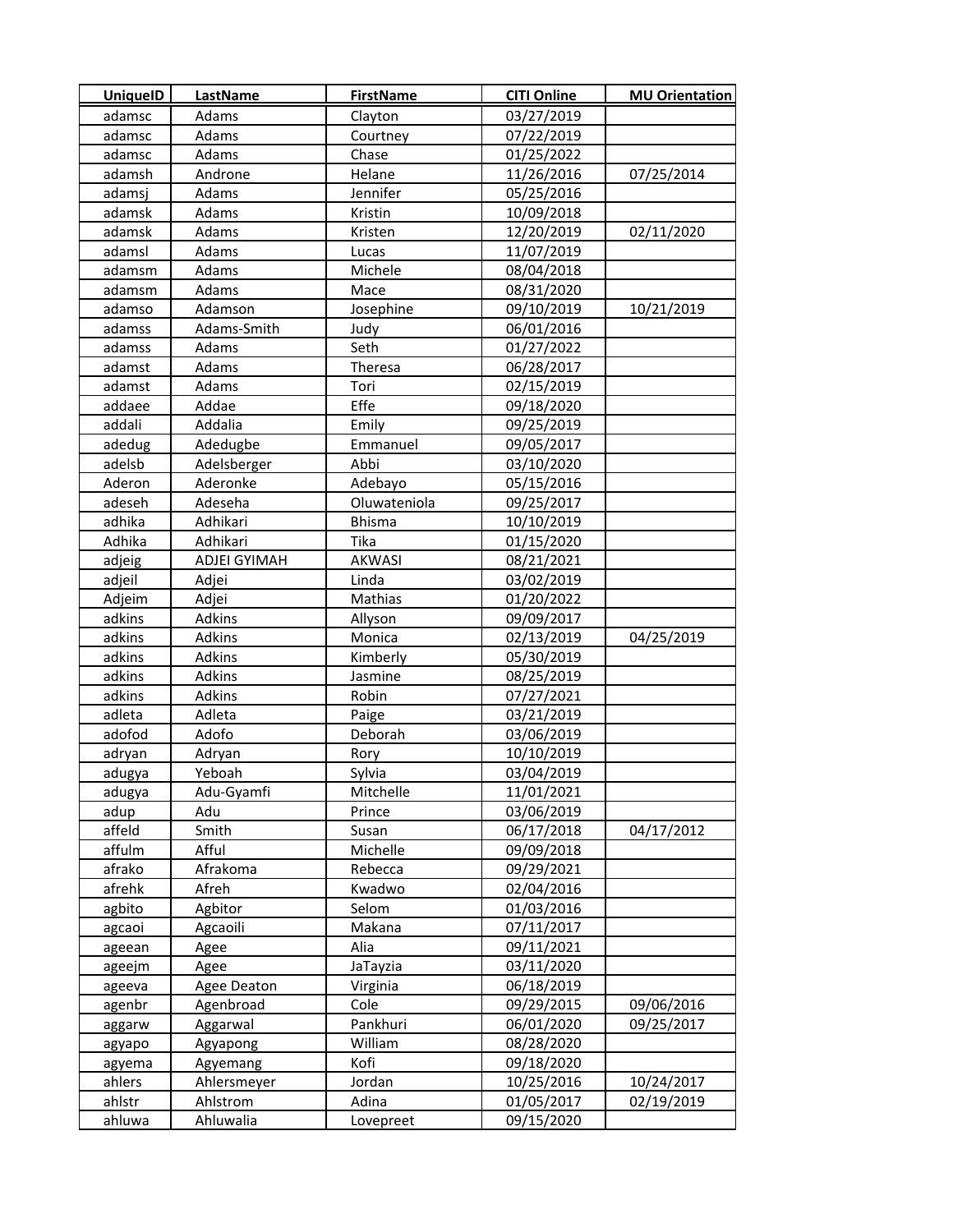| <b>UniquelD</b> | LastName      | <b>FirstName</b> | <b>CITI Online</b> | <b>MU Orientation</b> |
|-----------------|---------------|------------------|--------------------|-----------------------|
| ahmedf          | Ahmed         | Fauzia           | 11/04/2019         |                       |
| Ahrens          | Ahrens        | Dean             | 09/12/2018         |                       |
| aidood          | Aidoo         | Doreen           | 01/28/2017         |                       |
| ainaoe          | Aina          | Emmanuel         | 10/23/2019         | 10/29/2019            |
| aizenm          | Aizenman      | Daniel           | 08/26/2018         |                       |
| ajlong          | Long          | Alison           | 07/08/2017         |                       |
| akbara          | Akbar Akhgari | Parsoon          | 08/29/2015         | 12/07/2016            |
| akerb           | Scott         | <b>Bridget</b>   | 09/13/2018         |                       |
| akerma          | Akerman       | Suzanne          | 05/25/2016         |                       |
| akersd          | Akers         | Dylan            | 09/16/2018         |                       |
| akinen          | Akin          | Emily            | 10/10/2019         |                       |
| akink           | Akin          | Karla            | 03/09/2020         |                       |
| akinss          | Akins         | Sherry           | 01/27/2017         |                       |
| alaiza          | Alaiza        | Paola            | 04/09/2020         |                       |
| alalis          | Alali         | Shatha           | 03/03/2016         | 03/08/2016            |
| albaj           | Alba          | Jennifer         | 09/02/2021         |                       |
| albano          | Albano        | John             | 11/20/2020         |                       |
| albata          | Alba          | Ines             | 02/10/2019         | 04/08/2019            |
| albers          | Albers        | Carley           | 05/07/2019         |                       |
| Albers          | Albers        | Colby            | 07/21/2019         |                       |
| albert          | Albert        | Madeline         | 12/26/2017         | 03/02/2018            |
| albert          | Albert        | Susan            | 06/28/2019         |                       |
| albert          | Alberty       | Carmie           | 07/08/2020         |                       |
| albina          | Albin         | Ashley           | 10/31/2016         |                       |
| albinu          | Albinus       | Nina             | 03/12/2020         |                       |
| albrec          | Albrecht      | Dana             | 06/02/2017         | 06/16/2017            |
| albrec          | Albrecht      | Lauren           | 06/24/2021         |                       |
| albrig          | Albright      | Allison          | 08/27/2021         |                       |
| alcant          | Alcantar      | Paula            | 05/24/2020         |                       |
| alcumb          | Alcumbrac     | Jamie            | 09/28/2016         |                       |
| aldric          | Aldrich       | Christopher      | 09/02/2016         |                       |
| aldric          | Aldrich       | Kendra           | 05/23/2019         |                       |
| aldrid          | Aldridge      | Chandler         | 04/06/2020         |                       |
| aleksa          | Aleksandrovic | Paige            | 01/04/2019         |                       |
| aleman          | Aleman        | Karen            | 08/04/2021         |                       |
| alessa          | Alessandro    | Adrian           | 02/04/2016         | 02/09/2016            |
| alessi          | Alessio       | Helaine          | 09/16/2020         |                       |
| alexan          | Alexander     | Johanna          | 09/07/2017         |                       |
| alexan          | Alexander     | Katherine        | 10/04/2017         | 02/07/2018            |
| alexan          | Alexander     | Mira             | 03/28/2018         |                       |
| alexan          | Alexander     | Courtney         | 10/09/2018         |                       |
| alexan          | Alexander     | Clare            | 09/30/2019         |                       |
| alexan          | Alexander     | Alana            | 03/10/2020         |                       |
| alexan          | Alexander     | Phill            | 05/08/2021         | 05/10/2013            |
| alexan          | Alexander     | Maya             | 10/17/2021         |                       |
| alfano          | Alfano        | Matthew          | 01/04/2016         |                       |
| alfaro          | Alfaro        | Sarah            | 08/05/2017         |                       |
| alfier          | Alfieri       | Sofia            | 02/28/2021         |                       |
| algekm          | Alge          | Klaire           | 08/31/2018         |                       |
| algere          | Alger         | Eleanor          | 03/15/2020         | 02/11/2020            |
| alharb          | Alharbi       | Manea            | 03/04/2016         | 03/08/2016            |
| alhuba          | Alhubail      | Shatha           | 02/09/2018         | 02/05/2018            |
| alickt          | Alick         | Toshika          | 06/11/2019         |                       |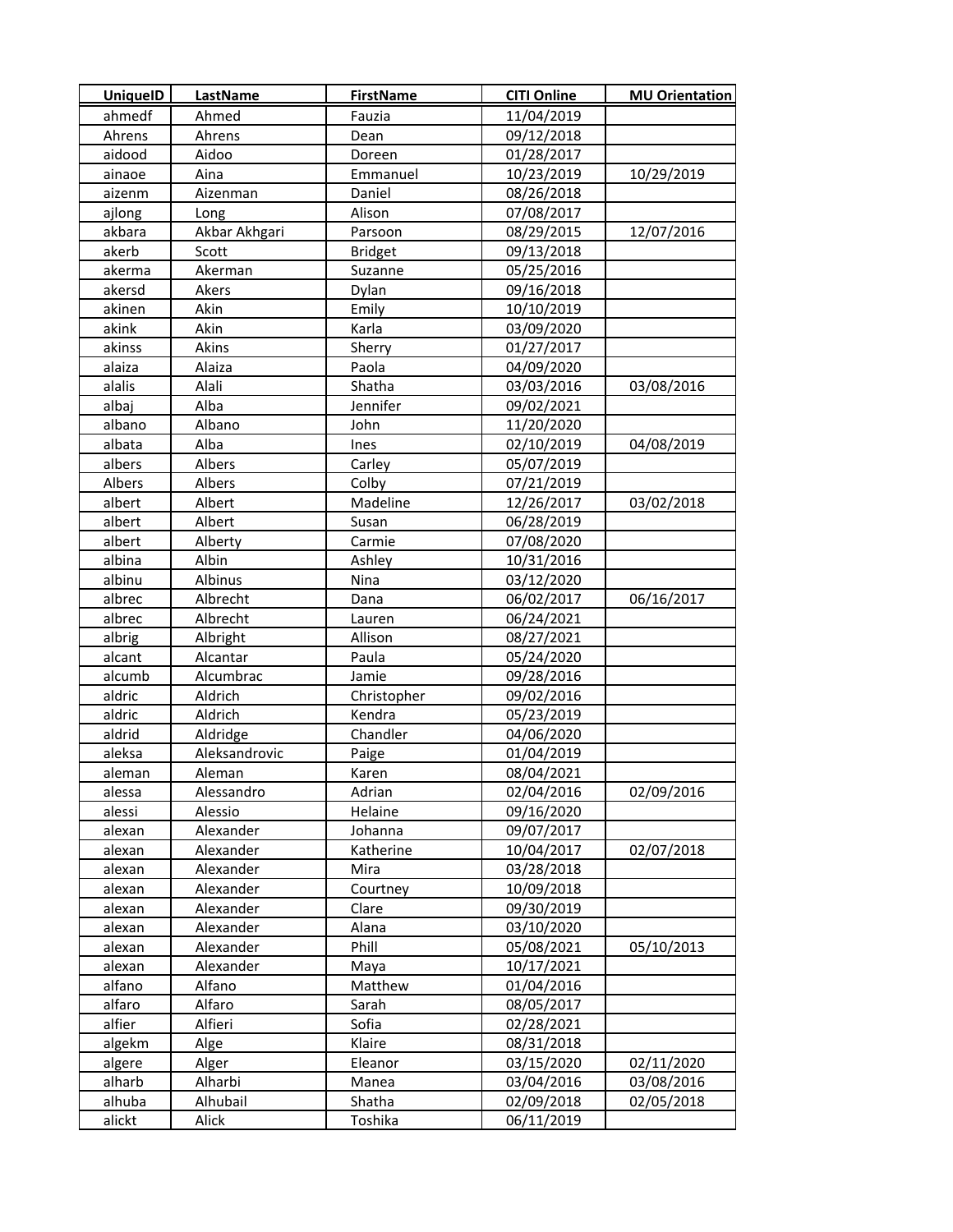| <b>UniquelD</b> | LastName      | <b>FirstName</b> | <b>CITI Online</b> | <b>MU Orientation</b> |
|-----------------|---------------|------------------|--------------------|-----------------------|
| <b>ALIDAE</b>   | Alidaee       | Carrie           | 05/13/2019         |                       |
| alip            | Ali           | Priyanka         | 03/20/2019         | 03/11/2019            |
| alkhaf          | Al Khafaji    | Shams            | 08/07/2020         |                       |
| allans          | Allans        | Nicole           | 10/20/2019         |                       |
| allbau          | Allbaugh      | Lucy             | 10/22/2021         | 09/26/2011            |
| allena          | Allen         | Angela           | 02/24/2016         |                       |
| allena          | Allen         | Ivy              | 10/20/2019         |                       |
| allenb          | Allen         | <b>Brittney</b>  | 02/06/2016         | 02/09/2016            |
| allenb          | Allen         | Bayley           | 02/11/2020         |                       |
| AllenC          | Allen         | Christopher      | 09/10/2017         |                       |
| allenc          | Allen         | Courtney         | 02/13/2018         | 03/13/2018            |
| allenc          | Allen         | Karlie           | 09/10/2018         |                       |
| allenc          | Allen         | Casie            | 09/19/2018         | 09/17/2018            |
| allend          | Allender      | Emily            | 10/03/2016         |                       |
| alleng          | Allen         | Gregory          | 08/14/2016         | 09/30/2016            |
| allenh          | Allen         | Haley            | 02/06/2017         |                       |
| allenj          | Allen         | Janelle          | 01/04/2016         |                       |
| allenk          | Allen         | Kasey            | 10/09/2018         |                       |
| allenm          | Allen         | Molly            | 06/28/2017         |                       |
| allenn          | Funk          | Natalie          | 02/25/2019         |                       |
| allenr          | Allen         | Rachael          | 01/28/2016         |                       |
| allenr          | Allen         | Rebekah          | 09/18/2020         |                       |
| AllenS          | Allen         | Sam              | 05/06/2017         |                       |
| allent          | Allentuck     | Heather          | 05/22/2017         |                       |
| alleyk          | Alley         | Katy             | 09/05/2016         |                       |
| allman          | Allman        | Kaitlyn          | 11/10/2016         |                       |
| allman          | Allmandinger  | Maggie           | 10/11/2018         |                       |
| allmon          | Allmon        | Ashley           | 09/28/2018         |                       |
| allogn          | Allognon      | Ismene           | 01/06/2016         |                       |
| allogn          | Allognon      | Joris            | 02/06/2016         | 02/09/2016            |
| almond          | Almond        | Samuel           | 11/13/2017         |                       |
| almuta          | Almutairi     | Seham            | 01/21/2019         |                       |
| alnajm          | Al Najm       | Michel           | 06/19/2018         | 03/14/2018            |
| alomar          | Alomari       | Hakam            | 10/12/2016         | 09/30/2016            |
| altamu          | Altamura      | Talia            | 01/29/2020         |                       |
| altenl          | Alten         | Lillian          | 03/04/2020         |                       |
| althc           | Alt           | Hannah           | 02/04/2018         | 10/19/2021            |
| althub          | Althubiani    | Raghad           | 06/17/2021         |                       |
| althun          | Althuniyan    | Feras            | 10/10/2019         |                       |
| altier          | Altieri       | Audrey           | 11/01/2016         |                       |
| altman          | Altman        | Karina           | 06/04/2021         |                       |
| altowa          | Altowajri     | Muna             | 02/26/2021         |                       |
| alvara          | Alvarado      | Yazmin           | 08/01/2016         |                       |
| alvare          | Alvarez       | Giovanna         | 09/04/2017         |                       |
| alvare          | Alvarez       | Emily            | 03/19/2019         |                       |
| alvare          | Alvarez       | Shirley          | 09/12/2019         |                       |
| alvare          | Alvarez       | Lauren           | 05/30/2021         |                       |
| alzubi          | Al-Zubi       | Sara             | 11/06/2016         | 02/01/2017            |
| amador          | Amador        | Adriana          | 11/24/2021         |                       |
| amaral          | Amaral Lavoie | Ella             | 08/22/2021         | 10/19/2021            |
| amatul          | Amatullah     | Tasneem          | 12/04/2018         | 05/08/2015            |
| amendb          | Amend         | Benjamin         | 03/29/2016         |                       |
| amgaic          | Amgain        | Chiran           | 08/24/2014         | 01/29/2016            |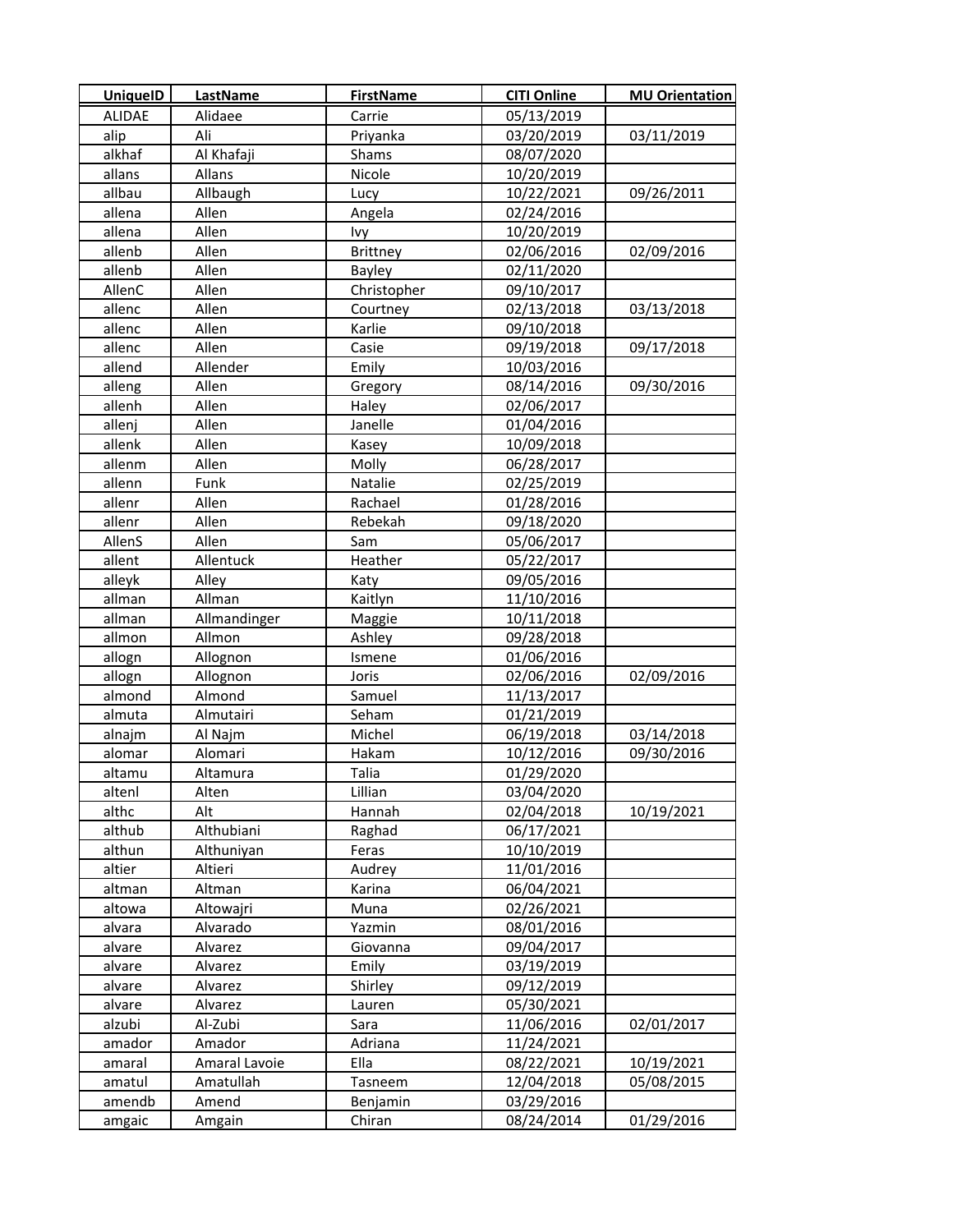| <b>UniquelD</b>    | LastName      | <b>FirstName</b> | <b>CITI Online</b> | <b>MU Orientation</b> |
|--------------------|---------------|------------------|--------------------|-----------------------|
| amjadm             | Amjad         | Meisam           | 09/21/2017         |                       |
| amling             | Amling        | Debra            | 02/01/2019         |                       |
| ammerm             | Ammerman      | Kyleen           | 11/12/2018         |                       |
| amoate             | Amoateng      | Catherine        | 11/25/2018         | 11/28/2018            |
| amongs             | Among-Serrao  | Cindy            | 06/28/2017         |                       |
| amonor             | Amonor        | Esther           | 08/31/2021         |                       |
| amoros             | Amoroso       | Daniel           | 11/20/2020         |                       |
| amosar             | Amos          | Angela           | 07/05/2016         |                       |
| amoscd             | Amos          | Che'Aunna        | 10/08/2018         |                       |
| amspau             | Amspaugh      | Madaline         | 09/04/2019         | 09/04/2019            |
| amuahn             | Amuah-Niamkey | Patricia         | 11/24/2018         |                       |
| anasna             | Anas          | Nicholas         | 10/12/2018         |                       |
| anassa             | Anas          | Sydney           | 02/07/2019         |                       |
| anasta             | Anastasia     | Michael          | 02/25/2020         |                       |
| ander1             | Anderson      | Macy             | 02/03/2016         |                       |
| ander1             | Anderson      | Spencer          | 09/01/2016         |                       |
| ander1             | Anderson      | Claire           | 09/05/2016         | 09/01/2016            |
| ander1             | Anderson      | Samantha         | 04/06/2017         | 09/17/2014            |
| ander1             | Anderson      | Tasha            | 02/16/2016         | 09/05/2017            |
| ander1             | Anderson      | Molly            | 02/13/2018         |                       |
| Ander <sub>2</sub> | Anderson      | Matt             | 07/25/2016         |                       |
| ander <sub>2</sub> | Anderson      | Lauren           | 10/24/2016         |                       |
| ander <sub>2</sub> | Anderson      | Lisa             | 07/05/2017         |                       |
| ander <sub>2</sub> | Anderson      | Christopher      | 09/21/2017         |                       |
| ander <sub>2</sub> | Anderson      | Megan            | 08/03/2018         |                       |
| ander <sub>2</sub> | Anderson      | Katherine        | 09/19/2018         |                       |
| ander <sub>2</sub> | Anderson      | Marissa          | 02/26/2020         |                       |
| ander5             | Anderson      | Molly            | 09/30/2018         |                       |
| ander5             | Anderson      | Elizabeth        | 10/21/2019         |                       |
| ander <sub>5</sub> | Anderson      | Chad             | 05/04/2019         | 03/11/2020            |
| ander5             | Anderson      | Joseph           | 04/21/2020         |                       |
| ander5             | Anderson      | Maxwell          | 10/11/2021         | 10/03/2021            |
| ander6             | Anderson      | Preston          | 01/25/2022         |                       |
| anders             | Anderson      | Nadine           | 02/09/2017         | 04/17/2017            |
| Anders             | Anderson      | Cody             | 06/20/2017         |                       |
| anders             | Greenfield    | Abigail          | 08/12/2016         | 06/20/2017            |
| anders             | Andersen      | Caroline         | 02/07/2018         | 02/13/2018            |
| anders             | Anderson      | Quinn            | 09/04/2018         |                       |
| anders             | Anderson      | Devine           | 08/31/2019         |                       |
| anders             | Anderson      | Helen            | 09/10/2019         |                       |
| Anders             | Anderson-Wile | Amelia           | 11/14/2019         |                       |
| anders             | Anderson      | Shavon           | 09/24/2020         |                       |
| anders             | Anderson      | Livie            | 06/23/2021         |                       |
| anders             | Anderson      | Vera             | 11/03/2021         |                       |
| andjel             | Andjelic      | Nikola           | 10/29/2019         | 10/31/2019            |
| andrea             | Andreadis     | Devi             | 03/05/2019         |                       |
| andreo             | Andreotta     | Baelea           | 09/24/2020         |                       |
| andrew             | Andrews       | Rena             | 02/02/2016         | 02/02/2016            |
| andrew             | Andrews       | Lee              | 09/14/2016         |                       |
| andrew             | Andrews       | Joslyn           | 02/01/2017         | 02/01/2017            |
| andrew             | Andrews       | Aryan            | 02/13/2018         | 02/14/2018            |
| andrew             | Andrews       | Kenzie           | 11/03/2019         | 02/06/2020            |
| andrew             | Andrews       | Marissa          | 03/07/2020         |                       |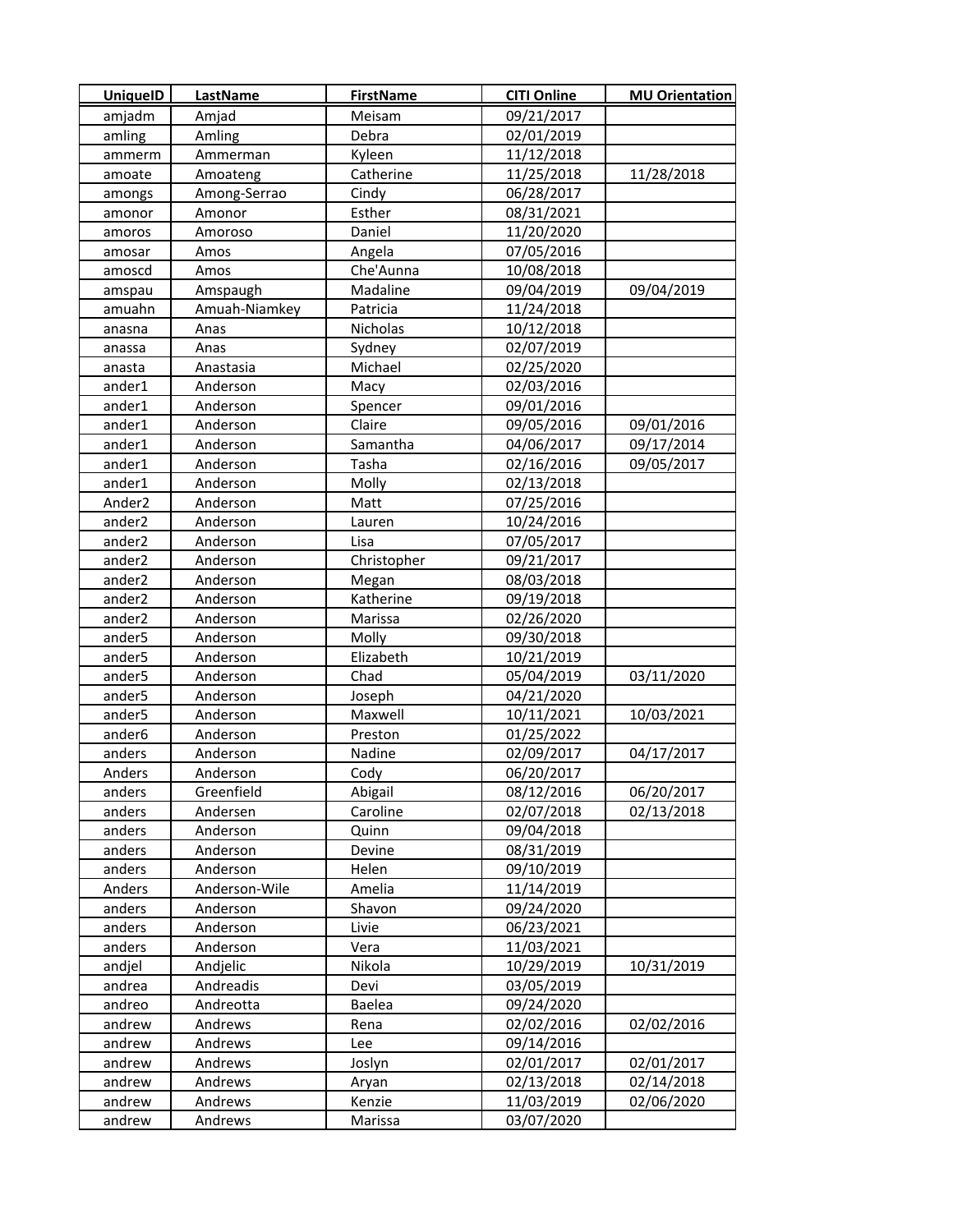| <b>UniquelD</b> | <b>LastName</b> | <b>FirstName</b> | <b>CITI Online</b> | <b>MU Orientation</b> |
|-----------------|-----------------|------------------|--------------------|-----------------------|
| aneesh          | Kumar           | Aneesh           | 03/29/2016         |                       |
| anetsb          | Anetsberger     | <b>Brett</b>     | 07/26/2021         |                       |
| angela          | Angel           | Amber            | 11/09/2018         |                       |
| anglin          | Anglin          | <b>Brenden</b>   | 09/22/2017         |                       |
| angott          | Angotti         | MaryKate         | 01/30/2022         |                       |
| animbo          | Anim-Boateng    | Nana             | 02/10/2019         |                       |
| anisha          | Anisha          | Anika            | 03/21/2019         | 03/11/2019            |
| ankene          | Ankeney         | Emily            | 08/23/2018         |                       |
| ansong          | Ansong          | Eric             | 09/25/2018         | 09/12/2018            |
| anspac          | Anspach         | Haley            | 02/27/2020         |                       |
| anthon          | Anthony         | Rachel           | 11/17/2019         |                       |
| antlel          | Antle           | Lauren           | 11/18/2016         | 12/02/2016            |
| antone          | Antonelli       | Kayleigh         | 02/20/2018         |                       |
| anw             | An              | Wei              | 02/11/2019         | 03/11/2019            |
| anw3            | An              | Weiji            | 09/11/2019         |                       |
| anyenn          | Anyenno         | Solange          | 09/25/2021         |                       |
| anzalo          | Anzalone        | Bethany          | 11/09/2017         |                       |
| anzalo          | Anzalone        | Joshua           | 03/14/2018         |                       |
| anzalo          | Anzalone        | Emily            | 08/30/2019         | 09/04/2019            |
| anzilo          | Anzilotti       | Mia              | 03/01/2020         |                       |
| aoibhe          | Aoibheil        | Maia             | 06/12/2021         |                       |
| apackh          | Packham         | Analisa          | 12/12/2016         | 01/30/2017            |
| apelmd          | Montavon        | Mary             | 04/13/2016         | 11/15/2017            |
| appleb          | Applebaum       | Robert           | 12/05/2018         | 01/23/2001            |
| Appleg          | Applegate       | Sharon           | 06/15/2017         |                       |
| appleg          | Applegate       | James            | 02/28/2018         |                       |
| aradke          | Radke           | Anna             | 01/20/2020         |                       |
| aratan          | Arata           | Nathan           | 05/31/2018         |                       |
| arayaa          | Araya           | Abebba           | 04/14/2020         |                       |
| arbett          | Arbetter        | Izzy             | 01/27/2021         |                       |
| arboga          | Arbogast        | Annabelle        | 07/13/2017         | 08/22/2018            |
| arborr          | Arbor           | Rachel           | 08/06/2020         |                       |
| arbuck          | Arbuckle        | Matthew          | 05/27/2020         | 05/05/2017            |
| arcene          | Arceneaux       | Phillip          | 02/18/2021         |                       |
| archia          | Archiable       | Michael          | 02/11/2018         |                       |
| arcm74          | Prier           | Jamil            | 09/12/2016         |                       |
| arcure          | Arcure          | Lisa             | 08/25/2021         |                       |
| ardaio          | Ardaiolo        | Matthew          | 08/06/2017         |                       |
| ardisa          | Ardisana        | Racquel          | 07/30/2018         |                       |
| arduin          | Arduin          | Elena            | 02/04/2019         |                       |
| arella          | Arellano        | Michelle         | 07/10/2017         |                       |
| arendk          | Arend           | Katherine        | 05/22/2020         |                       |
| arends          | Arend           | Sydney           | 03/10/2020         |                       |
| argent          | Argento         | Cassidy          | 02/19/2017         |                       |
| ariass          | Arias           | Shana            | 06/27/2021         |                       |
| aristi          | Aristizabal     | Izzy             | 02/09/2020         |                       |
| Arline          | Arline          | Cheryl           | 01/28/2019         |                       |
| armbru          | Armbruster      | Rebecca          | 06/13/2017         |                       |
| armbru          | Armbruster      | Morgan           | 02/07/2017         | 02/20/2018            |
| armbru          | Armbruster      | Madison          | 03/05/2018         |                       |
| armend          | Armendaris      | Anibal           | 07/08/2017         |                       |
| arment          | Armentrout      | John             | 06/02/2017         |                       |
| armita          | Barclay-Hart    | RIta             | 09/14/2021         |                       |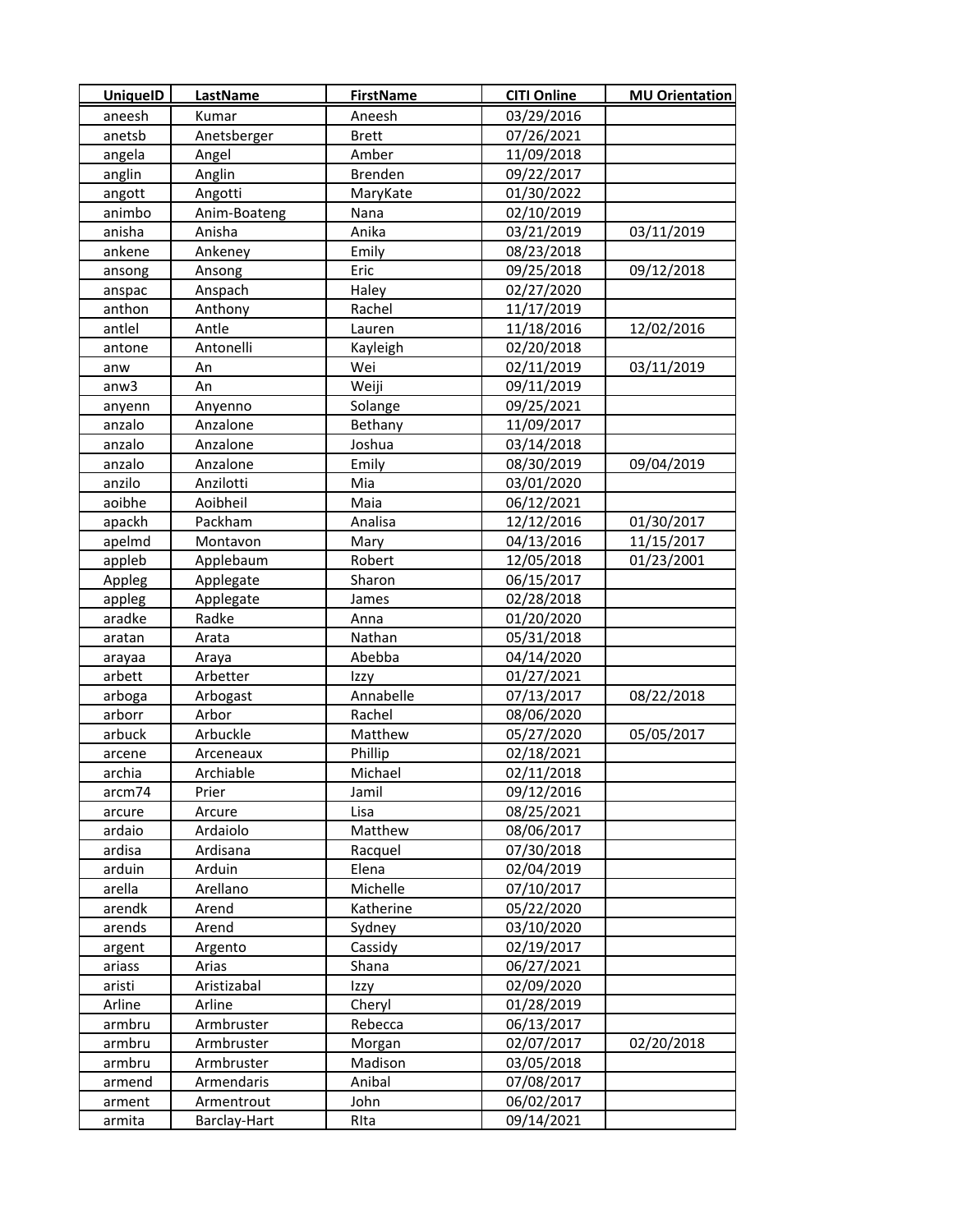| <b>UniquelD</b>  | <b>LastName</b>  | <b>FirstName</b>        | <b>CITI Online</b>       | <b>MU Orientation</b> |
|------------------|------------------|-------------------------|--------------------------|-----------------------|
| armoci           | Armocida         | Mario                   | 09/30/2021               |                       |
| armstr           | Armstrong        | Kendall                 | 10/16/2017               |                       |
| armstr           | Armstrong        | Karlie                  | 02/11/2018               |                       |
| armstr           | Armstrong        | Nathan                  | 10/09/2018               |                       |
| armstr           | Armstrong        | Zoey                    | 10/10/2019               | 10/29/2019            |
| <b>ARMSTR</b>    | Armstrong        | Ann Elizabeth           | 01/19/2020               | 01/29/2013            |
| arnell           | Arnell           | Blair                   | 09/19/2017               |                       |
| arners           | Arner            | Samantha                | 08/06/2018               |                       |
| arnett           | Arnett           | Elizabeth               | 09/06/2017               |                       |
| arnold           | Arnold           | Kaylee                  | 09/12/2016               |                       |
| arnold           | Arnold           | <b>Brandon</b>          | 09/04/2018               |                       |
| arnold           | Arnold           | Gillian                 | 09/04/2018               | 09/05/2018            |
| arnsby           | Arnsby           | Leah                    | 03/05/2018               |                       |
| aronso           | Aronson          | Elise                   | 03/07/2015               | 09/06/2016            |
| aronso           | Aronson          | <b>Brittany</b>         | 01/10/2018               | 09/23/2014            |
| aronso           | Aronson          | Anna                    | 10/19/2019               |                       |
| arrasm           | Arrasmith        | Chloe                   | 02/01/2021               |                       |
| arroyo           | Arroyo Venegas   | Valeria                 | 03/08/2019               |                       |
| arslai           | Arslain          | Kristina                | 10/14/2016               |                       |
| arthur           | Arthurs          | Benjamin                | 06/27/2016               | 07/19/2016            |
| arthur           | Arthur           | Jose-Jonathan           | 03/09/2020               |                       |
| artism           | Artis            | Mariama                 | 10/10/2019               |                       |
| artzsa           | Artz             | Samuel                  | 02/11/2020               | 02/11/2020            |
| arvind           | Arvind           | Sanchit                 | 02/26/2018               | 02/06/2015            |
| arvins           | Arvin            | Salem                   | 03/14/2018               |                       |
| arvizu           | Arvizu           | Gabrielle               | 01/21/2022               |                       |
| asaat            | Asa              | Austin                  | 01/30/2021               |                       |
| asadak           | Asada            | Kiana                   | 02/06/2020               |                       |
| asante           | Asante-Wusu      | Isaac                   | 02/14/2016               | 02/24/2016            |
| asbury           | Asbury           | Deborah                 | 10/19/2020               |                       |
| ascani           | Ascanio          | Alfredo                 | 06/07/2021               |                       |
| ashba2           | Ash              | <b>Brittany</b>         | 05/29/2019               |                       |
| ashbyr           | Ashby            | Rebecca                 | 09/26/2017               |                       |
| ashcra           | Ashcraft         | Emily                   | 02/26/2021               |                       |
| ashejj           | Ashe             | Jessica                 | 08/09/2017               | 08/16/2017            |
| ashenb           | Ashenbaum        | Bryan                   | 08/30/2016               | 09/06/2016            |
| ashera           | Asher            | Anthony                 | 10/02/2016               |                       |
| asherc           | Asher            | Clayton                 | 09/20/2020               |                       |
| ashfor           | Ashford          | Elise                   | 09/02/2018               |                       |
| ashhc2           | Ash              | Hope                    | 03/19/2019               |                       |
| ashlee           | Ashlee           | Kyle                    | 03/02/2016               | 06/29/2016            |
| ashlee           | Ashlee           | Aeriel                  | 07/13/2016               | 06/29/2016            |
| ashlin           | Ashline          | Sidney                  | 02/25/2021               |                       |
| ashme            | Ash              | Mario                   | 03/04/2019               |                       |
| ashner           | Ashner           | Emily                   | 02/06/2018               |                       |
| ashs             | Ash              | Sterling                | 06/12/2016               |                       |
| ashwoo           | Ashwood          | Daniel                  | 09/05/2019               | 09/12/2019            |
| askari           | Askari           | Alexa                   | 10/26/2017               | 11/15/2017            |
| askari           | Askari           | Amanda                  | 01/26/2022               |                       |
| askewb           | Askew<br>Asomani | <b>Brianna</b><br>Linda | 09/11/2019<br>01/30/2017 |                       |
| asoman<br>asplan | Asplan           | Kevin                   | 09/16/2019               |                       |
| assadi           | Assadia          | Layan                   | 09/30/2021               |                       |
|                  |                  |                         |                          |                       |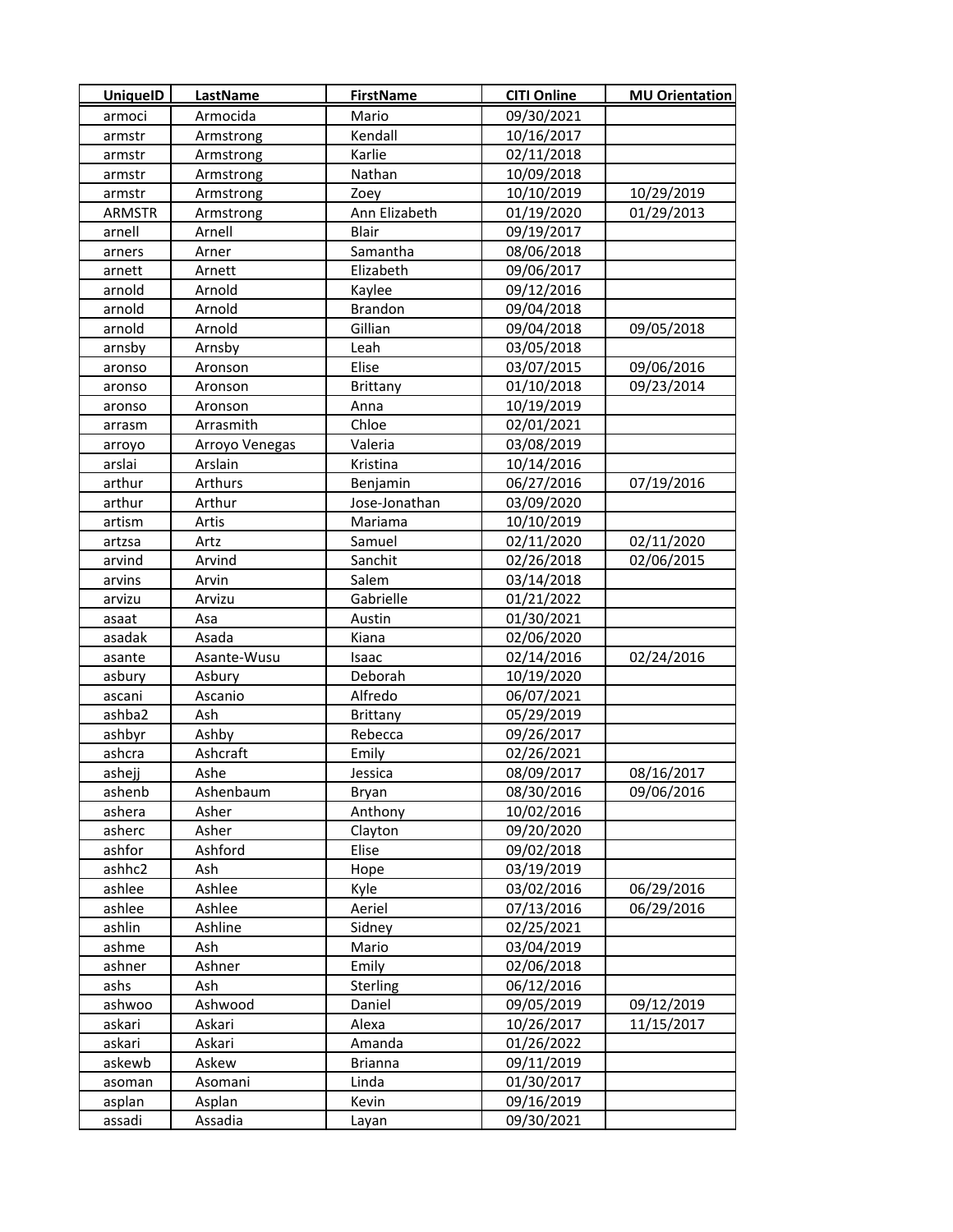| <b>UniquelD</b> | LastName         | <b>FirstName</b> | <b>CITI Online</b> | <b>MU Orientation</b> |
|-----------------|------------------|------------------|--------------------|-----------------------|
| assafn          | Assaf            | Natalie          | 02/12/2020         |                       |
| <b>ASSARA</b>   | Assar            | Arash            | 03/01/2019         |                       |
| astles          | Astles           | Allison          | 09/12/2018         |                       |
| astlin          | Astling          | Sarah            | 05/31/2020         |                       |
| athatj          | Atha             | Tammy            | 05/26/2016         |                       |
| atkins          | Atkinson         | Molly            | 01/07/2019         |                       |
| atkins          | Atkinson         | Abbi             | 06/02/2019         |                       |
| atlasc          | Atlas            | Caroline         | 09/13/2018         |                       |
| atluri          | Atluri           | Teja             | 09/16/2018         |                       |
| attwoo          | Attwood-Charles  | William          | 03/13/2021         |                       |
| atutey          | Atutey           | Esther           | 10/03/2018         | 09/18/2018            |
| aubryp          | Aubry            | Paige            | 01/21/2016         |                       |
| auchst          | Auchstetter      | Kyle             | 02/14/2021         |                       |
| augens          | Augenstein       | Karen            | 01/30/2019         | 02/19/2019            |
| augens          | Augenstein       | Emily            | 09/05/2019         |                       |
| august          | Augustine        | Mariel           | 02/13/2018         |                       |
| auhage          | Auhagen          | Alicia           | 03/09/2016         | 03/15/2016            |
| aurand          | Aurand           | Sarah            | 04/19/2018         |                       |
| ausoni          | Ausonio          | Salena           | 08/04/2020         |                       |
| austin          | Austin           | Savannah         | 01/04/2018         |                       |
| austin          | Austin           | Bethany          | 08/05/2018         |                       |
| austin          | Austin           | Elizabeth        | 08/11/2018         |                       |
| austin          | Austin           | Sara             | 07/23/2019         | 06/26/2019            |
| autrey          | Autrey           | Olivia           | 02/08/2019         |                       |
| avalon          | Avalon           | Billy            | 02/01/2016         |                       |
| avalon          | Avalon           | Michael          | 03/16/2020         |                       |
| avartc          | Avart            | Catherine        | 09/23/2019         |                       |
| avdiqs          | Avdiq            | Shejlla          | 02/14/2016         | 02/17/2017            |
| avella          | Avellar          | Grace            | 06/12/2019         |                       |
| averya          | Avery            | Ali              | 02/15/2019         |                       |
| avigno          | Avignone         | Stephen          | 01/26/2016         |                       |
| Avilar          | Avila            | Raychel          | 10/06/2019         |                       |
| axlund          | Axlund           | Grace            | 02/24/2020         |                       |
| ayadia          | Ayadi            | Adesola          | 09/21/2016         |                       |
| ayadio          | Ayadi            | Olajumoke        | 02/20/2019         |                       |
| ayahop          | Ayah             | Otonworio        | 09/12/2018         |                       |
| ayalay          | Ayala            | Yaquelin         | 02/02/2021         |                       |
| ayocue          | Ayo              | Francisco        | 11/24/2016         |                       |
| baarje          | Baar             | Jane             | 07/25/2016         |                       |
| babajg          | <b>Baba</b>      | Jonathan         | 01/04/2019         |                       |
| babcoc          | <b>Babcock</b>   | Catherine        | 09/06/2020         |                       |
| baberb          | Baber            | <b>Brianna</b>   | 09/15/2018         |                       |
| babijt          | Babi             | Jessica          | 07/18/2019         |                       |
| babine          | Babinec-Thompson | Hazel            | 10/30/2021         |                       |
| baccus          | <b>Baccus</b>    | Leah             | 09/20/2017         |                       |
| bachej          | Bach             | Emma             | 02/03/2020         |                       |
| bacher          | Bacher           | Elizabeth        | 03/01/2017         |                       |
| bachir          | Bachir           | Leila            | 09/04/2020         |                       |
| bachjg          | Bach             | Jacob            | 09/15/2019         |                       |
| bachma          | Bachmann         | Eric             | 06/01/2016         | 01/29/2010            |
| bachma          | Bachmann         | Arie             | 06/24/2019         |                       |
| bachma          | Bachman          | Alyssa           | 03/09/2020         |                       |
| bachpm          | Bach             | Peyton           | 02/13/2020         |                       |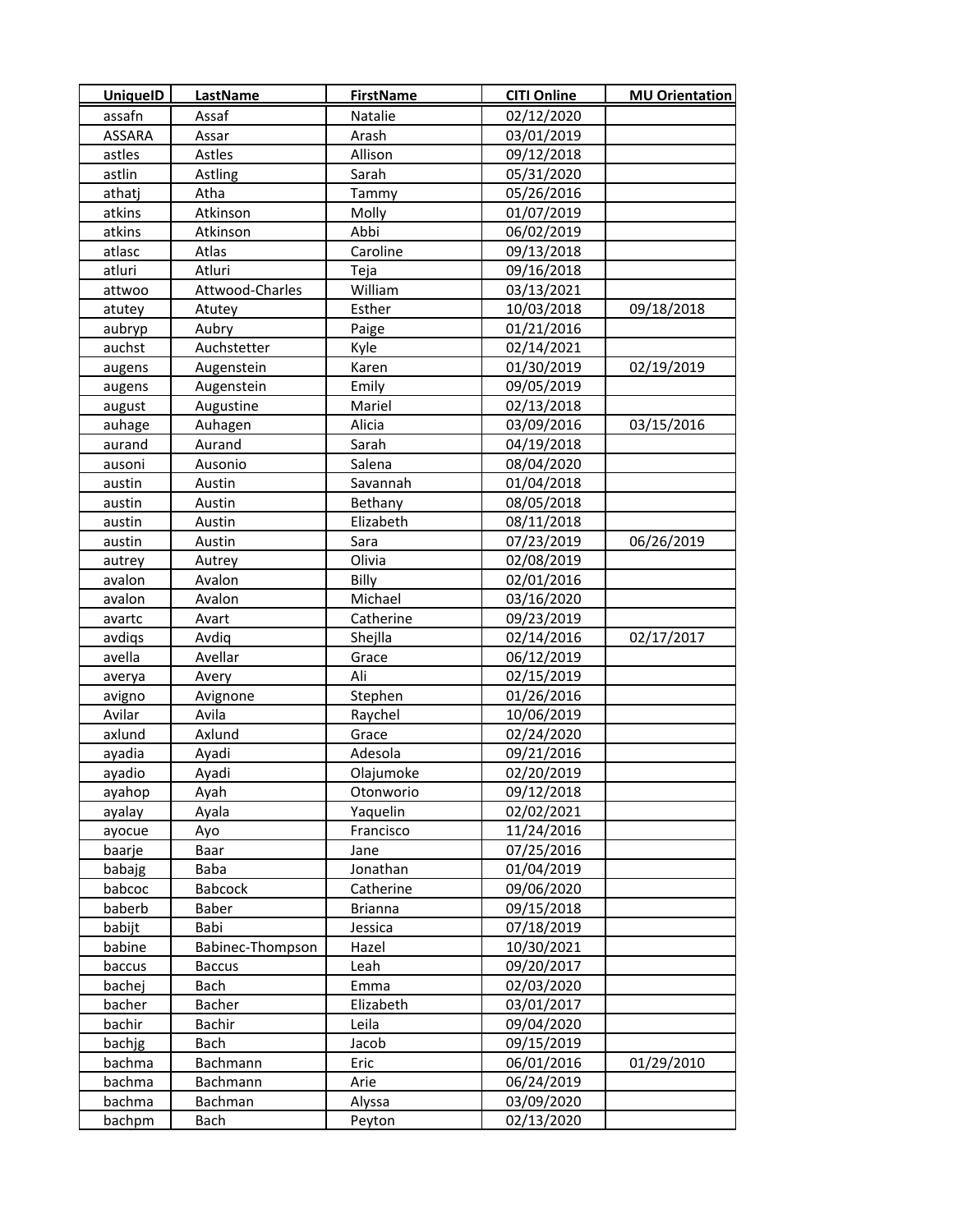| <b>UniquelD</b> | <b>LastName</b>     | <b>FirstName</b>    | <b>CITI Online</b> | <b>MU Orientation</b> |
|-----------------|---------------------|---------------------|--------------------|-----------------------|
| backal          | <b>Back</b>         | Amanda              | 04/10/2019         |                       |
| backlm          | Beckemeier          | Lisa                | 09/25/2020         |                       |
| backlu          | Backlund            | Annika              | 10/25/2018         |                       |
| baconn          | Bacon               | Nicole              | 02/07/2020         |                       |
| badalr          | <b>Badal</b>        | Ray                 | 05/18/2018         |                       |
| badile          | Badileanu           | Andreea             | 05/16/2016         |                       |
| badini          | Badini              | Carly               | 02/18/2020         |                       |
| baerbt          | Baer                | <b>Brian</b>        | 01/03/2018         |                       |
| baersa          | Baer                | Stephanie           | 11/09/2021         | 10/17/2014            |
| baffou          | <b>Baffour Gyau</b> | <b>Gifty Senior</b> | 03/06/2019         |                       |
| bagfor          | Bedwell             | Brittany            | 04/04/2016         |                       |
| baggam          | <b>Bagg</b>         | Alexandra           | 06/10/2021         |                       |
| bagins          | Baginski            | Madison             | 09/10/2021         |                       |
| bagwel          | Bagwell             | Grady               | 12/10/2016         |                       |
| bahlau          | Bahlau              | Dakota              | 05/04/2017         |                       |
| <b>Baiduc</b>   | Baiduc              | Rachael             | 11/26/2019         |                       |
| baih4           | Bai                 | Haoyu               | 10/30/2019         | 10/31/2019            |
| bail            | Bai                 | Liwen               | 09/25/2021         |                       |
| baile1          | <b>Bailey</b>       | Abigail             | 07/31/2020         |                       |
| baile1          | <b>Bailey</b>       | Christine           | 10/14/2021         |                       |
| bailer          | <b>Bailer</b>       | Emily               | 09/01/2015         | 09/06/2016            |
| bailer          | <b>Bailer</b>       | John                | 05/16/2016         | 03/11/2019            |
| bailes          | <b>Bailes</b>       | Laura               | 07/31/2018         |                       |
| bailey          | Bailey              | Morgan              | 06/21/2016         |                       |
| bailey          | Bailey-Van Kuren    | Dylan               | 02/12/2017         |                       |
| bailey          | <b>Bailey</b>       | Steve               |                    | 06/16/2017            |
| bailey          | <b>Bailey</b>       | Sharon              | 09/07/2017         | 09/13/2017            |
| bailey          | <b>Bailey</b>       | Grant               | 09/04/2018         |                       |
| bailey          | <b>Bailey</b>       | <b>Myles</b>        | 02/12/2019         |                       |
| bailey          | Bailey-Van Kuren    | Michael             | 08/24/2020         | 04/20/2004            |
| bailey          | Lenn                | Alicia              | 09/19/2020         |                       |
| bailey          | <b>Bailey</b>       | Audrey              | 08/26/2021         |                       |
| baimsa          | Baim                | Susan               | 08/02/2018         | 10/08/2008            |
| bainls          | Bain                | Laura               | 10/06/2019         |                       |
| baiq            | Bai                 | Qian                | 10/02/2018         |                       |
| BairdA          | Baird               | Anna                | 05/25/2016         |                       |
| bairda          | <b>Baird</b>        | Anthony             | 10/12/2021         |                       |
| bairde          | <b>Baird</b>        | Emily               | 11/03/2018         |                       |
| bairds          | <b>Baird</b>        | Sam                 | 11/15/2018         |                       |
| baisn           | Bais                | Navdeep             | 09/06/2016         |                       |
| baiy3           | Bai                 | Yujie               | 01/23/2017         |                       |
| bajgai          | <b>Bajgain</b>      | Mamta               | 09/05/2018         |                       |
| bajrac          | Bajracharya         | Rashmita            | 08/15/2015         | 02/17/2017            |
| bakera          | Baker               | Aaron               | 05/02/2018         |                       |
| bakera          | Baker               | Alison              | 08/22/2018         |                       |
| bakera          | Baker               | Audrey              | 02/06/2020         | 02/06/2020            |
| bakera          | Baker               | Andrew              | 01/26/2021         |                       |
| bakera          | Baker               | Abby                | 11/22/2021         |                       |
| bakerc          | Baker               | Cole                | 09/26/2017         |                       |
| bakerc          | Baker               | Claire              | 09/17/2019         |                       |
| bakerd          | Baker               | Dina                | 08/13/2017         |                       |
| bakerd          | Baker               | Derek               | 01/04/2018         | 04/26/2018            |
| bakerd          | Baker               | Daniel              | 08/05/2018         |                       |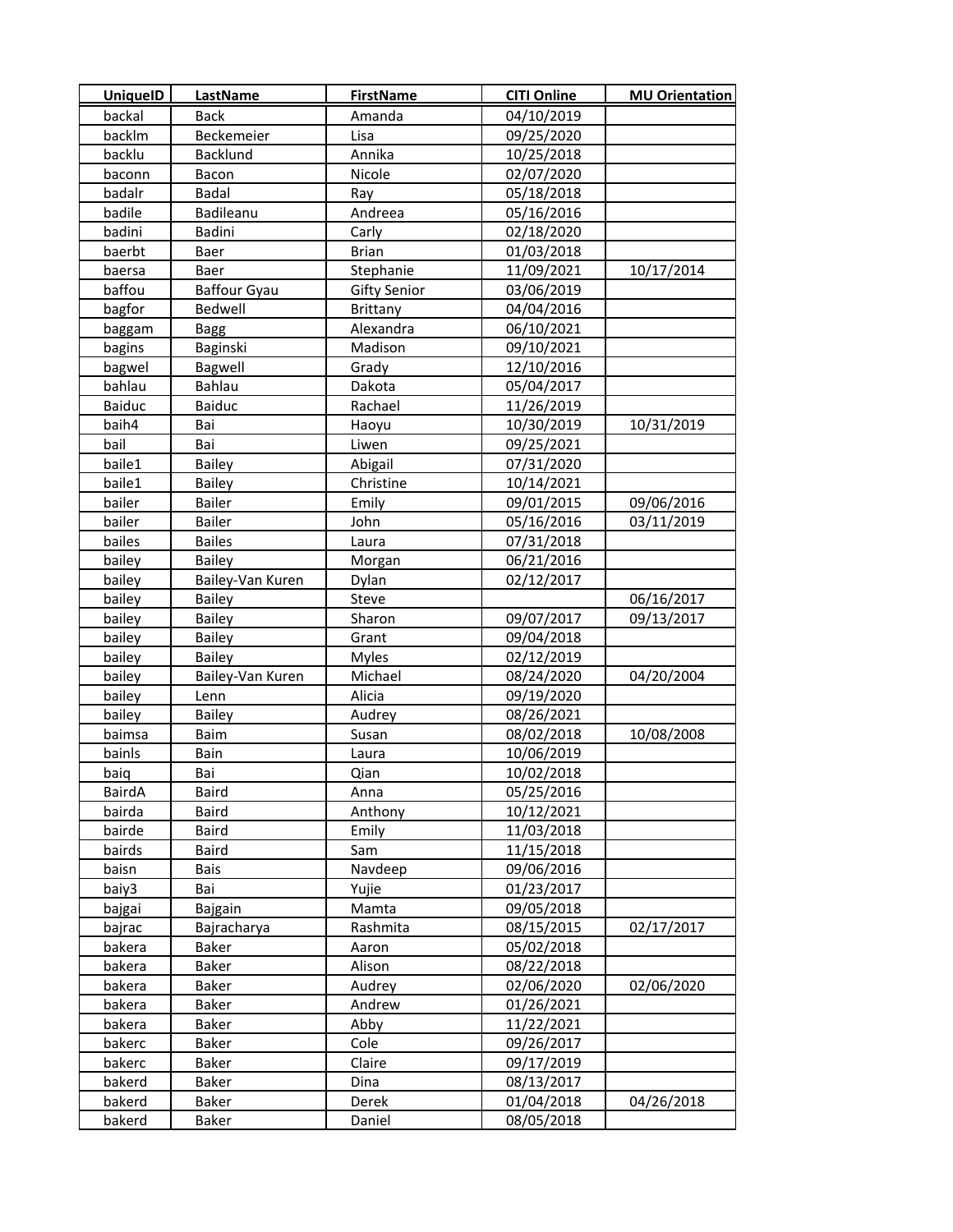| <b>UniquelD</b> | LastName        | <b>FirstName</b>  | <b>CITI Online</b> | <b>MU Orientation</b> |
|-----------------|-----------------|-------------------|--------------------|-----------------------|
| bakere          | Baker           | Erin              | 08/22/2019         |                       |
| bakerh          | Baker           | Hannah            | 04/30/2019         |                       |
| bakeri          | Baker           | lan               | 02/18/2018         |                       |
| bakeri          | Baker           | Isabella          | 08/22/2017         | 02/04/2020            |
| bakerj          | Baker           | Jessica           | 02/04/2018         | 02/05/2018            |
| bakerj          | Baker           | Jaclin            | 03/02/2018         |                       |
| bakerj          | <b>Baker</b>    | Jonathan          | 10/26/2018         |                       |
| bakerj          | Baker           | Jack              | 09/19/2019         | 10/17/2016            |
| bakerj          | Baker           | Jasmine           | 06/13/2020         |                       |
| bakerj          | Baker           | Jordan            | 07/31/2020         |                       |
| bakerj          | Baker           | Julia             | 06/07/2021         |                       |
| bakerk          | Baker           | Kevin             | 03/10/2018         | 03/13/2018            |
| bakerk          | Baker           | Katelyn           | 02/18/2020         |                       |
| Bakerl          | Baker           | Luejack           | 09/08/2017         |                       |
| bakerl          | Baker           | Lillian           | 03/03/2021         |                       |
| BakerM          | Baker           | Majel             | 01/17/2018         |                       |
| bakerm          | Baker           | Margo             | 02/07/2018         |                       |
| bakero          | Baker           | Olivia            | 02/27/2021         |                       |
| bakers          | Baker           | Samantha          | 03/18/2019         |                       |
| bakers          | <b>Baker</b>    | Sydni             | 09/06/2017         | 06/13/2019            |
| bakers          | Brehm           | Susan             | 06/09/2020         | 09/11/2003            |
| bakers          | Baker           | Sarah             | 10/19/2020         |                       |
| bakert          | Baker           | Taylor            | 08/06/2018         |                       |
| bakert          | Baker           | Taylor            | 09/12/2021         |                       |
| bakhti          | Bakhti          | <b>Bin Sayeed</b> | 03/17/2019         | 03/11/2019            |
| bakker          | Bakker          | Andrea            | 05/24/2018         | 10/06/2000            |
| bakket          | Bakketun        | Nina              | 06/12/2018         |                       |
| bakony          | Bakonyi         | Nicholas          | 02/08/2018         | 02/13/2018            |
| bakosh          | Bakosh          | Hannah            | 02/15/2018         |                       |
| balakr          | Balakrishnan    | Sivasankar        | 09/10/2018         | 10/04/2018            |
| balazs          | <b>Balazs</b>   | Andrea            | 06/25/2021         |                       |
| balcir          | <b>Balcirak</b> | Mackensie         | 05/23/2017         |                       |
| baldac          | Baldacci        | Lauren            | 06/05/2017         |                       |
| baldar          | Baldari         | Jordin            | 01/27/2016         | 02/04/2016            |
| baldar          | Baldari         | Alexa             | 02/09/2018         | 02/12/2018            |
| baldas          | Baldasare       | Alexander         | 08/28/2018         | 08/29/2018            |
| baldat          | Balda           | Trisha            | 08/31/2017         |                       |
| balder          | Balderston      | Lilly             | 09/09/2021         |                       |
| baldri          | Baldridge       | Amy               | 03/05/2018         | 04/04/2018            |
| baldri          | Baldridge       | Joshua            | 01/28/2021         |                       |
| baldwi          | <b>Baldwin</b>  | Mackenzie         | 08/30/2017         |                       |
| baldwi          | <b>Baldwin</b>  | Daryl             |                    | 12/08/2017            |
| balia           | Bali            | Aditya            | 07/25/2021         |                       |
| balia           | Bali            | Aditya            | 07/25/2021         |                       |
| balite          | <b>Balit</b>    | Eliana            | 08/30/2021         | 08/30/2021            |
| ballan          | Ballanco        | Keriann           | 07/07/2017         |                       |
| ballan          | Ballantyne      | Amanda            | 05/16/2019         |                       |
| ballar          | Ballard         | Haley             | 02/01/2018         | 02/13/2018            |
| ballar          | Ball            | Alec              | 10/17/2020         |                       |
| ballar          | Ballard         | Kevin             | 05/17/2021         | 10/21/2015            |
| ballar          | Ballard         | Sarah             | 09/26/2021         |                       |
| ballie          | Balli           | Eleni             | 09/02/2017         |                       |
| ballin          | Ballin          | Cole              | 02/04/2016         |                       |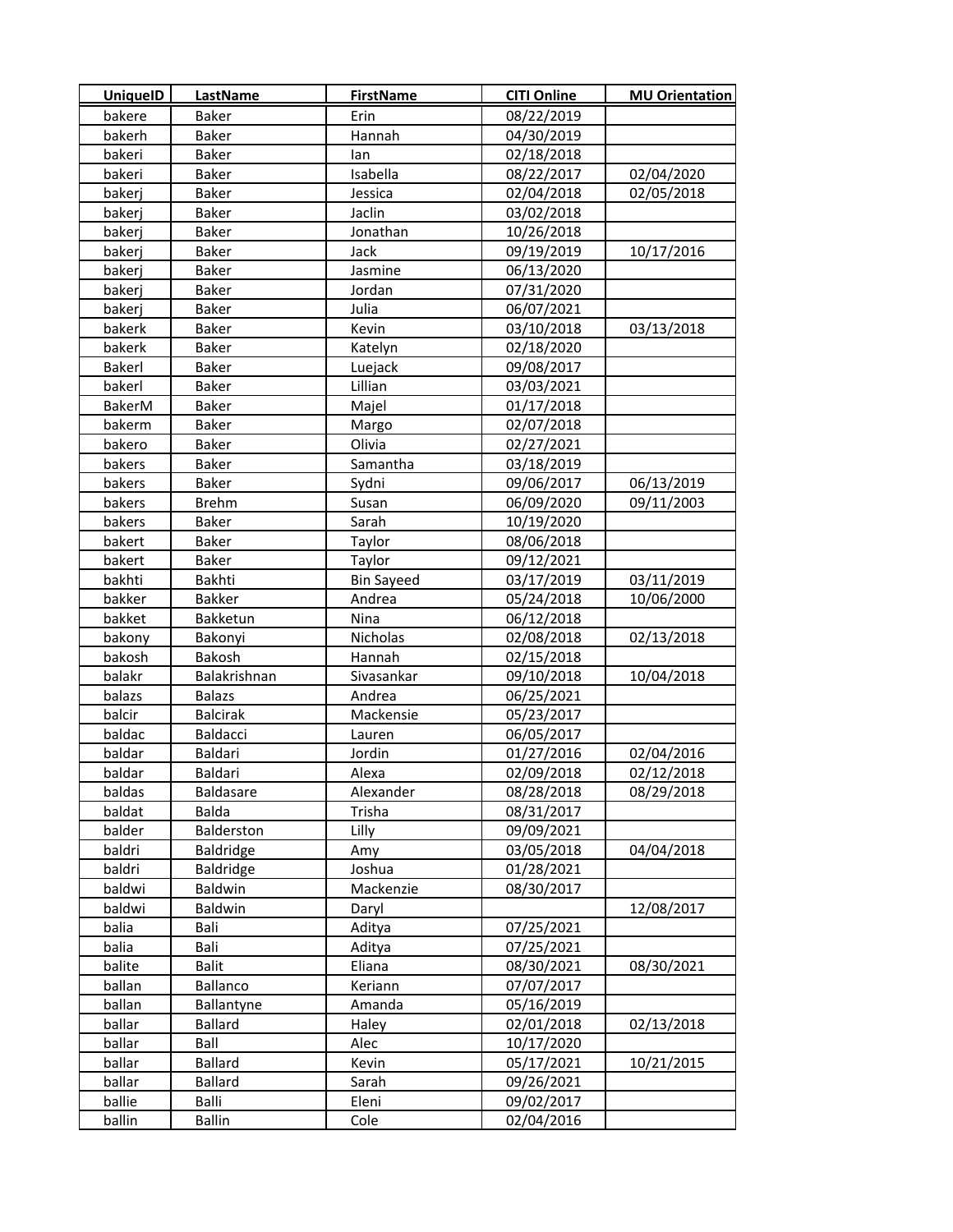| <b>UniquelD</b> | <b>LastName</b>  | <b>FirstName</b> | <b>CITI Online</b> | <b>MU Orientation</b> |
|-----------------|------------------|------------------|--------------------|-----------------------|
| ballin          | <b>Ballinger</b> | Rori             | 09/19/2019         |                       |
| ballkm          | Ball             | Kayla            | 09/08/2016         |                       |
| ballkm          | Ball             | Kaitlin          | 02/06/2017         |                       |
| ballly          | Ball             | Leah             | 09/11/2017         |                       |
| ballmt          | Ball             | Mark             | 02/18/2018         |                       |
| ballou          | Ballou           | Grant            | 02/03/2016         |                       |
| ballou          | Ballou           | Alex             | 09/10/2017         |                       |
| ballou          | <b>Ballou</b>    | <b>Brian</b>     | 12/14/2018         |                       |
| balzer          | Balzer           | Grant            | 12/01/2021         |                       |
| bambul          | Bambule          | Suzzanne         | 08/03/2019         |                       |
| bandak          | BANDA            | <b>KUNDAI</b>    | 02/27/2020         |                       |
| bander          | <b>Bandera</b>   | Arturo           | 03/20/2019         |                       |
| bandus          | Bandusky         | Matthew          | 02/03/2020         | 02/04/2020            |
| bandze          | <b>Bandzes</b>   | Alec             | 08/02/2021         |                       |
| baneyh          | Baney            | Hallie           | 11/03/2021         |                       |
| banfil          | Banfill          | <b>Nora</b>      | 09/15/2020         |                       |
| banikm          | <b>Banik Mou</b> | Moumita          | 03/16/2019         | 03/11/2019            |
| Bankem          | Bankemper        | Jason            | 11/06/2020         |                       |
| <b>BANKES</b>   | <b>Bankes</b>    | Cadelee          | 05/28/2020         |                       |
| bankol          | <b>Bankole</b>   | Shaheed          |                    | 02/12/2019            |
| bankse          | <b>Banks</b>     | Esther           | 09/06/2017         | 10/24/2017            |
| bankse          | <b>Banks</b>     | Elena            | 05/25/2019         |                       |
| banksj          | <b>Banks</b>     | Jake             | 10/03/2018         |                       |
| banksm          | <b>Banks</b>     | Mackenzie        | 11/13/2016         |                       |
| banksm          | <b>Banks</b>     | Michelle         | 07/12/2019         |                       |
| bankss          | <b>Banks</b>     | Sydnee           | 09/10/2018         | 10/29/2019            |
| bankss          | <b>Banks</b>     | Suzanne          | 01/19/2020         |                       |
| bankst          | <b>Banks</b>     | Troylin          | 12/15/2017         |                       |
| bannis          | Bannister        | Jackie           | 09/17/2019         |                       |
| bantat          | <b>Banta</b>     | Tyler            | 08/06/2020         |                       |
| bantne          | <b>Bantner</b>   | David            | 04/06/2020         |                       |
| bantze          | Bantz            | Emily            | 09/20/2018         |                       |
| bantzn          | Bantz            | Nathan           | 10/10/2019         |                       |
| baoh7           | Bao              | Han              | 09/09/2018         | 10/04/2018            |
| baoj            | Bao              | Jingjing         | 02/10/2019         | 03/11/2019            |
| barasa          | <b>Barasa</b>    | Topista          | 12/30/2018         | 03/11/2019            |
| baratt          | Baratta          | Ana              | 07/15/2016         | 10/17/2016            |
| baratz          | <b>Baratz</b>    | Olivia           | 01/26/2022         |                       |
| barbdj          | Barb             | Debra            | 07/18/2016         |                       |
| barbel          | Barbel           | Marquis          | 12/04/2017         |                       |
| barber          | Huckaba-Barber   | Megan            | 08/06/2018         |                       |
| Barber          | Barber           | Richie           | 01/24/2020         |                       |
| bareka          | Bare             | Katlyn           | 06/01/2020         |                       |
| barger          | Barger           | Victoria         | 09/27/2018         |                       |
| barger          | Barger           | Ashton           | 01/28/2020         |                       |
| barill          | Barilla          | C. Dominic       | 01/03/2019         |                       |
| barker          | Barker           | Celeste          | 02/04/2016         |                       |
| barker          | Barker           | Rachael          | 02/07/2018         |                       |
| barker          | Barker           | Madison          | 02/18/2020         |                       |
| barlet          | Barletta         | Ashley           | 10/10/2018         |                       |
| barley          | Barley           | Tristan          | 11/01/2018         | 09/18/2018            |
| barman          | Barman           | Melinda          | 01/29/2022         |                       |
| barnes          | <b>Barnes</b>    | Sierra           | 02/21/2018         |                       |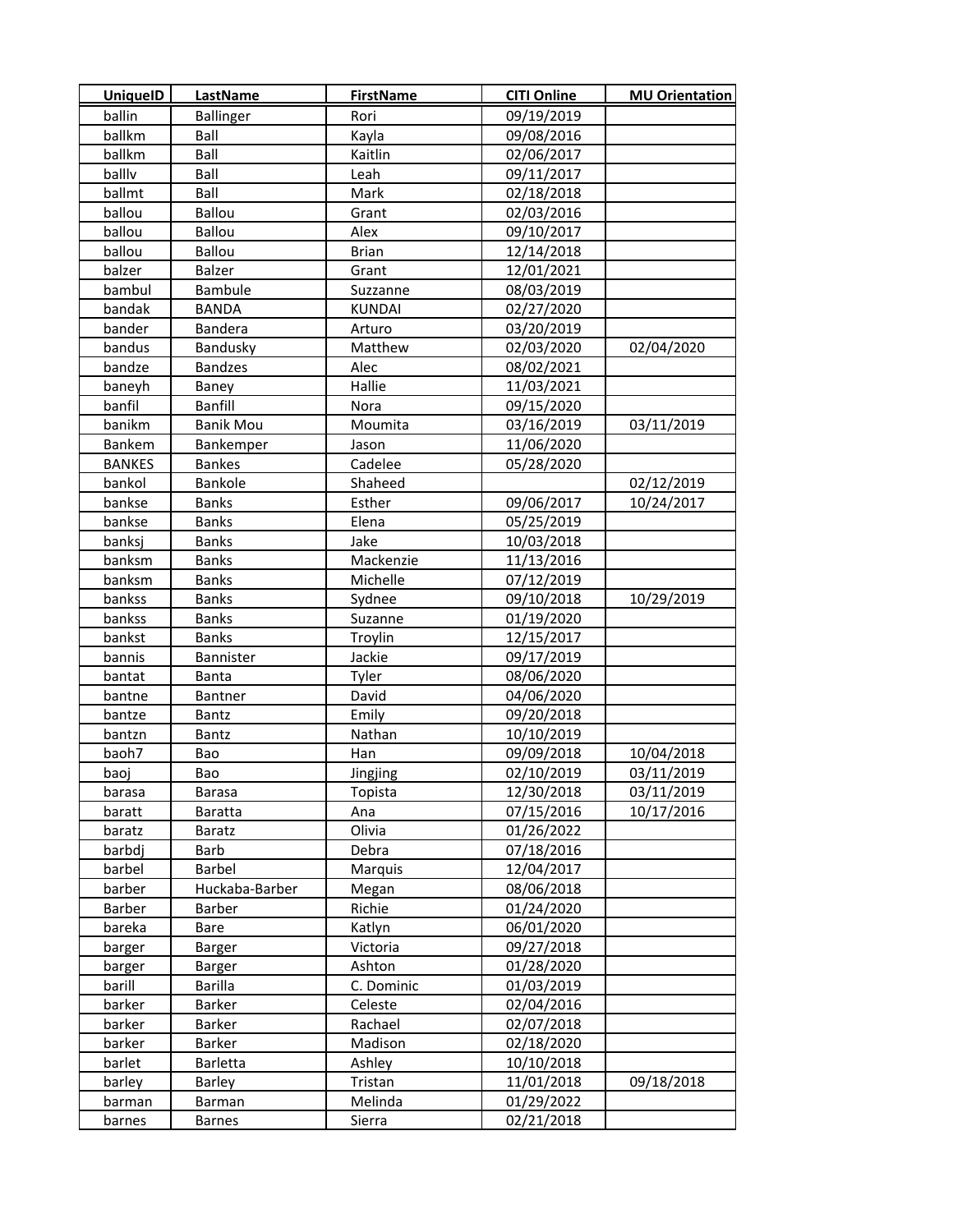| <b>UniquelD</b> | LastName       | <b>FirstName</b> | <b>CITI Online</b> | <b>MU Orientation</b> |
|-----------------|----------------|------------------|--------------------|-----------------------|
| barnes          | <b>Barnes</b>  | Hannah           | 07/03/2021         |                       |
| barnes          | <b>Barnes</b>  | <b>Breanna</b>   | 08/29/2021         |                       |
| barnet          | <b>Barnett</b> | Shana            | 06/09/2016         |                       |
| barnet          | <b>Barnett</b> | Adrianna         | 10/03/2018         |                       |
| barnet          | <b>Barnett</b> | Cam              | 02/11/2019         |                       |
| barnet          | <b>Barnett</b> | <b>Brandon</b>   | 02/18/2019         |                       |
| barnet          | <b>Barnett</b> | Rachel           | 01/30/2019         | 02/19/2019            |
| barnet          | <b>Barnett</b> | Raya             | 02/27/2019         |                       |
| barnet          | <b>Barnett</b> | Sabrina          | 05/24/2019         |                       |
| barnet          | <b>Barnett</b> | Megan            | 01/29/2020         |                       |
| barnet          | <b>Barnett</b> | Rachel           | 09/02/2021         |                       |
| barney          | Barney         | Tyler            | 09/05/2018         |                       |
| barney          | Barney         | Maggie           | 02/20/2020         |                       |
| barons          | Baron          | Susan            | 05/30/2019         |                       |
| barrbr          | Barr           | <b>Brad</b>      | 08/08/2018         |                       |
| barrcr          | Barr           | Caitlin          | 09/10/2021         |                       |
| barrea          | Barr           | Emil             | 02/02/2021         |                       |
| barret          | <b>Barrett</b> | Keri             | 02/02/2016         |                       |
| barret          | Barrett        | Elizabeth        | 07/06/2017         |                       |
| barret          | <b>Barrett</b> | Grace            | 09/24/2017         |                       |
| barret          | <b>Barrett</b> | Monika           | 10/25/2017         | 10/27/2017            |
| barret          | <b>Barrett</b> | Heather          | 02/04/2018         |                       |
| barret          | <b>Barrett</b> | Kevin            | 02/24/2020         |                       |
| barret          | <b>Barrett</b> | Ashley           | 05/31/2020         |                       |
| barrin          | Barrington     | Griffin          | 11/26/2018         | 11/28/2018            |
| barrin          | Barrington     | Claire           | 11/16/2021         |                       |
| barrio          | <b>Barrios</b> | Veronica         | 08/11/2021         | 09/25/2018            |
| barrlg          | Barr           | Logan            | 04/21/2020         |                       |
| barron          | Barron         | Ashley           | 06/30/2019         |                       |
| barrow          | <b>Barrow</b>  | Sarah            | 05/29/2020         |                       |
| barrtf          | Barr           | Terri            | 07/18/2018         | 03/05/2015            |
| barrus          | <b>Barrus</b>  | Jenna            | 02/06/2016         |                       |
| barryc          | Barry          | Catie            | 02/20/2019         |                       |
| barrys          | Barry          | Sarah            | 05/20/2021         |                       |
| bartec          | <b>Barteck</b> | Jack             | 01/31/2019         | 02/19/2019            |
| bartek          | <b>Bartek</b>  | <b>Brett</b>     | 05/25/2016         |                       |
| bartel          | <b>Bartels</b> | Carrie           | 09/08/2016         |                       |
| bartel          | <b>Bartels</b> | Katherine        | 11/13/2018         |                       |
| bartel          | <b>Bartels</b> | Caroline         | 10/16/2020         |                       |
| barten          | Bartenfeld     | Grace            | 10/09/2018         |                       |
| barthe          | Barth          | Edwin            | 12/27/2016         |                       |
| bartho          | Bartholomew    | Caroline         | 10/10/2019         | 02/12/2019            |
| bartle          | Bartley        | Seth             | 07/04/2017         |                       |
| bartle          | <b>Bartley</b> | Jenna            | 02/11/2019         |                       |
| bartol          | Bartolotta     | Marissa          | 11/13/2017         |                       |
| bartom          | Barto          | Madeline         | 10/07/2019         |                       |
| barton          | <b>Barton</b>  | Sarah            | 06/15/2016         | 11/13/2014            |
| barton          | <b>Barton</b>  | Jeni             | 10/01/2019         |                       |
| bartos          | Bartoszek      | Caroline         | 02/03/2020         |                       |
| bartra          | Bartram        | Rebecca          | 04/26/2017         |                       |
| bartsc          | Bartoszek      | Lauren           | 02/10/2017         | 08/22/2018            |
| bartus          | Bartusch       | Andrea           | 02/09/2017         |                       |
| baruch          | <b>Baruch</b>  | Rudi             | 02/25/2018         | 10/04/2018            |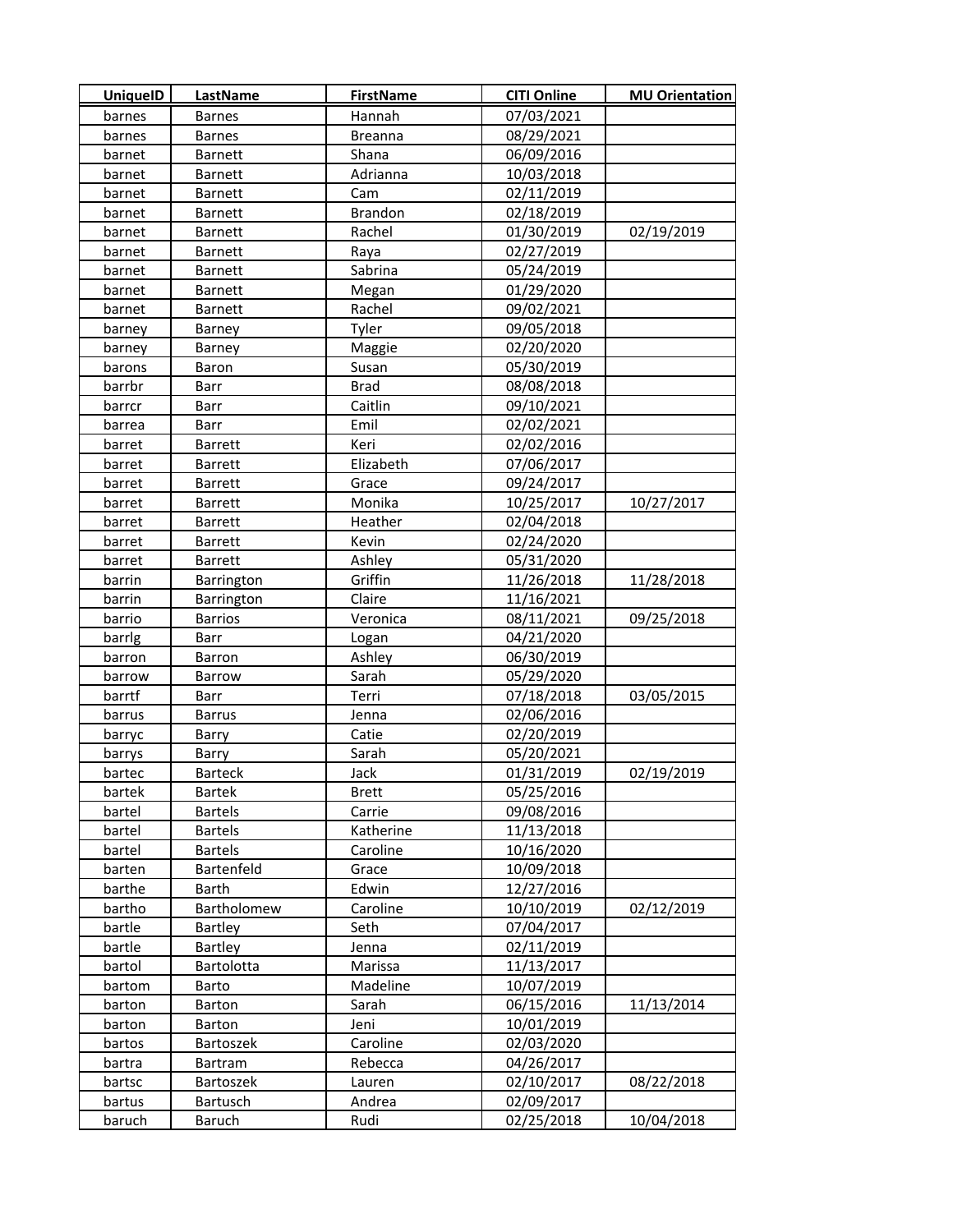| <b>UniquelD</b> | <b>LastName</b>     | <b>FirstName</b> | <b>CITI Online</b> | <b>MU Orientation</b> |
|-----------------|---------------------|------------------|--------------------|-----------------------|
| baruna          | <b>Barun</b>        | Andela           | 09/07/2017         |                       |
| basarc          | Basar               | Cole             | 05/31/2016         |                       |
| bashaw          | Bashaw              | Christopher      | 09/11/2019         |                       |
| bashfo          | Bashford            | Carol            | 07/12/2016         | 04/01/2003            |
| bassle          | Bassler             | Ben              | 05/07/2019         |                       |
| bassle          | Bassler             | Katie            | 02/12/2021         |                       |
| basssm          | <b>Bass</b>         | Sarah            | 11/09/2020         |                       |
| basted          | <b>Bastedo</b>      | Lisa             | 06/14/2020         |                       |
| batche          | Batchelor           | Katherine        | 07/07/2020         | 02/18/2015            |
| batema          | Bateman             | Kayley           | 07/23/2018         |                       |
| batesh          | <b>Bates</b>        | Holly            | 03/23/2021         |                       |
| batesn          | <b>Bates</b>        | Noelle           | 09/26/2021         |                       |
| batesq          | <b>Bates</b>        | Quentin          | 09/25/2016         |                       |
| batess          | <b>Bates</b>        | Savannah         | 09/28/2016         |                       |
| batiat          | Batia               | Tushar           | 01/31/2016         |                       |
| batora          | Bator               | Adam             | 06/08/2020         |                       |
| battle          | <b>Battle</b>       | Edyn             | 09/12/2021         |                       |
| battoc          | <b>Battocletti</b>  | Julia            | 09/14/2017         |                       |
| battsb          | <b>Batts</b>        | <b>Brianna</b>   | 09/07/2016         |                       |
| batttb          | Baker               | Taylor           | 09/25/2020         |                       |
| bauche          | Baucher             | <b>Brandon</b>   | 02/08/2016         |                       |
| baudry          | <b>Baudry Young</b> | Rebecca          | 05/02/2019         | 02/24/2020            |
| bauerc          | <b>Bauer</b>        | Carolyn          | 01/28/2017         |                       |
| bauere          | Bauer               | Erin             | 06/16/2016         |                       |
| bauerj          | Bauer               | James            | 02/18/2019         |                       |
| bauerk          | Bauer               | Kate             | 06/22/2020         |                       |
| bauern          | Bauer               | Nicole           | 02/04/2020         |                       |
| bauers          | Bauer               | Sara             | 07/07/2018         |                       |
| baughb          | <b>Baugh</b>        | Bethany          | 05/31/2020         |                       |
| baumes          | Baum                | Eric             | 01/05/2017         |                       |
| baumga          | Baumgart            | Allison          | 02/06/2016         | 02/09/2016            |
| baumga          | Baumgartner         | Mackenzie        | 09/02/2016         |                       |
| baumga          | Baumgartner         | Ellie            | 10/06/2019         |                       |
| baumga          | Baumgartner         | Tyler            | 09/17/2020         |                       |
| baumga          | Baumgartner         | Nicole           | 10/24/2020         |                       |
| baumga          | Baumgartner         | Katerina         | 09/14/2021         |                       |
| baumjn          | Baum                | Jori             | 02/27/2021         |                       |
| baxley          | Baxley              | Caroline         | 01/27/2022         |                       |
| baxter          | Baxter              | Shane            | 01/29/2017         |                       |
| baxter          | Baxter              | Monica           | 10/11/2017         |                       |
| baxter          | Baxter Magolda      | Marcia           | 04/03/2018         | 10/11/2011            |
| baxter          | Baxter              | Ashley           | 03/13/2020         |                       |
| baxter          | Baxter              | Bobbi            | 04/06/2020         |                       |
| bayerj          | Bayer               | Jessie           | 09/23/2018         |                       |
| baysac          | Bays                | Amanda           | 03/10/2016         |                       |
| baysea          | Webb                | Amy              | 10/17/2020         |                       |
| baysor          | <b>Baysore</b>      | Alexandra        | 02/08/2018         |                       |
| bayyou          | Bayyoud             | Zain             | 03/10/2020         |                       |
| bayzm           | Bay                 | Zoe              | 02/15/2018         |                       |
| beachb          | Beach               | <b>Brooke</b>    | 03/10/2020         |                       |
| beacom          | Beacom              | Madeleine        | 02/06/2020         |                       |
| beacom          | Beacom              | Joanna           | 06/03/2020         |                       |
| bealml          | Beal                | Madison          | 02/09/2019         |                       |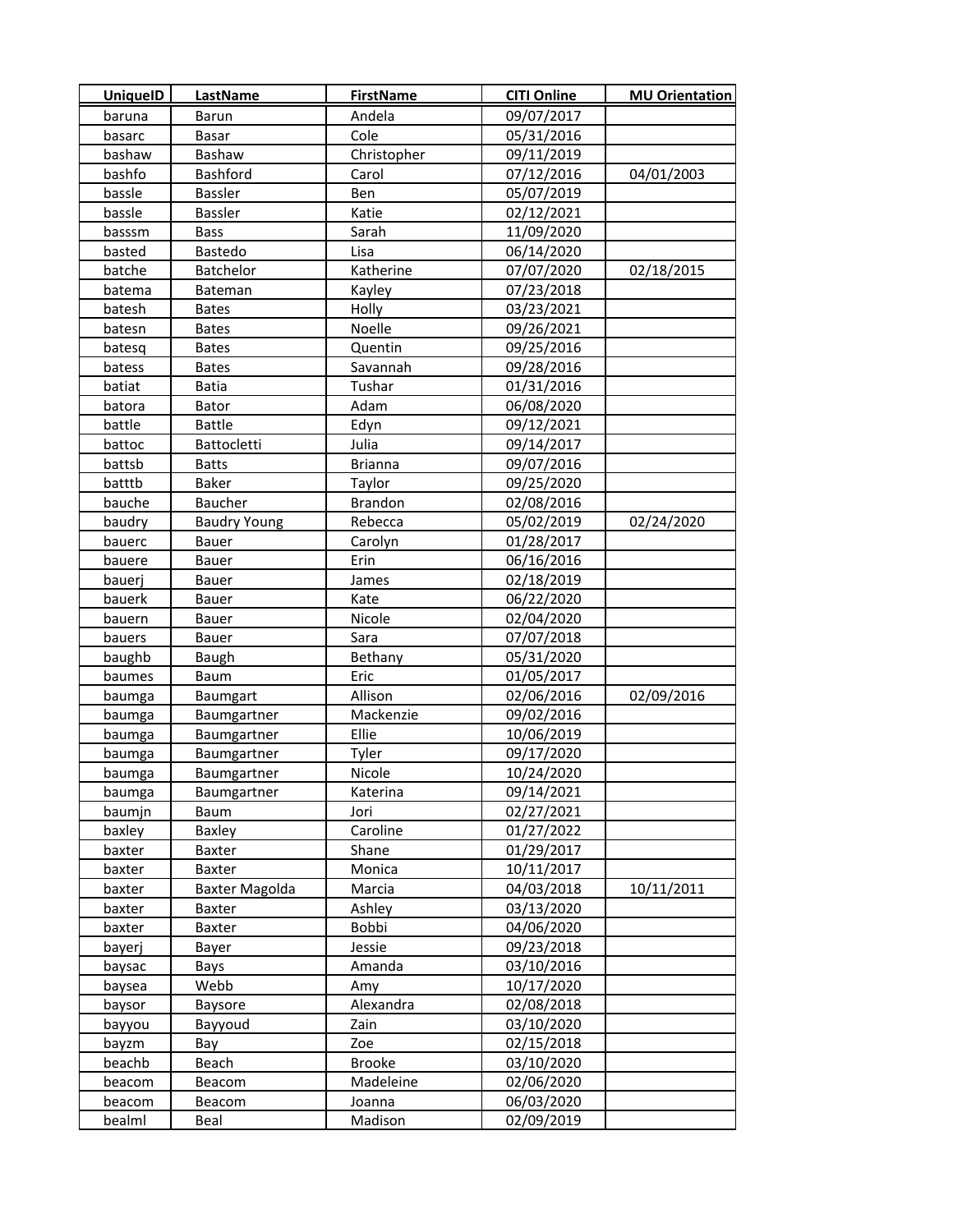| <b>UniquelD</b> | <b>LastName</b> | <b>FirstName</b> | <b>CITI Online</b> | <b>MU Orientation</b> |
|-----------------|-----------------|------------------|--------------------|-----------------------|
| beanbd          | Bean            | Braelyn          | 02/08/2018         |                       |
| beanj           | Bean            | Jaelyn           | 11/08/2021         |                       |
| beanld          | Bean            | Lamuel           | 09/22/2016         |                       |
| beardd          | Beard           | David            | 02/11/2019         | 01/29/2016            |
| bearde          | Bearden         | Matthew          | 05/23/2016         |                       |
| bearde          | Bearden         | Justin           | 09/17/2019         |                       |
| beardj          | Beard           | Jacob            | 02/05/2018         |                       |
| beards          | Beard           | Samantha         | 09/15/2019         |                       |
| bearss          | <b>Bearss</b>   | Caroline         | 06/15/2018         |                       |
| beasle          | Beasley         | Fisher           | 02/04/2021         |                       |
| <b>Beatty</b>   | Beatty          | Caroline         | 07/15/2018         |                       |
| beatty          | Beatty          | Kelleigh         | 02/03/2018         | 02/19/2019            |
| beatty          | <b>Beatty</b>   | Shannon          | 09/27/2021         |                       |
| beaudr          | Beuadry         | <b>Brian</b>     | 01/26/2017         | 02/07/2017            |
| beauso          | Beausoleil      | Loyan            | 06/23/2019         |                       |
| beaver          | Beaver          | Bryson           | 01/31/2016         | 02/04/2016            |
| beaver          | Beaver          | Megan            | 04/02/2014         | 02/09/2016            |
| bebout          | Bebout          | Alexis           | 02/04/2020         |                       |
| bechte          | Bechtel         | Adelle           | 09/16/2019         |                       |
| bechte          | Bechtel         | Olivia           | 12/13/2019         |                       |
| bechto          | Bechtolt        | James            | 09/19/2017         |                       |
| becker          | Becker          | Samantha         | 02/03/2016         | 02/09/2016            |
| becker          | Becker          | Ali              | 11/04/2018         |                       |
| becker          | Becker          | Desrial          | 02/05/2020         |                       |
| becker          | Becker          | Carly            | 02/10/2020         |                       |
| becker          | Becker          | Karlie           | 07/01/2020         |                       |
| becket          | Beck            | Troy             | 02/05/2019         | 02/19/2019            |
| <b>Becket</b>   | <b>Beckett</b>  | Henry            | 08/30/2021         |                       |
| Beckha          | Beckham         | Taylor           | 02/10/2019         |                       |
| beckha          | Beckham         | Madison          | 09/15/2020         |                       |
| beckjq          | Beck II         | James            | 02/18/2020         |                       |
| beckjw          | <b>Beck</b>     | Joseph           | 02/13/2019         |                       |
| becklo          | <b>Beckloff</b> | Erin             |                    | 03/11/2020            |
| beckm2          | Beck            | Meghan           | 08/22/2021         |                       |
| beckma          | Beckmann        | Emily            | 10/09/2019         |                       |
| bedyne          | Bedynek         | Sandra           | 05/24/2016         |                       |
| beeche          | Beeche          | Michelle         | 08/26/2018         |                       |
| beedek          | Beede           | Kendall          | 05/30/2020         |                       |
| beedon          | Beedon          | Madison          | 08/18/2021         | 10/19/2021            |
| beehcc          | Beeh            | Catherine        | 02/06/2018         |                       |
| beenin          | Beening         | Jennifer         | 06/28/2017         |                       |
| beerbr          | Beer            | Bethany          | 09/29/2020         |                       |
| Beere           | Beer            | Elizabeth        | 03/08/2018         | 04/04/2018            |
| begley          | <b>Begley</b>   | David            | 09/25/2016         |                       |
| begley          | Begley          | Regina           | 09/28/2020         |                       |
| begley          | <b>Begley</b>   | <b>Brooke</b>    | 11/04/2020         |                       |
| begley          | <b>Begley</b>   | Nikki            | 09/23/2021         |                       |
| begovi          | Begovich        | Rachel           | 09/04/2016         |                       |
| behnke          | Behnke          | Ellen            | 02/13/2021         |                       |
| beigel          | Beigel          | Jessie           | 11/04/2015         | 09/06/2016            |
| beinak          | Bein            | Annika           | 01/29/2018         |                       |
| beiser          | Beiser          | Julie            | 09/06/2020         |                       |
| beisse          | Beissel         | James            | 05/21/2017         |                       |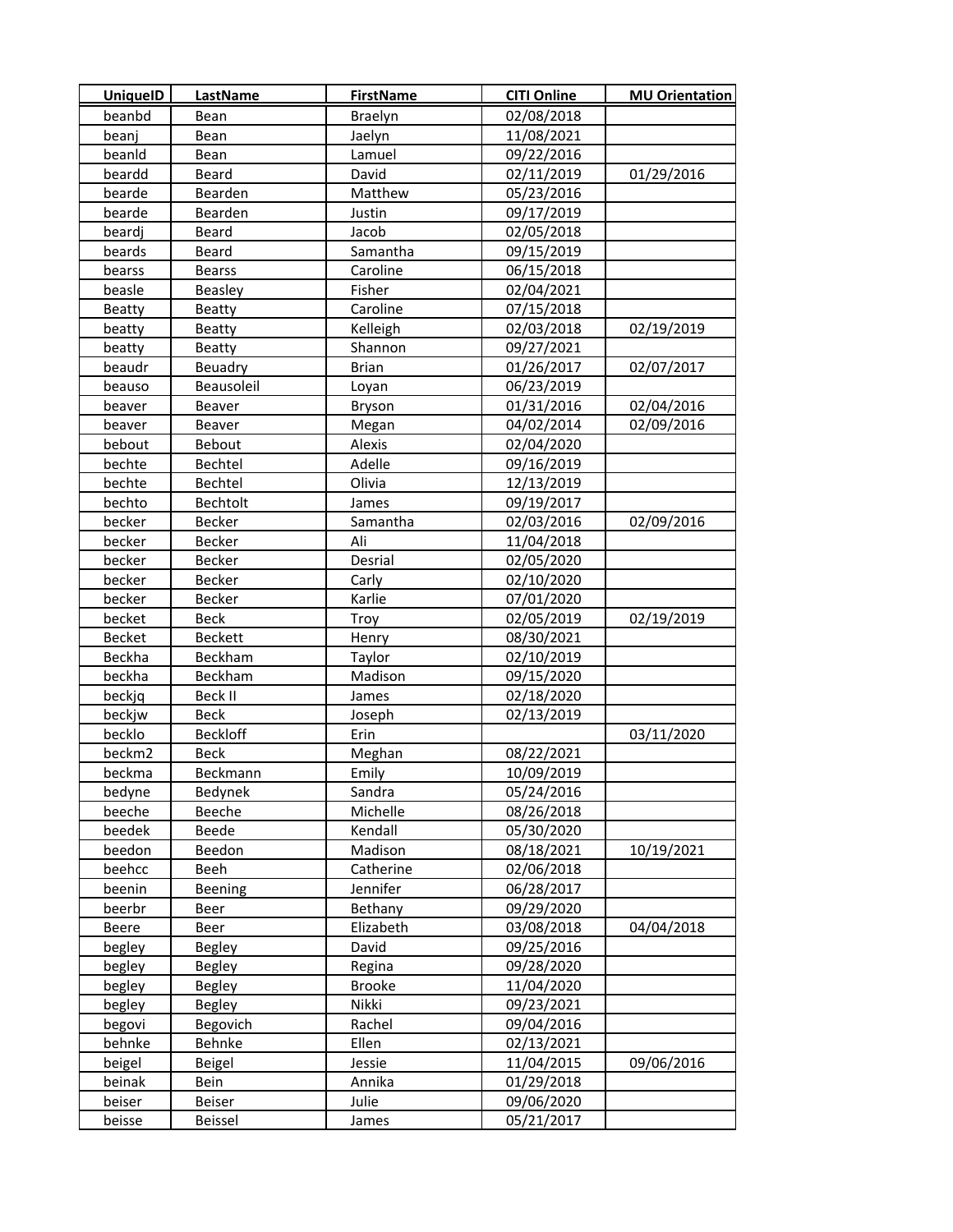| <b>UniquelD</b> | <b>LastName</b> | <b>FirstName</b> | <b>CITI Online</b> | <b>MU Orientation</b> |
|-----------------|-----------------|------------------|--------------------|-----------------------|
| beisse          | Beissel         | Amy              | 01/08/2021         |                       |
| beiter          | Beiter          | Caryn            | 08/04/2020         |                       |
| beithm          | Beith-Mangrum   | Holly            |                    | 02/12/2019            |
| beitzj          | Beitz           | Julia            | 10/09/2018         |                       |
| belang          | Belanger        | Elise            | 09/10/2020         |                       |
| belche          | Belcher         | Erin             | 08/23/2020         |                       |
| belche          | Belcher         | Latavonia        | 01/25/2022         |                       |
| belden          | Belden          | Blake            | 10/09/2019         |                       |
| belich          | Belich          | Jerald           | 10/14/2016         | 10/17/2016            |
| beliko          | Belikov         | Nicole           | 02/25/2020         |                       |
| bellam          | Bellamy         | Madison          | 09/26/2021         |                       |
| bellav          | Bellavia        | Bethany          | 08/08/2019         |                       |
| belle           | Bell            | Erin             | 07/14/2018         |                       |
| bellea          | Bell            | Elizabeth        | 11/11/2019         | 11/13/2019            |
| bellkl          | Bell            | Kathryn          | 08/20/2021         |                       |
| bell12          | Bell            | Laura            | 08/01/2021         |                       |
| bellma          | Bell            | Meredith         | 02/07/2020         |                       |
| bellmr          | Bell            | Michaela         | 09/12/2018         |                       |
| bellom          | Bello           | Marissa          | 06/28/2017         |                       |
| bellpj          | Bell            | Paris            | 09/18/2017         | 09/13/2017            |
| bellrm          | Bell            | Ryan             | 08/11/2016         |                       |
| bellsm          | Bell            | Sean             | 09/08/2019         | 10/29/2019            |
| belmon          | Belmont         | Meghan           | 09/04/2017         |                       |
| beltec          | <b>Belt</b>     | Emena            | 02/04/2016         | 09/30/2016            |
| beltso          | <b>Beltsos</b>  | Steve            | 02/05/2020         | 02/06/2020            |
| beltzz          | Beltz           | Zak              | 08/06/2018         |                       |
| belzer          | Belzer          | Danielle         | 10/18/2016         |                       |
| bemisj          | <b>Bemis</b>    | Jacob            | 01/21/2022         |                       |
| bemmes          | <b>Bemmes</b>   | Kristy           | 08/17/2020         | 09/23/2021            |
| benama          | Benamati        | John             | 08/25/2021         | 03/02/2018            |
| benart          | Hopson          | Gillian          | 10/15/2017         |                       |
| benben          | Benben          | Owen             | 04/09/2019         |                       |
| benbow          | Benbow          | Kyle             | 10/22/2019         | 09/17/2019            |
| bender          | Bender          | John             | 05/30/2016         |                       |
| bender          | Bender          | Sarah            | 06/19/2018         |                       |
| bendig          | Bendig          | Daniel           | 01/06/2016         |                       |
| bendsa          | Bends           | Ambor            | 06/05/2021         |                       |
| benedi          | Benedict        | Laura            | 06/16/2016         |                       |
| benges          | Benge           | Sydney           | 09/06/2018         |                       |
| bengts          | Bengtson        | Denni            | 02/25/2020         |                       |
| benint          | Benintendi      | Abigail          | 03/01/2019         |                       |
| benirs          | Benirschke      | Ashley           | 08/04/2021         |                       |
| benmay          | Benmayor        | David            | 10/20/2019         |                       |
| benne1          | <b>Bennett</b>  | Jessica          | 05/31/2020         |                       |
| benner          | Benner          | Courtney         | 01/28/2016         |                       |
| bennet          | Bennett         | Megan            | 02/08/2017         |                       |
| bennet          | Bennett         | Rebekah          | 09/17/2017         | 09/13/2017            |
| bennet          | Bennett         | Gregory          | 10/11/2018         |                       |
| bennet          | Bennett         | Kaylee           | 10/11/2018         |                       |
| bennet          | Bennett         | Annalise         | 09/16/2019         |                       |
| bennet          | <b>Bennett</b>  | Faith            | 12/10/2019         |                       |
| bennet          | Bennett         | Maddie           | 01/29/2020         |                       |
| bennet          | Bennett-Kinne   | Andrea           | 02/27/2020         | 03/11/2020            |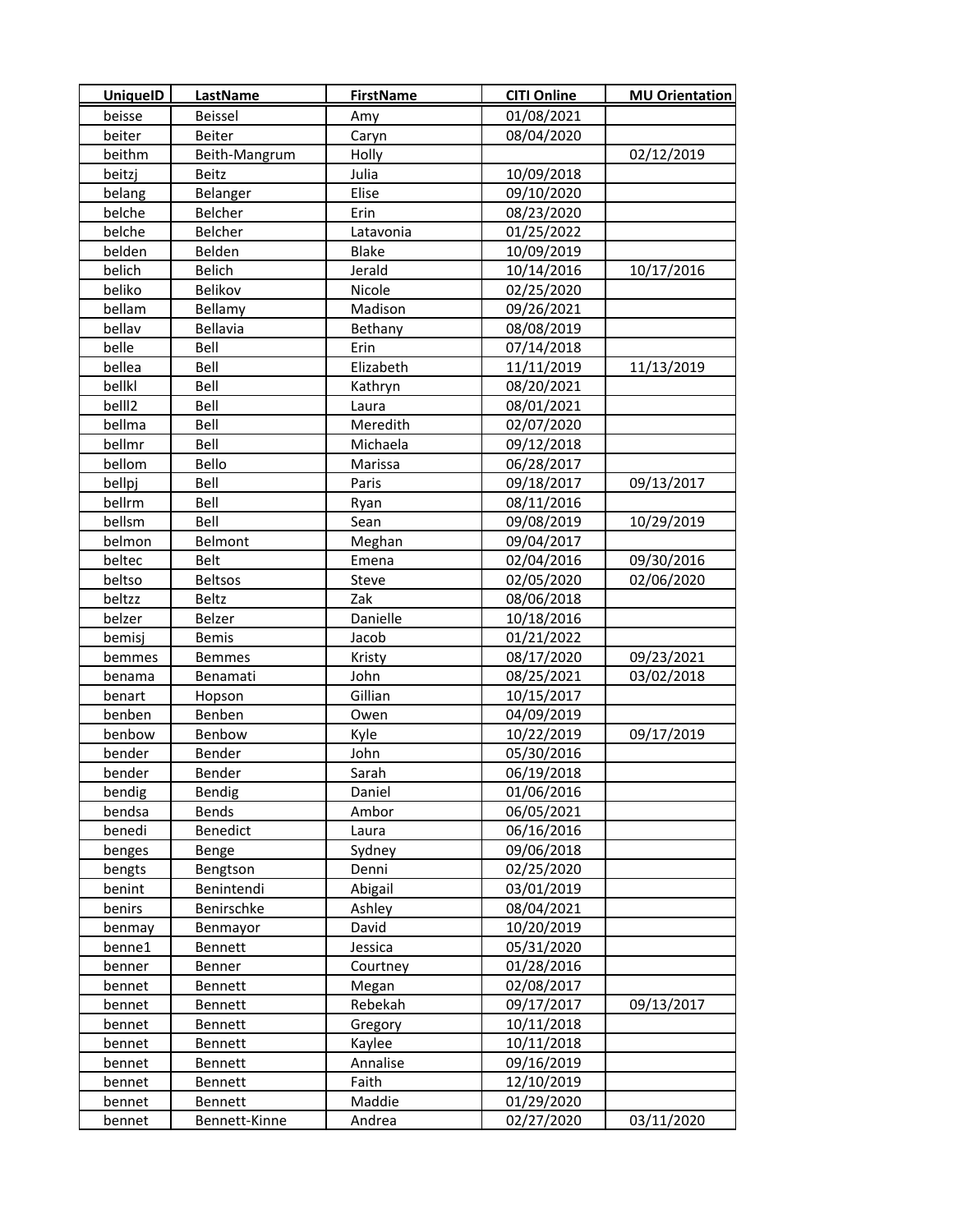| UniquelD | <b>LastName</b>  | <b>FirstName</b> | <b>CITI Online</b> | <b>MU Orientation</b> |
|----------|------------------|------------------|--------------------|-----------------------|
| bennet   | <b>Bennett</b>   | Dayna            | 08/13/2020         |                       |
| bennet   | Bennett          | Jazz             | 01/27/2022         |                       |
| bennie   | Bennie           | Nicole           | 01/26/2018         | 09/10/2019            |
| bennin   | Bennington       | <b>Brooke</b>    | 09/21/2017         |                       |
| bennin   | Bennington       | Tara             | 02/04/2021         |                       |
| benoit   | <b>Benoit</b>    | Chase            | 09/05/2018         |                       |
| Benson   | Benson-Greenwald | Tessa            | 07/17/2020         | 10/17/2016            |
| bentle   | Bentley-Fights   | Kimberly         | 11/08/2016         |                       |
| bentle   | Bentley          | Dylan            | 01/26/2017         | 02/07/2017            |
| benton   | Benton           | Chris            | 02/11/2019         |                       |
| benton   | Benton           | Allen            | 03/10/2020         |                       |
| benton   | Benton           | Rochelle         | 02/14/2021         |                       |
| benzin   | Benzing          | Matt             | 09/25/2018         | 09/25/2018            |
| benzin   | Benzing          | Caroline         | 02/05/2020         | 02/06/2020            |
| beranc   | Beran            | Claire           | 02/16/2019         |                       |
| berber   | Berberich        | Hallie           | 02/11/2021         |                       |
| bercaw   | Bercaw Anzano    | Jamie            | 05/05/2017         | 06/20/2007            |
| bercaw   | Bercaw           | Anna             | 02/11/2020         |                       |
| bereck   | <b>Bereckis</b>  | Lindsey          | 02/08/2020         |                       |
| berend   | Berendt          | Jorden           | 10/11/2017         | 10/24/2017            |
| bergad   | Bergado          | Maecy            | 09/26/2021         |                       |
| bergen   | Bergen           | Doris            | 10/14/2019         | 04/15/2013            |
| berger   | Berger           | Mary             | 02/09/2019         |                       |
| berger   | Berger           | Jake             | 09/22/2019         | 09/04/2019            |
| berger   | Berger           | Madison          | 03/09/2020         |                       |
| bergma   | <b>Bergmann</b>  | Kayla            | 04/19/2017         |                       |
| bergoi   | Bergoine         | Jesse            | 09/06/2016         |                       |
| bergst   | Bergsten         | Alexandra        | 01/17/2016         |                       |
| bergst   | Borau            | Mackenzie        | 11/02/2018         |                       |
| bergwp   | <b>Berg</b>      | William          | 01/08/2021         | 08/28/2014            |
| berish   | Berish           | Diane            | 05/23/2017         | 05/05/2017            |
| berkow   | Berkowitz        | <b>Briana</b>    | 02/21/2016         | 02/24/2016            |
| berlem   | Berleman         | <b>Buzz</b>      | 03/04/2020         |                       |
| berlin   | Berlin           | Melanee          | 05/25/2017         |                       |
| berman   | Berman           | Mary Jane        | 12/09/2018         | 11/28/2018            |
| bernac   | Bernacki         | Jack             | 02/02/2022         |                       |
| bernar   | Bernard          | Oliver           | 08/29/2020         |                       |
| bernar   | Bernard          | Leora            | 11/14/2020         |                       |
| bernha   | Bernhard         | Brooke           | 02/02/2022         |                       |
| bernow   | Bernow           | Kayleigh         | 11/15/2019         |                       |
| berren   | <b>Berrens</b>   | Holly            | 10/10/2018         |                       |
| berris   | Berrisford       | Elena            | 09/08/2017         |                       |
| berrya   | Berry            | Arthur           | 02/25/2020         |                       |
| berryb   | Berry            | <b>Briana</b>    | 02/18/2018         |                       |
| berryc   | Berry            | Craig            | 02/15/2016         |                       |
| berryh   | <b>Berry</b>     | Hailey           | 02/08/2016         | 02/24/2016            |
| berryj   | Berry            | Jason            | 09/12/2021         |                       |
| berrym   | Berry            | Maggie           | 06/02/2017         |                       |
| berrym   | <b>Banks</b>     | Kelsey           | 10/15/2017         |                       |
| berrym   | Berry            | Matt             | 02/07/2018         |                       |
| berryr   | Berry            | Raeshann         | 02/13/2019         |                       |
| berrys   | Berry            | Sierra           | 08/06/2017         |                       |
| berryt   | Berry            | Tyler            | 02/01/2016         |                       |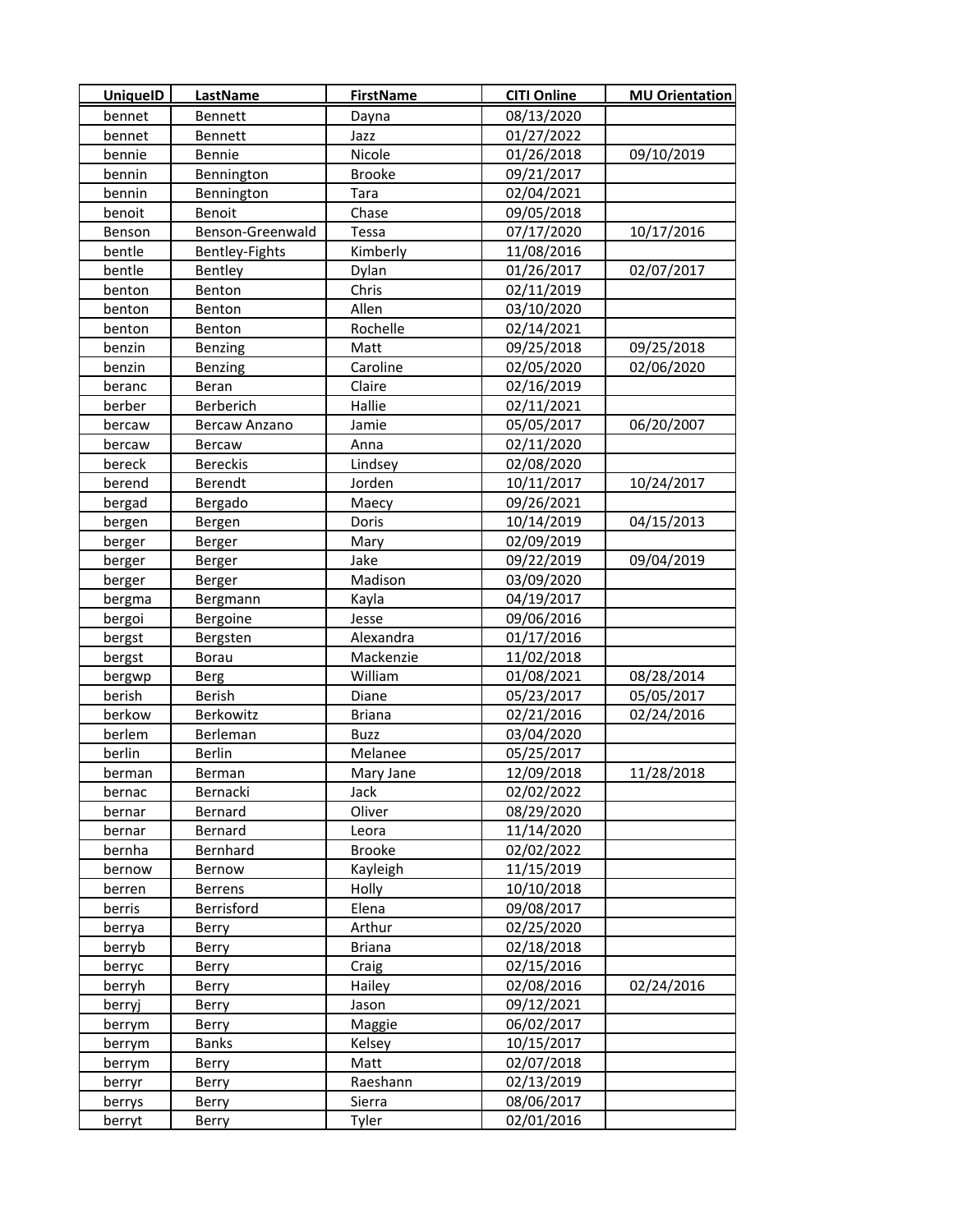| <b>UniquelD</b> | <b>LastName</b> | <b>FirstName</b> | <b>CITI Online</b> | <b>MU Orientation</b> |
|-----------------|-----------------|------------------|--------------------|-----------------------|
| berthe          | <b>Berthel</b>  | Olivia           | 02/18/2018         |                       |
| Bertog          | Bertoglio       | <b>Brianna</b>   | 07/05/2016         |                       |
| berton          | Bertone         | Gabrielle        | 11/09/2016         |                       |
| bertsc          | Bertsch         | Morgan           | 02/07/2018         | 02/13/2018            |
| bestc           | <b>Best</b>     | Carrie           | 02/15/2021         |                       |
| betanc          | Betancur        | Samantha         | 07/26/2019         |                       |
| betanc          | Betancourt      | Jacquelyn        | 11/16/2020         |                       |
| betche          | Betche          | Ashlee           | 08/06/2018         |                       |
| bettin          | Bettinger       | Samantha         | 11/14/2017         | 09/20/2017            |
| bettin          | Bettineschi     | Nathan           | 07/22/2019         |                       |
| bettse          | <b>Betts</b>    | Emily            | 02/01/2016         |                       |
| betzlc          | Betz            | Lauren           | 08/31/2020         |                       |
| betzle          | Betzler         | Paige            | 09/12/2019         |                       |
| beucha          | Beuchat         | Stephanie        | 04/04/2016         |                       |
| beuerl          | Beuerlein       | Craig            | 01/14/2021         |                       |
| bevelh          | Bevelhimer      | Andrew           | 08/29/2020         |                       |
| bewald          | Bewalda         | Claire           | 02/17/2019         |                       |
| beyene          | Beyene          | Salome           | 08/06/2014         | 03/29/2016            |
| beyerd          | Beyer           | Deborah          | 06/12/2019         | 08/14/2007            |
| beyerg          | Beyer           | Gavin            | 03/04/2020         |                       |
| beyerh          | Huseman         | Hannah           | 06/04/2016         |                       |
| beyerl          | Beyerle         | Evelynn          | 02/18/2021         |                       |
| beyerm          | Beyer           | Megan            | 02/21/2016         |                       |
| beyerm          | Beyer           | Melinda          | 01/14/2021         |                       |
| beysc           | Bey             | Sara             | 04/14/2020         |                       |
| bezesk          | Bezesky         | Linden           | 02/12/2019         | 02/12/2019            |
| bhardw          | Bhardwaj        | Meeta            | 07/06/2017         |                       |
| bhattk          | <b>Bhatt</b>    | Karna            | 09/25/2019         |                       |
| Bhundh          | Bhundhumani     | Tarika Tanya     | 06/17/2016         |                       |
| bhunia          | <b>Bhunia</b>   | Suman            | 10/14/2021         | 10/29/2021            |
| bhupta          | Bhuptani        | Prachi           | 08/24/2018         | 11/23/2015            |
| bianco          | Bianco          | Jordan           | 02/02/2016         |                       |
| bianco          | Bianco          | Alexander        | 12/07/2017         | 03/11/2019            |
| bianuc          | Bianucci        | Heidi            | 03/05/2021         |                       |
| bickel          | <b>Bickel</b>   | Amanda           | 06/27/2016         |                       |
| bickel          | <b>Bickel</b>   | Maren            | 09/02/2019         | 09/10/2019            |
| bickel          | <b>Bickel</b>   | Rachael          | 06/09/2021         |                       |
| bidlac          | <b>Bidlack</b>  | Alayna           | 10/10/2019         |                       |
| bidwel          | Bidwell         | Sarah            | 10/19/2017         | 03/28/2017            |
| biebel          | Biebelhausen    | Stephen          | 01/25/2017         |                       |
| biefel          | Biefeld         | Kirsten          | 09/22/2020         |                       |
| biegge          | Biegger         | Noah             | 03/08/2020         |                       |
| bielat          | <b>Bielat</b>   | Lauren           | 02/06/2018         | 02/13/2018            |
| <b>BIELC</b>    | Biel            | Catherine        | 06/18/2021         |                       |
| bieler          | Bieler          | Morgan           | 02/28/2021         |                       |
| bieloj          | Bielo           | James            | 04/17/2021         | 02/02/2018            |
| bierkm          | Bier            | Katelyn          | 09/13/2017         |                       |
| bierma          | Biermann        | Jaimie           | 04/13/2021         | 09/23/2021            |
| <b>Bigelo</b>   | Bigelow         | Brittany         | 05/30/2018         |                       |
| bigony          | Bigony          | Ethan            | 09/08/2017         |                       |
| bihlg           | Bihl            | Grace            | 11/15/2018         |                       |
| bihlje          | Bihl            | <b>Jillian</b>   | 10/14/2019         |                       |
| bihunj          | Bihun           | John             | 08/07/2019         |                       |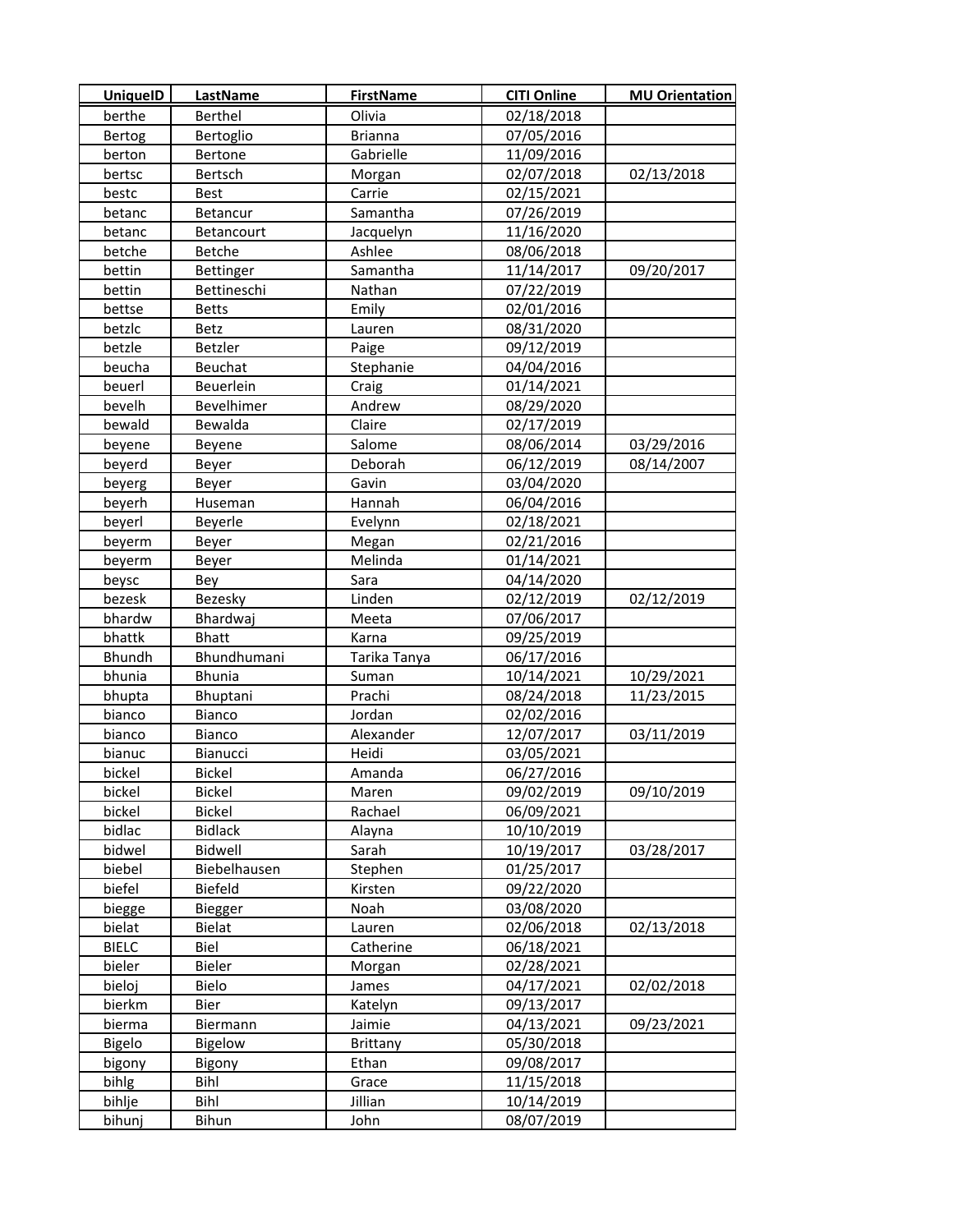| <b>UniquelD</b> | LastName            | <b>FirstName</b> | <b>CITI Online</b> | <b>MU Orientation</b> |
|-----------------|---------------------|------------------|--------------------|-----------------------|
| billma          | <b>Billman</b>      | Emily            | 02/06/2018         |                       |
| bingma          | Bingman             | Danielle         | 11/09/2016         |                       |
| binnee          | Rice                | Emily            | 10/06/2019         |                       |
| biondi          | Biondi              | Elena            | 09/25/2018         |                       |
| biordi          | Biordi              | Gabrielle        | 06/03/2018         |                       |
| biragb          | Biragbara           | Dornu            | 01/31/2021         |                       |
| birdjm          | <b>Bird</b>         | Jennifer         | 06/07/2019         |                       |
| birdkg          | Bird                | Kayla            | 02/25/2021         |                       |
| birdsa          | Birdsall            | Leah             | 03/28/2021         |                       |
| birgba          | Birgbauer           | Ellie            | 02/01/2021         |                       |
| birken          | Birkenheuer         | Zachary          | 09/19/2018         | 09/17/2018            |
| birlad          | Birla               | Dhruv            | 11/02/2020         |                       |
| birnba          | Birnbaum            | Stephanie        | 09/10/2017         | 04/08/2019            |
| bischo          | <b>Bischoff</b>     | Abigail          | 03/19/2019         |                       |
| bischo          | <b>Bischoff</b>     | Aimee            | 07/10/2020         |                       |
| bishnr          | Bish                | Natalee          | 02/18/2020         |                       |
| bishop          | <b>Bishop</b>       | Elizabeth        | 08/30/2016         |                       |
| bishop          | Bishop              | Jacob            | 02/04/2017         |                       |
| Bishop          | Bishop              | Elizabeth        | 08/07/2017         |                       |
| bishop          | <b>Bishop-Clark</b> | Cathy            | 06/08/2018         |                       |
| bishop          | Smith               | Leslie           | 08/31/2018         |                       |
| bishop          | Bishop              | Hunter           | 10/09/2019         |                       |
| biskad          | <b>Biskaduros</b>   | <b>Bradley</b>   | 02/12/2019         |                       |
| bissin          | <b>Bissinger</b>    | Nate             | 06/25/2021         |                       |
| <b>Bissle</b>   | <b>Bissler</b>      | Andrew           | 01/29/2018         |                       |
| bitler          | <b>Bitler</b>       | Hayden           | 02/12/2019         | 02/12/2019            |
| bittel          | <b>Bittel</b>       | Kelsey           | 03/20/2019         |                       |
| bitter          | May                 | Laura            | 11/08/2016         |                       |
| bittin          | <b>Bittinger</b>    | Haden            | 03/12/2020         |                       |
| bittin          | <b>Bitting</b>      | Sydney           | 04/27/2021         |                       |
| bivona          | Bivona              | Emily            | 11/04/2021         |                       |
| bizzel          | Bizzell             | Cerelia          | 04/15/2021         | 10/13/2021            |
| bka             | B.K.                | Anjali           | 08/26/2016         | 12/08/2017            |
| blackb          | Blackburn           | Marissa          | 08/05/2018         |                       |
| blackb          | Blackburn           | Emma             | 09/30/2018         |                       |
| blackb          | Blackburn           | Alessandra       | 11/21/2018         |                       |
| blackb          | Blackburn           | Katelynn         | 02/18/2019         |                       |
| blackb          | Blackburn           | Emily            | 01/29/2020         |                       |
| <b>BlackB</b>   | <b>Black</b>        | <b>Brandon</b>   | 08/02/2020         |                       |
| blackd          | <b>Black</b>        | David            | 01/29/2017         | 02/01/2017            |
| blacke          | <b>Black</b>        | Emily            | 01/27/2019         |                       |
| blackf          | Blackford           | <b>Brittany</b>  | 08/06/2018         |                       |
| blackh          | Blackham            | Rob              | 05/23/2019         |                       |
| blackh          | <b>Black</b>        | Henry            | 09/03/2019         |                       |
| blacki          | <b>Black</b>        | Izabelle         | 01/04/2019         |                       |
| blackl          | Blackledge          | Michael          | 11/08/2021         |                       |
| blackm          | <b>Black</b>        | Maddie           | 12/05/2016         | 12/02/2016            |
| blackm          | Blackmore           | Lawson           | 05/17/2021         |                       |
| blackt          | Black               | TJ               | 02/05/2020         |                       |
| blackt          | <b>Black</b>        | Taylor           | 11/09/2021         |                       |
| blackw          | Blackwell           | Gretchen         | 01/13/2021         |                       |
| bladea          | Blade               | Abigail          | 11/29/2020         |                       |
| blahun          | Blahunka            | Cecilie          | 01/14/2019         | 09/12/2018            |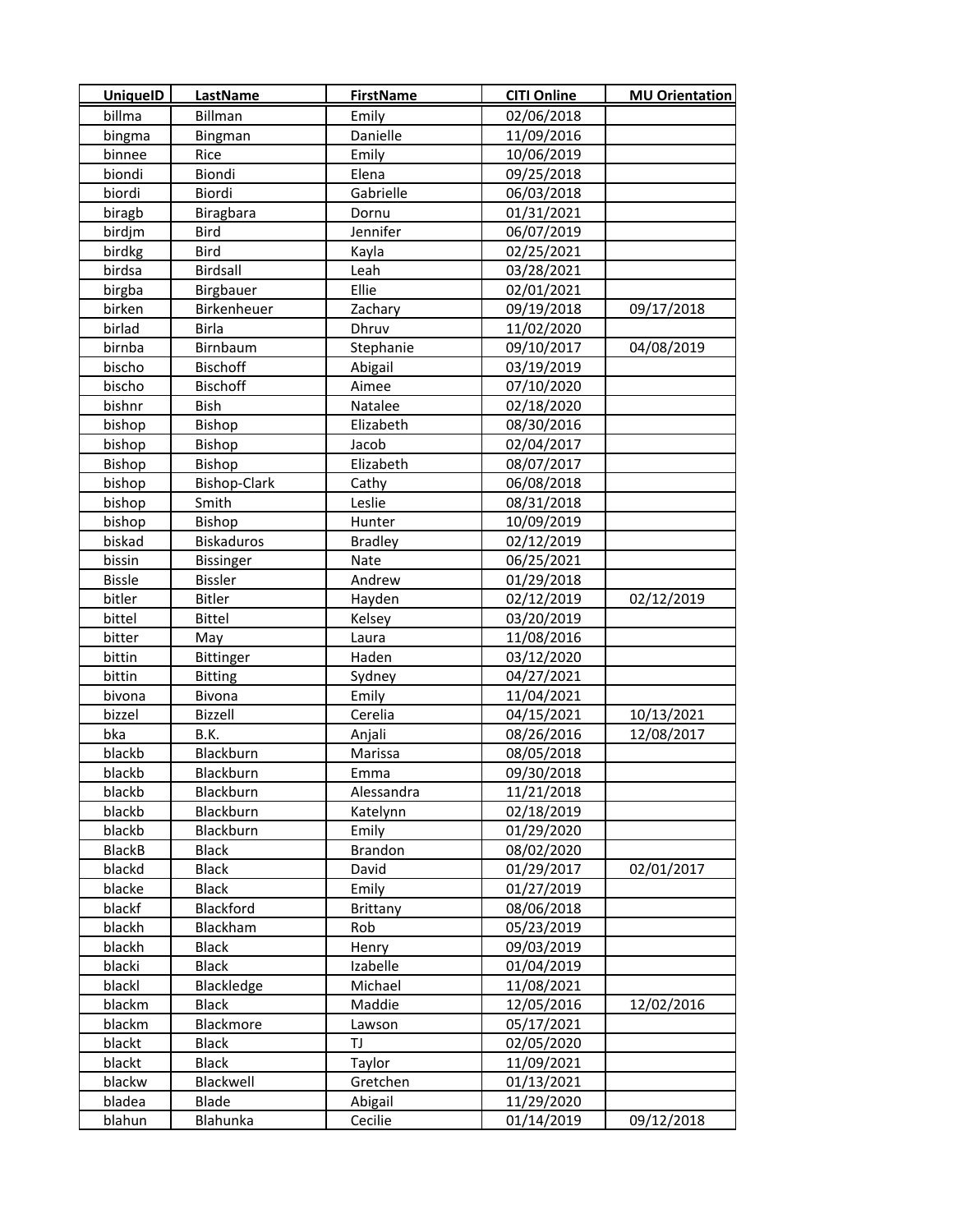| <b>UniquelD</b>  | <b>LastName</b>   | <b>FirstName</b> | <b>CITI Online</b> | <b>MU Orientation</b> |
|------------------|-------------------|------------------|--------------------|-----------------------|
| blaine           | <b>Blaine</b>     | Hailey           | 09/04/2018         |                       |
| blaira           | Knowlton          | Ashley           | 07/01/2020         |                       |
| blaire           | <b>Blaire</b>     | Jessica          | 08/25/2018         |                       |
| <b>BlairE</b>    | Blair             | Elizabeth        | 02/24/2020         |                       |
| blairk           | Blair             | Kamari           | 09/12/2016         |                       |
| blairm           | Blair             | Margaret         | 09/17/2019         |                       |
| blairm           | Blair             | Madison          | 10/02/2019         |                       |
| blaize           | Blaize            | Kenneth          | 02/09/2019         | 04/08/2019            |
| blakec           | <b>Blake</b>      | Carlin           | 09/27/2018         |                       |
| blakee           | <b>Blake</b>      | Evan             | 10/01/2018         |                       |
| <b>Blakee</b>    | <b>Blake</b>      | Ethan            | 11/08/2021         |                       |
| blaker           | Thorman           | Rachel           | 02/10/2019         |                       |
| <b>BLAKER</b>    | <b>Blake</b>      | Rachel           | 04/21/2011         | 04/08/2019            |
| blakle           | Blakley           | Katherine        | 09/06/2017         |                       |
| blaloc           | <b>Blalock</b>    | Eugene           | 11/24/2021         |                       |
| blandf           | Blandford         | Connor           | 02/04/2018         |                       |
| blanka           | <b>Blank</b>      | Amanda           | 03/26/2017         |                       |
| blanke           | Blankenship       | Emily            | 07/24/2015         | 03/02/2018            |
| blanke           | Blankenship       | James            | 06/10/2020         |                       |
| blanto           | Blanton           | Destiny          | 03/04/2019         |                       |
| blazek           | Blazek            | Mackenzie        | 08/23/2021         |                       |
| blazer           | Blazer            | Sarah            | 08/03/2016         |                       |
| bledso           | Bledsoe           | Stormi           | 11/06/2017         | 09/20/2018            |
| bleich           | Bleichrodt        | Amanda           | 10/06/2019         |                       |
| blendi           | blendick          | mackenzie        | 03/10/2020         |                       |
| blessi           | Blessing          | Jamie            | 07/16/2019         |                       |
| blevin           | <b>Blevins</b>    | Haylee           | 02/04/2017         |                       |
| Blevin           | <b>Blevins</b>    | <b>Brianna</b>   | 07/20/2017         |                       |
| blevin           | <b>Blevins</b>    | Macie            | 02/21/2018         |                       |
| blickk           | <b>Blick</b>      | Kulia            | 06/21/2021         |                       |
| bliese           | Bliese            | Savannah         | 01/31/2016         | 09/30/2016            |
| bloche           | Bloch             | Emilio           | 09/10/2018         | 10/04/2018            |
| blockc           | <b>Block</b>      | Carly            | 02/06/2017         | 02/07/2017            |
| blocki           | <b>Block</b>      | Katherine        | 09/04/2019         |                       |
| blockm           | <b>Block</b>      | Madeline         | 08/21/2019         |                       |
| bloomh           | Bloomhuff         | Natalie          | 09/09/2021         |                       |
| bloomn           | Bloom             | Nicholas         | 01/05/2017         |                       |
| blower           | <b>Blowers</b>    | Kathryn          | 01/31/2019         |                       |
| bluejm           | Jennifer          | Blue             | 06/29/2021         | 09/11/2002            |
| blumbe           | McEvoy            | Sarah            | 06/18/2017         | 06/20/2017            |
| blumbe           | Blumberg          | Jacob            | 02/08/2019         |                       |
| blumej           | Blume             | Jeff             | 11/30/2017         | 07/07/2014            |
| blumen           | Blum              | Emily            | 05/27/2020         |                       |
| blumrm           | Blum              | Rachel           | 07/09/2019         | 10/25/2016            |
| boardm           | Boardman          | Haley            | 11/07/2016         |                       |
| boardm           | Boardman          | Kate             | 02/28/2021         |                       |
| boateh           | Boate             | Hanna            | 02/26/2020         |                       |
| boaten           | Boateng           | Emmanuel         | 02/02/2017         |                       |
| boaten           | Boatenreiter      | Maryana          | 02/12/2018         | 02/05/2018            |
| bobbit           | <b>Bobbitt</b>    | Katie            | 02/19/2017         |                       |
| bobbit<br>bobrov | Cooper<br>Bobrova | Robin            | 04/15/2017         |                       |
|                  |                   | Larysa           | 08/09/2018         | 08/22/2018            |
| bobrow           | Bobrow            | Daniel           | 09/17/2019         | 08/30/2021            |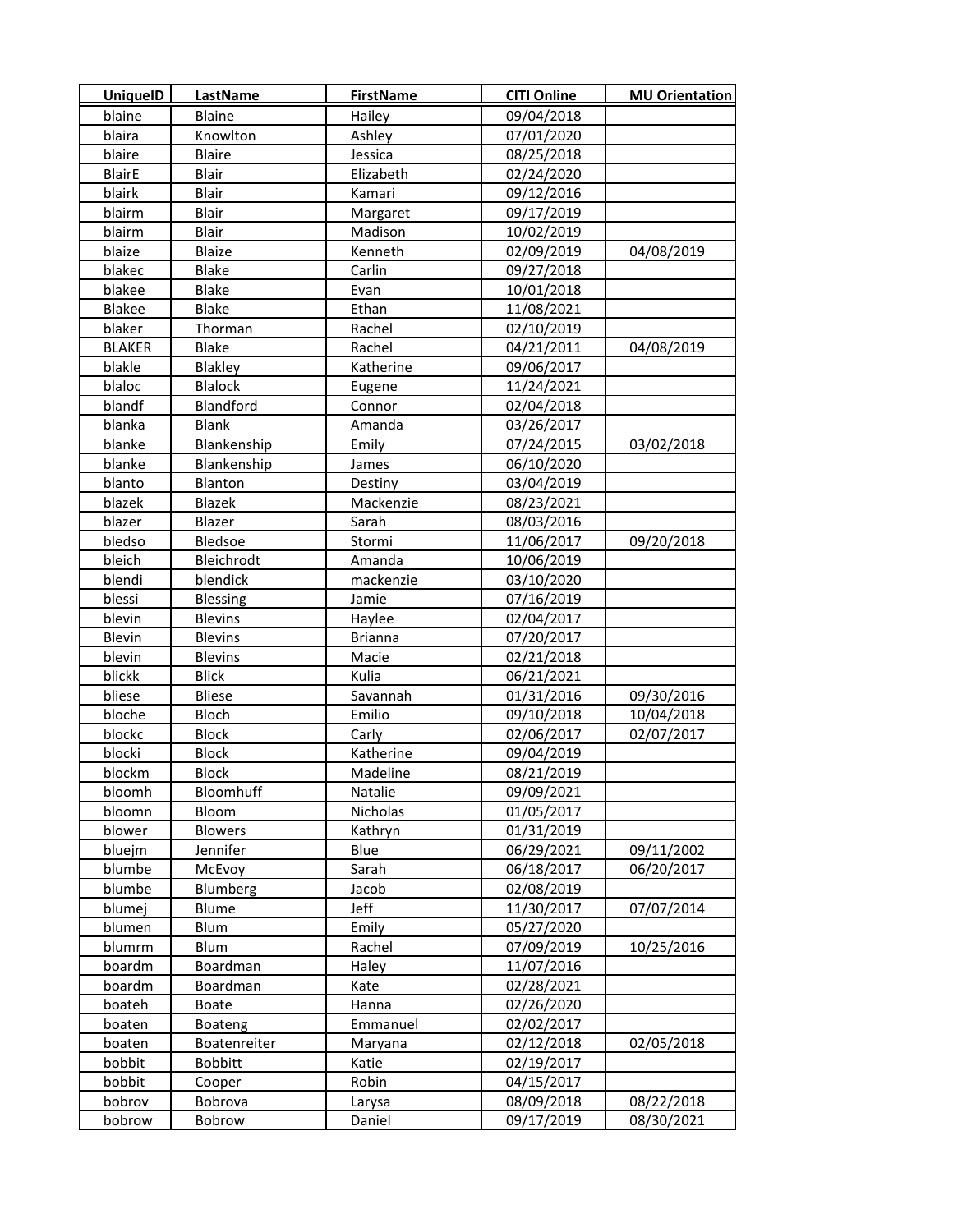| <b>UniquelD</b>  | <b>LastName</b>          | <b>FirstName</b>      | <b>CITI Online</b> | <b>MU Orientation</b> |
|------------------|--------------------------|-----------------------|--------------------|-----------------------|
| bochon           | <b>Boch</b>              | Olivia                | 02/11/2019         |                       |
| bockme           | Bock                     | Margo                 | 09/08/2016         |                       |
| bockr            | <b>Bock</b>              | Rebecca               | 05/24/2019         |                       |
| bodden           | Bodden                   | Christian             | 02/11/2020         |                       |
| boddye           | Boddy                    | Emma                  | 02/04/2021         |                       |
| bodelk           | Bodel                    | Kayla                 | 02/04/2016         |                       |
| bodens           | Bodenstedt               | Morgan                | 01/27/2017         |                       |
| bodnar           | Bodnar                   | Julia                 | 09/16/2019         |                       |
| bodner           | Bodner                   | Lauren                | 01/24/2021         |                       |
| bodzew           | Bodzewski                | Nicole                | 08/01/2016         |                       |
| boedde           | Boeddeker                | Austin                | 03/04/2019         |                       |
| boehme           | Boehmer                  | Melanie               | 01/31/2018         |                       |
| boehme           | Boehme                   | Ginny                 | 10/25/2017         | 12/01/2021            |
| boeing           | <b>Boeing</b>            | Madison               | 02/11/2019         |                       |
| boemke           | Boemker                  | Jessica               | 01/30/2017         |                       |
| boerge           | Boerger                  | Savannah              | 09/08/2016         |                       |
| boesel           | Boesel                   | Lauren                | 09/05/2018         |                       |
| boeskm           | <b>Boes</b>              | Kirby                 | 09/07/2017         |                       |
| boganr           | Bogan                    | Reilly                | 03/06/2019         |                       |
| bogard           | Bogard                   | Wes                   | 03/12/2019         |                       |
| bogard           | <b>Bogard</b>            | Rebecca               | 01/30/2022         |                       |
| bogava           | Bogavac                  | Marija                | 01/17/2021         |                       |
| bogdan           | Bogdan                   | <b>Brooke</b>         | 01/26/2016         |                       |
| bogdan           | Bogdanski                | Emily                 | 08/27/2018         | 08/29/2018            |
| bogdan           | Bogdanovitch             | Lyda                  | 09/27/2018         |                       |
| boggan           | Boggan                   | Camille               | 10/03/2018         |                       |
| boggsj           | Parrott                  | Jacqueline            | 03/16/2019         |                       |
| boghos           | Boghossian               | Kelly Jean            | 08/07/2018         |                       |
| bogota           | Bogotay                  | Diana                 | 08/07/2019         | 08/30/2019            |
| bohlre           | Bohl                     | Robert                | 01/29/2021         |                       |
| bohnat           | Bohn                     | Alex                  | 02/07/2019         |                       |
| boisso           | Boissoneault             | Katie                 | 05/27/2018         | 07/18/2018            |
| boisve           | <b>Boisvert</b>          | Alicia                | 05/23/2020         |                       |
| bokert           | <b>Bokert</b>            | Devin                 | 09/11/2018         |                       |
| boland           | <b>Boland</b>            | Jessica               | 09/23/2021         |                       |
| bolend           | Bolen                    | Daniel                | 02/24/2016         |                       |
| boleyi           | <b>Boley</b>             | Ila                   | 05/19/2019         |                       |
| boling           | Bolinger-Guzman          | Christie              | 09/25/2016         | 02/07/2017            |
| bollen           | Bollenbacher             | Christine             | 02/11/2019         |                       |
| bollic           | <b>Bollich</b>           | Jennifer              | 08/19/2021         |                       |
| bollin           | <b>Bollinger</b>         | Elizabeth             | 03/14/2019         |                       |
| <b>Bolows</b>    | Bolowsky                 | Victoria              | 09/17/2018         |                       |
| bolser           | Bolser                   | Rebekah               | 01/10/2016         |                       |
| bolser           | <b>Bolser</b>            | Niki                  | 09/12/2018         |                       |
| bolton           |                          |                       | 02/17/2018         |                       |
| boltzm           | Shiflett<br>Boltz        | Megan                 | 02/29/2020         |                       |
|                  |                          | Megan                 | 09/18/2018         | 08/22/2018            |
| bomanc           | Boman                    | Craig                 |                    |                       |
| bonaby           | Bonaby                   | Delreco               | 08/16/2021         |                       |
| bonawi           | Bonawitz                 | Tyler<br>Alisha       | 09/17/2019         |                       |
| bondaj           | Bond                     |                       | 11/03/2015         | 11/09/2016            |
| bondsk<br>bonfie | <b>Bonds</b><br>Bonfield | Katherine<br>Nicholas | 04/25/2016         | 04/22/2016            |
| bonfie           | Bonfield                 |                       | 09/13/2016         |                       |
|                  |                          | Kyleigh               | 02/12/2018         |                       |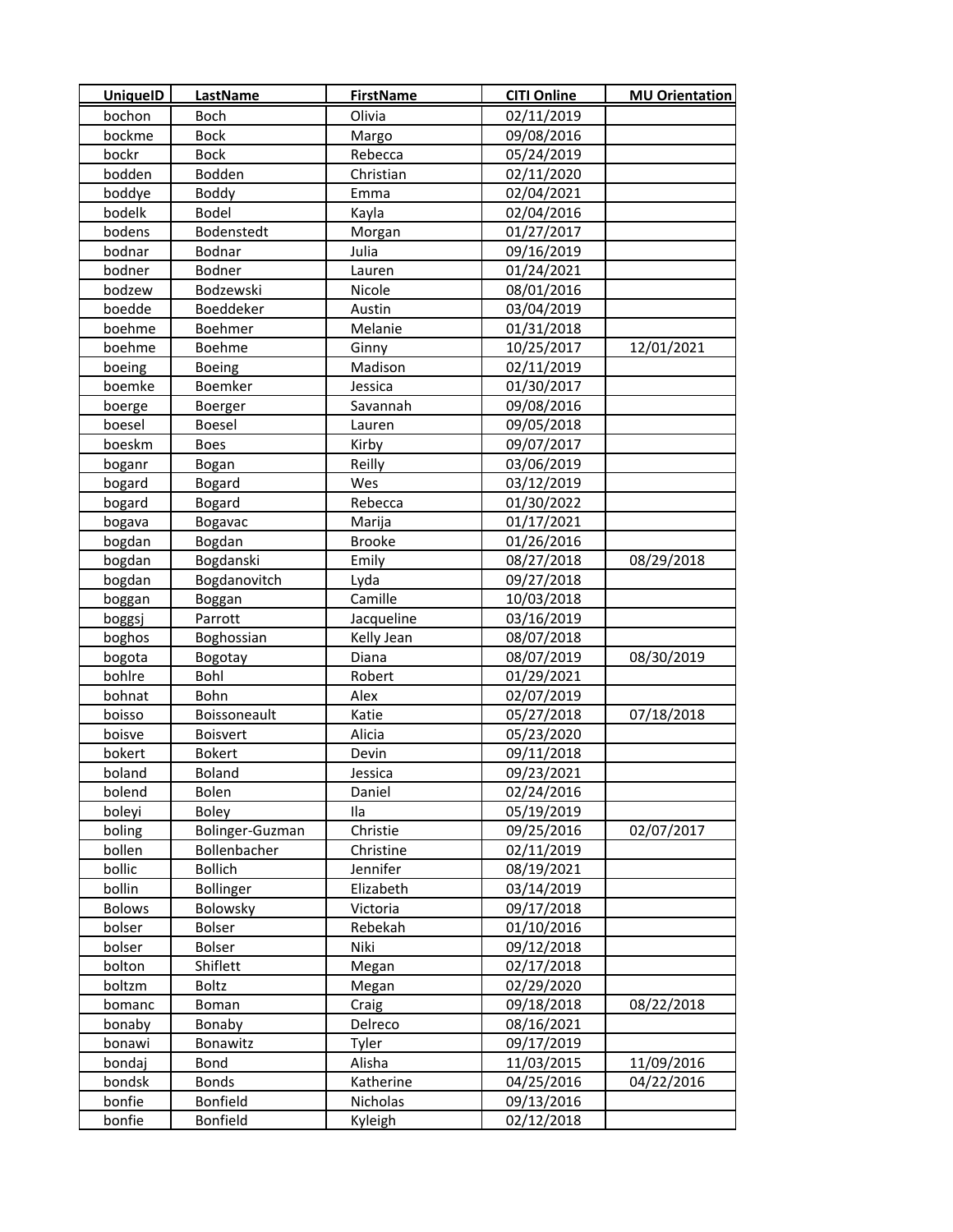| <b>UniquelD</b>  | LastName                  | <b>FirstName</b> | <b>CITI Online</b> | <b>MU Orientation</b> |
|------------------|---------------------------|------------------|--------------------|-----------------------|
| bonham           | Bonham                    | Mary Benedict    | 05/12/2010         | 10/12/2017            |
| bonnel           | Bonnell                   | Sam              | 02/19/2019         |                       |
| bonner           | Bonner                    | Lucy             | 02/11/2019         |                       |
| bonner           | Bonner                    | Jo               | 08/05/2020         |                       |
| bonnla           | Bonnlander                | Peyton           | 09/24/2021         |                       |
| bonnyg           | <b>Bonny III</b>          | Gene             | 04/02/2021         |                       |
| bonokj           | Bono                      | Kelly            | 07/02/2021         |                       |
| bonser           | Bonser                    | Emily            | 10/08/2019         |                       |
| bonsue           | Bonsu                     | Enock            | 02/10/2016         |                       |
| boonel           | Boone                     | Lindsay          | 03/06/2019         |                       |
| boonew           | Boone                     | William          | 06/04/2020         | 11/17/2005            |
| boonez           | Boone                     | Zoe              | 02/02/2019         |                       |
| boonm            | Boon                      | Michele          | 10/10/2019         |                       |
| boozer           | Boozer                    | Lindsey          | 02/18/2020         |                       |
| borden           | Bordenkircher             | Corinne          | 02/12/2019         |                       |
| borger           | <b>Brogerding</b>         | Danielle         | 02/16/2017         | 02/17/2017            |
| borgme           | Borgmeier                 | Leslie           | 04/06/2020         |                       |
| borkh            | <b>Bork</b>               | Holly            | 07/31/2016         |                       |
| borkos           | Borkosky                  | Andrew           | 01/29/2020         |                       |
| borkow           | Borkowski                 | Darlene          | 10/07/2016         |                       |
| borlan           | <b>Borland</b>            | Victoria         | 08/28/2017         |                       |
| bornho           | Bornhorst                 | <b>Brielle</b>   | 02/25/2021         |                       |
| borror           | Borror                    | Kaylynn          | 02/16/2020         |                       |
| boschm           | Bosch                     | Mackenzie        | 02/03/2016         |                       |
| bosome           | Bosomefi                  | Victoria         | 01/27/2017         |                       |
| bosses           | <b>Bosse</b>              | Samantha         | 01/27/2017         | 02/01/2017            |
| bostia           | <b>Bostian</b>            | Elle             | 02/19/2019         |                       |
| bostic           | <b>Bostick</b>            | Campbell         | 10/07/2019         |                       |
| bostic           | <b>Bostic</b>             | Koti             | 08/11/2021         |                       |
| boston           | Boston                    | John             | 02/15/2017         | 02/17/2017            |
| boston           | <b>Boston</b>             | Morgan           | 09/09/2021         |                       |
| boston           | Boston                    | Amy              | 01/02/2022         |                       |
| bosway           | Bosway                    | Nate             | 09/11/2018         |                       |
| bothwe           | Bothwell                  | Mary             | 09/10/2018         | 10/04/2018            |
| botkin           | <b>Botkin</b>             | Brittany         | 02/20/2018         |                       |
| bottem           | Bottema                   | Katherine        | 01/22/2021         |                       |
| bottge           | Bottger                   | Jared            | 09/02/2018         |                       |
| boubin           | Boubin                    | Matthew          | 02/02/2016         |                       |
| boucre           | <b>Boucree</b>            | Joseph           | 05/22/2017         |                       |
| boulaf           | <b>Boulafentis</b>        | Johna            | 07/04/2017         |                       |
| boulto           | Boulton                   | Jacob            | 10/10/2018         |                       |
|                  | Bourgart                  |                  | 09/03/2017         | 09/06/2017            |
| bourga<br>bourke | <b>Bourke</b>             | Ryan<br>Eliza    | 05/04/2020         |                       |
| bovebe           |                           | <b>Brooke</b>    | 01/31/2017         |                       |
|                  | Bove                      |                  |                    |                       |
| bowbli<br>bowcoc | <b>Bowblis</b><br>Bowcock | John<br>Mikenlee | 12/13/2019         | 12/02/2009            |
|                  | Bowell                    |                  | 09/12/2021         | 02/14/2018            |
| bowell           |                           | Emily            | 02/05/2018         |                       |
| bowerc           | Bower                     | Carlyn           | 02/05/2020         |                       |
| bowers           | <b>Bowers</b>             | Alicia           | 02/02/2016         | 02/09/2016            |
| bowers           | <b>Bowers</b>             | Logan            | 02/24/2020         |                       |
| bowers           | <b>Bowers</b>             | David            | 01/28/2022         |                       |
| bowles           | <b>Bowles</b>             | Christian        | 01/30/2016         | 02/23/2016            |
| <b>Bowles</b>    | <b>Bowles</b>             | Miranda          | 08/07/2017         |                       |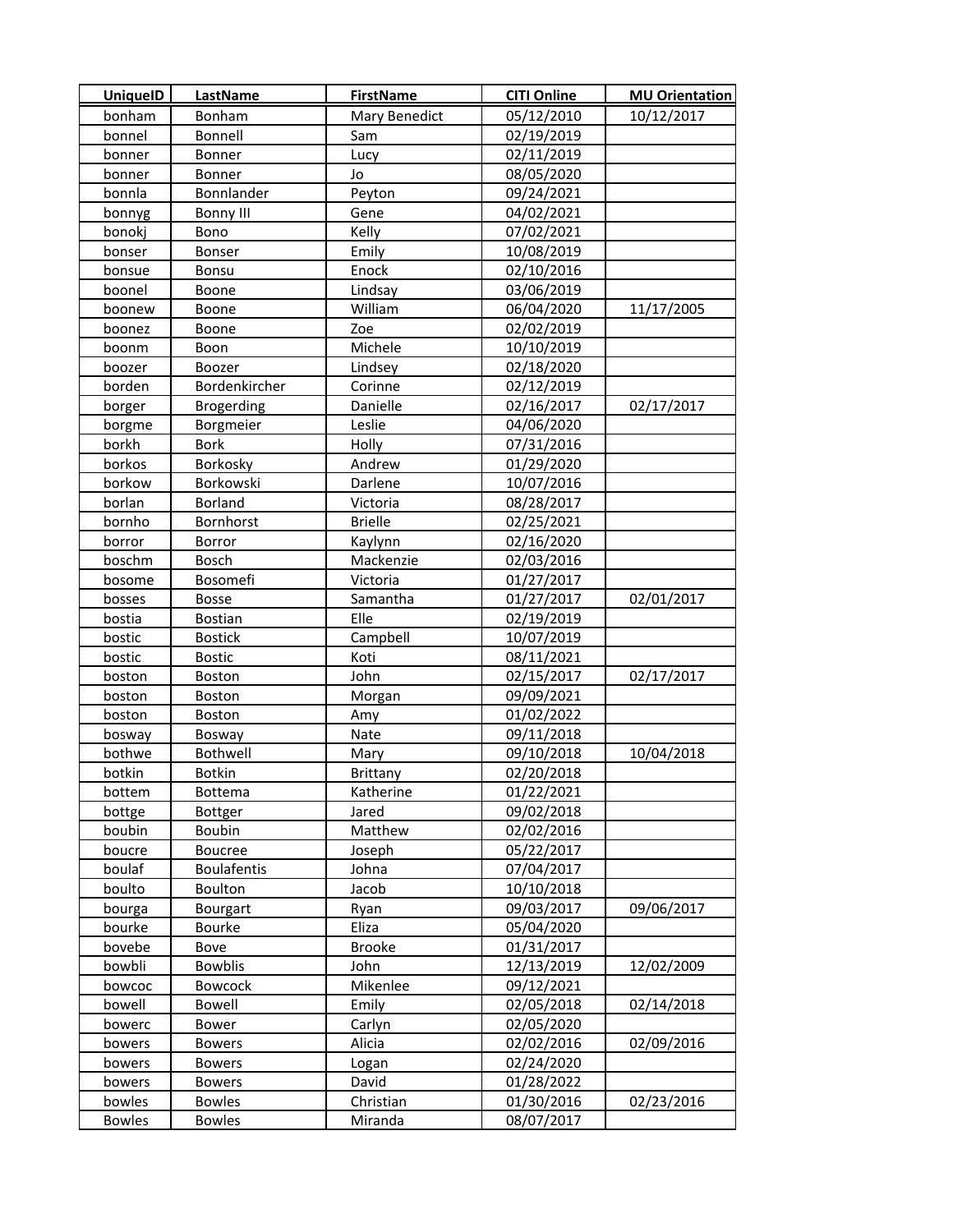| <b>UniquelD</b> | <b>LastName</b>   | <b>FirstName</b> | <b>CITI Online</b> | <b>MU Orientation</b> |
|-----------------|-------------------|------------------|--------------------|-----------------------|
| bowley          | Bowley            | Olivia           | 11/01/2016         |                       |
| bowlin          | <b>Bowling</b>    | Katie            | 02/12/2017         |                       |
| bowlin          | Bowlin            | Samantha         | 09/20/2018         | 09/20/2018            |
| bowman          | Bowman            | John             | 02/04/2016         |                       |
| bowman          | Bowman            | Claire           | 01/29/2017         |                       |
| bowman          | Bowman            | Abby             | 02/28/2017         |                       |
| bowman          | <b>Bowman</b>     | Emily            | 09/17/2017         |                       |
| bownam          | Bown              | Annalee          | 09/05/2016         |                       |
| bowser          | Bowser            | Kasey            | 09/25/2016         |                       |
| bowyer          | Bowyer            | <b>Briana</b>    | 02/12/2020         |                       |
| boycek          | Boyce             | Katherine        | 04/29/2021         |                       |
| boycem          | Boyce             | Megan            | 08/29/2018         |                       |
| boydam          | Boyd              | Aaron            | 10/09/2019         |                       |
| boydb           | Boyd              | <b>Brittany</b>  | 07/25/2019         |                       |
| BoydBr          | Boyd              | <b>Brian</b>     | 01/17/2022         |                       |
| boydcl          | Hanson            | Christal         | 09/06/2016         |                       |
| boydre          | Boyd              | Renee            | 09/13/2017         |                       |
| boyers          | Boyer             | Shanelle         | 06/06/2017         |                       |
| boylel          | Boyle             | Lauren           | 09/12/2016         |                       |
| boylel          | Boyle             | Laura            | 07/27/2018         |                       |
| boylen          | Boylen            | Dan              | 09/08/2017         |                       |
| boyles          | <b>Boyles</b>     | Sydney           | 10/09/2018         |                       |
| bozelj          | <b>Boze</b>       | Lexi             | 09/06/2016         |                       |
| braban          | <b>Brabant</b>    | Alexis           | 01/18/2017         |                       |
| bracem          | <b>Brace</b>      | Michael          | 08/21/2021         | 10/29/2021            |
| bracke          | <b>Bracken</b>    | Katrina          | 07/31/2016         |                       |
| bracke          | <b>Bracken</b>    | Jason            | 08/21/2018         | 07/18/2018            |
| bracke          | <b>Brackett</b>   | Shannon          | 08/31/2019         |                       |
| braden          | Braden            | Emma             | 02/06/2019         |                       |
| bradle          | <b>Bradley</b>    | Jeffery          | 02/15/2018         |                       |
| bradle          | <b>Bradley</b>    | Jerod            | 09/09/2019         |                       |
| bradle          | Johnson           | Eliza            | 08/31/2020         |                       |
| bradsh          | Bradshaw          | Nicholas         | 01/26/2017         |                       |
| Bradsh          | Bradshaw          | Darden           | 11/20/2018         |                       |
| bradsh          | Bradshaw          | Curtis           | 05/31/2021         |                       |
| bradye          | <b>Brady</b>      | Elise            | 08/31/2017         |                       |
| bradyj          | <b>Brady</b>      | Jordan           | 08/27/2017         |                       |
| bradyj          | <b>Brady</b>      | Jenna            | 03/07/2019         |                       |
| Bradym          | <b>Brady</b>      | Marisa           | 02/10/2020         | 02/11/2020            |
| bragdo          | Dill              | Angela           | 06/07/2016         |                       |
| braine          | <b>Brainerd</b>   | <b>Brandie</b>   | 10/17/2016         |                       |
| brakau          | <b>Brakauskas</b> | Krista           | 02/13/2017         | 02/17/2017            |
| braker          | <b>Brakers</b>    | Cayla            | 06/04/2016         |                       |
| brakvi          | <b>Brakvill</b>   | Mallory          | 09/28/2018         |                       |
| branda          | <b>Brandabur</b>  | Meghan           | 09/11/2018         |                       |
| brandc          | <b>Brand</b>      | Caylee           | 01/19/2022         |                       |
| brande          | Brandenburg       | Brittany         | 09/17/2017         |                       |
| brande          | Brandenburg       | Emily            | 02/08/2018         |                       |
| brande          | Brandenburg       | Rachel           | 11/23/2017         | 07/18/2018            |
| brande          | Brandenburg       | Austin           | 06/18/2019         |                       |
| brandj          | <b>Brand</b>      | Jeffrey          | 03/20/2019         |                       |
| brandk          | <b>Brand</b>      | Kate             | 06/27/2021         |                       |
| brandr          | <b>Brand</b>      | Rachel           | 09/04/2016         | 09/01/2016            |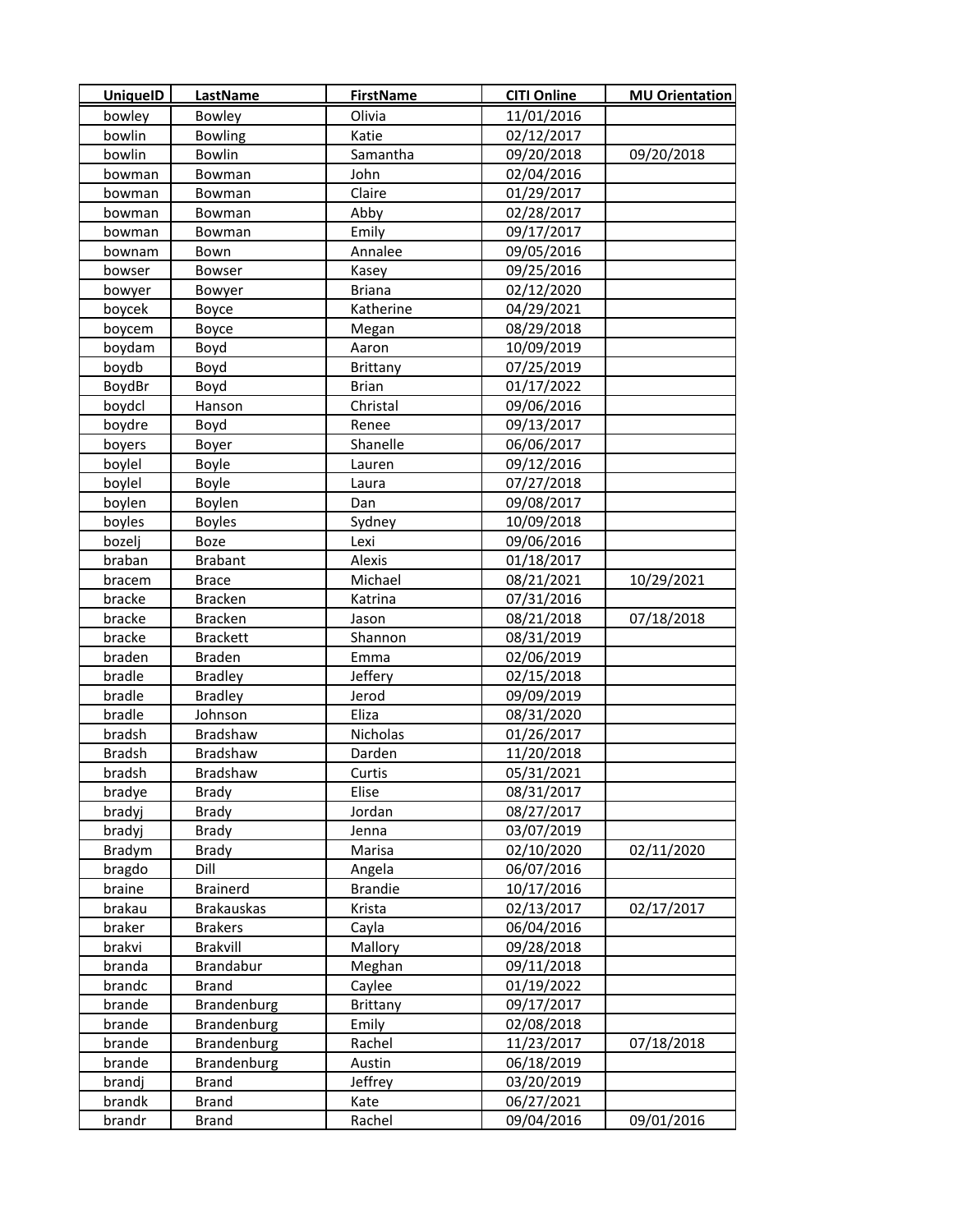| <b>UniquelD</b> | <b>LastName</b>     | <b>FirstName</b>     | <b>CITI Online</b> | <b>MU Orientation</b> |
|-----------------|---------------------|----------------------|--------------------|-----------------------|
| brands          | <b>Brandstatter</b> | Isabella             | 10/01/2019         |                       |
| brandt          | <b>Brandt</b>       | Samantha             | 02/15/2018         |                       |
| brannk          | <b>Brann</b>        | Kristy               | 04/02/2021         | 03/14/2018            |
| branno          | Brannon             | Julia                | 03/12/2020         |                       |
| bransc          | <b>Branscum</b>     | Paul                 | 08/16/2018         | 08/22/2018            |
| branso          | Branson             | Olivia               | 03/12/2020         |                       |
| branum          | <b>Branum</b>       | Kennedy              | 08/31/2016         |                       |
| braren          | <b>Brarens</b>      | Tanner               | 02/07/2019         |                       |
| brashe          | Spaulding           | Tara                 | 09/16/2016         |                       |
| brashe          | <b>Brashear</b>     | Katie                | 09/14/2018         |                       |
| brassf          | <b>Brassfield</b>   | Lauren               | 03/17/2021         |                       |
| brattl          | <b>Brattland</b>    | Katey                | 08/30/2021         |                       |
| brauch          | <b>Brauch</b>       | Kathleen             | 06/01/2021         |                       |
| brauer          | <b>Brauer</b>       | Claire               | 09/11/2018         |                       |
| braurm          | Braurman            | Michael              | 04/05/2021         |                       |
| brayan          | Justice             | Alicia               | 06/11/2019         |                       |
| braymb          | Bray                | Madelyn              | 02/08/2018         |                       |
| brays           | <b>Bray</b>         | Shasta               | 02/04/2020         |                       |
| braysd          | Bray                | Samuel               | 02/23/2019         |                       |
| bredem          | Bredemeier          | Timothy              | 10/08/2019         |                       |
| breedl          | <b>Breedlove</b>    | Rocky                | 02/17/2016         |                       |
| breedp          | <b>Breed-Parks</b>  | Melissa              | 07/01/2021         |                       |
| breenr          | <b>Breen</b>        | Becca                | 01/30/2019         |                       |
| bregac          | <b>Brega</b>        | Caroline             | 01/27/2020         |                       |
| brempo          | Brempong            | Welheimin            | 10/02/2017         |                       |
| brendz          | <b>Brendza</b>      | Alec                 | 03/20/2019         |                       |
| brenna          | Brennan             | John                 | 04/04/2016         |                       |
| brenna          | Brennan             | Caroline             | 06/14/2018         |                       |
| brenna          | Brennan             | Amanda               | 01/04/2019         |                       |
| brenna          | Brennan             | Amy                  | 03/24/2020         |                       |
| brenna          | Brennan             | Emily                | 04/13/2020         |                       |
| brenna          | Brennan             | Ellison              | 09/07/2020         |                       |
| brenna          | Brennan             | Danielle             | 02/10/2021         |                       |
| brenne          | <b>Brenner</b>      | Regon                | 02/12/2019         |                       |
| brenne          | <b>Brenner</b>      | Natalie              | 09/08/2019         |                       |
| brento          | <b>Brenton</b>      | Colton               | 02/28/2020         |                       |
| bresli          | <b>Breslin</b>      | Cady                 | 08/06/2018         |                       |
| bresna          | Bresnahan           | Rebecca              | 02/07/2018         | 02/13/2018            |
| bretza          | <b>Bretz</b>        | Alexandra            | 06/08/2017         |                       |
| bretzs          | <b>Bretz</b>        | <b>Stacey Lowery</b> | 02/24/2020         | 09/01/2005            |
| breuer          | <b>Breuer</b>       | Jenna                | 10/06/2018         |                       |
| breuer          | <b>Breuer</b>       | Leah                 | 09/29/2019         |                       |
| brewer          | <b>Brewer</b>       | Forrest              | 10/11/2016         |                       |
| brewer          | Nelke               | Wendy                | 04/10/2017         |                       |
| brewer          | <b>Brewer</b>       | Kate                 | 09/19/2017         |                       |
| brewer          | McIntosh            | Sandra               | 04/08/2018         |                       |
| brewer          | <b>Brewer</b>       | Morgan               | 09/18/2018         | 09/20/2018            |
| brewer          | <b>Brewer</b>       | Korryn               | 09/25/2018         |                       |
| brewer          | Brewer              | Brittany             | 06/22/2019         | 06/26/2019            |
| brewer          | Michetti            | William              | 09/10/2019         |                       |
| brewer          | <b>Brewer</b>       | Emmaline             | 02/06/2021         |                       |
| brewer          | <b>Brewer</b>       | Joshua               | 02/14/2021         |                       |
| brewer          | Brewer              | Aaron                | 05/24/2021         |                       |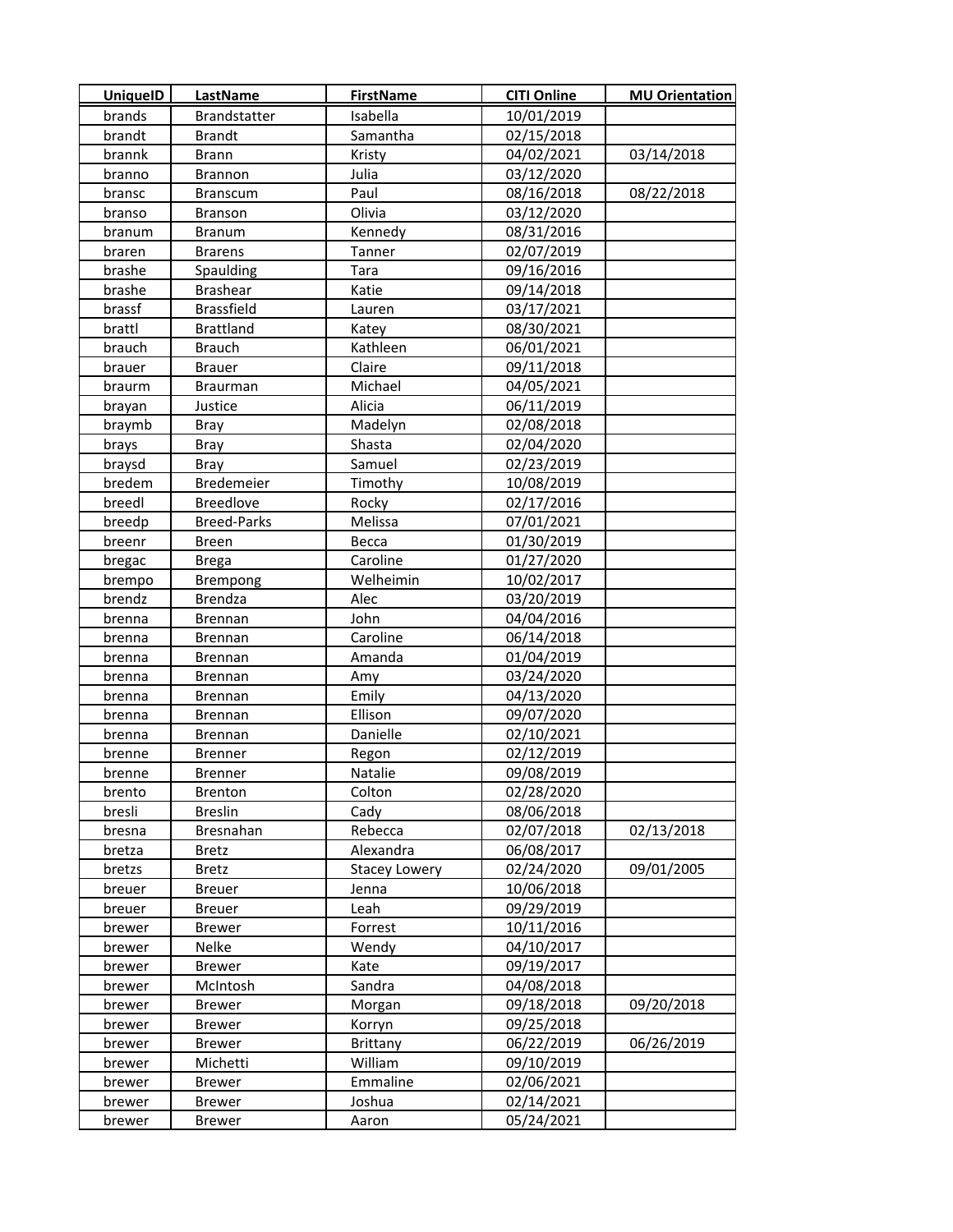| <b>UniquelD</b> | LastName            | <b>FirstName</b> | <b>CITI Online</b> | <b>MU Orientation</b> |
|-----------------|---------------------|------------------|--------------------|-----------------------|
| bridge          | <b>Bridge</b>       | Madison          | 03/31/2017         |                       |
| bridge          | <b>Bridgett</b>     | Taylor           | 02/15/2019         |                       |
| briede          | <b>Briede</b>       | Allison          | 02/22/2016         |                       |
| brigde          | Brigden             | Neil             | 11/02/2017         | 08/22/2014            |
| brinck          | <b>Brinck</b>       | Sydney           | 01/30/2017         | 02/01/2017            |
| brindl          | <b>Brindley</b>     | Jacob            | 09/27/2017         | 10/24/2017            |
| brindz          | Brindza             | Abby             | 02/04/2018         |                       |
| <b>Briner</b>   | <b>Briner</b>       | Paul             | 07/18/2017         |                       |
| brinke          | <b>Brink</b>        | Liz              | 09/15/2017         |                       |
| brinke          | Brinkerhoff         | Emma             | 03/12/2020         |                       |
| brinkm          | <b>Brinkman</b>     | Stacy            | 01/12/2016         | 05/01/2013            |
| brinkm          | <b>Brinkman</b>     | Natalie          | 02/17/2020         |                       |
| <b>Brinkm</b>   | <b>Brinkman</b>     | David            | 03/14/2020         |                       |
| brinkw          | Brink               | William          | 08/23/2019         | 02/28/2014            |
| brisco          | <b>Briscoe</b>      | Deanna           | 02/11/2018         | 05/07/2018            |
| brisle          | <b>Brislen</b>      | Michelle         | 05/24/2018         |                       |
| <b>BRITTA</b>   | <b>Brittain</b>     | Candice          | 08/04/2018         |                       |
| britti          | Brittingham         | Heather          | 08/06/2018         |                       |
| broadb          | <b>Broadbent</b>    | Alexa            | 07/13/2016         |                       |
| broady          | Broady              | Ellie            | 02/07/2020         |                       |
| brobst          | <b>Brobst</b>       | Jessica          | 04/09/2019         |                       |
| brobst          | <b>Brobst</b>       | Michelle         | 07/28/2019         |                       |
| brochi          | <b>Brochin</b>      | Sam              | 01/31/2016         |                       |
| brockk          | <b>Brock</b>        | Kristina         | 09/07/2016         |                       |
| brockm          | <b>Brockman</b>     | Audrey           | 06/05/2021         |                       |
| brodbe          | <b>Brodbeck</b>     | Allison          | 10/05/2020         |                       |
| broder          | <b>Broderick</b>    | Kate             | 09/01/2021         |                       |
| broerm          | Broermann           | Taylor           | 09/07/2017         |                       |
| brohla          | Brohl               | Alyssa           | 02/16/2020         |                       |
| brohne          | <b>Brohn</b>        | Evie             | 08/30/2021         |                       |
| bromle          | <b>Bromley</b>      | Abigail          | 09/17/2019         |                       |
| bronso          | Bronson             | Celeste          | 09/03/2017         |                       |
| bronso          | Bronson             | Augie            | 02/08/2021         |                       |
| brookh          | Brookhart           | Seth             | 01/28/2020         |                       |
| brooks          | <b>Brooks</b>       | Aaron            | 05/24/2016         | 02/07/2017            |
| brooks          | <b>Brooks</b>       | Libby            | 04/25/2017         |                       |
| brooks          | <b>Brooks</b>       | Adrienne         | 06/21/2018         | 06/21/2018            |
| brooks          | <b>Brooks</b>       | Anna             | 09/28/2018         |                       |
| brooks          | <b>Brooks</b>       | Ashlynn          | 02/26/2020         |                       |
| brooks          | <b>Brooks</b>       | Lily             | 03/09/2020         |                       |
| brooks          | <b>Brooks</b>       | McKenna          | 02/28/2021         |                       |
| broomf          | Broomfield          | Kelcey           | 11/12/2017         | 05/07/2018            |
| brothe          | <b>Brothers</b>     | <b>Nick</b>      | 01/25/2022         |                       |
| brottm          | Brottman            | Barbra           | 08/23/2018         |                       |
| browna          | Brown               | Amber            | 03/29/2016         |                       |
| browna          | Brown               | Annie            | 06/27/2016         |                       |
| browna          | (Brown) Chacksfield | Alexandra        | 10/12/2017         |                       |
| browna          | Brown               | Abigail          | 02/18/2020         |                       |
| browna          | Brown               | Anna             | 08/24/2021         |                       |
| brownb          | Brown               | <b>Bailey</b>    | 09/07/2017         |                       |
| brownb          | Brown               | Bethany          | 06/01/2018         |                       |
| brownb          | Brown               | <b>Brittany</b>  | 09/24/2021         |                       |
| brownc          | Brown               | Cheyenne         | 02/20/2018         |                       |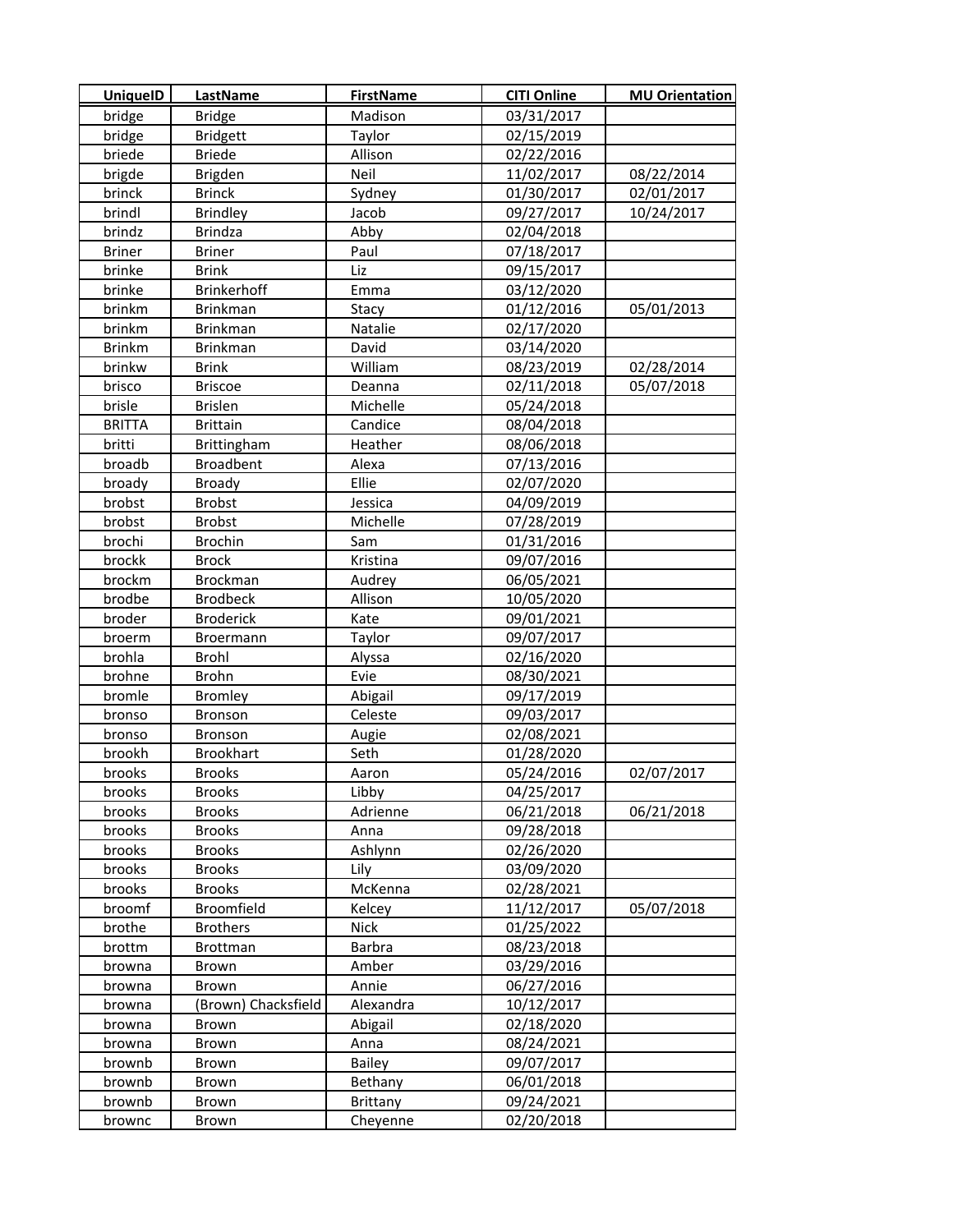| <b>UniquelD</b> | LastName        | <b>FirstName</b> | <b>CITI Online</b> | <b>MU Orientation</b> |
|-----------------|-----------------|------------------|--------------------|-----------------------|
| brownc          | Brown           | Cody             | 09/13/2018         |                       |
| brownc          | Brown           | Courtney         | 08/22/2019         |                       |
| brownc          | Brown           | Caitlyn          | 11/18/2019         |                       |
| brownc          | Brown           | Corinne          | 04/15/2021         |                       |
| brownd          | Brown           | Dominique        | 01/15/2021         | 04/04/2018            |
| brownd          | Brown           | Dalonte          | 03/04/2021         |                       |
| browne          | <b>Browne</b>   | Michael          | 02/17/2016         | 02/24/2016            |
| browne          | Browner         | Lee              | 02/08/2018         |                       |
| brownf          | Brownfield      | <b>Brady</b>     | 03/09/2016         | 03/09/2016            |
| browng          | Brown           | Gillian          | 10/06/2019         |                       |
| browng          | Brown           | Grace            | 10/07/2019         |                       |
| brownh          | Brown           | Hayden           | 09/12/2021         |                       |
| Browni          | <b>Browning</b> | Louis            | 11/08/2017         |                       |
| browni          | <b>Browning</b> | Joseph           | 11/14/2019         |                       |
| browni          | <b>Browning</b> | Billy            | 03/04/2020         |                       |
| browni          | <b>Browning</b> | Kevin            | 07/25/2020         |                       |
| brownj          | <b>Brown</b>    | Jacob            | 01/26/2017         | 02/01/2017            |
| brownj          | Brown           | Joanna           | 02/06/2017         |                       |
| brownj          | Brown           | Justin           | 05/11/2017         |                       |
| brownj          | Brown           | Jennifer         | 02/11/2018         |                       |
| BrownJ          | Brown           | Jessica          | 04/02/2018         |                       |
| brownj          | Brown           | Joshua           | 01/04/2020         |                       |
| brownj          | Brown           | Joshua           | 01/27/2020         |                       |
| brownj          | Brown           | Jason            | 03/22/2020         |                       |
| brownj          | Brown           | Jameson          | 02/16/2021         |                       |
| brownj          | Brown           | Janiyah          | 11/03/2021         |                       |
| Brownk          | Brown           | Karen            | 06/03/2019         | 11/04/2013            |
| brownk          | Brown           | Kylie            | 02/19/2020         |                       |
| brownk          | Brown           | Klaudia          | 11/04/2021         |                       |
| brownl          | Brown           | Lindsey          | 10/19/2017         | 09/07/2012            |
| brownl          | Brown           | Lois             |                    | 02/20/2018            |
| brownl          | Brown           | Lauren           | 03/14/2018         | 09/04/2019            |
| Brownl          | Brown           | Leroy            | 03/20/2021         |                       |
| brownm          | Brown           | Meredith         | 01/31/2017         |                       |
| brownm          | Brown           | Morgan           | 02/24/2020         |                       |
| brownm          | Brown           | Marie            | 05/30/2020         |                       |
| brownn          | Brown           | Noah             | 10/20/2018         | 10/29/2019            |
| brownp          | Brown           | Peyton           | 01/31/2020         | 02/04/2020            |
| <b>BrownP</b>   | Brown           | Pamela           | 10/29/2020         |                       |
| brownr          | Brown           | Reagan           | 04/30/2017         |                       |
| brownr          | Brown           | Rachael          | 02/18/2019         |                       |
| browns          | Brown           | Sarah            | 01/16/2018         |                       |
| brownt          | Brown           | Tommy            | 05/30/2019         |                       |
| brownt          | Brown           | Tammy            | 01/21/2022         | 01/31/2022            |
| brucea          | <b>Bruce</b>    | Alexis           | 09/12/2021         |                       |
| brucek          | <b>Bruce</b>    | Kaitlyn          | 08/04/2018         |                       |
| bruder          | Bruder          | Ryan             | 04/16/2020         |                       |
| bruder          | <b>Bruderly</b> | Gwen             | 01/29/2022         | 01/31/2022            |
| brudzi          | Brudzinski      | Mike             | 05/29/2020         | 11/09/2016            |
| bruegg          | Brueggemann     | Elizabeth        | 11/08/2018         | 11/07/2018            |
| bruegg          | <b>Bruegge</b>  | Allison          | 02/17/2019         |                       |
| brugge          | Bruggeman       | Jacob            | 02/06/2018         | 02/19/2019            |
| brugma          | <b>Brugman</b>  | Destiny          | 02/07/2021         | 07/22/2021            |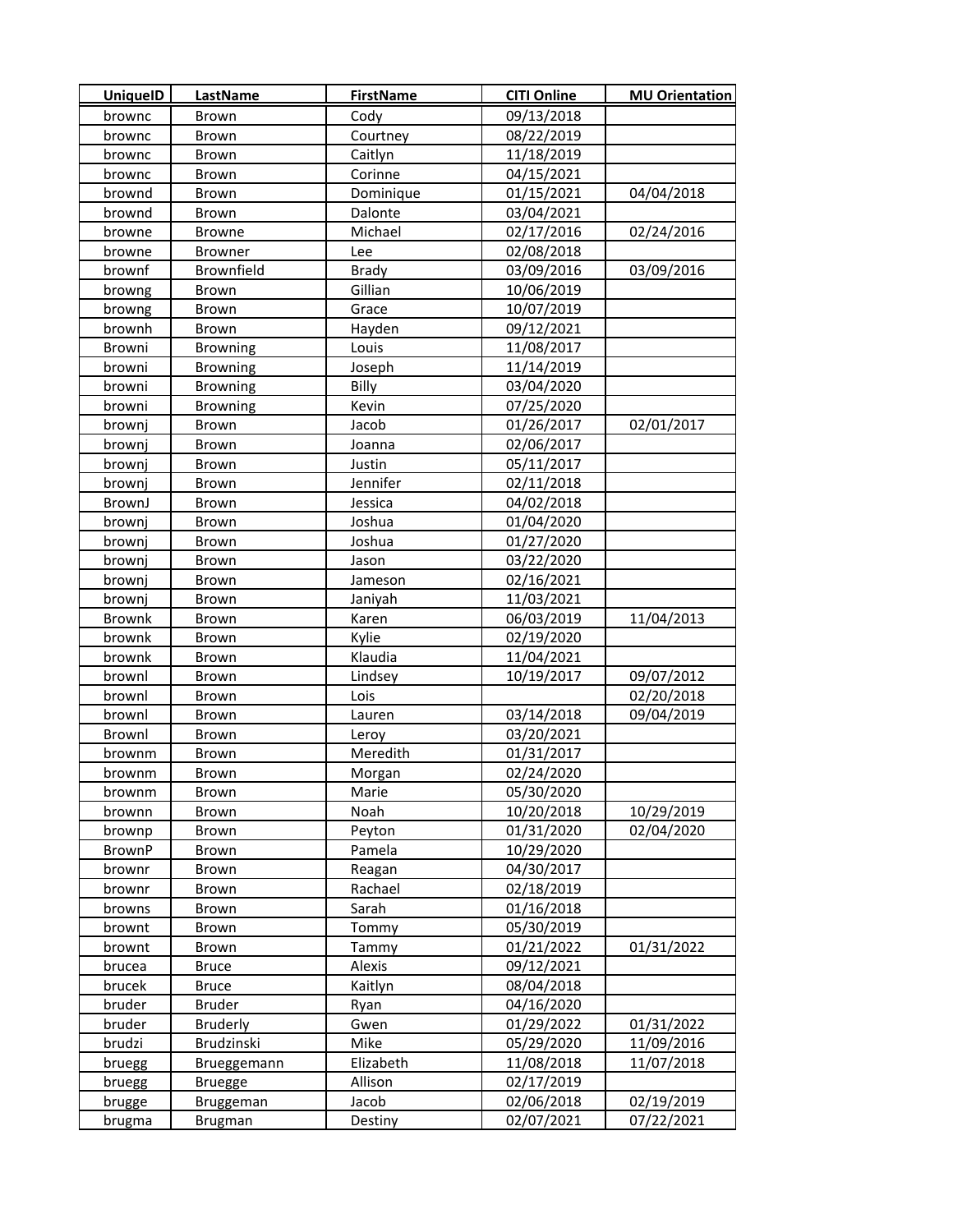| <b>UniquelD</b> | <b>LastName</b> | <b>FirstName</b> | <b>CITI Online</b> | <b>MU Orientation</b> |
|-----------------|-----------------|------------------|--------------------|-----------------------|
| brumet          | <b>Brumett</b>  | <b>Brittany</b>  | 01/30/2014         | 02/09/2016            |
| brumjt          | <b>Brum</b>     | Jared            | 09/28/2017         |                       |
| brumme          | <b>Brummett</b> | Carly            | 09/17/2017         |                       |
| brundz          | <b>Brundza</b>  | Joseph           | 05/22/2016         |                       |
| bruneh          | <b>Brune</b>    | Hannah           | 02/05/2020         |                       |
| bruner          | <b>Bruner</b>   | Ashley           | 01/29/2017         |                       |
| bruney          | Mingesbruney    | Devin            | 08/20/2021         |                       |
| <b>BruniC</b>   | <b>Bruni</b>    | Cosimo           | 01/06/2020         |                       |
| brunne          | <b>Brunner</b>  | Rebecca          | 10/08/2018         |                       |
| <b>BRUNOA</b>   | <b>Bruno</b>    | Autumn           | 07/24/2020         |                       |
| brunoj          | <b>Bruno</b>    | Julia            | 09/10/2017         |                       |
| brunsm          | <b>Bruns</b>    | Margaret         | 09/06/2017         |                       |
| brunsm          | <b>Brunsman</b> | Christina        | 09/17/2021         |                       |
| brunsn          | <b>Bruns</b>    | Nicolaus         | 06/23/2021         |                       |
| brunsp          | <b>Bruns</b>    | Paige            | 02/14/2019         |                       |
| brunss          | <b>Bruns</b>    | Sarah            | 11/07/2021         |                       |
| brusma          | <b>Brusman</b>  | Nathaniel        | 09/19/2019         |                       |
| bryanb          | Bryan           | <b>Brittanie</b> | 04/05/2021         |                       |
| bryann          | Bryan           | Nathaniel        |                    | 10/29/2019            |
| bryant          | <b>Bryant</b>   | Taylor           | 02/02/2016         | 02/23/2016            |
| bryant          | <b>Bryant</b>   | Addison          | 01/23/2017         |                       |
| bryant          | <b>Bryant</b>   | Megan            | 09/01/2018         |                       |
| bryant          | <b>Bryant</b>   | Sumer            | 09/18/2018         | 09/20/2018            |
| bryant          | <b>Bryant</b>   | Jasmine          | 03/15/2019         |                       |
| bryant          | <b>Bryant</b>   | Maddie           | 04/10/2019         |                       |
| bryant          | <b>Bryant</b>   | Taylor           | 11/02/2021         |                       |
| brymer          | Brymer          | Rhett            | 08/28/2017         | 02/11/2014            |
| brzezi          | Brzezinski      | Emma             | 04/19/2017         |                       |
| bubash          | <b>Bubash</b>   | Nathan           | 03/14/2017         | 03/15/2017            |
| bubolu          | Bubolu          | Fredrick         | 04/04/2016         |                       |
| buccin          | Buccini         | Michela          | 06/15/2019         |                       |
| buchbe          | Buchberger      | Michelle         | 10/20/2016         |                       |
| buchei          | <b>Bucheit</b>  | Jack             | 02/15/2016         | 02/23/2016            |
| bucher          | Bucher          | Allyson          | 10/20/2016         |                       |
| buchhe          | <b>Buchheit</b> | Caroline         | 10/01/2018         |                       |
| buckel          | <b>Buck</b>     | Emma             | 03/07/2016         |                       |
| buckne          | <b>Buckner</b>  | Rachel           | 07/02/2021         |                       |
| buddkm          | <b>Budd</b>     | Kristen          | 04/27/2020         | 10/30/2014            |
| budkej          | <b>Budke</b>    | Jenna            | 08/09/2020         |                       |
| budzar          | <b>Budzar</b>   | Tyler            | 11/09/2021         |                       |
| Budzjm          | Budz            | Jillian          | 05/13/2018         |                       |
| buecke          | <b>Buecker</b>  | Katie            | 10/01/2019         |                       |
| buenal          | <b>Buena</b>    | Lea              | 06/13/2016         |                       |
| buenom          | <b>Bueno</b>    | Carlos           | 10/23/2019         |                       |
| buhrla          | <b>Buhrlage</b> | <b>Brittany</b>  | 06/27/2018         |                       |
| buik            | Bui             | Kaydra           | 03/27/2018         | 02/05/2018            |
| bukove          | <b>Bukovec</b>  | Melanie          | 01/27/2016         |                       |
| buland          | <b>Bulanda</b>  | Jennifer         | 04/04/2016         | 10/05/2006            |
| buland          | Bulanda         | Ronald           | 02/08/2018         | 10/04/2005            |
| buland          | <b>Bulanda</b>  | Jennifer         | 04/02/2019         |                       |
| bulger          | <b>Bulger</b>   | Virginia         | 11/12/2018         |                       |
| buller          | <b>Buller</b>   | Jessica          | 10/06/2017         |                       |
| bumgar          | Bumgarner       | Morgan           | 09/25/2018         | 11/13/2019            |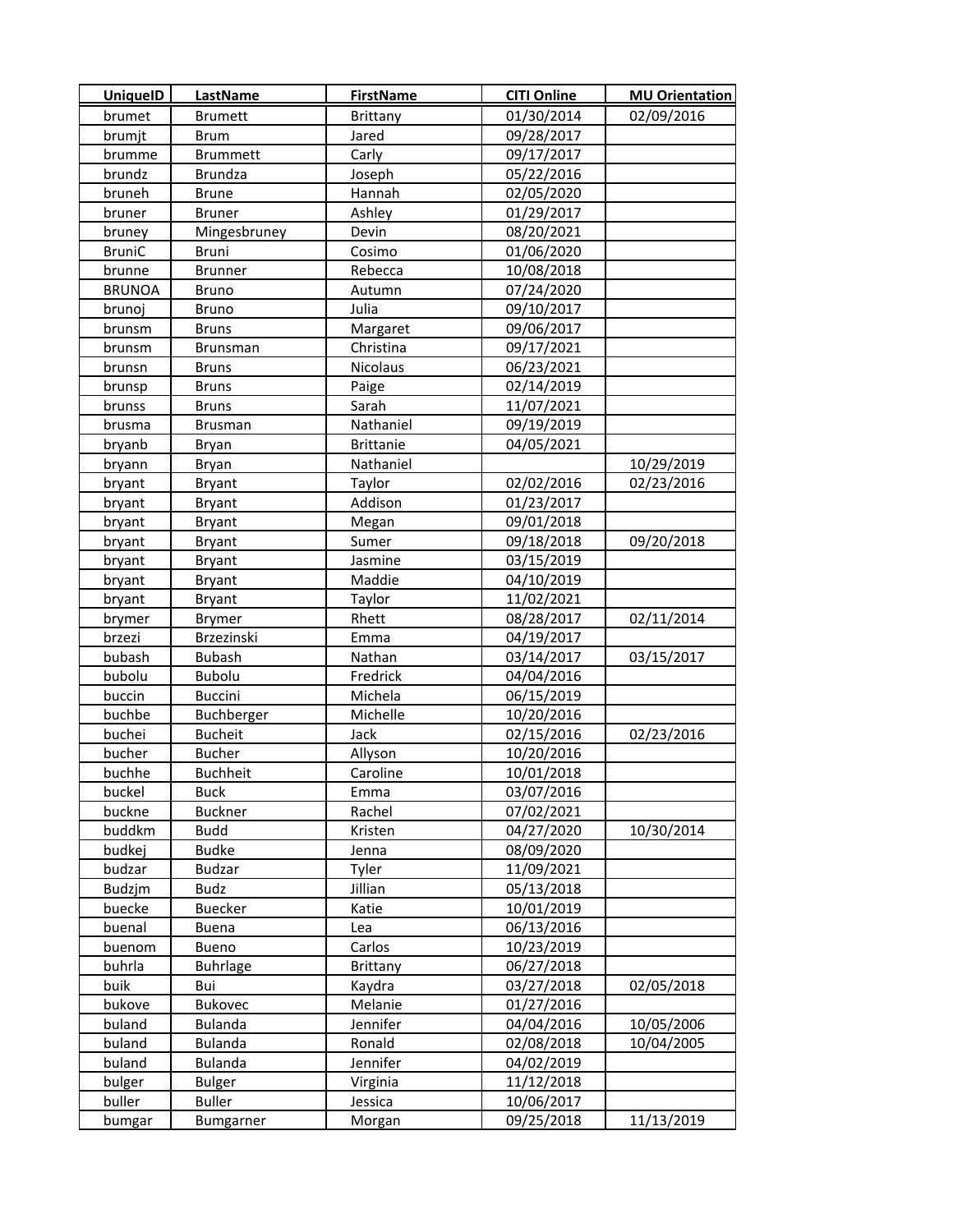| <b>UniquelD</b> | <b>LastName</b>      | <b>FirstName</b> | <b>CITI Online</b> | <b>MU Orientation</b> |
|-----------------|----------------------|------------------|--------------------|-----------------------|
| bumill          | <b>Bumiller</b>      | Shanna           | 12/13/2017         |                       |
| bumrun          | Bumrungwong          | Wiset            | 08/05/2016         |                       |
| bunnc           | <b>Bunn</b>          | Colleen          | 06/30/2016         | 10/12/2017            |
| bunten          | Bunten               | Veronica         | 09/18/2016         |                       |
| buntin          | <b>Bunting</b>       | Abigail          | 09/30/2018         |                       |
| burako          | Burakowski           | Kevin            | 11/04/2019         |                       |
| burbal          | <b>Burba</b>         | Lilly            | 06/06/2021         |                       |
| burban          | <b>Burbank</b>       | Samantha         | 06/26/2018         |                       |
| burdin          | <b>Burdine</b>       | AJ               | 01/26/2017         | 02/07/2017            |
| burgbt          | <b>Burg</b>          | <b>Brianna</b>   | 02/04/2020         |                       |
| burgem          | <b>Burge</b>         | Michael          | 06/13/2020         |                       |
| burges          | <b>Burgess</b>       | Alexander        | 01/31/2016         |                       |
| burges          | <b>Burgess</b>       | Jackson          | 02/04/2019         | 02/19/2019            |
| burges          | <b>Burgess</b>       | Cameron          | 02/21/2020         |                       |
| burgkn          | <b>Burg</b>          | Kaitlyn          |                    | 11/07/2018            |
| <b>Burgkn</b>   | <b>Burg</b>          | Kaitlyn          | 04/07/2019         |                       |
| burian          | <b>Burian</b>        | Megan            | 06/17/2019         |                       |
| burick          | <b>Burick</b>        | Caragan          | 03/28/2021         |                       |
| burkah          | <b>Burk</b>          | Hayes            | 02/26/2021         |                       |
| burkea          | <b>Burke</b>         | Amanda           | 02/08/2016         | 02/09/2016            |
| burkea          | <b>Burke</b>         | Anna             | 02/12/2018         |                       |
| burked          | <b>Burke</b>         | Duncan           | 01/05/2021         |                       |
| burkee          | <b>Burke</b>         | Evan             | 01/23/2022         |                       |
| burkeg          | <b>Burke</b>         | Gabriella        | 10/06/2019         |                       |
| burkej          | <b>Burke</b>         | John             | 06/24/2019         |                       |
| burkel          | <b>Burke</b>         | Lynne            | 10/06/2019         |                       |
| burkem          | Burke                | Michelle         | 08/10/2016         |                       |
| burkem          | <b>Burke</b>         | Margaret         | 06/05/2019         | 06/26/2019            |
| burken          | Burke                | Nicholas         | 05/23/2017         |                       |
| burkes          | Burke                | Sarah            | 02/23/2017         |                       |
| burkes          | <b>Burke</b>         | Samuel           | 07/25/2019         |                       |
| burkes          | Arter                | Sara             | 12/11/2020         | 03/14/2018            |
| burket          | <b>Burkett</b>       | Ryan             | 11/20/2020         |                       |
| burkha          | <b>Burkhart</b>      | Megan            | 07/30/2020         |                       |
| burkhe          | Burkhead             | Charlie          | 09/15/2019         |                       |
| burkho          | Burkholder           | Karyn            | 08/08/2018         |                       |
| <b>Burlew</b>   | <b>Burlew</b>        | Kathy            | 01/08/2016         |                       |
| burlil          | <b>Burlile</b>       | <b>Britt</b>     | 02/25/2021         | 10/12/2017            |
| burlon          | <b>Burlong-Jones</b> | <b>Brenae</b>    | 07/18/2021         |                       |
| burnam          | Burnam               | Stacey           | 08/22/2019         | 08/13/2019            |
| burnet          | <b>Burnett</b>       | John             | 09/24/2018         | 09/20/2018            |
| burnet          | <b>Burnett</b>       | LaNisha          | 10/08/2019         |                       |
| burnet          | <b>Burnette</b>      | Faith            | 02/21/2021         |                       |
| burnha          | Burnham              | Kristina         | 07/26/2018         |                       |
| Burnha          | Burnham              | Erin Grace       | 09/10/2018         |                       |
| burnha          | Burnham              | Rebecca          | 09/12/2018         |                       |
| burnha          | Burnham              | Kate             | 10/17/2019         |                       |
| burnle          | Burnley              | Alexis           | 09/08/2017         |                       |
| burnsa          | Burns                | Abby             | 02/05/2020         |                       |
| burnsc          | <b>Burns</b>         | Cierra           | 02/08/2018         |                       |
| burnse          | Burns                | Emma             | 09/02/2021         |                       |
| burnsg          | Burns                | Gabrielle        | 05/21/2017         |                       |
| burnsg          | <b>Burns</b>         | Gianna           | 02/10/2021         |                       |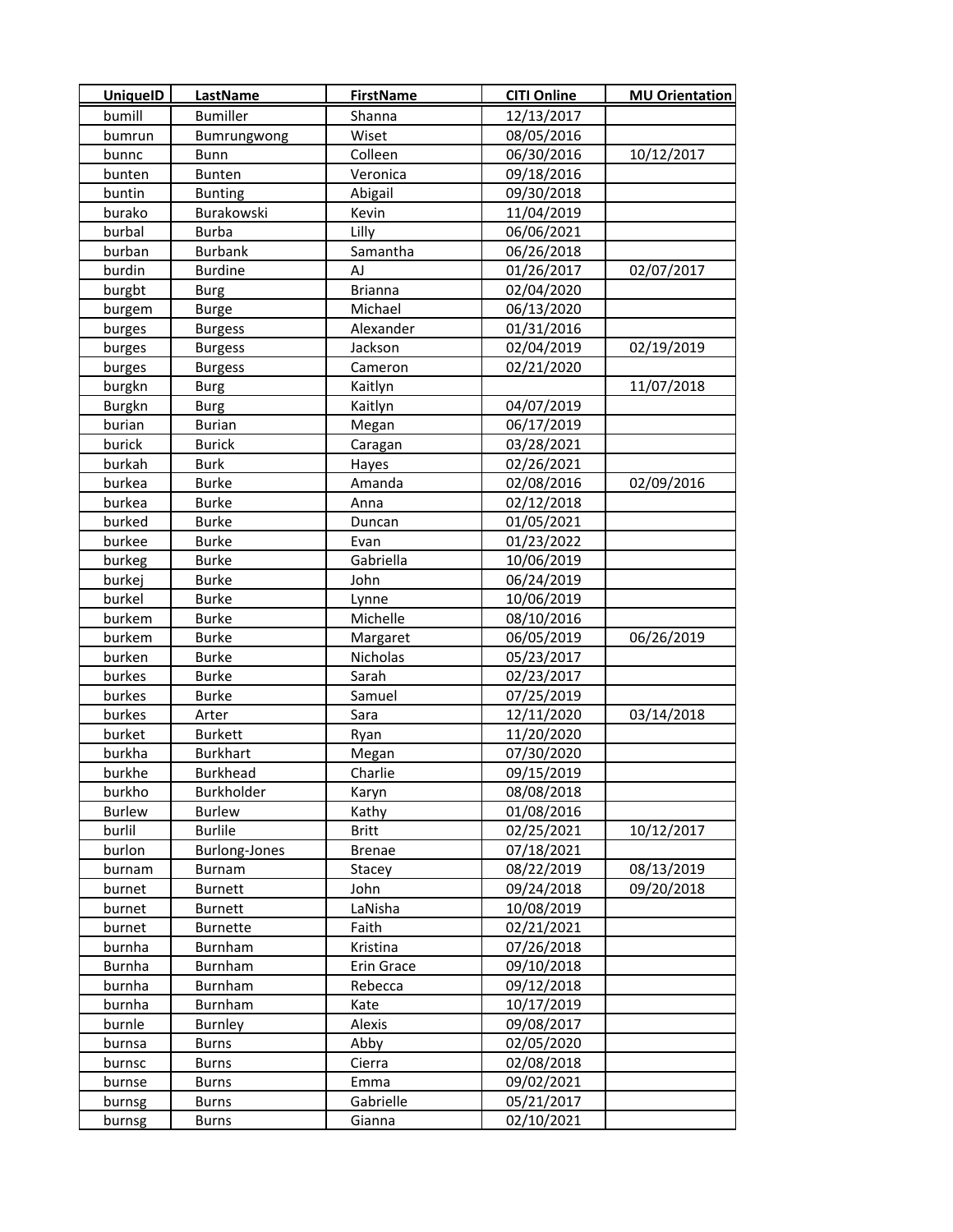| <b>UniquelD</b> | <b>LastName</b>    | <b>FirstName</b> | <b>CITI Online</b> | <b>MU Orientation</b> |
|-----------------|--------------------|------------------|--------------------|-----------------------|
| burnsp          | <b>Burns</b>       | Polly            | 06/22/2019         |                       |
| buroke          | <b>Buroker</b>     | Austin           | 02/07/2020         |                       |
| burrbo          | Burr               | <b>Bridgette</b> | 10/10/2018         |                       |
| burrej          | Burr               | Erik             | 03/06/2021         |                       |
| burrel          | <b>Burrell</b>     | Blake            | 11/02/2020         | 09/18/2018            |
| burrel          | Burrell            | Christa          | 09/30/2021         |                       |
| burrid          | <b>Burridge</b>    | Patrick          | 12/04/2019         |                       |
| burris          | <b>Burris</b>      | Gabby            | 02/16/2020         |                       |
| burrou          | <b>Burroughs</b>   | Julia            | 10/17/2017         |                       |
| <b>Burshn</b>   | <b>Burshnic</b>    | Vanessa          | 01/02/2020         |                       |
| burtis          | <b>Burtis</b>      | Christ           | 12/10/2018         |                       |
| burtis          | <b>Burtis</b>      | Megan            | 02/10/2020         | 02/11/2020            |
| burtjs          | Burt               | Jade             | 02/20/2020         |                       |
| burton          | Burton             | Samantha         | 02/10/2016         | 02/20/2018            |
| burton          | <b>Burton</b>      | Krystina         | 08/06/2018         |                       |
| buschb          | Buschbacher        | Julia            | 08/20/2021         |                       |
| bushac          | <b>Bush</b>        | Adam             | 01/25/2017         | 01/30/2017            |
| bushej          | <b>Bush</b>        | Eliza            | 10/31/2021         |                       |
| bushhe          | <b>Bush</b>        | Hannah           | 03/14/2019         |                       |
| bushkg          | Bush               | Kyle             | 06/26/2013         | 07/22/2021            |
| bushkr          | Bush               | Kyle             | 03/19/2021         | 07/22/2021            |
| bushkr          | <b>Bush</b>        | Kevin            | 09/21/2020         | 01/11/2022            |
| bushma          | Belfoy             | Shelby           | 10/29/2017         |                       |
| bushml          | <b>Bush</b>        | Madison          | 02/18/2021         |                       |
| bushse          | <b>Bush</b>        | Sarah            | 03/08/2020         |                       |
| bushta          | <b>Bush</b>        | Teresa           | 03/28/2021         |                       |
| busick          | <b>Busick</b>      | Triston          | 01/10/2018         |                       |
| bussel          | <b>Bussell</b>     | Devin            | 02/12/2018         |                       |
| bustle          | <b>Bustle</b>      | Madison          | 02/06/2017         |                       |
| butche          | <b>Butcher</b>     | Mackenna         | 04/08/2021         |                       |
| butkus          | <b>Butkus</b>      | Claire           | 09/02/2017         | 09/06/2017            |
| butler          | <b>Butler</b>      | Elizabeth        | 06/09/2016         |                       |
| butler          | <b>Butler</b>      | Reilly           | 09/05/2016         | 02/13/2018            |
| butler          | Butler             | Logan            | 02/14/2019         |                       |
| butler          | <b>Butler</b>      | Raymond          | 04/10/2019         |                       |
| butler          | <b>Butler</b>      | Chloe            | 09/06/2019         |                       |
| butler          | <b>Butler</b>      | Karrington       | 09/30/2021         |                       |
| butler          | <b>Butler</b>      | Ali              | 01/26/2022         |                       |
| butter          | <b>Buttery</b>     | Chase            | 03/11/2019         |                       |
| butter          | <b>Butterfield</b> | Katelyn          | 02/05/2021         |                       |
| buttol          | Buttolph           | Jenna            | 03/10/2019         |                       |
| buttsc          | <b>Butts</b>       | Clancey          | 06/01/2019         |                       |
| buttsk          | <b>Butts</b>       | Katie            | 08/28/2021         |                       |
| buttsm          | <b>Butts</b>       | Maddy            | 10/01/2018         |                       |
| buzekt          | Buzek              | Traci            | 06/15/2018         |                       |
| buzens          | Buzenski           | Nathaniel        | 02/06/2016         |                       |
| byrdas          | Byrd               | Ajaonne          | 01/28/2018         |                       |
| byrdc2          | Byrd               | Clare            | 06/02/2019         |                       |
| byrdea          | Byrd               | Emily            | 02/06/2016         | 02/09/2016            |
| byrdja          | Byrd               | JaLynn           | 10/29/2019         |                       |
| byrdjs          | Byrd               | Jessica          | 02/08/2017         |                       |
| byrdlo          | Byrd-Lochart       | Sharon           | 09/30/2017         |                       |
| byrgej          | <b>Byrge</b>       | Jason            | 02/01/2017         | 02/20/2018            |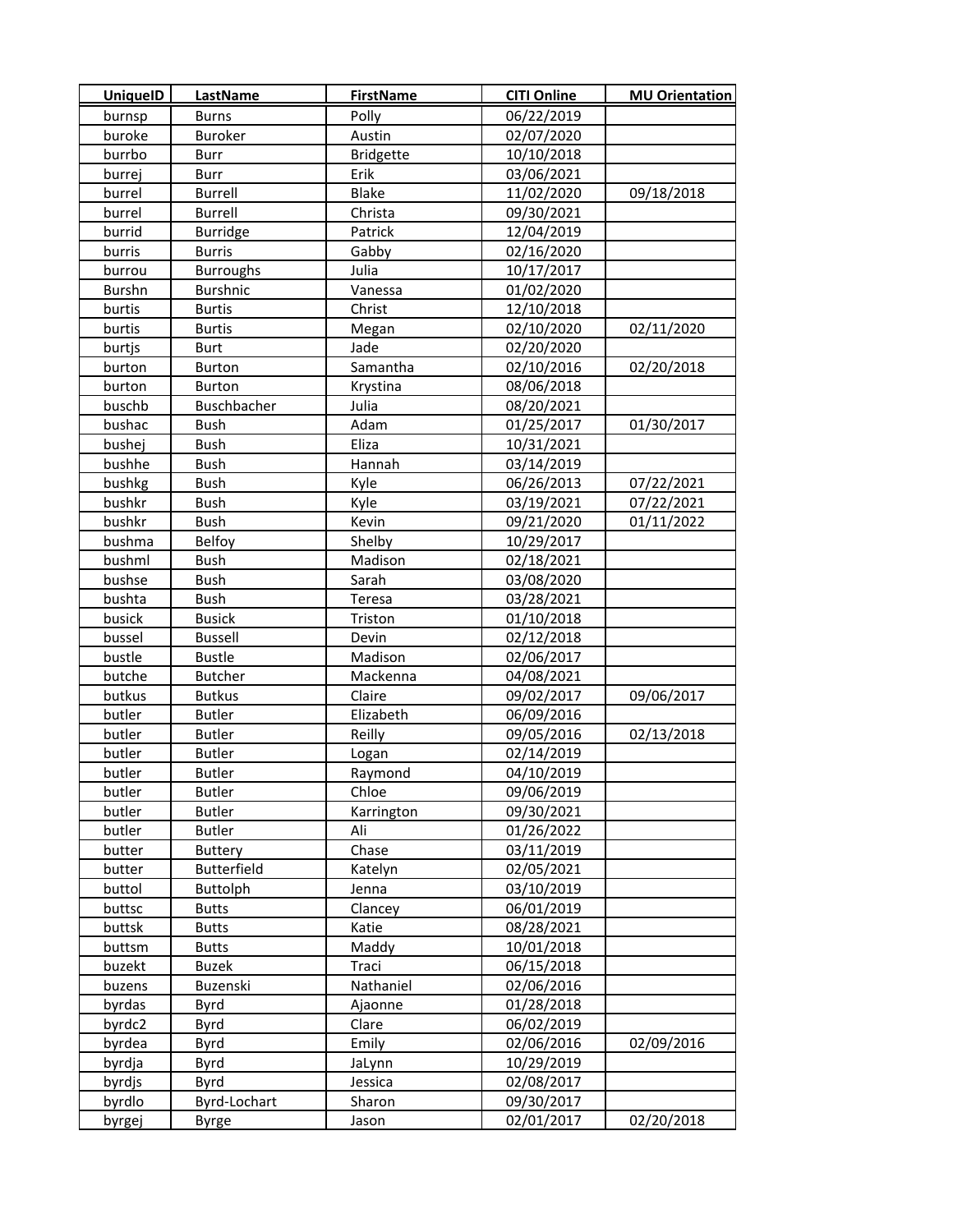| <b>UniquelD</b>   | LastName        | <b>FirstName</b> | <b>CITI Online</b> | <b>MU Orientation</b> |
|-------------------|-----------------|------------------|--------------------|-----------------------|
| byrneb            | Byrne           | <b>Bailee</b>    | 08/29/2021         |                       |
| byrnej            | Byrne           | Jonathan         | 02/26/2020         |                       |
| byrnek            | Byrne           | Kathryn          | 08/02/2020         |                       |
| byrumk            | Byrum           | Kyle             | 10/12/2017         |                       |
| caball            | Caballero       | Jaclyn           | 06/19/2016         |                       |
| cabani            | Cabanillas      | Gage             | 03/04/2021         |                       |
| cabell            | Cabello         | Astrid           | 02/12/2018         | 02/12/2018            |
| cables            | Cable           | Sydney           |                    | 09/06/2016            |
| cabrer            | Cabrera-Toro    | Krizia           | 01/25/2016         |                       |
| cabrer            | Cabrera Cordero | Abed-nego        | 02/06/2021         |                       |
| cabrer            | Cabrera         | Ashley           | 02/14/2021         |                       |
| cadebl            | Cade            | <b>Brittney</b>  | 07/09/2017         |                       |
| Cadena            | Cadena          | <b>Brian</b>     | 09/20/2018         |                       |
| caglem            | Cagle           | Molly            | 08/24/2018         |                       |
| caglem            | Cagle           | Meghan           | 02/19/2020         |                       |
| cahill            | Cahill          | Thomas           | 02/01/2019         | 02/19/2019            |
| caih <sub>5</sub> | Cai             | Honghao          | 10/06/2019         |                       |
| caincm            | Cain            | Courtney         | 02/08/2018         |                       |
| cainen            | Cain            | Emily            | 09/16/2018         |                       |
| cainka            | Cain            | Kody             | 09/12/2017         |                       |
| cainml            | Cain            | Madison          | 01/29/2017         | 02/01/2017            |
| cainsa            | Cain            | Sydney           | 02/18/2021         |                       |
| caitok            | Caito           | Kayleigh         | 11/13/2017         |                       |
| calabr            | Calabro         | Alex             | 02/05/2018         | 02/06/2018            |
| calder            | Calderon        | Isabel           | 10/11/2019         |                       |
| calder            | Calderon        | Sydney           | 05/26/2020         |                       |
| caldwe            | Caldwell        | Megan            | 01/27/2016         |                       |
| caldwe            | Caldwell        | Amy              | 02/06/2016         | 02/24/2016            |
| caldwe            | Caldwell        | Willie           | 08/30/2017         | 09/05/2017            |
| caldwe            | Caldwell        | Jacqui           | 10/16/2017         |                       |
| caldwe            | Caldwell        | Jeffrey          | 10/02/2018         |                       |
| caldwe            | Caldwell        | Jaelyn           | 10/10/2018         |                       |
| caldwe            | Caldwell        | Grace            | 03/16/2019         |                       |
| caldwe            | Caldwell        | Hannah           | 02/03/2020         |                       |
| caldwe            | Caldwell        | Kayley           | 09/03/2021         |                       |
| calemn            | Calem           | Nathan           | 02/02/2018         | 02/13/2018            |
| caleye            | Caley           | Emma             | 12/13/2019         |                       |
| calhou            | Calhoun         | Matthew          | 08/27/2018         |                       |
| calhou            | Calhoun         | Katrina          | 06/06/2019         |                       |
| calinb            | Cali            | Noah             | 10/29/2018         |                       |
| callah            | Callahan        | Tyrone           | 09/05/2015         | 02/09/2016            |
| callah            | Callahan        | Emily            | 05/23/2017         |                       |
| callah            | Callahan        | Olivia           | 01/29/2018         |                       |
| callah            | Simmons         | Kristin          | 06/15/2018         |                       |
| callah            | Callahan        | Grace            | 01/31/2019         |                       |
| callah            | Callahan        | Nicholas         | 06/03/2019         |                       |
| callan            | Callander       | Grace            | 02/23/2017         |                       |
| callie            | Callier         | Durell           | 05/04/2018         | 05/05/2017            |
| callow            | Calloway        | Samantha         | 02/25/2019         |                       |
| calver            | Calvert         | Isabel           | 10/09/2019         |                       |
| calzad            | Calzado         | Macarena         | 09/04/2018         |                       |
| camach            | Camacho         | Pat              | 09/13/2018         |                       |
| camenz            | Camenzind       | Megan            | 09/06/2016         |                       |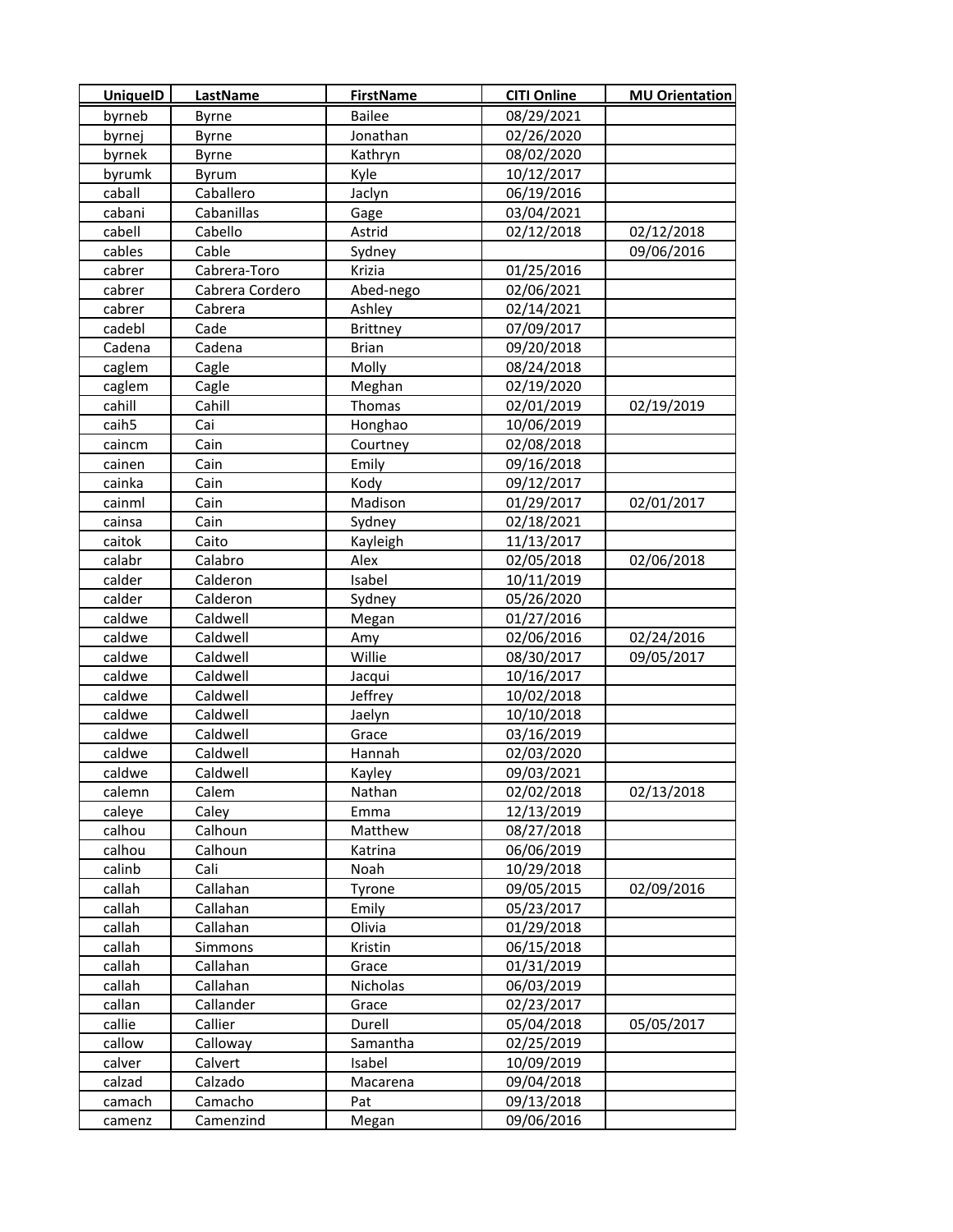| <b>UniquelD</b> | LastName     | <b>FirstName</b> | <b>CITI Online</b> | <b>MU Orientation</b> |
|-----------------|--------------|------------------|--------------------|-----------------------|
| cameri          | Camerik      | Dylan            | 02/13/2017         |                       |
| cameri          | Camerieri    | Anthony          | 09/16/2021         |                       |
| CAMERO          | Cameron      | Susan            | 07/17/2017         |                       |
| camero          | Cameron      | Jordan           | 09/16/2018         |                       |
| camero          | Cameron      | Stacy            | 06/24/2019         |                       |
| camero          | Cameron      | Jackie           | 01/29/2022         |                       |
| campb1          | Campbell     | Tony             | 10/13/2019         |                       |
| Campb1          | Campbell     | Alexandra        | 07/07/2020         |                       |
| campb2          | Campbell     | Marie            | 08/07/2018         |                       |
| campb2          | Campbell     | Addie            | 03/02/2021         |                       |
| campb2          | Campbell     | Logan            | 09/21/2021         |                       |
| campb3          | Campbell     | Samantha         | 08/02/2020         |                       |
| campbd          | Camp         | Ben              | 09/13/2018         |                       |
| campbe          | Campbell     | Tiffany          | 01/31/2016         | 09/23/2014            |
| campbe          | Campbell     | Dillon           | 02/02/2016         |                       |
| campbe          | Campbell     | Bryan            | 08/03/2016         |                       |
| campbe          | Campbell     | Darlene          | 09/09/2016         | 04/18/2001            |
| campbe          | Campbell     | Elizabeth        | 02/04/2017         |                       |
| campbe          | Campbell     | Austin           | 02/15/2018         |                       |
| campbe          | Campbell     | <b>Braden</b>    | 02/18/2018         |                       |
| campbe          | Campbell     | Nathan           | 02/20/2018         |                       |
| campbe          | Campbell     | Emma             | 09/04/2018         |                       |
| campbe          | Campbell     | Ellie            | 09/12/2018         |                       |
| campbe          | Campbell     | Destiny          | 02/20/2019         |                       |
| campbe          | Campbell     | Dalton           | 09/12/2020         |                       |
| campbe          | Campbell     | Halle            | 01/20/2022         |                       |
| campci          | Camp         | Christian        | 11/22/2019         |                       |
| campel          | Campe        | Lydia            | 10/10/2019         |                       |
| camper          | Camper       | Kristine         | 08/10/2016         |                       |
| campos          | Campos       | Paulina          | 12/16/2016         | 12/02/2016            |
| campos          | Campos Ortiz | Oscar            | 09/29/2021         |                       |
| canfie          | Canfield     | Haylie           | 05/30/2016         |                       |
| canfie          | Canfield     | Braeden          | 09/03/2019         |                       |
| cannel          | Cannella     | Caitlin          | 01/31/2016         |                       |
| cannon          | Cannon       | Katie            | 08/08/2017         |                       |
| cannon          | Cannon       | Mackenzie        | 05/06/2019         |                       |
| cannon          | Cannon       | Vanessa          | 09/26/2019         |                       |
| cannon          | Cannon       | Grace            | 02/01/2021         |                       |
| canos           | Cano         | Susana           | 08/21/2018         |                       |
| canter          | Canter       | Joseph           | 02/27/2017         |                       |
| canter          | Canter       | Dillon           | 01/01/2019         |                       |
| canter          | Canter       | Daniel           | 12/31/2018         | 02/19/2019            |
| Cantum          | Cantu        | Mike             | 06/13/2021         |                       |
| caoj9           | Cao          | Jiawei           | 10/19/2020         |                       |
| caor3           | Cao          | Ruochen          | 02/10/2019         | 03/11/2019            |
| caor5           | Cao          | Runze            | 09/07/2020         |                       |
| caot5           | Cao          | Tancheng         | 09/24/2021         |                       |
| caoy11          | Cao          | Yufei            | 09/08/2017         |                       |
| capito          | Capito       | Angelo           | 01/27/2022         |                       |
| capitu          | Capitulik    | Shelby           | 01/27/2017         |                       |
| caplin          | Caplinger    | Keegan           | 05/26/2020         |                       |
| capote          | Capote       | Niya             | 08/06/2021         |                       |
| cappel          | Merz         | Amanda           | 09/19/2019         |                       |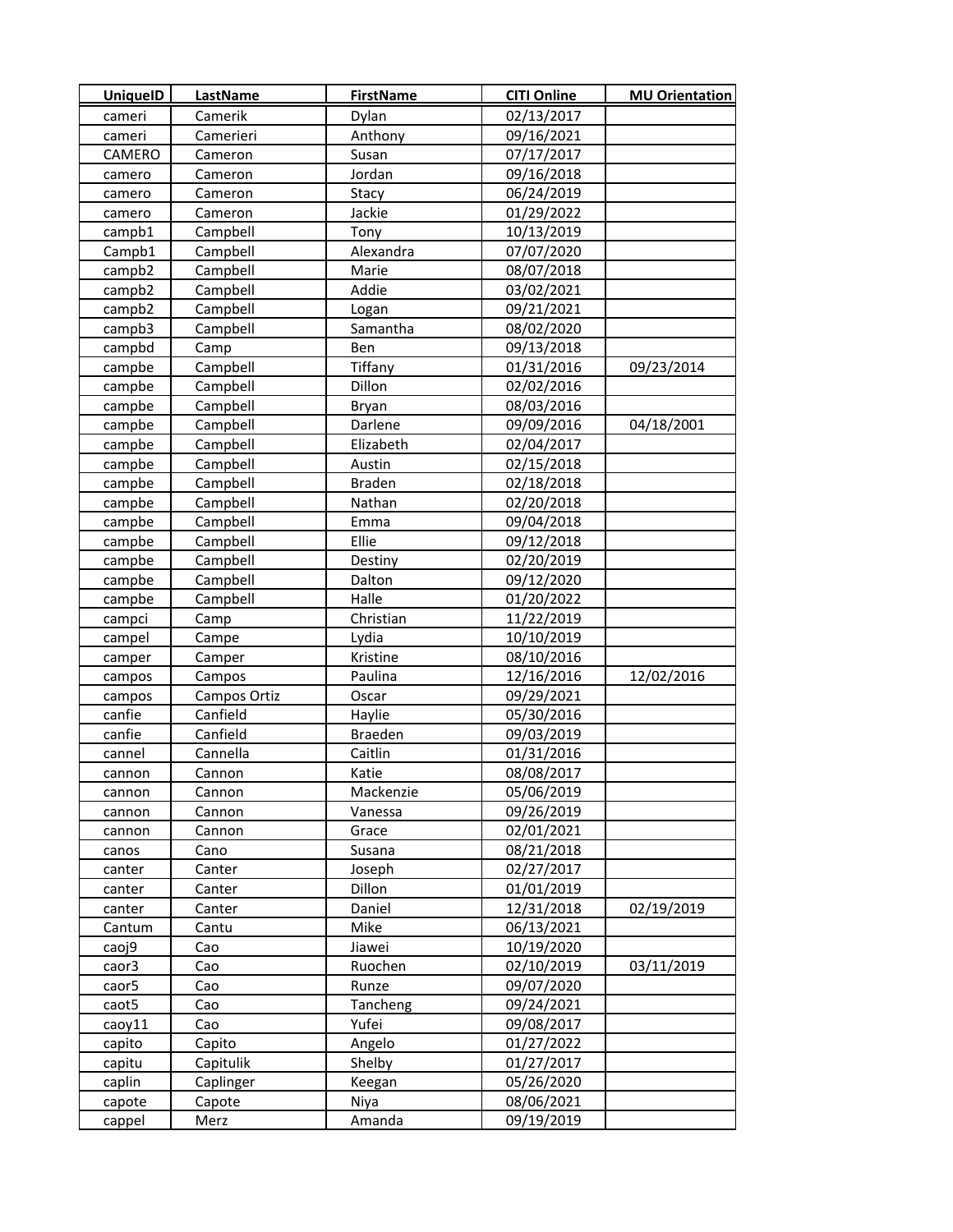| <b>UniquelD</b> | LastName           | <b>FirstName</b> | <b>CITI Online</b> | <b>MU Orientation</b> |
|-----------------|--------------------|------------------|--------------------|-----------------------|
| cappel          | Cappel             | Kelsey           | 01/12/2021         |                       |
| capret          | Capretta           | Zachary          | 12/13/2016         | 12/02/2016            |
| caprez          | Caprez             | Katherine        | 01/06/2016         |                       |
| caprio          | Capriolo           | Sidra            | 02/04/2020         |                       |
| caputo          | Caputo             | Donald           | 09/10/2018         |                       |
| caputo          | Caputo             | Grace            | 02/18/2020         |                       |
| caraba          | Caraballo          | Asha             | 02/11/2018         |                       |
| cardac          | Cardaci            | Lindsay          | 02/18/2018         |                       |
| carden          | Carden             | Kiaira           | 02/12/2019         |                       |
| carder          | Carder             | Kathryn          | 09/09/2018         |                       |
| carder          | Carder             | Elli             | 03/12/2020         |                       |
| Cardin          | Cardinaels         | Eddy             | 01/14/2021         |                       |
| cardjj          | Card               | Jeb              | 05/03/2019         | 04/25/2019            |
| cardoz          | Cardozo            | Krystin          | 08/06/2017         |                       |
| carene          | Carene             | Catherine        | 08/30/2021         |                       |
| caress          | Schenk             | Caress           | 11/01/2017         |                       |
| carewj          | Carew              | Jermaine         | 01/10/2019         |                       |
| careyc          | Carey              | Carli            | 03/04/2020         |                       |
| careyc          | Carey              | Chloe            | 02/28/2021         |                       |
| careye          | Carey              | Emma             | 07/11/2017         |                       |
| careys          | Carey              | Selene           | 05/15/2018         | 01/21/2011            |
| careys          | Carey              | Sheila           | 06/11/2018         |                       |
| carill          | Carille            | Chris            | 07/27/2019         |                       |
| carini          | Carini             | Charlotte        | 09/07/2021         |                       |
| carity          | Carity             | Matt             | 07/19/2019         |                       |
| carlis          | Carlisle           | Zachary          | 03/27/2020         |                       |
| carlos          | Carlos             | Grace            | 02/05/2019         |                       |
| carlso          | Carlson            | Alexis           | 01/31/2017         |                       |
| carlso          | Carlson            | Phoebe           | 10/03/2017         | 10/04/2018            |
| carlso          | Carlson            | Hannah           | 02/28/2019         |                       |
| carlst          | Carlston-Alexander | Rachel           | 08/04/2017         |                       |
| carlst          | Carlstrom          | Devin            | 01/24/2020         |                       |
| carlto          | Hellmann           | Kristen          | 03/10/2021         |                       |
| carman          | Carman             | Stacey           | 05/04/2020         |                       |
| carmel          | Carmel             | Justin           | 06/20/2016         | 11/29/2010            |
| carmon          | Carmon             | Hanna            | 02/02/2018         |                       |
| carnah          | Carnahan           | Sara             | 07/26/2019         |                       |
| carnde          | Carnder            | Emily            | 09/07/2016         |                       |
| carnes          | Carness            | Jennifer         | 06/09/2017         |                       |
| carney          | Carney             | Katie            | 09/07/2019         |                       |
| carnwa          | Carnwath           | Troy             | 02/19/2018         |                       |
| carofi          | Carofine           | Dawn             | 08/10/2018         |                       |
| carosc          | Caroscio           | Hannah           | 11/16/2019         | 12/02/2016            |
| carpen          | Carpenter          | Owen             | 10/11/2018         |                       |
| carpen          | Carpenter          | Jennifer         | 07/29/2021         |                       |
| Carper          | Carper             | Brody            | 09/25/2020         |                       |
| carptu          | Carp               | Michele          | 07/18/2016         | 07/19/2016            |
| carral          | Carr               | Audrey           | 11/23/2021         |                       |
| carran          | <b>Carran</b>      | Ainsley          | 02/04/2020         |                       |
| Carraw          | Carraway-Stage     | Virginia         | 09/03/2020         |                       |
| carrer          | Carrera            | Michelle         | 08/24/2016         |                       |
| carrer          | Carrera            | <b>Brisa</b>     | 03/05/2019         |                       |
| carrer          | Carrera            | Raquel           | 05/06/2019         |                       |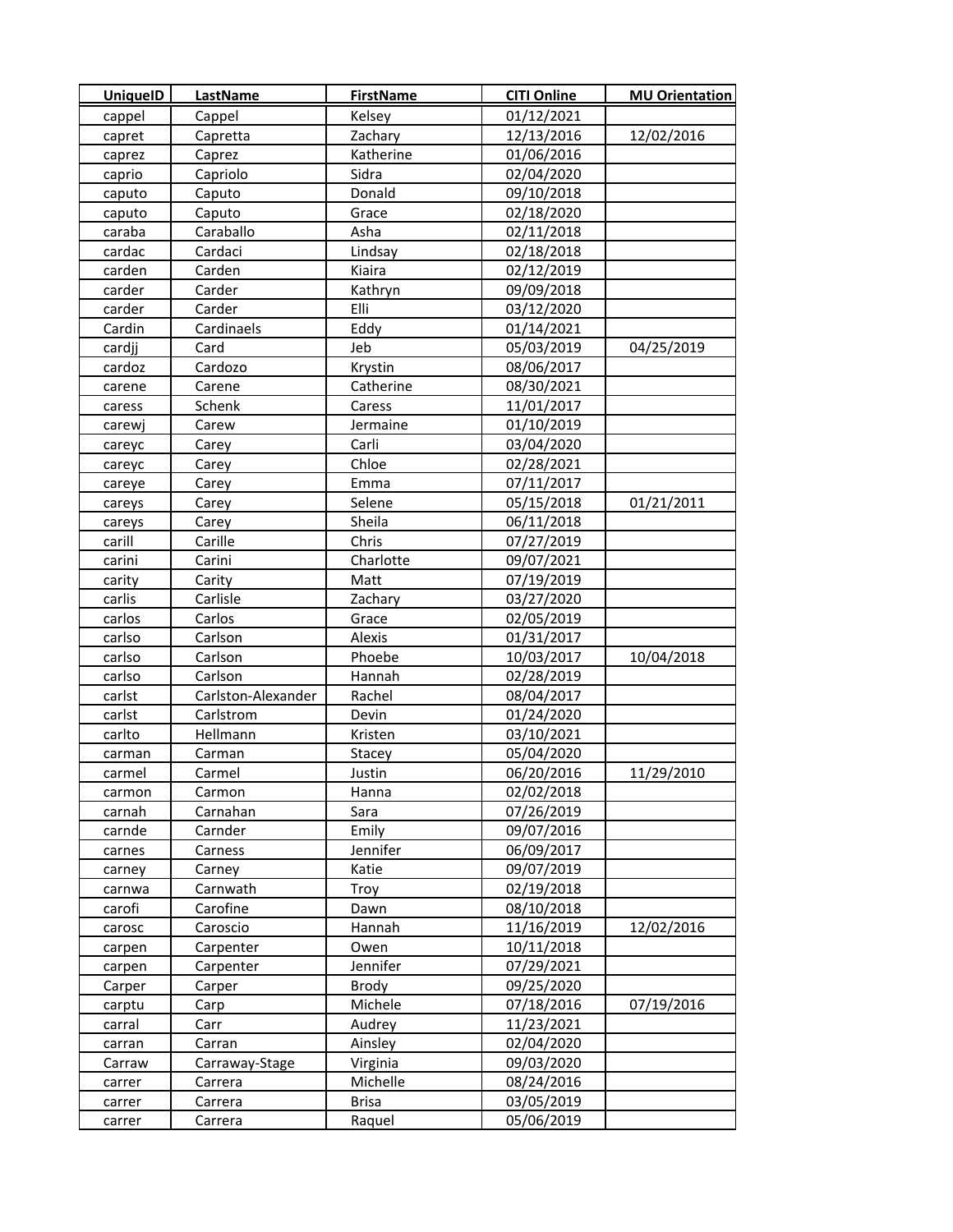| <b>UniquelD</b> | LastName             | <b>FirstName</b> | <b>CITI Online</b> | <b>MU Orientation</b> |
|-----------------|----------------------|------------------|--------------------|-----------------------|
| CarrJi          | Carr                 | Jillian          | 02/19/2016         |                       |
| carrjs          | Carr                 | Jenna            | 10/20/2017         | 10/24/2017            |
| carrol          | Carroll              | Patrick          | 09/03/2016         |                       |
| carrol          | Carroll              | Kaitlyn          | 09/08/2016         |                       |
| carrol          | Carroll              | Katherine        | 04/08/2017         |                       |
| carrol          | Carroll              | Liam             | 09/17/2019         |                       |
| carrrl          | Carr                 | Rebecca          | 08/29/2018         |                       |
| carrut          | Clark                | Jordan           | 10/03/2021         |                       |
| carson          | Carson               | Rachel           | 07/07/2017         |                       |
| cartee          | Cartee               | Amanda           | 09/16/2019         |                       |
| cartel          | Johnson              | Ashley           | 06/26/2019         | 05/31/2016            |
| carter          | Carter               | Christian        | 02/07/2016         |                       |
| carter          | Cartin               | Martin           | 02/10/2016         |                       |
| carter          | Carter               | J.A.             | 05/04/2017         | 05/05/2017            |
| carter          | Carter               | Carolyn          | 07/04/2017         |                       |
| carter          | Carter               | <b>Travis</b>    | 06/04/2018         |                       |
| carter          | Carter               | Katie            | 10/09/2018         |                       |
| carter          | Carter               | Kelly            | 10/10/2018         |                       |
| Carter          | Carter               | Shelby           | 08/31/2020         |                       |
| carter          | Carter               | Josie            | 09/12/2021         |                       |
| carter          | Carter               | Lydia            | 02/05/2021         | 10/03/2021            |
| carthe          | Witherspoon          | Corrine          | 01/31/2018         |                       |
| carthe          | Cartheuser           | Clare            | 02/04/2018         |                       |
| cartwr          | <b>Barczak</b>       | Kristan          | 10/22/2020         |                       |
| carvak          | Goncalves de Carvall | Arthur           |                    | 12/06/2019            |
| carval          | Goncalves De Carvall | Arthur           | 09/19/2021         |                       |
| carver          | Carver               | Colleen          | 10/03/2018         |                       |
| caseyb          | Casey                | Bryn             | 02/12/2019         |                       |
| Caseyj          | Casey                | John             | 03/12/2020         |                       |
| caseyk          | Casey                | Kaari            | 06/13/2016         |                       |
| caseym          | Casey                | Moira            | 07/10/2018         |                       |
| caseyo          | Casey                | Olivia           | 09/24/2018         |                       |
| cashbj          | Cash                 | <b>Brandon</b>   | 03/25/2017         |                       |
| cashen          | Cashen               | Emily            | 02/12/2019         |                       |
| cashin          | Cashin               | Michael          | 08/02/2020         |                       |
| Cashmj          | Cash                 | McKenzie         | 03/03/2021         |                       |
| cashmm          | Cash                 | Miranda          | 09/03/2018         |                       |
| caskey          | Caskey               | Caroline         | 01/26/2017         |                       |
| cassar          | Cassaro              | Marissa          | 02/04/2016         |                       |
| cassid          | Cassidy              | <b>Tess</b>      | 09/06/2016         | 08/31/2016            |
| cassod          | Casso                | Daniel           | 11/17/2019         |                       |
| castan          | Castaneda            | Martha           | 05/17/2017         | 01/24/2008            |
| castan          | Castaneda Ceballos   | Meirielys        | 10/06/2019         |                       |
| castan          | Castaneda            | Amy              | 07/29/2020         |                       |
| castel          | Castelli             | Samantha         | 09/01/2018         |                       |
| castil          | Castillo             | Alison           | 09/15/2016         |                       |
| castil          | Castillo             | Parker           | 09/27/2020         |                       |
| castil          | Castillo             | Kelly            | 06/28/2021         |                       |
| castle          | Castle               | Taylor           | 07/31/2016         |                       |
| castor          | Castor               | Olivia           | 01/20/2022         |                       |
| casucc          | Casuccio             | Dominic          | 03/18/2019         | 03/11/2019            |
| catali          | Catalino             | Ali              | 09/24/2018         |                       |
| catani          | Catania              | Steven           | 09/04/2018         |                       |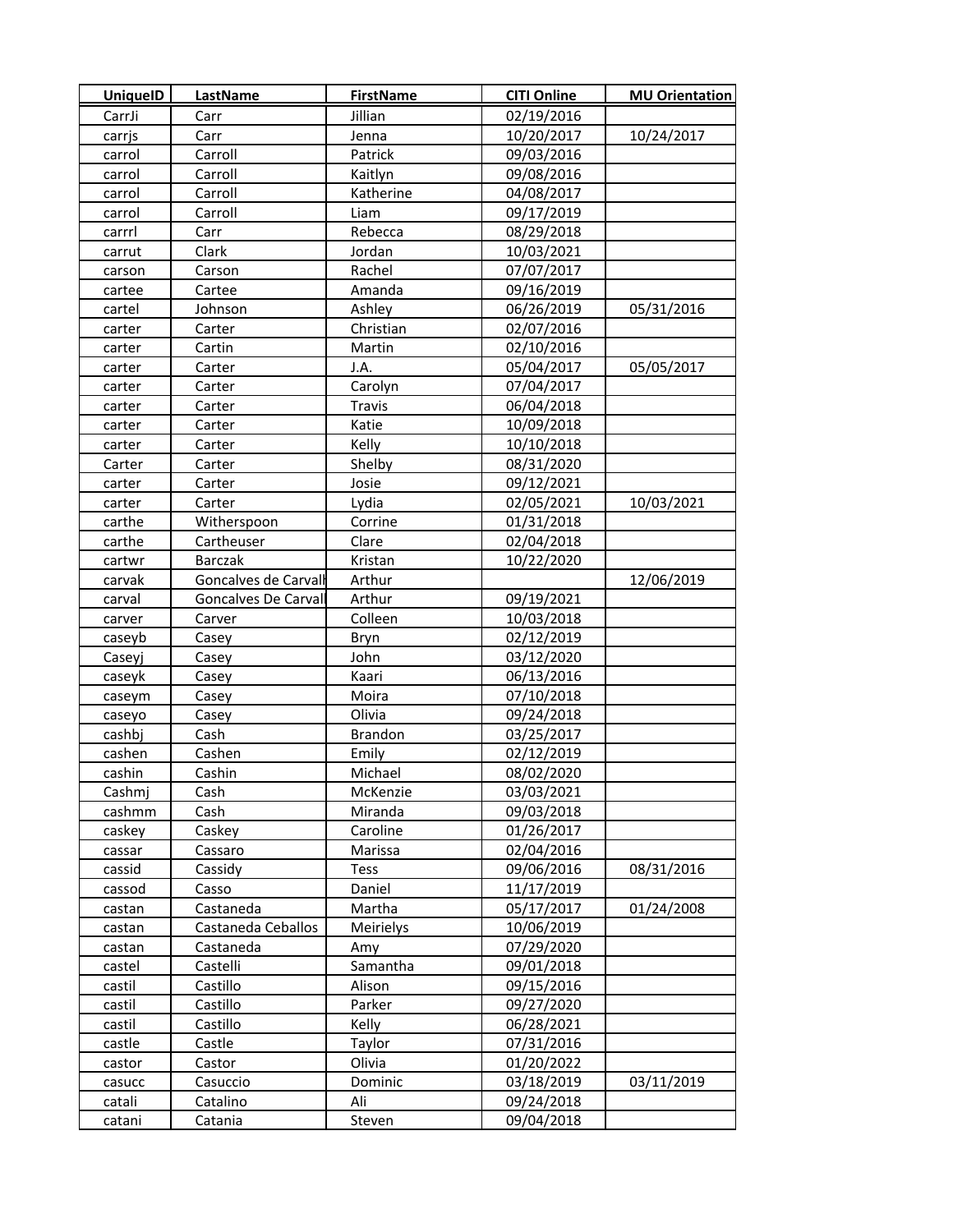| <b>UniquelD</b> | <b>LastName</b>  | <b>FirstName</b> | <b>CITI Online</b> | <b>MU Orientation</b> |
|-----------------|------------------|------------------|--------------------|-----------------------|
| catlet          | Catlett          | Connor           | 09/04/2018         |                       |
| catren          | Catrenich        | Nathan           | 02/04/2016         | 02/23/2016            |
| CatroS          | Catro            | Skylar           | 07/18/2017         |                       |
| cattel          | Cattell          | Katherine        | 05/06/2016         | 11/09/2016            |
| caudil          | Caudill          | Hannah           | 12/09/2016         | 12/02/2016            |
| caudil          | Caudill          | Donna            | 10/16/2017         |                       |
| caudil          | Caudill          | Laura            | 02/07/2018         | 02/13/2018            |
| caughe          | Caughey          | Anna             | 02/20/2021         |                       |
| caulto          | Caulton          | Theodore         | 01/15/2020         |                       |
| caumei          | Caumeil          | Mary-Madeleine   | 04/12/2018         |                       |
| cavalc          | Cavalco          | Natalie          | 11/17/2017         |                       |
| cavale          | Cavaletto        | Ashlyn           | 06/16/2017         |                       |
| cavall          | Cavallo          | Davis            | 11/30/2018         |                       |
| cavana          | Cavanaugh        | Maggie           | 02/06/2019         |                       |
| cavell          | Cavellier        | Maggie           | 04/29/2021         |                       |
| cavend          | Cavender         | Taylor           | 03/12/2020         |                       |
| Cavill          | Cavill           | William          | 04/20/2018         |                       |
| cayton          | Cayton           | Necole           | 02/07/2018         |                       |
| cecher          | Cecherz          | Bryan            | 02/26/2020         |                       |
| cefalo          | Cefalo           | Jessica          | 10/22/2018         |                       |
| celama          | Cela             | Mark             | 09/29/2016         | 09/30/2016            |
| celekc          | Celek            | Colin            | 06/17/2017         | 06/20/2017            |
| celekj          | Celek            | Jenna            | 04/19/2017         |                       |
| Cellio          | Cellio           | Jen              | 09/21/2020         |                       |
| cempec          | Cempe-Cohen      | Victoria         | 06/30/2019         |                       |
| centre          | Centrello        | Courtney         | 08/03/2021         |                       |
| cerram          | Cerra            | Marcella         | 01/15/2017         |                       |
| cerrat          | Cerrato          | Sofia            | 10/08/2018         |                       |
| CerriJ          | Cerri            | Jacopo           | 02/19/2019         |                       |
| cervan          | Cervantes        | Isaac            | 11/20/2020         | 02/12/2019            |
| cessna          | Cessna           | Jade             | 09/28/2019         | 02/06/2020            |
| chaban          | Chaban           | Hosni            | 02/06/2017         |                       |
| chadwe          | Chadwell         | Claudia          | 02/03/2017         |                       |
| chadwi          | Chadwick         | Mallory          | 02/17/2018         |                       |
| chadwi          | Chadwick         | Lindsey          | 09/19/2019         |                       |
| chagde          | Chagdes          | James            | 11/15/2017         | 11/15/2017            |
| chahal          | Chahal           | Jasleen          | 12/13/2018         | 09/30/2011            |
| chahin          | Chahino          | Jamie            | 02/10/2019         |                       |
| chaing          | Chaing           | Laura            | 06/12/2020         |                       |
| chaira          | Shayakul         | Chairat          | 01/29/2016         |                       |
| chakra          | Chakravarti      | Sumedha          | 01/29/2017         | 02/01/2017            |
| chalke          | Chalke           | Arushi           | 09/02/2019         | 10/29/2019            |
| challo          | Challoner        | Jackie           | 01/31/2017         | 02/01/2017            |
| challo          | Challoner        | Katherine        | 09/18/2017         |                       |
| chambe          | Chamberlain      | Chloe            | 09/21/2016         |                       |
| chambe          | Chamberlain      | lan              | 02/22/2019         |                       |
| chambe          | Chamberlin       | Jacob            | 01/14/2021         | 08/31/2018            |
| chambe          | Chamberlin       | Macey            | 11/03/2021         |                       |
| chambe          | Chambers         | Ella             | 01/27/2022         |                       |
| champa          | Champagne        | Noelle           | 10/08/2018         |                       |
| chamro          | Chamroontaneskul | Austin           | 10/04/2021         | 10/03/2021            |
| chance          | Chance           | Kyle             | 10/26/2017         | 02/08/2018            |
| chande          | Chandel          | Vikram           | 06/07/2016         |                       |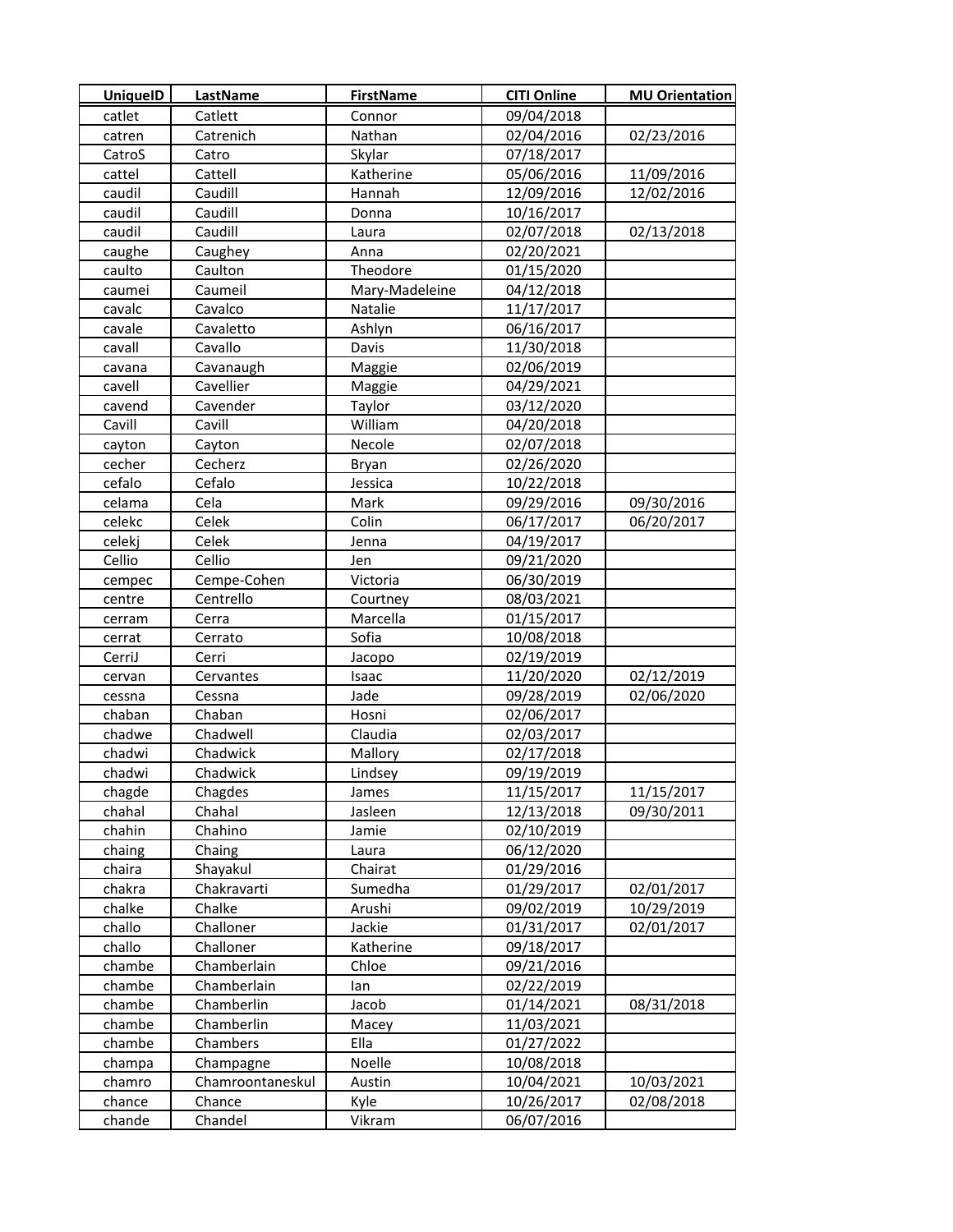| <b>UniquelD</b> | LastName         | <b>FirstName</b> | <b>CITI Online</b> | <b>MU Orientation</b> |
|-----------------|------------------|------------------|--------------------|-----------------------|
| chande          | Chander          | Muskan           | 01/31/2019         |                       |
| chandl          | Chandler-Nieves  | Liyanna          | 10/28/2016         |                       |
| chandl          | Chandler         | Ashley           | 09/05/2018         |                       |
| chandl          | Conner           | Christopher      | 07/24/2019         |                       |
| chandr          | Chandrasakaran   | Jonathan         | 07/18/2016         |                       |
| chaney          | Chaney           | Sarah            | 09/04/2016         |                       |
| chaney          | Chaney           | Grace            | 05/15/2019         |                       |
| chaney          | Chaney           | Noah             | 10/10/2019         |                       |
| chaney          | Chaney           | Samantha         | 04/01/2021         |                       |
| changd          | Chang            | Da Jung          | 08/22/2018         |                       |
| changj          | Chang            | James            | 09/15/2018         |                       |
| channe          | Channell-Justice | Emily            | 02/18/2017         | 03/15/2017            |
| chanog          | Chan             | Olivia           | 11/14/2016         | 02/05/2014            |
| chapad          | Chapadia         | <b>Bunsi</b>     | 10/22/2020         |                       |
| chapek          | Chapekis         | Athena           | 11/30/2016         | 12/02/2016            |
| chapin          | Chapin           | Erin             | 02/16/2020         |                       |
| chapma          | Chapman          | Mary Slone       | 09/08/2016         |                       |
| chapma          | Chapman          | Justin           | 09/21/2016         |                       |
| chapma          | Chapman          | Lauren           | 02/01/2020         |                       |
| chapma          | Chapman          | Alexandria       | 11/15/2020         |                       |
| chapma          | Chapman          | Megan            | 08/20/2021         |                       |
| chapma          | Chapman          | Hannah           | 08/27/2021         | 02/19/2019            |
| chapma          | Chapman          | Paige            | 09/21/2020         | 08/31/2021            |
| chappe          | Chappell         | Joseph           | 10/16/2018         |                       |
| chappe          | Chappell         | Lucy             | 10/08/2019         |                       |
| chappe          | Chappell         | Jessica          | 09/26/2021         |                       |
| chappl          | Chapple          | Kaniya           | 09/14/2018         |                       |
| charna          | Charnas          | Chrissa          | 09/05/2018         |                       |
| chasea          | Chase            | Andy             | 01/29/2021         |                       |
| chasno          | Chasnoff         | Sophie           | 09/06/2017         |                       |
| chaste          | Chasteene        | <b>Tracy</b>     | 05/29/2016         |                       |
| chatha          | Chatha           | Courtney         | 01/04/2019         |                       |
| chaudh          | Chaudhary        | Monu             | 10/14/2021         |                       |
| chavez          | Chavez           | David            | 08/25/2019         |                       |
| chavez          | Chavez           | Doreen           | 05/29/2020         |                       |
| chavos          | Chavosy          | Chrissie         | 09/20/2020         |                       |
| chawla          | Chawla           | Chahat           | 09/20/2020         |                       |
| chayw           | Chay             | Wendy            | 12/31/2017         |                       |
| cheath          | Cheatham         | Dennis           | 11/02/2020         | 07/08/2014            |
| cheath          | Cheath           | Monica           | 09/19/2021         |                       |
| cheeka          | Cheek            | Alana            | 06/20/2021         |                       |
| cheekc          | Cheek            | Carmen           | 07/18/2019         |                       |
| cheekm          | Cheek            | Matthew          | 07/28/2019         |                       |
| cheema          | Cheema           | Simren           | 01/10/2018         | 02/19/2019            |
| cheeza          | Cheezan          | Karen            | 09/23/2019         |                       |
| chekan          | Cheka            | Neny             | 02/06/2018         | 02/06/2018            |
| chelst          | Chelst           | Jessica          | 01/29/2021         |                       |
| chena8          | Chen             | Annie            | 09/05/2018         |                       |
| Chenau          | Chenausky        | Karen            | 03/15/2018         |                       |
| chenb1          | Chen             | <b>Baiying</b>   | 09/07/2016         |                       |
| chenc1          | Chen             | Can              | 05/24/2018         |                       |
| chenct          | Chen             | Charlie          | 11/23/2016         | 09/06/2017            |
| Chend8          | Chen             | Diwen            | 07/09/2019         |                       |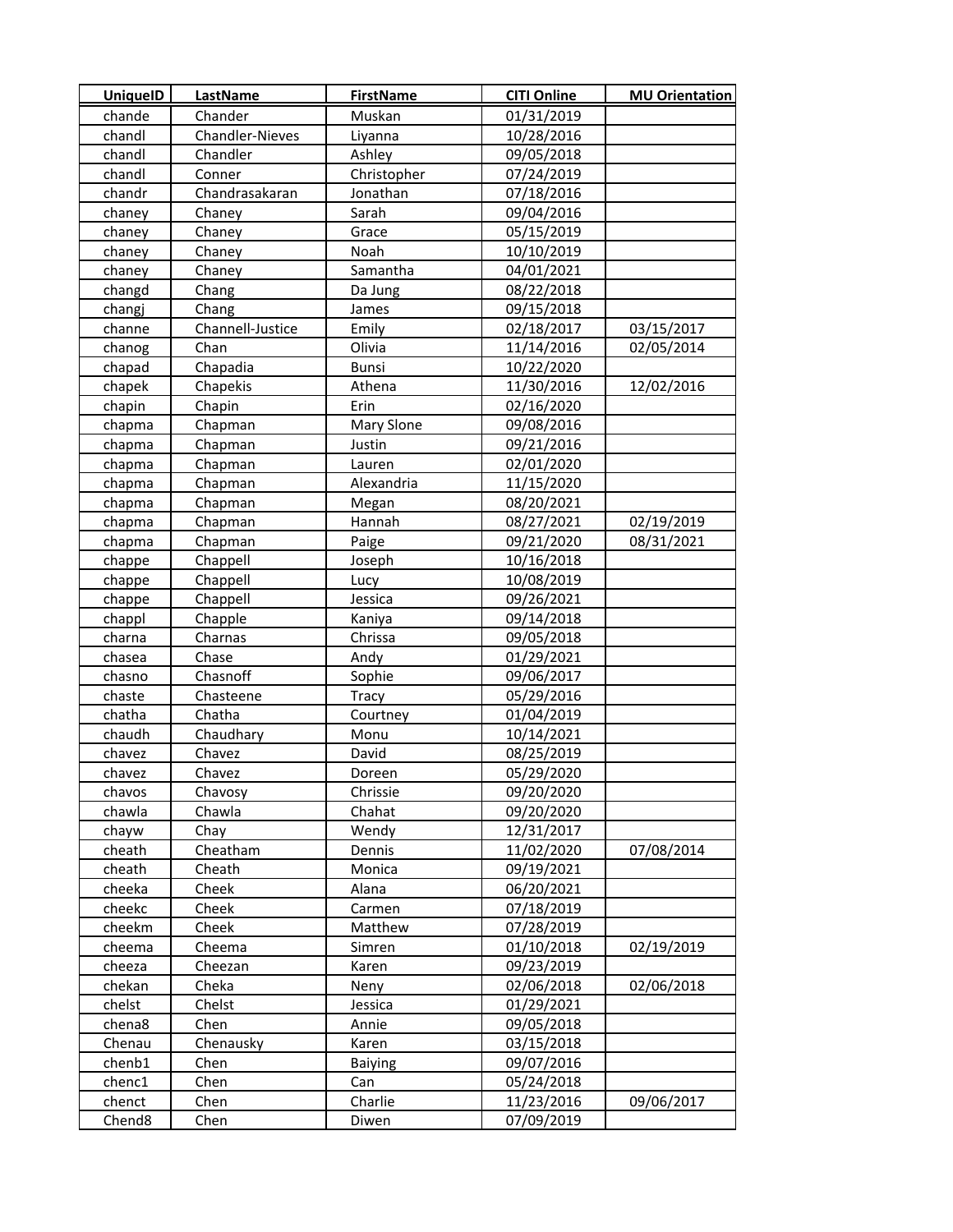| <b>UniquelD</b> | <b>LastName</b> | <b>FirstName</b> | <b>CITI Online</b> | <b>MU Orientation</b> |
|-----------------|-----------------|------------------|--------------------|-----------------------|
| ChenDi          | Chen            | Dionne           | 06/15/2021         |                       |
| cheney          | Cheney          | Phoebe           | 09/13/2017         |                       |
| cheng4          | Chen            | Gehui            | 02/16/2016         | 02/24/2016            |
| <b>CHENGX</b>   | Cheng           | Xinhua           |                    | 11/28/2018            |
| chenh1          | Chen            | Haishan          | 09/09/2017         |                       |
| chenj1          | Chen            | Jiehong          | 04/10/2019         |                       |
| chenj1          | Chen            | Jiaxi            | 09/19/2020         |                       |
| chenj1          | Chen            | Jay              | 02/01/2021         |                       |
| chenj4          | Chen            | Jie              | 10/10/2019         |                       |
| chenj4          | Chen            | Jinjie           | 09/09/2020         |                       |
| chenk9          | Chen            | Kexin            | 01/30/2017         |                       |
| chenq1          | Chen            | Qianhao          | 01/31/2020         |                       |
| chenq3          | Chen            | Irene Qianyin    | 09/15/2019         |                       |
| chenq4          | Chen            | Qirui            | 09/07/2021         |                       |
| chens1          | Chen            | Sijun            | 10/31/2019         | 10/31/2019            |
| chens3          | Chen            | Shangye          | 09/21/2017         |                       |
| chenw1          | Chen            | Weihao           | 07/16/2021         |                       |
| chenx2          | Chen            | Xiaotong         |                    | 02/13/2018            |
| chenx3          | Chen            | Xinci            | 09/22/2018         | 10/05/2018            |
| chenx3          | Chen            | Xinglan          | 02/17/2020         |                       |
| chenx4          | Chen            | Xiujie           | 02/24/2018         | 03/02/2018            |
| chenx9          | Chen            | Xiuhan           | 02/10/2019         | 04/08/2019            |
| cheny1          | Chen            | Yichun           | 09/01/2018         |                       |
| cheny1          | Chen            | Yuanshuai        | 07/06/2020         |                       |
| cheny2          | Chen            | Yi               |                    | 10/12/2016            |
| cheny2          | Chen            | Yuqi             | 10/07/2019         |                       |
| cheny7          | Chen            | Yihan            | 02/02/2019         |                       |
| cheny9          | Chen            | Yi-Fan           | 07/19/2016         | 08/12/2016            |
| cheny9          | Chen            | Yan-Ting         | 02/03/2017         |                       |
| chenz1          | Chen            | Jessica          | 09/18/2020         |                       |
| chep            | Che             | Peining          | 09/22/2017         |                       |
| cherry          | Cherry          | Melissa          | 08/20/2018         | 08/22/2018            |
| cheshe          | Chesher         | Will             | 07/07/2020         | 07/22/2021            |
| cheste          | Chesterfield    | Adriana          | 01/24/2022         |                       |
| cheung          | Cheung          | Joanna           | 05/30/2020         |                       |
| chiabe          | Chiaberta       | Alexandria       | 08/31/2020         |                       |
| childe          | Childers        | Ciara            | 10/15/2017         |                       |
| childe          | Childers        | Christopher      | 03/06/2019         |                       |
| childe          | Childers        | Tori             | 09/15/2020         |                       |
| childe          | Childers        | Victoria         | 09/24/2021         |                       |
| childs          | Childs          | Kathleen         | 06/23/2018         |                       |
| chimum          | Chimuma         | Lilian           | 05/13/2018         | 09/13/2010            |
| ChingA          | Ching           | Alan             | 05/14/2020         |                       |
| chinop          | Chinoporos      | Ari              | 10/11/2018         |                       |
| chinpm          | Chin            | Pamela           | 07/11/2019         |                       |
| choes           | Choe            | Siyoung          | 03/07/2019         | 04/25/2019            |
| choij1          | Choi            | Jeddy            | 07/16/2021         |                       |
| ChoiJo          | Choi            | Joyce            | 05/21/2020         |                       |
| choim6          | Choi            | Mi Sun           | 04/05/2020         |                       |
| chok4           | Cho             | Katherine        | 02/03/2021         | 01/11/2022            |
| choudh          | Choudhury       | Zaheer           | 01/11/2016         |                       |
| chouin          | Chouinard       | Hannah           | 01/29/2016         | 04/22/2016            |
| chowdh          | Chowdhury       | Rikitta          | 01/04/2019         |                       |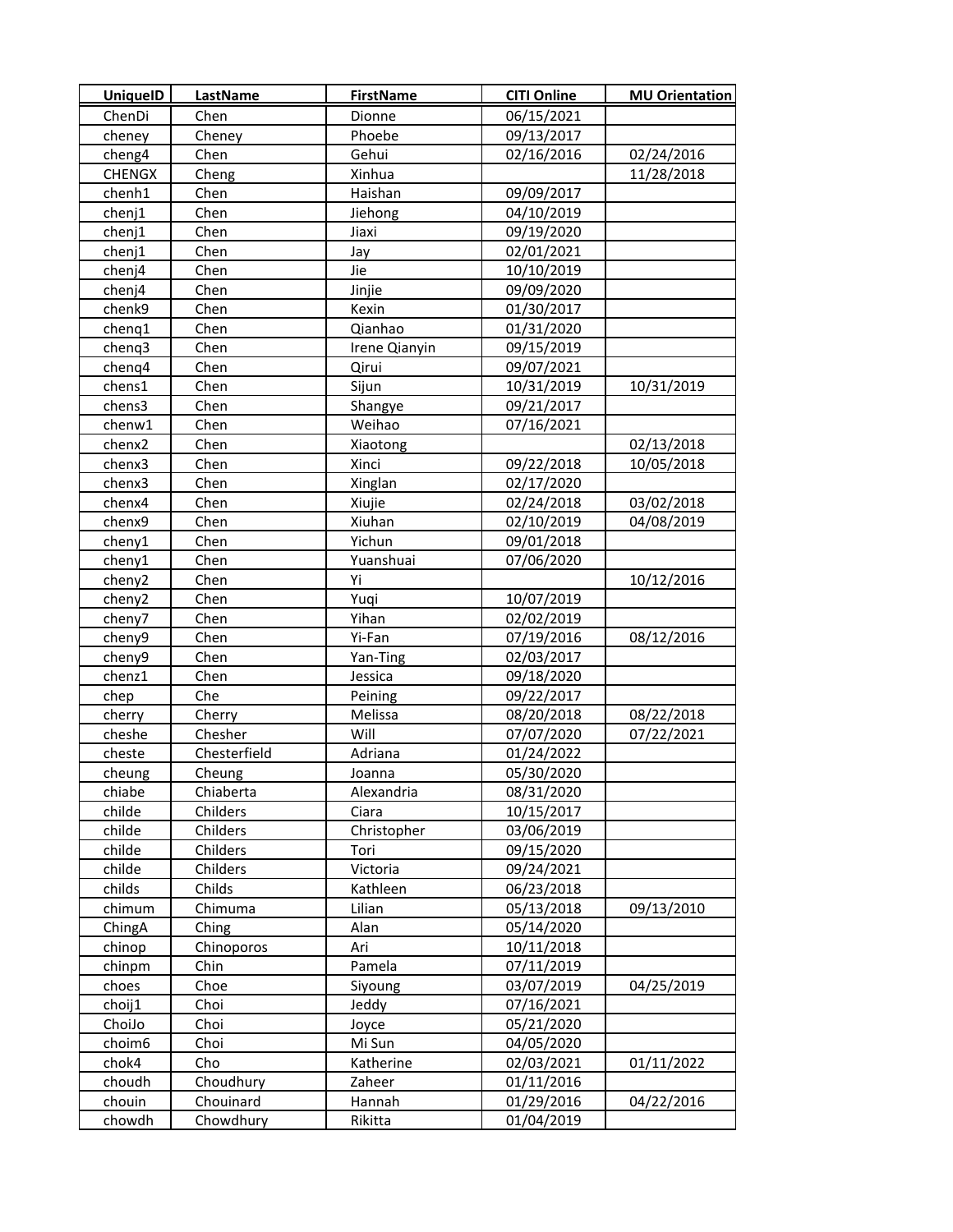| <b>UniquelD</b> | LastName     | <b>FirstName</b> | <b>CITI Online</b> | <b>MU Orientation</b> |
|-----------------|--------------|------------------|--------------------|-----------------------|
| chowni          | Chowning     | Nicholas         | 09/17/2020         |                       |
| chris1          | Christensen  | Laura            | 07/22/2019         |                       |
| christ          | Christensen  | Moriah           | 09/04/2016         |                       |
| christ          | Christian    | Nicole           | 09/04/2016         |                       |
| christ          | Christensen  | Lily             | 10/10/2016         |                       |
| christ          | Christianson | Jack             | 01/03/2017         | 02/19/2019            |
| christ          | Christensen  | Zach             | 04/01/2019         |                       |
| christ          | George       | Ashley           | 08/28/2018         | 04/08/2019            |
| christ          | Christenson  | Claire           | 02/03/2020         |                       |
| christ          | Christoff    | Sammie           | 02/11/2020         |                       |
| christ          | Christman    | Haley            | 05/22/2020         |                       |
| christ          | Christy      | Hope             | 02/13/2021         |                       |
| Christ          | Christensen  | Mary Candace     | 03/01/2021         |                       |
| <b>CHROSN</b>   | Chrosniak    | Joshua           | 06/14/2019         |                       |
| chuang          | Chuang       | Wen-Ching        | 09/20/2019         | 09/04/2019            |
| chudno          | Chudnovsky   | Diana            | 02/12/2021         |                       |
| chuh5           | Chu          | Hsin-I           | 02/26/2020         |                       |
| chunia          | Chunias      | Megan            | 02/15/2019         |                       |
| church          | Church       | Caroline         | 09/12/2016         |                       |
| church          | Church       | Taylor           | 02/05/2019         |                       |
| chusa           | Chu          | Sarah            | 12/06/2015         | 02/09/2016            |
| chylik          | Chylik       | Connor           | 02/10/2019         |                       |
| ciesem          | Ciesemier    | Carter           | 09/06/2018         |                       |
| cilley          | Cilley       | Caroline         | 11/04/2021         |                       |
| cimask          | Cimasko      | Tony             | 10/14/2018         | 01/29/2010            |
| cinfio          | Cinfio       | Rebecca          | 08/21/2019         |                       |
| cinnam          | Cinnamon     | John             | 08/11/2021         | 05/10/2016            |
| cintro          | Cintron      | Maddison         | 02/08/2018         | 02/13/2018            |
| circle          | Circle       | Trinity          | 07/05/2016         |                       |
| cirill          | Cirillo      | Kimberly         | 06/10/2018         |                       |
| cirkov          | Cirkovic     | Daniel           | 09/13/2019         | 09/18/2019            |
| cisejs          | Cise         | Justin           | 06/13/2019         | 02/11/2020            |
| claibo          | Claiborne    | Alex             | 05/13/2016         |                       |
| clarka          | Clark        | Anna             | 09/11/2017         |                       |
| clarka          | Clark        | Ana              | 09/06/2021         |                       |
| clarka          | Clark        | Avery            | 02/02/2022         |                       |
| clarke          | Clark        | Erin             | 09/18/2017         |                       |
| clarke          | Clarke       | Hannah           | 06/06/2018         | 05/07/2018            |
| clarke          | Clark        | Emma             | 09/18/2018         |                       |
| clarke          | Clarke       | Hannah           | 04/10/2019         |                       |
| clarkg          | Clark        | Geneva           | 06/06/2020         |                       |
| clarkh          | Clark        | Hannah           | 09/05/2018         |                       |
| clarkj          | Clark        | Jennifer         | 09/29/2021         |                       |
| clarkk          | Clark        | Kelly            | 09/22/2017         |                       |
| clarkk          | Clark        | Kendall          | 02/11/2019         |                       |
| clarkk          | Clark        | Kayla            | 07/22/2019         |                       |
| clarkr          | Clark        | Ryan             | 09/01/2021         |                       |
| clarks          | Clark        | Shelby           | 09/07/2016         |                       |
| clarks          | Clark        | Shara            | 05/28/2017         |                       |
| clarkv          | Clark        | Vendala          | 06/17/2016         |                       |
| claros          | Claros       | Esther           | 09/17/2018         | 03/13/2018            |
| claryd          | Clary        | Donald Jacob     | 05/30/2020         |                       |
| classo          | Classon      | Jennifer         | 06/17/2016         |                       |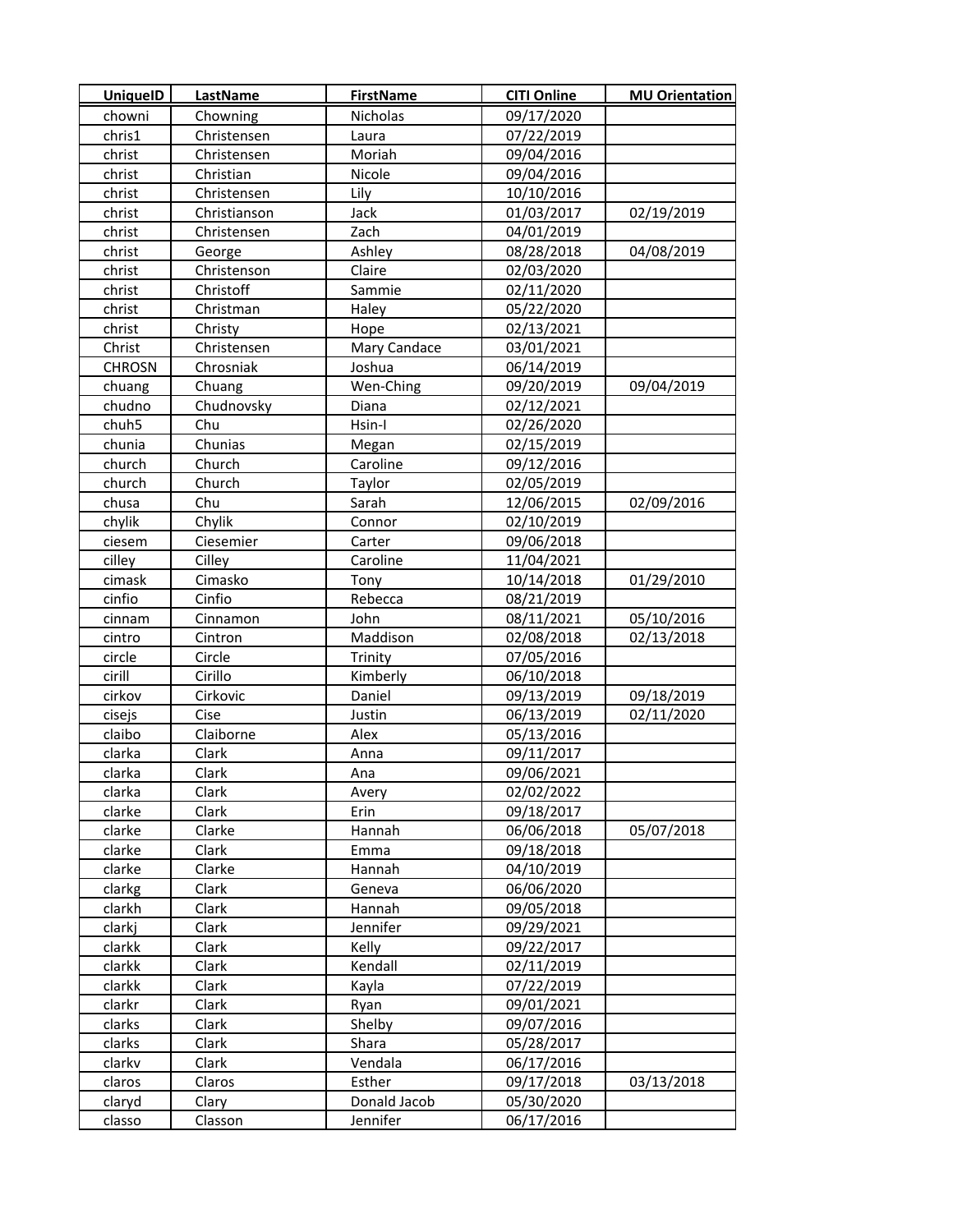| UniquelD | <b>LastName</b> | <b>FirstName</b> | <b>CITI Online</b> | <b>MU Orientation</b> |
|----------|-----------------|------------------|--------------------|-----------------------|
| clayen   | Clay            | Ebonie           | 10/07/2019         |                       |
| claymj   | Clay            | Madison          | 09/17/2020         |                       |
| claypo   | Claypool        | Alexis           | 09/20/2016         |                       |
| claypo   | Claypool        | Heather          | 04/05/2021         | 09/03/2003            |
| clayto   | Claytor         | Josh             | 09/28/2016         | 09/28/2016            |
| clayto   | Clayton         | Aimee            | 07/10/2017         |                       |
| clayto   | Claytor         | Randal           | 06/16/2017         | 10/29/2019            |
| cleary   | Cleary          | Mackenzie        | 06/22/2017         |                       |
| cleary   | Cleary          | Aimee            | 07/07/2017         |                       |
| cleary   | Cleary          | Averi            | 02/10/2020         | 02/11/2020            |
| cleggm   | Clegg           | Maddie           | 02/07/2018         | 02/13/2018            |
| cleggt   | Clegg           | Tyler            | 05/08/2017         | 05/05/2017            |
| clemen   | Clemens         | Jennifer         | 09/17/2017         |                       |
| clemen   | Clemens         | Kathryn          | 08/03/2018         |                       |
| clemen   | Clemens         | Cheniene         | 08/06/2018         |                       |
| clemen   | Clements        | Bri              | 09/17/2018         | 10/05/2018            |
| clemen   | Clements        | Addy             | 09/15/2019         |                       |
| clemjl   | Clem            | Joseph           | 09/07/2021         | 09/23/2021            |
| clemon   | Clemons         | Courntey         | 08/22/2018         | 05/07/2018            |
| clende   | Clendenen       | Jamie            | 10/12/2017         |                       |
| clerki   | Clerkin         | Elise            | 05/25/2021         | 08/07/2012            |
| cleven   | Clevenger       | Reid             | 01/29/2017         | 02/07/2017            |
| cleven   | Clevenger       | Maria            | 02/18/2018         |                       |
| clevid   | Clevidence      | Annemarie        | 06/06/2017         | 06/16/2017            |
| clickj   | Click           | Joshua           | 02/04/2016         | 02/23/2016            |
| clifto   | Clifton         | Lisa             | 06/12/2020         |                       |
| cliftr   | Clift           | Robin            | 08/29/2021         |                       |
| clinea   | Cline           | Alexander        | 02/23/2021         |                       |
| clinee   | Cline           | Emma             | 09/15/2019         |                       |
| clinek   | Cline           | Kaitlin          | 03/03/2021         |                       |
| clines   | Cline           | Sarah            | 06/02/2020         |                       |
| clough   | Clough          | Spencer          | 01/24/2017         | 01/30/2017            |
| clouse   | Clouser         | Lily             | 05/04/2021         |                       |
| clubbk   | Clubb           | Kathryn          | 02/10/2020         |                       |
| clucas   | Clucas          | Mara             | 06/20/2016         |                       |
| clynee   | Clyne           | Elizabeth        | 05/26/2019         |                       |
| CoatsJ   | Coats           | Judith           | 12/26/2019         |                       |
| cobbc2   | Cobb            | Coen             | 06/16/2017         |                       |
| cobble   | Cobble          | Lucy             | 02/05/2020         |                       |
| coblen   | Coblentz        | Shannon          | 04/20/2016         |                       |
| coburn   | Coburn          | Skyler           | 02/17/2017         |                       |
| coburn   | Coburn          | Connor           | 03/05/2019         |                       |
| coburn   | Coburn          | Cayla            | 09/16/2019         |                       |
| coburn   | Coburn          | Brendan          | 02/12/2021         |                       |
| cochra   | Cochran         | Abbie            | 04/17/2019         |                       |
| cochra   | Cochran         | Kaylyn           | 09/13/2019         |                       |
| cochra   | Cochran         | Chloe            | 10/03/2019         |                       |
| codyma   | Cody            | Morgan           | 07/11/2017         | 02/17/2017            |
| coffel   | Warren          | Ashley           | 05/31/2018         |                       |
| coffey   | Radina (Coffey) | Rachel           | 02/11/2016         | 01/20/2010            |
| coffey   | Coffey          | Kathleen         | 09/13/2018         | 03/08/2016            |
| coffma   | Coffman         | <b>Breanna</b>   | 02/17/2019         |                       |
| coffma   | Coffman         | Alexandria       | 01/30/2022         |                       |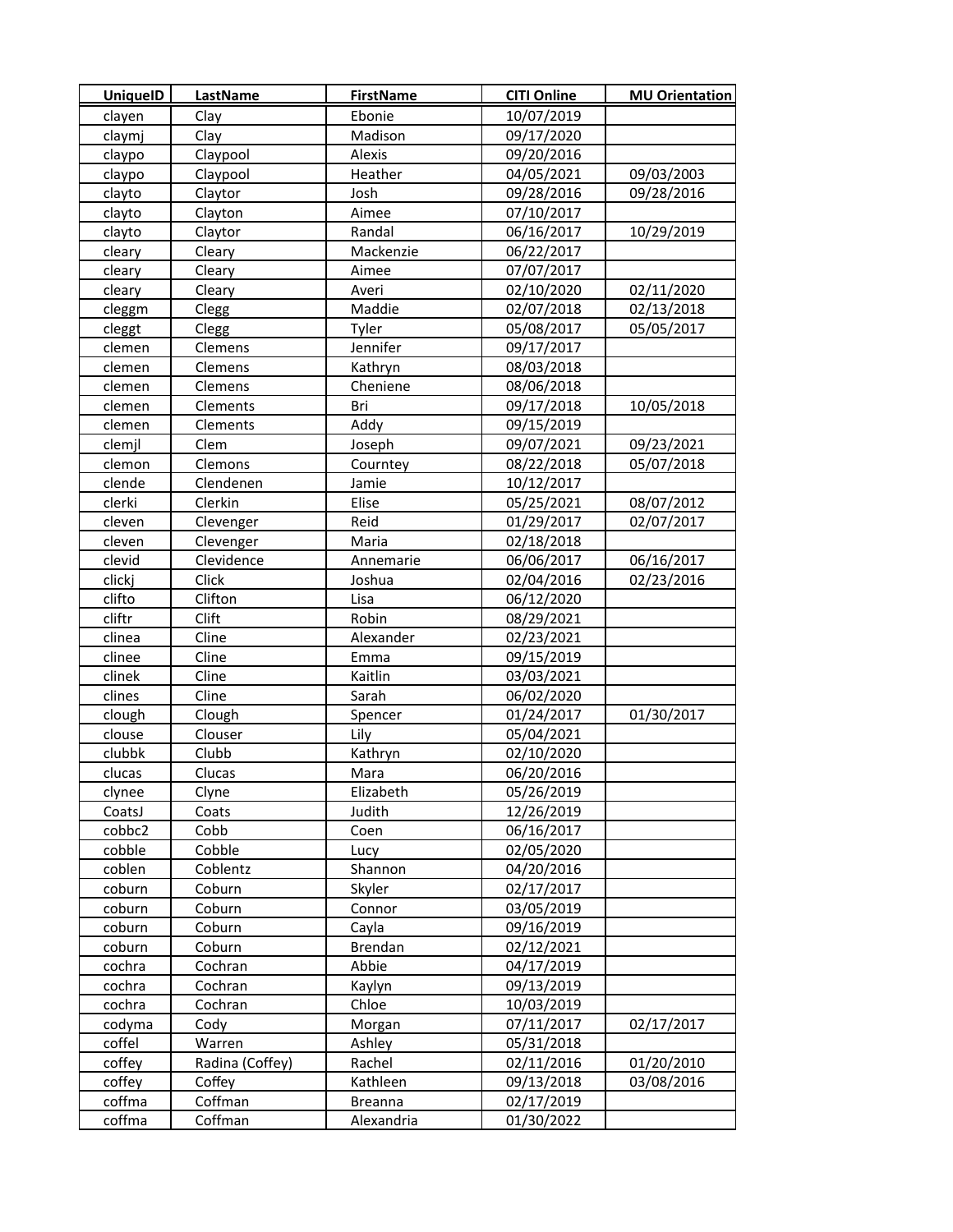| <b>UniquelD</b> | LastName        | <b>FirstName</b> | <b>CITI Online</b> | <b>MU Orientation</b> |
|-----------------|-----------------|------------------|--------------------|-----------------------|
| coganj          | Cogan           | Jamie            | 02/19/2018         |                       |
| coganr          | Cogan           | Rachel           | 02/05/2016         |                       |
| cohena          | Cohen           | Abigail          | 09/16/2019         |                       |
| cohenj          | Cohen           | Jennifer         | 03/05/2020         |                       |
| CohenL          | Cohen           | Lesley           | 08/23/2018         |                       |
| cohenl          | Cohen           | Laureli          | 08/17/2021         |                       |
| cohenm          | Cohen           | Melissa          | 08/24/2019         |                       |
| cohoon          | Cohoon          | Hallie           | 09/28/2019         |                       |
| colbyc          | Colby           | Calvin           | 08/29/2018         |                       |
| coleam          | Cole            | Amanda           | 09/05/2018         |                       |
| coleas          | Cole            | Adam             | 03/13/2017         | 03/15/2017            |
| colebe          | Cole            | Bailey           | 03/07/2019         |                       |
| coled2          | Cole            | Deanna           | 07/31/2017         |                       |
| coleej          | Cole            | Zeke             | 04/01/2019         |                       |
| colelg          | Cole            | Lindsay          | 02/10/2020         |                       |
| colema          | Coleman-Sprague | Lara             | 06/15/2016         |                       |
| colema          | Coleman         | Julia            | 01/29/2015         | 09/13/2017            |
| colema          | Coleman         | Joshua           | 09/14/2017         | 09/13/2017            |
| colema          | Coleman         | Stephen          | 02/11/2018         |                       |
| colema          | Coleman         | Mackenzie        | 10/11/2018         |                       |
| colema          | Coleman         | <b>Brianna</b>   | 02/12/2019         |                       |
| colema          | Coleman         | Zoe              | 03/02/2019         |                       |
| colema          | Coleman         | Benjamin         | 03/02/2019         |                       |
| colema          | Sprague         | Lara             | 05/16/2019         |                       |
| colema          | Coleman         | Emma             | 02/04/2020         |                       |
| Colema          | Coleman-Mathus  | Janice           | 08/01/2020         |                       |
| colema          | Coleman         | Isaiah           | 01/29/2021         |                       |
| colema          | Coleman         | Daniel           | 02/03/2021         |                       |
| colema          | Coleman         | Chelsey          | 05/24/2021         |                       |
| colema          | Coleman         | Sierra           | 07/05/2021         |                       |
| colest          | Colestock       | Kenzie           | 09/25/2018         | 09/20/2018            |
| coletc          | Cole            | Treasa           | 06/13/2016         |                       |
| colewe          | Cole Weiser     | Shae             | 08/06/2019         |                       |
| colleg          | College         | Shannon          | 07/19/2019         |                       |
| coller          | Colleran        | Samuel           | 05/23/2016         |                       |
| collet          | Collet          | Christine        | 02/06/2020         |                       |
| collet          | Collet          | Eric             | 03/12/2020         |                       |
| colli2          | Collins         | Allan            | 08/30/2019         | 09/17/2019            |
| colli2          | Collins         | Max              | 02/05/2020         |                       |
| collie          | Collier         | Terra            | 04/12/2016         | 04/22/2016            |
| collie          | Collier         | Danielle         | 11/29/2019         |                       |
| collin          | Collines        | Elizabeth        | 02/02/2016         |                       |
| collin          | Collins         | Lindsey          | 08/23/2017         |                       |
| collin          | Collins         | Meghan           | 02/06/2018         | 02/13/2018            |
| collin          | Collins         | Emily            | 10/02/2018         |                       |
| collin          | Collins         | Krystan          | 10/10/2018         |                       |
| collin          | Collins         | Sophie           | 02/15/2019         |                       |
| collin          | Collins         | Courtney         | 03/14/2019         |                       |
| collin          | Collins         | Matthew          | 09/15/2019         |                       |
| collin          | Collins         | Olivia           | 10/01/2019         |                       |
| collin          | Collinson       | John             | 10/06/2019         |                       |
| collin          | Collins         | Nicole           | 02/13/2020         |                       |
| collin          | Collins         | Maeve            | 04/12/2020         |                       |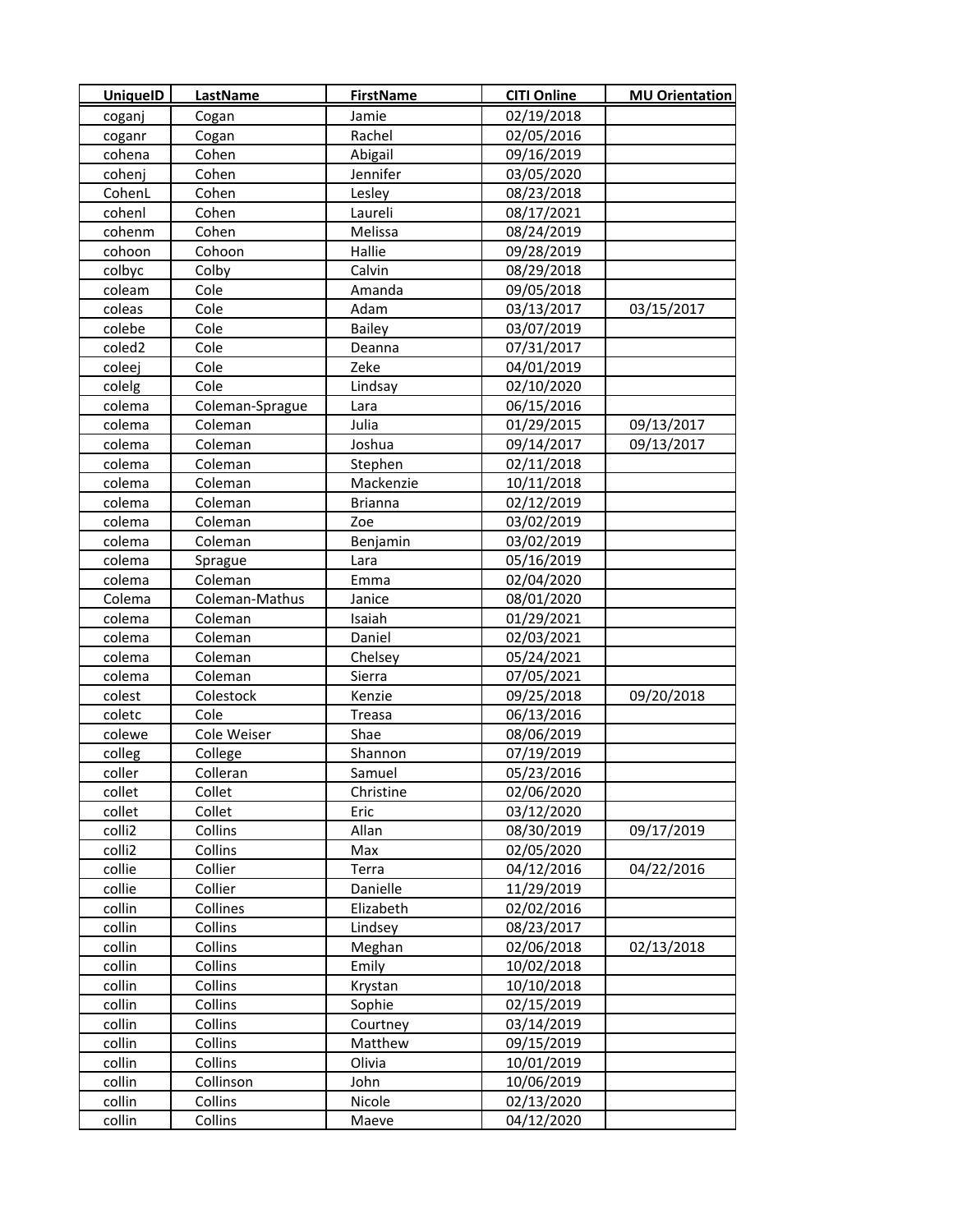| <b>UniquelD</b> | <b>LastName</b>  | <b>FirstName</b> | <b>CITI Online</b> | <b>MU Orientation</b> |
|-----------------|------------------|------------------|--------------------|-----------------------|
| colliv          | Colliver         | Madison          | 02/12/2018         |                       |
| colliv          | Colliver         | Lauren           | 06/17/2020         |                       |
| collop          | Collopy          | Michelle         | 03/07/2019         |                       |
| colomb          | Colombe          | <b>Brianna</b>   | 02/04/2020         |                       |
| Colson          | Colson           | Christuean       | 02/12/2018         |                       |
| colsto          | Colston          | David            | 09/01/2014         | 02/07/2017            |
| colter          | Colter           | Kailee           | 02/10/2018         | 05/07/2018            |
| coltra          | Coltrane         | Kelsey           | 06/04/2018         |                       |
| coluss          | Colussi          | Nubia            | 01/02/2017         | 02/07/2017            |
| Colvin          | Colvin           | Jennifer         | 03/31/2021         |                       |
| colwel          | Colwell          | Jennifer         | 09/06/2017         | 09/13/2017            |
| colyer          | Colyer           | Jasmin           | 02/14/2019         |                       |
| combsl          | Combs            | Lisa             | 08/25/2020         |                       |
| combsl          | Combs            | Lauren           | 01/28/2022         |                       |
| combss          | Maynard          | Stacy            | 03/21/2018         |                       |
| comera          | Comer            | Ashleigh         | 09/23/2021         |                       |
| comerf          | Comerford        | Cecilia          | 02/11/2019         | 02/12/2019            |
| comerf          | Comerford        | Louise           | 10/10/2019         |                       |
| comerf          | Comerford        | Ella             | 05/07/2019         | 02/06/2020            |
| comose          | Comos            | Emily            | 02/11/2019         |                       |
| compar          | Comparato        | Nicholas         | 05/21/2018         |                       |
| compto          | Compton          | Catherine        | 09/04/2016         |                       |
| compto          | Compton          | Bernadette       | 12/29/2018         | 09/11/2013            |
| compto          | Compton          | Mary             | 08/27/2020         |                       |
| comsto          | Comstock         | Emily            | 02/15/2019         |                       |
| conant          | Conant           | Lucas            | 09/11/2017         |                       |
| Conard          | Conard           | Lamar            | 11/08/2021         |                       |
| conarr          | Conarroe         | Will             | 04/10/2021         |                       |
| Conats          | Conatser         | Abigail          | 09/23/2020         |                       |
| conawa          | Conaway          | Hayley           | 02/13/2018         |                       |
| conawa          | Conaway          | Kaelyn           | 09/13/2021         |                       |
| concha          | Concha Fernandez | Paula            | 06/23/2020         |                       |
| conden          | Condeni          | Selena           | 09/10/2018         |                       |
| condic          | Condict          | Nahlah           | 02/08/2017         |                       |
| condit          | Condit           | Michael          | 02/09/2016         | 02/09/2016            |
| condro          | Condron          | Lillian          | 02/26/2018         |                       |
| condry          | Condry           | Grant            | 10/27/2021         |                       |
| conese          | Schulte          | Kathleen         | 10/12/2017         |                       |
| conger          | Conger           | Michael          | 06/06/2016         | 07/19/2016            |
| conier          | Conie            | Richard          | 09/17/2019         |                       |
| conkli          | Conklin          | Anna             | 02/08/2016         | 02/09/2016            |
| conley          | Conley           | Jessica          | 08/30/2017         |                       |
| conley          | Conley           | Katie            | 09/17/2017         |                       |
| connel          | Connelly         | Magelena         | 06/27/2017         |                       |
| connel          | Connellan        | Samantha         | 02/12/2019         |                       |
| connel          | Connelly         | Kristine         | 05/22/2019         |                       |
| connel          | Connelly         | Shannon          | 12/03/2019         |                       |
| conner          | Conner           | Jacob            | 03/20/2018         |                       |
| conner          | <b>Conner</b>    | Shannon          | 08/05/2018         |                       |
| conner          | Conner           | Ginny            | 08/25/2020         |                       |
| connjl          | Conn             | John             | 09/05/2018         |                       |
| connol          | Connolly         | Erin             | 02/07/2018         | 02/13/2018            |
| connol          | Connolly         | Ryan             | 08/29/2019         |                       |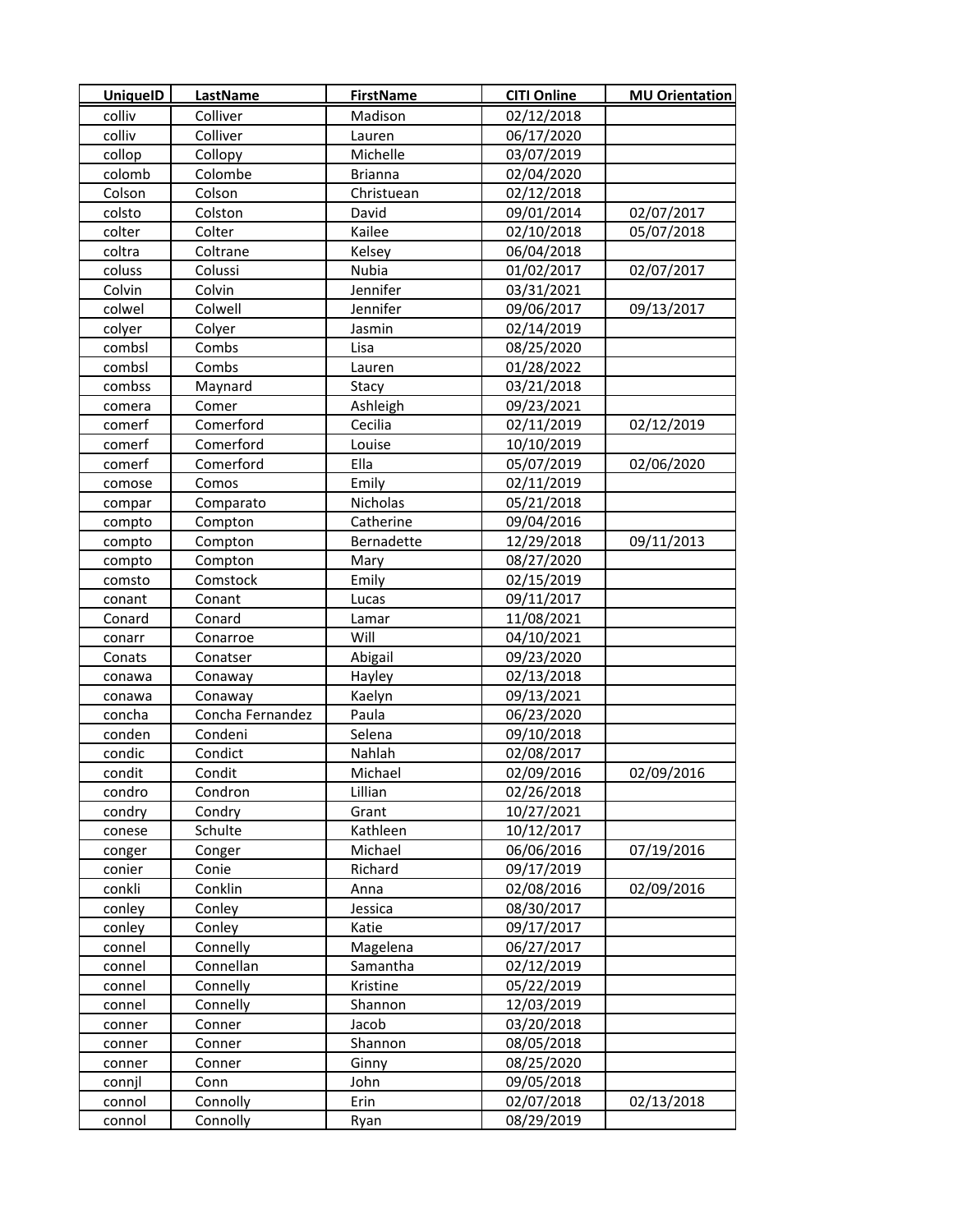| <b>UniquelD</b>  | <b>LastName</b>  | <b>FirstName</b>     | <b>CITI Online</b>       | <b>MU Orientation</b> |
|------------------|------------------|----------------------|--------------------------|-----------------------|
| connol           | Connolly         | Marissa              | 05/25/2020               |                       |
| connol           | Connolly         | Madison              | 09/16/2020               |                       |
| connor           | Connors          | Megan                | 09/04/2016               |                       |
| connor           | Connor           | Mary                 | 09/11/2018               |                       |
| connor           | Connors          | Rowan                | 09/11/2019               |                       |
| conove           | Conover          | Theresa              | 11/10/2019               | 10/29/2021            |
| conrad           | Conrad           | Carolyn              | 02/08/2016               | 02/09/2016            |
| conrad           | Conrad           | Cassondra            | 01/31/2021               |                       |
| conroy           | Conroy           | Callen               | 08/23/2018               |                       |
| conroy           | Conroy           | Shannon              | 01/12/2021               |                       |
| conroy           | Conroy           | Jackson              | 11/01/2021               |                       |
| conroy           | Conroy           | Sanjana              | 10/16/2021               | 01/11/2022            |
| consol           | Consolo          | Samuel               | 02/09/2020               |                       |
| contes           | Contestable      | Ali                  | 01/23/2017               | 12/02/2016            |
| contis           | Conti            | Samantha             | 02/12/2019               |                       |
| contre           | Contreras        | Nicolas              | 09/04/2018               |                       |
| contre           | Contreras        | Denisse              | 03/18/2019               |                       |
| conway           | Conway           | Emily                | 02/18/2018               |                       |
| conway           | Conway           | Abi                  | 02/10/2020               |                       |
| conway           | Conway           | Aedan                | 02/12/2021               |                       |
| conway           | Conway           | Ashley               | 06/03/2021               |                       |
| conway           | Conway           | Annabelle            | 09/03/2021               |                       |
| conwel           | Conwell          | Melissa              | 05/24/2018               | 06/21/2018            |
| conyer           | Conyers          | Alyssa               | 02/05/2018               |                       |
| coodec           | Coode            | Caitlin              | 09/25/2018               |                       |
| cookaa           | Cook             | Alissa               | 09/19/2017               |                       |
| cookal           | Cook             | Andrea               | 12/05/2017               |                       |
| cookar           | Cook             | Alyssa               | 02/11/2017               |                       |
| cookba           | Cook             | <b>Brooke</b>        | 04/05/2018               |                       |
| cookbl           | Cook             | <b>Bailey</b>        | 10/28/2021               |                       |
| cookca           | Sove             | Callie               | 02/14/2018               |                       |
| cookla           | Cook             | Lindsay              | 04/03/2019               |                       |
| cooklm           | Cook             | Leia                 | 06/27/2016               |                       |
| cookma           | Cook             | Madison              | 09/05/2018               | 09/25/2018            |
| cookML           | Cook             | Misty                | 03/22/2021               |                       |
| cooknk           | Cook             | Natalie              | 06/03/2016               | 09/23/2013            |
| cookpe           | Cook             | Philip               | 01/05/2017               | 02/07/2017            |
| cooktm           | Cook             | Taylor               | 08/25/2018               |                       |
| cooley           | Cooley           | Robin                | 08/28/2016               | 09/06/2016            |
| cooley           | Cooley           | Ciara                | 07/30/2017               |                       |
| coombs           | Coombs           | Marguerite           | 02/09/2021               |                       |
| coomes           | Coomes           | <b>Brittany</b>      | 08/29/2021               |                       |
| Cooney           | Cooney           | Rett                 | 04/14/2020               |                       |
| cooney           | Cooney           | Matthew              | 06/13/2020               |                       |
| coonfa           | Coonfare         | Heather<br>Kimberlyn | 06/03/2019               |                       |
| cooper           | Cooper-Miller    |                      | 09/07/2016               |                       |
| cooper           | Cooper           | Abbigail             | 02/06/2017               |                       |
| cooper           | Cooper           | Katie                | 09/01/2017<br>02/06/2018 |                       |
| cooper           | Cooper<br>Cooper | Desiree<br>Carly     | 02/05/2018               | 05/07/2018            |
| cooper<br>cooper | Cooper           | Jonathan             | 10/26/2019               |                       |
| cooper           | Cooper           | Arlyn                | 01/29/2020               |                       |
| cooper           | Cooper           | Azura                | 02/26/2020               |                       |
|                  |                  |                      |                          |                       |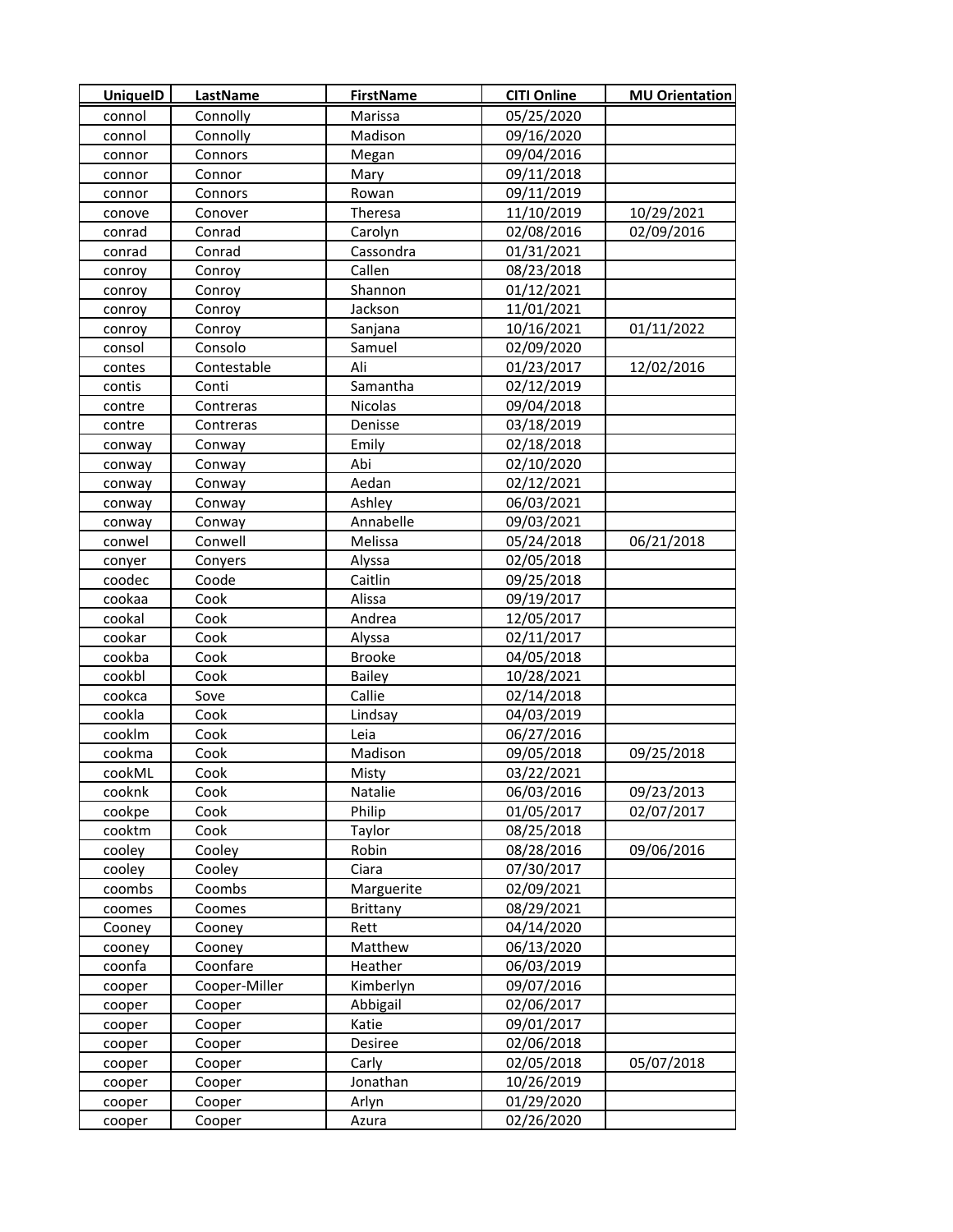| <b>UniquelD</b> | LastName       | <b>FirstName</b> | <b>CITI Online</b> | <b>MU Orientation</b> |
|-----------------|----------------|------------------|--------------------|-----------------------|
| cooper          | Cooper         | Elea             | 08/30/2021         |                       |
| cooper          | Cooper         | Adam             | 10/17/2021         |                       |
| cooper          | Cooper         | Robin            |                    | 10/29/2021            |
| copanm          | Copan          | Marissa          | 07/06/2016         |                       |
| copeja          | Cope           | Jacob            | 09/08/2018         |                       |
| copela          | Copeland       | Lydia            | 06/21/2020         |                       |
| copenh          | Copenhaver     | Megan            | 10/10/2020         |                       |
| copits          | Copits         | Valerie          | 02/28/2018         |                       |
| coplen          | Coplen         | Philip           | 09/04/2019         |                       |
| corbel          | Corbell        | <b>Brandon</b>   | 11/07/2020         |                       |
| corbet          | Corbett        | Cassie           | 02/03/2020         |                       |
| corbip          | Corbi          | Peyton           | 10/19/2021         | 10/19/2021            |
| corbis          | Corbissero     | Caitlyn          | 02/12/2017         |                       |
| corbis          | Corbissero     | Nathan           | 02/17/2020         |                       |
| corcor          | Corcoran       | Christian        | 06/19/2019         |                       |
| cordei          | Cordeiro       | Kristie          | 09/05/2016         | 08/31/2016            |
| cordel          | Cordell        | Kelli            | 02/12/2019         |                       |
| cordel          | Cordell        | Molly            | 06/12/2020         |                       |
| cordel          | Cordell        | Ashlee           | 10/28/2020         | 02/19/2019            |
| corder          | Corder         | Isabella         | 03/03/2020         | 01/31/2022            |
| cordob          | Cordoba Ibarra | Guadalupe        | 08/06/2018         |                       |
| cordra          | Hodge          | Crystal          | 04/05/2016         |                       |
| corelr          | Core           | Lindsey          | 02/01/2021         |                       |
| cornac          | Cornachio      | <b>Brianna</b>   | 06/07/2019         |                       |
| cornag          | Cornaglia      | Mackenzie        | 07/22/2019         |                       |
| cornel          | Cornelius      | Hope             | 10/10/2018         |                       |
| cornet          | Cornett        | Emily            | 02/06/2017         |                       |
| cornet          | Cornett        | Maranda          | 09/05/2017         |                       |
| cornet          | Cornett        | Ashley           | 10/02/2017         | 10/20/2016            |
| corney          | Corney         | Ariana           | 02/08/2018         | 02/13/2018            |
| cornwe          | Cornwell       | Kylee            | 09/07/2017         | 09/13/2017            |
| cornwe          | Cornwell       | Maddie           | 10/16/2017         |                       |
| corona          | Coronado       | Allison          | 07/16/2021         |                       |
| coroti          | Corotis        | Kevin            | 01/28/2021         |                       |
| corpor          | Corpora        | Miranda          | 10/23/2021         | 02/09/2016            |
| corpus          | Corpus         | Chris            | 07/22/2019         |                       |
| corral          | Corral         | Jenna            | 11/12/2020         |                       |
| corrie          | Corriere       | <b>Brendan</b>   | 03/21/2019         |                       |
| corrkr          | Corr           | Kathryn          | 01/16/2021         |                       |
| corson          | Corson         | Jacob            | 09/12/2021         |                       |
| corson          | Corson         | Kalynne          | 11/04/2021         |                       |
| cortes          | Cortes         | Kaelyn           | 02/19/2020         |                       |
| cortes          | Cortes         | Dana             | 09/01/2021         |                       |
| cortez          | Cortez         | <b>Blake</b>     | 01/31/2017         | 02/01/2017            |
| cortez          | Cortez         | Hannah           | 11/01/2018         |                       |
| cortin          | Cortino        | Ross             | 02/21/2019         |                       |
| cortin          | Cortino        | Gina             | 08/27/2019         |                       |
| corvel          | Corveleyn      | Helen            | 07/31/2018         |                       |
| coryhc          | Cory           | Hadley           | 09/28/2021         |                       |
| cosgro          | Cosgrove       | Darren           | 08/09/2020         |                       |
| cosmah          | Cosmah         | Michelle         | 07/22/2018         | 05/01/2014            |
| cossic          | Cossick        | Noelle           | 02/06/2018         | 02/14/2018            |
| costel          | Costelle       | Autumn           | 08/15/2020         |                       |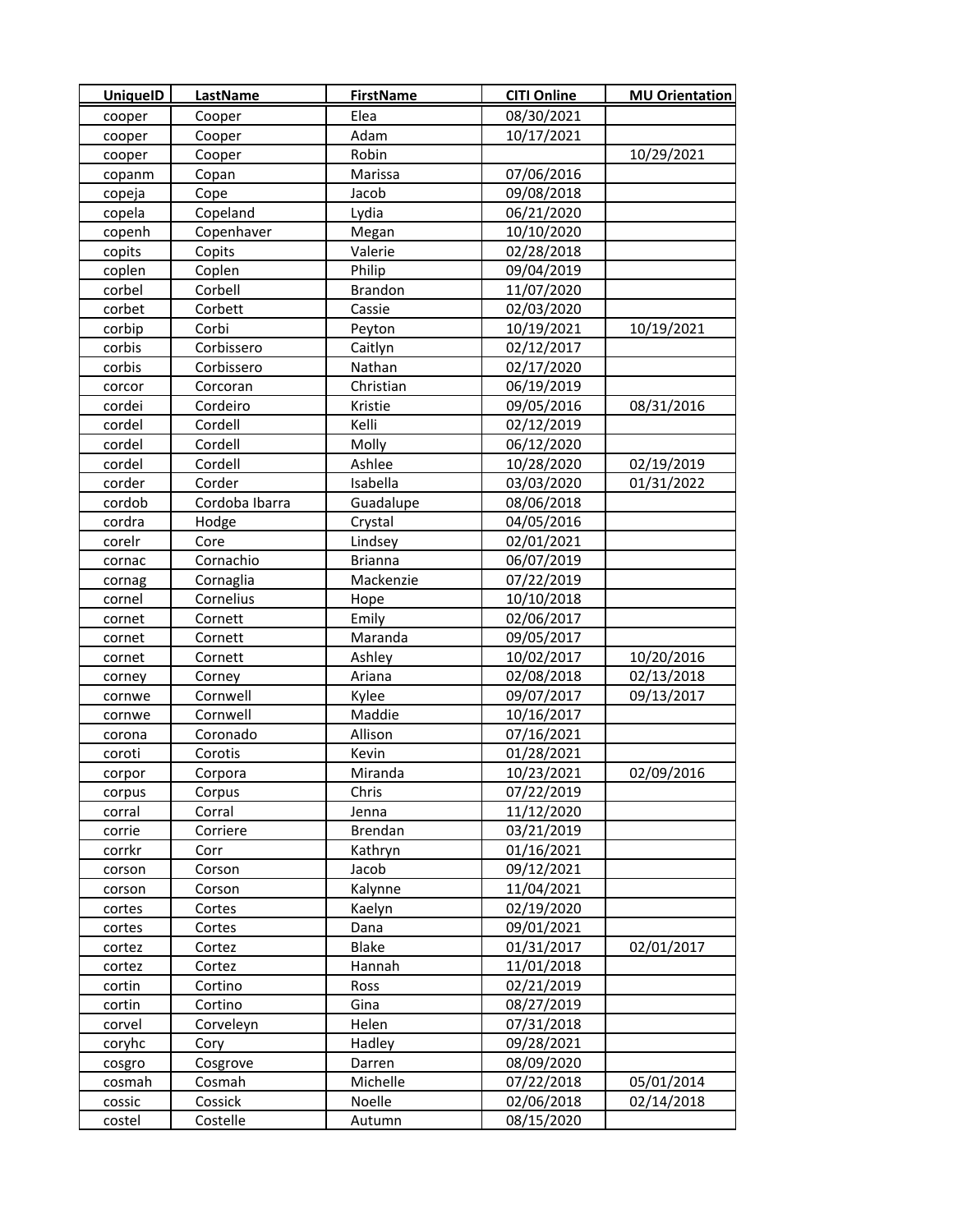| <b>UniquelD</b> | <b>LastName</b> | <b>FirstName</b> | <b>CITI Online</b> | <b>MU Orientation</b> |
|-----------------|-----------------|------------------|--------------------|-----------------------|
| cotter          | Cotterman       | Ralph            | 04/20/2019         |                       |
| cotter          | Cotter          | Caroline         | 05/25/2020         |                       |
| cotter          | Cotter          | Emma             | 06/04/2021         |                       |
| cottin          | Cottingim       | Cole             | 02/01/2016         |                       |
| cottre          | Cottrell        | Noah             | 09/04/2018         |                       |
| cotugn          | Cotugno         | Marianne         | 02/12/2018         | 12/17/2007            |
| couchh          | Couch           | Hollis           | 09/11/2017         |                       |
| couchj          | Couch           | Joey             | 02/25/2021         |                       |
| couchj          | Chasteen        | Jackilyn         | 07/27/2021         |                       |
| couchk          | Couch           | Kristen          | 02/10/2016         |                       |
| couchl          | Couch           | Lauren           | 02/18/2016         |                       |
| coughl          | Coughlin        | Christy          | 02/12/2017         |                       |
| coughl          | Coughlin        | Michaela         | 01/04/2018         |                       |
| coughl          | Coughlin        | Ally             | 10/08/2019         |                       |
| coulia          | Coulianidis     | Athanasia        | 09/04/2017         |                       |
| counts          | Counts          | Ryan             | 05/08/2021         |                       |
| cousin          | Cousino         | Allyson          | 09/13/2015         | 09/06/2016            |
| cousin          | Cousino         | Sarah            | 05/26/2017         |                       |
| cousin          | Cousins         | Susan            | 08/07/2017         |                       |
| coveya          | Taylor          | Alison           | 08/04/2021         |                       |
| Coving          | Covington       | Evelyn           | 01/09/2019         |                       |
| Cowgil          | Cowgill         | Kacie            | 05/18/2016         |                       |
| cowman          | Cowman          | <b>Briana</b>    | 08/30/2019         |                       |
| coxbj2          | Cox             | Brendon          | 03/23/2021         |                       |
| coxce2          | Cox             | Courtney         | 02/02/2017         |                       |
| coxCL2          | Cox             | Christopher      | 12/21/2020         | 06/23/2009            |
| COXCS           | Cox             | Cierra           | 01/31/2022         |                       |
| coxdc4          | Cox             | Dana             | 09/19/2017         | 11/03/2014            |
| coxelm          | Coxe            | Leland           | 08/09/2019         |                       |
| coxjm2          | Cox             | Julie            | 05/22/2019         |                       |
| coxkb3          | Cox             | Kenadie          | 09/11/2019         |                       |
| coxkn3          | Cox             | Kailey           | 07/29/2021         |                       |
| coxlk3          | Cox             | Leah             | 02/12/2021         |                       |
| coxln           | Cox             | Lauren           | 11/01/2019         |                       |
| coxmp3          | Cox             | Madison          | 04/01/2019         |                       |
| coxsa3          | Cox             | Stephen          | 04/10/2019         |                       |
| coxsc4          | Cox             | Shawna           | 09/18/2020         |                       |
| coxtd           | Cox             | Trent            | 11/15/2020         |                       |
| coxtp           | Cox             | Taylor           | 04/25/2020         | 02/06/2020            |
| coylej          | Coyle           | James            | 02/08/2017         | 03/21/2007            |
| coynea          | Coyne           | Aiden            | 09/02/2018         | 09/05/2018            |
| coysm           | Coy             | Sara             | 07/03/2020         |                       |
| cpark3          | Park            | Christen         | 06/22/2021         |                       |
| crabil          | Crabill         | Eleanor          | 11/08/2021         |                       |
| crabtr          | Crabtree        | Victoria         | 02/07/2019         |                       |
| cracec          | Crace           | Cayla            | 09/03/2020         |                       |
| crafts          | Craft           | Stacy            | 05/18/2017         |                       |
| craine          | Craine          | Jasmine          | 01/14/2022         |                       |
| cramer          | Cramer          | Abigail          | 06/17/2019         |                       |
| cranda          | Crandall        | Julia            | 08/16/2020         |                       |
| cranem          | Crane           | Maddy            | 02/27/2020         |                       |
| craney          | Craney          | Mackenzie        | 01/30/2017         | 02/01/2017            |
| crankj          | Crank           | Justice          | 10/06/2018         |                       |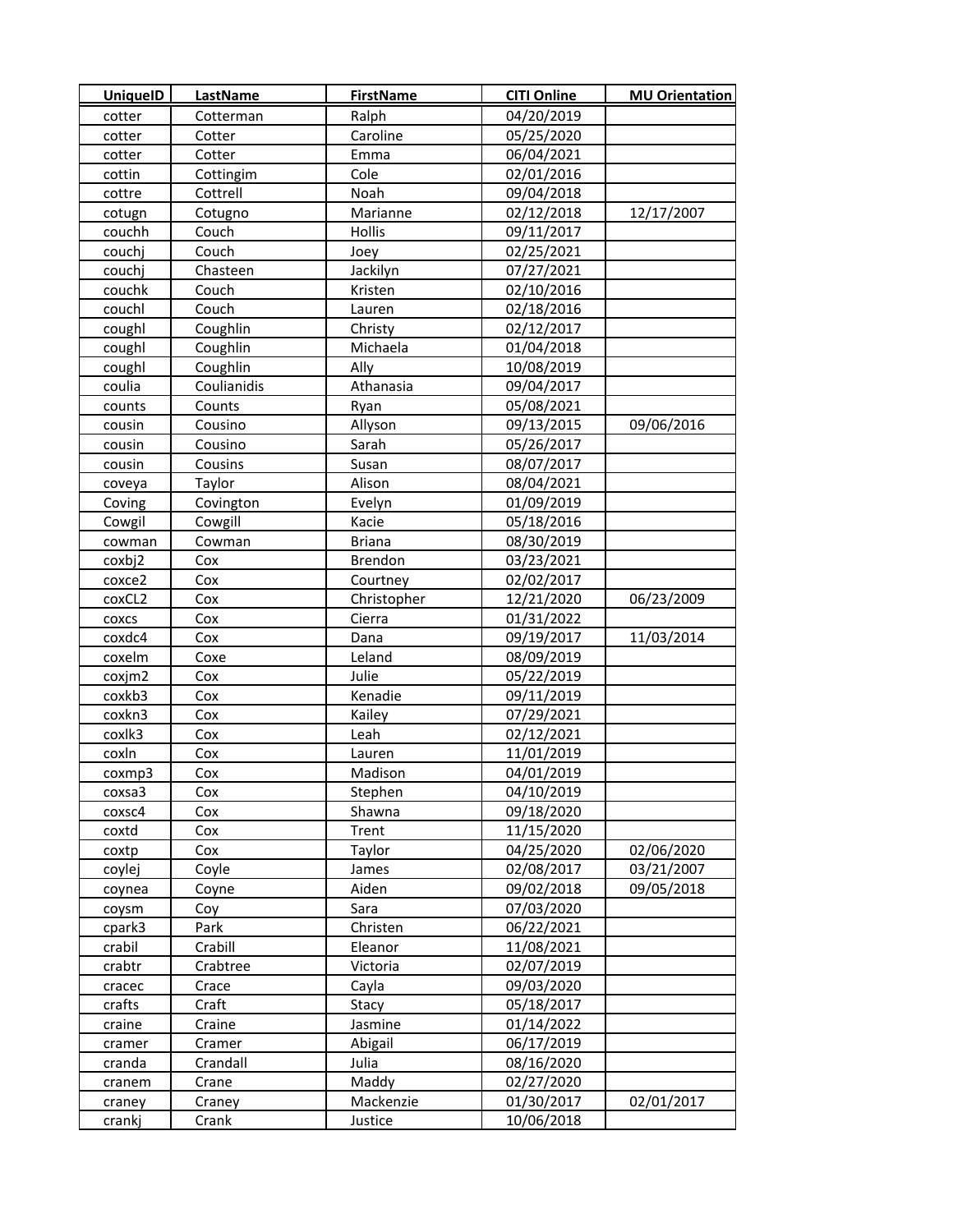| <b>UniquelD</b> | LastName           | <b>FirstName</b> | <b>CITI Online</b> | <b>MU Orientation</b> |
|-----------------|--------------------|------------------|--------------------|-----------------------|
| cranme          | Cranmer            | Rachel           | 07/10/2017         |                       |
| craska          | Craska             | Heather          | 05/18/2019         | 11/09/2021            |
| craude          | Kinney             | Tracy            | 02/18/2018         |                       |
| cravaa          | Cravaack           | Claire           | 10/02/2017         |                       |
| craven          | Craven             | Michael          | 05/20/2020         |                       |
| crawfo          | Crawford           | Kelsey           | 08/05/2016         |                       |
| crawfo          | Crawford           | Stephanie        | 05/21/2017         |                       |
| crawfo          | Crawford           | Gabrielle        |                    | 02/12/2019            |
| creage          | Creager            | Theresa          | 02/12/2018         |                       |
| credid          | Credidio           | Lauren           | 06/11/2020         |                       |
| creech          | Creech             | Sam              | 01/06/2016         |                       |
| creede          | Creeden            | Rachel           | 10/09/2019         |                       |
| creeha          | Creehan            | Kathryn          | 01/27/2022         |                       |
| cremea          | Cremeans           | Megan            | 03/02/2018         | 03/13/2018            |
| creona          | Creona             | Alexis           | 02/15/2018         |                       |
| crewkd          | Crew               | Kayla            | 01/06/2015         | 02/02/2016            |
| crewss          | Crews              | Sarah            | 10/19/2017         |                       |
| criddl          | Criddle            | George           | 11/15/2020         |                       |
| crider          | Crider             | <b>Brooke</b>    | 09/12/2019         |                       |
| crissn          | Criss              | Natalie          | 08/06/2018         |                       |
| crisss          | Criss              | Shane            | 11/30/2021         |                       |
| cristi          | Cristiano          | <b>Nick</b>      | 02/06/2018         |                       |
| cristm          | Crist              | McKenzie         | 06/16/2017         |                       |
| crists          | Crist              | Sophie           | 09/07/2018         |                       |
| critte          | Crittenden         | Allison          | 07/07/2020         |                       |
| Crocke          | Crocker            | Alia             | 04/28/2018         |                       |
| croisa          | Croisant           | Michael          | 12/20/2016         | 11/09/2016            |
| cronin          | Cronin             | <b>Bridget</b>   | 02/12/2017         |                       |
| cronin          | Cronin             | Erin             | 09/11/2018         |                       |
| cronin          | Cronin             | lan              | 09/30/2018         |                       |
| crookl          | Crook              | Libby            | 02/14/2016         |                       |
| crosby          | Crosby             | Laura            | 01/23/2020         | 01/17/2019            |
| crosen          | Crosen             | Jesseca          | 09/01/2021         |                       |
| crosle          | Crosley            | Ripley           | 03/20/2019         |                       |
| crossh          | Cross              | Hannah           | 08/20/2021         |                       |
| crossj          | Cross              | Jayln            | 09/03/2019         |                       |
| crotty          | Crotty             | Kerry            | 06/15/2017         | 06/16/2017            |
| crouch          | Croucher           | Timothy          | 10/27/2016         |                       |
| Crouch          | Crouch             | Gabriel          | 07/19/2017         |                       |
| crouch          | Croucher           | Sheila           | 07/12/2018         | 10/21/2015            |
| crouch          | Croucher           | Caedon           | 03/22/2021         |                       |
| crowba          | Crow               | Rebecca          | 06/08/2016         |                       |
| crowbr          | Crow               | Bryan            | 02/21/2019         |                       |
| crowel          | Crowell            | Kalynda          | 02/08/2016         | 02/09/2016            |
| Crowel          | Crowell            | Tyquon           | 07/18/2017         |                       |
| Crowez          | Crowe              | Zachary          | 03/04/2021         |                       |
| crowle          | Crowle             | Emilee           | 02/11/2019         |                       |
| crowle          | Crowley            | Lindsey          | 08/09/2021         |                       |
| crowma          | Crow               | Mike             | 04/16/2016         |                       |
| croyme          | Croy               | Michael          | 09/26/2021         |                       |
| Crudge          | Crudge             | <b>Brian</b>     | 04/16/2020         |                       |
| crueac          | Cruea              | Carley           | 09/10/2017         |                       |
| cruege          | Crueger-Monterroso | Manuela          | 12/01/2021         |                       |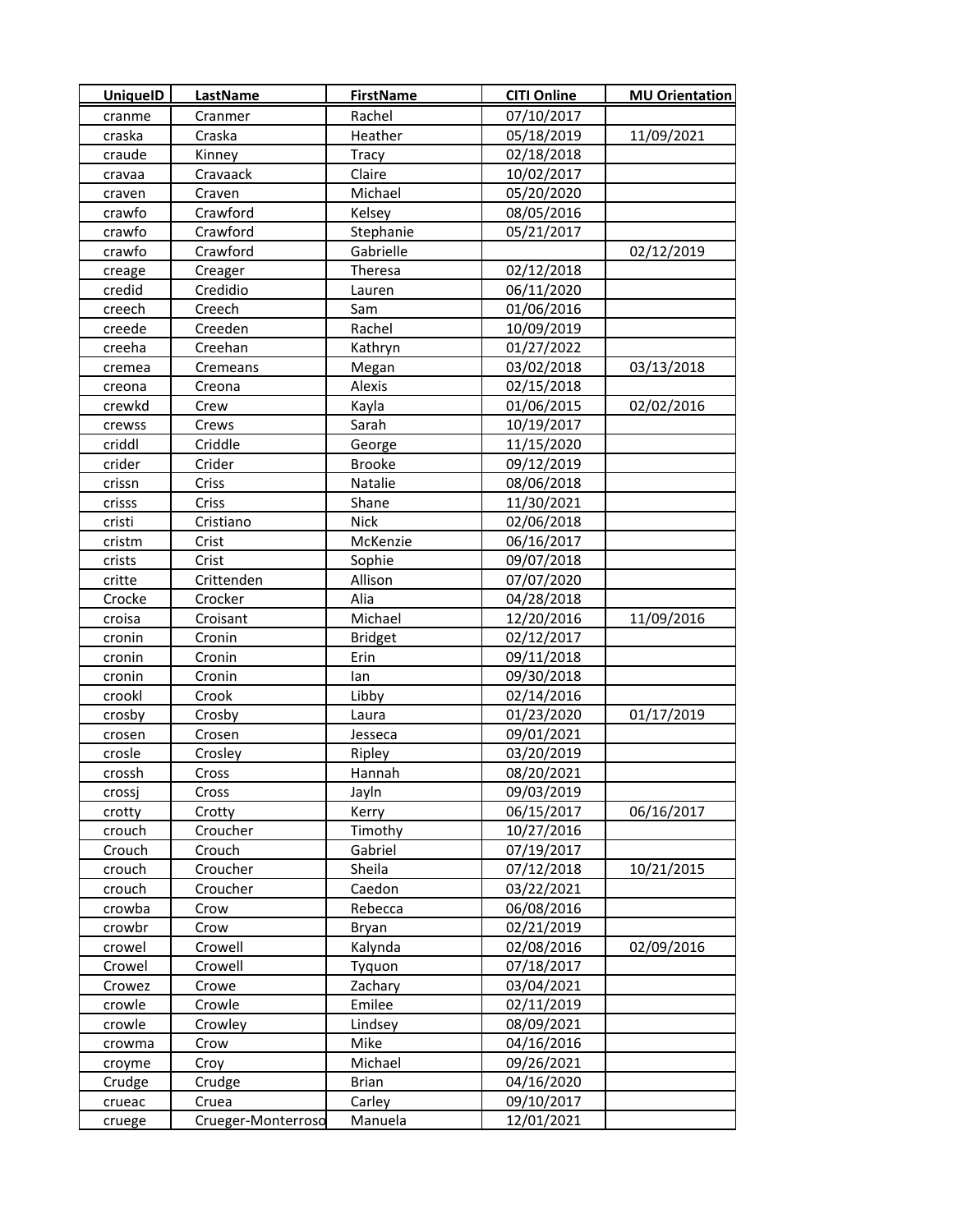| <b>UniquelD</b> | LastName      | <b>FirstName</b> | <b>CITI Online</b> | <b>MU Orientation</b> |
|-----------------|---------------|------------------|--------------------|-----------------------|
| cruise          | Cruise        | Corrie           | 05/16/2021         |                       |
| crumdt          | Crum          | Dylan            | 02/01/2021         |                       |
| crumpl          | Crumpler      | James            | 09/02/2016         |                       |
| cruzes          | Cruz          | Eva              | 10/10/2019         |                       |
| cruzet          | Cruze         | Tonya            | 09/21/2019         |                       |
| cruzme          | Cruz Mendez   | Celia            | 02/08/2016         | 02/09/2016            |
| cuadra          | Cuadra        | Maria            | 02/23/2017         | 02/05/2014            |
| cubanf          | Cuba          | Nicole           | 09/21/2020         |                       |
| cucchi          | Cucchiarella  | Jennifer         | 07/28/2018         |                       |
| cuccos          | Cucco         | Sarah            | 09/12/2019         |                       |
| cuchet          | Cuchetto      | Lakin            | 04/19/2017         |                       |
| cucura          | Cucuras       | Evangelia        | 10/06/2017         |                       |
| cuevam          | Cueva         | Margaurita       | 06/08/2016         |                       |
| cuij6           | Cui           | Jingjie          | 02/18/2018         |                       |
| cullen          | Cullen-Conway | Margaret         | 08/22/2018         |                       |
| cullip          | Cullipher     | Michaela         | 05/17/2021         |                       |
| culpkb          | Culp          | Kara             | 03/31/2018         |                       |
| culter          | Culter        | McKenna          | 09/29/2021         |                       |
| culver          | Culver        | Delaney          | 09/06/2020         |                       |
| cummin          | Cummins       | Stacey           | 08/01/2016         |                       |
| cummin          | Cummings      | Cameron          | 05/24/2018         |                       |
| cummin          | Cummings      | Emma             | 03/19/2019         |                       |
| cummin          | Cummins       | Megan            | 10/01/2019         |                       |
| cummin          | Cummings      | Kevin            | 10/22/2019         |                       |
| cummin          | Cummings      | Claire           | 02/24/2020         |                       |
| cummin          | Cummins       | Hays             | 03/11/2020         | 09/05/2017            |
| cummin          | Cummings      | Chloe            | 02/26/2021         |                       |
| cummin          | Cummins       | Phyllis          | 11/01/2021         | 10/05/2012            |
| cundar          | Cundari       | James            | 09/02/2018         |                       |
| cuneoc          | Cuneo         | Cohl             | 02/16/2020         |                       |
| Cunnin          | Cunningham    | Emil             | 01/13/2017         |                       |
| cunnin          | Cunningham    | Niya             | 09/17/2019         |                       |
| cupanw          | Cupan         | William          | 05/01/2021         |                       |
| cupphl          | Cupp          | Holly            | 02/03/2016         |                       |
| CuppRo          | Cupp          | Rosanna          | 01/18/2017         |                       |
| cuppsl          | Cupp          | Summer           | 02/16/2016         |                       |
| cupptb          | Cupp          | Tiffany          | 02/07/2017         |                       |
| curcio          | Curcio        | Cailyn           | 03/21/2019         |                       |
| curcur          | Curcuru       | Elizabeth        | 05/28/2021         |                       |
| curla           | Curl Black    | Angela Curl      | 08/07/2018         |                       |
| curlan          | Curland       | Rebecca          | 08/09/2019         |                       |
| curmem          | Curme         | Michael          | 11/19/2019         | 08/22/2018            |
| curran          | Curran        | Margaret         | 07/19/2018         |                       |
| curran          | Curran        | Olivia           | 02/03/2021         |                       |
| curren          | Curren        | Emily            | 03/03/2017         |                       |
| curren          | Current       | Julia            | 05/10/2019         |                       |
| currie          | Currie        | Kathryn          | 03/22/2019         | 06/29/2016            |
| currie          | Currier       | Sarah            | 08/09/2021         |                       |
| curryj          | Curry         | Jennifer         | 05/20/2020         |                       |
| currys          | Curry         | Sarah            | 09/04/2020         |                       |
| curtin          | Curtin        | Kylie            | 09/02/2016         |                       |
| curtis          | Curtis        | Claire           | 09/03/2016         |                       |
| curtis          | Turner        | Aundrea          | 07/26/2017         | 06/21/2018            |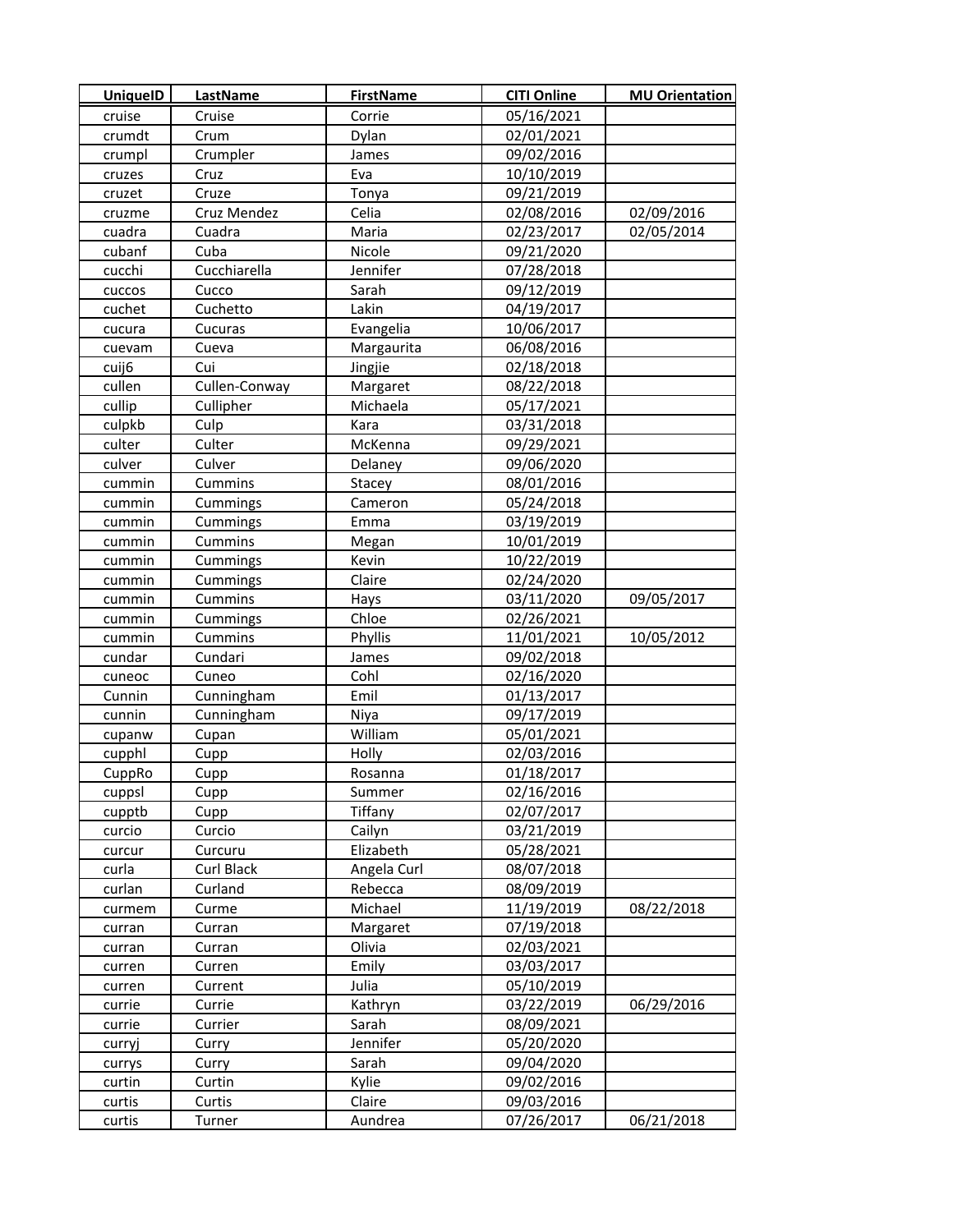| <b>UniquelD</b> | <b>LastName</b> | <b>FirstName</b> | <b>CITI Online</b> | <b>MU Orientation</b> |
|-----------------|-----------------|------------------|--------------------|-----------------------|
| curtis          | Curtis          | Hannah           | 07/30/2018         |                       |
| cusack          | Cusack          | Rachel           | 05/20/2018         | 03/14/2018            |
| custer          | Custer          | Sharon           | 02/04/2019         | 04/22/2016            |
| custer          | Custer          | Harlee           | 05/31/2019         |                       |
| custod          | Custodio        | Quinlan          | 10/09/2018         |                       |
| cutler          | Cutler          | Kimberly         | 10/11/2018         |                       |
| cutter          | Cutter          | Chris            | 08/01/2019         |                       |
| cutter          | Cutter          | Ariel            | 06/12/2021         |                       |
| cyncyn          | Cyncynatus      | Jeremy           | 03/12/2020         |                       |
| czabal          | Czabala         | Catherine        | 04/10/2021         |                       |
| czerwo          | Czerwonka       | Meg              | 02/03/2016         |                       |
| daesch          | Daeschner       | Melissa          | 09/06/2017         |                       |
| dagas           | Daga            | Suchi            | 08/21/2016         | 09/20/2010            |
| dagost          | D'Agostino      | Santina          | 02/01/2018         |                       |
| dahlaj          | Dahl            | Alex             | 09/06/2016         |                       |
| dahlc           | Dahl            | Charmin          | 05/30/2019         |                       |
| dahlma          | Dahlman         | Carl             | 05/06/2018         | 05/07/2018            |
| dahlqu          | Dahlquist       | Mark             | 06/21/2018         | 08/31/2018            |
| dahlsl          | Dahl            | Stacia           | 06/08/2017         |                       |
| daigle          | Daigler         | Thomas           | 10/09/2019         |                       |
| daigna          | Daignault       | Taylor           | 09/10/2017         |                       |
| dailey          | Dailey          | Kerrie           | 03/07/2017         |                       |
| dailey          | Dailey          | Anna             | 09/25/2018         | 09/20/2018            |
| dailey          | Dailey          | Robert           | 01/15/2021         |                       |
| dailya          | Daily           | Amy              | 06/01/2018         |                       |
| daim            | Dai             | Mingjian         | 09/22/2018         | 10/05/2018            |
| daiter          | Daiter          | Karen            | 06/07/2017         |                       |
| daiy19          | Dai             | Yuchen           | 03/09/2020         |                       |
| daleal          | Dale            | Amanda           | 08/04/2020         |                       |
| dalesa          | Dalesandro      | Megan            | 02/24/2021         |                       |
| dalesb          | Dales           | <b>Brenda</b>    | 04/10/2018         | 11/08/2002            |
| daless          | Dalessandro     | <b>Brandon</b>   | 05/23/2021         |                       |
| daleys          | Daley           | Serena           | 02/12/2017         | 03/28/2017            |
| dalton          | Dalton          | Jennifer         | 09/06/2020         |                       |
| dalyeq          | Daly            | Elena            | 10/09/2019         |                       |
| dalzel          | Schneider       | Jill             | 08/16/2020         |                       |
| damee           | Dame            | Elizabeth        | 01/11/2020         |                       |
| dameom          | Dame            | Owen             | 02/26/2020         |                       |
| damico          | D'Amico         | Amanda           | 10/21/2019         |                       |
| damodh          | Damodhar        | Arnav            | 02/03/2019         |                       |
| damson          | Damson          | Whitney          | 02/12/2019         |                       |
| dancer          | Dancer          | Taylor           | 06/30/2019         |                       |
| dancyj          | Dancy           | John             | 02/07/2021         |                       |
| dandig          | Dandignac       | Mitchell         | 07/18/2020         | 09/25/2017            |
| dandre          | D'Andrea        | Noah             | 02/25/2019         |                       |
| dandur          | Dandurand       | Sophie           | 09/06/2018         |                       |
| danesh          | Daneshdoost     | Niusha           | 11/14/2020         |                       |
| daniel          | Daniel          | Joshua           | 07/31/2017         |                       |
| daniel          | Daniel          | Megan            | 09/19/2018         | 09/17/2018            |
| DANIEL          | <b>DANIELS</b>  | ROGER            | 09/08/2021         |                       |
| danish          | Danishek        | Henry            | 09/23/2021         |                       |
| danker          | Danker          | Stephanie        | 08/25/2018         | 02/06/2015            |
| dankmy          | Dankmyer        | Catherine        | 02/07/2018         | 02/13/2018            |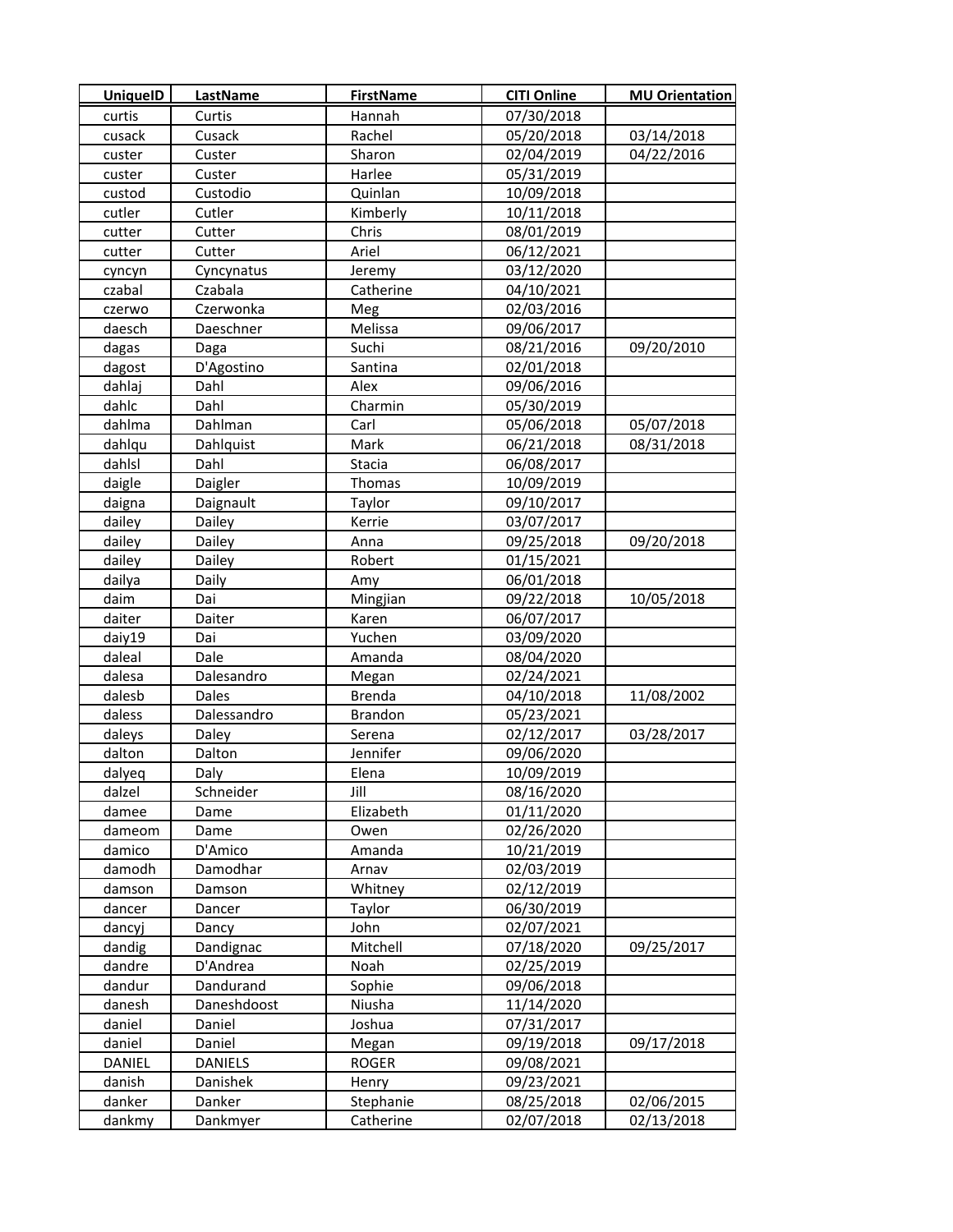| dannel<br>05/22/2021<br>Dannels<br>Shillelagh<br>Danoff<br>danoff<br>Donna<br>05/15/2019<br>Danoff<br>Danoff-Burg<br>07/27/2021<br>James<br>10/03/2021<br>danzyb<br><b>Bretho</b><br>02/01/2020<br>Danzy<br>Daoud<br>02/05/2018<br>daouds<br>03/18/2018<br>Samantha<br>04/22/2016<br>D'Arcus<br>05/10/2011<br>darcus<br><b>Bruce</b><br>darish<br>Hannah<br>09/12/2021<br>Daris<br>darkow<br>Darkow<br>Krista<br>03/29/2021<br>darlin<br>Darliing<br>Jordan<br>02/28/2021<br>daroch<br>08/24/2018<br>Da Rocha<br>Jacqueline<br>darpel<br>Darpel<br>Kaitlin<br>01/31/2016<br>01/27/2016<br>darrag<br>Darragh<br>Anastasia<br>08/09/2018<br>darrig<br>Darrigo<br>Lisa<br>darrow<br><b>Burk</b><br>03/10/2019<br>Darrow<br>darstj<br>John<br>01/30/2020<br>Darst<br>darvea<br>Darveau<br>08/08/2020<br>Angela<br>Darville<br>darvil<br>Christina<br>06/26/2016<br>11/02/2018<br>dasa3<br>Akanksha<br>05/18/2021<br>Das<br>02/13/2019<br>dasari<br>Dasari<br>Avalon<br>dasda<br>01/31/2017<br>Das<br>Divya<br>Dashiell<br>Alexander<br>10/06/2018<br>dashie<br>dattil<br>Dattilo<br>Emily<br>02/12/2019<br>GG<br>dattil<br>Dattilo<br>09/02/2019<br>Charles<br>dauchc<br>Dauch<br>01/30/2017<br>daudis<br>Daudistel<br>Alexis<br>02/07/2018<br><b>Brooke</b><br>daughe<br>10/07/2018<br>Daugherty<br>Hannah<br>daughe<br>Daugherty<br>06/02/2019<br>daughe<br>Daugherty<br>Jacqueline<br>09/13/2015<br>09/04/2019<br>dauphi<br>Dauphin<br>Averi<br>02/06/2018<br>02/13/2018<br>Davacn<br>Dava<br>Cameron<br>11/18/2018<br>davari<br>Davari<br>Mehraneh<br>03/19/2019<br>03/11/2019<br>02/10/2020<br>02/11/2020<br>daveaj<br>Dave<br>Avi<br>Davell<br>Davell<br>10/31/2021<br>Christian<br>03/07/2019<br>davenp<br>Davenport<br>Carsen<br>11/15/2020<br>daves2<br>dave<br>soham<br>01/31/2016<br>davide<br>David<br>Elizabeth<br>davidj<br>David<br>09/04/2018<br>Jacob<br>davido<br>David<br>Orlando<br>02/08/2016<br>02/09/2016<br>davids<br>Davidson<br>06/01/2016<br>Renee<br>Davids<br>11/20/2017<br>Davidson-Bey<br>Aaron<br>davids<br>09/29/2018<br>Davidson<br>Kieran<br>davids<br>Davidson<br>04/10/2019<br>Alyssa<br>davids<br>06/08/2021<br>Davidson<br>Lauren<br>11/02/2018<br>davids<br>Davidson<br>Danny<br>11/30/2021<br>davies<br>08/31/2016<br>Davies<br>Arcadia<br>08/29/2016<br>davies<br>Tyler<br>05/21/2021<br>Davies<br>Amelie<br>06/05/2014<br>davisa<br>07/18/2017<br>Davis<br>Alexandra<br>10/11/2017<br>davisa<br>Davis<br>Ancilleno<br>06/21/2016<br>07/18/2018<br>Davisa<br>Davis<br>Abby<br>08/30/2018<br>davisa<br>Davis<br>davisa<br>Davis<br>Aaron<br>04/10/2019<br>Allexis<br>06/03/2020<br>davisa<br>Taylor | <b>UniquelD</b> | <b>LastName</b> | <b>FirstName</b> | <b>CITI Online</b> | <b>MU Orientation</b> |
|------------------------------------------------------------------------------------------------------------------------------------------------------------------------------------------------------------------------------------------------------------------------------------------------------------------------------------------------------------------------------------------------------------------------------------------------------------------------------------------------------------------------------------------------------------------------------------------------------------------------------------------------------------------------------------------------------------------------------------------------------------------------------------------------------------------------------------------------------------------------------------------------------------------------------------------------------------------------------------------------------------------------------------------------------------------------------------------------------------------------------------------------------------------------------------------------------------------------------------------------------------------------------------------------------------------------------------------------------------------------------------------------------------------------------------------------------------------------------------------------------------------------------------------------------------------------------------------------------------------------------------------------------------------------------------------------------------------------------------------------------------------------------------------------------------------------------------------------------------------------------------------------------------------------------------------------------------------------------------------------------------------------------------------------------------------------------------------------------------------------------------------------------------------------------------------------------------------------------------------------------------------------------------------------------------------------------------------------------------------------------------------------------------------------------------------------------------------------------------------------------------------------------------------------------------------------------------------------------------------------------------------|-----------------|-----------------|------------------|--------------------|-----------------------|
|                                                                                                                                                                                                                                                                                                                                                                                                                                                                                                                                                                                                                                                                                                                                                                                                                                                                                                                                                                                                                                                                                                                                                                                                                                                                                                                                                                                                                                                                                                                                                                                                                                                                                                                                                                                                                                                                                                                                                                                                                                                                                                                                                                                                                                                                                                                                                                                                                                                                                                                                                                                                                                          |                 |                 |                  |                    |                       |
|                                                                                                                                                                                                                                                                                                                                                                                                                                                                                                                                                                                                                                                                                                                                                                                                                                                                                                                                                                                                                                                                                                                                                                                                                                                                                                                                                                                                                                                                                                                                                                                                                                                                                                                                                                                                                                                                                                                                                                                                                                                                                                                                                                                                                                                                                                                                                                                                                                                                                                                                                                                                                                          |                 |                 |                  |                    |                       |
|                                                                                                                                                                                                                                                                                                                                                                                                                                                                                                                                                                                                                                                                                                                                                                                                                                                                                                                                                                                                                                                                                                                                                                                                                                                                                                                                                                                                                                                                                                                                                                                                                                                                                                                                                                                                                                                                                                                                                                                                                                                                                                                                                                                                                                                                                                                                                                                                                                                                                                                                                                                                                                          |                 |                 |                  |                    |                       |
|                                                                                                                                                                                                                                                                                                                                                                                                                                                                                                                                                                                                                                                                                                                                                                                                                                                                                                                                                                                                                                                                                                                                                                                                                                                                                                                                                                                                                                                                                                                                                                                                                                                                                                                                                                                                                                                                                                                                                                                                                                                                                                                                                                                                                                                                                                                                                                                                                                                                                                                                                                                                                                          |                 |                 |                  |                    |                       |
|                                                                                                                                                                                                                                                                                                                                                                                                                                                                                                                                                                                                                                                                                                                                                                                                                                                                                                                                                                                                                                                                                                                                                                                                                                                                                                                                                                                                                                                                                                                                                                                                                                                                                                                                                                                                                                                                                                                                                                                                                                                                                                                                                                                                                                                                                                                                                                                                                                                                                                                                                                                                                                          |                 |                 |                  |                    |                       |
|                                                                                                                                                                                                                                                                                                                                                                                                                                                                                                                                                                                                                                                                                                                                                                                                                                                                                                                                                                                                                                                                                                                                                                                                                                                                                                                                                                                                                                                                                                                                                                                                                                                                                                                                                                                                                                                                                                                                                                                                                                                                                                                                                                                                                                                                                                                                                                                                                                                                                                                                                                                                                                          |                 |                 |                  |                    |                       |
|                                                                                                                                                                                                                                                                                                                                                                                                                                                                                                                                                                                                                                                                                                                                                                                                                                                                                                                                                                                                                                                                                                                                                                                                                                                                                                                                                                                                                                                                                                                                                                                                                                                                                                                                                                                                                                                                                                                                                                                                                                                                                                                                                                                                                                                                                                                                                                                                                                                                                                                                                                                                                                          |                 |                 |                  |                    |                       |
|                                                                                                                                                                                                                                                                                                                                                                                                                                                                                                                                                                                                                                                                                                                                                                                                                                                                                                                                                                                                                                                                                                                                                                                                                                                                                                                                                                                                                                                                                                                                                                                                                                                                                                                                                                                                                                                                                                                                                                                                                                                                                                                                                                                                                                                                                                                                                                                                                                                                                                                                                                                                                                          |                 |                 |                  |                    |                       |
|                                                                                                                                                                                                                                                                                                                                                                                                                                                                                                                                                                                                                                                                                                                                                                                                                                                                                                                                                                                                                                                                                                                                                                                                                                                                                                                                                                                                                                                                                                                                                                                                                                                                                                                                                                                                                                                                                                                                                                                                                                                                                                                                                                                                                                                                                                                                                                                                                                                                                                                                                                                                                                          |                 |                 |                  |                    |                       |
|                                                                                                                                                                                                                                                                                                                                                                                                                                                                                                                                                                                                                                                                                                                                                                                                                                                                                                                                                                                                                                                                                                                                                                                                                                                                                                                                                                                                                                                                                                                                                                                                                                                                                                                                                                                                                                                                                                                                                                                                                                                                                                                                                                                                                                                                                                                                                                                                                                                                                                                                                                                                                                          |                 |                 |                  |                    |                       |
|                                                                                                                                                                                                                                                                                                                                                                                                                                                                                                                                                                                                                                                                                                                                                                                                                                                                                                                                                                                                                                                                                                                                                                                                                                                                                                                                                                                                                                                                                                                                                                                                                                                                                                                                                                                                                                                                                                                                                                                                                                                                                                                                                                                                                                                                                                                                                                                                                                                                                                                                                                                                                                          |                 |                 |                  |                    |                       |
|                                                                                                                                                                                                                                                                                                                                                                                                                                                                                                                                                                                                                                                                                                                                                                                                                                                                                                                                                                                                                                                                                                                                                                                                                                                                                                                                                                                                                                                                                                                                                                                                                                                                                                                                                                                                                                                                                                                                                                                                                                                                                                                                                                                                                                                                                                                                                                                                                                                                                                                                                                                                                                          |                 |                 |                  |                    |                       |
|                                                                                                                                                                                                                                                                                                                                                                                                                                                                                                                                                                                                                                                                                                                                                                                                                                                                                                                                                                                                                                                                                                                                                                                                                                                                                                                                                                                                                                                                                                                                                                                                                                                                                                                                                                                                                                                                                                                                                                                                                                                                                                                                                                                                                                                                                                                                                                                                                                                                                                                                                                                                                                          |                 |                 |                  |                    |                       |
|                                                                                                                                                                                                                                                                                                                                                                                                                                                                                                                                                                                                                                                                                                                                                                                                                                                                                                                                                                                                                                                                                                                                                                                                                                                                                                                                                                                                                                                                                                                                                                                                                                                                                                                                                                                                                                                                                                                                                                                                                                                                                                                                                                                                                                                                                                                                                                                                                                                                                                                                                                                                                                          |                 |                 |                  |                    |                       |
|                                                                                                                                                                                                                                                                                                                                                                                                                                                                                                                                                                                                                                                                                                                                                                                                                                                                                                                                                                                                                                                                                                                                                                                                                                                                                                                                                                                                                                                                                                                                                                                                                                                                                                                                                                                                                                                                                                                                                                                                                                                                                                                                                                                                                                                                                                                                                                                                                                                                                                                                                                                                                                          |                 |                 |                  |                    |                       |
|                                                                                                                                                                                                                                                                                                                                                                                                                                                                                                                                                                                                                                                                                                                                                                                                                                                                                                                                                                                                                                                                                                                                                                                                                                                                                                                                                                                                                                                                                                                                                                                                                                                                                                                                                                                                                                                                                                                                                                                                                                                                                                                                                                                                                                                                                                                                                                                                                                                                                                                                                                                                                                          |                 |                 |                  |                    |                       |
|                                                                                                                                                                                                                                                                                                                                                                                                                                                                                                                                                                                                                                                                                                                                                                                                                                                                                                                                                                                                                                                                                                                                                                                                                                                                                                                                                                                                                                                                                                                                                                                                                                                                                                                                                                                                                                                                                                                                                                                                                                                                                                                                                                                                                                                                                                                                                                                                                                                                                                                                                                                                                                          |                 |                 |                  |                    |                       |
|                                                                                                                                                                                                                                                                                                                                                                                                                                                                                                                                                                                                                                                                                                                                                                                                                                                                                                                                                                                                                                                                                                                                                                                                                                                                                                                                                                                                                                                                                                                                                                                                                                                                                                                                                                                                                                                                                                                                                                                                                                                                                                                                                                                                                                                                                                                                                                                                                                                                                                                                                                                                                                          |                 |                 |                  |                    |                       |
|                                                                                                                                                                                                                                                                                                                                                                                                                                                                                                                                                                                                                                                                                                                                                                                                                                                                                                                                                                                                                                                                                                                                                                                                                                                                                                                                                                                                                                                                                                                                                                                                                                                                                                                                                                                                                                                                                                                                                                                                                                                                                                                                                                                                                                                                                                                                                                                                                                                                                                                                                                                                                                          |                 |                 |                  |                    |                       |
|                                                                                                                                                                                                                                                                                                                                                                                                                                                                                                                                                                                                                                                                                                                                                                                                                                                                                                                                                                                                                                                                                                                                                                                                                                                                                                                                                                                                                                                                                                                                                                                                                                                                                                                                                                                                                                                                                                                                                                                                                                                                                                                                                                                                                                                                                                                                                                                                                                                                                                                                                                                                                                          |                 |                 |                  |                    |                       |
|                                                                                                                                                                                                                                                                                                                                                                                                                                                                                                                                                                                                                                                                                                                                                                                                                                                                                                                                                                                                                                                                                                                                                                                                                                                                                                                                                                                                                                                                                                                                                                                                                                                                                                                                                                                                                                                                                                                                                                                                                                                                                                                                                                                                                                                                                                                                                                                                                                                                                                                                                                                                                                          |                 |                 |                  |                    |                       |
|                                                                                                                                                                                                                                                                                                                                                                                                                                                                                                                                                                                                                                                                                                                                                                                                                                                                                                                                                                                                                                                                                                                                                                                                                                                                                                                                                                                                                                                                                                                                                                                                                                                                                                                                                                                                                                                                                                                                                                                                                                                                                                                                                                                                                                                                                                                                                                                                                                                                                                                                                                                                                                          |                 |                 |                  |                    |                       |
|                                                                                                                                                                                                                                                                                                                                                                                                                                                                                                                                                                                                                                                                                                                                                                                                                                                                                                                                                                                                                                                                                                                                                                                                                                                                                                                                                                                                                                                                                                                                                                                                                                                                                                                                                                                                                                                                                                                                                                                                                                                                                                                                                                                                                                                                                                                                                                                                                                                                                                                                                                                                                                          |                 |                 |                  |                    |                       |
|                                                                                                                                                                                                                                                                                                                                                                                                                                                                                                                                                                                                                                                                                                                                                                                                                                                                                                                                                                                                                                                                                                                                                                                                                                                                                                                                                                                                                                                                                                                                                                                                                                                                                                                                                                                                                                                                                                                                                                                                                                                                                                                                                                                                                                                                                                                                                                                                                                                                                                                                                                                                                                          |                 |                 |                  |                    |                       |
|                                                                                                                                                                                                                                                                                                                                                                                                                                                                                                                                                                                                                                                                                                                                                                                                                                                                                                                                                                                                                                                                                                                                                                                                                                                                                                                                                                                                                                                                                                                                                                                                                                                                                                                                                                                                                                                                                                                                                                                                                                                                                                                                                                                                                                                                                                                                                                                                                                                                                                                                                                                                                                          |                 |                 |                  |                    |                       |
|                                                                                                                                                                                                                                                                                                                                                                                                                                                                                                                                                                                                                                                                                                                                                                                                                                                                                                                                                                                                                                                                                                                                                                                                                                                                                                                                                                                                                                                                                                                                                                                                                                                                                                                                                                                                                                                                                                                                                                                                                                                                                                                                                                                                                                                                                                                                                                                                                                                                                                                                                                                                                                          |                 |                 |                  |                    |                       |
|                                                                                                                                                                                                                                                                                                                                                                                                                                                                                                                                                                                                                                                                                                                                                                                                                                                                                                                                                                                                                                                                                                                                                                                                                                                                                                                                                                                                                                                                                                                                                                                                                                                                                                                                                                                                                                                                                                                                                                                                                                                                                                                                                                                                                                                                                                                                                                                                                                                                                                                                                                                                                                          |                 |                 |                  |                    |                       |
|                                                                                                                                                                                                                                                                                                                                                                                                                                                                                                                                                                                                                                                                                                                                                                                                                                                                                                                                                                                                                                                                                                                                                                                                                                                                                                                                                                                                                                                                                                                                                                                                                                                                                                                                                                                                                                                                                                                                                                                                                                                                                                                                                                                                                                                                                                                                                                                                                                                                                                                                                                                                                                          |                 |                 |                  |                    |                       |
|                                                                                                                                                                                                                                                                                                                                                                                                                                                                                                                                                                                                                                                                                                                                                                                                                                                                                                                                                                                                                                                                                                                                                                                                                                                                                                                                                                                                                                                                                                                                                                                                                                                                                                                                                                                                                                                                                                                                                                                                                                                                                                                                                                                                                                                                                                                                                                                                                                                                                                                                                                                                                                          |                 |                 |                  |                    |                       |
|                                                                                                                                                                                                                                                                                                                                                                                                                                                                                                                                                                                                                                                                                                                                                                                                                                                                                                                                                                                                                                                                                                                                                                                                                                                                                                                                                                                                                                                                                                                                                                                                                                                                                                                                                                                                                                                                                                                                                                                                                                                                                                                                                                                                                                                                                                                                                                                                                                                                                                                                                                                                                                          |                 |                 |                  |                    |                       |
|                                                                                                                                                                                                                                                                                                                                                                                                                                                                                                                                                                                                                                                                                                                                                                                                                                                                                                                                                                                                                                                                                                                                                                                                                                                                                                                                                                                                                                                                                                                                                                                                                                                                                                                                                                                                                                                                                                                                                                                                                                                                                                                                                                                                                                                                                                                                                                                                                                                                                                                                                                                                                                          |                 |                 |                  |                    |                       |
|                                                                                                                                                                                                                                                                                                                                                                                                                                                                                                                                                                                                                                                                                                                                                                                                                                                                                                                                                                                                                                                                                                                                                                                                                                                                                                                                                                                                                                                                                                                                                                                                                                                                                                                                                                                                                                                                                                                                                                                                                                                                                                                                                                                                                                                                                                                                                                                                                                                                                                                                                                                                                                          |                 |                 |                  |                    |                       |
|                                                                                                                                                                                                                                                                                                                                                                                                                                                                                                                                                                                                                                                                                                                                                                                                                                                                                                                                                                                                                                                                                                                                                                                                                                                                                                                                                                                                                                                                                                                                                                                                                                                                                                                                                                                                                                                                                                                                                                                                                                                                                                                                                                                                                                                                                                                                                                                                                                                                                                                                                                                                                                          |                 |                 |                  |                    |                       |
|                                                                                                                                                                                                                                                                                                                                                                                                                                                                                                                                                                                                                                                                                                                                                                                                                                                                                                                                                                                                                                                                                                                                                                                                                                                                                                                                                                                                                                                                                                                                                                                                                                                                                                                                                                                                                                                                                                                                                                                                                                                                                                                                                                                                                                                                                                                                                                                                                                                                                                                                                                                                                                          |                 |                 |                  |                    |                       |
|                                                                                                                                                                                                                                                                                                                                                                                                                                                                                                                                                                                                                                                                                                                                                                                                                                                                                                                                                                                                                                                                                                                                                                                                                                                                                                                                                                                                                                                                                                                                                                                                                                                                                                                                                                                                                                                                                                                                                                                                                                                                                                                                                                                                                                                                                                                                                                                                                                                                                                                                                                                                                                          |                 |                 |                  |                    |                       |
|                                                                                                                                                                                                                                                                                                                                                                                                                                                                                                                                                                                                                                                                                                                                                                                                                                                                                                                                                                                                                                                                                                                                                                                                                                                                                                                                                                                                                                                                                                                                                                                                                                                                                                                                                                                                                                                                                                                                                                                                                                                                                                                                                                                                                                                                                                                                                                                                                                                                                                                                                                                                                                          |                 |                 |                  |                    |                       |
|                                                                                                                                                                                                                                                                                                                                                                                                                                                                                                                                                                                                                                                                                                                                                                                                                                                                                                                                                                                                                                                                                                                                                                                                                                                                                                                                                                                                                                                                                                                                                                                                                                                                                                                                                                                                                                                                                                                                                                                                                                                                                                                                                                                                                                                                                                                                                                                                                                                                                                                                                                                                                                          |                 |                 |                  |                    |                       |
|                                                                                                                                                                                                                                                                                                                                                                                                                                                                                                                                                                                                                                                                                                                                                                                                                                                                                                                                                                                                                                                                                                                                                                                                                                                                                                                                                                                                                                                                                                                                                                                                                                                                                                                                                                                                                                                                                                                                                                                                                                                                                                                                                                                                                                                                                                                                                                                                                                                                                                                                                                                                                                          |                 |                 |                  |                    |                       |
|                                                                                                                                                                                                                                                                                                                                                                                                                                                                                                                                                                                                                                                                                                                                                                                                                                                                                                                                                                                                                                                                                                                                                                                                                                                                                                                                                                                                                                                                                                                                                                                                                                                                                                                                                                                                                                                                                                                                                                                                                                                                                                                                                                                                                                                                                                                                                                                                                                                                                                                                                                                                                                          |                 |                 |                  |                    |                       |
|                                                                                                                                                                                                                                                                                                                                                                                                                                                                                                                                                                                                                                                                                                                                                                                                                                                                                                                                                                                                                                                                                                                                                                                                                                                                                                                                                                                                                                                                                                                                                                                                                                                                                                                                                                                                                                                                                                                                                                                                                                                                                                                                                                                                                                                                                                                                                                                                                                                                                                                                                                                                                                          |                 |                 |                  |                    |                       |
|                                                                                                                                                                                                                                                                                                                                                                                                                                                                                                                                                                                                                                                                                                                                                                                                                                                                                                                                                                                                                                                                                                                                                                                                                                                                                                                                                                                                                                                                                                                                                                                                                                                                                                                                                                                                                                                                                                                                                                                                                                                                                                                                                                                                                                                                                                                                                                                                                                                                                                                                                                                                                                          |                 |                 |                  |                    |                       |
|                                                                                                                                                                                                                                                                                                                                                                                                                                                                                                                                                                                                                                                                                                                                                                                                                                                                                                                                                                                                                                                                                                                                                                                                                                                                                                                                                                                                                                                                                                                                                                                                                                                                                                                                                                                                                                                                                                                                                                                                                                                                                                                                                                                                                                                                                                                                                                                                                                                                                                                                                                                                                                          |                 |                 |                  |                    |                       |
|                                                                                                                                                                                                                                                                                                                                                                                                                                                                                                                                                                                                                                                                                                                                                                                                                                                                                                                                                                                                                                                                                                                                                                                                                                                                                                                                                                                                                                                                                                                                                                                                                                                                                                                                                                                                                                                                                                                                                                                                                                                                                                                                                                                                                                                                                                                                                                                                                                                                                                                                                                                                                                          |                 |                 |                  |                    |                       |
|                                                                                                                                                                                                                                                                                                                                                                                                                                                                                                                                                                                                                                                                                                                                                                                                                                                                                                                                                                                                                                                                                                                                                                                                                                                                                                                                                                                                                                                                                                                                                                                                                                                                                                                                                                                                                                                                                                                                                                                                                                                                                                                                                                                                                                                                                                                                                                                                                                                                                                                                                                                                                                          |                 |                 |                  |                    |                       |
|                                                                                                                                                                                                                                                                                                                                                                                                                                                                                                                                                                                                                                                                                                                                                                                                                                                                                                                                                                                                                                                                                                                                                                                                                                                                                                                                                                                                                                                                                                                                                                                                                                                                                                                                                                                                                                                                                                                                                                                                                                                                                                                                                                                                                                                                                                                                                                                                                                                                                                                                                                                                                                          |                 |                 |                  |                    |                       |
|                                                                                                                                                                                                                                                                                                                                                                                                                                                                                                                                                                                                                                                                                                                                                                                                                                                                                                                                                                                                                                                                                                                                                                                                                                                                                                                                                                                                                                                                                                                                                                                                                                                                                                                                                                                                                                                                                                                                                                                                                                                                                                                                                                                                                                                                                                                                                                                                                                                                                                                                                                                                                                          |                 |                 |                  |                    |                       |
|                                                                                                                                                                                                                                                                                                                                                                                                                                                                                                                                                                                                                                                                                                                                                                                                                                                                                                                                                                                                                                                                                                                                                                                                                                                                                                                                                                                                                                                                                                                                                                                                                                                                                                                                                                                                                                                                                                                                                                                                                                                                                                                                                                                                                                                                                                                                                                                                                                                                                                                                                                                                                                          |                 |                 |                  |                    |                       |
|                                                                                                                                                                                                                                                                                                                                                                                                                                                                                                                                                                                                                                                                                                                                                                                                                                                                                                                                                                                                                                                                                                                                                                                                                                                                                                                                                                                                                                                                                                                                                                                                                                                                                                                                                                                                                                                                                                                                                                                                                                                                                                                                                                                                                                                                                                                                                                                                                                                                                                                                                                                                                                          |                 |                 |                  |                    |                       |
|                                                                                                                                                                                                                                                                                                                                                                                                                                                                                                                                                                                                                                                                                                                                                                                                                                                                                                                                                                                                                                                                                                                                                                                                                                                                                                                                                                                                                                                                                                                                                                                                                                                                                                                                                                                                                                                                                                                                                                                                                                                                                                                                                                                                                                                                                                                                                                                                                                                                                                                                                                                                                                          |                 |                 |                  |                    |                       |
|                                                                                                                                                                                                                                                                                                                                                                                                                                                                                                                                                                                                                                                                                                                                                                                                                                                                                                                                                                                                                                                                                                                                                                                                                                                                                                                                                                                                                                                                                                                                                                                                                                                                                                                                                                                                                                                                                                                                                                                                                                                                                                                                                                                                                                                                                                                                                                                                                                                                                                                                                                                                                                          |                 |                 |                  |                    |                       |
|                                                                                                                                                                                                                                                                                                                                                                                                                                                                                                                                                                                                                                                                                                                                                                                                                                                                                                                                                                                                                                                                                                                                                                                                                                                                                                                                                                                                                                                                                                                                                                                                                                                                                                                                                                                                                                                                                                                                                                                                                                                                                                                                                                                                                                                                                                                                                                                                                                                                                                                                                                                                                                          |                 |                 |                  |                    |                       |
|                                                                                                                                                                                                                                                                                                                                                                                                                                                                                                                                                                                                                                                                                                                                                                                                                                                                                                                                                                                                                                                                                                                                                                                                                                                                                                                                                                                                                                                                                                                                                                                                                                                                                                                                                                                                                                                                                                                                                                                                                                                                                                                                                                                                                                                                                                                                                                                                                                                                                                                                                                                                                                          | davisb          | Davis           | Blake            | 04/12/2017         |                       |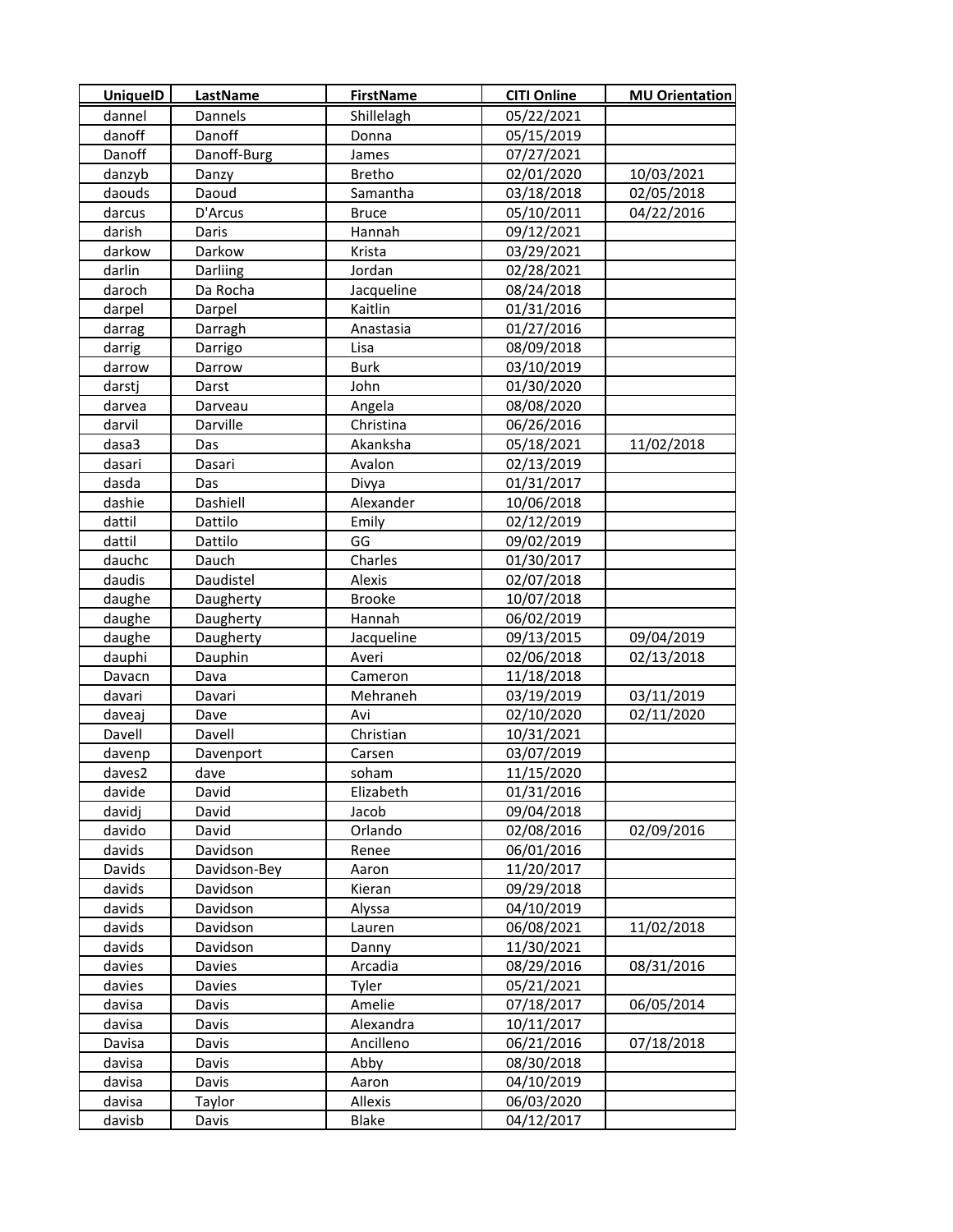| <b>UniquelD</b> | LastName      | <b>FirstName</b> | <b>CITI Online</b> | <b>MU Orientation</b> |
|-----------------|---------------|------------------|--------------------|-----------------------|
| Davisb          | Davis         | <b>Bradley</b>   | 02/10/2019         | 04/08/2019            |
| davisb          | Davis         | <b>Brianna</b>   | 01/23/2021         |                       |
| davisb          | Davis         | <b>Briella</b>   | 02/02/2022         |                       |
| davisc          | Sanders       | Cynthia          | 01/23/2019         | 02/04/2019            |
| davisc          | Davis         | Caleb            | 10/16/2019         |                       |
| davisd          | Davis         | Darrel           | 11/01/2017         | 01/27/2009            |
| DavisE          | Davis         | Elizabeth        | 04/15/2020         |                       |
| davisg          | Davis         | Garret           | 10/10/2019         |                       |
| davisj          | Davis         | Kayla            | 11/04/2016         |                       |
| davisj          | Davis         | Jasmine          | 07/02/2017         |                       |
| davisj          | Davis         | JD               | 09/05/2017         |                       |
| davisj          | Davis-Johnson | Jaslyn           | 02/08/2019         |                       |
| davisj          | Davis         | Jeffrey          | 05/13/2019         |                       |
| davisj          | Davis         | Joseph           | 09/15/2019         | 09/18/2019            |
| davisj          | Davis         | Jacob            | 09/28/2021         |                       |
| davisk          | Davis         | Kristen          | 10/26/2016         |                       |
| davisk          | Davis         | Katlin           | 03/15/2019         |                       |
| davisk          | Davis         | Kristiana        | 06/23/2021         |                       |
| davisk          | Davis         | Karen            | 08/15/2021         | 04/26/2018            |
| davisl          | Davis         | Lauren           | 09/09/2019         |                       |
| davism          | Davis         | Miranda          | 05/26/2018         |                       |
| davism          | Davis         | Madeline         | 02/08/2019         |                       |
| davisr          | Davis         | Ryan             | 06/07/2019         |                       |
| davisr          | Davis         | Reid             | 10/10/2019         |                       |
| daviss          | Davis         | Samantha         | 09/08/2016         |                       |
| daviss          | Davis         | Sarah            | 08/26/2018         |                       |
| daviss          | Davis         | Samantha         | 09/19/2021         |                       |
| davist          | Davis         | Terry            | 02/07/2016         |                       |
| davisz          | Davis         | Zuri             | 05/21/2017         |                       |
| davlin          | Davlin        | Mary             | 09/22/2019         |                       |
| daward          | Dawar         | Deepak           | 04/13/2019         |                       |
| dawson          | Dawson        | Claudia          | 07/12/2017         |                       |
| dawson          | Dawson        | Robin            | 06/11/2019         |                       |
| dawson          | Dawson        | Gabrielle        | 09/12/2021         |                       |
| dayaa           | Day           | Ashley           | 09/06/2017         | 10/04/2018            |
| daylc2          | Day           | Lila             | 09/26/2021         |                       |
| daym2           | Day           | Matt             | 06/27/2016         |                       |
| dayme2          | Day           | Meghan           | 04/15/2020         |                       |
| daymn           | Day           | Maddie           | 02/17/2019         |                       |
| daynv           | Day           | Natalie          | 01/30/2020         |                       |
| dayte           | Day           | Emerson          | 11/04/2021         |                       |
| daytm2          | Day           | Taylor           | 04/17/2019         |                       |
| De San          | De Santo      | Aniello          | 07/17/2021         |                       |
| deakyn          | Deakyne       | Shelby           | 09/14/2018         |                       |
| dealam          | Deal          | Alissa           | 07/27/2016         |                       |
| deanaj          | Dean          | Amanda           | 09/26/2018         |                       |
| deardo          | Pennington    | Earlene          | 09/30/2015         | 02/09/2016            |
| deardo          | Deardorff     | Janet            | 07/29/2020         |                       |
| <b>dearth</b>   | Dearth        | Jacob            | 04/02/2019         |                       |
| deaton          | Wright        | Jennifer         | 02/03/2016         |                       |
| debeer          | DeBeer        | Elizabeth        | 09/26/2017         |                       |
| debela          | Debelak       | Matthew          | 06/16/2018         |                       |
| deboom          | DeBoom        | Siv              | 03/08/2020         |                       |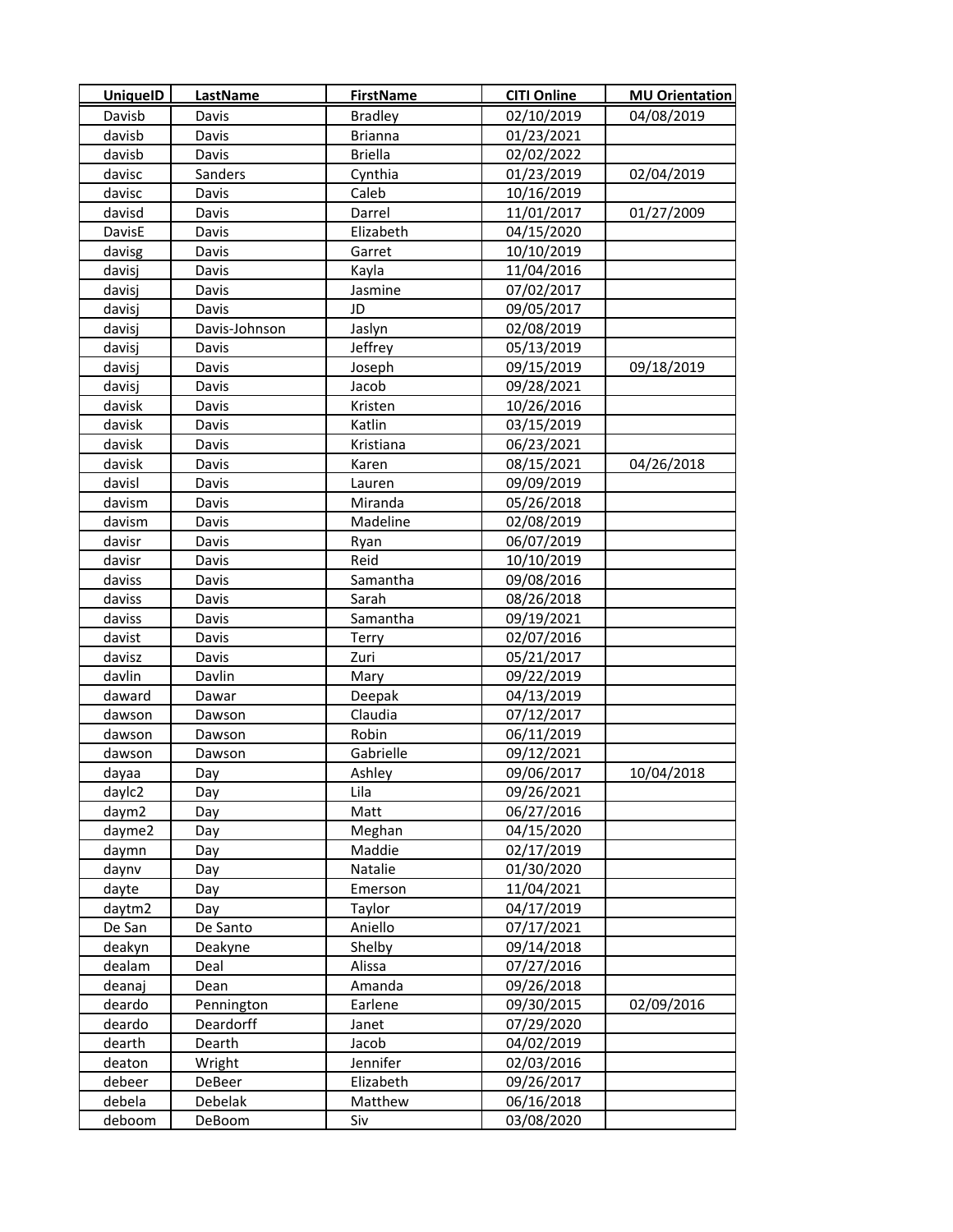| <b>UniquelD</b> | LastName           | <b>FirstName</b> | <b>CITI Online</b> | <b>MU Orientation</b> |
|-----------------|--------------------|------------------|--------------------|-----------------------|
| debowk          | <b>DeBow</b>       | Kelcie           | 07/18/2019         |                       |
| debrat          | DeBra              | Traci            | 08/10/2021         |                       |
| decaro          | Decaro             | Michaeline       | 07/21/2018         |                       |
| decaro          | DeCaro             | Eric             | 03/15/2019         |                       |
| decker          | Decker             | Shay             | 01/25/2017         |                       |
| decker          | Decker             | Abigail          | 09/18/2018         |                       |
| decker          | Decker             | Aileen           | 12/04/2018         |                       |
| decker          | Decker             | David            | 02/11/2019         | 04/10/2019            |
| decros          | DeCrosta           | Kenneth          | 10/16/2021         |                       |
| deedse          | Deeds              | Emily            | 01/23/2020         |                       |
| deemca          | Deem               | Christine        | 06/14/2020         |                       |
| deeptg          | Deep               | Tom              | 02/26/2020         |                       |
| defili          | DeFilippis         | Cristina         | 10/10/2019         |                       |
| degrof          | DeGroft            | Kathryn          | 02/13/2019         |                       |
| deguir          | DeGuire            | Shellie          | 02/10/2020         |                       |
| dehart          | <b>DeHart</b>      | Jamie            | 06/11/2021         |                       |
| deioma          | Deioma-Artl        | Sarah            | 04/08/2019         |                       |
| deitze          | Deitzer            | Lauren           | 11/14/2017         |                       |
| deitzs          | Deitz              | Sharon           | 08/29/2017         | 11/15/2017            |
| dejesu          | Garcia De Jesus    | Rebeca           | 10/11/2017         | 10/14/2014            |
| dejesu          | deJesus            | Grace            | 02/07/2018         |                       |
| DeKorv          | DeKorver           | <b>Brittland</b> | 08/17/2017         |                       |
| delacr          | Delacruz           | Rupert           | 02/14/2018         |                       |
| delahu          | Delahunty          | Jackie           | 02/09/2019         |                       |
| delanc          | DeLancey           | Grant            | 05/15/2018         | 03/14/2018            |
| delane          | Delaney            | Emme             | 09/04/2018         | 09/05/2018            |
| delane          | Delaney            | Liam             | 09/09/2019         |                       |
| delant          | DeLanty            | Kara             | 06/05/2016         |                       |
| delaro          | de la Rosa         | Berta            | 01/31/2021         |                       |
| delaro          | De La Rosa         | Wendy`           | 09/10/2021         |                       |
| deleon          | De Leon            | Wendy            | 08/24/2016         | 11/15/2017            |
| deleon          | De Leon            | Radhames         | 10/17/2018         |                       |
| delfen          | Delfendahl         | Natasha          | 09/02/2018         |                       |
| delgad          | Delgado            | Daniel           | 09/02/2019         | 10/29/2019            |
| delkem          | Delk               | Erin             | 08/05/2021         |                       |
| dellap          | Dellaposta         | Tammy            | 11/03/2019         |                       |
| delone          | Deloney            | Colleen          | 09/13/2018         |                       |
| delong          | DeLong             | Christine        | 02/06/2017         |                       |
| delong          | DeLong             | Doug             | 09/12/2018         |                       |
| deltes          | del-Teso-Craviotto | Marisol          | 03/06/2017         | 04/08/2014            |
| deluca          | DeLuca             | Jenna            | 11/25/2016         |                       |
| deluca          | DeLuca             | Mikayla          | 06/01/2017         |                       |
| delvec          | Delvecchio         | Devon            | 08/28/2015         | 07/19/2016            |
| delvec          | DelVecchio         | Rian             | 05/01/2021         |                       |
| delver          | Del Verne          | Sophia           | 09/30/2021         |                       |
| demarc          | Demarco            | Julia            | 04/06/2021         |                       |
| demata          | Dematatis          | Alex             | 09/13/2021         |                       |
| dembos          | Demboski           | Morgan           | 06/24/2019         |                       |
| dembow          | Fenton             | Sara             | 10/12/2018         |                       |
| dembow          | Dembowski          | Feliks           | 02/15/2020         |                       |
| dembse          | Dembsey            | Jenelle          | 12/20/2017         | 03/17/2015            |
| demede          | de Medeiros        | Kathryn          | 10/07/2020         | 08/02/2011            |
| demedi          | DeMedio            | Jenelle          | 08/31/2018         |                       |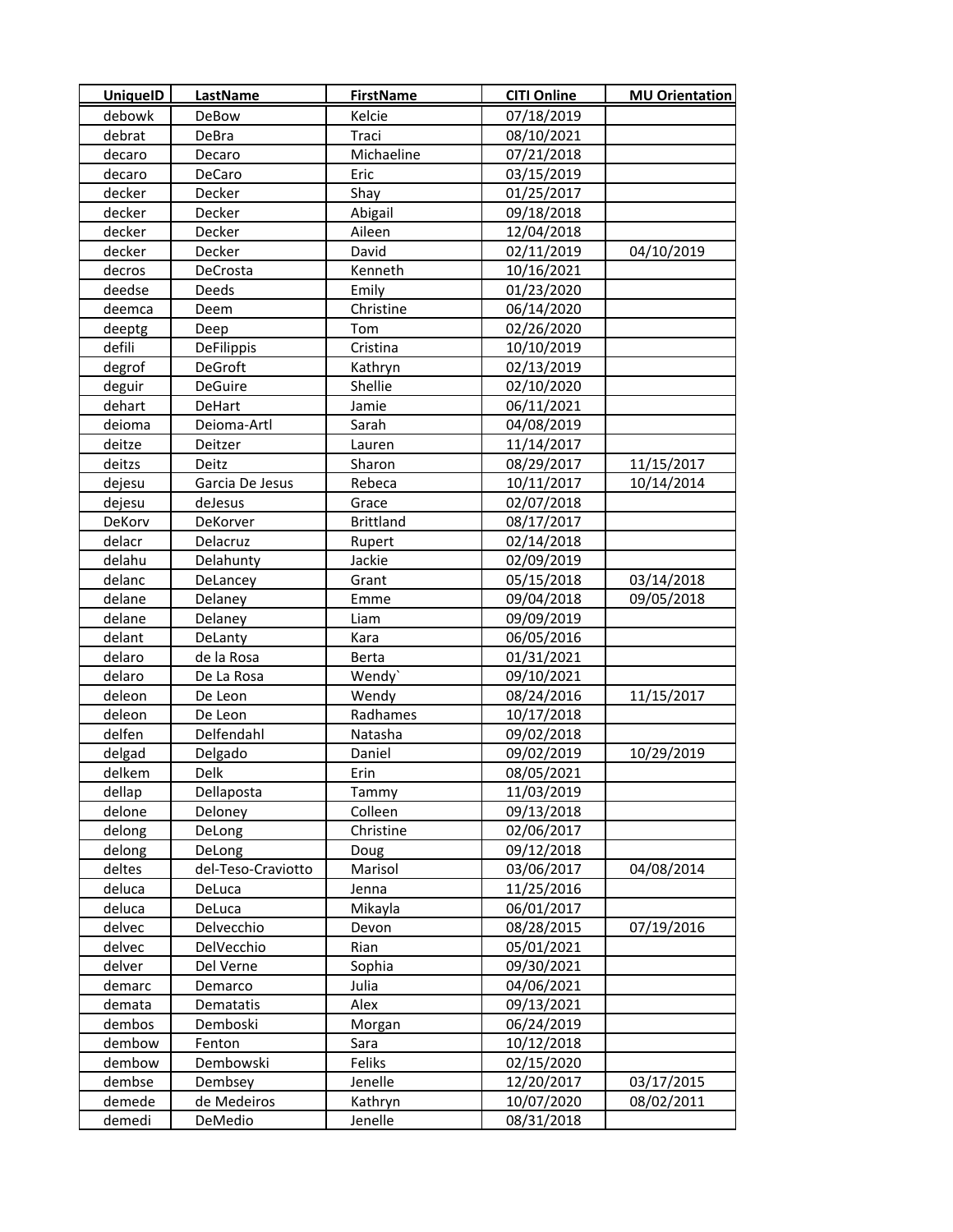| <b>UniquelD</b> | <b>LastName</b> | <b>FirstName</b> | <b>CITI Online</b> | <b>MU Orientation</b> |
|-----------------|-----------------|------------------|--------------------|-----------------------|
| demers          | Demers          | Alex             | 06/12/2017         |                       |
| demers          | Demers          | Kyle             | 03/24/2019         |                       |
| demeys          | De Meyst        | Karen            | 01/07/2021         | 09/20/2017            |
| demoya          | DeMoya          | Lauren           | 02/07/2021         |                       |
| dempse          | Dempsey         | Kylie            | 03/03/2019         |                       |
| dempse          | Dempsey         | John             | 01/11/2021         |                       |
| Demyan          | Demyan          | Lynn             | 02/21/2017         |                       |
| dendle          | Heindl          | Casey            | 05/16/2018         |                       |
| deneck          | Denecke         | Caroline         | 02/03/2020         | 02/04/2020            |
| dengj1          | Deng            | Junye            | 02/14/2021         |                       |
| dengn2          | Deng            | Nansen           | 02/03/2020         | 02/04/2020            |
| dengy1          | Deng            | Yuxuan           | 02/09/2020         |                       |
| dengz4          | Deng            | Zhiyun           |                    | 10/12/2016            |
| dengz4          | Deng            | Zhiyun           | 01/30/2019         |                       |
| denhar          | Denhart         | Alexandra        | 08/27/2021         |                       |
| deniha          | Denihan         | Kaitlin          | 09/03/2018         |                       |
| denney          | Denney          | Lauren           | 05/31/2019         |                       |
| denney          | Denney          | Ryan             | 11/01/2021         | 04/28/2014            |
| denney          | Denney          | Jackson          | 11/20/2021         |                       |
| dennis          | Denniston       | Carissa          | 11/08/2018         |                       |
| dennis          | Dennison        | Caitlin          | 09/06/2019         |                       |
| dennis          | Dennison        | Haley            | 09/26/2019         |                       |
| dennis          | Dennis          | Trent            | 01/31/2021         |                       |
| dennyc          | Denny           | Charley          | 01/27/2022         |                       |
| denofs          | Denofsky        | Jasmine          | 02/02/2020         |                       |
| depero          | DePero          | Andrew           | 02/17/2021         |                       |
| depewc          | DePew           | Chad             | 09/23/2016         | 06/20/2017            |
| derick          | Derick          | Ali              | 09/24/2018         |                       |
| deross          | DeRossett       | Abigail          | 10/07/2019         |                       |
| derric          | D'Errico        | Lauren           | 11/26/2017         | 10/17/2014            |
| derric          | <b>Bronston</b> | Alex             | 04/03/2020         |                       |
| derunt          | <b>DeRuntz</b>  | Mary Beth        | 08/03/2019         |                       |
| desaiu          | Desai           | Urvashi          | 09/22/2017         |                       |
| desant          | DeSantis        | Christine        | 04/08/2019         |                       |
| desant          | DeSantis        | Brittany         | 01/09/2020         |                       |
| desapr          | DeSapri         | Sydney           | 02/13/2021         |                       |
| desaut          | Desautels       | Niki             | 05/30/2020         |                       |
| deschp          | Desch           | Patrick          | 01/28/2022         |                       |
| deschs          | Desch           | Sarah            | 02/15/2016         |                       |
| deschu          | DeSchutter      | Bob              | 06/21/2016         | 09/23/2013            |
| deskaj          | Deska           | Jason            | 06/17/2016         | 09/23/2013            |
| detamo          | Detamore        | Lindsey          | 02/22/2017         |                       |
| detzel          | Detzel          | Nicholas         | 10/05/2019         |                       |
| deveng          | DeVengencie     | Faith            | 08/29/2021         |                       |
| devenu          | DeVenuto        | Sofia            | 03/08/2020         |                       |
| devers          | Deverson        | Amanda           | 06/05/2019         |                       |
| deveyd          | Boyd            | Danielle         | 09/19/2017         |                       |
| devill          | DeVillez        | Ethan            | 06/02/2017         |                       |
| devill          | Deville         | Camille          | 08/24/2018         |                       |
| devill          | DeVillez        | Noah             | 02/07/2019         |                       |
| devima          | Devi            | Melati           | 09/02/2018         |                       |
| devitt          | Devitt          | Cameron          | 02/22/2020         |                       |
| devolv          | Devolve         | Lauren           | 02/08/2018         |                       |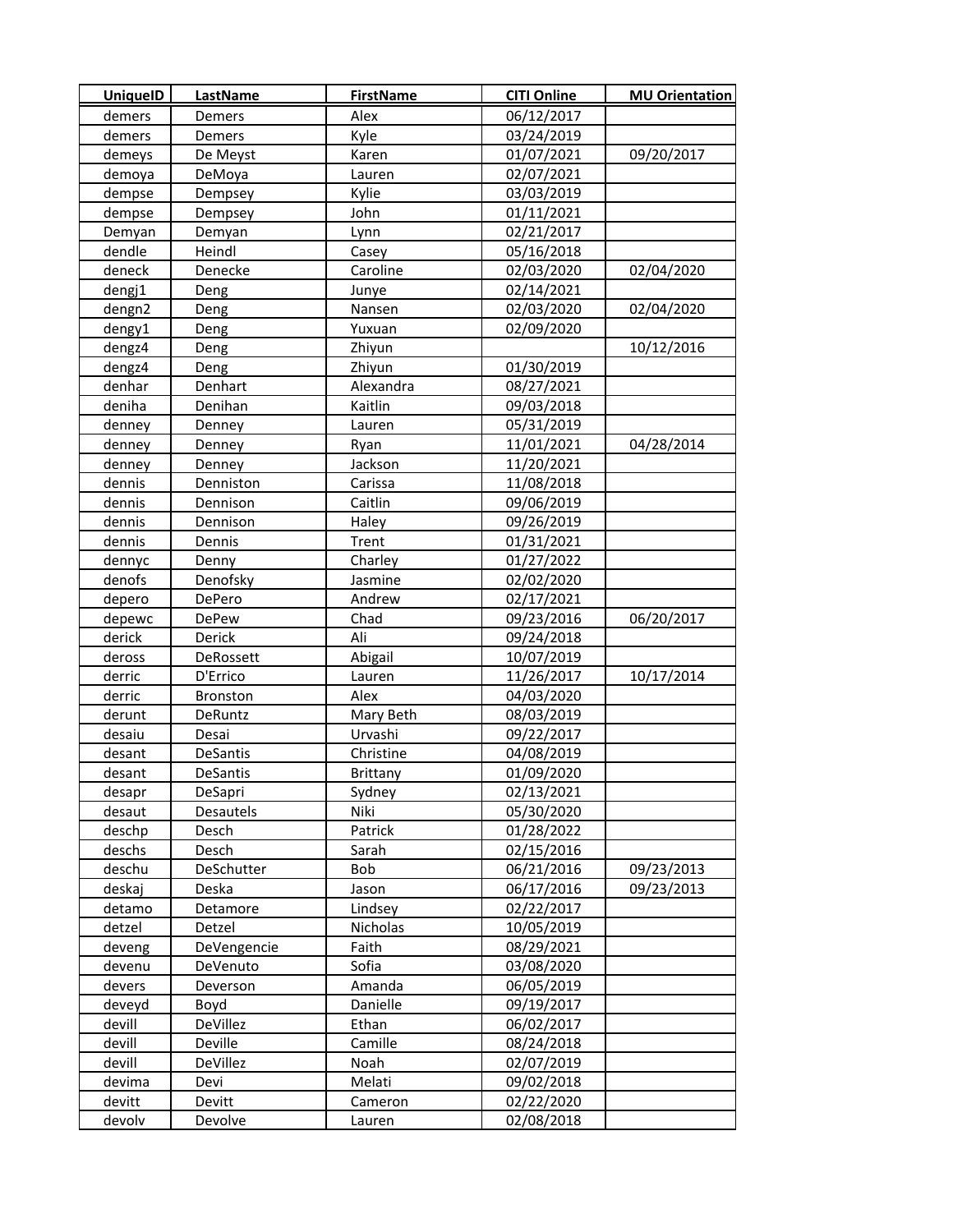| <b>UniquelD</b> | <b>LastName</b> | <b>FirstName</b> | <b>CITI Online</b> | <b>MU Orientation</b> |
|-----------------|-----------------|------------------|--------------------|-----------------------|
| devore          | DeVore          | Jonathan         | 04/25/2019         | 04/25/2019            |
| dewan           | Dew             | Ashley           | 09/15/2019         |                       |
| dewate          | DeWater         | Paul             |                    | 10/30/2017            |
| deweya          | Dewey           | Adam             | 07/28/2018         |                       |
| dewhir          | Dewhirst        | Noah             | 01/30/2020         |                       |
| dewitt          | DeWitt          | Laura            | 02/18/2018         |                       |
| dewitt          | DeWitt          | <b>Brett</b>     | 08/22/2018         | 11/02/2018            |
| dexter          | Dexter          | Norman           | 12/03/2017         |                       |
| deya            | Dey             | Ayushman         | 01/27/2021         |                       |
| deyoun          | DeYoung         | Crystal          | 07/18/2021         |                       |
| dhakal          | Dhakal          | Usha             | 08/16/2020         | 02/19/2019            |
| diallo          | Diallo          | Marieme          | 09/26/2019         |                       |
| dianav          | Diana           | Victoria         | 04/20/2016         |                       |
| diasna          | Dias            | Neha             | 02/15/2018         |                       |
| DiazCa          | Diaz            | Carissa          | 04/01/2017         |                       |
| dibble          | Dibble-Kahn     | Mikaela          | 08/10/2021         |                       |
| dicarl          | DiCarlo         | Caitlin          | 08/17/2021         |                       |
| dicekm          | Dice            | Kiara            | 09/11/2019         |                       |
| dichll          | Dich            | Linh             | 07/27/2020         |                       |
| dickb           | Dick            | <b>Bradley</b>   | 01/30/2019         | 02/19/2019            |
| dicken          | Dickens         | Morgan           | 07/10/2016         |                       |
| dicken          | Dickenherr      | Sandra           | 06/07/2019         |                       |
| dicker          | Dickerson       | Marilyn          | 02/08/2016         | 03/15/2016            |
| dickkb          | <b>Dick</b>     | Kaitlyn          | 03/08/2021         |                       |
| dickma          | Dickman         | Evie             | 01/29/2020         |                       |
| dicucc          | <b>DiCuccio</b> | Clare            | 01/28/2021         |                       |
| didlic          | Didlick-Davis   | Celeste          | 03/06/2018         | 02/09/2011            |
| diehlk          | Diehl-Koroly    | Leah             | 08/25/2019         |                       |
| diehlm          | Diehl           | Matt             | 01/30/2017         | 02/01/2017            |
| diekma          | Diekman         | Amanda           | 08/11/2021         | 09/03/2003            |
| diersi          | <b>Diersing</b> | Julia            | 02/07/2018         | 02/13/2018            |
| dietri          | Dietrich        | Matthew          | 02/03/2016         |                       |
| dietzb          | Dietz           | <b>Brook</b>     | 11/02/2016         |                       |
| dietzb          | Dietz           | Beth             | 10/01/2020         | 05/09/2014            |
| dietzl          | Dietz           | Lydia            | 09/19/2020         |                       |
| dietzm          | Dietz           | Melissa          | 05/30/2016         |                       |
| diffen          | Diffenbaugh     | Polly            | 06/17/2021         |                       |
| difili          | DiFilippo       | Madeline         | 03/10/2019         | 02/05/2015            |
| difior          | DiFiore         | Will             | 01/31/2020         |                       |
| digenn          | DiGennaro       | Nicholas         | 02/13/2019         |                       |
| dikhti          | Dikhtyar        | Oksana           | 03/23/2020         |                       |
| dilbec          | Dilbeck         | Arden            | 02/15/2018         |                       |
| dillab          | Dillabaugh      | Christa          | 06/11/2017         |                       |
| dillca          | Dill            | Charlie          | 02/15/2019         |                       |
| dillon          | Dillon          | Carla            | 06/01/2016         |                       |
| dillon          | Dillon          | Tori             | 07/28/2018         |                       |
| dillon          | Dillon          | Joseph           | 09/21/2018         |                       |
| dillon          | Dillon          | Dawn             | 07/21/2019         |                       |
| dillon          | Dillon          | Katie            | 02/09/2020         |                       |
| dilore          | DiLorenzo       | Jordyn           | 09/02/2019         |                       |
| dimaga          | Dima            | Grace            | 06/17/2019         | 07/19/2019            |
| dimari          | DiMarino        | Daniel           | 05/07/2020         |                       |
| dimeff          | Dimeff          | Rachel           | 01/30/2022         | 01/31/2022            |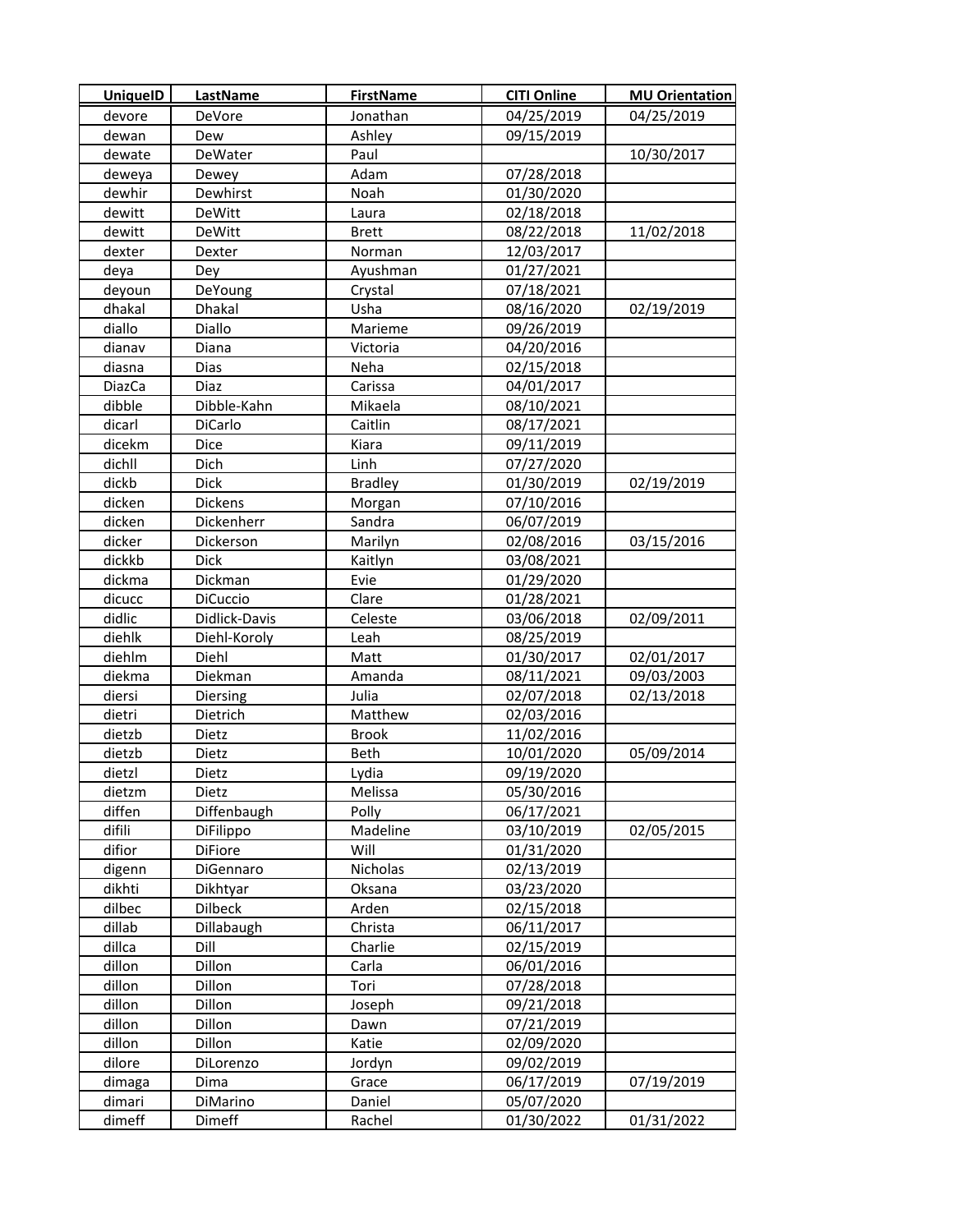| <b>UniquelD</b>    | <b>LastName</b> | <b>FirstName</b> | <b>CITI Online</b> | <b>MU Orientation</b> |
|--------------------|-----------------|------------------|--------------------|-----------------------|
| dimlin             | Dimling         | Bella            | 10/07/2019         |                       |
| dimond             | Dimond          | Marissa          | 02/12/2019         | 02/12/2019            |
| dinard             | DiNardo         | Beau             | 05/25/2017         |                       |
| dineha             | Dinehart        | Carolyn          | 10/18/2017         | 02/06/2018            |
| dingj3             | Ding            | Juan             | 02/05/2017         |                       |
| ding <sub>12</sub> | Ding            | Lang             | 01/29/2016         |                       |
| dingus             | Dingus          | Meggan           | 02/08/2019         | 04/08/2019            |
| dingwa             | Dingwall        | Casey            | 09/04/2018         |                       |
| dinhtt             | Dinh            | Trang            | 01/04/2018         |                       |
| dinnen             | Dinnen          | Hannah           | 08/03/2018         | 11/23/2015            |
| Dinnen             | Dinnen          | William          | 11/13/2020         |                       |
| dinsmo             | Cebelak         | Erin             | 10/26/2020         |                       |
| dintin             | D'Intino        | Eva              | 06/14/2018         |                       |
| dionys             | Dionyssiou      | Dayna            | 09/27/2016         |                       |
| diopdm             | Diop            | Diarra           | 10/27/2016         |                       |
| dipucc             | DiPuccio        | Jenna            | 02/05/2018         | 02/05/2018            |
| direml             | <b>DiRe</b>     | McKenna          | 09/23/2018         |                       |
| dirkse             | Dirksen         | Austin           | 02/06/2018         | 02/14/2018            |
| dirksk             | <b>Dirks</b>    | Karen            | 09/30/2021         |                       |
| dirrkr             | Dirr            | Kaitlynn         | 09/11/2017         |                       |
| dirrse             | Dirr            | Susan            | 07/26/2021         |                       |
| dishun             | Dishun          | Browyn           | 02/19/2020         |                       |
| disilv             | DiSilvestri     | Phillip          | 02/19/2020         |                       |
| ditsle             | Ditslear        | Anna             | 09/08/2016         |                       |
| dittma             | Dittmann        | Chasity          | 04/25/2016         |                       |
| dittoe             | Dittoe          | Katherine        | 09/26/2018         |                       |
| dittri             | Dittrich        | Harry            | 06/03/2018         |                       |
| dixona             | Dixon           | Allison          | 11/03/2021         |                       |
| dixonb             | Dixon           | Bethany          | 07/21/2019         |                       |
| dixonm             | Dixon           | Maressa          | 04/16/2021         | 07/07/2015            |
| dixons             | Dixon           | Shelbia          | 09/03/2021         |                       |
| dixonw             | Dixon           | Wyatt            | 05/31/2019         |                       |
| dlhys              | <b>Dlhy</b>     | Scott            | 08/01/2017         |                       |
| dlugos             | <b>Dlugos</b>   | Scott            | 02/26/2020         |                       |
| doanhd             | Doan            | Hoa              | 02/04/2020         |                       |
| dobbsc             | Dobbs           | Carrie           | 09/27/2016         |                       |
| dobias             | Dobias          | Cloie            | 01/29/2018         |                       |
| dobroz             | Dobrozsi        | Laurel           | 03/11/2020         |                       |
| dockwe             | Dockweiler      | Madison          | 09/02/2020         |                       |
| doctor             | Doctor          | Abbas            | 09/04/2018         | 10/04/2018            |
| dodddr             | Dodd            | Dorian           | 03/25/2019         | 09/23/2013            |
| dodde              | Dodd            | Erin             | 10/02/2018         | 09/18/2018            |
| doddsj             | Dodds           | Jacob            | 09/18/2021         |                       |
| doddsl             | Dodd            | Sarah            | 10/05/2019         |                       |
| doepke             | Doepke          | Lauren           | 12/05/2021         |                       |
| doerin             | Doering         | Bethany          | 09/10/2019         |                       |
| doerra             | Doerr           | Alice            | 09/30/2018         |                       |
| doerrb             | Doerr           | Braden           |                    | 02/12/2019            |
| doerrc             | Doerr           | Claire           | 02/04/2017         |                       |
| Dogupa             | Doguparthy      | Alaekhiya        | 09/09/2018         |                       |
| dolber             | Dolberry        | Mahoghany        | 03/11/2018         |                       |
| dolbyj             | Dolby           | Jessie           | 02/24/2020         |                       |
| dolchi             | Dolchin         | Morgan           | 02/27/2020         |                       |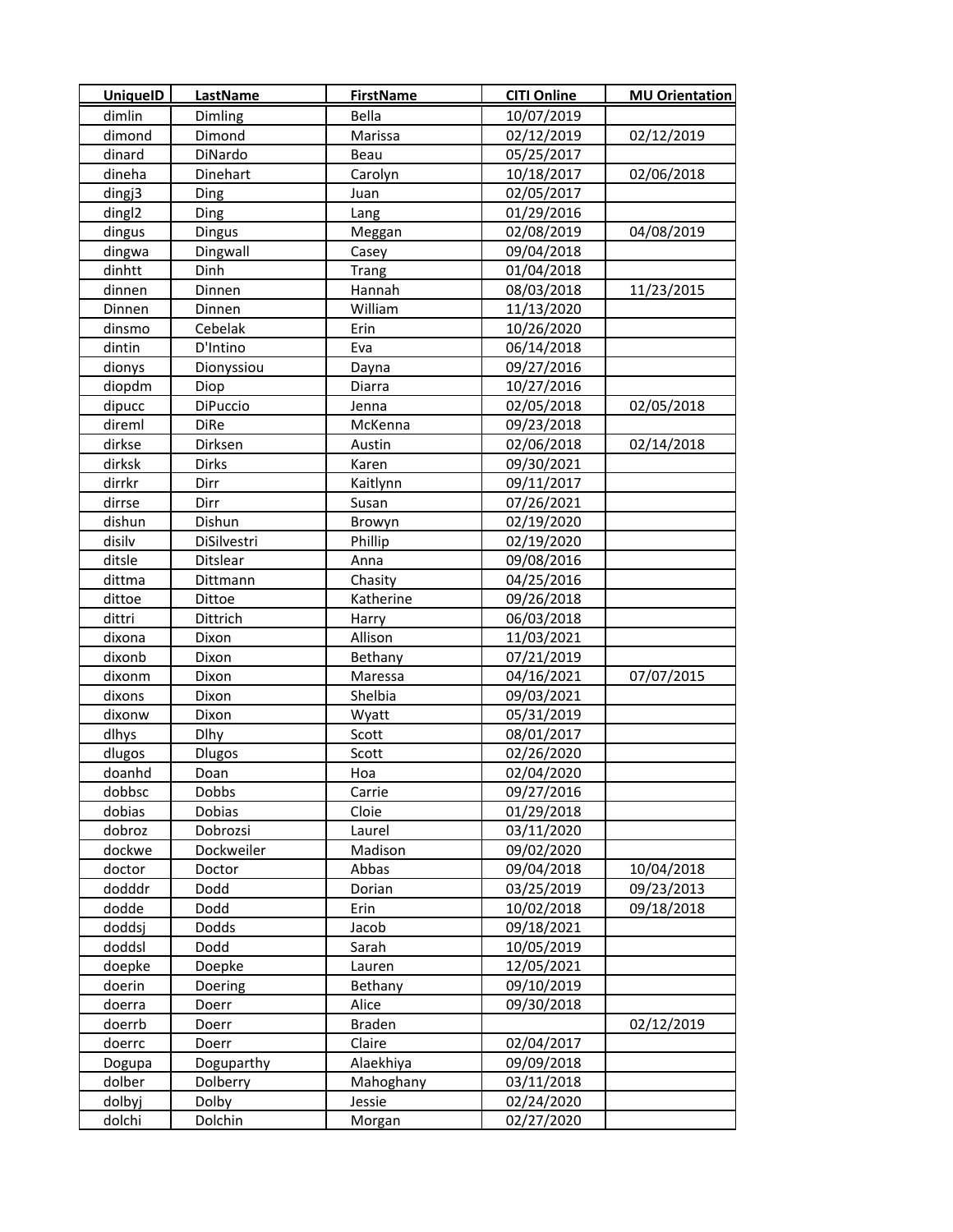| <b>UniquelD</b> | LastName          | <b>FirstName</b> | <b>CITI Online</b> | <b>MU Orientation</b> |
|-----------------|-------------------|------------------|--------------------|-----------------------|
| doleck          | Dolecki           | Jennifer         | 02/01/2016         |                       |
| dolehj          | Doleh             | Jessica          | 07/21/2019         |                       |
| dolley          | Dolley            | Shelby           | 01/19/2022         |                       |
| dolore          | Doloresco         | Amy              | 02/09/2017         |                       |
| domaga          | Domagala          | Amanda           | 02/07/2018         | 02/13/2018            |
| domesh          | Domeshek          | Harrison         | 01/29/2017         |                       |
| doming          | Domínguez Búrdalo | José             | 02/25/2018         |                       |
| domkev          | Domke             | Veronika         | 09/21/2018         |                       |
| dommin          | Dommin            | Leonard          | 08/30/2018         |                       |
| donahe          | Donahey           | Andrew           | 02/21/2017         |                       |
| donald          | Donaldson         | Nicole           | 05/25/2019         |                       |
| donga           | Dong              | Ao               | 02/13/2016         |                       |
| dongg3          | Dong              | Guanyan          | 04/03/2020         |                       |
| dongh4          | Dong              | Haixu            | 02/21/2019         |                       |
| dongy2          | Dong              | Yuanchang        | 09/28/2021         |                       |
| donlan          | Donlan            | Kathleen         | 06/30/2017         |                       |
| donley          | Donley            | Madison          | 02/29/2020         |                       |
| donnel          | Donnell           | Anna             | 09/18/2018         |                       |
| donnel          | Donnelly          | Savanah          | 02/24/2021         |                       |
| donogh          | Donoghue          | Maeve            | 02/18/2020         |                       |
| donoho          | Donohoe           | Mica             | 09/03/2018         |                       |
| donoho          | Donohoe           | Caitlin          | 09/13/2018         |                       |
| donova          | Donovan           | Andrea           | 10/09/2018         |                       |
| Donova          | Donovan           | William          | 11/20/2018         |                       |
| doolin          | Dooling           | Waverly          | 01/26/2022         |                       |
| doornb          | Doornbos-Johnson  | Mary             | 06/18/2019         |                       |
| dorenb          | Dorenbusch        | Anastasia        | 06/23/2021         |                       |
| dorner          | Dorner            | Mitchell         | 04/03/2019         |                       |
| dorowr          | Dorow             | Ryan             | 01/26/2021         |                       |
| dorrav          | Dorr              | Anna             | 12/13/2018         |                       |
| dorrgl          | Dorr              | Grace            | 02/16/2020         |                       |
| dorrje          | Dorr              | Jasmin           | 09/11/2021         |                       |
| dorsey          | Dorsey            | Nicole           | 02/07/2018         |                       |
| dorsey          | Dorsey            | Susan            | 04/02/2020         |                       |
| dorsey          | Dorsey            | Maggie           | 02/24/2021         |                       |
| dorste          | Dorsten           | Natalie          | 03/14/2019         |                       |
| dosado          | Dosado            | Raiko Gaen       | 09/11/2020         |                       |
| dossab          | Doss              | Autumn           | 07/27/2017         |                       |
| doster          | Doster            | Evie             | 03/04/2020         |                       |
| dotson          | Dotson            | Jada             | 09/27/2019         |                       |
| Doueks          | Douek             | Stefanie         | 08/05/2021         |                       |
| Doughe          | Dougherty         | Allison          | 08/23/2016         |                       |
| doughe          | Dougherty         | Claire           | 01/30/2019         |                       |
| doughe          | Dougherty         | Grace            | 09/17/2019         |                       |
| doughe          | Dougherty         | <b>Bridget</b>   | 01/09/2022         |                       |
| dougla          | Douglass          | Caitlin          | 04/19/2017         |                       |
| dougla          | Douglas           | Isabella         | 04/25/2019         |                       |
| dougla          | Douglass          | Lindsay          | 09/02/2019         | 10/21/2019            |
| doustm          | Doust             | Michael          | 09/02/2016         |                       |
| dovale          | Dovale            | Carly            | 10/06/2020         |                       |
| dovesa          | Dove              | Sarah            | 04/28/2019         | 07/19/2019            |
| dowdjw          | Dowd              | James            | 08/07/2018         |                       |
| dowers          | Dowers            | <b>Tiffany</b>   | 02/03/2018         | 02/06/2018            |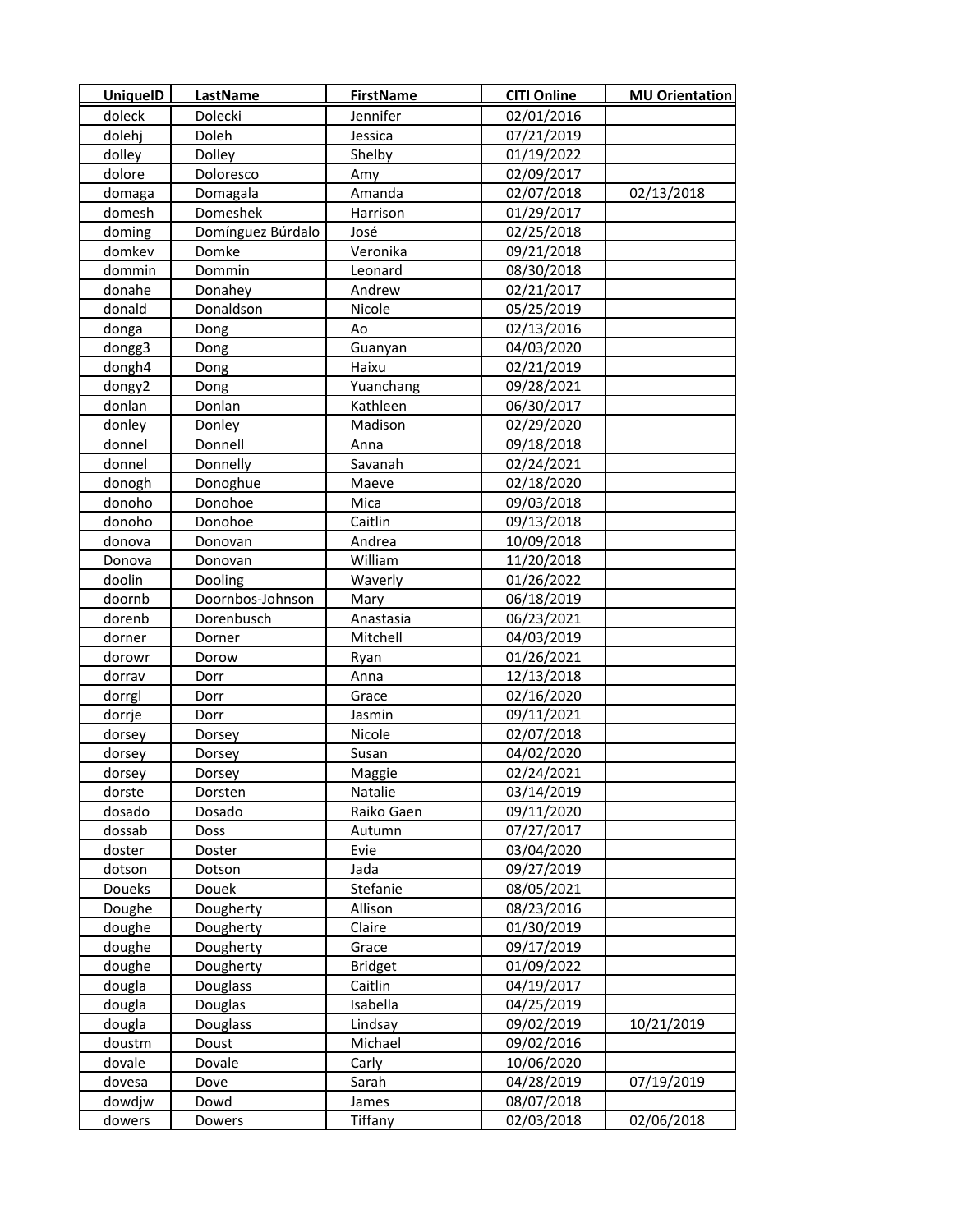| <b>UniquelD</b> | LastName         | <b>FirstName</b> | <b>CITI Online</b> | <b>MU Orientation</b> |
|-----------------|------------------|------------------|--------------------|-----------------------|
| downar          | Downard          | Jacob            | 09/12/2018         |                       |
| downar          | Downard          | Kyle             | 02/01/2021         |                       |
| downey          | Downey           | Jessica          | 04/13/2021         | 05/01/2013            |
| downsc          | Downs            | Charles          | 01/05/2016         |                       |
| downsm          | Downs            | Matt             | 05/19/2016         |                       |
| doylej          | Doyle            | Jessica          | 09/08/2021         |                       |
| doylem          | Doyle            | Matt             | 05/09/2018         |                       |
| dozier          | Dozier           | Casey            | 09/03/2016         |                       |
| drabek          | <b>Drabek</b>    | Madelyn          | 09/12/2017         |                       |
| drabik          | Drabik           | Kelly            | 07/23/2019         |                       |
| draper          | Draper           | Ryan             | 07/01/2017         |                       |
| draper          | Draper           | Alexa            | 09/26/2020         |                       |
| drapki          | Drapkin          | Anita            | 03/06/2021         |                       |
| drautd          | Isaacs           | Bekah            | 02/02/2019         |                       |
| dreger          | Dreger           | Ryan             | 06/12/2016         |                       |
| drehsa          | Drehs            | Abby             | 02/05/2016         |                       |
| dreier          | Faura            | Danielle         | 06/09/2019         |                       |
| dreisb          | Dreisbach        | Max              | 11/08/2021         |                       |
| drelli          | Drellishak       | Maille           | 01/26/2022         |                       |
| dresse          | Dressel          | Megan            | 01/10/2018         |                       |
| drewap          | Drew             | Anthony          | 04/25/2017         | 10/12/2017            |
| drexel          | <b>Drexelius</b> | Emily            | 11/06/2018         |                       |
| drexle          | Drexler          | Sherilyn         | 10/18/2020         |                       |
| dreyer          | Dreyer-Oren      | Sarah            | 06/05/2019         | 10/17/2016            |
| drinka          | Drinkard         | Maureen          | 01/14/2020         |                       |
| drisco          | Driscoll         | Nicole           | 02/15/2018         |                       |
| drisco          | Driscoll         | Emily            | 09/10/2018         |                       |
| drisco          | Driscol          | Elizabeth        | 02/20/2019         |                       |
| drisco          | Driscoll         | Molly            | 03/15/2019         |                       |
| driver          | Driver           | <b>Brenna</b>    | 02/28/2020         |                       |
| dromsk          | Dromsky          | Carolynn         | 02/19/2020         |                       |
| dryden          | Dryden           | Nicholas         | 02/11/2019         |                       |
| duans2          | Duan             | Siyu             | 02/01/2019         |                       |
| duanw3          | Duan             | Weizhi           | 02/01/2020         | 02/04/2020            |
| duarte          | Duarte           | Bryan            | 10/09/2019         | 10/09/2019            |
| Dubins          | Dubinsky         | Stanley          | 07/23/2021         |                       |
| dubois          | <b>DuBois</b>    | Melissa          | 06/28/2019         |                       |
| dubose          | Dubose           | Layne            | 08/24/2020         |                       |
| ducayl          | Ducay            | Luyna            | 11/16/2017         |                       |
| duceye          | Ducey            | Emily            | 06/27/2016         |                       |
| ducher          | Ducher           | Jeannie          | 03/05/2017         | 02/28/2011            |
| duches          | Duchesneau       | Cory             | 04/30/2018         | 09/25/2018            |
| ducket          | Duckett          | Stephanie        | 02/16/2019         |                       |
| ducrea          | DuCre            | Ami              | 08/19/2021         |                       |
| dudash          | Dudash           | Allie            | 02/10/2016         |                       |
| dudine          | Dudinec          | Johnny           | 07/08/2016         |                       |
| dueae           | Due              | Abigail          | 09/10/2021         |                       |
| dueml           | Due              | Mackenzie        | 03/02/2016         |                       |
| duenin          | Duening          | Raelyn           | 02/08/2018         |                       |
| duerwa          | Duerwald         | Noelle           | 08/19/2021         |                       |
| dufeks          | Dufek            | Sally            | 09/19/2019         | 09/18/2019            |
| duffem          | Duff             | Ellen            | 09/07/2021         |                       |
| duffou          | Duffour          | Petrina          | 10/22/2019         |                       |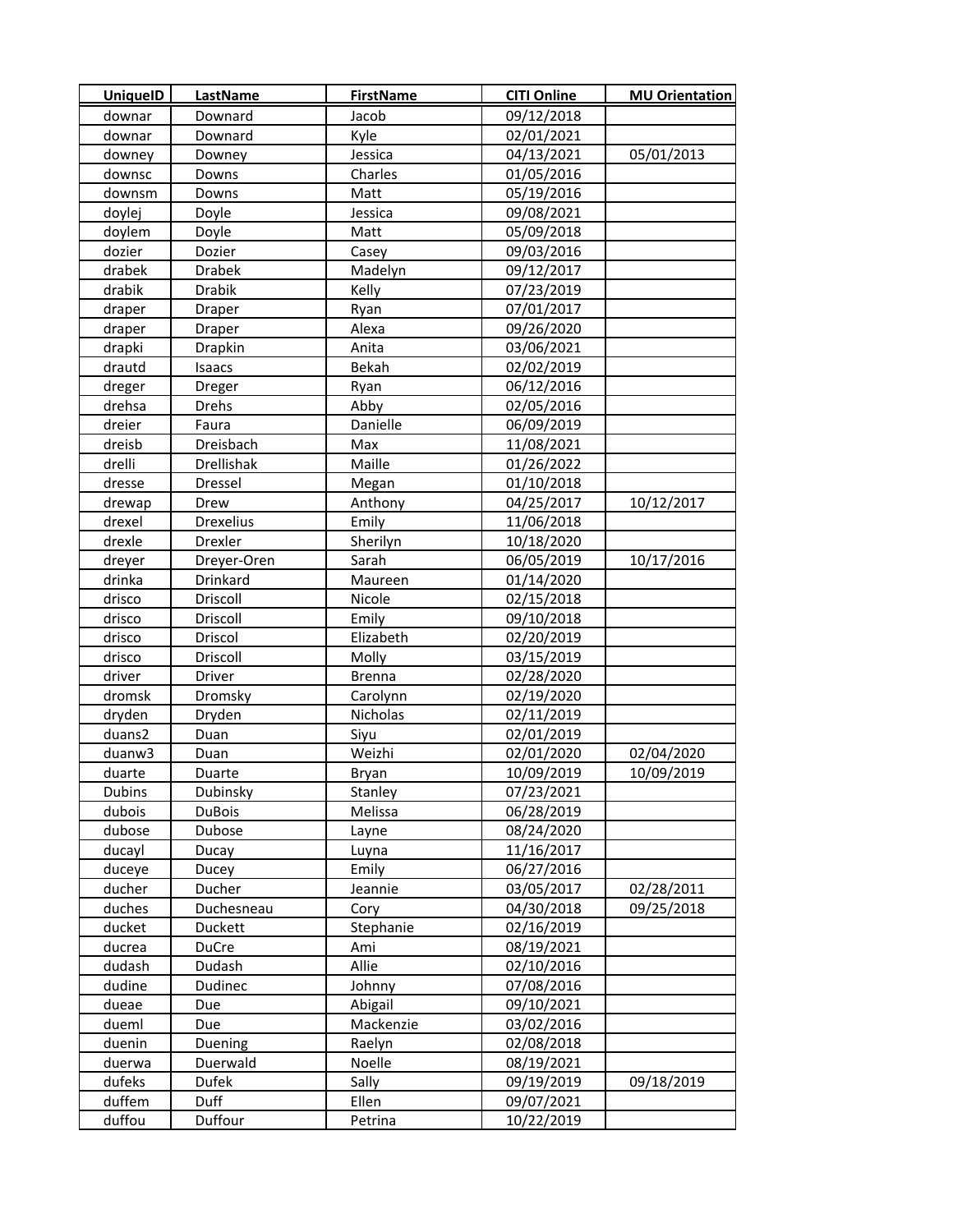| UniquelD      | <b>LastName</b> | <b>FirstName</b> | <b>CITI Online</b> | <b>MU Orientation</b> |
|---------------|-----------------|------------------|--------------------|-----------------------|
| duffyb        | Duffy           | Brenden          | 02/07/2017         |                       |
| duffyc        | Duffy           | Cassidy          | 10/28/2021         |                       |
| duffyf        | Duffy           | Francis          | 10/09/2021         | 08/30/2021            |
| duffyk        | Duffy           | Katie            | 06/10/2017         |                       |
| duffym        | Duffy           | Margot           | 05/15/2017         |                       |
| DuffyM        | Duffy           | Mary             | 04/22/2020         |                       |
| duffym        | Duffy           | Matthew          | 10/19/2020         |                       |
| duganh        | Dugan           | Heather          | 07/25/2019         |                       |
| duggan        | Duggan          | Emma             | 09/09/2018         |                       |
| duggan        | Duggan          | Ella             | 09/11/2018         |                       |
| dugger        | Dugger          | Latara           | 02/08/2017         |                       |
| duh5          | Du              | Huanyu           | 02/19/2019         |                       |
| duhnkm        | Duhn            | Kiley            | 01/29/2017         | 02/01/2017            |
| duigna        | Duignan         | Claire           | 09/24/2017         |                       |
| duj3          | Du              | Jin              | 02/07/2018         |                       |
| dukeml        | Duke            | Marie            | 09/17/2019         |                       |
| dukerc        | Duker           | Cassie           | 09/15/2019         |                       |
| dulane        | Dulaney         | Ashlyn           | 09/04/2018         |                       |
| dulane        | Dulaney         | Austin           | 02/22/2019         |                       |
| dum3          | Du              | Mengyang         | 03/04/2020         |                       |
| dumbuy        | Dumbuya         | Ramata           | 10/04/2018         |                       |
| dunaga        | Dunagan         | Kimberly         | 04/20/2016         |                       |
| dunave        | Dunavent        | <b>Brianna</b>   | 02/12/2018         | 10/04/2018            |
| dunawa        | Dunaway         | Caitlin          | 07/25/2016         |                       |
| dunbar        | Dunbar          | <b>Blake</b>     | 01/22/2018         | 09/17/2018            |
| duncan        | Duncan          | Scott            | 02/23/2017         |                       |
| duncan        | Duncan          | Devonte          | 09/09/2018         |                       |
| duncan        | Duncan          | Kamea            | 03/15/2019         |                       |
| dunchv        | Dunch           | Victoria         | 01/29/2021         |                       |
| dunfee        | Dunfee          | Madeline         | 01/06/2020         |                       |
| duning        | Duning          | Tyler            | 09/19/2019         |                       |
| dunlap        | Dunlap          | Dan              | 06/28/2017         |                       |
| dunlap        | Dunlap          | Casey            | 02/05/2018         |                       |
| dunlav        | Dunlavy         | Emma             | 09/15/2021         |                       |
| dunnam        | Dunn            | Austin           | 04/03/2021         |                       |
| dunnbr        | Dunn            | Bethany          | 06/03/2018         |                       |
| dunnin        | Dunn            | Isabella         | 09/05/2020         |                       |
| DunnMa        | Dunn            | Matilda          | 05/02/2019         |                       |
| dunnnm        | Dunn            | Noah             | 06/18/2019         |                       |
| dunnsj        | Dunn            | Sheena           | 11/03/2019         | 02/06/2020            |
| dunnst        | Dunn            | Samantha         | 08/08/2016         |                       |
| dunnt2        | Dunn            | Taylorae         | 02/01/2021         |                       |
| dunsmo        | Dunsmore        | Tori             | 09/18/2019         |                       |
| duppsa        | Dupps           | Alexandra        | 09/13/2018         |                       |
| dupwas        | Dupwa           | Simbarashe       | 09/19/2018         | 10/29/2018            |
| durana        | Duran           | Antonio          | 06/04/2019         | 02/03/2015            |
| durann        | Duran           | Nathan           | 01/04/2019         |                       |
| Durbin        | Durbin          | Alexis           | 09/06/2019         |                       |
| durbin        | Durbin          | Samantha         | 02/11/2020         |                       |
| durcan        | Durcan          | Maura            | 09/14/2018         |                       |
| durham        | Durham          | Sarah            | 09/07/2016         |                       |
| durzin        | Durzinsky       | Lily             | 11/30/2021         |                       |
| <b>DUSKIN</b> | Duskin          | Holly            | 06/04/2018         |                       |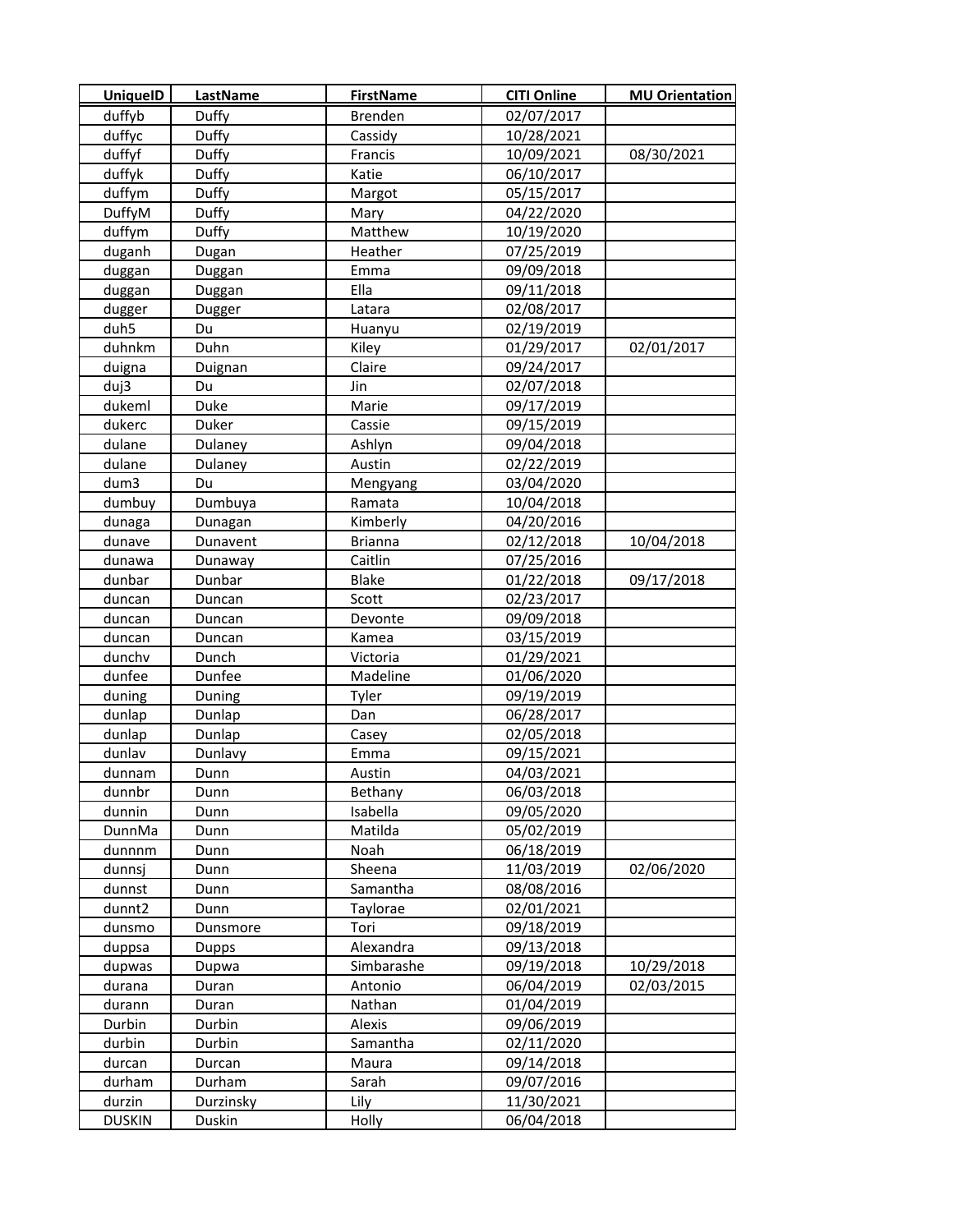| <b>UniquelD</b> | <b>LastName</b> | <b>FirstName</b> | <b>CITI Online</b> | <b>MU Orientation</b> |
|-----------------|-----------------|------------------|--------------------|-----------------------|
| Dusthi          | Dusthimer       | Nicole           | 01/04/2017         |                       |
| dustsb          | Dust            | Scott            | 02/24/2021         | 05/08/2015            |
| duvall          | Duvall          | Taylor           |                    | 09/06/2016            |
| dux12           | Du              | Xulin            | 03/13/2020         |                       |
| dvorki          | Dvorkin         | Elizabeth        | 10/06/2017         |                       |
| dvorni          | Dvornikova      | Mariia           | 06/03/2019         |                       |
| dvorsk          | Dvorsky         | Courtney         | 11/29/2016         |                       |
| dwares          | <b>Dwares</b>   | Sofia            | 07/28/2021         |                       |
| dyeraw          | Dyer            | Alex             | 09/27/2020         |                       |
| dyercs          | Dyer            | Cathy            | 06/12/2017         |                       |
| dyere           | Dyer            | Eliot            | 08/31/2020         |                       |
| dyerfr          | Dyer            | Faithann         | 09/26/2021         |                       |
| dyerij          | Dyer            | lan              | 02/04/2019         |                       |
| dykstr          | Dykstra         | Madison          | 08/09/2018         |                       |
| dysart          | Dysart          | Benjamin         | 09/17/2019         |                       |
| dzekoe          | Dzekoe          | Richmond         | 04/23/2016         |                       |
| dzimbi          | Dzimbiri        | Mastano          | 12/24/2018         | 03/11/2019            |
| dzinbi          | Dzinbinski      | Mary             | 08/27/2021         |                       |
| eadssk          | Eads            | Shea             | 11/05/2020         |                       |
| eaglej          | Eagle           | Jenna            | 02/04/2019         | 09/30/2016            |
| eakinm          | Eakin           | Morgan           | 02/24/2020         |                       |
| eakins          | Eakins          | Donna            | 09/15/2019         | 02/06/2020            |
| earley          | Earley          | Tyler            | 04/02/2021         |                       |
| earlse          | Earls           | Ellie            | 02/09/2021         |                       |
| easter          | Easter          | <b>Brooke</b>    | 03/14/2016         |                       |
| eatona          | Eaton           | Abigail          | 07/03/2020         |                       |
| eatonc          | Eaton           | Chris            | 03/30/2016         | 09/06/2016            |
| eatonj          | Eaton           | Jordan           | 09/08/2018         |                       |
| eatont          | Eaton           | Timothy          | 03/28/2018         | 05/08/2015            |
| ebbing          | Ebbing          | Claire           | 02/07/2018         | 02/13/2018            |
| ebbing          | Ebbing          | Emily            | 09/03/2019         |                       |
| eberle          | Eberlein        | Anna             | 10/09/2019         |                       |
| EBERLE          | Edwards         | Megan            | 08/05/2021         |                       |
| eberly          | Eberly          | Lauren           | 09/07/2018         |                       |
| eberso          | Ebersole        | Charles          | 08/25/2019         | 11/11/2002            |
| ebertj          | Ebert           | Jennifer         | 10/10/2021         |                       |
| ebribk          | Ebri            | Bernadette       | 09/25/2018         |                       |
| eckhof          | Eckhoff         | Amanda           | 09/08/2017         |                       |
| eckste          | Eckstein        | <b>Brandon</b>   | 10/17/2021         |                       |
| eddiea          | Eddie           | April            | 06/20/2018         | 04/28/2014            |
| edelen          | Edelen          | Ryan             | 01/12/2016         | 02/07/2017            |
| edelma          | Edelmann        | Zoe              | 02/02/2021         |                       |
| edgarb          | Edgar           | Ben              | 09/11/2019         |                       |
| edgare          | Edgar           | Elizabeth        | 01/30/2017         | 02/07/2017            |
| edgeal          | Edge            | Anna             | 05/15/2019         |                       |
| edieja          | Edie            | Julia            | 02/17/2020         |                       |
| edmond          | Edmondson       | Inez             | 06/06/2017         | 07/25/2017            |
| edmond          | Edmondson       | Darby            | 09/13/2018         |                       |
| edmund          | Edmunds         | Sarah            | 02/01/2018         |                       |
| edward          | Edwards         | Libby            | 01/26/2016         | 02/02/2016            |
| edward          | Edwards         | Laura            | 02/10/2016         | 03/08/2016            |
| edward          | Edwards         | Matthew          | 09/07/2016         | 09/01/2016            |
| edward          | Edwards         | Erica            | 12/10/2016         | 12/02/2016            |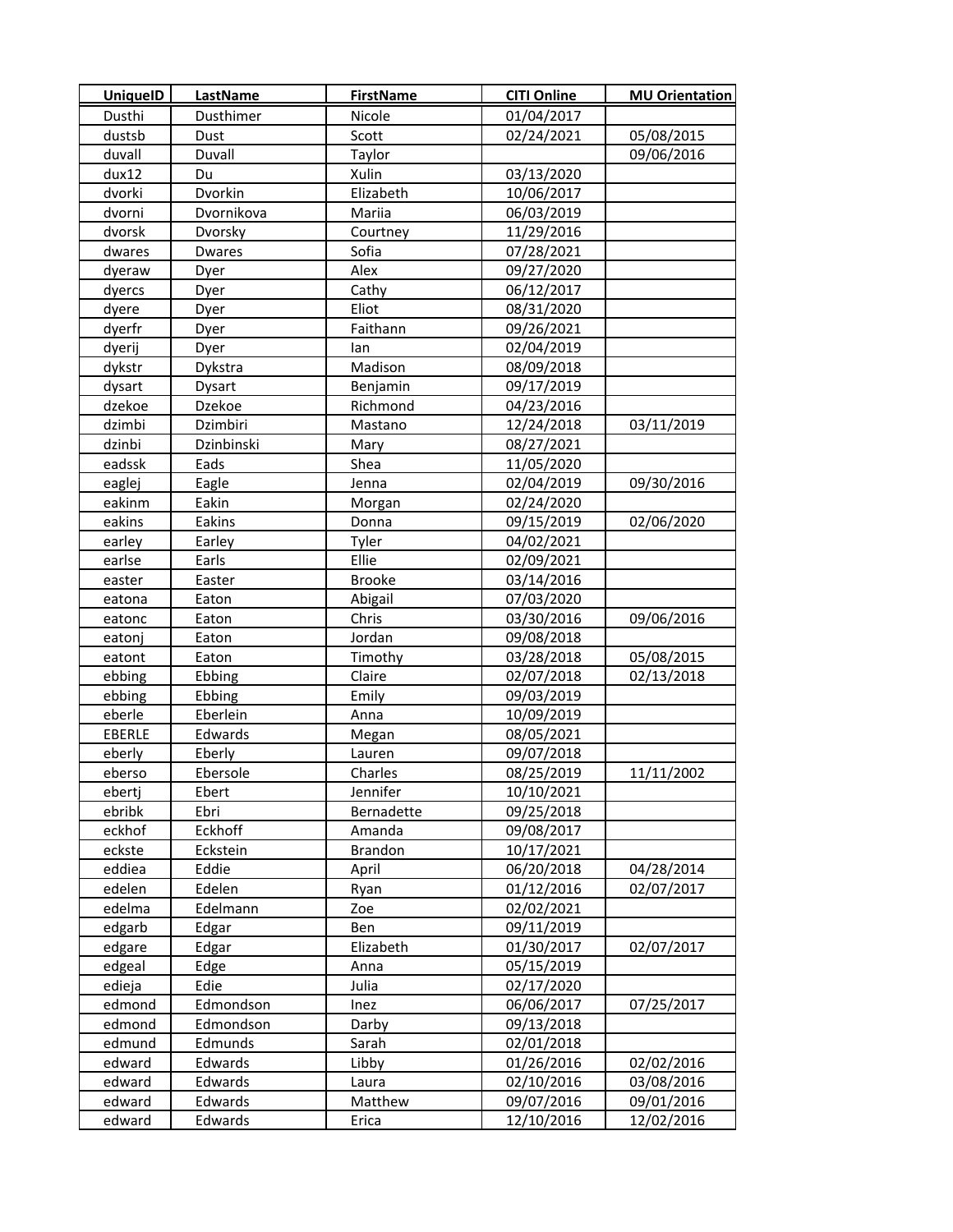|                                                                              | <b>MU Orientation</b> |
|------------------------------------------------------------------------------|-----------------------|
| edward<br>Edwards<br>Kay                                                     | 01/30/2017            |
| Edwards<br>edward<br>08/29/2018<br>Logan                                     | 08/29/2018            |
| Edwards<br>edward<br>Tristan<br>09/15/2018                                   |                       |
| Edwards<br>Elizabeth<br>10/06/2017<br>edward                                 | 10/04/2018            |
| edward<br>Edward<br>Jennifer<br>10/12/2018                                   | 12/02/2015            |
| Edwards<br>Sarah<br>10/27/2018<br>edward                                     |                       |
| Michael Todd<br>edward<br>Edwards<br>01/02/2020                              | 09/12/2006            |
| edward<br>08/29/2019<br>Edwards<br>Leslie                                    | 02/24/2020            |
| edward<br>Edwards<br>03/11/2020<br>Cassady                                   |                       |
| edward<br>Edwards<br>Rachel<br>09/23/2021                                    |                       |
| Alex<br>05/12/2020<br>Egan<br>egana                                          |                       |
| 09/13/2019<br>Egan<br>Mckenna<br>eganmp                                      |                       |
| 06/14/2017<br>Egerer<br>Jessica<br>egerer                                    |                       |
| Cade<br>09/20/2021<br><b>Eggemeyer</b><br>eggeme                             |                       |
| Adam<br>02/15/2018<br>Eggert<br>eggert                                       |                       |
| ehlern<br>Ehler<br>Nicole<br>06/23/2021                                      |                       |
| ehlers<br>Ehlers<br>Caroline<br>11/21/2020                                   |                       |
| ehrenf<br>Ehrenfeucht<br>Michael<br>07/29/2018                               |                       |
| Ehret<br>Alan<br>02/14/2016<br>ehreta                                        |                       |
| 10/13/2019<br>ehrich<br>Ehrich<br>Caroline                                   |                       |
| 02/18/2018<br>ehrman<br>Ehrman<br>Graceon                                    |                       |
| eichle<br>Eichler<br>09/11/2018<br>Mallory                                   |                       |
| eickho<br>Eickhoff<br>Kate<br>01/26/2022                                     |                       |
| eickme<br>02/07/2016<br>Eickmeyer<br>Ryan                                    |                       |
| eidd<br>Eid<br>Diana<br>05/16/2016                                           |                       |
| eidman<br>Eidmann<br>06/11/2018<br>Mary                                      |                       |
| eidsa<br>Eid<br>Samia<br>04/21/2016                                          | 04/22/2016            |
| eifert<br>Eifert<br>Christopher<br>10/15/2019                                |                       |
| Liza<br>02/28/2021<br>eigene<br>Eigen                                        |                       |
| eilers<br>Eilers<br>Emily<br>06/05/2021                                      |                       |
| Einsfeld<br>einsfe<br>April<br>02/08/2016                                    |                       |
| eisenb<br>Eisenberger<br>01/31/2020<br>Corey                                 |                       |
| 09/08/2017<br>Eiser<br>Matthew<br>eiserm                                     | 03/02/2018            |
| Eishen<br>10/27/2014<br>eishen<br>Jacob                                      | 02/07/2017            |
| 07/29/2018<br>Eitel<br>eitelm<br>Mike                                        |                       |
| ekehob<br>Ekeh<br>09/11/2018<br>Bethany                                      | 09/10/2019            |
| Natalie<br>02/28/2021<br>ekstra<br>Ekstrand                                  |                       |
| elamhn<br>Elam<br>02/13/2018<br>Haley                                        |                       |
| Nicholas<br>Elam<br>06/01/2016<br>elamnp                                     | 02/25/2013            |
| elasma<br>Elasmar<br>08/31/2021<br>Serene                                    |                       |
| eldrid<br><b>Britta</b><br>02/11/2019<br>Eldridge                            |                       |
| Hannah<br>eliash<br>09/06/2017<br>Elias                                      |                       |
| eliasm<br>Elias<br>09/01/2020<br>Melissa                                     |                       |
| eligat<br>08/05/2021<br>Eligator<br>Lily                                     |                       |
| Elizabeth<br>elizab<br>04/15/2020<br>Davis<br>ellers<br>Ellers<br>07/28/2018 |                       |
| Kathryn<br>elliot<br>Elliott<br>Lauren<br>02/05/2018                         | 02/06/2018            |
| elliot<br>Elliott<br>02/07/2019<br>Katelynn                                  |                       |
| 07/01/2020<br>elliot<br>Elliott<br>Brooklyn                                  |                       |
| elliot<br>09/10/2020<br>Elliott<br>Alyssa                                    |                       |
| elliot<br>Justis<br>Elliott<br>11/09/2021                                    |                       |
| ellisa<br><b>Ellis</b><br>Ashleigh<br>09/09/2018                             |                       |
| ellisd<br>Ellis<br>02/02/2019<br>Dean                                        |                       |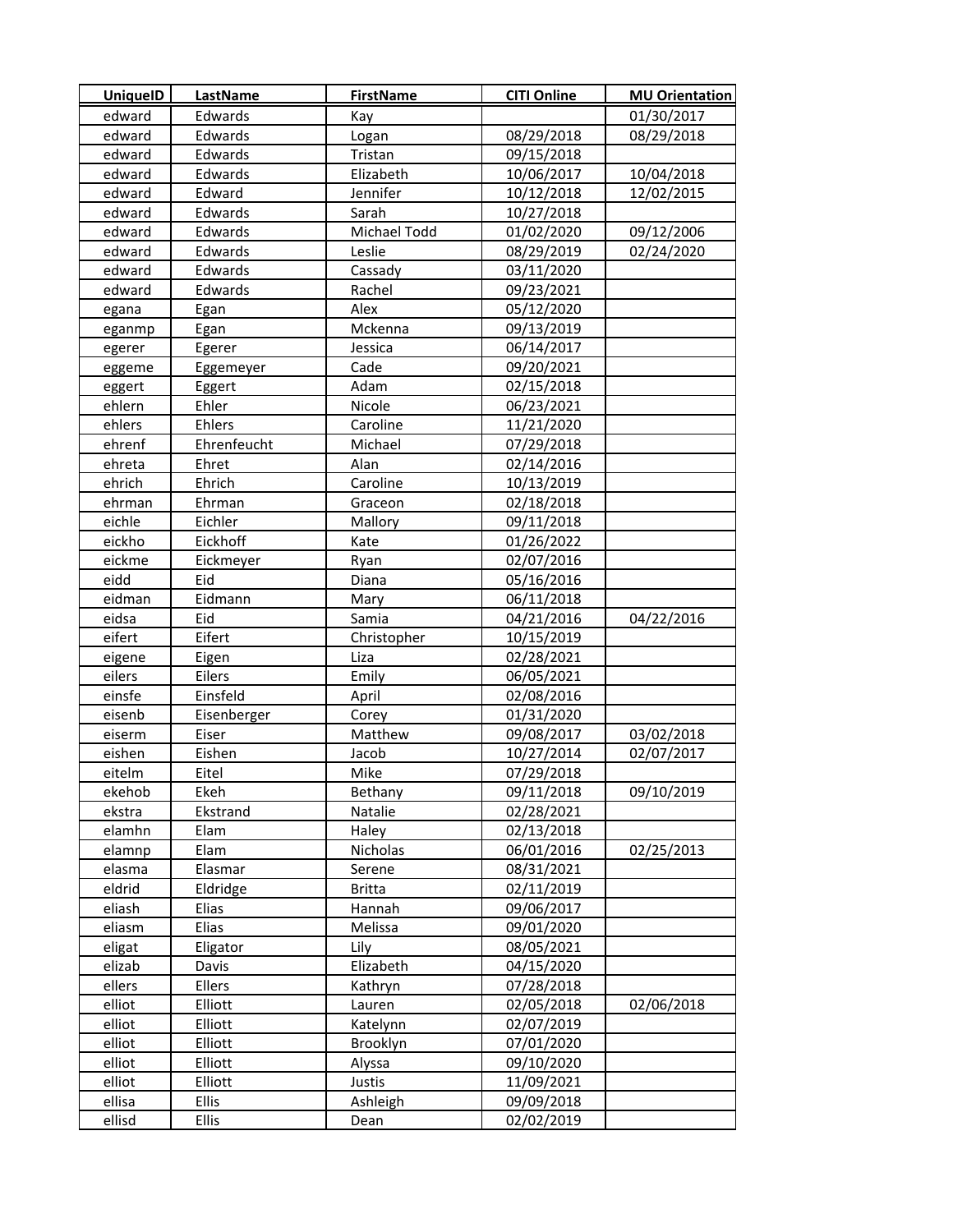| <b>UniquelD</b> | <b>LastName</b> | <b>FirstName</b> | <b>CITI Online</b> | <b>MU Orientation</b> |
|-----------------|-----------------|------------------|--------------------|-----------------------|
| ellise          | Ellis           | Edward           | 01/05/2017         |                       |
| ellisf          | Ellis           | Faith            | 09/09/2017         |                       |
| ellisj          | <b>Ellis</b>    | Jack             | 03/23/2019         |                       |
| ellisk          | Ellis           | Kari             | 09/17/2020         |                       |
| elliso          | Ellison         | Carly            | 02/07/2018         |                       |
| elliso          | Ellison         | Lily             | 03/19/2019         |                       |
| elliso          | Ellison         | Mika             | 05/08/2019         |                       |
| ellram          | Ellram          | Lisa             | 04/23/2019         | 02/09/2016            |
| elmera          | Sadiang-Abay    | Elmer            | 03/13/2017         |                       |
| elmore          | Elmore          | Megan            | 02/07/2016         | 02/17/2016            |
| elsaad          | ElSaadany       | Mohamed          | 01/25/2016         |                       |
| elsaad          | El Saadany      | Yosuf            | 01/23/2017         |                       |
| elsham          | El-Shamy        | Hanya            | 01/24/2020         |                       |
| elshof          | Elshoff         | Braden           | 01/04/2019         |                       |
| elstie          | Elstien         | Kayla            | 01/26/2020         | 12/02/2016            |
| embree          | Embree          | Lizzy            | 09/06/2021         |                       |
| emeryp          | Emery           | Patrick          | 12/20/2016         | 02/17/2017            |
| emigsn          | Emig            | Sarah            | 01/31/2016         |                       |
| enacop          | Enacopol        | Alexis           | 02/20/2018         |                       |
| enamah          | Enama           | Hunter           | 02/25/2020         |                       |
| enderl          | Enderle         | Lauren           | 01/31/2018         |                       |
| enderl          | Enderle         | Tavis            | 09/15/2019         |                       |
| enders          | Enders          | Alexa            | 02/17/2018         |                       |
| endozo          | Endozo          | Mara             | 05/18/2017         |                       |
| engelc          | Engel           | Cameron          | 01/05/2017         |                       |
| engelh          | Engelhardt      | Marissa          | 11/27/2017         |                       |
| engell          | Engel           | Lisa             | 09/01/2021         |                       |
| engelm          | Engel           | Michelle         | 09/18/2019         |                       |
| engelm          | Engel           | Maureen          | 07/17/2020         |                       |
| englan          | England         | Marcia           | 04/12/2019         | 10/09/2007            |
| englis          | English         | Melissa          | 01/02/2017         |                       |
| englis          | English         | Taylor           | 09/01/2021         |                       |
| enheld          | Enhelder        | Jessica          | 09/10/2018         | 10/04/2018            |
| enixca          | Enix            | Cayden           | 08/23/2020         |                       |
| ennisr          | Ennis           | Riley            | 04/16/2019         |                       |
| ensorm          | Ensor           | Molly            | 03/03/2020         |                       |
| epiepr          | Epie            | Prisca           | 02/16/2019         |                       |
| eramon          | Eramo           | <b>Nick</b>      | 09/20/2018         |                       |
| ercola          | Ercolani        | Kathryn          | 10/09/2019         |                       |
| Erenbe          | Erenberg        | David            | 06/17/2016         |                       |
| erenbe          | Erenberg        | Kellie           | 09/10/2018         |                       |
| ericks          | Erickson        | Blake            | 10/09/2018         |                       |
| erin.b          | <b>Beckloff</b> | Erin             | 03/08/2019         |                       |
| erland          | Erlandson       | Curtis           | 03/12/2020         |                       |
| <b>ERMERC</b>   | Ermer           | Charles          | 06/27/2019         |                       |
| erneca          | Erne            | Claudia          | 08/21/2021         |                       |
| ernsta          | Ernst           | Anna             | 03/07/2020         |                       |
| ernstj          | Ernst           | Jimmy            | 09/20/2016         |                       |
| eroske          | Eroskey         | Kat              | 07/20/2020         |                       |
| erpscj          | Erps            | Corey            | 05/26/2019         |                       |
| ervina          | Ervin           | Angela           | 04/10/2016         |                       |
| ervink          | Ervin           | Katherine        | 02/11/2020         |                       |
| ervink          | Ervin           | Kathryn          | 03/11/2020         |                       |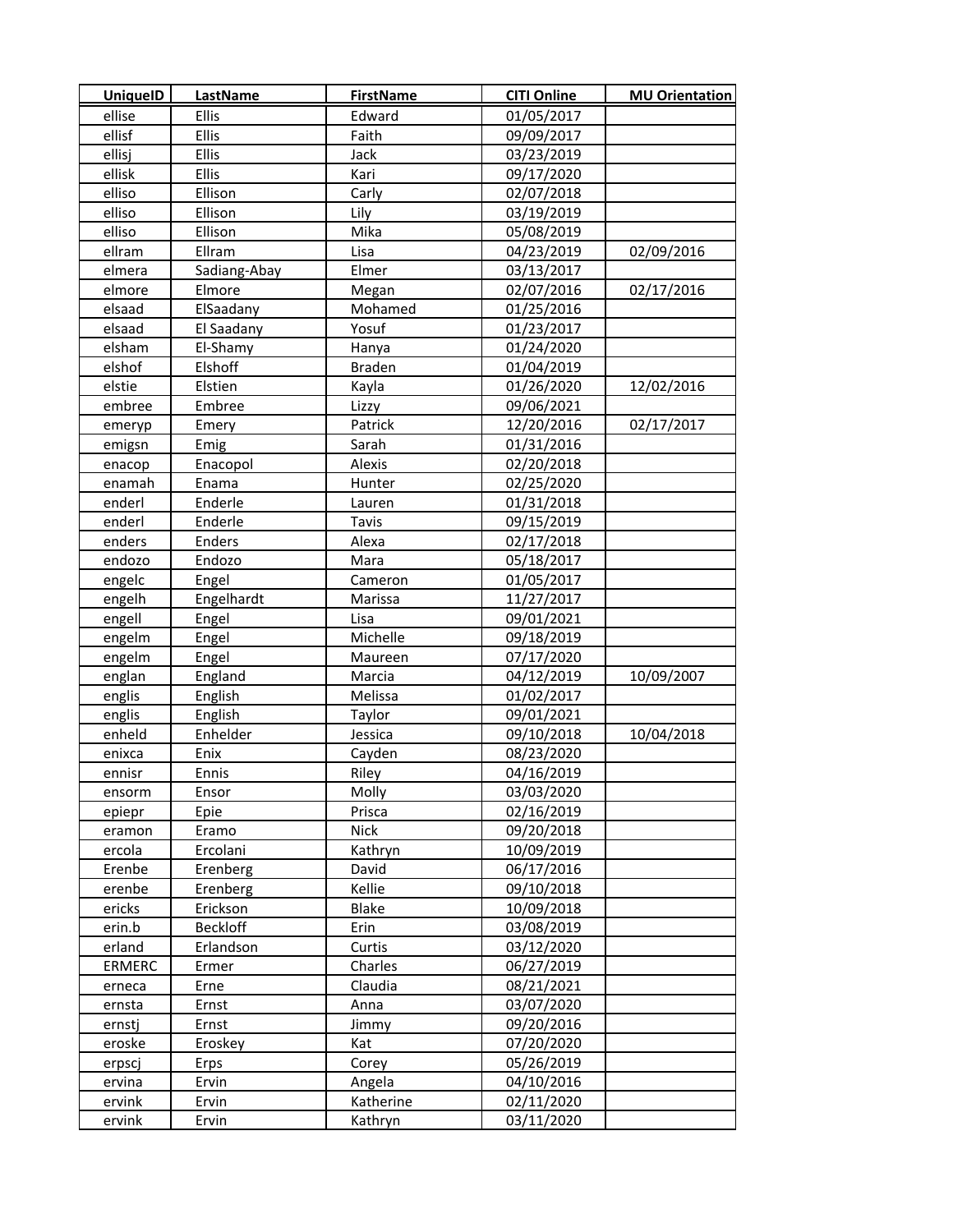| <b>UniquelD</b> | <b>LastName</b> | <b>FirstName</b> | <b>CITI Online</b> | <b>MU Orientation</b> |
|-----------------|-----------------|------------------|--------------------|-----------------------|
| esbran          | Esbrand         | Monique          | 03/24/2020         |                       |
| eschen          | Eschenbrenner   | Elizabeth        | 02/18/2016         |                       |
| escobo          | Escobosa        | Carolina         | 02/05/2020         |                       |
| eshelm          | Eshelman        | Lee              | 01/11/2016         | 11/13/2014            |
| eshett          | Eshett          | Etiyene          | 11/17/2018         |                       |
| esparz          | Esparza         | Dorabel          | 08/26/2018         |                       |
| espino          | Espinoza        | Izabella         | 11/12/2020         |                       |
| espiri          | Espiritusanto   | Patria           | 02/21/2019         |                       |
| essert          | Essert          | <b>Brittany</b>  | 09/12/2018         |                       |
| esteky          | Esteky          | Sina             | 10/25/2017         | 11/15/2017            |
| estepr          | Estep           | Ryan             | 02/04/2020         | 02/04/2020            |
| estesb          | Estes           | Betty            | 02/08/2018         |                       |
| estesg          | Estes           | Garrett          | 09/14/2021         |                       |
| estesl          | Estes           | Lauren           | 09/29/2017         |                       |
| estesm          | Estes           | Matthew          | 02/04/2016         | 02/04/2016            |
| etchin          | Etchingham      | Maggie           | 02/10/2020         |                       |
| etchis          | Etchison        | Paige            | 03/01/2017         |                       |
| ethrid          | Ethridge        | Danielle         | 09/16/2020         |                       |
| etterl          | Etter-Lewis     | Gwendolyn        | 05/03/2021         | 05/20/2002            |
| etukut          | Etuk            | Uduak            | 03/15/2019         |                       |
| eurell          | Eurell          | Alissa           | 07/13/2020         |                       |
| eustaq          | Eustaquio       | Erika            | 10/28/2016         |                       |
| evande          | Evander         | Mac              | 01/04/2019         |                       |
| evansa          | Evans           | Angela           | 03/15/2018         | 03/14/2018            |
| evansa          | Evans           | Alexandria       | 02/02/2019         |                       |
| evansc          | Evans           | Christian        | 09/29/2019         |                       |
| evansc          | Evans           | Colin            | 02/09/2020         |                       |
| EvansE          | Evans           | Emily            | 04/26/2017         |                       |
| evansg          | Evans           | Gracie           | 09/12/2019         |                       |
| evansj          | Evans           | Justin           | 09/28/2018         |                       |
| evansk          | Navarro         | Kathleen         | 02/06/2019         |                       |
| evansl          | Evans           | Leila            | 10/09/2019         |                       |
| evansl          | Evans           | Laura            | 11/06/2021         |                       |
| evansm          | Evans           | Michael          | 08/23/2021         | 11/04/2013            |
| evanst          | Evans           | Theresa          | 11/03/2019         | 07/22/2021            |
| evansw          | Evans           | Will             | 09/13/2018         |                       |
| evelan          | Eveland         | Morgan           | 02/10/2019         |                       |
| evena           | Even            | Allyson          | 07/21/2019         |                       |
| evenwe          | Even            | William          | 06/30/2017         |                       |
| evepm           | Eve             | Peyton           | 04/30/2019         |                       |
| everae          | Everaert        | Jessica          | 08/09/2018         |                       |
| everet          | Everett         | Jillian          | 02/14/2020         |                       |
| eversk          | Evers           | Katherine        | 09/24/2017         |                       |
| everso          | Eversole        | Leah             | 02/11/2020         |                       |
| ewenhh          | Ewen            | Heidi            | 08/31/2020         | 06/03/2009            |
| ewersa          | Ewers           | Aly              | 10/08/2019         |                       |
| EYERA           | Eyer            | Adrienne         | 08/07/2018         |                       |
| eyerk           | Eyer            | Kevin            | 06/10/2018         |                       |
| eylema          | Eylem           | Andrew           | 05/22/2019         |                       |
| eylone          | Eylon           | Emily            | 08/30/2018         |                       |
| ezenwu          | Ezenwukwa       | Chikobi          | 08/23/2021         |                       |
| ezersk          | Ezerski         | Lindsey          | 02/04/2016         |                       |
| Ezpele          | Ezpeleta        | Ashely           | 08/11/2021         | 10/29/2018            |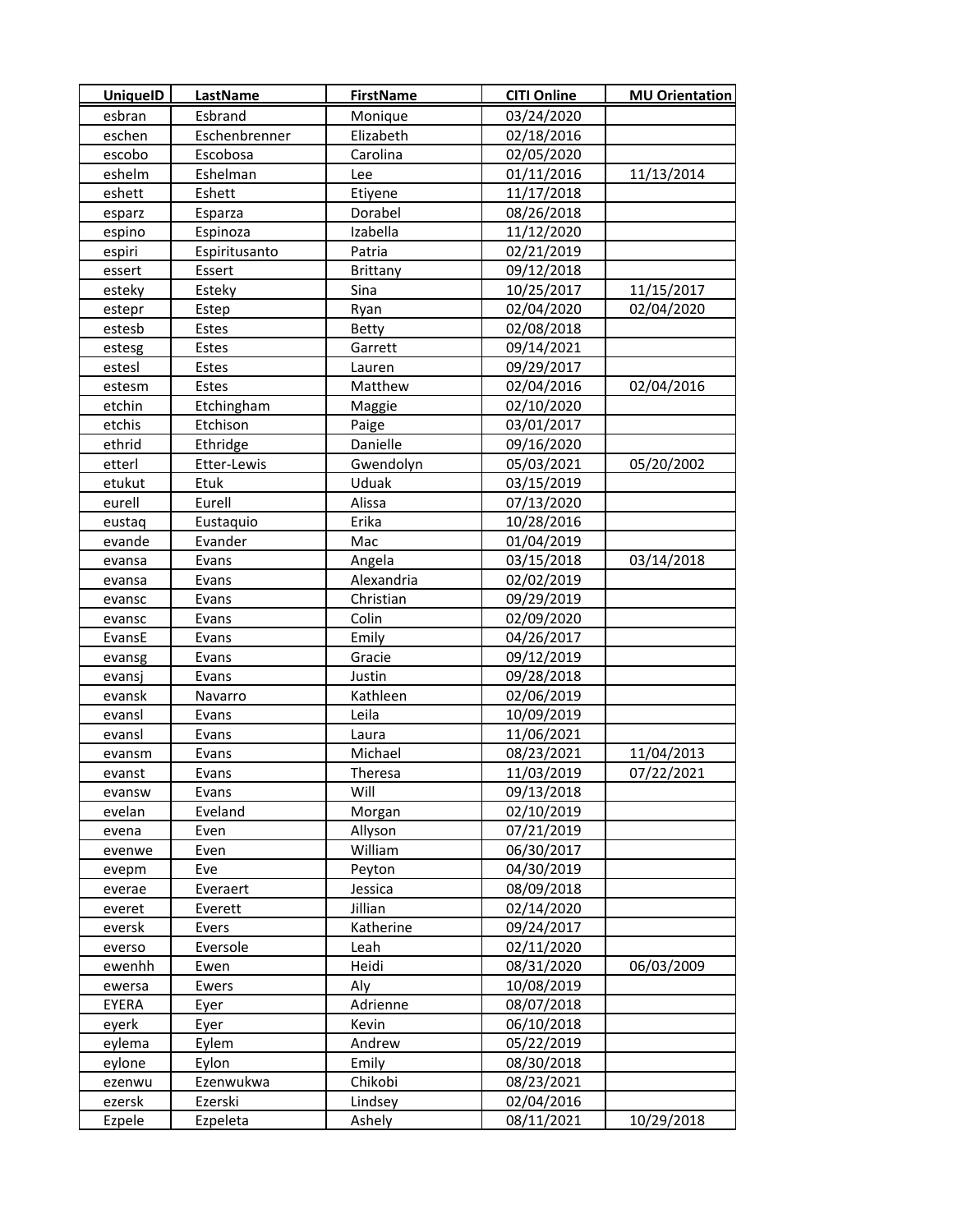| <b>UniquelD</b> | <b>LastName</b> | <b>FirstName</b> | <b>CITI Online</b> | <b>MU Orientation</b> |
|-----------------|-----------------|------------------|--------------------|-----------------------|
| fabbri          | Fabbri          | Natalie          | 09/18/2017         |                       |
| fabecj          | Fabec           | Jackie           | 09/23/2020         |                       |
| fabelo          | Fabelo          | Daniel           | 04/20/2019         |                       |
| fabian          | Fabian          | Morgan           | 02/25/2020         |                       |
| Fadlal          | Fadlallah       | Yasmeen          | 08/06/2018         |                       |
| faheys          | Fahey           | Sabine           | 01/27/2020         |                       |
| faiell          | Faiello         | Alex             | 11/15/2018         |                       |
| fainjj          | Fain            | Justin           | 08/15/2019         |                       |
| fairle          | Shea            | Samantha         | 06/05/2019         |                       |
| faison          | Faison          | Chasaty          | 09/19/2018         | 09/17/2018            |
| faison          | Faison          | <b>Myles</b>     | 10/16/2019         |                       |
| falcoc          | Falco           | Cole             | 08/28/2020         |                       |
| falcon          | Falcon          | Maria            | 02/21/2019         |                       |
| falcon          | Falcón          | Isabel           | 01/21/2022         |                       |
| falkcj          | Falk            | Caleigh          | 10/10/2019         |                       |
| falkno          | Falknor         | Abbey            | 09/15/2019         |                       |
| fallon          | Fallon          | Amy              | 07/31/2017         |                       |
| fallon          | Fallon          | Avery            | 09/14/2021         |                       |
| faloku          | Falokun         | Dawn             | 02/07/2019         |                       |
| falvey          | Falvey          | Timothy          | 02/05/2018         |                       |
| famera          | Famera          | Angela           | 02/15/2021         |                       |
| famule          | Famule          | Precious         | 02/15/2019         |                       |
| famule          | Famule          | Blessing         | 02/17/2019         | 02/19/2019            |
| fang            | Fan             | Gaojie           | 08/23/2019         | 05/08/2015            |
| fangx           | Fang            | Xiang            | 04/01/2018         | 03/05/2002            |
| fangy5          | Fang            | Yifan            | 02/22/2020         |                       |
| fannin          | Fanning         | Alexandra        | 04/30/2019         |                       |
| fannin          | Fanning         | Emma             | 10/11/2019         |                       |
| fannin          | Fanning         | <b>Brigid</b>    | 03/01/2021         |                       |
| fanokm          | Fanok           | Megan            | 11/07/2020         |                       |
| Fans12          | Fan             | Siyi             | 11/20/2020         |                       |
| fantas          | Fantasia        | Jennifer         | 07/22/2016         |                       |
| fanx3           | Fan             | Katharine        | 03/12/2018         |                       |
| Farfsi          | Farfsing        | Kathleen         | 10/10/2018         |                       |
| farhal          | Farha           | Lily             | 08/30/2018         |                       |
| farley          | Farley          | Kyle             | 05/22/2019         |                       |
| farnsw          | Farnsworth      | Taliah           | 07/30/2016         |                       |
| farrar          | Farrar          | Ivana            | 06/29/2020         |                       |
| farrar          | Farrar          | Karli            | 09/19/2020         |                       |
| farrel          | Farrell         | Emily            | 09/05/2018         |                       |
| farrel          | Farrell         | Cierra           | 09/09/2019         |                       |
| farrel          | Farrell         | Allison          | 01/13/2020         | 09/17/2019            |
| farrel          | Farrell         | Anne             | 04/23/2020         | 09/09/2011            |
| Farwic          | Farwick         | Catherine        | 02/05/2019         |                       |
| fasold          | Fasold          | Aubrey           | 02/02/2018         |                       |
| fassje          | Fass            | Jensen           | 09/08/2021         |                       |
| fasstp          | Fass            | Tyler            | 03/19/2019         |                       |
| fastzk          | Fastzkie        | Maureen          | 09/04/2017         | 09/06/2017            |
| fatetk          | Fate            | Taylor           | 01/30/2016         | 09/30/2016            |
| faucet          | Faucett         | Deanna           | 09/06/2018         |                       |
| faulkn          | Faulkner        | Kristen          | 07/11/2016         | 07/19/2016            |
| faulkn          | Faulkner        | Mackenzie        | 11/17/2020         |                       |
| faunce          | Faunce          | Jessica          | 07/22/2019         |                       |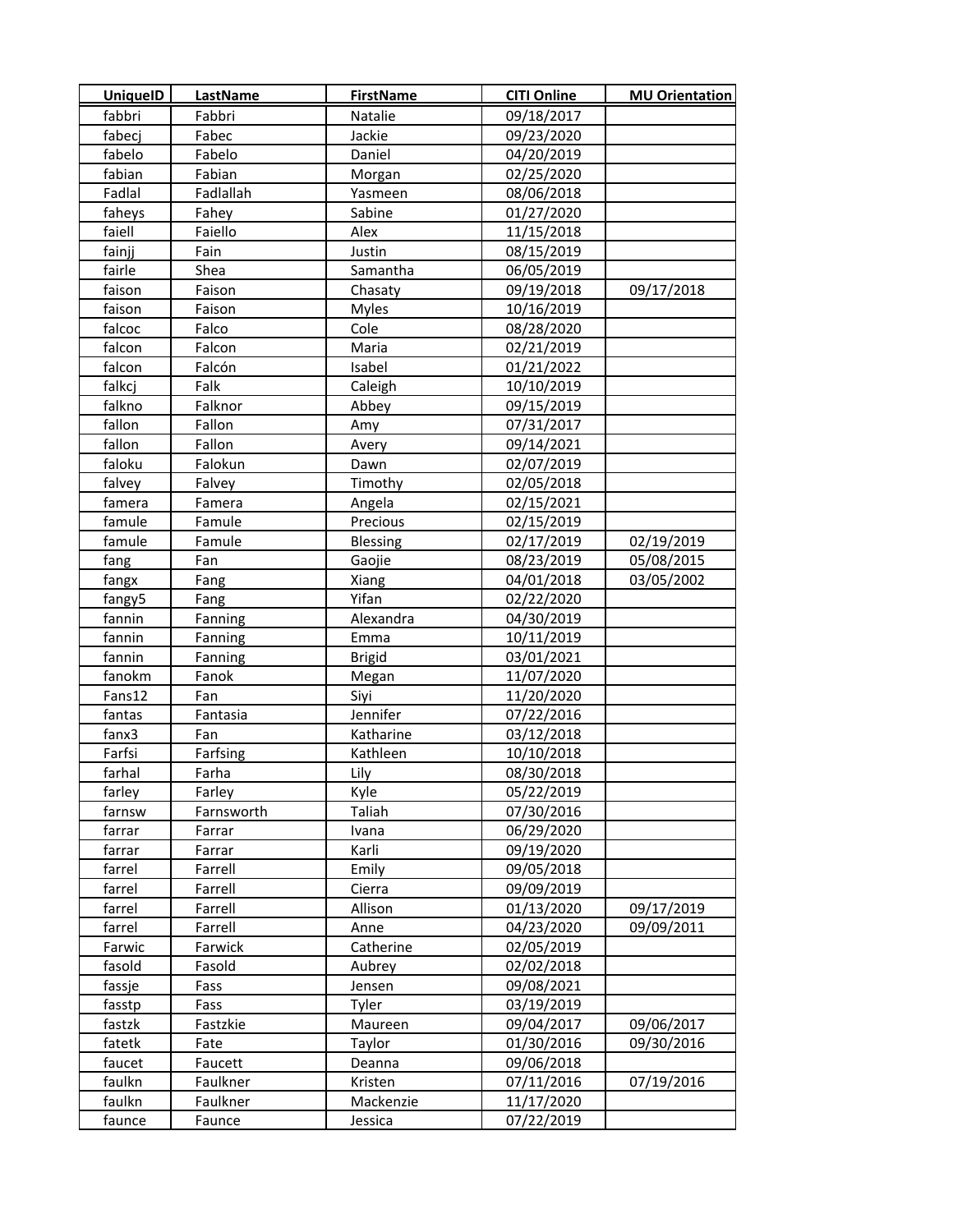| <b>UniquelD</b> | <b>LastName</b> | <b>FirstName</b> | <b>CITI Online</b> | <b>MU Orientation</b> |
|-----------------|-----------------|------------------|--------------------|-----------------------|
| fawcet          | Fawcett         | Casey            | 02/07/2018         | 02/13/2018            |
| faydr           | Fay             | Dan              | 02/07/2016         |                       |
| fayent          | Fayen           | Teresa           | 09/30/2019         |                       |
| fazliu          | Fazliu          | Fitore           | 02/10/2017         | 02/17/2017            |
| fearsg          | Fears           | Gwen             | 09/10/2019         |                       |
| feathe          | Feathers        | Mackenzie        | 02/14/2017         |                       |
| feazel          | Feazel          | Emily            | 02/07/2018         |                       |
| feckje          | Feck            | Jane             | 03/17/2020         |                       |
| fedeli          | Fedeli          | Sophia           | 10/26/2014         | 02/07/2017            |
| federm          | Federman        | Julia            | 02/05/2020         | 02/06/2020            |
| feeman          | Feeman          | Kelley           | 01/07/2019         | 01/17/2019            |
| feesr           | Fee             | Savanna          | 08/28/2018         | 08/29/2018            |
| fehlan          | Fehlan          | Kirsten          | 09/05/2016         | 12/02/2016            |
| feilen          | Feilen          | Katie            | 08/16/2018         | 03/11/2019            |
| feilen          | Feilen          | Jodie            | 11/29/2019         |                       |
| feipel          | Feipel          | Curtis           | 08/04/2020         |                       |
| feistd          | Feist           | Danny            | 05/21/2020         |                       |
| feitel          | Feitel          | Abby             | 03/20/2021         |                       |
| feitsh          | Feitshans       | Nathan           | 06/01/2019         |                       |
| felbli          | Felblinger      | Tori             | 03/03/2019         |                       |
| feldem          | Feld            | Emma             | 08/31/2017         |                       |
| felder          | Felder          | Chloe            | 11/17/2020         |                       |
| feldka          | Feldkamp        | Caroline         | 02/11/2019         |                       |
| feldma          | Feldman         | Olivia           | 09/04/2017         |                       |
| feldma          | Feldmaier       | Daniela          | 02/15/2020         |                       |
| feldma          | Feldman         | Zoltan           | 02/18/2021         |                       |
| feldst          | Feldstein       | Arthur           | 10/02/2018         |                       |
| felgar          | Felgar          | Christina        | 11/05/2017         |                       |
| felker          | Felker          | Emily            | 06/08/2016         |                       |
| fellma          | Fellman         | Chelsie          | 09/14/2021         |                       |
| fellow          | Fellows         | Diane            | 03/07/2020         | 03/14/2018            |
| fellow          | Fellowes        | Jack             | 05/10/2021         |                       |
| felter          | Felter          | Nicholas         | 09/24/2020         |                       |
| felton          | Felton          | Nicole           | 02/03/2020         |                       |
| feltsa          | Felts           | Abigail          | 02/25/2020         |                       |
| feltsa          | Felts           | Alexandria       | 09/24/2021         |                       |
| fendin          | Fendinger       | <b>Nick</b>      | 08/06/2019         | 10/24/2017            |
| fengs4          | Feng            | Shuhan           | 01/31/2018         |                       |
| fenimo          | Fenimore        | Bryan            | 12/03/2018         |                       |
| fennak          | Fenn            | Alexander        | 07/26/2019         |                       |
| fennel          | Fennell         | Meghan           | 03/12/2016         |                       |
| fennim          | Fennimore       | Sasha            | 02/04/2021         |                       |
| fenton          | Fenton          | Jordan           | 04/09/2016         | 10/21/2015            |
| fenton          | Fenton-Hulett   | Elle             | 06/06/2019         |                       |
| fenton          | Fenton          | Olivia           | 09/03/2019         |                       |
| fenton          | Fenton          | Amanda           | 09/17/2019         |                       |
| fergus          | Ferguson        | Nancy            | 04/25/2016         |                       |
| fergus          | Ferguson        | Sarah            | 07/28/2016         |                       |
| fergus          | Ferguson        | Katie            | 09/27/2016         |                       |
| fergus          | Ferguson        | Andrew           | 05/23/2017         |                       |
| fergus          | Ferguson        | Jillian          | 03/23/2018         |                       |
| Fergus          | Ferguson        | Sara             | 10/20/2019         |                       |
| fergus          | Ferguson        | Molly            | 02/17/2021         |                       |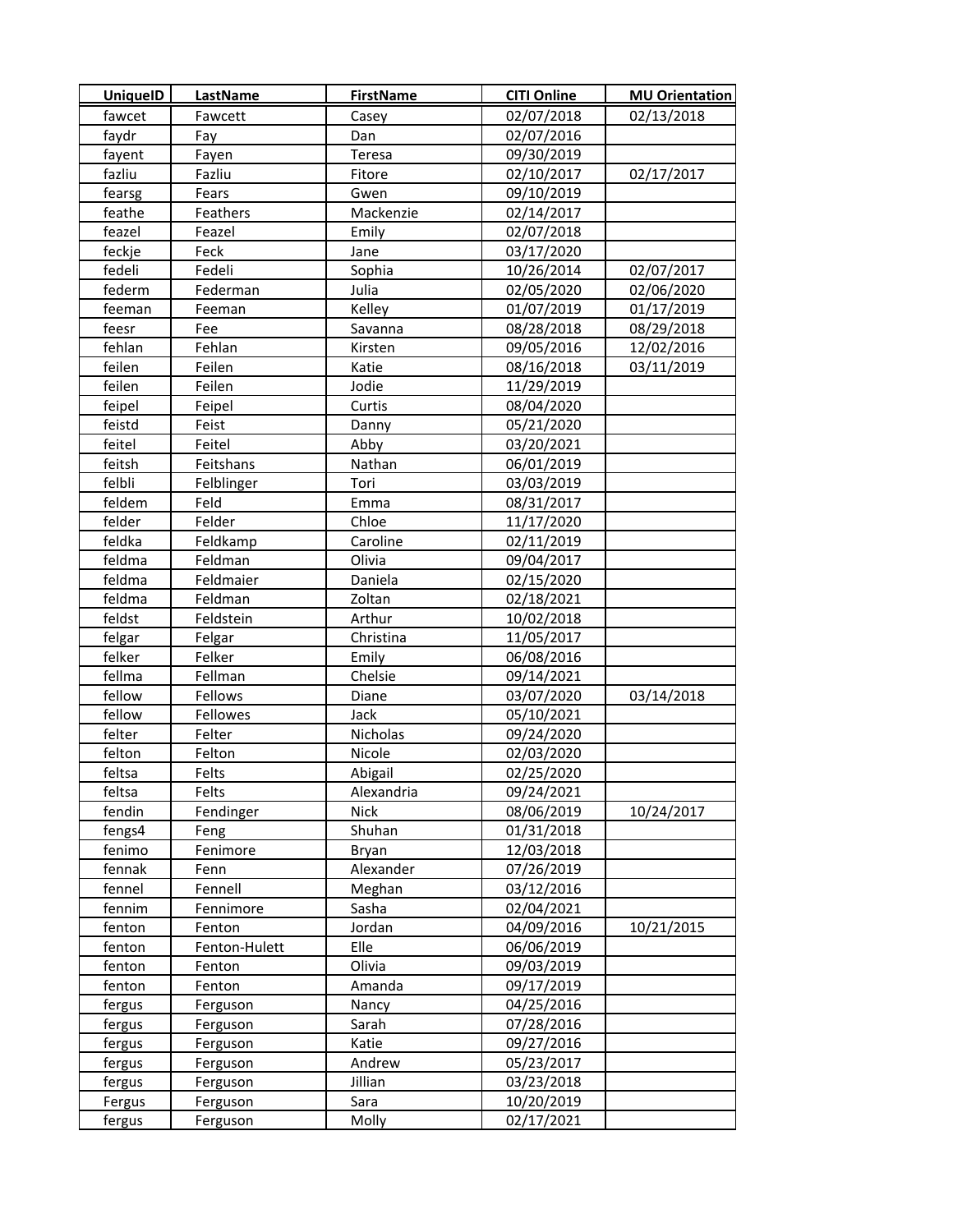| <b>UniquelD</b> | <b>LastName</b> | <b>FirstName</b> | <b>CITI Online</b> | <b>MU Orientation</b> |
|-----------------|-----------------|------------------|--------------------|-----------------------|
| fergus          | Ferguson        | Josie            | 09/08/2021         |                       |
| fernan          | Fernandez       | Emily            | 02/15/2019         | 02/19/2019            |
| fernan          | Fernandez       | Sofia            | 09/24/2020         |                       |
| fernan          | Fernández       | Erica            | 02/24/2021         | 10/09/2019            |
| fernan          | Fernandes       | Joyce            | 01/24/2022         | 04/27/2010            |
| ferran          | Ferrante        | Olivia           | 02/01/2016         |                       |
| ferrar          | Moran           | Devin            | 03/11/2021         |                       |
| ferret          | Ferretti        | Michael          | 08/14/2018         |                       |
| ferris          | Ferris          | Peter            | 03/16/2020         | 10/20/2016            |
| ferrit          | Ferritto        | Anthony          | 03/20/2019         |                       |
| fersht          | Fershtman       | Chaya            | 02/01/2017         |                       |
| ferste          | Ferster         | Karmiella        | 09/07/2016         | 10/29/2018            |
| FeserE          | Feser           | Erin             | 05/22/2020         |                       |
| fessle          | Fessler         | Jack             | 03/10/2020         |                       |
| fetter          | Fetters         | Mitchell         | 09/12/2018         |                       |
| fetzer          | Fetzer          | Hannah           | 10/08/2018         |                       |
| fezell          | Fezell          | Kate             | 02/19/2020         |                       |
| fichte          | Fichter         | Christine        | 07/29/2019         |                       |
| fichtn          | Fichtner        | Aisha            | 08/12/2016         | 08/12/2016            |
| fichtn          | Fichtner        | Angelina         | 09/03/2021         |                       |
| fickey          | Fickey          | Carman           | 09/11/2018         |                       |
| Fields          | Fields          | Mary             | 06/28/2017         |                       |
| fields          | Fields          | Kinzer           | 09/18/2018         |                       |
| fierbe          | Fierberg        | Viv              | 09/05/2016         | 08/31/2016            |
| fierce          | Fierce          | Jessica          | 06/14/2017         |                       |
| fieste          | Fiester         | Steven           | 04/20/2020         | 12/02/2015            |
| fietsa          | Fietsam         | Faith            | 01/14/2021         |                       |
| fifene          | Fife            | Natalie          | 09/28/2018         |                       |
| fightm          | Fightmaster     | Molly            | 09/20/2020         |                       |
| figuer          | Figueroa        | Fabiola          | 06/27/2016         |                       |
| figuer          | Figueroa        | Nicolle          | 09/12/2021         |                       |
| fikejs          | Fikejs          | Kayleigh         | 03/04/2019         |                       |
| Fikter          | Fikter          | Elizabeth        | 06/12/2016         |                       |
| filbru          | Garnett         | Ashley           | 10/16/2018         |                       |
| filbru          | Filbrun         | Tyler            | 03/02/2020         |                       |
| filian          | Filian          | Mackenzie        | 04/03/2020         |                       |
| filipk          | Filipkowski     | Maddie           | 02/01/2017         |                       |
| filipp          | Filippone       | Nicole           | 07/27/2016         |                       |
| filipp          | Filippi         | Ethan            | 02/07/2018         | 02/13/2018            |
| filipp          | Fllippini       | Madison          | 05/01/2018         |                       |
| filojs          | Filo            | Jaclyn           | 01/28/2022         |                       |
| filono          | Filonowich      | Paul             | 11/27/2019         |                       |
| finchh          | Finch           | Haley            | 02/15/2020         |                       |
| findle          | Findley         | Gabriella        | 09/06/2020         |                       |
| findli          | Findling        | Caroline         | 02/13/2021         |                       |
| fineja          | Fine            | Jason            | 02/14/2019         |                       |
| finger          | Fingerhood      | Sydney           | 11/15/2020         |                       |
| finkam          | Fink            | Anna             | 09/08/2018         |                       |
| finkan          | Fink            | Anna             | 05/07/2019         |                       |
| finkel          | Finkelstein     | Ethan            | 01/04/2018         |                       |
| finley          | Finley          | Abigail          | 09/06/2017         | 09/13/2017            |
| finncm          | Finn            | Collin           | 01/14/2021         |                       |
| finnec          | Finnecy         | Caitlyn          | 02/04/2016         |                       |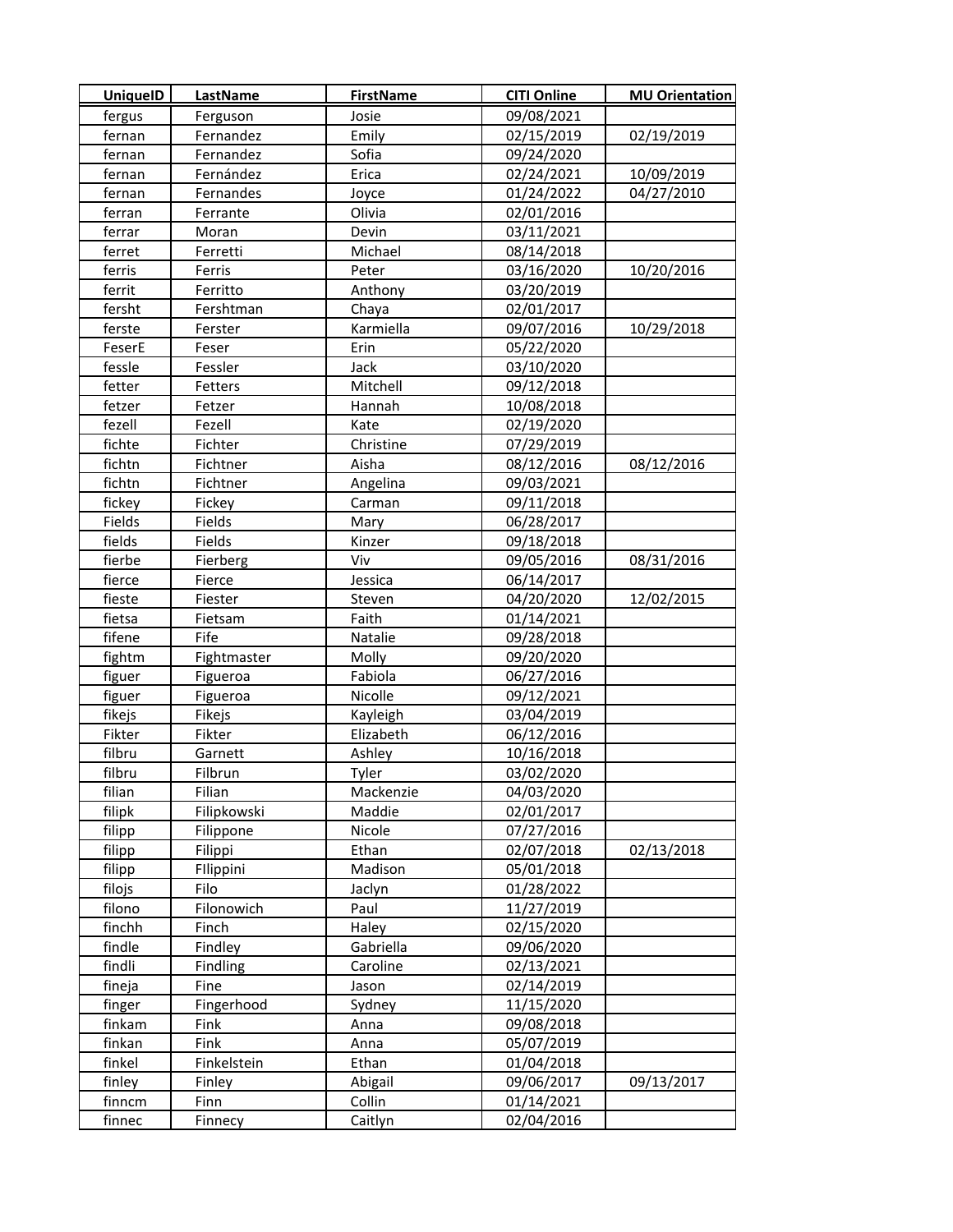| <b>UniquelD</b> | <b>LastName</b>    | <b>FirstName</b> | <b>CITI Online</b> | <b>MU Orientation</b> |
|-----------------|--------------------|------------------|--------------------|-----------------------|
| finney          | Finney             | Christy          | 01/25/2017         |                       |
| finnjr          | Finn               | Jessica          | 09/09/2018         |                       |
| finnmk          | Finn               | Maggie           | 09/10/2018         |                       |
| finuca          | Finucan            | Timothy          | 09/23/2021         |                       |
| fioren          | Fiorenza           | Andrew           | 09/29/2021         |                       |
| firman          | Firmani            | Anna             | 08/24/2019         |                       |
| fischb          | Fischbach          | Benjamin         | 01/25/2016         |                       |
| fische          | Fischer            | Derek            | 09/26/2016         |                       |
| fische          | Fischer            | Mallory          | 06/28/2017         |                       |
| fische          | Fischer            | Kyle             | 02/10/2018         | 02/12/2018            |
| fische          | Fischer            | Shelby           | 08/06/2018         |                       |
| fische          | Fischer            | Kathryn          | 01/17/2022         |                       |
| fisher          | Fisher             | Hailey           | 01/25/2016         |                       |
| fisher          | Fisher             | Cassandra        | 03/04/2016         |                       |
| fisher          | Fisher             | Cameron          | 02/04/2017         |                       |
| fisher          | Fisher             | Gregory          | 11/17/2016         | 03/15/2017            |
| fisher          | Fisher             | Michaela         | 07/26/2017         |                       |
| fisher          | Fisher             | Amanda           | 09/03/2017         |                       |
| fisher          | Fisher             | Kelly            | 09/05/2017         |                       |
| fisher          | Fisher             | Helena           | 09/06/2017         |                       |
| fisher          | Fisher             | Ben              | 09/06/2017         |                       |
| fisher          | Fisher             | James            | 02/18/2018         |                       |
| fisher          | Fisher             | Lyndsi           | 02/13/2019         |                       |
| fisher          | Fisher             | Yara             | 05/15/2019         |                       |
| fisher          | Fisher             | Becca            | 02/05/2020         |                       |
| fisher          | Fisher             | Paige            | 03/31/2021         |                       |
| fisher          | fisher             | kaitlin          | 09/10/2021         |                       |
| fishga          | Fish               | Gwendolyn        | 08/20/2019         |                       |
| fitcha          | Fitch              | Alicia           | 04/14/2016         |                       |
| fitchj          | Fitch              | Julia            | 08/08/2017         |                       |
| fitchm          | Fitch              | Mark             | 08/06/2017         |                       |
| fitchm          | Fitch              | Maddie           | 09/06/2018         | 09/05/2018            |
| fitere          | Fite               | Robert           | 10/07/2019         | 09/30/2016            |
| fittsj          | Fitts              | Jayden           | 09/11/2019         |                       |
| fitzge          | Fitzgerald         | Caity            | 09/29/2018         |                       |
| fitzge          | Fitzgerald         | Megan            | 02/11/2019         |                       |
| Fitzge          | Fitzgerald         | Lauren           | 07/19/2019         |                       |
| fitzge          | Fitzgerald         | Eleanor          | 09/11/2019         |                       |
| fitzge          | Fitzgerald         | Kevin            | 03/10/2020         | 08/13/2019            |
| fitzge          | Fitzgerald         | David            | 01/14/2021         |                       |
| fitzhu          | Fitzhugh           | Sophie           | 09/04/2016         |                       |
| fitzpa          | <b>Fitzpatrick</b> | Jared            | 02/01/2017         |                       |
| fitzpa          | Fitzpatrick        | Liam             | 02/07/2018         | 02/13/2018            |
| fitzpa          | Fitzpatrick        | Ceili            | 03/04/2019         |                       |
| fitzpa          | Fitzpatrick        | Christina        | 07/02/2020         | 08/22/2014            |
| fitzpa          | Fitzpatrick        | Hailey           | 02/28/2021         |                       |
| fitzpa          | Fitzpatrick        | William          | 09/26/2021         |                       |
| fixas           | Fix                | Arianna          | 09/13/2021         |                       |
| flaigh          | Flaig              | Holly            | 02/01/2021         |                       |
| flakeh          | Flake              | Helena           | 05/21/2020         |                       |
| flande          | Flanders           | Abigail          | 08/21/2021         |                       |
| flaspo          | Flaspohler         | Paul             | 07/09/2019         | 10/11/2004            |
| fleckb          | Fleck              | Brittany         | 10/07/2018         |                       |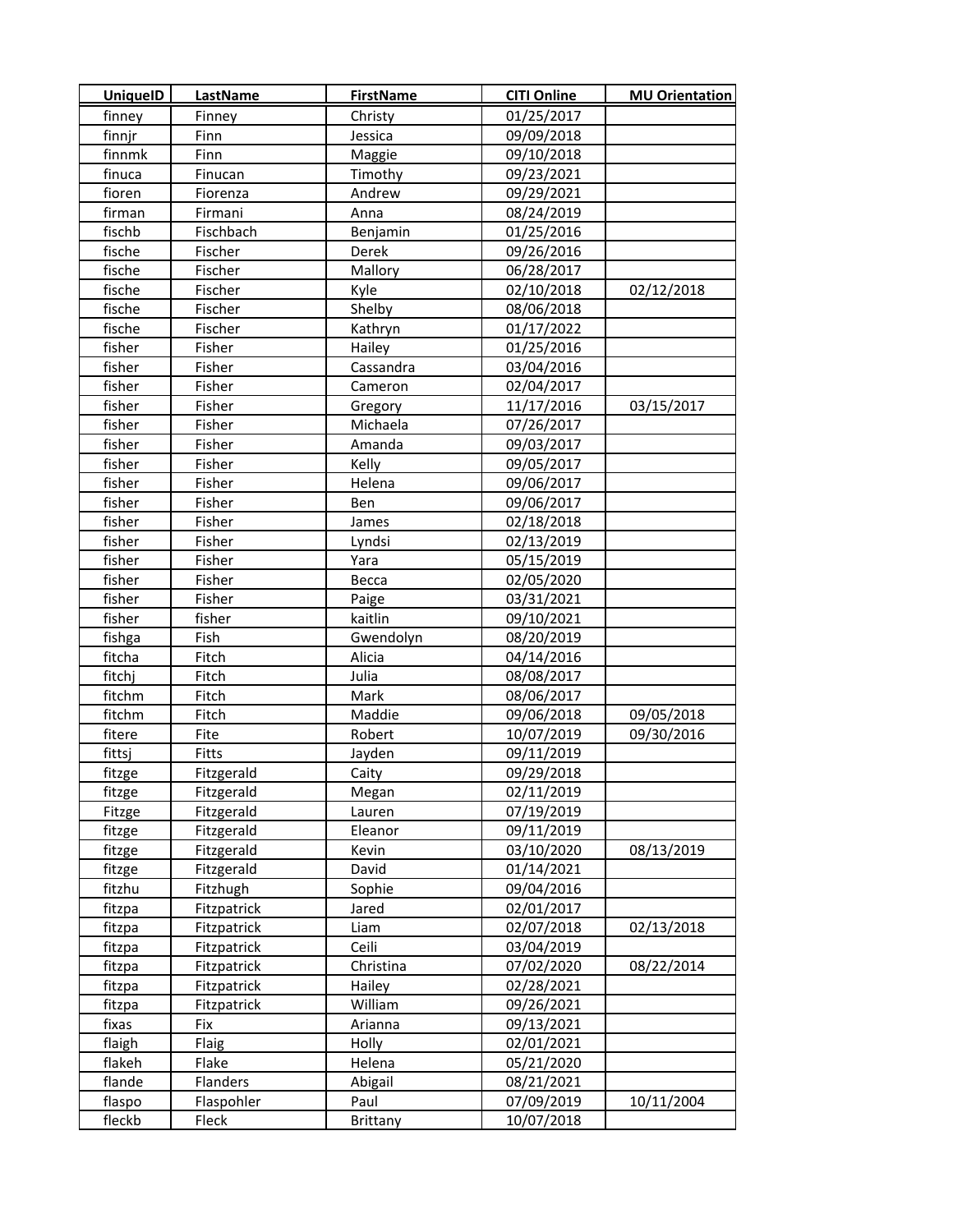| <b>UniquelD</b> | <b>LastName</b> | <b>FirstName</b> | <b>CITI Online</b> | <b>MU Orientation</b> |
|-----------------|-----------------|------------------|--------------------|-----------------------|
| fleckr          | Fleck           | Reagan           | 09/06/2018         |                       |
| fleisc          | Fleischer       | <b>Bridget</b>   | 03/26/2016         |                       |
| fleisc          | Fleischman      | Troy             | 04/02/2019         |                       |
| fleisc          | Fleischer       | Grace            | 09/15/2021         |                       |
| fleish          | Fleisher        | Michael          | 11/16/2017         |                       |
| fleite          | Fleites         | Stephanie        | 09/02/2016         |                       |
| flemin          | Fleming         | Gaby             | 08/28/2017         |                       |
| flemin          | Fleming         | Emma             | 12/10/2019         |                       |
| flemin          | Fleming         | Maria            | 02/17/2020         |                       |
| flemin          | Fleming         | Ryan             | 05/20/2020         |                       |
| flemin          | Fleming         | Vincent          | 11/15/2020         |                       |
| flesch          | Flesch          | Cameron          | 01/31/2016         |                       |
| fletch          | Fletcher        | Regina           | 06/10/2018         |                       |
| fletch          | Fletcher        | Kyndal           | 11/09/2018         | 10/04/2018            |
| fletch          | Duncan          | Jasmine          | 02/03/2019         |                       |
| fletch          | Fletcher        | Alexandria       | 09/05/2019         |                       |
| fletch          | Fletcher        | Deborah          | 05/19/2020         | 02/28/2014            |
| flickb          | Flick           | Belinda          | 09/27/2020         |                       |
| fligne          | Fligner         | Christina        | 09/17/2019         |                       |
| Flinde          | Flinders        | Benjamin         | 02/19/2020         |                       |
| flinde          | Flinders        | <b>Brooke</b>    | 12/09/2021         | 10/14/2008            |
| flipse          | Flipse          | Luzy             | 07/30/2020         |                       |
| floege          | Floegel         | Jason            | 11/19/2019         |                       |
| floodm          | Flood           | Megan            | 01/30/2022         |                       |
| floraa          | Flora           | Ashlee           | 08/19/2021         |                       |
| flores          | Flores          | Calista          | 09/27/2018         |                       |
| flotbc          | Flot            | <b>Brandon</b>   | 05/03/2018         |                       |
| flower          | Flowers         | Jordyn           | 09/02/2017         |                       |
| flower          | Flower          | Andrea           | 09/20/2018         | 09/20/2018            |
| flower          | Flowers         | Mollie           | 08/07/2021         |                       |
| floydn          | Floyd           | Nathaniel        | 01/29/2020         | 01/17/2019            |
| floydr          | Floyd           | Robert           | 02/08/2017         |                       |
| floydr          | Floyd           | Rayanna          | 09/02/2020         |                       |
| flurik          | Fluri           | Susanne          | 02/06/2018         | 02/13/2018            |
| flynnc          | Flynn           | Christine        | 07/10/2017         |                       |
| flynnd          | Flynn           | Daniel           | 08/08/2018         |                       |
| flynng          | Flynn           | Gabrielle        | 03/13/2018         |                       |
| flynnk          | Flynn           | Kabe             | 03/19/2019         |                       |
| flynnk          | Flynn           | Kaitlyn          | 01/26/2021         |                       |
| flynnm          | Flynn           | Madelaine        | 02/03/2016         |                       |
| flynnn          | Flynn           | Noah             | 09/07/2017         |                       |
| flynnr          | Flynn           | Rebecca          | 08/29/2016         | 01/05/2018            |
| fochtm          | Fochtman        | Elizabeth        | 06/29/2017         |                       |
| fodorj          | Fodor           | Jessica          | 09/02/2020         |                       |
| fogelb          | Fogel           | <b>Brandon</b>   | 02/01/2016         | 02/04/2016            |
| fogelm          | Fogel           | Mikhaila         | 02/12/2019         |                       |
| foglak          | Fogla           | Khushi           | 09/01/2018         |                       |
| fogleb          | Fogle           | <b>Brennan</b>   | 03/09/2020         |                       |
| foglek          | Fogle           | Katherine        | 02/12/2017         |                       |
| fogtth          | Barger          | Tonya            | 04/26/2021         |                       |
| foiste          | Foister         | Caitlin          | 09/22/2019         |                       |
| foitzi          | Foitzik         | Elena            | 02/08/2016         | 02/09/2016            |
| foleya          | Foley           | Adam             | 02/26/2021         |                       |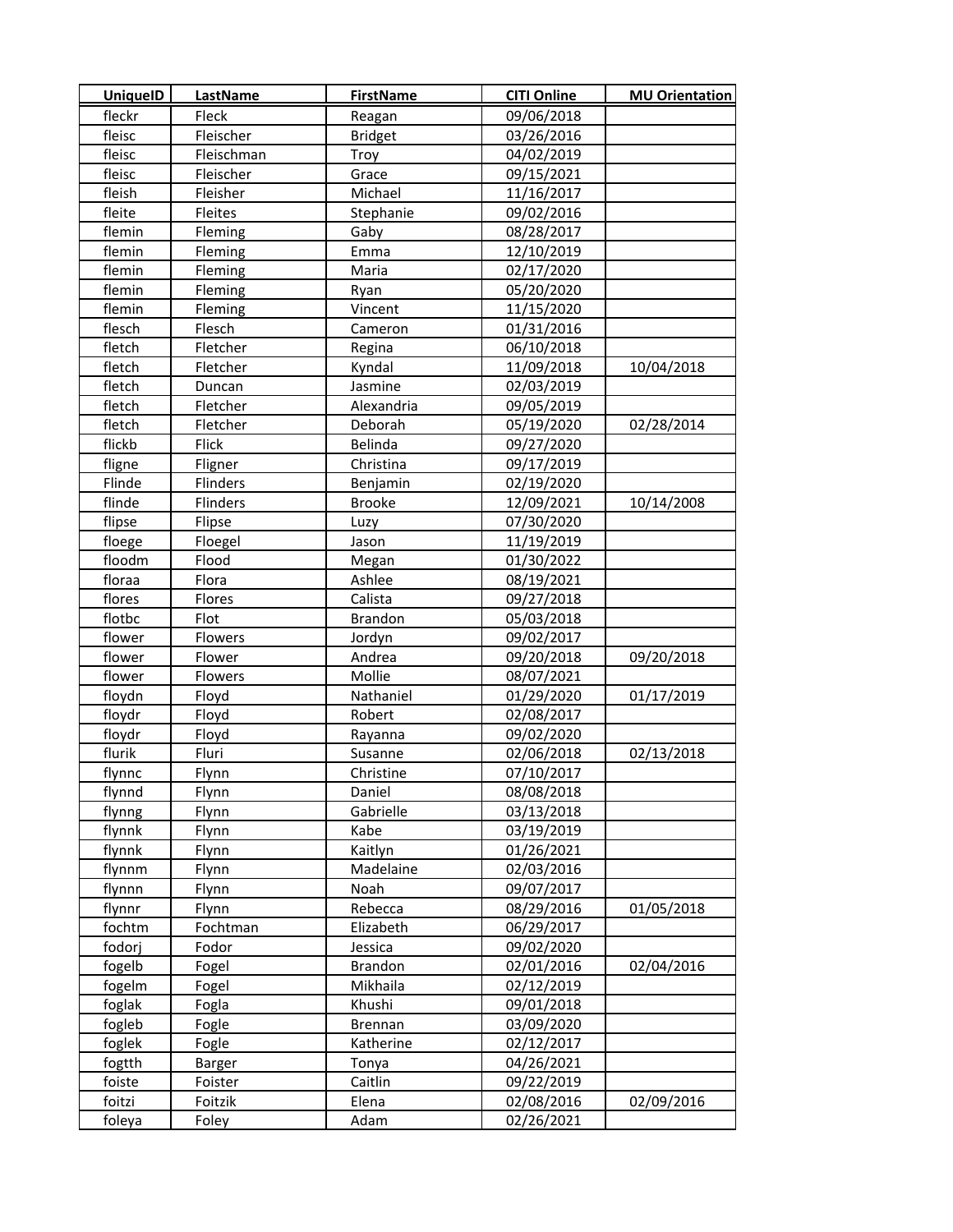| <b>UniquelD</b> | <b>LastName</b> | <b>FirstName</b> | <b>CITI Online</b> | <b>MU Orientation</b> |
|-----------------|-----------------|------------------|--------------------|-----------------------|
| foleyc          | Foley           | Colleen          | 09/12/2018         |                       |
| foleyc          | Foley           | Clare            | 10/17/2020         |                       |
| <b>FOLGER</b>   | Folger          | Susan            | 05/20/2016         | 09/20/2010            |
| folmsb          | Folmsbee        | Jason            | 09/06/2021         | 10/19/2021            |
| foltak          | Folta           | Katie            | 09/05/2021         |                       |
| foltyn          | Foltyn          | Delaney          | 10/03/2018         |                       |
| fontai          | Fontaine        | Luke             | 02/26/2021         |                       |
| fontee          | Fonte           | Elizabeth        | 04/23/2017         |                       |
| footek          | Foote           | Kayla            | 09/20/2020         |                       |
| foranj          | Foran           | Jameson          | 01/31/2016         | 02/04/2016            |
| forbes          | Forbes          | Charlotte        | 09/03/2016         |                       |
| forbes          | Forbes          | Julia            | 01/28/2020         |                       |
| forddn          | Ford            | Devin            | 09/14/2016         |                       |
| fordjc          | Ford            | Julianne         | 09/30/2018         |                       |
| fordkm          | Ford            | Kent             | 09/12/2016         | 11/15/2017            |
| fordod          | Ford            | Olyvia           | 12/08/2017         |                       |
| fordr           | Ford            | Rachel           | 06/01/2016         |                       |
| fordvi          | Ford            | Victoria         | 07/09/2017         |                       |
| forema          | Foreman         | Steven           | 03/14/2016         |                       |
| forema          | Foreman         | Landon           | 01/04/2019         |                       |
| forema          | Foreman         | Asia             | 02/10/2021         |                       |
| forlin          | Forlini         | Dominic          | 11/06/2017         | 02/10/2015            |
| forren          | Forren          | Kelsey           | 10/26/2017         | 10/27/2017            |
| forren          | Forren          | John             | 08/30/2021         | 08/31/2021            |
| forren          | Forren          | <b>Bryce</b>     | 01/24/2022         |                       |
| forres          | Forrest         | Lauren           | 08/10/2017         | 09/15/2014            |
| forsem          | Forse           | Molly            | 10/17/2020         |                       |
| forsgr          | Forsgren        | Ladonna          | 09/19/2016         | 09/30/2016            |
| forsyt          | Forsythe        | Allison          | 02/03/2020         |                       |
| fortem          | Forte           | Madalyn          | 09/01/2021         |                       |
| fosshe          | Foss            | Hannah           | 10/08/2018         |                       |
| foster          | Foster          | Danelle          | 07/27/2016         |                       |
| foster          | Foster          | Alisha           | 09/25/2016         |                       |
| Foster          | Foster          | Melanie          | 10/29/2017         |                       |
| foster          | Foster          | Meghan           | 10/29/2017         |                       |
| foster          | Foster          | Sydnee           | 08/07/2020         |                       |
| foster          | Foster-Walker   | Tajah            | 08/18/2020         |                       |
| foster          | Foster          | Zoey             | 10/17/2021         |                       |
| fostez          | Foste           | Zak              | 09/14/2017         | 10/05/2012            |
| fosua           | Arthur          | Adriana          | 03/27/2017         |                       |
| fouche          | Fouche          | Jake             | 09/07/2017         |                       |
| foufas          | Foufas          | Alex             | 02/26/2020         |                       |
| fouhma          | Fouh Mbindi     | Mireille         | 12/02/2021         | 01/11/2022            |
| fowler          | Fowler          | Kirsten          | 09/27/2016         | 09/28/2016            |
| fowler          | Fowler          | Emily            | 01/28/2022         |                       |
| foxdw2          | Fox             | Duncan           | 02/08/2021         |                       |
| foxej3          | Fox             | Ethan            | 03/29/2021         |                       |
| FoxJos          | Fox             | Josie            | 01/29/2021         |                       |
| foxk3           | Fox             | Kendall          | 10/06/2017         |                       |
| foxm            | Fox             | Matthew          | 09/21/2016         |                       |
| foxmk3          | Fox             | Mallory          | 06/05/2021         |                       |
| frabot          | Frabotta        | Jenna            | 02/15/2019         |                       |
| frabot          | Frabotta        | Richelle         | 07/29/2020         | 03/29/2016            |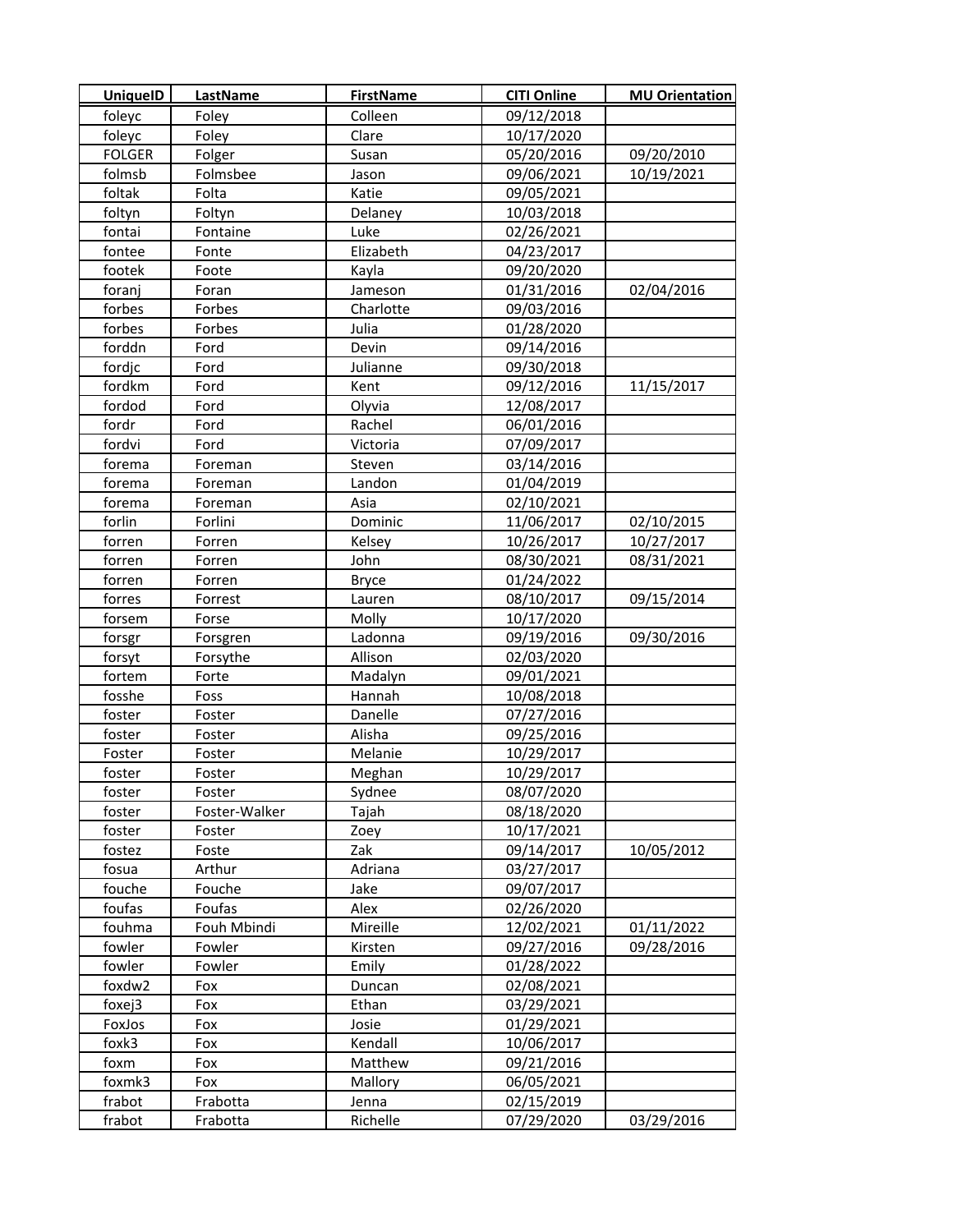| <b>UniquelD</b> | <b>LastName</b> | <b>FirstName</b> | <b>CITI Online</b> | <b>MU Orientation</b> |
|-----------------|-----------------|------------------|--------------------|-----------------------|
| fraley          | Fraley          | Effie            | 02/11/2020         | 02/11/2020            |
| frampt          | Frampton        | Dorian           | 03/21/2019         | 10/03/2021            |
| franch          | Franchock       | Madeline         | 02/01/2018         | 02/06/2018            |
| franci          | Francis         | Kate             | 02/04/2014         | 09/18/2018            |
| franci          | Francis         | Haegan           | 10/09/2018         |                       |
| franci          | Francis         | Alyssa           | 02/11/2020         | 02/11/2020            |
| franco          | Francour        | Grace            | 09/22/2020         |                       |
| francz          | Franczak        | Shelby           | 09/16/2018         |                       |
| franka          | Frank           | Adam             | 03/08/2017         |                       |
| frankd          | Frank           | Dillon           | 09/12/2016         |                       |
| franke          | Frankel         | Molly            | 02/08/2016         | 02/09/2016            |
| franke          | Frankel         | John             | 04/25/2016         |                       |
| franki          | Frankino        | Ondraya          | 02/13/2019         |                       |
| frankj          | Frank           | Julia            | 01/31/2021         |                       |
| frankl          | Frankland       | Megan            | 04/21/2016         |                       |
| frankl          | Franklin        | Spencer          | 12/13/2018         |                       |
| frankl          | Frank           | Lacie            | 02/27/2020         |                       |
| frankl          | Franklin        | Amber            | 12/06/2020         | 10/19/2011            |
| frankl          | Franklin        | Ellie            | 02/01/2022         |                       |
| frankm          | Frank           | Madeline         | 08/31/2017         |                       |
| frankm          | Frank           | Michele          | 04/14/2021         | 01/30/2017            |
| franko          | Frankovich      | Erin             | 03/11/2021         |                       |
| franks          | Frank           | Skyllarr         | 10/14/2017         |                       |
| franzk          | Franz           | Kate             | 01/19/2018         |                       |
| franzm          | Franzmann       | Kaitryn          | 05/21/2019         |                       |
| fraryj          | Frary           | Jordan           | 09/23/2018         | 09/20/2018            |
| frasch          | Frascht         | <b>Brandi</b>    | 07/31/2019         |                       |
| frashe          | Frasher         | Cassie           | 01/19/2019         | 09/07/2012            |
| frawle          | Frawley         | Shea             | 11/06/2020         |                       |
| frazee          | Frazee          | Taylor           | 08/30/2017         |                       |
| frazee          | Frazee          | Kaelin           | 09/25/2021         |                       |
| frazie          | Frazier         | David            | 02/08/2016         | 02/09/2016            |
| frazie          | Frazier         | Paris            | 03/31/2017         |                       |
| frazie          | Frazier         | Austin           | 02/14/2018         | 02/14/2018            |
| frazie          | Frazier         | Rayven           | 09/05/2018         |                       |
| frazie          | Frazier         | Brooke           | 09/13/2021         |                       |
| freasd          | Freas           | Devon            | 07/27/2017         |                       |
| freder          | Frederick       | Alexandra        | 10/02/2017         | 08/30/2019            |
| freder          | Frederick       | Sarah            | 03/06/2020         |                       |
| fredri          | Fredrick        | Joseph           | 05/15/2019         |                       |
| fredri          | Fredrick        | Nicole           | 06/14/2020         |                       |
| freela          | Freeland        | Samantha         | 11/06/2020         |                       |
| freels          | Freels          | Samantha         | 03/15/2019         |                       |
| freels          | Freels          | Brittany         | 09/16/2020         |                       |
| freels          | Freels          | Kelly            | 09/26/2020         |                       |
| freema          | Freeman         | Daric            | 01/10/2016         |                       |
| freema          | Freeman         | Jessica          | 06/12/2016         |                       |
| freema          | Freeman         | Katie            | 09/28/2016         | 02/05/2018            |
| Freema          | Freeman         | Heather          | 09/08/2018         |                       |
| freema          | Freeman         | Daniel           | 02/12/2019         |                       |
| freema          | Freeman         | Hannah           | 09/03/2019         |                       |
| freema          | Freeman         | McKenna          | 08/21/2019         | 09/17/2019            |
| freema          | Freeman         | Christopher      | 08/24/2020         |                       |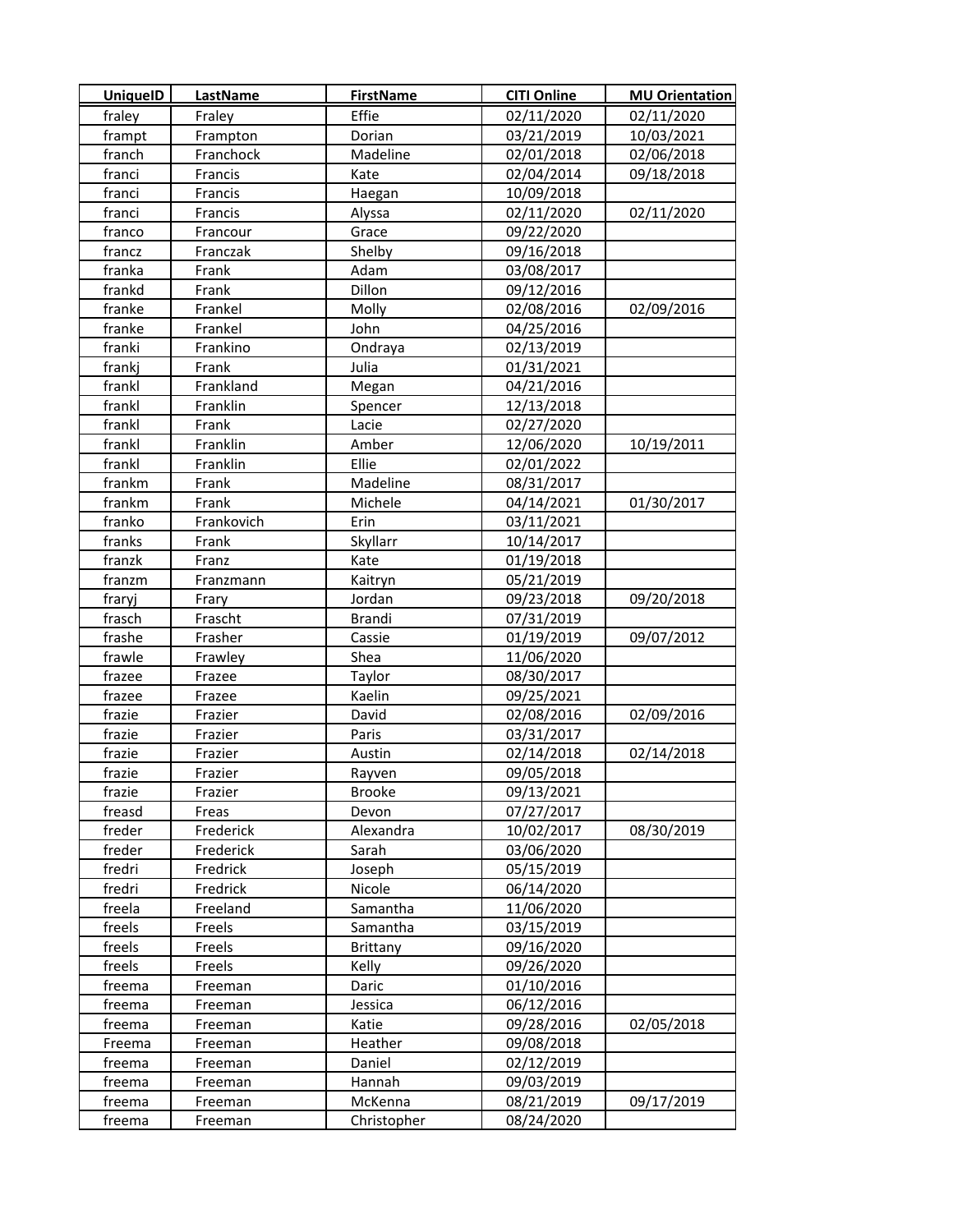| <b>UniquelD</b> | <b>LastName</b> | <b>FirstName</b> | <b>CITI Online</b> | <b>MU Orientation</b> |
|-----------------|-----------------|------------------|--------------------|-----------------------|
| freesa          | Frees           | Ashley           | 04/06/2020         |                       |
| freeth          | Freet           | Hannah           | 08/03/2020         |                       |
| freita          | Freitas         | Lauren           | 09/06/2017         | 09/13/2017            |
| french          | French          | Nicole           | 09/04/2018         | 09/05/2018            |
| french          | French          | Nathan           | 10/05/2019         | 11/20/2013            |
| french          | French          | Todd             | 02/08/2020         |                       |
| freund          | Freund          | Andrew           | 05/10/2016         |                       |
| freund          | Freund          | Alexander        | 02/17/2020         |                       |
| freyse          | Frey            | Sarah            | 02/03/2016         |                       |
| freysi          | Freysinger      | Valeria          | 02/06/2019         | 09/25/2009            |
| freyta          | Freytag         | John             | 04/21/2016         | 04/22/2016            |
| fricks          | Frick           | Sarah            | 09/03/2020         |                       |
| friday          | Friday          | Tessa            | 04/09/2019         |                       |
| friebe          | Friebel         | Aarika           | 02/06/2018         |                       |
| friede          | Frieden         | Amy              | 11/03/2017         |                       |
| friedm          | Friedman        | Gavin            | 02/09/2021         |                       |
| <b>FRIELJ</b>   | Friel           | James            | 04/02/2021         |                       |
| friend          | Friend          | Scott            | 02/15/2018         | 03/02/2018            |
| friend          | Friend          | Ryan             | 04/27/2019         |                       |
| friesm          | Fries           | Mary Adelaide    | 01/29/2017         | 02/07/2017            |
| frigop          | Frigo           | Peter            | 02/15/2018         |                       |
| frimpo          | Frimpong        | Joshua           | 09/04/2019         |                       |
| frindt          | Frindt          | Kaitlin          | 09/14/2016         |                       |
| frison          | Frisone         | Hannah           | 02/16/2019         |                       |
| fritsc          | Fritsch         | Eva              | 09/11/2019         | 01/31/2022            |
| fritzb          | Fritz           | Ben              | 01/02/2017         | 02/07/2017            |
| fritzj          | Fritz           | Jessica          | 01/28/2021         |                       |
| fritzm          | Fritz           | Margaret         | 01/25/2017         |                       |
| fritzn          | Fritz           | Naomi            | 02/09/2019         |                       |
| froehl          | Froehlich       | Abbey            | 09/29/2017         |                       |
| froehl          | Froehlich       | Jeremy           | 01/22/2019         |                       |
| froehl          | Froehlich       | Devynn           | 02/04/2020         |                       |
| froeli          | Froelich        | Hannah           | 09/11/2019         |                       |
| frohli          | Frohlich        | Erin             | 11/07/2021         |                       |
| frosch          | Froschl         | Christine        | 07/28/2020         |                       |
| frosth          | Frost-Hauck     | Heather          | 06/17/2020         |                       |
| frucci          | Frucci          | <b>Bowie</b>     | 09/08/2021         |                       |
| fryaf2          | Fry             | Alyssa           | 07/02/2021         |                       |
| fryam2          | Fry             | Anna             | 01/24/2017         |                       |
| frydry          | Frydryk         | Courtney         | 12/10/2016         | 01/09/2012            |
| fryeek          | Frye            | Emma             | 09/15/2016         |                       |
| fryese          | Frye            | Shelby           | 04/28/2018         |                       |
| fryk            | Fry             | Kayla            | 05/01/2019         |                       |
| fryman          | Fryman          | Olivia           | 01/10/2019         |                       |
| fryman          | Fryman          | Maggie           | 10/08/2019         |                       |
| <b>FRYMAN</b>   | Fryman          | Jake             | 07/09/2021         | 02/03/2015            |
| frymie          | Frymier         | Ann              | 02/13/2017         | 09/11/2000            |
| frymie          | Frymier         | Julia            | 11/05/2017         |                       |
| frymie          | Frymier         | Nicholas         | 10/08/2019         |                       |
| fuchsh          | Fuchs           | Hannah           | 05/18/2018         |                       |
| fuchsj          | Fuchs           | Jamie            | 07/22/2019         |                       |
| fuechs          | Fuechsl         | Elizabeth        | 10/03/2019         |                       |
| fuehre          | Fuehrer         | Ann              | 08/08/2017         | 04/21/2011            |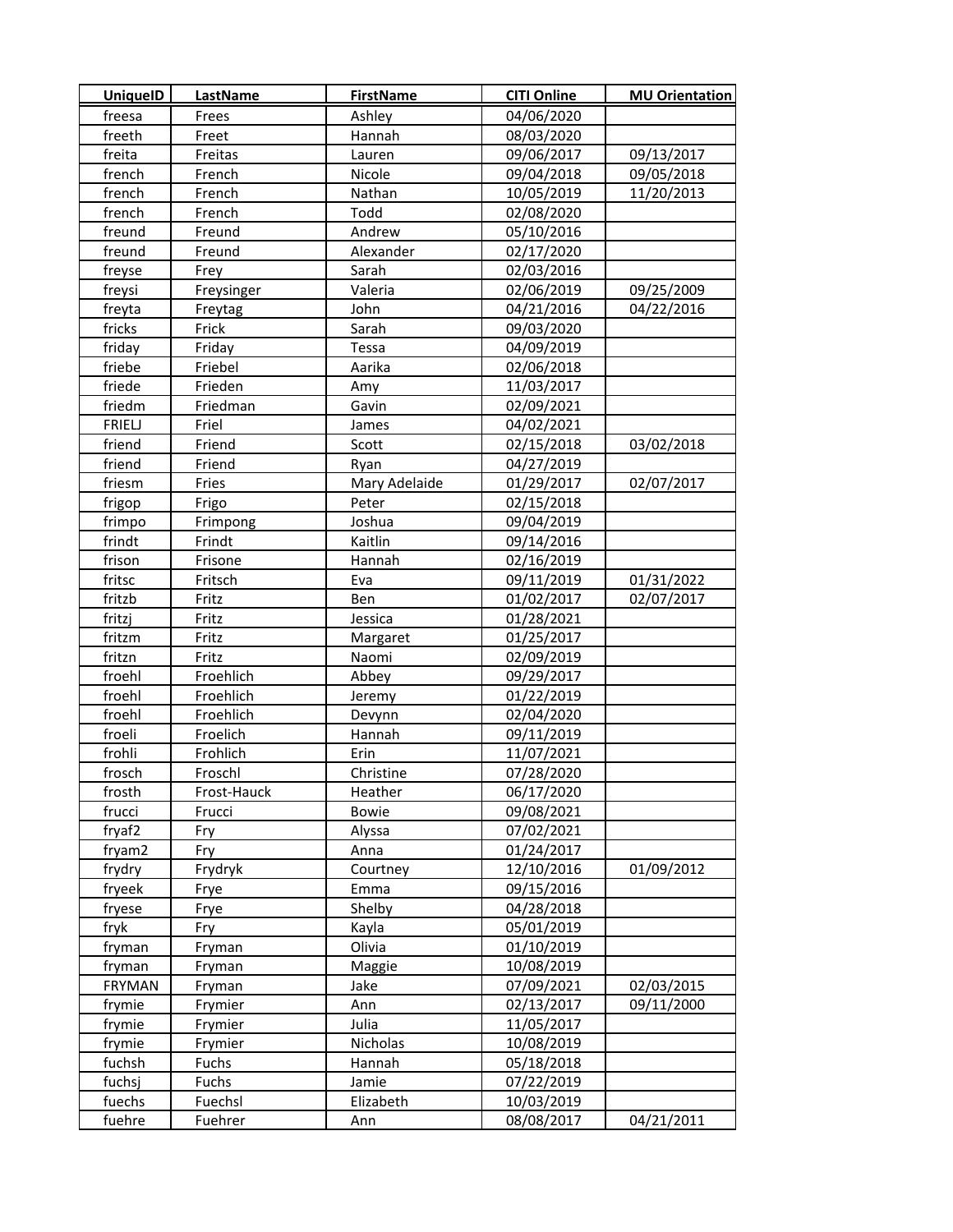| <b>UniquelD</b> | <b>LastName</b> | <b>FirstName</b> | <b>CITI Online</b> | <b>MU Orientation</b> |
|-----------------|-----------------|------------------|--------------------|-----------------------|
| fuente          | Fuentes         | Christopher      | 06/09/2017         |                       |
| fuente          | Fuentes         | <b>Berta</b>     |                    | 02/20/2018            |
| fuesti          | Fuesting        | Melissa          | 04/23/2017         | 08/22/2014            |
| fuhrak          | Fuhr            | Alyssa           | 09/09/2016         |                       |
| fukuni          | Fukunishi       | Tenen            | 04/16/2020         |                       |
| fulcoe          | Fulco           | Elizabeth        | 09/26/2018         |                       |
| fulker          | Fulker          | Jackie           | 03/10/2020         |                       |
| fuller          | Fuller          | Maggie           | 02/06/2018         | 02/05/2018            |
| fuller          | Fuller          | <b>Brooke</b>    | 01/31/2022         |                       |
| fullin          | Fullington      | Sarah            | 12/06/2020         |                       |
| fulton          | Fulton          | Elisabeth        | 09/11/2017         |                       |
| fulton          | Fulton          | Tukisha          | 02/20/2019         |                       |
| fultsd          | Fults           | Dolen            |                    | 09/20/2018            |
| fultzb          | Fultz           | Bri              | 03/11/2020         |                       |
| fultzk          | Fultz           | Kelly            | 09/24/2021         |                       |
| funche          | Funches         | Kainon           | 09/23/2015         | 02/09/2016            |
| funked          | Funke           | David            | 03/11/2020         |                       |
| furbee          | Furbee          | Heather          | 02/17/2020         |                       |
| furlon          | Furlong         | Gabriella        | 02/11/2016         |                       |
| furlon          | Furlong         | Benjamin         | 09/23/2019         |                       |
| furnis          | <b>Furniss</b>  | Dorothy          | 03/12/2020         |                       |
| fut6            | Fu              | Tingqi           | 03/31/2019         |                       |
| fuz3            | Fu              | Zhaoqing         | 02/07/2019         | 03/11/2019            |
| fyffed          | Fyffe           | Deanna           | 08/29/2016         |                       |
| gabayr          | Gabay           | Romy             | 02/01/2016         |                       |
| gabbar          | Gabbard         | Elizabeth        | 04/05/2016         |                       |
| gabbar          | Gabbard         | Valarie          | 03/20/2019         |                       |
| gablej          | Gable           | Jade             | 02/14/2019         |                       |
| gabric          | Gabric          | Lydia            | 03/11/2020         |                       |
| gabris          | Gabrisko        | Tracie           | 07/13/2018         |                       |
| gaddbm          | Gadd            | <b>Brett</b>     | 01/31/2016         |                       |
| gaddis          | Gaddis          | Jason            | 10/31/2018         | 11/07/2018            |
| gadola          | Gadola          | Carter           | 09/14/2017         |                       |
| gaethk          | Gaeth           | Katelin          | 07/23/2016         |                       |
| gaffne          | Gaffney         | Lisa             | 10/16/2016         |                       |
| gaffne          | Gaffney         | Spencer          | 09/04/2018         |                       |
| gaffne          | Gaffney         | Lauren           | 10/10/2018         |                       |
| GagneD          | Gagne           | Danielle         | 02/27/2019         |                       |
| gagyij          | Gagyi           | Joseph           | 09/21/2018         | 10/18/2018            |
| <b>GAINEY</b>   | Gainey          | Sandra           | 07/22/2019         |                       |
| gainey          | Gainey          | Olivia           | 02/15/2021         |                       |
| gainey          | Gainey          | Jacob            | 09/17/2021         |                       |
| galack          | Galack          | Alexa            | 09/01/2020         |                       |
| galant          | Galante         | Marina           | 10/04/2017         | 09/11/2013            |
| galass          | Galassini       | Alexander        | 07/25/2019         |                       |
| galber          | Galberg         | Claire           | 01/28/2019         |                       |
| Galbre          | Galbreath       | Antwan           | 05/18/2016         |                       |
| galeno          | Galeno          | Giana            | 07/23/2020         |                       |
| galgoc          | Galgoczy        | Michael          | 02/01/2021         |                       |
| galiga          | Galiga          | Mariana          | 02/09/2018         | 02/12/2018            |
| galina          | Galinari        | Chad             | 01/31/2021         |                       |
| galind          | Galindo         | Mackenzie        | 02/14/2021         |                       |
| gallag          | Gallagher       | Molly            | 02/05/2017         |                       |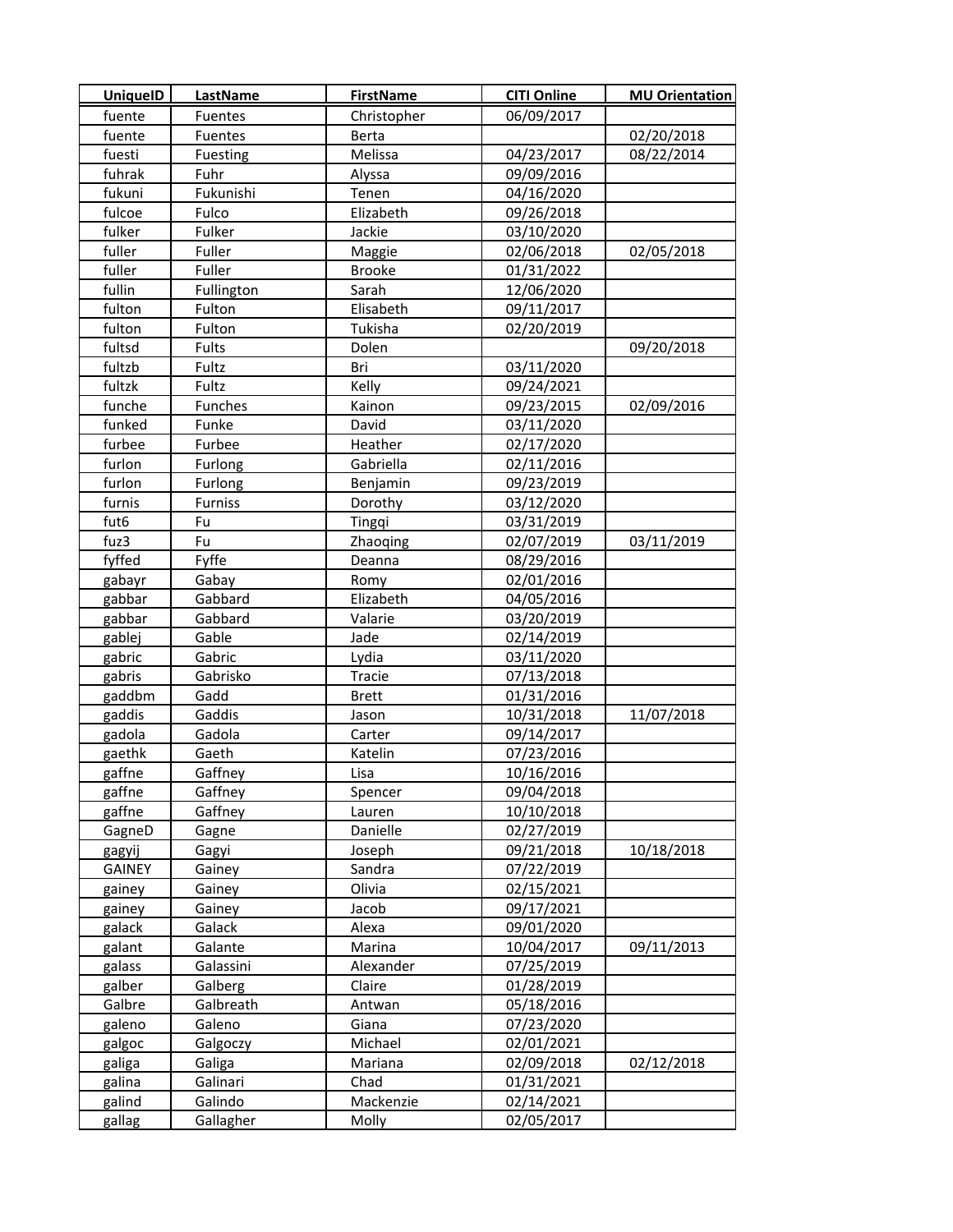| <b>UniquelD</b>  | <b>LastName</b>    | <b>FirstName</b>  | <b>CITI Online</b>       | <b>MU Orientation</b> |
|------------------|--------------------|-------------------|--------------------------|-----------------------|
| gallag           | Gallagher          | Casey             | 02/08/2017               |                       |
| gallag           | Gallagher          | Kathryn           | 09/06/2018               | 10/04/2018            |
| gallag           | Gallagher          | Erin              | 11/13/2018               |                       |
| gallag           | Gallagher          | Aidan             | 09/03/2019               |                       |
| gallen           | Gallenstein        | Ryan              | 02/07/2018               | 02/13/2018            |
| gallig           | Galligher          | Darbra            | 09/16/2018               |                       |
| gallig           | Galligher          | Sean              | 03/20/2019               | 09/10/2019            |
| gallis           | Gallis             | Karly             | 09/23/2020               |                       |
| gallow           | Gallowan           | Francesca         | 12/11/2016               | 12/02/2016            |
| galvan           | Galvan             | Taylor            | 03/04/2019               |                       |
| galvin           | Galvin             | Jake              | 04/10/2019               |                       |
| gambit           | Gambit             | Lauren            | 10/09/2019               |                       |
| gamble           | Gamble             | Heather           | 08/25/2019               | 10/12/2017            |
| gandar           | Gandara            | Catarina          | 09/04/2016               |                       |
| gandee           | Gandee             | Tyler             | 09/30/2021               |                       |
| gander           | Gandert            | Audra             | 09/17/2019               |                       |
| gander           | Gandert            | Elizabeth         | 03/12/2020               |                       |
| ganevm           | Ganev              | Martin            | 09/17/2019               |                       |
| ganim            | Gani               | Md Osman          | 12/12/2018               | 01/17/2019            |
| gannon           | Gannon             | Clara             | 03/28/2018               |                       |
| gannon           | Gannon             | Kalee             | 08/28/2019               |                       |
| gannon           | Gannon             | Abbie             | 11/15/2020               |                       |
| gansdc           | Gans               | Daniel            | 08/22/2021               | 08/29/2018            |
| ganttl           | Gantt              | Lindsey           | 11/04/2021               |                       |
| gaof4            | Gao                | FangLei           | 02/03/2020               |                       |
| gaoh             | Gao                | Heng              | 01/26/2016               |                       |
| gaoj30           | Gao                | Jian              | 02/07/2020               |                       |
| gaoy13           | Gao                | Yanan             | 05/30/2018               |                       |
| gaoy15           | Gao                | Yiyun             | 12/15/2018               |                       |
| gaoz10           | Gao                | Zibo              | 08/26/2020               |                       |
| garada           | Garadah            | <b>Basma</b>      | 03/01/2016               |                       |
| garbea           | Garbe              | Abigail           | 08/16/2017               |                       |
| garben           | Garbenis           | Taylor            | 10/05/2021               | 10/03/2021            |
| garber           | Garber             | Greta             | 09/03/2020               |                       |
| garber           | Garber             | Nathan            | 09/28/2021               |                       |
| garcia           | Garcia             | Carolina          | 09/04/2017               |                       |
| garcia           | Garcia             | Nathaniel         | 08/08/2018               |                       |
| garcia           | Garcia             | <b>Brandi</b>     | 09/18/2018               |                       |
| garcia           | Garcia-Fuentes     | Carlos            | 02/23/2019               |                       |
| garcia           | Garcia             | Gabriel           | 08/31/2021               |                       |
| garczy           | Garczyk            | Cameron           | 09/24/2016               | 09/28/2016            |
| gardin           | Gardiner           | Blake             | 01/03/2019               |                       |
| gardne           | Gardner            | Joe               | 02/02/2019               |                       |
| gardne           | Gardner            | Courtnee          | 05/07/2019               |                       |
| gardne           | Gardner            | Justin            | 09/16/2019               |                       |
| gardne           | Gardner            | Lucy              | 08/07/2021               |                       |
| Gardne           | Gardner            | Taylor            | 11/30/2021               |                       |
| gargan           | Gargano            | Kristen           | 03/07/2018               |                       |
| garlin           | Garlin             | Melanie           | 07/30/2019<br>09/29/2021 |                       |
| garlow<br>garlsm | Garlow             | Lauren<br>McKenna | 09/20/2017               |                       |
| garret           | Geesner<br>Garrett | Megan             | 09/03/2018               |                       |
| garret           | Garrett            | Robert            | 09/21/2018               | 10/05/2018            |
|                  |                    |                   |                          |                       |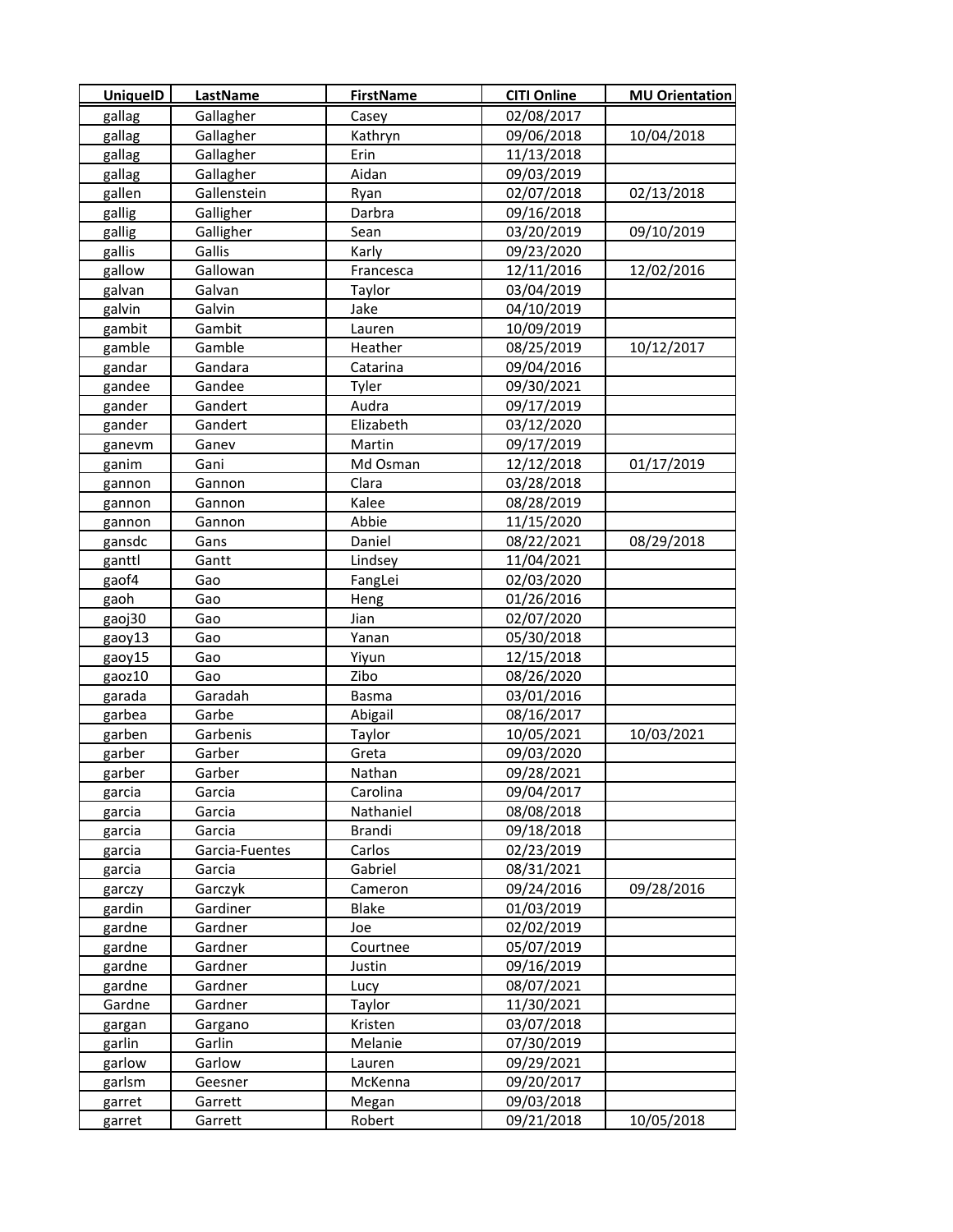| <b>UniquelD</b> | <b>LastName</b> | <b>FirstName</b> | <b>CITI Online</b> | <b>MU Orientation</b> |
|-----------------|-----------------|------------------|--------------------|-----------------------|
| garret          | Garrett         | Riley            | 09/07/2020         |                       |
| Garrig          | Bruggeman       | Lindsay          | 06/18/2020         |                       |
| garris          | Garrison        | Jessica          | 02/06/2016         | 02/09/2016            |
| gartin          | Gartin          | Madeline         | 09/10/2018         |                       |
| gartne          | Gartner         | Allie            | 08/31/2016         |                       |
| garvey          | Garvey          | Kilian           |                    | 11/02/2018            |
| garvey          | Garvey          | Matthew          | 02/20/2019         |                       |
| garvey          | Garvey          | Thomas           | 11/01/2021         |                       |
| garzar          | Garza           | Ruben            | 06/15/2017         |                       |
| gasdic          | Gasdick         | Sarah            | 09/03/2018         |                       |
| gasejn          | Gase            | Jordan           | 08/27/2017         |                       |
| gaspar          | Gasparoni       | Antonio          | 03/12/2018         |                       |
| gasser          | Gasser          | Marquette        | 02/05/2016         | 02/09/2016            |
| gaston          | Gaston          | Naomi            | 09/14/2018         |                       |
| gatchc          | Gatch           | Chandlyr         | 02/26/2021         |                       |
| gatesc          | Gates           | Chelsey          | 08/22/2016         | 09/11/2013            |
| gatese          | Gates           | Elizabeth        | 03/26/2018         |                       |
| gatese          | Gates           | Evan             | 11/15/2020         | 08/30/2021            |
| gatesj          | Gates           | James            | 01/10/2019         |                       |
| gatter          | Gattermeyer     | Kara             | 09/29/2019         |                       |
| gattol          | Gatto           | Lily             | 08/30/2021         |                       |
| gattsc          | Gatts           | Cailin           | 02/21/2016         |                       |
| gauder          | Gauder          | Bobbi            | 09/08/2017         |                       |
| gaudet          | Gaudet          | Grant            | 10/20/2019         | 09/10/2019            |
| gauerl          | Gauer           | Lillian          | 08/31/2021         |                       |
| gauger          | Gauger          | <b>Brent</b>     | 09/19/2018         | 09/20/2018            |
| gaulte          | Taggart         | Emily            | 04/08/2016         |                       |
| gautam          | Gautam          | Deependra        | 01/19/2020         |                       |
| gauthi          | Gauthier        | Jorryn           | 01/28/2022         |                       |
| gautre          | Gautreaux       | Austin           | 09/13/2018         |                       |
| gayad           | Gay             | Alex             | 06/01/2018         |                       |
| gaymi           | Gay             | Marianna         | 10/17/2019         |                       |
| gazdac          | Gazdacka        | Margaret         | 06/17/2017         |                       |
| gearha          | Gearhart        | Colton           |                    | 09/18/2019            |
| gearye          | Geary           | Emme             | 02/11/2020         |                       |
| gearyr          | Geary           | Ryan             | 01/28/2017         |                       |
| gebeck          | Gebeck          | Katherine        | 02/19/2020         |                       |
| gebhar          | Gebhart         | Madison          | 08/15/2018         |                       |
| gebhar          | Gebhart         | Cassidy          | 11/17/2019         |                       |
| gebhar          | Gebhart         | Autumn           | 09/11/2021         |                       |
| gebler          | Gebler          | Alexander        | 09/06/2016         |                       |
| geersc          | Geers           | Carrie           | 06/11/2019         | 06/26/2019            |
| geesli          | Geeslin         | Drew             | 03/04/2020         |                       |
| geh4            | Ge              | Hongting         | 03/02/2020         |                       |
| gehnri          | Gehnrich        | Christina        | 01/16/2020         |                       |
| gehret          | Gehret          | Lauren           |                    | 02/13/2018            |
| gehrig          | Gehrig          | Mallory          | 09/23/2018         |                       |
| geiger          | Geiger          | Kurt             | 02/07/2018         | 02/20/2018            |
| geiger          | Geiger          | Emily            | 03/31/2018         |                       |
| geishe          | Geisheimer      | Morgan           | 09/14/2018         |                       |
| geisle          | Geisler         | Noelle           | 08/24/2020         |                       |
| geistc          | Geist           | Caroline         | 10/01/2019         |                       |
| gel2            | Ge              | Liang            | 02/11/2019         | 03/11/2019            |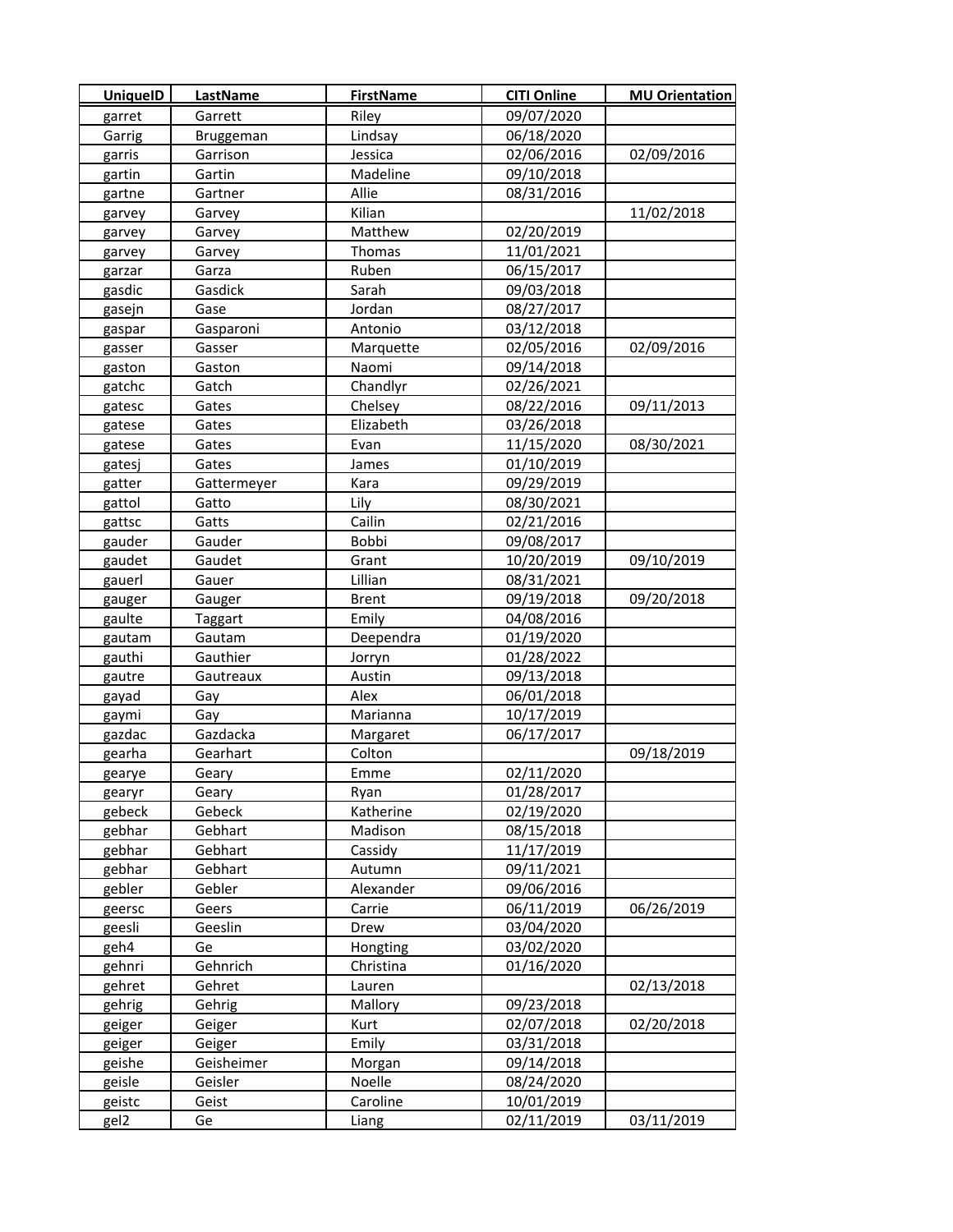| <b>UniquelD</b> | LastName       | <b>FirstName</b> | <b>CITI Online</b> | <b>MU Orientation</b> |
|-----------------|----------------|------------------|--------------------|-----------------------|
| gelina          | Gelinas        | Alexis           | 09/05/2016         |                       |
| geller          | Geller         | Karly            | 03/02/2017         |                       |
| GeNich          | Ge             | Nicholas         | 04/11/2016         |                       |
| genson          | Genson         | Bella            | 12/07/2018         |                       |
| genten          | Gentene        | Lauren           | 10/22/2021         |                       |
| gentil          | Gentile        | Rachel           | 03/01/2019         |                       |
| gentry          | Gentry         | <b>Braeden</b>   | 02/20/2019         |                       |
| gentry          | Gentry         | Allison          | 09/10/2019         |                       |
| geoffr          | Geoffrion      | Alexis           | 06/13/2017         |                       |
| geoghe          | Geoghegan      | <b>Brian</b>     | 02/03/2020         | 02/04/2020            |
| george          | Georgeoff      | Danielle         | 01/30/2016         |                       |
| george          | George         | <b>Brian</b>     | 03/23/2019         |                       |
| george          | George         | Kayleigh         | 07/27/2019         | 06/26/2019            |
| gephar          | Gephart        | Maddie           | 01/10/2018         |                       |
| gerdes          | Gerdes         | Marissa          | 06/12/2019         | 02/10/2009            |
| gerdin          | Gerding        | Mary             | 02/16/2021         |                       |
| geregn          | Gereg          | Nicholas         | 02/17/2020         |                       |
| gerenz          | Gerenz         | Paige            | 10/08/2018         |                       |
| gerhar          | Gerhardt       | Megan            | 03/14/2017         | 02/01/2017            |
| gerken          | Gerken         | Madelyn          | 10/13/2021         |                       |
| gerlin          | Gerlinger      | Kelli            | 09/17/2018         |                       |
| german          | Germano        | Angela           | 07/23/2019         |                       |
| german          | German         | Lauren           | 08/04/2019         |                       |
| german          | Germanos       | Demetri          | 09/18/2019         |                       |
| german          | Germann        | <b>Blake</b>     | 01/10/2022         |                       |
| gerohe          | Gero           | Hannah           | 11/08/2021         |                       |
| gerold          | Gerold         | Abby             | 01/31/2021         |                       |
| gerret          | Gerretsen      | Grace            | 01/04/2018         |                       |
| gershu          | Gershuny       | Mikayla          | 02/01/2021         |                       |
| gertzs          | Gertz          | Susan            | 09/23/2019         |                       |
| gerwig          | Gerwig         | Amanda           | 10/10/2018         |                       |
| geswei          | Geswein        | Jack             | 03/03/2021         |                       |
| getztm          | Getz           | Tea              | 03/19/2019         |                       |
| gevaud          | Gevaudan       | Natalie          | 01/24/2016         |                       |
| gex             | Ge             | Xinpu            | 03/20/2019         |                       |
| gey5            | Ge             | Yuanyuan         | 10/01/2016         | 10/12/2016            |
| gey9            | Ge             | Yuan             | 02/06/2018         | 05/07/2018            |
| geyerk          | Geyer          | Kaitlyn          | 09/09/2019         |                       |
| geyerr          | Geyer          | Rachel           | 08/24/2019         | 09/17/2019            |
| geygan          | Geygan         | Lydia            | 01/30/2022         |                       |
| ghentk          | Ghent          | Kaela            | 09/02/2016         |                       |
| ghimir          | Ghimire        | Saruna           | 08/26/2019         | 09/12/2019            |
| ghoshd          | Ghosh-Dastidar | Pratiti          | 09/05/2016         |                       |
| ghumra          | Ghumrawi       | Kareem           | 02/07/2021         | 09/23/2021            |
| giabba          | Giabbanelli    | Philippe         | 09/09/2021         |                       |
| giacom          | Giacomo        | <b>Brittany</b>  | 02/18/2018         | 11/28/2018            |
| giangl          | Giang          | Linh             | 05/23/2020         |                       |
| giannu          | Giannuzzi      | Gabriela         | 09/17/2021         |                       |
| gibbsa          | Gibbs          | Abagail          | 08/30/2021         |                       |
| gibbsm          | Gibbs          | Melissa          | 02/02/2017         |                       |
| gibbss          | Gibbs          | Stacy            | 04/11/2017         | 06/16/2017            |
| gibson          | Gibson         | Randall          | 11/05/2017         |                       |
| gibson          | Gibson         | Gabrielle        | 02/04/2018         |                       |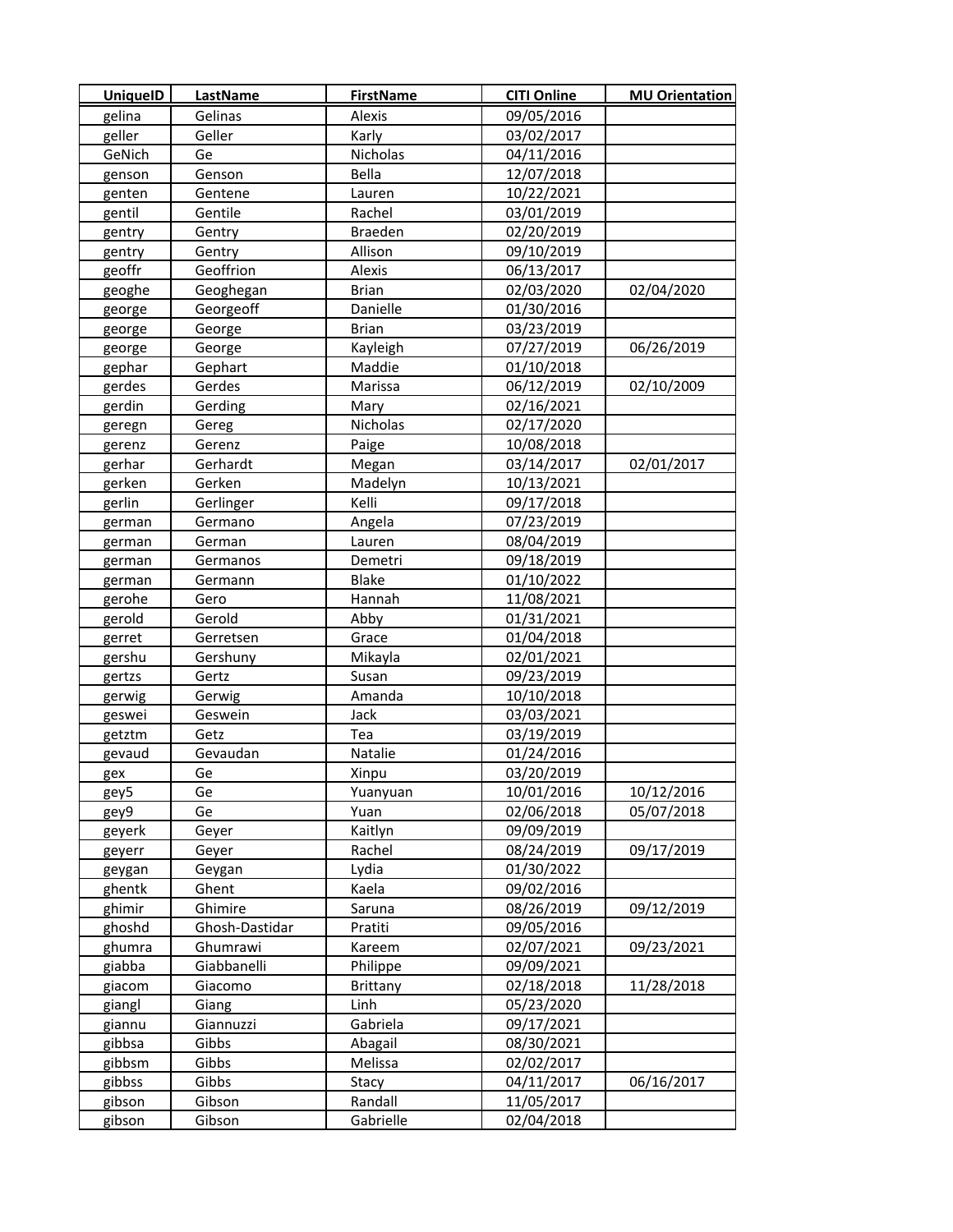| <b>UniquelD</b> | <b>LastName</b> | <b>FirstName</b> | <b>CITI Online</b> | <b>MU Orientation</b> |
|-----------------|-----------------|------------------|--------------------|-----------------------|
| gibson          | Gibson          | Destiny          | 04/23/2019         |                       |
| gibson          | Gibson          | Stephanie        | 05/17/2019         |                       |
| gibson          | Gibson          | Madison          | 05/21/2020         |                       |
| gibson          | Gibson          | Katie            | 05/05/2021         | 03/25/2008            |
| gibson          | Gibson          | Claire           | 08/17/2021         |                       |
| giffor          | Gifford         | Jordan           | 07/27/2020         |                       |
| giffor          | Gifford         | Suzanne          | 03/27/2021         |                       |
| gigant          | Gigante         | <b>Brooke</b>    | 10/09/2018         |                       |
| gilber          | Gilbert         | Quinton          | 02/03/2016         |                       |
| Gilber          | Gilbert         | Jessikah         | 04/25/2016         |                       |
| gilber          | Glibert         | Noah             | 02/07/2017         | 03/28/2017            |
| gilber          | Fields          | Chelsey          | 09/17/2017         |                       |
| gilber          | Gilbert         | Abbey            | 02/20/2018         |                       |
| gilber          | Gilbert         | Tea              | 10/10/2018         |                       |
| gilber          | Gilbert         | Abby             | 02/26/2021         |                       |
| Gilbri          | Gilbride        | Jacqueline       | 06/15/2021         |                       |
| gilces          | Gil de Martinez | Vicky            | 09/26/2021         |                       |
| gilesj          | Giles           | Jennifer         | 06/27/2016         |                       |
| gileso          | Giles           | Olivia           | 10/04/2019         |                       |
| gillc3          | Gill            | Caitlin          | 06/09/2017         |                       |
| gilles          | Gillespie       | Maria            | 10/09/2017         | 07/25/2014            |
| gilles          | Gillespie       | Carter           | 09/04/2018         |                       |
| gilles          | Gillespie       | Elise            | 09/11/2018         |                       |
| gilles          | <b>Burdine</b>  | Susan            | 05/31/2020         |                       |
| gillfm          | Gill            | Faith            | 03/20/2019         |                       |
| gillia          | Gilliand        | Michael          | 04/03/2019         | 06/26/2019            |
| gillig          | Gilligan        | Jordan           | 09/11/2018         |                       |
| gillil          | Gilliland       | Jason            | 02/07/2018         |                       |
| gillis          | Gillis          | Morgan           | 09/22/2020         |                       |
| gillog          | Gill            | Olivia           | 02/17/2020         |                       |
| gillrm          | Gill            | Rachael          | 08/21/2020         |                       |
| gillsa          | Gill            | Suzanne          | 07/23/2019         | 06/26/2019            |
| gillsd          | Gill            | Stacey           | 05/21/2021         |                       |
| Gilmer          | Gilmer          | Kimberly         | 11/19/2018         |                       |
| gilmor          | Gilmore         | Kate             | 05/23/2016         |                       |
| gilmor          | Gilmore         | Mary             | 10/10/2017         |                       |
| gilmor          | Gilmore         | Cara             | 08/20/2019         |                       |
| gingri          | Gingrich        | Tommy            | 02/06/2018         | 02/13/2018            |
| ginnis          | Ginnis          | Annmarie         | 02/07/2018         |                       |
| ginsbe          | Ginsberg        | Grace            | 11/26/2018         |                       |
| ginthe          | Ginther         | Caleb            | 07/02/2020         |                       |
| giorgi          | Giorgione       | Kaya             | 02/03/2020         |                       |
| girlin          | Girling         | Ella             | 03/20/2019         |                       |
| girton          | Girton          | Carrie           | 12/14/2016         |                       |
| gishb           | Gish            | Ben              | 07/19/2019         |                       |
| githai          | Githaiga        | Philip           | 09/23/2016         |                       |
| gitler          | Gitler          | Diane            | 07/26/2018         |                       |
| gittle          | Gittleson       | <b>Bryce</b>     | 08/18/2021         |                       |
| givenn          | Given           | Nellie           | 05/31/2019         |                       |
| glacek          | Glace           | Kayla            | 09/28/2021         |                       |
| gladie          | Gladieux        | Kit              | 02/01/2022         |                       |
| glaize          | Glaize          | Linzie           | 04/26/2020         |                       |
| glancy          | Glancy          | Kay              | 04/01/2017         |                       |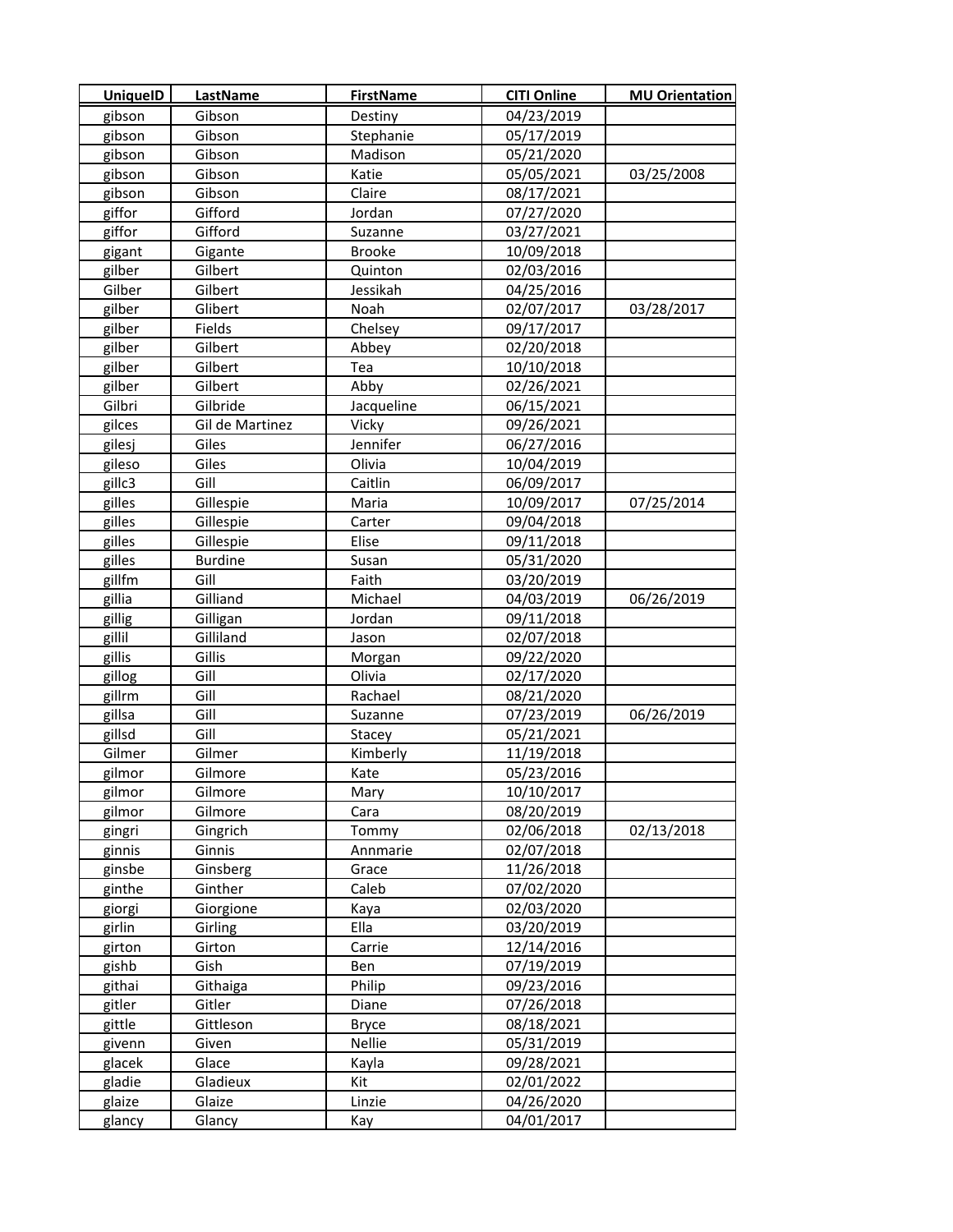| <b>UniquelD</b> | LastName          | <b>FirstName</b> | <b>CITI Online</b> | <b>MU Orientation</b> |
|-----------------|-------------------|------------------|--------------------|-----------------------|
| glanza          | Glanz             | Anna             | 11/07/2017         |                       |
| glaser          | Glaser            | Mary             | 02/08/2016         |                       |
| glaser          | Glaser            | Mary             |                    | 02/09/2016            |
| glaser          | Glaser            | Elizabeth        | 12/06/2017         |                       |
| glaser          | Glaser            | Lauren           | 07/15/2020         |                       |
| glassa          | Glass             | Ashley           | 09/22/2021         |                       |
| glassa          | Glass             | Aliyah           | 09/25/2021         |                       |
| glassm          | Glass             | MacKenzie        | 01/13/2020         |                       |
| glasso          | Glass             | Ollieah          | 09/06/2017         |                       |
| glatfe          | Glatfelter        | Kathryn          | 07/23/2018         |                       |
| glaune          | Glauner           | Ryan             | 01/29/2021         |                       |
| glavin          | Glavin            | Sarah            | 09/17/2017         |                       |
| glazar          | Glazar            | Natalia          | 03/01/2020         |                       |
| glazer          | Glazer            | Andrea           | 09/16/2017         | 09/13/2017            |
| glazer          | Glazer            | India            | 10/03/2018         |                       |
| gleeso          | Gleeson           | Gabriel          | 01/14/2021         |                       |
| glickj          | Glick             | Jesse            | 02/05/2017         |                       |
| glickm          | Glickman          | Gracie           | 09/21/2019         |                       |
| glicks          | Glicksberg        | Ashley           | 02/28/2017         |                       |
| gliebe          | Gliebe            | McKenna          | 11/20/2020         |                       |
| glinos          | Glinos            | Alexandra        | 10/18/2016         |                       |
| glinse          | Glinsek           | Geri             | 08/12/2017         |                       |
| glockd          | Glock             | David            | 02/10/2016         |                       |
| glotfe          | Glotfelter        | Angela           | 11/19/2020         | 03/08/2016            |
| glover          | Glover            | Leah             | 02/05/2017         |                       |
| glover          | Glover            | Bonnie           | 08/04/2018         |                       |
| glover          | Glover            | Andrea           | 03/03/2020         |                       |
| gluckm          | Gluckman          | Gail             | 05/30/2020         |                       |
| gluntt          | Glunt             | Torri            | 02/09/2016         | 02/09/2016            |
| gluzbe          | Gluzberg          | Yekaterina       | 08/10/2019         |                       |
| gnamca          | Gnam              | Callie           | 10/26/2018         |                       |
| goadbe          | Goad              | <b>Brittany</b>  | 01/28/2017         |                       |
| goadsj          | Goad              | Shelley          | 02/06/2018         | 02/13/2018            |
| gobora          | Gobora            | Ana              | 02/11/2017         |                       |
| goddar          | Goddard           | Kristen          | 01/11/2016         |                       |
| goddar          | Goddard           | Dustin           | 06/27/2017         |                       |
| godean          | Godeanu-Kenworthy | Oana             | 02/13/2020         | 01/30/2017            |
| Godrea          | Godreau Aparicio  | Claudia          | 08/07/2019         |                       |
| goedde          | Chasteen          | Brittany         | 11/03/2016         |                       |
| goekel          | Goeke             | Leah             | 05/21/2017         |                       |
| goetsc          | Goetsch           | Maggie           | 09/18/2019         |                       |
| goetzk          | Goetz             | Kelly            | 06/13/2017         |                       |
| goetzr          | Goetz             | Rachel           | 02/04/2020         |                       |
| goffen          | Goff-Mitchell     | Erin             | 03/19/2021         |                       |
| gogert          | Gogerty-Northrip  | Emily            | 06/09/2017         |                       |
| gogola          | Hekate            | Salome           | 01/31/2019         | 02/19/2019            |
| goheen          | Goheen            | Megan            | 11/11/2018         |                       |
| goheen          | Goheen            | Luke             | 02/28/2021         |                       |
| goinsh          | Goins             | Hannah           | 09/08/2017         | 09/13/2017            |
| golbec          | Golbeck           | Kelly            | 08/04/2021         |                       |
| goldaa          | Golda             | Andrew           | 02/25/2020         |                       |
| goldbe          | Goldberg          | Hannah           | 09/18/2020         |                       |
| golden          | Golden            | Haley            | 01/29/2019         |                       |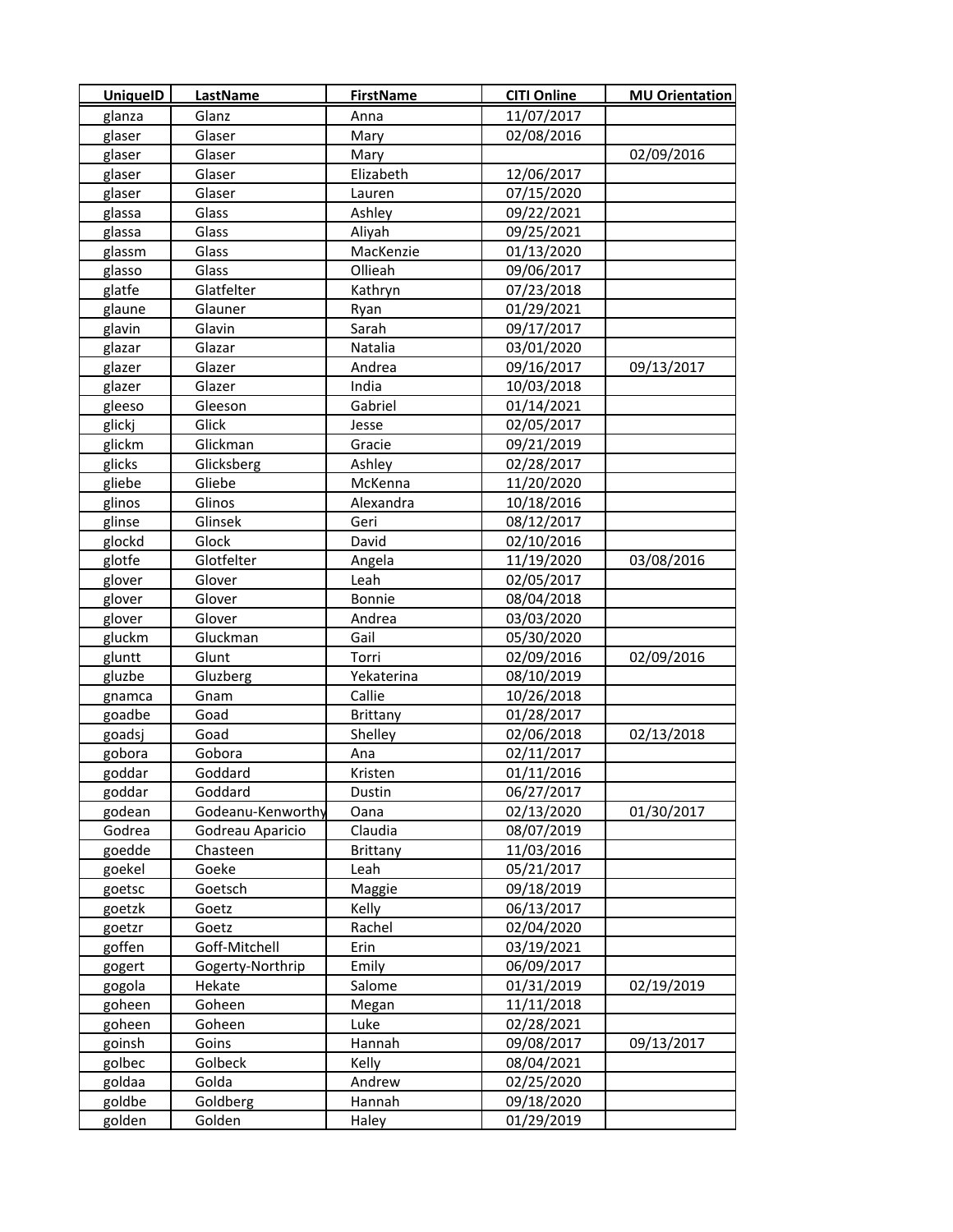| <b>UniquelD</b> | LastName          | <b>FirstName</b> | <b>CITI Online</b> | <b>MU Orientation</b> |
|-----------------|-------------------|------------------|--------------------|-----------------------|
| goldfe          | Goldfein-Killilea | Natalie          | 08/17/2020         |                       |
| goldie          | Goldie            | Alexandria       | 01/27/2017         |                       |
| goldma          | Goldman           | Nessa            | 06/08/2018         |                       |
| goldma          | Goldman           | Annika           | 08/26/2018         | 11/02/2018            |
| goldsm          | Sweeney           | Marty            | 08/06/2018         |                       |
| goldst          | Goldstein         | <b>Brian</b>     | 01/06/2016         |                       |
| goldst          | Goldstein         | Chelsea          | 07/28/2017         | 11/28/2018            |
| gollap          | Gollapudi         | Surya            | 09/04/2019         |                       |
| gollap          | Gollapudy         | Nina             | 01/26/2021         |                       |
| gomezj          | Gomez             | Jose             | 09/15/2018         |                       |
| goncal          | Goncalves         | Nicole           | 06/01/2016         |                       |
| gongb           | Gong              | Bo               | 09/08/2017         |                       |
| Gongyi          | Gongyin           | <b>Barbara</b>   | 09/01/2020         |                       |
| gonyer          | Gonyer            | Loressa          | 02/01/2022         |                       |
| gonzal          | Gonzalez          | Robert           | 08/03/2016         |                       |
| gonzal          | Gonzalez          | Daniel           | 09/02/2017         | 09/06/2017            |
| gonzal          | Lopez             | Rosa             | 02/21/2018         |                       |
| gonzal          | Gonzalez Olimon   | Gabriela         | 08/22/2018         |                       |
| gonzal          | Gonzales          | James            | 12/12/2019         | 09/30/2016            |
| gonzal          | Gonzalez          | Mariana          | 06/13/2020         |                       |
| gonzal          | Gonzalez          | Jose             | 06/03/2021         |                       |
| Gonzal          | gonzalez          | liz              | 12/01/2021         |                       |
| goochp          | Gooch             | Peter            | 08/28/2014         | 02/24/2016            |
| goodal          | Goodall           | Evan             | 03/21/2019         |                       |
| goodal          | Goodale           | Ava              | 07/06/2020         |                       |
| goodec          | Goode             | Courtney         | 05/25/2016         |                       |
| gooden          | Gooden            | Ciera            | 01/03/2016         | 02/07/2017            |
| goodgk          | Good              | Grace            | 09/05/2018         |                       |
| goodkd          | Good              | Katherine        | 01/11/2022         |                       |
| goodma          | Goodman           | Kathleen         | 02/11/2017         | 07/09/2013            |
| goodma          | Goodman           | Sophie           | 10/07/2019         |                       |
| goodma          | Goodman           | Sarah            | 06/01/2021         |                       |
| goodmr          | Good              | Molly            | 05/26/2021         |                       |
| goodpa          | Goodpaster        | Caroline         | 04/16/2019         |                       |
| goodri          | Goodrich          | Gabrielle        | 10/10/2019         |                       |
| goodri          | Goodrich          | Hannah           | 04/30/2021         |                       |
| goodwi          | Goodwin           | Christopher      | 02/14/2019         |                       |
| goodwi          | Goodwin           | Cassie           | 10/24/2019         |                       |
| googin          | Googins           | Jody             | 04/21/2016         | 06/21/2018            |
| goorev          | Goorevich         | Emily            | 02/06/2018         | 02/13/2018            |
| GopalB          | Gopal             | Baiju            | 08/06/2018         |                       |
| gorans          | Goranson          | Maggie           | 02/26/2018         |                       |
| gordja          | Gord              | Jeffrey          | 02/02/2018         | 02/06/2018            |
| gordon          | gordon            | barbara          | 05/28/2019         |                       |
| gordon          | Gordon            | Taylor           | 02/01/2018         | 02/04/2020            |
| gordon          | Gordon            | Katie            | 02/04/2020         |                       |
| gordon          | Gordon            | Halle            | 02/15/2020         |                       |
| gordon          | Gordon            | Grace            | 08/20/2020         |                       |
| gordon          | Gordon            | Drew             | 09/09/2020         |                       |
| gordon          | Gordon            | Madeleine        | 01/29/2021         |                       |
| gordon          | Gordon            | Joshua           | 02/19/2021         |                       |
| goresj          | Gores             | Jobie            | 07/05/2017         |                       |
| gorets          | Goretski          | Heather          | 11/16/2016         |                       |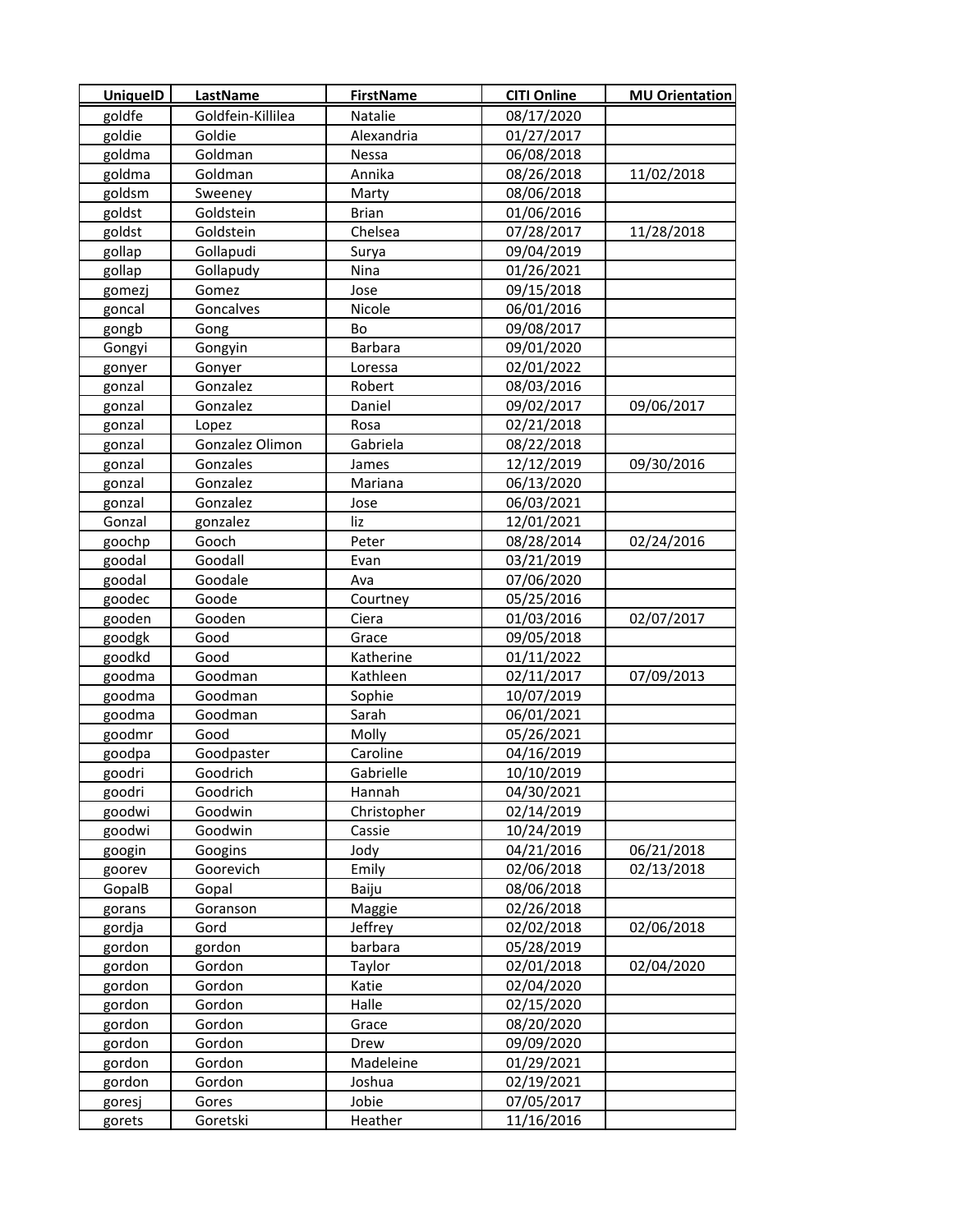| <b>UniquelD</b>  | LastName            | <b>FirstName</b>  | <b>CITI Online</b>       | <b>MU Orientation</b> |
|------------------|---------------------|-------------------|--------------------------|-----------------------|
| gorman           | Gorman              | Lindsey           | 08/05/2018               |                       |
| gormle           | Gormley             | Kane              | 01/31/2021               |                       |
| gormle           | Gormley             | Reece             | 05/03/2021               |                       |
| gorsen           | Gorsen              | Devin             | 08/08/2018               |                       |
| gorsuc           | Gorsuch             | Whitney           | 04/05/2017               | 06/16/2017            |
| gossae           | Goss                | Alyssa            | 06/14/2019               |                       |
| gossar           | Gossard             | Amanda            | 06/01/2016               |                       |
| gossar           | Gossard             | Elaine            | 02/23/2018               |                       |
| gossct           | Goss                | Charles           | 01/31/2017               | 02/01/2017            |
| gosshj           | Goss                | Hallie            | 09/18/2020               |                       |
| gossma           | Gossman             | McKenna           | 04/10/2019               |                       |
| gostom           | Gostomski           | Jaclynn           | 02/11/2017               |                       |
| gottli           | Gottliebson         | Renee             | 11/06/2019               | 02/11/2014            |
| gottli           | Gottliebson         | Maxwell           | 02/01/2020               |                       |
| gottsc           | Gottschalk          | Lauren            | 09/14/2018               |                       |
| goudyk           | Goudy               | Kylie             | 07/23/2020               |                       |
| gougek           | Gouge               | Katie             | 11/19/2021               |                       |
| gouldl           | Gould               | Lauren            | 02/08/2016               | 02/09/2016            |
| gourle           | Gourley             | Jeanette          | 02/01/2016               |                       |
| gouver           | Gouverneur          | Alessandra        | 09/07/2018               |                       |
| grabel           | Grabel              | Taylor            | 09/09/2019               |                       |
| graber           | Graber              | Aaron             | 08/30/2017               |                       |
| graber           | Graber              | Alison            | 11/08/2017               |                       |
| graber           | Graber              | Abby              | 10/07/2019               |                       |
| GraçaM           | Graça               | Mariana           | 11/21/2020               |                       |
| gracee           | Grace               | Ellie             | 02/13/2019               |                       |
| gradym           | Grady               | Marielle          | 10/21/2019               |                       |
| graete           | Graeter             | Will              | 09/08/2021               | 10/13/2021            |
| grafad           | Graf                | Alicia            | 02/24/2017               |                       |
| grafam           | Graf                | Aaron             | 02/07/2019               |                       |
| graham           | Graham              | Mark              | 02/05/2017               |                       |
| graham           | Graham              | Katherine         | 02/14/2017               |                       |
| graham           | Graham              | Trevis            | 01/30/2019               |                       |
| graham           | Graham              | Kathleen          | 02/04/2020               |                       |
| graham           | Graham              | Christina         | 09/16/2020               |                       |
| graham           | Graham              | Robert            | 05/10/2021               |                       |
| graham           | Graham              | Bronwynn          | 11/30/2021               |                       |
| gramli           | Gramlich            | William           | 08/29/2021               | 08/30/2021            |
| granat           | Granata             | Nathan            | 10/17/2021               |                       |
| grandr           | Grandrath           | Colleen           | 07/23/2016               |                       |
| grandy           | Grandy              | Leah              | 09/01/2017               |                       |
| granta           | Grant               | Drew              | 03/08/2020               |                       |
| granta           | Grant               | Aurora            | 05/27/2021               |                       |
| grantc           | Grant               | Christopher       | 06/19/2019               |                       |
| grantd           | Grant               | Dania             | 08/13/2021               |                       |
| grants           | Grant               | Steffany          | 03/10/2020               |                       |
| graulm           | Graul               | Madeline          | 02/06/2018               | 02/13/2018            |
| graves           | Graves              | Adam              | 05/15/2018               |                       |
| graves           | Graves              | Reilley           | 02/12/2019<br>09/14/2021 |                       |
| graves<br>gravit | A Graves<br>Gravitt | Victoria<br>Sarah | 11/11/2019               | 11/13/2019            |
| grayca           | Gray                | Carrie            | 02/03/2016               |                       |
| grayci           | Gray                | Christina         | 02/06/2021               |                       |
|                  |                     |                   |                          |                       |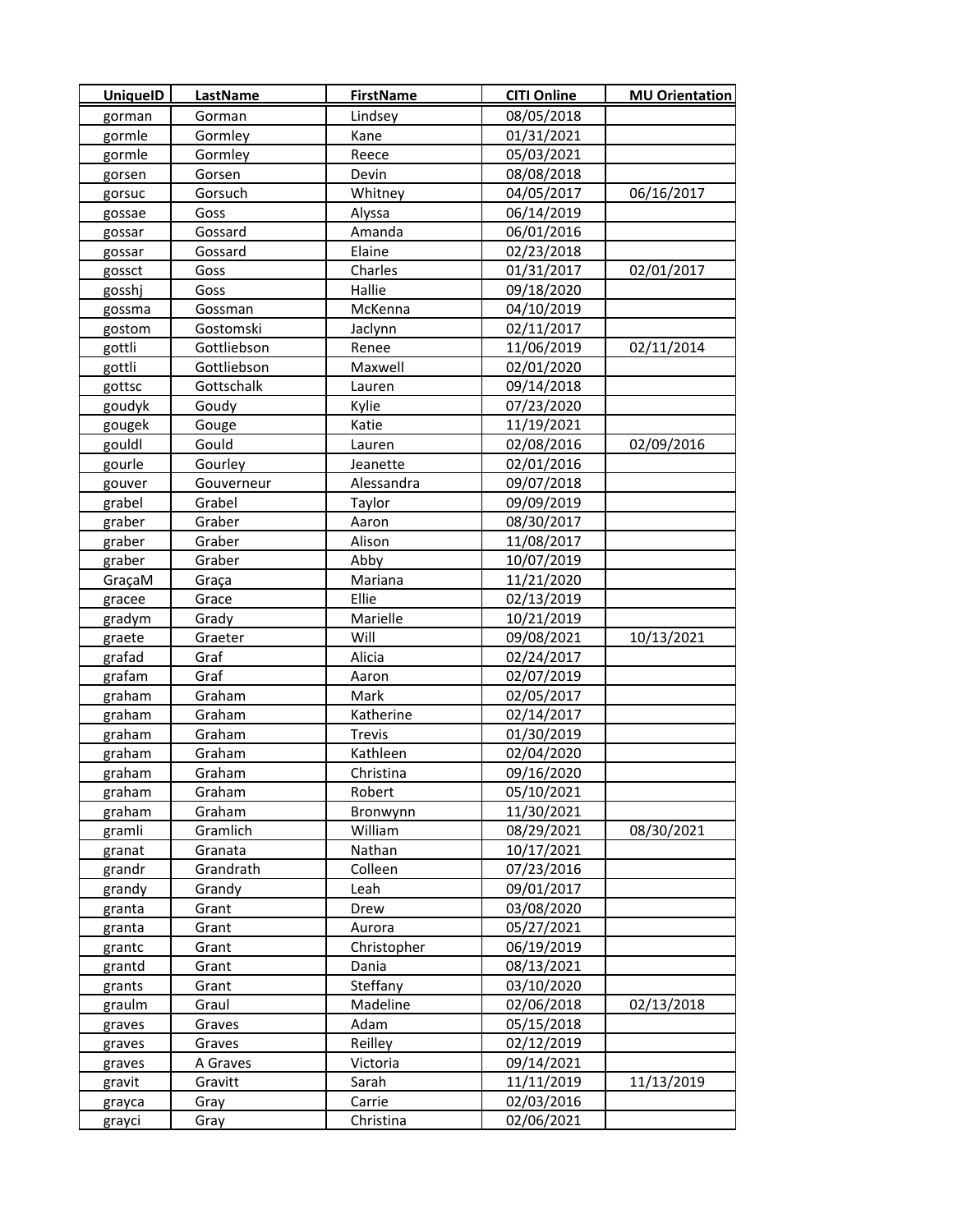| <b>UniquelD</b> | <b>LastName</b> | <b>FirstName</b> | <b>CITI Online</b> | <b>MU Orientation</b> |
|-----------------|-----------------|------------------|--------------------|-----------------------|
| grayec          | Gray            | Elise            | 03/26/2020         |                       |
| grayhc          | Gray            | Hillel           | 07/13/2017         | 11/04/2013            |
| graykn          | Gray            | Kristen          | 09/10/2017         |                       |
| graymd          | Gray            | Michael          | 02/13/2018         |                       |
| graymk          | Gray            | Morgan           | 02/03/2021         |                       |
| graysj          | Gray            | Samantha         | 02/01/2017         |                       |
| grayso          | Grayson         | Kalee            | 10/10/2019         |                       |
| graytm          | Gray            | Taylor           | 02/14/2017         |                       |
| grayzg          | Gray            | Zac              | 03/12/2018         |                       |
| greane          | Greaney         | Lucy             | 10/09/2018         |                       |
| greath          | Greathouse      | Ashlee           | 10/11/2019         | 01/31/2022            |
| grecoa          | Greco           | Alexandra        | 07/07/2017         |                       |
| grecok          | Greco           | Katie            | 10/07/2021         | 10/03/2021            |
| greena          | Green           | Austin           | 01/06/2016         |                       |
| greena          | Green           | Amanda           | 02/05/2017         |                       |
| greena          | Green           | Aiyana           | 09/20/2017         |                       |
| greena          | Green           | Ann              | 02/04/2020         |                       |
| greena          | Green           | Abigail          | 11/14/2020         |                       |
| greena          | Green           | Annika           | 03/06/2021         |                       |
| greenb          | Greenberg       | Emily            | 01/29/2017         |                       |
| greenb          | Greenberg       | Sophie           | 03/13/2019         |                       |
| greenb          | Green           | <b>Bellette</b>  | 08/08/2020         |                       |
| greenc          | Green           | Candiss          | 01/16/2017         |                       |
| greene          | Greene          | Adinah           | 07/16/2017         |                       |
| Greene          | Greene          | Breonna          | 07/18/2017         |                       |
| greene          | Greene          | Alec             | 02/05/2018         | 02/06/2018            |
| greene          | Green           | Elise            | 09/08/2020         |                       |
| greeng          | Green           | Garry            | 09/07/2017         | 09/13/2017            |
| greenj          | Green           | Jennifer         | 09/18/2018         | 11/02/2018            |
| greenl          | Green           | Lindsey          | 02/07/2018         | 02/13/2018            |
| greenl          | Greenlee        | Jourdan          | 11/15/2017         | 10/29/2019            |
| greenl          | Greenlee        | Tim              | 12/21/2021         | 08/16/2017            |
| greenm          | Green           | Morgan           | 02/09/2021         |                       |
| greenr          | Green           | Rachel           | 02/03/2016         | 02/09/2016            |
| greenr          | Green           | Rhyann           | 09/04/2018         |                       |
| greens          | Green           | Sydney           | 02/05/2019         |                       |
| greens          | Green           | Sarah            | 02/11/2019         |                       |
| greens          | Green           | Stephanie        | 04/14/2020         |                       |
| greenw          | Greenwald       | Shana            | 02/07/2018         |                       |
| greenw          | Greenwood       | Miyah            | 10/07/2018         |                       |
| greeny          | Green-Young     | Noel             | 09/25/2021         |                       |
| greerm          | Greer           | Meghan           | 09/19/2019         |                       |
| greffi          | Greffin         | Elliot           | 08/21/2016         |                       |
| gregor          | Gregory         | Ashley           | 06/05/2016         |                       |
| gregor          | Gregor          | William          | 02/06/2020         | 02/06/2020            |
| greibe          | Greibesland     | Katie            | 06/20/2016         |                       |
| greigc          | Greig           | Colin            | 09/24/2016         | 02/07/2017            |
| grendz          | Grendzinski     | Kimberly         | 07/22/2019         |                       |
| grenie          | Grenier         | Cristin          | 10/13/2018         |                       |
| grenie          | Grenier         | Jonathan         | 09/11/2019         | 10/27/2010            |
| gresco          | Grescovich      | Elizabeth        | 09/05/2018         |                       |
| gresla          | Gresla          | Alice            | 10/11/2019         |                       |
| grewal          | Grewal          | Karanvir         | 03/03/2016         |                       |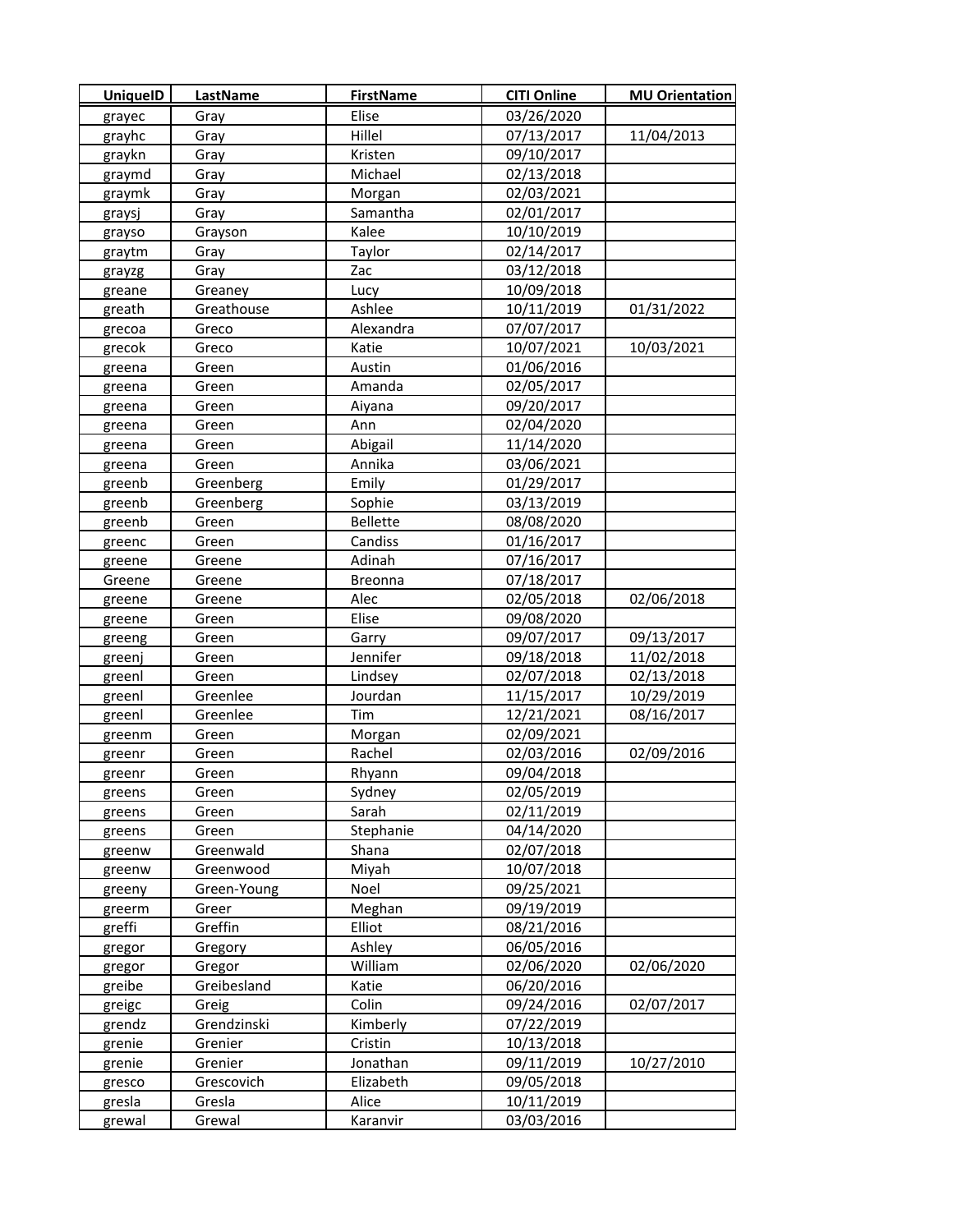| <b>UniquelD</b> | LastName    | <b>FirstName</b> | <b>CITI Online</b> | <b>MU Orientation</b> |
|-----------------|-------------|------------------|--------------------|-----------------------|
| grider          | Grider      | <b>Brooke</b>    | 11/04/2019         |                       |
| griese          | Grieselding | Alec             | 01/30/2016         |                       |
| griesz          | Grieszmer   | Olivia           | 01/05/2015         | 02/02/2016            |
| griffa          | Griffaw     | Benton           | 11/15/2020         |                       |
| griffi          | Griffith    | Julien           | 01/20/2016         |                       |
| griffi          | Griffith    | Isaiah           | 02/13/2017         |                       |
| griffi          | Griffin     | TeVonte'         | 08/30/2017         |                       |
| griffi          | Griffith    | Grant            | 06/25/2018         | 03/14/2018            |
| griffi          | Griffith    | Grant            | 06/25/2018         |                       |
| griffi          | Griffin     | Kelstin          | 03/15/2019         |                       |
| griffi          | Griffie     | Autumn           | 09/11/2019         |                       |
| griffi          | Griffiths   | Sophia           | 02/18/2020         |                       |
| griffi          | Griffiths   | Katie            | 01/29/2021         |                       |
| griffi          | Griffith    | Grace            | 01/30/2022         |                       |
| grillj          | Grill       | Jessica          | 06/14/2016         |                       |
| grillo          | Grillo      | Samuel           | 09/16/2019         |                       |
| grimmk          | Grimm       | Kailee           | 02/27/2020         |                       |
| grindl          | Grindle     | Kristen          | 08/06/2016         |                       |
| grisee          | Grise       | Emily            | 02/24/2020         |                       |
| groell          | Groeller    | Emily            | 03/12/2020         |                       |
| groene          | Groene      | <b>Brandt</b>    | 02/20/2018         |                       |
| grogan          | Grogan      | Julia            | 03/14/2019         |                       |
| grohjm          | Groh        | Julie            | 03/06/2019         |                       |
| grohma          | Groh        | Mary Kate        | 02/07/2019         |                       |
| gromek          | Gromek      | Abby             | 03/11/2019         |                       |
| groome          | Groome      | Abigail          | 02/10/2018         |                       |
| groomj          | Groom       | John             | 09/15/2018         |                       |
| grosel          | Grosel      | <b>Brett</b>     | 01/16/2022         |                       |
| Grosso          | Grossoehme  | Daniel           | 10/05/2018         |                       |
| grotej          | Grote       | Jessica          | 09/01/2021         |                       |
| grothc          | Groth       | Catherine        | 02/28/2021         |                       |
| grovej          | Grove       | Jeremy           | 02/20/2020         |                       |
| groves          | Groves      | Benjamin         | 02/04/2019         | 02/19/2019            |
| grubbs          | Grubbs      | Desiree          | 01/26/2022         |                       |
| grubbt          | Grubb       | Thomas           | 03/30/2016         |                       |
| gruber          | Gruber      | Lydia            | 09/05/2016         |                       |
| gruber          | Gruber      | Jillian          | 09/03/2021         |                       |
| gruenb          | Gruenberg   | Rebecca          | 02/02/2021         |                       |
| grumha          | Grumhaus    | Kristin          | 09/10/2018         |                       |
| grundy          | Grundy      | Nicole           | 08/04/2021         |                       |
| gruner          | Grunert     | Timothy          | 07/10/2017         |                       |
| grunew          | Grunewald   | William          | 06/11/2020         |                       |
| grusen          | Grusenmeyer | Emma             | 02/05/2019         |                       |
| guanl           | Guan        | Lujia            | 01/28/2017         |                       |
| guasta          | Guastaferro | Kate             | 02/02/2016         |                       |
| gubanc          | Gubanc      | Max              | 01/04/2018         |                       |
| gubner          | Gubner      | Madison          | 09/12/2018         |                       |
| guddal          | Guddal      | Alexi            | 05/27/2019         |                       |
| guenth          | guenther    | sydnie           | 08/29/2021         |                       |
| guerra          | Guerra      | Stephanie        | 06/06/2016         | 06/29/2016            |
| guerra          | Guerra      | Clara            | 07/27/2018         |                       |
| guerre          | Guerreau    | Isabelle         | 03/12/2020         |                       |
| guethi          | Guething    | Daniel           | 01/30/2022         | 01/31/2022            |
|                 |             |                  |                    |                       |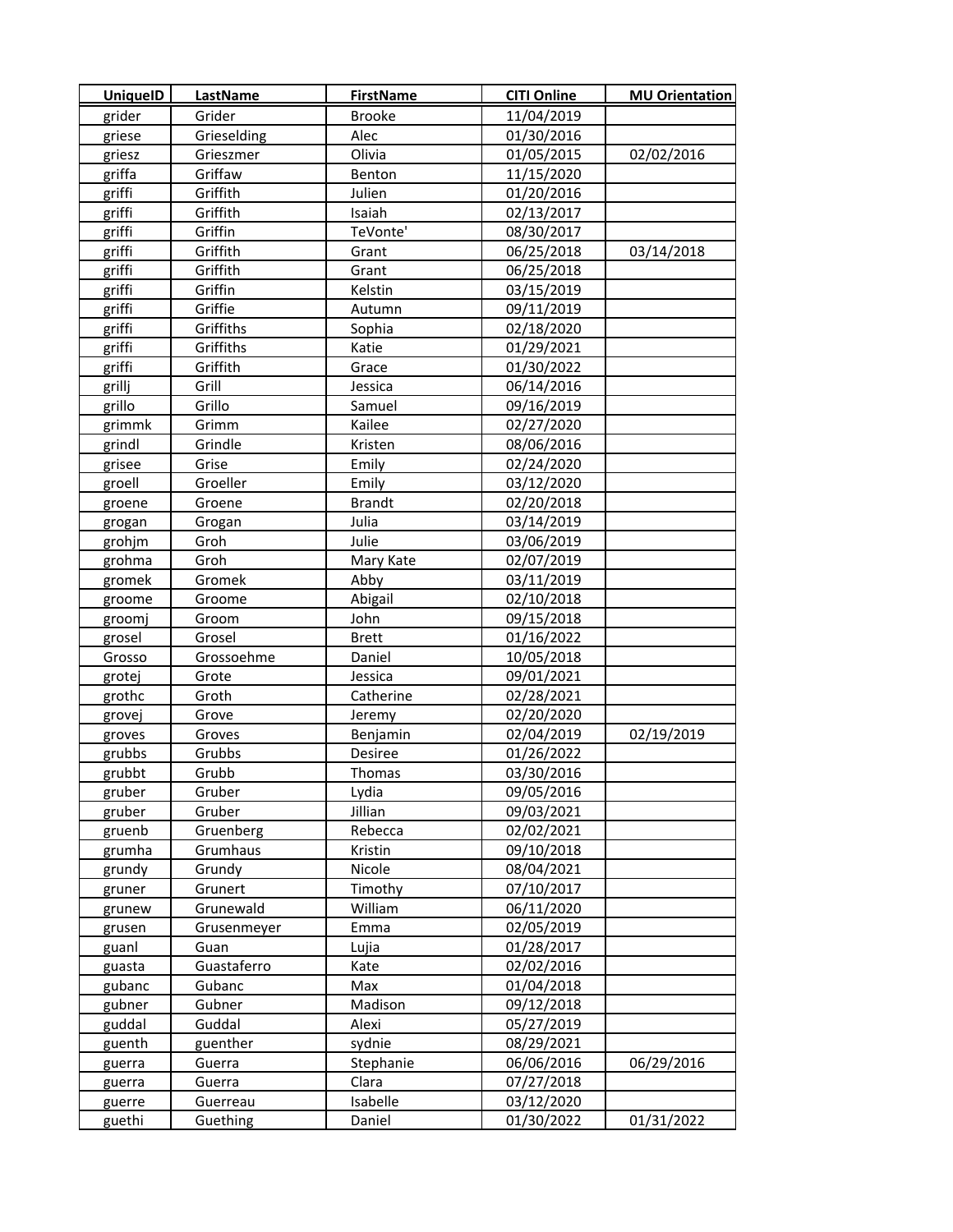| <b>UniquelD</b> | <b>LastName</b> | <b>FirstName</b> | <b>CITI Online</b> | <b>MU Orientation</b> |
|-----------------|-----------------|------------------|--------------------|-----------------------|
| guggen          | Guggenheimer    | Marla            | 10/08/2014         | 09/06/2016            |
| Guggen          | Guggenheim      | Andrew           | 10/16/2019         | 11/13/2019            |
| guijos          | Guijosa         | Cielo            | 02/08/2019         |                       |
| guilfo          | Guilfoyle       | Lori             | 06/14/2017         | 06/16/2017            |
| guilke          | Guilkey         | Justin           | 08/03/2021         | 03/15/2016            |
| guiotn          | Guiot           | <b>Nick</b>      | 04/16/2017         |                       |
| gulati          | Gulati          | Divya            | 03/14/2018         |                       |
| gullic          | Gullickson      | Elizabeth        | 08/08/2018         |                       |
| gunder          | Gunderson       | Ryan             | 10/13/2017         | 12/08/2017            |
| gunloc          | Gunlock         | Zachary          | 03/02/2021         |                       |
| gunloc          | Gunlock         | Gregory          | 11/08/2021         |                       |
| gunnar          | Gunn            | Alexander        | 01/04/2018         |                       |
| gunnbj          | Gunn            | Benjamin         | 02/06/2018         | 02/20/2018            |
| gunnin          | Gunning         | Sarah            | 02/13/2018         |                       |
| gunsal          | Gunsalus        | Paul             | 09/20/2019         | 09/18/2019            |
| gunset          | Gunsett         | Jeremy           | 02/24/2020         |                       |
| guof            | Guo             | Fuyang           |                    | 10/12/2016            |
| guoq9           | Quo             | Qi               | 03/04/2020         |                       |
| guor5           | Guo             | Rouchi           | 02/09/2019         |                       |
| guoy13          | Guo             | Yujia            | 02/07/2017         |                       |
| guoy3           | Guo             | Ying             | 06/28/2020         | 01/29/2010            |
| GUOZ6           | Guo             | Zifan            | 07/08/2020         |                       |
| gupanv          | Gupan           | Volodymyr        | 09/25/2016         | 09/28/2016            |
| guq             | Gu              | Qian             | 09/16/2020         | 12/06/2019            |
| gureko          | Gurekovich      | Simon            | 09/17/2019         |                       |
| gusekk          | Gusek           | Kate             | 01/28/2019         |                       |
| Gusema          | Guseman         | Emily            | 09/03/2020         |                       |
| gustaf          | Gustafson       | Kyle             | 10/12/2018         |                       |
| gustel          | Gustely         | Abigail          | 11/14/2020         |                       |
| gustgh          | Gust            | Garrett          | 02/09/2014         | 09/01/2016            |
| guthri          | Guthrie         | Micailah         | 02/04/2018         | 02/05/2018            |
| guthri          | Guthrie         | Richard          | 06/15/2018         |                       |
| guthri          | Guthrie         | Coleman          | 01/31/2022         |                       |
| gutier          | Gutierrez       | Elizabeth        | 06/17/2016         |                       |
| gutier          | Gutierrez       | Christian        | 06/26/2018         |                       |
| gutier          | Gutierrez       | Samantha         | 02/21/2019         |                       |
| gutier          | Gutierrez       | Osmar            | 03/12/2020         |                       |
| gutier          | Gutierrez       | Sasha            | 08/05/2021         |                       |
| gutter          | Gutter          | Paige            | 01/26/2017         |                       |
| guttma          | Guttman         | Jeff             | 11/19/2017         |                       |
| gux2            | Gu              | Xiyan            |                    | 10/12/2016            |
| guyam           | Hicks           | Austin           | 09/07/2016         |                       |
| guyct           | Guy             | Celeshia         | 06/10/2016         |                       |
| guz3            | Gu              | Ziyue            | 02/10/2019         | 03/11/2019            |
| guzeli          | Guzelis         | Luke             | 08/03/2020         |                       |
| guzman          | Guzman          | Julia            | 02/25/2020         |                       |
| gydeag          | Gyde            | Anna             | 01/31/2020         |                       |
| gyebig          | Gyebi           | Gideon           | 10/23/2016         |                       |
| gyurky          | Gyurky          | Gabby            | 10/09/2019         |                       |
| haacke          | Haacke          | Kristen          | 02/07/2017         |                       |
| haankg          | Haan            | Katherine        | 02/08/2019         |                       |
| haarsr          | Haar            | Sheila           | 06/14/2020         |                       |
| haassl          | Haas            | Shannon          | 08/23/2018         |                       |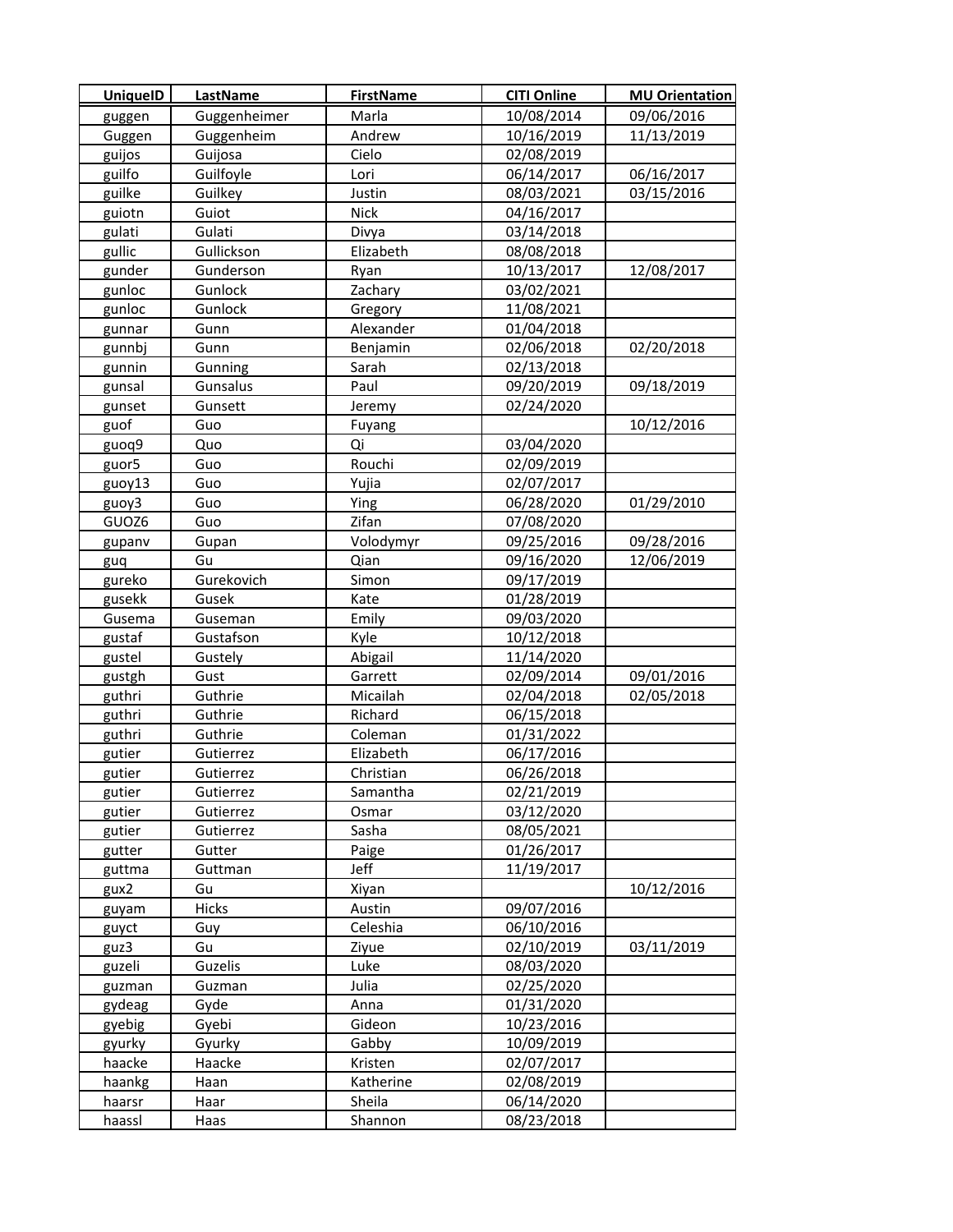| <b>UniquelD</b> | <b>LastName</b> | <b>FirstName</b> | <b>CITI Online</b> | <b>MU Orientation</b> |
|-----------------|-----------------|------------------|--------------------|-----------------------|
| habelm          | Habel           | Madeline         | 06/09/2016         |                       |
| haberk          | Haberkorn       | Thomas           | 05/22/2017         |                       |
| Habers          | Haberstock      | Lauren           | 08/09/2021         |                       |
| habiga          | Habig           | Amber            | 02/07/2018         |                       |
| habism          | Habis           | Mansour          | 06/15/2020         |                       |
| habter          | Habte           | Ruth             | 03/01/2016         |                       |
| hachsl          | Goes            | Samantha         | 09/22/2020         |                       |
| hackba          | Hackbarth       | Kirstin          | 02/03/2020         |                       |
| hacket          | Hackett         | Kate             | 02/01/2016         |                       |
| hacket          | Hackett         | Mallory          | 09/14/2018         |                       |
| hackwd          | Hack            | William          | 11/08/2021         |                       |
| hacqua          | Hacquard        | Louis            | 05/20/2019         |                       |
| hadbav          | Hadbavny        | Jenna            | 09/10/2018         |                       |
| haddin          | <b>Black</b>    | Kelsey           | 06/13/2020         |                       |
| hadley          | Hadley          | Faith            | 01/08/2020         |                       |
| haerrm          | Haerr           | Megan            | 12/09/2018         | 06/26/2019            |
| hafers          | Hafer           | Sydney           | 09/30/2018         |                       |
| hagama          | Hagaman         | Cayley           | 09/02/2018         |                       |
| hagana          | Hagan           | Ashley           | 02/28/2021         |                       |
| hagedo          | Hagedorn        | Sarah            | 03/09/2018         |                       |
| hagema          | Hagermann       | August           | 04/30/2018         | 05/07/2018            |
| hagema          | Hageman         | Michael          | 09/16/2019         |                       |
| hagenl          | Hagen           | Lyndsay          | 09/26/2016         |                       |
| hagens          | Hagenschneider  | Samuel           | 02/19/2019         |                       |
| hagere          | Hager           | Elizabeth        | 10/15/2015         | 09/06/2016            |
| hagert          | Hagerty         | Nicholas         | 10/11/2019         |                       |
| hageyn          | Hagey           | Nicollette       | 04/23/2021         |                       |
| haggar          | Haggard         | Kayla            | 09/11/2019         |                       |
| hahnac          | Hahn            | Chip             | 10/20/2017         | 05/31/2016            |
| hahnam          | Hahn            | Alexander        | 02/16/2016         | 01/30/2017            |
| hahnkj          | Hahn            | Kylee            | 07/15/2017         |                       |
| HahnSa          | Hahn            | Sarah            | 10/11/2018         |                       |
| hahnsj          | Hahn            | Sarah            | 12/03/2021         | 10/01/2010            |
| haidar          | Haidar          | Mayah            | 07/16/2017         |                       |
| haider          | Haider          | Zainuddin        | 08/30/2018         | 04/08/2019            |
| haidle          | Haidle          | Gracie           | 10/07/2019         |                       |
| hailum          | Hailu           | Meekael          | 02/08/2020         |                       |
| haj             | Ha              | Joung Yeob       | 03/22/2017         |                       |
| hajekk          | Hajek           | Karie            | 06/16/2016         |                       |
| hajjar          | Hajjar          | Heather          | 03/05/2020         |                       |
| hakers          | Johnson         | Stephanie        | 06/06/2017         | 06/16/2017            |
| halasz          | Halasz          | Lindsey          | 02/14/2021         |                       |
| halber          | Rekosh          | Erin             | 05/26/2019         |                       |
| halcom          | Halcomb         | Paige            | 02/03/2016         | 02/23/2016            |
| halcom          | Halcom          | Rene             | 08/12/2021         |                       |
| haledl          | Hale            | Danielle         | 09/12/2016         |                       |
| Haleft          | Haleftiras      | Nika             | 07/20/2019         |                       |
| haleya          | Haley           | Austin           | 03/27/2021         |                       |
| hallah          | Hallahan        | Emily            | 08/30/2017         |                       |
| hallba          | Hallbauer       | Jordan           | 05/18/2017         |                       |
| hallba          | Hall            | <b>Bobbie</b>    | 09/09/2020         |                       |
| hallba          | Hall            | Bobbie           | 06/14/2021         |                       |
| hallbb          | Hall            | Bethany          | 09/01/2017         |                       |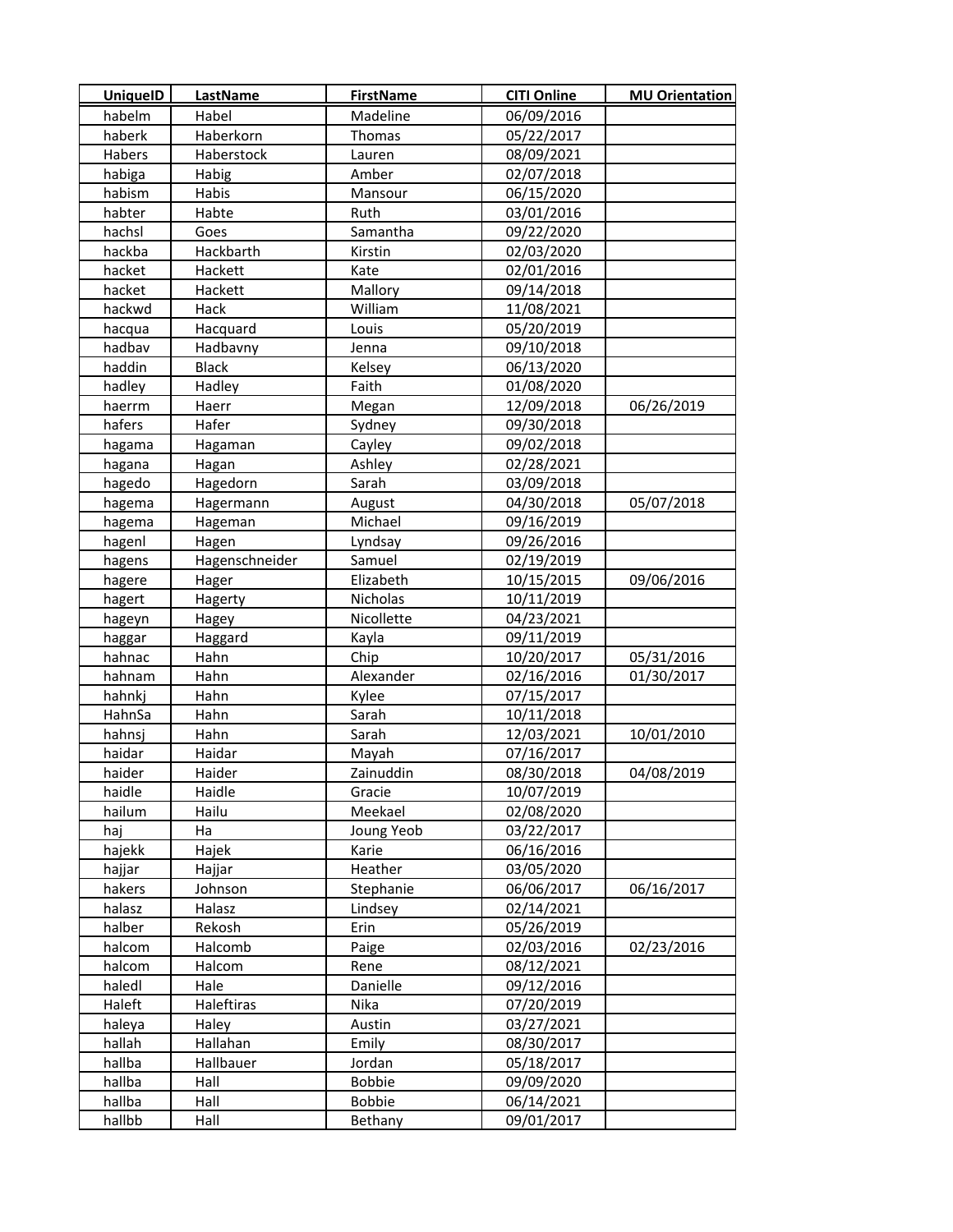| <b>UniquelD</b> | <b>LastName</b> | <b>FirstName</b> | <b>CITI Online</b> | <b>MU Orientation</b> |
|-----------------|-----------------|------------------|--------------------|-----------------------|
| hallbm          | Hall            | <b>Brittany</b>  | 09/24/2017         |                       |
| hallce          | Hall            | Camila           | 09/16/2021         |                       |
| hallce          | Hall            | Carrie           | 01/28/2022         | 09/11/2001            |
| hallce          | Hall            | Carrie           | 01/28/2022         |                       |
| hallde          | Hall            | Daniel           | 11/12/2021         | 06/21/2018            |
| halley          | Halley          | Kimberly         | 02/02/2019         |                       |
| hallfy          | Hall            | Faith            | 07/18/2019         |                       |
| hallga          | Hall            | Grace            | 11/11/2020         |                       |
| hallgf          | Hall            | Gwendolyn        | 04/06/2019         |                       |
| halljg          | Hall            | Julia            | 09/27/2021         |                       |
| hallk2          | Hall            | Keever           | 09/30/2017         |                       |
| hallkl          | Hall            | Kendra           | 02/12/2019         |                       |
| hallln          | Hall            | Lindsey          | 09/06/2020         |                       |
| hallmr          | Hall            | Madelynne        | 02/18/2020         |                       |
| hallor          | Halloran        | Seth             | 05/08/2019         |                       |
| hallsa          | Hall            | Sarah            | 07/21/2019         |                       |
| hallsa          | Hall            | Sabrina          | 01/26/2021         |                       |
| hallta          | Hall            | Tristen          | 02/03/2021         |                       |
| halsey          | Halsey          | Kat              | 08/05/2017         |                       |
| halulk          | Halulko         | Samuel           | 04/03/2021         |                       |
| halver          | Halverson       | Miranda          | 05/29/2021         |                       |
| halver          | Johnson         | Sarah            | 10/03/2021         |                       |
| hamann          | Hamann          | Robert           | 10/15/2018         |                       |
| hambel          | Hambel          | Nathan           | 07/29/2017         |                       |
| hambli          | Hamblin         | Laura            | 06/07/2018         |                       |
| hambly          | Hambly          | Parker           | 02/02/2018         | 02/06/2018            |
| hambyl          | Hamby           | Laura            | 05/29/2021         |                       |
| hamers          | Hamer           | Steven           | 09/09/2020         |                       |
| hamilt          | Hamilton        | Jessica          | 02/07/2016         | 02/23/2016            |
| hamilt          | Hamilton        | Julia            | 08/31/2016         |                       |
| hamilt          | Hamilton        | Connor           | 09/07/2016         |                       |
| hamilt          | Hamilton        | Grace            | 09/09/2016         |                       |
| hamilt          | Hamilton        | Haley            | 06/05/2017         |                       |
| hamilt          | Hamilton        | Michael          | 06/23/2017         |                       |
| hamilt          | Hamilton        | Bennyce          | 08/14/2017         | 12/02/2015            |
| hamilt          | Hamilton        | Taylor           | 02/07/2019         |                       |
| hamilt          | Hamilton        | Piper            | 02/12/2019         |                       |
| hamilt          | Hamilton        | Olivia           | 05/07/2019         |                       |
| hamilt          | Hamilton        | Logan            | 05/20/2021         |                       |
| hamilt          | Hamilton        | Sara             | 05/31/2021         |                       |
| hamilt          | Hamilton        | Sarah            | 08/06/2021         |                       |
| Hamlet          | Hamlett         | Melanie          | 06/08/2019         |                       |
| hamlin          | Hamlin          | Nolin            | 02/02/2018         | 02/06/2018            |
| hamlin          | Hamlin          | Sara             | 08/06/2018         |                       |
| hammca          | Hamm            | Courtney         | 07/19/2017         |                       |
| hammer          | Hammerle        | Allison          | 03/09/2020         |                       |
| Hammer          | Hammer          | Susan            | 06/29/2020         |                       |
| hammkg          | Hamm            | Katie            | 10/14/2021         |                       |
| hammmj          | Hamm            | Margaret         | 07/09/2017         |                       |
| hammoc          | Hammock         | Cheyenne         | 10/06/2017         |                       |
| hammon          | Hammond         | <b>Brianna</b>   | 02/18/2018         |                       |
| hampto          | Hampton         | Austin           | 09/03/2018         | 09/05/2018            |
| hampto          | Hampton         | Carson           | 03/04/2019         |                       |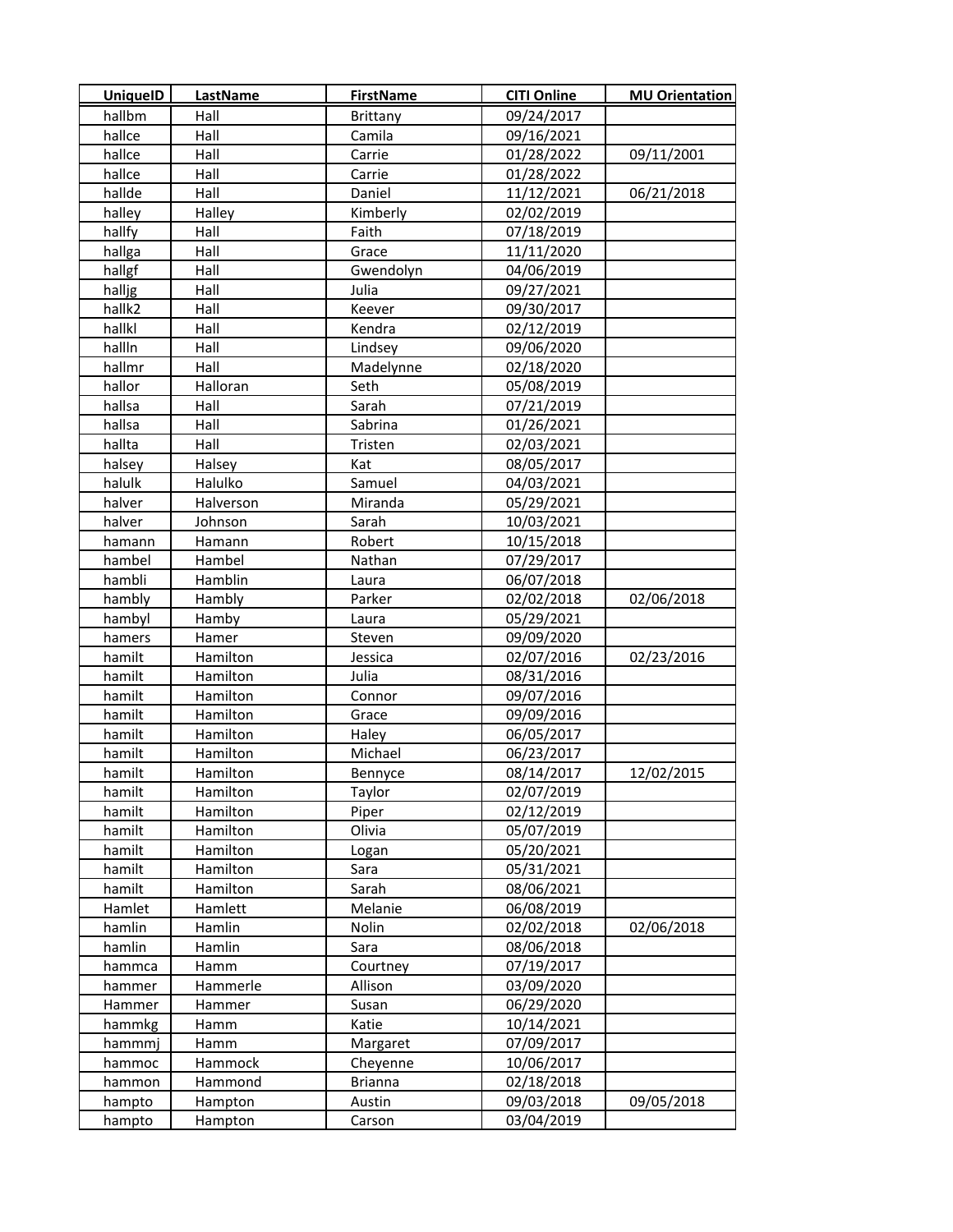| <b>UniquelD</b> | <b>LastName</b>  | <b>FirstName</b> | <b>CITI Online</b> | <b>MU Orientation</b> |
|-----------------|------------------|------------------|--------------------|-----------------------|
| hampto          | Hampton          | Lillian          | 08/25/2021         |                       |
| hampto          | Hampton          | Laura            | 09/20/2021         | 08/30/2021            |
| hamric          | Hamrick          | Riley            | 08/03/2017         |                       |
| hanaha          | Harshberger      | Jennifer         | 06/16/2017         |                       |
| hancoc          | Hancock          | Mark             | 06/15/2017         |                       |
| handel          | Handelman        | Eric             | 01/06/2016         |                       |
| handor          | Handorf          | Lindsey          | 10/05/2018         |                       |
| handvc          | Hand             | Vincent          | 01/08/2020         |                       |
| hanenb          | Hanenburg        | Michelle         | 05/14/2021         |                       |
| hanesr          | Hanes            | Richard          | 02/22/2018         | 03/02/2018            |
| haneym          | Haney            | Mikaela          | 09/19/2015         | 09/30/2016            |
| haneyr          | Haney            | Regan            | 04/30/2019         |                       |
| haneys          | Haney            | Shane            | 02/01/2016         | 02/04/2016            |
| haneyz          | Haney            | Zachary          | 05/03/2020         |                       |
| hank2           | Han              | Kedigi           | 02/23/2016         |                       |
| hankin          | Hankins          | Samuel           | 04/19/2017         |                       |
| hankin          | Hankins          | Cole             | 01/04/2019         |                       |
| hankkj          | Hank             | Kelsey           | 09/09/2017         |                       |
| Hanley          | Hanley           | Meredith         | 02/25/2020         |                       |
| <b>HANLEY</b>   | Hanley           | George           | 03/04/2020         |                       |
| hanlon          | Hanlon           | Clare            | 10/09/2019         |                       |
| hanlon          | Hanlon           | Kent             | 09/08/2021         |                       |
| hanmp           | Han              | Michal           | 09/07/2016         |                       |
| hannae          | Hanna            | Elizabeth        | 06/20/2018         |                       |
| hannah          | Hannah           | Jacob            | 03/03/2020         |                       |
| hannam          | Hanna            | Meg              | 02/02/2018         |                       |
| hannap          | Hannapel         | Madison          | 08/19/2018         |                       |
| hanner          | Hanner           | Cassidy          | 09/16/2021         |                       |
| hannig          | Hannigan         | Kristen          | 07/17/2020         |                       |
| hannon          | Hannon           | Devon            | 03/15/2020         |                       |
| hanrah          | Hanrahan         | Tavia            | 08/03/2021         |                       |
| hansen          | Hansen           | Megan            | 11/19/2016         | 12/02/2016            |
| hansen          | Hansen           | Lindsay          | 07/25/2019         |                       |
| hansen          | Hansen           | Mary             | 02/11/2021         |                       |
| hansfo          | Hansford         | Nicholas         | 04/21/2016         | 04/22/2016            |
| hanson          | Hanson           | Aubree           | 02/07/2016         | 02/09/2016            |
| hanson          | Hanson           | Emily            | 02/19/2018         |                       |
| hanson          | Hanson           | <b>Bethel</b>    | 10/16/2019         |                       |
| hanson          | Hanson           | Piper            | 05/30/2020         |                       |
| hanson          | Hanson           | Natalie          | 04/23/2021         |                       |
| hanson          | Hanson           | <b>Brianna</b>   | 01/30/2022         |                       |
| hansso          | Hansson Grönroos | Maria            | 07/22/2019         |                       |
| hanx7           | Han              | Xiaobing         | 01/31/2020         |                       |
| hanx9           | Han              | Xue              | 09/15/2020         |                       |
| hany9           | Han              | Ying             | 09/27/2017         | 04/28/2014            |
| hanzli          | Hanzlick-Burton  | Margaret         | 08/05/2016         |                       |
| haoy6           | Hao              | Yuwen            | 09/07/2016         |                       |
| haoz            | Hao              | Zekai            | 02/23/2019         |                       |
| hapner          | Hapner           | Morgan           | 02/08/2018         |                       |
| haquem          | Haque            | Meryl            | 04/18/2016         | 09/05/2017            |
| harals          | Haralson         | Anna             | 09/16/2019         | 12/02/2016            |
| haran           | Hara             | Nicole           | 02/28/2021         |                       |
| harbes          | Harbeson         | Kristin          | 02/04/2017         |                       |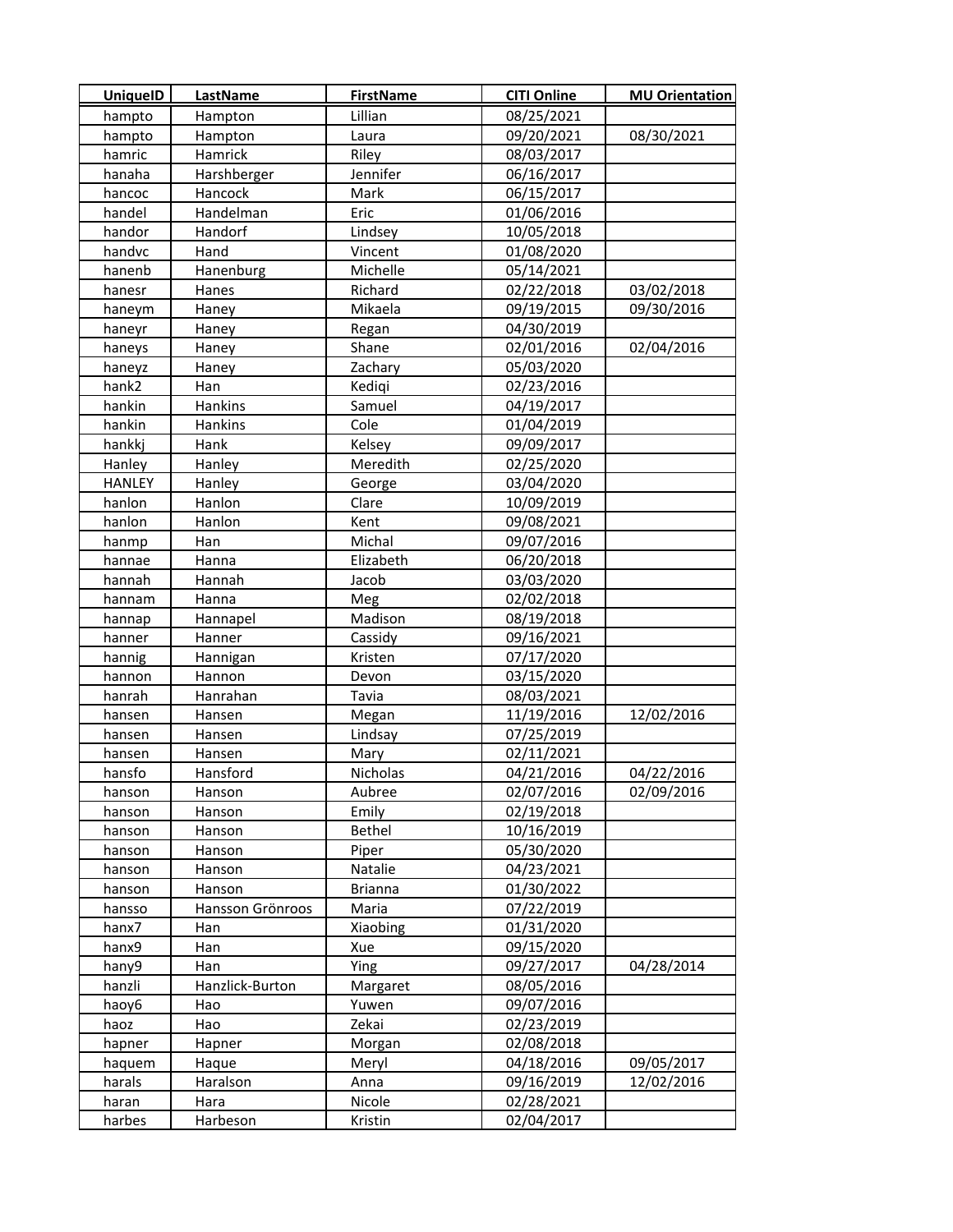| <b>UniquelD</b> | <b>LastName</b>   | <b>FirstName</b> | <b>CITI Online</b> | <b>MU Orientation</b> |
|-----------------|-------------------|------------------|--------------------|-----------------------|
| harden          | Hardenbergh       | Marisa           | 09/09/2018         | 10/04/2018            |
| hardew          | Hardewig          | Maggie           | 09/26/2021         |                       |
| hardie          | Hardie            | Hannah           | 09/09/2018         | 10/04/2018            |
| hardie          | Hardie            | David            | 03/15/2019         |                       |
| hardin          | Hardin            | Elisabeth        | 06/05/2017         |                       |
| hardin          | Harding           | <b>Brittani</b>  | 09/15/2018         |                       |
| hardin          | Harding           | Alexia           | 08/22/2020         |                       |
| hardin          | Hardin            | Ty               | 09/20/2020         |                       |
| hardin          | Hardin            | Carolyn          | 04/14/2021         | 04/17/2017            |
| hardon          | Hardon            | Will             | 09/18/2019         |                       |
| hardsk          | Hards             | Kristen          | 09/04/2018         |                       |
| hardsk          | Hards             | Kaitlyn          | 02/14/2021         |                       |
| hardwi          | Hardwick          | Zachary          | 09/06/2017         | 09/12/2017            |
| hardya          | Hardy             | Anne             | 08/18/2020         |                       |
| hardyj          | Hardie            | Julia            | 09/11/2018         |                       |
| hardyk          | Hardy             | Kaitlyn          | 08/23/2021         |                       |
| hargis          | Hargis            | Brittany         | 06/13/2019         |                       |
| haring          | Haring            | Grace            | 08/28/2020         | 12/02/2016            |
| Harkul          | Harkulich         | Christiana       | 02/03/2019         | 02/04/2019            |
| harmey          | Harmeyer          | Eric             | 04/22/2020         |                       |
| harmon          | Harmon            | Meriwether       | 08/31/2021         |                       |
| harnis          | Harnish           | Jason            | 03/08/2017         | 11/15/2017            |
| haroun          | Harouna           | Abdoulaye        | 02/10/2017         |                       |
| harper          | Harper            | Darius           | 09/17/2017         |                       |
| harper          | Harper            | Gabrielle        | 10/09/2018         |                       |
| harper          | Harper            | Erin             | 12/05/2018         | 08/31/2015            |
| harper          | Harper            | Joel             | 12/15/2018         | 01/17/2019            |
| harper          | Harper            | Suzanne          | 12/16/2021         | 10/22/2002            |
| harrel          | Harrelson         | Julia            | 09/19/2017         | 09/20/2017            |
| harrel          | Harrell           | Evette           | 02/14/2021         |                       |
| harri1          | Harris            | Charlene         | 02/26/2016         | 04/22/2016            |
| harri1          | Harris            | James            | 03/01/2015         | 09/06/2016            |
| harri1          | Harris            | Kiley            | 02/01/2017         |                       |
| harri1          | Harris            | T'Aaliyah        | 02/17/2018         |                       |
| harri1          | Harris            | Sydney           | 02/20/2018         |                       |
| harri1          | Harris            | Mackenzie        | 06/25/2018         |                       |
| harri1          | Harris            | Karleah          | 08/03/2018         | 10/21/2015            |
| harri1          | Harrison          | Kaitlyn          | 08/29/2017         | 09/12/2018            |
| harri1          | Harris            | Megan            | 03/28/2019         |                       |
| harri1          | Harrison          | Samantha         | 11/04/2021         |                       |
| harri2          | Harris            | Kayley           | 02/17/2019         |                       |
| harri3          | Harris            | Chase            | 02/12/2019         |                       |
| harri3          | Harris            | Jonathan         | 02/20/2020         |                       |
| harri4          | Harris            | Lamaj            | 10/03/2019         |                       |
| harri4          | Harris            | Katie            | 09/11/2021         |                       |
| harrin          | Harrington        | Justin           | 01/06/2017         |                       |
| harrin          | Harrington        | Katie            | 11/15/2017         |                       |
| harrin          | <b>Harrington</b> | Jack             | 01/04/2018         |                       |
| harrin          | Harrington        | Maeve            | 02/05/2018         | 02/13/2018            |
| harrin          | Harrington        | reilly           | 02/15/2018         |                       |
| harrin          | Harrington        | C. Lee           | 08/07/2015         | 08/31/2018            |
| harris          | Kimberly          | Harris           | 04/11/2016         |                       |
| harris          | Harris            | Katie            | 05/10/2016         |                       |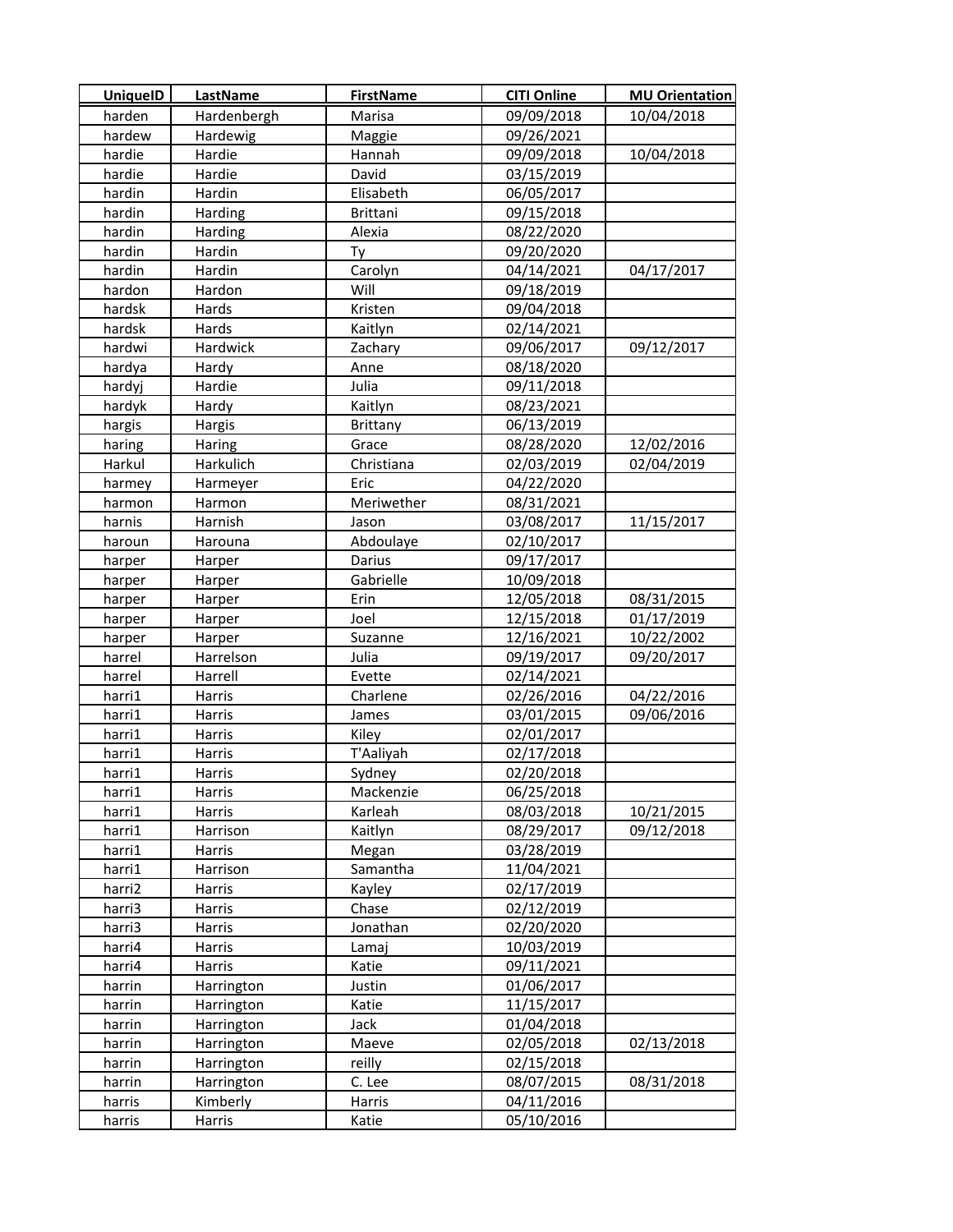| <b>UniquelD</b>  | LastName          | <b>FirstName</b> | <b>CITI Online</b>       | <b>MU Orientation</b> |
|------------------|-------------------|------------------|--------------------------|-----------------------|
| Harris           | Harris            | Charlene         | 06/08/2016               |                       |
| harris           | Davis             | Tracy            | 07/20/2018               |                       |
| harris           | Harris            | Emma             | 02/06/2019               | 02/19/2019            |
| <b>HARRIS</b>    | Harris            | Yvette           | 10/04/2016               | 09/23/2021            |
| Harrop           | Harrop            | Erin             | 02/11/2021               |                       |
| harshm           | Harshman          | Jordan           | 06/01/2017               | 06/27/2011            |
| hartar           | Hart              | Abby             | 01/29/2017               |                       |
| hartbj           | Hart              | <b>Bryce</b>     | 02/01/2022               |                       |
| hartcm           | Hart              | Corrine          | 01/28/2016               |                       |
| hartdm           | Hart              | Danielle         | 01/30/2018               | 02/05/2018            |
| harteh           | Hart              | Erin             | 09/26/2018               |                       |
| harter           | Harter            | Cora             | 01/14/2021               |                       |
| hartfe           | Feist             | Jackie           | 09/25/2019               | 08/30/2019            |
| harthm           | Hart              | Hannah           | 02/12/2017               |                       |
| hartle           | Hartley           | Madison          | 02/13/2019               |                       |
| hartle           | Hartley           | Jennifer         | 06/10/2019               |                       |
| hartma           | Hartman           | Gage             | 02/03/2016               |                       |
| hartma           | Hartman (Couch)   | Ashley           | 08/31/2016               | 01/23/2012            |
| hartma           | <b>Bollenbach</b> | Storm            | 01/24/2017               |                       |
| hartma           | <b>Brinkman</b>   | Emily            | 08/29/2017               |                       |
| hartma           | Hartman           | Rachel           | 02/07/2018               | 02/05/2018            |
| hartma           | Hartman           | Holly            | 03/04/2020               |                       |
| hartma           | Hartman           | Whitney          | 06/06/2021               |                       |
| HartRo           | Hart              | Robert           | 05/15/2020               |                       |
| hartsj           | Hart              | Scotty           | 11/04/2016               |                       |
| hartup           | Hartup            | Emily            | 03/13/2018               | 09/10/2019            |
| hartze           | Hartzell          | Sadie            | 09/03/2019               |                       |
| harvey           | Harvey            | Melanie          | 03/29/2020               |                       |
| harvey           | Dumyahn           | Sarah            | 08/25/2020               | 09/05/2014            |
| harvey           | Harvey            | Phoebe           | 03/04/2021               |                       |
| harvey           | Harvey            | Logan            | 10/31/2021               |                       |
| hashch           | Hashchuluu        | Anar             | 09/13/2021               |                       |
| haskew           | Haskew            | Philip           | 06/20/2017               |                       |
| haskin           | Haskins           | Trinity          | 09/17/2019               |                       |
| haslet           | Haslett           | Sarah            | 06/24/2017               |                       |
| hassab           | Hassaballa        | Minna            | 08/28/2018               | 08/29/2018            |
| hassan           | Hassan            | Faizule          | 04/18/2016               |                       |
| hasseb           | Hassebrock        | Justin           | 08/01/2019               | 09/23/2013            |
| hasser           | Hassert           | Catherine        | 09/24/2018               |                       |
| hasset           | Hassett           | Blair            | 12/07/2019               |                       |
| hassle           | Hassler           | Mirae            | 07/02/2017               |                       |
| hastin           | <b>Hastings</b>   | Hannah           | 03/11/2018               |                       |
| hastin           | <b>Hastings</b>   | Josh             | 03/01/2020               |                       |
| hastyz           | Hasty             | Zania            | 03/21/2019               |                       |
| hataes           | Hata              | Ellen            | 11/06/2018               | 10/04/2018            |
| hatajm           | Hata              | John             | 02/16/2020               |                       |
| hatche           | Hatcher           | Shallyn          | 02/06/2018               | 02/13/2018            |
| hatche           | Hatcher           | Danielle         | 05/08/2019               |                       |
| hatche           | Hatcher           | Katrina          | 11/14/2020               |                       |
| hatchm<br>hatfie | Hatch<br>Hatfield | Michael          | 08/19/2016               | 09/08/2016            |
| hatk             | Ha                | Gunnar<br>Thuy   | 08/31/2017<br>09/30/2019 |                       |
| Hatsul           | Hatsu             | Irene            | 02/25/2020               |                       |
|                  |                   |                  |                          |                       |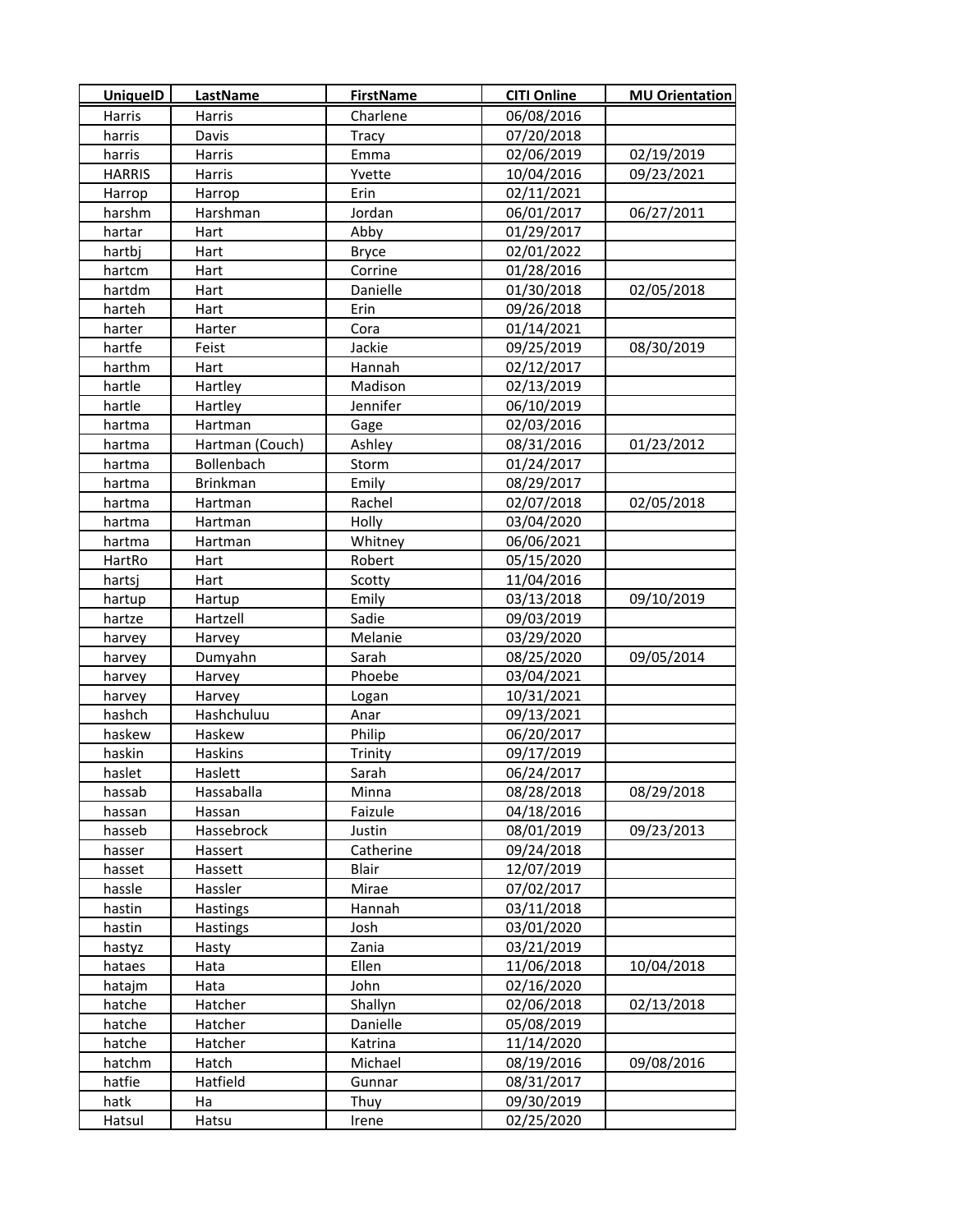| <b>UniquelD</b> | LastName          | <b>FirstName</b> | <b>CITI Online</b> | <b>MU Orientation</b> |
|-----------------|-------------------|------------------|--------------------|-----------------------|
| hattar          | Hattar            | Gabriella        | 09/28/2019         |                       |
| hatten          | Hatten            | <b>Bryce</b>     | 12/17/2021         |                       |
| hatton          | Hatton            | Ethan            | 04/09/2016         |                       |
| hatton          | Hatton            | Emily            | 09/06/2016         |                       |
| hatton          | Hatton            | Brynn            | 06/12/2019         |                       |
| hatton          | Hatton            | Roseanna         | 09/23/2020         | 10/17/2016            |
| hatton          | Hatton            | McKenzie         | 09/10/2021         |                       |
| haubne          | Waldroff          | Megan            | 04/01/2019         | 08/30/2019            |
| haucks          | Hauck             | Samantha         | 07/02/2018         |                       |
| haudri          | Haudrich          | Claire           | 09/15/2019         |                       |
| hauerw          | Hauer             | Will             | 02/07/2018         |                       |
| haugan          | Haugan            | Andrea           | 04/24/2018         | 06/21/2018            |
| haugen          | Haugen            | Kelsey           | 09/03/2017         |                       |
| haugen          | Haugen            | Andrea           | 05/30/2020         |                       |
| haughs          | Haugh             | Sarah            | 02/09/2017         |                       |
| haught          | Haught            | Meredith         | 02/16/2019         |                       |
| haught          | Haught            | Jackson          | 01/30/2019         | 02/19/2019            |
| haught          | Haught            | Susan            | 04/04/2020         |                       |
| haught          | Haught            | Anna             | 01/26/2022         |                       |
| haughw          | Haughwout         | Michael          | 07/17/2021         |                       |
| hausll          | Haus              | Lauren           | 10/06/2019         |                       |
| hausse          | Hausserman        | Sami             | 12/28/2019         |                       |
| hauswi          | Hauswirth         | Noah             | 04/30/2020         |                       |
| havelk          | Havelka           | Douglas          | 06/18/2020         | 05/01/2013            |
| havenk          | Haven             | Kyndal           | 09/21/2021         |                       |
| haverk          | Haver             | Kelsey           | 09/19/2017         |                       |
| Haverk          | Haverkos          | Peter            | 12/06/2017         | 10/12/2010            |
| haverk          | Haverkos          | Abby             | 01/30/2022         |                       |
| haverk          | Haverkos          | Gabriel          | 01/30/2022         | 01/31/2022            |
| havlin          | Havlin            | Lauren           | 02/02/2021         |                       |
| hawkin          | Hawkins           | Joseph           | 11/16/2018         | 11/19/2015            |
| hawkin          | Hawkins           | William          | 09/20/2020         |                       |
| hawkjl          | Hawk              | Jessica          | 01/09/2018         |                       |
| hawksa          | Hawks             | Abigail          | 02/12/2019         | 02/12/2019            |
| hawley          | Hawley            | Samuel           | 09/29/2021         |                       |
| hayatb          | Hayatbini         | Niki             | 09/13/2019         | 09/17/2019            |
| hayden          | Hayden            | Chelsey          | 06/15/2016         |                       |
| hayden          | Hayden            | Cassie           | 01/27/2017         |                       |
| hayenk          | Hayen             | Kara             | 02/17/2018         |                       |
| hayese          | Hayes             | Emily            | 02/07/2016         | 02/09/2016            |
| hayesk          | Hayes             | Katherine        | 10/07/2016         | 09/20/2010            |
| hayesm          | Hayes             | Madison          | 09/20/2017         |                       |
| hayesp          | Hayes-Puttfarcken | Amanda           | 09/12/2017         |                       |
| hayesp          | Hayes-Puttfarcken | Justin           | 10/16/2021         |                       |
| hayess          | Hayes             | Sara             | 07/07/2017         | 02/09/2011            |
| haynes          | Haynes            | Carolyn          | 12/13/2017         | 09/24/2001            |
| haynes          | Haynes            | Keelin           | 08/24/2018         | 08/31/2018            |
| haynes          | Haynes            | Kayla-Ann        | 03/29/2021         |                       |
| <b>HAYROL</b>   | Hay-Rollins       | M. Cameron       | 06/13/2018         | 10/21/2019            |
| haysj           | Hay               | Samantha         | 04/06/2020         |                       |
| hayskl          | Hays              | Kylie            | 02/16/2020         |                       |
| haywar          | Hayward           | Katelyn          | 08/29/2021         |                       |
| hazela          | Hazel             | Allison          | 06/06/2021         |                       |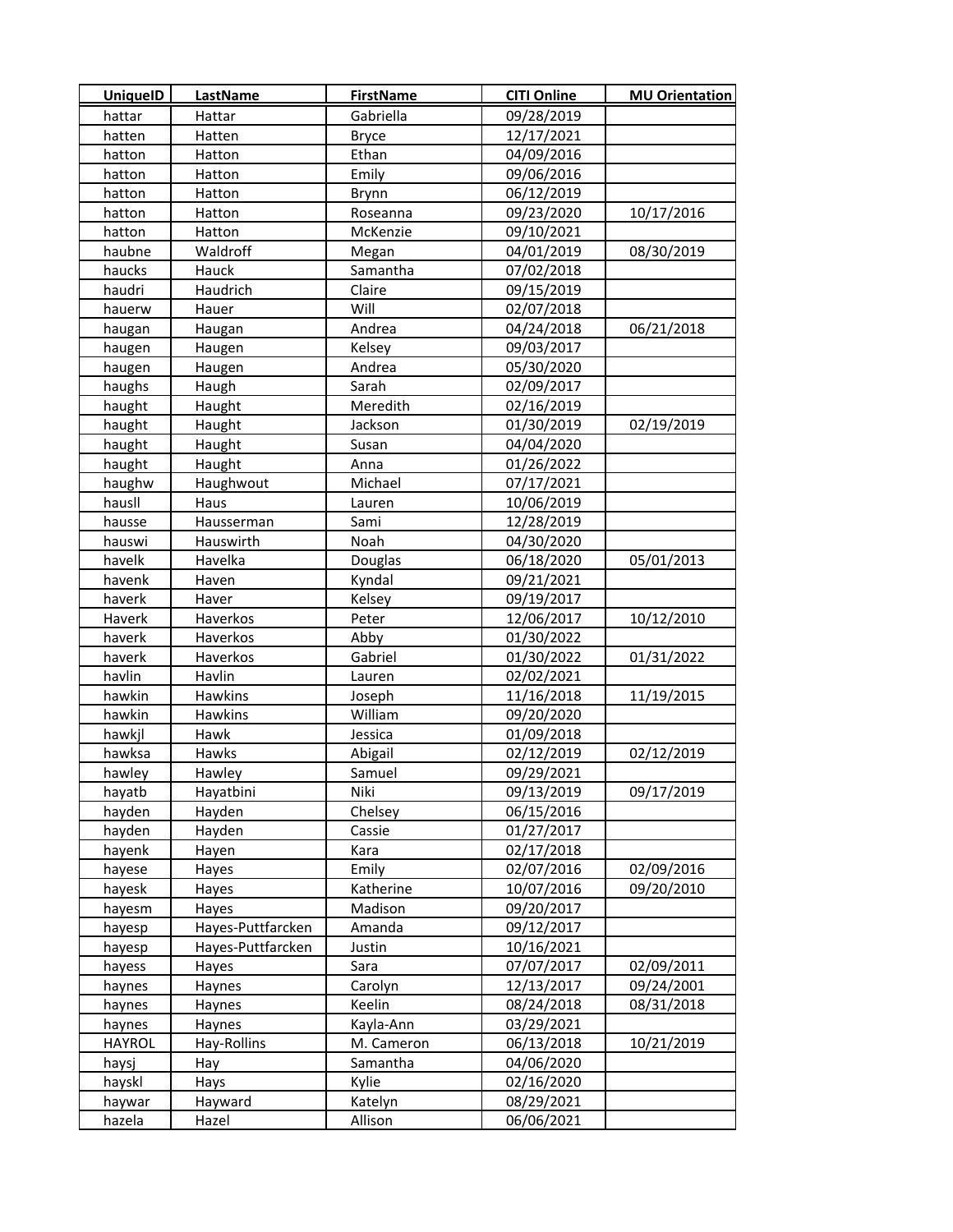| <b>UniquelD</b> | LastName    | <b>FirstName</b> | <b>CITI Online</b> | <b>MU Orientation</b> |
|-----------------|-------------|------------------|--------------------|-----------------------|
| hazzar          | Hazzard     | Zach             | 01/31/2018         | 02/08/2018            |
| headin          | Headings    | Morgan           | 10/10/2019         |                       |
| headle          | Headley     | Duard            | 02/24/2020         |                       |
| healyc          | Healy       | Clare            | 07/11/2021         |                       |
| heathc          | Heathcote   | Cassandra        | 11/21/2017         |                       |
| heathk          | Heath       | Kathryn          | 09/27/2018         |                       |
| heaths          | Heath       | Sarah            | 09/17/2017         |                       |
| heaven          | Heaven      | Sarah            | 05/15/2016         |                       |
| heckma          | Heckman     | Rebecca          | 07/21/2017         |                       |
| heckml          | Heck        | Morgan           | 09/08/2016         |                       |
| heckri          | Heck        | Reagan           | 02/10/2018         |                       |
| hedlun          | Hedlund     | Paige            | 01/29/2021         |                       |
| heebsh          | Heebsh      | Janice           | 09/03/2019         | 10/21/2019            |
| heffer          | Hefferan    | Danielle         | 06/29/2019         |                       |
| Heftel          | Heftel      | Catrina          | 08/29/2021         |                       |
| heftse          | Heft        | Samantha         | 09/08/2018         |                       |
| heiber          | Heiberg     | Christian        | 03/08/2020         |                       |
| heidem          | Heideman    | Randy            | 10/24/2017         |                       |
| heiden          | Heidenreich | Abbey            | 02/18/2020         |                       |
| heider          | Heider      | Camren           | 07/10/2021         | 09/23/2021            |
| heidma          | Heidmann    | Juli             | 05/12/2019         |                       |
| heidma          | Heidmann    | Juli             | 05/12/2019         |                       |
| heidor          | Heidorn     | Stephanie        | 05/31/2016         |                       |
| heidor          | Heidorn     | Erin             | 09/11/2021         |                       |
| heildp          | Heil        | Danielle         | 03/08/2017         | 02/02/2018            |
| heileh          | Heile       | Hannah           | 09/12/2021         |                       |
| heilem          | Heileman    | Abbey            | 02/01/2016         |                       |
| heiman          | Heiman      | Hilary           | 08/07/2020         |                       |
| heimkr          | Heimkreiter | Sarah            | 01/08/2018         |                       |
| heimkr          | Heimkreiter | Megan            | 02/11/2019         |                       |
| heindl          | Heindl      | Destiny          | 09/24/2017         |                       |
| heinri          | Perry-Owens | Christy          | 03/31/2021         |                       |
| heinza          | Heinz       | Abigail          | 02/05/2019         |                       |
| heinzk          | Heinz       | Kelsey           | 10/11/2019         |                       |
| heisee          | Heise       | Emma             | 09/01/2019         |                       |
| heisey          | Heisey      | Jennifer         | 02/16/2018         |                       |
| heisse          | Heisser     | Emily            | 09/07/2016         |                       |
| heitge          | Heitger     | Allyson          |                    | 02/12/2018            |
| heitge          | Heitger     | Dan              | 07/10/2019         | 12/08/2017            |
| heitka          | Heitkamp    | Maddi            | 01/21/2020         |                       |
| heittj          | Heitt       | Jackson          | 09/03/2019         |                       |
| hej10           | He          | Jingxuan         | 09/15/2017         |                       |
| hej12           | He          | Jia              | 02/08/2018         |                       |
| hel6            | He          | Lukang           | 09/11/2019         |                       |
| heldma          | Heldman     | Abigail          | 11/02/2020         |                       |
| heldta          | Heldt       | Alexis           | 01/05/2017         |                       |
| heller          | Heller      | Amy              | 11/03/2016         |                       |
| heller          | Heller      | Madison          | 02/25/2018         |                       |
| heller          | Heller      | Madeline         | 09/19/2020         |                       |
| hellig          | Helligrath  | Emily            | 09/11/2021         |                       |
| hellin          | Helling     | Haley            | 01/25/2022         |                       |
| Helmdw          | Helm        | Darrel           | 08/27/2021         |                       |
| helmer          | Helmers     | Emily            | 05/24/2018         |                       |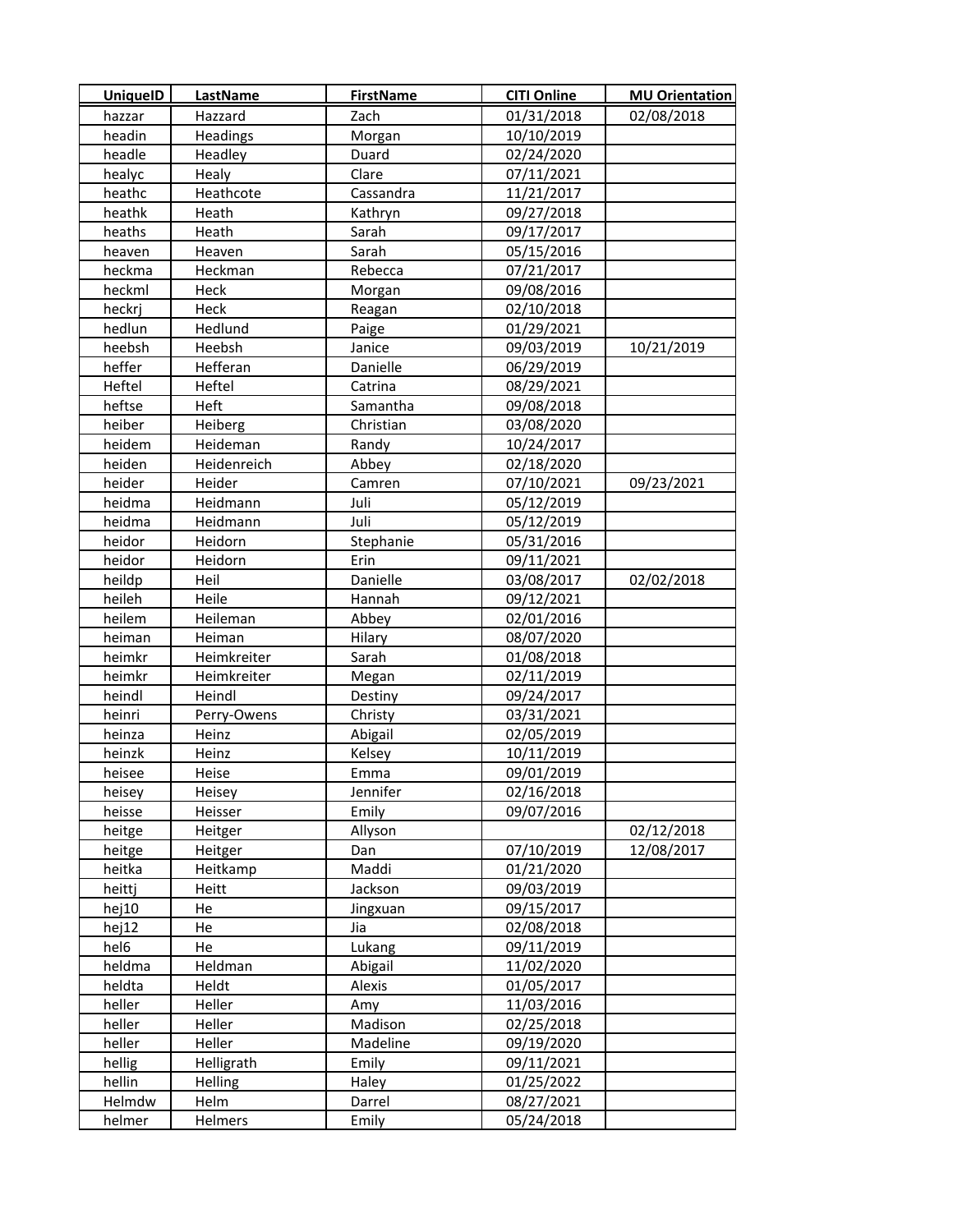| <b>UniquelD</b>  | <b>LastName</b> | <b>FirstName</b> | <b>CITI Online</b> | <b>MU Orientation</b> |
|------------------|-----------------|------------------|--------------------|-----------------------|
| helmj            | Helm            | Jamaira          | 01/30/2018         | 02/05/2018            |
| helmjb           | Helm            | Jacob            | 04/28/2019         |                       |
| helmsa           | Helms           | Amanda           | 05/31/2019         |                       |
| helsel           | Helsel          | Samantha         | 02/17/2019         |                       |
| helton           | Helton          | <b>Travis</b>    | 02/08/2016         |                       |
| heltsw           | Helt            | Samantha         | 05/30/2019         |                       |
| Hem17            | He              | Maoqing          | 09/11/2019         |                       |
| hem3             | He              | Mingze           | 03/21/2020         |                       |
| hem7             | He              | Krystal          | 03/12/2020         |                       |
| hembre           | Hembree         | Marissa          | 09/26/2021         |                       |
| hembro           | Hembrough       | Paige            | 09/04/2017         |                       |
| hemeye           | Hemeyer         | Emily            | 06/12/2020         |                       |
| heming           | Heming          | Katherine        | 09/10/2018         |                       |
| hemmcw           | Hemm            | Cassidy          | 09/04/2018         |                       |
| hemmel           | Hemmelgarn      | Jacob            | 09/12/2014         | 02/23/2016            |
| hemmin           | Hemminger       | Paisley          | 06/20/2017         |                       |
| hender           | Henderson       | Amber            | 09/09/2016         |                       |
| hender           | Henderson       | <b>Brandon</b>   | 09/25/2016         |                       |
| hender           | Henderson       | Jake             | 11/02/2016         |                       |
| hender           | Henderson       | Alison           | 04/06/2018         |                       |
| hender           | Henderson       | Olivia           | 07/28/2018         |                       |
| hender           | Henderson       | Corinne          | 10/02/2019         |                       |
| hender           | Henderson       | Aimee            | 06/19/2021         |                       |
| hender           | Henderson       | Destinee         | 10/03/2021         |                       |
| Hendri           | Hendrickson     | Kelly            | 06/01/2017         |                       |
| hendri           | Hendrickson     | Tyler            | 02/11/2019         |                       |
| hendri           | Hendrixson      | Morgann          | 09/04/2019         |                       |
| hendri           | Hendrick        | Shannon          | 02/17/2020         |                       |
| hendri           | Hendrickson     | Connor           | 03/11/2020         |                       |
| hendri           | Hendricks       | Madeleine        | 11/02/2021         |                       |
| hengge           | Hengge          | Samantha         | 08/08/2021         |                       |
| henkeb           | Henke           | Ben              | 02/07/2019         |                       |
| henkes           | Henkes          | Sarah            | 09/21/2018         |                       |
| henkes           | Henkes          | Emily            | 10/11/2018         |                       |
| henley           | Henley          | Elle             | 09/05/2018         |                       |
| hennig           | Hennig          | Morgan           | 01/27/2017         |                       |
| hennin           | Henning         | Madison          | 05/31/2019         |                       |
| hennjs           | Henn            | Jacob            | 09/30/2021         |                       |
| henriq           | Henriques       | Christina        | 05/31/2016         |                       |
| henryc           | Henry           | Courtney         | 10/08/2018         | 09/23/2013            |
| henryd           | Henry           | Daniel           | 09/08/2021         |                       |
| henryh           | Henry           | Hannah           | 09/02/2021         |                       |
| henryj           | Henry           | Jordan           | 06/15/2020         |                       |
| henryl           | Henry           | Lauren           | 03/31/2018         |                       |
|                  | Henry           | Morgan           | 02/02/2016         | 02/09/2016            |
| henrym<br>henrym | Henry           | Maurice          | 06/10/2016         |                       |
| henrym           | Henry           | Meagan           | 08/07/2017         |                       |
|                  |                 | Robert           |                    |                       |
| henryr           | Henry           |                  | 11/05/2019         |                       |
| henrys           | Henry           | Stacey           | 12/30/2016         |                       |
| henryx           | Henry           | Xavier           | 09/05/2018         |                       |
| hensel           | Hensel          | Courtney         | 09/22/2016         |                       |
| hensha           | Henshaw         | Alexis           | 03/10/2017         |                       |
| henshj           | Hensh           | Jacob            | 09/27/2016         | 09/28/2016            |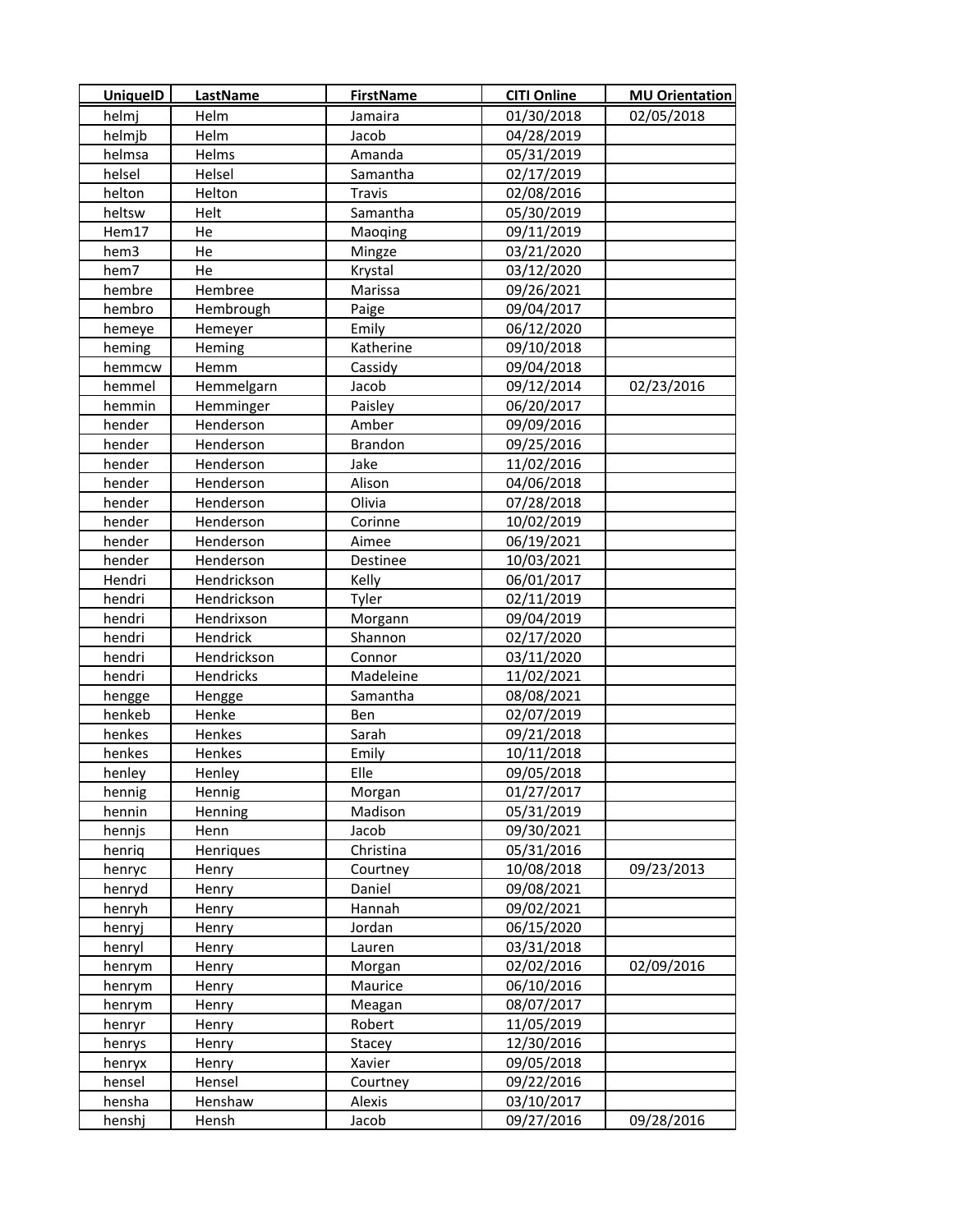| <b>UniquelD</b>  | LastName          | <b>FirstName</b> | <b>CITI Online</b>       | <b>MU Orientation</b> |
|------------------|-------------------|------------------|--------------------------|-----------------------|
| hensle           | Hensley           | Thomas           | 01/28/2016               |                       |
| hensle           | Hensley           | Michaela         | 02/06/2017               |                       |
| hensle           | Hensley           | Ashley           | 02/13/2019               |                       |
| hensle           | Hensley           | Madeline         | 02/14/2019               |                       |
| hensle           | Hensley           | Olivia           | 02/24/2021               |                       |
| henwoo           | Henwood           | Alexandra        | 07/30/2018               |                       |
| hepner           | Hepner            | Paige            | 02/06/2018               |                       |
| heppne           | Heppner           | Alexandra        | 07/31/2019               |                       |
| herbec           | Herbeck           | Daniel           | 07/28/2016               |                       |
| herber           | Herbert           | Michael          | 02/04/2018               | 02/05/2018            |
| herbin           | Herb              | Isabel           | 08/13/2019               |                       |
| herbru           | Herbruck          | Emily            | 09/11/2016               |                       |
| herbru           | Herbruck          | Joby             | 02/04/2020               | 02/07/2020            |
| herbst           | Herbst            | Anna             | 02/21/2021               |                       |
| herche           | Herchek           | Elizabeth        | 06/08/2021               |                       |
| hercul           | Hercules          | Michelle         | 09/24/2016               | 02/07/2017            |
| herd             | Her               | Da Yeon          | 02/10/2018               |                       |
| herdem           | Leitsch           | Jennifer         | 06/16/2016               | 07/19/2016            |
| herdic           | Herdic            | Kov              | 02/16/2020               |                       |
| hergen           | Hergenrother      | Lia              | 11/14/2017               |                       |
| herlet           | Herleth           | Lucia            | 05/31/2019               |                       |
| herman           | Herman            | Keenan           | 01/25/2018               |                       |
| herman           | Herman            | Kate             | 04/04/2018               |                       |
| herman           | Herman            | Janet Elizabeth  | 02/04/2019               |                       |
| herman           | Hermann           | Jake             | 11/14/2021               |                       |
| hermes           | Hermesch          | Abigail          | 03/27/2020               | 03/15/2017            |
| hernag           | Hern              | Allora           | 02/12/2020               |                       |
| hernan           | Hernandez         | Andrew           | 02/10/2016               |                       |
| hernan           | Hernandez         | Tabitha          | 09/05/2016               |                       |
| hernan           | Hernandez-Webster | Tomas            | 04/02/2021               |                       |
| hernan           | Hernandez Godinez | Valeri           | 11/16/2021               |                       |
| <b>HERRER</b>    | Herrera           | Willy            | 07/22/2019               |                       |
| herrma           | Herrmann          | Susan            | 04/17/2017               | 07/25/2017            |
| herron           | Herron            | Olivia           | 05/29/2018               |                       |
| herron           | Herron            | Abigail          | 05/01/2019               |                       |
| hershb           | Hershberger       | Susan            | 11/23/2016               | 01/24/2011            |
| hershn           | Hershner          | <b>Brett</b>     | 10/11/2017               |                       |
| hertzf           | Hertzfeld         | Jessica          | 02/06/2019               |                       |
| hessin           | Hessinger         | Sierra           | 10/04/2021               | 10/03/2021            |
| hessla           | Hesslau           | Gabrielle        | 10/26/2017               | 10/27/2017            |
| hester           | Hester            | Shannon          | 08/08/2020               |                       |
| heston           | Heston            | Jennifer         | 09/06/2019               | 02/11/2016            |
| het4             | He                | Tianyi           | 02/03/2020               | 02/04/2020            |
| hetric           | Hetrick           | Emily            | 02/11/2019               |                       |
| hey21            | He                | Yizhe            | 01/29/2021               |                       |
| hez              | He                | Zeqin            | 03/09/2018               |                       |
| hez12            | He                | Zhiming          | 10/03/2019               |                       |
| hez13            | He                | Zhiyin           | 02/10/2018               | 02/13/2018            |
| hiatta           | Hiatt             | Audrey           | 05/29/2017<br>04/17/2020 |                       |
| hiattm<br>hibbar | Frame<br>Hibbard  | Megan<br>Nora    | 09/09/2017               |                       |
| hibbar           | Hibbard           | Maddy            | 04/10/2019               |                       |
| hickey           | Hickey            | Madison          | 09/27/2017               |                       |
|                  |                   |                  |                          |                       |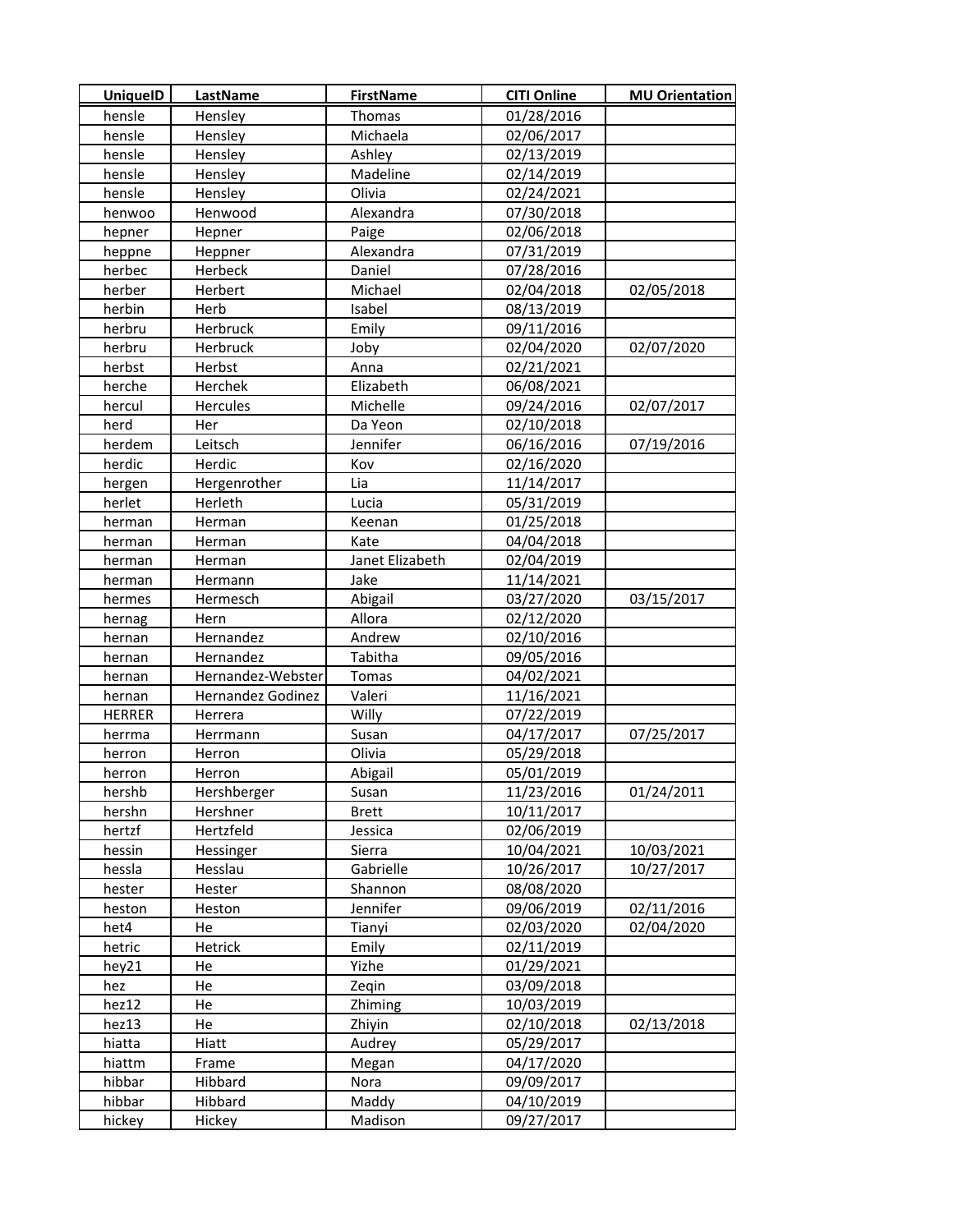| 01/15/2020<br>Caroline<br>hickey<br>Hickey<br>Jennifer<br>hickma<br>Hickman<br>09/08/2018<br>hicksa<br>Hicks<br>Adam<br>08/28/2020<br><b>Hicks</b><br>GraciAnn<br>05/01/2021<br>hicksg<br>Hicks<br>Jennifer<br>05/19/2020<br>hicksj<br>Hicks<br>03/20/2020<br>Hicksn<br>Nytasia<br>Robert<br>02/05/2020<br>hicksr<br>Hicks<br>09/16/2019<br>hickst<br><b>Hicks</b><br>Taylor<br>Liliana<br>hidalg<br>08/21/2021<br>Hidalgo<br>hiesta<br>Hiestand<br>05/09/2021<br>Maggie<br>10/05/2016<br>higgin<br><b>Brianna</b><br>Higgins<br>higgin<br>Higgins<br>02/12/2017<br>Zavhary<br>Andrew<br>08/12/2018<br>Higgin<br>Higgins<br>02/08/2019<br>higgin<br>Higgins<br>Morgan<br>02/11/2020<br>higgin<br>Higgins<br>Meg<br>Ciara<br>higgin<br>Higgins<br>03/12/2020<br>higgin<br>Higgins<br>08/08/2020<br>Darcy<br>Jennifer<br>04/02/2019<br>highle<br>Highley<br>hilbra<br>Hilbrant<br>02/14/2021<br>Raegan<br>hilbur<br>Hilburn<br>Jennifer<br>09/07/2016<br>hiledl<br>Hile<br>08/21/2017<br>David<br>hillae<br>Hill<br>09/21/2017<br>02/02/2018<br>Anna<br>hillaj<br>Hill<br>02/25/2020<br>Andrew<br>hillak<br>Hill<br>Archer<br>12/11/2018<br>11/07/2018<br>hillc<br>Hill<br>Colin<br>11/09/2020<br>Hillck<br>Hill<br>Chase<br>04/10/2019<br>hillfd<br>Hill<br>Felicia<br>06/13/2021<br>hillje<br>Hill<br>John<br>10/16/2021<br>hillmc<br>Hill<br>Mike<br>08/26/2017<br>hillmp<br>Hill<br>Madison<br>03/03/2021<br>hillpm<br>Hill<br>Paige<br>02/07/2016<br>02/09/2016<br>Frannie<br>hillye<br>Hillyer<br>01/15/2019<br>himler<br>Himler<br>Chase<br>08/31/2021<br>Himmel<br>Laurel<br>04/21/2016<br>04/22/2016<br>himmel<br>10/11/2021<br>HinckA<br>Hinck<br>Ashley<br>02/12/2019<br>hindea<br>Hinde<br>Adam<br>03/04/2020<br>hinhkh<br>Katie<br>06/08/2017<br>Hinh<br>09/05/2017<br>hinker<br>Hinker<br>Allison<br>05/31/2017<br>hinkle<br>Hinkle<br>10/10/2019<br>Lauren<br>hinkle<br>Hinkle<br>Jasmine<br>11/15/2020<br>hinman<br>Hinman<br>08/04/2018<br>Stephanie<br>hinman<br>Alexandra<br>09/26/2020<br>Hinman<br>hinojo<br>Sarah<br>01/23/2019<br>Hinojosa<br>hinson<br>06/17/2017<br>Hinson<br>Zachary<br>06/20/2017<br>Allison<br>hinton<br>Hinton<br>06/27/2016<br>Patrick<br>09/06/2016<br>08/31/2016<br>hipple<br>Hipple<br>Hirata<br>Hirata Edds<br>12/03/2021<br>Tracy<br>12/03/2021<br>Hirata<br>Hirata Edds<br><b>Tracy</b><br>03/15/2019<br>hirkog<br>Hirko<br>Gwen<br>hirnik<br>Hirnikel<br>04/05/2020<br>Alicia<br>hirtle<br>Hirtle<br>Hilary<br>05/31/2018<br>hislea<br>Hisle<br>Ariel<br>08/30/2017 | <b>UniquelD</b> | <b>LastName</b> | <b>FirstName</b> | <b>CITI Online</b> | <b>MU Orientation</b> |
|------------------------------------------------------------------------------------------------------------------------------------------------------------------------------------------------------------------------------------------------------------------------------------------------------------------------------------------------------------------------------------------------------------------------------------------------------------------------------------------------------------------------------------------------------------------------------------------------------------------------------------------------------------------------------------------------------------------------------------------------------------------------------------------------------------------------------------------------------------------------------------------------------------------------------------------------------------------------------------------------------------------------------------------------------------------------------------------------------------------------------------------------------------------------------------------------------------------------------------------------------------------------------------------------------------------------------------------------------------------------------------------------------------------------------------------------------------------------------------------------------------------------------------------------------------------------------------------------------------------------------------------------------------------------------------------------------------------------------------------------------------------------------------------------------------------------------------------------------------------------------------------------------------------------------------------------------------------------------------------------------------------------------------------------------------------------------------------------------------------------------------------------------------------------------------------------------------------------------------------------------------------------------------------------------------------------------------------------------------------------------------------------------------------------------------------------------------------------------------------------------------------------|-----------------|-----------------|------------------|--------------------|-----------------------|
|                                                                                                                                                                                                                                                                                                                                                                                                                                                                                                                                                                                                                                                                                                                                                                                                                                                                                                                                                                                                                                                                                                                                                                                                                                                                                                                                                                                                                                                                                                                                                                                                                                                                                                                                                                                                                                                                                                                                                                                                                                                                                                                                                                                                                                                                                                                                                                                                                                                                                                                        |                 |                 |                  |                    |                       |
|                                                                                                                                                                                                                                                                                                                                                                                                                                                                                                                                                                                                                                                                                                                                                                                                                                                                                                                                                                                                                                                                                                                                                                                                                                                                                                                                                                                                                                                                                                                                                                                                                                                                                                                                                                                                                                                                                                                                                                                                                                                                                                                                                                                                                                                                                                                                                                                                                                                                                                                        |                 |                 |                  |                    |                       |
|                                                                                                                                                                                                                                                                                                                                                                                                                                                                                                                                                                                                                                                                                                                                                                                                                                                                                                                                                                                                                                                                                                                                                                                                                                                                                                                                                                                                                                                                                                                                                                                                                                                                                                                                                                                                                                                                                                                                                                                                                                                                                                                                                                                                                                                                                                                                                                                                                                                                                                                        |                 |                 |                  |                    |                       |
|                                                                                                                                                                                                                                                                                                                                                                                                                                                                                                                                                                                                                                                                                                                                                                                                                                                                                                                                                                                                                                                                                                                                                                                                                                                                                                                                                                                                                                                                                                                                                                                                                                                                                                                                                                                                                                                                                                                                                                                                                                                                                                                                                                                                                                                                                                                                                                                                                                                                                                                        |                 |                 |                  |                    |                       |
|                                                                                                                                                                                                                                                                                                                                                                                                                                                                                                                                                                                                                                                                                                                                                                                                                                                                                                                                                                                                                                                                                                                                                                                                                                                                                                                                                                                                                                                                                                                                                                                                                                                                                                                                                                                                                                                                                                                                                                                                                                                                                                                                                                                                                                                                                                                                                                                                                                                                                                                        |                 |                 |                  |                    |                       |
|                                                                                                                                                                                                                                                                                                                                                                                                                                                                                                                                                                                                                                                                                                                                                                                                                                                                                                                                                                                                                                                                                                                                                                                                                                                                                                                                                                                                                                                                                                                                                                                                                                                                                                                                                                                                                                                                                                                                                                                                                                                                                                                                                                                                                                                                                                                                                                                                                                                                                                                        |                 |                 |                  |                    |                       |
|                                                                                                                                                                                                                                                                                                                                                                                                                                                                                                                                                                                                                                                                                                                                                                                                                                                                                                                                                                                                                                                                                                                                                                                                                                                                                                                                                                                                                                                                                                                                                                                                                                                                                                                                                                                                                                                                                                                                                                                                                                                                                                                                                                                                                                                                                                                                                                                                                                                                                                                        |                 |                 |                  |                    |                       |
|                                                                                                                                                                                                                                                                                                                                                                                                                                                                                                                                                                                                                                                                                                                                                                                                                                                                                                                                                                                                                                                                                                                                                                                                                                                                                                                                                                                                                                                                                                                                                                                                                                                                                                                                                                                                                                                                                                                                                                                                                                                                                                                                                                                                                                                                                                                                                                                                                                                                                                                        |                 |                 |                  |                    |                       |
|                                                                                                                                                                                                                                                                                                                                                                                                                                                                                                                                                                                                                                                                                                                                                                                                                                                                                                                                                                                                                                                                                                                                                                                                                                                                                                                                                                                                                                                                                                                                                                                                                                                                                                                                                                                                                                                                                                                                                                                                                                                                                                                                                                                                                                                                                                                                                                                                                                                                                                                        |                 |                 |                  |                    |                       |
|                                                                                                                                                                                                                                                                                                                                                                                                                                                                                                                                                                                                                                                                                                                                                                                                                                                                                                                                                                                                                                                                                                                                                                                                                                                                                                                                                                                                                                                                                                                                                                                                                                                                                                                                                                                                                                                                                                                                                                                                                                                                                                                                                                                                                                                                                                                                                                                                                                                                                                                        |                 |                 |                  |                    |                       |
|                                                                                                                                                                                                                                                                                                                                                                                                                                                                                                                                                                                                                                                                                                                                                                                                                                                                                                                                                                                                                                                                                                                                                                                                                                                                                                                                                                                                                                                                                                                                                                                                                                                                                                                                                                                                                                                                                                                                                                                                                                                                                                                                                                                                                                                                                                                                                                                                                                                                                                                        |                 |                 |                  |                    |                       |
|                                                                                                                                                                                                                                                                                                                                                                                                                                                                                                                                                                                                                                                                                                                                                                                                                                                                                                                                                                                                                                                                                                                                                                                                                                                                                                                                                                                                                                                                                                                                                                                                                                                                                                                                                                                                                                                                                                                                                                                                                                                                                                                                                                                                                                                                                                                                                                                                                                                                                                                        |                 |                 |                  |                    |                       |
|                                                                                                                                                                                                                                                                                                                                                                                                                                                                                                                                                                                                                                                                                                                                                                                                                                                                                                                                                                                                                                                                                                                                                                                                                                                                                                                                                                                                                                                                                                                                                                                                                                                                                                                                                                                                                                                                                                                                                                                                                                                                                                                                                                                                                                                                                                                                                                                                                                                                                                                        |                 |                 |                  |                    |                       |
|                                                                                                                                                                                                                                                                                                                                                                                                                                                                                                                                                                                                                                                                                                                                                                                                                                                                                                                                                                                                                                                                                                                                                                                                                                                                                                                                                                                                                                                                                                                                                                                                                                                                                                                                                                                                                                                                                                                                                                                                                                                                                                                                                                                                                                                                                                                                                                                                                                                                                                                        |                 |                 |                  |                    |                       |
|                                                                                                                                                                                                                                                                                                                                                                                                                                                                                                                                                                                                                                                                                                                                                                                                                                                                                                                                                                                                                                                                                                                                                                                                                                                                                                                                                                                                                                                                                                                                                                                                                                                                                                                                                                                                                                                                                                                                                                                                                                                                                                                                                                                                                                                                                                                                                                                                                                                                                                                        |                 |                 |                  |                    |                       |
|                                                                                                                                                                                                                                                                                                                                                                                                                                                                                                                                                                                                                                                                                                                                                                                                                                                                                                                                                                                                                                                                                                                                                                                                                                                                                                                                                                                                                                                                                                                                                                                                                                                                                                                                                                                                                                                                                                                                                                                                                                                                                                                                                                                                                                                                                                                                                                                                                                                                                                                        |                 |                 |                  |                    |                       |
|                                                                                                                                                                                                                                                                                                                                                                                                                                                                                                                                                                                                                                                                                                                                                                                                                                                                                                                                                                                                                                                                                                                                                                                                                                                                                                                                                                                                                                                                                                                                                                                                                                                                                                                                                                                                                                                                                                                                                                                                                                                                                                                                                                                                                                                                                                                                                                                                                                                                                                                        |                 |                 |                  |                    |                       |
|                                                                                                                                                                                                                                                                                                                                                                                                                                                                                                                                                                                                                                                                                                                                                                                                                                                                                                                                                                                                                                                                                                                                                                                                                                                                                                                                                                                                                                                                                                                                                                                                                                                                                                                                                                                                                                                                                                                                                                                                                                                                                                                                                                                                                                                                                                                                                                                                                                                                                                                        |                 |                 |                  |                    |                       |
|                                                                                                                                                                                                                                                                                                                                                                                                                                                                                                                                                                                                                                                                                                                                                                                                                                                                                                                                                                                                                                                                                                                                                                                                                                                                                                                                                                                                                                                                                                                                                                                                                                                                                                                                                                                                                                                                                                                                                                                                                                                                                                                                                                                                                                                                                                                                                                                                                                                                                                                        |                 |                 |                  |                    |                       |
|                                                                                                                                                                                                                                                                                                                                                                                                                                                                                                                                                                                                                                                                                                                                                                                                                                                                                                                                                                                                                                                                                                                                                                                                                                                                                                                                                                                                                                                                                                                                                                                                                                                                                                                                                                                                                                                                                                                                                                                                                                                                                                                                                                                                                                                                                                                                                                                                                                                                                                                        |                 |                 |                  |                    |                       |
|                                                                                                                                                                                                                                                                                                                                                                                                                                                                                                                                                                                                                                                                                                                                                                                                                                                                                                                                                                                                                                                                                                                                                                                                                                                                                                                                                                                                                                                                                                                                                                                                                                                                                                                                                                                                                                                                                                                                                                                                                                                                                                                                                                                                                                                                                                                                                                                                                                                                                                                        |                 |                 |                  |                    |                       |
|                                                                                                                                                                                                                                                                                                                                                                                                                                                                                                                                                                                                                                                                                                                                                                                                                                                                                                                                                                                                                                                                                                                                                                                                                                                                                                                                                                                                                                                                                                                                                                                                                                                                                                                                                                                                                                                                                                                                                                                                                                                                                                                                                                                                                                                                                                                                                                                                                                                                                                                        |                 |                 |                  |                    |                       |
|                                                                                                                                                                                                                                                                                                                                                                                                                                                                                                                                                                                                                                                                                                                                                                                                                                                                                                                                                                                                                                                                                                                                                                                                                                                                                                                                                                                                                                                                                                                                                                                                                                                                                                                                                                                                                                                                                                                                                                                                                                                                                                                                                                                                                                                                                                                                                                                                                                                                                                                        |                 |                 |                  |                    |                       |
|                                                                                                                                                                                                                                                                                                                                                                                                                                                                                                                                                                                                                                                                                                                                                                                                                                                                                                                                                                                                                                                                                                                                                                                                                                                                                                                                                                                                                                                                                                                                                                                                                                                                                                                                                                                                                                                                                                                                                                                                                                                                                                                                                                                                                                                                                                                                                                                                                                                                                                                        |                 |                 |                  |                    |                       |
|                                                                                                                                                                                                                                                                                                                                                                                                                                                                                                                                                                                                                                                                                                                                                                                                                                                                                                                                                                                                                                                                                                                                                                                                                                                                                                                                                                                                                                                                                                                                                                                                                                                                                                                                                                                                                                                                                                                                                                                                                                                                                                                                                                                                                                                                                                                                                                                                                                                                                                                        |                 |                 |                  |                    |                       |
|                                                                                                                                                                                                                                                                                                                                                                                                                                                                                                                                                                                                                                                                                                                                                                                                                                                                                                                                                                                                                                                                                                                                                                                                                                                                                                                                                                                                                                                                                                                                                                                                                                                                                                                                                                                                                                                                                                                                                                                                                                                                                                                                                                                                                                                                                                                                                                                                                                                                                                                        |                 |                 |                  |                    |                       |
|                                                                                                                                                                                                                                                                                                                                                                                                                                                                                                                                                                                                                                                                                                                                                                                                                                                                                                                                                                                                                                                                                                                                                                                                                                                                                                                                                                                                                                                                                                                                                                                                                                                                                                                                                                                                                                                                                                                                                                                                                                                                                                                                                                                                                                                                                                                                                                                                                                                                                                                        |                 |                 |                  |                    |                       |
|                                                                                                                                                                                                                                                                                                                                                                                                                                                                                                                                                                                                                                                                                                                                                                                                                                                                                                                                                                                                                                                                                                                                                                                                                                                                                                                                                                                                                                                                                                                                                                                                                                                                                                                                                                                                                                                                                                                                                                                                                                                                                                                                                                                                                                                                                                                                                                                                                                                                                                                        |                 |                 |                  |                    |                       |
|                                                                                                                                                                                                                                                                                                                                                                                                                                                                                                                                                                                                                                                                                                                                                                                                                                                                                                                                                                                                                                                                                                                                                                                                                                                                                                                                                                                                                                                                                                                                                                                                                                                                                                                                                                                                                                                                                                                                                                                                                                                                                                                                                                                                                                                                                                                                                                                                                                                                                                                        |                 |                 |                  |                    |                       |
|                                                                                                                                                                                                                                                                                                                                                                                                                                                                                                                                                                                                                                                                                                                                                                                                                                                                                                                                                                                                                                                                                                                                                                                                                                                                                                                                                                                                                                                                                                                                                                                                                                                                                                                                                                                                                                                                                                                                                                                                                                                                                                                                                                                                                                                                                                                                                                                                                                                                                                                        |                 |                 |                  |                    |                       |
|                                                                                                                                                                                                                                                                                                                                                                                                                                                                                                                                                                                                                                                                                                                                                                                                                                                                                                                                                                                                                                                                                                                                                                                                                                                                                                                                                                                                                                                                                                                                                                                                                                                                                                                                                                                                                                                                                                                                                                                                                                                                                                                                                                                                                                                                                                                                                                                                                                                                                                                        |                 |                 |                  |                    |                       |
|                                                                                                                                                                                                                                                                                                                                                                                                                                                                                                                                                                                                                                                                                                                                                                                                                                                                                                                                                                                                                                                                                                                                                                                                                                                                                                                                                                                                                                                                                                                                                                                                                                                                                                                                                                                                                                                                                                                                                                                                                                                                                                                                                                                                                                                                                                                                                                                                                                                                                                                        |                 |                 |                  |                    |                       |
|                                                                                                                                                                                                                                                                                                                                                                                                                                                                                                                                                                                                                                                                                                                                                                                                                                                                                                                                                                                                                                                                                                                                                                                                                                                                                                                                                                                                                                                                                                                                                                                                                                                                                                                                                                                                                                                                                                                                                                                                                                                                                                                                                                                                                                                                                                                                                                                                                                                                                                                        |                 |                 |                  |                    |                       |
|                                                                                                                                                                                                                                                                                                                                                                                                                                                                                                                                                                                                                                                                                                                                                                                                                                                                                                                                                                                                                                                                                                                                                                                                                                                                                                                                                                                                                                                                                                                                                                                                                                                                                                                                                                                                                                                                                                                                                                                                                                                                                                                                                                                                                                                                                                                                                                                                                                                                                                                        |                 |                 |                  |                    |                       |
|                                                                                                                                                                                                                                                                                                                                                                                                                                                                                                                                                                                                                                                                                                                                                                                                                                                                                                                                                                                                                                                                                                                                                                                                                                                                                                                                                                                                                                                                                                                                                                                                                                                                                                                                                                                                                                                                                                                                                                                                                                                                                                                                                                                                                                                                                                                                                                                                                                                                                                                        |                 |                 |                  |                    |                       |
|                                                                                                                                                                                                                                                                                                                                                                                                                                                                                                                                                                                                                                                                                                                                                                                                                                                                                                                                                                                                                                                                                                                                                                                                                                                                                                                                                                                                                                                                                                                                                                                                                                                                                                                                                                                                                                                                                                                                                                                                                                                                                                                                                                                                                                                                                                                                                                                                                                                                                                                        |                 |                 |                  |                    |                       |
|                                                                                                                                                                                                                                                                                                                                                                                                                                                                                                                                                                                                                                                                                                                                                                                                                                                                                                                                                                                                                                                                                                                                                                                                                                                                                                                                                                                                                                                                                                                                                                                                                                                                                                                                                                                                                                                                                                                                                                                                                                                                                                                                                                                                                                                                                                                                                                                                                                                                                                                        |                 |                 |                  |                    |                       |
|                                                                                                                                                                                                                                                                                                                                                                                                                                                                                                                                                                                                                                                                                                                                                                                                                                                                                                                                                                                                                                                                                                                                                                                                                                                                                                                                                                                                                                                                                                                                                                                                                                                                                                                                                                                                                                                                                                                                                                                                                                                                                                                                                                                                                                                                                                                                                                                                                                                                                                                        |                 |                 |                  |                    |                       |
|                                                                                                                                                                                                                                                                                                                                                                                                                                                                                                                                                                                                                                                                                                                                                                                                                                                                                                                                                                                                                                                                                                                                                                                                                                                                                                                                                                                                                                                                                                                                                                                                                                                                                                                                                                                                                                                                                                                                                                                                                                                                                                                                                                                                                                                                                                                                                                                                                                                                                                                        |                 |                 |                  |                    |                       |
|                                                                                                                                                                                                                                                                                                                                                                                                                                                                                                                                                                                                                                                                                                                                                                                                                                                                                                                                                                                                                                                                                                                                                                                                                                                                                                                                                                                                                                                                                                                                                                                                                                                                                                                                                                                                                                                                                                                                                                                                                                                                                                                                                                                                                                                                                                                                                                                                                                                                                                                        |                 |                 |                  |                    |                       |
|                                                                                                                                                                                                                                                                                                                                                                                                                                                                                                                                                                                                                                                                                                                                                                                                                                                                                                                                                                                                                                                                                                                                                                                                                                                                                                                                                                                                                                                                                                                                                                                                                                                                                                                                                                                                                                                                                                                                                                                                                                                                                                                                                                                                                                                                                                                                                                                                                                                                                                                        |                 |                 |                  |                    |                       |
|                                                                                                                                                                                                                                                                                                                                                                                                                                                                                                                                                                                                                                                                                                                                                                                                                                                                                                                                                                                                                                                                                                                                                                                                                                                                                                                                                                                                                                                                                                                                                                                                                                                                                                                                                                                                                                                                                                                                                                                                                                                                                                                                                                                                                                                                                                                                                                                                                                                                                                                        |                 |                 |                  |                    |                       |
|                                                                                                                                                                                                                                                                                                                                                                                                                                                                                                                                                                                                                                                                                                                                                                                                                                                                                                                                                                                                                                                                                                                                                                                                                                                                                                                                                                                                                                                                                                                                                                                                                                                                                                                                                                                                                                                                                                                                                                                                                                                                                                                                                                                                                                                                                                                                                                                                                                                                                                                        |                 |                 |                  |                    |                       |
|                                                                                                                                                                                                                                                                                                                                                                                                                                                                                                                                                                                                                                                                                                                                                                                                                                                                                                                                                                                                                                                                                                                                                                                                                                                                                                                                                                                                                                                                                                                                                                                                                                                                                                                                                                                                                                                                                                                                                                                                                                                                                                                                                                                                                                                                                                                                                                                                                                                                                                                        |                 |                 |                  |                    |                       |
|                                                                                                                                                                                                                                                                                                                                                                                                                                                                                                                                                                                                                                                                                                                                                                                                                                                                                                                                                                                                                                                                                                                                                                                                                                                                                                                                                                                                                                                                                                                                                                                                                                                                                                                                                                                                                                                                                                                                                                                                                                                                                                                                                                                                                                                                                                                                                                                                                                                                                                                        |                 |                 |                  |                    |                       |
|                                                                                                                                                                                                                                                                                                                                                                                                                                                                                                                                                                                                                                                                                                                                                                                                                                                                                                                                                                                                                                                                                                                                                                                                                                                                                                                                                                                                                                                                                                                                                                                                                                                                                                                                                                                                                                                                                                                                                                                                                                                                                                                                                                                                                                                                                                                                                                                                                                                                                                                        |                 |                 |                  |                    |                       |
|                                                                                                                                                                                                                                                                                                                                                                                                                                                                                                                                                                                                                                                                                                                                                                                                                                                                                                                                                                                                                                                                                                                                                                                                                                                                                                                                                                                                                                                                                                                                                                                                                                                                                                                                                                                                                                                                                                                                                                                                                                                                                                                                                                                                                                                                                                                                                                                                                                                                                                                        |                 |                 |                  |                    |                       |
|                                                                                                                                                                                                                                                                                                                                                                                                                                                                                                                                                                                                                                                                                                                                                                                                                                                                                                                                                                                                                                                                                                                                                                                                                                                                                                                                                                                                                                                                                                                                                                                                                                                                                                                                                                                                                                                                                                                                                                                                                                                                                                                                                                                                                                                                                                                                                                                                                                                                                                                        |                 |                 |                  |                    |                       |
|                                                                                                                                                                                                                                                                                                                                                                                                                                                                                                                                                                                                                                                                                                                                                                                                                                                                                                                                                                                                                                                                                                                                                                                                                                                                                                                                                                                                                                                                                                                                                                                                                                                                                                                                                                                                                                                                                                                                                                                                                                                                                                                                                                                                                                                                                                                                                                                                                                                                                                                        |                 |                 |                  |                    |                       |
|                                                                                                                                                                                                                                                                                                                                                                                                                                                                                                                                                                                                                                                                                                                                                                                                                                                                                                                                                                                                                                                                                                                                                                                                                                                                                                                                                                                                                                                                                                                                                                                                                                                                                                                                                                                                                                                                                                                                                                                                                                                                                                                                                                                                                                                                                                                                                                                                                                                                                                                        |                 |                 |                  |                    |                       |
|                                                                                                                                                                                                                                                                                                                                                                                                                                                                                                                                                                                                                                                                                                                                                                                                                                                                                                                                                                                                                                                                                                                                                                                                                                                                                                                                                                                                                                                                                                                                                                                                                                                                                                                                                                                                                                                                                                                                                                                                                                                                                                                                                                                                                                                                                                                                                                                                                                                                                                                        |                 |                 |                  |                    |                       |
| hislej<br>Hisle<br>Josh<br>02/01/2017                                                                                                                                                                                                                                                                                                                                                                                                                                                                                                                                                                                                                                                                                                                                                                                                                                                                                                                                                                                                                                                                                                                                                                                                                                                                                                                                                                                                                                                                                                                                                                                                                                                                                                                                                                                                                                                                                                                                                                                                                                                                                                                                                                                                                                                                                                                                                                                                                                                                                  |                 |                 |                  |                    |                       |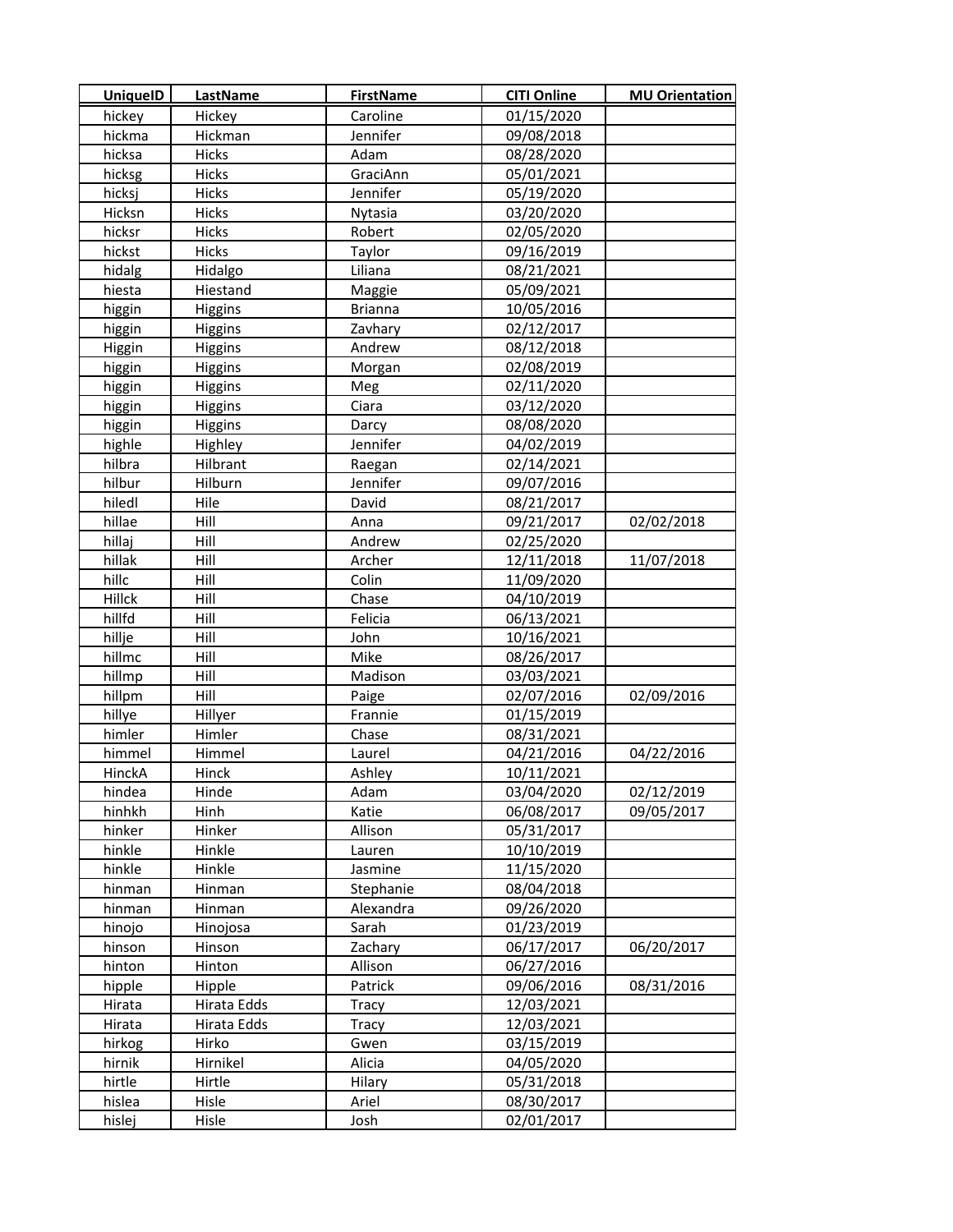| UniquelD | <b>LastName</b> | <b>FirstName</b> | <b>CITI Online</b> | <b>MU Orientation</b> |
|----------|-----------------|------------------|--------------------|-----------------------|
| hislop   | Hislop          | Talia            | 10/11/2020         |                       |
| hitche   | Hitchens        | Rosemary         | 05/30/2016         |                       |
| hiteam   | Hite            | Abby             | 11/15/2019         |                       |
| hjelme   | Hjelmeng        | Noah             | 10/27/2021         |                       |
| hoadle   | Hoadley         | Elizabeth        | 07/16/2019         |                       |
| hoagla   | Hoagland        | <b>Brielle</b>   | 08/23/2017         |                       |
| hoangt   | Hoang           | Thuy             | 05/26/2017         |                       |
| hoarea   | Hoare           | Abigail          | 09/03/2019         |                       |
| hobanj   | Hoban           | Jennifer         | 07/10/2017         |                       |
| hobbsd   | Hobbs           | Devon            | 09/11/2021         |                       |
| hobbsr   | Hobbs           | Richie           | 09/10/2018         |                       |
| hochas   | Hoch            | Alexandra        | 08/26/2018         |                       |
| hochwa   | Hochwalt        | Kate             | 02/02/2016         |                       |
| hockin   | Hocking         | Ryan             | 10/22/2019         |                       |
| hockkn   | Hock            | Kristin          | 06/18/2020         |                       |
| hodakl   | Hodak           | Logan            | 02/05/2019         |                       |
| hodgde   | Hodgden         | Gracie           | 08/01/2021         |                       |
| hodgej   | Hodge           | Jacob            | 04/19/2017         |                       |
| hodgem   | Hodge           | Matthew          | 03/20/2019         |                       |
| hodges   | Hodges          | Victoria         | 02/15/2016         |                       |
| hodges   | Hodges          | Ellen            | 02/19/2016         |                       |
| hodges   | Hodges          | James            | 01/31/2016         | 04/22/2016            |
| hodges   | Hodges          | Jack             | 10/10/2018         |                       |
| hodges   | Hodges          | Jamie            | 05/31/2020         |                       |
| hodgso   | Hodgson         | Eric             | 08/12/2021         | 09/03/2003            |
| hodler   | Hodler          | Matthew          | 06/21/2017         |                       |
| hoehnm   | Hoehn           | Madison          | 09/17/2019         |                       |
| hoehnz   | Hoehn           | Zachary          | 09/27/2017         |                       |
| hoekse   | Hoeksema        | Jessi            | 09/15/2018         |                       |
| hoelke   | Hoelker         | Alec             | 02/10/2019         |                       |
| hoelsc   | Hoelscher       | Abbey            | 10/10/2019         |                       |
| hoerst   | Hoersten        | Isabella         | 10/01/2019         |                       |
| hofake   | Hofaker         | Michael          | 09/19/2018         | 09/20/2018            |
| hoffal   | Hoff            | Abbey            | 09/03/2020         |                       |
| hoffba   | Hoffbauer       | Cole             | 09/30/2016         |                       |
| hoffer   | Hoffer          | Austin           | 10/10/2019         |                       |
| hoffer   | Hofferberth     | Anna             | 09/26/2020         |                       |
| hoffma   | Hoffman         | Andrea           | 01/31/2016         | 02/17/2016            |
| hoffma   | Hoffman         | Julia            | 09/13/2017         |                       |
| hoffma   | Hoffman         | Megan            | 02/09/2018         |                       |
| hoffma   | Hoffman         | Seth             | 02/17/2020         |                       |
| hoffma   | Hoffman         | Emily            | 09/29/2020         |                       |
| hoffma   | Hoffman         | Tracey           | 10/06/2020         | 02/04/2016            |
| hoffme   | Hoffmeister     | Audrey           | 09/12/2016         |                       |
| hofman   | Hofman          | Lily             | 06/02/2020         |                       |
| hogana   | Hogan           | Abigail          | 01/04/2018         |                       |
| hogane   | Hogan           | Emily            | 11/04/2021         |                       |
| hogeba   | Hogeback        | Shaun            | 04/09/2019         |                       |
| hohlda   | Hohl            | Danita           | 09/05/2017         |                       |
| hohman   | Hohman          | Jaclynn          | 05/23/2016         |                       |
| hokrec   | Hokr            | Elise            | 08/26/2021         |                       |
| holbro   | Holbrook        | Donna            | 02/10/2018         |                       |
| holcom   | <b>Bradford</b> | Stephanie        | 11/12/2016         |                       |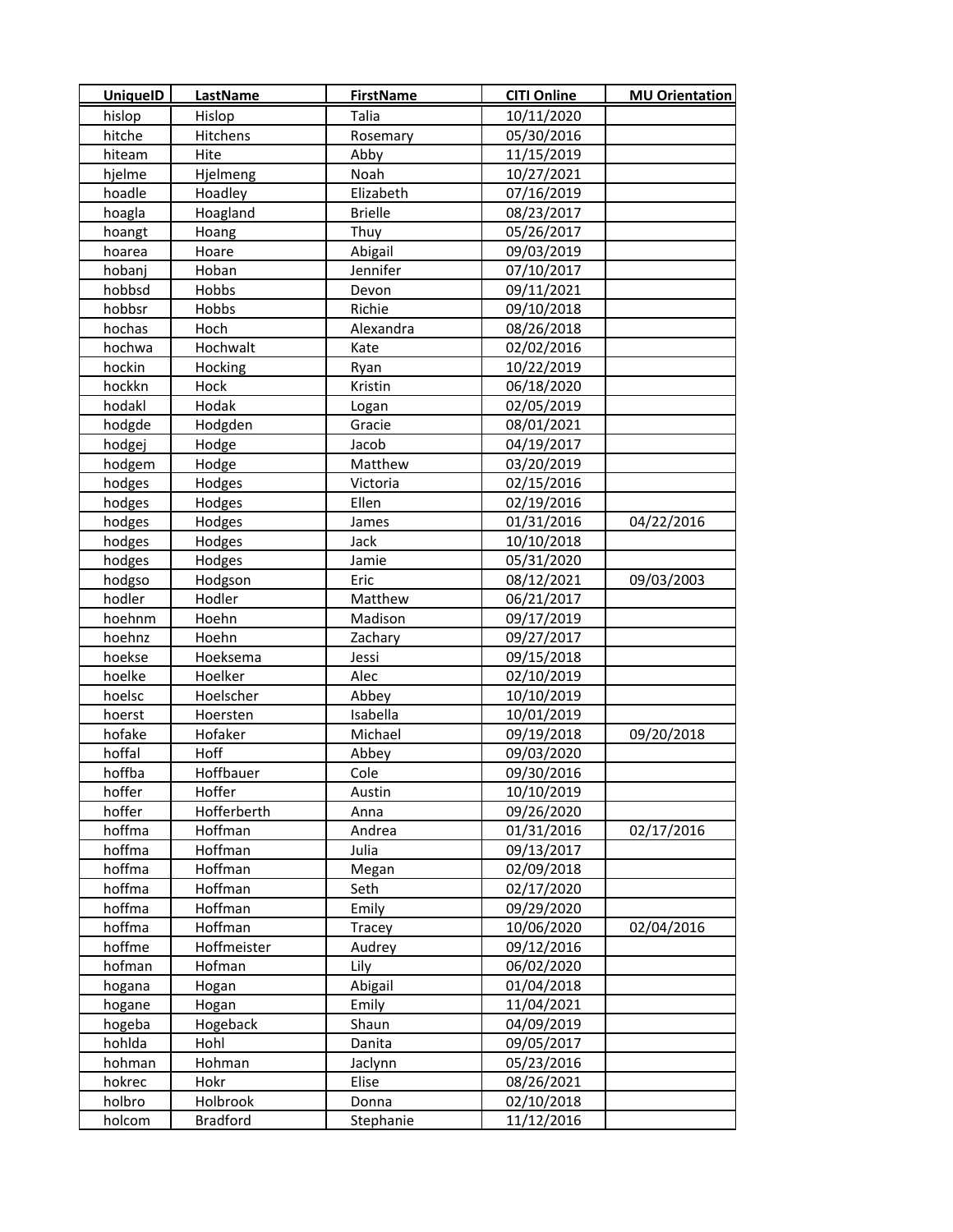| <b>UniquelD</b> | <b>LastName</b>      | <b>FirstName</b> | <b>CITI Online</b>       | <b>MU Orientation</b> |
|-----------------|----------------------|------------------|--------------------------|-----------------------|
| holcom          | Holcomb              | Palmer           | 02/01/2017               | 02/01/2017            |
| holcom          | Holcomb              | Timothy          | 05/11/2017               | 02/17/2017            |
| holcom          | Holcomb              | Addison          | 06/23/2021               |                       |
| holdem          | Holdeman             | Meagan           | 08/06/2021               |                       |
| holden          | Kessen               | Katie            | 02/05/2019               |                       |
| Hollad          | Holladay             | Kelley           | 03/09/2020               |                       |
| hollan          | Holland              | Clare            | 09/06/2018               |                       |
| Hollan          | Holland              | Meghan           | 09/04/2019               |                       |
| hollan          | Holland              | Lauren           | 05/05/2021               |                       |
| Hollan          | Holland              | Taylor           | 05/31/2021               |                       |
| hollat          | Hollatz              | Virginia         | 02/01/2015               | 10/12/2016            |
| hollem          | Holleman             | Sam              | 02/16/2017               | 02/17/2017            |
| holley          | Holley               | Karlin           | 02/13/2019               |                       |
| holley          | Holley               | Aleah            | 02/12/2019               | 02/19/2019            |
| hollin          | Hollinger            | London           | 02/26/2020               |                       |
| hollon          | Hollon               | Matt             | 02/13/2018               |                       |
| hollon          | Hollon               | Sam              | 10/01/2018               |                       |
| hollow          | Holloway             | Rebecca          | 06/17/2016               | 07/19/2016            |
| hollow          | Holloway             | <b>Alexis</b>    | 05/10/2021               |                       |
| Hollow          | Holloway             | <b>Brendon</b>   | 10/04/2021               |                       |
| hollst          | Hollstegge           | Hannah           | 10/13/2019               |                       |
| hollyd          | Hollyday             | Kaleigh          | 09/27/2019               |                       |
| holmes          | Holmes               | Tiffany          | 02/07/2016               | 02/09/2016            |
| holmes          | Holmes               | Haley            | 05/30/2020               |                       |
| holmes          | Holmes               | Grant            | 01/31/2021               |                       |
| holmll          | Holm                 | Lauryn           | 06/23/2021               |                       |
| holmst          | Holmstrom            | Sonia            | 08/06/2017               |                       |
| holmtj          | Holm                 | Trevor           | 06/01/2017               |                       |
| holper          | Holper               | Zach             | 09/14/2021               |                       |
|                 |                      | Nathan           |                          |                       |
| holste          | Holstein<br>Holstein | Oliver           | 06/10/2020<br>09/05/2020 |                       |
| holste          |                      |                  |                          |                       |
| holtha          | Holthaus             | Presley          | 09/19/2018               | 09/17/2018            |
| holtha          | Holthaus             | <b>Brandon</b>   | 02/08/2019               |                       |
| holtje          | Holt                 | Jennifer         | 09/24/2016               | 02/07/2017            |
| holtma          | Holtman              | Joelle           | 08/07/2021               |                       |
| holtzb          | Holtzberger          | Miranda          | 01/31/2016               | 02/23/2016            |
| holzap          | Holzapfel            | Caitlin          | 02/03/2016               | 02/04/2016            |
| homesk          | Homes                | Keegan           | 09/29/2017               |                       |
| homler          | Homler               | Allison          | 08/11/2018               |                       |
| hongcy          | Hong                 | Chia             | 02/08/2017               | 03/28/2017            |
| hongmp          | Hong                 | Michael          | 03/04/2018               |                       |
| hongy7          | Hong                 | Yifeng           | 09/04/2018               |                       |
| honj            | Hon                  | Jia Sin          | 11/15/2019               |                       |
| honpl           | Hon                  | Peyton           | 02/08/2018               |                       |
| hoockt          | Hoock                | Tessa            | 10/11/2018               |                       |
| hoodjm          | Hood                 | Jenn             | 04/07/2019               |                       |
| hoodkr          | Hood                 | Katie            | 02/04/2021               |                       |
| hoodrl          | Hood                 | Rachel           | 05/27/2020               |                       |
| hoodsr          | Hood                 | Sheridan         | 12/07/2021               |                       |
| hooker          | Hooker               | Maria            | 01/25/2017               |                       |
| hooker          | Hooker               | Chris            | 04/06/2021               |                       |
| hooksj          | Coomes               | Jenna            | 06/03/2020               |                       |
| hoopml          | Hoop                 | Mallory          | 09/26/2018               |                       |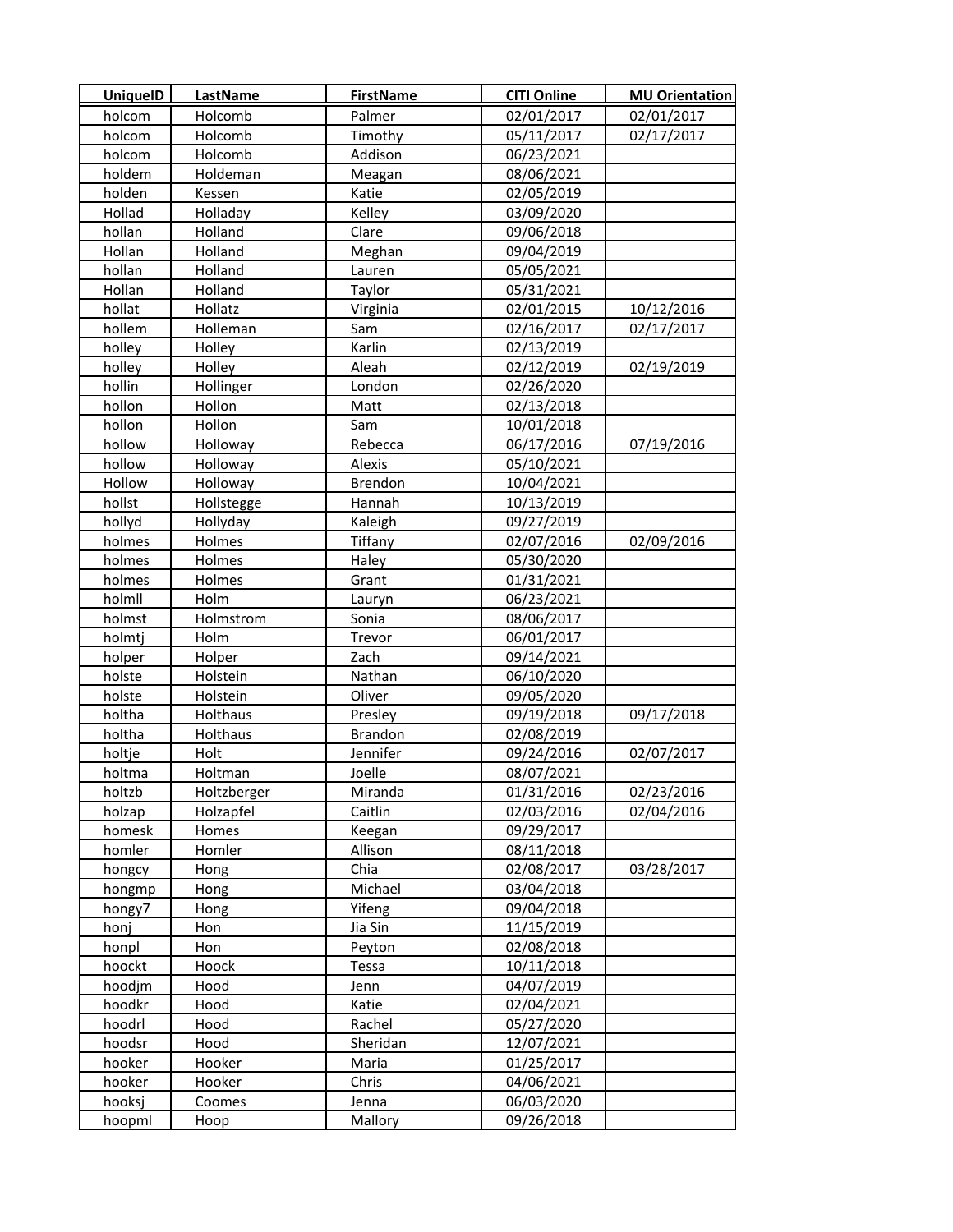| <b>UniquelD</b> | LastName  | <b>FirstName</b> | <b>CITI Online</b> | <b>MU Orientation</b> |
|-----------------|-----------|------------------|--------------------|-----------------------|
| hooson          | Hooson    | Jennifer         | 05/27/2016         |                       |
| hoover          | Hoover    | Lauren           | 10/02/2016         |                       |
| hoover          | Hoover    | Amelia           | 09/01/2019         |                       |
| hoover          | Hoover    | Ashley           | 10/09/2019         |                       |
| hoover          | Hoover    | Sydney           | 02/05/2020         |                       |
| hoover          | Hoover    | Emerson          | 02/11/2020         |                       |
| hoover          | Hoover    | Elizabeth        | 09/02/2020         | 09/08/2016            |
| hopkin          | Hopkin    | Haley            | 04/19/2016         | 11/09/2016            |
| hopkin          | Hopkins   | Megan            | 02/08/2017         |                       |
| hopkin          | Hopkins   | Justin           | 12/14/2017         | 09/11/2013            |
| hopkin          | Hopkins   | Kaylee           | 09/03/2018         |                       |
| hopkin          | Hopkins   | Rachel           | 02/08/2019         | 03/11/2019            |
| hopkin          | Hopkins   | Celeste          | 06/26/2019         | 06/26/2019            |
| hopkin          | Hopkins   | Natalie          | 10/01/2019         |                       |
| hopkin          | Hopkins   | Lauren           | 05/31/2020         |                       |
| hopper          | Hopper    | Ashley           | 12/02/2019         |                       |
| Hopper          | Hopper    | Danielle         | 08/20/2021         |                       |
| hoppsf          | Hopps     | Forest           | 03/03/2020         |                       |
| hopuna          | Hopun     | Alexandra        | 01/04/2020         | 10/29/2019            |
| hor             | Ho        | Roger            | 01/30/2018         | 02/06/2018            |
| horanc          | Horan     | Casey            | 02/08/2018         | 02/02/2018            |
| horank          | Horan     | Kendall          | 02/10/2016         |                       |
| hornak          | Hornak    | Andrew           | 08/29/2021         |                       |
| hornbe          | Hornbeck  | Dustin           | 05/12/2020         | 11/15/2017            |
| hornea          | Horne     | Amanda           | 08/25/2016         | 12/08/2017            |
| hornee          | Horne     | Emily            | 06/06/2021         |                       |
| horner          | Horner    | <b>Nick</b>      | 09/04/2016         |                       |
| horney          | Horney    | Danielle         | 02/18/2018         |                       |
| hornjm          | Horn      | Jessie           | 05/02/2019         |                       |
| Hornsb          | Hornsby   | Chaundra         | 01/12/2018         |                       |
| hornsb          | Hornsby   | Kathryn          | 02/13/2020         |                       |
| hornts          | Horn      | Thelma           | 12/20/2018         | 10/18/2000            |
| hornun          | Hornung   | Kyla             | 02/11/2018         |                       |
| hornya          | Hornyak   | Blake            | 02/04/2020         |                       |
| <b>HOROWI</b>   | Horowitz  | Daniel           | 06/12/2020         |                       |
| horsfo          | Horsford  | Alaina           | 01/30/2020         |                       |
| horsfo          | Horsford  | Katherine        | 10/12/2021         |                       |
| horstm          | Horstmann | Tracy            | 07/05/2021         |                       |
| horton          | Horton    | Rob              | 10/09/2018         |                       |
| horvat          | Horvath   | Dillon           | 11/15/2020         |                       |
| hosack          | Hosack    | Noah             | 02/17/2016         |                       |
| hosenf          | Hosenfeld | M.Bea            | 03/10/2020         |                       |
| hoseyv          | Hosey     | Violette         | 11/09/2019         | 12/02/2016            |
| hosfor          | Hosford   | Amanda           | 06/10/2020         |                       |
| hoskin          | Hoskins   | Tyler            | 01/29/2018         | 09/23/2013            |
| hotm            | Ho        | Tom              | 12/17/2021         |                       |
| houd            | Hou       | Di               | 02/23/2019         |                       |
| hought          | Houghton  | Tracy            | 06/03/2019         |                       |
| hought          | Houghton  | Meredith         | 08/21/2021         |                       |
| houi            | Hou       | Ivy              | 11/14/2020         |                       |
| houj3           | Hou       | Juncheng         | 02/12/2019         |                       |
| Housby          | Housby    | Megan            | 07/08/2017         |                       |
| housca          | Hous      | Ciera            | 11/14/2019         |                       |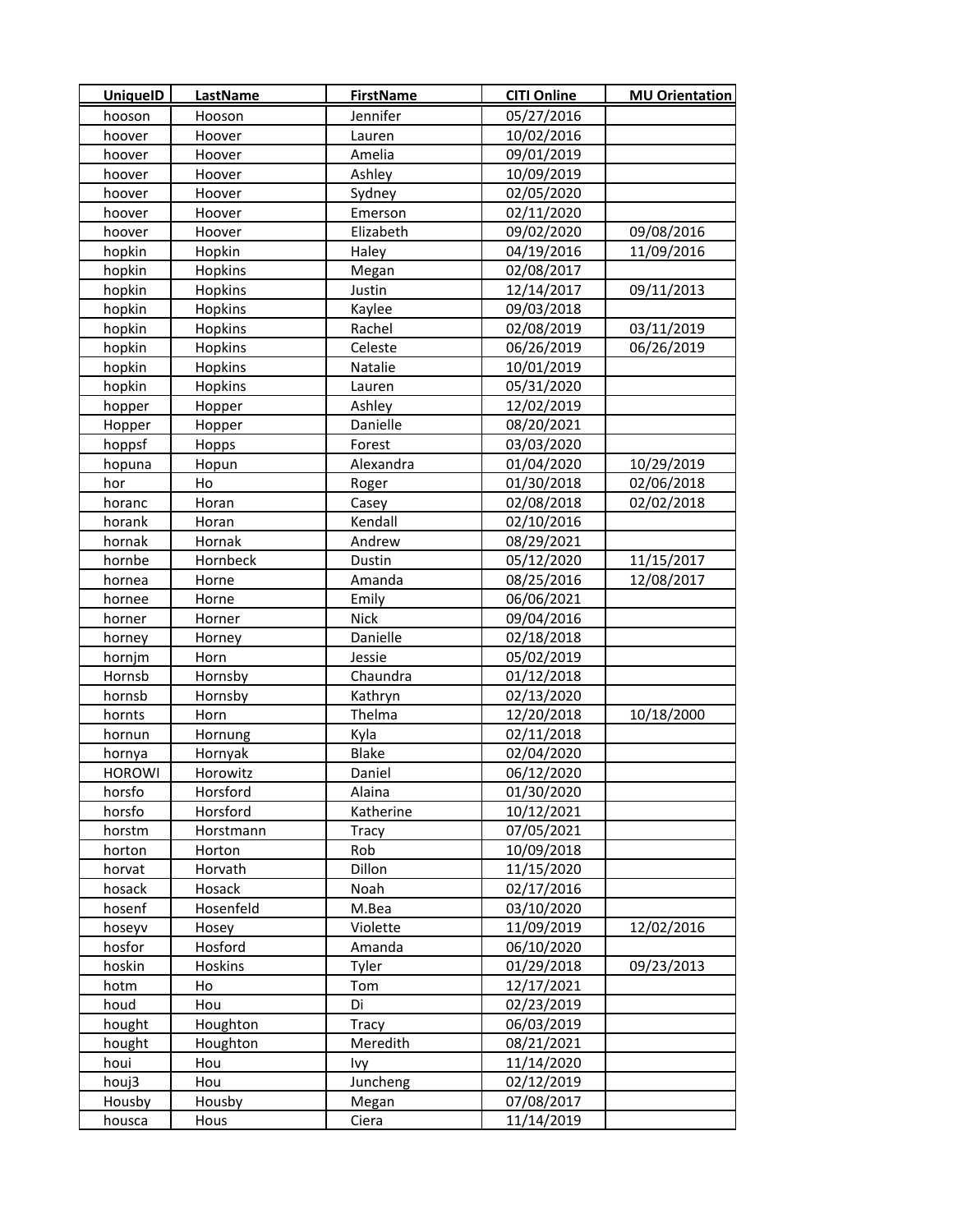| <b>UniquelD</b> | <b>LastName</b> | <b>FirstName</b> | <b>CITI Online</b> | <b>MU Orientation</b> |
|-----------------|-----------------|------------------|--------------------|-----------------------|
| housea          | House           | Alexandria       | 09/10/2017         |                       |
| housea          | Long            | Anita            | 05/07/2021         | 02/05/2018            |
| housel          | House           | Lindsey          | 09/05/2019         |                       |
| houses          | House           | Sally            | 08/26/2018         |                       |
| Hoveyp          | Hovey           | Patricia         | 08/04/2017         |                       |
| hovhan          | Hovhannisyan    | Lilit            | 09/02/2016         | 09/18/2012            |
| hoviou          | Hovious         | Robert           | 01/31/2020         |                       |
| howar1          | Howard          | Molly            | 10/10/2018         |                       |
| howar1          | Howard          | Kristen          | 02/28/2020         |                       |
| howar1          | Howard          | Rachel           | 08/05/2021         |                       |
| howard          | Howard          | Savannah         | 02/04/2016         |                       |
| howard          | Howard          | Chelsea          | 02/08/2016         |                       |
| howard          | Howard          | Jayvon           | 02/11/2016         | 02/09/2016            |
| howard          | Howard          | Laura            | 08/04/2016         |                       |
| howard          | Howard          | Cassie           | 09/05/2018         |                       |
| howard          | Howard          | Laura            | 01/04/2019         | 11/07/2018            |
| howard          | Howard          | Marissa          | 02/04/2020         |                       |
| howell          | Howell          | Jennifer         | 11/09/2016         |                       |
| howell          | Howells         | Meghan           | 02/07/2018         |                       |
| howell          | Cornett         | Rachel           | 06/05/2021         |                       |
| howsmo          | Howsmon         | McKenzie         | 10/09/2019         |                       |
| hoyasj          | Hoyas           | Jonathan         | 01/27/2019         |                       |
| hoytl           | Hoyt            | Lauren           | 02/25/2021         |                       |
| hronms          | Hron            | Matthew          | 08/06/2017         |                       |
| hrovat          | Hrovat          | Jennifer         | 02/07/2016         |                       |
| HuaCas          | Hua             | Cassandra        | 05/26/2020         |                       |
| huakt           | Hua             | Khoi             | 10/07/2019         |                       |
| huanga          | Huang           | Angelyna         | 09/30/2018         |                       |
| huangc          | Huang           | Chunyu           | 04/08/2019         |                       |
| huangc          | Huang           | ChaoSheng        | 03/11/2020         |                       |
| huangj          | Huang           | Junyu            | 02/09/2020         | 02/11/2020            |
| HuangL          | Huang           | Liam             | 09/22/2018         | 10/05/2018            |
| huangr          | <b>Huang</b>    | Rui              | 09/11/2017         |                       |
| huangr          | Huang           | Ruicheng         |                    | 02/12/2019            |
| huangr          | Huang           | Rachel           | 03/20/2019         |                       |
| huangr          | Huang           | Callie           | 09/04/2019         |                       |
| huangx          | Huang           | Xuxiang          |                    | 10/12/2016            |
| huangy          | Huang           | Yucheng          | 09/30/2018         |                       |
| huangy          | Huang           | Yanrui           | 02/10/2019         | 03/11/2019            |
| Huangy          | Huang           | Yuyu             | 09/26/2019         |                       |
| huanw           | Huan            | Wenyi            | 09/05/2017         |                       |
| hubbar          | Hubbard         | <b>Brandi</b>    | 09/06/2016         |                       |
| hubbar          | Hubbard         | Anne             | 09/12/2018         |                       |
| hubbar          | Hubbard         | Jacob            | 10/06/2019         |                       |
| hubbar          | Hubbard         | Drew             | 02/19/2020         |                       |
| hubbar          | Hubbard         | Stella           | 05/05/2021         |                       |
| hubber          | Hubbert         | Payden           | 08/04/2021         |                       |
| huberb          | Huber           | <b>Brian</b>     | 02/05/2016         |                       |
| huberc          | Huber           | Christina        | 09/30/2019         |                       |
| huberm          | Huber           | Mackenzie        | 01/28/2020         |                       |
| hubers          | Huber           | Sarah            | 02/21/2017         |                       |
| hubers          | Huber           | Sarah            | 02/17/2018         |                       |
| hubert          | Huber           | Trevor           | 02/08/2016         |                       |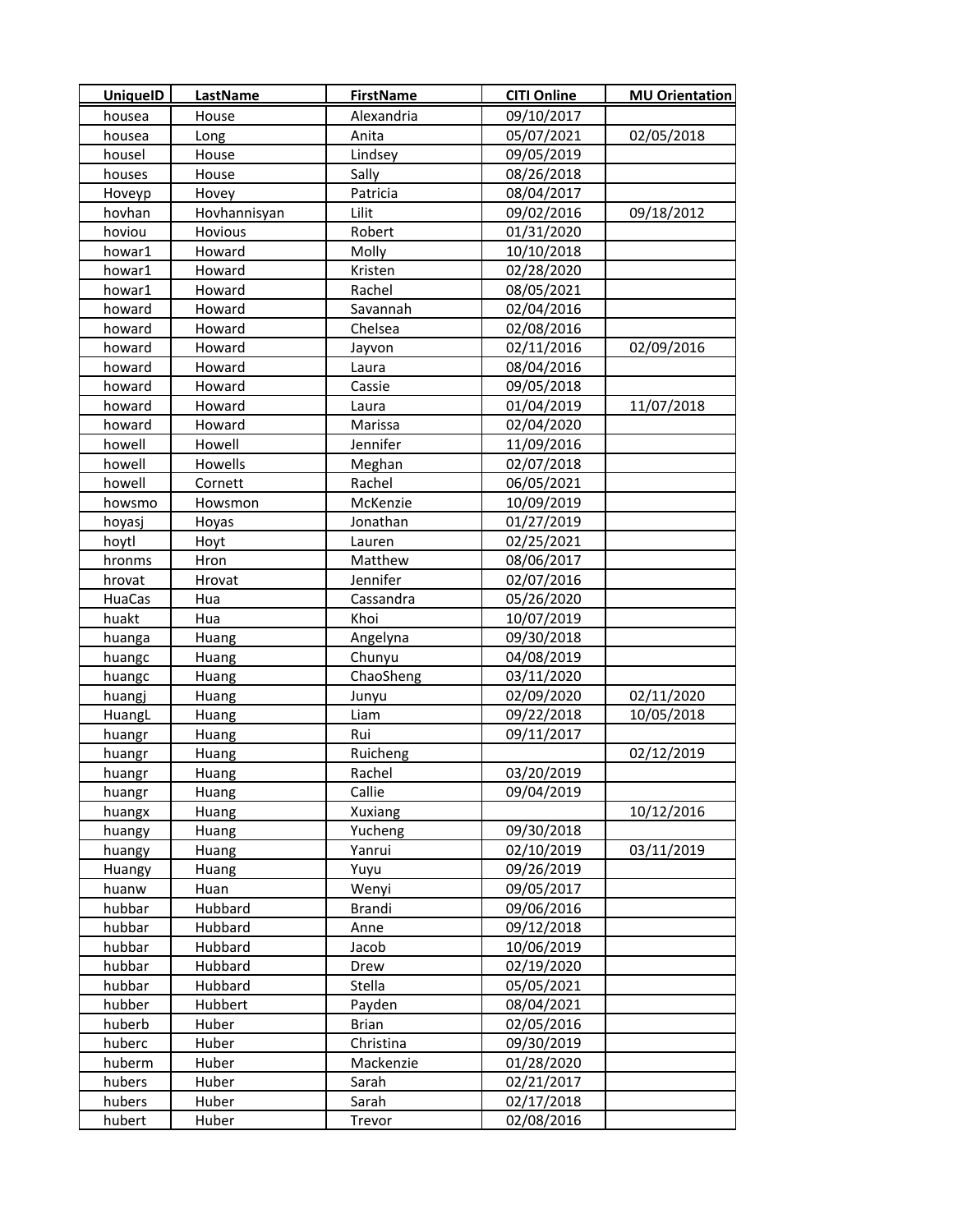| <b>UniquelD</b>  | <b>LastName</b>  | <b>FirstName</b> | <b>CITI Online</b>       | <b>MU Orientation</b> |
|------------------|------------------|------------------|--------------------------|-----------------------|
| hucula           | Huculak          | Elina            | 02/01/2017               | 02/07/2017            |
| hucula           | Huculak          | Eerik            | 01/14/2021               |                       |
| huddle           | Huddleston       | Elizabeth        | 09/04/2016               | 08/31/2016            |
| Huddle           | Huddleston       | Mary Kate        | 02/06/2021               |                       |
| hudels           | Hudelson         | Elizabeth        | 01/23/2019               |                       |
| hudibu           | Hudiburgh        | Lynette          | 05/04/2021               |                       |
| hudson           | Hudson           | Joseph           | 02/16/2018               |                       |
| hudson           | Hudson           | Gunnar           | 03/22/2019               |                       |
| hudson           | Hudson           | Courtney         | 02/19/2020               |                       |
| hudson           | Hudson           | Sarah            | 02/24/2020               |                       |
| huelsm           | Huels            | Maddie           | 02/19/2020               |                       |
| huesto           | Hueston          | Kevin            | 08/06/2018               |                       |
| hueteu           | Huete            | Ulises           | 08/06/2020               |                       |
| hufflp           | Huff             | Lillian          | 02/02/2017               |                       |
| huffma           | Huffman          | Kimberly         | 09/22/2018               |                       |
| hug              | Hu               | Ge               | 09/22/2018               | 10/05/2018            |
| hugenb           | Hugenberg        | Kurt             | 08/28/2020               | 09/10/2015            |
| hughar           | Hughart          | Cherie           | 02/07/2016               |                       |
| hughe1           | Hughes           | Madi             | 10/10/2019               |                       |
| hughe1           | Hughes           | Jennifer         | 06/01/2020               |                       |
| hughes           | Hughes           | Alexandra        | 02/10/2016               |                       |
| hughes           | Hughes           | Wil              | 03/02/2016               |                       |
| hughes           | Hughes           | Andrew           | 09/06/2016               | 08/31/2016            |
| hughes           | Hughes           | David            | 09/19/2016               |                       |
| hughes           | Hughes           | Rachel           | 05/09/2017               |                       |
| hughes           | Hughes           | Emily            | 11/02/2017               |                       |
| hughes           | Hughes           | Serina           | 08/06/2018               |                       |
| hughes           | Hughes           | Nicholas         | 10/11/2019               |                       |
| hughes           | Hughes           | Haley            | 02/01/2021               |                       |
| hughes           | Hughes           | Nathan           | 09/19/2021               |                       |
| hughes           | Hughes           | Michael          | 10/11/2021               | 10/03/2021            |
| hugsa            | Hug              | Stephanie        | 06/16/2017               |                       |
| huisin           | Huisinga         | Amber            | 06/15/2020               |                       |
| huitge           | Huitger          | Andrew           | 02/15/2018               |                       |
| hullam           | Hull             | Alison           | 03/05/2021               |                       |
| hulshu           | Hulshult         | Andrea           | 08/17/2020               | 10/20/2016            |
| hum5             | Hu               | Cam              | 09/24/2020               |                       |
| humena           | Humenay          | Allie            | 01/18/2018               |                       |
| humena           | Humenay          | Emma             | 08/19/2019               |                       |
| humena           | Humenay          | Jack             | 01/26/2022               |                       |
| humeni           | Humenick         | Jospeh           | 02/27/2020               |                       |
| hummel           | Hummel           | Emily            |                          | 04/13/2016            |
| hummel           | Hummel           | Allison          | 10/10/2018               |                       |
| humphr           | Humphries        | Maddie           | 07/04/2017               |                       |
| humphr           | Humphrey         | Kenneth          | 02/12/2018               |                       |
| humphr           | Humphrey         | Harley           | 02/18/2018               |                       |
| humphr           | Humphrey         | McKayla          | 09/18/2020               |                       |
| humphr           | Humphrey         | Brandon          | 06/01/2021               | 11/23/2015            |
| hundle           | Hundley          | Michael          | 05/23/2016               |                       |
| hundle           | Hundley          | Kylie            | 02/09/2019               | 04/08/2019            |
| hunger<br>hunley | Hunger<br>Hunley | Jeffrey<br>Mark  | 08/04/2019               | 08/13/2019            |
| hunsic           | Hunsicker        | Ashley           | 09/30/2020<br>10/20/2019 |                       |
|                  |                  |                  |                          |                       |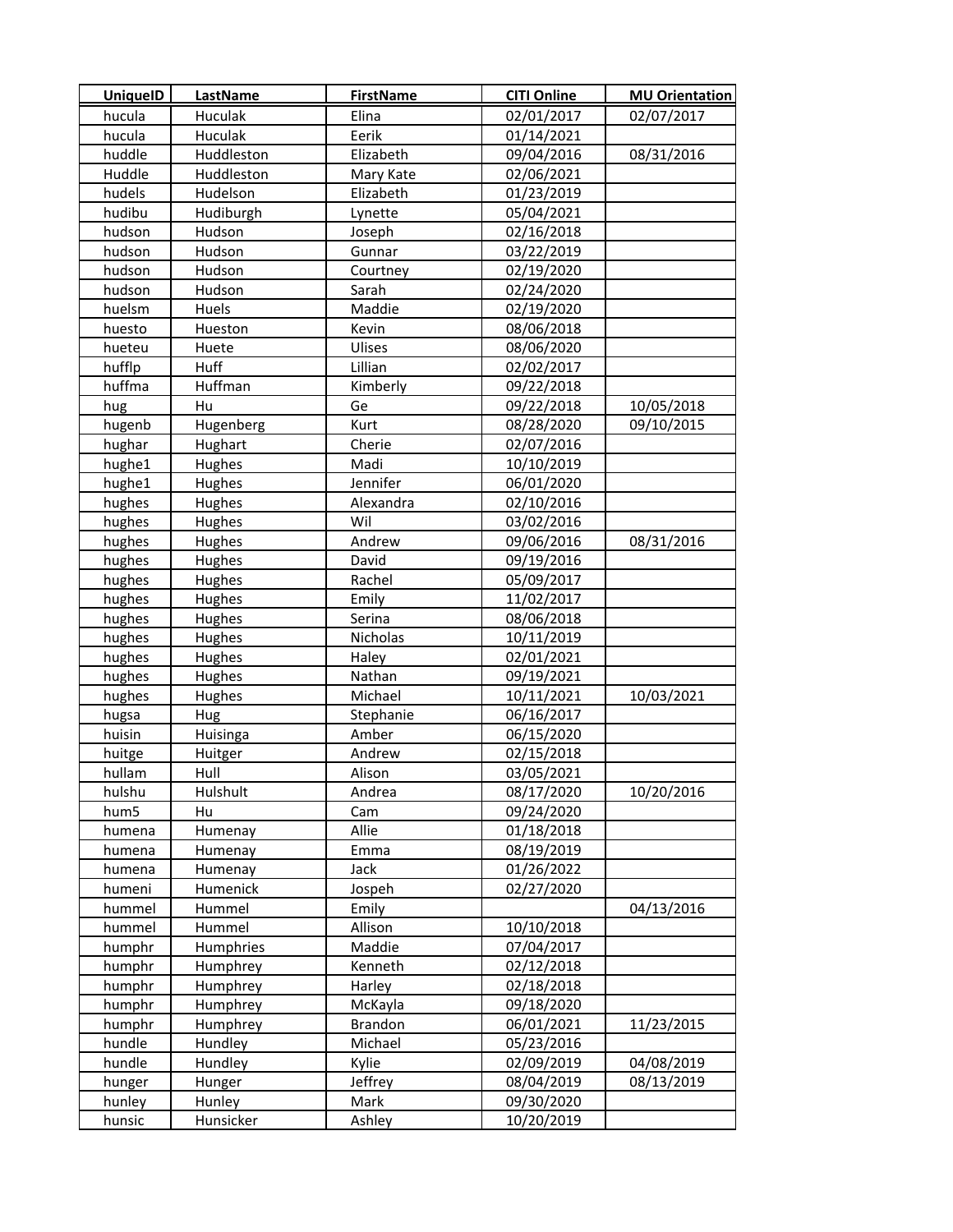| <b>UniquelD</b> | <b>LastName</b> | <b>FirstName</b> | <b>CITI Online</b> | <b>MU Orientation</b> |
|-----------------|-----------------|------------------|--------------------|-----------------------|
| hunter          | Hunter          | Blake            | 02/11/2016         |                       |
| hunter          | Hunter          | <b>Nick</b>      | 02/21/2016         |                       |
| hunter          | Hunter          | Morgan           | 02/09/2018         | 05/07/2018            |
| hunter          | Hunter          | Nanci            | 09/10/2018         |                       |
| hunter          | Hunter          | Jeremiah         |                    | 09/10/2019            |
| huntin          | Huntington      | Allison          | 08/17/2021         |                       |
| huntkm          | Hunt            | Kasey            | 09/11/2019         |                       |
| huntlc          | Hunt            | Lauren           | 11/09/2021         |                       |
| Huntsr          | Hunt            | Shelby           | 03/01/2021         |                       |
| huppna          | Hupp            | Noah             | 09/11/2018         |                       |
| Hurdhe          | Hurd            | Hannah           | 02/08/2019         | 04/08/2019            |
| hurdhm          | Hurd            | Hope             | 10/25/2016         |                       |
| hurine          | Hurinenko       | Elizabeth        | 08/31/2017         |                       |
| hurley          | <b>Hurley</b>   | Lauren           | 02/12/2017         |                       |
| hurley          | Hurley          | Sean             | 06/17/2017         | 06/20/2017            |
| hurley          | Hurley          | Abigail          | 09/20/2017         |                       |
| hurley          | <b>Bales</b>    | Abigail          | 02/16/2018         |                       |
| hurley          | Hurley          | Taylor           | 10/09/2019         |                       |
| hurley          | Hurley          | Rose             | 09/07/2021         |                       |
| hurnje          | Hurn            | Janet            |                    | 10/20/2016            |
| hurryn          | Hurry           | Noelle           | 09/05/2018         |                       |
| hursth          | Hurst           | Heather          | 02/13/2017         |                       |
| hurstk          | Hurst           | Kiersten         | 01/17/2017         |                       |
| hursts          | Hurst           | Susan            | 09/21/2004         | 06/29/2016            |
| hurtad          | Hurtado         | Matthew          | 01/22/2015         | 06/29/2016            |
| hurtjp          | Hurt            | Jolene           | 05/25/2017         |                       |
| hurttn          | Hurt            | Taylor           | 12/12/2016         | 12/02/2016            |
| hurttp          | Hurtt           | Pam              | 05/14/2017         | 06/16/2017            |
| hurtxm          | Hurt            | Xzavier          | 02/11/2018         |                       |
| hus3            | Hu              | Shuning          | 09/01/2017         | 10/29/2018            |
| husera          | Huser           | Abigail          | 04/09/2019         |                       |
| hussey          | Hussey          | Emily            | 03/09/2018         |                       |
| huston          | Huston          | Taylor           | 02/17/2021         |                       |
| huston          | Huston          | Sydney           | 09/16/2021         |                       |
| hut3            | Hu              | Tiansheng        | 03/03/2020         |                       |
| hutchi          | Hutchison       | Grant            | 01/28/2016         |                       |
| hutchi          | Hutchison       | Nicholas         | 10/10/2019         |                       |
| hutl            | Hu              | Tiffany          | 02/07/2016         |                       |
| hutras          | Hutras          | Louis            | 10/04/2018         |                       |
| hutton          | Hutton          | Elizabeth        | 07/19/2021         | 11/28/2018            |
| Hutzel          | Hutzel          | Margaret         | 02/24/2020         |                       |
| hux33           | Hu              | Xiwen            | 03/09/2020         |                       |
| HuxKar          | Hux             | Karen            | 06/28/2021         |                       |
| huy16           | Hu              | Yuhan            | 02/19/2019         |                       |
| huy21           | Hu              | Ying             | 02/12/2018         |                       |
| huy70           | Hu              | Yingbin          | 07/14/2020         |                       |
| huynhl          | Huynh           | Lynn             | 09/22/2016         |                       |
| huz25           | Hu              | Zijian           | 02/25/2020         |                       |
| hyamsm          | <b>Hyams</b>    | Mark             | 08/31/2017         |                       |
| hydecn          | Hyde            | Courtney         | 02/20/2018         |                       |
| hydela          | Hydel           | Amber            | 06/08/2021         |                       |
| hyland          | Hyland          | Lauren           | 01/30/2019         |                       |
| hylton          | Hylton          | Brynn            | 01/31/2021         |                       |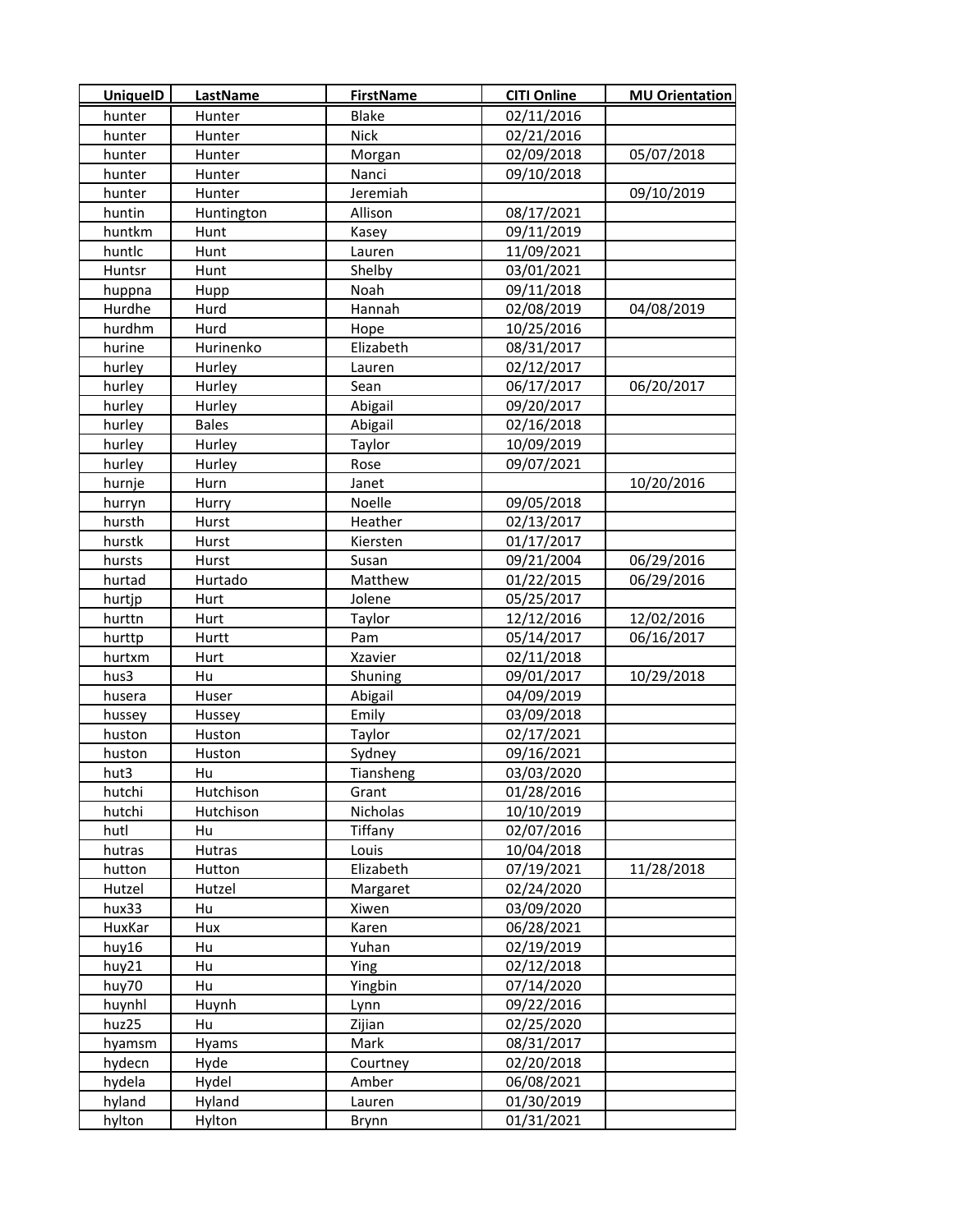| <b>UniquelD</b> | <b>LastName</b> | <b>FirstName</b> | <b>CITI Online</b> | <b>MU Orientation</b> |
|-----------------|-----------------|------------------|--------------------|-----------------------|
| hymelg          | Hymel           | Grace            | 08/04/2020         |                       |
| hymerk          | Hymer           | Kennedy          | 10/08/2019         |                       |
| hynesk          | Hynes           | Kerry            | 06/16/2016         |                       |
| iacobe          | lacobelli       | Annaliese        | 02/13/2018         |                       |
| lamslt          | lams            | Logan            | 08/23/2020         |                       |
| ianiro          | laniro          | Pamela           | 09/10/2017         |                       |
| ianiro          | laniro          | Lorena           | 09/24/2020         |                       |
| iannel          | lannelli        | Robin            | 07/17/2017         | 07/18/2018            |
| ibanez          | Ibanez          | Kevin            | 08/03/2021         |                       |
| iceman          | Iceman          | Sydney           | 01/25/2021         |                       |
| igelme          | Igel            | Megan            | 08/26/2020         |                       |
| ignoff          | Ignoffo         | Lucy             | 02/25/2021         |                       |
| igoejm          | Igoe            | Jennifer         | 09/08/2018         |                       |
| IgusKl          | Igus            | Kazumi           | 06/12/2016         |                       |
| igwebu          | Igwebuike       | Arec             | 10/08/2019         |                       |
| ikenek          | Ikeneku         | Oghenekome       | 09/12/2019         |                       |
| imbacu          | Imbacuan        | <b>Bruce</b>     | 02/21/2020         |                       |
| imertr          | Imertreijs      | Kelsie           | 02/28/2021         |                       |
| imfeld          | Imfeld          | Lindsey          | 03/21/2018         |                       |
| imh             | Im              | Hana             | 03/12/2019         |                       |
| imhoff          | Imhoff          | Paul             | 04/13/2016         |                       |
| imhoff          | Imhoff          | <b>Brant</b>     | 09/19/2019         | 09/18/2019            |
| imhoff          | Imhoff          | Tyler            | 03/12/2020         |                       |
| imhoff          | Imhoff          | Lauren           | 09/18/2020         |                       |
| impicc          | Impicciche      | Kristen          | 09/23/2020         |                       |
| inans           | Inan            | Seyma            | 01/12/2020         | 10/17/2016            |
| ingabi          | Ingabire        | Immaculee        | 11/09/2021         |                       |
| ingers          | Ingersoll       | Edward           | 09/19/2020         |                       |
| ingram          | Ingram          | Shaun            | 02/04/2020         |                       |
| inskom          | Insko           | Melissa          | 08/14/2020         |                       |
| insoft          | Insoft          | Alexandra        | 02/13/2018         |                       |
| insulb          | Insul           | <b>Brandon</b>   | 01/26/2021         |                       |
| intorc          | Intorcio        | Alexandria       | 11/02/2017         | 08/30/2007            |
| ireyk           | Irey            | Katrina          | 02/13/2018         |                       |
| irishc          | Irish           | Cheryl           | 02/23/2017         | 09/23/2014            |
| Ironsk          | Irons           | Khrisarean       | 02/18/2019         |                       |
| irurit          | Iruri-Tucker    | Alec             | 06/04/2018         |                       |
| irvina          | Irvin           | Alissa           | 09/24/2017         |                       |
| irvine          | Irvine          | Mary Tess        | 02/08/2016         |                       |
| irvine          | Irvine          | Sarah            | 02/06/2018         |                       |
| irwink          | Irwin           | Kimberly         | 09/23/2017         |                       |
| irwink          | Irwin           | Ken              | 11/07/2019         | 11/13/2019            |
| Isbell          | Isbell          | Mary             | 06/27/2016         |                       |
| isbert          | Isberto         | Aria             | 09/18/2018         |                       |
| ishmae          | Ishmael         | Aaron            | 09/19/2018         | 09/17/2018            |
| isingn          | Ising           | Noah             | 09/08/2018         |                       |
| islamm          | Islam           | Md Mazharul      | 03/17/2019         | 03/11/2019            |
| islamm          | Islam           | Marufa           | 01/25/2021         |                       |
| isonrf          | <b>McCarren</b> | Rebecca          | 10/05/2019         |                       |
| israel          | Isrealsen       | Trevor           | 05/03/2017         | 05/05/2017            |
| israel          | Israel          | <b>Tyre</b>      | 02/15/2019         |                       |
| isroff          | Isroff          | Nicole           | 08/18/2019         |                       |
| itom            | Ito             | Mack             | 02/25/2020         |                       |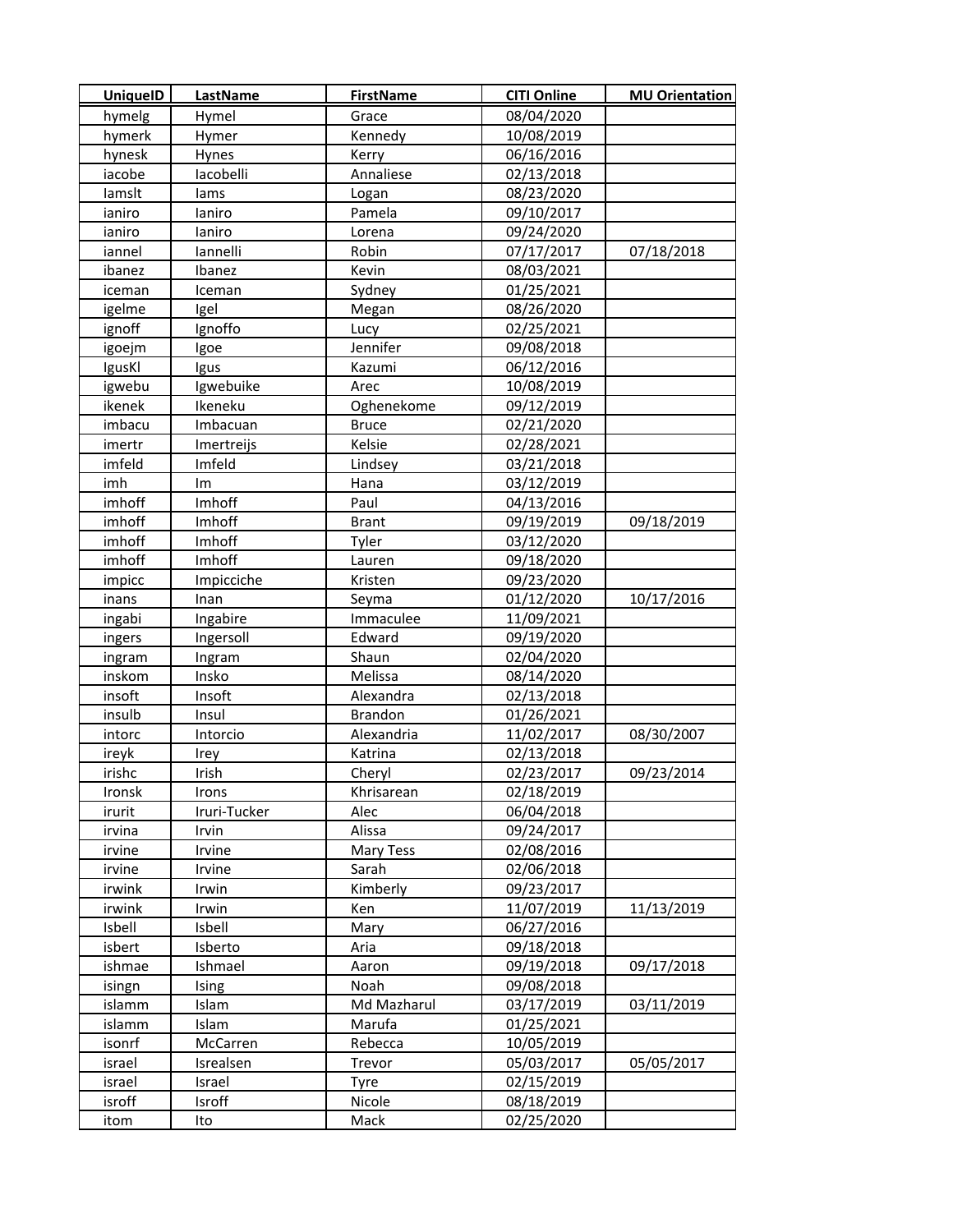| <b>UniquelD</b>  | LastName        | <b>FirstName</b> | <b>CITI Online</b>       | <b>MU Orientation</b> |
|------------------|-----------------|------------------|--------------------------|-----------------------|
| iunick           | luni            | Cameron          | 09/13/2021               |                       |
| iuravi           | luravin         | Egor             | 01/26/2017               |                       |
| ivanjk           | Ivan            | Joseph           | 10/10/2018               |                       |
| iverso           | Iverson         | Garrett          | 02/08/2018               | 02/13/2018            |
| ivessr           | <b>Ives</b>     | Samantha         | 02/11/2019               |                       |
| izzard           | Izzard          | Maddison         | 09/05/2016               |                       |
| izzohm           | Izzo            | Haley            | 01/29/2019               |                       |
| jaaran           | Jaara           | Nora             | 08/20/2020               |                       |
| jacekn           | Jacek           | Nicolette        | 01/29/2017               |                       |
| jackow           | Jackowski       | Mia              | 03/01/2021               |                       |
| jacks1           | Jackson         | Meredith         | 07/15/2019               |                       |
| jacks1           | Jackson         | Chase            | 01/22/2020               |                       |
| jacks2           | Jackson         | Samuel           | 03/21/2019               |                       |
| jacks2           | Jackson         | Abby             | 06/15/2020               |                       |
| jacks3           | Jackson         | Sarah            | 06/12/2020               |                       |
| jacksb           | Jackson         | Beth             | 10/03/2021               |                       |
| jackso           | Jackson         | Rhonda           | 10/12/2016               |                       |
| jackso           | Jackson         | Emily            | 06/12/2017               | 06/16/2017            |
| jackso           | Jackson         | Lauren           | 09/05/2018               |                       |
| jackso           | Jackson         | Xavion           | 05/23/2019               |                       |
| jackso           | Jackson         | Gillian          | 09/05/2020               |                       |
| jackso           | Garcia          | <b>Brittany</b>  | 09/06/2020               |                       |
| jackso           | Jackson         | Isabella         | 12/08/2020               |                       |
| jackye           | Jacky           | Emma             | 09/17/2017               |                       |
| jacobk           | Jacob           | Kristy           |                          | 06/26/2019            |
| JacobL           | Jacob           | Layah            | 08/18/2020               |                       |
| jacobs           | <b>Burdette</b> | Sarah            | 10/14/2017               |                       |
| jacobs           | Jacobsen        | Anna Liss        | 03/02/2018               | 06/21/2018            |
| jacobs           | Jacobs          | Tyler            | 08/09/2020               | 09/25/2017            |
| jacobs           | Jacobs          | Miranda          | 09/04/2020               |                       |
| jacobs           | Jacobs          | Alexis           | 02/01/2021               |                       |
| Jacobs           | Jacobs          | Wallace          | 09/26/2021               |                       |
| jacobt           | Jacob-Tarachand | Manesha          | 11/30/2019               |                       |
| jacque           | Jacquemin       | Annie            | 10/01/2019               |                       |
| jaehne           | Jaehnen         | Paul             | 07/07/2020               |                       |
| jagiel           | Jagiello        | Payton           | 02/28/2021               |                       |
| jagorj           | Jago            | Ryan             | 02/04/2018               |                       |
| jagpal           | Jagpal          | Anjana           | 09/09/2019               |                       |
| jahanm           | Jahan           | Muhammad         | 11/30/2020               |                       |
| jahnc            | Jahn            | Jimmy            | 04/05/2021               |                       |
| jainat           | Jain            | Anjali           | 08/11/2019               | 09/30/2016            |
| jamala           | Jamalapuram     | Sruti<br>Anthony | 08/05/2018<br>05/10/2021 |                       |
| jamesa           | James           | Evan             | 11/12/2020               | 07/25/2014            |
| jamese<br>jamesj | James<br>James  | Janelle          | 06/08/2020               |                       |
|                  |                 | Jonathan         | 09/23/2020               | 10/30/2017            |
| jamesj<br>jamesj | James<br>James  | Jina             | 02/21/2021               |                       |
| jamesl           | James           | Lisa             | 08/15/2020               | 06/29/2010            |
| jamesl           | James           | Lexie            | 08/31/2020               |                       |
| jamesm           | James           | Molly            | 02/13/2017               | 03/28/2017            |
| jamesn           | James           | Nedra            | 08/30/2018               |                       |
| jamest           | James           | Tiffany          | 07/22/2019               |                       |
| jamies           | Jamieson        | Peter            | 05/19/2021               | 09/30/2009            |
|                  |                 |                  |                          |                       |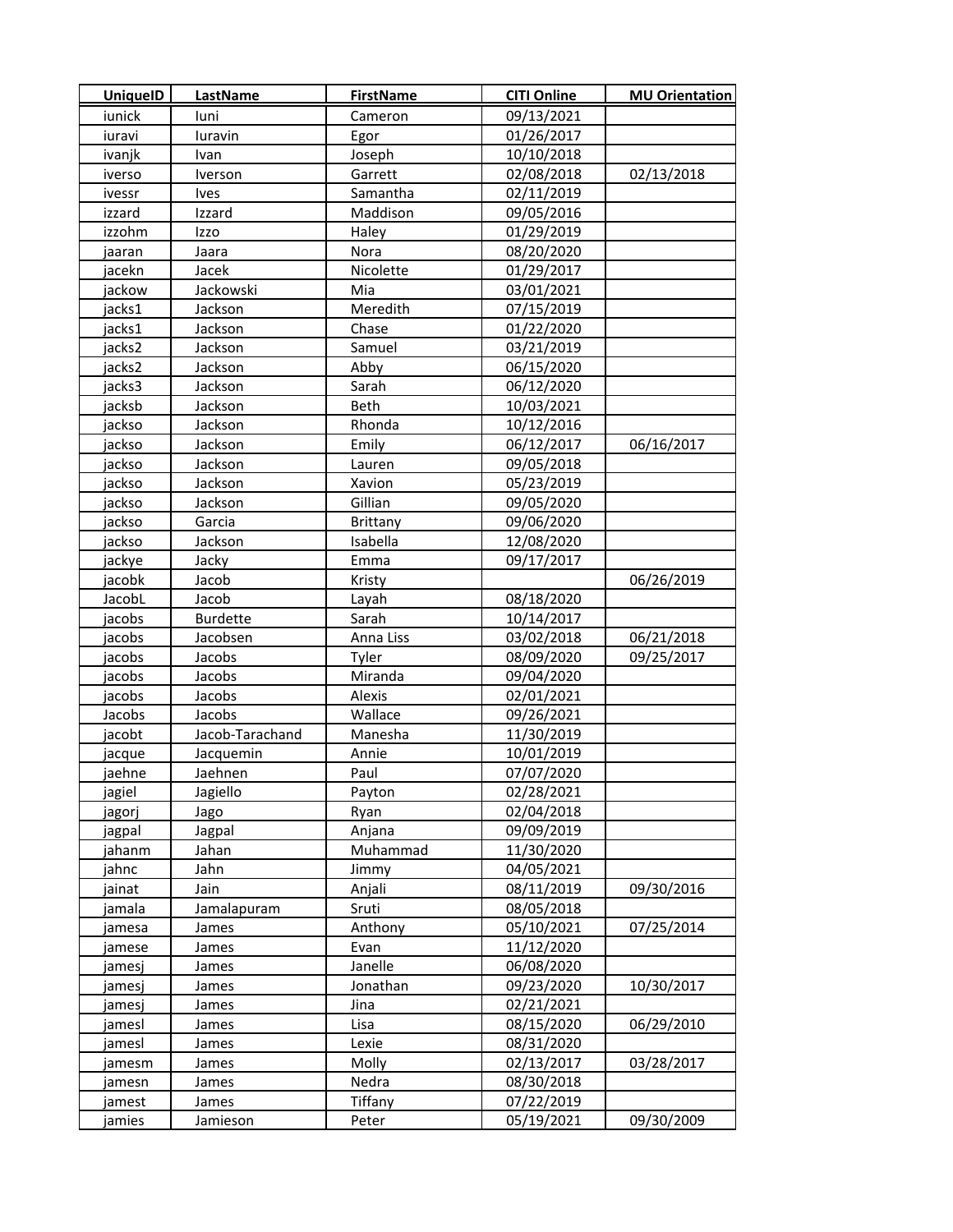| <b>UniquelD</b> | <b>LastName</b> | <b>FirstName</b> | <b>CITI Online</b> | <b>MU Orientation</b> |
|-----------------|-----------------|------------------|--------------------|-----------------------|
| jamies          | Jamieson        | Emily            | 09/08/2021         |                       |
| jamiso          | Jamison         | Keelan           | 02/12/2018         |                       |
| janase          | Janasek         | Annie Rose       | 09/10/2018         |                       |
| janiga          | Janiga          | Sarah            | 08/03/2016         |                       |
| jankur          | Jankura         | Richard          | 02/06/2019         |                       |
| janney          | Janney          | Vincent          | 06/21/2017         |                       |
| janosi          | Janosik         | Jordan           | 03/20/2021         |                       |
| jansen          | Jansen          | Calvin           | 01/04/2018         |                       |
| janshe          | Jansheski       | Zac              | 02/09/2018         | 12/08/2017            |
| jansse          | Janssen         | Sydney           | 09/04/2016         |                       |
| jansse          | Janssen         | Emily            | 02/12/2020         |                       |
| jansse          | Janssen         | Leah             | 05/18/2020         | 12/06/2019            |
| jansze          | Janszen         | Hannah           | 01/27/2022         |                       |
| jarach          | Jarachovic      | Jacquelyn        | 08/24/2018         |                       |
| jaracz          | Jaraczewski     | Gretchen         | 09/25/2016         |                       |
| jardin          | Jardin          | Elliott          | 08/02/2021         |                       |
| jarosc          | Jaros           | Caroline         | 10/23/2017         | 10/27/2017            |
| jaruwa          | Jaruwannakorn   | Megan            | 02/02/2016         |                       |
| jarvis          | Jarvis          | Krystina         | 07/01/2017         |                       |
| jaskow          | Jaskowiak       | Megan            | 11/04/2021         |                       |
| Jasper          | Jaspers         | Kodi             | 06/30/2016         |                       |
| jasper          | Jasper          | Will             | 01/31/2021         |                       |
| jaszek          | Jaszek          | Jennifer         | 10/19/2020         |                       |
| jattas          | Jatta           | Sukaina          | 09/03/2018         |                       |
| javadi          | Javadi          | Noushin          | 03/10/2020         |                       |
| javork          | Javorka         | Laura            | 07/26/2017         |                       |
| javors          | Javorsky        | Dana             | 10/17/2020         |                       |
| jawors          | Jaworski        | Nicholas         | 03/03/2020         |                       |
| jayal           | Jay             | Amy              | 08/02/2016         |                       |
| јаусох          | Jaycox          | Colleen          | 05/19/2021         |                       |
| jaymes          | Jaymes          | Asa              | 02/14/2018         |                       |
| jaynes          | Jaynes          | Andi             | 02/18/2018         |                       |
| jdanof          | Danoff-Burg     | James            | 12/01/2016         |                       |
| ieanmo          | Jeanmougin      | Caitlin          | 02/03/2021         | 11/09/2021            |
| jedvaj          | Jedvaj          | Jessica          | 05/20/2018         |                       |
| jeffer          | Jeffers         | Andy             | 09/19/2017         | 01/29/2014            |
| jeffer          | <b>Jeffers</b>  | Erika            | 06/17/2018         |                       |
| jeffer          | <b>Jeffers</b>  | Janie            | 09/17/2019         |                       |
| jeffij          | Jeffi           | Joshua           | 06/14/2018         |                       |
| jeffri          | <b>Jeffries</b> | Corrine          | 01/13/2022         |                       |
| jelley          | Jelley          | Evan             | 03/05/2018         |                       |
| jeltza          | Jeltz           | Ashley           | 05/16/2020         |                       |
| jemiso          | Jemison         | Corinne          | 10/11/2018         |                       |
| jenb09          | Brown           | Jennifer         | 04/11/2016         |                       |
| jengs           | Jeng            | Serian           | 02/01/2019         | 10/29/2018            |
| jenkin          | Jenkins         | Allison          | 04/30/2018         |                       |
| jenkin          | Jenkins         | Victoria         | 08/06/2018         |                       |
| Jenkin          | Jenkins         | Kenna            | 02/05/2019         |                       |
| Jenkin          | Jenkins         | Cassidy          | 10/06/2019         |                       |
| jenkin          | Jenkins         | Payton           | 10/09/2019         |                       |
| Jennew          | Jennewein       | Jessie           | 06/28/2016         |                       |
| jennin          | Jennings        | Sam              | 02/10/2016         |                       |
| jennin          | Jennings        | Sarah            | 02/12/2017         |                       |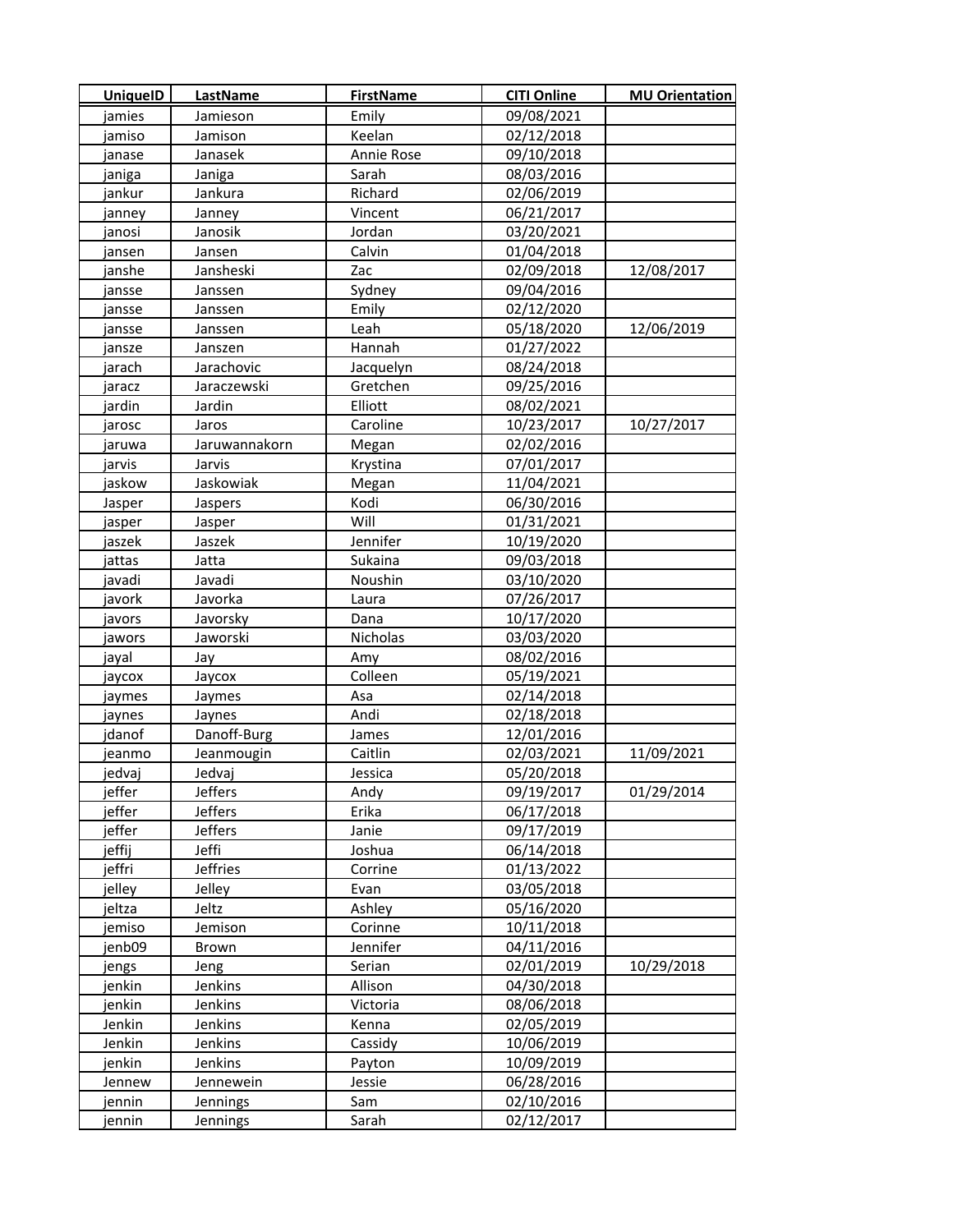| <b>UniquelD</b> | <b>LastName</b> | <b>FirstName</b> | <b>CITI Online</b> | <b>MU Orientation</b> |
|-----------------|-----------------|------------------|--------------------|-----------------------|
| jennin          | Jennings        | Mindy            | 01/24/2019         |                       |
| jennin          | Jennings        | Alexandra        | 01/24/2021         |                       |
| jennin          | Pfirrman        | Katrina          | 04/06/2021         |                       |
| jensen          | Jensen          | Elizabeth        | 08/06/2017         |                       |
| jensen          | Jensen          | Katelyn          | 01/09/2018         |                       |
| jensen          | Jensen          | <b>Bradford</b>  | 08/03/2021         |                       |
| JeonMi          | Jeon            | Michelle         | 04/22/2020         |                       |
| jepsen          | Jepsen          | Amalie           | 09/09/2021         |                       |
| jerdac          | Jerdack         | Nicholas         | 09/18/2018         | 09/12/2018            |
| jerger          | Jerger          | Abby             |                    | 06/26/2019            |
| jervis          | Jervis          | Christine        | 08/31/2017         |                       |
| jesser          | Jesse           | Reece            | 02/25/2020         |                       |
| jevnik          | Jevnikar        | Ben              | 11/02/2020         |                       |
| jewell          | Jewell          | Logan            |                    | 11/15/2017            |
| jezkov          | Jezkova         | Tereza           | 06/09/2021         |                       |
| jfox            | Fox             | Josie            | 03/03/2017         |                       |
| jglikm          | Glikman         | Jenny Anne       | 04/12/2018         |                       |
| jiah3           | Jia             | Haiyan           | 08/16/2015         | 02/07/2017            |
| jiangj          | Jiang           | Jiaxin           | 02/12/2019         |                       |
| jiangn          | Jiang           | Naiyi            | 09/03/2019         | 09/04/2019            |
| jiangs          | Jiang           | Sufeng           | 02/20/2019         |                       |
| jiangw          | Jiang           | Wenzhuo          | 10/02/2016         | 10/12/2016            |
| jiangy          | Jiang           | Yuetong          | 01/31/2021         |                       |
| jiangz          | Jiang           | Zhen             | 01/27/2016         |                       |
| jiangz          | Jiang           | Zengzhi          | 10/11/2019         |                       |
| jiangz          | Jiang           | Ziying           | 08/24/2021         |                       |
| jiaoy3          | Jiao            | Yang             | 07/17/2019         | 07/19/2019            |
| jiay4           | Jia             | Yangfan          | 02/04/2018         |                       |
| jicins          | Jicinsky        | Kathy            | 10/19/2016         |                       |
| jimene          | Jimenez         | Jessica          | 09/24/2017         |                       |
| jimfc           | Jim             | Fredericka       | 02/09/2016         | 03/15/2016            |
| jimson          | Jimson-Miller   | Alexus           | 02/22/2016         |                       |
| jinf2           | Jin             | Fengwei          | 02/06/2016         |                       |
| jiny3           | Jin             | Yao              | 08/08/2020         | 04/10/2019            |
| jiny4           | Jin             | Yiming           | 02/11/2019         | 03/11/2019            |
| jiy7            | Ji              | Yi               | 01/31/2021         |                       |
| jlloyd          | Lloyd           | Jean             | 12/29/2016         |                       |
| jnucko          | <b>Nuckols</b>  | Jane             | 06/03/2016         |                       |
| john12          | Johnson         | Elizabeth        | 01/29/2020         |                       |
| john12          | Johnson         | Alexa            | 03/12/2020         |                       |
| john13          | Johnson         | Julie            | 05/30/2018         |                       |
| john13          | Johnson         | Caitlin          | 02/10/2019         | 04/08/2019            |
| john13          | Johnson         | BethEllen        | 09/10/2019         |                       |
| john13          | Johnson         | Caitlyn          | 09/28/2019         |                       |
| john13          | Johnson-McGill  | Paige            | 10/14/2019         |                       |
| john13          | Johnson         | Prince           | 06/18/2020         |                       |
| john13          | Johnson         | Julia            | 08/30/2020         |                       |
| john13          | Johnson         | <b>Bethanie</b>  | 09/06/2020         |                       |
| john13          | Johnson         | Lauren           | 02/09/2021         |                       |
| john14          | Johnson         | Jaclyn           | 05/30/2019         |                       |
| john14          | Johnson         | Ahjah            | 11/29/2020         |                       |
| john14          | Johnson         | Logan            | 09/26/2021         |                       |
| john15          | Johnson         | Sarah            | 09/05/2021         |                       |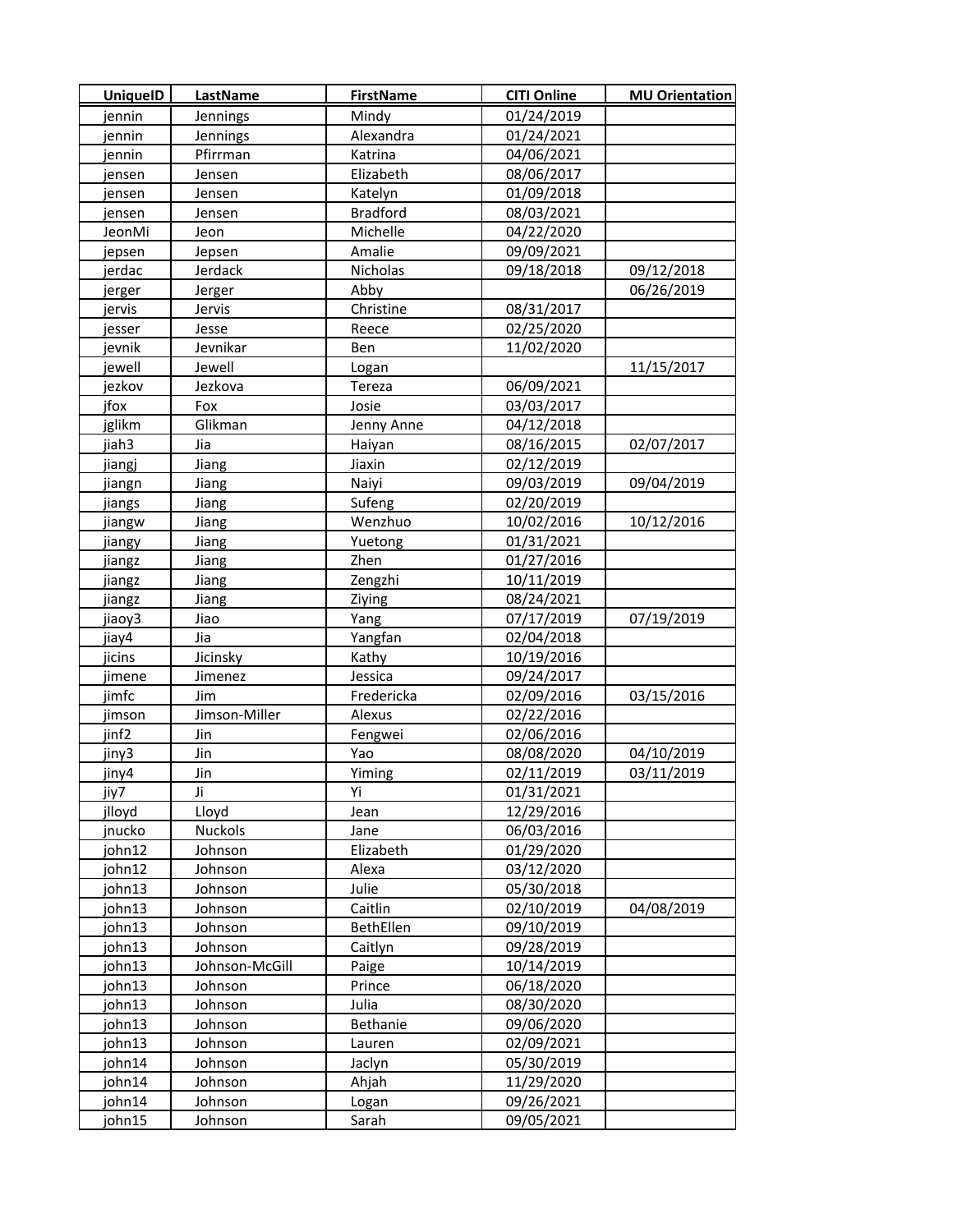| <b>UniquelD</b> | <b>LastName</b> | <b>FirstName</b> | <b>CITI Online</b> | <b>MU Orientation</b> |
|-----------------|-----------------|------------------|--------------------|-----------------------|
| johns2          | Johnson         | Myria            | 07/17/2017         |                       |
| johns2          | Karikari        | Shamika          | 07/29/2019         | 10/17/2016            |
| johns5          | Johnson         | Samuel           | 02/06/2019         |                       |
| johns6          | Johnson         | Hannah           | 01/24/2016         |                       |
| johns6          | Johnson         | Nicholas         | 02/24/2016         |                       |
| johns6          | Johnson         | Julia            | 06/15/2016         |                       |
| johns6          | Johnson         | <b>Brianna</b>   | 02/02/2017         | 02/07/2017            |
| johns6          | Johnson         | Dana             | 05/10/2017         |                       |
| johns6          | Johnson         | Cynthia          | 07/10/2018         | 08/31/2015            |
| ohns6           | Johnson         | Jacob            | 07/21/2019         |                       |
| johns6          | Johnson         | Alyson           | 02/18/2020         |                       |
| johns7          | Johnson         | Julian           | 11/14/2017         |                       |
| johns7          | Johnson         | Hayley           | 06/20/2018         |                       |
| johns7          | Johnson         | Alexandria       | 02/12/2018         | 09/20/2018            |
| johns7          | Johnson         | Aidan            | 01/25/2021         |                       |
| Johns8          | Johnson         | Tammy            | 08/04/2017         |                       |
| johns8          | Johnson         | <b>Brielle</b>   | 06/24/2020         | 09/25/2017            |
| johnsh          | Johns           | Hannah           | 03/06/2019         |                       |
| johnso          | Johnson         | Teahnna          | 02/09/2016         | 02/09/2016            |
| johnso          | Johnson         | Zakiyyah         | 10/24/2016         |                       |
| johnso          | Johnson         | Eli              | 06/05/2017         | 07/25/2017            |
| johnso          | Johnson         | Hannah           | 02/08/2018         | 02/13/2018            |
| johnso          | Johnson         | Eric             | 01/11/2013         | 10/29/2018            |
| johnso          | Johnson         | Nico             | 10/07/2019         |                       |
| johnso          | Johnson         | Katie            | 02/06/2020         |                       |
| johnso          | Helsinger       | Abigail          | 02/24/2020         |                       |
| johnso          | Johnson         | Paige            | 04/16/2020         |                       |
| johnso          | Johnson         | Joe              | 05/21/2020         | 09/17/2019            |
| johnso          | Johnson         | Patrick          | 02/07/2021         |                       |
| johnso          | Ferrell         | Manda            | 04/05/2021         |                       |
| johnst          | Johnston        | Shannon          | 07/30/2017         | 09/06/2016            |
| johnst          | Johnston        | Michael          | 02/05/2018         |                       |
| johnst          | Johnston        | Alyssa           | 09/13/2018         |                       |
| jollif          | Holmes          | Chelsea          | 06/06/2021         |                       |
| jonasc          | Jonas           | Chris            | 09/17/2019         |                       |
| jonase          | Jonas           | Liz              | 03/03/2020         |                       |
| jonasr          | Jonas           | Rebekah          | 09/01/2021         |                       |
| jonesa          | Jones           | Alexandra        | 05/23/2016         | 02/07/2017            |
| onesa           | Jones           | Alyssa           | 09/18/2020         |                       |
| jonesa          | Jones           | Amanda           | 04/05/2021         |                       |
| jonesa          | Jones           | Adrianna         | 08/19/2021         | 10/19/2021            |
| jonesa          | Jones           | Annemarie        | 11/07/2021         |                       |
| jonesb          | Jones           | Brennan          | 01/10/2018         |                       |
| Jonesb          | Jones           | <b>Brandon</b>   | 04/15/2021         |                       |
| jonesb          | Jones           | Bethany          | 09/12/2021         |                       |
| jonesc          | Jones           | Caitlyn          | 08/31/2016         |                       |
| Jonesc          | Jones           | Carter           | 02/13/2018         |                       |
| jonesc          | jones           | chrissy          | 02/18/2020         |                       |
| jonesc          | Jones           | Chandlier        | 08/25/2020         |                       |
| jonesd          | Jones           | Darrien          | 02/21/2016         |                       |
| jonesd          | Jones           | Daniel           | 02/02/2017         |                       |
| jonesd          | Jones           | Danielle         | 01/31/2017         | 03/13/2018            |
| jonese          | Jones           | Emily            | 09/04/2018         |                       |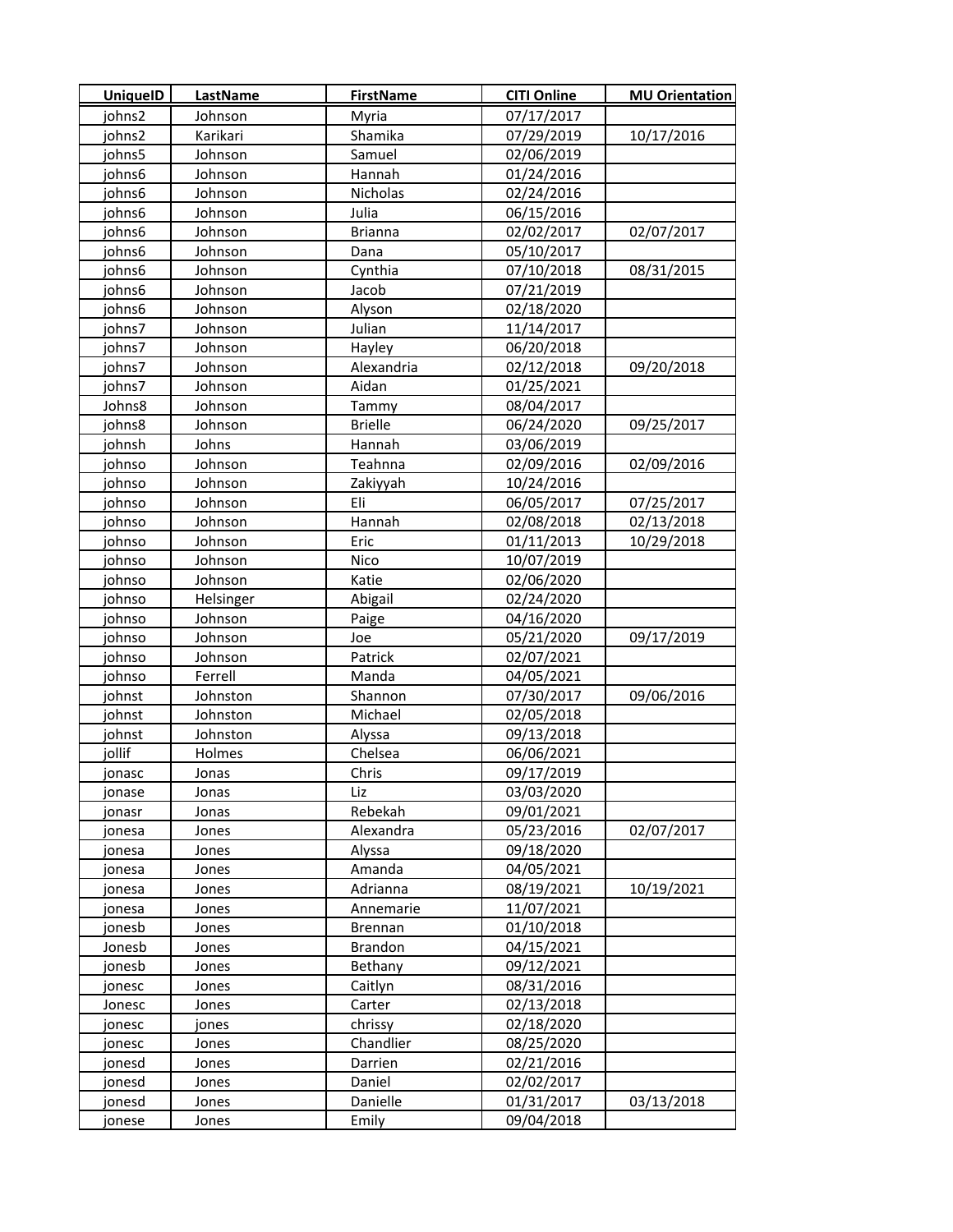| <b>UniquelD</b> | LastName | <b>FirstName</b> | <b>CITI Online</b> | <b>MU Orientation</b> |
|-----------------|----------|------------------|--------------------|-----------------------|
| jonese          | Jones    | Evan             | 02/18/2019         |                       |
| jonese          | Jones    | Emily            | 02/25/2020         |                       |
| jonese          | Jones    | Emma             | 03/16/2020         |                       |
| Jonesg          | Jones    | Gabrielle        | 12/01/2021         |                       |
| jonesh          | Jones    | Harrison         | 02/11/2019         |                       |
| jonesi          | Jones    | Ilsa             | 03/29/2017         |                       |
| jonesi          | Jones    | Isabella         | 10/07/2018         |                       |
| jonesj          | Jones    | Jenna            | 02/04/2016         | 02/09/2016            |
| jonesj          | Jones    | Jamie            | 02/06/2017         |                       |
| jonesj          | Jones    | Jason            | 07/21/2019         |                       |
| JonesJ          | Jones    | Jessica          | 10/15/2021         |                       |
| jonesj          | Jones    | Jeff             | 11/04/2021         |                       |
| jonesk          | Jones    | Khalil           | 10/11/2018         |                       |
| jonesk          | Jones    | Kaitlyn          | 02/28/2020         |                       |
| jonesl          | Jones    | Lauren           | 02/09/2016         | 02/24/2016            |
| jonesl          | Jones    | Leroy            | 06/10/2016         |                       |
| jonesl          | Jones    | Lauren           | 06/19/2020         | 09/25/2017            |
| jonesm          | Jones    | Malia            | 05/31/2017         |                       |
| jonesm          | Jones    | Meghan           | 03/12/2018         | 03/13/2018            |
| jonesm          | Jones    | Marissa          | 09/16/2018         |                       |
| jonesn          | Jones    | Natalie          | 09/19/2020         |                       |
| joneso          | Jones    | Oliva            | 10/17/2017         |                       |
| jonesp          | Jones    | Patricia         | 08/08/2019         |                       |
| jonesr          | Jones    | Ringo (Richard)  |                    | 05/05/2017            |
| joness          | Jones    | Sarah            | 07/18/2016         | 07/19/2016            |
| joness          | Jones    | Sarah            | 03/04/2018         |                       |
| jonest          | Jones    | Tessa            | 02/27/2019         |                       |
| jonest          | Jones    | Terese           | 09/18/2019         |                       |
| jonest          | Jones    | Tyra             | 10/06/2019         |                       |
| Jonest          | Jones    | Thomas           | 10/10/2019         |                       |
| jonson          | Jonson   | Matt             | 09/09/2018         |                       |
| joorsl          | Joor     | Suzanna          | 08/05/2020         |                       |
| jordan          | Jordan   | Maranda          | 02/22/2017         |                       |
| jordan          | Jordan   | Page             | 09/04/2017         |                       |
| jordan          | Jordan   | Robyn            | 02/08/2017         | 09/25/2018            |
| jordan          | Jordan   | Gillian          | 09/28/2018         |                       |
| jordan          | Jordan   | Nicholas         | 10/09/2019         |                       |
| jordan          | Jordan   | Katlyn           | 02/07/2020         |                       |
| jordan          | Jordan   | Trent            | 02/26/2020         |                       |
| jordin          | Jordin   | Jacqueline       | 02/11/2021         |                       |
| joseph          | Joseph   | Valerie          | 01/30/2017         |                       |
| joseph          | Joseph   | <b>Brooke</b>    | 03/08/2020         |                       |
| joseph          | Joseph   | Riley            | 08/26/2020         |                       |
| joseph          | Joseph   | Cameron          | 03/30/2021         |                       |
| joseph          | Joseph   | Annie            | 08/27/2021         |                       |
| joshii          | Joshi    | Isha             | 10/17/2021         |                       |
| joshim          | Joshi    | Mansi            | 08/13/2021         | 09/25/2017            |
| josona          | Joson    | Addie            | 10/25/2018         |                       |
| jovicm          | Jovic    | Milos            | 02/06/2021         |                       |
| JoyBen          | Joy      | Bency            | 12/20/2017         |                       |
| joyke2          | Joy      | Kyle             | 10/10/2019         |                       |
| jozwia          | DeWater  | Kendra           | 04/04/2017         | 04/17/2017            |
| jshe            | She      | Jinjuan          | 10/13/2019         | 10/29/2019            |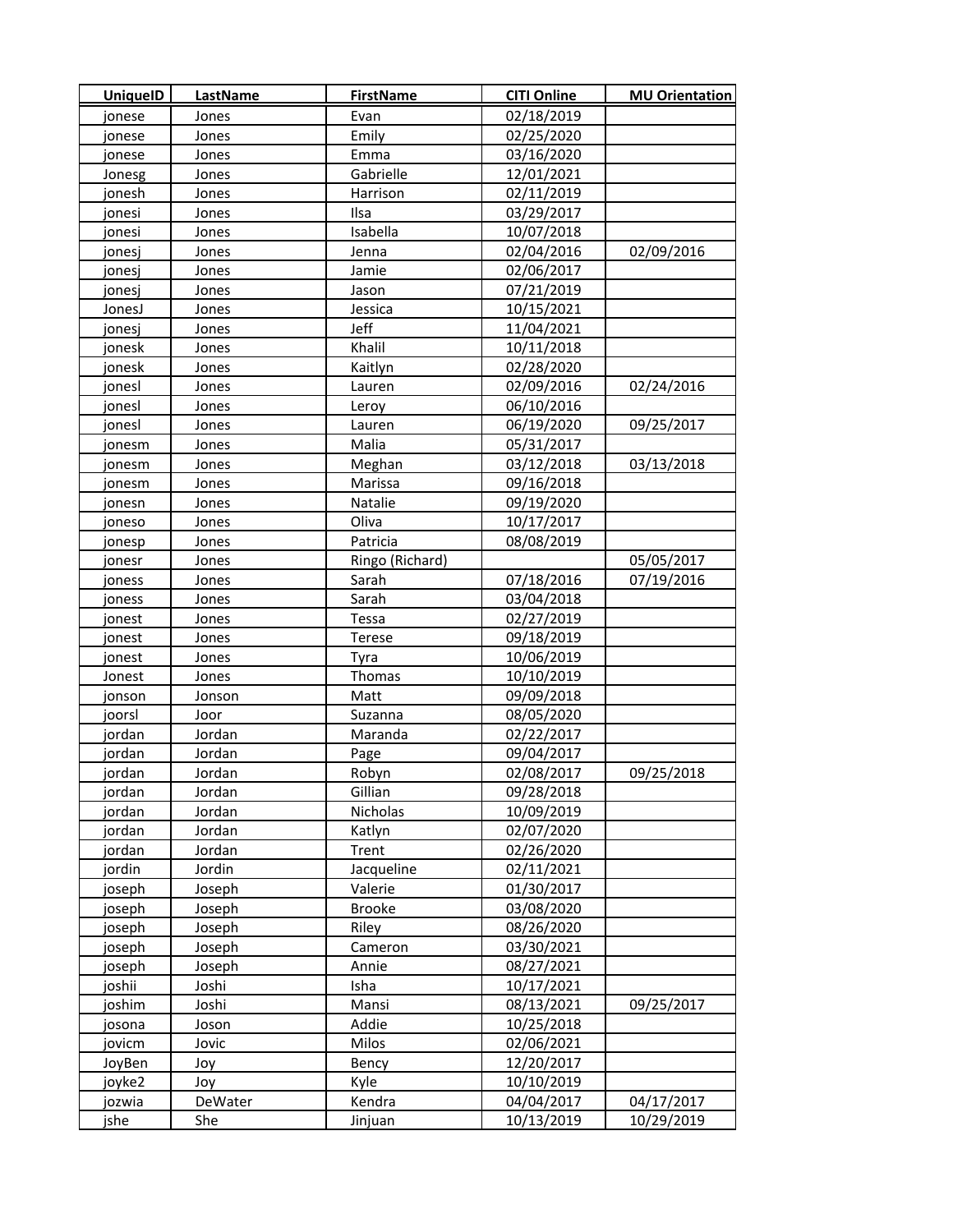| <b>UniquelD</b> | <b>LastName</b> | <b>FirstName</b> | <b>CITI Online</b> | <b>MU Orientation</b> |
|-----------------|-----------------|------------------|--------------------|-----------------------|
| itrimb          | Trimble         | Jacqueline       | 06/28/2016         |                       |
| juddth          | Judd            | Tyler            | 03/02/2020         |                       |
| juddwt          | Judd            | Westen           | 02/17/2018         |                       |
| juicoj          | Juico           | Jessica          | 05/26/2021         |                       |
| julesc          | Cooch           | Jules            | 06/14/2020         |                       |
| julian          | Julian          | Samantha         | 01/10/2017         |                       |
| jungel          | Junge           | Linda            | 05/30/2019         |                       |
| <b>JUNGRN</b>   | Jung            | Rylee            | 09/17/2019         |                       |
| jungte          | Jung            | Tyler            | 02/19/2016         |                       |
| jungz           | Jung            | Zachary          | 06/02/2020         |                       |
| jurado          | Jurado          | Uriel            | 05/30/2016         |                       |
| jurden          | Jurden          | Elly             | 10/05/2017         |                       |
| jurell          | Jurell          | Megan            | 05/10/2021         |                       |
| jurgen          | Jurgenson       | Kaitlyn          | 03/27/2019         |                       |
| jurgen          | Jurgensen       | Lilly            | 01/22/2020         |                       |
| justic          | Justice         | Jennifer         | 01/29/2020         |                       |
| juwill          | Juwillie        | Mona-Mae         | 09/09/2016         |                       |
| Kabase          | Kabasele        | Ngalula          | 09/09/2018         |                       |
| kachal          | Kachala         | Jennifer         | 08/19/2021         |                       |
| kachma          | Kachmarik       | Katy             | 05/27/2020         |                       |
| kaczka          | Kaczka          | Rachel           | 08/10/2016         |                       |
| kaderm          | Kader           | Md Abdul         | 06/20/2018         | 03/14/2018            |
| kadiri          | Kadiri          | Agbomheire       | 01/30/2022         |                       |
| kaelin          | Kaelin          | Kelli            | 08/06/2020         |                       |
| kageyt          | Kagey           | Teresa           | 06/12/2020         |                       |
| kahlej          | Kahle           | Jane             | 01/29/2016         | 11/08/2002            |
| kahlej          | Kahle           | Justin           | 02/06/2021         |                       |
| kahlge          | Kahl            | Grace            | 09/10/2018         | 10/04/2018            |
| kahlm           | Kahl            | Madeline         | 02/01/2018         | 02/13/2018            |
| kahnea          | Kahn            | Emily            | 01/31/2022         |                       |
| kahnrc          | Kahn            | Reid             | 01/29/2017         |                       |
| kaiser          | Kaiser          | Anna             | 02/07/2019         |                       |
| kakara          | Kakarala        | Nikhitha         | 10/26/2018         |                       |
| kalafu          | Kalafut         | Madi             | 03/09/2020         |                       |
| kalapo          | Kalapodis       | Sophia           | 02/03/2021         |                       |
| kaleem          | Kaleem          | Khalid           | 01/31/2022         | 01/31/2022            |
| kaliav          | Kalia           | Vrinda           | 10/01/2020         | 11/19/2014            |
| kalicc          | Kalic           | Cameron          | 10/27/2021         |                       |
| kalick          | Kalickji        | Anna             | 10/06/2017         |                       |
| kalidi          | Kalidindi       | Venkata          | 09/10/2017         |                       |
| kalims          | Kalim           | Salma            | 01/31/2020         | 01/31/2020            |
| kalina          | Kalina          | Ava              | 11/24/2020         |                       |
| kalita          | Kalita          | Priyana          | 06/30/2019         |                       |
| kalixa          | Kalix           | Alex             | 08/23/2021         | 08/30/2021            |
| kalkho          | Kalkhof         | Trisha           | 02/13/2018         |                       |
| kallij          | Kalli           | Jena             | 06/06/2017         |                       |
| kalomi          | Kalomiris       | Anne             | 07/15/2019         | 09/12/2013            |
| kamara          | Kamara          | Jannie           | 07/30/2018         | 09/04/2019            |
| kamins          | Kaminsky        | Alex             | 09/19/2020         |                       |
| kamise          | Kamis           | Emilia           | 09/03/2019         |                       |
| kanaro          | Kanarowski      | Genevieve        | 01/28/2022         |                       |
| kanehe          | Kane            | Hannah           | 10/02/2018         |                       |
| kanezs          | Kane            | Zoe              | 01/08/2018         | 10/04/2018            |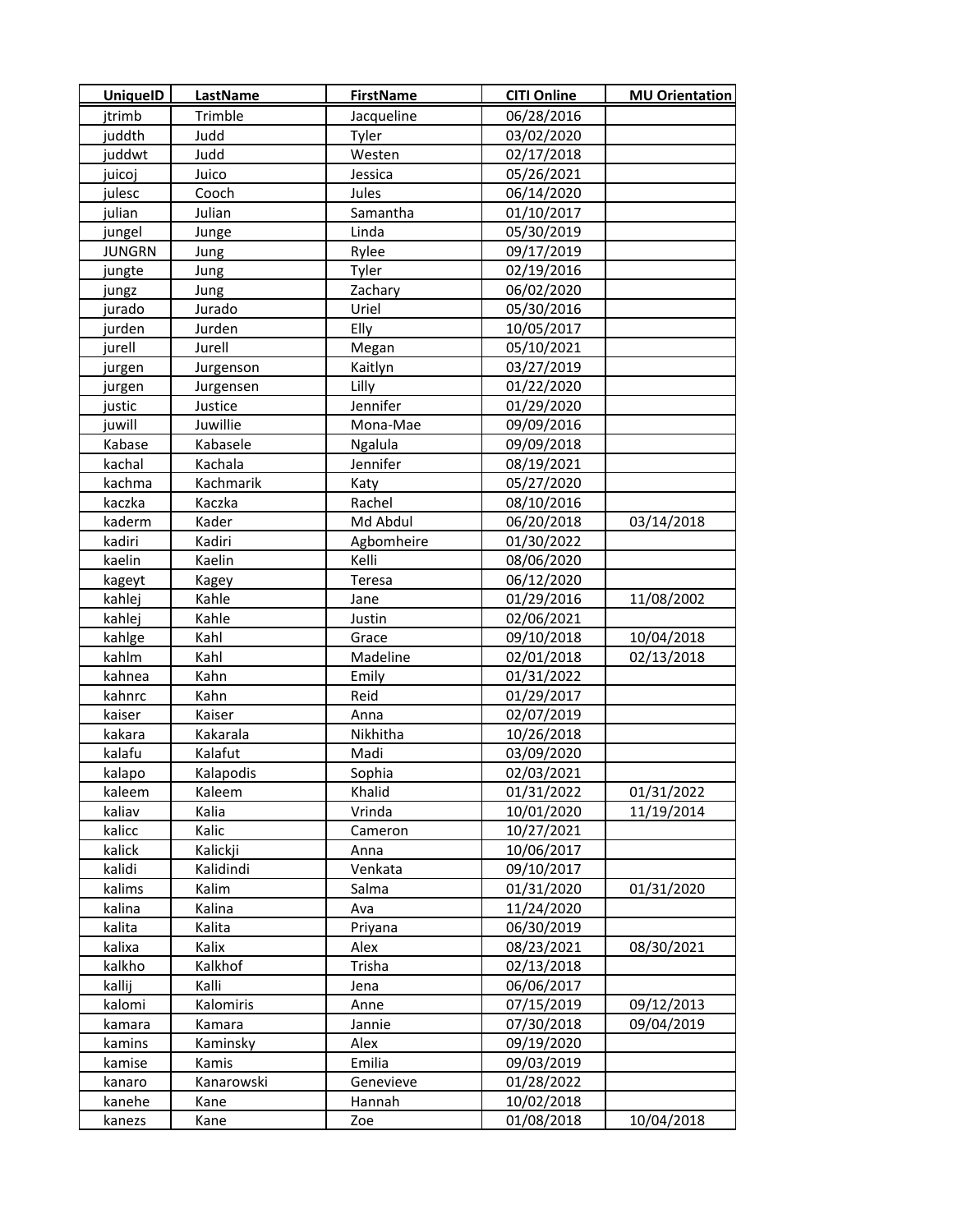| <b>UniquelD</b>  | LastName        | <b>FirstName</b>    | <b>CITI Online</b>       | <b>MU Orientation</b> |
|------------------|-----------------|---------------------|--------------------------|-----------------------|
| kanios           | Kanios          | Nichole             | 01/31/2016               |                       |
| kanjan           | Kanjanakullawat | Thidarat            | 06/30/2019               |                       |
| kanner           | Kanner          | Paul                | 10/03/2019               |                       |
| kantar           | Kantarian       | Kody                | 09/27/2021               |                       |
| kantor           | Kantor          | Jessica             | 05/30/2017               | 02/06/2015            |
| kantro           | Kantrow         | Marcia              | 09/10/2017               |                       |
| kapalk           | Kapalko         | Regan               | 01/09/2019               |                       |
| kapank           | Kapan           | Kriston             | 09/17/2017               | 02/24/2020            |
| kapcio           | Kapcio          | Dana                | 04/05/2018               |                       |
| kaping           | Kapinga         | Irene               | 03/16/2019               | 03/11/2019            |
| kappie           | Kappie          | Devin               | 09/06/2016               |                       |
| karama           | Karamallah      | Rania               | 04/27/2016               | 04/22/2016            |
| karang           | Karangwa        | Gaudiose            | 09/26/2021               |                       |
| kardan           | Kardan          | Kimia               | 12/10/2017               |                       |
| kardjl           | Kard            | Julia               | 06/10/2016               |                       |
| Kargv            | Karg            | Velvet              | 08/03/2019               |                       |
| karhof           | Karhoff         | Kaitlyn             | 02/10/2021               |                       |
| karika           | Karikas         | John                | 09/08/2016               |                       |
| kariuk           | Kariuki         | Michael             | 10/02/2017               |                       |
| Karken           | Karkenny        | Abigail             | 05/31/2021               |                       |
| karkie           | Karkiewicz      | Amber               | 12/06/2017               | 02/02/2018            |
| karlbl           | Karlblom        | Addison             | 03/08/2021               |                       |
| karldp           | Karl            | Dylan               | 06/02/2019               |                       |
| karloc           | Karlock         | Grace               | 01/13/2020               |                       |
| karlso           | Karlson         | Laura               | 11/07/2021               |                       |
| karmac           | Karmacharya     | Isha                | 08/21/2021               |                       |
| karner           | Karner          | Karina              | 08/16/2020               |                       |
| karrch           | Karr            | Charlotte           | 09/02/2021               |                       |
| karrsb           | Karr            | Sarah               | 06/19/2016               |                       |
| karshj           | Karsh           | Jessica             | 07/21/2019               |                       |
| karste           | Karsten         | Eckhardt            | 11/12/2020               |                       |
| kashis           | Behl            | Kashish             | 11/05/2016               |                       |
| kashnm           | Kash            | Natalie             | 02/13/2018               |                       |
| kasike           | Kasik           | Ellen               | 03/13/2019               |                       |
| kaskoc           | Kaskocsak       | Ashley              | 01/25/2020               |                       |
| kasler           | Kasler          | Kamryn              | 09/17/2019               |                       |
| kassic           | Kassicieh       | Sara                | 12/12/2016               |                       |
| kassma           | Kassman         | Julia               | 09/06/2016               |                       |
| katari           | Katarincic      | Joseph              | 01/27/2021               |                       |
| katona           | Katona          | Jennifer            | 08/08/2020               |                       |
| katsaf           | Katsafanas      | Nicholas            | 02/04/2019               |                       |
| katsik           | Katsikas        | Maxwell             | 08/18/2019               |                       |
| katter           | Katterheinrich  | Oakley              | 02/06/2017               |                       |
| kattle           | Fogt            | Kari                | 10/13/2018               |                       |
| katzej           | Katz            | Emma                | 08/09/2019               |                       |
| katzza           | Katz            | Zachary             | 10/12/2021               |                       |
| kaufma           | Kaufman         | Pierce              | 02/11/2018               | 02/12/2018            |
| kaufma           | Kaufman         | Julia               | 07/30/2018<br>09/19/2018 | 09/24/2012            |
| kaufma<br>kaura3 | Kaufman<br>Kaur | Elizabeth<br>Amitoj | 01/23/2021               | 09/17/2018            |
| kaurs5           | Kaur            | Simran              | 04/18/2018               | 04/26/2018            |
| kautzd           | Kautz           | Donovan             | 09/18/2020               |                       |
| kavana           | Kavanaugh       | Morgan              | 05/07/2019               |                       |
|                  |                 |                     |                          |                       |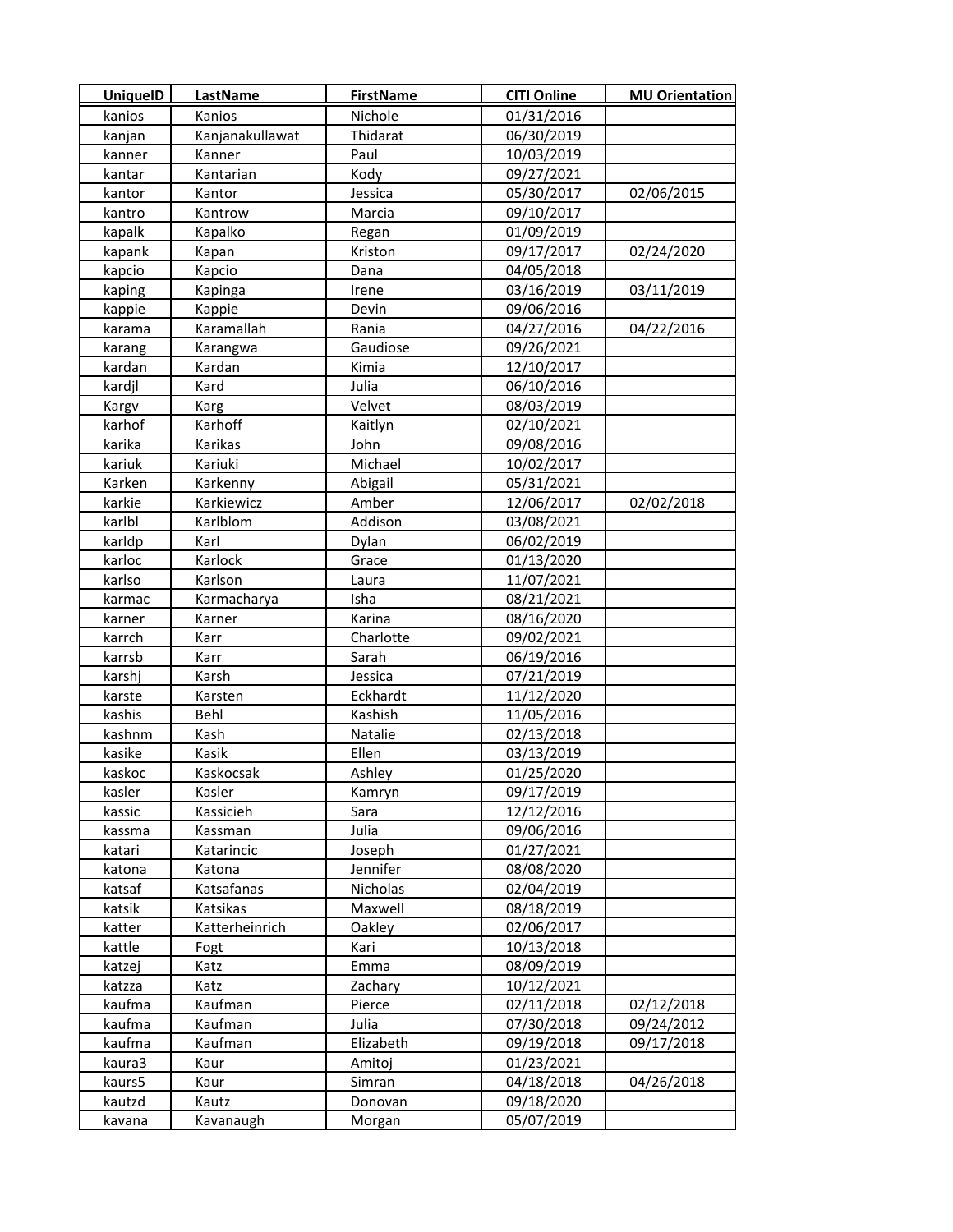| <b>UniquelD</b> | LastName      | <b>FirstName</b> | <b>CITI Online</b> | <b>MU Orientation</b> |
|-----------------|---------------|------------------|--------------------|-----------------------|
| kavana          | Kavanaugh     | Delaney          | 09/07/2020         |                       |
| kawale          | Kawalek       | Nina             | 07/10/2016         |                       |
| kawamu          | Kawamura      | Aaron            | 03/30/2016         | 09/05/2017            |
| kaysj           | Kay           | Samuel           | 05/02/2016         |                       |
| kazemi          | Kazemi        | Armeen           | 09/15/2021         |                       |
| kazung          | Kazungu       | Francis          | 12/15/2019         | 05/06/2011            |
| keadyj          | Keady         | Jane             | 02/01/2021         |                       |
| keanek          | Keane         | Karyn            | 03/16/2021         | 08/31/2021            |
| kearne          | Kearney       | Emily            | 02/08/2016         | 02/09/2016            |
| kearne          | Kearney       | Kayla            | 09/12/2021         |                       |
| keasli          | Keasling      | Ross             | 02/10/2016         |                       |
| keckmm          | Keck          | Mollie           | 02/12/2019         |                       |
| keegan          | Keegan        | Connor           | 05/17/2016         |                       |
| keeler          | Keeler        | Andrew           | 09/12/2021         |                       |
| keeley          | Keeley        | Ben              | 09/16/2019         |                       |
| keeley          | Keeley        | Kathryn          | 10/17/2021         |                       |
| keelin          | Keeling       | Emma             | 09/06/2020         |                       |
| keeneb          | Keene         | <b>Brian</b>     | 06/16/2018         |                       |
| kef             | Кe            | Fangzhou         |                    | 09/10/2019            |
| kehlbr          | Kehl          | <b>Brandie</b>   | 10/14/2017         |                       |
| kehres          | Kehres        | Samantha         | 01/27/2022         | 01/31/2022            |
| keiled          | Keil          | Evan             | 01/11/2019         |                       |
| keippe          | Keipper       | <b>Brooke</b>    | 01/05/2017         | 02/07/2017            |
| keiser          | Keiser        | Jane             | 11/18/2019         | 04/12/2010            |
| keiter          | Keiter        | Stephen          | 10/06/2017         |                       |
| kelcze          | Kelczewski    | Katherine        | 03/04/2016         |                       |
| kelegh          | Keleghan      | Jane             | 02/02/2022         |                       |
| kelhof          | Kelhoffer     | Ronald           | 06/17/2020         |                       |
| kellam          | Kellamis      | Natalia          | 06/07/2016         |                       |
| keller          | Keller        | Ally             | 02/03/2016         | 09/30/2016            |
| keller          | Keller        | Elizabeth        | 07/13/2017         |                       |
| keller          | Keller        | Melissa          | 09/07/2018         |                       |
| keller          | Keller        | Casey            | 10/05/2018         |                       |
| keller          | Keller        | Chris            | 02/10/2019         |                       |
| Keller          | Keller        | Benjamin         | 09/17/2019         |                       |
| keller          | Keller        | Hannah           | 02/18/2020         |                       |
| keller          | Keller        | Lindsay          | 08/02/2021         |                       |
| kelley          | Kelley        | Maggie           | 12/04/2016         |                       |
| kelley          | Kelley        | Caroline         | 02/07/2017         |                       |
| kelley          | Kelley        | <b>Brianna</b>   | 01/30/2018         | 02/20/2018            |
| kelley          | Kelley        | Noah             | 09/04/2019         |                       |
| kelley          | Kelley        | Anna             | 10/09/2019         |                       |
| kelley          | Kelley        | Zoe              | 02/14/2020         |                       |
| kelley          | Kelley        | Magen            | 02/26/2020         |                       |
| kelley          | Kelley        | Megan            | 06/08/2021         | 10/04/2018            |
| kelley          | Kelley        | Lydia            | 06/14/2021         |                       |
| kelley          | Kelley        | Elliott          | 09/28/2021         |                       |
| kellih          | Kelliher      | Kailey           | 02/10/2019         |                       |
| KellyA          | Kelly         | Andrea           | 02/27/2017         |                       |
| kellyb          | Kelly         | <b>Brianna</b>   | 09/09/2018         |                       |
| kellyc          | Kelly         | Conor            | 01/06/2016         |                       |
| kellye          | Kelly-Elliott | Molly            | 07/18/2016         |                       |
| kellye          | Kelly         | Erin             | 08/02/2016         |                       |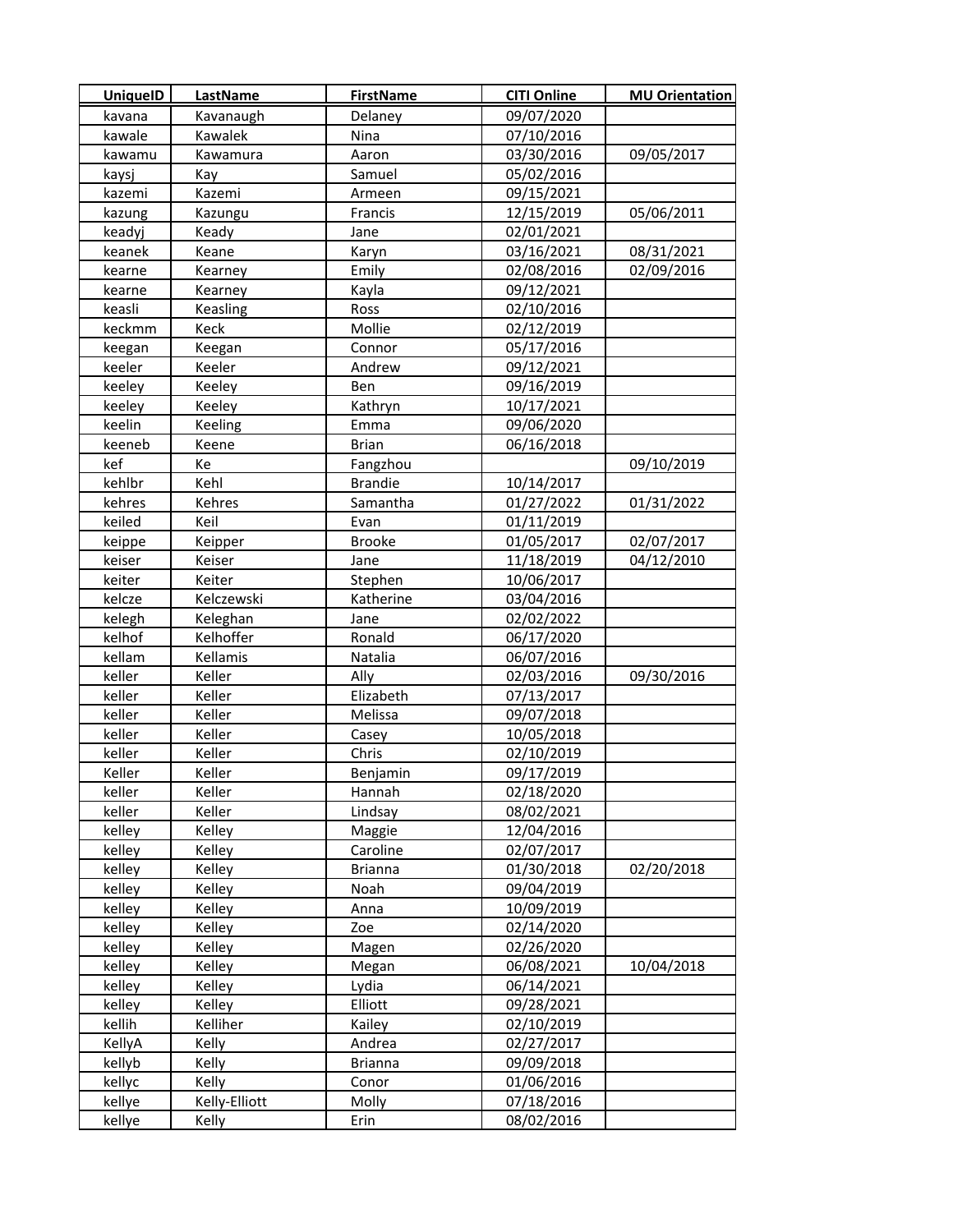| <b>UniquelD</b> | LastName         | <b>FirstName</b> | <b>CITI Online</b> | <b>MU Orientation</b> |
|-----------------|------------------|------------------|--------------------|-----------------------|
| kellye          | Kelly            | Elizabeth        | 02/05/2019         |                       |
| kellye          | Kelly            | Liz              | 04/06/2021         |                       |
| kellyl          | Kelly            | Lauren           | 02/24/2021         |                       |
| kellym          | Kelly            | Matthew          | 02/12/2017         |                       |
| kellym          | Kelly            | Michael          | 02/28/2019         |                       |
| kellym          | Kelly            | Mackenzie        | 06/01/2019         |                       |
| kellym          | Kelly            | Myrissa          | 09/15/2020         |                       |
| kellyt          | Kelly            | Tim              |                    | 09/05/2018            |
| kelner          | Kelner           | Sage             | 05/02/2018         |                       |
| kelsey          | Kelsey           | Riley            | 02/24/2019         |                       |
| kemmer          | Kemmerly         | Christine        | 09/14/2017         |                       |
| kemper          | Kemper           | <b>Brett</b>     | 09/04/2017         |                       |
| kemper          | Kemper           | Courtney         | 08/30/2020         | 10/29/2019            |
| kempfh          | Kempf            | Hannah           | 03/12/2016         |                       |
| kempmr          | Clemmons         | Melissa          | 10/03/2021         |                       |
| kempsr          | Kemp             | Serenity         | 11/03/2021         |                       |
| kempto          | Kempton-Smith    | Patricia         | 04/30/2016         | 07/19/2016            |
| kendri          | Kendrick         | Kristen          | 07/12/2019         |                       |
| kenkel          | Kenkel           | Alexander        | 02/06/2018         | 02/12/2018            |
| kennea          | Kenneally        | Dianna           | 06/04/2016         |                       |
| kenned          | Kennedy          | Michael          |                    | 08/15/2016            |
| kenned          | Kennedy          | Jackie           | 10/19/2019         |                       |
| kenned          | Kennedy          | Katherine        | 07/02/2020         | 02/20/2020            |
| kenned          | Kennedy          | Stephanie        | 02/26/2021         |                       |
| kenned          | Kennedy Frenchi  | Taylor           | 08/05/2021         |                       |
| Kenned          | Kennedy          | Sean             | 09/12/2021         |                       |
| kennel          | Kennelty-Cohen   | Sharon           | 08/06/2018         |                       |
| kenney          | Kenney           | Julie            | 04/15/2021         |                       |
| kennic          | Kennick          | Charles          | 02/02/2018         | 02/06/2018            |
| kennon          | Kennon           | Kendyl           | 09/05/2016         |                       |
| kennyb          | Kenny            | <b>Brianne</b>   | 07/17/2016         |                       |
| kentan          | Kent             | Alexa            | 10/28/2016         | 02/13/2018            |
| kentos          | Kentos           | Alison           | 08/03/2021         |                       |
| kentst          | Kent             | Jamie            | 02/16/2017         |                       |
| keokuk          | Keokuk           | Audrey           | 06/06/2018         |                       |
| kerens          | Kerens           | Melanie          | 05/31/2020         |                       |
| kerins          | Kerins           | Adam             | 07/19/2019         |                       |
| kerins          | Kerins           | Timothy          | 02/02/2021         |                       |
| kerkay          | Kerkay           | Jacob            | 09/09/2019         | 01/31/2022            |
| kernmk          | Kern             | Michelle         | 11/03/2019         |                       |
| kernod          | Kernodle         | Tammy            | 12/22/2017         |                       |
| kerram          | Kerr             | Amy              | 09/05/2019         | 09/17/2019            |
| kerrcn          | Kerr             | Caroline         | 09/14/2020         |                       |
| kerval          | Kervalishvili    | Tanya            | 09/25/2018         |                       |
| keshoc          | Keshock          | lan              | 11/08/2021         |                       |
| keskey          | Keskey           | Beth             | 07/15/2018         |                       |
| keslin          | Keslin           | Gregory          | 10/08/2019         | 10/31/2019            |
| kessen          | Hosier           | Hollie           | 09/09/2018         | 09/18/2018            |
| kessle          | Kessler          | Katrina          | 09/19/2017         |                       |
| kessle          | Kessler          | Valerie          | 08/14/2020         |                       |
| kester          | Kesterson-Walker | Kelly            | 08/06/2016         |                       |
| Ketchu          | Ketchum          | Dylan            | 06/19/2019         |                       |
| ketter          | Ketterer         | Joseph           | 08/30/2016         | 08/31/2016            |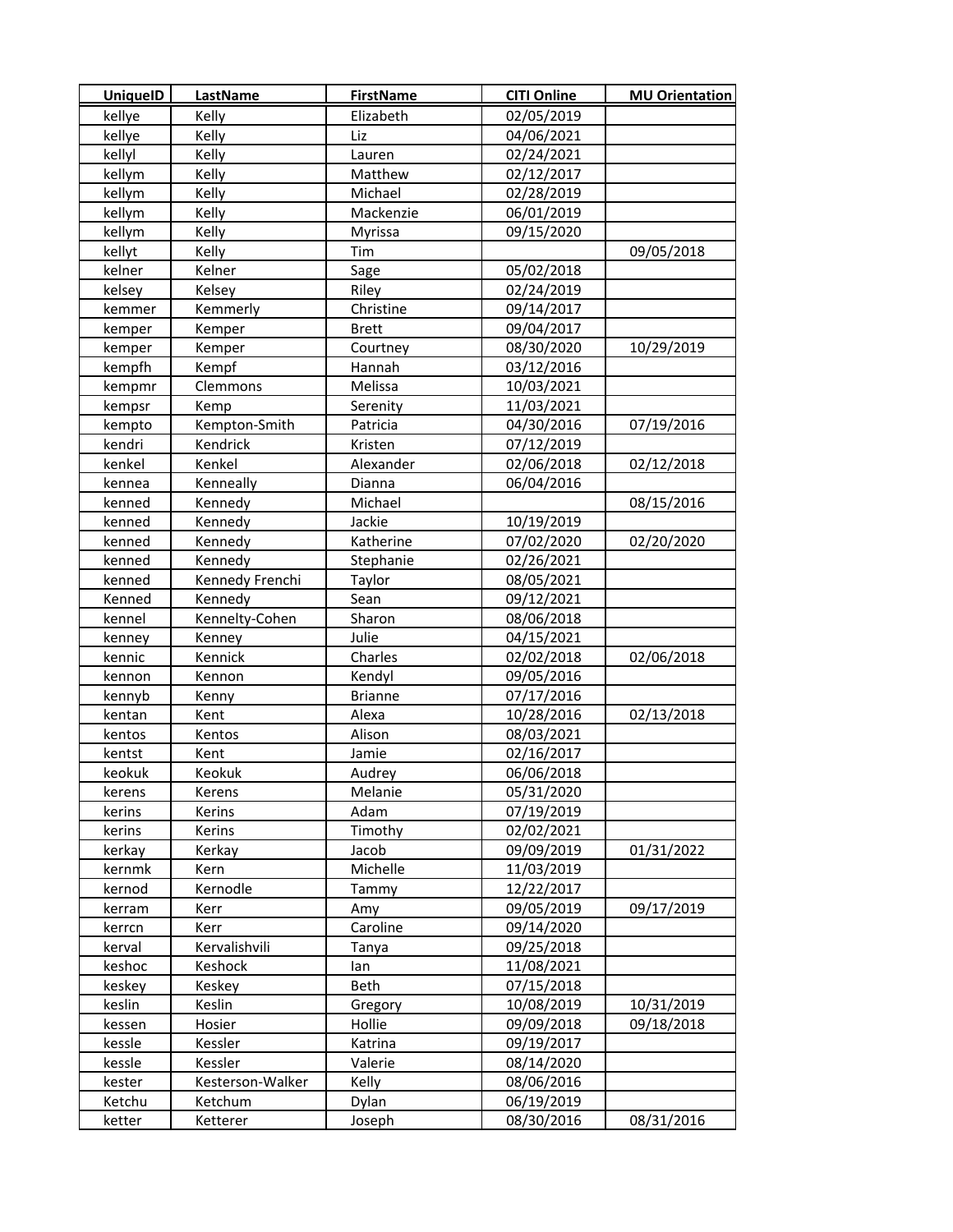| <b>UniquelD</b> | <b>LastName</b> | <b>FirstName</b> | <b>CITI Online</b> | <b>MU Orientation</b> |
|-----------------|-----------------|------------------|--------------------|-----------------------|
| kettls          | Kettl           | Sarah            | 09/10/2018         |                       |
| kevnic          | Kevnick         | Lauren           | 02/02/2022         |                       |
| keyant          | Keyantash       | Marjorie         | 12/20/2017         |                       |
| keyese          | Keyes           | Elijah           | 03/10/2020         |                       |
| keyesz          | Keyes           | Zachary          | 01/29/2017         |                       |
| keysor          | Keysor          | Paige            | 02/11/2018         |                       |
| khanga          | Khanga          | Francesca        | 02/15/2019         |                       |
| khanis          | Khanis          | Ethel            | 06/07/2018         |                       |
| khanm4          | Khan            | Mukimul          | 07/20/2017         | 05/05/2017            |
| khanms          | Khan            | Meher            | 12/05/2021         |                       |
| khansa          | Khan            | Sabrina          | 02/12/2019         |                       |
| khatri          | Khatri          | Rakhsha          | 02/02/2018         | 09/25/2018            |
| khraiw          | Khraiwesh       | Ribhi            | 02/18/2018         |                       |
| kibbyp          | Kibby           | Pierce           | 09/12/2016         |                       |
| kiefab          | Kiefaber        | Sidney           | 09/02/2019         |                       |
| kiefab          | Kiefaber        | Rylie            | 11/01/2020         |                       |
| kieffe          | Kieffer         | Gretchen         | 04/13/2020         |                       |
| kiellu          | Kiel Luebbe     | Elizabeth        | 06/25/2019         | 09/03/2010            |
| kihmtv          | Kihm            | <b>Tess</b>      | 02/06/2020         |                       |
| kijima          | Kijima          | Takumi           | 08/28/2020         |                       |
| kiland          | Kilander        | Connor           | 10/02/2016         |                       |
| Kilber          | Kilbert         | Victoria         | 08/06/2018         |                       |
| kilgor          | Kilgore         | Jessica          | 10/29/2017         | 10/30/2017            |
| Killar          | Killarney       | Mary             | 07/18/2017         |                       |
| killee          | Killeen         | Casey            | 02/21/2019         |                       |
| killee          | Killeen         | Grace            | 03/03/2020         |                       |
| kilroy          | Kilroy          | Daniel           | 02/09/2020         |                       |
| kimbal          | Kimball         | Andra            | 08/06/2018         |                       |
| kimber          | Kimberling      | Nicole           | 09/10/2017         |                       |
| kimble          | Kimble          | Tashina          | 06/10/2018         |                       |
| kimbro          | Kimbrough       | Heather          | 04/07/2016         |                       |
| kimbro          | Winfrey         | Ayesha           | 09/24/2020         |                       |
| kimiec          | Kimiecik        | John (Jay)       | 03/16/2018         | 04/01/2003            |
| kimk6           | Kim             | Kyung Min        | 08/21/2017         | 10/12/2017            |
| kimm11          | Kim             | Minsun           | 06/28/2018         | 08/31/2018            |
| kims20          | Kim             | Seonjin          | 01/21/2018         | 02/02/2018            |
| kimw3           | Kim             | Woojong          | 05/21/2020         | 09/25/2017            |
| kincai          | Kincaid         | Jesse            | 05/28/2016         |                       |
| kincai          | Kincaid         | Nicole           | 11/03/2019         |                       |
| kincan          | Kincanon        | Emily            | 07/01/2020         |                       |
| kindle          | Fullenkamp      | Ashton           | 12/20/2019         |                       |
| kingaj          | <b>King</b>     | Andrew           | 01/14/2019         |                       |
| kingan          | King            | Aristea          | 04/17/2018         |                       |
| kingas          | King            | Audrey           | 09/28/2018         |                       |
| kingc5          | King            | Charlotte        | 06/09/2021         |                       |
| kingce          | King            | Catherine        | 01/21/2019         |                       |
| kingdj          | King            | Devin            | 02/09/2017         |                       |
| kingdo          | Kingdom         | Sam              | 02/09/2017         |                       |
| kingdp          | King            | David            | 09/11/2017         |                       |
| kingeg          | King            | Elizabeth        | 11/04/2021         |                       |
| kinghm          | King            | Hailey           | 01/30/2019         |                       |
| kingho          | Kinghorn        | Emma             | 09/04/2018         | 09/05/2018            |
| kingho          | Kinghorn        | Janice           | 12/21/2019         | 02/11/2020            |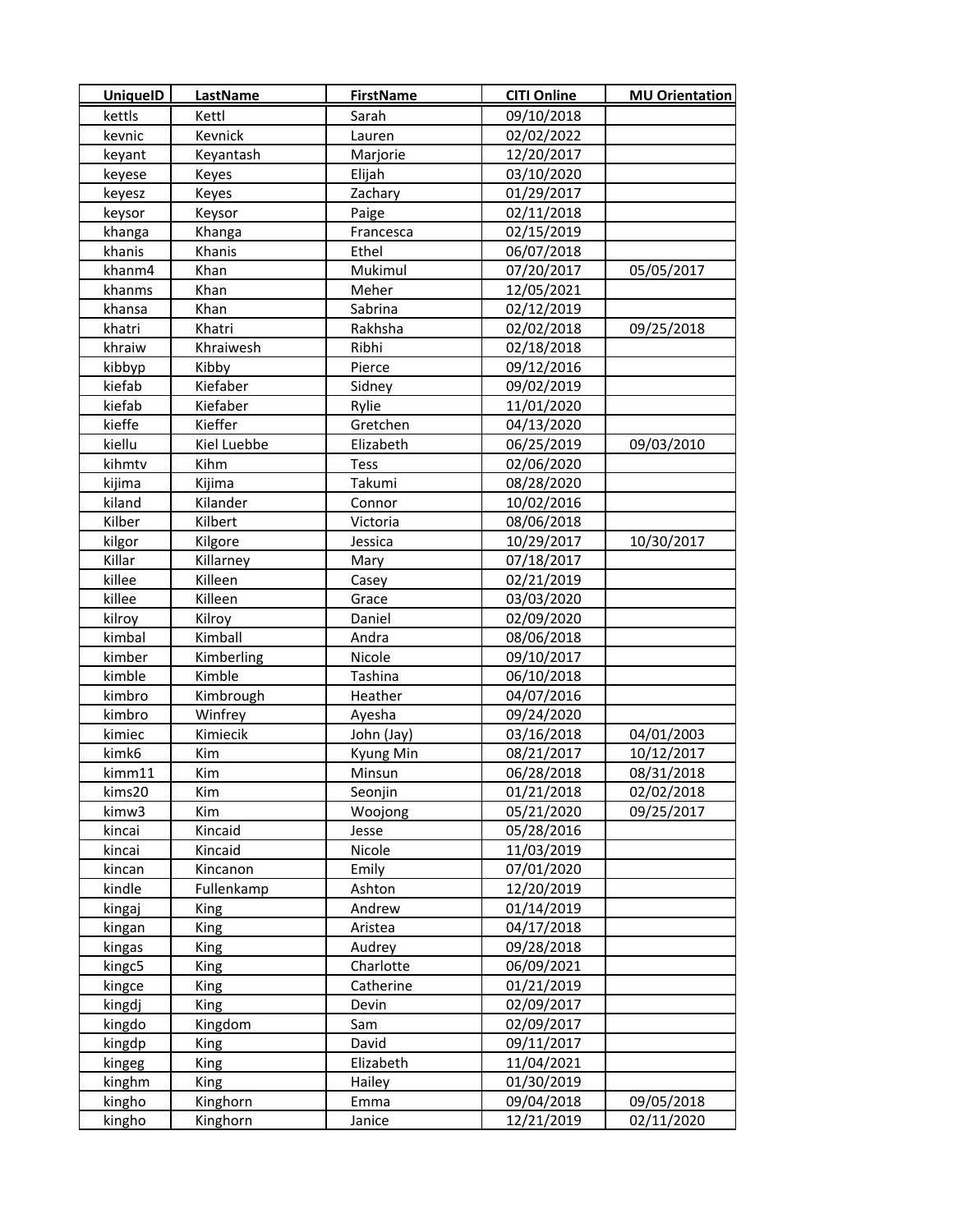| <b>UniquelD</b> | <b>LastName</b> | <b>FirstName</b> | <b>CITI Online</b> | <b>MU Orientation</b> |
|-----------------|-----------------|------------------|--------------------|-----------------------|
| kingkp          | King            | Kaitlyn          | 09/27/2019         |                       |
| kingma          | <b>King</b>     | Mason            | 03/06/2021         |                       |
| kingmm          | King            | Marshall         | 01/28/2020         |                       |
| kingrl          | King            | Rhianna          | 02/12/2021         |                       |
| kingsb          | Kingsbury       | Sarah            | 01/26/2017         | 10/12/2017            |
| kingsb          | Kingsbury       | Hailey           | 04/13/2019         |                       |
| kingsb          | Kingsbury       | Katherine        | 08/31/2021         |                       |
| kingsh          | <b>King</b>     | Seth             | 09/18/2019         |                       |
| kingsl          | Reeves          | Jennifer         | 05/04/2018         | 05/07/2018            |
| kingsm          | King            | Stacee           | 01/14/2016         | 01/15/2016            |
| kinkop          | Kinkopf         | Elizabeth        | 01/28/2016         |                       |
| kinney          | Kinney          | Chelsea          | 10/16/2017         |                       |
| Kinney          | Kinney          | Wayne            | 02/26/2019         |                       |
| kinney          | Kinney          | Margaret         | 10/28/2019         |                       |
| kinney          | Kinney          | Jennifer         | 10/28/2020         | 11/15/2017            |
| kinney          | Kinney          | Darlene          | 11/24/2020         | 09/13/2017            |
| Kinney          | Kinney          | Marea Kathleen   | 01/11/2021         |                       |
| kinnib          | Kinniburgh      | Jae              | 02/12/2018         | 02/05/2018            |
| kinsel          | Kinsella        | Cheyenne         | 08/22/2018         |                       |
| kinsel          | Kinsella        | Eileen           | 05/28/2020         |                       |
| Kinsel          | Kinsella        | Amelia           | 12/20/2021         |                       |
| kinser          | Kinser          | Karli            | 09/26/2021         |                       |
| kiperj          | Kiper           | James            | 09/02/2021         | 09/04/2008            |
| kiperm          | Kiperman        | Hannah           | 09/13/2021         |                       |
| <b>Kippes</b>   | <b>Kippes</b>   | Katelyn          | 12/27/2016         |                       |
| kirchh          | Kirchhoefer     | John             | 05/22/2018         | 02/11/2020            |
| kirchn          | Kirchner        | Regina           | 08/23/2020         |                       |
| kirkee          | Kirk            | Emily            | 02/17/2021         |                       |
| kirkma          | Kirkman         | Tori             | 09/20/2017         |                       |
| kirkma          | Kirkman         | Mackenzie        | 08/30/2018         | 08/31/2018            |
| kirkpa          | Kirkpatrick     | Emily            | 02/06/2016         | 02/09/2016            |
| kirkwo          | Kirkwood        | Corinne          | 01/26/2017         |                       |
| kiserb          | Kiser           | Ben              | 05/17/2019         |                       |
| kissaj          | Kiss            | Andor            | 07/20/2018         |                       |
| kissel          | Kissell         | Blaze            | 01/25/2017         |                       |
| kissel          | Kissell         | Caitlin          | 09/11/2018         |                       |
| kissel          | Kissela         | Nicole           | 09/17/2020         |                       |
| kissne          | Kissner         | Kathryn          | 08/30/2016         |                       |
| kistar          | Kist            | Allie            | 09/01/2017         |                       |
| kitrys          | Kitrys          | Alicja           | 03/24/2016         |                       |
| kiy             | Κi              | Youn             | 03/27/2019         |                       |
| kizior          | Kizior          | Emily            | 10/07/2019         |                       |
| klaard          | Klaar           | Desi             | 06/14/2020         |                       |
| klacik          | Klacik          | Abbey            | 06/21/2019         |                       |
| klangz          | Scaglia         | Zoe              | 06/17/2019         |                       |
| klassa          | Klass           | Amelia           | 10/04/2017         |                       |
| klassr          | Klass           | Rachel           | 10/07/2018         |                       |
| klatts          | Klatt           | Suzanne          | 09/29/2019         | 08/30/2007            |
| klauke          | Klauke          | Laura            | 10/09/2019         |                       |
| kleihe          | Kleihege        | Ana              | 08/19/2020         |                       |
| kleinb          | Klein           | Benjamin         | 05/16/2019         |                       |
| Kleinb          | Kleinberg       | Regan            | 11/24/2020         |                       |
| kleinc          | Klein           | Cassie           | 08/05/2021         |                       |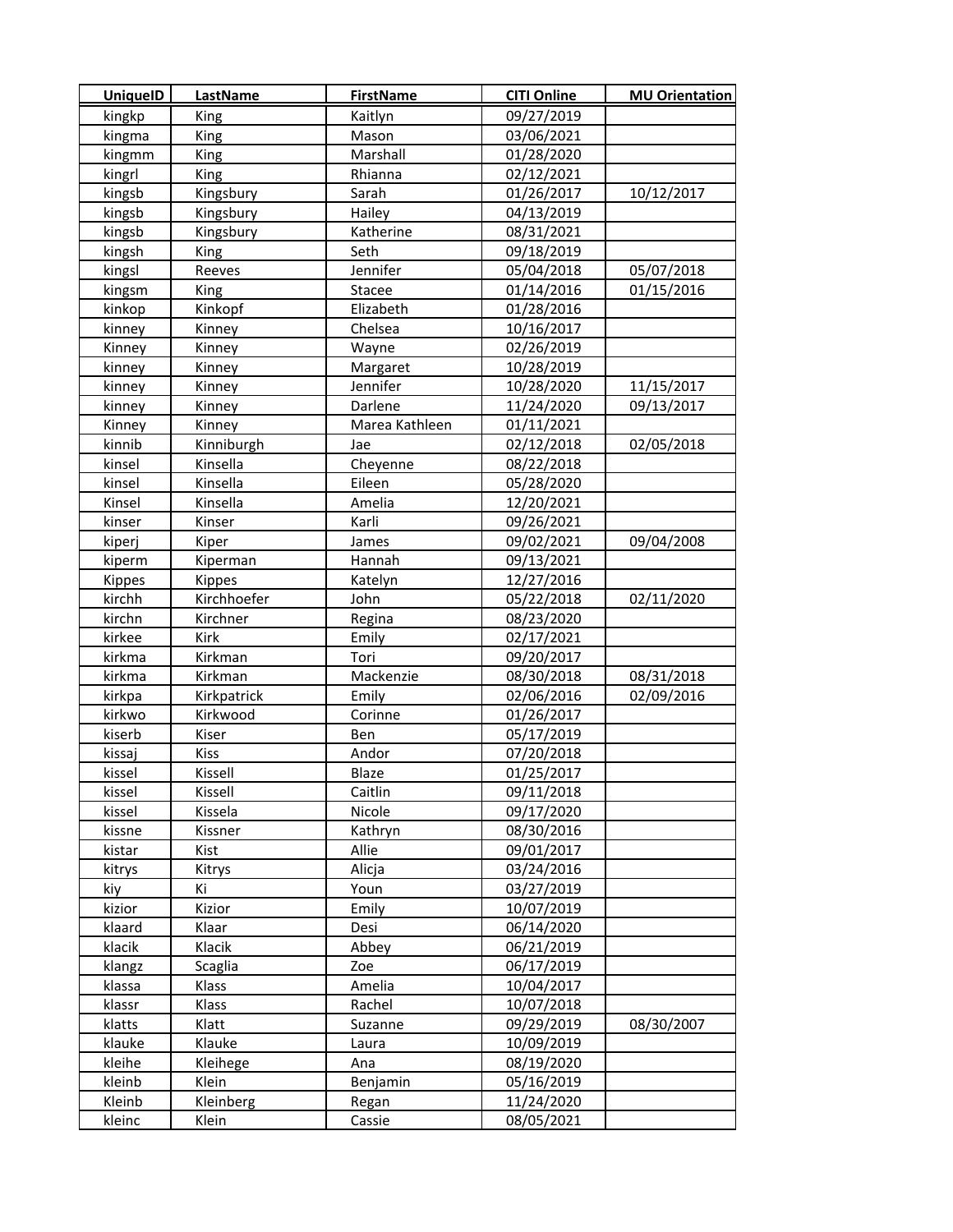| <b>UniquelD</b> | <b>LastName</b> | <b>FirstName</b> | <b>CITI Online</b> | <b>MU Orientation</b> |
|-----------------|-----------------|------------------|--------------------|-----------------------|
| kleine          | Kleinertz       | Kelly            | 05/24/2021         |                       |
| kleing          | Klein           | Grace            | 11/03/2021         |                       |
| kleinh          | Kleinhoffer     | Jacquelyn        | 05/29/2016         |                       |
| kleinh          | Klein           | Hannalee         | 01/31/2019         |                       |
| kleink          | Kleinknecht     | Jennifer         | 02/02/2017         |                       |
| kleinl          | Klein           | Leslie           | 03/29/2018         |                       |
| kleinw          | Kleinwaechter   | Kate             | 03/17/2019         |                       |
| klenkb          | Klenk           | <b>Brittany</b>  | 09/06/2016         | 09/05/2017            |
| klenke          | Klenke          | Sarah            | 02/23/2021         |                       |
| kleyme          | Kleymeyer       | Emma             | 09/13/2017         |                       |
| klickt          | Klick           | Tyler            | 01/26/2022         |                       |
| klimcz          | Klimczyk        | Ashley           | 09/28/2016         |                       |
| klinec          | Kline           | Cierra           | 09/06/2017         |                       |
| klinek          | Kline           | Katie            | 10/29/2020         |                       |
| klingb          | Klingbiel       | Ashley           | 05/16/2017         |                       |
| klingj          | Kling           | Jennifer         | 05/06/2019         |                       |
| klinke          | Klinker         | Abbie            | 11/17/2018         |                       |
| klinke          | Klinkenbergh    | Yuri             | 12/30/2020         |                       |
| klinsk          | Klinsky         | Logan            | 01/31/2016         |                       |
| klinsk          | Klinsky         | Spencer          | 06/01/2019         |                       |
| kloste          | Klosterman      | Aubrey           | 09/07/2016         | 09/05/2017            |
| klovek          | Klovekorn       | Allyson          | 12/11/2018         | 06/26/2019            |
| klubni          | Klubnik         | Hannah           | 09/16/2019         |                       |
| kluczn          | Klucznik        | Angelina         | 08/31/2015         | 02/06/2018            |
| klumbm          | Klumb           | Maria            | 08/05/2021         |                       |
| klumby          | Klumbyte        | Neringa          | 05/05/2014         | 09/10/2019            |
| klussm          | Klussman        | Kaleb            | 02/06/2018         | 03/02/2018            |
| kluths          | Kluth           | Spencer          | 09/06/2018         |                       |
| kmiecr          | Kmiec           | Rebecca          | 08/05/2019         |                       |
| kmucha          | West            | Theresa          | 07/03/2018         |                       |
| knaggm          | Knagg           | Mariah           | 09/29/2017         |                       |
| knapke          | Knapke          | Krista           | 08/31/2016         |                       |
| knapke          | Knapke          | Melissa          | 09/03/2016         |                       |
| knappe          | Knapper         | Becca            | 05/08/2019         |                       |
| knappj          | Knapp           | Jennifer         | 04/10/2016         |                       |
| knapps          | Knapp           | Stevie           | 07/27/2018         |                       |
| knauer          | Knauer          | Alexandra        | 11/15/2020         |                       |
| knauft          | Knauft          | Katherine        | 08/10/2020         | 09/01/2017            |
| kneppe          | Knepper         | Charlotte        | 07/29/2016         |                       |
| knepsh          | Knepshield      | McCarthy         | 03/13/2018         | 09/10/2019            |
| knezev          | Knezevich       | Sandra           | 09/05/2016         |                       |
| knight          | Knight          | Megan            | 09/02/2016         |                       |
| knight          | Knight          | Kristen          | 10/05/2017         |                       |
| knight          | Knight          | Robert           | 02/13/2018         |                       |
| knight          | Knight          | Fatima           | 09/30/2018         |                       |
| knight          | Knight-Abowitz  | Kathleen         | 01/31/2019         | 09/27/2000            |
| knight          | Knight          | William          | 03/12/2019         |                       |
| knight          | Knight          | Timothy          | 11/15/2019         |                       |
| knight          | Knight          | Jenna            | 02/06/2021         |                       |
| knipfi          | Knipfing        | Kristen          | 04/12/2017         |                       |
| knippe          | Knipper         | Ryan             | 09/20/2020         |                       |
| knollm          | Knollman-Porter | Kelly            | 06/10/2021         | 11/25/2008            |
| knotht          | Knoth           | Taylor           | 02/18/2020         |                       |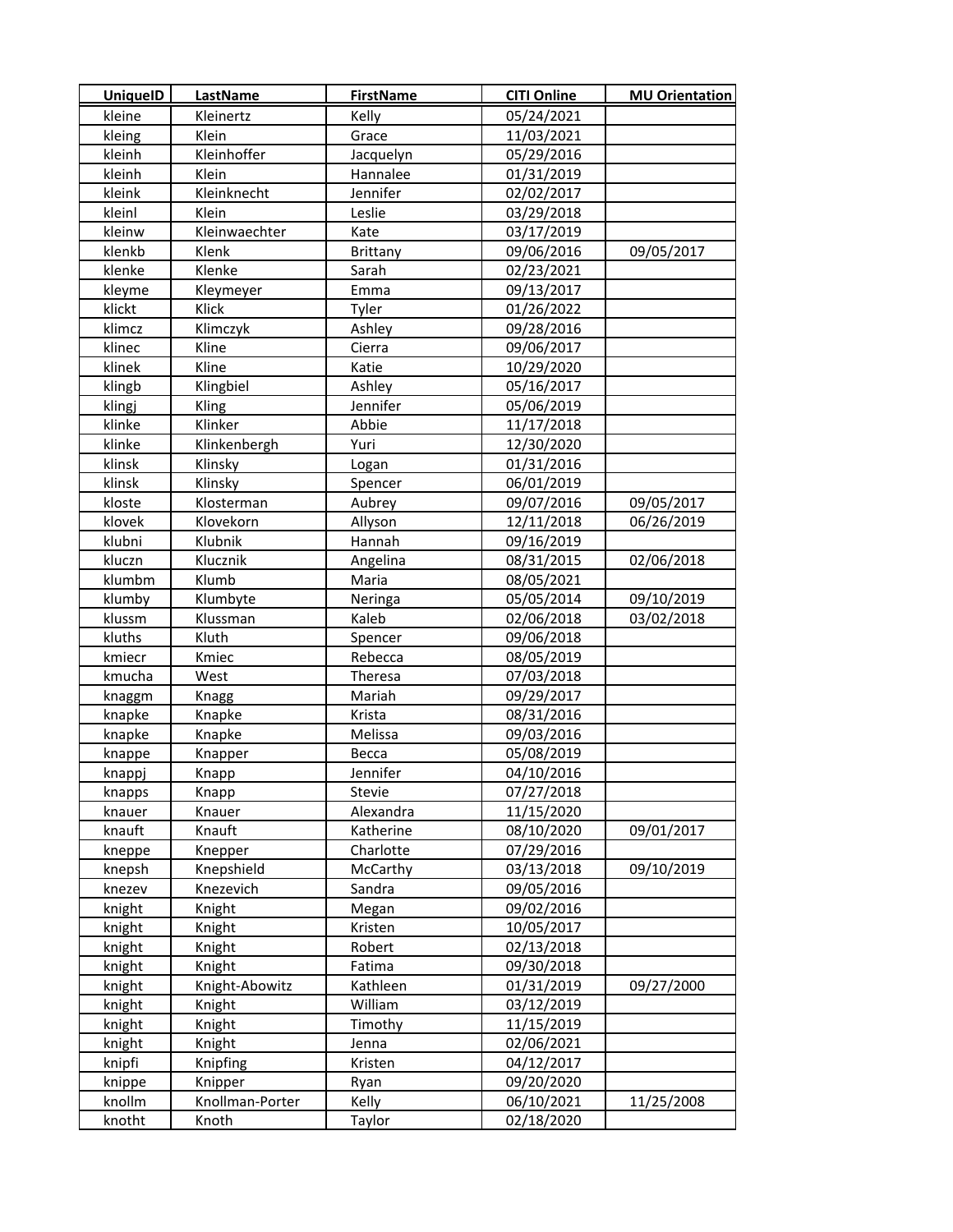| <b>UniquelD</b> | LastName   | <b>FirstName</b> | <b>CITI Online</b> | <b>MU Orientation</b> |
|-----------------|------------|------------------|--------------------|-----------------------|
| knowle          | Knowles    | Alan             | 02/25/2018         | 02/05/2018            |
| knowlt          | Knowlton   | Alyssa           | 06/20/2020         |                       |
| knoxaj          | Knox       | Amy              | 02/07/2019         |                       |
| knoxam          | Knox       | Alison           | 09/07/2016         |                       |
| knoxea          | Knox       | Evan             | 01/31/2016         |                       |
| knoxlm          | Knox       | Lindsey          | 02/15/2019         |                       |
| knuckl          | Knuckles   | Megan            | 02/13/2017         |                       |
| knullz          | Knull      | Zachary          | 11/15/2019         |                       |
| knurek          | Knurek     | Robert           | 12/10/2016         |                       |
| Knustj          | Knust      | Jessica          | 06/06/2017         |                       |
| knutso          | Knutson    | Eleanor          |                    | 11/07/2018            |
| knutso          | Knutson    | Eleanor          | 03/18/2019         |                       |
| knutte          | Knutte     | Alex             | 08/30/2021         |                       |
| koblek          | Koble      | Karianne         | 02/18/2019         |                       |
| Kobyae          | Koby       | Allison          | 09/24/2021         |                       |
| kochbc          | Koch       | <b>Bradley</b>   | 09/20/2016         |                       |
| kochbr          | Koch       | Bergan           | 02/20/2016         | 03/09/2016            |
| kochk           | Koch       | Kristen          | 07/31/2020         |                       |
| kochkm          | Koch       | Kayla            | 09/25/2021         |                       |
| kociae          | Koci       | Allyson          | 01/26/2021         |                       |
| kociba          | Kociba     | Rebecca          | 09/10/2018         |                       |
| kocins          | Kocinski   | Taylin           | 09/05/2020         |                       |
| kockal          | Kocka      | Logan            | 11/02/2020         |                       |
| kocour          | Kocourek   | Abby             | 08/27/2020         |                       |
| kodats          | Kodatsky   | Samauel          | 09/14/2016         |                       |
| kodayl          | Koday      | Laura            | 05/31/2020         |                       |
| kodman          | Kodman     | Molly            | 11/10/2021         |                       |
| koehle          | Koehler    | Matthew          | 04/02/2018         |                       |
| koehle          | Koehler    | Kyle             | 03/16/2019         |                       |
| koehle          | Koehler    | William          | 09/12/2021         |                       |
| koehnc          | Koehn      | Cassandra        | 05/04/2016         | 10/05/2012            |
| koenig          | Koenig     | Julia            | 09/17/2017         |                       |
| koenig          | Koenig     | Grace            | 10/09/2019         |                       |
| koeste          | Koester    | Mackenzie        | 02/08/2019         |                       |
| koestr          | Koestring  | Marit            | 02/08/2018         | 02/13/2018            |
| koflow          | Koflowitch | Noah             | 06/14/2021         |                       |
| kohlan          | Kohlan     | Erik             | 03/12/2020         |                       |
| kohler          | Kohler     | Tate             | 02/01/2021         |                       |
| kohutc          | Kohut      | Clayton          | 01/13/2020         |                       |
| kohy            | Koh        | Youngaah         | 01/06/2021         | 01/11/2022            |
| koiral          | Koirala    | Binu             | 08/24/2014         | 01/29/2016            |
| kojsmn          | Kojs       | Michelle         | 02/06/2016         |                       |
| kokosz          | Kokoszka   | Dominique        | 01/29/2017         |                       |
| kolai           | Kola       | Irena            | 11/25/2018         | 03/23/2012            |
| kolari          | Kolarik    | Kristina         | 07/22/2019         |                       |
| Kolbag          | Kolb       | Andrew           | 01/30/2022         |                       |
| koleva          | Koleva     | Orion            | 02/04/2020         |                       |
| koller          | Koller     | Rebecca          | 06/12/2021         |                       |
| kollin          | Kollins    | Sarah            | 08/27/2019         |                       |
| komato          | Komatovich | Angelina         | 08/09/2018         |                       |
| komerj          | Komer      | John             | 10/11/2018         | 01/31/2020            |
| komlan          | Komlanc    | Joseph           | 01/03/2019         |                       |
| kongb2          | Kong       | Beini            | 09/05/2017         |                       |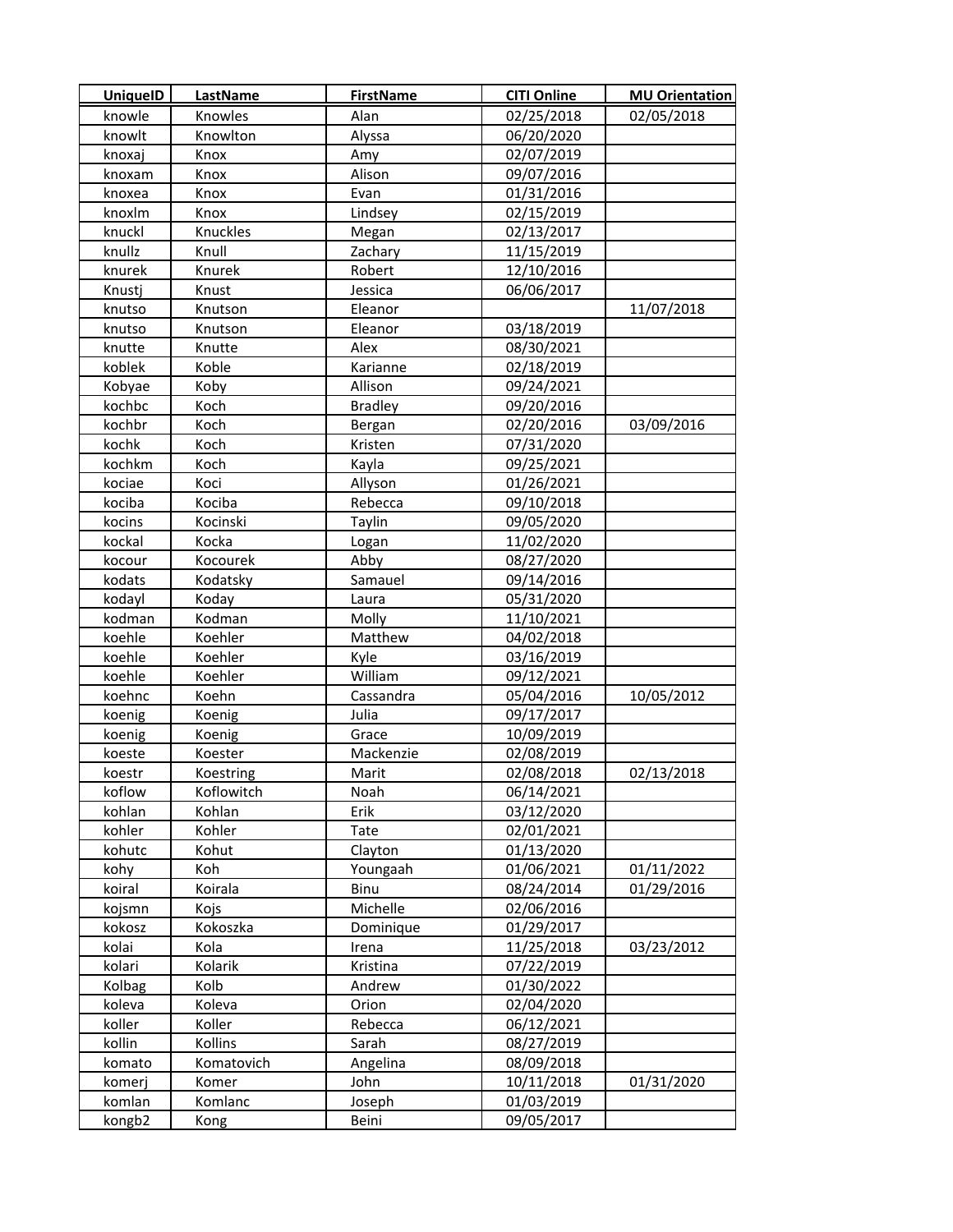| UniquelD      | <b>LastName</b> | <b>FirstName</b> | <b>CITI Online</b> | <b>MU Orientation</b> |
|---------------|-----------------|------------------|--------------------|-----------------------|
| kongy4        | Kong            | Yunzhi           | 09/20/2018         | 09/12/2018            |
| konkel        | Konkel          | Lindsay          | 06/04/2017         |                       |
| konkol        | Konkolewicz     | Dominik          | 06/30/2021         | 01/15/2016            |
| konold        | Konold          | Lauren           | 09/07/2021         |                       |
| koogle        | Koogle          | Kaitlin          | 02/08/2016         | 03/29/2016            |
| kopank        | Kopan           | Katie            |                    | 09/10/2019            |
| kopfrr        | Kopf            | Rachel           | 08/31/2017         |                       |
| kopriv        | Kopriver        | Makayla          | 06/13/2020         |                       |
| <b>KOPROW</b> | Koprowicz       | Alexandra        | 09/12/2019         |                       |
| korach        | Korach          | Jill             | 07/29/2021         |                       |
| koraha        | Korah           | Andrews          | 11/24/2018         | 03/11/2019            |
| korant        | Koranteng       | Patricia         | 10/30/2016         |                       |
| korhna        | Korhnak         | Christine        | 11/22/2020         |                       |
| kornmu        | Kornmuller      | Emily            | 07/19/2019         |                       |
| korose        | Korosec         | Courtney         | 03/04/2019         |                       |
| kosele        | Koseler         | Kaan             | 09/29/2016         |                       |
| koskin        | Koskinen        | Ella             | 09/20/2018         |                       |
| koumou        | Koumoutzis      | Athena           | 07/10/2019         | 08/30/2019            |
| kous          | Kou             | Sio Nga          | 01/29/2017         |                       |
| kovach        | Kovach          | Leah             | 09/11/2017         |                       |
| kovach        | Kovach          | Connor           | 03/26/2018         |                       |
| kovach        | Kovac           | Helen            | 09/04/2018         |                       |
| kovach        | Kovach          | Mary             | 08/29/2020         | 10/31/2015            |
| Kovach        | Kovach          | Sophia           | 09/07/2021         |                       |
| kovacj        | Kovac           | Joe              | 11/16/2019         |                       |
| kovacs        | Kovacs          | Gabriel          | 09/06/2017         |                       |
| kovasc        | Kovasckitz      | Tom              | 09/07/2018         |                       |
| kovele        | Koveleski       | Leanne           |                    | 02/13/2018            |
| kovesd        | Kovesdi         | Nicholas         | 02/10/2018         | 02/12/2018            |
| kovich        | Kovich          | Nicholas         | 10/29/2019         | 10/31/2019            |
| kowala        | Kowal           | Alex             | 03/30/2019         |                       |
| kowals        | Kowalski        | Angel            | 01/25/2019         |                       |
| kowals        | Kowalski        | Katherine        | 02/08/2019         | 04/08/2019            |
| koyama        | Koyamatsu       | Kami             | 05/31/2019         |                       |
| kozare        | Kozarec         | Brynn            | 02/19/2020         |                       |
| kozarm        | Kozar           | Meredith         | 01/03/2022         |                       |
| kozlow        | Kozlowski       | Sarah            | 06/09/2020         |                       |
| kozusz        | Kozusek         | Caleb            | 10/25/2018         | 10/29/2018            |
| kraeme        | Kraemer         | David            | 02/05/2016         |                       |
| krafka        | Krafka          | Madison          | 10/11/2017         |                       |
| kraftn        | Kraft           | Nathan           | 10/10/2018         |                       |
| kralja        | Kral            | Julia            | 03/09/2020         |                       |
| krallm        | Krallman        | Denise           | 08/23/2016         | 11/06/2001            |
| kramer        | Kramer          | Danielle         | 04/29/2016         |                       |
| kramer        | Kramer          | Samantha         | 08/30/2018         |                       |
| kramer        | Kramer          | Peyton           | 10/10/2018         |                       |
| kramer        | Kramer          | Lauren           | 01/29/2021         |                       |
| kraska        | Kraska          | Carly            | 02/15/2016         |                       |
| kraune        | Kraunelis       | Kelly            | 09/10/2017         |                       |
| krause        | Krause          | Jason            |                    | 02/12/2019            |
| krause        | Krause          | Stephen          | 03/12/2020         |                       |
| kravet        | Kravetz         | Joe              | 01/31/2016         |                       |
| krebsa        | Krebs           | Allison          | 01/28/2020         |                       |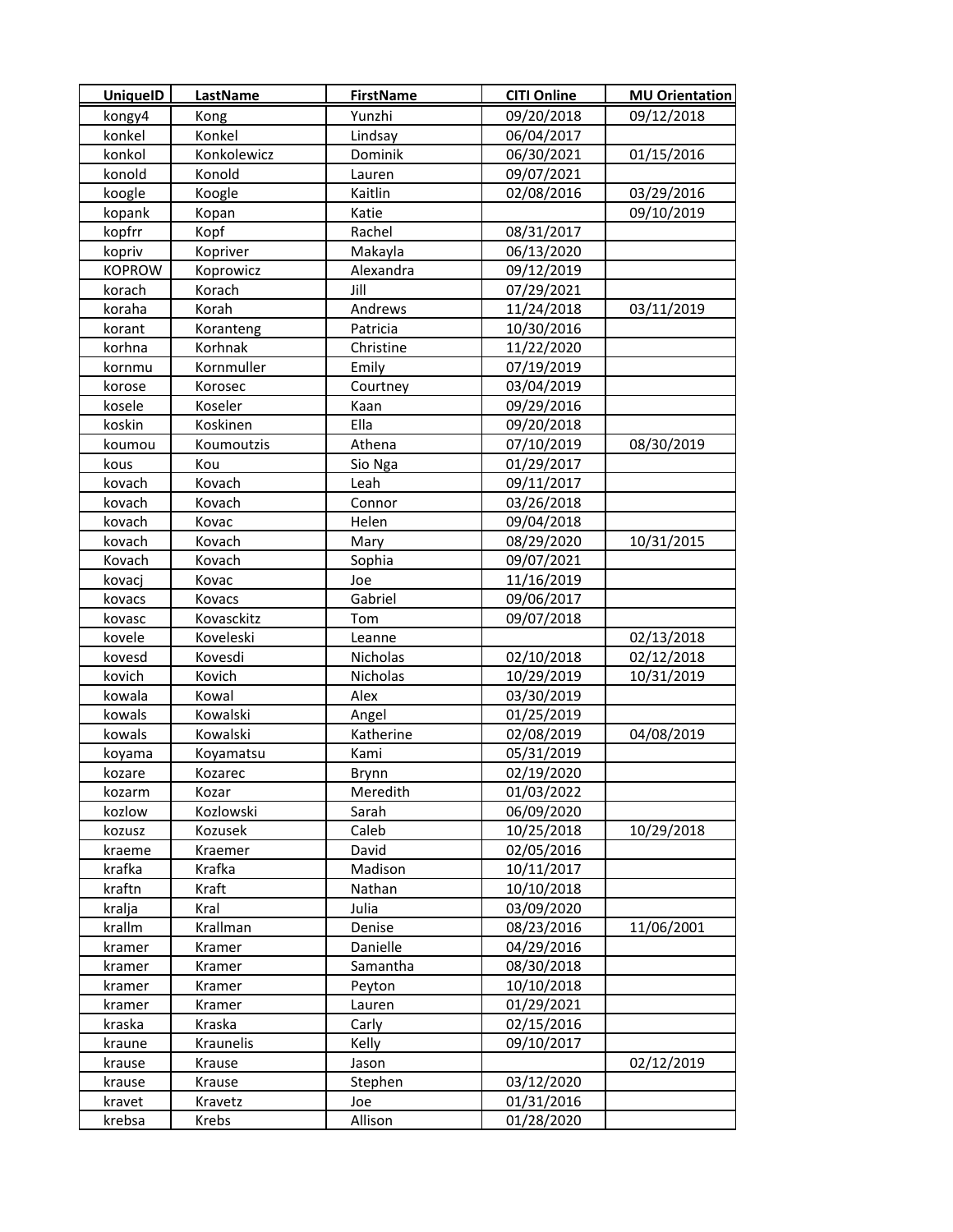| UniquelD | LastName     | <b>FirstName</b> | <b>CITI Online</b> | <b>MU Orientation</b> |
|----------|--------------|------------------|--------------------|-----------------------|
| krebsm   | Krebs        | Maggie           | 09/04/2016         |                       |
| krehbi   | Krehbiel     | Edward           | 02/27/2017         |                       |
| krehbi   | Krehbiel     | Mazie            | 09/17/2018         | 10/05/2018            |
| kreide   | Kreider      | Maxwell          | 04/27/2019         | 05/03/2019            |
| kreike   | Kreikemeier  | Annie            | 09/18/2019         |                       |
| Kreima   | Kreiman      | Daniel           | 09/19/2020         |                       |
| kreine   | Kreiner      | Leah             | 02/05/2017         |                       |
| kreise   | Kreiser      | Kori             | 05/08/2019         |                       |
| krekea   | Kreke        | Andrew           | 09/10/2017         |                       |
| krekel   | Krekeler     | Mark             | 02/01/2017         | 02/04/2014            |
| kremer   | Kremer       | Josh             | 06/02/2016         |                       |
| kressj   | <b>Kress</b> | James            | 02/12/2019         |                       |
| krewso   | Krewson      | Alexceunna       | 09/08/2018         |                       |
| kriega   | Krieg        | Alexis           | 09/09/2018         |                       |
| kriegc   | <b>Krieg</b> | Corynn           | 01/05/2017         |                       |
| kriege   | Krieger      | Louis            | 05/24/2016         | 04/22/2016            |
| kriege   | Krieger      | Kristel          | 10/03/2021         |                       |
| krilee   | Krile        | Emily            | 09/15/2018         |                       |
| kripke   | Kripke       | Sari             | 01/30/2017         |                       |
| Krishn   | Krishnan     | Deepak           | 08/09/2018         |                       |
| krisko   | Krisko       | Anna             | 01/25/2022         | 10/04/2018            |
| kristo   | Kristosik    | Nicole           | 01/29/2020         |                       |
| krizsa   | Kriz         | Sarah            | 05/19/2016         |                       |
| kroege   | Kroeger      | Susanne          | 06/01/2019         |                       |
| Kroege   | Kroeger      | Stephen          | 11/01/2019         |                       |
| kroene   | Kroener      | Chelsea          | 02/02/2019         |                       |
| kroger   | Kroger       | Holly            | 08/29/2018         |                       |
| kroger   | Kroger       | Elizabeth        | 02/17/2020         |                       |
| krohnj   | Krohn        | Julia            | 06/07/2021         |                       |
| krokos   | Krokos       | Deanna           | 09/29/2016         | 09/30/2016            |
| krolll   | Kroll        | Lola             | 01/31/2020         |                       |
| kromer   | Kromer       | Meredith         | 02/10/2017         |                       |
| kromer   | Kromer       | Joseph           | 04/10/2019         |                       |
| kromer   | Kromer       | Katherine        | 04/21/2020         |                       |
| kronek   | Kroneker     | Cole             | 02/26/2020         |                       |
| kronem   | Kronemyer    | Makena           | 08/29/2021         | 08/30/2021            |
| kronen   | Kronenberger | Anthony          | 02/06/2018         | 02/14/2018            |
| kronlo   | Kronlokken   | Matt             | 02/03/2020         | 02/04/2020            |
| kruege   | Krueger      | Emily            | 09/18/2016         |                       |
| kruege   | Krueger      | Maddie           | 01/31/2019         |                       |
| kruege   | Krueger      | Katie            | 02/17/2021         |                       |
| krumme   | Krummen      | Sharon           | 02/10/2018         |                       |
| kruppe   | Ruppert      | Kirstie          | 11/02/2018         |                       |
| krusee   | Kruse        | Emma             | 01/06/2016         |                       |
| krusek   | Kruse        | Kari             | 04/28/2021         |                       |
| krusli   | Krusling     | Lindsey          | 08/07/2021         |                       |
| krusze   | Kruszewski   | Erica            | 08/27/2020         |                       |
| Kruszk   | Kruszka      | <b>Bridget</b>   | 06/14/2017         |                       |
| krynsk   | Krynski      | Gina             | 03/04/2020         |                       |
| krzymi   | Richardson   | Kimberly         | 09/09/2016         |                       |
| krzyza   | Krzyzaniak   | Max              | 09/10/2018         |                       |
| kubili   | Kubilius     | Kaitlin          | 07/27/2017         | 07/30/2014            |
| kudejm   | Kudej        | Megan            | 02/09/2016         | 02/09/2016            |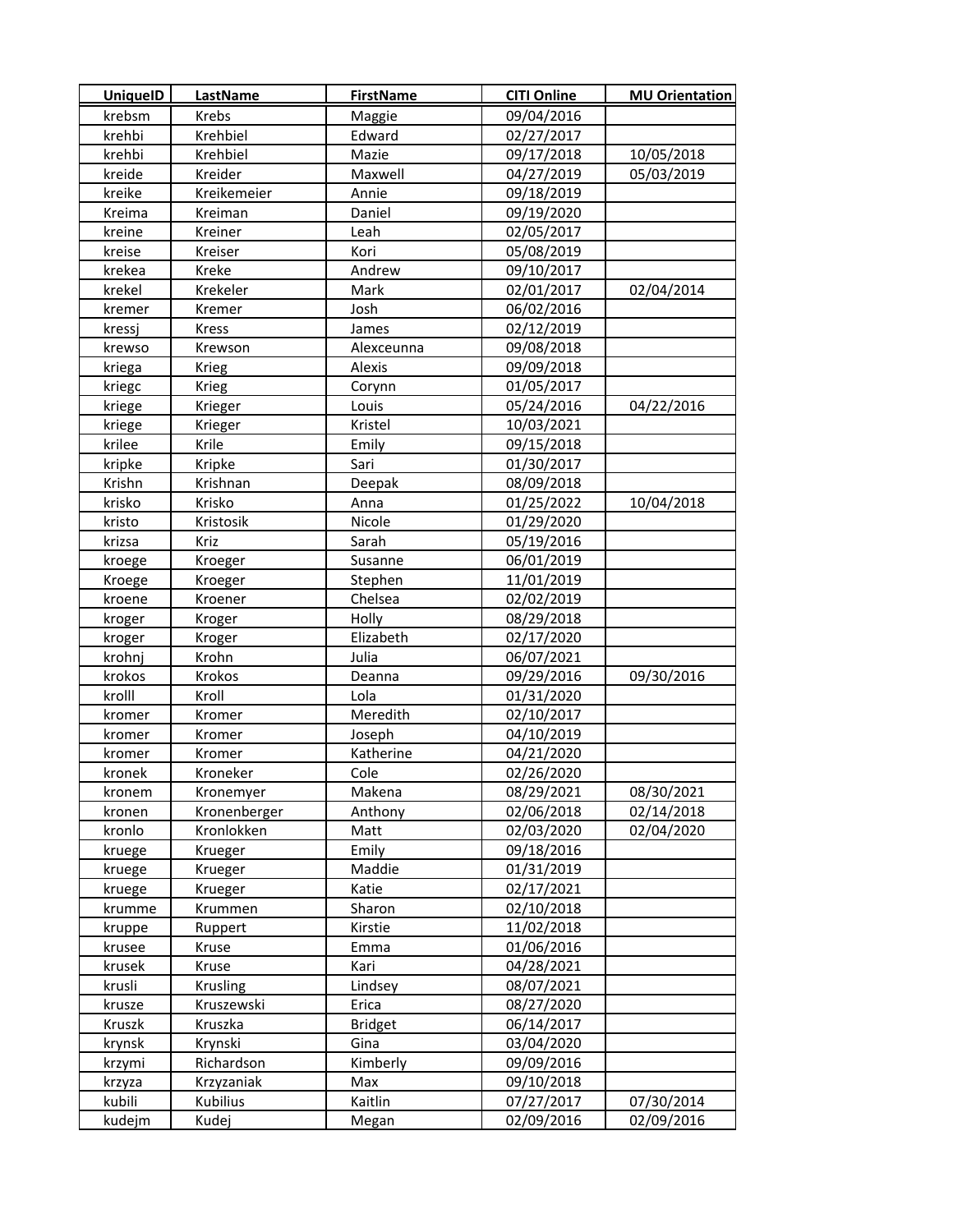| <b>UniquelD</b> | <b>LastName</b> | <b>FirstName</b> | <b>CITI Online</b> | <b>MU Orientation</b> |
|-----------------|-----------------|------------------|--------------------|-----------------------|
| kudrna          | Kudrna          | Jake             | 06/16/2017         |                       |
| kueber          | Kueber          | Andra            | 10/10/2019         |                       |
| kuehlc          | Kuehl           | Caroline         | 09/01/2017         |                       |
| kuertz          | Kuertz          | Savanna          | 06/19/2019         |                       |
| kuethe          | Kuethe          | Hannah           | 02/11/2016         |                       |
| kugbek          | kugbe           | koffi            | 09/12/2018         |                       |
| kugema          | Kugeman         | Elizabeth        | 02/04/2020         |                       |
| kuhlkm          | Kuhl            | Katherine        | 08/31/2016         |                       |
| kuhlme          | Kuhlmeier       | Jamie            | 04/09/2021         |                       |
| kuhnam          | Kuhn            | Ashlyn           | 02/05/2020         |                       |
| kuhncj          | Kuhn            | Charlie          | 03/07/2016         |                       |
| kuhnje          | Kuhn            | Julia            | 01/28/2017         |                       |
| kuhnsn          | Kuhns           | <b>Nick</b>      | 03/01/2021         |                       |
| kuhnst          | Kuhns           | Tali             | 09/25/2019         |                       |
| kukkal          | Kukkala         | Mathin           | 01/27/2016         |                       |
| kulbag          | Kulbaga         | Theresa          | 06/11/2021         |                       |
| kullma          | Kullman         | Sophie           | 02/08/2019         |                       |
| kumara          | Kumar           | Ambika           | 09/04/2016         |                       |
| kunesh          | Kunesh          | Claire           | 06/11/2016         | 09/03/2010            |
| kunetz          | Kunetz          | Caroline         | 01/30/2016         |                       |
| kunkel          | Sanchez         | Jacqueline       | 03/28/2018         |                       |
| kunkel          | Kunkel          | Suzanne          | 02/26/2019         | 10/05/2012            |
| kunkel          | Kunkel          | Suzanne          | 02/26/2019         |                       |
| kunkle          | Kunkle          | Cameron          | 02/24/2018         |                       |
| kunstm          | Kunstman        | Jonathan         | 08/27/2021         | 09/24/2012            |
| kuperl          | Kuper           | Laura            | 08/29/2019         |                       |
| kuperm          | Kuperman        | Daniel           | 01/31/2017         | 02/01/2017            |
| Kupkak          | Kupka           | Karin            | 05/13/2018         |                       |
| kuramo          | Kuramochi       | Ikuho            | 02/15/2020         |                       |
| Kureck          | Kurec           | Katherine        | 08/01/2019         |                       |
| kurisp          | Kuri            | Samir            | 01/06/2016         |                       |
| kurtyp          | Kurty           | Peter            | 04/10/2016         |                       |
| kurtzc          | Kurtz           | Caroline         | 09/17/2020         |                       |
| kurtzr          | Kurtz           | Riley            | 02/08/2019         |                       |
| kurzdm          | Kurz            | Davis            | 11/13/2019         | 11/13/2019            |
| kurzva          | Kurz            | Victor           | 11/04/2017         |                       |
| kusikn          | <b>Kusik</b>    | Nicole           | 09/03/2020         |                       |
| Kuspan          | Kuspan          | Maren            | 06/28/2021         |                       |
| kussow          | Kussow          | Abigail          | 01/31/2022         | 01/31/2022            |
| kustus          | Kustusch        | Timothy          | 08/01/2019         |                       |
| kutina          | Kutina          | Kimberly         | 01/09/2017         |                       |
| kutler          | Kutler          | Sarah            | 01/30/2016         |                       |
| kuvala          | Kuvalanka       | Katherine        | 09/17/2020         | 06/07/2007            |
| kuyken          | Kuykendoll      | Douglas          | 02/21/2018         |                       |
| kuznek          | Kuznekoff       | Jeffrey          | 09/13/2021         | 12/02/2015            |
| kwasip          | Kwasi           | Paul             | 02/03/2020         | 01/31/2020            |
| kwofie          | Kwofie          | Herbert          | 09/26/2021         |                       |
| kwonj           | Kwon            | Joan             | 02/18/2016         |                       |
| kwonj2          | Kwon            | Jenny            | 08/28/2021         |                       |
| kyeidb          | Kyei            | Derick           | 04/05/2020         |                       |
| kyeime          | Kyei Mensah     | Phyllis          | 09/26/2016         | 09/12/2019            |
| kyleab          | Kyle            | Alexandra        | 02/11/2018         |                       |
| kylejm          | Kyle            | Jaclyn           | 06/16/2017         |                       |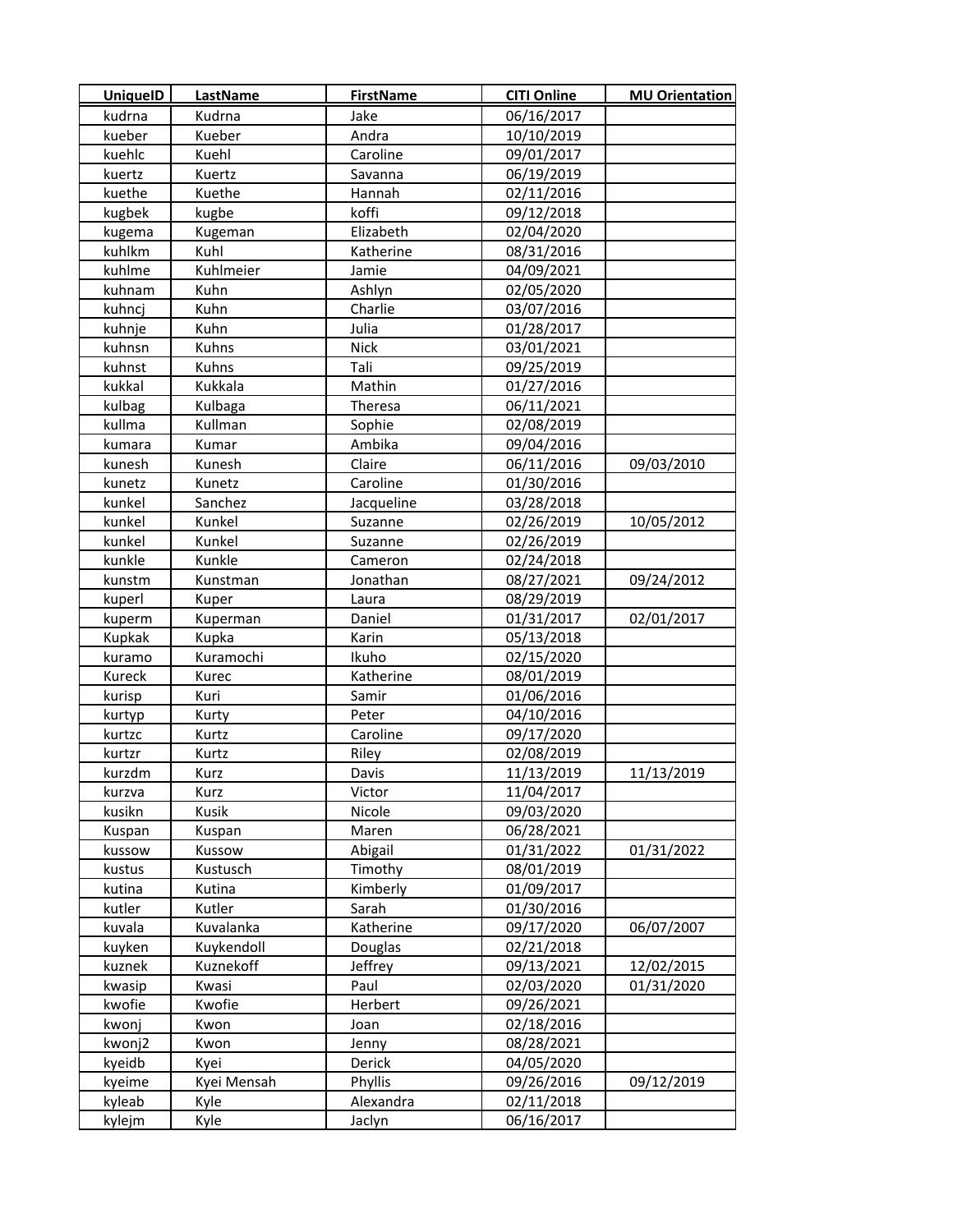| <b>UniquelD</b> | <b>LastName</b> | <b>FirstName</b> | <b>CITI Online</b> | <b>MU Orientation</b> |
|-----------------|-----------------|------------------|--------------------|-----------------------|
| kyrkos          | Kyrkos          | Elena            | 10/03/2018         |                       |
| kysela          | Kysela          | Christine        | 02/12/2017         |                       |
| kyseli          | Kyselica        | Alison           | 02/08/2021         |                       |
| kyungm          | KIM             | <b>KYUNGMIN</b>  | 10/05/2020         |                       |
| laaper          | Laaper          | Lily             | 01/31/2022         |                       |
| labell          | LaBello         | Tygerlily        | 09/13/2018         |                       |
| labell          | LaBelle         | Nicole           | 02/08/2018         | 10/04/2018            |
| LaBrie          | LaBrie          | <b>Brandon</b>   | 01/14/2021         |                       |
| lacarr          | Lacarrubba      | Frankie          | 09/20/2017         | 09/20/2017            |
| Lachvk          | Lach            | Veronica         | 10/18/2018         |                       |
| lackey          | Lackey          | Don'yeaz         | 09/18/2019         |                       |
| Lackme          | Lackmeyer       | Abbe             | 04/18/2017         |                       |
| lackne          | Lackney         | AnnaClaire       | 09/10/2019         |                       |
| lacla           | LaClair         | Trevor           | 07/16/2016         |                       |
| lacour          | LaCour          | Sydney           | 02/04/2020         |                       |
| lacykl          | Lacy            | Kaylee           | 09/14/2021         |                       |
| ladhan          | Ladhani         | Rachit           | 03/04/2021         |                       |
| laduvc          | LaDu            | Tori             | 02/03/2019         |                       |
| laffey          | Laffey          | George           | 03/04/2020         |                       |
| lafleu          | Lafleur         | Jaimee           | 05/19/2017         |                       |
| lafont          | LaFontaine      | Emily            | 06/15/2017         |                       |
| laguar          | LaGuardia       | Emma             | 05/22/2021         |                       |
| laguar          | LaGuardia       | Caitlyn          | 09/12/2021         |                       |
| laheyo          | Lahey           | Olivia           | 04/07/2016         |                       |
| lahnes          | Lahn            | Emma             | 10/02/2019         |                       |
| lahrma          | Lahrmann        | Nicole           | 02/04/2016         |                       |
| lahrma          | Lahrmann        | William          | 02/01/2018         |                       |
| laht            | La              | Evelynne         | 03/15/2017         | 03/15/2017            |
| laikos          | Laikos          | Alyssa           | 02/22/2021         |                       |
| lainha          | Lainhart        | Alyssa           | 02/06/2019         |                       |
| lairdl          | Laird           | Lindsey          | 09/27/2016         |                       |
| LairyM          | Lairy           | Mekhi            | 10/08/2019         |                       |
| LAIZ2           | Lai             | Leo              | 01/30/2021         |                       |
| lakeaa          | Lake            | Augustus         | 01/21/2022         |                       |
| lakebe          | <b>Brandner</b> | Lauren           | 10/15/2017         |                       |
| lakecm          | Lake            | Connor           | 10/03/2017         |                       |
| lakesd          | Lakes           | Dylan            | 09/25/2016         |                       |
| lakest          | Lakes           | Tomasina         | 09/14/2018         |                       |
| laking          | Laking          | Nicole           | 12/27/2017         |                       |
| lallye          | Lally           | Elizabeth        | 09/09/2021         |                       |
| lalond          | Lalonde         | Annie            | 08/30/2021         |                       |
| lamant          | LaMantia        | Kaitlin          | 09/09/2021         |                       |
| lamarc          | LaMarca         | Dominic          | 08/26/2021         | 08/30/2021            |
| lambar          | Zehler          | Alexis           | 07/23/2019         | 09/13/2017            |
| lamber          | Lambert         | Taylor           | 10/31/2016         |                       |
| lamber          | Lambert         | Ariannah         | 06/03/2018         |                       |
| lamber          | Lambert         | Cassandra        | 09/11/2018         | 10/04/2018            |
| lamber          | Lambert         | <b>Brian</b>     | 02/11/2019         | 03/11/2019            |
| lamber          | Lamberti        | Rachel           | 02/03/2020         |                       |
| lamber          | Lambert         | Rachael          | 02/22/2020         |                       |
| lambes          | Lambesis        | Susie            | 02/07/2018         | 02/13/2018            |
| lambk2          | Lamb            | Kimberly         | 06/01/2020         |                       |
| LAMBRD          | Lamb            | Rebecca          | 06/27/2021         |                       |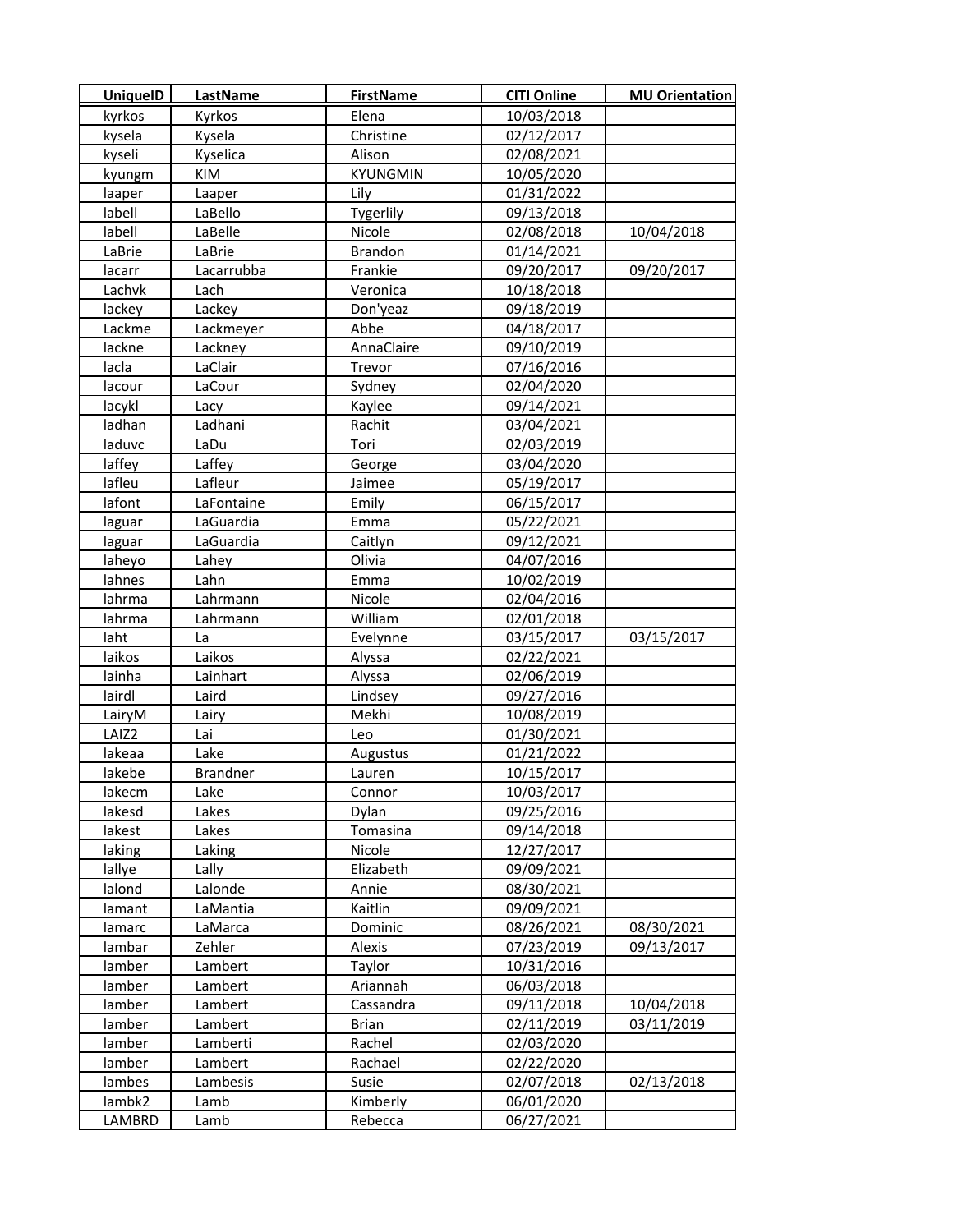| <b>UniquelD</b> | LastName   | <b>FirstName</b> | <b>CITI Online</b> | <b>MU Orientation</b> |
|-----------------|------------|------------------|--------------------|-----------------------|
| lambri          | Lambright  | Danielle         | 09/20/2016         |                       |
| lamerm          | Lamermayer | Laura            | 09/04/2020         |                       |
| lamewo          | Lamewona   | Austin           | 09/18/2017         |                       |
| lammea          | Lamme      | Lainey           | 06/06/2021         | 02/10/2015            |
| lammer          | Lammers    | Emily            | 01/03/2017         | 03/28/2017            |
| lammer          | Lammersen  | Catherine        | 03/20/2019         |                       |
| lamose          | Lamosek    | Kaitlyn          | 02/07/2016         |                       |
| lamphe          | Lamphear   | Claire           | 01/26/2022         |                       |
| lampte          | Lamptey    | Linford          | 02/03/2020         | 01/31/2020            |
| lancas          | Lancaster  | Jacob            | 09/04/2019         |                       |
| lanceg          | Lance      | Grace            | 09/06/2020         |                       |
| lancej          | Lance      | Jane             | 01/17/2021         | 10/20/2016            |
| lancey          | Lancey     | Megan            | 10/09/2019         |                       |
| lancio          | Lanciotti  | <b>Brianna</b>   | 02/01/2019         |                       |
| lander          | Lander     | Damon            | 08/06/2018         |                       |
| landgr          | Landgraf   | Jenna            | 08/27/2019         | 09/04/2019            |
| landin          | Landingin  | Nicole           | 09/15/2019         |                       |
| landis          | Landis     | Karly            | 02/08/2017         |                       |
| landko          | Landkowski | Sarah            | 02/03/2016         |                       |
| landol          | Landolph   | Jacquelyn        | 06/16/2016         |                       |
| landru          | Landrum    | <b>Briann</b>    | 08/20/2021         |                       |
| laneka          | Lane       | Kristen          | 03/18/2016         |                       |
| laneme          | Lane       | Marissa          | 05/25/2016         |                       |
| lanes3          | Lane       | Samantha         | 06/12/2020         |                       |
| lanesm          | Lane       | Sierra           | 09/26/2021         |                       |
| langcd          | Lang       | Caitlyn          | 09/17/2017         |                       |
| langdo          | Langdon    | Alora            | 09/05/2018         |                       |
| langel          | Lange      | Lorelei          | 02/08/2018         | 02/13/2018            |
| langen          | Langen     | Jennifer         | 01/27/2016         |                       |
| langer          | Langer     | Evan             | 01/28/2016         | 02/04/2016            |
| langer          | Lange      | Rachael          | 07/09/2016         | 11/09/2016            |
| langev          | Langevin   | lan              | 03/03/2019         |                       |
| langha          | Langhals   | Julia            | 09/02/2020         |                       |
| Langja          | Lang       | Josh             | 09/18/2018         |                       |
| langke          | Lang       | Kacie            | 02/13/2016         |                       |
| langle          | Langley    | Dillon           | 02/06/2018         | 02/05/2018            |
| langrw          | Lang       | Ryan             | 02/06/2019         |                       |
| langsm          | Lang       | Suzanna          | 02/18/2020         |                       |
| lanier          | Lanier     | Malloree         | 07/08/2017         |                       |
| lanier          | Lanier     | Ellie            | 02/15/2020         |                       |
| lankfo          | Lankford   | Grace            | 02/26/2020         |                       |
| lanoue          | Lanoue     | Alexandria       | 02/05/2017         |                       |
| lantra          | Lant       | Rebecca          | 09/14/2019         |                       |
| lantzm          | Lantz      | Morgan           | 07/17/2019         |                       |
| lanzit          | Lanzit     | Jacob            | 12/04/2017         |                       |
| lapier          | LaPierre   | Daniel           | 01/22/2020         |                       |
| laplen          | LaPlena    | Nicole           | 11/13/2021         | 11/02/2018            |
| lapoll          | LaPolla    | Madeline         | 10/09/2017         | 09/01/2017            |
| lapoll          | LaPolla    | James            | 09/14/2017         | 10/27/2017            |
| lapple          | Lapple     | Alexandra        | 02/01/2016         |                       |
| larcey          | Larcey     | Reilly           | 09/04/2019         |                       |
| larges          | Large      | Steve            | 01/06/2019         |                       |
| larick          | Larick     | Madelin          | 02/12/2019         |                       |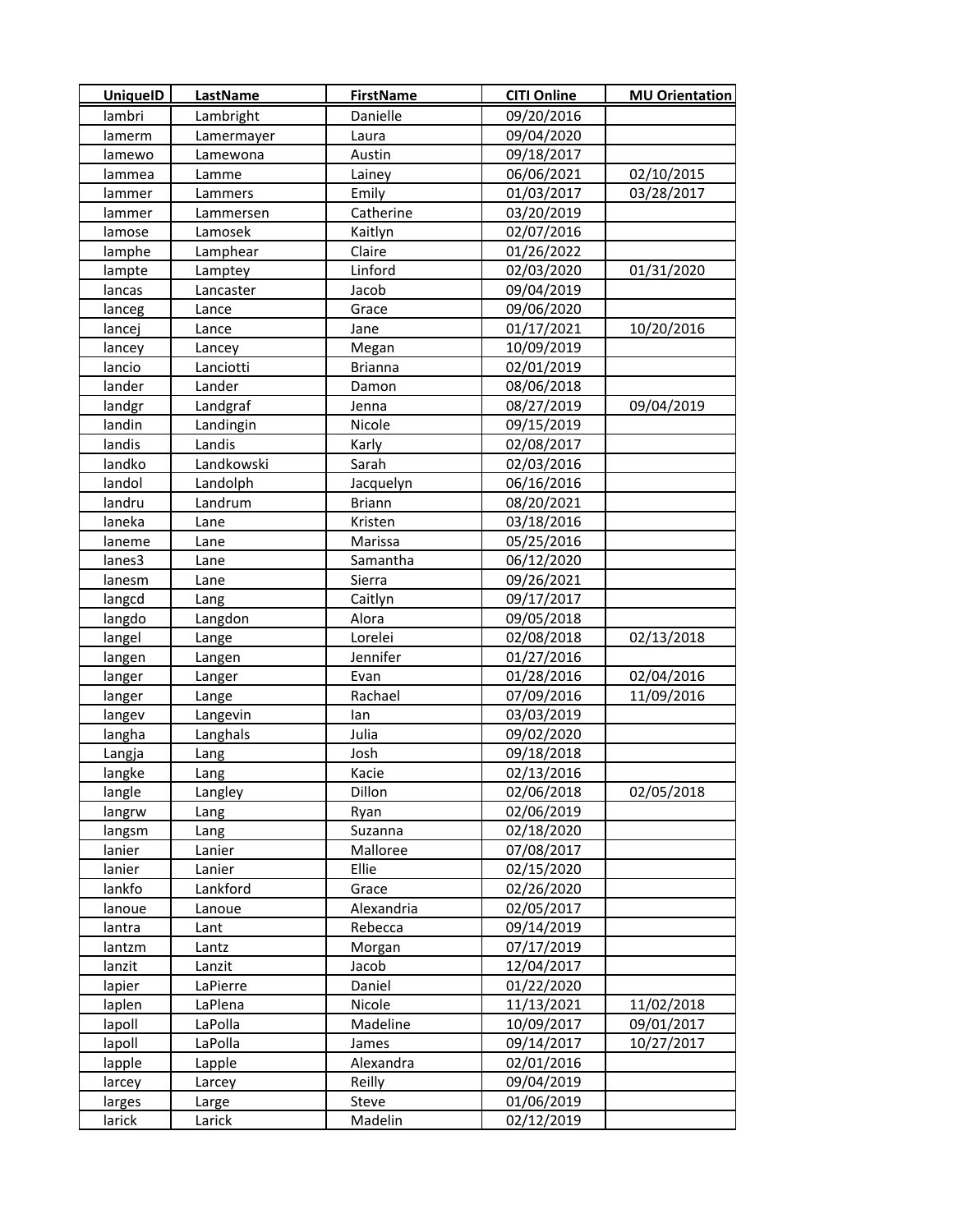| <b>UniquelD</b> | <b>LastName</b> | <b>FirstName</b> | <b>CITI Online</b> | <b>MU Orientation</b> |
|-----------------|-----------------|------------------|--------------------|-----------------------|
| larkin          | Larkin          | Ryan             | 09/26/2019         |                       |
| larkin          | Larkin          | Grace            | 09/02/2021         |                       |
| larose          | LaRose          | Tabitha          | 08/07/2020         |                       |
| larric          | Larrick         | Allison          | 01/28/2016         | 02/02/2016            |
| larric          | Larrick         | Peggy            | 09/30/2016         | 10/12/2016            |
| larrim          | Larrimer        | Kellee           | 08/31/2017         |                       |
| larsen          | Larsen          | Heidi            | 03/29/2016         |                       |
| larson          | Larson          | Chloe            | 02/02/2021         |                       |
| larson          | Larson          | Kyle             | 02/06/2021         | 03/08/2016            |
| larson          | Larson          | Owen             | 03/19/2021         |                       |
| laryea          | Laryea          | Eunice           | 02/28/2020         |                       |
| lasley          | Lasley          | Morgan           | 10/02/2016         |                       |
| lassit          | Lassiter        | Jillian          | 02/01/2021         |                       |
| latcht          | Latch           | Tyler            | 01/31/2017         | 02/01/2017            |
| latime          | Latimer         | Bryn             | 02/08/2019         |                       |
| Latuli          | Latulippe       | Gabrielle        | 10/10/2018         |                       |
| latzke          | Latzke          | Kristen          | 06/21/2016         |                       |
| lauche          | Lauch           | Emily            | 02/12/2017         |                       |
| lauder          | Lauderback      | Zack             | 02/11/2019         |                       |
| laudm           | Lau             | David            | 09/21/2018         | 09/12/2018            |
| lauerb          | Lauer           | Brittany         | 09/15/2017         |                       |
| laues           | Lau             | Elizabeth        | 02/25/2020         |                       |
| laufma          | Laufmann        | Jennifer         | 02/15/2019         |                       |
| laulet          | Lauletta        | Angelica         | 08/03/2017         |                       |
| launiu          | Launius         | Jacob            | 02/12/2019         |                       |
| laurxc          | Laurx           | Carly            | 09/12/2021         |                       |
| lauter          | Lauterbach      | Jean             | 01/13/2022         |                       |
| lauthn          | Lauth           | Nicole           | 08/04/2020         |                       |
| lavall          | Lavallee        | Christina        | 07/23/2019         |                       |
| lavell          | Lavelle         | Kerry            | 02/07/2018         | 02/13/2018            |
| lavert          | Laverty         | Gaige            | 06/24/2021         |                       |
| lavery          | Lavery          | Amy              | 06/25/2017         |                       |
| lavina          | Lavin           | Alia             | 06/17/2021         |                       |
| Lavinm          | Lavin           | Maddie           | 11/07/2021         |                       |
| lawala          | Lawal           | Abiola           | 10/17/2019         |                       |
| lawala          | Lawal           | Abiola           | 08/30/2020         |                       |
| lawhor          | Lawhorn         | Alexa            | 07/13/2019         |                       |
| lawhor          | Lawhorn         | Jessica          | 02/29/2020         |                       |
| lawjm4          | Law             | Jill             | 07/26/2019         |                       |
| lawren          | Lawrence        | Kate             | 02/19/2017         |                       |
| lawren          | Lawrence        | Alexandria       | 09/16/2018         |                       |
| lawren          | Lawrence        | Molly            | 10/09/2018         |                       |
| lawren          | Lawrence        | Jessica          | 09/30/2019         |                       |
| lawson          | Lawson          | Thomas           | 01/25/2016         |                       |
| lawson          | Lawson          | Hayley           | 09/22/2017         |                       |
| lawson          | Lawson          | Amanda           | 09/03/2019         | 09/04/2019            |
| lawson          | Lawson          | Brandon          | 09/19/2019         |                       |
| lawson          | Lawson          | Haley            | 10/07/2019         |                       |
| lawson          | Lawson          | Jordan           | 02/01/2020         |                       |
| Lawson          | Lawson          | Josh             | 03/12/2020         |                       |
| lawson          | Lawson          | Ryan             | 09/26/2021         |                       |
| laydin          | Layding         | Matthew          | 01/31/2021         |                       |
| laytar          | Laytart         | Kendra           | 03/03/2019         |                       |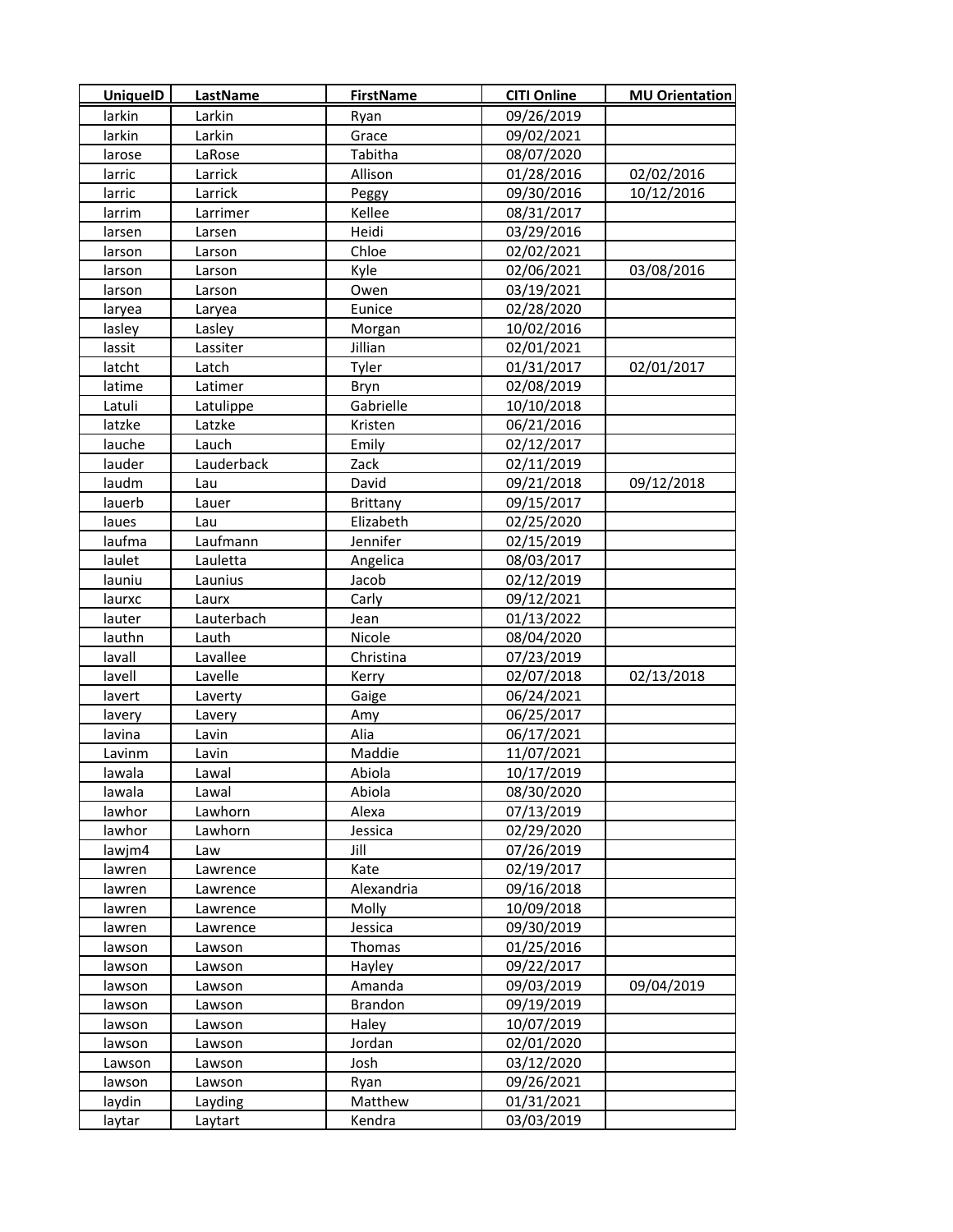| <b>UniquelD</b>    | <b>LastName</b> | <b>FirstName</b>  | <b>CITI Online</b> | <b>MU Orientation</b> |
|--------------------|-----------------|-------------------|--------------------|-----------------------|
| laytar             | Vogt            | Megan             | 10/08/2019         |                       |
| lazara             | Lazar           | Ashley            | 02/28/2021         |                       |
| lazaro             | Lazaro-Lopez    | Carrie            | 01/29/2022         |                       |
| lazban             | Laz Banti       | Anindita          | 03/07/2020         |                       |
| lazora             | Lazor           | Ashlyn            | 11/04/2017         | 09/10/2019            |
| leachc             | Leach           | Caitlin           | 12/26/2019         |                       |
| leachm             | Leachman        | Hunter            | 01/30/2016         |                       |
| leafgr             | Leafgren        | Sheri             | 07/30/2018         | 08/13/2010            |
| leaman             | Leaman          | Henry             | 09/02/2016         | 09/30/2016            |
| learmo             | Learmonth       | Evelyn            | 09/20/2021         |                       |
| leaven             | Leavendusky     | Maegan            | 07/25/2021         |                       |
| leaven             | Leavendusky     | Maegan            | 07/25/2021         |                       |
| leavit             | Leavitt         | Katherine         | 08/01/2018         |                       |
| leavye             | Leavy           | Erica             | 06/15/2016         |                       |
| leblan             | LeBlanc         | Kellie            | 03/09/2018         | 10/04/2018            |
| Lechte             | Lechtenberg     | Kate              | 11/28/2021         |                       |
| ledfor             | Ledford         | Savannah          | 03/04/2019         |                       |
| ledfor             | Ledford         | Katie             | 10/08/2019         |                       |
| leeab <sub>2</sub> | Lee             | Alexander         | 02/23/2019         |                       |
| LeeAng             | Lee             | Angela            | 09/01/2017         |                       |
| leect2             | Lee             | Chin              | 02/01/2022         |                       |
| leecw              | Lee             | Caroline          | 05/30/2021         |                       |
| leeec2             | Lee             | Erica             | 09/22/2021         |                       |
| leeem2             | Lee             | Emma              | 09/10/2021         |                       |
| LeeEun             | Lee             | EunLye            | 07/04/2018         |                       |
| leegn              | Lee             | Gabrielle         | 02/13/2018         |                       |
| leehs              | Lee             | Hannah            | 10/08/2021         | 05/10/2016            |
| leei3              | Lee             | In Hoi            | 10/25/2017         | 10/24/2017            |
| leej21             | Lee             | Ji Hye            | 02/22/2016         |                       |
| leejm5             | Lee             | Jayna             | 02/17/2019         |                       |
| leeker             | Leeker          | Elizabeth         | 06/18/2021         |                       |
| leel               | Lee             | Lena              | 03/21/2019         | 09/23/2021            |
| leel3              | Lee             | Lina              | 01/03/2019         |                       |
| leele              | Lee             | Lauren            | 06/04/2016         |                       |
| leem12             | Lee             | Myung Jin         | 08/30/2020         |                       |
| leemj6             | Lee             | Mariah            | 09/15/2018         |                       |
| leenc3             | Lee             | Natalia           | 08/06/2019         |                       |
| lees44             | Lee             | So Young          | 11/12/2020         | 07/22/2021            |
| lees <sub>12</sub> | Lees            | Lindsay           | 03/11/2020         |                       |
| leeswa             | Gray            | Judith            | 07/05/2017         |                       |
| leetb2             | Lee             | Tavin             | 09/18/2020         |                       |
| leetch             | Leetch          | Cheryl            | 07/10/2021         |                       |
| leew8              | Lee             | Woojin            | 09/15/2019         |                       |
| leeyh2             | Lee             | Gabe              | 02/24/2016         | 04/06/2018            |
| lefebv             | Lefebvre        | Ashley            | 02/10/2020         |                       |
| lefevr             | LeFevre         | Justin            | 01/29/2017         |                       |
| leffer             | Leffers         | Victoria          | 01/31/2021         |                       |
| lefkov             | Lefkovitz       | Amanda            | 01/11/2022         |                       |
| lefkow             | Lefkowitz       | Hannah            | 09/06/2020         |                       |
| leftin             | Leftin          | Adam              | 09/03/2019         | 09/08/2016            |
| lefton             | Lefton          | Carly<br>Veronica | 10/11/2016         |                       |
| legett             | Legette         |                   | 08/05/2021         |                       |
| leggme             | Legg            | Madison           | 01/25/2022         |                       |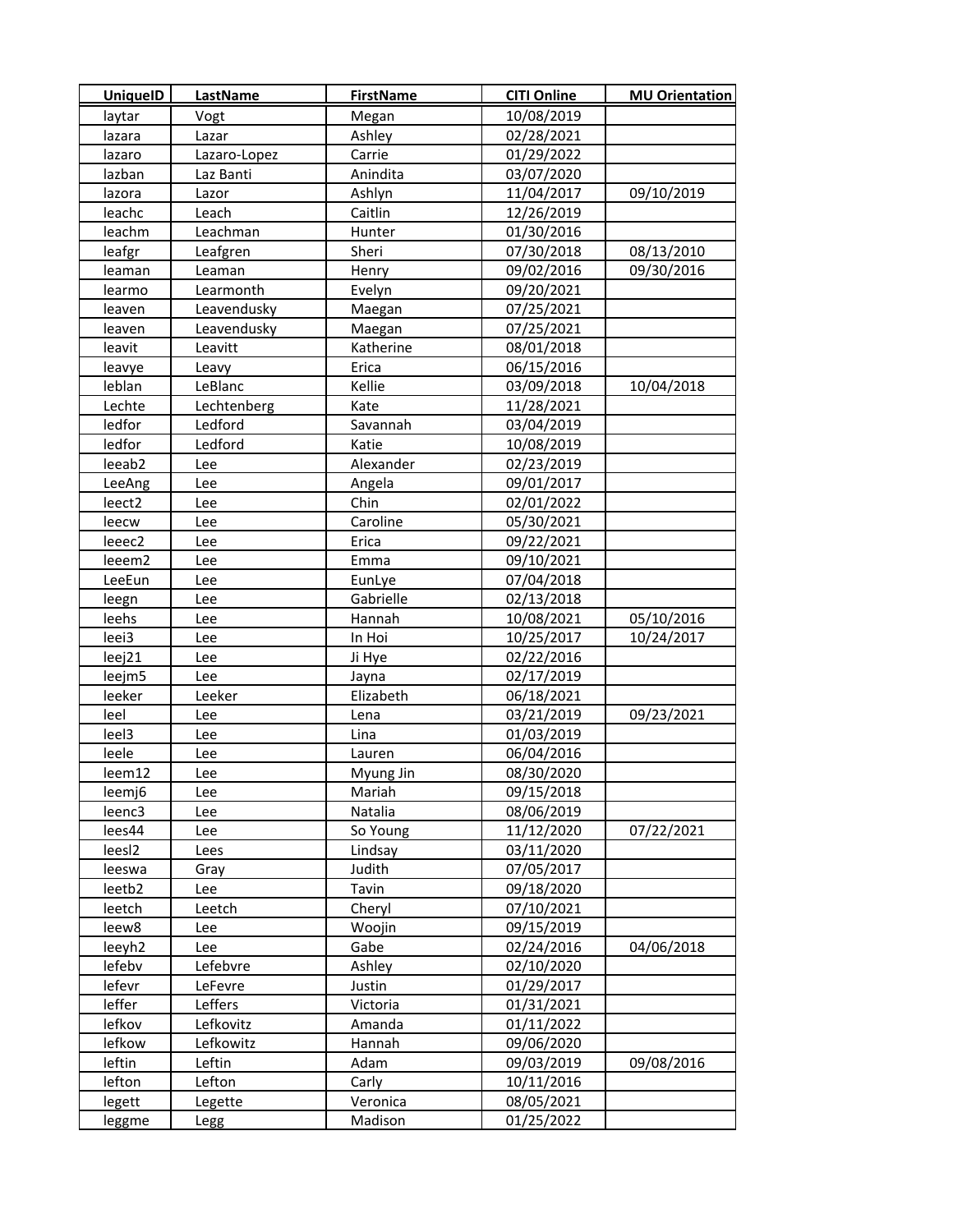| <b>UniquelD</b>   | LastName  | <b>FirstName</b> | <b>CITI Online</b> | <b>MU Orientation</b> |
|-------------------|-----------|------------------|--------------------|-----------------------|
| legrea            | Legreaux  | Samantha         | 08/25/2019         | 08/30/2019            |
| lehman            | Lehmann   | Thomas           | 09/05/2018         |                       |
| lehrer            | Lehrer    | Zoey             | 09/16/2018         |                       |
| leicht            | Leichter  | Laura            | 03/21/2019         |                       |
| leighm            | Leigh     | Max              | 09/27/2017         |                       |
| leight            | Leight    | Kaylie           | 09/20/2020         |                       |
| leight            | Leighton  | Kathryn          | 08/29/2021         |                       |
| leii              | Lei       | In Hong          | 01/26/2017         | 02/07/2017            |
| leinga            | Leingang  | <b>Brian</b>     | 01/31/2022         |                       |
| leisin            | Leisinger | Jordan           | 02/23/2016         |                       |
| Leisin            | Leising   | Emma             | 09/11/2017         |                       |
| leisin            | Leisinger | James            | 09/16/2017         | 02/20/2018            |
| leisin            | Leisinger | Jessica          | 12/03/2018         | 11/28/2018            |
| leiy12            | Lei       | Yuanfeng         | 11/15/2019         |                       |
| lelt              | Le        | Linh             | 10/02/2019         | 02/04/2019            |
| lemchu            | Lemchuk   | Jessica          | 02/20/2017         |                       |
| lemchu            | Lemchuk   | Emily            | 09/03/2017         |                       |
| lemonm            | LeMon     | Meghan           | 02/08/2018         |                       |
| lemons            | Lemons    | Kayla            | 09/08/2020         |                       |
| leneve            | LeNeveu   | Jonathan         | 09/05/2018         |                       |
| lennem            | Lenneman  | Gabe             | 09/18/2019         |                       |
| lennon            | Lennon    | Veronica         | 02/27/2021         |                       |
| lent <sub>2</sub> | Le        | <b>Nghia</b>     | 02/11/2020         |                       |
| lentzs            | Lentz     | Shelby           | 06/07/2021         |                       |
| leonar            | Leonard   | John             | 09/04/2016         | 09/01/2016            |
| leonar            | Leonard   | Carly            | 02/05/2017         |                       |
| leonar            | Leonard   | Luke             | 09/19/2017         | 09/06/2017            |
| leonar            | Leonard   | Lori             | 08/07/2018         |                       |
| leonar            | Leonard   | Caroline         | 02/18/2020         |                       |
| leonar            | Leonard   | Kathryn          | 11/20/2020         |                       |
| leonet            | Leonetti  | Jenna            | 02/06/2018         |                       |
| lepley            | Lepley    | <b>Bailey</b>    | 11/17/2019         |                       |
| lepria            | Lepri     | Xander           | 09/14/2021         |                       |
| lepsky            | Lepsky    | Beth             | 03/10/2020         |                       |
| lerner            | Lerner    | Caroline         | 09/17/2019         |                       |
| leroux            | LeRoux    | Olivia           | 02/01/2019         |                       |
| leroyc            | LeRoy     | Chloe            | 01/30/2022         | 01/31/2022            |
| leserk            | Leser     | Kendall          | 07/20/2019         | 05/05/2017            |
| leseur            | Leseur    | Erica            | 06/01/2019         |                       |
| lesjak            | Lesjak    | McKenzie         | 03/29/2021         |                       |
| let3              | Le        | Trung            | 01/04/2021         |                       |
| lettkn            | Lett      | Kyla             | 10/15/2018         |                       |
| lettsm            | Lett      | Sarah            | 02/05/2020         |                       |
| leugd             | Leu       | Graham           | 02/06/2019         |                       |
| leumes            | Leumessi  | Claire           | 09/23/2021         |                       |
| leungk            | Leung     | Katie            | 08/20/2018         |                       |
| leveil            | Leveille  | Jennifer         | 05/18/2021         |                       |
| leveri            | Levering  | Kristen          | 01/27/2017         |                       |
| leveri            | Leveridge | Max              | 09/09/2017         | 04/06/2018            |
| leviko            | levikov   | rachel           | 02/05/2020         |                       |
| levins            | Levinsohn | Nikolai          | 09/03/2014         | 04/22/2016            |
| levins            | Levin     | Stephanie        | 04/15/2017         | 04/17/2017            |
| levins            | Levinson  | Ginger           | 08/20/2021         |                       |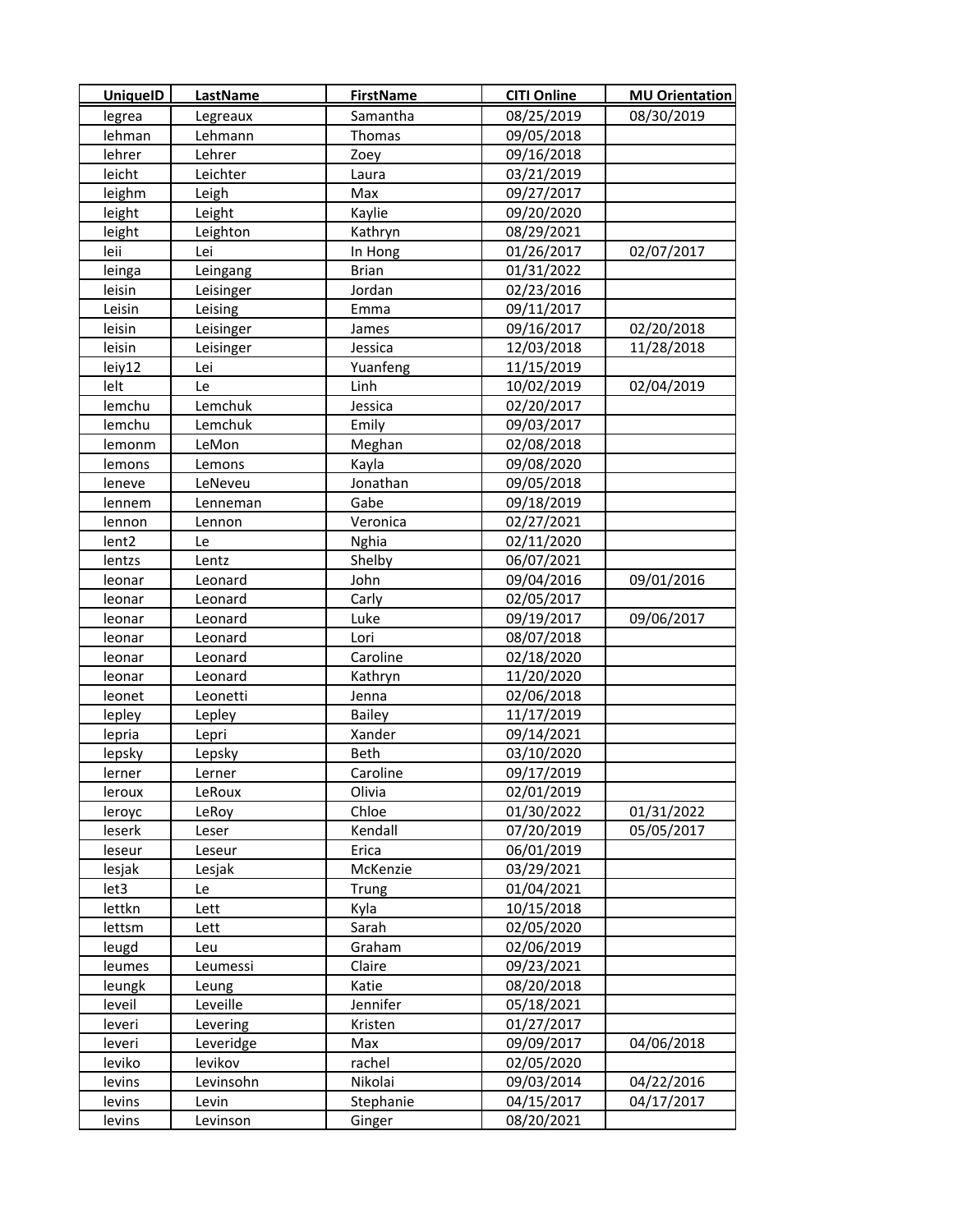| <b>UniquelD</b>   | <b>LastName</b> | <b>FirstName</b> | <b>CITI Online</b> | <b>MU Orientation</b> |
|-------------------|-----------------|------------------|--------------------|-----------------------|
| leviti            | Levitin         | Benji            | 03/13/2019         |                       |
| levyj             | Levy            | Jonathan         | 06/11/2016         |                       |
| levyj             | Levy            | Jonathan         | 05/18/2019         |                       |
| levyja            | Levy            | Jamie            | 02/03/2021         |                       |
| lewick            | Lewicki         | Callisa          | 01/29/2021         |                       |
| Lewisa            | Lewis           | Amanda           | 08/03/2021         |                       |
| lewisc            | Lewis           | Cheyenne         | 11/05/2017         |                       |
| lewish            | Lewis           | Haley            | 06/15/2020         |                       |
| lewisj            | Lewis-Flenaugh  | Jaymee           | 05/30/2018         | 09/05/2018            |
| lewisj            | Lewis           | Jewelia          | 09/21/2021         |                       |
| lewisl            | Meyers          | Lateasha         | 03/12/2017         | 03/15/2017            |
| lewism            | Lewis           | Mary Adeline     | 04/05/2016         | 09/06/2016            |
| lewism            | Lewis           | Magen            | 05/10/2017         |                       |
| lewisr            | Lewis           | Ronald           | 09/26/2016         | 08/31/2016            |
| lewisr            | Lewis           | Rebecca          | 08/21/2017         |                       |
| lewisr            | Lewis           | Rachael          | 02/06/2019         | 03/11/2019            |
| lewiss            | Lewis           | Sam              | 02/12/2019         |                       |
| <b>Iheure</b>     | L'Heureux       | Jessica          | 09/02/2016         |                       |
| liangb            | Liang           | Bin              | 09/16/2019         | 10/05/2012            |
| Liangc            | Liang           | Ce               | 06/25/2018         |                       |
| liangc            | Liang           | Chung            | 09/14/2018         |                       |
| liangh            | Liang           | Haiqi            | 10/08/2018         |                       |
| liangh            | Liang           | Haimo            | 10/09/2019         |                       |
| liangh            | Liang           | Huan             | 02/10/2020         |                       |
| liangy            | Liang           | Yikun            | 09/11/2017         |                       |
| liangy            | Liang           | Yangyang         | 10/06/2018         |                       |
| liaoq             | <b>Burke</b>    | Qing             | 07/31/2020         | 09/11/2015            |
| liaoy5            | Liao            | Yixing           | 01/27/2016         |                       |
| lib <sub>28</sub> | Li              | Bo               | 06/14/2020         | 10/13/2021            |
| lib <sub>32</sub> | Li              | Bin              | 08/25/2020         |                       |
| Lic35             | Li              | Cheng            | 02/03/2020         |                       |
| lic <sub>64</sub> | Li              | Chenyang         | 10/10/2019         |                       |
| lichte            | Lichtenberg     | Kara             | 02/05/2016         | 04/22/2016            |
| lichte            | Lichtenstein    | Jennifer         | 01/29/2017         |                       |
| lichte            | Lichtenstein    | Jacob            | 11/12/2018         | 11/07/2018            |
| lid9              | Li              | Danyang          | 04/21/2016         | 04/22/2016            |
| liddic            | Liddic          | Morgan           | 02/20/2018         | 11/15/2017            |
| lieben            | Liebenguth      | Jazmine          | 03/11/2020         |                       |
| liecht            | Liechty         | Emily            | 01/13/2021         |                       |
| liedel            | Liedel          | Madelyn          | 09/14/2021         |                       |
| lienha            | Lienhart        | Lauren           | 02/13/2018         |                       |
| lierer            | Lierer          | Kyle             | 02/28/2019         |                       |
| liesch            | Liesch          | Sheridan         | 09/17/2019         |                       |
| lightg            | Light-Gibon     | Karyn            | 08/04/2020         |                       |
| lightm            | Light           | Michael          | 07/20/2020         | 08/16/2017            |
| lih15             | Li              | Han              | 02/03/2018         |                       |
| lih19             | Li              | Hongmei          | 03/12/2018         | 05/07/2018            |
| lih <sub>30</sub> | Li              | Haorong          | 05/26/2018         |                       |
| lih39             | Li              | Huiyan           | 01/29/2020         |                       |
| lih <sub>55</sub> | Li              | Houfu            | 10/02/2018         |                       |
| lij143            | Li              | Jiulin           | 02/11/2018         | 05/07/2018            |
| LIJ20             | Jingxuan        | Li               | 04/30/2015         | 09/06/2016            |
| lij224            | Li              | Jing             | 05/26/2020         |                       |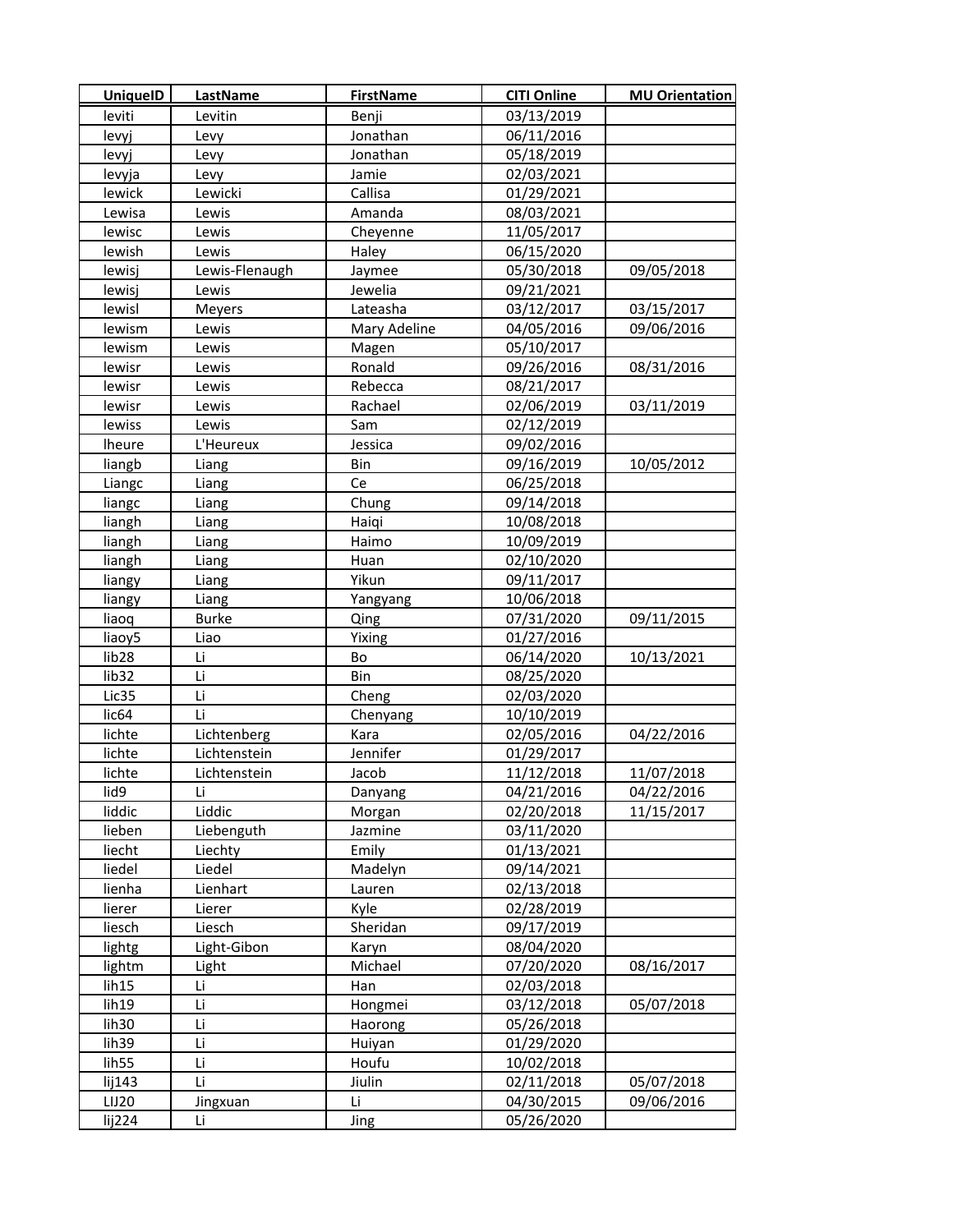| <b>UniquelD</b>    | <b>LastName</b> | <b>FirstName</b> | <b>CITI Online</b> | <b>MU Orientation</b> |
|--------------------|-----------------|------------------|--------------------|-----------------------|
| lij23              | Li              | Jiaji            | 02/09/2020         |                       |
| lij43              | Li              | Jindi            | 09/17/2019         | 02/12/2019            |
| lij92              | Li              | Cosima           | 09/03/2020         |                       |
| lik28              | Li              | Kunzhan          | 01/31/2020         |                       |
| lik34              | Li              | Keyan            | 03/14/2020         |                       |
| lik6               | Li              | Kavin            | 10/03/2019         |                       |
| $I$ il 16          | Li              | Lu               | 09/05/2016         |                       |
| lillyb             | Lilly           | Brooke           | 02/18/2020         |                       |
| lillyj             | Lilly           | Jordan           | 01/27/2017         | 02/01/2017            |
| lilypr             | Lilly           | Peyton           | 01/05/2017         |                       |
| lim74              | Li              | Minghua          | 01/31/2019         |                       |
| limav              | Lim             | Antonio          | 08/19/2020         |                       |
| limont             | Limon           | Tanner           | 09/15/2019         |                       |
| lims6              | Lim             | Sooyeong         | 09/21/2018         | 09/12/2018            |
| LimTho             | Lim             | Thona            | 05/03/2018         |                       |
| lin7               | Li              | Nan              | 09/06/2016         | 08/31/2016            |
| linare             | Linares         | Andrew           | 09/30/2021         |                       |
| linc3              | Lin             | Chu Yi Joyce     | 10/06/2017         |                       |
| lindbe             | Lindberg        | Erin             | 08/17/2021         |                       |
| lindel             | Lindell         | Amanda           | 07/31/2019         |                       |
| lindla             | Lindland        | Charles          | 09/04/2019         | 09/04/2019            |
| lindon             | Lindon          | Samantha         | 02/17/2019         |                       |
| Lindsa             | Lindsay         | Lori             | 06/01/2018         |                       |
| lindsa             | Lindsay         | Jonathan         | 02/11/2019         |                       |
| lindsa             | Lindsay         | Noelle           | 01/31/2022         |                       |
| lindse             | Lindsey         | Wilson           | 09/07/2018         |                       |
| lindse             | Lindsey         | Jasmyne          | 03/13/2020         |                       |
| linejm             | Line            | Joanna           | 01/18/2022         | 01/31/2022            |
| linewe             | Lineweaver      | Victoria         | 02/23/2020         |                       |
| lingwa             | Lingwall Odio   | Anne             | 09/03/2018         | 10/29/2019            |
| linj36             | Lin             | Jinghan          | 03/11/2021         |                       |
| linkey             | Linkey          | Makenna          | 02/17/2019         |                       |
| linkl              | Lin             | Kathy            | 02/18/2021         | 11/23/2015            |
| linl <sub>5</sub>  | Lin             | Ling             | 09/13/2016         |                       |
| lim <sub>m10</sub> | Lin             | Minjie           | 05/09/2021         |                       |
| linnlc             | Linn            | Laura            | 06/17/2017         |                       |
| linp4              | Lin             | Pei              | 02/02/2017         |                       |
| ling <sub>2</sub>  | Lin             | Qiubin           | 09/06/2016         |                       |
| $\lim$ 3           | Lin             | Ruogian          | 02/22/2020         |                       |
| linsco             | Lackmeyer       | Abbe             | 09/10/2020         | 09/08/2004            |
| linthi             | Linthicum       | Meghan           | 01/11/2020         |                       |
| lintzs             | Lintz           | Susanne          | 10/07/2020         |                       |
| linx16             | Lin             | Xiaofeng         | 09/18/2020         |                       |
| liny14             | Lin             | Yiting           | 09/11/2017         |                       |
| liny20             | Lin             | Yin              | 09/10/2018         |                       |
| liny27             | Lin             | Yifan            | 09/02/2019         |                       |
| linz2              | Lin             | Zehua            | 10/10/2019         |                       |
| lip18              | Li              | Peilin           | 02/23/2020         |                       |
| lipari             | Lipari          | Dominic          | 04/25/2016         |                       |
| lipins             | Lipinski        | Ryan             | 10/21/2019         |                       |
| lippar             | Lippard         | Ashley           | 09/26/2019         |                       |
| lipper             | Lippert         | Morgan           | 10/11/2018         |                       |
| lipper             | Lippert         | Karli            | 09/25/2019         |                       |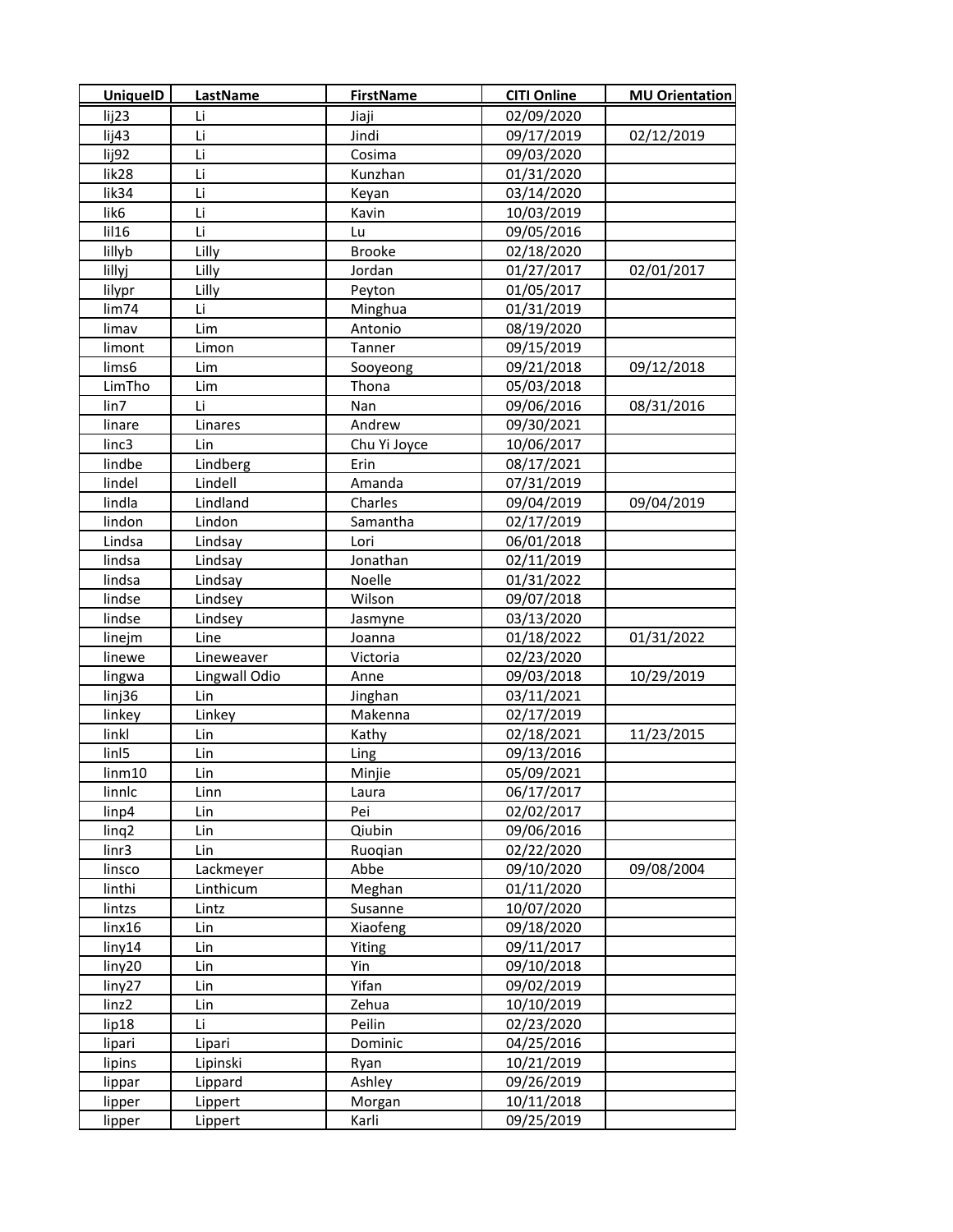| <b>UniquelD</b>   | <b>LastName</b> | <b>FirstName</b> | <b>CITI Online</b> | <b>MU Orientation</b> |
|-------------------|-----------------|------------------|--------------------|-----------------------|
| lipper            | Lippert         | Sierra           | 06/15/2021         |                       |
| lippma            | Lippmann        | Stephen          | 07/17/2017         | 12/15/2009            |
| lippsa            | Lipps           | Audrey           | 02/16/2016         | 02/17/2016            |
| lippsj            | Lipps           | Jessica          | 03/09/2020         |                       |
| lipsco            | Lipscomb        | Jennifer         | 02/12/2017         |                       |
| lipsco            | Lipscomb        | Santana          |                    | 02/06/2020            |
| lipsit            | Lipsitz         | Michael          | 12/15/2018         | 01/17/2019            |
| liptak            | Liptak          | Allyson          | 09/25/2017         | 10/04/2018            |
| liq23             | Li              | Qingxiao         | 09/12/2021         |                       |
| lir17             | Li              | Ruowen           | 02/03/2020         | 02/04/2020            |
| lis103            | Li              | Shicheng         | 02/05/2020         |                       |
| lisaki            | Landis          | Lisa             | 04/03/2017         |                       |
| lisows            | Lisowsky        | Julianna         | 02/06/2020         |                       |
| lissmp            | Liss            | Michael          | 10/17/2020         |                       |
| lister            | Listermann      | Joshua           | 01/27/2016         |                       |
| lister            | Listerman       | Kelsey           | 01/18/2017         | 03/28/2017            |
| listha            | Listhartke      | Heather          | 02/02/2022         | 01/31/2020            |
| listoh            | List            | Olivia           | 09/10/2017         |                       |
| liszka            | Liszka          | Sofia            | 08/30/2021         |                       |
| lit23             | Li              | Tianyan          | 10/31/2017         |                       |
| lit54             | Li              | Tianye           | 02/24/2020         |                       |
| litmer            | Litmer          | Morgan           | 09/07/2021         |                       |
| littel            | Littell         | TJ               | 09/06/2018         |                       |
| Little            | Little          | Ty'ron           | 02/10/2019         |                       |
| little            | Little          | <b>Brian</b>     | 09/19/2019         |                       |
| little            | Little          | Dana             | 09/23/2021         | 09/06/2017            |
| litzvk            | Litz            | Victoria         | 09/10/2018         |                       |
| liuc53            | Liu             | Chufei           | 09/01/2021         |                       |
| liuc9             | Liu             | Chenxi           | 10/27/2020         |                       |
| liud10            | Liu             | Dongyang         | 01/29/2016         | 09/30/2016            |
| liud11            | Liu             | Dewei            | 03/04/2018         |                       |
| liug8             | Guangyao        | Liu              | 02/12/2019         | 02/12/2019            |
| liuh8             | Liu             | Han              | 09/17/2017         |                       |
| liuj13            | Liu             | Jinxin           | 02/09/2016         |                       |
| liuj25            | Liu             | Jingyu           | 02/01/2018         |                       |
| liuj28            | Liu             | Jiyu             | 02/04/2020         |                       |
| liuj49            | Liu             | Junyuan          | 09/25/2021         |                       |
| liuk15            | Liu             | Kailu            | 10/08/2019         |                       |
| liul13            | Liu             | Lulu             | 02/09/2019         | 03/11/2019            |
| liul <sub>2</sub> | Liu             | Lin              | 12/17/2019         |                       |
| liul9             | Liu             | Lu               | 03/04/2016         |                       |
| liuq34            | Liu             | Qianrui          | 10/03/2019         |                       |
| liur10            | Liu             | Ruoshui          | 09/04/2018         |                       |
| lius12            | Liu             | Su               | 02/01/2022         |                       |
| lius90            | Liu             | Sirui            | 09/22/2020         |                       |
| liut32            | Liu             | Theodore         | 07/01/2019         |                       |
| liux13            | Liu             | Xiuting          | 02/09/2021         |                       |
| liux14            | Liu             | Xurong           | 05/21/2020         |                       |
| liux16            | Liu             | Xiaotong         | 10/11/2021         | 10/03/2021            |
| liux23            | Liu             | Xiuqi            | 02/01/2016         | 09/30/2016            |
| liux34            | Liu             | Xiaoya           | 09/16/2019         |                       |
| liux65            | Liu             | Xinqi            | 09/20/2018         | 09/12/2018            |
| liuy11            | Liu             | Yan              | 02/18/2018         |                       |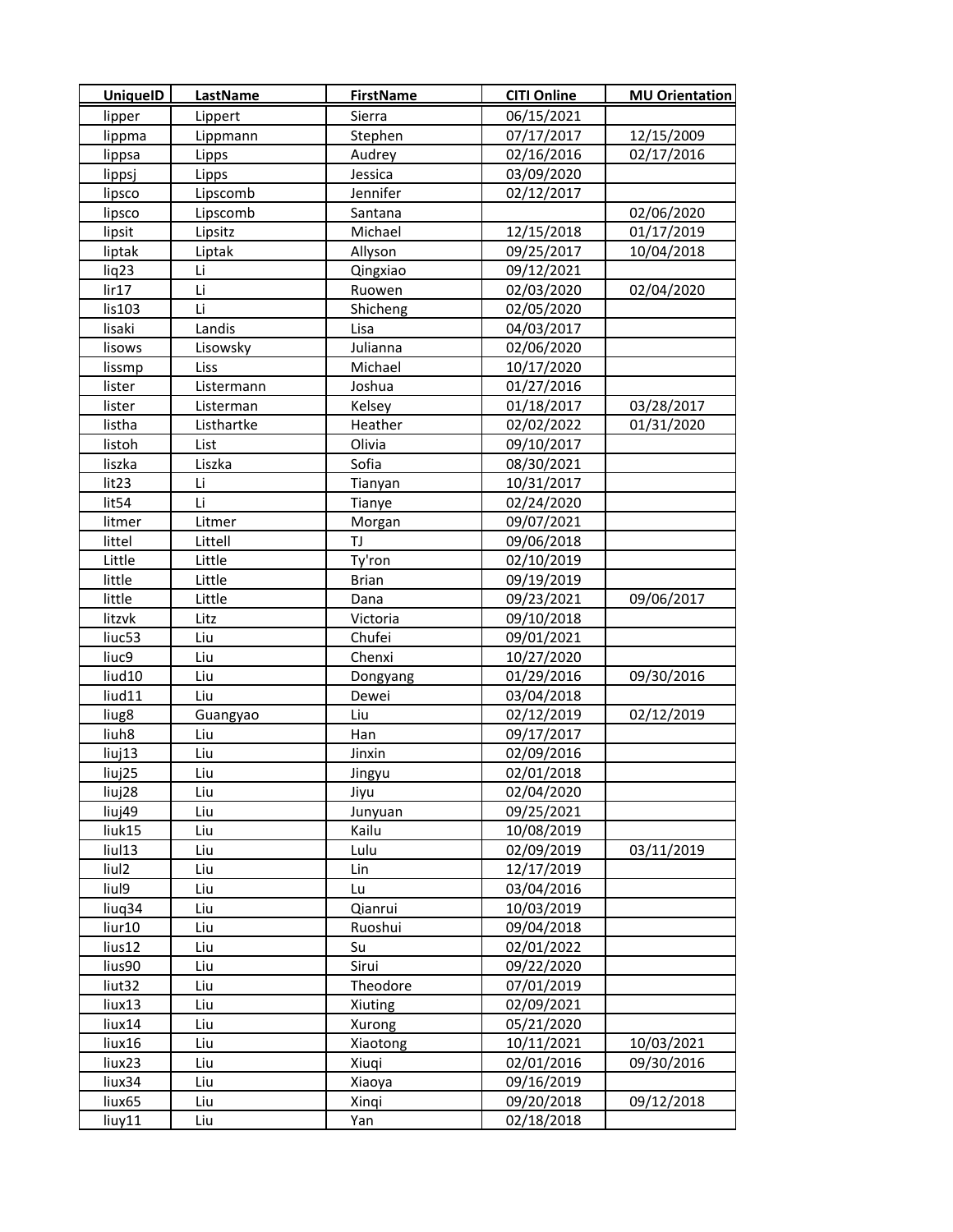| <b>UniquelD</b>    | <b>LastName</b> | <b>FirstName</b> | <b>CITI Online</b> | <b>MU Orientation</b> |
|--------------------|-----------------|------------------|--------------------|-----------------------|
| liuy28             | Liu             | Yuan             | 02/03/2016         |                       |
| liuy36             | Liu             | Yuxi             | 05/23/2016         |                       |
| liuy42             | Liu             | Yunlong          | 09/29/2016         |                       |
| liuy51             | Liu             | Yuexiao          | 03/09/2018         | 10/04/2018            |
| liuy58             | Liu             | Yongjun          | 09/16/2018         | 09/12/2018            |
| liuy63             | Liu             | Yujin            | 09/22/2018         | 10/05/2018            |
| liuy66             | Liu             | Yuanfeng         | 09/19/2019         |                       |
| liuy90             | Liu             | Yilin            | 02/20/2019         |                       |
| liuz10             | Liu             | Zhongyu          | 09/29/2016         |                       |
| liuz17             | Liu             | Zhu              | 09/17/2017         |                       |
| liuz <sub>58</sub> | Liu             | Zihang           | 03/21/2019         |                       |
| livers             | Liversage       | Sarah            | 04/28/2021         |                       |
| living             | Livingston      | Jack             | 01/07/2016         |                       |
| living             | Livingston      | Anne             | 05/31/2019         |                       |
| living             | Livingston      | Natalie          | 02/04/2020         |                       |
| lix149             | Li              | Xinglin          | 03/14/2020         |                       |
| lix162             | Li              | Xiyuan           | 09/11/2019         |                       |
| lix165             | Li              | Xinli            | 09/01/2021         |                       |
| liy                | Li              | Yue              | 01/09/2021         | 01/31/2006            |
| liy146             | Li              | Yilin            | 11/06/2021         |                       |
| liy304             | Li              | Yan              | 06/05/2019         | 01/31/2020            |
| liy47              | Li              | Yuanyuan         | 02/29/2016         | 03/08/2016            |
| liy49              | Li              | Yihan            | 02/10/2019         | 03/11/2019            |
| liy96              | Li              | Yilun            | 01/27/2020         |                       |
| liz148             | Li              | Anna             | 04/03/2020         |                       |
| liz27              | Li              | Zhiyuan          | 09/15/2019         | 09/18/2019            |
| liz32              | Li              | Zhuopeng         |                    | 10/12/2016            |
| liz51              | Li              | Zidu             | 01/31/2020         |                       |
| liz96              | Li              | Ziqi             | 09/27/2021         |                       |
| llapaa             | Llapa           | Andrea           | 09/05/2016         |                       |
| llewel             | Llewellyn       | Kimber           | 01/28/2019         |                       |
| lloydb             | Lloyd           | Ben              | 02/19/2021         |                       |
| lloyde             | Lloyd           | Emily            | 08/29/2016         |                       |
| lloydk             | Lloyd           | Kelsey           | 01/29/2022         |                       |
| lloyds             | Lloyd           | Sally            | 03/14/2016         | 03/25/2013            |
| loaden             | Loadenthal      | Michael          |                    | 03/28/2017            |
| Loaden             | Loadenthal      | Michael          | 03/29/2017         |                       |
| loberg             | Loberger        | Sarah            | 01/22/2020         |                       |
| locapu             | Locaputo        | Olivia           | 10/09/2019         |                       |
| lochar             | Lochard         | Khelsi           | 02/02/2020         | 02/04/2020            |
| locign             | LoCigno         | Mitchell         | 02/07/2019         |                       |
| lockar             | Lockard         | Patricia         | 03/14/2017         |                       |
| lockeg             | Locke           | Gregory          | 10/10/2018         |                       |
| lockha             | Lockhart        | Katie            | 10/16/2019         | 01/31/2022            |
| lockri             | Lockridge       | Tim              | 08/07/2019         | 09/23/2014            |
| loeffe             | Loeffelman      | Michael          | 07/28/2018         |                       |
| loeffl             | Loeffler        | Caitlin          | 06/01/2017         |                       |
| Loeffl             | Loeffler        | Catherine        | 09/27/2017         |                       |
| loftus             | Loftus          | Kyle             | 06/01/2017         | 06/16/2017            |
| LoganT             | Logan           | Tiffany          | 07/18/2017         |                       |
| logema             | Logeman         | Tommy            | 09/06/2017         |                       |
| lohman             | Lohman          | Kayla            | 04/21/2020         |                       |
| lohnes             | Lohnes          | Elizabeth        | 02/13/2020         |                       |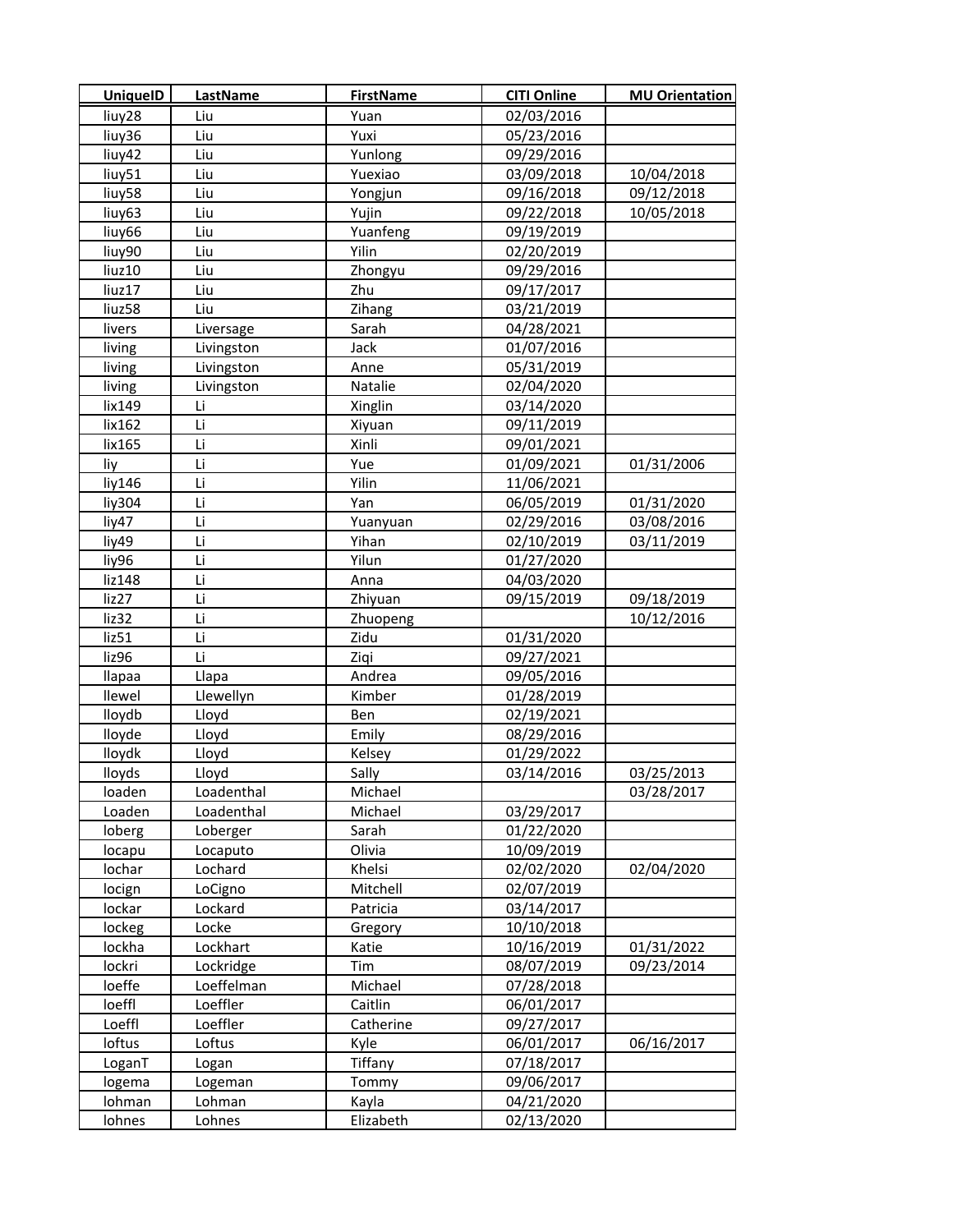| <b>UniquelD</b> | <b>LastName</b>  | <b>FirstName</b> | <b>CITI Online</b> | <b>MU Orientation</b> |
|-----------------|------------------|------------------|--------------------|-----------------------|
| lohrey          | Lohrey           | Dana             | 09/27/2017         |                       |
| loizea          | Loizeaux         | Martha           | 08/20/2021         |                       |
| lollim          | Lolli            | Meghan           | 09/09/2021         |                       |
| lollin          | Lollini          | Alyssa           | 10/14/2018         |                       |
| lombar          | Lombardi         | Meredith         | 09/16/2019         |                       |
| londin          | Londino          | Emma             | 02/20/2020         |                       |
| longb3          | Long             | Bingwen          | 10/03/2021         |                       |
| longge          | Long             | Graham           | 10/03/2019         |                       |
| longje          | Long             | Jeremy           | 10/07/2016         | 10/20/2016            |
| longjh          | Long             | Jessica          | 06/26/2019         |                       |
| LongLa          | Long             | Lauren           | 01/31/2020         |                       |
| longsm          | Long             | Steven           | 11/12/2020         |                       |
| longvi          | Longville        | Cassidy          | 02/18/2018         |                       |
| lonnem          | Lonneman         | Mariah           | 02/29/2016         | 02/09/2016            |
| lonsin          | Lonsinger        | Ashley           | 03/04/2021         |                       |
| lonswa          | Lonsway          | Kristin          | 10/06/2017         |                       |
| looji           | Loo              | Jaden            | 10/03/2018         |                       |
| looper          | Looper           | Jeremy           | 05/10/2016         |                       |
| lopezc          | Lopez            | Courtney         | 10/28/2019         |                       |
| lopeze          | Lopez            | Emmanuel         | 09/24/2019         |                       |
| lopezf          | Lopez            | Bryan            | 07/22/2020         |                       |
| lopezg          | Lopez Gonzalez   | Rosario          | 10/30/2016         |                       |
| lopezj          | Lopez            | Joseph           | 02/08/2016         |                       |
| lopezj          | Lopez            | Jaclyn           | 07/16/2019         |                       |
| lopezl          | Lopez            | Lynette          | 09/06/2016         |                       |
| lopezm          | Lopez            | Maribel          | 05/22/2017         |                       |
| lopezm          | Lopez            | Maricela         | 03/01/2021         |                       |
| lopezs          | Lopez            | Sara             | 06/25/2018         |                       |
| lopezv          | Lopez Rangel     | Victoria         | 01/30/2022         |                       |
| loreek          | Loree            | Kayla            | 11/04/2015         | 11/09/2016            |
| lorenz          | Lorenzen         | Michelle         | 08/07/2018         |                       |
| lorenz          | Lorenzo          | Austin           | 01/03/2019         | 02/11/2020            |
| lorenz          | Lorenzo          | Nicholas         | 09/06/2020         |                       |
| lorenz          | Lorenz           | Nicole           | 10/12/2021         |                       |
| loriga          | Lorigan          | Erin             | 09/27/2018         |                       |
| loriga          | Lorigan          | Audrey           | 01/21/2022         |                       |
| lorkov          | Lorkovic         | Jacob            | 03/21/2021         |                       |
| lorsch          | Lorsch           | Nina             | 12/11/2016         | 12/02/2016            |
| loskoc          | Loskoch Thompson | Collette         | 09/16/2021         |                       |
| lossie          | Lossie           | Sarah            | 04/19/2016         |                       |
| losskd          | Loss             | Kelsey           | 10/19/2016         |                       |
| lottdr          | Lott             | Danielle         | 09/07/2016         |                       |
| lottim          | Lotti            | Melissa          | 08/08/2019         |                       |
| louder          | Louderback       | Molly            | 08/31/2017         |                       |
| loughe          | Lougheed         | Annie            | 02/12/2019         |                       |
| loughk          | Lough            | Kyra             | 09/10/2019         | 10/29/2019            |
| Louiss          | Louis            | Sydney           | 09/12/2021         |                       |
| loux2           | Lou              | Xin              |                    | 02/12/2019            |
| loveda          | Loveday          | Morgan           | 09/07/2021         |                       |
| lovekm          | Love             | Kara             | 09/16/2021         |                       |
| lovela          | Lovelace         | Nicholas         | 02/15/2016         |                       |
| lovele          | Loveless         | Cody             | 03/30/2017         |                       |
| lovele          | Loveless         | Megan            | 02/24/2016         | 02/20/2018            |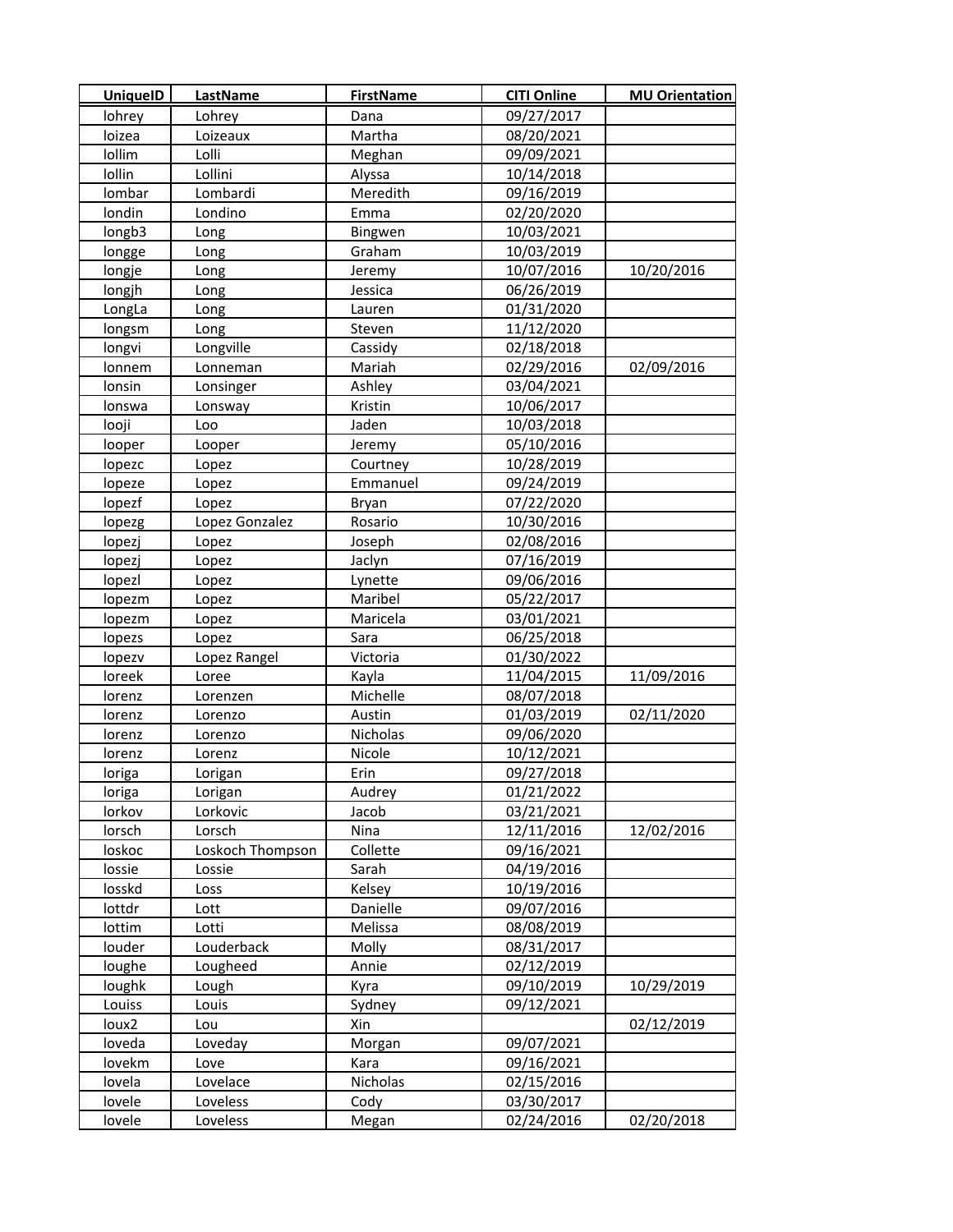| <b>UniquelD</b> | LastName     | <b>FirstName</b> | <b>CITI Online</b> | <b>MU Orientation</b> |
|-----------------|--------------|------------------|--------------------|-----------------------|
| lovell          | Lovell       | Tayler           | 09/13/2018         |                       |
| lovell          | Lovell       | Kelly            | 08/19/2021         |                       |
| lovett          | Lovett       | Chase            | 09/19/2016         | 09/28/2016            |
| lovins          | Lovins       | Tasha            | 09/26/2016         |                       |
| lowder          | Lowder       | Austin           | 04/23/2018         |                       |
| loweaf          | Lowe         | Alexandria       | 01/02/2022         |                       |
| lowekr          | Lowe         | Kayla            | 06/16/2020         |                       |
| lowery          | Lowery       | Ellen            | 03/30/2019         |                       |
| LOWESE          | Lowe         | Sydney           | 04/17/2020         |                       |
| lowesr          | Lowe         | Savannah         | 09/16/2019         |                       |
| lowetc          | Lowe         | Tory             | 10/20/2017         | 02/12/2018            |
| lowhur          | Lowhurst     | Emily            | 02/28/2021         |                       |
| lowney          | Lowney       | Ashton           | 02/11/2019         |                       |
| lowrey          | Lowrey       | Valerie          | 02/09/2020         |                       |
| lowrym          | Lowry        | Meghan           | 02/19/2018         |                       |
| lozano          | Lozano       | Alex             | 02/05/2020         |                       |
| lubano          | Lubanovic    | Stephanie        | 09/01/2021         |                       |
| lubyc           | Luby         | Caroline         | 03/16/2021         |                       |
| luc9            | Lu           | Cheng            | 02/11/2018         | 05/07/2018            |
| lucase          | Lucas        | Elizabeth        | 01/02/2018         |                       |
| lucasm          | Lucas        | Michelle         | 02/05/2018         | 02/14/2018            |
| lucasw          | Lucas        | Willie           | 04/02/2020         |                       |
| lucero          | Lucero       | Jesus            | 10/03/2018         |                       |
| Luceyk          | Lucey        | Kathleen         | 05/01/2017         | 04/17/2017            |
| lucian          | Luciano      | Lisa             | 01/31/2016         |                       |
| lucina          | Lucina       | Lauren           | 10/16/2021         |                       |
| luczaj          | Luczaj       | Eric             | 08/25/2019         | 11/02/2007            |
| luczaj          | Luczaj       | Matthew          | 09/23/2020         |                       |
| ludwic          | Ludwick      | Kristen          | 06/01/2016         |                       |
| ludwig          | Ludwig       | Sabrina          | 02/08/2018         |                       |
| Ludwin          | Ludwin       | <b>Brian</b>     | 11/18/2021         |                       |
| luebbe          | Luebbers     | Carly            | 09/25/2018         |                       |
| luebbe          | Luebbers     | <b>Brad</b>      | 02/06/2019         |                       |
| Luebbe          | Luebbe       | Aaron            | 02/27/2019         | 09/03/2010            |
| luerst          | Luers        | Tara             | 02/18/2021         |                       |
| luethk          | Luethke      | Timothy          | 06/28/2016         |                       |
| luh4            | Lu           | Haitao           | 02/18/2018         |                       |
| luhrin          | Luhring      | Jordyn           | 02/05/2020         |                       |
| luhrsa          | Luhrs        | Abbegail         | 09/05/2016         |                       |
| luie            | Lui          | Edith            | 01/04/2018         | 02/19/2019            |
| LujanH          | Lujan        | Hector           | 08/09/2021         |                       |
| lukeni          | Luken        | Isabelle         | 09/04/2016         |                       |
| lukusa          | Lukusa       | Mbombu           | 03/02/2021         |                       |
| lullrb          | Lull         | Robert           | 09/12/2016         | 02/23/2010            |
| LullRo          | Lull         | Robert           | 08/03/2020         |                       |
| lunaro          | Luna Rodrigo | Maria            | 07/13/2020         |                       |
| lunars          | Lunar        | Shannan          | 10/15/2021         |                       |
| luncan          | Luncan       | Holly            | 09/04/2016         |                       |
| luncan          | Luncan       | Amy              | 10/21/2016         |                       |
| lunda           | Lund         | Abigail          | 09/27/2021         |                       |
| lunday          | Lunday       | Luke             | 10/30/2020         |                       |
| Lundst          | Lundstrom    | Lisa             | 08/02/2017         |                       |
| lunsfo          | Lunsford     | Mac              | 02/20/2019         |                       |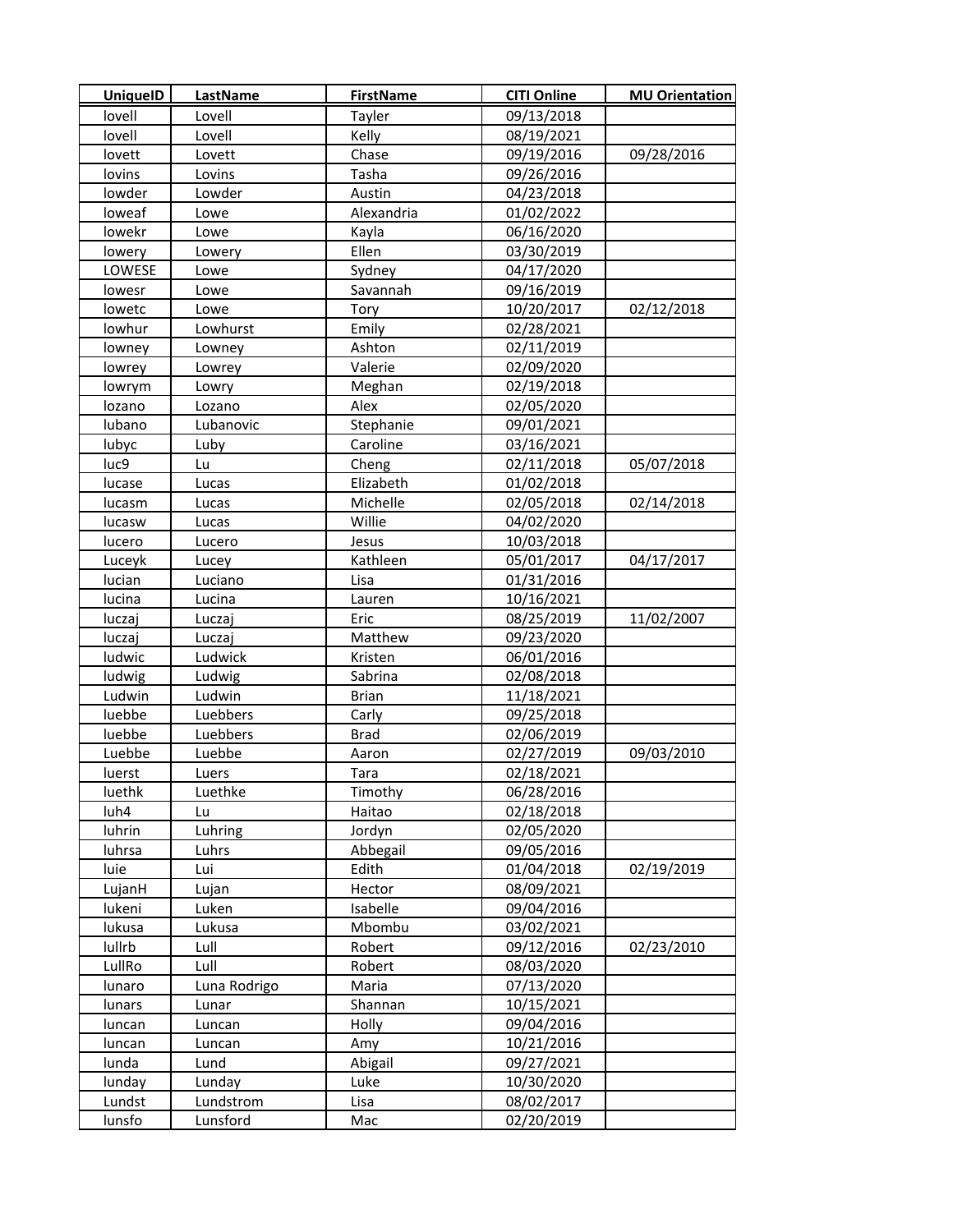| <b>UniquelD</b> | <b>LastName</b> | <b>FirstName</b> | <b>CITI Online</b> | <b>MU Orientation</b> |
|-----------------|-----------------|------------------|--------------------|-----------------------|
| luntlc          | Lunt            | Lindsey          | 02/01/2021         |                       |
| luntpe          | Lunt            | Phillip          | 02/14/2018         | 01/31/2020            |
| luntsm          | Lunt            | Stephen          | 02/17/2019         |                       |
| lunzje          | Lunz            | Jacqueline       | 03/21/2019         |                       |
| luob5           | Luo             | Binhao           | 09/03/2021         |                       |
| luoj25          | Luo             | Jiazhi           | 02/03/2020         |                       |
| luoj6           | Luo             | Jing             | 12/22/2015         | 01/15/2016            |
| luom3           | Luo             | Minjie           | 02/07/2017         |                       |
| luos8           | Luo             | Si               | 10/04/2019         |                       |
| luoy17          | Luo             | Yan              | 02/08/2019         |                       |
| luoy44          | Luo             | Angel            | 02/13/2021         |                       |
| lupari          | Lupariello      | Andrea           | 10/08/2017         |                       |
| luq4            | Lu              | Qinyuan          | 02/06/2018         | 02/05/2018            |
| LuseWi          | Luse            | William          | 09/21/2018         |                       |
| lussie          | Lussier         | Amanda           | 05/25/2018         |                       |
| lutchj          | Lutch           | Jakob            | 02/19/2020         |                       |
| lutess          | Lutes           | Sophie           | 01/24/2019         |                       |
| luther          | Luther          | Arah             | 02/03/2016         |                       |
| luther          | Luther          | Jordana          | 10/07/2020         |                       |
| luthik          | Luthi           | Kalli            | 02/27/2019         |                       |
| luthye          | Luthy           | Ellison          | 02/04/2016         |                       |
| lutter          | Lutterbie       | <b>Brittany</b>  | 03/02/2019         |                       |
| lutwen          | Lutwen          | Charlie          | 03/14/2019         |                       |
| lutzkd          | Lutz            | Kamryn           | 05/01/2019         |                       |
| lutzmd          | Lutz            | Mary Denise      | 12/25/2020         |                       |
| luust           | Luu             | San              | 02/04/2020         |                       |
| luxl            | Lux             | Lee              | 03/31/2016         | 09/01/2016            |
| luxsj           | Lux             | Jadyn            | 01/27/2022         |                       |
| luy12           | Lu              | <b>Yiding</b>    | 10/02/2016         | 10/12/2016            |
| luy2            | Lu              | Yun              | 03/26/2019         | 05/06/2011            |
| luy7            | Lu              | Ying             | 02/06/2017         | 03/13/2018            |
| LYBARG          | Lybarger        | Benjamin         | 08/04/2019         |                       |
| lymm            | Ly              | Maddy            | 09/01/2020         |                       |
| lynchc          | Lynch           | Charles          | 04/17/2019         |                       |
| <b>LYNCHC</b>   | Lynch           | Chasten          | 10/06/2019         |                       |
| lynchh          | Lynch           | Haley            | 10/07/2019         |                       |
| lynchk          | Lynch           | Karla            | 06/04/2019         |                       |
| lynchl          | Lynch           | Lauren           | 06/09/2021         |                       |
| lynnb           | Lynn            | <b>Brittany</b>  | 06/04/2017         |                       |
| lynnms          | Lynn            | Miles            | 09/08/2021         |                       |
| lyonsa          | Lyons           | Abigail          | 02/26/2020         | 12/04/2015            |
| lyonse          | Lyons           | Elizabeth        | 02/25/2020         |                       |
| lyonsh          | Lyons           | Hannah           | 06/28/2021         |                       |
| lyonsm          | Lyons           | Morgan           | 08/05/2020         |                       |
| lyonss          | Lyon            | Sidne            |                    | 04/26/2018            |
| lysm            | Ly              | Shannon          | 02/20/2020         |                       |
| lytlem          | Lytle           | Margaret         | 05/31/2018         |                       |
| lytlem          | Lytle           | Megan            | 07/09/2019         |                       |
| lyuj7           | Lyu             | Jia              | 01/31/2021         |                       |
| m.engl          | England         | Marcia           | 01/20/2022         |                       |
| maagbm          | Maag            | <b>Brianne</b>   | 01/31/2016         | 09/30/2016            |
| maaghv          | Maag            | Hilary           | 07/07/2017         |                       |
| maasrh          | Maas            | Rachel           | 02/02/2022         |                       |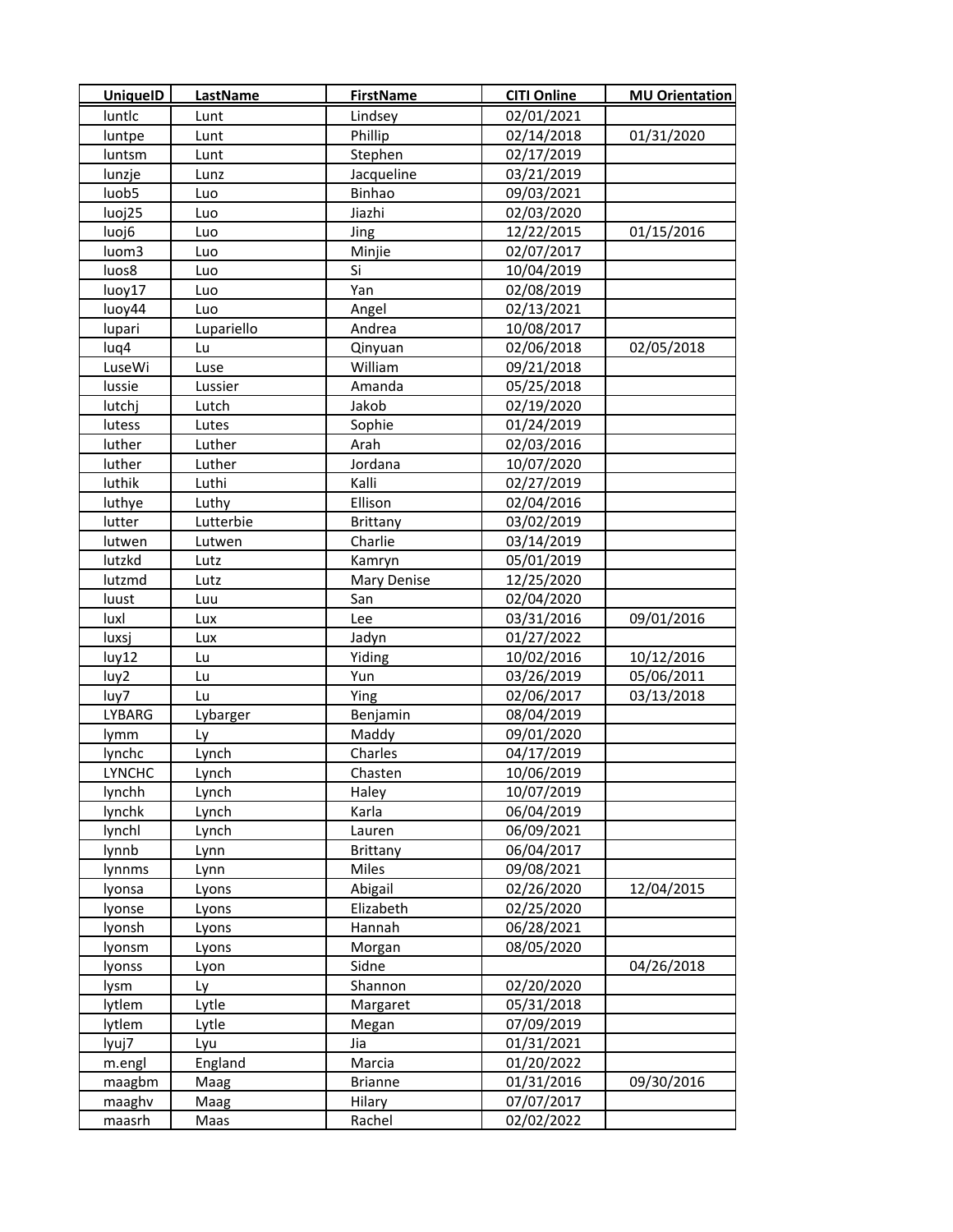| <b>UniquelD</b> | <b>LastName</b> | <b>FirstName</b> | <b>CITI Online</b> | <b>MU Orientation</b> |
|-----------------|-----------------|------------------|--------------------|-----------------------|
| mabery          | Mabery          | Alison           | 10/04/2016         |                       |
| mabisi          | Mabisi          | Keren            | 08/25/2016         | 11/15/2017            |
| mabrys          | Mabry           | Sophia           | 09/12/2021         |                       |
| macdon          | MacDonald       | Danya Lynn       | 09/10/2017         |                       |
| macdon          | MacDonald       | Amber            | 09/25/2019         |                       |
| macdow          | MacDowell       | Ellie            | 09/14/2019         |                       |
| maceda          | Maceda          | Elliot           | 10/05/2021         | 10/03/2021            |
| macgre          | MacGregor       | Alexandra        | 03/06/2019         |                       |
| machad          | Machado         | Caroline         | 09/14/2018         |                       |
| macioc          | Macioce         | Vincent          | 09/14/2016         |                       |
| mackan          | Mack            | Arianna          | 09/28/2019         |                       |
| Mackef          | macke           | fiona            | 01/17/2022         |                       |
| macken          | Macke           | Noah             | 10/03/2018         |                       |
| macken          | Mackenzie       | Ann              | 07/01/2014         | 02/04/2019            |
| mackms          | Mack            | Shannon          | 01/29/2020         |                       |
| macleo          | MacLeod         | Ellie            | 03/11/2018         |                       |
| macmil          | MacMillan       | Kyle             | 08/30/2018         |                       |
| macphe          | Macpherson      | Celeste          | 05/29/2019         |                       |
| maddox          | Maddox          | Taylor           | 11/04/2017         |                       |
| maddox          | Maddox          | Callie           | 09/06/2019         | 10/25/2016            |
| madero          | Madero          | Maria            | 08/12/2018         |                       |
| madiga          | Madigan         | Regan            | 10/10/2018         |                       |
| madina          | Madinabeitia    | Susana           | 03/28/2016         | 03/29/2016            |
| madiso          | Madison         | Jaimonee         | 11/05/2017         |                       |
| Madrig          | Madrigal        | Norma            | 07/19/2017         |                       |
| madsen          | Madsen          | <b>Bre</b>       | 08/06/2020         |                       |
| madson          | Madson          | Sabrina          | 08/14/2020         |                       |
| Maffei          | Maffei          | Marc             | 12/17/2019         |                       |
| mageej          | Magee           | Jacey            | 09/20/2018         |                       |
| mageej          | Magee           | Joshua           | 02/26/2021         | 07/31/2015            |
| maggio          | Maggio          | Christopher      | 12/17/2021         | 01/31/2020            |
| magill          | Magill          | Katie            | 09/12/2018         |                       |
| magimc          | Magi            | Matthew          | 03/19/2019         |                       |
| magino          | Maginot         | Allison          | 09/25/2019         |                       |
| magnon          | Magnone         | KatieMarie       | 12/17/2019         |                       |
| magnot          | Magnotti        | Katherine        | 06/02/2016         |                       |
| maguir          | Maguire         | Mackenzie        | 02/04/2017         |                       |
| Maguir          | Maguire         | Callie           | 04/04/2021         |                       |
| magyar          | Magyar          | Katie            | 02/01/2021         |                       |
| mahand          | Mahan           | Derek            | 01/06/2016         |                       |
| maharj          | Maharjan        | Renusha          | 10/22/2018         |                       |
| mahnke          | Mahnke          | Sheela           | 08/06/2018         |                       |
| mahone          | Mahoney         | Kelsey           | 09/03/2019         |                       |
| mahone          | Mahoney         | Erin             | 09/06/2020         |                       |
| mahonm          | Mahon           | Makenna          | 09/25/2021         |                       |
| maicki          | Maicki          | Grace            | 10/10/2019         |                       |
| maierw          | Maier           | Wilson           | 12/22/2021         | 01/31/2022            |
| mainou          | Mainous         | Kristen          | 10/20/2016         |                       |
| mainqu          | Mainquist       | Lucy             | 02/25/2021         |                       |
| mairem          | Maire           | Michelle         | 10/25/2016         |                       |
| maishm          | Maish           | Mason            | 09/14/2021         |                       |
| maison          | Maison          | Morgan           | 09/03/2017         |                       |
| MaizeJ          | Maize           | Joshua           | 08/31/2021         |                       |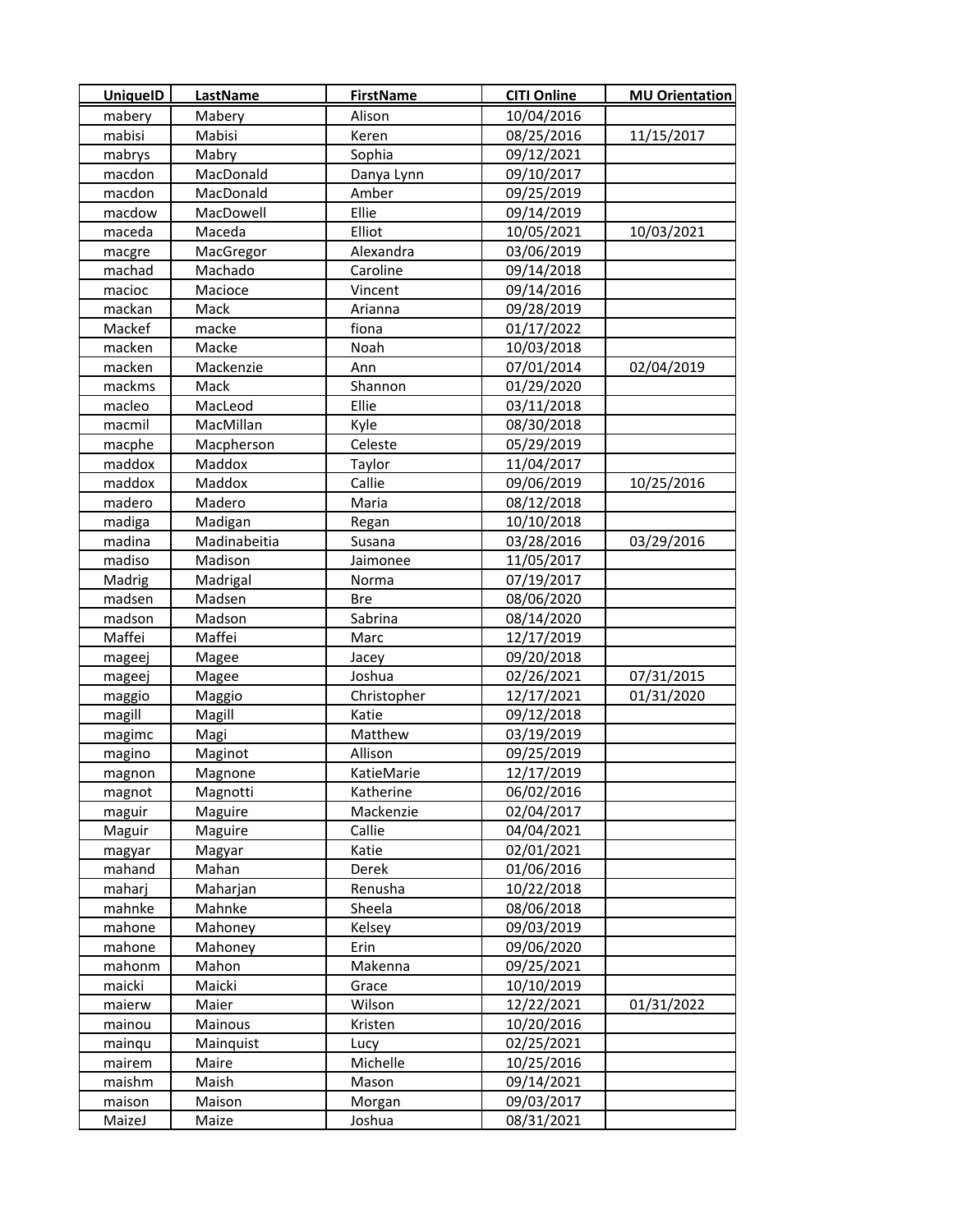| <b>UniquelD</b> | LastName    | <b>FirstName</b> | <b>CITI Online</b> | <b>MU Orientation</b> |
|-----------------|-------------|------------------|--------------------|-----------------------|
| majern          | Majer       | <b>Nick</b>      | 06/29/2021         |                       |
| majumd          | Majumder    | Janhangir        |                    | 02/14/2017            |
| makaj           | Maka        | JANUSZ           | 07/17/2016         |                       |
| makaro          | Makarowski  | Rachel           | 01/07/2020         | 12/01/2021            |
| makinn          | Makinney    | Sarah            | 07/25/2021         |                       |
| makinn          | Makinney    | Sarah            | 07/25/2021         |                       |
| makows          | Makowski    | Jeffrey          | 02/04/2020         |                       |
| makris          | Makris      | Olivia           | 09/30/2018         |                       |
| maksel          | Makselan    | Grace            | 02/12/2019         |                       |
| mal6            | Ma          | Leilei           | 10/10/2019         |                       |
| malash          | Malashkhia  | Mate             | 06/30/2019         |                       |
| malayn          | Malay       | Nancy            | 02/10/2021         | 06/20/2013            |
| malcol          | Malcolm     | Lilly            | 02/28/2016         |                       |
| malekm          | Doolittle   | Marianna         | 07/26/2020         |                       |
| maleni          | Malenich    | Cole             | 09/18/2019         |                       |
| maleni          | Malenich    | Jacob            | 02/25/2020         |                       |
| maleri          | Malerick    | <b>Brian</b>     | 02/05/2017         |                       |
| malinj          | Malin       | Joel             | 07/11/2018         | 02/06/2020            |
| malisz          | Maliszewski | Jak              | 07/23/2019         |                       |
| mallet          | Mallett     | Ali              | 02/03/2016         | 02/24/2016            |
| mallor          | Mallory     | Kristin          | 02/14/2019         |                       |
| malloy          | Malloy      | Madeline         | 09/07/2017         |                       |
| malloy          | Malloy      | Ashley           | 07/26/2019         |                       |
| malofa          | Malof       | Alex             | 03/03/2021         |                       |
| malone          | Maloney     | Amber            | 10/02/2017         |                       |
| malone          | maloney     | brittany         | 02/14/2018         |                       |
| malone          | Maloney     | John             | 08/04/2018         |                       |
| malone          | Malone      | Abby             | 02/09/2018         | 10/04/2018            |
| malone          | Maloney     | McKenna          | 05/10/2021         |                       |
| malott          | Malott      | Candice          | 05/28/2019         | 05/03/2019            |
| malott          | Malott      | Amy              | 02/22/2021         |                       |
| maloye          | Maloy       | Erin             | 01/20/2021         |                       |
| malped          | Malpede     | Will             | 09/17/2018         |                       |
| malson          | Malson      | James            | 02/01/2020         |                       |
| maltbi          | Maltbie     | Anna             | 08/22/2020         |                       |
| maltry          | Maltry      | Justin           | 06/23/2017         |                       |
| malytl          | Maly        | Tabetha          | 10/29/2018         |                       |
| mamphe          | Mamphey     | Brittany         | 06/08/2016         |                       |
| manary          | Manary      | Meghan           | 08/08/2021         |                       |
| manasi          | Manasian    | Emily            | 09/04/2018         |                       |
| manaze          | Manazer     | Alexis           | 04/11/2016         |                       |
| mancin          | Mancini     | Kaitlyn          | 02/01/2021         |                       |
| mancin          | Mancini     | Michelle         | 01/21/2022         |                       |
| mandke          | Mandke      | Yashodhan        | 09/28/2016         | 09/30/2016            |
| mandol          | Mandolia    | Marie-Claire     | 08/07/2019         |                       |
| mandre          | Mandrell    | Nathan           | 09/27/2016         | 02/07/2017            |
| mandre          | Mandrell    | Adam             | 05/22/2019         |                       |
| mangic          | Mangicaro   | Laurene          | 09/14/2017         |                       |
| manhar          | Manhart     | Stephanie        | 10/10/2019         |                       |
| maniac          | Maniaci     | Victoria         | 01/25/2017         |                       |
| mannan          | Mann        | Alexis           | 03/30/2016         |                       |
| manneh          | Mann        | Emily            | 09/17/2019         |                       |
| mannin          | Manning     | Megan            | 01/30/2017         |                       |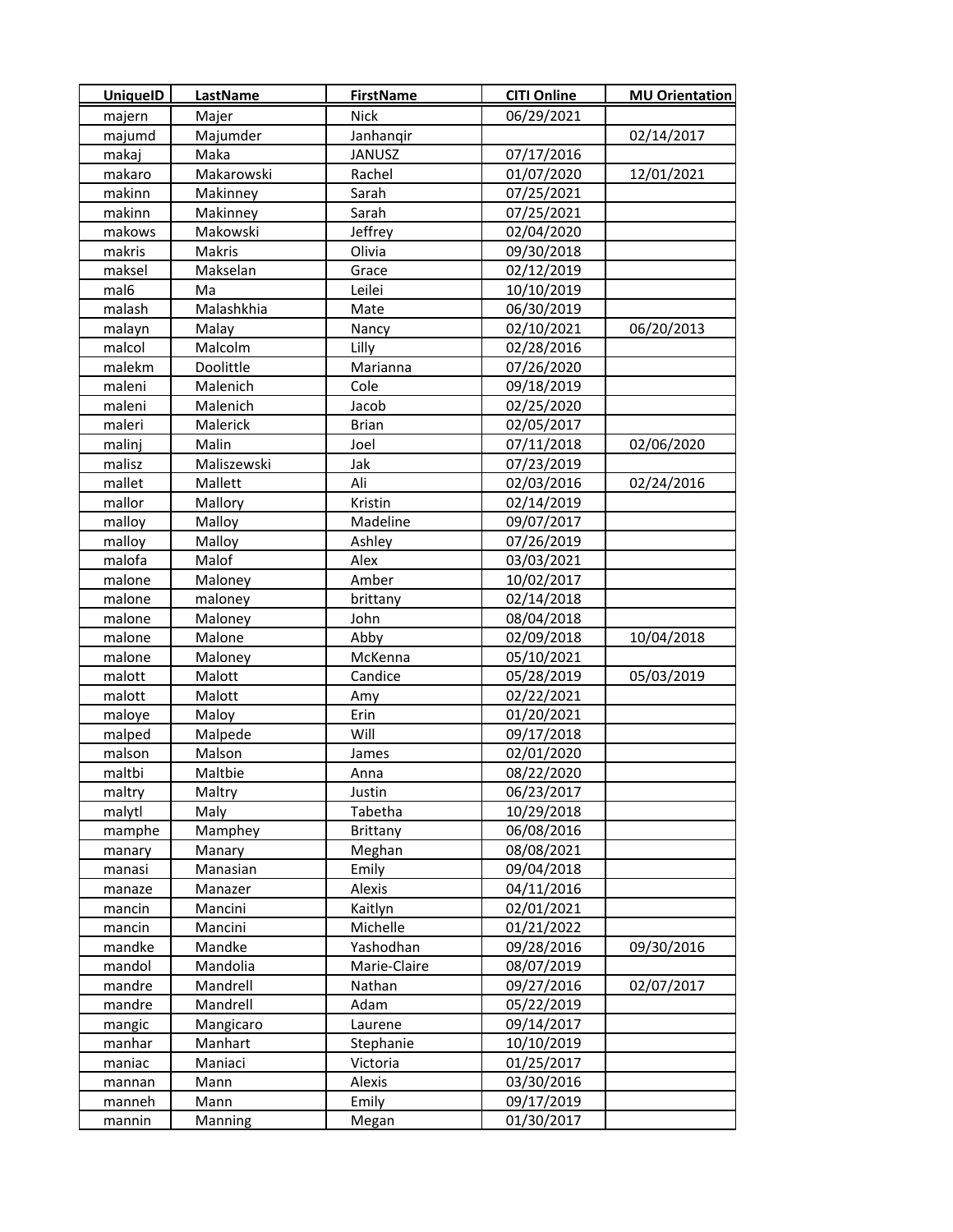| <b>UniquelD</b> | <b>LastName</b>    | <b>FirstName</b> | <b>CITI Online</b> | <b>MU Orientation</b> |
|-----------------|--------------------|------------------|--------------------|-----------------------|
| mannin          | Manni              | Nicola           | 10/12/2020         |                       |
| mannkn          | Mann               | Kelsey           | 06/15/2017         | 06/16/2017            |
| manoha          | Manohar            | Uttara           | 05/17/2016         |                       |
| manoli          | Manolio            | Deanna           | 12/20/2020         | 09/05/2017            |
| mansfi          | Mansfield          | Kala             | 02/12/2018         |                       |
| manske          | Manske             | Madeline         | 09/04/2017         |                       |
| manski          | Manski             | Morgan           | 03/02/2021         |                       |
| maolaa          | Munila             | Maolaaisha       | 02/03/2020         | 02/04/2020            |
| maoq            | Mao                | Qidi             | 09/05/2018         |                       |
| maoy16          | Mao                | Yiming           | 09/26/2021         |                       |
| maoy21          | Mao                | Yaxin            | 02/02/2021         |                       |
| maplej          | Maple              | Jayce            | 09/18/2020         |                       |
| maples          | <b>Maples</b>      | Emily            | 09/06/2017         |                       |
| maq5            | Ma                 | Qingjin          | 01/27/2016         |                       |
| marabl          | Kailer             | Alexandria       | 02/09/2019         | 04/08/2019            |
| marble          | Marble             | Rachel           | 02/23/2017         |                       |
| marcal          | Marcaly            | Jonathan         | 01/28/2018         | 02/02/2018            |
| marcha          | March              | Alexis           | 07/01/2019         |                       |
| marche          | Marchese           | Lauren           | 09/02/2017         |                       |
| marche          | Marchetti          | Anna             | 09/10/2018         |                       |
| marcia          | Marciano           | Anthony          | 01/22/2020         |                       |
| marcil          | Marcille           | Emma             | 03/09/2021         |                       |
| marcus          | Marcus             | Olivia           | 09/25/2020         |                       |
| mardel          | Mardell            | Simone           | 08/29/2021         | 08/30/2021            |
| mareno          | Mareno             | Mary Catherine   | 07/04/2017         |                       |
| marest          | Mares              | Karen            | 09/07/2016         |                       |
| marger          | Margerum           | Cristie          | 10/16/2016         |                       |
| margoa          | Margo              | Alex             | 02/17/2020         |                       |
| margol          | Margolis           | Jacob            | 01/29/2016         | 09/30/2016            |
| Marhof          | Marhoffer          | Harry            | 02/21/2018         |                       |
| marian          | Mariani            | Gia              | 08/17/2020         |                       |
| maribe          | Maribei            | Peter            | 06/30/2021         |                       |
| marich          | Marich             | Savanah          | 08/30/2021         |                       |
| mariet          | Mariette           | Sarah            | 02/12/2019         | 02/19/2019            |
| marihu          | Marihugh           | Kaylee           | 09/26/2018         |                       |
| marile          | Mariles            | Bri              | 09/04/2018         |                       |
| maring          | Maringo            | Grace            | 10/02/2018         |                       |
| marini          | Marini             | Hannah           | 10/11/2019         |                       |
| marino          | Marino             | Matthew          | 03/25/2017         |                       |
| markel          | Markel             | Miranda          | 09/16/2019         |                       |
| Markes          | Markesbery         | Emily            | 09/10/2017         |                       |
| markha          | Markham            | Angela           | 12/15/2016         |                       |
| markly          | Marklyn            | Rachel           | 06/07/2017         |                       |
| markof          | Markoff            | Michael          | 02/07/2018         |                       |
| markof          | Markoff            | Claudia          | 11/09/2021         |                       |
| markoj          | Marko              | Jason            | 01/16/2018         |                       |
| marksa          | Marks              | Andrew           | 01/04/2017         |                       |
| marksb          | Marks              | Benjamin         | 02/23/2019         |                       |
| marksn          | <b>Bowman</b>      | Natalie          | 07/19/2019         | 02/14/2011            |
| marksr          | Marks              | Ryan             | 09/21/2016         |                       |
| markva          | Markvan<br>Marlatt | Miriam           | 10/11/2018         |                       |
| marlat          |                    | Rachel           | 06/04/2021         |                       |
| marmer          | Marmer             | Ashley           | 02/16/2018         |                       |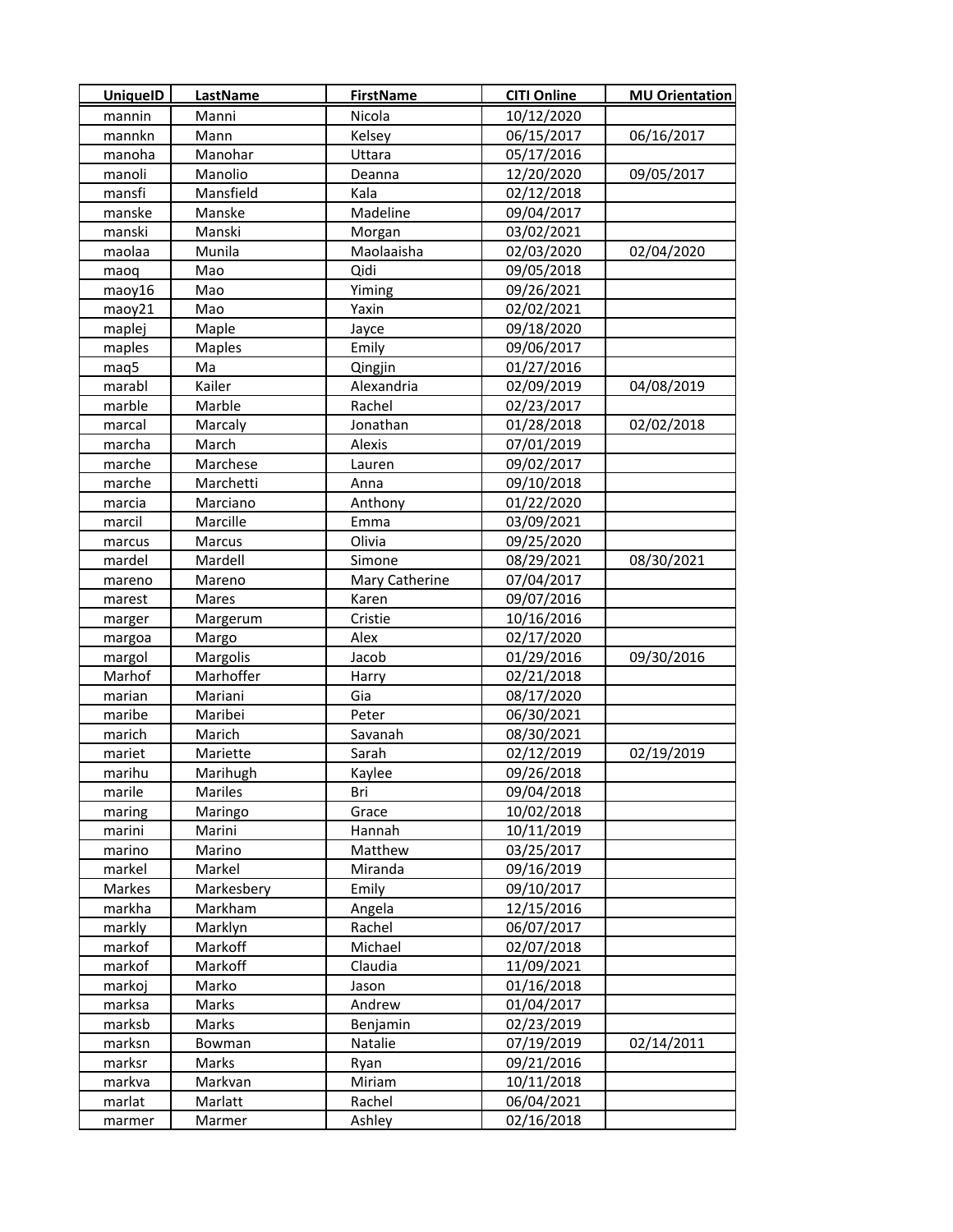| <b>UniquelD</b> | LastName   | <b>FirstName</b> | <b>CITI Online</b> | <b>MU Orientation</b> |
|-----------------|------------|------------------|--------------------|-----------------------|
| marone          | Maroney    | Max              | 09/17/2019         |                       |
| marous          | Marousis   | Noelle           | 08/26/2021         | 10/19/2021            |
| marrae          | Marr       | Annie            | 09/17/2019         |                       |
| marran          | Marra      | <b>Nick</b>      | 09/17/2019         |                       |
| marrer          | Marrero    | Megan            | 09/08/2021         |                       |
| marris          | Marri      | Shraya           | 01/22/2022         |                       |
| marroc          | Marrocco   | Olivia           | 10/03/2018         |                       |
| marron          | Marron     | Jenna            | 01/26/2022         |                       |
| marroq          | Marroquin  | Josselyn         | 10/14/2021         | 10/29/2021            |
| marrue          | Marruenda  | Maria del Carmen | 01/05/2017         |                       |
| marsch          | Marschinke | Ellie            | 09/04/2016         | 09/05/2017            |
| Marsen          | Marsengill | Caitlin          | 03/10/2020         |                       |
| marsha          | Marshall   | Sammi            | 08/30/2016         |                       |
| marsha          | Marshall   | Alina            | 06/05/2017         |                       |
| marsha          | Marshall   | <b>Brandon</b>   | 09/10/2017         |                       |
| marsha          | Marshall   | Abigail          | 03/08/2018         |                       |
| marsha          | Marshall   | Madeline         | 09/09/2018         |                       |
| marsha          | Marshall   | Kiae             | 09/17/2018         |                       |
| Marsha          | Marshall   | Julie            | 04/15/2019         |                       |
| marshj          | Marsh      | Jane             | 02/11/2018         | 02/12/2018            |
| MarshJ          | Marsh      | Justin           | 06/23/2021         |                       |
| marshs          | Marsh      | Sarah            | 09/19/2018         |                       |
| marshz          | Marsh      | Zane             | 02/03/2016         |                       |
| marshz          | Marsh      | Zachary          | 01/31/2022         |                       |
| marten          | Marten     | Meredith         | 08/07/2020         | 08/28/2014            |
| marti1          | Martin     | Amy              | 02/08/2016         | 02/24/2016            |
| marti1          | Martin     | <b>Bridget</b>   | 11/03/2016         |                       |
| marti1          | Martin     | Shelby           | 09/12/2017         |                       |
| marti1          | Martin     | Alissa           | 11/14/2017         |                       |
| marti1          | Martin     | Caitlin          | 08/28/2019         | 02/27/2012            |
| marti1          | Martin     | Christina        | 01/13/2021         |                       |
| marti2          | Martin     | Maryah           | 02/26/2016         |                       |
| marti2          | Martin     | Sarah            | 08/31/2016         |                       |
| marti2          | Martin     | Sydney           | 09/01/2016         |                       |
| marti2          | Martin     | Mary             | 04/08/2018         | 10/14/2014            |
| marti2          | Martini    | Chris            | 09/05/2018         | 09/05/2018            |
| marti2          | Martin     | Kaela            | 10/07/2019         |                       |
| marti2          | Martin     | Luke             | 01/30/2020         |                       |
| marti3          | Agne       | Claudia          | 01/24/2018         |                       |
| marti3          | Martin     | Rachel           | 06/12/2018         | 09/05/2018            |
| marti3          | Martin     | Cheyanne         | 02/07/2019         |                       |
| marti3          | Martin     | Alanna           | 09/10/2019         |                       |
| marti6          | Martin     | Patrick          | 06/28/2018         | 07/18/2018            |
| Marti6          | Martin     | Logan            | 09/11/2019         |                       |
| marti6          | Martinez   | Andrew           | 02/02/2020         |                       |
| marti6          | Martin     | Jeffrey          | 06/11/2020         |                       |
| marti6          | Martin     | Alexis           | 08/23/2020         |                       |
| marti6          | Martin     | Molly            | 08/31/2020         |                       |
| marti6          | Martin     | Abbigail         | 08/30/2021         |                       |
| marti7          | Martin     | Katelyn          | 08/19/2019         |                       |
| marti7          | Martin     | Ashley           | 08/04/2020         |                       |
| Marti7          | Martin     | Joshua           | 09/06/2020         |                       |
| marti7          | Martin     | Sean             | 06/15/2021         |                       |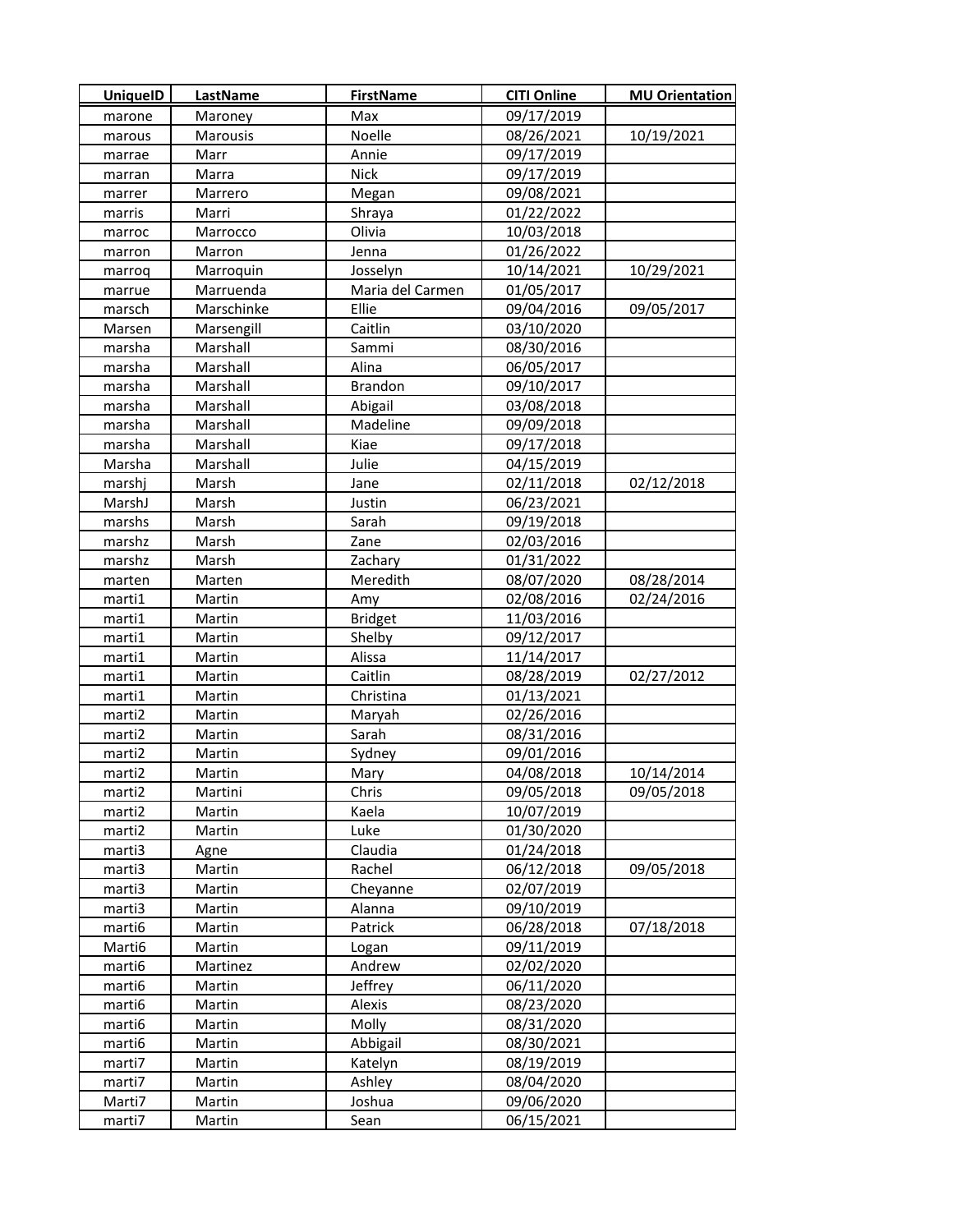| <b>UniquelD</b> | LastName                | <b>FirstName</b> | <b>CITI Online</b> | <b>MU Orientation</b> |
|-----------------|-------------------------|------------------|--------------------|-----------------------|
| marti7          | Martin                  | Jennifer         | 07/19/2021         |                       |
| marti7          | Martin                  | Karissa          | 09/26/2021         |                       |
| martin          | Martinez                | Hollis           | 01/27/2016         |                       |
| martin          | Martin                  | Craig            | 02/23/2016         | 02/09/2016            |
| martin          | Martin                  | Seth             | 06/14/2016         | 06/29/2016            |
| martin          | Martinski               | Paige            | 08/02/2016         |                       |
| martin          | Martinez                | Elena            | 10/19/2016         |                       |
| martin          | <b>Martinez Fuentes</b> | Desiree          | 03/24/2017         |                       |
| martin          | Martin                  | Nicole           | 10/10/2017         |                       |
| martin          | Martin                  | Afton            | 02/06/2019         |                       |
| martin          | Martin                  | Nathan           | 04/20/2019         |                       |
| martin          | Katehakis               | Heidi            | 09/09/2019         |                       |
| martzt          | Martz                   | Tracy            | 08/05/2018         |                       |
| marusi          | Marusic                 | Sophia           | 09/10/2018         |                       |
| marusi          | Marusic                 | Lidia            | 02/09/2021         |                       |
| marwah          | Marwaha                 | Amber            | 02/15/2016         |                       |
| masang          | Masango-Dibo            | Nloh             | 12/18/2018         |                       |
| <b>MASAOK</b>   | Masaoka                 | Grace            | 05/28/2021         |                       |
| maskal          | Maskalunas              | Caitlyn          | 01/29/2019         |                       |
| maslos          | Masloski                | Chris            | 01/27/2021         |                       |
| masona          | Mason                   | Aleigha          | 09/10/2018         | 10/04/2018            |
| masonc          | Mason                   | Caitlin          | 07/25/2016         |                       |
| masonc          | Mason                   | Camille          | 01/04/2018         |                       |
| masone          | Mason                   | Emily            | 09/26/2018         |                       |
| masonl          | Mason                   | Laurie           | 08/05/2018         |                       |
| masonm          | Mason                   | Madelyne         | 02/25/2020         |                       |
| masonr          | Mason                   | Raegan           | 09/23/2021         |                       |
| masont          | Mason                   | Tarah            | 01/31/2016         | 02/04/2016            |
| massab          | Massa                   | <b>Blake</b>     | 02/13/2018         |                       |
| massar          | Massaro                 | <b>Barbara</b>   | 02/04/2016         | 02/04/2016            |
| massey          | Massey                  | Michael          | 08/05/2016         |                       |
| massie          | Massie                  | Ashley           | 02/24/2021         |                       |
| massim          | Massimo                 | David            | 09/19/2018         | 09/17/2018            |
| master          | Masters                 | Lindsey          | 03/22/2019         | 03/19/2019            |
| mastro          | Mastromatteo            | Gabriella        | 05/20/2020         |                       |
| masuok          | Masuoka                 | Tami             | 06/12/2020         |                       |
| maszka          | Maszka                  | Megan            | 02/04/2017         |                       |
| matako          | Matakovich              | Lauren           | 01/30/2020         |                       |
| matay           | Candelario Mata         | Yarismelly       | 08/28/2021         |                       |
| mateob          | Mateo                   | <b>Brandon</b>   | 07/09/2017         |                       |
| matern          | Materni                 | Jordan           | 09/18/2018         |                       |
| mateus          | Mateus                  | Andrea           | 09/28/2016         | 09/30/2016            |
| mather          | Mather                  | Sophie           | 10/09/2018         |                       |
| mather          | Mather                  | Logan            | 10/31/2019         | 10/31/2019            |
| mathew          | Mathews                 | Savannah         | 02/03/2020         |                       |
| mathia          | Mathias                 | Hayden           | 03/04/2021         |                       |
| mathis          | Mathis                  | Alyssa           | 10/16/2017         |                       |
| mathur          | Mathur                  | Mishali          | 10/07/2017         |                       |
| matney          | Matney                  | Olivia           | 06/05/2021         |                       |
| matose          | Matos                   | Elise            | 06/05/2019         |                       |
| matria          | Matriano                | Mya              | 02/23/2021         |                       |
| matsoj          | Matso                   | Jamie            | 02/04/2020         |                       |
| mattac          | Matta                   | Celeste          | 02/01/2021         |                       |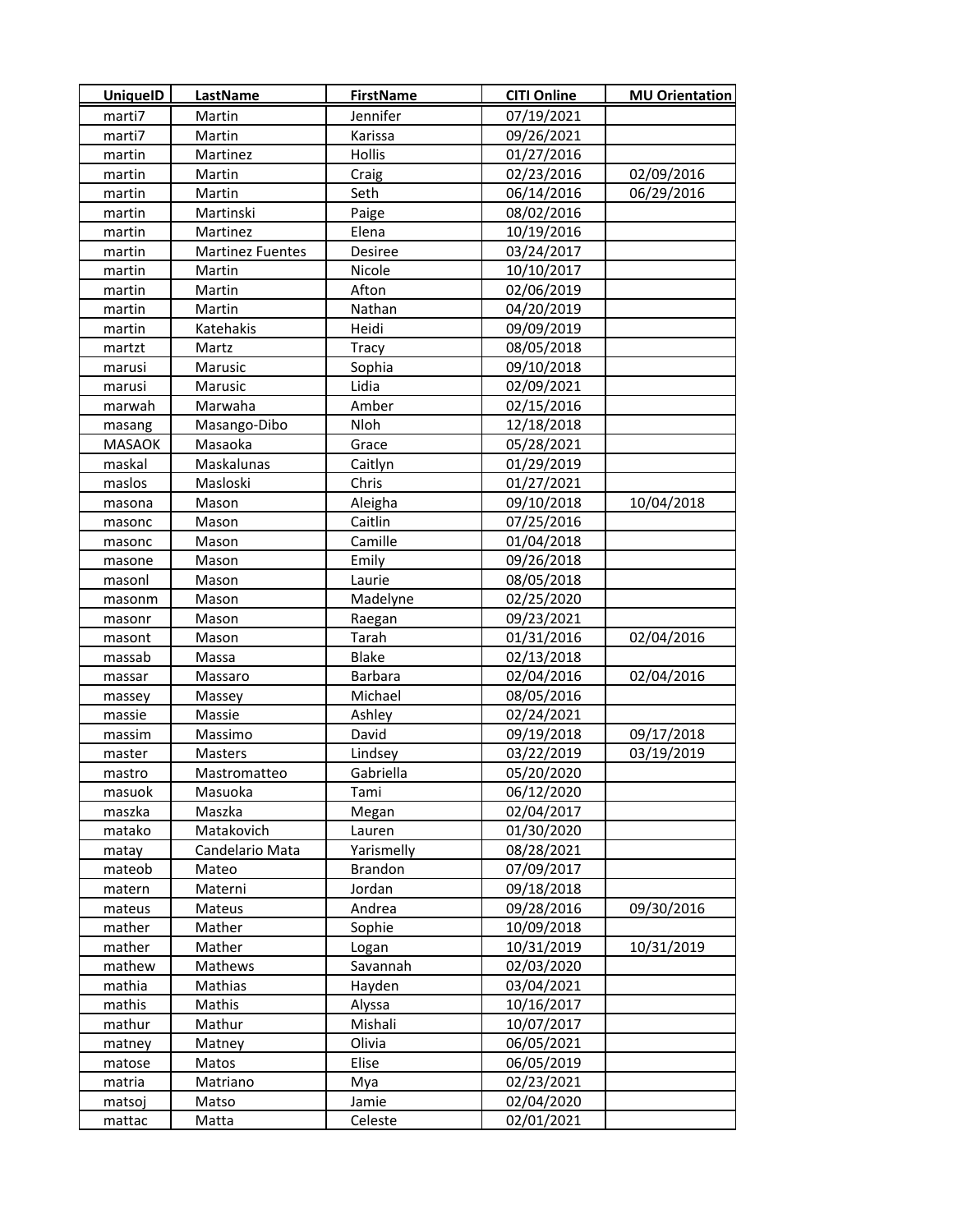| <b>UniquelD</b> | <b>LastName</b> | <b>FirstName</b> | <b>CITI Online</b> | <b>MU Orientation</b> |
|-----------------|-----------------|------------------|--------------------|-----------------------|
| matter          | Mattern         | Emmi             | 09/03/2019         |                       |
| mattes          | Matteson        | Kevin            | 01/29/2018         | 02/08/2012            |
| matthe          | Held            | Stephanie        | 10/05/2018         |                       |
| matthe          | Matthews        | Sarah            | 05/07/2019         | 02/04/2014            |
| matthe          | Matthes         | Jenna            | 01/29/2021         |                       |
| matthe          | Matthews        | Abigail          | 12/02/2021         | 03/13/2018            |
| matthe          | Matthews        | Abigail          | 12/02/2021         |                       |
| mattin          | Mattingly       | Meghan           | 09/21/2021         |                       |
| mattis          | Mattis          | Joseph           | 09/11/2018         |                       |
| maucha          | Mauch           | Abbey            | 02/12/2017         |                       |
| mauchf          | Mauch           | Rose             | 02/11/2020         |                       |
| mauger          | Mauger          | Abigail          | 02/17/2019         |                       |
| maukjd          | Mauk            | Johnathon        | 09/30/2017         | 06/16/2017            |
| maukkr          | Mauk            | Karen            | 09/26/2018         |                       |
| mauntl          | Mauntler        | Meghan           | 06/24/2017         |                       |
| maurer          | Maurer          | Madeline         | 09/03/2016         |                       |
| maurer          | Maurer          | Karsten          | 08/24/2016         | 09/08/2016            |
| maurer          | Maurer          | Corie            | 10/07/2018         |                       |
| mausta          | Maust           | Allison          | 09/17/2019         |                       |
| <b>MAVERK</b>   | Maver           | Kelly            | 08/07/2021         |                       |
| max9            | Ma              | Xiaolei          | 01/31/2021         |                       |
| maximo          | Maximovich      | <b>Brandon</b>   | 05/25/2017         |                       |
| maxwel          | Maxwell         | Thomas           | 02/10/2016         |                       |
| maxwel          | Maxwell         | Terry            | 08/09/2018         |                       |
| maxwel          | Maxwell         | Taylor           | 03/13/2019         |                       |
| maya            | May             | Alyssa           | 07/22/2019         |                       |
| mayber          | Mayberry        | Pamela           | 01/02/2019         |                       |
| mayber          | Mayberry        | Terry            | 11/15/2020         |                       |
| maybj2          | May             | Bonnie           | 06/03/2021         |                       |
| mayd            | May             | Darran           | 08/25/2016         |                       |
| mayerl          | Mayer           | Lindsay          | 04/12/2019         |                       |
| mayesm          | Mayes           | Maddie           | 02/09/2021         |                       |
| mayger          | Maygers         | Kristen          | 09/06/2018         |                       |
| maymr2          | May             | Maddy            | 04/30/2019         |                       |
| maynar          | Maynard         | Lindsey          | 01/10/2019         |                       |
| maynar          | Maynard         | Lily             | 08/06/2020         |                       |
| maynea          | Mayne           | Amy              | 09/19/2017         |                       |
| mayoal          | Mayo            | Alaezsha         | 05/15/2019         |                       |
| mayora          | Mayoras         | Isabel           | 02/11/2019         |                       |
| maysam          | Mays            | Ashley           | 02/18/2018         | 10/04/2018            |
| maysca          | Mays Carpenter  | Janet            | 07/31/2016         |                       |
| mayscm          | Mays            | Carmelita        | 10/09/2019         |                       |
| mayshm          | Mays            | Hayley           | 09/06/2017         | 09/13/2017            |
| maysta          | Mays            | Thomas           | 06/09/2021         | 01/29/2013            |
| mayva           | Fischer         | Valerie          | 10/04/2016         |                       |
| mazukm          | Mazuk           | Melina           | 07/15/2021         |                       |
| mazzaa          | Mazza           | Andrew           | 08/07/2021         |                       |
| Mazzol          | Mazzola         | Amanda           | 11/27/2016         |                       |
| mbadik          | Mbadike         | Arinzechukwu     | 09/19/2020         |                       |
| mbuehl          | Buehlmann       | Morgan           | 08/02/2021         |                       |
| mcalis          | McAlister       | Emily            | 09/11/2017         |                       |
| mcalli          | McAllister      | Franklin         | 02/13/2018         |                       |
| mcalli          | McAllister      | PJ               | 02/02/2020         |                       |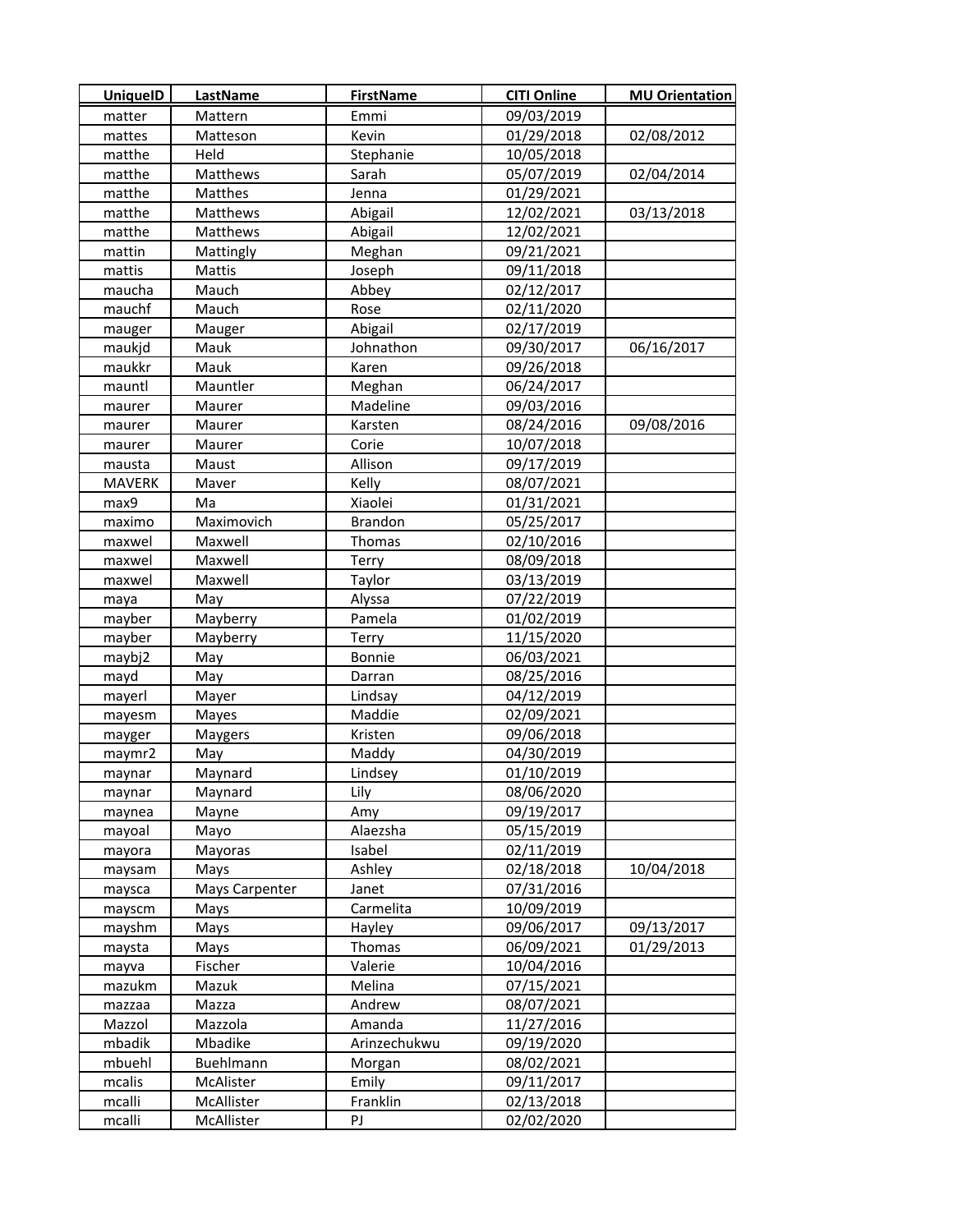| <b>UniquelD</b>  | LastName               | <b>FirstName</b>   | <b>CITI Online</b>       | <b>MU Orientation</b> |
|------------------|------------------------|--------------------|--------------------------|-----------------------|
| mcalli           | McAllister             | Grace              | 09/11/2021               |                       |
| mcanir           | McAnirlin              | Olivia             | 01/24/2018               | 02/07/2018            |
| mcardl           | McArdle                | Samantha           | 08/28/2019               |                       |
| mcardl           | McArdle                | William            | 02/06/2021               |                       |
| mcavoy           | McAvoy                 | David              | 05/05/2020               | 10/20/2016            |
| mccabe           | McCabe                 | Margaret           | 02/08/2018               |                       |
| mccabe           | McCabe                 | Kimberly           | 07/26/2018               |                       |
| mccabe           | McCabe                 | Samantha           | 09/08/2018               |                       |
| mccabe           | McCabe                 | Stephanie          | 08/07/2020               |                       |
| mccain           | McCain                 | Jeffrey            | 11/30/2017               | 10/14/2014            |
| mccall           | McCall                 | Katie              | 03/11/2020               |                       |
| mccand           | <b>McCandless</b>      | Adam               | 04/22/2020               |                       |
| mccar1           | McCarty                | Cameron            | 09/11/2021               |                       |
| mccarr           | McCarren               | Hannah             | 01/22/2018               |                       |
| mccart           | <b>McCarthy</b>        | Mary Kate          | 01/31/2016               |                       |
| mccart           | McCarty                | Paxton             | 03/10/2016               | 03/09/2016            |
| mccart           | McCarthy               | Michael            | 07/30/2014               | 07/19/2016            |
| mccart           | McCarty-Kern           | Jessica            | 04/09/2018               | 05/07/2018            |
| mccart           | Levin                  | Alison             | 06/20/2018               | 06/21/2018            |
| mccart           | McCarthy               | Anne               | 06/27/2019               |                       |
| mccart           | McCarty                | Matthew            | 08/01/2018               | 10/29/2019            |
| mccart           | Peterangelo            | Hannah             | 03/08/2020               |                       |
| mcclai           | McClain                | Terrence           | 10/16/2019               |                       |
| mcclai           | McClain                | Priscilla          | 06/14/2020               |                       |
| McClai           | McClain                | MaryellenKatherine | 07/20/2021               |                       |
| mcclel           | McClelland             | Anna               | 08/02/2019               |                       |
| mcclel           | McClelland             | Brittany           | 08/03/2021               |                       |
| mcclel           | McClellan              | Alexander          | 08/13/2021               |                       |
| mcclor           | McClory                | Claire             |                          | 09/10/2019            |
| mcclos           | McCloskey              | Stephen            | 08/22/2016               |                       |
| mccloy           | McCloy                 | Martha             | 05/21/2017               |                       |
| mccloy           | McCloy                 | Florence           | 07/15/2018               |                       |
| mcclur           | McClure                | <b>Breeanna</b>    | 05/30/2019               |                       |
| mcclur           | McClure                | Michael            | 06/10/2019               |                       |
| mcclur           | McClure                | MaKenna            | 03/04/2020               |                       |
| mcclur           | McClure                | Emily              | 05/26/2020               |                       |
| mccoll           | McCollough             | Sarah              | 08/31/2021               |                       |
| mccoma           | McComas                | Joy                | 09/17/2016               |                       |
| mccoma           | Huss                   | Megan              | 03/30/2019               |                       |
| mccomb           | McComb                 | Aesa               | 04/05/2017               |                       |
| mccona           | McConahay<br>McConnell | Bowen              | 03/13/2020<br>07/06/2017 | 09/15/2014            |
| mcconn<br>mcconn | McConnell              | Amy<br>Centoria    | 12/17/2019               |                       |
| mcconn           | McConnell              | Carolyn            | 03/29/2020               |                       |
| mcconn           | McConnell              | Allen              | 06/07/2021               | 10/06/2000            |
| mccorm           | McCormick              | Jordan             | 02/05/2018               | 02/14/2018            |
| mccowa           | McCowan                | Heather            | 01/31/2018               | 02/05/2018            |
| mccown           | McCown                 | William            | 09/20/2020               |                       |
| mccoya           | McCoy                  | Adam               | 02/12/2018               | 02/12/2018            |
| mccoyc           | McCoy                  | Cheryl             | 06/09/2016               |                       |
| mccoyc           | McCoy                  | Candace            | 07/15/2020               | 02/06/2020            |
| mccoyj           | McCoy                  | Joshua             | 01/14/2021               |                       |
| mccoyk           | McCoy                  | Katelyn            | 02/11/2018               |                       |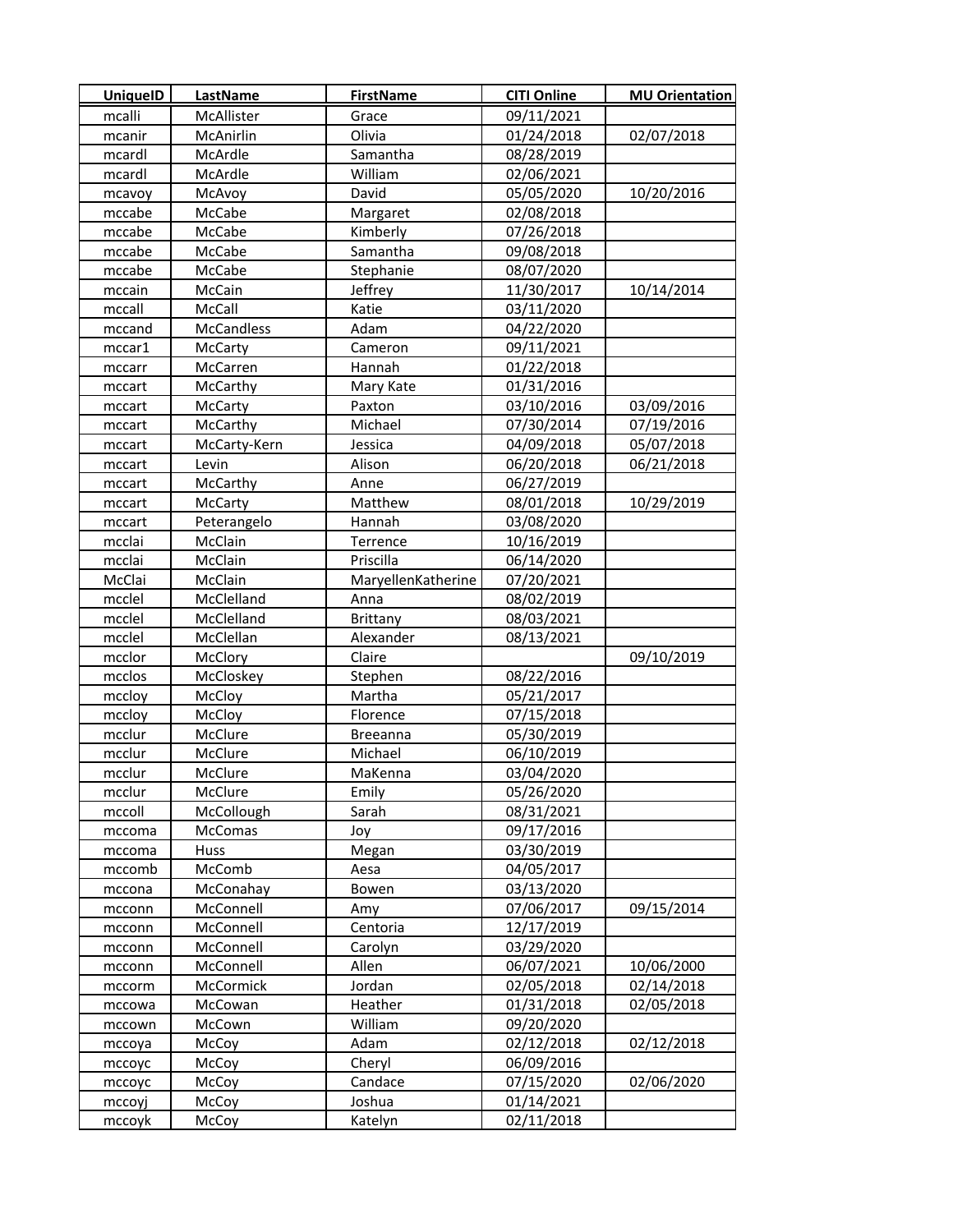| <b>UniquelD</b> | LastName          | <b>FirstName</b> | <b>CITI Online</b> | <b>MU Orientation</b> |
|-----------------|-------------------|------------------|--------------------|-----------------------|
| mccrac          | McCracken         | Katherine        | 09/02/2019         |                       |
| mccrac          | McCracken         | Morgan           | 11/07/2019         | 02/11/2020            |
| mccrac          | McCracken         | Abby             | 02/28/2021         |                       |
| mccrar          | McCrary           | Maggie           | 11/09/2021         |                       |
| mccray          | McCray            | Olivia           | 09/19/2019         |                       |
| mccrea          | McCready          | <b>Breanna</b>   | 02/02/2017         |                       |
| mccrea          | McCready          | Lindsey          | 09/10/2017         |                       |
| mccrea          | McCreary          | Kellie           | 03/07/2019         |                       |
| mccudd          | McCudden          | Tracey           | 02/12/2016         |                       |
| <b>MCCUEJ</b>   | McCue             | Joanne           | 08/09/2018         |                       |
| mccuep          | McCue             | Paula            | 04/13/2016         |                       |
| mccutc          | McCutcheon        | Maggie           | 09/26/2018         | 02/11/2020            |
| mcdani          | McDaniel          | Molly            | 03/06/2019         |                       |
| mcdani          | McDaniels         | Nicole           | 12/27/2019         |                       |
| mcdani          | McDaniel Eshbaugh | Alissa           | 01/31/2022         |                       |
| mcderm          | McDermott         | Matthew          | 01/04/2019         | 01/17/2019            |
| mcderm          | McDermott         | Jamie            | 01/25/2022         |                       |
| mcdevi          | McDevitt          | Megan            | 02/24/2017         |                       |
| mcdona          | McDonald          | Kira             | 01/18/2016         |                       |
| mcdona          | McDonald          | Trace            | 02/09/2016         | 02/09/2016            |
| McDona          | McDonald          | Susan            | 05/23/2016         |                       |
| mcdona          | McDonald          | Rachael          | 09/07/2016         |                       |
| mcdona          | McDonald          | Zachary          | 10/03/2018         |                       |
| mcdona          | McDonald          | Maeve            | 03/30/2018         | 10/04/2018            |
| mcdona          | McDonald          | Riley            | 09/10/2019         |                       |
| mcdona          | McDonald          | Elena            | 08/30/2018         | 09/18/2019            |
| mcdona          | McDonald          | Krista           | 11/18/2019         | 04/09/2010            |
| mcdona          | McDonald          | Sarah            | 03/08/2021         |                       |
| mcdonn          | McDonnell         | Sean             | 11/28/2016         |                       |
| mcdonn          | McDonnell         | Melissa          | 01/29/2022         |                       |
| mcdono          | McDonough         | Madeline         | 08/29/2016         | 04/08/2014            |
| mcdoug          | McDougall         | Christine        | 05/31/2016         |                       |
| mcdoug          | McDougal          | Tom              | 02/09/2017         |                       |
| mcelli          | McElligott        | Caitlin          | 09/10/2014         | 09/01/2016            |
| mcelro          | McElroy           | Bryn             | 11/02/2016         |                       |
| mcener          | McEnery           | Maureen          | 06/22/2020         |                       |
| mcfadd          | McFadden          | Isabella         | 11/12/2020         |                       |
| mcfadd          | McFadden          | Erin             | 12/17/2020         |                       |
| mcfarl          | McFarland         | Chelsea          | 02/08/2016         | 02/09/2016            |
| mcfarl          | McFarland         | Anna             | 03/28/2016         | 03/29/2016            |
| mcfarl          | McFarland         | Shannon          | 10/11/2017         |                       |
| mcfarl          | McFarland         | Alyssa           | 07/02/2021         |                       |
| mcferr          | McFerron          | Ryan             | 09/08/2018         |                       |
| mcgaff          | McGaffey          | Elizabeth        | 03/14/2018         | 02/12/2019            |
| mcgarv          | McGarvey          | Alyssa           | 02/07/2020         |                       |
| mcgarv          | McGarvey          | Holly            | 02/24/2020         |                       |
| mcgaug          | McGaughey         | Anthony          | 10/17/2018         |                       |
| mcgaug          | McGaughy          | Aidan            | 02/09/2021         |                       |
| <b>MCGEOR</b>   | McGeorge          | Lindsay          | 06/24/2019         |                       |
| mcgill          | McGill            | Tiffany          | 02/10/2016         |                       |
| mcgill          | McGill            | Emily            | 02/11/2017         |                       |
| McGill          | McGill            | Jacqueline       | 07/18/2017         |                       |
| mcginn          | McGinnis          | Vanessa          | 02/08/2018         | 02/13/2018            |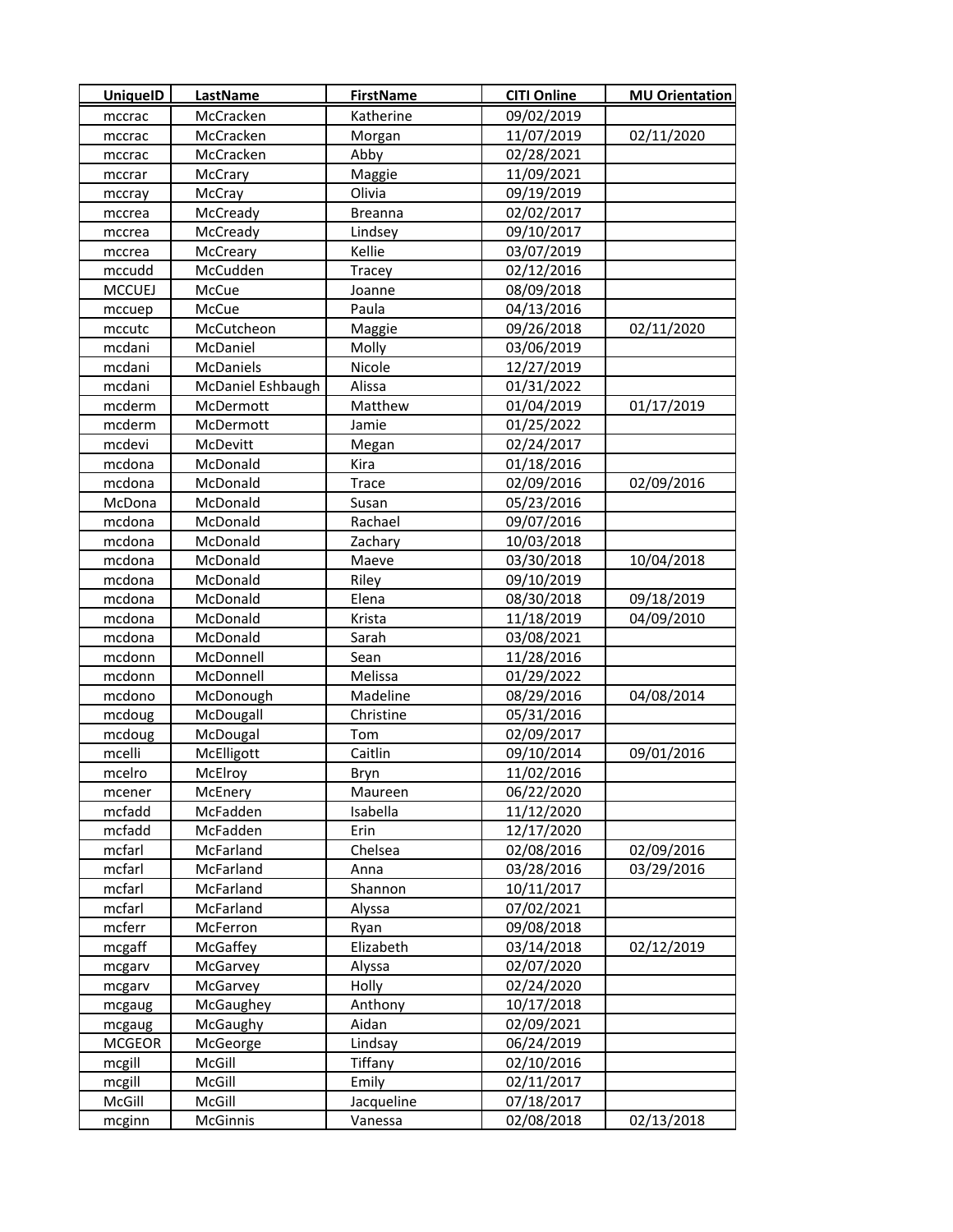| <b>UniquelD</b>  | LastName         | <b>FirstName</b> | <b>CITI Online</b>       | <b>MU Orientation</b> |
|------------------|------------------|------------------|--------------------------|-----------------------|
| mcgirr           | McGirr           | Madison          | 03/21/2019               | 09/04/2019            |
| mcgona           | McGonagle        | Cara             | 02/07/2019               |                       |
| mcgove           | McGovern         | Kevin            | 09/06/2019               |                       |
| mcgowa           | McGowan          | Brandi           | 02/07/2018               |                       |
| mcgowa           | McGowan          | Jenny            |                          | 09/10/2019            |
| mcgown           | McGownd          | Matt             | 09/19/2018               | 09/20/2018            |
| mcgrai           | McGrail          | Lila             | 09/28/2021               |                       |
| mcgraw           | McGraw           | McKenna          | 03/19/2019               | 02/12/2019            |
| mcgraw           | McGraw           | May              | 08/07/2020               |                       |
| mcgraw           | McGraw           | Christine        | 06/20/2021               |                       |
| mcgree           | McGreevy         | Heather          | 07/17/2021               |                       |
| mcgree           | McGreevy         | Kate             | 08/24/2021               |                       |
| mcgrew           | McGrew           | Kathryn          | 09/19/2016               | 10/05/2000            |
| mcguff           | McGuff           | Ryan             | 02/06/2020               |                       |
| mcguir           | McGuire          | Michelle         | 08/21/2015               | 02/17/2017            |
| mcguir           | McGuire          | Kelly            | 08/30/2016               | 09/05/2017            |
| mcguir           | McGuire          | Carol            | 10/04/2016               | 03/02/2018            |
| mcguir           | McGuire          | Cross            | 09/19/2018               | 09/17/2018            |
| mcguir           | McGuire          | Acasia           | 04/15/2020               |                       |
| mcguir           | McGuire          | <b>Tess</b>      | 08/20/2020               |                       |
| mcguir           | McGuire          | Emily            | 09/06/2020               |                       |
| mcguir           | McGuire          | Samantha         | 09/14/2020               |                       |
| mchaff           | McHaffie         | Elli             | 02/06/2018               |                       |
| mchenr           | McHenry          | Patrick          | 02/15/2017               |                       |
| mchenr           | McHenry          | Melissa          | 08/17/2017               |                       |
| mchenr           | McHenry          | Lauren           | 03/15/2019               |                       |
| mchugh           | McHugh           | Erin             | 09/10/2019               |                       |
| mcilro           | McIlroy          | Maggie           | 02/12/2018               |                       |
| mcinro           | McInroy          | Taylor           | 05/29/2020               |                       |
| mcinto           | McIntosh         | Kelcie           | 10/03/2019               |                       |
| mcinty           | McIntyre         | Parker           | 02/15/2018               |                       |
| mcinty           | McIntyre         | Alexia           | 09/13/2018               |                       |
| mckeag           | McKeague-McFadde | Ikaika           | 08/06/2019               |                       |
| mckeea           | Mckee            | Austin           | 03/04/2019               |                       |
| mckeeb           | McKee            | Brendan          | 06/15/2017               |                       |
| mckeeg           | McKee            | Grace            | 07/03/2021               |                       |
| mckeeh           | McKee            | Heidi            | 07/27/2014               | 02/05/2018            |
| mckeev           | McKeever         | Tosha            | 09/19/2018               | 09/17/2018            |
| mckenn           | McKenna          | Mary             | 01/26/2017               | 02/01/2017            |
| mckenz           | McKenzie         | Ellyse           | 09/01/2018               |                       |
| mckerr           | McKerron         | Crislyn          | 06/01/2021               |                       |
| mckinn           | <b>McKinney</b>  | Carissa          | 06/25/2017               |                       |
| mckinn           | McKinney         | Justin           | 09/23/2017               |                       |
| mckinn           | McKinney         | Katelyn          | 09/09/2018               | 10/04/2018            |
| mckinn           | McKinnon         | Kelly            | 11/23/2018               |                       |
| Mckinn           | McKinney         | Nigel            | 03/14/2021               |                       |
| mckinn           | McKinney         | Ava              | 09/10/2021               |                       |
| mckitt           | McKittrick       | Grace            | 02/23/2016               | 03/15/2016            |
| mckoya<br>mclain | McKoy<br>McLain  | Antonio<br>Jenna | 04/04/2018<br>10/03/2019 |                       |
| mclain           | McLain           | Ryan             | 10/08/2021               |                       |
| mclaug           | McLaughlin       | Christian        | 08/31/2016               |                       |
| mclaug           | McLaughlin       | Kelly            | 08/30/2018               |                       |
|                  |                  |                  |                          |                       |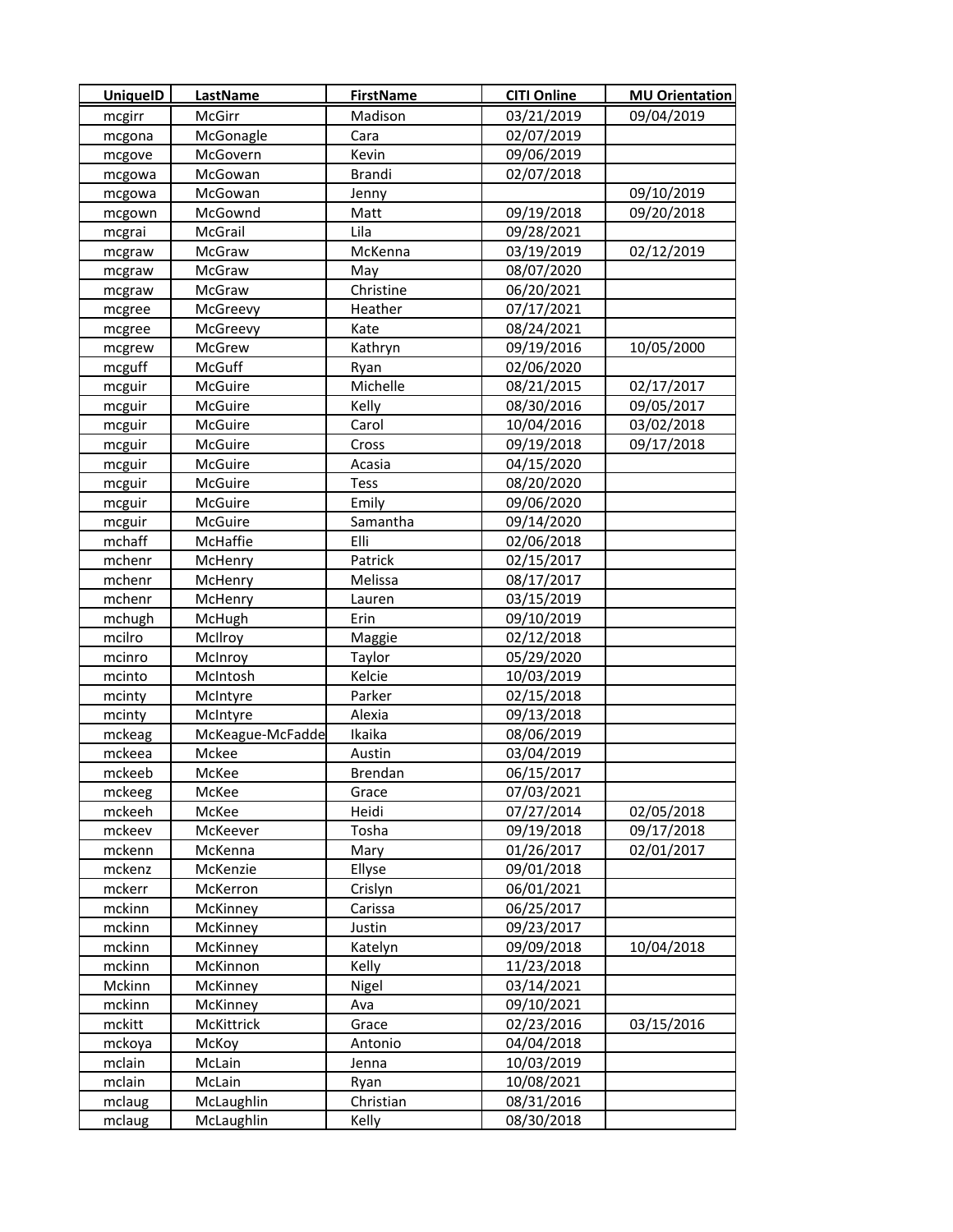| <b>UniquelD</b>  | <b>LastName</b>  | <b>FirstName</b>     | <b>CITI Online</b>       | <b>MU Orientation</b> |
|------------------|------------------|----------------------|--------------------------|-----------------------|
| mclaug           | McLaughlin       | Thomas               | 02/13/2019               |                       |
| mclaug           | McLaughlin       | Sara                 | 07/17/2019               | 10/10/2013            |
| mclaug           | McLaughlin       | Shane                | 11/01/2019               |                       |
| mclaug           | McLaughlin       | Delaney              | 02/16/2020               |                       |
| mclaug           | McLaughlin       | Mac                  | 09/16/2020               |                       |
| mclean           | McLean           | Stephanie            | 06/14/2019               |                       |
| mclean           | McLean           | Allison              | 03/10/2020               |                       |
| mclees           | McLeese          | Shannon              | 07/10/2017               |                       |
| mclell           | McLellan         | Brendon              | 09/09/2017               |                       |
| mclell           | McLelland        | Ryan                 | 09/06/2018               | 10/04/2018            |
| mcleod           | McLeod           | Claire               | 11/25/2021               | 05/31/2016            |
| mcloug           | McLoughlin       | Ally                 | 01/04/2018               |                       |
| mcmaha           | McMahan          | Jessie               | 10/09/2019               |                       |
| mcmaho           | McMahon          | Camilla              | 06/05/2019               | 09/30/2016            |
| mcmann           | McMannis         | Cassandra            | 02/27/2020               |                       |
| mcmast           | <b>McMasters</b> | Samantha             | 05/24/2021               |                       |
| mcmath           | McMath           | Arden                | 12/01/2018               |                       |
| mcmich           | McMichen         | Grady                | 02/10/2020               | 02/11/2020            |
| mcmill           | McMillan         | Rick                 | 02/02/2017               |                       |
| mcmill           | McMillian        | Rachel               | 08/13/2019               | 08/13/2019            |
| mcmull           | McMullen         | Milan                | 02/12/2017               |                       |
| mcnama           | McNamara         | Molly                | 02/04/2019               |                       |
| mcnama           | McNamara         | Katie                | 09/23/2020               |                       |
| mcnany           | McNany           | lan                  | 02/03/2018               |                       |
| mcneal           | McNeal           | Kamren               | 09/26/2016               |                       |
| mcneal           | McNeal           | <b>Myles</b>         | 06/11/2019               |                       |
| mcneil           | McNeil           | Kirsten              | 09/15/2018               |                       |
| McNeil           | McNeil           | Laura                | 05/21/2020               |                       |
| mcnich           | McNichol         | Davis                | 02/04/2016               | 02/04/2016            |
| mcnich           | McNichols        | Lindsay              | 09/11/2019               |                       |
| mcnult           | McNulty          | Colleen              | 02/23/2016               |                       |
| mcnult           | McNulty          | Laurin               | 11/19/2019               |                       |
| mcphee           | McPhee           | <b>Brenna</b>        | 10/28/2021               |                       |
| mcpher           | McPherson        | Steven               | 11/16/2016               |                       |
| mcpher           | McPherson        | Jayla                | 09/19/2021               |                       |
| mcquig           | <b>McQuigg</b>   | Jessica              | 09/24/2018               |                       |
| mcquit           | McQuitty         | Sayde                | 09/26/2019               |                       |
| mcrobe           | McRoberts        | Taylor               | 03/15/2019               |                       |
| mcrobe           | McRoberts        | Nicholas             | 12/06/2019               |                       |
| mcspar           | McSparran        | Emerson              | 09/14/2021               |                       |
| mcswai           | McSwain          | Sarah                | 05/27/2019               |                       |
| mcswai           | McSwain          | Kathleen             | 09/12/2021               |                       |
| mcveig           | McVeigh          | Tara                 | 01/26/2021               |                       |
| mcveyc           | McVey            | Christie             | 02/06/2016               |                       |
| mcveyc           | McVey            | Cathy                | 04/12/2018               |                       |
| mcwhor           | McWhorter        | Tanner               | 01/31/2018               |                       |
| mcwill           | McWilliams       | Sierra               | 08/04/2020               |                       |
| meadem           | Meade            | Mackenzie            | 08/31/2017               |                       |
| meadem           | Meade            | Macie                | 09/16/2020               |                       |
| meadkl           | Mead             | Katherine<br>Michael | 03/21/2019<br>08/05/2017 |                       |
| Meaghe<br>MeaseP | Meagher<br>Mease | Philip               | 11/13/2017               |                       |
| mebusv           | Mebus            | Victoria             | 01/10/2018               |                       |
|                  |                  |                      |                          |                       |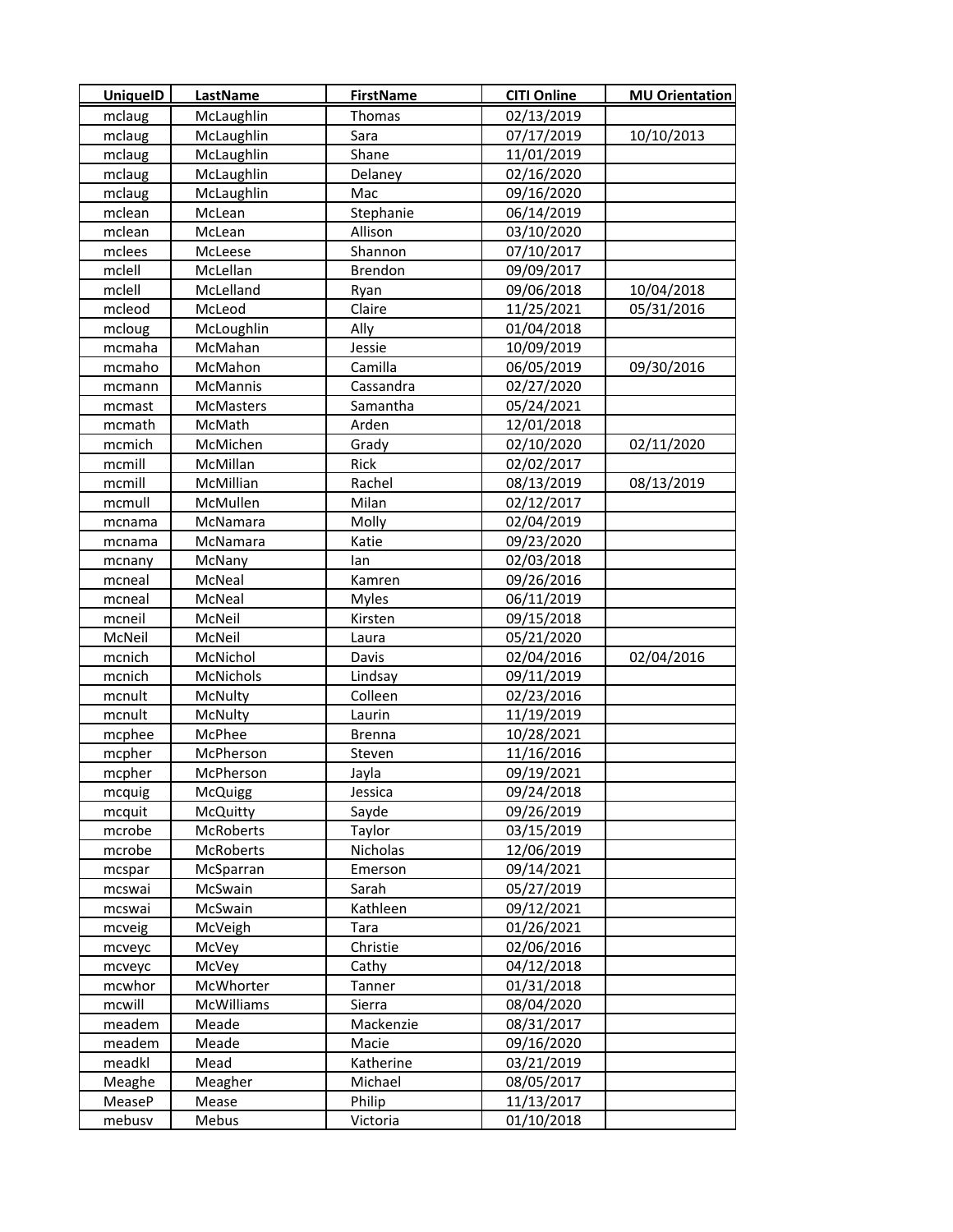| <b>UniquelD</b> | <b>LastName</b>   | <b>FirstName</b> | <b>CITI Online</b> | <b>MU Orientation</b> |
|-----------------|-------------------|------------------|--------------------|-----------------------|
| mechle          | Mechley           | Abigail          | 04/04/2017         | 04/17/2017            |
| meckst          | Meckstroth        | Carris           | 03/13/2019         |                       |
| medari          | Medaris           | Katelyn          | 10/11/2017         |                       |
| medfis          | Medfisch          | Kailey           | 01/30/2019         |                       |
| medina          | Medina            | Michelle         | 08/06/2018         |                       |
| medina          | Medina            | Laura            | 10/09/2018         |                       |
| medley          | Medley            | Kimberly         | 04/15/2016         | 09/20/2000            |
| meecej          | Meece             | Josh             | 09/08/2018         |                       |
| meehan          | Meehan            | Kam              | 02/01/2016         |                       |
| meehan          | Meehan            | Cricket          | 06/09/2021         | 10/23/2006            |
| Meeker          | Meeker            | Mary Ann         | 12/31/2016         |                       |
| meekjn          | Meek              | Jennifer         | 10/06/2019         |                       |
| meffor          | Mefford           | Mitchell         | 03/29/2021         |                       |
| megahe          | Megahed           | Fadel            | 07/30/2021         |                       |
| megura          | Megura            | Matthew          | 03/04/2020         |                       |
| mehlma          | Mehlman           | Maya             | 02/02/2022         |                       |
| mehrin          | Mehri             | Nader            | 01/23/2020         | 02/03/2020            |
| meierc          | Meier             | Chloe            | 09/06/2018         | 10/04/2018            |
| meieri          | Meiering          | Amanda           | 02/08/2018         | 02/13/2018            |
| meiert          | Meier             | Tyler            | 02/08/2018         | 02/13/2018            |
| meikle          | Meikle            | Olivia           | 02/07/2018         | 02/13/2018            |
| meikle          | Meikle            | Abigail          | 09/10/2021         |                       |
| meinze          | Meinzer           | Colin            | 09/18/2017         |                       |
| meinze          | Meinzer           | Olivia           | 02/17/2019         |                       |
| meissn          | Meissner          | Benjamin         | 03/31/2016         |                       |
| meiste          | Meister           | <b>Brittany</b>  | 09/17/2017         |                       |
| meiy10          | Mei               | Yinran           | 02/02/2021         |                       |
| mejiam          | Mejia             | Manuela          | 07/26/2019         |                       |
| mekoan          | Meko              | Alexandre        | 09/10/2019         |                       |
| melans          | Melanson          | Grace            | 02/02/2020         | 12/02/2016            |
| melbye          | Melbye            | Eric             | 11/01/2017         | 11/03/2014            |
| melbye          | Melbye            | Soren            | 09/23/2020         |                       |
| meleca          | Meleca            | Morgan           | 09/26/2021         |                       |
| melend          | Melendez          | Lyric            | 12/14/2016         | 12/02/2016            |
| melich          | Melichar          | Emma             | 08/29/2018         |                       |
| meling          | Melinger          | Molly            | 02/18/2020         |                       |
| melvin          | Melvinn           | Malcolm          | 02/25/2020         |                       |
| menalr          | Mena              | Lorna            | 08/13/2018         |                       |
| mendel          | Mendelson         | Ainsley          | 11/29/2020         |                       |
| menden          | Mendenhall        | Emily            | 10/20/2015         | 09/05/2017            |
| menden          | Easton            | Emily            | 09/30/2021         |                       |
| mendes          | Mendes Lemos de O | Marina           | 09/15/2020         |                       |
| mendez          | Mendez            | Mayra            | 02/11/2016         |                       |
| mendez          | Mendez            | Nydia            | 05/27/2016         |                       |
| mendez          | Mendez            | Michelle         | 07/28/2018         |                       |
| mendoz          | Mendoza           | Ryan             | 06/02/2016         |                       |
| mendoz          | Mendoza           | Alexandra        | 08/13/2020         |                       |
| <b>MENGW</b>    | Meng              | Wendi            | 09/10/2018         | 10/04/2018            |
| mengx8          | Meng              | Xiangxu          | 02/10/2020         | 02/04/2020            |
| menkec          | Menke             | Ciara            | 12/09/2020         |                       |
| menkha          | Menkhaus          | <b>Brynne</b>    | 02/08/2018         |                       |
| menons          | Menon             | Sean             | 01/04/2019         |                       |
| mensah          | Mensah            | Irene            | 03/01/2019         |                       |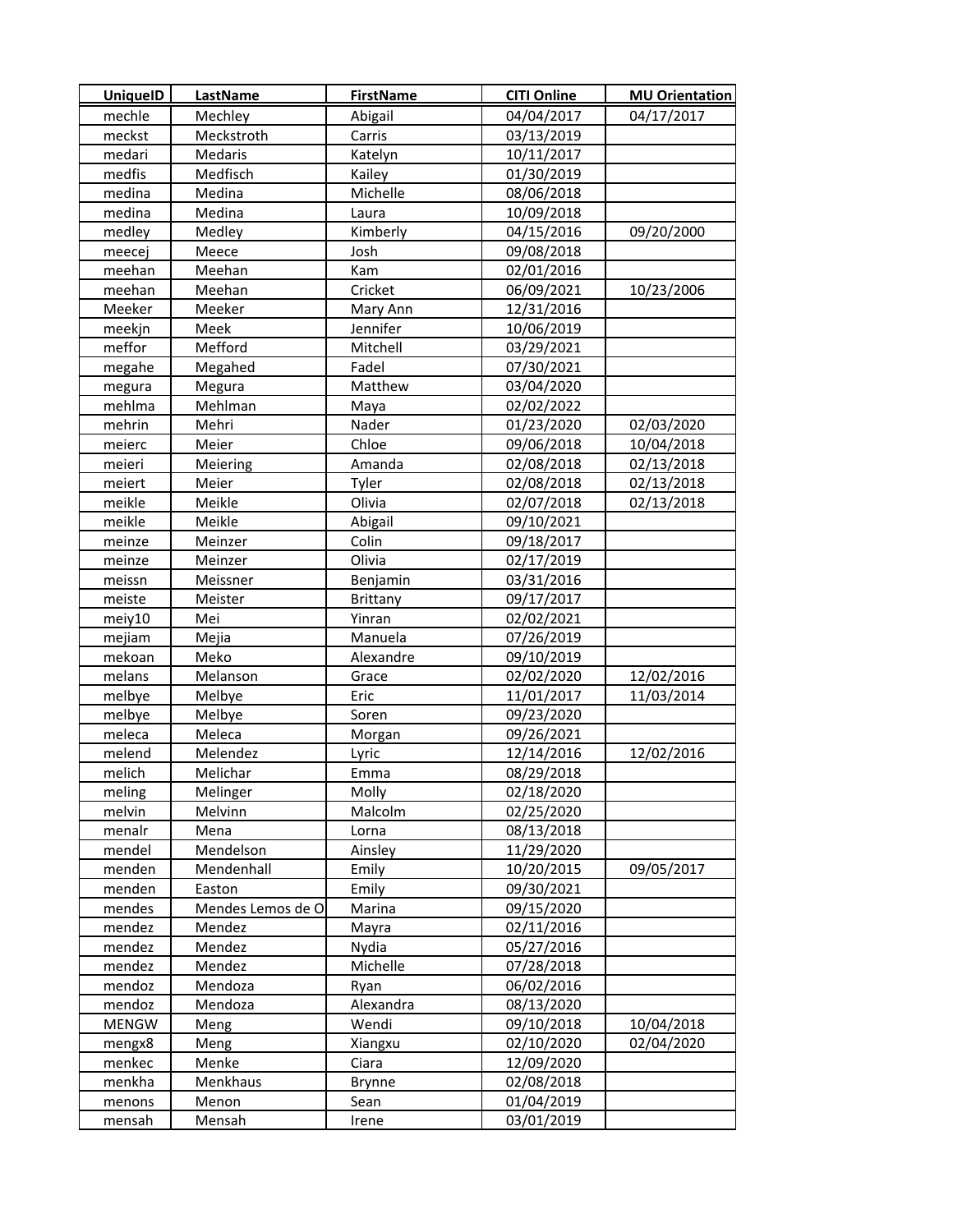| <b>UniquelD</b> | LastName       | <b>FirstName</b> | <b>CITI Online</b> | <b>MU Orientation</b> |
|-----------------|----------------|------------------|--------------------|-----------------------|
| mensah          | Mensah         | Dion             | 02/23/2020         |                       |
| menzel          | Menzel         | Sam              | 10/02/2018         |                       |
| mercer          | Mercer         | Liam             | 03/14/2018         | 02/05/2018            |
| mercer          | Mercer         | Duncan           | 08/26/2020         |                       |
| meredi          | Meredith       | Jenna            | 02/05/2019         |                       |
| merhou          | Merhout        | Jeffrey          | 12/20/2019         | 11/20/2013            |
| meriwe          | Meriwether     | Jacqueline       | 02/12/2020         |                       |
| merkel          | Merkelis       | Belinda          | 05/03/2016         |                       |
| merkle          | Merkle         | Grace            | 09/20/2020         |                       |
| merlan          | Merland        | Jessica          | 09/26/2017         |                       |
| merman          | Merman         | Kathy            | 10/30/2018         | 10/31/2015            |
| merric          | Merrick        | Jessica          | 07/19/2020         |                       |
| merril          | Merrill        | Sarah            | 03/15/2018         |                       |
| Merril          | Merrill        | Jennifer         | 04/22/2021         |                       |
| merril          | Brown          | Allison          | 01/26/2022         |                       |
| merrit          | Merritt        | Leah             | 09/17/2017         |                       |
| merrit          | Merritts       | Emily            | 09/05/2018         |                       |
| mersin          | Mersino        | Krista           | 02/08/2016         | 02/09/2016            |
| mesche          | Mescher        | John             | 08/30/2017         |                       |
| messer          | Messer         | Cassandra        | 06/20/2021         |                       |
| messin          | Messinger      | Justin           | 09/21/2017         |                       |
| messin          | <b>Messing</b> | Jenna            | 09/13/2019         |                       |
| messin          | Messinger      | Jeff             | 09/12/2020         |                       |
| messma          | Messman        | Terri            | 01/30/2022         | 09/11/2000            |
| messme          | Smeenk         | Diane            | 07/19/2021         |                       |
| messne          | Messner        | Payton           | 02/12/2017         |                       |
| meszar          | Meszaros       | Matthew          | 01/20/2020         | 02/11/2020            |
| metcal          | Metcalf        | Morgan           | 09/06/2017         |                       |
| metcal          | Metcalf        | Sydney           | 09/18/2019         |                       |
| metzge          | Metzger        | Jordan           | 10/07/2013         | 02/09/2016            |
| metzma          | Metz           | Molly            | 07/13/2016         | 08/12/2016            |
| metzza          | Metz           | Zachary          | 06/07/2016         |                       |
| mevisk          | Mevis          | Katy             | 09/05/2021         |                       |
| meyera          | Meyer          | Angela           | 06/15/2019         | 07/19/2019            |
| meyera          | Meyer          | Amanda           | 09/02/2020         |                       |
| meyerc          | Meyer          | Chealse          | 02/13/2018         |                       |
| meyerj          | Meyer          | Jake             |                    | 02/13/2018            |
| meyerj          | Meyer          | John             | 10/11/2019         |                       |
| meyerk          | Meyer          | Katelyn          | 06/09/2019         |                       |
| meyerk          | Meyer          | Keith            | 02/19/2021         |                       |
| meyerm          | Meyer          | Megan            | 10/09/2018         |                       |
| meyers          | Meyers         | Rebecca          | 03/06/2019         |                       |
| meyers          | Meyers         | <b>Brian</b>     | 01/21/2020         | 02/07/2017            |
| meyers          | Meyers         | Daniel           | 01/19/2021         | 03/02/2018            |
| meyers          | Meyers         | Karen            | 04/16/2021         |                       |
| Meyers          | Meyers         | Robert           | 01/26/2022         |                       |
| mgordo          | Gordon         | Mary             | 10/01/2016         |                       |
| miaoh           | Miao           | Hao              |                    | 10/12/2016            |
| miaoz           | Miao           | Ziyi             | 02/06/2018         |                       |
| miat            | Mia            | Trevor           | 07/01/2019         |                       |
| michae          | Michael        | Karina           | 10/25/2016         |                       |
| Michae          | Michael        | Shane            | 08/31/2018         |                       |
| <b>MICHAE</b>   | Michael        | Kristie          | 01/17/2019         |                       |
|                 |                |                  |                    |                       |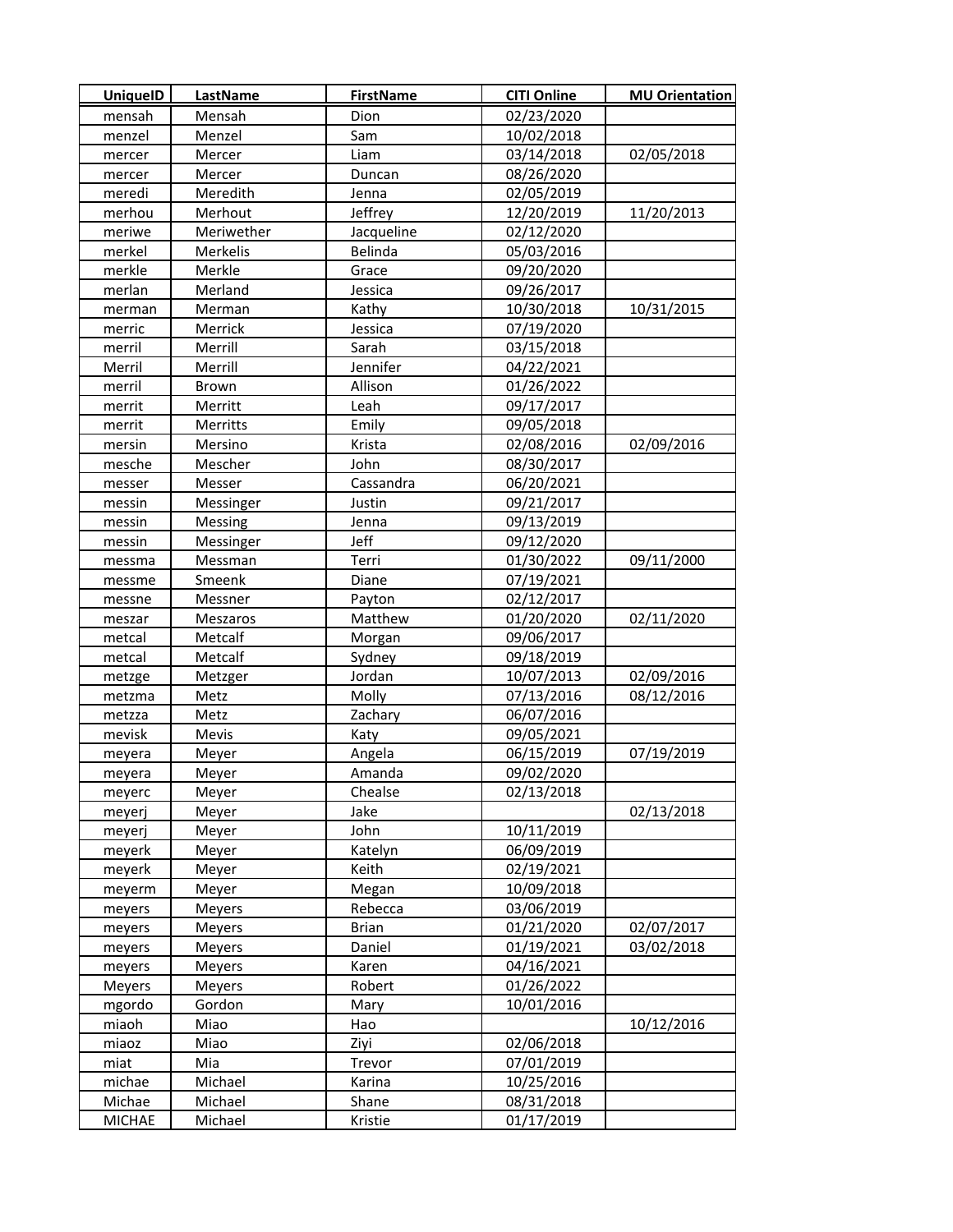| <b>UniquelD</b> | LastName     | <b>FirstName</b> | <b>CITI Online</b> | <b>MU Orientation</b> |
|-----------------|--------------|------------------|--------------------|-----------------------|
| michae          | Michaelson   | Eliana           | 10/08/2019         |                       |
| michae          | Michael      | Madison          | 11/15/2020         |                       |
| michal          | Michalak     | Melinda          | 06/03/2020         |                       |
| michel          | Michel       | Corrine          | 08/07/2021         |                       |
| micsko          | Micsko       | Emily            | 02/18/2017         |                       |
| micsko          | Micsko       | Sally            | 02/09/2018         |                       |
| middle          | Middlebrook  | Bryn             | 11/11/2020         |                       |
| midgle          | Midgley      | Elizabeth        | 07/07/2016         |                       |
| miehle          | Miehl        | Elizabeth        | 02/14/2018         |                       |
| mielke          | Mielke       | Olivia           | 09/03/2017         |                       |
| mierze          | Mierzejewski | Kathryn          | 08/18/2021         |                       |
| miesse          | Rojas-Miesse | Nohelia          | 12/26/2016         |                       |
| miggan          | Miggantz     | Sydney           | 02/19/2017         |                       |
| migner          | Mignery      | James            | 09/10/2017         |                       |
| mikese          | Mikesell     | Suzanne          | 07/07/2017         |                       |
| mikiti          | Mikitin      | Yuliya           | 02/16/2018         |                       |
| mikuti          | Mikutis      | Jessica          | 06/27/2016         |                       |
| milank          | Milan        | Kelly            | 02/07/2018         | 02/13/2018            |
| milano          | Milano       | Madeline         | 09/04/2018         |                       |
| milchu          | Milchuck     | Channing         | 06/12/2021         |                       |
| milest          | Miles        | Tyler            | 10/02/2017         |                       |
| mileyc          | Miley        | Christiana       | 10/01/2017         |                       |
| miljko          | Miljkovic    | Tatjana          | 07/07/2016         |                       |
| miljko          | Miljkovic    | Kristina         | 01/27/2022         |                       |
| milkin          | Milkintas    | Nicole           | 08/06/2016         |                       |
| mill10          | Miller       | Catherine        | 06/23/2017         |                       |
| mill10          | Miller       | Sierra           | 07/18/2017         |                       |
| mill10          | Miller       | Hannah           | 09/12/2018         |                       |
| mill12          | Miller       | Jaimie           | 10/03/2021         |                       |
| mill15          | Miller       | Anna             | 02/19/2020         |                       |
| mill15          | Miller       | Julia            | 02/24/2020         |                       |
| mill16          | Miller       | Joseph           | 10/11/2018         |                       |
| mill16          | Miller       | Benjamin         | 11/06/2018         |                       |
| mill16          | Miller       | Allison          | 09/09/2019         |                       |
| mill16          | Miller       | Mark             | 09/19/2019         | 09/18/2019            |
| mill16          | Miller       | <b>Bailey</b>    | 01/16/2020         |                       |
| mill16          | Miller       | Luke             | 02/25/2020         |                       |
| mill16          | Miller       | Lauren           | 09/03/2020         |                       |
| mill16          | Miller       | Kayla            | 09/06/2020         |                       |
| mill17          | Miller       | Emma             | 07/23/2019         |                       |
| mill17          | Miller       | Emma             | 09/17/2019         |                       |
| mill17          | Miller       | Clayton          | 09/09/2020         |                       |
| mill17          | Miller       | Madeleine        | 02/28/2021         |                       |
| mill17          | Miller       | McKenna          | 08/26/2021         |                       |
| mill18          | Miller       | Samantha         | 07/29/2019         |                       |
| mill18          | Miller       | Mollie           | 10/28/2019         |                       |
| Mill18          | Miller       | Kayla            | 09/12/2021         |                       |
| Mill19          | Miller       | LeAnn            | 08/10/2020         |                       |
| mill19          | Miller       | Carolyn          | 08/04/2021         |                       |
| millar          | Stehlin      | Caroline         | 06/15/2017         | 06/16/2017            |
| mille1          | Miller       | Jim              | 02/09/2020         | 02/11/2020            |
| mille2          | Miller       | Tracy            | 03/31/2019         |                       |
| mille3          | Miller       | Jewelie          | 11/09/2018         |                       |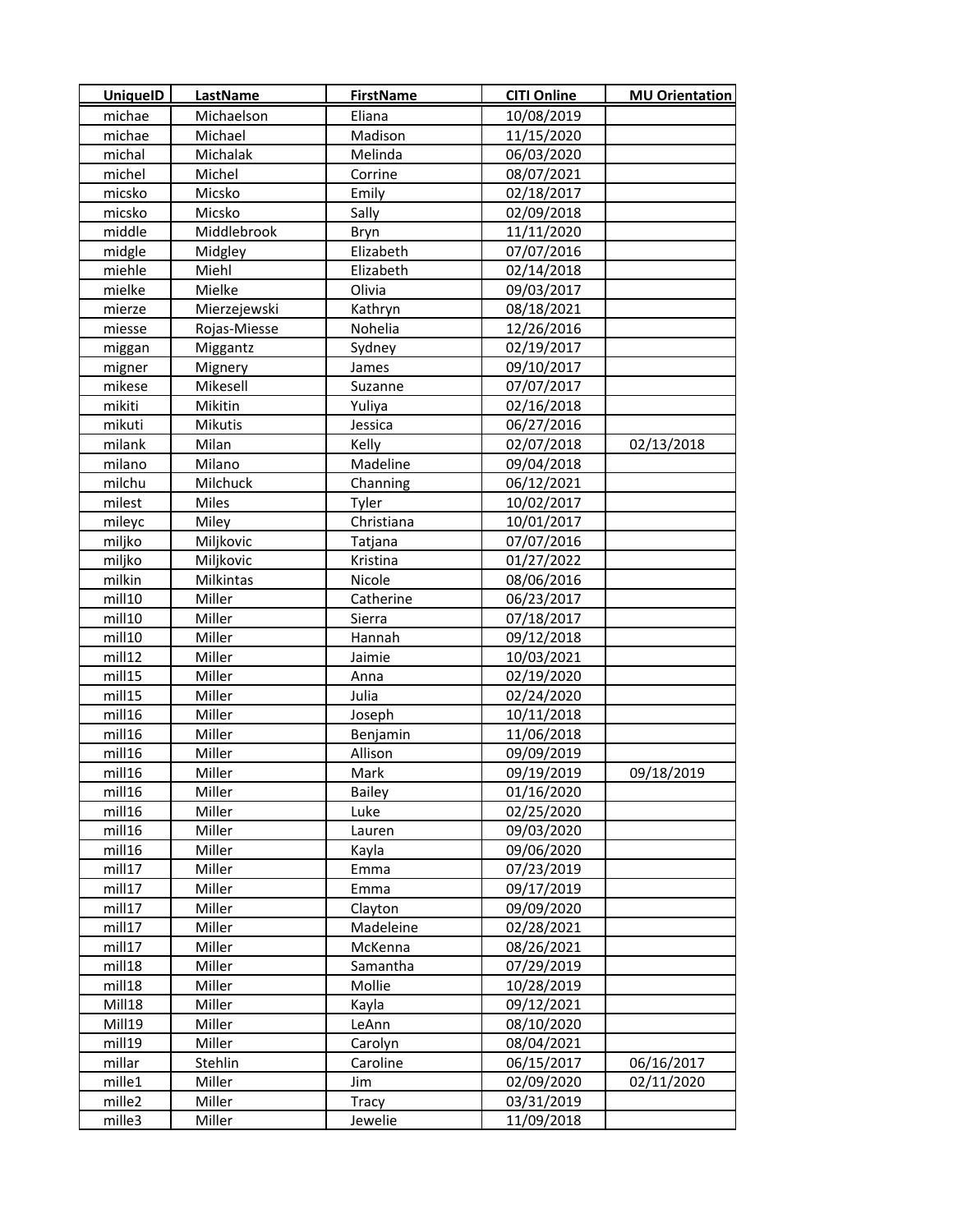| UniquelD | <b>LastName</b> | <b>FirstName</b> | <b>CITI Online</b> | <b>MU Orientation</b> |
|----------|-----------------|------------------|--------------------|-----------------------|
| mille5   | Miller          | Kylee            | 03/03/2016         |                       |
| mille6   | Miller          | Devin            | 02/04/2016         |                       |
| mille6   | Miller          | Jeannie          | 06/11/2020         |                       |
| mille7   | Miller          | Dana             | 01/05/2016         |                       |
| mille7   | Miller          | Lexi             | 02/07/2016         | 02/09/2016            |
| mille7   | Miller          | Mackenzie        | 09/11/2016         |                       |
| mille7   | Miller          | Chad             | 09/26/2016         | 09/28/2016            |
| mille7   | Miller          | Ashley           | 02/17/2017         |                       |
| mille7   | Miller          | Brody            | 02/11/2018         | 02/12/2018            |
| mille7   | Miller          | Richard          | 02/02/2017         | 09/20/2018            |
| mille7   | Bowen           | Anna             | 03/20/2019         |                       |
| mille7   | Miller          | M.Elizabeth      | 08/31/2019         | 04/08/2014            |
| mille7   | Miller          | Emily            | 02/17/2020         |                       |
| mille8   | Miller          | Jeffrey          | 11/04/2015         | 07/19/2016            |
| mille8   | Miller          | Autumn           | 09/05/2016         |                       |
| mille8   | Miller          | Samantha         | 10/02/2016         |                       |
| mille8   | Miller          | Maureen          | 01/09/2018         |                       |
| mille8   | Miller          | Susan            | 08/09/2018         |                       |
| mille8   | Miller          | Hunter           | 09/11/2018         |                       |
| mille8   | Miller          | Aja              | 09/22/2018         | 09/20/2018            |
| mille8   | Miller          | Noah             | 10/28/2019         |                       |
| mille9   | Miller          | Anthony          | 09/15/2017         | 09/13/2017            |
| mille9   | Miller          | Timothy          | 09/21/2017         |                       |
| mille9   | Miller          | Katie            | 09/20/2018         | 09/17/2018            |
| mille9   | Miller          | Kiersta          | 05/01/2019         |                       |
| mille9   | Miller          | Megan            | 02/03/2020         | 02/04/2020            |
| mille9   | Miller          | Brandon          | 02/03/2021         |                       |
| miller   | Miller          | Kimberly         | 03/07/2016         |                       |
| Miller   | Miller          | <b>Bridget</b>   | 05/25/2016         |                       |
| miller   | Mitchell        | Beth             | 06/25/2016         |                       |
| miller   | Pappas          | Jolene           | 08/08/2016         |                       |
| miller   | Miller          | Kurtz            | 01/20/2018         | 02/14/2018            |
| Miller   | Miller          | Hannah           | 03/02/2021         |                       |
| miller   | Miller          | Olivia           | 09/12/2021         |                       |
| millet   | Millet          | Mallory          | 12/29/2020         |                       |
| millho   | Millhouse       | Allison          | 10/31/2016         |                       |
| millho   | Millhouse       | Jocelyn          | 04/30/2019         |                       |
| millig   | Milligan        | Spencer          | 11/28/2016         | 12/02/2016            |
| millig   | Milligan        | Clara            | 10/02/2017         |                       |
| millma   | Millman         | Marissa          | 05/30/2016         | 09/23/2013            |
| millsj   | Mills           | Jackson          | 09/27/2021         |                       |
| millsm   | Mills           | Megan            | 01/31/2017         |                       |
| millss   | Mills           | Sydney           | 03/05/2018         |                       |
| millsz   | Mills           | Zachary          | 06/17/2017         | 06/20/2017            |
| milose   | Milosevic       | Sofia            | 06/22/2021         |                       |
| milova   | Milovancev      | Lance            | 09/02/2018         |                       |
| miltko   | Miltko          | Kate             | 01/26/2016         |                       |
| minarc   | Minarcik        | Maci             | 02/13/2021         |                       |
| minass   | Minassian       | Zovig            | 07/15/2019         |                       |
| mincey   | Mincey          | Tiyon            | 02/28/2019         |                       |
| minder   | Minderman       | Jared            | 02/13/2017         | 03/28/2017            |
| mineol   | Mineo           | Lindsay          | 06/01/2016         |                       |
| mingx    | Ming            | Xingyu           | 09/13/2018         |                       |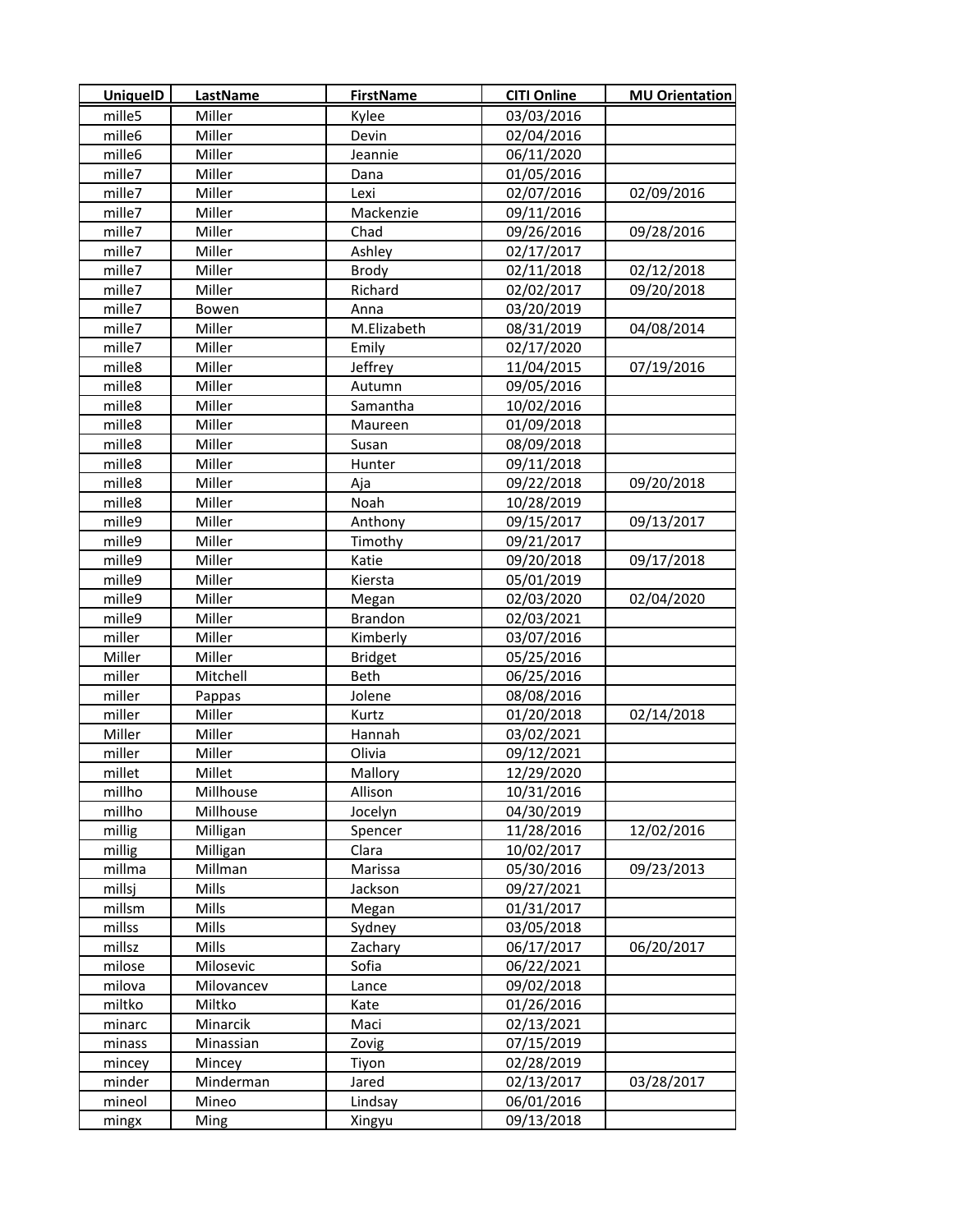| <b>UniquelD</b> | LastName     | <b>FirstName</b> | <b>CITI Online</b> | <b>MU Orientation</b> |
|-----------------|--------------|------------------|--------------------|-----------------------|
| minhas          | Minhas       | Kunal            | 02/12/2019         |                       |
| minikt          | Minik        | Tom              | 12/13/2017         |                       |
| miniut          | Miniutti     | Anne             | 09/17/2019         |                       |
| minkdn          | Mink         | Danielle         | 06/04/2019         |                       |
| minkks          | Mink         | Kari             | 09/19/2018         | 09/17/2018            |
| minnic          | Minnick      | Travis           | 04/03/2016         |                       |
| minnic          | Minnich      | Jason            | 11/21/2020         |                       |
| minnoc          | Minnock      | Morgan           | 08/31/2017         | 02/13/2018            |
| minorn          | Minor        | Natalie          | 07/24/2019         |                       |
| minsha          | Minshall     | <b>Brianna</b>   | 08/29/2019         | 09/17/2019            |
| minton          | Minton       | Clay             | 02/01/2016         |                       |
| mintza          | Mintz        | Arin             | 10/02/2018         |                       |
| minzel          | Minzelli     | Skylar           | 09/04/2019         |                       |
| Mirand          | Miranda      | Shaila           | 10/09/2020         |                       |
| mircha          | Mirchandani  | Smurti           | 09/05/2016         | 09/08/2016            |
| mirogl          | Miroglotta   | Karli            | 08/06/2016         |                       |
| mironl          | Miron        | Lizbeth          | 08/07/2021         |                       |
| mirzam          | Farooq       | Muhammad         | 02/16/2016         | 02/01/2017            |
| mischl          | Mischler     | Michael          | 03/12/2020         |                       |
| miscot          | Misco        | Thomas           | 09/21/2021         | 09/23/2021            |
| miseya          | Misey        | Anne             | 09/28/2014         | 02/09/2016            |
| mishel          | Mishel       | Katrina          | 07/14/2020         |                       |
| mishki          | Mishkin      | Samantha         | 02/08/2018         | 02/13/2018            |
| missli          | Missling     | Emma             | 09/09/2019         |                       |
| mister          | Misterka     | Matt             | 09/20/2018         | 09/12/2018            |
| mitch1          | Mitchell     | Elsie            | 06/12/2018         |                       |
| mitche          | Mitchell     | Shelby           | 02/08/2016         | 02/09/2016            |
| mitche          | Mitchell     | Virginia         | 02/12/2017         |                       |
| mitche          | Mitchell     | Madeline         | 05/22/2017         |                       |
| mitche          | Mitchell     | Jalen            | 09/23/2017         |                       |
| mitche          | Mitchell     | Ryan             | 01/04/2018         |                       |
| mitche          | Mitchell     | <b>Brenda</b>    | 02/20/2018         | 02/20/2018            |
| mitche          | Mitchell     | Tyron            | 09/18/2018         | 09/20/2018            |
| mitche          | Mitchell     | Emily            | 01/28/2020         |                       |
| mitche          | Mitchell     | Ashley           | 09/23/2021         |                       |
| mitras          | Mitra        | Soumya           | 09/21/2020         |                       |
| mitsch          | Mitsch       | Benjamin         | 01/22/2020         |                       |
| mixcm           | Mix          | Courtney         | 10/07/2019         |                       |
| mixona          | Mixon        | Anna             | 10/30/2020         |                       |
| mizell          | Mizell       | Victoria         | 07/20/2019         |                       |
| mizeml          | Mize         | Madison          | 03/31/2018         |                       |
| mizesn          | McNelly      | Samantha         | 09/17/2021         |                       |
| mkhats          | Mkhatshwa    | Thembinkosi      | 11/24/2019         | 10/20/2016            |
| moadlm          | Moad         | Lauren           | 11/04/2019         |                       |
| mobley          | Mobley       | Katrine          | 10/15/2017         |                       |
| mockd           | Mock         | Derel            | 05/27/2020         |                       |
| mockec          | Mock         | Eleanor          | 07/31/2016         |                       |
| modirr          | Modirrousta  | Annahita         | 09/08/2019         | 09/17/2019            |
| modirr          | Modir Rousta | Mostafa          | 11/19/2019         | 08/22/2014            |
| moelle          | Moeller      | Madilyn          | 09/05/2018         |                       |
| moelle          | Moeller      | Jared            | 07/22/2019         |                       |
| moelle          | Moeller      | Noah             | 10/02/2019         |                       |
| moemr           | Moe          | Madison          | 01/31/2019         |                       |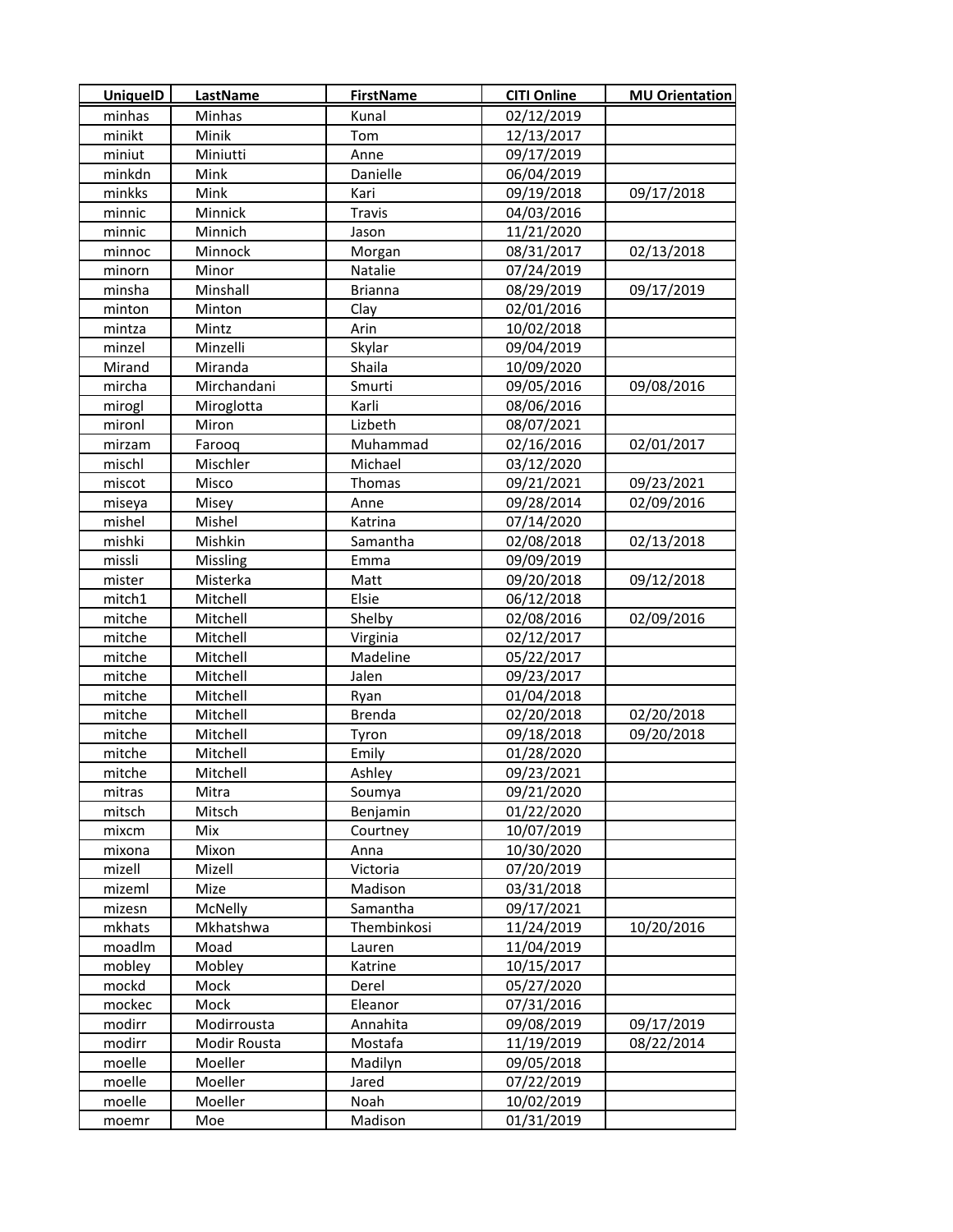| <b>UniquelD</b>  | <b>LastName</b>  | <b>FirstName</b> | <b>CITI Online</b> | <b>MU Orientation</b> |
|------------------|------------------|------------------|--------------------|-----------------------|
| moffit           | Moffitt          | Bre-Anne         | 01/30/2018         |                       |
| mohame           | Mohamed          | Manar            | 01/22/2018         |                       |
| mohame           | Abdelrahman      | Hisham           | 03/20/2019         | 03/11/2019            |
| mohame           | Parveen          | Saffa            | 02/14/2021         |                       |
| mohamm           | Mohammed         | Amer             | 02/01/2016         |                       |
| mohanv           | Mohan            | Varun            | 01/31/2021         |                       |
| moherc           | Moher            | Caroline         | 02/13/2018         |                       |
| mohrel           | Mohr             | Erin             | 04/05/2016         |                       |
| mokren           | Mokrenko         | Valeria          | 02/11/2019         |                       |
| mokros           | Mokros           | Katelyn          | 08/04/2018         |                       |
| mokros           | <b>Mokros</b>    | Julia            | 06/10/2020         |                       |
| mol <sub>2</sub> | Mo               | Lili             | 10/31/2019         | 10/31/2019            |
| moland           | Moland           | Hannah           | 03/24/2019         |                       |
| moleka           | Molek            | Agnes            | 08/05/2019         |                       |
| molesk           | Moleski          | Tatum            | 10/31/2017         |                       |
| molina           | Molina           | Ani              | 01/29/2019         |                       |
| mollet           | Mollett          | Kaegon           | 01/28/2016         |                       |
| mollet           | Mollett          | Anna             | 09/27/2021         |                       |
| molloy           | Molloy           | Daniel           | 01/31/2017         | 02/01/2017            |
| molloy           | Molloy           | Alyssa           | 05/31/2017         |                       |
| molone           | Moloney          | Erin             | 06/26/2016         |                       |
| monbec           | MonBeck          | Juliet           | 06/15/2017         | 06/16/2017            |
| moncay           | Moncayo          | Mattie           | 10/14/2018         |                       |
| monhem           | Monhemius        | Grace            | 02/14/2017         |                       |
| monies           | Monieson         | Sarie            | 02/08/2017         | 02/13/2018            |
| monney           | Monney Jordan    | Takyiwa          | 01/30/2016         | 02/09/2016            |
| Monnig           | Monnig           | Jacqueline       | 02/20/2021         |                       |
| monnin           | Monnin           | Allyson          | 08/30/2018         |                       |
| montai           | Montaine-O'Brien | Skyler           | 03/09/2020         |                       |
| montan           | Montano          | Sharon           | 06/27/2016         |                       |
| monten           | Montenegro       | Erico            | 12/02/2018         |                       |
| montes           | Montes           | Tamara           | 10/10/2019         |                       |
| montgo           | Montgomery       | Elizabeth        | 02/01/2018         | 02/02/2018            |
| montgo           | Montgomery       | Lily             | 02/14/2019         |                       |
| montgo           | Montgomery       | Sean             | 10/11/2019         |                       |
| montgo           | Montgomery       | Alyssa           | 01/27/2020         |                       |
| montgo           | Montgomery       | Hannah           | 02/23/2020         |                       |
| montgo           | Montgomery       | Emma             | 06/18/2020         |                       |
| montgo           | Montgomery       | Madelene         | 02/01/2021         |                       |
| montoy           | Montoya          | Lizbeth          | 02/03/2020         |                       |
| moond            | Moon             | Dawn             | 08/30/2016         |                       |
| mooney           | Mooney           | Shaelyn          | 02/02/2021         |                       |
| moorea           | Moore            | Rylan            | 10/20/2016         |                       |
| Moorea           | Moore            | Ashley           | 02/06/2018         |                       |
| moorec           | Moore            | Carolyn          | 09/04/2018         | 09/05/2018            |
| moored           | Moore            | Duane            |                    | 11/13/2019            |
| mooree           | Moore            | Emily            | 07/24/2019         |                       |
| mooref           | Moorefield       | Cory             | 11/09/2016         |                       |
| moorej           | Mikesell         | Jacklyn          | 09/10/2017         |                       |
| moorej           | Moore            | John             | 02/08/2018         |                       |
| moorej           | Moore            | Jake             | 09/11/2019         |                       |
| moorej           | Moore            | Jane             | 02/02/2020         |                       |
| moorej           | Moore            | Jalen            | 02/26/2020         |                       |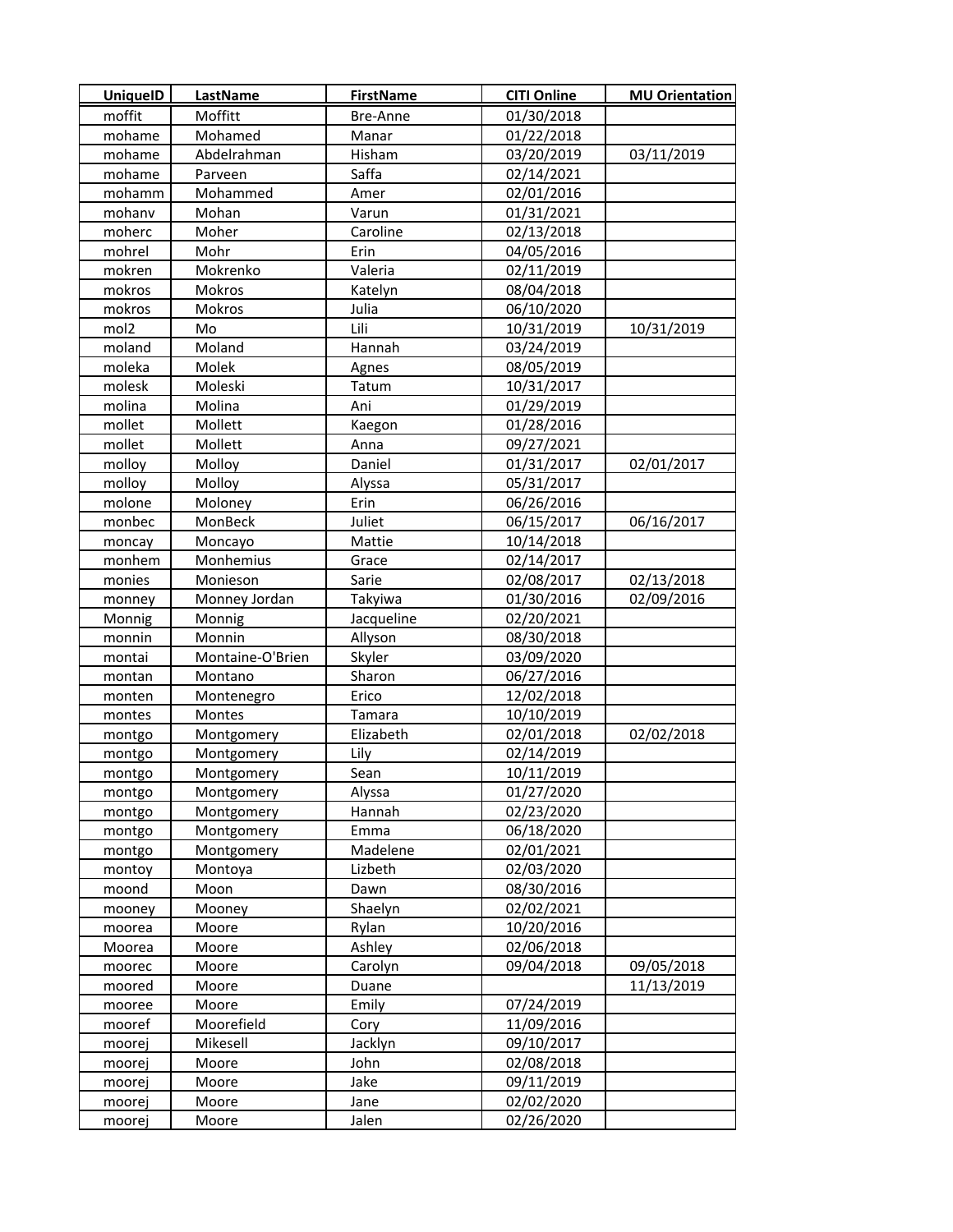| <b>UniquelD</b> | LastName         | <b>FirstName</b>  | <b>CITI Online</b>       | <b>MU Orientation</b> |
|-----------------|------------------|-------------------|--------------------------|-----------------------|
| moorek          | Moore            | Katie             | 04/25/2017               |                       |
| moorek          | Moore            | Kaylie            | 09/22/2021               |                       |
| moorek          | Moore            | Katelynn          | 09/22/2021               |                       |
| moorel          | Moore            | Lisa              | 07/23/2016               |                       |
| Moorel          | Moore            | Lauren            | 09/15/2020               |                       |
| moorem          | Moore            | Melissa           | 02/06/2017               |                       |
| moorem          | Moore            | Mackenzie         | 08/30/2017               |                       |
| moorem          | Moore            | Marissa           | 02/18/2018               |                       |
| moorem          | Moore            | Megan             | 10/09/2018               |                       |
| moorem          | Moore            | Madelyn           | 02/10/2020               |                       |
| moorem          | Moore            | Mackenzie         | 02/13/2020               |                       |
| moorem          | Moore            | Matthew           | 09/02/2020               |                       |
| moorem          | Moore            | Maggie            | 09/24/2021               |                       |
| mooren          | Moore            | Nikita            | 09/05/2016               |                       |
| mooren          | Moore            | <b>Nick</b>       | 02/01/2017               |                       |
| moorer          | Moore            | Renee             | 02/25/2019               |                       |
| moorer          | Moore            | Reese             | 08/21/2019               |                       |
| MooreR          | Moore            | Raeal             | 12/08/2021               |                       |
| moores          | Moore            | Sarah             | 08/14/2019               |                       |
| moores          | Moore            | Sydney            | 08/31/2020               |                       |
| mooret          | Moore            | Tanya             | 01/22/2019               |                       |
| moorhe          | Moorhead         | Sarah             | 02/05/2018               |                       |
| moorma          | Moorman          | Leanne            | 05/29/2018               |                       |
| moorma          | Moorman          | Alyssa            | 02/26/2019               |                       |
| mog             | Mo               | Qiu               | 02/09/2019               | 04/08/2019            |
| moracz          | Moracz           | Liza              | 10/10/2018               |                       |
| moraki          | Morakis          | Kimmi             | 12/28/2017               |                       |
| morale          | <b>Morales</b>   | Maili             | 02/09/2016               | 02/09/2016            |
| morale          | Morales Casanova | Maritza           | 06/22/2017               |                       |
| morale          | Morales          | Cristina          |                          | 04/06/2018            |
| moranb          | Moran            | <b>Brigid</b>     | 06/14/2020               |                       |
| morank          | Moran            | Kyle              | 09/05/2018               |                       |
| moranm          | Moran            | Madison           | 01/04/2019               |                       |
| mordar          | Mordarski        | Julia             | 02/11/2019               |                       |
| morela          | Moreland         | Daniel            | 09/15/2019               |                       |
| morela          | Moreland         | Eli               | 08/26/2021               |                       |
| moreno          | Moreno           | Maria             | 03/24/2016               | 09/01/2016            |
| moreno          | Moreno           | Roman             | 02/10/2018               | 02/13/2018            |
| moreno          | Moreno           | Vanessa           | 08/06/2019               |                       |
| moreto          | Moreton          | Connor            | 09/04/2019               | 09/04/2019            |
| morett          | Moretti          | Christina         | 09/07/2017               |                       |
| morett          | Moretti          | Megan             | 09/25/2018               |                       |
| morga1          | Morgan           | Jennifer          | 08/01/2018               |                       |
| morgan          | Morgan           | Christine         | 09/18/2016               |                       |
| Morgan          | Morgan           | Vanessa           | 07/18/2017               |                       |
| morgan          | Morgan           | Alexandra         | 09/06/2017               |                       |
| morgan          | Morgan           | Darah             | 08/30/2018               |                       |
| morgan          | Morgan           | Leah              | 09/02/2018               |                       |
| morgan          | Morgan           | Khatarina         | 09/18/2018               |                       |
| morgan          | Morgan           | Jack              | 02/04/2019               |                       |
| morgan          | Morgan           | Joshua            | 02/13/2019               |                       |
| morgan          | Morgan           | Joe<br>Thimberley | 04/08/2019<br>01/30/2020 |                       |
| morgan          | Morgan           |                   |                          |                       |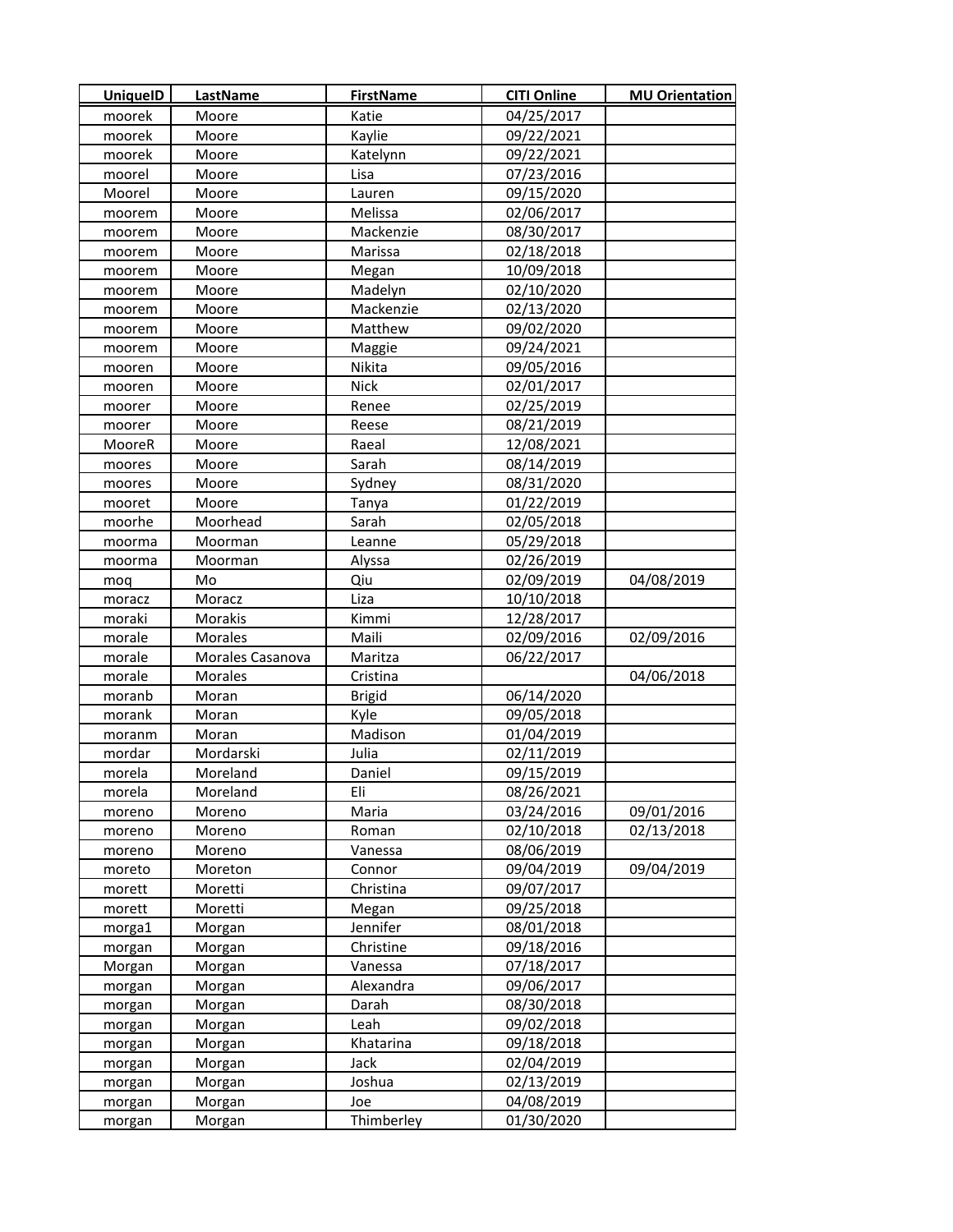| <b>UniquelD</b> | LastName      | <b>FirstName</b> | <b>CITI Online</b> | <b>MU Orientation</b> |
|-----------------|---------------|------------------|--------------------|-----------------------|
| morgan          | Morgan        | Robert           | 06/07/2021         | 02/07/2020            |
| morgan          | Morgan        | Abigail          | 08/09/2021         | 10/18/2018            |
| moriar          | Moriarty      | Douglas          | 03/09/2020         |                       |
| morico          | Vibbard       | Madison          | 01/30/2018         |                       |
| morini          | Morin         | Isabel           | 11/04/2017         | 02/12/2019            |
| moriok          | Morio         | Kristen          | 05/30/2019         | 04/26/2007            |
| morisk          | Gibson        | Allison          |                    | 09/30/2016            |
| moritz          | Moritz        | Morgan           | 09/13/2019         |                       |
| morkin          | Morkin        | Hannah           | 01/29/2017         |                       |
| Morley          | Morley        | Karen            | 06/15/2016         |                       |
| morley          | Morley        | Colleen          | 02/28/2020         |                       |
| morman          | Morman        | Louise           | 06/10/2019         |                       |
| mororm          | Moro          | Rae              | 03/11/2020         | 03/11/2020            |
| morosk          | Moroski       | Danielle         | 09/13/2018         |                       |
| morphe          | Morphew       | Lillian          | 08/01/2016         |                       |
| morraa          | Morra         | Allison          | 08/23/2021         |                       |
| morrel          | Morrell       | Paula            | 05/24/2021         |                       |
| morri2          | Morris        | Allison          | 02/03/2021         |                       |
| morri3          | Morris        | Matthew          | 03/10/2020         |                       |
| morri3          | Morrissey     | Steven           | 05/05/2020         |                       |
| morri3          | Morris        | Alyssa           | 06/20/2020         |                       |
| Morri3          | Morrison      | Landon           | 12/12/2021         |                       |
| morri3          | Morris        | Ashley           | 01/28/2022         | 01/31/2022            |
| morril          | Morrill       | Tyler            | 10/09/2019         |                       |
| morris          | Morris        | Phoebe           | 01/31/2016         |                       |
| morris          | Morrison      | Deanna           | 10/05/2016         | 10/17/2016            |
| morris          | Morrison      | Rebecca          | 01/13/2017         | 05/05/2017            |
| Morris          | Morris        | Katie            | 03/07/2018         |                       |
| morris          | Morris        | Mitchell         | 02/05/2019         |                       |
| morris          | Morris        | Mark             | 05/26/2020         | 02/19/2019            |
| morris          | Morris        | Ilana            | 08/08/2020         |                       |
| morrow          | Morrow        | Austin           | 02/26/2018         | 02/12/2019            |
| morrow          | Morrow        | Christian        | 06/17/2019         |                       |
| morsea          | Morse         | Alex             | 03/21/2019         |                       |
| morten          | Mortensen     | Carly            | 02/12/2017         |                       |
| mortim          | Mortimer      | Kyle             | 10/27/2014         | 02/02/2016            |
| morton          | Morton        | Kristen          | 06/10/2021         |                       |
| morvay          | Morvay        | Jenna            | 08/27/2021         | 08/31/2021            |
| morycz          | Morycz        | Sarah            | 06/21/2016         |                       |
| mosbys          | Mosby         | Sarah            | 09/04/2016         |                       |
| moscar          | Moscar        | Lauren           | 07/23/2019         |                       |
| moseba          | Mosebach      | Gaby             | 05/03/2021         |                       |
| mosera          | Moser         | Amy              | 02/07/2018         | 05/07/2018            |
| moserg          | Moser         | Grace            | 08/19/2020         |                       |
| moserm          | Moser         | Meredith         | 01/25/2020         |                       |
| mosesm          | Moses         | Madaline         | 01/28/2016         |                       |
| moshir          | Moshirabad    | Amy              | 09/29/2019         |                       |
| mosley          | Mosley        | Liam             | 09/22/2017         |                       |
| mosley          | Mosley        | Ashlee           | 02/27/2020         |                       |
| mosley          | Mosley-Howard | Gerri Susan      | 01/22/2021         | 09/05/2017            |
| mossey          | Mossey        | Patricia         | 11/04/2016         |                       |
| mossma          | Mossman       | Emily            | 01/24/2017         |                       |
| moster          | Mosterd       | Lauren           | 08/03/2020         |                       |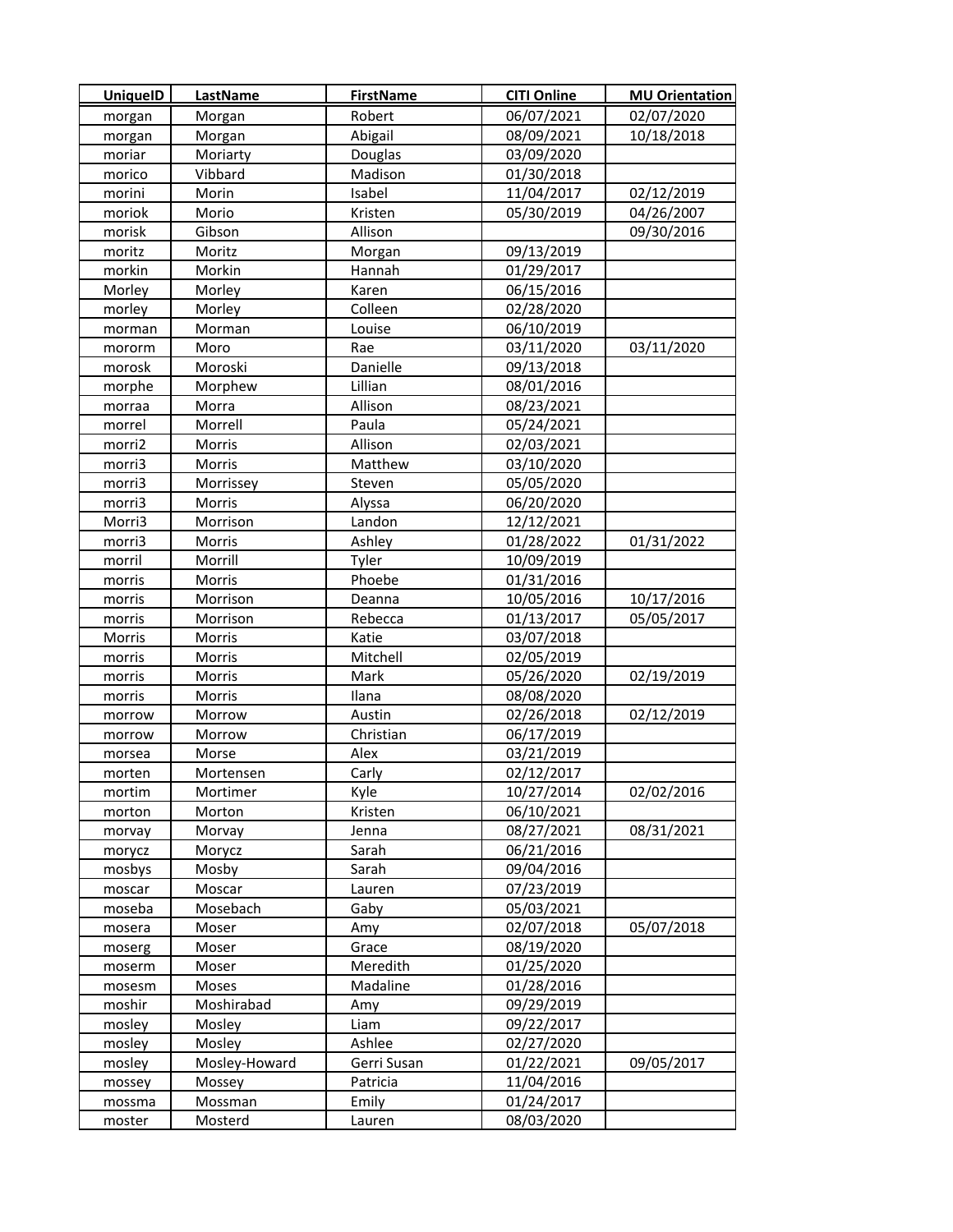| <b>UniquelD</b> | <b>LastName</b> | <b>FirstName</b> | <b>CITI Online</b> | <b>MU Orientation</b> |
|-----------------|-----------------|------------------|--------------------|-----------------------|
| motley          | Motley          | Lauren           | 02/09/2018         |                       |
| motley          | Motley          | Ryan             | 02/18/2018         |                       |
| motoli          | Motolik         | Lauren           | 05/01/2019         |                       |
| motoni          | Motoni          | Oluwaferanmi     | 09/05/2018         |                       |
| mouchb          | Mouch           | Benjamin         | 02/03/2016         | 02/23/2016            |
| mougha          | Moughan         | Emma             | 10/17/2021         |                       |
| moultr          | Moultrie        | Scherriea        | 12/22/2021         |                       |
| mounts          | Mounts          | Jack             | 01/04/2018         |                       |
| Mountz          | Mountz          | Sarah            | 11/30/2021         |                       |
| mousse          | Mousseau        | Kassandra        | 07/07/2020         |                       |
| mowrye          | Mowry           | Emma             | 09/03/2018         |                       |
| mowryt          | Mowry           | Tavor            | 03/12/2020         |                       |
| moxjn           | Mox             | Jennifer         | 02/15/2021         |                       |
| moyerm          | Moyer           | Matthew          | 12/30/2019         | 09/18/2018            |
| moyert          | Moyer           | Tim              | 10/08/2018         |                       |
| moynih          | Moynihan        | Ella             | 01/29/2017         |                       |
| mozdze          | Mozdzen         | Julia            | 02/04/2020         |                       |
| mrozzt          | Mroz            | Zachary          | 04/08/2021         |                       |
| msterl          | Sterling        | Molly            | 10/04/2016         |                       |
| mudzon          | Mudzonga        | Chido            | 10/18/2018         |                       |
| muehlb          | Muehlbauer      | Jennifer         | 02/04/2018         |                       |
| muelle          | Mueller         | Adam             | 09/18/2018         | 09/20/2018            |
| muelle          | Mueller         | Emily            | 11/29/2018         |                       |
| muelle          | Mueller         | Megan            | 12/20/2019         |                       |
| muelle          | Mueller         | Zachary          | 04/27/2021         |                       |
| muelle          | Mueller         | Rachel           | 05/07/2021         |                       |
| muench          | Muench          | Marissa          | 09/07/2018         |                       |
| muench          | Muench          | Kayla            | 08/19/2021         |                       |
| muetin          | Mueting         | Allison          | 09/01/2016         |                       |
| muffen          | Muffenbier      | Ali              | 09/05/2016         |                       |
| muhamm          | Muhammad        | Zahra            | 06/07/2019         |                       |
| <b>MUINDI</b>   | Muindi          | Ylfa             | 06/11/2018         |                       |
| mullan          | Mullaney        | Claire           | 02/06/2016         | 02/09/2016            |
| mullee          | Mullee          | Sean             | 02/11/2018         | 02/12/2018            |
| mullen          | Mullen          | Quentin          | 02/17/2016         |                       |
| mullen          | Mullen          | Erin             | 06/01/2019         |                       |
| mullen          | Mullennix       | <b>Blake</b>     | 02/10/2020         | 02/11/2020            |
| mullen          | Mullenix        | Liv              | 03/09/2020         |                       |
| mullic          | Mullican        | McKenna          | 09/13/2021         |                       |
| mullig          | Mulligan        | Meghan           | 09/05/2017         |                       |
| mullig          | Mulligan        | Maria            | 09/10/2017         |                       |
| mullin          | Mullin          | Samantha         | 09/05/2016         |                       |
| mullin          | <b>Mullins</b>  | Chris            | 02/04/2020         |                       |
| mullin          | Mullin          | Jordyn           | 02/01/2021         |                       |
| mullin          | <b>Mullins</b>  | Abbey            | 09/13/2021         |                       |
| Mullis          | Mullis          | Curtis           | 10/23/2020         |                       |
| mumper          | Mumper          | Julia            | 02/05/2019         |                       |
| mumuni          | Mumuni          | Abdulmujib       | 09/06/2021         |                       |
| mundyc          | Mundy           | Christine        | 07/29/2019         |                       |
| mungur          | Mungur          | Selena           | 01/21/2022         |                       |
| muniak          | Muniak          | Elizabeth        | 07/12/2021         |                       |
| muniza          | Muniz           | Aura             | 06/02/2016         |                       |
| munnel          | Munnelly        | Amy              | 05/18/2021         |                       |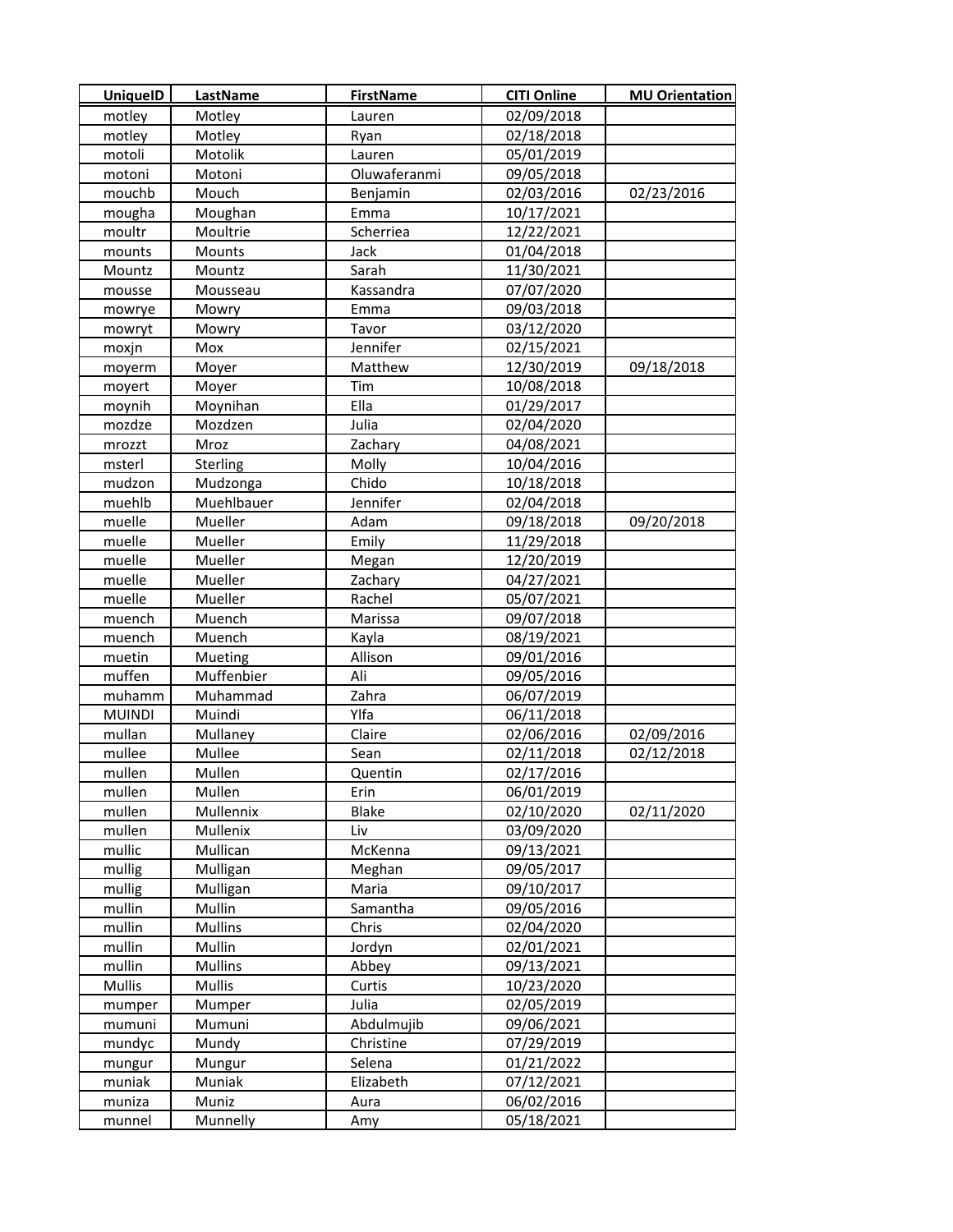| <b>UniquelD</b> | <b>LastName</b> | <b>FirstName</b> | <b>CITI Online</b> | <b>MU Orientation</b> |
|-----------------|-----------------|------------------|--------------------|-----------------------|
| munozn          | Munoz           | Natalie          | 05/30/2016         |                       |
| munozp          | Munoz           | Daniela          | 08/30/2017         |                       |
| munron          | Munro           | Silas            | 03/30/2016         | 11/19/2015            |
| munsch          | Munsch          | <b>Nick</b>      | 02/10/2019         |                       |
| muntzo          | Muntz           | Olivia           | 07/24/2019         |                       |
| muqtad          | Muqtadir        | Adzaan           | 11/15/2017         |                       |
| Murali          | Murali          | Sanjana          | 12/09/2021         |                       |
| muresa          | Muresan         | Aaron            | 02/17/2019         |                       |
| murfie          | Murfield        | Monique          | 04/24/2019         | 01/15/2016            |
| muriel          | Muriel          | Sofia            | 05/10/2021         |                       |
| murph1          | Murphey         | Mason            | 11/15/2016         |                       |
| Murph1          | Murphy          | Marianne         | 06/04/2019         |                       |
| murph1          | Murphy          | Cassandra        | 02/04/2020         |                       |
| murph3          | Murphy          | <b>Brittany</b>  | 08/06/2018         |                       |
| murph3          | Murphy          | Lauren           | 08/30/2018         |                       |
| murph3          | Murphy          | Keely            | 10/01/2019         |                       |
| murph3          | Murphy          | Michaela         | 01/14/2021         |                       |
| murph4          | Murphy          | Laurie           | 07/30/2020         |                       |
| murpha          | Murphy          | Laila            | 10/15/2019         | 10/29/2019            |
| murphy          | Murphy          | Alexis           | 02/04/2016         |                       |
| murphy          | Murphy          | Darcey           | 09/06/2016         | 08/31/2016            |
| murphy          | Hensley         | Rhonda           | 02/12/2017         |                       |
| Murphy          | Murphy          | Madeline         | 08/27/2017         |                       |
| murphy          | Murphy          | Miata            | 09/10/2017         |                       |
| murphy          | Murphy          | <b>Breck</b>     | 02/07/2018         | 02/13/2018            |
| murphy          | Murphy          | <b>Nick</b>      | 02/04/2019         | 02/19/2019            |
| murphy          | Murphy          | PJ               | 01/24/2020         |                       |
| murphy          | Murphy          | Grace            | 08/30/2021         |                       |
| murphy          | Murphy          | Reena            | 09/12/2021         |                       |
| murra1          | Murray          | Caroline         | 08/27/2021         |                       |
| murray          | Murray          | McKenzie         | 05/18/2018         |                       |
| murray          | Murray          | Chandler         | 09/03/2018         |                       |
| murray          | Murray          | Shelby           | 10/06/2018         |                       |
| murray          | Murray          | Kevin            | 02/05/2020         |                       |
| murray          | Murray          | Keresa           | 09/27/2020         |                       |
| musall          | Musallam        | Eyad             | 12/07/2021         | 07/25/2017            |
| muschs          | Musch           | Sara             | 05/23/2018         | 03/14/2018            |
| musgra          | Musgrave        | Abigail          | 02/08/2019         | 04/08/2019            |
| musick          | Musick          | Chelsea          | 03/24/2019         |                       |
| musick          | Musick          | Deanna           | 08/23/2020         |                       |
| muskal          | Muskal          | David            | 02/27/2019         |                       |
| musolf          | Musolf          | Natalie          | 10/09/2018         |                       |
| Mussel          | Musselman       | Leah             | 08/28/2021         |                       |
| muvvam          | Muvva           | Meghana          | 02/12/2019         |                       |
| myatts          | Myatt           | Sidney           | 02/24/2016         |                       |
| myersa          | <b>Myers</b>    | Abigail          |                    | 02/12/2019            |
| myersc          | <b>Myers</b>    | Chris            | 02/22/2016         | 02/24/2016            |
| MyersC          | <b>Myers</b>    | Catherine        | 07/26/2016         |                       |
| myersc          | Myers           | Craig            | 07/05/2018         |                       |
| myersc          | <b>Myers</b>    | Carla            | 01/27/2020         | 03/15/2017            |
| myersc          | Mikles          | Chelsea          | 09/13/2020         |                       |
| MyersE          | <b>Myers</b>    | Emily            | 06/03/2016         |                       |
| myerse          | <b>Myers</b>    | Emily            | 02/20/2020         | 12/02/2016            |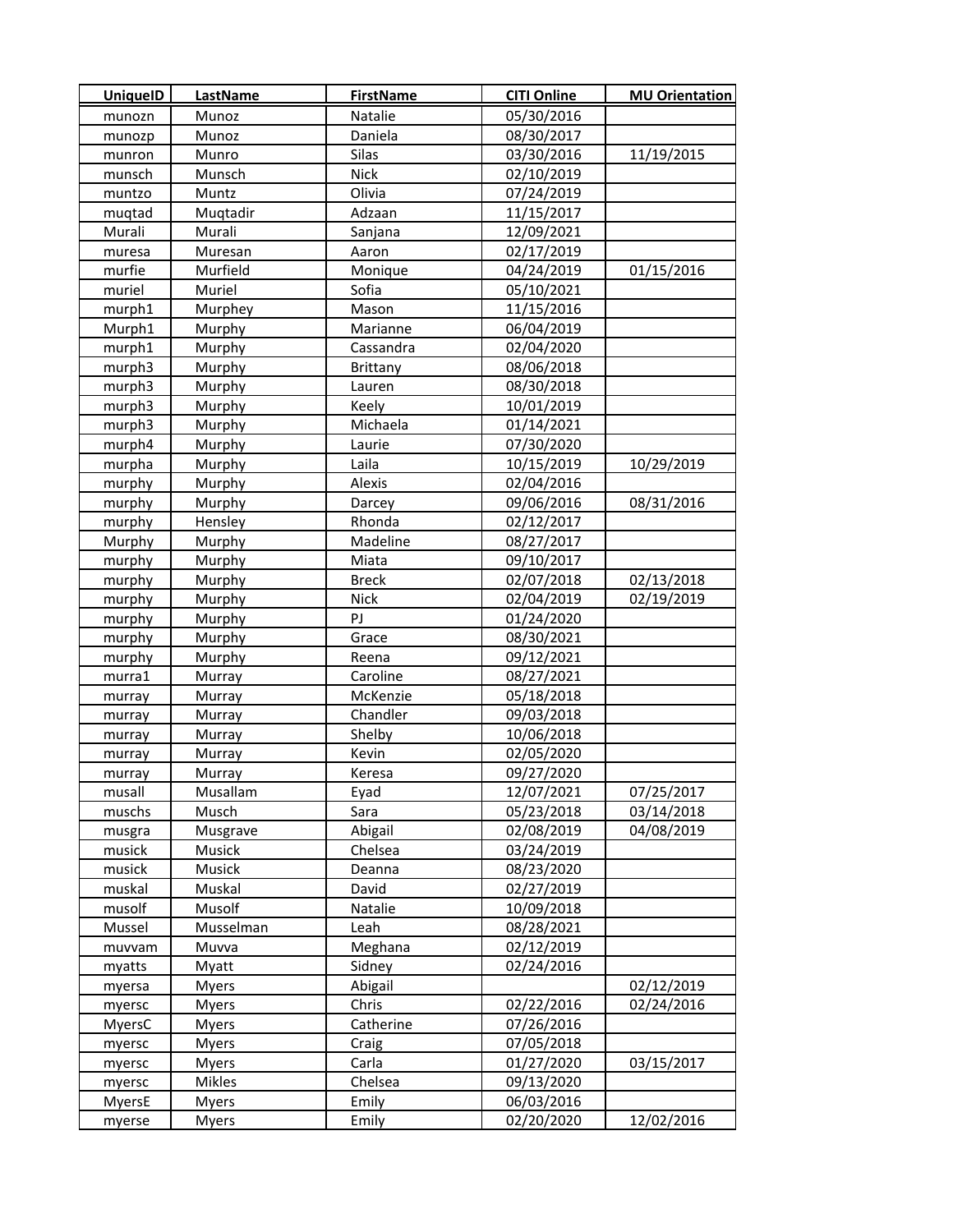| <b>UniquelD</b> | LastName      | <b>FirstName</b> | <b>CITI Online</b> | <b>MU Orientation</b> |
|-----------------|---------------|------------------|--------------------|-----------------------|
| myersh          | Edwards       | Heidi            | 06/02/2020         |                       |
| myersj          | <b>Myers</b>  | Justin           | 03/14/2019         |                       |
| myersk          | <b>Myers</b>  | Kevin            | 02/10/2018         | 02/12/2018            |
| myersk          | <b>Myers</b>  | Kelsey           | 09/11/2018         |                       |
| myersm          | <b>Myers</b>  | Mickey           | 02/10/2014         | 09/06/2016            |
| myersm          | <b>Myers</b>  | Madelyn          | 09/04/2019         |                       |
| myersn          | <b>Myers</b>  | Nicholas         | 05/14/2019         |                       |
| myersp          | <b>Myers</b>  | Phoebe           | 01/31/2017         | 01/30/2017            |
| myerss          | <b>Myers</b>  | Sarah            | 02/07/2018         | 02/13/2018            |
| mylesk          | <b>Myles</b>  | Kevin            | 05/14/2019         |                       |
| nabord          | Nabor         | Danielle         | 09/11/2019         |                       |
| nachla          | Nachlas       | Courtney         | 07/27/2018         |                       |
| nachow          | Nachowitz     | Marc             | 05/26/2016         | 08/13/2013            |
| nadaud          | Nadaud        | Josie            | 08/30/2016         |                       |
| nadera          | Nader         | Austin           | 09/05/2016         |                       |
| nadkar          | Nadkarni      | Kathryn          | 01/28/2017         |                       |
| Nadler          | Nadler        | Caitlin          | 09/19/2019         |                       |
| nadler          | Nadler        | Adam             | 01/22/2020         |                       |
| nafzig          | Nafziger      | Anne             | 09/03/2018         |                       |
| nagara          | Nagaraj       | Eashwar          | 03/04/2018         |                       |
| nageot          | Nageotte      | Nichole          | 06/29/2021         |                       |
| naghdi          | Naghdian      | Leila            | 03/07/2020         |                       |
| nahars          | Nahar         | Sumaia           | 08/30/2021         |                       |
| naikhd          | Naik          | Hitash           | 09/12/2016         |                       |
| naikm           | Naik          | Miheer           | 05/24/2018         |                       |
| naikrr          | Naik          | Rushil           | 02/08/2016         |                       |
| najeck          | Najecki       | Nicole           | 08/01/2016         |                       |
| nakamu          | Nakamura      | Andrew           | 05/23/2016         |                       |
| nakano          | Nakano        | Mayu             | 01/03/2017         |                       |
| nakonm          | Nakon         | Madison          | 02/06/2019         |                       |
| nallsd          | <b>Nalls</b>  | Dennis           | 05/26/2015         | 02/02/2016            |
| nancej          | Nance         | Jon              | 01/25/2021         |                       |
| napier          | Napier        | Casaundra        | 04/10/2019         |                       |
| naples          | <b>Naples</b> | Elyse            | 02/11/2019         |                       |
| napper          | Napper        | Kristen          | 05/14/2019         |                       |
| naraha          | Narahari      | Ritu             | 02/03/2020         | 02/04/2020            |
| naramo          | Naramore      | Emily            | 10/10/2018         |                       |
| naraya          | Narayan       | Ritu             | 04/01/2019         | 6/26/0219             |
| narbut          | Narbutis      | Matthew          | 02/04/2018         | 02/05/2018            |
| narcro          | Narcross      | Nicole           | 09/16/2017         |                       |
| nardih          | Nardi         | Hannah           | 01/02/2019         |                       |
| nartej          | Narte         | Jenaia           | 08/06/2018         |                       |
| nascaa          | Nasca         | Anthony          | 04/28/2021         |                       |
| naseem          | Naseem        | Mohammed         | 06/08/2020         |                       |
| NashAm          | Nash          | Amira            | 09/22/2021         |                       |
| nashjr          | Nash          | Jack             | 02/17/2020         |                       |
| nastas          | Nastas        | Kate             | 03/04/2016         |                       |
| nathan          | Nathan        | Danielle         | 06/06/2016         | 07/19/2016            |
| nathan          | Nathan        | Maya             | 09/03/2021         |                       |
| naught          | Naughton      | <b>Brenna</b>    | 09/27/2018         |                       |
| naumof          | Naumoff       | Ava              | 02/01/2021         |                       |
| naumov          | Naumovski     | Alexsandra       | 09/03/2019         |                       |
| navarr          | Navarro       | Sarah            | 02/11/2020         |                       |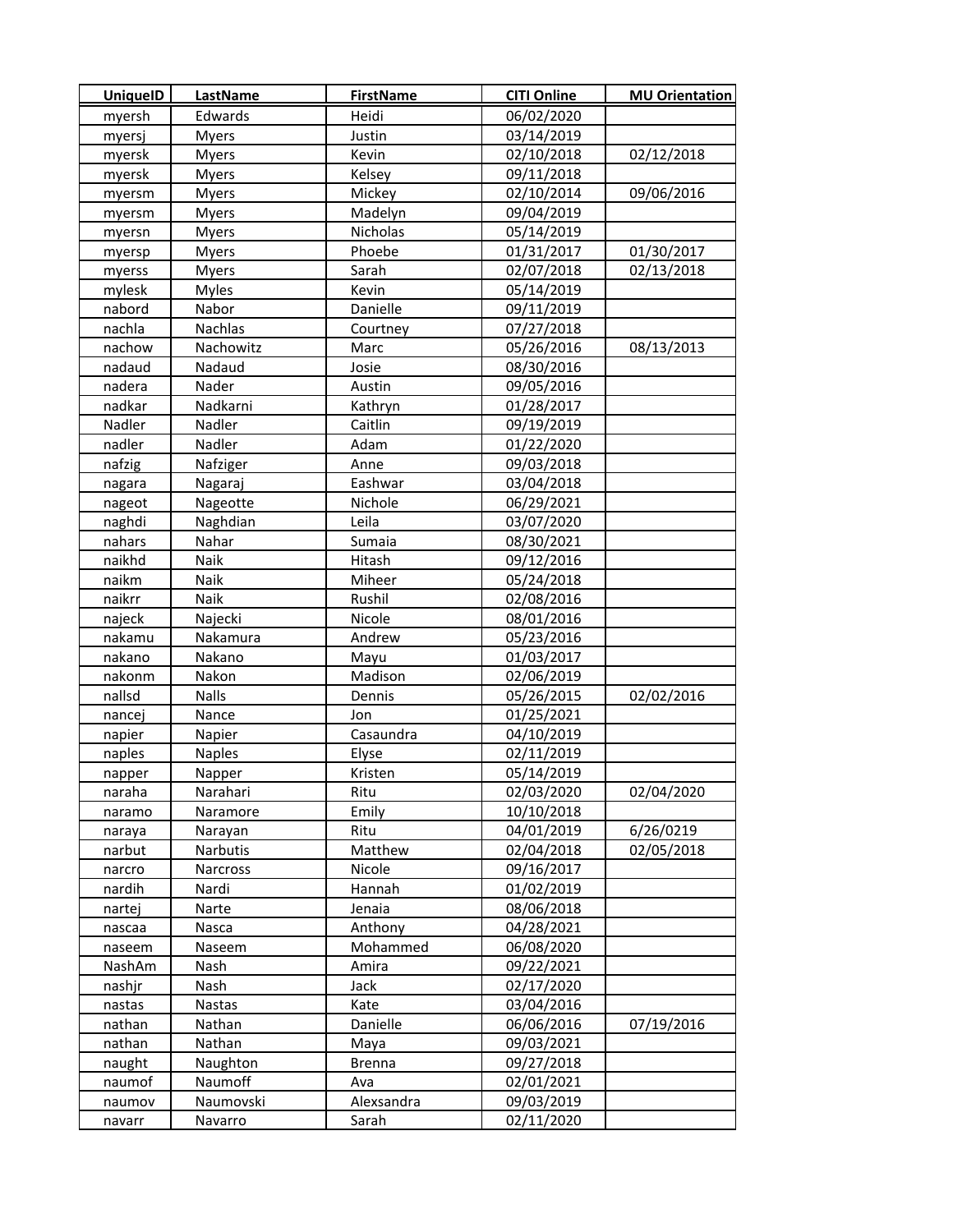| UniquelD      | <b>LastName</b>   | <b>FirstName</b> | <b>CITI Online</b> | <b>MU Orientation</b> |
|---------------|-------------------|------------------|--------------------|-----------------------|
| nayakv        | Nayak             | Vedha            | 01/28/2020         | 12/02/2016            |
| naypau        | Naypauer          | Cassidy          | 10/09/2019         |                       |
| nazell        | Nazelli           | Lena             | 03/14/2019         |                       |
| <b>NealeK</b> | Neale             | Kyle             | 08/31/2016         |                       |
| nealhc        | Neal              | Hannah           | 02/07/2018         |                       |
| nealmf        | Neal              | Morgan           | 05/24/2018         |                       |
| nealra        | Neal              | Rebecca          | 01/12/2021         |                       |
| nealsc        | Neal              | Sydney           | 01/19/2016         |                       |
| neeseh        | Neese             | Hannah           | 10/20/2019         |                       |
| neffer        | <b>Neff</b>       | Emily            | 02/05/2019         |                       |
| neffes        | Neff-Estle        | Jordan           | 04/21/2016         | 04/22/2016            |
| neffjn        | Neff              | Jenna            | 08/30/2018         |                       |
| nefftm        | <b>Neff</b>       | Taylor           | 11/15/2020         |                       |
| negron        | Negron            | Victoria         | 02/07/2018         |                       |
| nehlsg        | Nehls             | Grace            | 11/03/2017         |                       |
| nehrin        | Nehring           | Danielle         | 01/28/2022         |                       |
| neibau        | Neibauer          | Nick             | 04/04/2021         |                       |
| neider        | Neidert           | Christine        | 10/06/2019         |                       |
| neierb        | Neier             | <b>Brittany</b>  | 08/02/2018         |                       |
| neiser        | Neiser            | Tim              | 02/19/2018         |                       |
| nelso1        | Nelson            | Marina           | 09/27/2018         |                       |
| nelso1        | Nelson            | Amanda           | 02/05/2020         |                       |
| nelson        | Nelson            | Peter            | 01/06/2016         |                       |
| nelson        | Nelson            | Kendall          | 10/28/2016         |                       |
| nelson        | Nelson            | Rachel           | 06/10/2017         |                       |
| Nelson        | Nelson            | Reid             | 09/05/2017         |                       |
| nelson        | Nelson            | Tiernan          | 09/25/2018         |                       |
| nelson        | Nelson            | Sydney           | 10/09/2018         |                       |
| nelson        | Nelson            | lan Matt         | 12/11/2018         | 08/30/2007            |
| nelson        | Nelson            | Lindsey          | 02/11/2019         |                       |
| nelson        | Nelson            | Annika           | 02/15/2019         |                       |
| nelson        | Nelson            | Anastasia        | 09/26/2019         |                       |
| nelson        | Nelson            | Sarah            | 04/05/2020         |                       |
| nelson        | Nelson            | Grace            | 09/13/2020         |                       |
| nelson        | Nelson            | Jenifer          | 02/14/2021         |                       |
| nencka        | Nencka            | Peter            | 01/04/2022         |                       |
| nepoen        | Nepo              | Ezra             | 09/06/2018         | 09/05/2018            |
| nerenb        | Nerenberg         | Angela           | 05/30/2021         |                       |
| nerimp        | Neri              | Michael          | 11/03/2018         | 04/25/2019            |
| nerocj        | Nero              | Christopher      | 01/29/2020         |                       |
| nesbit        | Nesbitt           | Marina           | 10/02/2019         |                       |
| nester        | Nester            | Olivia           | 09/14/2017         |                       |
| nestin        | Nestingen         | Sarah            | 02/05/2018         | 02/06/2020            |
| nestor        | Frey              | <b>Breanna</b>   | 09/13/2017         |                       |
| nestor        | Nestor            | <b>Brian</b>     | 10/09/2019         | 10/31/2019            |
| nether        | Nethero           | Justus           | 07/29/2016         |                       |
| neubau        | Neubauer          | Macey            | 03/13/2019         |                       |
| neubec        | Neubecker         | Trent            | 02/01/2017         | 02/01/2017            |
| neubei        | Neubeiser         | Kendall          | 04/09/2018         |                       |
| neufer        | Neufer            | Melissa          | 07/23/2019         |                       |
| neufus        | Neufuss Sarmiento | Sebastian        | 04/18/2018         | 02/05/2018            |
| neuhau        | Neuhaus           | Nicolas          | 02/19/2019         |                       |
| neuhof        | Neuhoff           | Jack             | 02/20/2020         |                       |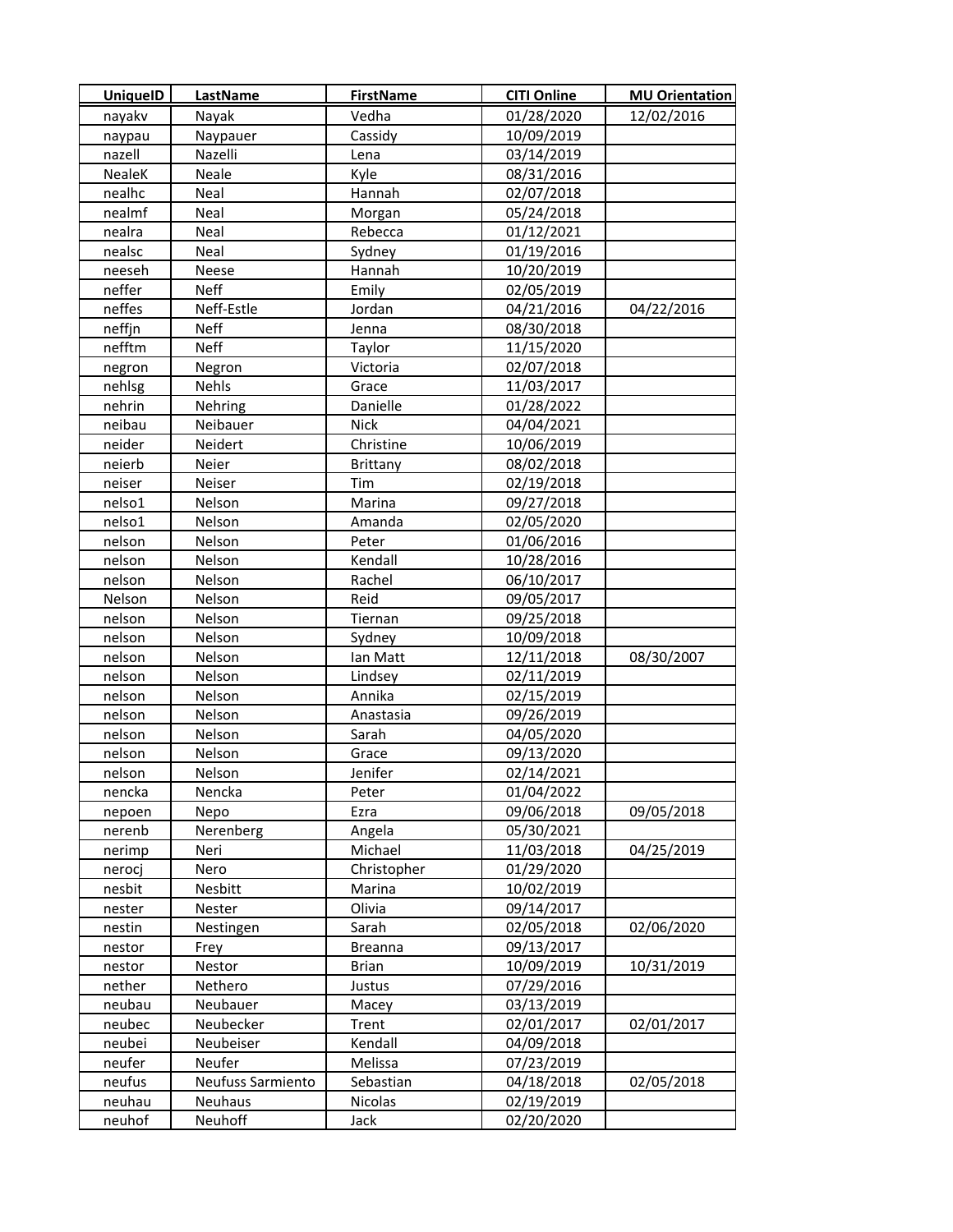| <b>UniquelD</b> | <b>LastName</b>   | <b>FirstName</b> | <b>CITI Online</b> | <b>MU Orientation</b> |
|-----------------|-------------------|------------------|--------------------|-----------------------|
| neuman          | Neumann           | Zach             | 09/07/2018         | 09/18/2018            |
| neuman          | Neumann           | Allison          | 02/23/2021         |                       |
| neupan          | Neupane           | Raghavee         | 02/23/2020         |                       |
| neutn           | Neu               | Tricia           | 07/04/2020         |                       |
| nevlin          | Nevling           | Stephanie        | 09/17/2019         |                       |
| newcom          | Newcomb           | Lauren           | 03/30/2021         |                       |
| newell          | Newell            | Jane             | 02/27/2016         | 02/10/2016            |
| newell          | Newell            | Katharine        |                    | 08/31/2016            |
| newell          | Newell            | Annika           | 09/30/2019         |                       |
| newell          | Newell            | Hannah           | 02/08/2020         |                       |
| newkir          | Newkirk           | Bailey           | 09/15/2021         |                       |
| newman          | Newman            | William          | 09/01/2016         |                       |
| newman          | Newman            | Jacob            | 09/25/2016         |                       |
| newman          | Newman            | Alexis           | 02/11/2017         |                       |
| newman          | Newman            | Abby             | 09/13/2018         |                       |
| newman          | Newman            | Brendan          | 09/05/2018         | 10/04/2018            |
| newsom          | Newsome           | William          | 04/18/2017         |                       |
| newton          | Newton            | Kelsie           | 11/15/2018         |                       |
| newton          | Newton            | Ryan             | 03/20/2019         |                       |
| <b>NGIRAM</b>   | Ngiramahoro       | Maurice          | 06/16/2019         |                       |
| ngoaq           | Ngo               | Anh              | 01/25/2022         |                       |
| ngongc          | Ngong             | Clifford         | 01/30/2016         |                       |
| ngoros          | Ngorosha          | Loveness         | 04/30/2019         | 05/03/2019            |
| nguyen          | Nguyen            | Jenny            | 09/07/2016         |                       |
| nguyen          | Nguyen            | Morgan           | 04/19/2017         | 09/10/2015            |
| nguyen          | Nguyen            | Stefan           | 10/11/2017         |                       |
| nguyen          | Nguyen            | Manh             | 02/11/2018         |                       |
| nguyen          | Nguyen            | Ann              | 02/11/2018         | 02/12/2018            |
| nguyen          | Nguyen            | Linh             | 08/29/2018         | 08/29/2018            |
| nguyen          | Nguyen            | <b>Tuong Anh</b> | 10/06/2018         |                       |
| nguyen          | Nguyen            | Jamie            | 02/02/2019         |                       |
| nguyen          | Nguyen            | Max              | 03/19/2019         |                       |
| nguyen          | Nguyen            | Chi              | 09/30/2019         |                       |
| nguyen          | Nguyen            | Thuc Doan        | 01/13/2020         | 02/04/2020            |
| nguyen          | Nguyen            | Bich Ha          | 02/18/2020         |                       |
| nguyen          | Nguyen            | Hai              | 11/16/2020         |                       |
| nguyen          | Nguyen            | Boi Minh Ha      | 10/03/2021         | 10/03/2021            |
| nhanl           | Nhan              | Lucia            | 06/15/2020         |                       |
| nianq           | Nian              | Qinghua          | 05/09/2018         | 07/07/2015            |
| nicesw          | Niceswanger       | Bennett          | 01/29/2021         |                       |
| nichol          | Nicholson         | Kevin            | 02/06/2016         |                       |
| nichol          | Nicholson         | Andrea           | 09/07/2016         |                       |
| nichol          | Moreno (Nicholls) | Ryan             | 08/09/2017         | 09/15/2014            |
| nichol          | Nichols           | Michael          | 01/04/2018         |                       |
| nichol          | Nicholson         | Timothy          | 02/19/2018         |                       |
| nichol          | Nichols           | Elliot           | 10/09/2018         |                       |
| <b>NICHOL</b>   | Nichols           | Lisa             | 08/20/2019         |                       |
| nichol          | Nichols           | Evelyn           | 02/20/2020         |                       |
| nichol          | Nichols           | Laurie           | 05/31/2020         |                       |
| nichte          | Nichtern          | Melissa          | 10/14/2017         |                       |
| nickel          | Nickele           | Annie            | 02/11/2019         |                       |
| nickel          | Nickell           | Elizabeth        | 05/31/2020         |                       |
| Nickel          | Nickels           | Ashley           | 11/11/2020         | 01/15/2016            |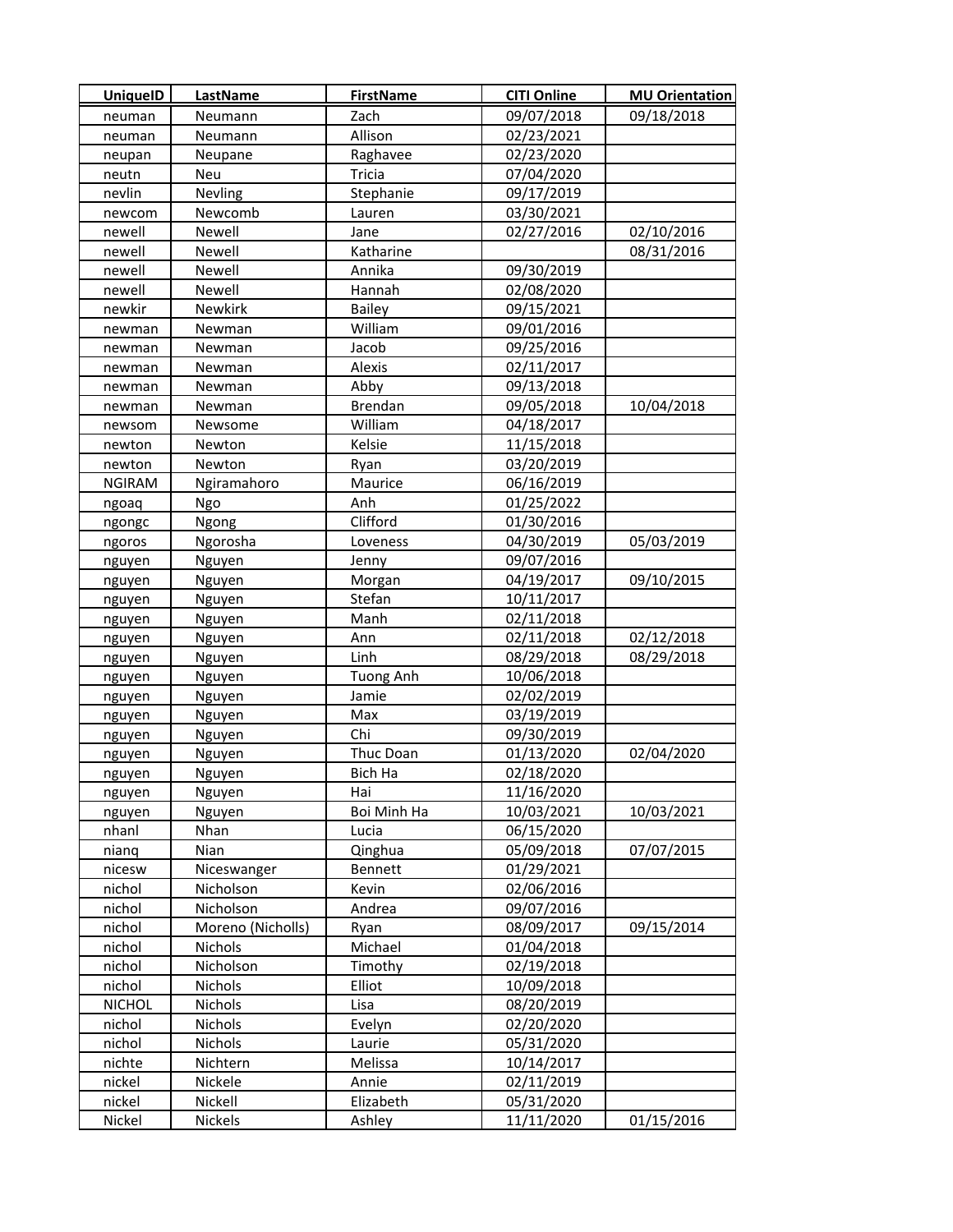| <b>UniquelD</b>  | <b>LastName</b>       | <b>FirstName</b>         | <b>CITI Online</b>       | <b>MU Orientation</b> |
|------------------|-----------------------|--------------------------|--------------------------|-----------------------|
| nickel           | Nickell               | Samantha                 | 09/23/2021               |                       |
| nickol           | Nickolette            | Ryan                     | 09/22/2021               |                       |
| nickum           | Nickum                | Christina                | 10/03/2019               |                       |
| nicold           | Nicol                 | Destiney                 | 03/14/2019               |                       |
| nicolg           | Nicol                 | Gabrielle                | 09/24/2019               |                       |
| niekam           | Niekamp               | Mariana                  | 11/02/2021               |                       |
| nieman           | Niemand               | Zane                     | 09/11/2016               |                       |
| nieman           | Nieman                | Jennifer                 | 02/04/2018               | 02/13/2018            |
| nieman           | Niemann               | Meredith                 | 09/17/2019               |                       |
| nieman           | Niemann               | Olivia                   | 02/24/2020               |                       |
| nieman           | Nieman                | Kaleigh                  | 09/09/2020               |                       |
| nieman           | Niemann               | Christa                  | 01/11/2022               | 01/31/2022            |
| niemcz           | Niemczyk              | Vanessa                  | 03/05/2019               |                       |
| niemes           | Niemesh               | Gregory                  | 06/07/2021               | 10/29/2019            |
| niemie           | Niemiec               | Grant                    | 05/27/2015               | 02/07/2017            |
| niemie           | Niemiec               | Rylie                    | 10/07/2019               |                       |
| nierer           | Nierer                | Helena                   | 08/08/2020               |                       |
| niesem           | <b>Niese</b>          | Molly                    | 06/02/2021               |                       |
| niesen           | Niesen                | Maggie                   | 09/11/2018               |                       |
| nietfe           | Nietfeld              | Carrie                   | 02/27/2018               |                       |
| nietfe           | Nietfeld              | Carla                    | 11/30/2021               | 12/01/2021            |
| nietup           | Nietupski             | Olivia                   | 04/01/2020               |                       |
| nietzn           | Nietz                 | Natalie                  | 06/23/2017               |                       |
| niggad           | <b>Nigg</b>           | Audriana                 | 06/02/2016               |                       |
| nij6             | Ni                    | Jie                      | 02/14/2019               | 04/08/2019            |
| nijz             | Ni                    | John                     | 10/05/2019               |                       |
| nillal           | Nill                  | Alexa                    | 10/08/2019               |                       |
| nilsso           | Nilsson               | Emma                     | 02/06/2017               | 02/07/2017            |
| nimetz           | Nimetz                | Elizabeth                | 09/09/2020               |                       |
| nimscg           | Nims                  | Clara                    | 03/11/2020               |                       |
| nin2             | Ni                    | Ni                       | 09/11/2019               |                       |
| nippaj           | Nippa                 | Jessica                  | 08/16/2021               |                       |
| nirode           | Nirode                | Wayne                    | 01/08/2021               | 09/01/2017            |
| nisius           | <b>Nisius</b>         | Taylor                   | 03/18/2019               |                       |
| Niswan           | Niswander             | Ben                      | 02/07/2019               |                       |
| nixe             | Nix                   | Emmeleia                 | 08/11/2019               |                       |
| nixgp            | Nix                   | Grace                    | 01/28/2022               |                       |
| nixond           | Nixon                 | Davis                    | 02/12/2019               |                       |
| niy2             | Ni                    | Yezhou                   | 02/19/2018               |                       |
| niy9             | Ni                    | Yingying                 | 09/21/2019               |                       |
| njokuu           | Njoku                 | Benedict                 | 03/17/2018               |                       |
| njukik           | Njuki                 | Kelvin                   | 08/28/2020               |                       |
| nkruma           | Nkrumah               | Thomas                   | 10/24/2020               |                       |
| nobisa           | Nobis                 | Alexa                    | 09/29/2015               | 02/09/2016            |
| noblej           | Noble                 | Jalen                    | 09/07/2016               |                       |
| nobreg           | Castro                | Joao                     | 10/02/2017               |                       |
| nocera           | Nocera                | Annamarie                | 09/05/2016               |                       |
| noceri           | Nocerino              | Nicholas                 | 02/03/2019               |                       |
| nocevs           | Nocevski              | Nicholas                 | 11/12/2021               |                       |
| nockka           | Nock                  | Kennedy                  | 04/17/2016               |                       |
| noelbm<br>noesjj | Murphy<br><b>Noes</b> | <b>Brittani</b><br>James | 09/07/2017<br>02/10/2018 |                       |
| nolene           | Nolen                 | Emily                    | 11/29/2021               |                       |
|                  |                       |                          |                          |                       |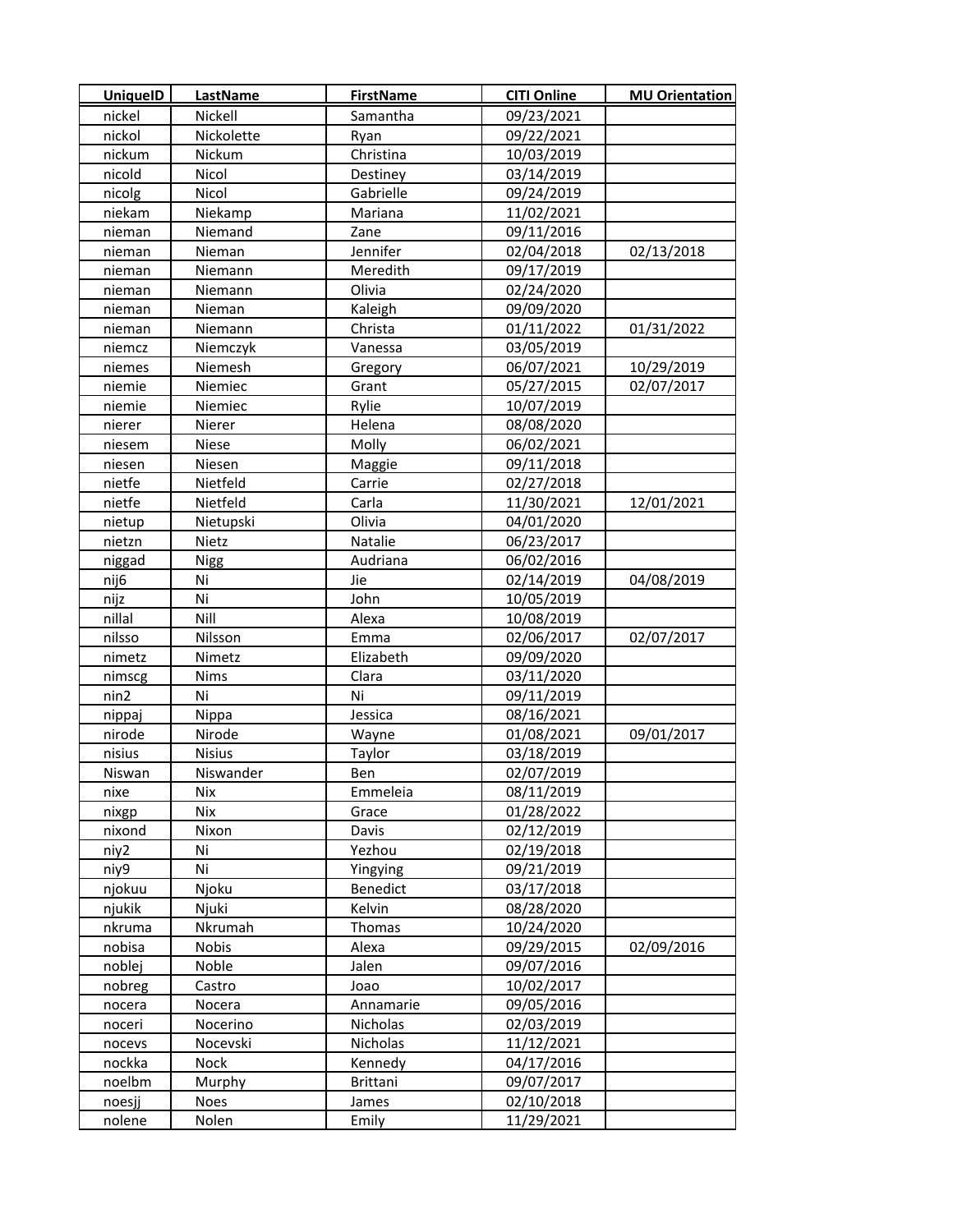| <b>UniquelD</b> | <b>LastName</b> | <b>FirstName</b> | <b>CITI Online</b> | <b>MU Orientation</b> |
|-----------------|-----------------|------------------|--------------------|-----------------------|
| nollab          | Noll            | Ashton           | 09/05/2018         |                       |
| nollen          | Nollenberger    | Emily            | 02/27/2021         |                       |
| nongtm          | Nong            | Tri              | 06/05/2016         |                       |
| nookaj          | nook            | Alyssa           | 02/24/2021         |                       |
| noonan          | Noonan          | Meghan           | 08/23/2019         |                       |
| nordha          | Nordhaus        | <b>Brittany</b>  | 09/18/2017         |                       |
| nordqu          | Nordquist       | Isabella         | 03/09/2020         |                       |
| <b>NORDYK</b>   | Nordyke         | Kathleen         | 12/12/2019         |                       |
| norman          | Norman          | Clover           | 06/08/2017         |                       |
| norman          | Norman          | Tiffany          | 02/10/2018         | 05/07/2018            |
| norman          | Normandin       | Molly            | 12/20/2018         |                       |
| norqui          | Norquist        | Katelyn          | 03/09/2019         | 03/11/2019            |
| norqui          | Norquist        | Lindsey          | 05/01/2019         |                       |
| norris          | Norris          | Samantha         | 08/03/2020         |                       |
| northc          | Northcutt       | Amanda           | 08/06/2020         |                       |
| northr          | North           | Riley            | 04/28/2021         |                       |
| norton          | Norton          | Alexa            | 03/28/2021         |                       |
| norval          | Norval          | <b>Brooke</b>    | 10/01/2017         |                       |
| Norzjc          | Norz            | Jake             | 12/03/2020         |                       |
| nostra          | Nostrant        | Carrie           | 08/30/2016         |                       |
| notona          | Noto            | Nicholas         | 08/06/2021         |                       |
| Nourse          | Nourse          | Mason            | 09/05/2018         |                       |
| novaka          | Novak           | Allison          | 02/07/2018         | 02/13/2018            |
| novakj          | Novak           | Jacob            | 12/07/2016         |                       |
| novakm          | Novak           | Marshall         | 03/20/2019         |                       |
| novaks          | Novak           | Sam              | 03/20/2019         |                       |
| novale          | Novales         | Kaxandra         | 06/24/2021         |                       |
| novick          | Novick          | <b>Brittany</b>  | 08/24/2019         |                       |
| novisk          | Noviski         | David            | 12/15/2016         | 12/02/2016            |
| novits          | Novitsky        | Alex             | 09/10/2018         | 10/04/2018            |
| novoml          | Novom           | Logan            | 09/27/2019         |                       |
| nowakj          | Nowak           | Jordin           | 04/29/2019         |                       |
| nowako          | Nowakowski      | Abby             | 09/02/2019         | 10/29/2019            |
| nowosi          | Nowosielski     | Nicolle          | 05/29/2020         |                       |
| nshomn          | Nshom           | Nicoline         | 02/02/2017         |                       |
| ntiga           | Nti             | Gabby            | 02/08/2018         | 02/13/2018            |
| nugent          | Nugent          | Nicole           | 02/07/2018         |                       |
| nurrea          | Nurre           | Abby             | 05/31/2019         |                       |
| nuskie          | Nuskiewicz      | Jennifer         | 08/06/2018         |                       |
| nusscp          | <b>Nuss</b>     | Caroline         | 02/13/2020         |                       |
| nwakas          | <b>NWAKASI</b>  | <b>CANDIDUS</b>  | 08/22/2016         | 10/18/2018            |
| nwankp          | Nwankpa         | Joseph           | 09/10/2021         | 10/13/2021            |
| nyarko          | Nyarko          | Winfrey          | 03/16/2019         | 03/11/2019            |
| nyeh            | Nye             | Hope             | 06/15/2020         |                       |
| nyiran          | Nyiranziza      | Esperance        | 02/21/2018         |                       |
| nymans          | Nyman           | Neon             | 11/29/2021         |                       |
| nyquis          | Nyquist         | Alex             | 09/10/2017         | 09/15/2014            |
| nysson          | Nysson          | Elizabeth        | 07/28/2021         | 10/18/2018            |
| Oakley          | Oakley          | Renee            | 07/10/2016         |                       |
| oakman          | Oakman          | Rosemarie        | 08/20/2021         |                       |
| Oaksls          | Oaks            | Isabel           | 04/01/2017         |                       |
| oaksj           | Oaks            | James            | 01/03/2018         |                       |
| oakstj          | Oaks            | Tanner           | 10/09/2019         |                       |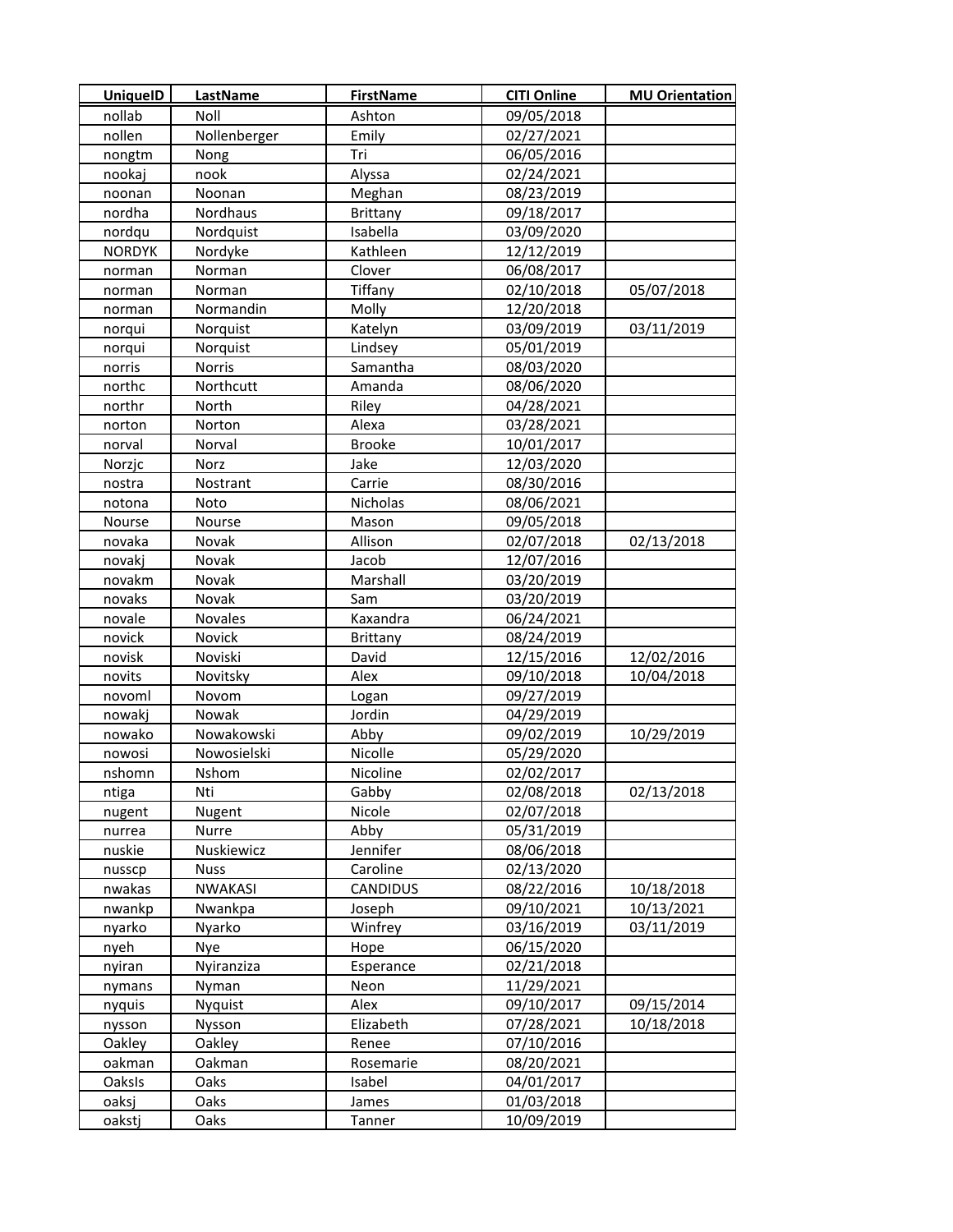| <b>UniquelD</b> | <b>LastName</b>      | <b>FirstName</b> | <b>CITI Online</b> | <b>MU Orientation</b> |
|-----------------|----------------------|------------------|--------------------|-----------------------|
| oatesm          | Oates                | Miranda          | 01/31/2017         | 02/02/2018            |
| oatess          | Oates                | Shana            | 04/02/2018         | 09/25/2018            |
| oberme          | Obermeyer            | Jack             | 03/22/2021         |                       |
| obihpa          | Obih                 | Prisca           | 02/06/2017         |                       |
| obourn          | Obourn               | Zoe              | 02/21/2020         |                       |
| obrego          | Obregon              | Mercedes         | 09/30/2016         |                       |
| obrego          | Obregon-Mantilla     | Andres           | 10/30/2017         | 10/30/2017            |
| obreyh          | Obrey                | Hannah           | 09/09/2018         | 10/04/2018            |
| obrien          | O'Brien              | Jennifer         | 10/28/2016         |                       |
| obrien          | O'Brien              | Kristen          | 02/21/2017         |                       |
| obrien          | O'Brien              | Elizabeth        |                    | 09/05/2017            |
| obrien          | O'Brien              | Jacob            | 09/07/2018         |                       |
| obrien          | O'Brien              | Molly            | 02/20/2019         |                       |
| obrien          | O'Brien              | Connell          | 02/28/2019         |                       |
| obrien          | O'Brien              | Michal           | 03/20/2019         |                       |
| obrien          | O'Brien              | Alice            | 09/17/2019         |                       |
| obrien          | O'Brien              | Sarah            | 02/19/2020         |                       |
| obrien          | O'Brien              | Linda            | 06/13/2021         |                       |
| obrien          | O'Brien              | Jen              | 09/12/2021         |                       |
| obrien          | O'Brien              | Abby             | 09/17/2019         | 01/31/2022            |
| obring          | Obringer             | Faith            | 02/03/2020         | 02/04/2020            |
| obrist          | Obrist               | Jennifer         | 04/06/2016         |                       |
| obryan          | O'Bryan              | Jill             | 01/27/2016         | 02/04/2016            |
| ocanse          | Mensa-Bonsu          | Queenstar        | 11/02/2018         | 01/29/2013            |
| occhip          | Occhipinti           | Kendra           | 01/06/2021         |                       |
| ochoak          | Ochoa                | Nichole          | 07/31/2016         |                       |
| oconea          | Ocon                 | Elizabeth        | 05/19/2016         |                       |
| oconne          | O'Connell            | Michael          | 01/09/2019         |                       |
| oconne          | O'Connell            | Daniel           | 02/17/2020         |                       |
| OConne          | O'Connell            | Ann              | 02/24/2020         |                       |
| oconno          | O'Connor             | Richard          | 01/05/2016         |                       |
| oconno          | O'Connor             | Mary             | 06/06/2016         |                       |
| oconno          | O'Connor             | <b>Brogan</b>    | 09/06/2018         |                       |
| oconno          | O'Connor             | Nicholas         | 04/10/2019         |                       |
| oconno          | O'Connor             | Aileen           | 10/21/2019         |                       |
| ocons           | Ocon                 | Sandra           | 08/06/2018         |                       |
| odellb          | O'Dell               | <b>Bridget</b>   | 11/10/2015         | 02/17/2017            |
| odellc          | O'Dell               | Claire           | 09/15/2018         |                       |
| odellc          | O'Dell               | Cassandra        | 02/12/2019         | 02/19/2019            |
| odelle          | Odell                | Emily            | 06/11/2020         |                       |
| odem            | Ode                  | Mark             | 07/27/2018         |                       |
| odinnp          | Odin                 | Natalie          | 02/08/2018         | 02/12/2018            |
| odomjt          | Odom                 | Jenna            | 06/17/2016         |                       |
| odonne          | O'Donnell            | Cody             | 03/13/2017         |                       |
| odonne          | O'Donnell            | Owen             | 03/02/2020         |                       |
| oduroe          | Oduro                | Evelyn           | 03/20/2016         |                       |
| oduros          | <b>Oduro Sarpong</b> | Joycelyn         | 09/20/2020         |                       |
| oederh          | Oeder                | Hannah           | 09/10/2017         |                       |
| oehler          | Oehler               | Shana            | 02/25/2019         |                       |
| oelbra          | Oelbracht            | Leah             | 08/18/2016         |                       |
| oeschm          | Oesch                | Melanie          | 02/06/2018         | 02/13/2018            |
| oeserh          | Oeser                | Haleigh          | 02/03/2020         | 02/04/2020            |
| oetgen          | Oetgen               | Jane             | 01/29/2017         |                       |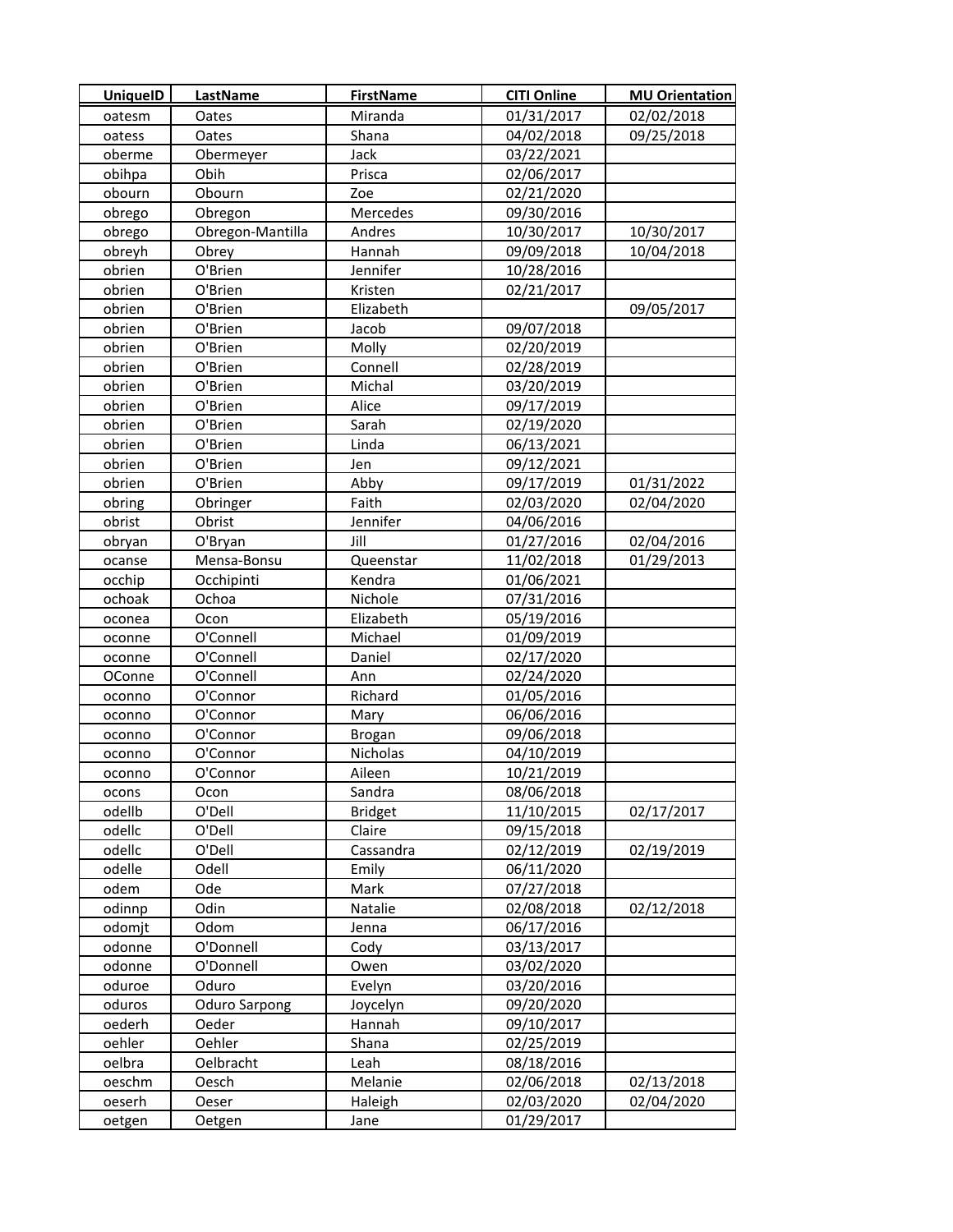| <b>UniquelD</b>  | <b>LastName</b> | <b>FirstName</b> | <b>CITI Online</b> | <b>MU Orientation</b> |
|------------------|-----------------|------------------|--------------------|-----------------------|
| ofinnc           | O'Finn          | Colleen          | 11/09/2021         |                       |
| oforiy           | Ofori-Yentumi   | Philip           | 11/06/2016         |                       |
| ofosuh           | Ofosu Hemaa     | Nana             | 02/13/2019         |                       |
| ogbase           | Ogbaselase      | Feven            | 09/01/2019         | 10/17/2016            |
| ogdanc           | Ogdan           | Charles          | 01/02/2020         | 02/06/2020            |
| ogdene           | Ogden           | Everett          | 09/05/2018         |                       |
| oglei            | Ogle            | Inna             | 09/27/2019         |                       |
| oglekk           | Ogle            | Kimberly         | 07/03/2020         | 07/19/2019            |
| ogotsc           | Ogot            | Sophia           | 11/16/2020         |                       |
| ogrady           | O'Grady         | Riley            | 08/30/2016         |                       |
| ogundi           | Ogundipe        | Emmanuel         | 09/05/2017         | 09/18/2018            |
| ogungb           | Ogungbadero     | Tejumola         | 09/21/2019         |                       |
| ogunma           | Ogunmakinw      | Ife              | 09/09/2021         |                       |
| ohal             | Oh              | Allie            | 02/18/2018         |                       |
| oharac           | O'Hara          | Caitlin          | 08/07/2018         |                       |
| oharaj           | O'Hara          | Jack             | 08/29/2017         |                       |
| ohcm2            | Oh              | Chris            |                    | 09/10/2019            |
| ohds             | Oh              | Dani             | 09/13/2018         |                       |
| ohke             | Oh              | Katherine        | 02/09/2018         |                       |
| ohlsen           | Ohlsen          | Jill             | 07/13/2016         |                       |
| ohorod           | O'Horo          | David            | 02/11/2016         |                       |
| ojerin           | Ojerinde        | Mary             | 09/05/2016         |                       |
| ojerin           | Ojerinde        | Rebecca          | 03/30/2018         | 02/24/2014            |
| ojofa            | Ojo             | Festus           | 09/21/2017         |                       |
| okafor           | Okafor          | Ifeyinwa         | 09/03/2019         |                       |
| okeefe           | O'Keefe         | Jennifer         | 08/27/2017         |                       |
| okeeff           | O'Keeffe        | Maria            | 09/27/2016         | 09/28/2016            |
| okeeff           | O'Keeffe        | Erica            | 01/23/2019         |                       |
| OkekeK           | Okeke           | Kenechukwu       | 11/24/2018         |                       |
| okello           | Okello          | Wilson           | 01/13/2020         | 09/08/2016            |
| okoloi           | Okolo           | Imokhai          | 09/22/2016         |                       |
| okotah           | Okotah          | Cecil            | 10/18/2019         |                       |
| okroma           | Okromansah      | Nii              | 09/08/2018         |                       |
| oladim           | Oladimeji       | Oluwaseun        | 08/29/2017         |                       |
| olause           | Olausen         | Carol            | 11/28/2018         |                       |
| olberd           | Olberding       | Chloe            | 03/06/2019         |                       |
| olczak           | Olczak          | Grace            | 11/12/2020         |                       |
| oldham           | Oldham          | Jordan           | 11/07/2017         |                       |
| oldige           | Oldiges         | <b>Brian</b>     | 05/27/2018         | 03/14/2018            |
| olding           | Truster         | Mary             | 02/04/2017         |                       |
| oldsda           | Olds            | Delaney          | 09/01/2020         |                       |
| oldsmd           | Olds            | Madison          | 01/28/2016         |                       |
| oldstj           | Olds            | Tyler            | 03/21/2019         |                       |
| olejni           | Olejnik         | Mandy            | 03/01/2020         | 02/05/2018            |
| oleson           | Oleson          | Emily            | 09/11/2018         |                       |
| olgerm           | Olger           | Melissa          | 07/19/2019         |                       |
| olivar           | Olivares        | Valerie          | 01/30/2020         |                       |
| olivek           | Olive           | Krista           | 01/27/2016         |                       |
| oliver           | Oliverio        | Rachel           | 09/15/2019         |                       |
| oliver           | Oliverio        | Ariana<br>Aria   | 10/20/2019         |                       |
| oliver<br>ollisl | Oliver<br>Ollis |                  | 03/05/2020         |                       |
|                  |                 | Lindsey          | 09/14/2020         |                       |
| olmste           | Olmsted         | Julia            | 08/29/2016         | 09/06/2016            |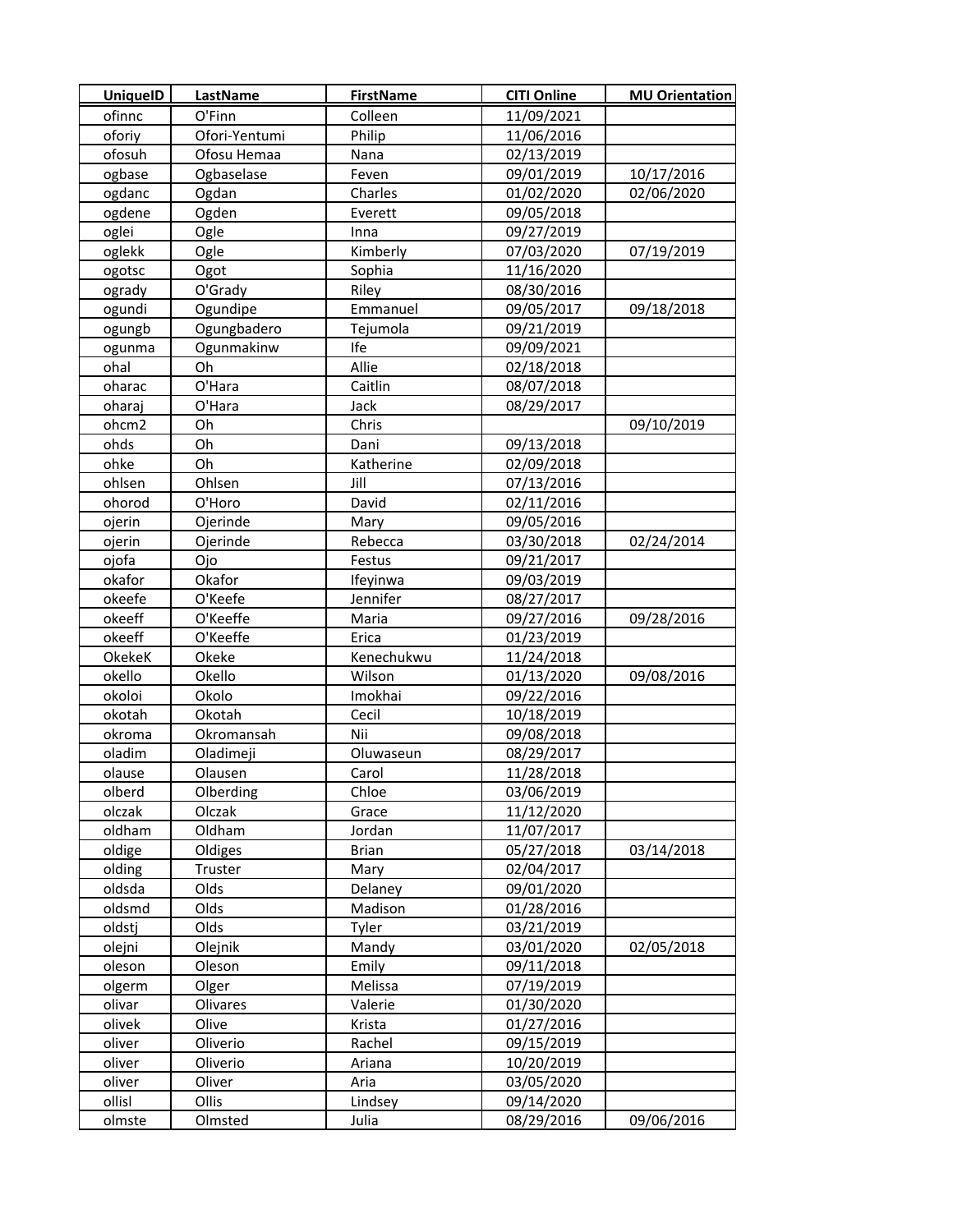| <b>UniquelD</b> | <b>LastName</b> | <b>FirstName</b> | <b>CITI Online</b> | <b>MU Orientation</b> |
|-----------------|-----------------|------------------|--------------------|-----------------------|
| olmste          | Olmstead        | Elise            | 07/27/2017         |                       |
| olmste          | Olmstead        | Oliver           | 10/17/2021         |                       |
| olorun          | Olorunfemi      | Sunmbo           | 09/23/2020         |                       |
| olsenk          | Olsen           | Kimberly         | 08/10/2018         |                       |
| olsenr          | Olsen           | Rachel           | 05/31/2018         |                       |
| olsone          | Olson           | Erika            | 07/04/2016         |                       |
| olsone          | Olson           | Emma             | 03/07/2021         |                       |
| olsone          | Olson           | Evan             | 08/30/2021         |                       |
| olsonh          | Olson           | Haley            | 02/18/2019         |                       |
| olsonk          | Olson           | Katie            | 01/07/2018         |                       |
| olsonk          | Olson           | Kenneth          | 03/21/2019         |                       |
| olsonl          | Olson           | Lauren           | 04/21/2018         | 06/21/2018            |
| olsonm          | Olson           | Megan            | 02/03/2019         |                       |
| olsons          | Olson           | Shelby           | 02/07/2018         | 02/13/2018            |
| olszew          | Olszewski       | Arnold           | 08/19/2020         | 10/12/2017            |
| olubod          | Olubodun        | Oluwaseun        | 10/16/2019         |                       |
| omaits          | Omaits          | Michael          | 08/29/2018         |                       |
| omalle          | Omalley         | Maeve            | 10/10/2019         |                       |
| omalle          | O'Malley        | <b>Brenna</b>    | 02/13/2019         | 02/06/2020            |
| omarmm          | Omar            | Mays             | 06/30/2020         |                       |
| omoruy          | Omoruyi         | Sena             | 08/31/2018         |                       |
| oneilk          | O'Neil          | Katie            | 07/31/2016         |                       |
| ongb            | Ong             | Bee Kihm         |                    | 04/22/2016            |
| oniate          | Oniate          | Philippe         | 05/23/2016         |                       |
| onis            | Oni             | Shola            | 09/11/2017         |                       |
| onorat          | Onorato         | Michael          | 10/03/2018         |                       |
| onysko          | Onysko          | Devin            | 10/09/2019         |                       |
| oppong          | Oppong          | <b>Beatrice</b>  | 02/01/2017         | 02/07/2017            |
| ordaza          | Johnson         | Amy              | 07/01/2019         |                       |
| ordema          | Ordeman         | Constance        | 09/30/2019         |                       |
| orduna          | Orduna          | Luis             | 09/11/2020         |                       |
| orearh          | O'Rear          | Hannah           | 04/02/2020         |                       |
| orella          | Orellana        | Ricky            | 09/22/2020         |                       |
| orfna           | Orf             | <b>Nick</b>      | 05/31/2019         |                       |
| organa          | Organ           | Alec             | 02/21/2016         |                       |
| orimis          | Orimisan        | Josephine        | 05/07/2021         |                       |
| oriotc          | Oriot           | Connor           | 09/04/2016         |                       |
| orland          | Orlander        | Magdalena        | 02/12/2015         | 09/06/2016            |
| orlows          | Orlowsky        | Alexandra        | 09/11/2017         |                       |
| ormesr          | Ormes           | Rachel           | 06/07/2021         |                       |
| ormsby          | Ormsby          | Jocelyn          | 10/16/2019         | 10/31/2019            |
| oronaj          | Orona           | Jacob            | 09/24/2018         | 09/20/2018            |
| orourk          | Orourke         | Alex             | 09/11/2019         |                       |
| orourk          | O'Rourke        | Abigail          | 02/06/2020         |                       |
| orozco          | Orozco          | Meredith         | 08/30/2018         |                       |
| orozco          | Orozco          | Marielena        | 09/18/2020         |                       |
| orraj2          | Orr             | Annie            | 04/20/2016         |                       |
| orrap           | Orr             | Alexander        | 02/13/2020         |                       |
| orrc            | Orr             | Caleb            | 10/10/2018         |                       |
| orrjn2          | Orr             | Jasmine          | 02/06/2020         | 02/06/2020            |
| orrmm           | Orr             | Michael          | 04/10/2016         | 04/22/2016            |
| orthml          | Orth            | Makayla          | 09/13/2018         |                       |
| orthsn          | Orth            | Sierra           | 02/13/2019         |                       |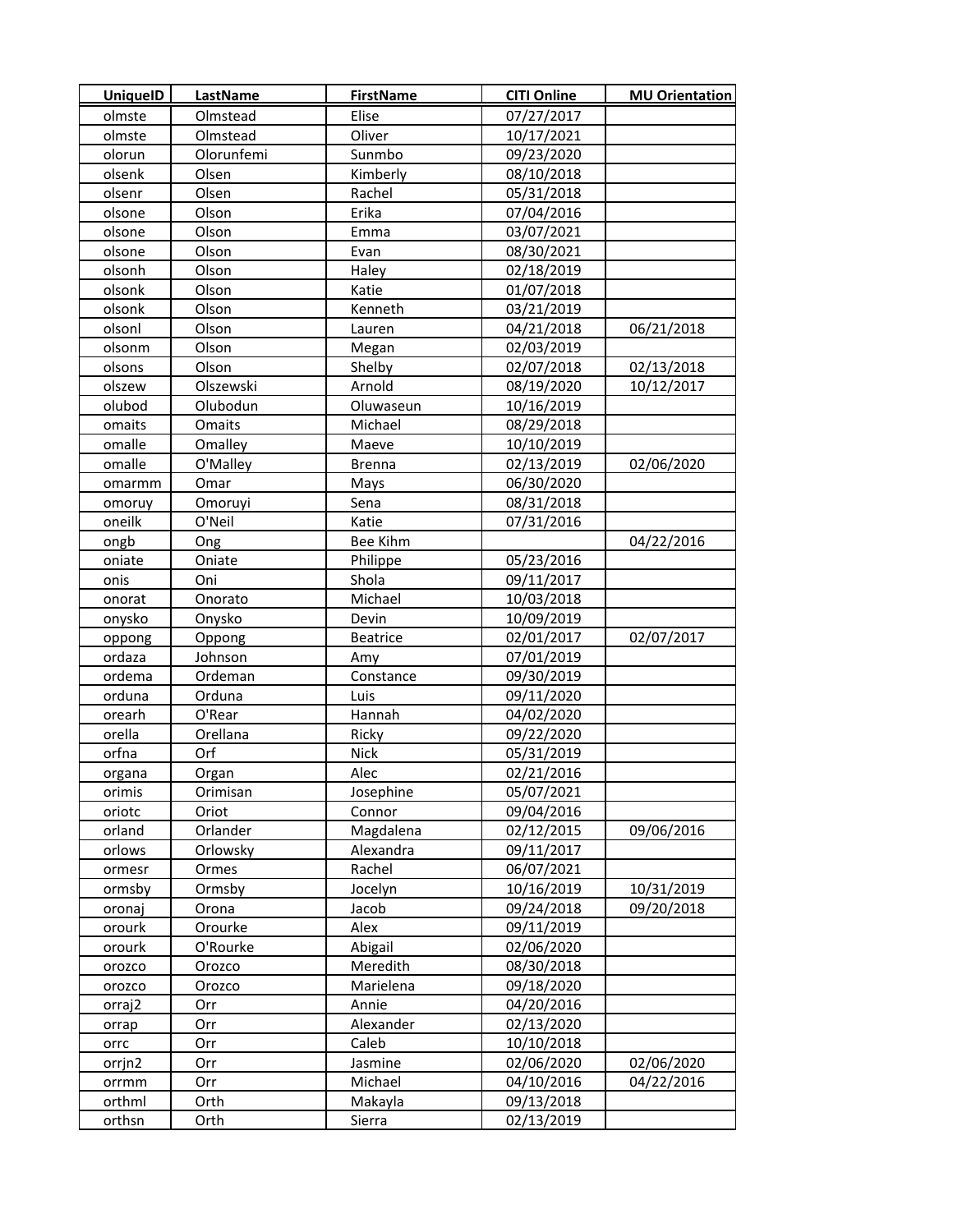| <b>UniquelD</b> | <b>LastName</b> | <b>FirstName</b> | <b>CITI Online</b> | <b>MU Orientation</b> |
|-----------------|-----------------|------------------|--------------------|-----------------------|
| ortizj          | Ortiz           | Jose Carlos      | 03/20/2019         | 10/21/2019            |
| ortizs          | Ortiz           | Shelby           | 08/18/2020         | 09/25/2017            |
| ortman          | Ortman          | Becky            | 02/18/2019         |                       |
| ortman          | Ortman          | Adam             | 07/17/2021         |                       |
| orvisn          | Orvis           | Nichola          | 07/28/2018         |                       |
| orwigj          | Orwig           | Jerran           | 12/10/2019         |                       |
| orwinb          | Orwin           | Benjamin         | 02/11/2019         |                       |
| osamik          | Osamika         | Bamidele         | 08/18/2021         | 08/31/2021            |
| osborn          | Osborn          | Rachael          | 02/03/2016         |                       |
| osborn          | Osborne         | Kenyon           | 05/11/2017         | 04/17/2017            |
| osborn          | Osborne         | Lauren           | 10/09/2018         |                       |
| osborn          | Osborne         | Lucy             |                    | 11/13/2019            |
| osborn          | Zimmerman       | Jessica          | 09/18/2020         |                       |
| osies           | Osie            | Skye             | 03/09/2021         |                       |
| osinow          | Osinowo         | Timothy          | 10/06/2017         |                       |
| osmana          | Osmanagic       | Kenan            | 09/06/2021         | 08/30/2021            |
| ossokm          | Osso            | Kayla            | 09/20/2021         |                       |
| ostena          | Osten           | Ally             | 04/08/2019         |                       |
| Osterd          | Osterday        | Gavin            | 09/10/2021         |                       |
| ostlie          | Ostlie          | Noah             | 09/10/2017         |                       |
| ostrom          | Ostrom          | Emma             | 09/18/2019         |                       |
| ostrow          | Ostrow          | Elaina           |                    | 03/28/2017            |
| ostrre          | Ostrreicher     | Ruth             | 01/28/2021         |                       |
| oswald          | Oswald          | <b>Barbara</b>   | 03/01/2019         | 09/20/2010            |
| otanid          | Otani           | Diana            | 06/16/2016         |                       |
| ottbm           | Ott             | <b>Breanna</b>   | 09/24/2018         |                       |
| ottenh          | Otten           | Henrieke         | 02/12/2017         |                       |
| ottenj          | Otten           | <b>Brian</b>     | 02/02/2021         |                       |
| ottese          | Ottesen         | Lauren           | 10/02/2018         |                       |
| ottkq           | Ott             | Keaton           | 09/01/2017         |                       |
| ottman          | Ottman          | Kelly            | 02/07/2016         |                       |
| ottojl          | Otto            | Jennifer         | 10/13/2021         |                       |
| ottsm           | Ott             | Sophie           | 11/19/2020         |                       |
| ouelle          | Ouellette       | <b>Brian</b>     | 03/19/2019         |                       |
| ovalle          | Ovalle          | Lauren           | 05/28/2020         |                       |
| overbe          | Overberg        | Mallory          | 09/07/2018         |                       |
| overby          | Overby          | Ashley           | 09/17/2017         |                       |
| overho          | Overholser      | Amber            | 09/02/2016         | 09/08/2016            |
| overtu          | Overturf        | Sabrina          | 09/05/2017         |                       |
| ovingt          | Ovington        | Jack             | 01/05/2017         |                       |
| owenal          | Owen            | Abigail          | 05/02/2019         | 05/03/2019            |
| owendj          | Owen            | David            | 05/16/2020         |                       |
| owenip          | Owen            | Isabella         | 09/30/2018         |                       |
| owense          | Owens           | Erin             | 12/29/2017         |                       |
| owensj          | Owens           | Jasmine          | 10/07/2019         | 01/31/2022            |
| owensk          | Owens           | Kelsey           | 09/17/2020         |                       |
| owensm          | Owens           | Melissa          | 07/07/2018         |                       |
| owenss          | Herrle          | Savannah         | 02/07/2019         |                       |
| owenst          | Owens           | <b>Taylor</b>    | 07/12/2019         |                       |
| owesne          | O'Wesney        | Sydney           | 09/17/2017         | 10/21/2019            |
| owoeye          | Owoeye          | Bethany          | 02/15/2020         |                       |
| owsley          | Owsley          | Kailey           | 02/24/2020         |                       |
| owusus          | Owusu           | Sherif           | 02/02/2018         | 02/06/2018            |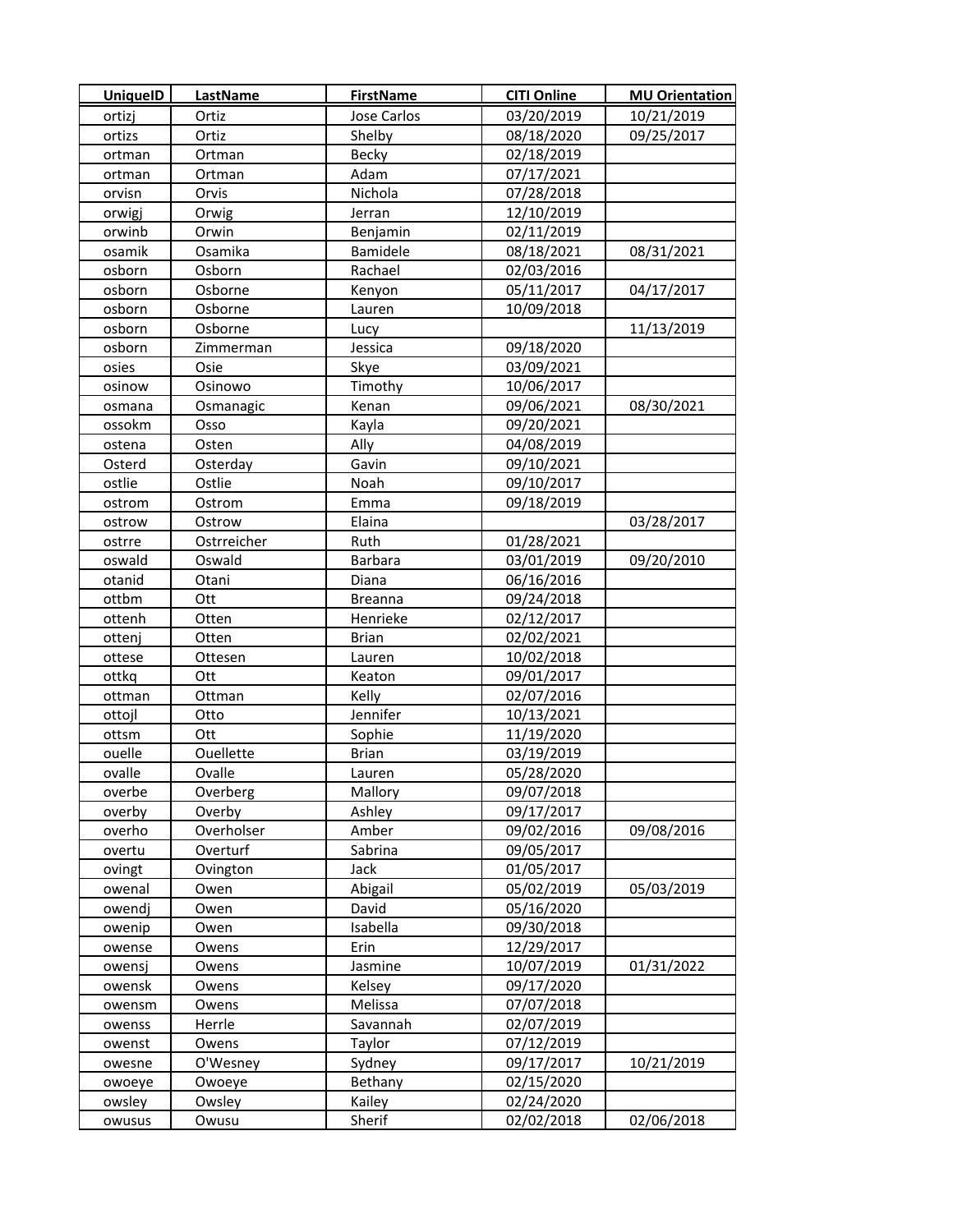| <b>UniquelD</b> | LastName   | <b>FirstName</b> | <b>CITI Online</b> | <b>MU Orientation</b> |
|-----------------|------------|------------------|--------------------|-----------------------|
| oyehas          | Oyeh       | Alain            | 02/06/2017         |                       |
| oyerrs          | Oyer       | Rhonda           | 05/31/2019         |                       |
| oyster          | Oyster     | Kathryn          | 01/24/2021         |                       |
| ozdenk          | Ozden      | Kansu            | 04/02/2016         | 03/29/2016            |
| Ozgun-          | Ozgun-Koca | Asli             | 10/31/2019         |                       |
| p.keri          | Kerig      | Patricia         | 02/04/2016         |                       |
| pachol          | Pacholik   | Amanda           | 08/01/2016         |                       |
| pachuk          | Pachuk     | Anne             | 09/14/2021         |                       |
| packer          | Packer     | William          | 04/09/2019         |                       |
| packet          | Packett    | Jessica          | 08/27/2019         |                       |
| packoh          | Packo      | Heather          | 05/28/2018         | 06/21/2018            |
| packzl          | Pack       | Zachary          | 02/11/2016         |                       |
| padget          | Padgett    | Joshua           | 02/06/2017         |                       |
| padget          | Padgett    | Shelby           | 09/07/2020         |                       |
| padhys          | Padhy      | Shivangi         | 04/02/2019         |                       |
| padill          | Padilla    | Jeralyne         | 12/15/2015         | 01/15/2016            |
| padill          | Padilla    | Mariel           | 04/24/2016         | 11/09/2016            |
| paegse          | Paeg       | Stefanie         | 05/25/2019         |                       |
| pagani          | Paganini   | Laura            | 08/17/2016         |                       |
| pagea           | Page       | Alison           | 09/05/2020         |                       |
| pageaj          | Page       | Abigail          | 02/29/2020         |                       |
| pagear          | Page       | Anna             | 09/01/2019         |                       |
| pagehk          | Page       | Jack             | 02/14/2021         |                       |
| Pagek           | Page       | Kate             | 06/17/2021         |                       |
| pagekf          | Page       | Kyle             | 09/06/2016         |                       |
| pahlda          | Pahldad    | Shaheen          | 01/10/2017         |                       |
| pahouj          | Pahouja    | Samay            | 11/20/2020         |                       |
| paigea          | Paige      | Austin           | 01/26/2020         |                       |
| paigem          | Paige-Mack | Aysia            | 04/20/2020         |                       |
| paigen          | Paige      | Neon             | 10/17/2019         |                       |
| pajers          | Pajerski   | Hannah           | 08/30/2018         |                       |
| pakuls          | Pakulski   | Allison          | 09/14/2021         |                       |
| palenc          | Palencia   | Joe              | 07/08/2020         | 09/25/2018            |
| pallam          | Palla      | Matthew          | 04/02/2019         |                       |
| pallan          | Pallant    | Becca            | 03/18/2019         |                       |
| palmas          | Palma      | Sylvia           | 09/22/2021         |                       |
| palmer          | Palmer     | Kyle             | 02/14/2018         |                       |
| palmer          | Palmer     | Jennifer         | 06/09/2018         |                       |
| palmer          | Palmer     | Lauren           | 10/18/2019         |                       |
| palmer          | Palmer     | Alex             | 05/25/2020         |                       |
| palmer          | Palmer     | Declan           | 09/27/2020         |                       |
| palmer          | Palmeri    | Jason            | 09/17/2021         | 01/24/2008            |
| palmer          | Palmer     | Nicholas         | 02/02/2022         |                       |
| palofj          | Palof      | Jacob            | 06/29/2017         |                       |
| palozz          | Palozzi    | Vincent          | 06/07/2015         | 10/18/2018            |
| palr2           | Pal        | Reeti            | 09/09/2014         | 02/09/2016            |
| palr3           | Pal        | Rukmini          | 01/28/2020         |                       |
| palumb          | Palumbo    | Marisa           | 11/21/2020         |                       |
| pamjj           | Pam        | Jairus           | 02/07/2018         | 02/20/2018            |
| pampuc          | Pampuch    | Kalysa           | 08/23/2019         |                       |
| Pandey          | Pandey     | Somya            | 04/10/2021         |                       |
| pandra          | Pandrangi  | Sai              | 03/04/2019         |                       |
| panett          | Paneta     | Anthony          | 03/12/2020         |                       |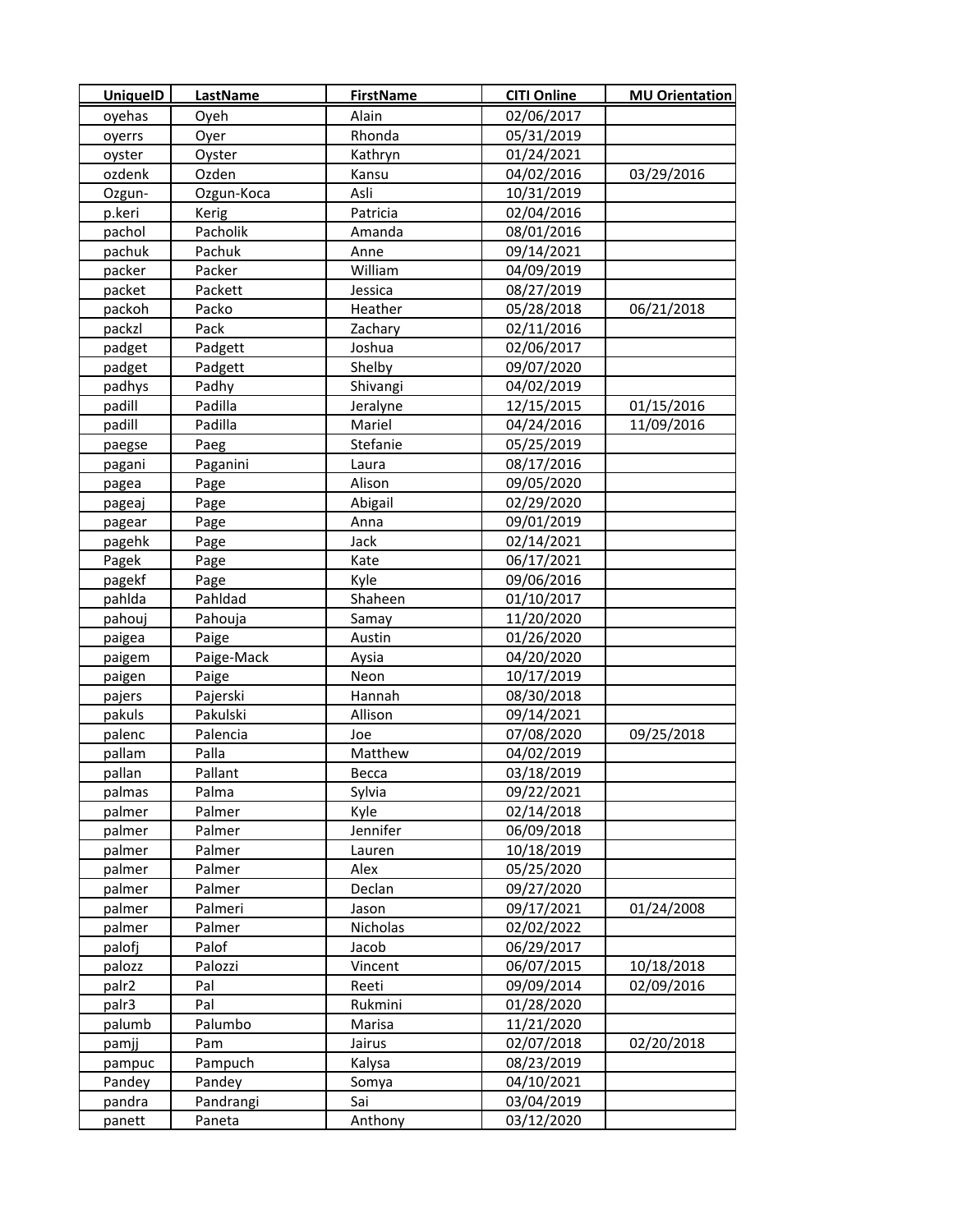| <b>UniquelD</b> | LastName         | <b>FirstName</b>   | <b>CITI Online</b> | <b>MU Orientation</b> |
|-----------------|------------------|--------------------|--------------------|-----------------------|
| pangal          | Pangalangan      | Julia              | 09/01/2016         | 10/18/2018            |
| panice          | Panice           | Alex               | 09/03/2019         |                       |
| pankie          | Pankiewicz       | Peggy              |                    | 10/12/2016            |
| pankra          | Pankratz         | Sarah              | 02/15/2019         |                       |
| pannap          | Pannapara        | Ann                | 02/12/2021         |                       |
| panw8           | Pan              | Wen                | 08/27/2020         |                       |
| papama          | Papa             | Marc               | 09/30/2016         | 09/30/2016            |
| papine          | Papineau         | Nicholas           | 07/29/2019         |                       |
| pappas          | Anttila          | Alaina             | 02/04/2017         |                       |
| pappas          | Pappas           | Alyssa             | 08/19/2021         |                       |
| paproc          | Paprocki         | Laura              | 03/31/2016         |                       |
| paraju          | Parajuli         | Jyotsana           | 11/01/2016         |                       |
| paralk          | Paralkar         | Vijay              | 12/23/2015         | 03/15/2016            |
| parask          | Paraskevas       | John-Patrick       | 08/04/2020         |                       |
| parejd          | Pare             | Joshua             | 09/28/2020         |                       |
| parent          | Parente          | Gigi               | 09/06/2016         |                       |
| parikh          | Parikh           | Maddie             | 01/27/2016         |                       |
| parish          | Everhart         | Rachael            | 02/08/2018         |                       |
| parisi          | Parisi           | Adam               | 02/15/2018         |                       |
| Parke1          | Parker           | Myranda            | 05/30/2020         |                       |
| parker          | Parker           | Ciecrett           | 02/23/2016         |                       |
| parker          | Parker           | Elizabeth          | 05/22/2016         |                       |
| parker          | Parker           | Austin             | 05/24/2016         |                       |
| parker          | Parker           | Gina               | 05/22/2017         |                       |
| parker          | Parker           | Kai                | 05/25/2017         |                       |
| parker          | Parker           | Tiffanie           | 07/22/2018         |                       |
| parker          | Parker           | Hailey             | 02/14/2019         |                       |
| parker          | Parker           | Adrian             | 06/18/2019         |                       |
| parker          | Parker           | Gina               | 11/11/2019         | 10/31/2019            |
| parker          | Parker           | Nikki              | 01/08/2020         |                       |
| parker          | Parker           | Jaxon              | 02/28/2021         |                       |
| parkk4          | Park             | Kevin              | 12/16/2020         |                       |
| parkms          | Park             | Michael            | 09/23/2020         |                       |
| parkn           | Park             | Natalie            | 08/03/2020         |                       |
| parksl          | Parks            | Lori               | 07/14/2017         |                       |
| parkss          | Parks            | Savannah           | 01/10/2022         |                       |
| parkst          | Parks            | Tina               | 05/15/2019         |                       |
| parkst          | Parks            | Taylor             | 09/12/2019         |                       |
| parrak          | Parra            | Karen              | 08/04/2018         |                       |
| parris          | Parris           | Meredith           | 06/11/2017         | 06/16/2017            |
| parris          | Parrish-Thompson | Lisa               | 06/12/2020         |                       |
| parryc          | Parry            | Celeste            | 08/27/2018         |                       |
| parson          | Parsons          | <b>Ellen Marie</b> | 05/29/2016         | 09/23/2013            |
| parson          | Parsons          | Candace            | 06/19/2019         |                       |
| parson          | Parsons          | Kyli               | 10/05/2019         |                       |
| parson          | Parsons          | Taylor             | 10/07/2019         |                       |
| parson          | Parsons          | Caleb              | 11/10/2020         |                       |
| parson          | Parsons          | Laura              | 11/12/2020         |                       |
| parson          | Parsons          | Melissa            | 03/31/2021         |                       |
| partha          | Parthasarathy    | Darshini           | 09/04/2016         |                       |
| partlo          | Partlow          | Addi               | 02/02/2017         |                       |
| paskor          | Pasko            | Rachel             | 10/09/2018         |                       |
| passar          | Passarelli       | Rebecca            | 07/30/2017         | 09/15/2014            |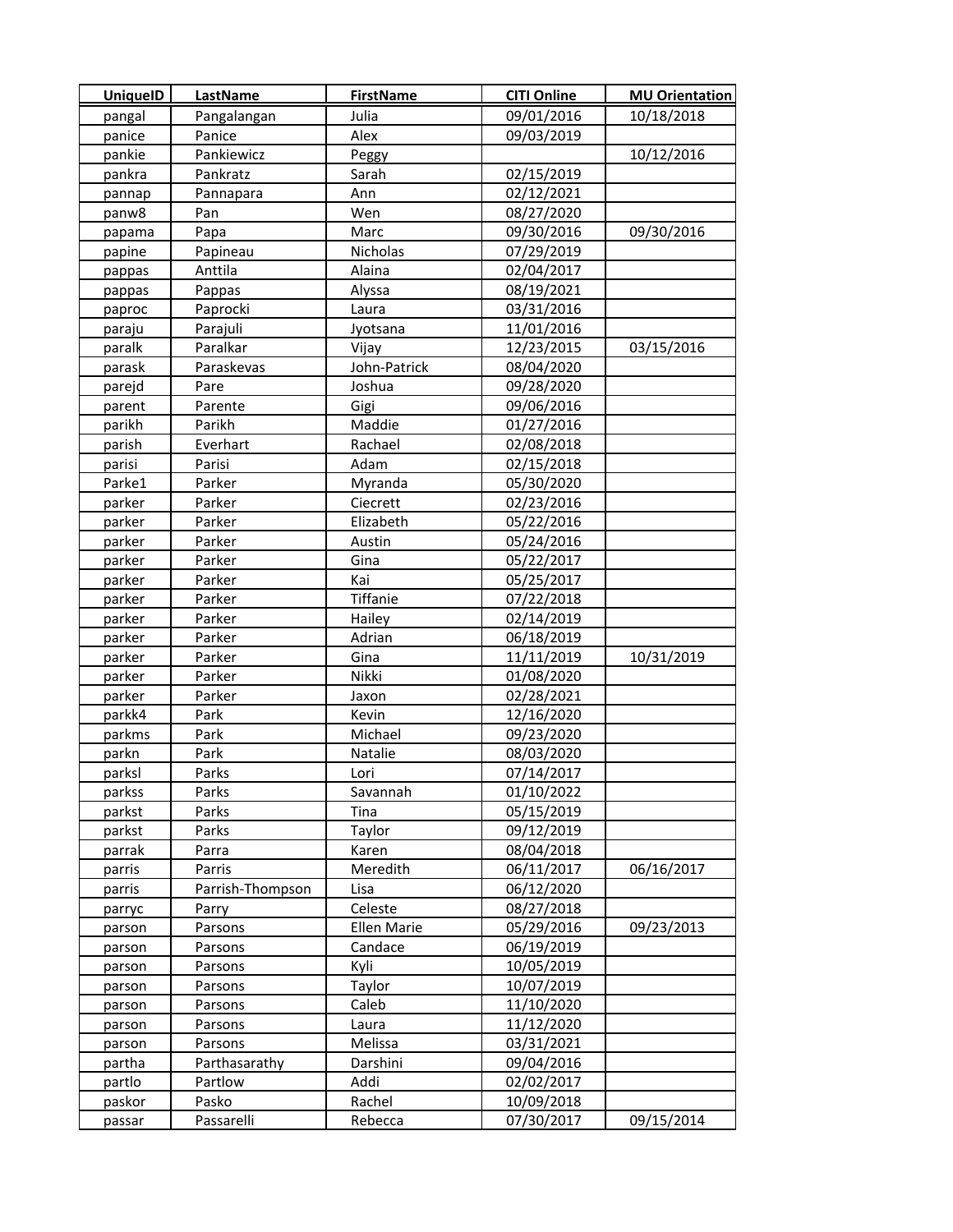| <b>UniquelD</b> | LastName          | <b>FirstName</b> | <b>CITI Online</b>       | <b>MU Orientation</b> |
|-----------------|-------------------|------------------|--------------------------|-----------------------|
| passar          | Passarella        | Maddie           | 11/12/2020               |                       |
| passen          | Passen            | Jessica          | 01/10/2016               |                       |
| patedm          | Pate              | Danielle         | 08/31/2018               |                       |
| patejb          | Pate              | Jordan           | 09/18/2020               |                       |
| patela          | Patel             | Ashka            | 01/05/2017               | 02/07/2017            |
| patelm          | Patel             | Mira             | 01/30/2018               | 10/18/2018            |
| patelp          | Patel             | Preet            | 09/06/2016               |                       |
| patelp          | Patel             | Parth            | 02/04/2018               |                       |
| PatelP          | Patel             | Puja             | 05/26/2021               |                       |
| patelp          | Patel             | Prit             | 09/20/2020               | 12/01/2021            |
| patels          | Patel             | Shivani          | 09/13/2018               |                       |
| patels          | Patel             | Sean             | 03/18/2019               |                       |
| patelt          | Patel             | Tulsi            | 02/27/2017               |                       |
| paterb          | <b>Hawkins</b>    | Bethany          | 09/22/2020               |                       |
| patern          | Eakin             | Erin             | 10/26/2017               |                       |
| patilc          | Patil             | Chandni          | 01/20/2019               |                       |
| patric          | Patrick           | Lee              | 06/17/2016               |                       |
| patric          | Patrick           | Lance            | 09/08/2016               |                       |
| patric          | Patricio-Agosto   | Natalie          | 09/11/2016               |                       |
| patric          | Patrick           | Corrie           | 10/28/2016               |                       |
| patric          | Patrick           | Logan            | 05/08/2017               | 05/05/2017            |
| patric          | Patrick           | Austin           | 02/13/2019               |                       |
| patten          | Patten            | Naomi            | 09/11/2017               |                       |
| patter          | Patterson         | Curtis           | 09/06/2016               |                       |
| patter          | Patterson         | Marian Kelley    | 02/21/2018               |                       |
| patter          | Patterson         | Cole             | 09/11/2018               |                       |
| patter          | Patterson         | Sean             | 02/03/2020               |                       |
| patter          | Patterson         | Margaret         | 02/29/2020               |                       |
| patter          | Patterson         | Alyssa           | 02/27/2021               |                       |
| patton          | Patton            | Emily            | 08/25/2016               |                       |
| patton          | Patton            | Joseph           | 10/09/2018               |                       |
| patton          | Patton            | Kimberly         | 10/18/2018               | 10/29/2018            |
| patton          | Patton            | Kylie            | 02/16/2019               |                       |
| patton          | Patton-Baker      | Mckenzee         | 09/10/2019               |                       |
| patton          | Patton            | Eddie            | 06/22/2021               |                       |
| patton          | Patton            | Allison          | 07/12/2021               |                       |
| paula3          | Paul              | Abbe             | 07/06/2017               |                       |
| paulla          | Paull             | Adam             | 02/08/2016               | 02/09/2016            |
| paulmd          | Paul              | Matt             | 02/15/2019               |                       |
| paulse          | Paulsen           | Jordan           | 07/08/2017               |                       |
| paulyk          | Pauly             | Katherine        | 08/27/2018               |                       |
| paveyi          | Pavey             | Isabella         | 12/09/2019               |                       |
| pavlis          | Pavlishin         | Nicholas         | 08/19/2016               |                       |
| pavoni          | Pavoni            | Julia            | 09/16/2018               |                       |
| pawlec          | Pawlecki          | Emily            | 09/14/2018               |                       |
| paxla           | Pax               | Larson           | 08/24/2017               |                       |
| paxton          | Paxton            | Ellie            | 09/30/2019               |                       |
| paxton          | Paxton            | Christopher      | 10/11/2019               |                       |
| paynea          | Payne             | Audrey           | 05/08/2019               |                       |
| paynem          | Payne             | Madison          | 02/11/2019<br>02/26/2019 |                       |
| paynem          | Payne<br>Payseure | Morgan<br>Henry  | 08/04/2018               |                       |
| payseu<br>pazee | Paz               | Enrique          | 07/28/2016               | 05/01/2013            |
|                 |                   |                  |                          |                       |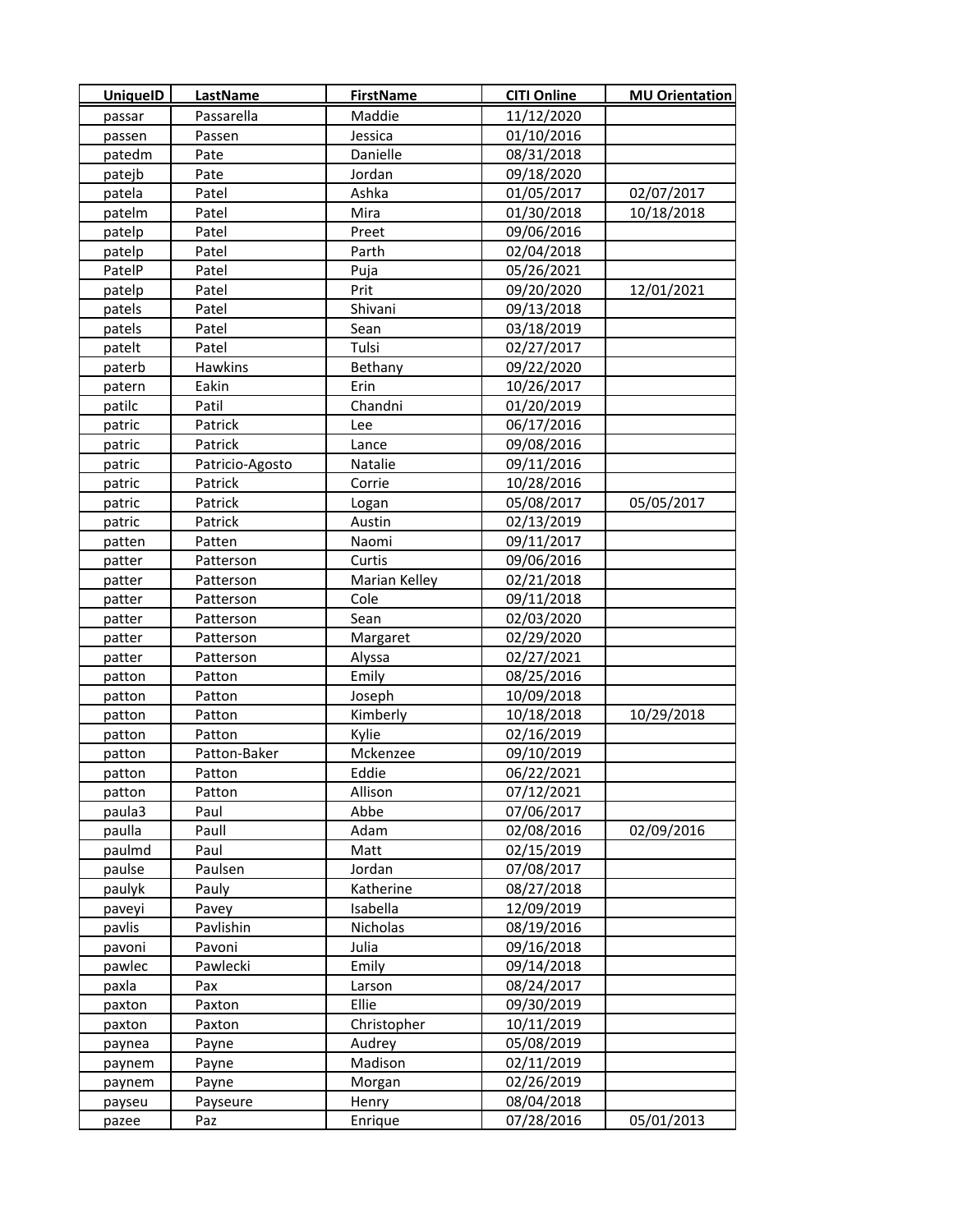| <b>UniquelD</b> | <b>LastName</b>     | <b>FirstName</b> | <b>CITI Online</b> | <b>MU Orientation</b> |
|-----------------|---------------------|------------------|--------------------|-----------------------|
| pazz            | Paz                 | Zachary          | 02/06/2018         |                       |
| peacoc          | Peacock             | Sarah            | 10/13/2016         |                       |
| pearce          | Pearce              | MaryAnne         | 06/04/2018         | 06/21/2018            |
| pearce          | Hewitt              | Stephanie        | 04/24/2020         |                       |
| pearri          | Pearring            | Maddie           | 01/26/2017         |                       |
| pearso          | Pearson             | Paige            | 03/14/2018         |                       |
| pearso          | Pearson             | Sophia           | 02/10/2019         |                       |
| Pearso          | Pearson             | Beth             | 10/07/2021         |                       |
| pecish          | Pecis               | Hannah           | 08/04/2020         |                       |
| peckam          | Peck                | Andrew           | 09/19/2020         |                       |
| peckbk          | Peck                | <b>Brianna</b>   | 05/28/2020         |                       |
| peckjw          | Peck                | John             | 12/08/2017         | 12/08/2017            |
| pecora          | Pecora              | Natalie          | 09/10/2018         | 10/04/2018            |
| pedoto          | Pedoto              | Josh             | 05/29/2018         | 03/14/2018            |
| peeble          | Peebles             | McKayla          | 03/17/2019         |                       |
| Peffer          | Peffer              | Sean             | 12/26/2016         |                       |
| peix            | Pei                 | Xuyi             | 09/20/2018         | 09/12/2018            |
| pekare          | Pekar               | Erin             | 06/11/2020         |                       |
| peleck          | Peleckas            | Emilija          | 09/25/2017         |                       |
| pelfre          | Dietz               | Hannah           | 11/05/2018         | 06/26/2019            |
| pelkae          | Pelka               | Edward           | 02/01/2018         | 10/29/2019            |
| pelleg          | Pellegrini          | Connor           | 02/06/2020         | 02/06/2020            |
| pelley          | Pelley              | Sydney           | 03/15/2019         |                       |
| penaga          | Pena-Garciaflores   | Maria            | 09/19/2016         |                       |
| penarp          | Penar               | Patryck          | 09/08/2019         |                       |
| penced          | Pence               | Dylan            | 09/12/2019         |                       |
| pencza          | Penczarski          | Jennifer         | 02/02/2019         |                       |
| pendan          | Pendang             | Kalena           | 02/14/2019         |                       |
| pendyg          | Pendygraft          | Robert           | 03/05/2016         | 03/08/2016            |
| penere          | Pener               | Eric             | 09/18/2020         |                       |
| pengb           | Peng                | Bo               | 09/02/2019         | 10/29/2019            |
| pengc6          | Peng                | Cheng            | 09/22/2020         |                       |
| penman          | Penman              | Elizabeth        | 03/15/2016         | 01/30/2017            |
| pennau          | Pennau              | Jaylah           | 09/15/2019         |                       |
| pennel          | Pennell             | Lucy             | 10/09/2019         |                       |
| penner          | Penner              | Alora            | 09/17/2019         |                       |
| penney          | Penney              | Rozlynn          | 09/06/2016         |                       |
| pennin          | Pennington          | Rosemary         | 01/12/2018         | 02/13/2018            |
| pennin          | Pennington          | Sandra           | 09/06/2018         |                       |
| pennin          | Pennington          | Paige            | 09/11/2018         |                       |
| pennin          | Pennington          | Alyse            | 11/12/2018         |                       |
| pennin          | Matthews            | Emma             | 02/06/2019         |                       |
| pennin          | Pennington          | Taya             | 03/21/2019         |                       |
| penrod          | Penrod              | Spencer          | 09/15/2020         |                       |
| penzen          | Penzenik            | Cam              | 10/15/2021         |                       |
| pepila          | Pepilascov-Childers | <b>Briana</b>    | 04/08/2020         |                       |
| peppel          | Peppel              | Max              | 03/13/2020         |                       |
| pepper          | Pepper              | Anna             | 07/17/2016         |                       |
| pepper          | Pepper              | <b>Steven</b>    | 11/30/2021         |                       |
| perezc          | Perez               | Charlotte        | 06/28/2020         |                       |
| perezd          | Perez II            | David            | 06/13/2019         | 07/10/2013            |
| perezm          | Perez               | Miladys          | 05/23/2019         |                       |
| perezn          | Perez               | Natalie          | 09/14/2021         |                       |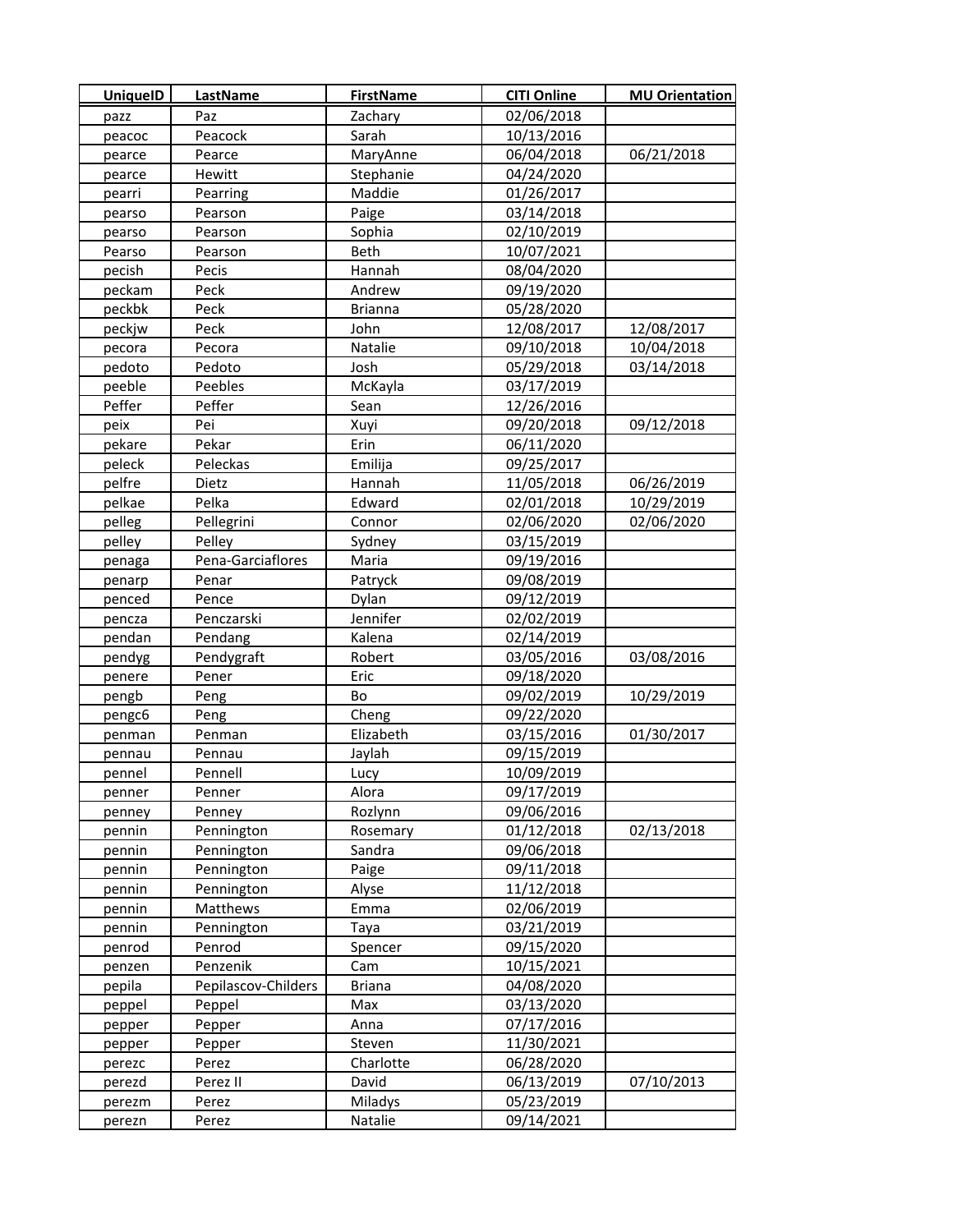| <b>UniquelD</b> | <b>LastName</b> | <b>FirstName</b> | <b>CITI Online</b> | <b>MU Orientation</b> |
|-----------------|-----------------|------------------|--------------------|-----------------------|
| perezr          | Perez           | Robin            | 07/19/2019         |                       |
| perezr          | Perez           | Rena             | 08/28/2021         | 08/31/2021            |
| pergra          | Pergram         | Aaron            | 03/28/2021         |                       |
| perkin          | Perkins         | Christopher      | 01/06/2016         |                       |
| perkin          | Perkins         | Matthew          | 09/20/2017         |                       |
| perkin          | Perkins         | Lenora           | 09/20/2018         |                       |
| perkin          | Perkins         | Kasey            | 01/22/2019         |                       |
| perkin          | Perkins         | Jaylen           | 03/15/2019         |                       |
| perkin          | Perkins         | Sue              | 06/17/2020         |                       |
| perkin          | Perkins         | Jared            | 02/13/2021         |                       |
| perkin          | Perkins         | Olivia           | 02/28/2021         |                       |
| perkin          | Perkins         | Abigail          | 08/26/2021         |                       |
| perkin          | Perkins         | Natalie          | 01/09/2022         | 11/02/2018            |
| perlin          | Perline         | Kayleigh         | 02/17/2016         | 09/11/2015            |
| perlma          | Perlman         | Emory            | 09/15/2021         |                       |
| permem          | Perme           | Margaret         | 02/04/2016         |                       |
| perric          | Perricone       | Glenn            | 08/08/2018         |                       |
| perrya          | Pery            | Andrew           | 02/21/2019         |                       |
| perrya          | Perry           | Abrianna         | 09/10/2019         |                       |
| perryc          | Perry           | CaShon           | 10/03/2019         |                       |
| perryc          | Perry           | Christopher      | 02/09/2020         |                       |
| perryc          | Perry           | Caleb            | 02/18/2021         |                       |
| perryj          | Perry           | Jordan           | 07/27/2017         |                       |
| perryj          | Perry           | Jonathan         | 04/16/2019         |                       |
| perrym          | Perry           | Megan            | 09/24/2020         |                       |
| perrys          | Perry           | Samantha         | 01/28/2017         |                       |
| perrys          | Perry           | Savannah         | 11/30/2021         |                       |
| persan          | Persanyi        | Maddie           | 09/04/2016         |                       |
| persle          | Persley         | Taylor           | 01/29/2021         |                       |
| pesacr          | Pesacreta       | Matthew          | 03/20/2019         |                       |
| peskin          | Peskin          | Amber            | 09/04/2020         |                       |
| peter1          | Peterschick     | Jessica          | 06/27/2016         |                       |
| peter1          | Peters          | Melaney          | 02/12/2017         |                       |
| peter1          | Peters          | Megan            | 02/06/2018         |                       |
| peter3          | Peters          | Emma             | 10/09/2018         |                       |
| peter3          | Peterson        | Christine        | 09/25/2020         |                       |
| peters          | Peterson        | Paige            | 01/31/2016         |                       |
| peters          | Peterson        | Autumn Grace     | 05/01/2016         | 11/09/2016            |
| peters          | Walters         | Kristyn          | 10/23/2018         |                       |
| peters          | Petersen        | Emily            | 01/28/2019         |                       |
| peters          | Peterson        | Leighton         | 09/16/2019         | 01/29/2010            |
| peters          | Peterson        | Carmen           | 10/11/2019         |                       |
| petoni          | Petonito        | Gina             | 04/07/2017         | 02/03/2009            |
| petrag          | Petraglia       | Janie            | 01/26/2022         |                       |
| petrel          | Petrello        | Colin            | 05/04/2017         | 05/05/2017            |
| petrel          | Petrella        | Trey             | 01/31/2021         |                       |
| petric          | Petrich         | Macie            | 08/30/2018         |                       |
| petrie          | Angle           | Jaclyn           | 03/20/2016         |                       |
| petrof          | Petroff         | Anna Jean        | 08/28/2015         | 09/30/2016            |
| petron          | Petrone         | Martha           | 11/01/2017         | 12/08/2017            |
| PetruJ          | Petru           | Janis            | 08/31/2019         |                       |
| petryk          | Petryk          | Grace            | 08/28/2018         | 08/29/2018            |
| pettay          | Pettay          | Austin           | 09/13/2021         |                       |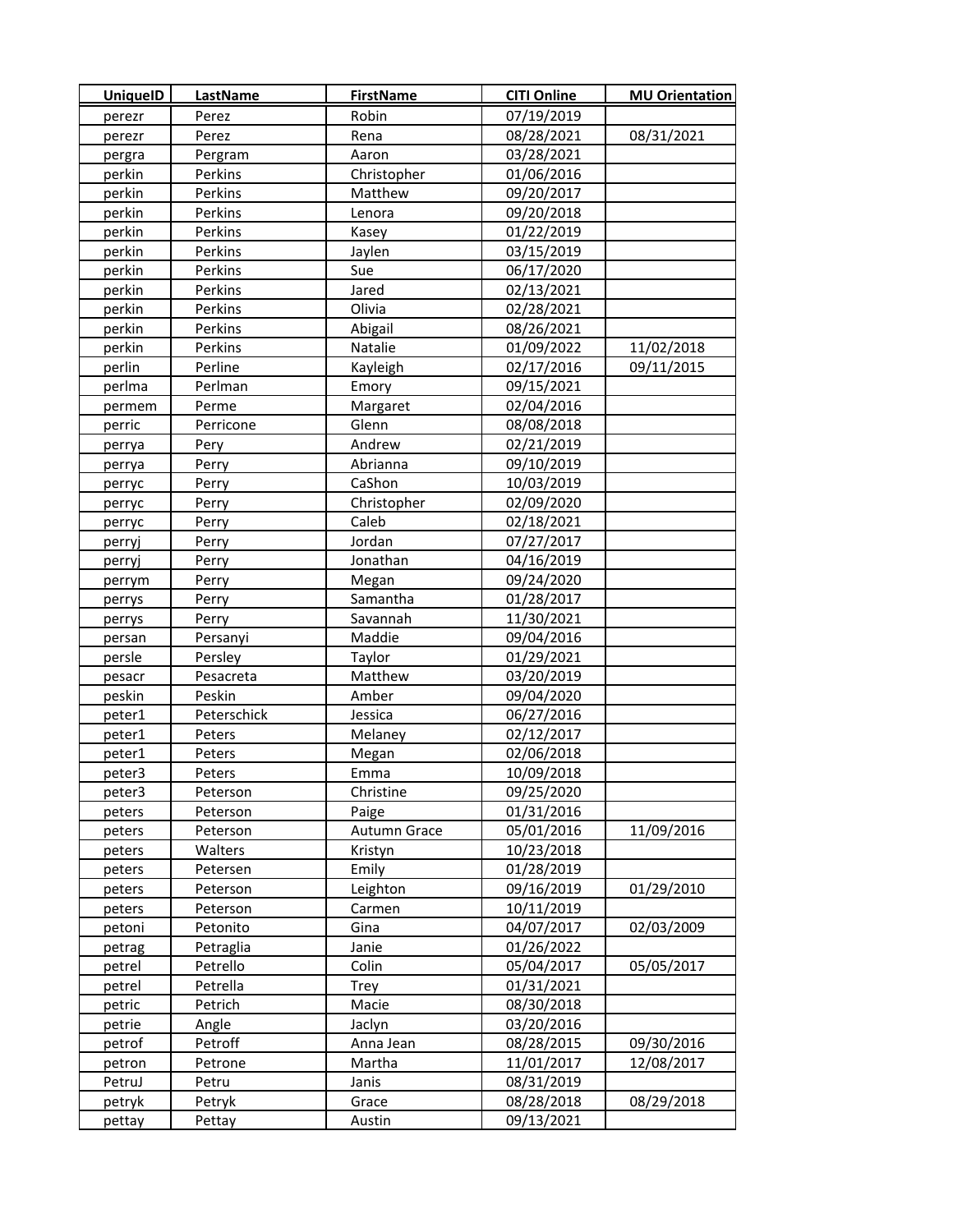| <b>UniquelD</b> | LastName       | <b>FirstName</b> | <b>CITI Online</b> | <b>MU Orientation</b> |
|-----------------|----------------|------------------|--------------------|-----------------------|
| pettis          | Pettis         | Michaela         | 02/15/2019         |                       |
| pettit          | Pettit         | Hannah           | 09/01/2017         |                       |
| pettit          | Pettit         | Natalie          | 03/14/2018         |                       |
| pettit          | Pettit         | Kali             | 05/10/2019         |                       |
| pettit          | Pettit         | Abbigayle        | 10/02/2019         |                       |
| pettit          | Pettit         | Molly            | 02/16/2021         |                       |
| pettit          | <b>Pettit</b>  | Elizabeth        | 11/15/2021         | 11/02/2018            |
| pettyr          | Petty          | Rachel           | 09/26/2016         |                       |
| pevoar          | Pevoar         | Emma             | 03/14/2019         | 03/11/2019            |
| pewuc           | Pewu           | Cornelius        | 02/21/2017         |                       |
| pfaffj          | Pfaff          | Jenna            | 02/05/2018         |                       |
| pfarev          | Arevalo        | Paula            | 01/21/2017         |                       |
| pfeife          | Pfeifer        | Hayden           | 10/26/2016         |                       |
| pfeife          | Pfeifer        | Chelle           | 08/05/2020         |                       |
| pfeiff          | Pfeiffer       | Coulter          | 02/26/2020         |                       |
| pfluga          | Pflug          | Alexandra        | 04/16/2017         | 04/17/2017            |
| Phadke          | Phadke         | Meghan           | 09/28/2021         |                       |
| phamnq          | Pham           | Nhat             | 02/18/2019         |                       |
| phans           | Phan           | Sabrina          | 06/06/2020         |                       |
| pheani          | Chapin         | Lori             | 11/18/2019         |                       |
| phelan          | Phelan         | Riley            | 03/22/2019         |                       |
| phelps          | Phelps         | Randi            | 07/16/2019         | 11/28/2018            |
| phelps          | Phelps         | Emily            | 09/04/2020         |                       |
| philip          | <b>Philips</b> | Laurie           | 06/14/2018         |                       |
| phill1          | Phillips       | Chrystie         | 05/31/2020         |                       |
| phill1          | Phillips       | Macey            | 09/07/2020         |                       |
| philli          | Phillips       | Cassie           | 02/15/2016         |                       |
| philli          | Phillips       | Crystal          | 04/26/2016         |                       |
| philli          | Phillips       | Rachel           | 02/12/2017         | 03/15/2017            |
| philli          | Phillips       | Kyle             | 06/19/2017         | 06/20/2017            |
| philli          | Phillips       | Melanie          | 08/26/2018         |                       |
| Philli          | Phillips       | Rhonda           | 02/18/2019         |                       |
| philli          | Phillips       | Austin           | 02/12/2020         |                       |
| philli          | Phillips       | Paula            | 06/12/2020         |                       |
| philli          | Phillis        | Abigayle         | 08/30/2021         | 11/07/2018            |
| philpo          | Philpot        | Andree           | 02/19/2020         |                       |
| phipps          | Phipps         | Olivia           | 09/09/2020         |                       |
| phungk          | Phung          | Kelly            | 02/28/2021         |                       |
| picanj          | Pica           | Nicole           | 09/10/2021         |                       |
| picard          | Picard         | Caitlyn          | 03/16/2020         |                       |
| picker          | Pickering      | Carrie           | 08/29/2018         |                       |
| Picker          | Pickering      | Tomas            | 07/23/2021         |                       |
| picket          | Pickett        | Selena           | 02/05/2017         |                       |
| pickus          | Pickus         | Wynne            | 03/12/2020         |                       |
| pierat          | Pieratt        | Allison          | 09/06/2017         |                       |
| pierat          | Pieratt        | Abby             | 10/10/2019         |                       |
| pierce          | Pierce         | Samuel           | 07/14/2016         |                       |
| pierce          | Pierce         | Eva              | 02/12/2019         |                       |
| pierce          | Pierce         | Ellie            | 05/22/2019         |                       |
| pierce          | Pierce         | Grace            | 03/04/2020         |                       |
| pierce          | Pierce         | Olivia           | 01/29/2021         |                       |
| pierce          | Pierce         | Austin           | 05/28/2021         |                       |
| Pierce          | Pierce         | Erin             | 01/30/2022         |                       |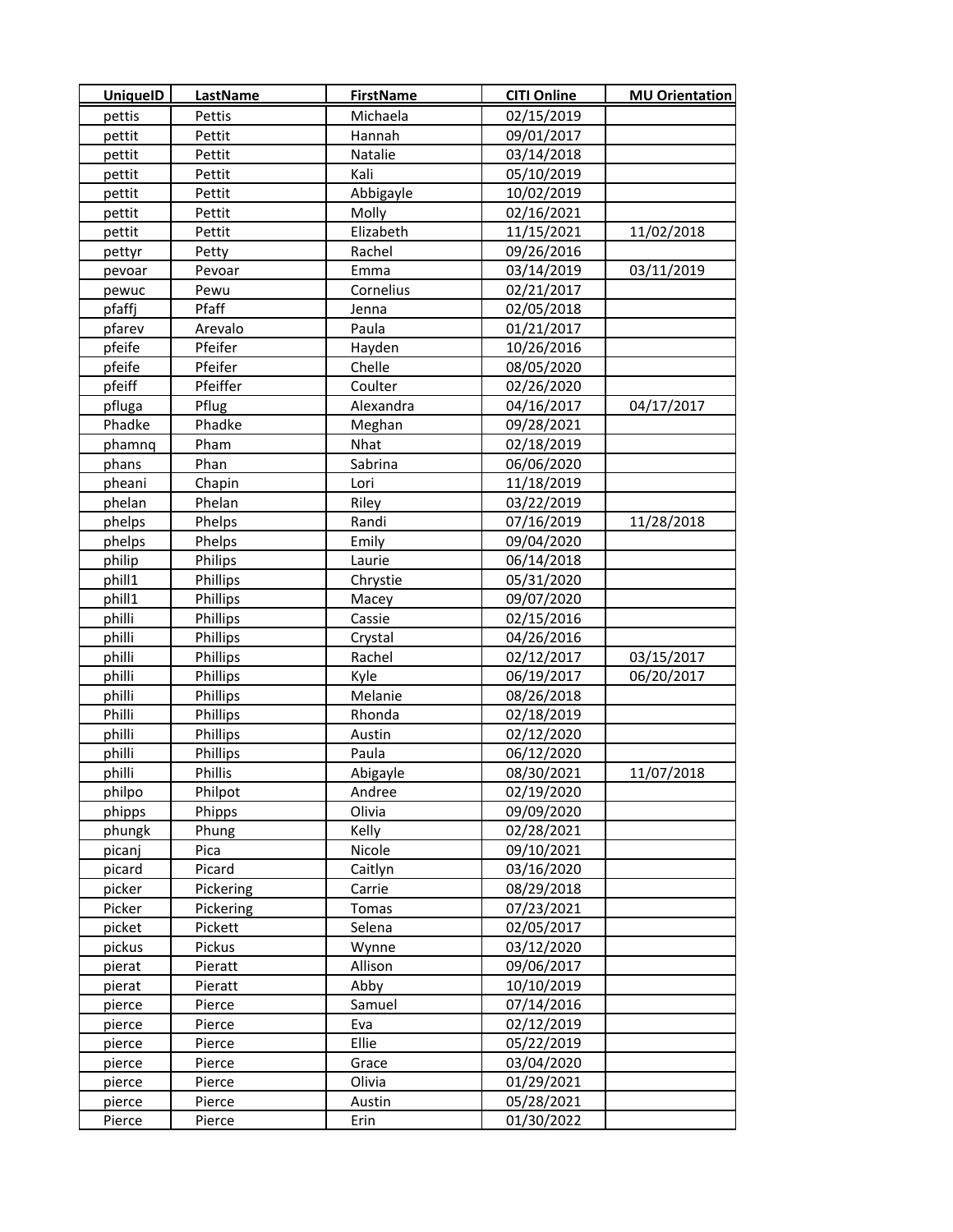| <b>UniquelD</b> | <b>LastName</b>        | <b>FirstName</b> | <b>CITI Online</b> | <b>MU Orientation</b> |
|-----------------|------------------------|------------------|--------------------|-----------------------|
| pierso          | Pierson                | Emily            |                    | 09/01/2016            |
| Pierso          | Pierson                | Kira             | 09/20/2021         |                       |
| pieses          | Pieseski               | Nicholas         | 03/05/2019         |                       |
| pignat          | Pignatiello            | Isabella         | 02/16/2020         |                       |
| pignat          | Pignatiello            | Arianna          | 02/17/2020         |                       |
| pihoke          | Pihoker                | Alexis           | 06/04/2018         |                       |
| pikusk          | Pikus                  | Kat              | 11/12/2020         |                       |
| pileri          | Pileri                 | Nicole           | 05/21/2020         |                       |
| pilily          | Pililyan               | Nicole           | 09/11/2019         |                       |
| pilona          | Pilon                  | April            | 06/13/2021         |                       |
| pinedo          | Pinedo                 | Elias            | 09/05/2018         |                       |
| pinega          | Pinegar                | Shannon          | 09/07/2021         | 08/31/2021            |
| piniut          | Piniuta                | Stephanie        | 08/01/2017         |                       |
| pinker          | Pinkerton              | <b>Douglas</b>   | 02/04/2016         |                       |
| pinker          | Pinkerton              | Siena            | 02/24/2021         |                       |
| pinney          | Pinney                 | Cristina         | 01/31/2016         |                       |
| pionl           | Pion                   | Lydia            | 12/05/2021         |                       |
| pipera          | Piper                  | Anna             | 10/02/2018         |                       |
| piperg          | Piper                  | Gemmicka         |                    | 12/07/2016            |
| piperm          | Piper                  | Mary             | 08/27/2019         | 08/30/2019            |
| pipesl          | Pipes                  | Logan            | 04/24/2018         |                       |
| pirigy          | Pirigyi                | Chris            | 09/01/2016         |                       |
| pirine          | Pirinen                | Tuuli            | 09/24/2020         |                       |
| piroch          | Pirochta               | Cameron          | 02/12/2018         | 02/12/2018            |
| pisani          | Pisani                 | Anne             | 02/08/2016         |                       |
| pistor          | Pistor                 | Tyler            | 03/14/2018         |                       |
| pitman          | Pitman                 | Sarah            | 07/27/2016         |                       |
| pitman          | Pitman                 | Grant            | 03/12/2019         |                       |
| pitner          | Pitner                 | Ryan             | 05/18/2018         |                       |
| pitret          | Pitre                  | Terence          | 09/20/2017         |                       |
| pittma          | Pittman                | Angie            | 07/29/2016         |                       |
| pittma          | Pittman                | Amelia           | 04/20/2018         | 05/07/2018            |
| pittma          | Pittman                | Maryanne         | 01/25/2020         |                       |
| pittma          | Pittman                | Tyler            | 08/22/2021         | 08/30/2021            |
| pittma          | Pittman                | Stephanie        | 09/11/2021         |                       |
| pittmo          | Pittmon                | Milan            | 02/08/2018         | 02/13/2018            |
| pitzul          | Pitzulo                | <b>Brett</b>     | 10/04/2019         |                       |
| placea          | Place                  | Alison           | 11/06/2016         | 05/05/2017            |
| plaire          | Plair-Easton           | Alaysia          | 06/17/2021         |                       |
| plantd          | Plant-Darling          | Sophia           | 08/04/2020         |                       |
| plasse          | Plasse                 | Kelsey           | 08/30/2021         |                       |
| platow          | Platow                 | Zoe              | 05/20/2020         |                       |
| platow          | Platowski              | Amber            | 07/20/2020         |                       |
| platte          | Platteter              | Abby             | 02/13/2018         |                       |
| platte          | Platt                  | Emily            | 10/01/2018         |                       |
| plaver          | Plaver                 | Emily            | 02/04/2016         |                       |
| pleasa          | Pleasant               | Sarah            | 02/02/2021         |                       |
| pledge          | Pledger                | <b>Brandon</b>   | 05/30/2020         |                       |
| pledge          | Pledger                | Terry            | 07/24/2020         |                       |
| pleima          | Pleiman                | Abigail          | 08/20/2019         |                       |
| pleima          | Pleiman                | Austin           | 09/20/2019         |                       |
| pletzk          | Pletzke<br>Plocharczyk | Chase            | 02/25/2020         |                       |
| plocha          |                        | Amy              | 02/03/2019         |                       |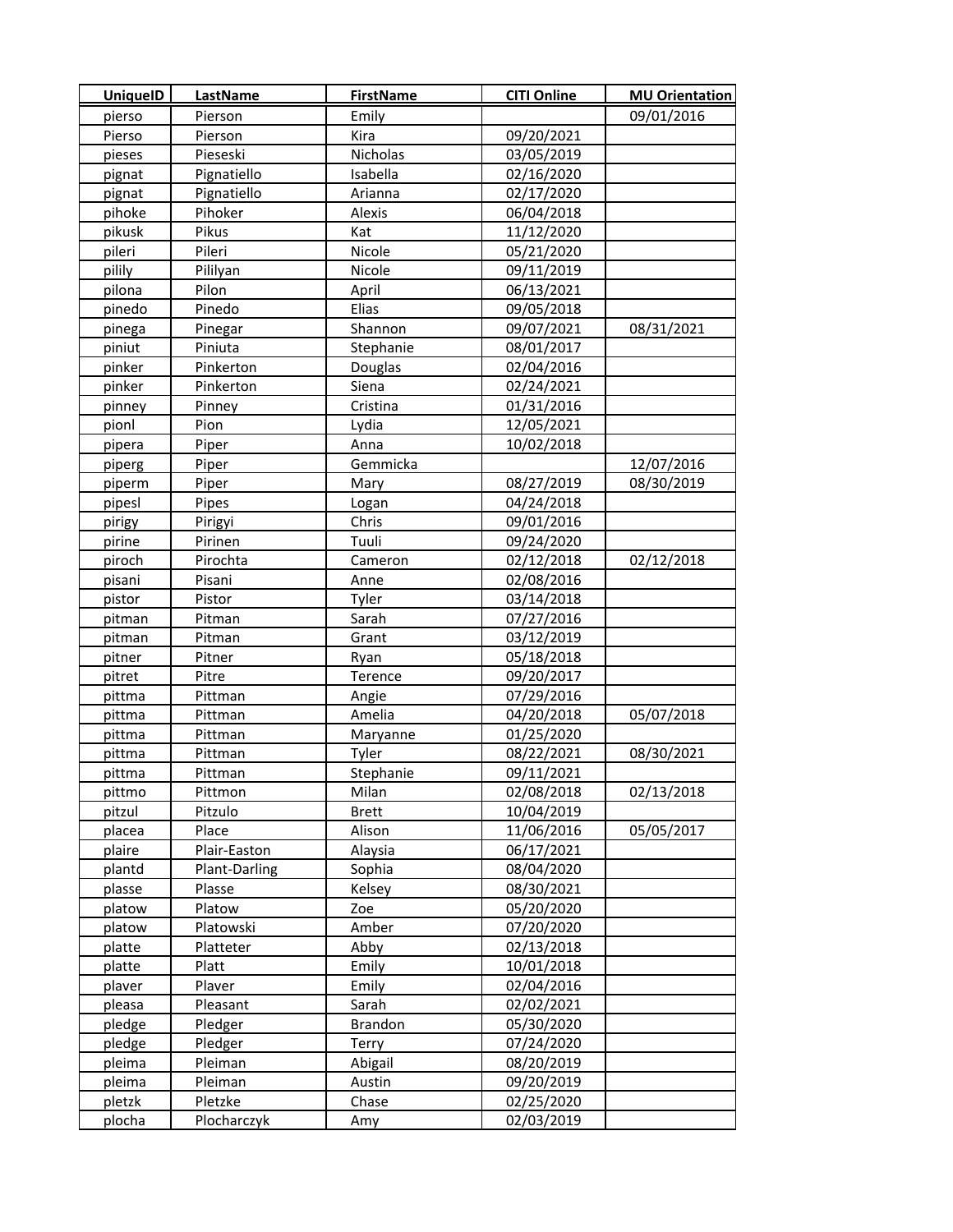| <b>UniquelD</b> | LastName          | <b>FirstName</b> | <b>CITI Online</b>       | <b>MU Orientation</b> |
|-----------------|-------------------|------------------|--------------------------|-----------------------|
| plonat          | Rosen             | <b>Tess</b>      | 08/06/2021               |                       |
| plucin          | Plucinski         | Mark             | 05/31/2020               |                       |
| plucin          | Plucinski         | Karen            | 02/28/2021               |                       |
| PLUMBD          | Plumb             | Drew             | 08/06/2018               |                       |
| plumle          | Plumley           | Logan            | 02/09/2017               |                       |
| plumme          | Plummer           | Ariane           | 07/18/2018               |                       |
| plunke          | Plunkett          | Mark             | 06/05/2016               |                       |
| pochir          | Pochiro           | Lana             | 08/09/2016               | 09/08/2016            |
| pocisk          | Pocisk            | Savannah         | 06/04/2016               | 09/08/2016            |
| poeea           | Poe               | Elizabeth        | 06/17/2018               | 06/21/2018            |
| poekk           | Poe               | Kelly            | 07/16/2016               |                       |
| poekl           | Poe               | Kelli            | 03/21/2019               |                       |
| poelki          | Poelking          | Joseph           | 09/11/2019               |                       |
| poeppe          | Poeppelman        | Amber            | 06/10/2020               |                       |
| poette          | Poetter           | Sam              | 04/14/2017               |                       |
| poette          | Poetter           | Tom              | 05/05/2021               | 12/08/2017            |
| pohlad          | Pohlad            | Jack             | 01/31/2021               |                       |
| pokors          | Pokorski          | Abby             | 09/17/2020               |                       |
| polaa           | Pola              | Andrew           | 07/24/2021               |                       |
| polans          | Polansky          | Lexi             | 01/31/2022               |                       |
| poling          | Poling            | Madison          | 10/19/2017               |                       |
| polins          | Polinsky          | Alexander        | 09/08/2016               |                       |
| pollar          | Pollard           | Quinn            | 10/03/2018               |                       |
| Pollar          | Pollard           | Ramona           | 07/08/2021               |                       |
| polley          | Polley            | Karaline         | 08/06/2020               |                       |
| pollgh          | Poll              | Gerard           | 06/07/2021               | 08/31/2018            |
| pollit          | Pollitt           | Hunter           | 10/10/2018               |                       |
| polloc          | Pollock           | Daniel           | 02/01/2022               |                       |
| pollsp          | Lundgren          | Sally            |                          | 06/21/2018            |
| ponoma          | Ponomarenko       | Eva              | 09/12/2021               |                       |
| pontic          | Ponticos          |                  | 02/17/2018               |                       |
| pontio          | Pontious          | James<br>Mark    | 09/08/2016               | 09/08/2016            |
| pontio          | Pontious          | Jarrett          | 09/17/2019               |                       |
|                 |                   |                  | 02/07/2020               |                       |
| pontio          | Pontious          | Angela           | 09/26/2020               |                       |
| ponton          | Ponton            | Melissa          |                          |                       |
| poores          | Poore             | Spencer          | 02/04/2016               | 02/04/2016            |
| popeja          | Chischillie       | Jacquelyn        | 08/30/2020<br>09/12/2021 |                       |
| popekm          | Pope              | Kenneth          |                          |                       |
| popelk          | Popelka<br>Poplin | Grace            | 03/01/2018               |                       |
| poplin          |                   | Erin             | 10/07/2018               |                       |
| popova          | Popova            | Maia             | 01/21/2018               | 02/18/2015            |
| popovi          | Popovich          | Amanda           | 04/03/2020               |                       |
| poppee          | Poppe             | Elaine           | 08/28/2018               | 08/29/2018            |
| portal          | Portalatin        | Cristaliz        | 10/23/2017               |                       |
| <b>PORTEL</b>   | Portelance        | Margaret         | 06/10/2017               |                       |
| porteo          | Porteous          | Kristy           | 05/22/2017               |                       |
| porter          | Porter            | Sarah            | 09/11/2018               |                       |
| porter          | Porter            | Jessica          | 04/01/2019               |                       |
| porter          | Porter            | Danielle         | 02/25/2020               |                       |
| porter          | Porter            | James            | 12/17/2020               | 10/15/2009            |
| porter          | Robinson          | Payton           | 09/21/2021               |                       |
| porwal          | Porwal            | Snigdha          | 01/17/2019               |                       |
| posada          | Posada            | <b>Brenda</b>    | 05/12/2019               |                       |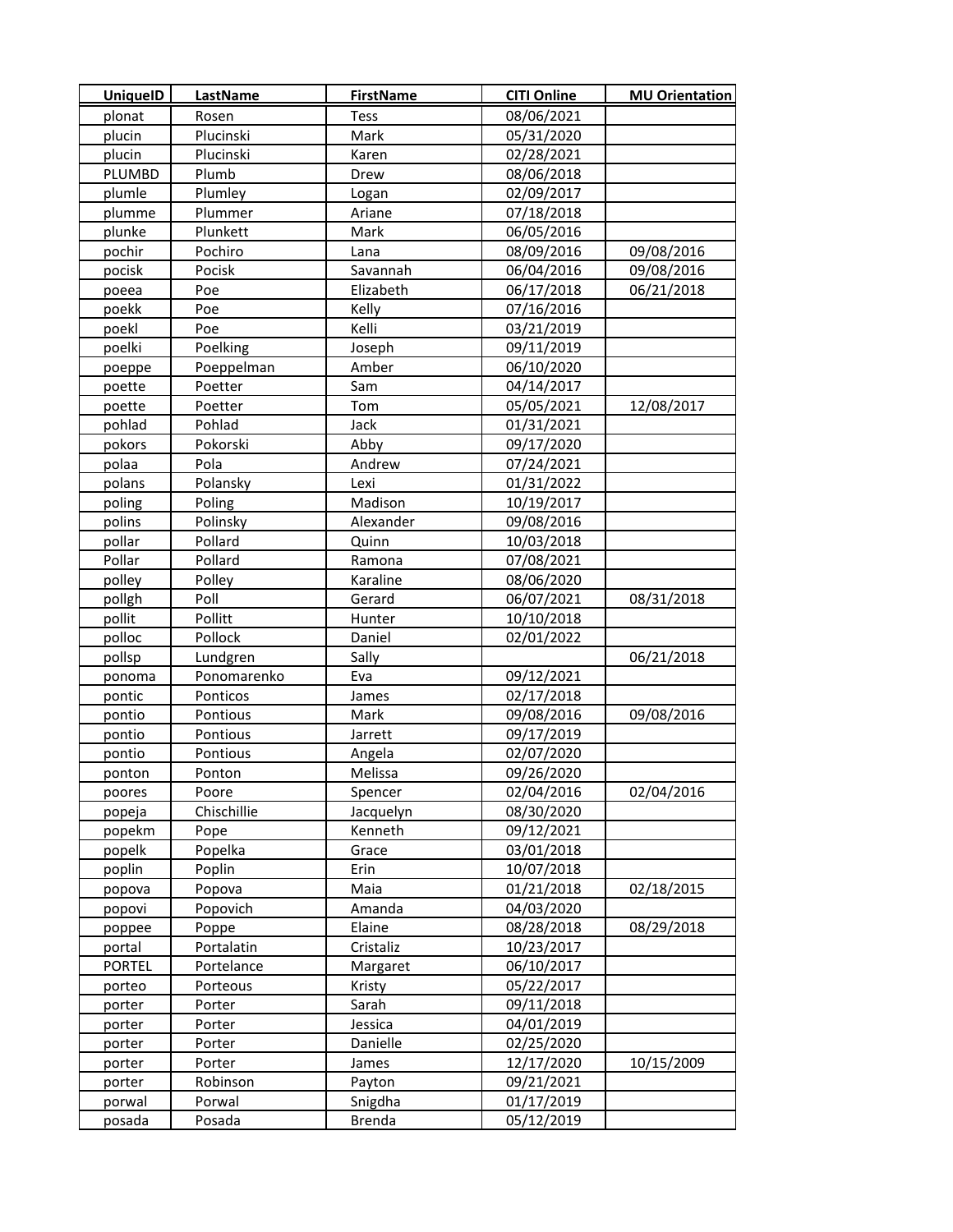| <b>UniquelD</b> | LastName     | <b>FirstName</b> | <b>CITI Online</b> | <b>MU Orientation</b> |
|-----------------|--------------|------------------|--------------------|-----------------------|
| posada          | Posada       | <b>Brenda</b>    | 05/12/2019         |                       |
| poskin          | Poskin       | Joe              | 06/23/2021         |                       |
| postah          | Post         | Adam             | 10/18/2019         | 10/31/2019            |
| poston          | Poston       | Meechie          | 09/05/2021         |                       |
| potenz          | Potenza      | Quintin          | 02/12/2018         |                       |
| pothka          | Poth         | Kathryn          | 02/10/2020         |                       |
| pothsg          | Poth         | Sarina           | 09/22/2019         | 09/23/2019            |
| potkp           | Pot          | Kylie            | 02/23/2020         |                       |
| potteb          | Pottebaum    | Christina        | 04/05/2020         |                       |
| potter          | Potter       | Luke             | 02/28/2017         |                       |
| pottsr          | Potts        | Robert           | 02/24/2021         |                       |
| poulin          | Poulin       | Abbie            | 02/26/2019         |                       |
| Poushn          | Poushneh     | Atieh            | 01/24/2020         |                       |
| powell          | Powell       | Kendall          | 05/15/2017         | 03/17/2014            |
| powell          | Powell       | Timothy          | 02/27/2019         |                       |
| powell          | Powell       | Nicole           | 06/13/2019         |                       |
| powell          | Powell       | Connor           | 11/15/2020         |                       |
| powell          | Powell       | Kylie            | 12/04/2020         |                       |
| powell          | Powell       | Aine             | 06/23/2021         |                       |
| powers          | Powers       | Hanna            | 02/06/2017         |                       |
| powers          | Powers       | Tyne             | 06/15/2017         | 06/16/2017            |
| powers          | Powers       | Madison          | 10/09/2018         |                       |
| powers          | Powers       | Katie            | 02/04/2019         |                       |
| powers          | Powers       | Ellie            | 02/08/2019         |                       |
| powers          | Powers       | Shannon          | 02/25/2019         |                       |
| powers          | Powers       | Meghan           | 09/17/2019         |                       |
| powers          | Powers       | Jack             | 03/01/2021         |                       |
| powers          | Powers       | William          | 04/03/2021         |                       |
| poyfai          | Poyfair      | Rachel           | 10/11/2014         | 09/06/2016            |
| poythr          | Poythress    | Lauren           | 12/04/2016         | 12/02/2016            |
| pransk          | Pransky      | Mikah            | 01/29/2021         |                       |
| prasad          | Prasad       | Anurag Shivam    | 02/02/2016         |                       |
| pratta          | Pratt        | Andrew           | 07/16/2016         |                       |
| prattb          | Pratt        | <b>Brianna</b>   | 02/03/2021         |                       |
| prattj          | Pratt        | Justin           | 10/08/2017         | 02/18/2015            |
| prazak          | Prazak       | Kathryn          | 02/12/2019         |                       |
| preiss          | Preissing    | Ali              | 06/10/2015         | 10/27/2017            |
| premar          | Premarathna  | Stefanie         | 08/06/2021         |                       |
| prenga          | Prengaman    | Emily            | 07/31/2016         |                       |
| prenti          | Prentiss     | Hannah           | 04/10/2019         |                       |
| PRESSL          | Pressley     | Alyssa           | 09/17/2017         |                       |
| pressl          | Press        | Luke             | 02/01/2021         |                       |
| presto          | Preston      | Jacob            | 09/11/2016         |                       |
| presto          | Preston      | Alec             | 02/02/2019         |                       |
| pretzh          | Pretz        | Hannah           | 05/30/2016         |                       |
| prewit          | Prewitt      | Abigail          | 08/25/2021         |                       |
| pricea          | Price        | Angela           | 03/26/2017         |                       |
| pricea          | Price        | Austin           | 09/17/2017         |                       |
| priceb          | Price        | <b>Brianna</b>   | 08/06/2019         |                       |
| pricef          | Price-Friend | Lindsay          | 07/01/2017         |                       |
| pricef          | Price        | Ted              | 10/31/2017         |                       |
| priceh          | Price        | Hannah           | 08/28/2021         |                       |
| pricej          | Price        | Jennifer         | 12/31/2019         |                       |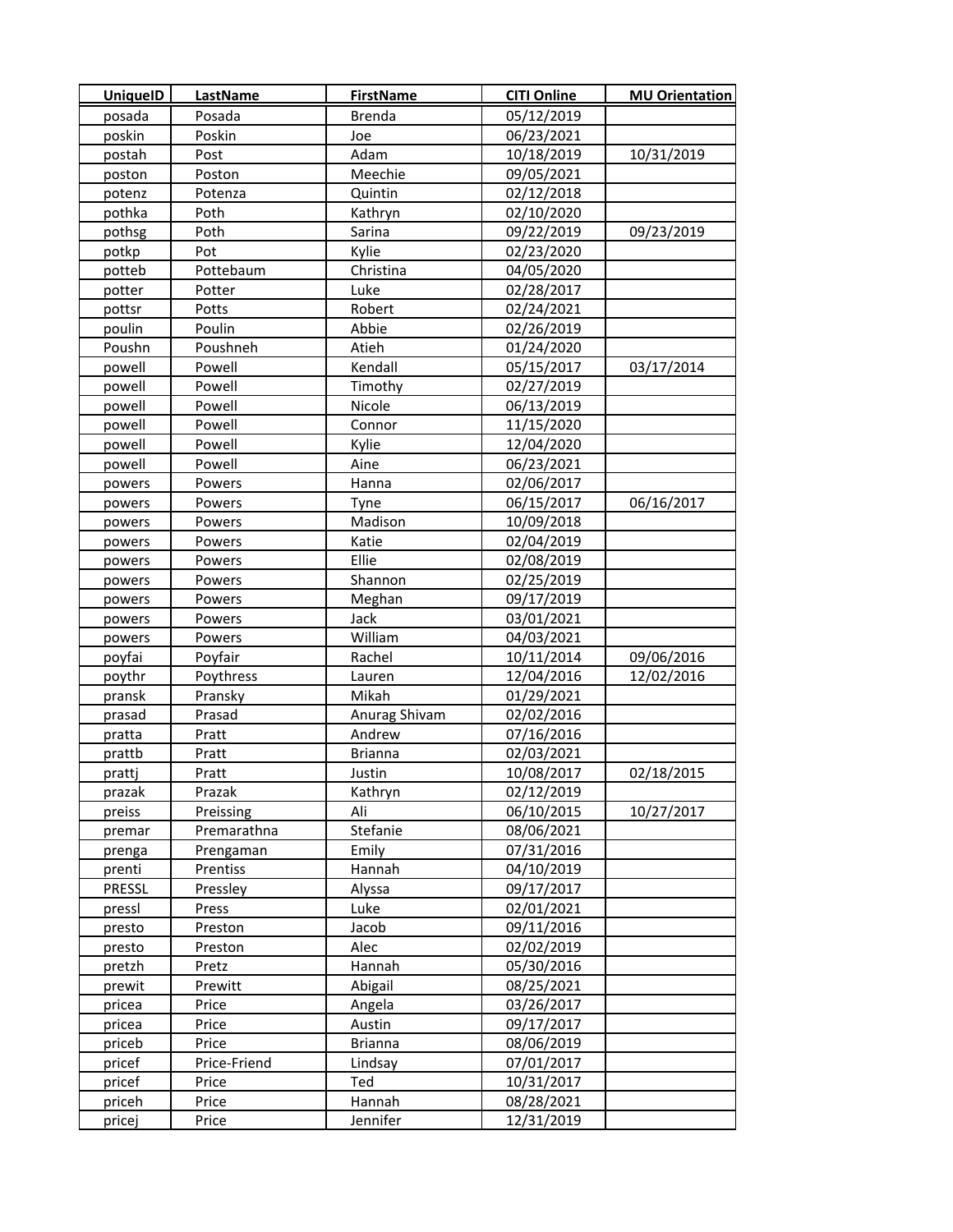| <b>UniquelD</b>  | <b>LastName</b>   | <b>FirstName</b> | <b>CITI Online</b> | <b>MU Orientation</b> |
|------------------|-------------------|------------------|--------------------|-----------------------|
| <b>PRICEK</b>    | Price             | Keenan           | 08/16/2016         |                       |
| pricem           | Price             | Megan            | 09/11/2018         |                       |
| pricen           | Price             | Noah             | 09/19/2018         | 09/17/2018            |
| pricen           | Price             | Natalee          | 08/01/2020         | 09/25/2017            |
| pricer           | Price             | Ryan Kiehl       | 05/22/2018         | 05/03/2019            |
| prices           | Nagle             | Sarah            | 03/11/2019         | 03/11/2019            |
| pricet           | Price             | Tessa            | 02/20/2020         |                       |
| prieve           | Prieve            | Charlie          | 02/08/2018         | 02/13/2018            |
| primer           | Primer            | Grant            | 01/30/2020         |                       |
| prince           | Prince            | Meghan           | 07/24/2018         |                       |
| princi           | Principe          | Catherine        | 07/28/2016         |                       |
| pritch           | Pritchard         | Caroline         | 02/03/2016         |                       |
| pritch           | Pritchett         | Audrey           | 03/09/2018         | 10/04/2018            |
| pritik           | Pritikin          | Jennifer         | 09/07/2016         |                       |
| privet           | Privett           | Ashley           | 06/04/2019         |                       |
| privet           | Privett           | Jacqueline       | 07/25/2021         |                       |
| privet           | Privett           | Jacqueline       | 07/25/2021         |                       |
| probus           | Probus            | Emma             | 07/18/2019         |                       |
| procha           | Prochaska         | Emily            | 10/21/2016         | 11/09/2016            |
| proffi           | Proffitt          | Audrey           | 02/10/2019         |                       |
| proudb           | Proud             | Benjamin         | 11/02/2016         |                       |
| pruitt           | Pruitt            | McKenzie         | 09/08/2018         |                       |
| pruitt           | Pruitt            | McKenzie         | 07/26/2021         |                       |
| pryora           | Pryor             | Antonio          | 11/14/2017         |                       |
| prysoc           | Prysock           | Jayla            | 10/09/2019         |                       |
| puccia           | Pucciani          | Megan            | 11/09/2021         |                       |
| pucheh           | Puche             | Helena           | 12/17/2019         |                       |
| pucket           | Puckett           | Dallas           | 04/21/2016         | 04/22/2016            |
| pudlog           | Pudlo             | Giuliana         | 01/30/2017         | 02/01/2017            |
| puente           | Puente            | Karly            | 04/10/2019         |                       |
| puente           | Puente            | Jose             | 01/21/2022         |                       |
| puffgl           | Amer              | Gretchen         | 02/08/2016         | 02/09/2016            |
| puffwd           | Puff              | Billy            | 02/10/2021         |                       |
| pughre           | Pugh              | Rachel           | 09/10/2018         |                       |
| puglis           | Puglisi           | Nicole           | 09/05/2016         |                       |
| pujdak           | Pujdak            | Kailey           | 08/02/2021         |                       |
| puligs           | Puligadda         | Sanjay           | 09/17/2019         | 03/17/2014            |
| Pultzm           | Pultz-Miller      | Christina        | 06/02/2019         |                       |
| purdie           | Purdie            | Julie            | 02/14/2017         | 02/17/2017            |
| purnel           | Purnell           | Gabbi            | 10/02/2019         |                       |
| purtil           | Purtilo           | Hannah           | 09/06/2016         |                       |
| purvis           | Purvis            | Leah             | 01/29/2017         |                       |
| purvis           | Purvis            | Michael          | 10/15/2018         |                       |
| puskas           | Puska             | Sydney           | 09/16/2018         |                       |
|                  |                   |                  | 09/30/2021         | 10/29/2021            |
| puskas<br>puthof | Puskas<br>Puthoff | Avery<br>Sammi   | 09/25/2018         | 09/17/2018            |
| puthof           | Puthoff           | Iris             | 08/23/2021         | 10/04/2018            |
| pyakur           | Pyakurel          | Laxmi            | 09/23/2021         |                       |
| pylen            | Pyle              | Nathan           | 05/11/2019         |                       |
| pytlin           | Pytlinski         | Jessa            | 03/06/2021         |                       |
| pyzoha           | Pyzoha            | Jonathan         | 03/05/2021         | 07/07/2015            |
| qianl            | Qian              | Linli            | 09/18/2018         |                       |
| qiany2           | Qian              | Yinhua           | 07/03/2020         |                       |
|                  |                   |                  |                    |                       |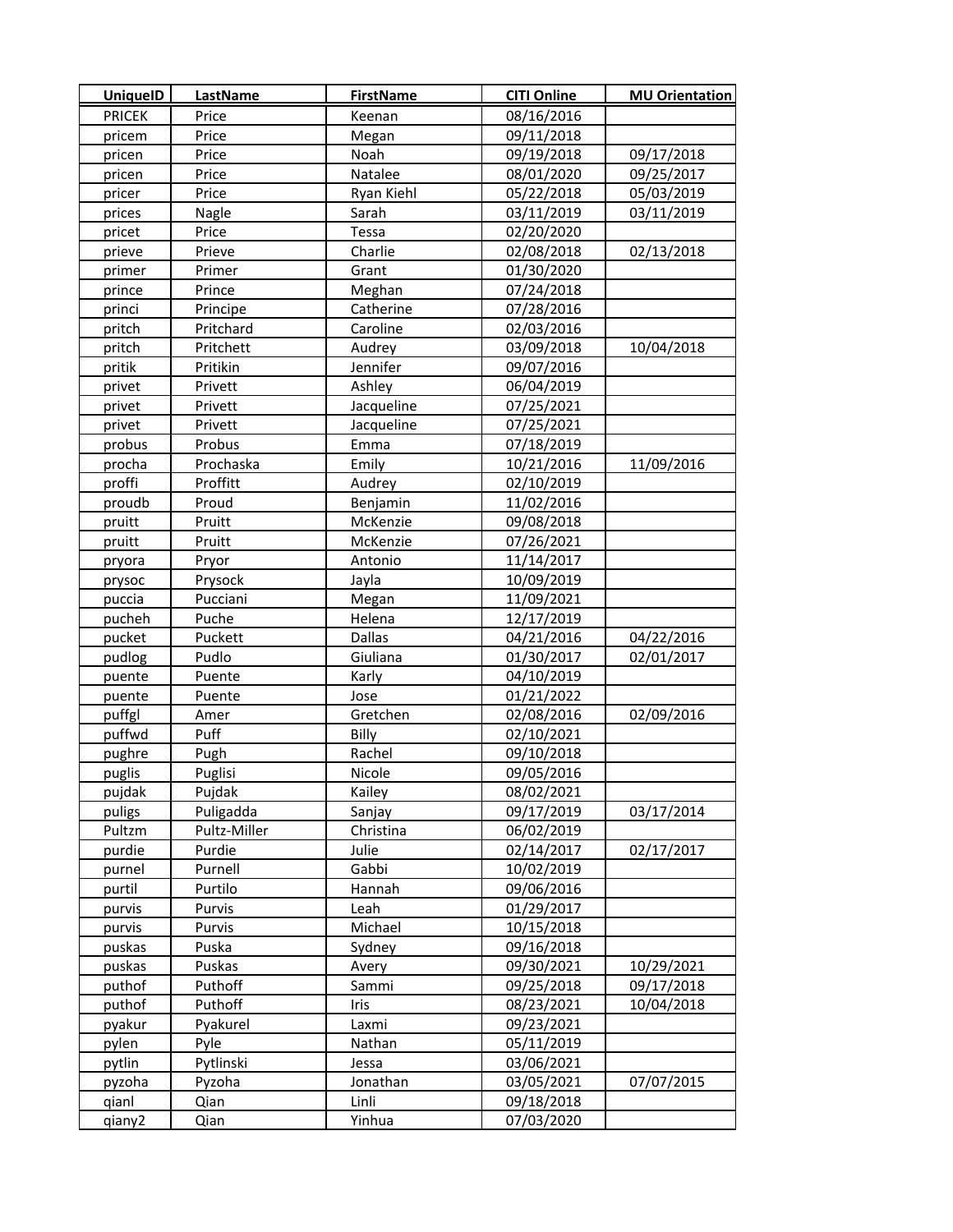| <b>UniquelD</b> | <b>LastName</b> | <b>FirstName</b> | <b>CITI Online</b> | <b>MU Orientation</b> |
|-----------------|-----------------|------------------|--------------------|-----------------------|
| qianz2          | Qian            | Ziyu             | 02/05/2017         |                       |
| gianz8          | Qian            | Zixiao           | 02/01/2020         |                       |
| qiaox           | Qiao            | Xueyang          | 10/10/2019         |                       |
| qiaoy4          | Qiao            | Ye               | 02/22/2020         |                       |
| QIJ3            | Qi              | JiaYi            | 10/01/2018         |                       |
| qik             | Qi              | Kunting          | 02/17/2020         |                       |
| qiny16          | Qin             | Yuehai           | 09/11/2019         |                       |
| qinz            | Qin             | Ziyi             | 10/16/2015         | 09/05/2017            |
| qiux            | Qiu             | Xiao             | 08/16/2018         | 02/07/2017            |
| qiuy3           | Qiu             | Yuchen           | 02/02/2020         | 02/04/2020            |
| qiy13           | Qi              | Yueyi            | 03/25/2019         |                       |
| quanz2          | Quan            | Zhixin           | 09/21/2020         |                       |
| quasar          | Quasarano       | Sarah            | 09/16/2018         |                       |
| quayes          | Quaye           | Stephen          | 03/30/2019         | 07/09/2013            |
| queend          | Queen           | Doug             | 09/02/2017         | 09/06/2017            |
| quesne          | Quesnel         | Morgan           | 09/05/2016         |                       |
| QuickC          | Quick           | Cavanaugh        | 11/23/2021         |                       |
| quickk          | Quick           | Kitty            | 05/22/2019         |                       |
| quihui          | Quihuiz         | Stephanie        | 06/28/2017         |                       |
| quiles          | Quiles          | Jonathan         | 08/04/2021         |                       |
| quillk          | Quill           | Kathleen         | 08/04/2017         |                       |
| quimpe          | Quimper         | Diane            | 07/15/2018         |                       |
| quincy          | Quincy          | Summer           | 10/01/2018         |                       |
| quinla          | Quinlan         | Katherine        | 09/04/2017         | 09/06/2017            |
| Quinnc          | Quinn           | Clare            | 08/29/2018         |                       |
| quinnc          | Quinn           | Casey            | 09/17/2019         |                       |
| quinnc          | Quinn           | Claire           | 08/05/2021         |                       |
| quinng          | Quinn           | Collin           | 11/15/2020         |                       |
| quinnm          | Quinn           | Megan            | 03/09/2018         |                       |
| quinte          | Quintero        | Elsa             | 08/03/2021         |                       |
| quiros          | Quiros          | Federico         | 03/27/2018         | 02/05/2018            |
| qum             | Qu              | Meng             | 11/14/2018         | 11/28/2018            |
| Quresh          | Qureshi         | Israr            | 01/11/2017         |                       |
| quresh          | Qureshi         | Maham            | 02/16/2020         |                       |
| raatzr          | Raatz           | Robyn            | 02/15/2018         |                       |
| rabino          | Rabinowitz-Buck | Teddy            | 03/14/2019         |                       |
| racadi          | Racadio         | Andrew           | 03/04/2016         |                       |
| racadi          | Racadio         | Maria            | 03/01/2017         |                       |
| racem           | Race            | Michelle         | 07/15/2016         |                       |
| rackmi          | Rackmill        | Simone           | 03/19/2019         |                       |
| radelb          | Radel           | Bailey           | 09/03/2021         |                       |
| radema          | Rademacher      | Emma             | 01/28/2022         |                       |
| radera          | Rader           | Alisha           | 03/23/2021         |                       |
| radero          | Rader           | Olivia           | 09/18/2020         |                       |
| radfor          | Radford         | Keller           | 09/05/2018         |                       |
| radice          | Radice          | Natalie          | 02/06/2018         |                       |
| radina          | Radina          | Marie Elise      | 06/01/2021         | 09/01/2005            |
| radkea          | Radke           | Anna             |                    | 08/29/2016            |
| radkec          | Radke           | Charles          | 02/03/2020         | 02/04/2020            |
| radwan          | Radwan          | Amy              | 02/06/2020         | 02/06/2020            |
| raekm           | Rae             | Kirsty           | 08/23/2018         |                       |
| raesj           | Rae             | Sarah            | 07/06/2017         |                       |
| rafter          | Raftery         | Sydney           | 07/21/2019         |                       |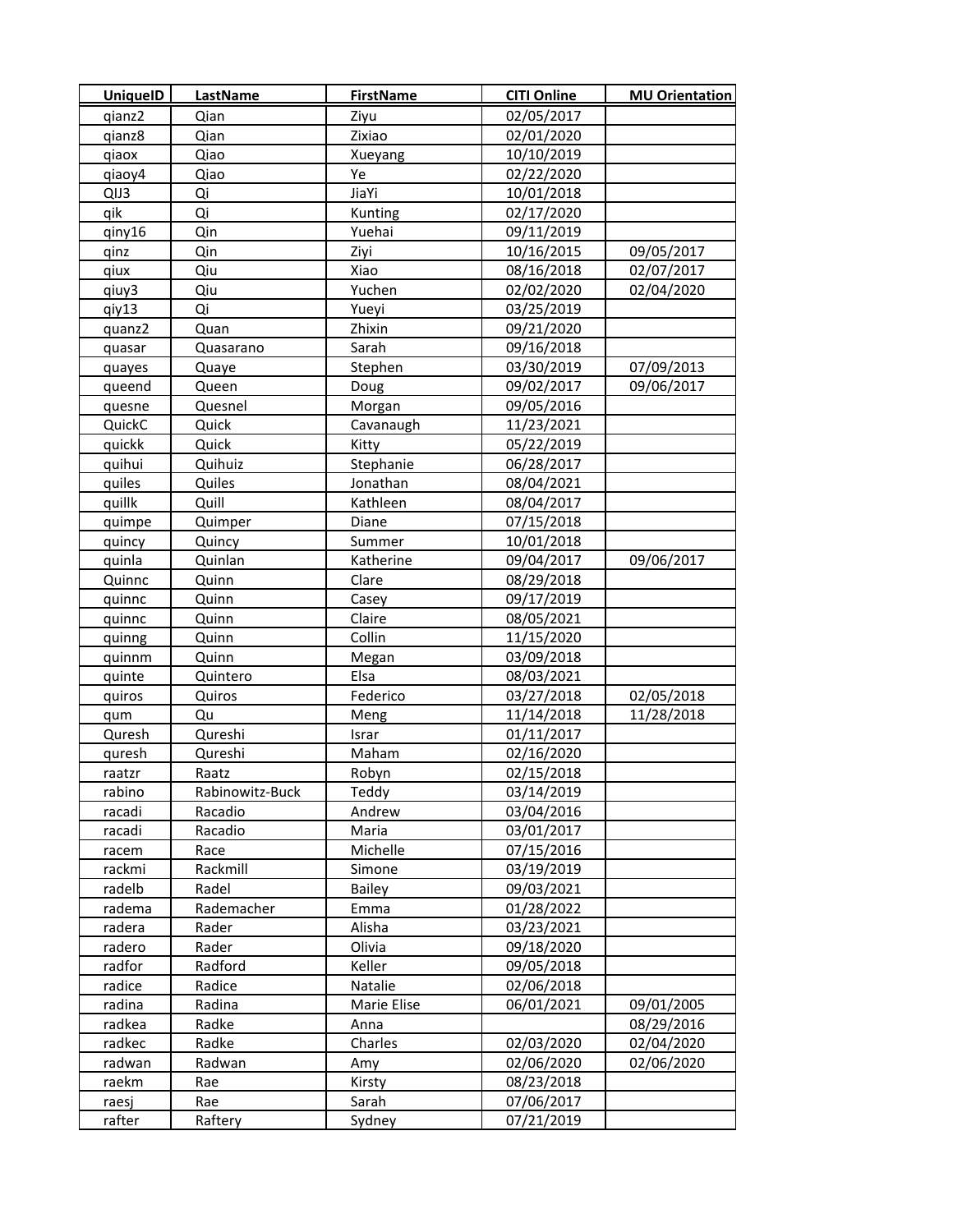| <b>UniquelD</b> | <b>LastName</b>   | <b>FirstName</b> | <b>CITI Online</b> | <b>MU Orientation</b> |
|-----------------|-------------------|------------------|--------------------|-----------------------|
| ragann          | Ragan             | Noah             | 02/12/2021         |                       |
| raghur          | Raghuram          | Varun            | 01/28/2017         |                       |
| ragioo          | Ragio             | Olivia           | 02/11/2019         |                       |
| raguse          | Raguse            | Cameron          | 08/15/2021         |                       |
| rahaaj          | Raha              | Aubrey           | 02/07/2018         | 02/05/2018            |
| rahimi          | Rahimi            | Mehrnaz          | 12/06/2016         | 02/17/2017            |
| rahman          | Rahman            | Monica           | 12/16/2017         |                       |
| rainbo          | Rainbolt          | Natalie          | 06/17/2018         |                       |
| Rainey          | Rainey            | Amanda           | 05/28/2021         |                       |
| rainey          | Rainey            | Sara             | 01/31/2022         |                       |
| rainsb          | Rains-Bury        | Lyric            | 09/16/2019         |                       |
| rainsk          | Rains             | Kelly            | 02/04/2016         | 02/04/2016            |
| raix            | Rai               | Xenya            | 11/30/2021         |                       |
| rajath          | Rajathi           | Valerine         | 09/11/2017         |                       |
| rajbha          | Rajbhandari       | Alisha           | 09/17/2018         | 09/12/2018            |
| rajkum          | Rajkumar          | T. M.            | 04/22/2016         | 09/20/2000            |
| rajs            | Raj               | Suman            | 09/19/2020         |                       |
| rakere          | Raker             | Eleanor          | 02/02/2016         |                       |
| raleig          | Raleigh           | Mia              | 09/25/2018         |                       |
| ralphl          | Ralph             | Lauren           | 08/23/2020         |                       |
| Ralphl          | Ralph             | Lauren           | 10/10/2020         |                       |
| ralsto          | Ralston           | Sarah            | 02/15/2020         |                       |
| ramach          | Ramach            | Paige            | 09/07/2020         |                       |
| ramasa          | Ramasamy          | Vijayalakshmi    | 10/05/2018         | 10/18/2018            |
| rambac          | Rambacher         | Sherry           | 09/22/2020         |                       |
| ramcha          | Ramchandani       | Pooja Anil       | 02/23/2020         |                       |
| ramdin          | Ramdin            | Margaret         | 06/09/2017         |                       |
| rameyd          | Ramey             | Demoni           | 08/30/2017         |                       |
| rameys          | Ramey             | Samantha         | 09/24/2018         |                       |
| ramilj          | Ramil             | Jules            | 02/28/2021         |                       |
| ramire          | Ramirez           | Michael          | 02/09/2016         |                       |
| ramire          | Ramirez           | Carolina         | 02/10/2019         | 04/08/2019            |
| rampaa          | Reddy             | Akshetha         |                    | 02/02/2016            |
| ramsey          | Ramsey-Anderson   | Vaysha           | 01/31/2017         |                       |
| ramsey          | Ramsey            | Lauren           | 02/16/2017         |                       |
| ramsey          | Ramsey            | Robin            | 05/29/2017         |                       |
| randal          | Randall           | Halle            | 06/03/2018         |                       |
| randal          | Randall           | Kristina         | 12/05/2018         |                       |
| randal          | Randall           | <b>Brianna</b>   | 02/15/2019         |                       |
| randal          | Randall           | Alexander        | 04/19/2019         | 06/26/2019            |
| randol          | Randolph          | Miranda          | 09/12/2017         |                       |
| randol          | Randolph          | Sydney           | 03/07/2020         |                       |
| randri          | Randrianantoanina | Yolanda          | 11/19/2019         | 11/13/2019            |
| rankin          | Rankin            | Emma             | 02/17/2019         |                       |
| ranlyj          | Ranly             | Jaime            | 12/27/2017         |                       |
| rapal           | Rapa              | Lilija           | 07/22/2020         |                       |
| rapose          | Rapos             | Eric             | 07/28/2021         | 12/08/2017            |
| rarden          | Rarden            | Kevin            | 07/05/2016         | 07/19/2016            |
| raring          | Raring            | Shay             | 09/11/2017         |                       |
| raseyj          | Rasey             | Jacob            | 02/05/2021         |                       |
| rashid          | Rashidi           | Camron           | 08/31/2017         |                       |
| rasnic          | Rasnick           | Erika            | 09/15/2018         | 09/12/2018            |
| rastre          | Rastrelli         | Megan            | 09/14/2019         |                       |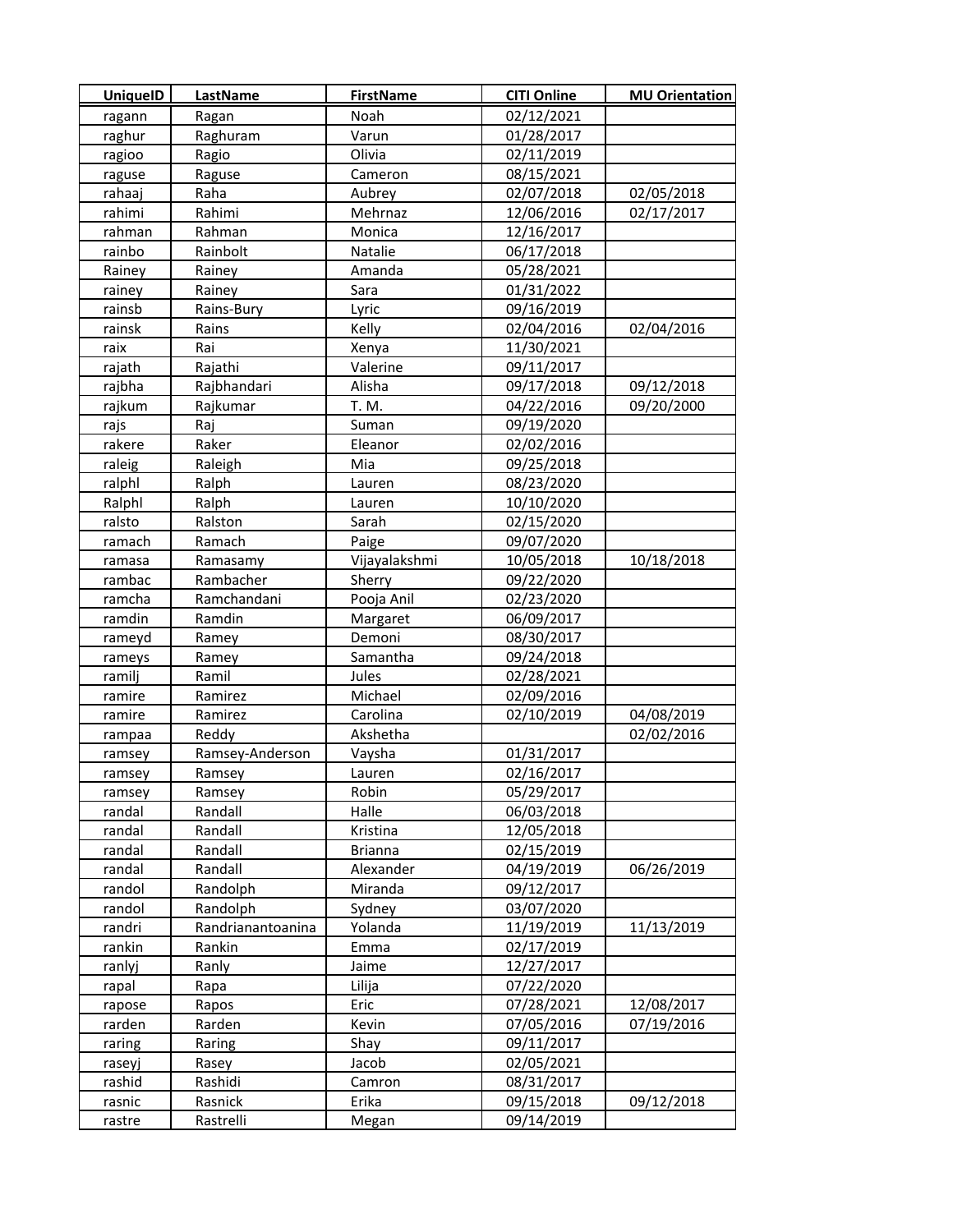| <b>UniquelD</b> | <b>LastName</b> | <b>FirstName</b> | <b>CITI Online</b> | <b>MU Orientation</b> |
|-----------------|-----------------|------------------|--------------------|-----------------------|
| ratlif          | Ratliff         | Gary             | 02/11/2017         |                       |
| ratlif          | Ratliff         | Sarah            | 08/31/2021         |                       |
| ratlif          | Ratliff         | Gregory          | 01/04/2021         | 08/31/2021            |
| ratlif          | Ratliffe        | Wyatt            | 12/01/2021         |                       |
| RattsT          | Ratts           | Tyler            | 01/11/2022         |                       |
| ratvas          | Ratvasky        | Emily            | 02/05/2019         | 10/21/2019            |
| ratzen          | Ratzenberger    | Marissa          | 06/03/2018         |                       |
| rauchc          | Rauch           | Catherine        | 01/30/2020         |                       |
| rauden          | Raudenbush      | Stephanie        | 02/08/2016         |                       |
| ravalv          | Raval           | Vaishali         | 09/05/2019         | 09/05/2019            |
| ravind          | Ravindranath    | Sashank          | 02/06/2021         |                       |
| Ravish          | Ravishankar     | Soumya           | 06/30/2019         |                       |
| Rawhou          | Rawhouser       | Hans             | 09/24/2018         |                       |
| rawlin          | Rawlins-Rader   | Augusta          | 04/11/2018         | 10/11/2011            |
| rayah           | Ray             | Austin           | 09/11/2018         |                       |
| raybur          | Rayburn         | Peyton           | 03/31/2019         |                       |
| raycho          | Raychoudhury    | Vaskar           | 01/16/2019         | 01/17/2019            |
| raycho          | Raychoudhury    | Mrittika         | 02/17/2021         | 09/23/2021            |
| Rayea           | Ray             | Emily            | 01/31/2018         |                       |
| Rayfie          | Rayfield        | Austin           | 02/05/2018         | 02/06/2018            |
| rayfie          | Rayfield        | Courtney         | 02/12/2019         |                       |
| raymon          | Raymondo        | Angela           | 03/15/2019         |                       |
| raymor          | Raymore         | AviElle          | 12/01/2016         | 12/07/2016            |
| raymun          | Raymundo        | Angel            | 08/29/2016         |                       |
| RazaAl          | Raza            | Ali              | 07/06/2020         |                       |
| razamh          | Raza            | Muhammad         | 09/09/2018         |                       |
| razavi          | Razavi          | Julia            | 03/04/2021         |                       |
| reader          | Readerman       | Parker           | 02/06/2021         |                       |
| readkj          | Read            | Katy             | 10/10/2019         |                       |
| reae            | Rea             | Elizabeth        | 07/22/2019         |                       |
| reagan          | Reagan          | Mary             | 09/12/2019         |                       |
| reak            | Rea             | Kari             | 07/26/2017         |                       |
| reamm           | Ream            | Michael          | 04/06/2021         |                       |
| reathe          | Reatherford     | Sydnie           | 10/10/2019         |                       |
| rebhol          | Rebholz         | Brian            | 04/12/2020         |                       |
| reblan          | Reblando        | Gerundio         | 10/01/2018         |                       |
| reddic          | Reddick         | Michaela         | 09/06/2017         |                       |
| reddys          | Reddy           | Sereesh          | 09/05/2018         |                       |
| redelm          | Redelman        | Katelyn          | 03/14/2018         | 10/21/2019            |
| redett          | Redett          | Sarah            | 11/05/2021         | 01/31/2022            |
| redfea          | Redfearn        | Andrea           | 06/19/2020         |                       |
| reecea          | Reece           | Anna             | 05/01/2019         |                       |
| reecel          | Reece           | Lydia            | 10/08/2018         |                       |
| reedbc          | Reed            | <b>Bridget</b>   | 10/14/2021         |                       |
| reedbm          | Reed            | <b>Brad</b>      | 08/13/2017         | 05/05/2017            |
| reedd           | Reed            | Daniel           | 05/24/2019         |                       |
| reede2          | Reed            | Elizabeth        |                    | 09/23/2021            |
| reedec          | Reed            | Emma             | 01/30/2017         | 02/01/2017            |
| reeder          | Reeder          | Katelynn         | 08/06/2016         |                       |
| reeder          | Reeder          | Kayla            | 02/15/2019         |                       |
| reedhb          | Reed            | Hailey           | 02/08/2016         | 02/09/2016            |
| reedhk          | Reed            | Halli            | 09/02/2021         |                       |
| reedhn          | Reed            | Haley            | 02/16/2018         |                       |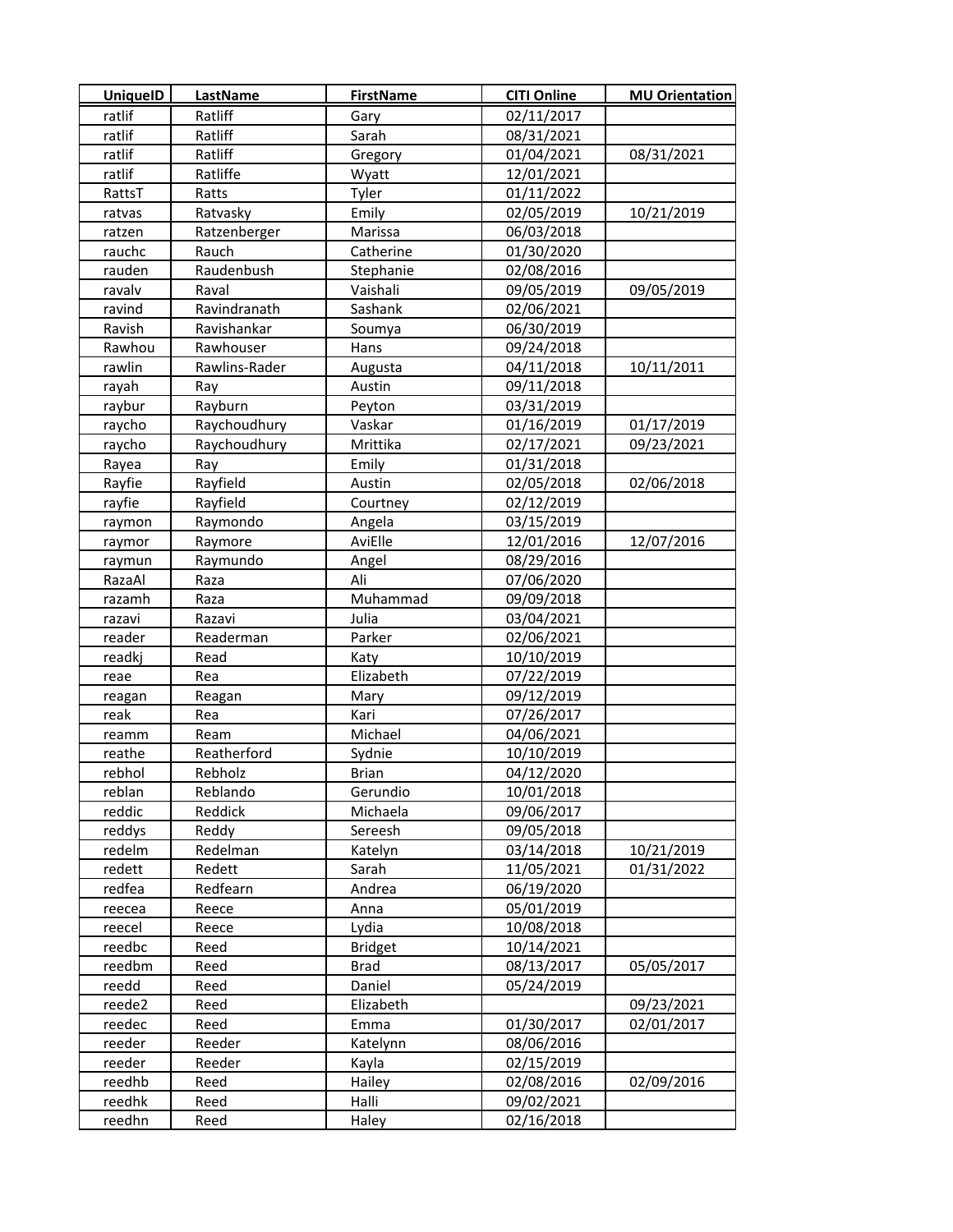| <b>UniquelD</b> | <b>LastName</b> | <b>FirstName</b> | <b>CITI Online</b> | <b>MU Orientation</b> |
|-----------------|-----------------|------------------|--------------------|-----------------------|
| reedmr          | Reed            | Macenzie         | 10/06/2018         | 09/25/2018            |
| reedmw          | Reed            | Marcus           | 09/25/2017         | 09/13/2017            |
| reedtr          | Reed            | Tabitha          | 05/14/2018         |                       |
| reedtr          | Reed            | Taylor           | 09/12/2019         |                       |
| reedva          | Reed            | Victoria         | 10/28/2017         | 12/08/2017            |
| reeksj          | Reeks           | Jennifer         | 07/31/2017         |                       |
| reesea          | Reese           | Anna             | 07/04/2021         |                       |
| reesej          | Rees            | Emily            | 05/29/2016         | 10/15/2009            |
| reeser          | Reese           | Rikki            | 05/26/2015         | 02/13/2018            |
| reever          | Reeve           | Reagan           | 09/11/2019         |                       |
| reeves          | Reeves          | Savanah          | 02/03/2020         |                       |
| reganh          | Regan           | Hannah           | 09/18/2015         | 02/17/2016            |
| reganm          | Regan           | Marilyn          | 02/14/2021         |                       |
| reganv          | Regan           | Victoria         | 05/26/2020         |                       |
| regele          | Regele          | Matthew          | 09/15/2018         | 09/18/2018            |
| Regele          | Regele          | Matthew          | 05/06/2020         |                       |
| regels          | Regels          | Nicole           | 07/10/2017         |                       |
| regist          | Register        | Kathleen         | 06/26/2016         |                       |
| rehmd           | Reh             | Michael          | 09/10/2018         | 10/04/2018            |
| rehmhk          | Rehm            | Hannah           | 02/26/2021         |                       |
| reiche          | Reichelt        | Mindy            | 11/07/2019         | 02/06/2020            |
| reiche          | Reichert        | Amanda           | 07/01/2020         |                       |
| reichg          | Reich           | Graham           | 02/18/2020         |                       |
| reicho          | Reichow         | Sarah            | 01/03/2019         |                       |
| reidba          | Reid            | <b>Baleigh</b>   | 05/08/2018         |                       |
| Reider          | Reider          | Warwick          | 09/01/2021         |                       |
| reidhl          | Reid            | Helen            | 08/02/2016         |                       |
| reidjl          | Reid            | Jaquata          | 10/05/2016         | 10/20/2016            |
| reids           | Reid            | Sydney           | 09/04/2016         |                       |
| reidsr          | Reid            | Sophie           | 02/03/2020         |                       |
| reidtv          | Reid            | Terry            | 12/14/2016         | 12/02/2016            |
| reidyp          | Reidy           | Paul             | 08/28/2019         | 08/30/2019            |
| reiffa          | Reiff           | Amanda           | 11/18/2019         |                       |
| reiffc          | Reiff           | Christopher      | 04/09/2019         |                       |
| reiffc          | Reiff           | Cadie            | 02/23/2020         | 09/13/2017            |
| reifft          | Reiff           | Tina             | 03/31/2019         |                       |
| reifst          | Reifsteck       | Shane            | 02/05/2017         |                       |
| reigel          | Reigelsperger   | Josie            | 09/25/2018         | 09/17/2018            |
| reigle          | Reigle          | Nathan           | 01/30/2018         | 02/19/2019            |
| reille          | Reilley         | Kelly            | 02/06/2019         |                       |
| reilly          | Reilly          | Katie            | 03/09/2018         |                       |
| reilly          | Reilly          | Elizabeth        | 06/16/2019         | 08/13/2019            |
| reilly          | Reilly          | Shannon          | 02/04/2020         |                       |
| reilly          | Reilly          | Megan            | 02/24/2020         |                       |
| reilly          | Reilly          | Madison          | 08/31/2020         |                       |
| Reilly          | Reilly          | Erin             | 11/30/2021         |                       |
| reiman          | Reiman          | Tim              | 09/03/2017         |                       |
| reimue          | Reimueller      | Kayleigh         | 01/26/2021         |                       |
| reinec          | Reineck         | Allison          | 03/03/2021         |                       |
| reinek          | Reineke         | Benjamin         | 09/14/2019         | 10/29/2019            |
| reinha          | Reinhardt       | Natasia          | 03/24/2016         |                       |
| reisin          | Reisinger       | <b>Braxton</b>   | 02/13/2019         |                       |
| reiste          | Reist           | Liz              | 02/15/2018         |                       |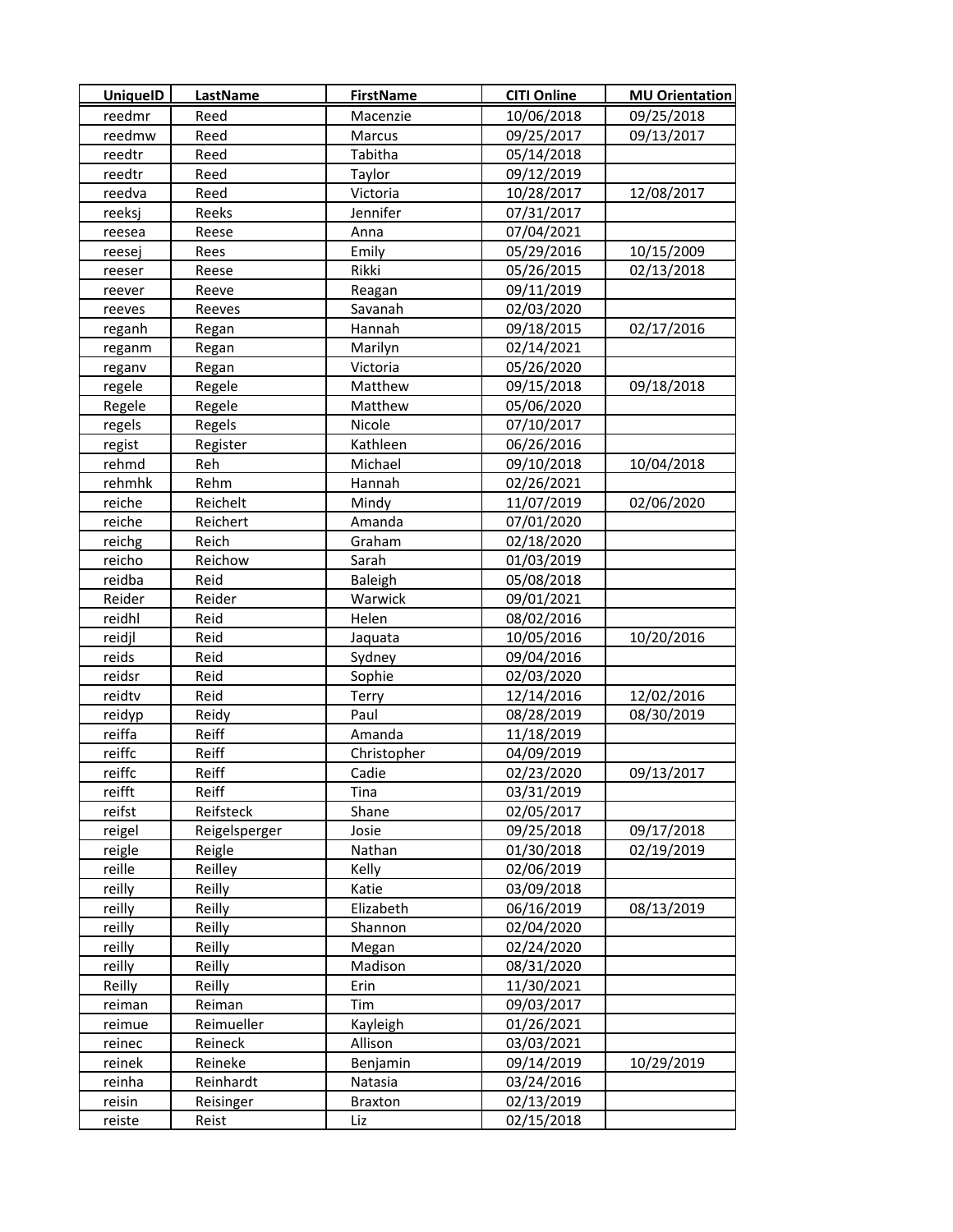| <b>UniquelD</b> | <b>LastName</b> | <b>FirstName</b> | <b>CITI Online</b> | <b>MU Orientation</b> |
|-----------------|-----------------|------------------|--------------------|-----------------------|
| reiswi          | Reiswig         | Anne             | 02/03/2016         |                       |
| reiter          | Reiter          | Jonathan         | 02/16/2018         |                       |
| reitti          | Reittinger      | Olivia           | 08/27/2021         |                       |
| reitzb          | Reitz           | <b>Brad</b>      | 02/09/2018         | 02/05/2018            |
| reitzs          | Reitz           | Sarah            | 08/30/2018         |                       |
| remine          | Remine          | Katie            | 11/20/2017         |                       |
| reming          | Remington       | <b>Layne</b>     | 05/21/2019         |                       |
| remker          | Remke           | Becca            | 09/30/2018         |                       |
| remsbo          | Remsbottom      | Veroncia         | 08/11/2018         |                       |
| renard          | Renard          | Adam             | 06/04/2021         |                       |
| rendle          | Rendleman       | Katherine        | 02/28/2021         |                       |
| renfro          | Renfro          | Anna             | 02/05/2019         |                       |
| renggl          | Renggli         | Andrew           | 09/27/2016         |                       |
| renner          | Renner          | Dale             | 02/01/2017         |                       |
| renner          | Renner          | Kameryn          | 05/10/2019         |                       |
| Renner          | Renner          | Lauren           | 02/08/2020         |                       |
| rentsc          | Rentschler      | Kyle             | 05/18/2017         |                       |
| reny14          | Ren             | Yiwen            | 11/20/2019         |                       |
| repass          | Repass          | Laura            | 05/31/2020         |                       |
| repuya          | Repuyan         | Devin            | 10/08/2018         |                       |
| resnic          | Resnick         | Elana            | 05/01/2017         | 05/05/2017            |
| resnic          | Resnick         | Carl             | 01/31/2020         |                       |
| resnik          | Resnik          | Monica           | 08/15/2017         |                       |
| resnis          | Resnis          | Eric             | 11/17/2016         | 10/14/2008            |
| respre          | Respress        | Nia              | 10/11/2019         | 02/12/2019            |
| retche          | Retcher         | Ethan            | 01/26/2017         | 02/01/2017            |
| retond          | Retondo         | Nicole           | 03/12/2019         |                       |
| rettig          | Rettig          | Jessica          | 01/31/2016         |                       |
| reunin          | Reuning         | Kevin            | 12/30/2021         | 01/17/2019            |
| reuter          | Reuter          | Daniela          | 09/04/2018         |                       |
| reuter          | Reuter          | Elizabeth        | 05/23/2020         |                       |
| revell          | Revelle         | Andrew           | 08/14/2012         | 03/15/2017            |
| reyesg          | Reyes-Galan     | Nancy            | 02/11/2017         |                       |
| reyesg          | Reyes           | Ganiva           | 06/27/2017         |                       |
| reyesg          | Reyes-Galab     | Teresa           | 09/30/2015         | 08/16/2017            |
| reyesj          | Reyes           | Jose             | 02/28/2020         | 02/06/2020            |
| reyesm          | Reyes Galan     | Maria            | 06/17/2021         |                       |
| reyesm          | Reyes           | Michelle         | 06/22/2021         |                       |
| reynol          | Reynolds        | Annie            | 02/16/2016         |                       |
| reynol          | Reynolds        | Shelby           | 01/31/2017         |                       |
| Reynol          | Reynolds        | Sandy            | 06/08/2017         |                       |
| reynol          | Reynolds        | Erika            | 06/12/2018         | 06/21/2018            |
| reynol          | Reynolds        | Amber            | 09/06/2018         |                       |
| rhensl          | Hensley         | Katherine        | 09/26/2020         |                       |
| rhewcg          | Rhew            | Casey            | 09/06/2017         |                       |
| rhonda          | Roberts         | Rhonda           | 04/11/2016         |                       |
| rhonek          | Rhone           | Kiersten         | 10/11/2018         |                       |
| rhoton          | Rhoton          | Megan            | 12/01/2016         | 11/15/2017            |
| rialsn          | Rials           | Nicholas         | 09/21/2017         |                       |
| ricead          | Rice            | Andrew           | 02/11/2020         | 02/11/2020            |
| ricedb          | Rice            | Darryl           | 02/27/2020         |                       |
| riceep          | Rice            | Elliot           | 09/14/2021         |                       |
| ricejm          | Rice            | John             | 02/11/2018         | 02/12/2018            |
|                 |                 |                  |                    |                       |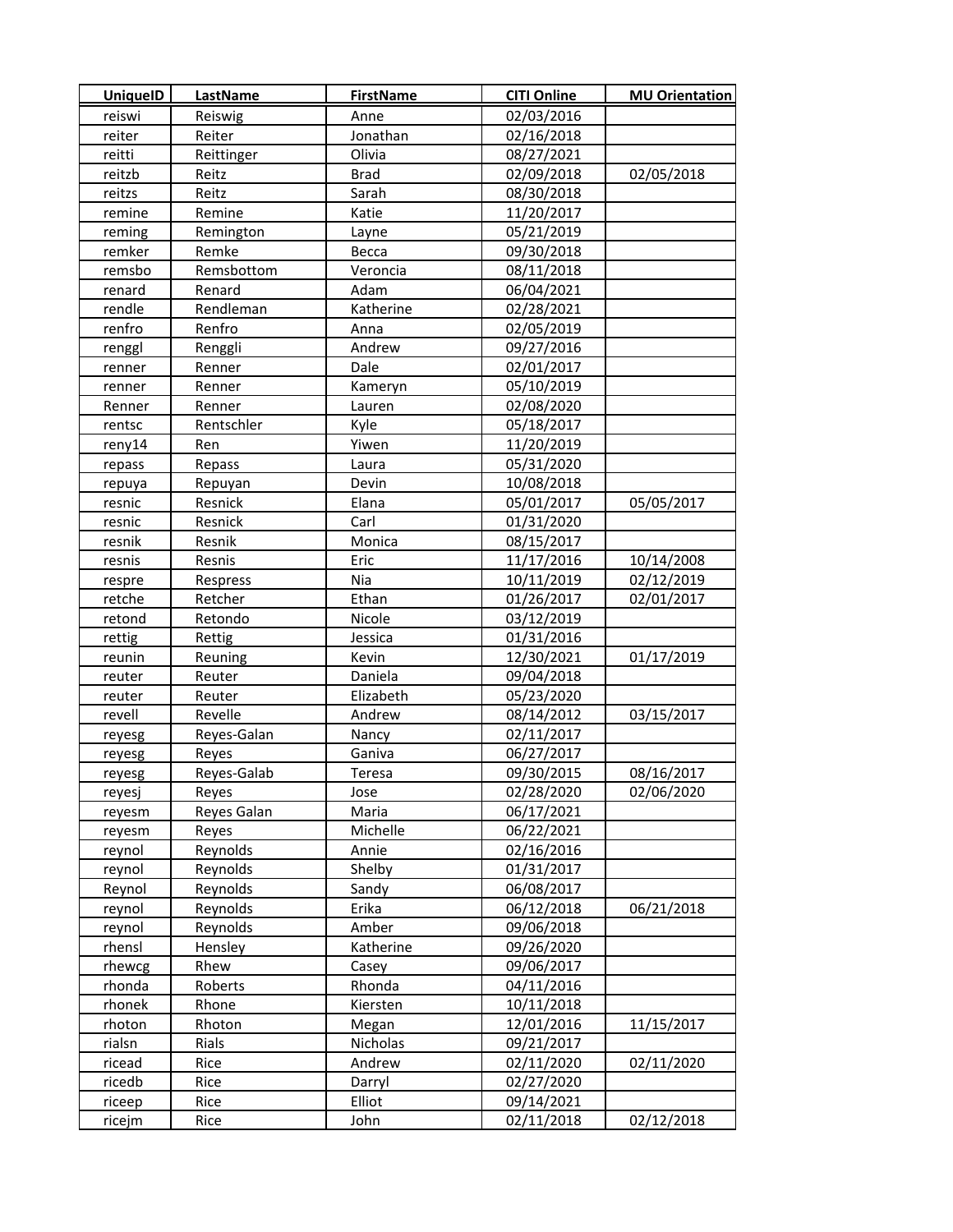| <b>UniquelD</b>    | <b>LastName</b> | <b>FirstName</b> | <b>CITI Online</b> | <b>MU Orientation</b> |
|--------------------|-----------------|------------------|--------------------|-----------------------|
| ricess             | Rice            | Shelby           | 10/09/2018         |                       |
| ricev              | Rice            | Valerie          | 06/28/2017         |                       |
| ricewr             | Rice            | William          | 12/27/2019         | 02/06/2020            |
| richa <sub>2</sub> | Richardson      | Samuel           | 02/03/2020         |                       |
| richa2             | Richards        | Katie            | 09/08/2021         |                       |
| richar             | Richardson      | Megan            | 02/10/2016         |                       |
| richar             | Richards        | Haleigh          | 06/12/2016         |                       |
| richar             | Richardson      | Darcy            | 06/27/2016         |                       |
| richar             | Richardson      | Sara             | 03/13/2017         | 02/17/2017            |
| richar             | Richards        | Rachel           | 09/16/2017         |                       |
| richar             | Richards        | Collin           | 06/25/2018         |                       |
| richar             | Richardson      | Sydney           | 09/04/2018         |                       |
| richar             | Richards        | Taryn            | 03/07/2019         |                       |
| richar             | Richard         | Jacob            | 02/03/2019         | 03/11/2019            |
| richar             | Richardson      | Emily            | 02/01/2021         |                       |
| richey             | Richey          | J. Elizabeth     | 01/08/2016         | 01/15/2016            |
| richey             | Richey          | Lydia            | 09/22/2021         |                       |
| richle             | Rich            | Lauren           | 02/27/2020         |                       |
| richmo             | Richmond        | Kendra           | 10/14/2016         |                       |
| richte             | Richter         | Dale             | 09/02/2016         |                       |
| richte             | Richter         | Griffin          | 02/25/2020         |                       |
| RickeK             | Ricke           | Kaitlin          | 07/18/2017         |                       |
| ricket             | Rickett         | Madeline         | 09/04/2017         |                       |
| ridder             | Ridder          | Megan            | 09/23/2015         | 12/02/2016            |
| rideno             | Ridenour        | Otto             | 10/11/2021         | 10/03/2021            |
| ridgeh             | Ridge           | Hannah           | 09/18/2017         | 10/12/2017            |
| ridget             | Ridge           | Thomas           | 06/15/2017         |                       |
| ridgew             | Ridgeway        | Diana            | 02/19/2019         |                       |
| ridley             | Ridley          | Alyssa           | 07/30/2019         |                       |
| riechm             | Riechman        | Emily            | 09/12/2019         |                       |
| riedel             | Riedel          | Audrey           | 03/12/2020         |                       |
| riedmi             | Riedmiller      | Stacey           | 08/21/2019         | 06/26/2019            |
| riedyt             | Riedy           | Tina             | 01/05/2021         |                       |
| rieger             | Rieger          | Audrey           | 10/07/2018         |                       |
| riegki             | Rieg            | Kathryn          | 02/03/2017         |                       |
| rieman             | Rieman          | Alyssa           | 09/24/2020         |                       |
| riende             | Riendeau        | Raquel           | 02/07/2019         |                       |
| riesbe             | Clark           | Rachel           | 08/06/2018         |                       |
| rietan             | Rletano         | Margaret         | 09/09/2018         |                       |
| rigali             | Rigali          | Matthew          | 02/01/2017         | 02/07/2017            |
| riggsj             | <b>Riggs</b>    | Jill             | 09/15/2019         |                       |
| rigney             | Rigney          | Justina          | 06/03/2017         |                       |
| rigney             | Rigney          | William          | 06/03/2017         |                       |
| rigoul             | Rigoulot        | Catherine        | 07/22/2019         |                       |
| riketd             | Rike            | Taylor           | 09/11/2018         |                       |
| rileya             | Riley           | Allison          | 10/07/2021         | 10/03/2021            |
| rileym             | Riley           | Michael          | 02/05/2018         |                       |
| rileyp             | Riley           | Paiten           | 08/23/2021         |                       |
| rileyq             | Riley           | Quinn            | 02/10/2020         | 02/11/2020            |
| rimerm             | Rimer           | Meghan           |                    | 09/10/2019            |
| rinald             | Rinaldi         | Felicia          | 06/27/2016         |                       |
| rinald             | Rinaldi         | Maria            | 09/20/2018         |                       |
| rindgm             | Rind            | Gul              | 02/10/2020         | 02/20/2020            |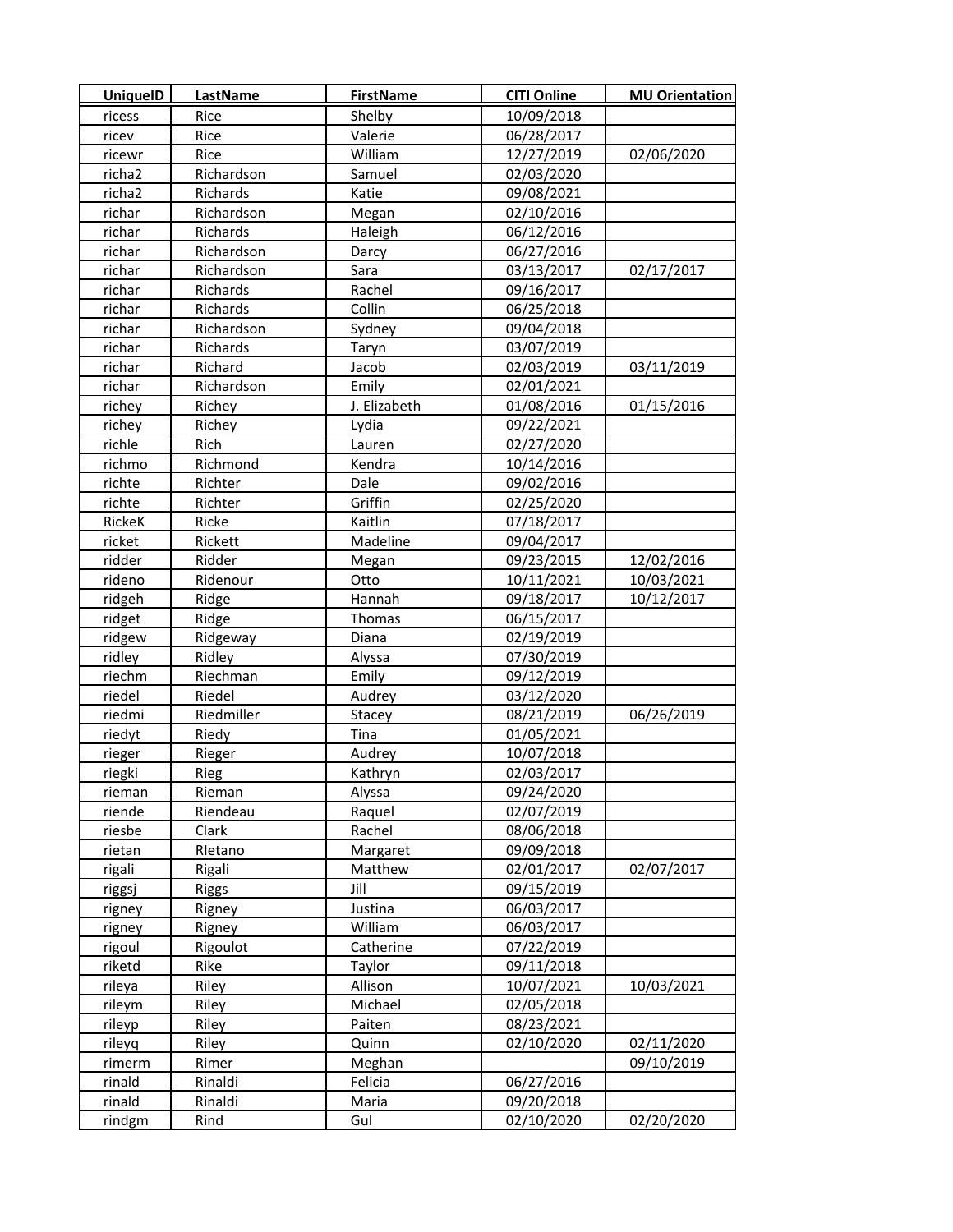| <b>UniquelD</b>  | <b>LastName</b>      | <b>FirstName</b>     | <b>CITI Online</b>       | <b>MU Orientation</b> |
|------------------|----------------------|----------------------|--------------------------|-----------------------|
| rineym           | Riney                | Meredith             | 09/20/2018               |                       |
| ringho           | Ringholz             | <b>Brian</b>         | 07/21/2019               |                       |
| ringjn           | Ring                 | Julia                | 07/01/2021               |                       |
| ringka           | Ring                 | Kara                 | 09/04/2021               |                       |
| ringue           | Ringuette            | Kayla                | 07/15/2016               |                       |
| ringwa           | Ringwald             | Kayla                | 10/09/2019               |                       |
| rinikl           | Rini                 | Kasten               | 02/15/2020               |                       |
| riorda           | Riordan              | Catherine            | 02/23/2016               | 02/24/2016            |
| riorda           | Riordan              | Madelyn              | 02/15/2021               |                       |
| Riorda           | Riordan              | Benjamin             | 04/29/2021               |                       |
| rising           | Risinger             | Julee                | 10/12/2016               |                       |
| risley           | Risley               | Sydney               |                          | 10/17/2016            |
| risley           | Risley               | Sydney               | 05/12/2019               |                       |
| risley           | Risley               | Sydney               | 05/12/2019               |                       |
| rissma           | Rissmann             | Katherine            | 03/23/2016               |                       |
| ristic           | Ristic               | Natalie              | 10/20/2021               |                       |
| ritche           | Ritchey              | Destiny              | 09/09/2019               |                       |
| ritchi           | Ritchie              | Rachel               | 05/28/2018               | 04/26/2018            |
| ritchi           | Ritchie              | Noelle               | 10/07/2018               |                       |
| ritchi           | Ritchie              | Robert               | 03/10/2019               |                       |
| ritchi           | Ritchie              | Erika                | 06/12/2020               |                       |
| ritter           | Ritter               | Mia                  | 02/03/2016               | 02/04/2016            |
| ritter           | Ritter               | Everett              | 11/02/2017               |                       |
| rittin           | Rittinger            | Jaiden               | 02/24/2020               |                       |
| ritzga           | Ritz                 | Gary                 | 08/11/2021               | 03/02/2018            |
| rivard           | Rivard               | Emily                | 09/12/2019               |                       |
| rivask           | Rivas                | Kristi               | 05/19/2016               |                       |
| rivera           | Rivera               | Lisa                 | 08/05/2016               |                       |
| rivera           | Rivera               | Angelina             | 10/09/2018               |                       |
| Rivera           | Rivera-Hernandez     | Maricruz             | 08/07/2019               |                       |
| rivera           | Rivera               | Adrian               | 03/01/2019               | 01/31/2020            |
| Rivera           | Rivera               | <b>Brenda</b>        | 08/04/2021               |                       |
| rivera           | Rivera               | Mia                  | 09/15/2021               |                       |
| rivera           | Rivera-Brogan        | Santiago             | 11/27/2021               |                       |
| rivers           | Rivers               | Autumn               | 09/10/2021               |                       |
| rivett           | Rivett               | Kelly                | 07/28/2019               |                       |
| rizerr           | Rizer                | Racher               | 01/06/2016               |                       |
| rizkal           | Rizkallah            | Lane                 | 02/01/2022               |                       |
| rizzoj           | Rizzo                | Juliana              | 11/30/2016               | 12/02/2016            |
| rj.pel           | Pelfrey              | Rob                  | 05/07/2016               |                       |
| roachb           | Roach                | <b>Brooke</b>        | 03/19/2019               |                       |
| roachj           | Roach                | Jason                | 08/06/2016               |                       |
| roachn           | Roach                | Nicklaus             | 10/16/2016               |                       |
| roaden           | Roaden               | <b>Brittney</b>      | 02/05/2018               |                       |
| roakea           | Roake                | Alex                 | 03/15/2017               | 02/17/2017            |
| rober1           | Robertson            | Lauren               | 04/21/2016               |                       |
| rober1           | Robertson            | Abigail              | 06/17/2016               |                       |
| rober1           | Robertson            | Katie                | 06/17/2016               |                       |
| rober1           | Roberto              | Anthony              |                          | 02/17/2017            |
| rober1           | Roberts<br>Robertson | Drewcilla            | 08/23/2016               | 03/15/2017            |
| rober1<br>rober1 |                      | Kimberly<br>Jennifer | 02/14/2018<br>08/05/2018 |                       |
| rober1           | Robertson<br>Roberts | Emily                | 10/10/2018               |                       |
|                  |                      |                      |                          |                       |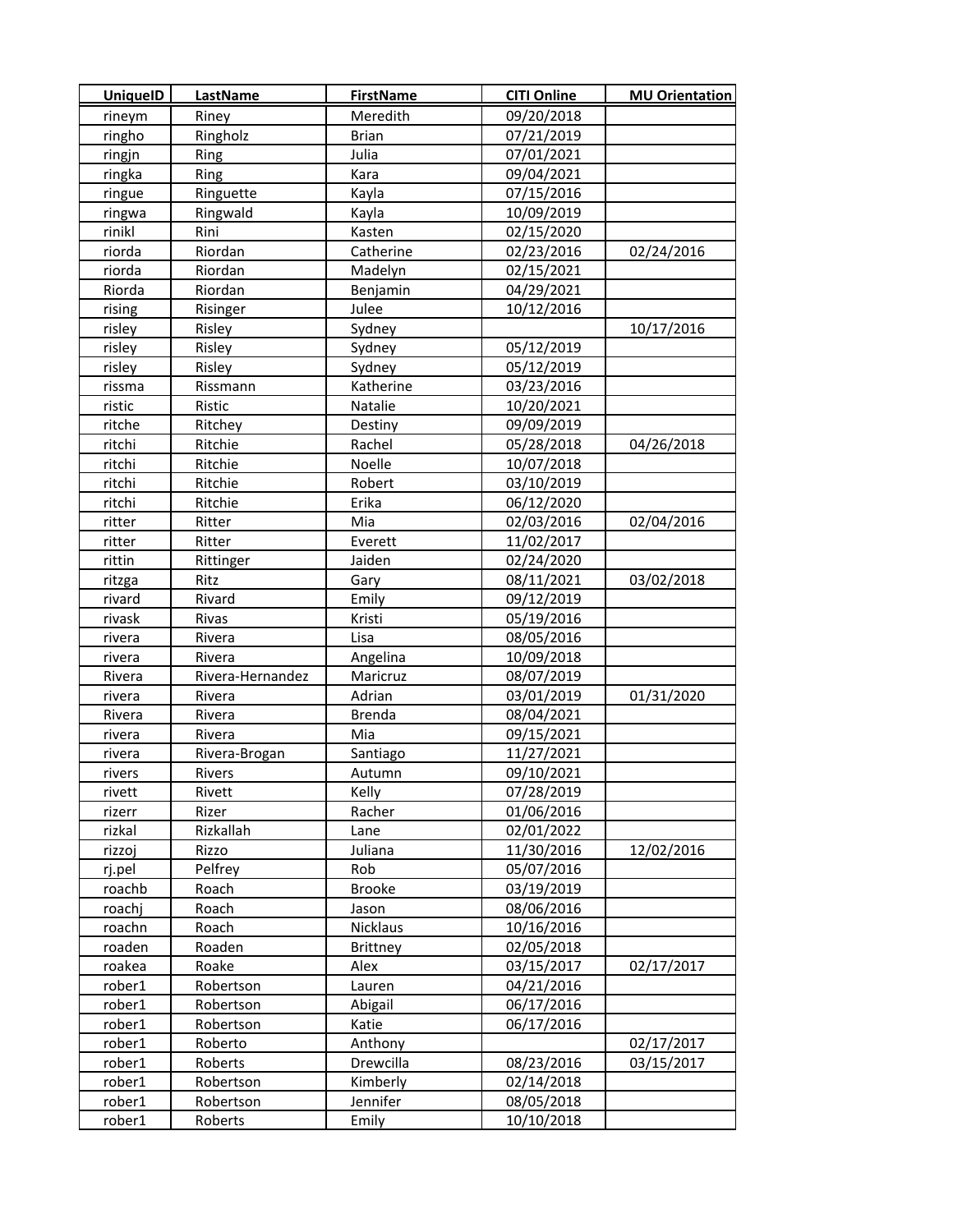| <b>UniquelD</b> | LastName     | <b>FirstName</b> | <b>CITI Online</b> | <b>MU Orientation</b> |
|-----------------|--------------|------------------|--------------------|-----------------------|
| rober1          | Roberts      | Tasha            | 01/07/2019         |                       |
| rober1          | Roberts      | Amy              | 04/20/2019         | 12/13/2013            |
| rober1          | Roberts      | Ally             | 02/10/2020         | 02/11/2020            |
| rober2          | Roberts      | Adam             | 02/09/2021         |                       |
| Rober3          | Roberts      | Luan             | 06/08/2018         |                       |
| rober3          | Robertson    | Megan            | 08/06/2018         |                       |
| rober3          | Roberts      | Robin            | 08/26/2018         |                       |
| rober3          | Roberts      | Allison          | 02/13/2019         |                       |
| rober3          | Robertson    | Cierra           | 07/29/2019         |                       |
| rober3          | Roberts      | Elizabeth        | 09/27/2019         |                       |
| rober3          | Robertson    | Daniel           | 09/24/2021         |                       |
| rober4          | Robertson    | Serenity         | 04/01/2021         |                       |
| rober4          | Roberts      | Kenady           | 09/13/2021         |                       |
| robert          | Roberts      | Nicholas         | 02/01/2016         | 02/23/2016            |
| robert          | Roberts      | Anthony          | 02/03/2016         | 02/23/2016            |
| robert          | Roberts      | Dannie           | 04/08/2016         |                       |
| robert          | Roberts      | Natalie          | 01/29/2017         | 02/07/2017            |
| robert          | Roberts      | Airiane          | 02/11/2017         |                       |
| Robert          | Roberts      | Joseph           | 07/18/2017         |                       |
| robert          | Roberts      | Emma             | 02/19/2018         |                       |
| robert          | Roberts      | Nana             | 02/19/2018         |                       |
| robert          | Roberts      | Halee            | 09/15/2019         |                       |
| robert          | Roberts      | Zavier           | 10/07/2019         |                       |
| robin1          | Robinson     | Dominique        | 02/05/2021         |                       |
| robin2          | Robinson     | Courtney         | 03/04/2019         |                       |
| robin2          | Robinson     | Danielle         | 08/23/2019         |                       |
| robin2          | Robinson     | Sarah            | 07/31/2020         |                       |
| robin2          | Robinson     | Tessa            | 08/27/2020         |                       |
| robin2          | Robinson     | Emma             | 09/01/2020         |                       |
| robin2          | Robinson     | Emme             | 05/04/2021         |                       |
| robin2          | Robinson     | Avery            | 09/10/2021         |                       |
| robine          | Robinette    | Katelyn          | 09/05/2017         |                       |
| robine          | Robinette    | Shane            | 09/15/2017         | 09/13/2017            |
| robins          | Robinson     | Marsha           | 07/07/2015         | 04/22/2016            |
| robins          | Robinson     | Kelly            | 02/13/2018         |                       |
| robins          | Robinson     | Meghan           | 02/24/2016         | 02/20/2018            |
| robins          | Robinson     | Jordan           |                    | 02/20/2018            |
| robins          | Robinson     | <b>Brittany</b>  | 03/05/2019         |                       |
| robins          | Robinson     | Valerie          | 06/28/2019         | 10/12/2010            |
| robins          | Robinson     | Eric             | 01/31/2020         |                       |
| robins          | Robinson     | Sam              | 11/08/2020         |                       |
| Robins          | Robinson     | Erin             | 08/29/2021         |                       |
| robiso          | Robison      | Sarah            | 01/30/2016         |                       |
| robiso          | Robison      | Debora           | 01/21/2019         | 03/11/2019            |
| robles          | Robles       | Pedro            | 01/29/2017         |                       |
| robles          | Robles       | Sergio           | 01/28/2020         | 02/04/2020            |
| robles          | Robles       | Enrique          | 09/13/2021         |                       |
| robock          | Robocker     | Abbi             | 05/29/2021         |                       |
| rocasa          | Roca Salazar | Martin           | 04/04/2016         |                       |
| rochem          | Roche        | Mary             | 02/06/2021         |                       |
| rochez          | Roche        | Zahilyn          | 01/04/2018         | 02/18/2015            |
| rockst          | Rockstroh    | Erin             | 11/08/2021         |                       |
| rockwe          | Rockwell     | Jessica          | 10/11/2018         |                       |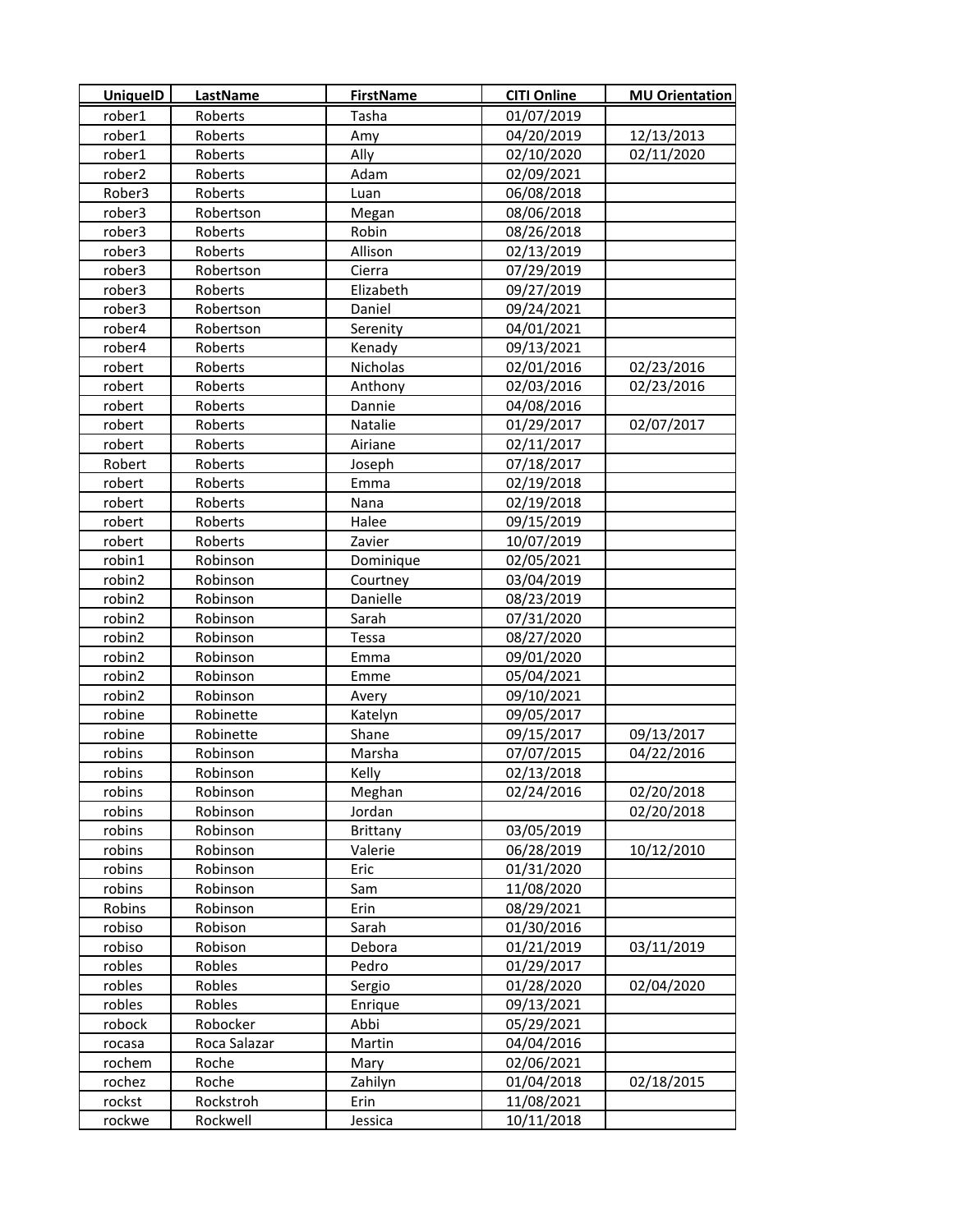| <b>UniquelD</b> | LastName          | <b>FirstName</b> | <b>CITI Online</b> | <b>MU Orientation</b> |
|-----------------|-------------------|------------------|--------------------|-----------------------|
| rocque          | Rocquemore        | MacKenzie        | 02/19/2018         |                       |
| roddyl          | Roddy             | Laura            | 05/30/2016         |                       |
| rodecj          | Rode              | Courtney         | 08/25/2016         |                       |
| rodejc          | Rode              | Joseph           | 10/12/2021         | 11/15/2004            |
| rodejl          | Rode              | Jennifer         | 05/04/2020         | 05/07/2018            |
| rodger          | Rodgers           | Jessica          | 08/30/2016         |                       |
| rodrig          | Rodriguez         | Erin             | 05/23/2016         |                       |
| rodrig          | Rodriguez         | Katherine        | 06/05/2016         |                       |
| rodrig          | Rodriguez         | Chanely          | 01/27/2017         |                       |
| rodrig          | Rodriguez         | Kristina         | 02/05/2018         | 02/13/2018            |
| rodrig          | Rodriguez         | Camila           | 06/24/2018         |                       |
| Rodrig          | Rodriguez         | Jonathan         | 09/16/2018         |                       |
| rodrig          | Rodriguez         | Andrew           | 05/03/2019         | 05/03/2019            |
| rodrig          | Rodriguez         | Frida            | 06/30/2019         |                       |
| Rodrig          | Rodriguez         | Stephanie        | 09/21/2019         |                       |
| rodrig          | Rodriguez         | Daisy            | 06/14/2020         |                       |
| rodrig          | Rodriguez         | Carlos           | 08/23/2020         |                       |
| rodrig          | Rodriguez         | Sophie           | 08/25/2020         |                       |
| rodrig          | Rodriguez Yanez   | Gloria           | 09/15/2020         |                       |
| Rodrig          | Rodriguez         | Leanna           | 08/06/2021         |                       |
| rodrig          | Rodriguez         | David            | 08/07/2021         |                       |
| rodyea          | Rody              | Lizzie           | 02/14/2019         |                       |
| roecm           | Roe               | Charlene         | 09/08/2018         | 09/10/2019            |
| roesch          | Roesch            | Stephanie        | 09/13/2018         |                       |
| roethe          | Roether           | Libby            | 02/16/2016         | 02/17/2016            |
| roettk          | Roettker          | Sarah            | 09/23/2020         |                       |
| rogers          | Rogers            | William          | 02/02/2016         | 02/04/2016            |
| rogers          | Rogers            | Jonah            | 02/10/2016         |                       |
| rogers          | Rogers            | Christina        | 01/31/2017         |                       |
| rogers          | Rogers            | Rhiannon         | 11/03/2017         |                       |
| rogers          | Rogers            | Andy             | 11/14/2017         |                       |
| rogers          | Rogers            | Kelsey           | 09/09/2020         |                       |
| rogers          | Rogers            | Samuel           | 02/02/2022         |                       |
| rohani          | Rohani            | Rustin           | 05/21/2017         |                       |
| rohded          | Rohde             | Dominique        | 09/17/2019         |                       |
| rohdel          | Rohde             | Leslie           | 10/05/2021         |                       |
| rohrer          | Rohrer            | Lani             | 10/03/2018         |                       |
| rohrke          | Rohrkemper        | Antoinette       | 04/15/2019         |                       |
| Rohrse          | Rohrs             | Emilee           | 09/08/2017         |                       |
| roigfo          | Roig Fortin       | Estel            | 02/08/2020         |                       |
| rolanl          | Rolan La Grandier | Tatiana          | 09/20/2020         |                       |
| Rollan          | Rolland           | Benjamin         | 05/24/2016         |                       |
| rollin          | Rollins           | Turner           | 07/15/2017         | 08/16/2017            |
| romaa           | Roma              | Anne             | 01/13/2021         |                       |
| romain          | Romaine           | Logan            | 09/21/2018         |                       |
| romani          | Romaniszak        | Christa          | 08/08/2018         |                       |
| romanr          | Freeman           | Rashanna         | 09/17/2020         |                       |
| romans          | Romanski          | Benjamin         | 09/23/2016         |                       |
| romeom          | Romeo             | Megan            | 06/21/2016         |                       |
| romeon          | Romeo             | Nicholas         | 04/07/2016         |                       |
| romero          | Romero            | Liezl            | 02/27/2019         |                       |
| romero          | Romero            | Charles          | 06/13/2020         |                       |
| romito          | Romito            | Connor           | 08/06/2018         |                       |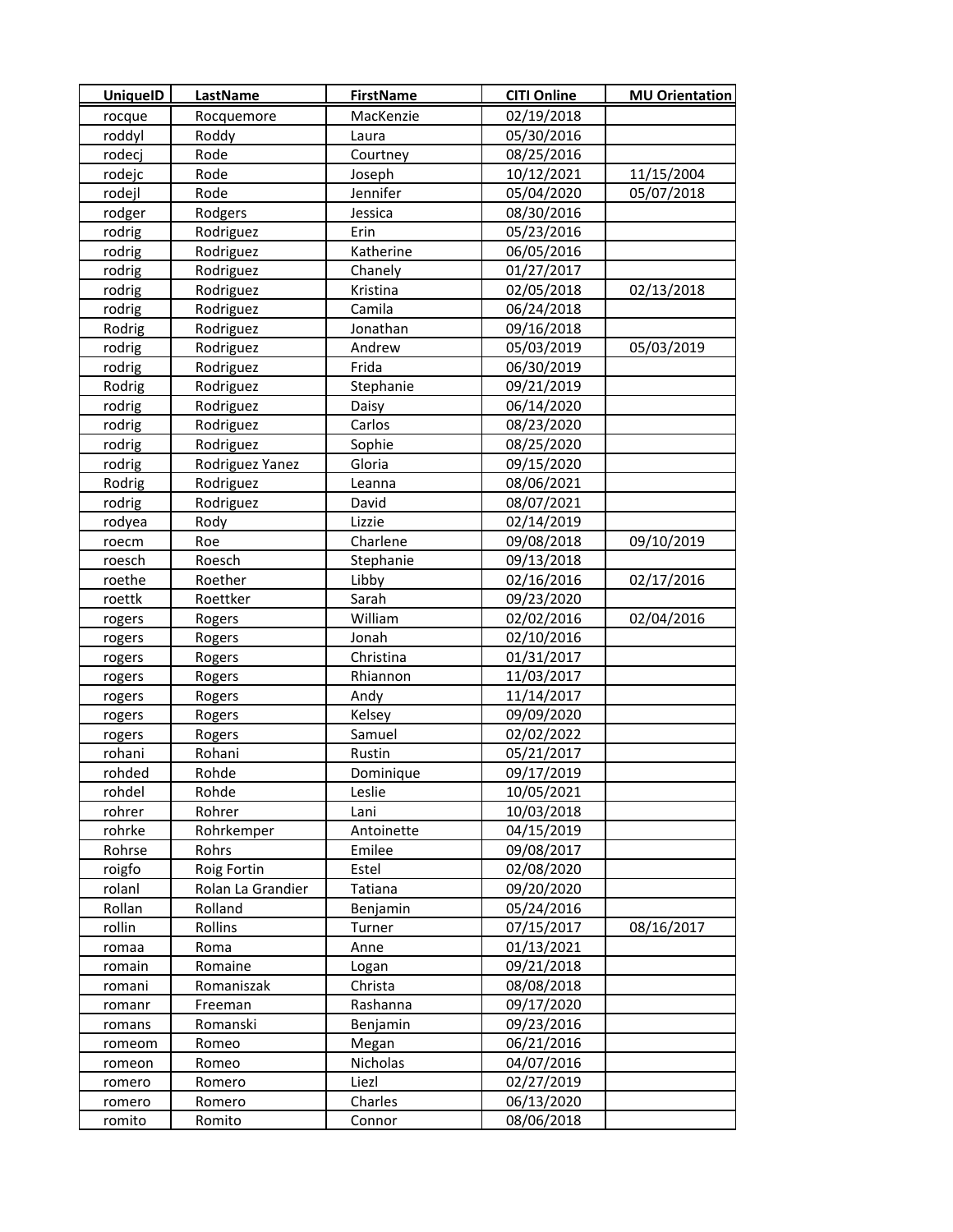| <b>UniquelD</b>  | <b>LastName</b>        | <b>FirstName</b> | <b>CITI Online</b>       | <b>MU Orientation</b> |
|------------------|------------------------|------------------|--------------------------|-----------------------|
| romuaa           | Romua                  | Arturo           | 08/11/2018               |                       |
| ronaua           | Ronau                  | Alison           | 07/28/2016               |                       |
| roneys           | Roney                  | Scott            | 12/01/2020               |                       |
| rontod           | Ronto                  | Dustin           | 11/01/2016               |                       |
| rooftl           | Roof                   | Taylor           | 09/25/2016               |                       |
| rooknj           | Rook                   | Nichole          | 09/23/2018               | 03/11/2019            |
| rooney           | Rooney                 | Siobhan          | 09/18/2018               |                       |
| rosad            | Rosa                   | Dashani          | 07/21/2019               |                       |
| rosado           | Rosado                 | Emily            | 10/10/2018               |                       |
| rosale           | Rosalez                | Savana           | 04/19/2017               |                       |
| rosale           | Rosales                | Ophelia          | 09/01/2020               |                       |
| rosass           | Rosas                  | Stefan           | 09/30/2016               |                       |
| rosato           | Rosato                 | Gabrielle        | 07/31/2018               |                       |
| roseen           | Rose                   | Emily            | 10/09/2018               |                       |
| rosels           | Rose                   | Lilith           | 09/06/2020               |                       |
| rosema           | Roseman                | <b>Bridget</b>   | 08/04/2016               |                       |
| rosenb           | Rosenbaum              | Jamie            | 06/05/2018               |                       |
| rosenb           | Rosenbaum              | Emma             | 09/19/2019               |                       |
| rosenb           | Rosenberger            | Erika            | 08/20/2021               | 10/19/2021            |
| rosenm           | Rosen                  | Molly            | 01/26/2021               |                       |
| rosens           | Rosenstein             | Brynn            | 01/25/2021               |                       |
| Rosequ           | Rosequist              | Rachel           | 02/05/2019               |                       |
| rosiel           | Rosiello               | Nicole           | 05/17/2018               | 09/10/2019            |
| rossd3           | Ross                   | Danielle         | 05/22/2020               |                       |
| rossdn           | Ross                   | Danielle         | 02/26/2017               |                       |
| rosser           | Rossero                | Madison          | 07/27/2018               |                       |
| rossgr           | Ross                   | Genesis          | 02/02/2016               | 04/28/2008            |
| rossid           | Rossi                  | Dante            | 11/05/2017               |                       |
| RossiF           | Rossi                  | Francis          | 10/06/2019               |                       |
| rossij           | Rossi                  | Jacob            | 09/20/2016               |                       |
| rossit           | Rossiter               | Drew             | 10/27/2021               |                       |
| rossjl           | Ross                   | Jessica          | 07/29/2019               |                       |
| rosske           | Ross                   | Karen            | 07/10/2017               |                       |
| rosskh           | Ross                   | Katherine        | 09/17/2017               |                       |
| rosskl           | Ross                   | Kyp              | 03/31/2021               |                       |
| rossom           | Rosso                  | Maria            | 09/30/2021               |                       |
| rosssd           | Ross                   | Sonseeahray      | 09/04/2013               | 03/02/2018            |
| rostmk           | Rost                   | Morgan           | 09/05/2019               |                       |
| rosusg           | Rosus                  | Grace            | 09/11/2017               |                       |
| rotert           | Rotert                 | Zachary          | 05/27/2015               | 02/02/2016            |
| rothb2           | Roth                   | Brittany         | 07/25/2019               |                       |
| rothen           | Rothenstein            | Melissa          | 10/09/2018               |                       |
| rother           | Rothert                | Grace            | 03/05/2021               |                       |
| rothhl           | Roth                   | Harrison         | 09/17/2017               |                       |
| rothm            | Roth                   | Melina           | 08/09/2018               |                       |
| rothro           | Rothrock               | Racheal          | 10/19/2018               | 10/18/2018            |
| rotter           | Rotter                 | Kyle             | 08/06/2021               | 12/08/2017            |
| rottin<br>rotund | Rottinghaus<br>Rotundo | Adam<br>Casalai  | 11/26/2017<br>02/02/2016 |                       |
| rotund           | Rontundo               | Nicole           | 09/25/2017               |                       |
| rotunn           | Rotunno                | Lynn             | 09/07/2016               |                       |
| rought           | Rought                 | Anthony          | 09/28/2021               |                       |
| rousma           | Rousmaniere            | Kate             | 06/24/2019               | 09/27/2000            |
|                  |                        |                  |                          |                       |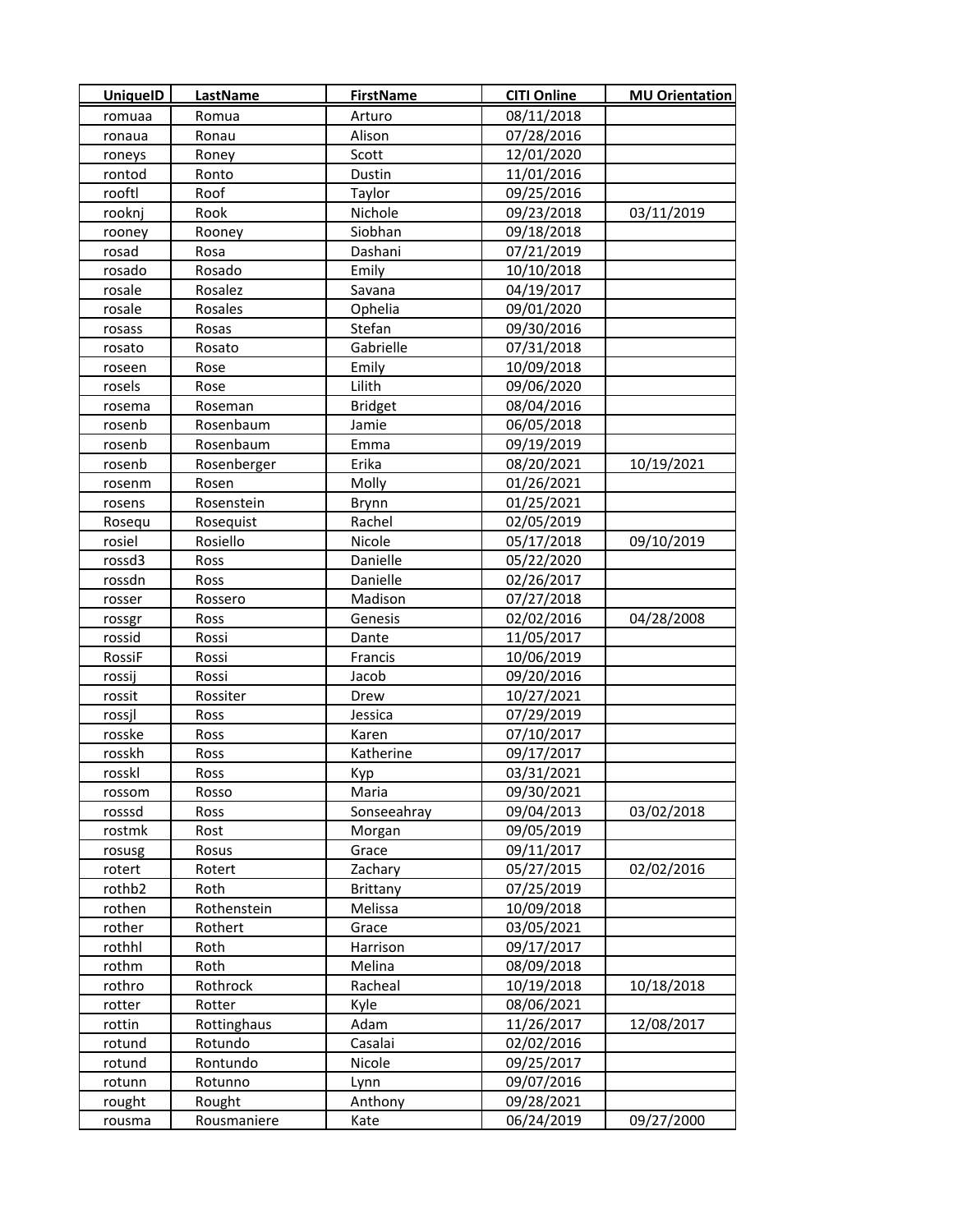| <b>UniquelD</b> | LastName       | <b>FirstName</b>   | <b>CITI Online</b> | <b>MU Orientation</b> |
|-----------------|----------------|--------------------|--------------------|-----------------------|
| rowane          | Rowan          | Emily              | 12/07/2017         | 12/08/2017            |
| rowane          | Rowane         | Caitlyn            | 02/18/2018         |                       |
| rowecj          | Rowe           | Chad               | 02/11/2018         |                       |
| RoweHa          | Rowe           | Hannah             | 07/11/2018         |                       |
| rowej           | Rowe           | Jennifer           | 09/14/2016         |                       |
| roweja          | Rowe           | Judy               | 07/01/2016         |                       |
| rowetq          | Rowe           | Taylar             | 02/25/2018         |                       |
| roweyf          | Rowe           | Yon                | 06/11/2018         |                       |
| royalt          | Royal          | Tayler             | 08/06/2018         |                       |
| royera          | Fox            | Alyssa             | 08/09/2021         |                       |
| royhs           | Roy            | Hannah             | 01/08/2014         | 02/02/2016            |
| royje           | Roy            | Jennifer           | 05/18/2018         |                       |
| roylan          | Roylance       | Christina          | 07/19/2018         | 10/29/2018            |
| roys3           | Roy            | Senjooti           | 06/27/2017         | 06/29/2016            |
| roys7           | Roy            | Saumyabrata        | 03/07/2020         |                       |
| roysto          | Royston        | Virginia           | 02/25/2021         |                       |
| rozakn          | Rozak          | Natalie            | 03/11/2019         |                       |
| rozens          | Rozenson       | Hannah             | 08/27/2018         | 08/29/2018            |
| ruanes          | Ruane          | Steven             | 01/29/2017         |                       |
| ruarkm          | Ruark          | Michaela           | 09/09/2020         |                       |
| rubena          | Rubenacker     | Christian          | 02/14/2019         |                       |
| rubeoe          | Rubeo          | Eric               | 05/24/2016         |                       |
| Rubin-          | Rubin-McGregor | Jordan             | 05/23/2016         |                       |
| Rubin-          | Rubin-McGregor | Jordan             | 05/22/2019         |                       |
| rubinb          | Rubin          | Beth               | 05/01/2016         |                       |
| rubinc          | Rubin          | Charlie            | 02/08/2018         | 02/13/2018            |
| rubine          | Rubin          | Emily              | 02/08/2018         |                       |
| rubinl          | Rubin          | Lauren             | 10/01/2018         |                       |
| rubinm          | Rubin-McGregor | Jordan             |                    | 10/19/2021            |
| rubins          | Rubin          | Shannon            | 02/18/2018         |                       |
| ruddle          | Ruffley        | Elizabeth (Krista) | 02/09/2016         |                       |
| ruddnl          | Rudd           | Nathaneel          | 09/20/2020         |                       |
| rudiej          | Rudie          | JD                 | 11/15/2019         |                       |
| rudoka          | Rudokas        | Sara               | 09/04/2017         | 09/06/2017            |
| rudowi          | Rudowicz       | Aimee              | 06/17/2016         |                       |
| ruffcr          | Ruff           | Charlie            | 07/18/2020         |                       |
| ruffdr          | Ruff           | Darbi              | 10/20/2016         |                       |
| ruffin          | Ruffin         | Carissa            | 10/04/2019         |                       |
| ruffin          | Ruffin         | Rachel             | 10/11/2020         |                       |
| ruffle          | Rufffley       | Elizabeth          | 02/09/2016         | 02/09/2016            |
| ruggie          | Ruggieri       | Carla              | 04/24/2016         |                       |
| ruhlja          | Ruhl           | Jacob              | 09/22/2018         | 09/20/2018            |
| ruhsm           | Ruh            | Sarah              | 10/06/2019         |                       |
| ruihle          | Ruihley        | Brody              | 06/24/2019         | 09/30/2016            |
| ruizb           | Olvera         | Berenice           | 09/14/2018         |                       |
| RuizEd          | Ruiz           | Eduardo            | 04/07/2020         |                       |
| rumfor          | Rumford        | Elizabeth          | 09/29/2020         |                       |
| rumkej          | Rumke          | Jason              | 09/19/2019         |                       |
| rumphj          | Rumph          | Jermecka           | 02/18/2018         |                       |
| Rumpli          | Rumplik        | Keely              | 02/09/2018         |                       |
| rumsch          | Rumschik       | Madison            | 09/08/2017         |                       |
| rundal          | Rundall        | Julia              | 03/14/2019         |                       |
| runion          | Runion         | Josh               | 02/07/2016         |                       |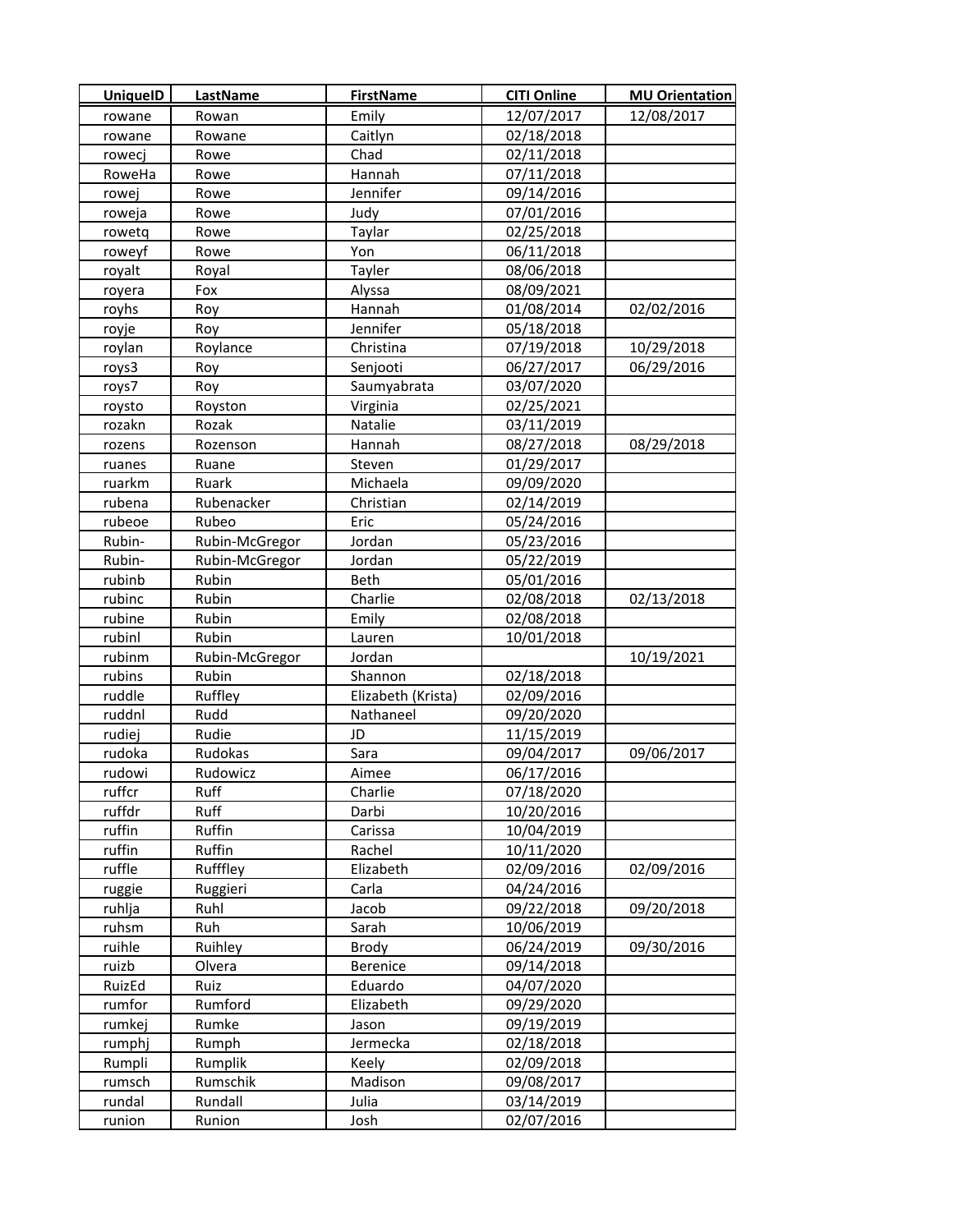| <b>UniquelD</b> | <b>LastName</b> | <b>FirstName</b> | <b>CITI Online</b> | <b>MU Orientation</b> |
|-----------------|-----------------|------------------|--------------------|-----------------------|
| runkle          | Runkle          | Evan             | 09/18/2020         |                       |
| runser          | Runser          | Matthew          | 06/04/2018         |                       |
| rupert          | Rupert          | Hannah           | 07/14/2016         |                       |
| rupper          | Ruppert         | Maureen          | 02/14/2018         |                       |
| rupper          | Ruppert         | Kirstie          | 02/10/2021         |                       |
| rusche          | Ruscheinski     | Lexie            | 02/09/2020         |                       |
| rushaj          | Rush            | Andrew           | 01/29/2016         | 02/24/2012            |
| rushek          | Rushek          | Kelli            |                    | 08/31/2021            |
| Rushek          | Rushek          | Kelli            | 09/22/2021         |                       |
| ruskin          | Ruskin          | Marley           | 02/14/2021         |                       |
| rusknj          | Rusk            | Nicole           | 10/02/2017         |                       |
| russb           | Russ            | Bailey           | 01/28/2019         | 10/29/2019            |
| russel          | Russell         | Melody           | 09/10/2018         |                       |
| russel          | Russell         | Dordy            | 09/19/2018         | 09/17/2018            |
| russel          | Russell         | Katie            | 09/27/2018         |                       |
| russel          | Russell         | Madeline         | 10/09/2018         |                       |
| russel          | Russell         | Jenna            | 03/21/2019         |                       |
| Russel          | Russell         | Wendy            | 06/07/2019         |                       |
| russel          | Russell         | Kalia            | 06/21/2021         |                       |
| russob          | Russo           | <b>Brian</b>     | 09/08/2018         |                       |
| russop          | Russo           | Philip           | 04/15/2014         | 02/07/2017            |
| rustga          | Rust            | Gabriel          | 02/14/2019         |                       |
| rustgl          | Rust            | Gracie           | 09/17/2019         |                       |
| rusthc          | Rust            | Hannah           | 06/08/2019         | 06/26/2019            |
| RustNi          | Rust            | Niki             | 02/09/2016         |                       |
| rustr           | Rust            | Rachel           | 06/02/2019         |                       |
| ruther          | Rutherford      | Lena             |                    | 02/01/2017            |
| Ruther          | Rutherford      | Mackenzie        | 09/02/2021         |                       |
| rutkow          | Rutkowski       | Joe              | 09/30/2021         |                       |
| rutled          | Rutledge        | Benjamin         | 01/31/2022         |                       |
| rutows          | Rutowski        | Joshua           | 02/18/2018         |                       |
| rutsch          | Rutschilling    | Kaci             | 05/31/2017         | 08/16/2017            |
| ruvolo          | Ruvolo          | Kyle             | 02/18/2017         |                       |
| ruxmm           | Rux             | Megan            | 02/08/2018         | 02/13/2018            |
| ruylen          | Ruyle           | Nadia            | 05/13/2019         |                       |
| ryanaa          | Ryan            | Ashley           | 09/05/2017         |                       |
| ryancs          | Ryan            | Chloe            | 02/20/2020         |                       |
| ryanee          | Ryan            | Emily            | 07/06/2020         | 06/20/2017            |
| ryangp          | Ryan            | Graham           | 03/04/2020         |                       |
| ryanjm          | Ryan            | Jillian          | 06/30/2020         |                       |
| ryankj          | Ryan            | Kelly            | 02/06/2019         |                       |
| ryanog          | Ryan            | Olivia           | 09/03/2016         |                       |
| ryanpe          | Pennesi         | Ryan             | 06/29/2019         |                       |
| ryanse          | Ryan            | Shannon          | 01/18/2021         |                       |
| ryerse          | Ryerse          | Amanda           | 02/18/2018         |                       |
| rymsha          | Rymsha          | River            | 01/28/2019         | 02/19/2019            |
| rywals          | Rywalski        | Morgan           | 02/28/2021         |                       |
| rzepka          | Rzepka          | Nicole           | 02/08/2019         |                       |
| sabikg          | Sabik           | G M Akand        | 01/06/2019         |                       |
| sabirs          | Sabir           | Safiya           | 07/10/2020         |                       |
| sabnis          | Sabnis          | Sujay            | 09/21/2019         | 09/23/2019            |
| sabokr          | Sabo            | Katherine        | 06/22/2016         | 06/29/2010            |
| saccoc          | Saccocio        | Alexander        | 02/23/2020         |                       |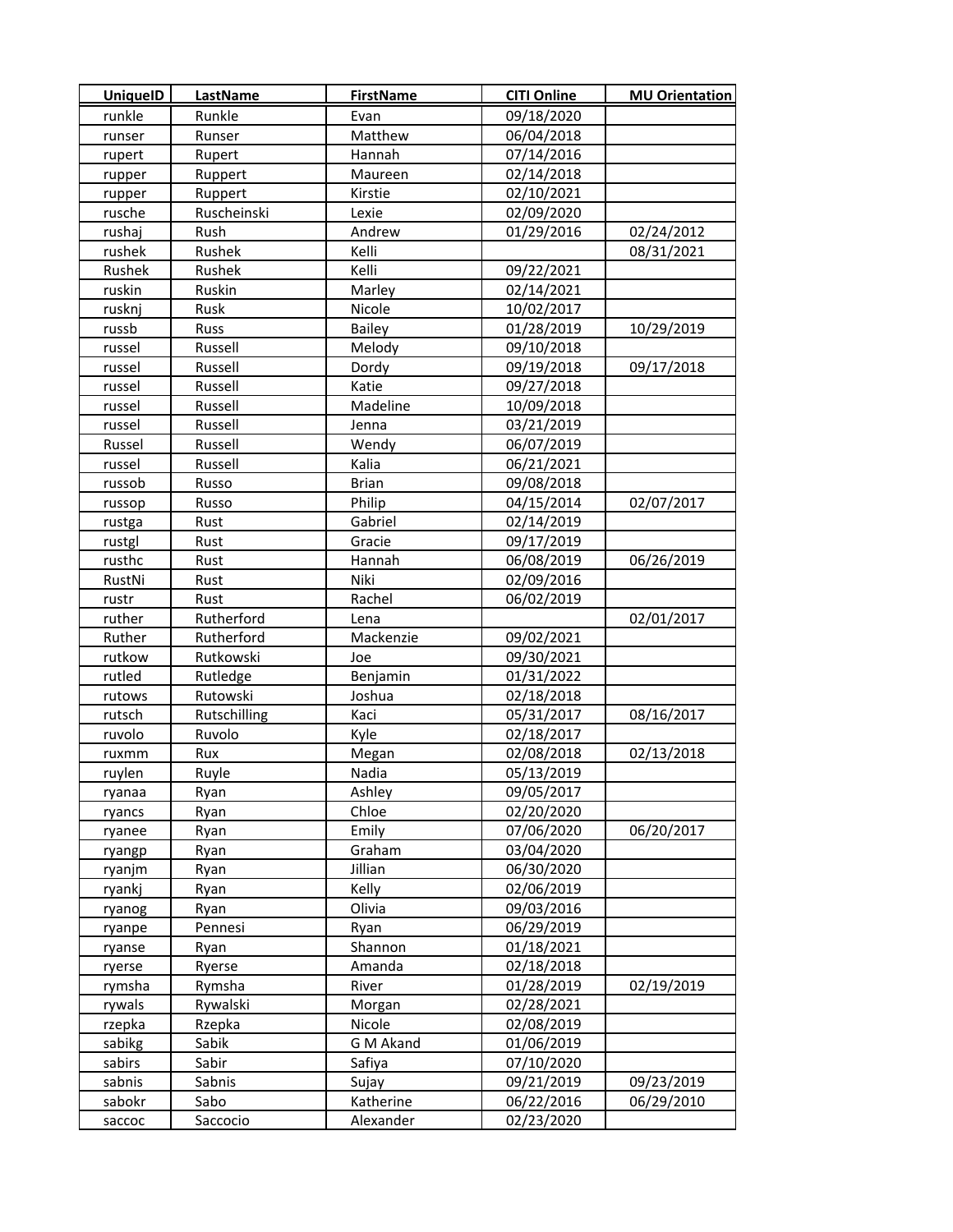| <b>UniquelD</b> | <b>LastName</b>  | <b>FirstName</b> | <b>CITI Online</b> | <b>MU Orientation</b> |
|-----------------|------------------|------------------|--------------------|-----------------------|
| saccoe          | Sacco            | Emma             | 09/10/2018         | 10/04/2018            |
| saccog          | Sacco            | George           | 02/03/2020         | 02/04/2020            |
| sachak          | Sacha            | Kamil            | 10/11/2021         | 10/03/2021            |
| Sachsl          | Sachs            | Liza             | 02/12/2018         |                       |
| sachsm          | Sachs            | Marshall         | 08/04/2020         |                       |
| sackel          | Sackel           | Justin           | 08/07/2020         |                       |
| sacken          | Sackenheim       | Maxwell          | 09/27/2018         | 09/20/2018            |
| sacket          | Sackett          | Madison          | 09/12/2019         |                       |
| sackey          | Sackeyfio        | Naaborle         | 12/03/2017         | 12/08/2017            |
| sadash          | Sadashige        | Jacqueline       | 10/04/2018         |                       |
| sadin           | Sadi             | Nesreen          | 07/25/2018         |                       |
| saeeds          | Saeed            | Sara             | 07/22/2019         |                       |
| saferb          | Safer            | <b>Brianne</b>   | 08/07/2018         |                       |
| safran          | Safranek         | Joshua           | 07/27/2020         |                       |
| sagend          | Sagendorf        | Tyler            | 10/28/2019         | 10/31/2019            |
| sagerc          | Sager            | Claire           | 08/25/2021         | 09/23/2021            |
| sahagi          | Sahagian         | Julia            | 09/17/2019         |                       |
| saineg          | Saineghi         | Imogen           | 08/31/2020         |                       |
| sainep          | Saine            | Paula            | 02/08/2020         | 10/29/2019            |
| saitot          | Saito            | Toshiki          | 12/29/2017         |                       |
| sajkic          | Sajkich          | Steven           | 10/20/2016         |                       |
| sakagu          | Sakaguchi        | Alexandra        | 02/25/2021         |                       |
| sakaih          | Sakai            | Haruya           | 09/07/2016         |                       |
| sakovs          | Sakov Adut       | Sarah            | 08/22/2017         | 09/17/2018            |
| sakuma          | Sakuma           | Κi               | 02/18/2019         |                       |
| salama          | Salamalekis      | Gia              | 09/23/2019         |                       |
| salamo          | Salamone         | Jade             | 08/06/2018         |                       |
| salata          | Salata           | Marena           | 09/09/2018         |                       |
| salaza          | Salazar          | Alexander        | 03/19/2021         |                       |
| salaza          | Salazar          | Hayley           | 06/07/2021         |                       |
| salehc          | Saleh            | Christine        | 09/01/2017         |                       |
| saleml          | Elyousef (Salem) | Lauren           | 05/31/2016         | 05/31/2016            |
| salern          | Salerno          | Rachel           | 09/05/2017         |                       |
| saliba          | Saliba           | Joshua           | 02/12/2019         |                       |
| salims          | Salim            | Selime           | 08/29/2020         | 09/25/2017            |
| saling          | Salings          | Emily            | 05/19/2019         |                       |
| salknm          | Salk             | Natalie          | 02/07/2018         |                       |
| sallee          | Sallee           | Terri            | 08/09/2018         |                       |
| salles          | Sallese          | Anthony          | 10/13/2017         |                       |
| sallly          | Sall             | Lauren           | 09/09/2021         |                       |
| sallot          | Sallot           | Coleen           | 09/25/2018         |                       |
| sallqu          | Sallquist        | Liam             | 09/12/2016         |                       |
| salman          | Salman           | Zavier           | 02/11/2019         | 02/12/2019            |
| salnik          | Salnikova        | Marina           | 02/10/2017         | 02/17/2017            |
| salsma          | Salsman          | Kira             | 02/05/2018         |                       |
| saltma          | Saltmarsh        | Austin           | 06/11/2019         |                       |
| salvac          | Salva            | Kate             | 08/21/2021         |                       |
| salyer          | Salyer           | Stephanie        | 02/21/2018         |                       |
| salyer          | Salyer           | Dakota           | 10/10/2019         |                       |
| salzar          | Salzarulo        | Peter            | 04/12/2016         | 11/20/2009            |
| sampse          | Sampsel          | Reed             | 02/02/2020         |                       |
| sampso          | Sampson          | Kaylie           | 02/06/2019         |                       |
| sampso          | Sampson          | Victoria         | 03/28/2019         | 02/17/2016            |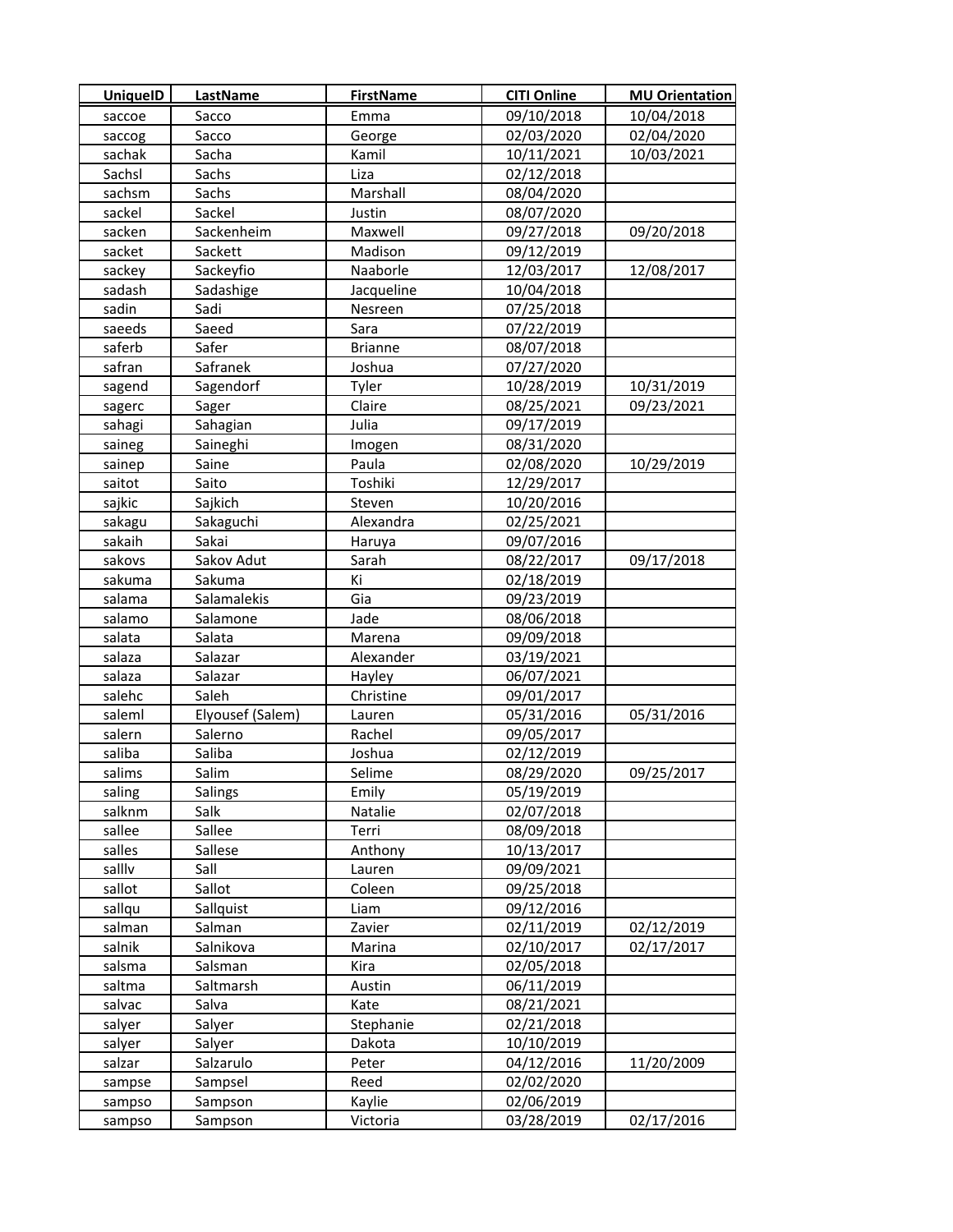| <b>UniquelD</b> | LastName      | <b>FirstName</b> | <b>CITI Online</b> | <b>MU Orientation</b> |
|-----------------|---------------|------------------|--------------------|-----------------------|
| Sampso          | Sampson       | William          | 11/05/2017         | 10/21/2019            |
| samsas          | Sams          | Adam             | 02/05/2016         |                       |
| samsjb          | Sams          | Julie            | 09/20/2020         |                       |
| samskb          | Sams          | Kaytie           | 09/16/2018         |                       |
| samson          | Samson        | Keaton           | 09/23/2017         |                       |
| sanche          | Sanchez       | Diego            | 09/08/2016         |                       |
| sanche          | Sanchez       | Kiara            | 09/15/2016         |                       |
| sanche          | Sanchez       | Sheysel          | 09/06/2017         | 09/06/2017            |
| sanche          | Sanchez-Luna  | Maria            | 12/29/2017         | 01/08/2018            |
| sanche          | Sanchez       | Jessica          | 02/11/2017         | 10/18/2018            |
| sanche          | Sanchez       | Mallory          | 01/03/2019         |                       |
| sandem          | Sandeman      | Lauren           | 11/07/2019         | 11/13/2019            |
| sander          | Sanders       | Edward           | 02/09/2016         |                       |
| sander          | Sanders       | Bryson           | 09/04/2016         |                       |
| sander          | Sanderlin     | Kara             | 06/25/2017         |                       |
| sander          | Sanders       | Maxwell          | 09/06/2017         | 09/06/2017            |
| sander          | Sander        | Matthew          | 09/10/2018         |                       |
| sander          | Sanderson     | Katie            | 04/09/2019         |                       |
| sander          | Sanders       | David            | 09/17/2019         |                       |
| sander          | Yates         | Karen            | 06/19/2020         |                       |
| sander          | Sanders       | <b>Brianna</b>   | 06/23/2021         |                       |
| sander          | Sanders       | Kiayrah          | 09/16/2021         |                       |
| sandov          | Sandoval      | Oscar            |                    | 10/19/2021            |
| sandri          | Sandrik       | Jillian          | 11/13/2020         |                       |
| sandsk          | Sands         | Kristi           | 11/09/2018         |                       |
| sandvi          | Sandvik       | Haley            | 02/23/2019         |                       |
| saneho          | Saneholtz     | Sydney           | 10/10/2018         |                       |
| sanfor          | Sanford       | Ana              | 02/01/2017         |                       |
| sanfor          | Sanford       | Jared            | 09/16/2018         | 09/12/2018            |
| sangd           | Sang          | Dongxia          | 02/09/2020         |                       |
| saniel          | Saniel-Banrey | Claire           | 11/14/2017         |                       |
| sanjon          | Sethi         | Sanjoni          | 10/24/2016         |                       |
| sanker          | Sanker        | Madalyn          | 04/10/2019         |                       |
| sanner          | Sanner        | Abbey            | 04/17/2020         |                       |
| sannin          | Sanning       | Josie            | 09/29/2019         |                       |
| sanson          | Sansone       | Anthony          | 02/07/2021         |                       |
| santam          | Santa Maria   | Ava              | 09/02/2019         |                       |
| santel          | Santellanes   | Skyler           | 08/20/2021         |                       |
| santia          | Santiago      | Stacy            | 07/10/2017         |                       |
| santia          | Santiago      | Vanessa          | 08/29/2017         | 05/07/2018            |
| santia          | Santiago      | Valentina        | 11/01/2021         |                       |
| santin          | Santino       | Daniel           | 03/12/2020         |                       |
| saphir          | Saphire       | Jonathan         | 03/30/2019         |                       |
| sarabi          | Sarabi        | Ebrahim          | 05/24/2019         | 07/19/2019            |
| saracs          | Sarac         | Sibel            | 08/28/2017         |                       |
| sarani          | Saraniti      | Nicole           | 03/08/2016         |                       |
| sarant          | Sarantopoulou | Kyriaki          | 02/01/2022         |                       |
| sarfan          | Sarfan        | Laurel           | 11/11/2017         | 09/15/2014            |
| sargen          | Sargent       | Amanda           | 09/07/2016         |                       |
| sarjam          | Sarja         | Mihir            | 08/30/2021         |                       |
| sarkar          | Sarkaria      | Harleen          | 09/05/2016         |                       |
| sarkis          | Sarkisian     | Halle            | 01/21/2022         |                       |
| sarley          | Sarley        | Samantha         | 02/06/2019         |                       |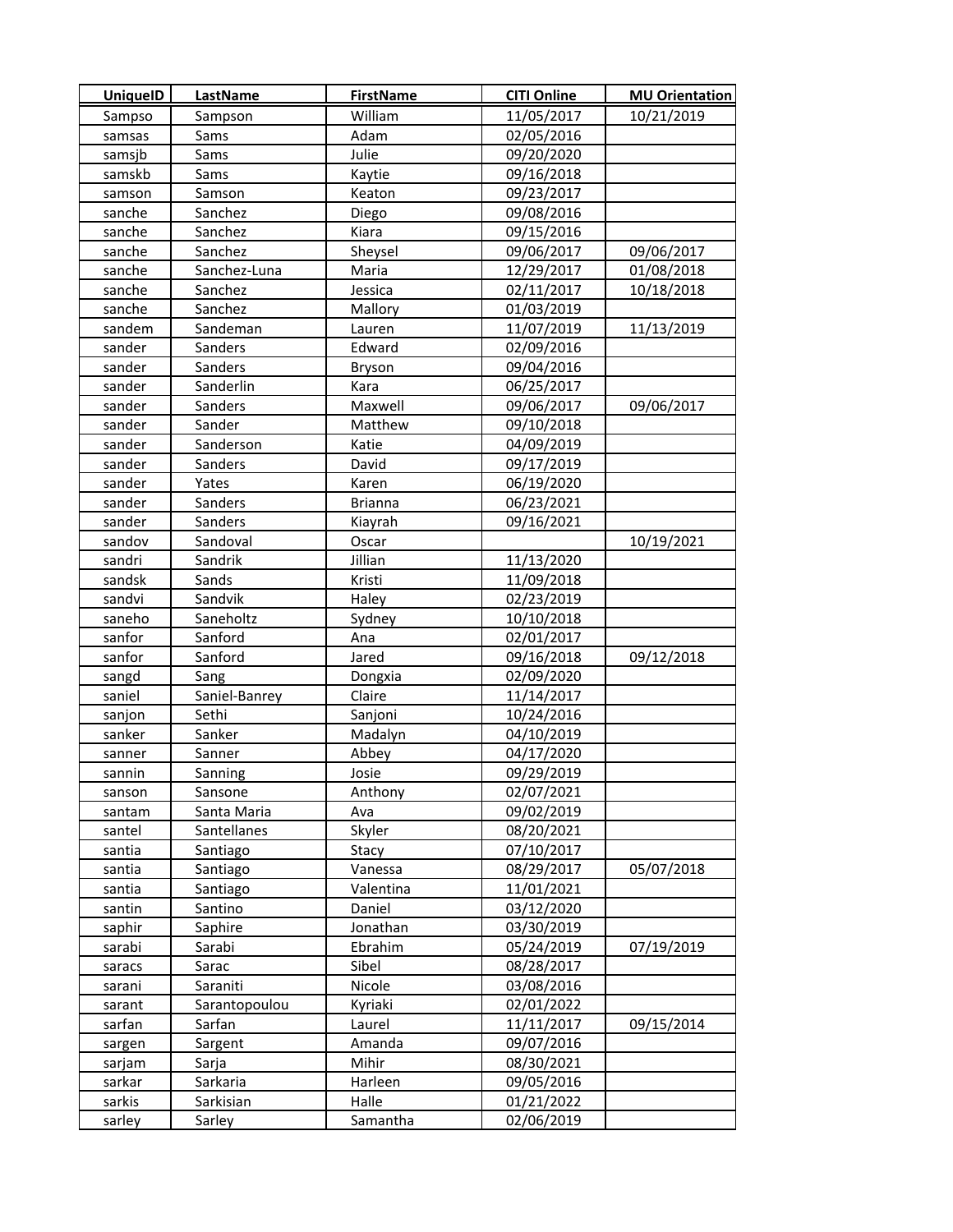| <b>UniquelD</b> | LastName         | <b>FirstName</b> | <b>CITI Online</b> | <b>MU Orientation</b> |
|-----------------|------------------|------------------|--------------------|-----------------------|
| sarma           | Sar              | Angel            | 05/27/2021         |                       |
| sarnac          | Sarnacki         | Jarek            | 06/07/2017         |                       |
| sarnel          | Sarnelli         | Elise            | 06/05/2018         |                       |
| sarnoa          | Sarno            | Amy              | 07/22/2019         |                       |
| sarvag          | Sarvagya         | Vasudha          | 08/30/2021         | 08/29/2018            |
| Sarvar          | Sarvary          | Joseph           | 07/18/2019         |                       |
| sarver          | Sarver           | Kali             | 09/03/2018         |                       |
| sarzos          | Sarzosa          | Lauren           | 09/09/2018         |                       |
| sassan          | Sassano          | Luke             | 02/09/2021         |                       |
| sasstw          | Sass             | Trevor           | 08/22/2016         |                       |
| sastes          | Saste            | Samika           | 11/30/2021         |                       |
| Sathiy          | Sathiyaseelan    | Anuradha         | 06/06/2019         |                       |
| satter          | Satterfield      | Sarah            | 09/03/2018         |                       |
| sattle          | Sattler          | Zachary          | 10/06/2017         |                       |
| sattle          | Sattler          | Jessica          | 05/22/2019         |                       |
| saukko          | Saukkonen        | Sari             | 08/06/2018         |                       |
| saulac          | Saul             | Alessia          | 09/22/2017         |                       |
| saulmn          | Saul             | Madison          | 09/12/2019         |                       |
| saultz          | Saultz           | Andrew           | 09/06/2017         | 09/23/2014            |
| saunde          | Saunders         | Kyrstien         | 03/19/2017         |                       |
| sausam          | Sausaman         | Katelyn          | 02/17/2021         |                       |
| sauser          | Sauser           | Molly            | 03/12/2020         |                       |
| savage          | Savage           | Olivia           | 02/24/2017         |                       |
| savasc          | Savasci Acikalin | Funda            | 02/13/2020         |                       |
| savoie          | Savoie           | Kari             | 01/15/2021         |                       |
| sawade          | Sawade           | <b>Brooke</b>    | 03/21/2019         |                       |
| sawmam          | Sawma            | Maria            | 09/20/2016         |                       |
| sawyer          | Sawyer           | Madison          | 02/12/2018         | 02/12/2018            |
| sawyer          | Sawyer           | Madelyn          | 09/07/2018         |                       |
| sawyer          | Sawyer           | Molly            | 01/14/2019         | 08/13/2019            |
| saxton          | Saxton           | Nicholas         | 09/06/2016         | 08/31/2016            |
| saylor          | Saylor           | Austin           | 09/01/2020         |                       |
| sayrem          | Sayre            | Molly Malany     | 02/16/2017         |                       |
| sayres          | Sayre            | Skylar           | 06/08/2016         |                       |
| sbrocc          | Sbrocchi         | Nick             | 09/04/2016         |                       |
| sbrow           | Brown            | James Scott      | 06/15/2020         | 09/12/2005            |
| scaffi          | Scaffidi         | Shelby           | 02/09/2020         |                       |
| scagli          | Scaglione        | Sarah            | 09/03/2021         |                       |
| scalis          | Scalise          | Olivia           | 06/14/2017         |                       |
| scally          | <b>Scally</b>    | Hannah           | 10/06/2017         | 10/04/2018            |
| scanca          | Scancarello      | Zoey             | 05/20/2019         |                       |
| scanlo          | Scanlon          | Lisa             | 04/09/2018         |                       |
| scarbo          | Scarborough      | Morgan           | 05/20/2020         |                       |
| scarbo          | Scarborough      | Donna            | 09/13/2020         | 09/16/2003            |
| scarbo          | Scarborough      | Ryan             | 06/21/2021         |                       |
| scardi          | Scardina         | Alexa            | 04/19/2017         |                       |
| scavuz          | Scavuzzo         | Maria            | 12/11/2018         |                       |
| scelsa          | Scelsa           | Valerie          | 08/24/2018         | 11/02/2018            |
| scente          | Scenters         | Zachary          | 02/24/2016         |                       |
| scepko          | Scepkowski       | Sydney           | 02/25/2020         |                       |
| scerbo          | Scerbo           | Danielle         | 02/03/2017         |                       |
| schach          | Schachtsick      | Kate             | 07/19/2017         |                       |
| schada          | Schad            | Anna             | 01/28/2017         |                       |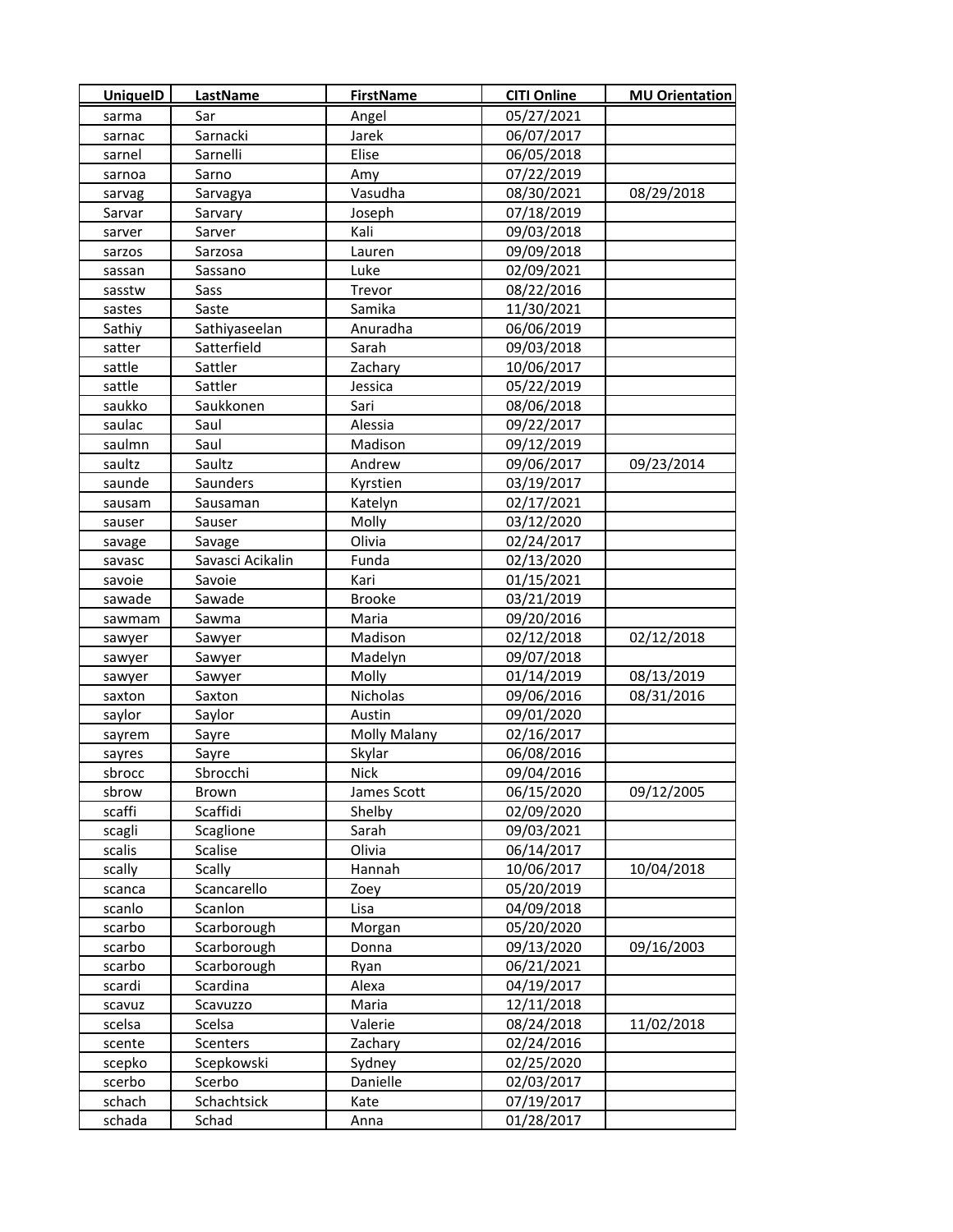| <b>UniquelD</b> | <b>LastName</b> | <b>FirstName</b> | <b>CITI Online</b> | <b>MU Orientation</b> |
|-----------------|-----------------|------------------|--------------------|-----------------------|
| schaef          | Schaefer        | Ryan             | 01/03/2019         |                       |
| schaef          | Schaeffer       | Ryan             | 10/09/2019         |                       |
| schaef          | Schaefer        | Katherine        | 09/29/2019         | 02/06/2020            |
| schaef          | Schaefer        | John             | 03/11/2013         | 08/31/2021            |
| schafe          | Schafer         | Gabrielle        | 09/08/2019         |                       |
| schafe          | Schafer         | Adam             | 12/16/2019         | 11/09/2016            |
| schame          | Schamer         | Megan            | 02/04/2016         | 02/09/2016            |
| schane          | Schaner         | <b>Brian</b>     | 06/07/2017         |                       |
| schank          | Schank          | Sydney           | 02/14/2019         | 02/19/2019            |
| schape          | Schaper         | Austin           | 02/23/2019         |                       |
| schapk          | Schapker        | Nicole           | 04/19/2017         |                       |
| schard          | Schardt         | Renee            | 02/05/2018         | 05/07/2018            |
| Scharf          | Scharff         | Adela            | 06/20/2018         |                       |
| scharf          | Scharf          | Joseph           | 07/28/2019         |                       |
| schatz          | Schatzmann      | Hailey           | 09/26/2018         |                       |
| Scheaf          | Scheaf          | David            | 05/20/2019         |                       |
| scheet          | Scheetz         | Gracelyn         | 10/09/2018         |                       |
| scheib          | Scheible        | Colleen          | 11/02/2016         |                       |
| scheib          | Scheibel        | Caroline         | 08/31/2017         |                       |
| scheid          | Scheidler       | Sydney           | 02/29/2020         |                       |
| scheiv          | Scheive         | Katelyn          | 08/31/2016         |                       |
| schell          | Schelli         | Katherine        | 09/07/2017         |                       |
| schell          | Schell          | Matt             | 09/11/2018         |                       |
| schell          | Schell          | Robin            | 10/03/2019         |                       |
| schenk          | Schenkenberger  | Olivia           | 01/27/2022         |                       |
| schepe          | Schepeler       | Christine        | 06/20/2018         |                       |
| Schere          | Scherer         | Amanda           | 07/19/2019         |                       |
| schere          | Chambers        | Carrie           | 07/12/2021         | 09/13/2017            |
| scherj          | Scher           | Jaime            | 09/03/2018         |                       |
| scherz          | Scherzinger     | Lexi             | 02/04/2018         |                       |
| scheur          | Scheurer        | Elizabeth        | 02/23/2017         |                       |
| scheur          | Scheurer        | Stephanie        | 09/05/2017         |                       |
| schibl          | Schibley        | Jordyn           | 09/19/2018         |                       |
| schiel          | Schielke        | Hugo             | 10/03/2017         | 11/17/2006            |
| schill          | Schill          | Hannah           | 02/07/2019         |                       |
| schils          | Schilstra       | Keith            | 07/08/2019         |                       |
| schils          | Schils          | Ela              | 12/01/2021         |                       |
| schime          | Schimek         | Sarafina         | 08/28/2018         | 08/29/2018            |
| schimp          | Boland          | Richelle         | 02/23/2020         |                       |
| schind          | Schindeler      | Dallas           | 07/10/2017         |                       |
| schipp          | Schipper        | Chris            | 11/28/2016         |                       |
| schirm          | Schirmer        | Alexandria       | 06/16/2016         |                       |
| schlak          | Schlake         | Benjamin         | 01/17/2020         |                       |
| schles          | Schlesinger     | Gardner          | 09/07/2016         |                       |
| schles          | Schlesser       | Nicole           | 02/06/2017         |                       |
| schlic          | Schlichter      | Andrew           | 09/20/2016         |                       |
| Schlie          | Schliep         | Megan            | 10/02/2019         |                       |
| schlin          | Schlinger       | Emily            | 03/10/2021         |                       |
| schlos          | Schloss         | Samuel           | 03/04/2021         |                       |
| schlot          | Schlotter       | Marine           | 02/03/2019         |                       |
| schlot          | Schlotterbeck   | Madison          | 06/23/2021         |                       |
| schmel          | Schmeling       | Anna Kate        | 01/28/2017         |                       |
| schmet          | Schmetterer     | Talia            | 08/24/2021         |                       |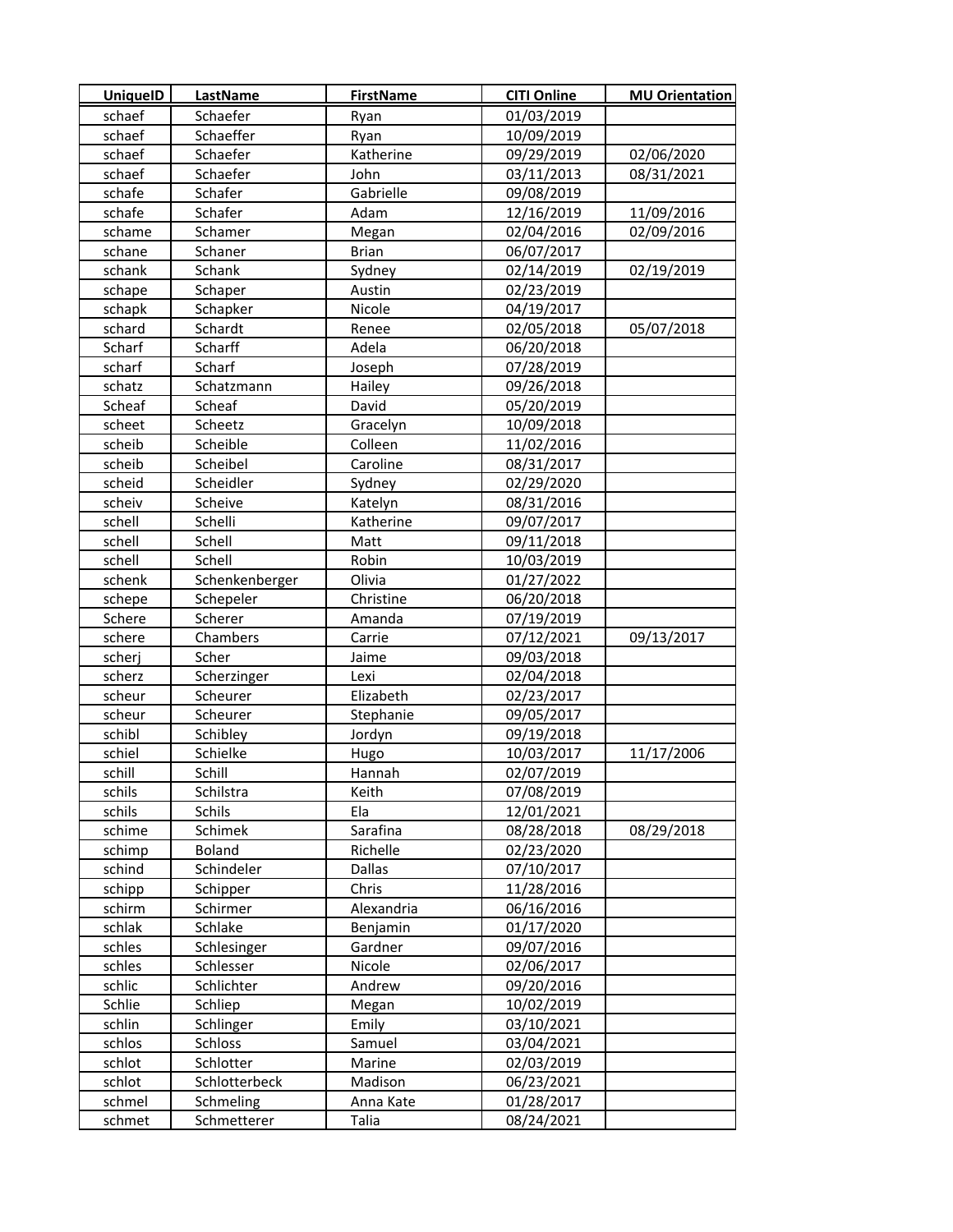| <b>UniquelD</b>  | LastName            | <b>FirstName</b> | <b>CITI Online</b>       | <b>MU Orientation</b> |
|------------------|---------------------|------------------|--------------------------|-----------------------|
| Schmi1           | Schmidt             | David            | 04/05/2021               |                       |
| schmi1           | Schmidt             | Annika           | 09/01/2021               |                       |
| schmid           | Schmidt             | Megan            | 09/25/2016               |                       |
| schmid           | Schmidt             | <b>Brooke</b>    | 01/13/2016               | 09/06/2017            |
| schmid           | Schmidt             | Katherine        | 11/05/2017               |                       |
| schmid           | Schmidt             | Mason            | 02/02/2019               |                       |
| schmid           | Schmidt             | Ryan             | 08/09/2019               |                       |
| schmid           | Schmidt             | Sarah            | 03/13/2020               |                       |
| schmid           | Schmidt             | Rebecca          | 02/27/2021               |                       |
| schmit           | Schmitt             | Ellen            | 02/01/2017               |                       |
| schmit           | Schmitz             | Valerie          | 09/10/2017               |                       |
| schmit           | Schmitt             | David            | 09/17/2019               |                       |
| schmit           | Schmitz             | Jonathon         | 10/09/2019               |                       |
| schmit           | Schmitt             | Wyatt            | 02/24/2020               |                       |
| schmit           | Schmit              | Davis            | 01/31/2021               |                       |
| schmue           | Schmuecker          | Alyssa           | 08/22/2021               |                       |
| Schnap           | Schnapp             | Ciara            | 09/11/2019               |                       |
| schnat           | Schnaterbeck        | Madelyn          | 02/23/2021               |                       |
| schnec           | Schneckloth         | Kiele            | 09/22/2020               |                       |
| schnee           | Schnee              | Tommy            | 01/26/2016               |                       |
| schneg           | Schnegg             | Anna             | 10/10/2019               |                       |
| schnei           | Schneider           | Caitlin          | 09/29/2015               | 02/09/2016            |
| schnei           | Schneider           | Jordan           | 10/28/2016               |                       |
| schnei           | Schneider           | Kaira            | 10/26/2017               |                       |
| schnei           | Schneider           | Koby             | 10/26/2017               | 10/27/2017            |
| schnei           | Schneider           | Jessica          | 09/26/2018               |                       |
| Schnei           | Schneider           | Kayla            | 04/14/2019               |                       |
| schnei           | Schneider           | Monica           | 05/23/2019               | 09/19/2007            |
| schnei           | Schneider           | Leah             | 02/23/2020               |                       |
| schnei           | Schneiderman        | Marc             | 08/16/2020               |                       |
| schnel           | Schnell             | Madison          | 06/24/2019               |                       |
| schniz           | Schnizlein          | Jenna            | 07/09/2021               |                       |
| schoem           | Schoeman            | Mary Ellen       | 07/29/2017               |                       |
| schoen           | Schoeninger         | Paul             | 08/01/2016               |                       |
| schoen           | Schoenrock          | Eve              | 09/06/2018               |                       |
| schoen           | Schoenherr          | Olivia           | 07/04/2021               |                       |
| schoep           | Schoepf             | Collin           | 09/07/2017               |                       |
| schoep           | Schoeppner          | Patrick          | 02/18/2018               |                       |
| schoet           | Schoettler          | Megan            | 04/02/2019               | 03/08/2016            |
| scholl           | Schollenberger      | Kimberly         | 06/12/2016               |                       |
| schoma           | Schomaker           | Ben              | 03/09/2018               |                       |
| schomb           | Schomberg           | Caitlin          | 10/03/2017               |                       |
| schomb           | Schomberg           | Samantha         | 09/08/2018               |                       |
| schons           | Schon               | Samantha         | 03/01/2018               |                       |
| school           | Schooler            | Jacob            | 07/10/2017               |                       |
| schram           | Schramm             | Catherine        | 07/30/2016               |                       |
| schrau           | Schrauger           | Jessica          | 08/13/2019               |                       |
| schrei           | Schreiber           | Lucy             | 09/01/2021               |                       |
| schrin           | Schrinel            | Alex             | 06/16/2018               | 03/14/2018            |
| schroc<br>schrod | Schrock<br>Schroder | Kevin<br>Rylee   | 10/08/2015<br>04/25/2019 | 02/02/2016            |
| schroe           | Schroer             | Joseph           | 09/13/2016               | 09/05/2013            |
| schroe           | Schroeder           | Morgan           | 01/24/2017               | 12/02/2016            |
|                  |                     |                  |                          |                       |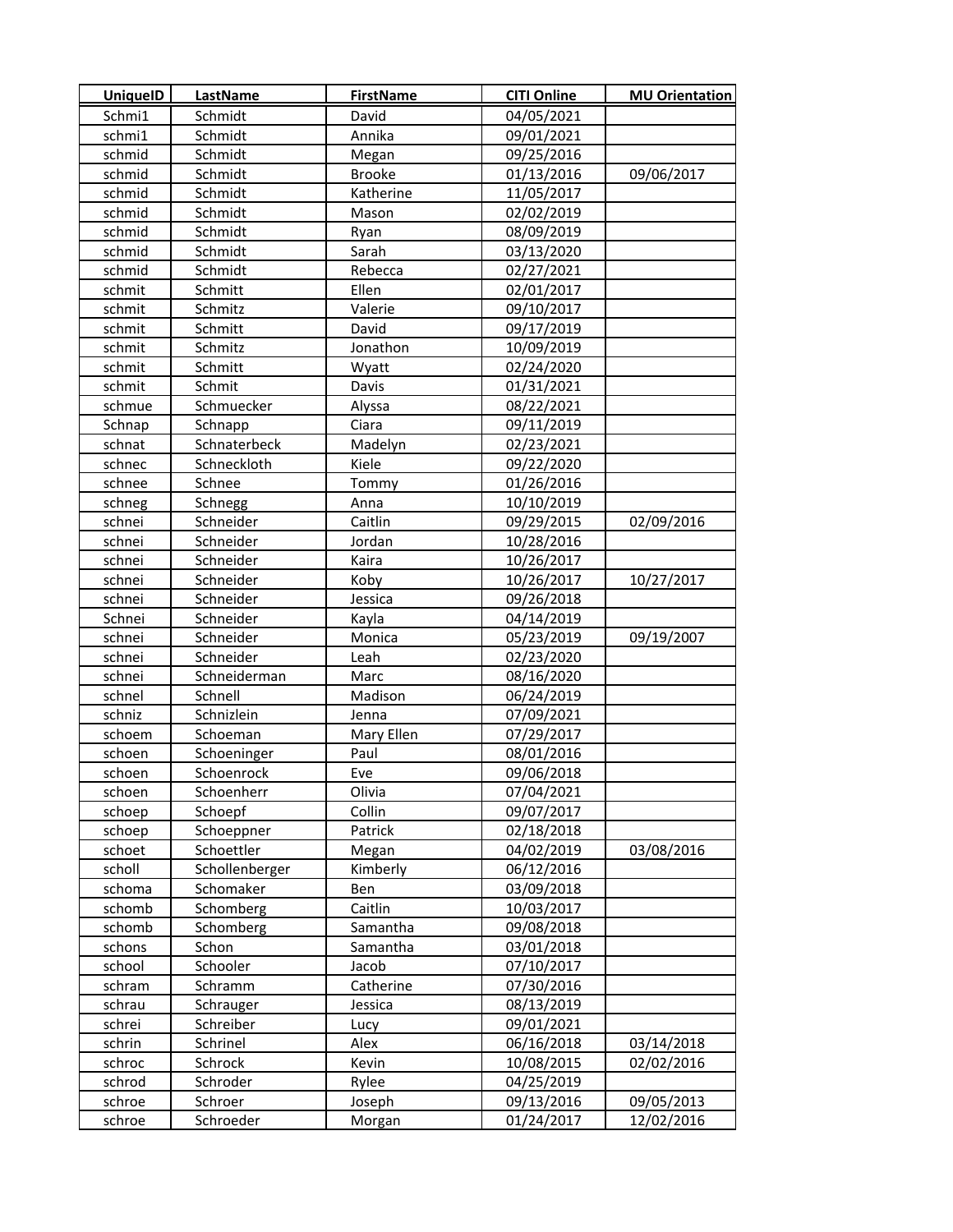| <b>UniquelD</b> | LastName    | <b>FirstName</b> | <b>CITI Online</b> | <b>MU Orientation</b> |
|-----------------|-------------|------------------|--------------------|-----------------------|
| schroe          | Schroeder   | Matthew          | 09/06/2017         |                       |
| schroe          | Schroeder   | Megan            | 09/10/2017         |                       |
| schroe          | Schroer     | Julia            | 10/01/2018         |                       |
| schroe          | Schroeder   | Susannah         | 03/20/2019         |                       |
| schroe          | Schroeder   | Katy             | 10/10/2019         |                       |
| schrof          | Schroff     | Andrew           | 09/12/2021         |                       |
| schron          | Schron      | Carley           | 03/04/2020         |                       |
| schube          | Schubert    | Marissa          | 06/20/2021         |                       |
| schuel          | Schueller   | Jessica          |                    | 10/29/2021            |
| schuen          | Schueneman  | Danielle         | 06/13/2018         |                       |
| schuhk          | Schuh       | Kristen          | 09/02/2017         |                       |
| schul1          | Schultz     | Amber            | 09/14/2021         |                       |
| schule          | Schuler     | Herbert          | 11/11/2020         |                       |
| schult          | Schultz     | Alexis           | 02/09/2016         | 02/09/2016            |
| schult          | Schultheiss | Joan             | 07/01/2016         |                       |
| schult          | Schultheis  | Samantha         | 02/02/2016         | 09/30/2016            |
| schult          | Schultz     | Elizabeth        | 07/21/2017         |                       |
| schult          | Schultz     | Gillian          | 01/10/2018         |                       |
| Schult          | Schultz     | Mason            | 02/08/2018         |                       |
| schult          | Schultz     | Sidni            | 02/14/2018         |                       |
| schult          | Schulte     | Mary             | 10/15/2018         |                       |
| schult          | Hibbard     | Amanda           | 05/02/2019         |                       |
| schult          | Schulte     | Caroline         | 10/30/2018         | 06/26/2019            |
| schult          | Schultz     | Rhiannon         | 08/13/2019         |                       |
| schult          | Schulte     | Caitlin          | 09/30/2019         |                       |
| schult          | Schulte     | Ami              | 10/10/2019         |                       |
| schult          | Schultz     | Zak              | 09/29/2019         | 10/29/2019            |
| schult          | Schultheiss | Eric             | 02/06/2020         |                       |
| schult          | Schultz     | <b>Brian</b>     | 07/29/2020         | 12/08/2017            |
| schult          | Schultz     | Trey             | 02/01/2021         |                       |
| schult          | Schultz     | Rob              | 06/27/2021         |                       |
| schult          | Schulte     | Jacob            | 08/29/2021         |                       |
| schult          | Schulte     | Erica            | 10/03/2021         |                       |
| schulz          | Schulz      | Megan            | 08/05/2021         |                       |
| schuma          | Schumann    | Morgan           | 04/19/2017         |                       |
| schuma          | Schumacher  | Tyler            | 02/09/2015         | 10/24/2017            |
| schuma          | Schumacher  | Colleen          | 09/24/2019         |                       |
| schunk          | Schunk      | <b>Bailey</b>    | 07/10/2019         | 06/26/2019            |
| schwab          | Schwabe     | Nicholas         | 01/06/2016         |                       |
| schwab          | Schwab      | Monica           | 09/11/2017         |                       |
| schwab          | Schwab      | Jenna            | 05/22/2020         |                       |
| schwah          | Schwahn     | Victoria         | 03/10/2019         |                       |
| schwan          | Schwam      | Leah             | 10/11/2018         |                       |
| schwar          | Schwartz    | Tammy            | 10/17/2011         | 08/12/2016            |
| schwar          | Schwarz     | Luke             | 02/01/2017         |                       |
| schwar          | Schwartz    | Will             | 02/12/2017         |                       |
| schwar          | Schwartz    | Morgan           | 02/23/2020         |                       |
| schwar          | Schwarz     | Benjamin         | 04/30/2021         |                       |
| schwei          | Schweinfest | <b>Brandon</b>   | 03/04/2019         |                       |
| schwei          | Schweitzer  | Ben              | 10/22/2019         | 10/31/2019            |
| schwei          | Schweitzer  | Hannah           | 02/16/2020         |                       |
| schwen          | Schwendler  | Teresa           | 01/31/2016         | 09/11/2002            |
| schwin          | Schwind     | Kristen          | 06/17/2020         |                       |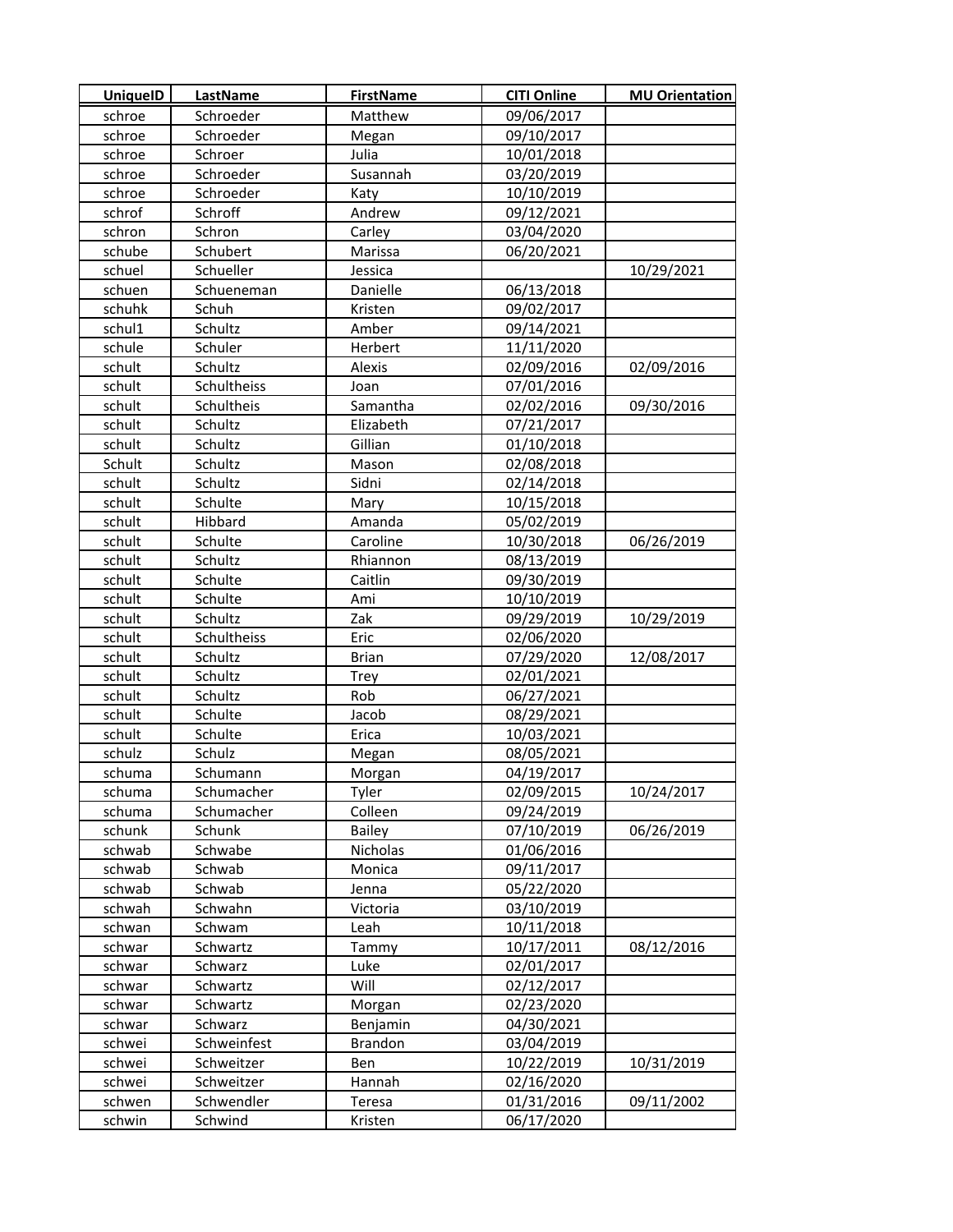| <b>UniquelD</b> | LastName      | <b>FirstName</b> | <b>CITI Online</b> | <b>MU Orientation</b> |
|-----------------|---------------|------------------|--------------------|-----------------------|
| sciacc          | Sciaccotta    | Francesca        | 08/29/2018         | 09/30/2016            |
| sciban          | Scibana       | Joseph           | 05/31/2016         |                       |
| scimec          | Scimeca       | Stephanie        | 06/02/2020         |                       |
| scofie          | Scofield      | Carol            | 08/05/2018         |                       |
| scolar          | Scolaro       | Juliana          | 02/10/2020         | 02/11/2020            |
| scorti          | Scorti        | Gabriela         | 01/27/2021         |                       |
| scotta          | Scott         | Aidyn            | 09/18/2017         | 10/30/2017            |
| scottd          | Scott         | Damon            | 03/30/2021         | 06/21/2018            |
| scotte          | Scott         | Emma             | 10/05/2019         |                       |
| scotte          | Scott         | Emma             | 01/28/2020         |                       |
| scotte          | Scott         | Erika            | 08/26/2020         |                       |
| scottj          | Scott         | John             | 07/08/2017         |                       |
| scottj          | Scott         | Janessa          | 04/25/2018         | 05/07/2018            |
| scottj          | Scott         | Jennis           | 02/15/2020         |                       |
| scottl          | Scott         | Lindsey          | 06/13/2019         |                       |
| scottm          | Scott         | Madison          | 01/30/2021         |                       |
| scotto          | Scott         | Olivia           | 02/28/2021         |                       |
| <b>SCOTTP</b>   | Scott         | Paige            | 10/02/2018         |                       |
| scotts          | Scott         | Stephanie        | 06/02/2019         |                       |
| scottw          | Scott         | Wesley           | 02/08/2016         | 02/09/2016            |
| scrafa          | Scrafano      | Isabella         | 09/24/2019         |                       |
| Scrimp          | Scrimpshire   | Alex             | 12/05/2018         |                       |
| scully          | Scully        | Mackenzie        | 10/01/2018         |                       |
| scully          | Scully        | Carolyn          | 02/10/2019         |                       |
| sczyrb          | Sczyrba       | Meg              | 05/24/2020         |                       |
| seabol          | Seabolt       | Shannon          | 02/25/2020         |                       |
| searin          | Searing       | <b>Brianna</b>   | 02/01/2017         | 03/15/2017            |
| Searle          | Searles       | Victoria         | 10/03/2019         |                       |
| searsm          | Sears         | Maitlind         | 09/18/2018         | 09/20/2018            |
| searsv          | Sears         | Vince            | 01/31/2020         |                       |
| seasdi          | Seas          | Daniel           | 09/05/2020         |                       |
| seawal          | Seawall       | Veronica         | 07/17/2017         |                       |
| seaywa          | Seay          | Austin           | 06/18/2016         |                       |
| seball          | Seballos      | Michael          | 09/16/2018         |                       |
| sebast          | Sebastian     | Kylie            | 04/10/2019         |                       |
| sebrin          | Sebring       | Kyle             | 01/28/2020         |                       |
| sebrot          | Sebro         | Tani             | 06/09/2017         | 11/09/2016            |
| seccom          | Seccombe      | Eden             | 10/01/2019         |                       |
| seckao          | Seck          | Ameen            | 01/27/2022         |                       |
| secris          | Secrist       | Hannah           | 02/02/2022         |                       |
| sedana          | Sedan         | Abigail          | 10/30/2019         |                       |
| sedlac          | Sedlacek      | Dan              | 10/15/2019         | 10/29/2019            |
| seelyc          | Seely         | Christina        | 07/27/2016         |                       |
| SeeseA          | Seese         | Amy              | 07/05/2017         |                       |
| seever          | Seevers       | Jessica          | 07/13/2018         |                       |
| segalb          | Segal         | Barbara          | 06/03/2017         |                       |
| segalo          | Segaloff      | Sam              | 09/05/2020         |                       |
| segarr          | Segar         | Rachel           | 05/02/2018         |                       |
| segelr          | Segel         | Rachel           | 10/28/2021         |                       |
| segund          | Segundo       | Jasmine          | 08/07/2018         |                       |
| segurc          | Segur         | Conor            | 10/21/2019         |                       |
| sehuls          | Sehulster     | Sofia            | 11/14/2020         |                       |
| seiden          | Seidensticker | Joseph           | 03/03/2019         |                       |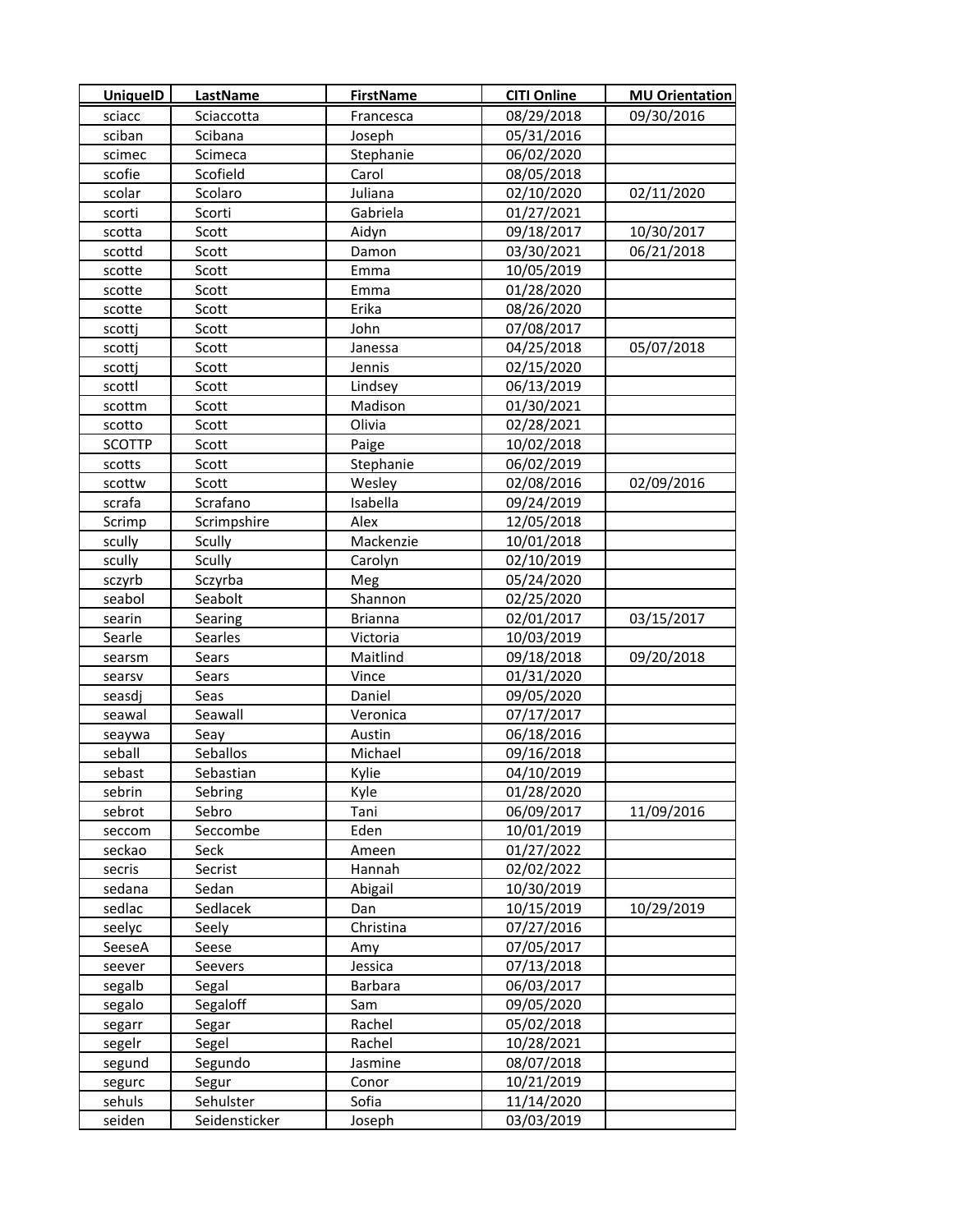| <b>UniquelD</b> | LastName        | <b>FirstName</b> | <b>CITI Online</b> | <b>MU Orientation</b> |
|-----------------|-----------------|------------------|--------------------|-----------------------|
| seiden          | Seidensticker   | Michael          | 01/28/2021         |                       |
| seidld          | Seidl           | David            | 02/19/2019         |                       |
| seifer          | Seifert         | Eric             | 09/22/2018         |                       |
| seifer          | Seifert         | Emma             | 07/18/2021         |                       |
| seinfe          | Seinfeld        | Hannah           | 10/31/2019         |                       |
| sekera          | Sekerak         | Joshua           | 01/30/2017         | 02/01/2017            |
| selbya          | Selby           | Ashley           | 09/03/2016         |                       |
| selbyk          | Selby           | Kim              | 04/08/2016         |                       |
| selden          | Selden          | Kyle             | 02/06/2017         |                       |
| selent          | Selent          | Jacob            | 01/15/2021         |                       |
| selhor          | Selhorst        | Ashley           | 02/12/2017         |                       |
| sellar          | Sellars         | Andrew           | 09/20/2020         |                       |
| seller          | Sellers         | Sherrill         | 07/05/2020         | 12/03/2008            |
| seller          | Sellers         | Kathleen         | 06/17/2020         | 08/31/2021            |
| seller          | Sellers         | Senta            | 06/11/2021         | 10/13/2021            |
| sellma          | Sellman         | Lindsey          | 02/23/2017         |                       |
| selman          | Selman          | Taylor           | 09/10/2021         |                       |
| selvag          | Selvaggi        | Ava              | 11/03/2021         |                       |
| semans          | Semans          | Allison          | 09/10/2018         |                       |
| semkos          | Semko           | Sierra           | 11/01/2018         |                       |
| semone          | Semones         | Yipsel           | 06/20/2017         |                       |
| semong          | Semon           | Gabrielle        | 09/05/2016         |                       |
| sempsr          | Sempsrott       | Alex             | 03/07/2019         |                       |
| senayc          | Senay           | Casey            | 06/17/2020         |                       |
| sendel          | Sendelbach      | Cailin           | 06/21/2017         |                       |
| senefe          | Senefeld-Naber  | Rachel           | 06/01/2018         |                       |
| senkow          | Senkowski       | Valerie          | 09/09/2021         |                       |
| sensaj          | Sens            | Andy             | 09/06/2018         |                       |
| sepela          | Sepela          | Suesann          | 10/03/2016         | 10/25/2016            |
| serafi          | Serafin         | Rachel           | 09/07/2016         |                       |
| serako          | Serakowski      | Kamdyn           | 04/22/2021         |                       |
| sereki          | Sereki          | Serena           | 02/04/2021         |                       |
| Serfas          | Serfass         | Molly            | 08/10/2018         |                       |
| serran          | Serrano         | Rebeca           | 04/02/2019         |                       |
| sersio          | Sersion         | Bethany          | 09/03/2018         |                       |
| servei          | Serveiss        | Alyssa           | 02/21/2020         |                       |
| servis          | Servis          | Carisa           | 09/29/2019         | 02/02/2015            |
| setser          | Setser          | Katherine        | 07/05/2021         |                       |
| settle          | Settles         | Kayla            | 09/18/2020         |                       |
| seuber          | Seuberling      | Elizabeth        | 02/08/2015         | 09/06/2016            |
| severi          | Severin         | Dana             | 09/21/2016         |                       |
| severi          | Severino        | Grace            | 11/02/2017         |                       |
| sewall          | Sewall          | Emily            | 01/28/2017         |                       |
| seward          | Seward          | Tyler            | 09/06/2016         | 09/01/2016            |
| sewell          | Sewell          | Allegra          | 06/16/2016         |                       |
| sewell          | Sewell          | Jenna            | 06/13/2017         |                       |
| sexton          | Sexton          | Liz              | 08/31/2017         |                       |
| sexton          | Sexton          | Tabitha          | 09/04/2017         |                       |
| sexton          | Sexton          | Aleah            | 02/11/2018         | 02/12/2018            |
| sexton          | Sexton          | Zane             | 02/15/2019         |                       |
| sexton          | Sexton          | Emily            | 09/17/2019         |                       |
| seyeda          | Seyed-Aghazadeh | Banafsheh        | 08/08/2017         | 02/14/2018            |
| sforza          | Sforza          | Mike             | 02/17/2020         |                       |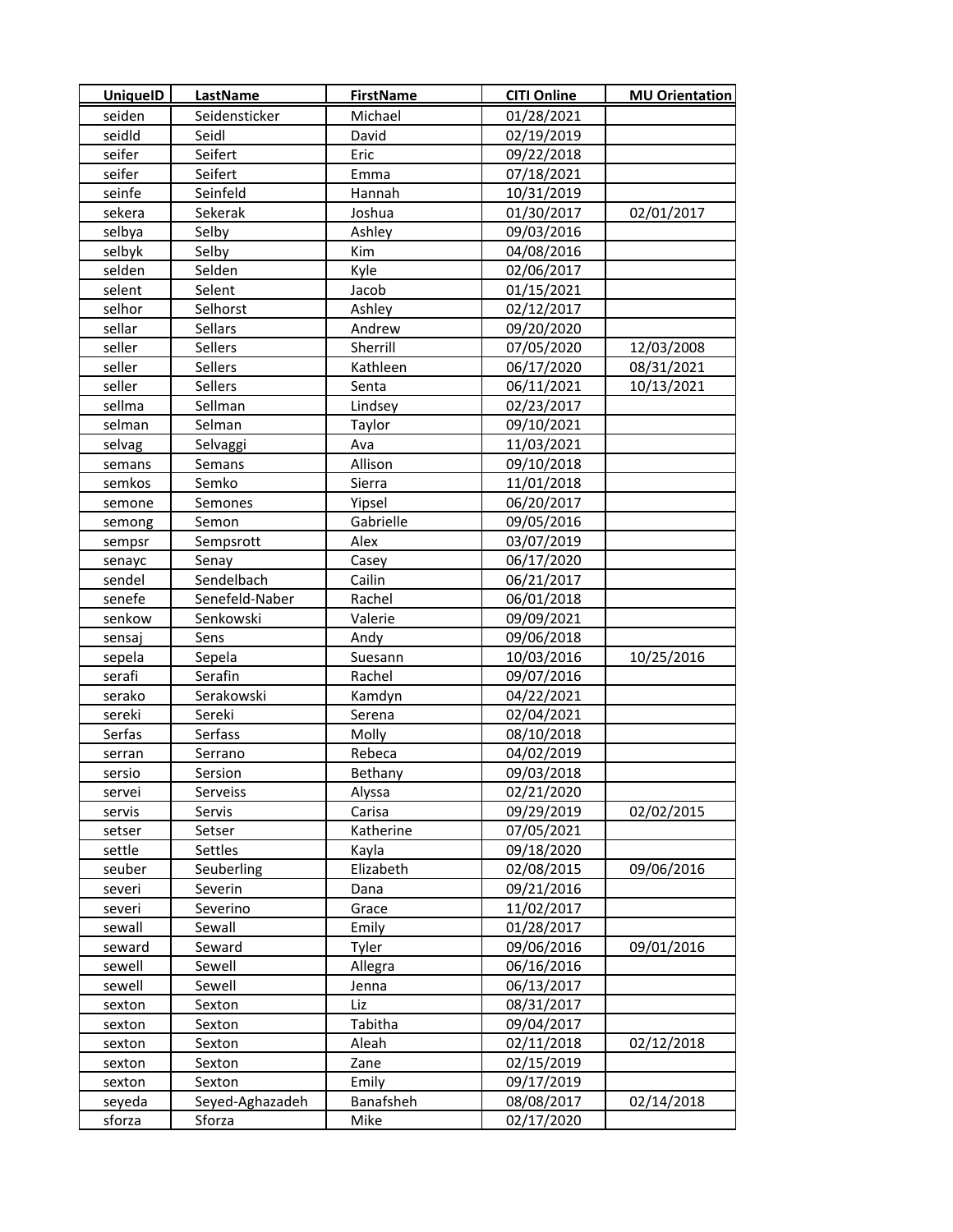| <b>UniquelD</b> | LastName         | <b>FirstName</b> | <b>CITI Online</b> | <b>MU Orientation</b> |
|-----------------|------------------|------------------|--------------------|-----------------------|
| shacke          | Shackelford      | Owen             | 02/13/2019         |                       |
| shacke          | Shackelford      | Luke             | 03/25/2020         | 11/09/2016            |
| shacks          | Shackson         | Catherine        | 02/12/2016         | 06/15/2010            |
| shadov          | Shadovitz        | Sydney           | 08/30/2021         |                       |
| shaffe          | Shaffer          | Rita             | 04/12/2016         |                       |
| shaffe          | Shaffer          | Justine          | 06/09/2016         |                       |
| shaffe          | Shaffer          | Annika           | 09/16/2018         |                       |
| shaffe          | Shaffer          | Zack             | 02/05/2020         | 02/06/2020            |
| shagov          | Shagovac         | Cody             | 02/01/2019         | 02/19/2019            |
| shahb2          | Shah             | Bandana          | 08/14/2017         | 01/17/2019            |
| shahee          | shaheen          | omar             | 01/17/2022         |                       |
| shahee          | Shaheen          | Carly            | 02/01/2022         |                       |
| Shahid          | Shahidullah      | Jeffrey          | 07/22/2021         |                       |
| shahka          | Shah             | Kathryn          | 01/28/2021         |                       |
| shahro          | Shahroudi        | Matthew          | 02/03/2016         |                       |
| shaiku          | Shaikun          | Lilly            | 09/01/2021         |                       |
| shakee          | Shakeel          | Amlaan           | 02/08/2016         |                       |
| shakle          | Shaklee          | Lindsey          | 07/29/2017         |                       |
| shakya          | Shakya           | Shamatree        | 08/28/2017         |                       |
| shalas          | Shalash          | Mujahid          | 11/07/2021         |                       |
| shambl          | Shamblen         | Mykala           | 05/27/2020         |                       |
| shanah          | Shanahan         | Patrick          | 04/21/2016         |                       |
| shandn          | Shand            | Natalie          | 08/08/2019         |                       |
| shanea          | Shane            | Ashley           | 01/21/2021         |                       |
| shaner          | Shaner           | Elizabeth        | 03/18/2019         |                       |
| shangh          | Shang            | Hui              | 03/13/2019         |                       |
| shanka          | Shankar Ram      | Shruti           | 08/06/2019         | 09/17/2019            |
| shankz          | Shank            | Zoe              | 09/26/2021         |                       |
| shanz3          | Shan             | Zhe              | 10/05/2020         |                       |
| shaol2          | Shao             | Ling             | 01/27/2019         | 02/04/2019            |
| shapir          | Shapiro          | Molly            | 09/10/2017         |                       |
| sharer          | Sharer           | Stacey           | 07/02/2021         |                       |
| sharit          | Sharitt          | Carrie           | 04/30/2021         |                       |
| sharpc          | Sharp            | Chandler         | 07/17/2017         |                       |
| sharpe          | Sharpe           | Savanah          | 02/23/2021         |                       |
| sharpl          | Sharples         | Beth             | 02/18/2020         |                       |
| sharpm          | Sharp            | Maria            | 02/28/2021         |                       |
| sharps          | Sharp            | Sanford          | 02/04/2020         |                       |
| shaugh          | Shaughnessy      | Meghan           | 01/31/2016         | 02/04/2016            |
| shaver          | Withers (Shaver) | Ellen            | 05/23/2017         | 06/16/2017            |
| shawak          | Shaw             | Ala              | 10/07/2019         |                       |
| shawkd          | Shaw             | Keni             | 02/05/2016         |                       |
| sheaam          | Shea             | Allie            | 10/18/2016         |                       |
| sheanj          | Shean            | Jordan           | 03/13/2020         |                       |
| Sheare          | Shearer          | Kevin            | 10/10/2018         |                       |
| Shebek          | Shebek           | George           | 02/12/2018         | 02/20/2018            |
| shebet          | Shebetka         | Kelley           | 10/01/2020         |                       |
| sheeha          | Sheehan          | Caitlin          | 02/11/2017         |                       |
| sheeha          | Sheehan          | Colin            | 09/10/2017         |                       |
| sheely          | Sheely           | Matthew          | 09/14/2018         | 10/18/2018            |
| sheely          | Sheely           | Abigail          | 09/14/2019         | 10/21/2019            |
| sheets          | Sheets           | Melissa          | 02/18/2020         |                       |
| sheets          | Sheets           | Lexey            | 08/23/2021         |                       |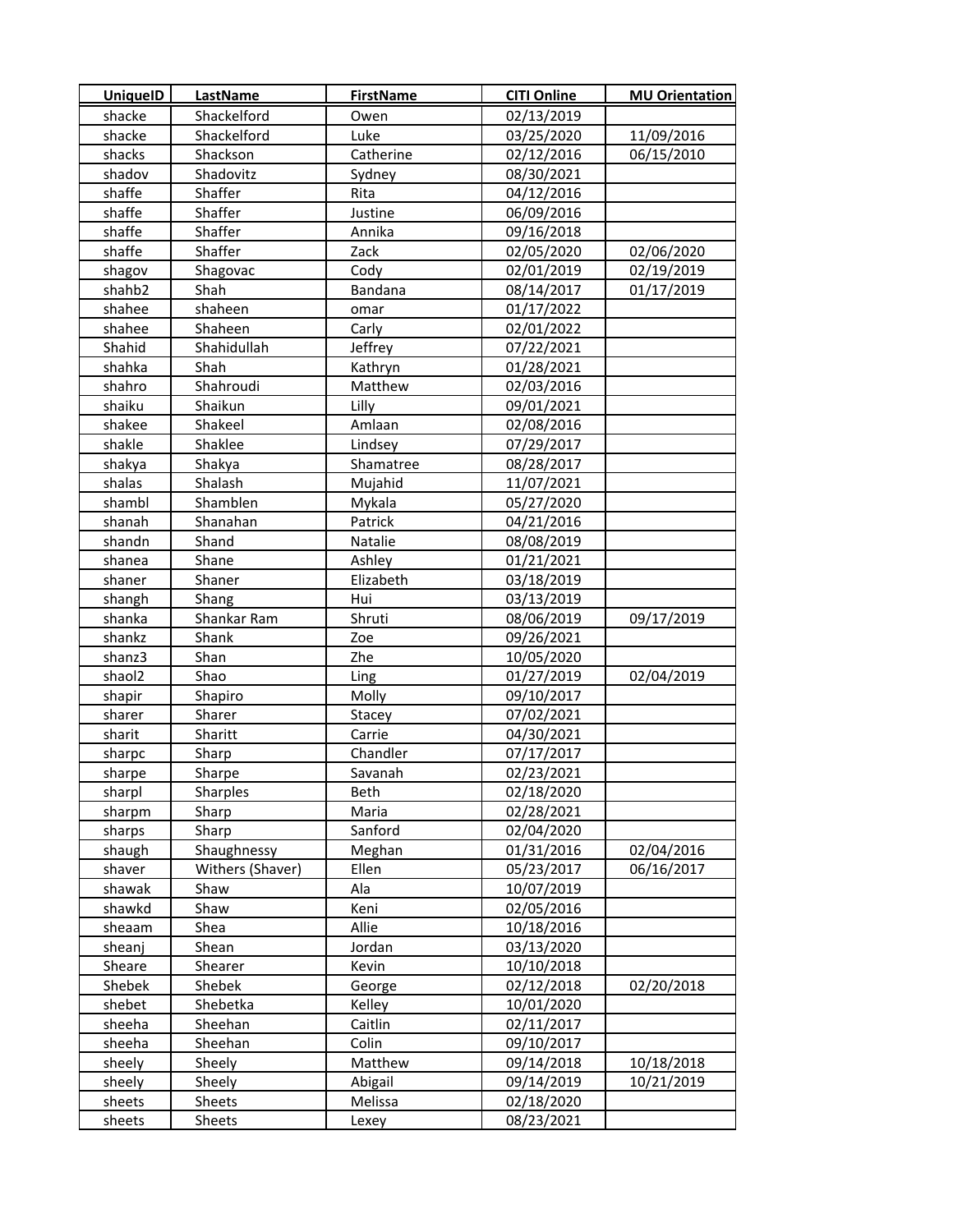| <b>UniquelD</b> | LastName     | <b>FirstName</b> | <b>CITI Online</b> | <b>MU Orientation</b> |
|-----------------|--------------|------------------|--------------------|-----------------------|
| Shefet          | Shefet       | Dana             | 12/07/2020         |                       |
| sheffe          | Sheffer      | Nathan           | 08/18/2015         | 01/30/2017            |
| sheffi          | Sheffield    | Elise            | 06/28/2016         |                       |
| shej2           | She          | Jinjuan          |                    | 10/29/2019            |
| shelho          | Shelhorn     | Brittany         | 07/17/2019         |                       |
| shelle          | Shellenberg  | Sam              | 12/05/2019         |                       |
| shelto          | Shelton      | Trevor           | 09/08/2016         |                       |
| shelto          | Shelton      | Elizabeth        | 10/12/2018         |                       |
| shelto          | Shelton      | Erin             | 01/19/2019         | 05/07/2018            |
| shenc3          | Shen         | Chenxuan         | 09/05/2018         |                       |
| shenj1          | Shen         | Jiaxin           | 02/26/2020         |                       |
| shenoy          | Shenoy       | Ashwin           | 01/18/2021         |                       |
| shenx1          | Shen         | Xiaoquan         | 03/15/2019         |                       |
| shenx7          | Shen         | Xiang            | 02/19/2018         | 03/02/2018            |
| shepar          | Shepard      | April            | 10/08/2019         |                       |
| shephe          | Shepherd     | Chelsea          | 07/09/2017         |                       |
| shephe          | Shepherd     | Hannah           | 10/26/2017         | 10/27/2017            |
| sherid          | Sheridan     | Gina             | 06/26/2021         |                       |
| sherif          | Sheriff      | Rollie           | 09/18/2018         | 09/20/2018            |
| sherle          | Sherley      | Hannah           | 02/05/2018         |                       |
| sherlo          | Sherlock     | Emily            | 02/03/2020         | 02/04/2020            |
| sherma          | Sherman      | Marissa          | 02/06/2018         |                       |
| sherra          | Sherrard     | Lauren           | 09/04/2017         | 09/06/2017            |
| sherri          | Sherrick     | Sarah            | 03/13/2019         |                       |
| Sherro          | Sherron      | Catherine        | 02/14/2017         |                       |
| shette          | Shetterly    | Samantha         | 02/05/2017         |                       |
| shield          | Shields      | Caitlyn          | 02/24/2017         |                       |
| shield          | Shields      | <b>Brittany</b>  | 06/17/2017         |                       |
| shield          | Shields      | Kelly            | 01/25/2019         | 09/30/2016            |
| shield          | Shield       | Aaron            | 07/12/2021         | 09/11/2015            |
| shih            | Shi          | Haifei           | 04/07/2021         | 03/16/2010            |
| shikwa          | Shikwana     | Shoupra          | 08/06/2021         |                       |
| shil4           | Shi          | Letian           | 11/30/2018         |                       |
| shillc          | Shillcutt    | Sarah            | 08/02/2019         |                       |
| shilli          | Shillingford | Kendra           | 09/13/2019         |                       |
| shimko          | Shimkowiak   | Jasmin           | 02/01/2016         |                       |
| shinau          | Shinault     | Jada             | 10/08/2019         |                       |
| shinec          | Shine        | Courtney         | 06/06/2021         |                       |
| shinej          | Shine        | Jennifer         | 02/19/2016         |                       |
| shinw           | Shin         | Won Taek         | 08/29/2017         |                       |
| shipar          | Shiparski    | Zoe              | 03/05/2019         |                       |
| shiple          | Shipley      | Jennifer         | 07/05/2017         |                       |
| shirka          | Shirk        | Avery            | 12/22/2019         |                       |
| shirkm          | Shirk        | Mitchell         | 10/10/2018         |                       |
| shirle          | Shirley      | Katherine        | 10/24/2017         |                       |
| shirva          | Shirvani     | Mehdi            | 03/15/2019         | 03/11/2019            |
| shisso          | Shisso       | Samuel           | 01/07/2015         | 02/02/2016            |
| shivel          | Shiveley     | James            | 09/27/2018         | 04/15/2013            |
| shivel          | Shiveley     | Lydia            | 09/19/2020         |                       |
| shiz10          | Shi          | Zeyuan           | 09/07/2017         |                       |
| shiz7           | Shi          | Zhai             | 02/12/2018         |                       |
| shleyk          | Shleykina    | Galina           | 11/14/2017         | 03/14/2018            |
| shocke          | Shockey      | Katherine        | 09/20/2017         | 10/05/2018            |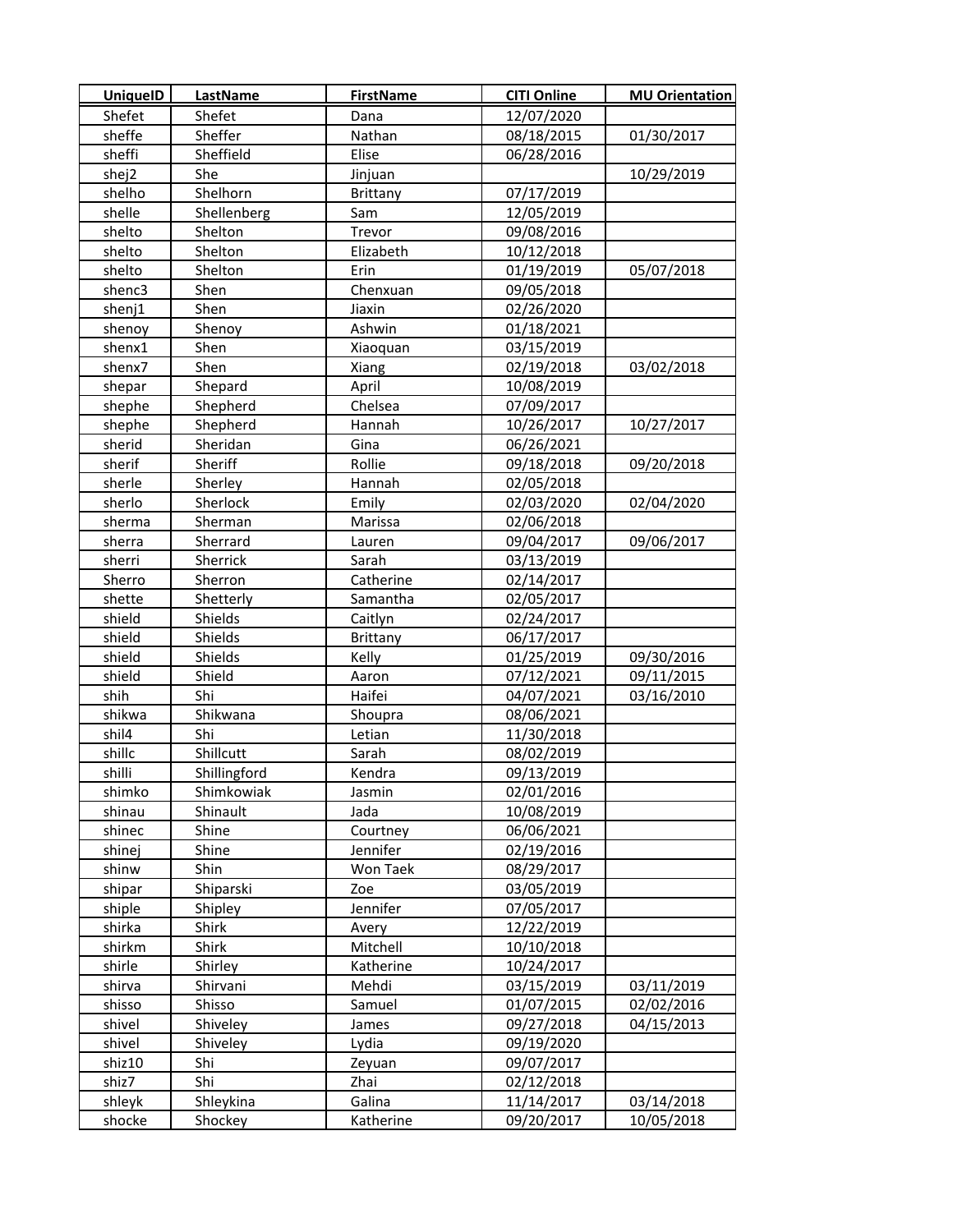| <b>UniquelD</b>  | LastName           | <b>FirstName</b>   | <b>CITI Online</b>       | <b>MU Orientation</b> |
|------------------|--------------------|--------------------|--------------------------|-----------------------|
| shoema           | Shoemaker          | Zach               | 09/01/2017               |                       |
| shoema           | Shoemaker          | Chris              | 01/04/2018               |                       |
| shone            | Shon               | En-Jung            | 11/08/2018               | 10/18/2018            |
| shopea           | Vera               | Allyson            | 05/31/2018               |                       |
| shorcr           | Shor               | Caroline           | 09/16/2018               |                       |
| shores           | Shore              | Samantha           | 02/11/2019               |                       |
| shores           | Shores             | Mark               | 05/31/2019               | 06/26/2019            |
| shorta           | Short              | Audrey             | 02/07/2016               |                       |
| shorte           | Mann               | Emily              | 09/13/2017               | 09/13/2017            |
| shorte           | Shorten            | Katie              | 02/08/2018               |                       |
| shorte           | Short              | Elizabeth          | 02/08/2019               |                       |
| shortj           | Short              | Jeffrey            | 01/10/2018               |                       |
| shortk           | Short              | Kacey              | 03/19/2019               |                       |
| shortk           | Short              | Katie              | 09/11/2019               |                       |
| shortk           | Short              | Kelsey             | 09/27/2021               |                       |
| shorts           | Short              | Samantha           | 10/30/2016               |                       |
| shortz           | Shortz             | Chloe              | 08/31/2017               |                       |
| shoufa           | Shoufan            | Mary               | 07/12/2017               | 04/17/2017            |
| shower           | Showers            | <b>Travis</b>      | 11/16/2020               |                       |
| shrade           | Shrader            | Shelley            | 07/18/2020               |                       |
| shrest           | Shrestha           | Priyanka           | 08/15/2015               | 02/07/2017            |
| shrest           | Shrestha           | Aman               | 04/06/2021               |                       |
| shrest           | Shrestha           | Anish              | 09/19/2021               | 09/23/2021            |
| shreve           | Shreve             | Zane               | 02/13/2018               |                       |
| shrive           | <b>Shrivers</b>    | Emma               | 08/31/2020               |                       |
| shteyn           | Shteyn             | Hannah             | 02/10/2017               |                       |
| shueyt           | Shuey              | Taylor             | 02/08/2016               |                       |
| shukin           | Shukin             | Sophia             | 08/03/2017               |                       |
| shultz           | Shultz             | Taylor             | 01/28/2016               |                       |
| shultz           | Shultz             | Madeline           | 04/17/2017               |                       |
| shultz           | Shultz             | Logan              | 02/02/2021               |                       |
| shuman           | Shuman             | Courtney           | 06/25/2021               |                       |
| shutay           | Shutay             | Jeanette           | 07/23/2019               |                       |
| shutle           | Shutler            | Melinda            | 06/30/2017               |                       |
| siband           | Sibande            | Nike               | 02/15/2019               |                       |
| siband           | Sibande            | Nike               | 03/02/2020               |                       |
| sibert           | Sibert             | Alexxis            | 09/01/2021               | 02/02/2015            |
| sibiti           | Sibiti             | Jacob              | 02/19/2021               |                       |
| sidler           | Sidler             | Elaine             | 01/24/2017               |                       |
| siefer           | Siefer             | Mattie             | 02/01/2019               |                       |
| siefke           | Siefke             | Ben                | 04/10/2019               |                       |
| siegel           | Siegel             | Nicholas           | 03/18/2019               |                       |
| siegel           | Siegel             | Matthew            | 03/23/2020               |                       |
| siegel           | Siegel             | Barbara            | 08/04/2020               |                       |
| sieger           | Siegert            | Matthew            | 02/04/2020               |                       |
| siegfr           | Fuller             | Kathryn            | 07/17/2017               |                       |
| siegha           | Sieg               | Haley<br>Elizabeth | 12/22/2020               |                       |
| siegli           | Sieglinger         |                    | 05/25/2016               |                       |
| siegri<br>siesel | Siegrist<br>Siesel | Kyle               | 01/30/2018<br>01/24/2022 |                       |
| siever           | Sievering          | Megan<br>Kelsi     | 01/26/2019               |                       |
| sifuen           | Sifuentes          | Caitlin            | 01/29/2017               | 02/01/2017            |
| silbar           | Silbart            | Summer             | 07/10/2020               |                       |
|                  |                    |                    |                          |                       |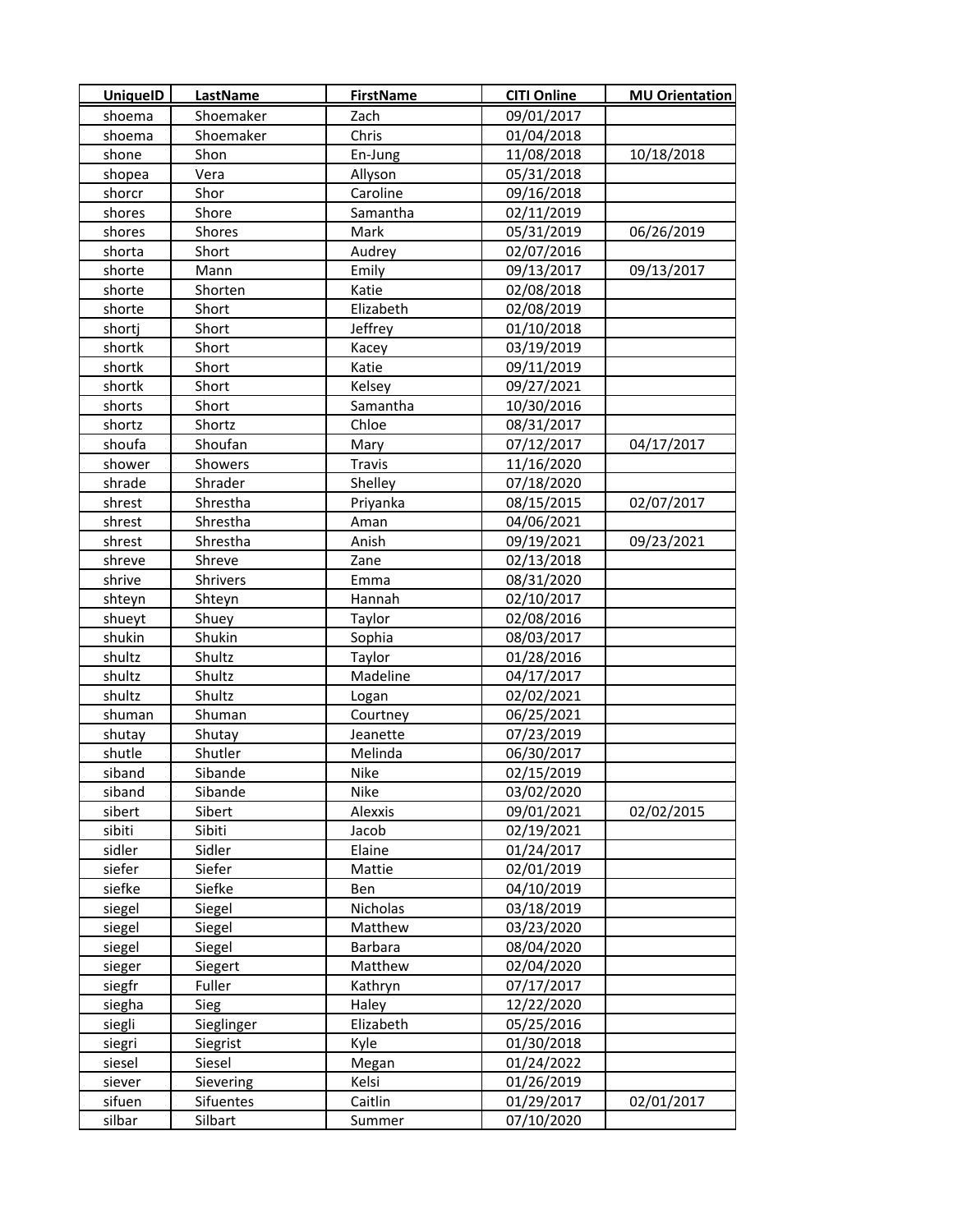| <b>UniquelD</b> | LastName    | <b>FirstName</b> | <b>CITI Online</b> | <b>MU Orientation</b> |
|-----------------|-------------|------------------|--------------------|-----------------------|
| silber          | Silber      | Rachel           | 09/09/2016         |                       |
| silbey          | Silbey      | Spencer          | 03/03/2020         |                       |
| silvam          | Silva       | Madeline         | 09/10/2021         |                       |
| Silvap          | Silva       | Paula            | 08/31/2021         |                       |
| silvas          | Silvas      | Tatiana          | 03/07/2016         | 03/08/2016            |
| silvas          | Silva       | Sabrina          | 09/07/2018         |                       |
| silver          | Silverberg  | Paige            | 10/04/2017         |                       |
| silver          | Silverstein | Julia            | 09/13/2018         |                       |
| Silver          | Silver      | Danielle         | 09/12/2021         |                       |
| silves          | Silvestro   | John             | 07/10/2016         | 10/10/2013            |
| silves          | Silvester   | Kate             | 09/03/2019         |                       |
| silwal          | Silwal      | Shrawani         | 09/21/2017         |                       |
| simbar          | Simbartl    | <b>Nicholas</b>  | 02/15/2019         |                       |
| simcox          | Simcox      | Peter            | 02/01/2018         | 02/06/2018            |
| simile          | Simile      | Anna             | 03/03/2020         |                       |
| simmon          | Simmons     | W. Michele       | 10/02/2013         | 03/08/2016            |
| simmon          | Simmons     | Elijah           | 03/08/2016         | 03/08/2016            |
| simmon          | Simmons     | Amber            | 01/31/2016         | 09/30/2016            |
| simmon          | Simmons     | Madison          | 10/06/2017         |                       |
| simmon          | Simmons     | Emma             | 02/19/2018         |                       |
| simmon          | Simmons     | Madison          | 02/10/2020         |                       |
| simmon          | Simmons     | Kristen          | 05/22/2020         |                       |
| simmon          | Simmons     | LeeAnn           | 05/28/2020         |                       |
| simmon          | Simmons     | Taj              | 09/19/2020         |                       |
| simmr           | Sim         | Mattea           | 08/30/2021         | 09/25/2017            |
| simmsm          | Simms       | Melissa          | 02/07/2016         |                       |
| simmsm          | Simms       | Michael          | 06/29/2017         |                       |
| simone          | Simones     | Rachel           | 10/04/2018         |                       |
| simonj          | Simon       | Jazlyn           | 09/12/2021         |                       |
| simonl          | Simon       | Leah             |                    | 06/26/2019            |
| simons          | Simons      | Katherine        | 04/18/2017         |                       |
| simons          | Simons      | Courtney         | 08/31/2017         |                       |
| simons          | Simons      | Nicole           | 06/06/2019         |                       |
| simons          | Simonsen    | Russell          | 04/08/2021         | 10/21/2021            |
| simons          | Simonsen    | Russell          |                    | 10/29/2021            |
| simont          | Simonton    | Ally             | 09/10/2018         |                       |
| simpki          | Simpkins    | Kaitlyn          | 09/23/2021         |                       |
| simpso          | Simpson     | Suzanne          | 02/01/2016         | 02/09/2016            |
| simpso          | Simpson     | Anise            |                    | 10/20/2016            |
| simpso          | Simpson     | <b>Brittany</b>  | 02/05/2017         |                       |
| simpso          | Simpson     | Lydia            | 09/12/2017         |                       |
| simpso          | Simpson     | Jordan           | 09/20/2017         |                       |
| simpso          | Simpson     | April            | 03/28/2018         |                       |
| simpso          | Simpson     | Emma             | 10/10/2018         |                       |
| Simpso          | Simpson     | Felix            | 07/29/2021         |                       |
| simpso          | Simpson     | Kayla            | 08/18/2021         |                       |
| sinezs          | Sine        | Zac              | 02/14/2021         |                       |
| singer          | Singer      | Jessica          | 09/18/2016         |                       |
| singer          | Singer      | Alex             | 09/23/2017         |                       |
| singer          | Singerman   | Caitlyn          | 10/02/2018         |                       |
| singer          | Singer      | Andrew           | 02/25/2020         |                       |
| singhg          | Singh       | Gurpal           | 09/13/2018         |                       |
| singhn          | Singh       | Nikhil           | 06/14/2020         |                       |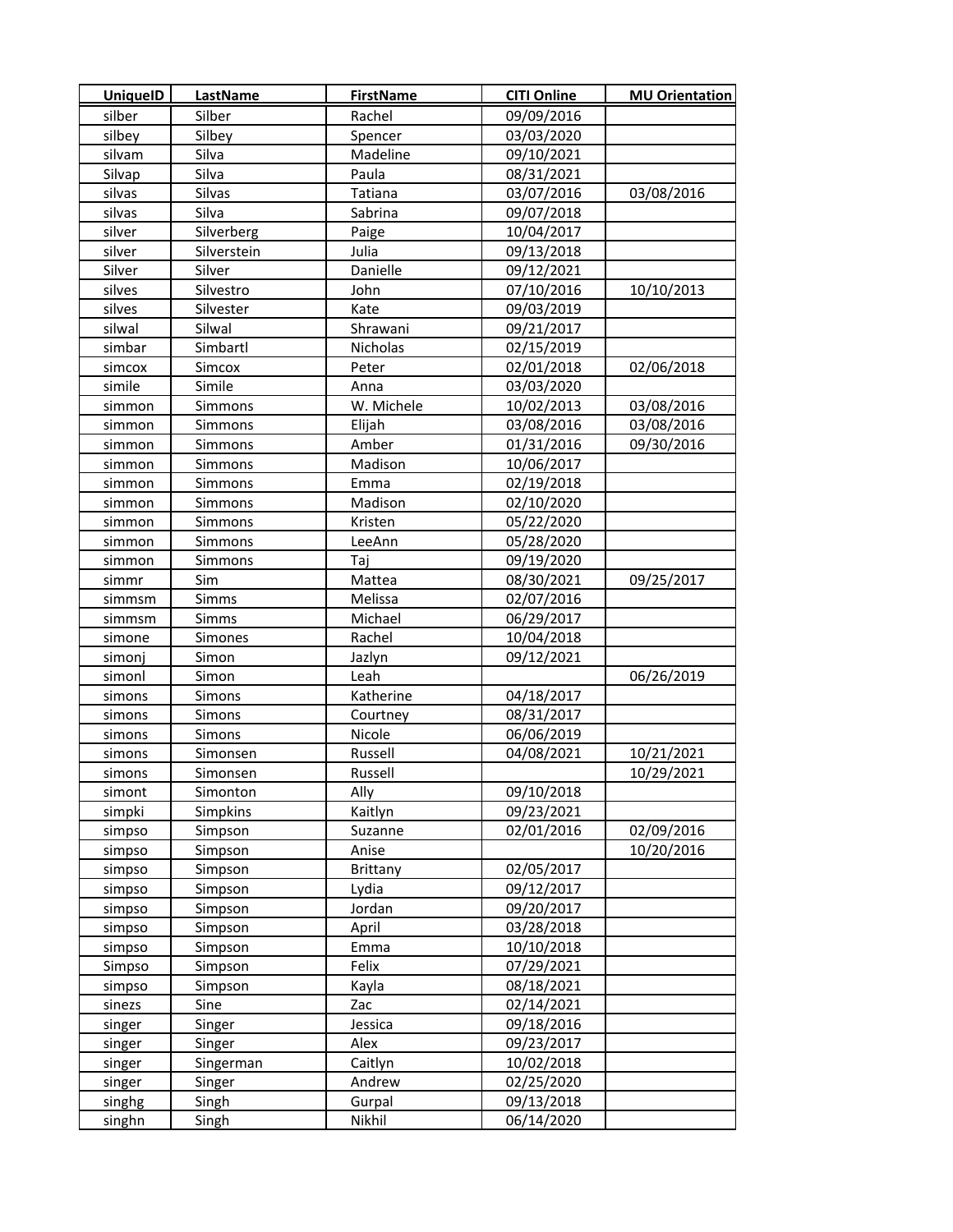| <b>UniquelD</b> | <b>LastName</b> | <b>FirstName</b> | <b>CITI Online</b> | <b>MU Orientation</b> |
|-----------------|-----------------|------------------|--------------------|-----------------------|
| singhr          | Singh           | Ritika           | 05/29/2020         |                       |
| SinghR          | Singh           | Rajendra         | 12/08/2020         |                       |
| singhv          | Singhvi         | Vayd             | 10/07/2019         |                       |
| single          | Singleton       | Meredith         |                    | 02/14/2018            |
| single          | Singleton       | Marci            | 06/04/2018         |                       |
| single          | Singleton       | Sydnie           | 10/09/2018         |                       |
| singny          | Singnysane      | Kourtney         | 10/11/2018         |                       |
| singst          | Singstock       | Mitchell         | 09/03/2017         | 04/25/2019            |
| sinner          | Sinn            | Estie            | 09/14/2017         |                       |
| sinnoh          | Sinno           | Hana             | 02/01/2019         |                       |
| sinnsr          | Sinn            | Sohben           | 11/10/2020         |                       |
| siotak          | Siota           | Kayla            | 08/02/2017         |                       |
| siposa          | Sipos           | Abby             | 06/08/2021         |                       |
| siragu          | Siragusa        | Katelyn          | 05/21/2020         |                       |
| siragu          | Siragusa        | Jennifer         | 09/13/2021         |                       |
| siriwa          | Siriwardane     | Harshini         | 04/14/2021         |                       |
| sisney          | Sisney          | Marsha           | 05/08/2016         |                       |
| Sisson          | Sisson          | Susan            | 09/03/2020         |                       |
| sitlin          | Sitlinger       | Claire           | 08/09/2021         |                       |
| sittne          | Noltemeyer      | Amity            | 09/10/2021         | 09/03/2010            |
| sivill          | Sivillo         | Ashley           | 02/09/2016         | 02/24/2016            |
| siw             | Si              | Wenlong          |                    | 10/12/2016            |
| sizemo          | Sizemore        | David            | 05/22/2019         | 08/30/2019            |
| sizemo          | Sizemore        | Ashley           | 10/28/2021         |                       |
| sizemo          | Sizemore        | Allie            | 10/31/2021         |                       |
| sizemo          | Sizemore        | <b>Brooke</b>    | 01/30/2022         |                       |
| skalao          | Skala           | Olivia           | 09/10/2021         |                       |
| skapur          | Skapura         | Benjamin         | 02/12/2021         |                       |
| skeels          | Skeels          | Amy              | 12/23/2016         |                       |
| skeens          | Skeens          | Elizabeth        | 10/21/2017         | 09/17/2018            |
| skelho          | Skelhorne       | Charlotte        | 06/23/2021         |                       |
| skelly          | Skelly          | Katie            | 01/30/2020         |                       |
| skibin          | Skibinski       | Sydney           | 02/23/2018         |                       |
| skinne          | Skinner         | Qwame            | 02/11/2019         | 03/11/2019            |
| skinne          | Skinner         | Kailey           | 07/26/2019         |                       |
| skoglu          | Skoglund        | Skyler           | 02/25/2020         |                       |
| sladek          | Sladek          | Matthew          | 02/11/2020         | 02/11/2020            |
| slagle          | Slagle          | Abby             | 10/26/2017         | 02/06/2018            |
| slagle          | Slagle          | Zachary          | 09/10/2018         |                       |
| slagle          | Slagle          | Sarah            | 02/01/2022         |                       |
| slater          | Slater          | Julia            | 03/05/2019         |                       |
| slatte          | Slattery        | Eric             | 07/16/2021         | 10/01/2012            |
| slaugh          | Slaughter       | Alison           | 07/14/2020         | 08/16/2017            |
| slavne          | Slavney         | Matthew          | 02/23/2019         |                       |
| sleppy          | Sleppy          | Jason            | 06/17/2017         | 06/20/2017            |
| sliger          | Sliger          | Jennifer         | 02/10/2017         |                       |
| slings          | Slingsby        | Elizabeth        | 08/02/2018         |                       |
| sliwaa          | Sliwa           | Alex             | 09/15/2021         |                       |
| sloana          | Sloan           | Allison          | 09/18/2020         |                       |
| sloane          | Sloan           | Emily            | 09/16/2019         |                       |
| sloanj          | Sloan           | Jacob            | 02/04/2018         |                       |
| sloanl          | Sloan           | Lily             | 09/10/2018         |                       |
| slocum          | Slocum          | Jeffrey          | 08/15/2017         |                       |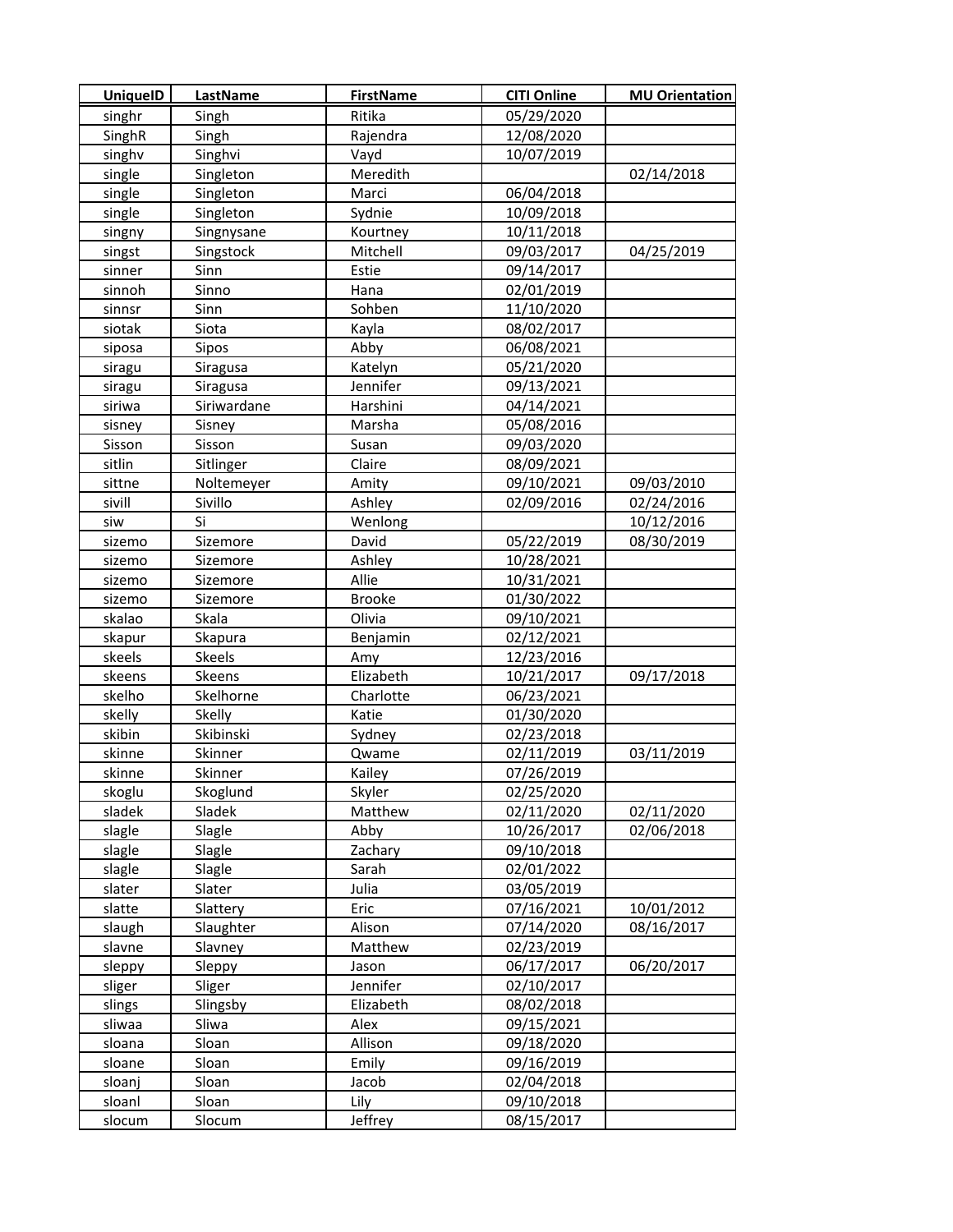| <b>UniquelD</b> | LastName      | <b>FirstName</b>       | <b>CITI Online</b> | <b>MU Orientation</b> |
|-----------------|---------------|------------------------|--------------------|-----------------------|
| slonak          | Slonaker      | Teresa                 | 08/06/2020         |                       |
| slosie          | Slosier       | Madison                | 09/10/2021         |                       |
| slusar          | Slusarczyk    | Sonia                  | 05/03/2021         |                       |
| slyemr          | Slye          | Melina                 | 02/11/2019         |                       |
| slykas          | Slykas        | Madeleine              | 08/07/2019         |                       |
| smalea          | Smale         | Avery                  | 02/20/2019         |                       |
| smallb          | Small         | Brandon                | 03/21/2021         |                       |
| smallc          | Small         | Cullen                 | 02/07/2018         | 02/13/2018            |
| smalle          | Smallenbarger | Erica                  | 10/17/2019         |                       |
| smallw          | Smallwood     | Jeffrey                | 07/15/2020         | 02/06/2020            |
| smartc          | Smart         | Cameron                | 09/12/2019         |                       |
| smartl          | Smart         | Leonard                | 06/21/2021         | 10/06/2000            |
| smathe          | Smathers      | Winfield               | 01/06/2016         |                       |
| smausk          | Smaus         | Kathryn                | 08/06/2018         |                       |
| smiley          | Smiley        | Roberta                | 03/15/2021         |                       |
| smith1          | Smith         | Jacob                  | 09/01/2020         |                       |
| smith3          | Smith         | <b>Francis Abigail</b> | 08/07/2018         |                       |
| smith3          | Smith         | Alexa                  | 08/20/2020         |                       |
| smith3          | Smith         | Molly                  | 10/01/2021         |                       |
| smith3          | Smith         | Camden                 | 10/10/2021         | 10/03/2021            |
| smith4          | Smith         | Kathryn                |                    | 11/02/2018            |
| smith4          | Smith         | Megan                  | 04/10/2019         |                       |
| smith4          | Smith         | Alissa                 | 09/20/2020         |                       |
| smith4          | Smith         | Abigail                | 02/21/2021         |                       |
| smith4          | Smith         | Sarah                  | 07/28/2021         | 09/23/2021            |
| smith6          | Smith         | Austin                 | 08/30/2020         |                       |
| smith6          | Smith         | Jessica                | 11/27/2021         |                       |
| smitha          | Smith         | Alexandra              | 06/14/2016         | 07/16/2016            |
| smitha          | Smith         | Anneliese              | 02/10/2017         |                       |
| smitha          | Smith         | Alex                   | 04/04/2017         |                       |
| smitha          | Smith         | Abigail                | 02/07/2018         |                       |
| smitha          | Smith         | Amanda                 | 01/30/2018         | 02/08/2018            |
| smitha          | Roberts       | Angela                 | 02/08/2017         | 02/20/2018            |
| smitha          | Smith         | Anna                   | 09/12/2018         |                       |
| smitha          | Smith         | April                  | 10/22/2018         | 09/24/2012            |
| smitha          | Smith         | Austin                 | 12/11/2019         | 03/15/2017            |
| smithb          | Smith         | <b>Breanna</b>         | 06/05/2016         |                       |
| smithb          | Smith         | Brookelynne            | 01/30/2018         |                       |
| smithb          | Smith         | Brittany               | 03/09/2018         |                       |
| smithb          | Smith         | <b>Brianna</b>         | 08/30/2018         |                       |
| smithb          | Smith         | <b>Brooke</b>          | 02/14/2019         |                       |
| smithb          | Smith         | <b>Bradley</b>         | 01/24/2022         |                       |
| SmithC          | Smith         | Carla                  | 05/14/2016         |                       |
| smithc          | Wirtz         | Chelsea                | 05/31/2016         | 07/19/2016            |
| smithc          | Smith         | Christopher            | 05/14/2018         |                       |
| smithc          | Smith         | Chamina                | 12/06/2018         | 01/15/2013            |
| smithd          | Smith         | Devlin                 | 08/16/2021         |                       |
| smithd          | Smith         | Dean                   | 10/08/2021         | 10/06/2000            |
| smithe          | Smith         | Erika                  | 09/28/2018         |                       |
| smithe          | Smith         | Emily                  | 10/08/2018         |                       |
| smithe          | Smith         | Emily                  | 03/18/2019         | 10/21/2019            |
| smithe          | Smith         | Emily                  | 02/05/2020         | 02/06/2020            |
| smithe          | Smith         | Lainey                 | 08/22/2021         |                       |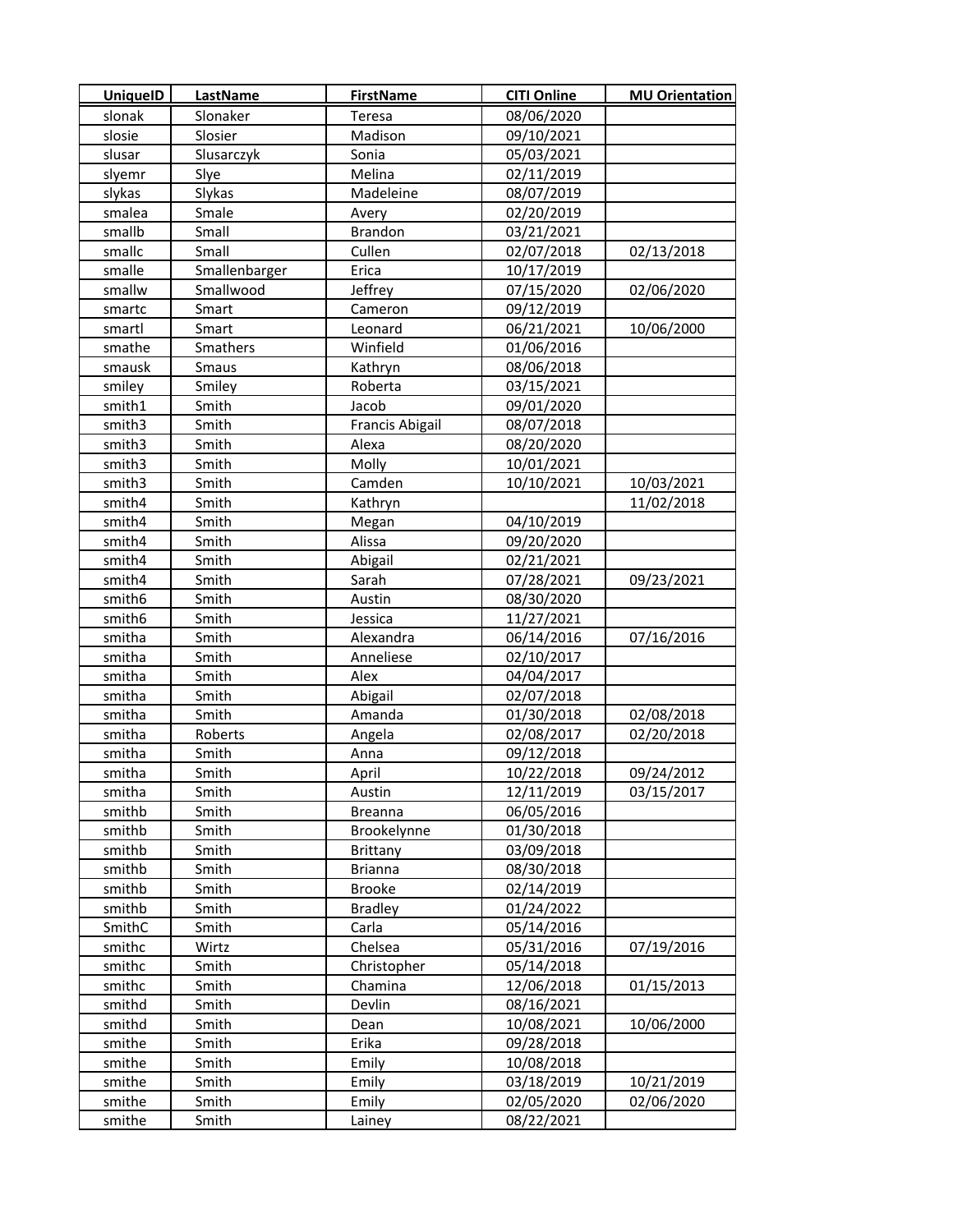| <b>UniquelD</b> | <b>LastName</b> | <b>FirstName</b> | <b>CITI Online</b> | <b>MU Orientation</b> |
|-----------------|-----------------|------------------|--------------------|-----------------------|
| smithg          | Smith           | Gabby            | 09/09/2020         |                       |
| smithh          | Smith           | Haley            | 01/31/2016         |                       |
| smithh          | Smith           | Harry            | 05/26/2017         | 06/16/2017            |
| smithh          | Smith           | H. Jeff          | 08/08/2017         | 02/20/2008            |
| smithh          | Smith           | Hannah           | 09/02/2018         |                       |
| Smithh          | Smith           | Hunter           | 09/22/2020         |                       |
| smithi          | Smith           | Isabel           | 09/07/2016         | 09/01/2016            |
| smithi          | Smith           | lan              | 10/14/2019         |                       |
| smithj          | Smith           | Jackson          | 02/06/2016         | 09/30/2016            |
| smithj          | Smith           | Jasmyne          | 02/18/2018         |                       |
| smithj          | Smith           | Justin           | 09/13/2018         |                       |
| smithk          | Smith           | Kyle             | 08/05/2018         | 10/04/2018            |
| SmithK          | Smith           | Kylie            | 04/20/2020         |                       |
| smithl          | Oeder           | Lisa             | 11/12/2018         |                       |
| smithl          | Smith           | Landon           | 04/09/2019         |                       |
| smithl          | Smith           | Lindsey          | 06/26/2021         |                       |
| smithl          | Smith-Lash      | VaLanDria        | 09/12/2021         |                       |
| smithm          | Smith           | Meghan           | 01/29/2016         | 02/09/2016            |
| smithm          | Smith           | Morgan           | 09/18/2016         |                       |
| smithm          | Smith           | Matthew          |                    | 10/20/2016            |
| smithm          | Smith           | Morgan           | 09/07/2017         |                       |
| smithm          | Smith           | Madeline         | 02/26/2017         | 01/05/2018            |
| smithm          | Smith           | Mary             | 03/27/2018         |                       |
| smithm          | Smith           | Mackenzie        | 02/04/2020         |                       |
| smithn          | Smith           | Nathaniel        | 02/15/2018         |                       |
| smithn          | Smith           | Nathan           | 08/23/2021         | 11/02/2018            |
| smithn          | Smith           | Nyah             | 09/30/2021         |                       |
| smithp          | Smith           | Philip           | 02/11/2018         | 02/12/2018            |
| smithp          | Smith           | Paige            | 02/17/2018         |                       |
| smithp          | Smith           | Philip           | 10/12/2018         | 10/04/2018            |
| smithq          | Smith           | Quiyanni         | 10/02/2019         |                       |
| smithr          | Smith           | Rachel           | 02/17/2018         |                       |
| smithr          | Smith           | Rebekah          | 02/18/2018         |                       |
| smithr          | Smith           | Roderick         | 01/04/2019         |                       |
| smiths          | Smith           | Shannon          | 09/29/2017         |                       |
| smiths          | Smith           | Susanna          | 06/15/2018         | 11/13/2019            |
| smitht          | Smith           | Tanner           | 10/10/2018         |                       |
| smithv          | Smith           | Vincent          | 04/27/2017         |                       |
| smithw          | Smith           | William          | 09/11/2017         |                       |
| smolen          | Smolenski       | Micaela          | 07/21/2020         |                       |
| smolle          | Smoller         | Alex             | 01/31/2020         |                       |
| smothe          | Smothers        | Eric             | 01/28/2020         | 01/31/2020            |
| smucke          | Smucker         | Byran            | 07/18/2019         | 07/19/2019            |
| smukal          | Smukall         | Patricia         | 08/07/2018         |                       |
| smulle          | Smullen         | Abby             | 10/10/2018         |                       |
| smuzok          | Smuzok          | Ethan            | 09/07/2016         |                       |
| smyknj          | Smyk            | Nicole           | 01/27/2022         |                       |
| smythl          | Smyth           | Laura            | 05/27/2019         |                       |
| snelli          | Snelling        | Taylor           | 09/11/2017         | 02/20/2018            |
| snider          | Snider          | Courtney         | 06/22/2016         |                       |
| snider          | Snider          | Sarah            | 06/20/2019         |                       |
| snooko          | Snook           | Olivia           | 09/15/2020         |                       |
| snowa           | Snow            | Aubrey           | 05/31/2020         |                       |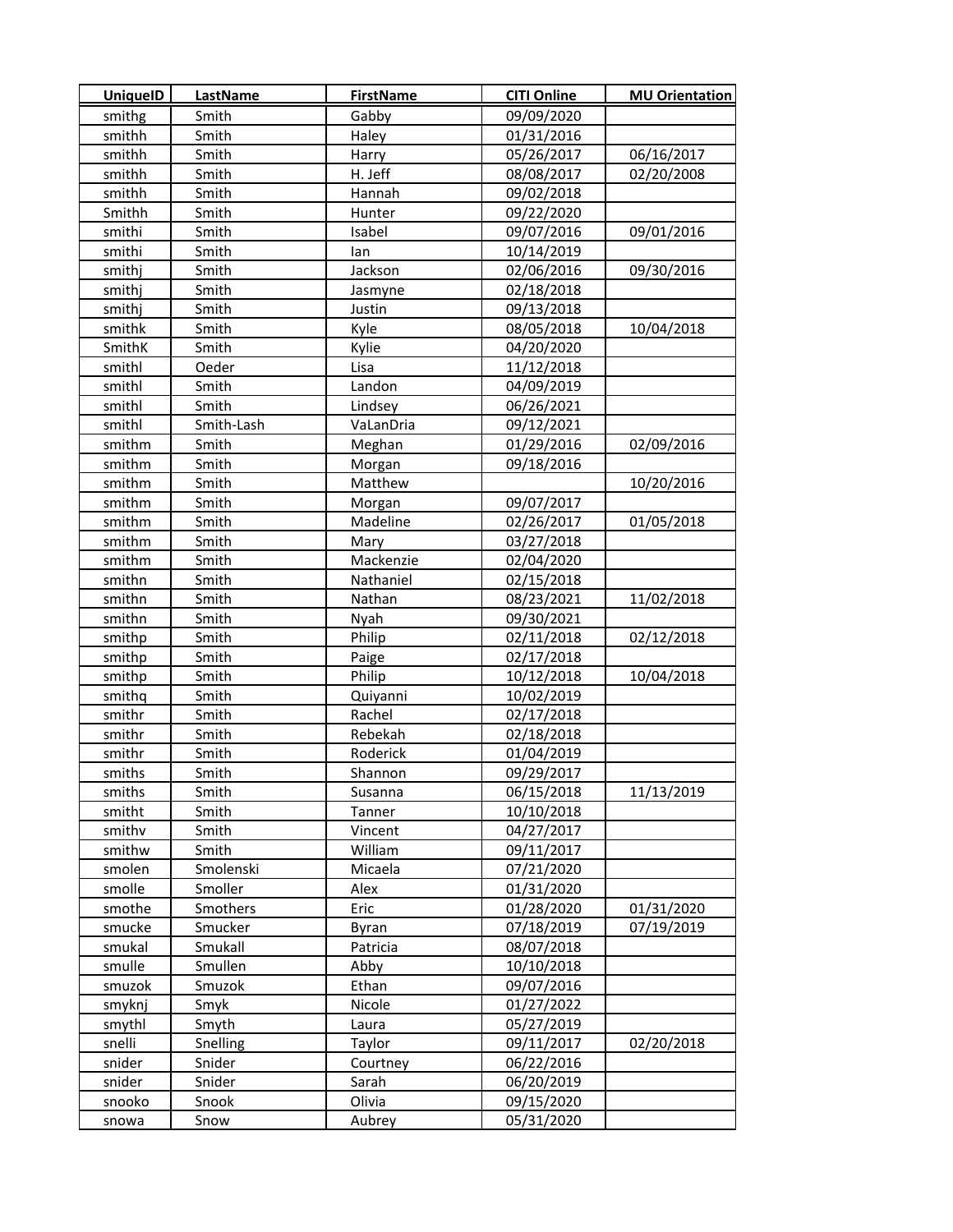| <b>UniquelD</b>    | LastName    | <b>FirstName</b> | <b>CITI Online</b> | <b>MU Orientation</b> |
|--------------------|-------------|------------------|--------------------|-----------------------|
| snowde             | Snowden     | Bethany          | 07/08/2017         |                       |
| snowjd             | Snow        | John             | 11/10/2020         |                       |
| snowks             | Snow        | Kaly             | 02/12/2017         |                       |
| snownl             | Snow        | <b>Nyssa</b>     | 09/14/2016         |                       |
| snownl             | Snow-Hill   | Nyssa            | 08/20/2019         |                       |
| snyde1             | Snyder      | Megan            | 11/21/2018         | 11/07/2018            |
| snyde1             | Snyder      | Julia            | 10/06/2019         |                       |
| snyder             | Snyder      | Ethan            | 02/10/2020         |                       |
| snyder             | Snyder      | Matthew          | 06/17/2020         |                       |
| sobeck             | Sobeck      | Nicholas         | 02/07/2018         | 02/13/2018            |
| sobelm             | Sobelman    | Beverly          | 07/27/2016         |                       |
| sobeln             | Sobel       | Natalie          | 02/24/2021         |                       |
| sobhan             | Sobhani     | Barbra           | 08/03/2018         |                       |
| sobhan             | Meurer      | Jessica          | 08/07/2020         |                       |
| sochae             | Socha       | Erin             | 07/18/2017         | 09/01/2017            |
| socrat             | Socrates    | lan              | 09/15/2019         |                       |
| Sogork             | Sogorka     | Paula            | 06/02/2020         |                       |
| sohig              | Sohi        | Gurnaaz          | 02/02/2022         |                       |
| sohnse             | Sohns       | Elizabeth        | 11/22/2017         | 03/14/2018            |
| soifer             | Soifer      | Kristin          | 05/29/2020         |                       |
| sokola             | Sokol       | Abby             | 03/31/2021         |                       |
| solaru             | Solaru      | Ademola          | 05/25/2016         |                       |
| solemd             | Solem       | Dani             | 10/04/2021         |                       |
| solomo             | Solomon     | Coleman          | 02/14/2020         |                       |
| solomo             | Solomon     | Ariana           | 04/07/2020         |                       |
| solomo             | Solomon     | Cam              | 04/19/2021         |                       |
| solzsm             | Solzsmon    | Andrew           | 03/09/2019         |                       |
| somama             | Soma        | Mark             | 02/10/2020         | 02/11/2020            |
| sommer             | Sommerfield | Nate             | 02/01/2017         |                       |
| sommer             | Sommer      | Hannah           | 09/10/2018         | 09/18/2018            |
| somrak             | Somrak      | Emma             | 02/21/2020         |                       |
| sonder             | Sonderman   | Grace            | 09/21/2018         |                       |
| sondys             | Sondys      | Kristin          | 12/10/2019         |                       |
| songh <sub>2</sub> | Song        | Karl             | 10/31/2019         | 10/31/2019            |
| songh7             | Song        | Haoda            | 02/01/2020         | 02/04/2020            |
| songj2             | Song        | Jiawen           | 10/01/2019         |                       |
| SongJi             | Song        | Jiyeon           | 07/24/2021         |                       |
| songr2             | Song        | Ruixin           | 09/22/2018         | 10/05/2018            |
| songz              | Song        | Zhe              | 03/06/2019         |                       |
| sonkin             | Sonkin      | Chad             | 01/06/2016         |                       |
| sonkin             | Sonkin      | Ryan             | 02/04/2016         | 02/04/2016            |
| sonnta             | Sonntag     | Keara            | 02/10/2018         | 02/12/2018            |
| soppes             | Soppe       | Sarah            | 09/05/2019         |                       |
| sorche             | Sorcher     | Jessica          | 09/01/2017         | 10/04/2018            |
| sorche             | Sorcher     | Rachael          | 11/04/2017         | 09/10/2019            |
| sorell             | Sorell      | Clyde            | 04/21/2016         | 05/31/2016            |
| sorens             | Sorensen    | Erik             | 12/09/2019         | 10/30/2017            |
| sorgc              | Sorg        | Carolyn          | 09/12/2021         |                       |
| sorian             | Soriano     | Julita           | 08/05/2018         |                       |
| soriat             | Soria       | Tara             | 09/03/2019         |                       |
| soriat             | Soria       | Tori             | 03/22/2021         |                       |
| soroch             | Sorochka    | Michelle         | 06/11/2020         |                       |
| sorrel             | Sorrell     | Jessica          | 01/29/2017         |                       |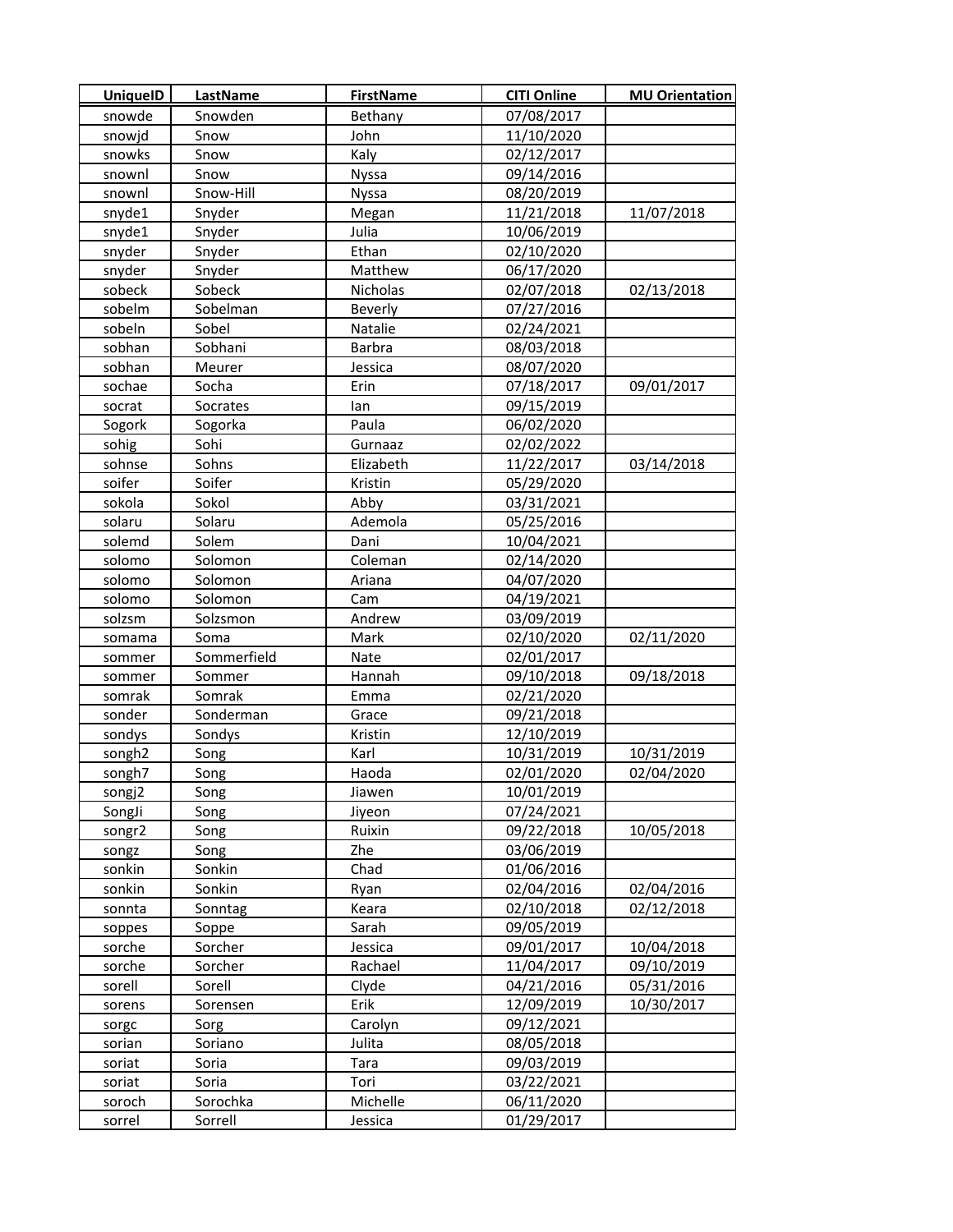| <b>UniquelD</b> | LastName      | <b>FirstName</b> | <b>CITI Online</b> | <b>MU Orientation</b> |
|-----------------|---------------|------------------|--------------------|-----------------------|
| sorrel          | Sorrell       | Sydney           | 02/18/2020         |                       |
| sosamo          | Sosa          | Melany           | 02/20/2020         |                       |
| sotava          | Sota          | Victoria         | 10/11/2019         |                       |
| sotome          | Soto          | Molly            | 02/21/2016         |                       |
| souder          | Souders       | Elise            | 05/22/2017         |                       |
| sounda          | Soundararajan | Divyalakshmi     | 03/24/2017         |                       |
| southa          | South         | Allison          | 02/03/2020         |                       |
| southe          | Southers      | Adam             | 10/12/2021         |                       |
| southw          | Southworth    | Jenelle          | 04/01/2019         |                       |
| soutte          | Soutter       | Emily            | 09/06/2016         |                       |
| souzae          | Souza         | Ethan            | 06/24/2019         |                       |
| sowc            | Sow           | Coumba           | 10/07/2018         |                       |
| spaeth          | Miller        | Leslie           |                    | 06/26/2019            |
| spahre          | Spahr         | Evan             | 09/04/2017         |                       |
| spahrk          | Spahr         | Kaylee           | 02/11/2019         |                       |
| spahrr          | Spahr         | Rachel           | 09/01/2016         |                       |
| spanag          | Spanagel      | Samantha         | 03/21/2019         |                       |
| spandi          | Spandikow     | Jim              | 06/01/2020         |                       |
| spanel          | Spanel        | Greg             | 09/25/2017         | 09/12/2017            |
| spangl          | Spangler      | Araya            | 09/12/2021         |                       |
| spangl          | Spangle       | Carver           | 11/27/2021         |                       |
| sparks          | Sparks        | Jessica          | 05/26/2016         | 07/19/2016            |
| sparks          | Sparks        | Sarah            | 07/16/2017         |                       |
| sparks          | Sparks        | Kennen           | 10/22/2020         |                       |
| sparks          | Zachary       | Maggie           | 05/31/2021         |                       |
| sparks          | Sparks        | Jane             | 09/28/2021         |                       |
| spauld          | Spaulding     | Kourtney         | 10/19/2016         |                       |
| spauld          | Spaulding     | Elizabeth        | 09/18/2020         |                       |
| speakm          | Speakman      | Tanner           | 05/01/2019         |                       |
| spears          | Spears        | Wiley            | 06/12/2021         |                       |
| specht          | Specht        | Chris            | 10/11/2017         |                       |
| specog          | Specogna      | Hannah           | 01/27/2020         | 02/11/2020            |
| specto          | Spector       | Hannah           | 09/14/2017         | 10/04/2018            |
| speeds          | Speed         | Shannon          | 04/14/2020         | 03/11/2020            |
| speigl          | Speigle       | Hannah           | 03/10/2020         |                       |
| spelic          | Spelic        | Mary             | 09/03/2018         | 09/05/2018            |
| spelic          | Spelic        | Behkah           | 10/17/2020         |                       |
| spelke          | Spelke        | Dawn             | 08/01/2016         |                       |
| spence          | Spencer       | Jasmine          | 02/21/2016         |                       |
| spence          | Spencer       | Michelle         | 08/06/2016         |                       |
| spence          | Spencer       | Nicole           | 11/08/2016         |                       |
| spence          | Spencer       | Leland           | 07/28/2018         |                       |
| spence          | Spencer       | Jonathan         | 05/31/2019         |                       |
| spence          | Spencer       | Courtney         | 09/13/2019         |                       |
| spence          | Spence        | Stephanie        | 08/21/2021         |                       |
| spence          | Spence        | Nathan           | 11/30/2021         |                       |
| spenoe          | Speno         | Erin             | 01/22/2018         |                       |
| sperli          | Sperling      | Tim              | 07/07/2020         |                       |
| speros          | Speros        | Kayla            | 09/10/2018         |                       |
| spiese          | Spieser       | Charles          | 02/18/2017         |                       |
| spiess          | Spiess        | Cyenna           | 09/16/2019         |                       |
| spilma          | Spilman       | Benjamin         | 09/22/2017         | 02/14/2013            |
| Spinde          | Spindel       | Kristin          | 08/09/2021         |                       |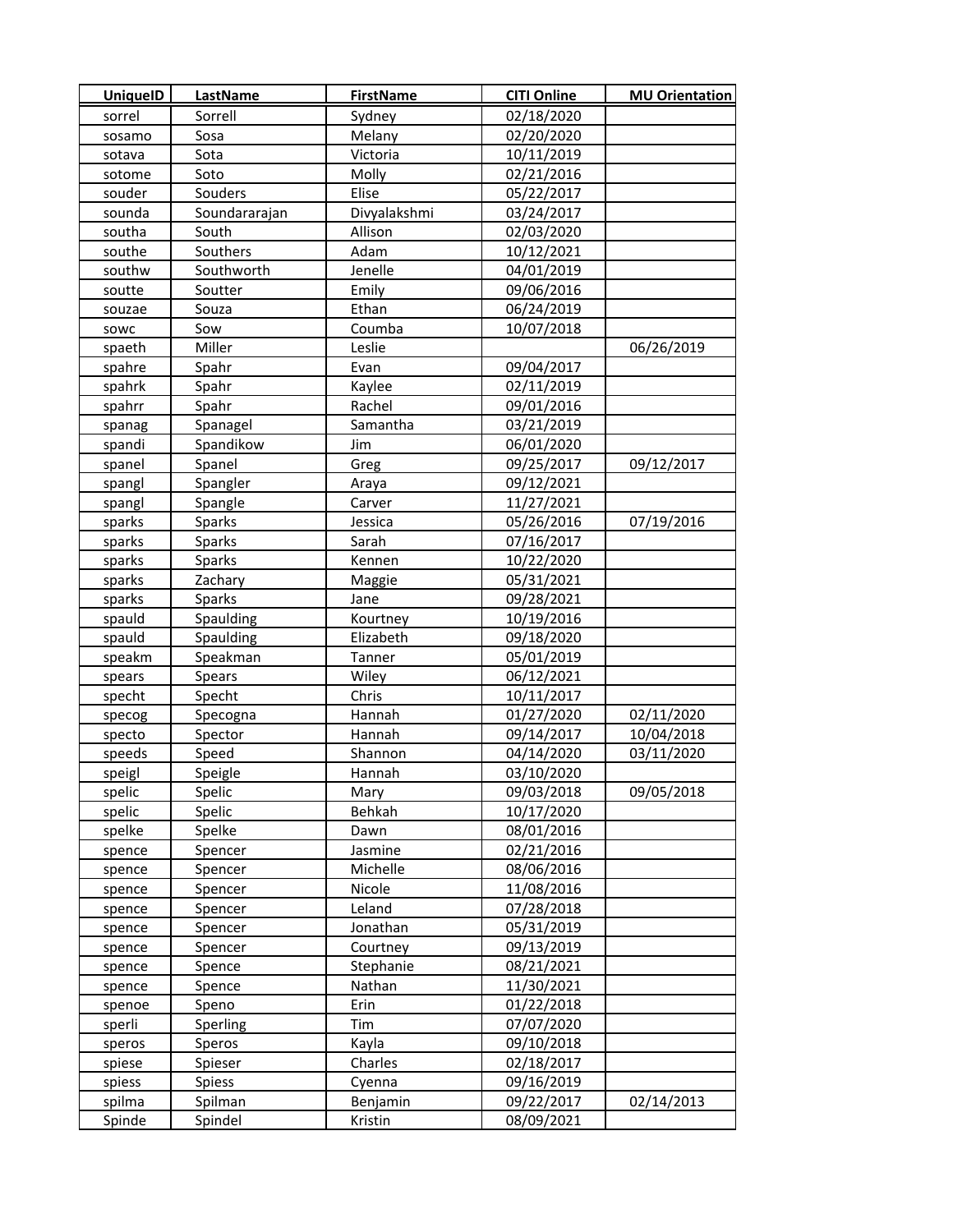| <b>UniquelD</b> | <b>LastName</b>  | <b>FirstName</b> | <b>CITI Online</b> | <b>MU Orientation</b> |
|-----------------|------------------|------------------|--------------------|-----------------------|
| spinne          | Spinney          | Erin             | 06/02/2019         |                       |
| spires          | McIntire         | Samantha         | 03/07/2019         |                       |
| spitle          | Spitler          | Jessi            | 06/07/2016         |                       |
| spitle          | Spitler          | Jessica          | 01/27/2021         |                       |
| spitze          | Spitzer          | Josie            |                    | 08/31/2021            |
| spitzs          | Spitz            | Shelby           | 08/24/2018         |                       |
| spoerl          | Spoerl           | Mary             | 02/18/2019         |                       |
| spoerl          | Spoerle          | Alexa            | 08/31/2021         |                       |
| spolet          | Spoleti          | Katie            | 02/11/2018         |                       |
| sports          | Sportsman        | Joseph           | 05/11/2018         | 04/25/2019            |
| sprank          | Sprankles        | William          | 10/06/2019         | 02/06/2020            |
| spratt          | Spratt           | Caitin           | 10/20/2017         |                       |
| Spreng          | Sprenger         | James            | 07/18/2017         |                       |
| spreng          | Sprenger         | Tristan          | 09/30/2021         |                       |
| spring          | Springfield      | Kelly            | 09/21/2018         |                       |
| spring          | Springfield      | Emily            | 06/05/2020         |                       |
| spring          | Spring           | Kristin          | 07/09/2020         |                       |
| sproat          | Sproat           | Hannah           | 09/03/2018         |                       |
| sprock          | Sprock           | Leah             | 08/30/2018         |                       |
| Spruan          | Spruance         | Jenna            | 02/25/2019         |                       |
| spunge          | Spungen          | Jacob            | 02/16/2016         | 09/06/2016            |
| spurgu          | Spurgus          | Nick             | 02/11/2016         |                       |
| spurlo          | Spurlock         | <b>Nick</b>      | 02/23/2016         |                       |
| spurlo          | Spurlock         | Juliana          | 02/18/2018         |                       |
| spurlo          | Spurlock         | <b>Briana</b>    | 10/10/2019         |                       |
| spurrj          | Spurr            | Julie            | 06/30/2021         |                       |
| squill          | Squillante       | Samuel           | 11/28/2018         | 11/28/2018            |
| squire          | Squires          | Taylor           | 09/05/2018         |                       |
| <b>Staats</b>   | <b>Staats</b>    | Dylan            | 06/12/2017         |                       |
| stablj          | Stabl            | Jennifer         | 02/02/2017         |                       |
| stachl          | Stachler         | Thomas           | 01/05/2016         |                       |
| stacym          | Stacy            | Morgan           | 02/03/2016         |                       |
| stacys          | Stacy            | Sydney           | 02/12/2017         | 02/06/2018            |
| staffi          | Staffiera        | Katie            | 09/30/2018         |                       |
| staffn          | Staffney         | Edriah           | 10/08/2019         |                       |
| staffo          | Stafford         | Maddison         | 10/21/2019         |                       |
| staggs          | <b>Staggs</b>    | Michelle         | 03/14/2018         | 02/12/2019            |
| stagna          | Stagnaro         | Lauren           | 08/16/2020         |                       |
| stahla          | Stahl            | Alex             | 09/28/2016         |                       |
| stahlb          | Stahl            | <b>Brianna</b>   | 02/07/2016         |                       |
| stahle          | Stahley          | Jim              | 01/30/2019         |                       |
| stahlg          | Stahl            | Grace            | 10/15/2018         |                       |
| stahlk          | Stahl            | Kellis           | 09/04/2018         |                       |
| stahls          | Stahlsmith       | Megan            | 03/28/2019         | 04/10/2019            |
| stahnk          | Stahnke          | Ashley           | 09/05/2016         |                       |
| stahrl          | Stahr            | Lynn             | 09/05/2019         | 09/12/2019            |
| stahrn          | Stahr            | Nina             | 09/07/2020         |                       |
| staler          | Stalerman        | Sarah            | 08/06/2021         |                       |
| staley          | Little           | Karla            | 10/16/2017         |                       |
| stalla          | Stall            | Abigail          | 01/26/2016         | 02/04/2016            |
| stalla          | Stallard         | Kayla            | 02/04/2017         |                       |
| stalla          | Stallard         | Leann            | 02/06/2018         |                       |
| stalli          | <b>Stallings</b> | Michelle         | 05/27/2016         |                       |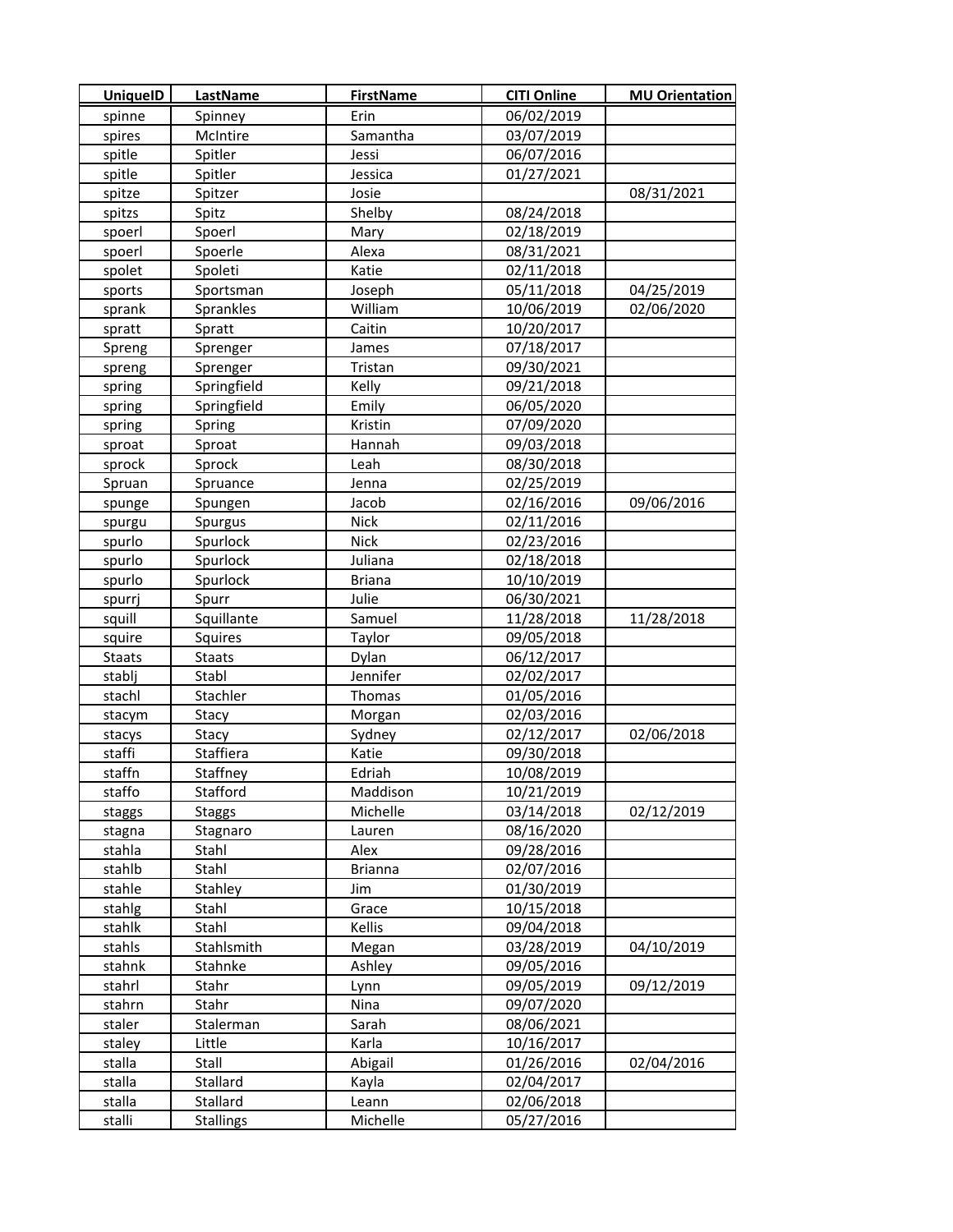| <b>UniquelD</b> | <b>LastName</b> | <b>FirstName</b> | <b>CITI Online</b> | <b>MU Orientation</b> |
|-----------------|-----------------|------------------|--------------------|-----------------------|
| stallm          | Stall           | Ali              | 02/10/2020         | 02/11/2020            |
| staman          | St. Amand       | Emma             | 02/01/2018         |                       |
| stamba          | Stambaugh       | Alexandra        | 02/03/2020         |                       |
| stamme          | Stammen         | Kate             | 02/01/2022         |                       |
| stampe          | Stamper         | Laura            | 02/14/2018         |                       |
| stampe          | Stamper         | Nick             | 02/14/2018         |                       |
| stande          | Stander         | Evelyn           | 09/28/2021         |                       |
| stanfo          | Stanford        | <b>Nick</b>      | 05/08/2020         |                       |
| stanga          | Stang           | Alexandra        | 02/17/2020         |                       |
| stange          | Stanger         | Madeline         | 02/06/2019         |                       |
| stanko          | Stanko          | <b>Brittany</b>  | 01/26/2019         |                       |
| stanle          | Stanley         | Elizabeth        | 01/06/2016         |                       |
| stanle          | Stanley         | Clara            | 10/10/2018         |                       |
| stanle          | Stanley         | Ned              | 01/25/2019         |                       |
| stanto          | Stanton         | Ellie            | 02/01/2022         |                       |
| stanul          | Stanula         | Lauren           | 06/05/2016         |                       |
| stapfe          | Stapf           | Emily            | 02/17/2018         |                       |
| staple          | Stapleton       | Dakota           | 09/14/2018         |                       |
| stares          | Stare           | Stepehn          | 08/08/2018         |                       |
| starkd          | <b>Stark</b>    | Dakota           | 02/14/2020         | 10/04/2018            |
| starkw          | Starkweather    | Sydney           | 02/05/2016         |                       |
| stasia          | Stasiak         | Ryan             | 11/25/2019         |                       |
| stater          | Stater          | Hannah           | 08/05/2021         |                       |
| states          | <b>States</b>   | Lindsey          | 08/02/2019         | 06/26/2019            |
| staton          | Staton          | Alexander        | 02/08/2016         |                       |
| staton          | Singleton       | Alisha           | 05/30/2018         |                       |
| Staton          | Staton          | Daniel           | 02/18/2020         |                       |
| staton          | Staton          | Takala           | 03/02/2021         |                       |
| statum          | Statum          | Cody             | 02/22/2016         |                       |
| statze          | Statzer         | Emily            | 10/10/2018         |                       |
| statze          | Statzer         | Alexa            | 02/27/2020         |                       |
| stauba          | Staubach        | Jessica          | 09/26/2018         |                       |
| staudt          | Staudt          | Nikki            | 03/10/2020         |                       |
| stclai          | St. Clair       | Rachel           | 09/08/2017         |                       |
| steahl          | Steahly         | Camille          | 09/12/2021         |                       |
| stearm          | Stearman        | Paul             | 06/08/2016         |                       |
| stebbi          | Stebbins        | Kimberly         | 06/04/2019         |                       |
| stecks          | Steck           | Sydney           | 02/02/2020         |                       |
| steeby          | Steeby          | Heather          | 11/11/2018         | 11/07/2018            |
| steede          | Steed           | Laurens          | 07/19/2021         | 08/31/2021            |
| steedj          | Steed           | James            | 06/23/2021         |                       |
| steele          | Steele          | Allison          | 06/16/2016         |                       |
| steele          | Steele          | Emily            | 02/01/2017         |                       |
| steele          | Steele          | Caitlyn          | 07/31/2017         | 05/05/2017            |
| stefan          | Stefanski       | Peter            | 03/10/2016         | 03/09/2016            |
| stefan          | Stefanski       | David            | 05/19/2021         |                       |
| steffe          | Steffen         | Ryan             | 10/09/2018         |                       |
| stegma          | Stegmann        | Katelyn          | 02/01/2021         |                       |
| stegne          | Stegner         | Nathan           | 02/19/2018         |                       |
| steige          | Steigerwald     | Shauna           | 06/07/2016         |                       |
| steige          | Steiger         | Isaac            | 02/13/2018         |                       |
| steime          | Steimel         | Chaney           | 02/14/2018         |                       |
| steina          | Stein           | Andrea           | 07/21/2019         |                       |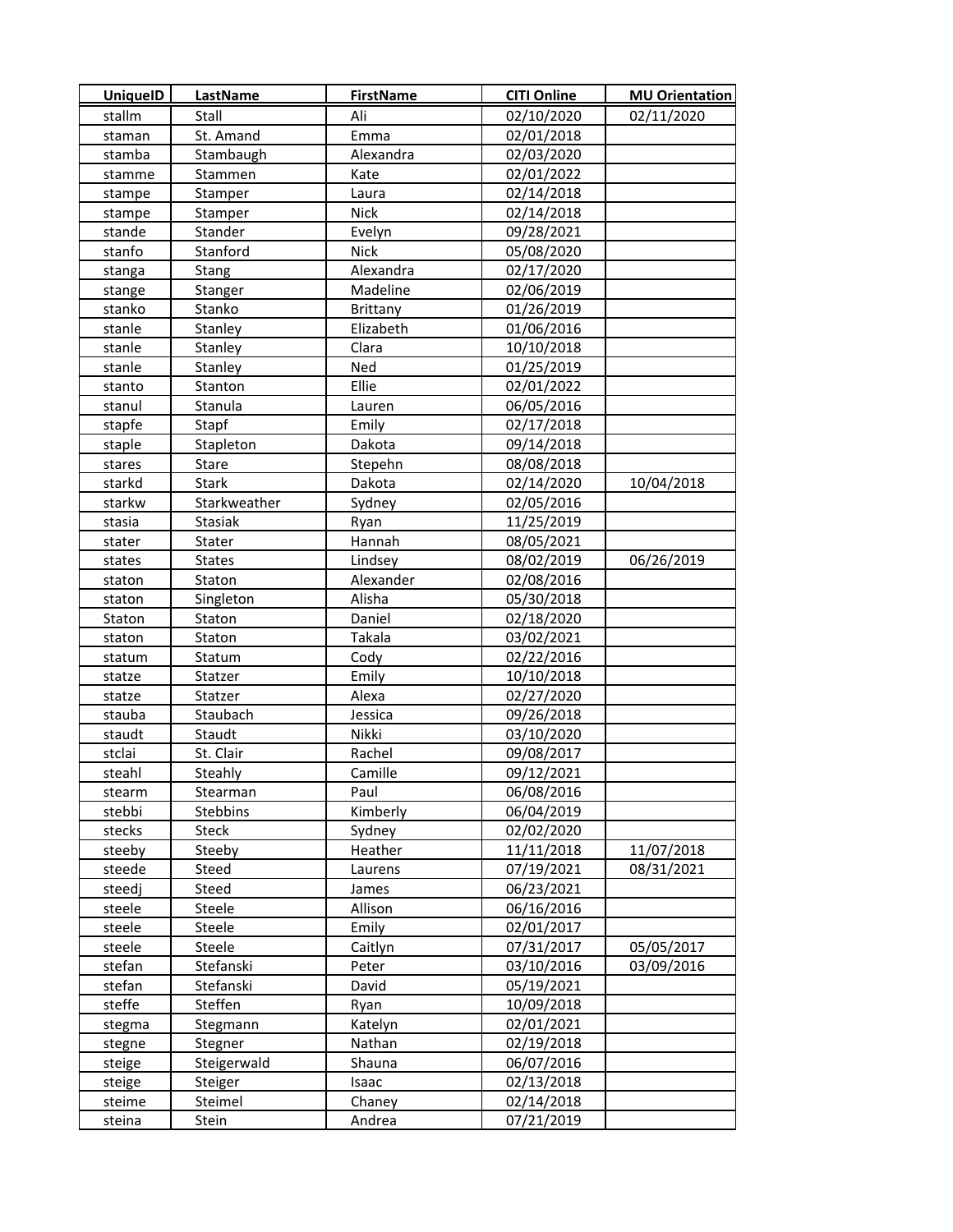| <b>UniquelD</b> | <b>LastName</b> | <b>FirstName</b> | <b>CITI Online</b> | <b>MU Orientation</b> |
|-----------------|-----------------|------------------|--------------------|-----------------------|
| steinb          | Steinberger     | Alexis           | 02/02/2021         |                       |
| steind          | Stein           | Danielle         | 10/09/2019         |                       |
| steine          | Steinel         | Erica            | 01/10/2018         |                       |
| steinf          | Steinfurth      | Bennett          | 03/04/2021         |                       |
| steink          | Steinkraus      | Grace            | 02/02/2020         |                       |
| steink          | Stein           | Kody             | 03/11/2020         |                       |
| steinl          | Stein           | Lindsay          | 08/26/2021         |                       |
| steinl          | Stein           | Lily             | 09/14/2021         |                       |
| steinm          | Steinmetz       | Erin             | 08/01/2019         |                       |
| stelze          | Stelzer         | Danielle         | 02/22/2016         |                       |
| stemen          | Stemen          | Sara             | 05/26/2020         | 09/30/2011            |
| stenst          | Stenstrom       | Eric             | 04/17/2018         | 11/13/2014            |
| stepha          | Stephan         | James            | 05/23/2016         |                       |
| stepha          | Stephan         | Matthew          | 09/13/2019         | 09/08/2016            |
| stephe          | Stephens        | Alexis           | 11/04/2017         |                       |
| stephe          | Stephenson      | Kate             | 09/10/2018         |                       |
| stephe          | Stephenson      | Abby             | 09/26/2018         |                       |
| stephe          | Stephens        | Sara             | 09/27/2018         |                       |
| stephe          | Stephens        | Jordan           | 12/06/2018         |                       |
| stephe          | Stephens        | Erin             | 07/18/2019         |                       |
| Stephe          | Stephenson      | Emma             | 03/13/2018         | 09/10/2019            |
| stephe          | Stephenson      | Bonnie           | 10/18/2020         |                       |
| sterle          | Sterle          | Leonard          | 08/30/2016         | 08/31/2016            |
| sterli          | Sterling        | Alexandria       | 11/08/2016         |                       |
| sterna          | Sternasty       | Katie            | 08/20/2016         |                       |
| sternk          | Stern           | Kiana            | 08/28/2018         |                       |
| sterns          | Stern           | Sabrina          | 02/27/2021         |                       |
| steuer          | Steuerwald      | Jackson          | 01/29/2019         |                       |
| steven          | Stevenson       | Matthew          | 05/27/2017         |                       |
| steven          | Stevenson       | Kenedy           | 09/06/2017         |                       |
| steven          | Stevens         | Jason            | 08/02/2018         |                       |
| steven          | Stevenson       | Krystal          | 08/04/2018         |                       |
| steven          | Stevens         | Mitchell         | 11/11/2019         |                       |
| steven          | Stevens         | Sarah            | 09/28/2020         |                       |
| stewar          | Stewart         | Matt             | 01/06/2016         |                       |
| stewar          | Stewart         | Isaiah           | 09/07/2016         |                       |
| stewar          | Stewart         | Emily            | 09/15/2016         |                       |
| stewar          | Steward         | Emily            | 07/09/2018         |                       |
| stewar          | Stewart         | Gregory          | 10/31/2018         | 09/13/2017            |
| stewar          | Steward         | Lily             | 09/07/2019         |                       |
| stewar          | Stewart         | Savanna          | 09/09/2019         | 10/21/2019            |
| stewar          | Stewart         | Tommy            | 01/31/2020         | 02/04/2020            |
| stewar          | Stewart         | Sam              | 02/09/2020         |                       |
| stewar          | Stewart         | Kayla            | 02/12/2020         |                       |
| stewar          | Stewart         | Noah             | 05/09/2021         |                       |
| stewar          | Stewart         | Grace            | 12/01/2021         |                       |
| sticek          | Stice           | Kirsten          | 07/10/2017         |                       |
| stidha          | Stidham         | Caleb            | 09/27/2016         | 09/28/2016            |
| stidha          | Stidham         | Cassie           | 09/17/2020         |                       |
| stiefk          | Stief           | Katherine        | 12/05/2017         |                       |
| stierw          | Stierwalt       | Grant            | 02/06/2019         |                       |
| stikel          | Stikeleather    | Ralph            | 08/09/2017         |                       |
| stille          | Stille          | Jessica          | 02/17/2021         |                       |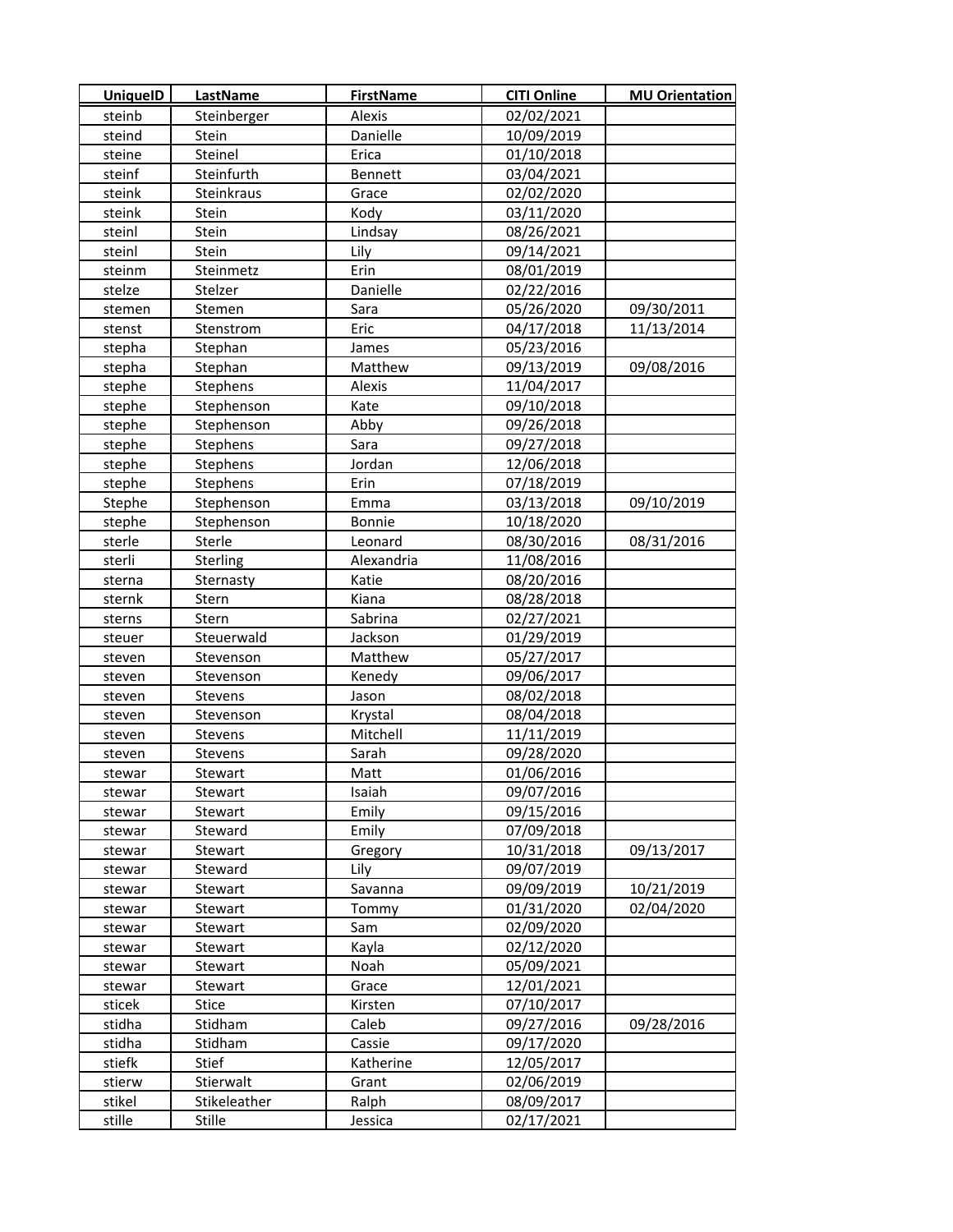| <b>UniquelD</b> | LastName      | <b>FirstName</b> | <b>CITI Online</b> | <b>MU Orientation</b> |
|-----------------|---------------|------------------|--------------------|-----------------------|
| Stinch          | Stinchcomb    | Delaney          | 02/25/2021         |                       |
| stinch          | Stinchcomb    | Tyler            | 06/02/2021         |                       |
| stinek          | Stine         | Kayla            | 04/20/2021         |                       |
| stinnj          | Stinn         | Joseph           | 07/15/2019         | 07/19/2019            |
| Stipan          | Stipancic     | Kaila            | 09/20/2016         |                       |
| stittl          | Stitt         | Laura            | 10/02/2019         |                       |
| stitze          | Stitzel       | Nichole          | 02/17/2016         |                       |
| stockc          | Stock         | Claire           | 02/05/2020         |                       |
| stocke          | Stocker       | Katelyn          | 02/14/2021         |                       |
| stocki          | Stockinger    | Maria            | 01/05/2017         |                       |
| stockk          | Stock         | Kaitlin          | 03/04/2020         |                       |
| stockm          | Stockmann     | Kelly            | 02/06/2020         | 02/06/2020            |
| stockr          | Stock         | Rachel           | 02/28/2017         |                       |
| stoelm          | Stoel         | Michael          | 10/18/2021         | 04/23/2009            |
| stoeva          | Stoeva        | Luiza            | 10/02/2019         |                       |
| stoica          | Stoica        | Katherine        | 06/18/2016         |                       |
| <b>Stokes</b>   | Stokes        | Mike             | 12/08/2020         |                       |
| stoler          | Stoler        | Jake             | 01/31/2016         |                       |
| stolla          | Stoll         | Austin           | 09/10/2018         | 10/04/2018            |
| stollb          | Stoll         | <b>Brianna</b>   | 07/02/2018         |                       |
| stollc          | Stoll         | Claire           | 09/07/2019         | 02/07/2020            |
| stolle          | Stoll         | Erin             | 04/12/2017         |                       |
| stolls          | Stoll         | Sean             | 02/27/2020         |                       |
| stonea          | Stone         | Abigail          | 11/23/2018         |                       |
| stonec          | Stone         | Carmen           | 02/21/2017         |                       |
| Stonec          | Stone         | Courtney         | 09/11/2019         | 10/21/2019            |
| stoneh          | Stone         | Hannah           | 09/21/2021         |                       |
| stonek          | Stone         | Katelynn         | 08/25/2019         |                       |
| stonek          | Stone         | Kyla             | 03/03/2020         |                       |
| stonek          | Stone         | Kyle             | 04/01/2020         |                       |
| stoner          | Stoner        | Tina             | 09/19/2018         | 09/17/2018            |
| stopke          | Stopke        | Melissa          | 07/21/2021         |                       |
| storer          | Storer        | Josiah           | 09/12/2017         |                       |
| storer          | Storer        | Blake            | 11/07/2021         |                       |
| storms          | Storms        | Claire           | 02/14/2021         |                       |
| stoutw          | Stout         | Will             | 02/19/2020         |                       |
| stover          | Stover        | Hannah           | 01/04/2017         |                       |
| stoycj          | Stoy          | Chris            | 02/17/2019         |                       |
| stoyko          | Stoyko        | Jessica          | 06/21/2019         |                       |
| strach          | Strachan      | Candice          | 02/09/2017         | 03/15/2017            |
| strack          | Strack        | Sarah            | 02/27/2019         |                       |
| strack          | <b>Strack</b> | Sarah            | 09/24/2020         |                       |
| strahl          | Strahler      | Kassandra        | 03/11/2020         |                       |
| strahm          | Strah         | Megan            | 02/12/2019         |                       |
| strake          | Straker       | Jane             | 07/23/2021         | 10/05/2000            |
| strand          | Strandberg    | Stacey           | 06/13/2019         |                       |
| strasb          | Strasburg     | Miranda          | 01/02/2019         | 02/02/2018            |
| strass          | Strassburger  | Courtney         | 10/27/2016         |                       |
| strass          | Strasser      | Abigail          | 02/14/2018         | 02/13/2018            |
| strass          | Strassner     | Rochelle         | 07/08/2018         |                       |
| strass          | <b>Strass</b> | Haley            | 02/10/2020         | 08/13/2019            |
| strass          | <b>Strass</b> | Kara             | 01/27/2022         |                       |
| strate          | Strate        | Gretchen         | 07/30/2019         |                       |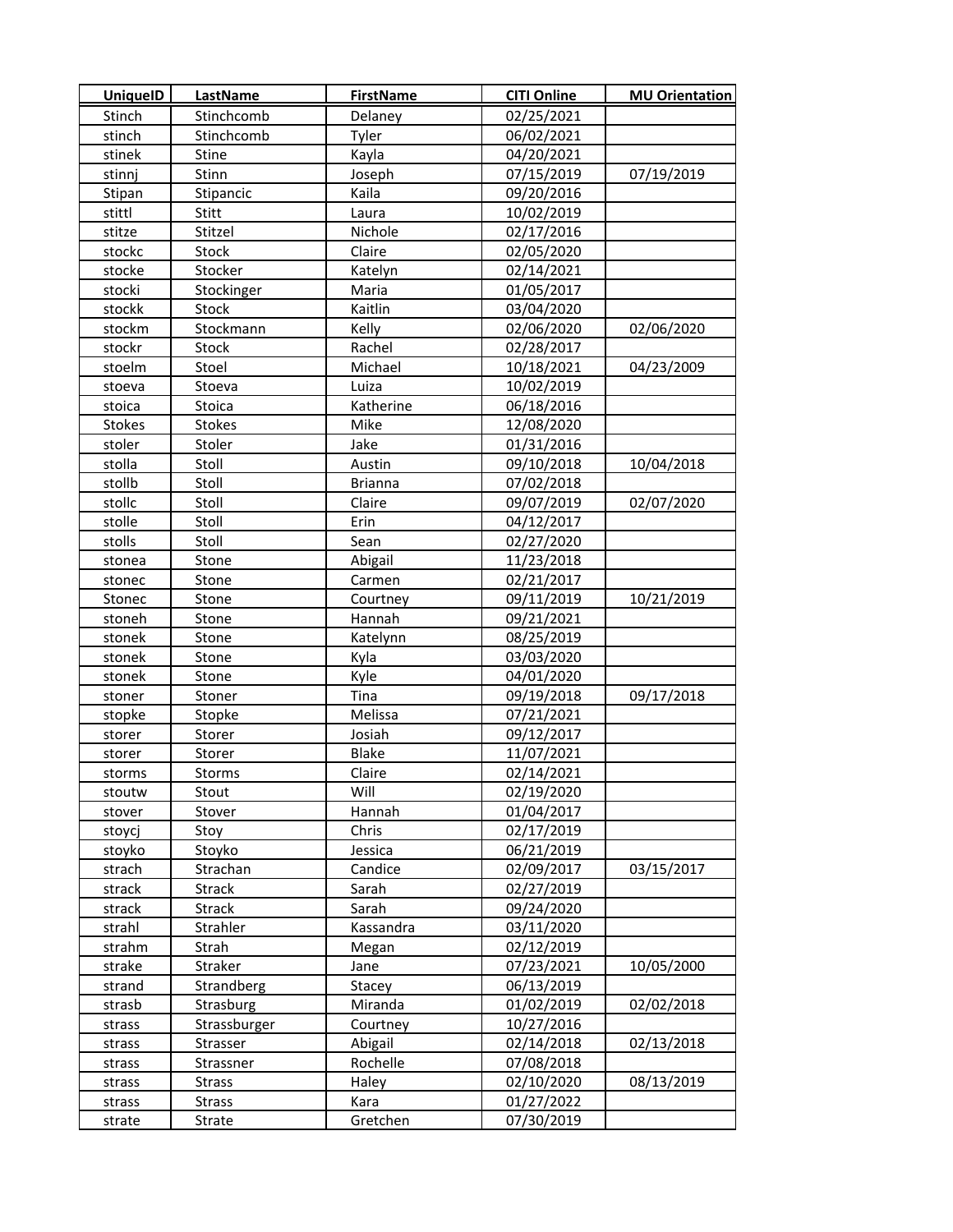| <b>UniquelD</b>  | LastName               | <b>FirstName</b>       | <b>CITI Online</b>       | <b>MU Orientation</b> |
|------------------|------------------------|------------------------|--------------------------|-----------------------|
| strate           | Strate                 | JP.                    | 07/30/2019               |                       |
| stratm           | Stratman               | Kristin                | 03/05/2019               |                       |
| straub           | Straub                 | Ashley                 | 11/02/2016               |                       |
| straub           | Straub                 | Jacob                  | 09/17/2019               |                       |
| straub           | Straub                 | Hannah                 | 02/04/2020               |                       |
| straub           | Straub                 | Madeline               | 02/20/2020               |                       |
| straub           | Straub                 | Julie                  | 05/21/2021               | 10/20/2016            |
| straus           | <b>Strauss</b>         | Bethany                | 02/08/2016               | 02/09/2016            |
| straus           | <b>Strauss</b>         | Zachary                | 08/02/2021               |                       |
| straus           | <b>Strauss</b>         | Nicholas               | 01/26/2022               |                       |
| strawa           | Straw                  | Alexis                 | 09/04/2019               |                       |
| straye           | Strayer                | Shelby                 | 02/14/2018               |                       |
| streat           | Streator               | Sterling               | 04/12/2017               |                       |
| streby           | Streby                 | Morgan                 | 12/01/2021               |                       |
| streck           | Strecker               | Elena                  | 01/12/2019               | 03/28/2017            |
| street           | Street                 | Julie                  | 04/18/2017               | 04/17/2017            |
| strefe           | Strefelt               | Michael                | 03/12/2020               |                       |
| streib           | Streibick              | Samantha               | 01/25/2016               |                       |
| strick           | Stricker               | Hannah                 | 02/08/2016               | 02/09/2016            |
| strick           | Stricker               | Lindsay                | 02/16/2020               |                       |
| strigg           | Striggow               | Alicia                 | 06/14/2016               |                       |
| string           | Smith                  | Hannah                 | 05/08/2016               | 05/10/2016            |
| string           | Stringfield            | Melissa                | 05/24/2018               |                       |
| <b>STROGE</b>    | Strogen                | Jeff                   | 06/13/2020               |                       |
| stroha           | Stroh                  | Adam                   | 02/19/2018               |                       |
| strohr           | Stohry                 | Hannah                 | 05/11/2021               | 10/29/2018            |
| Strolo           | Strolovitch            | Dara                   | 12/20/2020               |                       |
| stromm           | Stromme                | Claire                 | 02/17/2019               |                       |
| stromz           | Strom                  | Zack                   | 02/11/2021               |                       |
| strong           | Strong                 | Alexis                 | 02/08/2016               | 02/09/2016            |
| strong           | Strong                 | Theresa                | 06/20/2021               |                       |
| strope           | Strope                 | Lauren                 | 01/30/2019               | 02/11/2020            |
| strotm           | Strotman               | Kelly                  | 11/20/2020               |                       |
| stroyl           | <b>Stroyls</b>         | Madeline               | 02/09/2016               |                       |
| strubh           | Allison                | Lydia                  | 01/29/2020               | 01/31/2020            |
| Strubl           | Struble                | Emily                  | 02/14/2018               |                       |
| strunk           | Eubanks                | Maria                  | 09/09/2016               |                       |
| strunk           | Strunk                 | Tori                   | 05/30/2020               |                       |
| stryke           | Stryker                | Reed                   | 01/04/2019               |                       |
| stuart           | Stuart                 | Todd                   | 03/28/2016               | 03/29/2016            |
| stuart           | Stuart                 | Jackie                 | 09/12/2021               |                       |
| stucke           | Stucke                 | Amanda                 | 06/02/2017               | 06/16/2017            |
| studey           | Studey                 | Katherine              | 08/06/2016               |                       |
| stugmy           | Stugmyer               | Katy                   | 10/10/2019               |                       |
| stupic           | Stupica                | Maya                   | 01/13/2021               |                       |
| sturmd           | Sturm                  | Danielle               | 10/09/2016               |                       |
| stutel           | Stutelberg             | Lillian                | 02/28/2021               |                       |
| stutzm           | Stutz                  | Meredith               | 08/30/2018               |                       |
| styfur           | Styfurak               | Lysa                   | 06/06/2016               |                       |
| styzin<br>styzin | Styzinski<br>Styzinski | <b>Bailey</b><br>Emily | 02/05/2018<br>09/02/2019 |                       |
| subedi           | Subedi                 | Janardan               | 10/05/2017               |                       |
| suberl           | Jacob                  | Lisa                   | 12/09/2018               | 06/26/2019            |
|                  |                        |                        |                          |                       |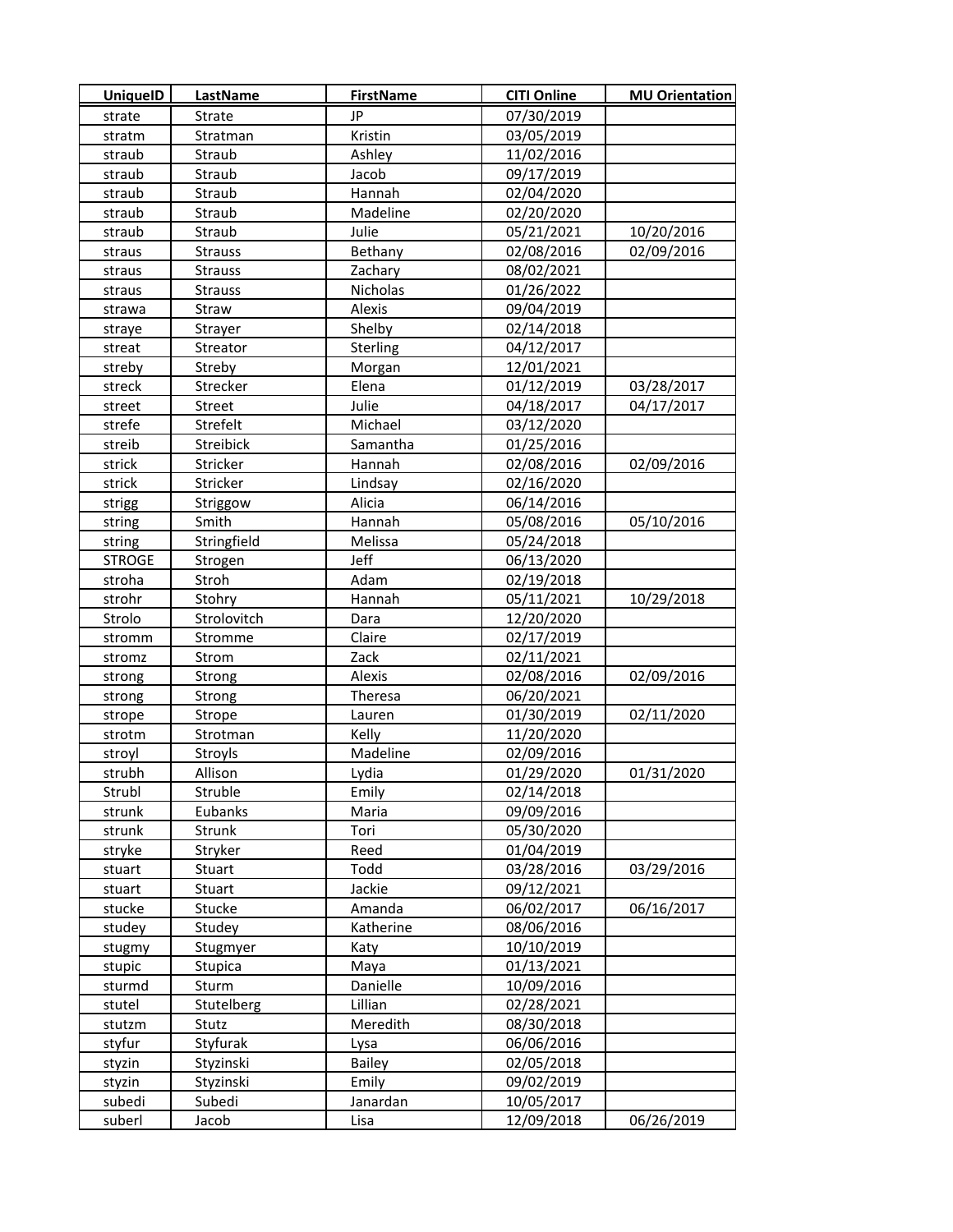| <b>UniquelD</b> | LastName       | <b>FirstName</b> | <b>CITI Online</b> | <b>MU Orientation</b> |
|-----------------|----------------|------------------|--------------------|-----------------------|
| subers          | Subers         | Shannon          | 07/23/2017         |                       |
| sudbri          | Sudbrink       | Alexis           | 02/12/2020         |                       |
| sudnic          | Sudnick        | Zach             | 09/06/2016         | 08/31/2016            |
| suf5            | Su             | Fangjing         | 10/28/2021         |                       |
| sugawa          | Sugawara       | Kayli            | 09/11/2019         |                       |
| suggsh          | <b>Suggs</b>   | Hanna            | 06/05/2021         |                       |
| sulkso          | Sulkson        | Kamile           | 08/23/2020         |                       |
| sulli2          | Sullivan       | Kaitlyn          | 09/19/2019         | 09/18/2019            |
| sulli2          | Sullivan       | Tim              | 02/11/2021         |                       |
| sulli2          | Sullivan       | Kara             | 02/12/2021         |                       |
| sulliv          | Sullivan       | Kevin            | 04/11/2016         |                       |
| sulliv          | Sullivan       | Rachel           | 01/29/2017         |                       |
| sulliv          | Sullivan       | Margaret         | 03/02/2018         |                       |
| sulliv          | Wright         | Kristen          | 03/13/2018         | 03/14/2018            |
| sulliv          | Sullivan       | Paul             | 09/11/2018         |                       |
| sulliv          | Sullivan       | Steven           |                    | 11/07/2018            |
| Sulliv          | Sullivan       | Steven           | 03/23/2019         |                       |
| sulliv          | Sullivan       | Amy              | 03/24/2019         |                       |
| sulliv          | Sullivan       | Neal H           | 10/16/2019         |                       |
| summer          | Summerton      | Jessica          | 02/01/2016         |                       |
| summer          | <b>Summers</b> | Kevin            | 02/09/2018         |                       |
| summer          | Summerville    | Amy              | 06/26/2020         | 09/04/2008            |
| sun2            | Su             | Ni               | 02/26/2020         |                       |
| sunday          | Sunday         | Logan            | 06/15/2019         |                       |
| Sundbe          | Sundberg       | Gabe             | 01/21/2022         |                       |
| sunder          | Sunderman      | Kelli            | 01/24/2019         |                       |
| sundra          | Sundra         | Nell             | 09/13/2018         |                       |
| SunilH          | Sunil          | Harshini         | 06/01/2021         |                       |
| suniln          | Sunil          | Nitya            | 09/10/2017         |                       |
| sunj19          | Sun            | Jiawei           | 02/10/2019         |                       |
| sunj8           | Sun            | Judy             | 03/02/2017         |                       |
| sunm5           | Sun            | Mengdi           | 10/10/2021         | 10/03/2021            |
| sunn2           | Sun            | Na               | 09/11/2019         | 09/18/2019            |
| sunq4           | Sun            | QiYue            | 09/21/2020         |                       |
| suns10          | Sun            | Shasha           | 10/16/2019         |                       |
| sunt3           | Sun            | Tongru           | 02/07/2019         |                       |
| sunx12          | Sun            | Xiaocun          | 08/30/2020         |                       |
| suny17          | Sun            | Yiyang           | 02/12/2019         | 02/12/2019            |
| suny36          | Sun            | Yuxiang          | 02/03/2020         | 02/04/2020            |
| suny41          | Sun            | Yihang           | 04/10/2019         |                       |
| supino          | Supino         | Joseph           | 11/18/2020         |                       |
| suponc          | Suponcic       | Michael          | 09/04/2016         |                       |
| surani          | Surani         | Faiz             | 10/02/2020         |                       |
| surber          | Surber         | Kaitlyn          | 09/08/2018         |                       |
| surber          | Surber         | Jared            | 09/19/2018         | 09/17/2018            |
| susiib          | Susi           | Isabella         | 02/02/2022         |                       |
| sussma          | Sussman        | Lexi             | 11/19/2019         |                       |
| suterm          | Suter          | Molly            | 02/16/2020         |                       |
| sutlif          | Sutliff        | Nikhil           | 06/12/2019         |                       |
| sutphi          | Sutphin        | Caleb            | 05/15/2019         |                       |
| sutter          | Sutter         | Christopher      | 03/19/2020         | 10/04/2013            |
| sutton          | Sutton         | Harper           | 02/03/2020         |                       |
| sutton          | Sutton         | Jennifer         | 03/24/2020         | 05/01/2013            |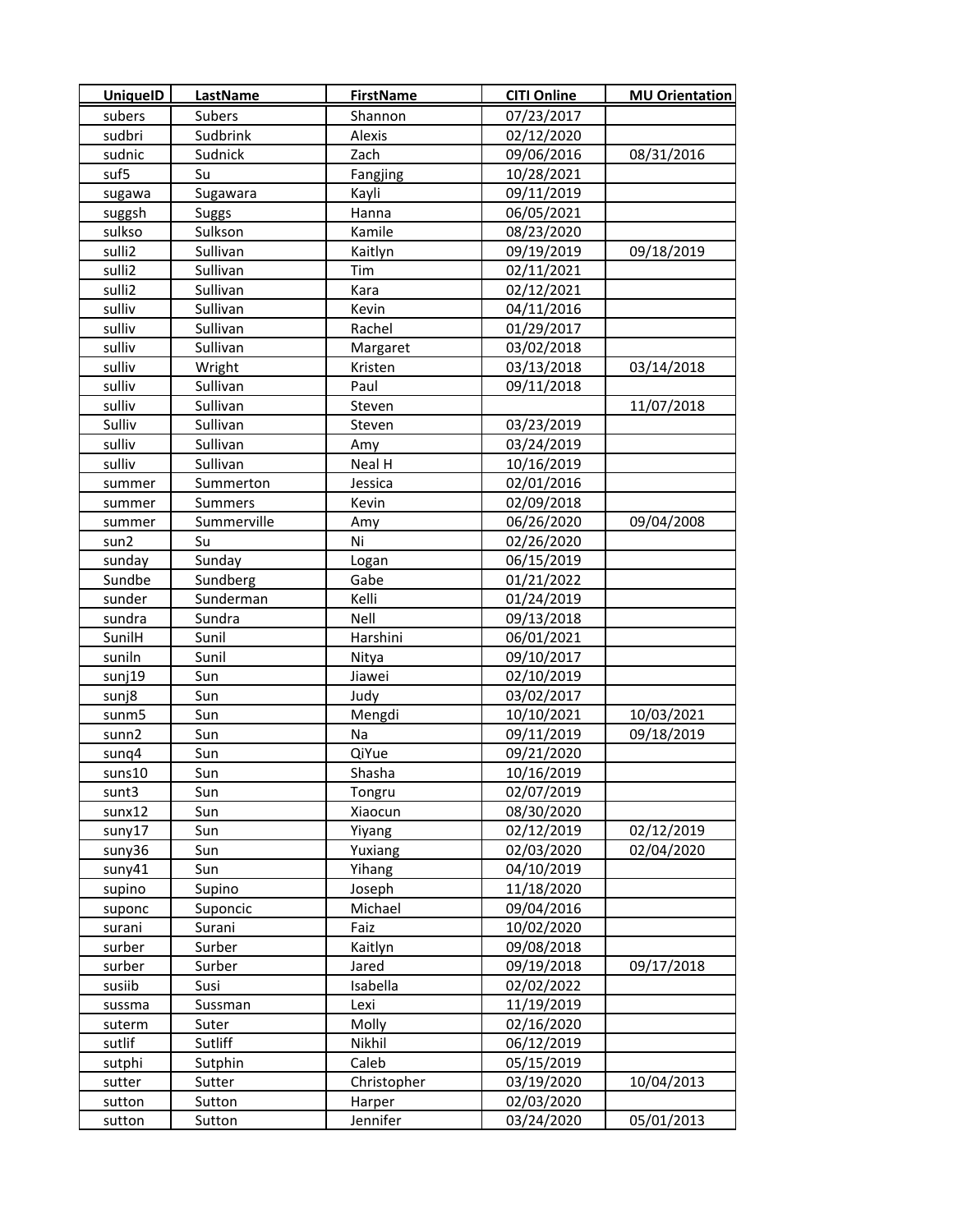| <b>UniquelD</b> | LastName       | <b>FirstName</b> | <b>CITI Online</b> | <b>MU Orientation</b> |
|-----------------|----------------|------------------|--------------------|-----------------------|
| suyaka          | Suyak          | Ally             | 09/15/2021         |                       |
| svacht          | Svach          | Taylor           | 01/31/2016         |                       |
| svatos          | Svatos         | Emma             | 02/04/2019         |                       |
| sviatk          | Sviatko        | Lara             | 08/02/2017         |                       |
| swackh          | Swackhammer    | Macie            | 11/14/2020         |                       |
| swaddl          | Swaddling      | David            | 02/06/2018         |                       |
| swaene          | Swaenepoel     | Seph             | 04/01/2017         |                       |
| swaffo          | Swafford       | Jacob            | 09/01/2016         |                       |
| swamid          | Swamidoss      | Joycelyn         | 10/08/2018         | 09/18/2018            |
| swaney          | Swaney         | Madison          | 04/19/2017         |                       |
| swanso          | Swanson        | Kendall          | 09/03/2018         |                       |
| swartd          | Swart          | David            | 06/27/2017         | 08/16/2017            |
| swarto          | Swartout       | Riley            | 03/10/2020         |                       |
| swartp          | Swart          | Petro            | 03/28/2020         |                       |
| swarts          | Swart          | Sara             | 01/28/2017         |                       |
| swarts          | Swarts         | Zachary          |                    | 02/06/2018            |
| swarts          | Swarts         | Haley            | 02/04/2019         |                       |
| swartz          | Swartzel       | Danielle         | 02/20/2018         |                       |
| swartz          | Swartzentruber | Shane            | 10/09/2019         |                       |
| sweari          | Swearingen     | Seth             | 10/29/2019         |                       |
| sweene          | Sweeney        | Molly            | 02/01/2016         |                       |
| sweene          | Sweeney        | Hope             | 03/27/2017         | 08/31/2021            |
| Sweete          | Sweeten        | Sarah            | 09/10/2017         |                       |
| sweetj          | Sweet          | Joshua           | 09/08/2018         |                       |
| sweetm          | Sweetman       | Arthur           | 04/10/2019         | 10/03/2021            |
| sweets          | Sweetser       | Amy              | 07/15/2016         |                       |
| swerbe          | Swerbenski     | Katherine        | 09/05/2017         |                       |
| swiftl          | Swift          | Lily             | 01/22/2020         |                       |
| swihar          | Swihart        | Lauren           | 07/05/2017         |                       |
| swihar          | Swihart        | Anna             | 09/17/2018         |                       |
| Swindl          | Swindle        | Taren            | 09/03/2020         |                       |
| swipas          | Swipas         | Victoria         | 02/08/2018         |                       |
| swishe          | Swisher        | Leah             | 09/17/2019         |                       |
| swissh          | Swisshelm      | Hazel            | 09/25/2018         |                       |
| swopea          | Swope          | Alaina           | 02/04/2016         |                       |
| syedam          | Syeda          | Madiha           | 01/15/2020         |                       |
| syllah          | Sylla          | Hanna            | 09/04/2018         |                       |
| Sylves          | Sylvestre      | brendan          | 11/09/2021         |                       |
| sysole          | Sysol          | Elizabeth        | 07/08/2020         |                       |
| szafra          | Szafranski     | Caroline         | 11/05/2021         |                       |
| szczep          | Szczepaniak    | Anna             | 02/22/2020         |                       |
| szlize          | Szlizewski     | Lucian           | 12/28/2020         | 09/20/2017            |
| szwejk          | Szwejkowski    | Meaghan          | 05/09/2019         |                       |
| szymko          | Szymkowicz     | Joseph           | 11/12/2018         | 02/19/2019            |
| tabajk          | Tabaj          | Kristi           | 06/13/2017         |                       |
| tacket          | Tackett        | Johnathon        | 02/06/2019         |                       |
| tadayo          | tadayon        | yasamean         | 01/13/2019         |                       |
| tafthr          | Taft           | Heather          | 12/09/2019         |                       |
| tafttl          | Taft           | <b>Tracy</b>     | 05/19/2016         |                       |
| taggar          | Taggart        | Claire           | 08/30/2018         |                       |
| taglia          | Tagliamonte    | Nina             | 10/10/2018         |                       |
| taiebn          | Taieb          | Nikki            | 07/01/2019         |                       |
| TaiteM          | Taite          | Mirey            | 09/17/2018         |                       |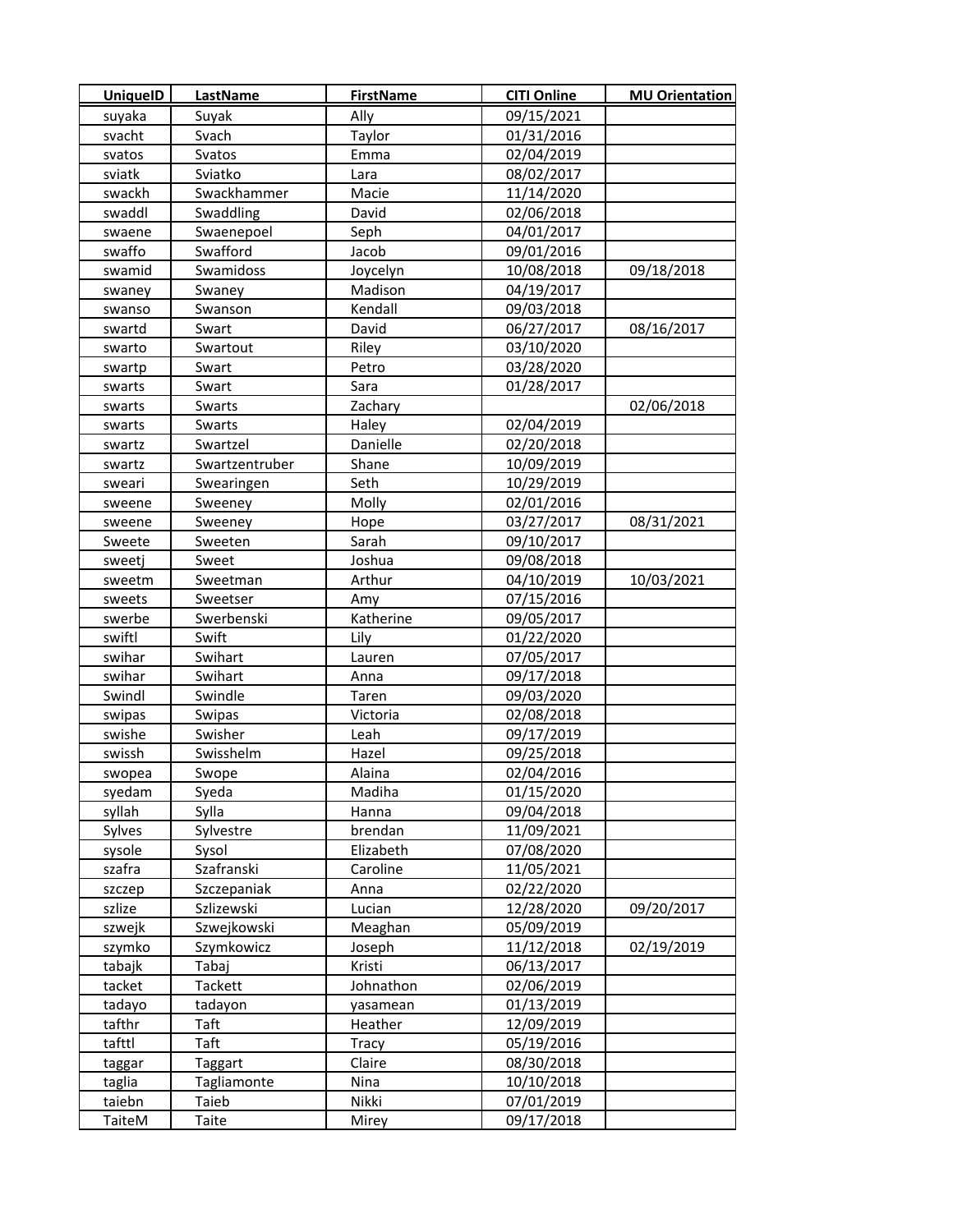| <b>UniquelD</b> | LastName           | <b>FirstName</b> | <b>CITI Online</b> | <b>MU Orientation</b> |
|-----------------|--------------------|------------------|--------------------|-----------------------|
| taitkl          | Tait               | Kacey            | 06/12/2016         |                       |
| takeut          | Takeute            | Raul             | 09/07/2016         |                       |
| talano          | Talano             | Isabella         | 04/01/2021         |                       |
| talbot          | Talbott            | Brittany         | 02/14/2018         |                       |
| talbot          | Talbot             | Meghan           | 05/08/2019         |                       |
| taliaf          | Taliaferro Baszile | Denise           | 08/26/2020         | 11/17/2005            |
| tallma          | Tallman            | Jennifer         | 05/31/2020         |                       |
| talmag          | Talmage            | Lexi             | 01/29/2020         |                       |
| taltym          | Talty              | Maeve            | 04/05/2021         |                       |
| tamank          | Tamankag           | Priscilla        | 04/12/2016         |                       |
| tamaso          | Tamason            | Talia            | 07/18/2017         |                       |
| tamayo          | Tamayo             | Moira            | 05/30/2019         |                       |
| tambor          | Tamborini          | Kyanna           | 07/24/2019         |                       |
| tameza          | Tamez              | Allison          | 08/26/2019         | 10/09/2019            |
| tamj            | Tam                | Janet            | 05/17/2018         |                       |
| tanbin          | Tanbin             | Ashif            | 07/20/2017         | 05/05/2017            |
| taneyh          | Taneyhill          | Alex             | 10/27/2016         |                       |
| tang_s          | Tang               | Shiyao           | 03/27/2017         |                       |
| tangc8          | Tang               | Chutong          | 01/31/2020         |                       |
| tangg           | Tang               | Gavin            | 02/12/2021         |                       |
| tangij          | Tangi              | Jazmin           | 10/11/2018         |                       |
| tangj4          | Tang               | Jing             | 02/07/2016         |                       |
| tangl3          | Tang               | Lijun            | 09/17/2017         |                       |
| TangLu          | Tang               | Lu               | 08/26/2017         |                       |
| tangm5          | Tang               | Mingke           | 02/01/2016         |                       |
| tangs1          | Tang               | Shupei           | 10/11/2018         |                       |
| tangx4          | Tang               | Xiaotang         | 10/29/2019         | 10/31/2019            |
| tangz6          | Tang               | Zhenyu           | 09/23/2019         |                       |
| tanisk          | Tanis              | Katy             | 08/08/2019         |                       |
| tanj11          | Tan                | Jing             | 01/11/2020         | 01/31/2020            |
| tanneh          | Tannehill          | Matt             | 03/04/2016         |                       |
| tanner          | Tanner             | Marilee          | 01/02/2018         |                       |
| tanner          | Tanner             | Janae            | 03/09/2018         |                       |
| tanner          | Tanner             | Cole             | 05/05/2019         |                       |
| tanose          | Tano               | Suzanne          | 08/02/2018         |                       |
| tantak          | Tantakul           | Joey             | 03/02/2016         |                       |
| tanw            | Tan                | Wentao           | 02/05/2019         |                       |
| tany3           | TAN                | YATING           | 12/15/2018         |                       |
| taox            | Tao                | Xinyi            | 09/12/2020         |                       |
| taoy11          | Tao                | Yutong           | 09/17/2019         |                       |
| taoy5           | Tao                | Yaxing           | 02/10/2019         | 03/11/2019            |
| <b>Tapias</b>   | <b>Tapias</b>      | Karol            | 10/01/2020         |                       |
| tappdn          | Tapp               | Danielle         | 04/24/2016         | 10/17/2016            |
| tarann          | Tarannum           | Nazia            | 07/20/2017         | 04/17/2017            |
| tarant          | Tarantino          | Clayton          | 02/02/2017         |                       |
| tarkan          | Tarkany            | Samia            | 10/03/2019         |                       |
| tarnop          | Tarnopol           | Samantha         | 03/19/2019         |                       |
| tarnow          | Tarnowieckyi       | Eleanor          | 03/05/2017         | 02/17/2017            |
| tassar          | Tassaro            | Jennifer         | 11/28/2015         | 02/09/2016            |
| tasson          | Tassoni            | John             | 09/10/2016         | 11/01/2000            |
| tateec          | Tate               | Emily            | 03/10/2016         |                       |
| tatlow          | Tatlow             | Lizzy            | 09/19/2017         |                       |
| tatroj          | Tatro              | Jodi             | 09/23/2021         |                       |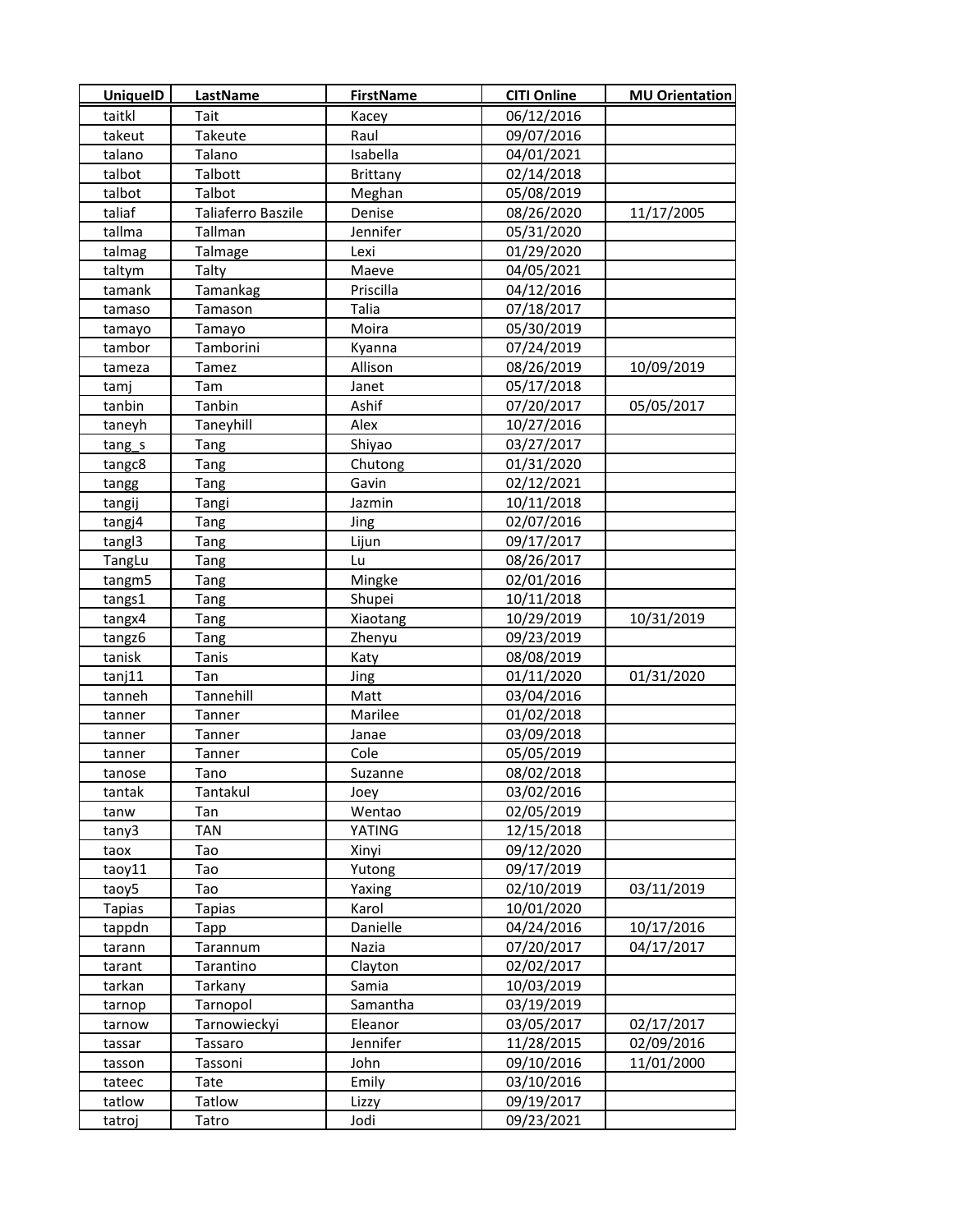| <b>UniquelD</b> | LastName       | <b>FirstName</b> | <b>CITI Online</b> | <b>MU Orientation</b> |
|-----------------|----------------|------------------|--------------------|-----------------------|
| tatume          | Tatum          | Emily            | 11/26/2018         |                       |
| tauber          | Tauber         | Joanna           | 01/11/2020         |                       |
| tauche          | Taucher        | Emily            | 02/28/2021         |                       |
| tautho          | Tauthong       | Pornin           | 05/24/2020         |                       |
| tavern          | Tavernier      | Broooke          | 02/06/2018         | 02/14/2018            |
| taylo1          | Taylor         | Alec             | 02/03/2016         |                       |
| taylo1          | Taylor         | Emily            | 02/05/2017         |                       |
| taylo1          | Taylor         | Margaret         | 02/06/2018         |                       |
| taylo2          | Taylor         | Emma             | 06/07/2016         |                       |
| taylo2          | Taylor         | Rowland          | 02/28/2015         | 09/06/2016            |
| taylo2          | Taylor Hickman | MacKenzie        | 10/31/2016         |                       |
| taylo2          | Taylor         | Emily            | 06/09/2017         |                       |
| taylo2          | Taylor         | Kristen          |                    | 09/12/2017            |
| taylo2          | Taylor         | Amber            | 03/04/2020         |                       |
| taylo4          | Taylor         | Ashley           | 05/19/2018         |                       |
| taylo4          | Taylor         | Katarzyna        | 08/05/2018         |                       |
| taylo4          | Taylor         | John             | 10/09/2019         |                       |
| taylo4          | Taylor         | Cole             | 02/05/2020         |                       |
| taylo4          | Taylor         | Lindsay          | 02/08/2021         |                       |
| taylo4          | Taylor         | Morgan           | 08/20/2021         |                       |
| taylo4          | Taylor         | Ashlee           | 09/24/2021         |                       |
| taylo5          | Taylor         | Joshua           | 11/14/2019         |                       |
| taylor          | <b>Bailey</b>  | Taylor           | 04/29/2016         |                       |
| Taylor          | Taylor         | Meagan           | 06/25/2016         |                       |
| taylor          | Taylor         | Theresa          | 02/04/2019         |                       |
| taylor          | Taylor         | Heather          | 07/25/2019         |                       |
| taylor          | Taylor         | Grant            | 09/17/2019         |                       |
| taylor          | Taylor         | Gracie           | 02/10/2020         |                       |
| taylor          | Kuykendoll     | Megan            | 02/21/2021         | 04/19/2010            |
| taylor          | Taylor         | Cierra           | 09/21/2021         |                       |
| tchern          | Tchernev       | John             | 12/10/2017         | 01/05/2018            |
| teafor          | Teaford        | Max              | 08/15/2021         | 10/17/2016            |
| tebbeh          | Tebbe          | Hannah           | 09/16/2017         | 09/13/2017            |
| teegar          | Teegarden      | Austin           | 10/07/2018         |                       |
| teeter          | Teeter         | Henry            | 10/06/2017         | 10/04/2018            |
| teggej          | Tegge          | Julia            | 02/26/2019         |                       |
| tekulv          | Tekulve        | Samantha         | 03/26/2017         |                       |
| tellel          | Telle          | Lawrence         | 01/05/2017         |                       |
| temple          | Templeton      | Melanie          | 06/18/2016         |                       |
| temple          | Temple         | Emily            | 05/23/2019         |                       |
| tengat          | Tengatenga     | John             | 10/18/2017         | 10/27/2017            |
| tenley          | Tenley         | Rachel           | 04/25/2019         |                       |
| teob            | Teo            | Belinda          | 05/25/2016         | 09/23/2013            |
| tepasj          | Tepas          | Jessica          | 08/02/2021         |                       |
| tepedm          | Tepe           | Dyan             | 03/20/2019         |                       |
| tepenm          | Tepe           | Nicole           | 05/21/2020         |                       |
| terban          | Terbanc        | <b>Bria</b>      | 02/11/2019         |                       |
| terig           | Liu            | Xinyuan          | 09/21/2018         | 09/12/2018            |
| terrel          | Terrell        | Alison           | 09/22/2018         |                       |
| terrib          | Terribilini    | Samuel           | 04/10/2019         |                       |
| terrij          | Terri          | Joseph           | 07/31/2018         |                       |
| terwin          | Terwin         | Cooper           | 02/09/2020         |                       |
| tessie          | Tessier        | Alexandre        | 03/16/2019         | 06/13/2019            |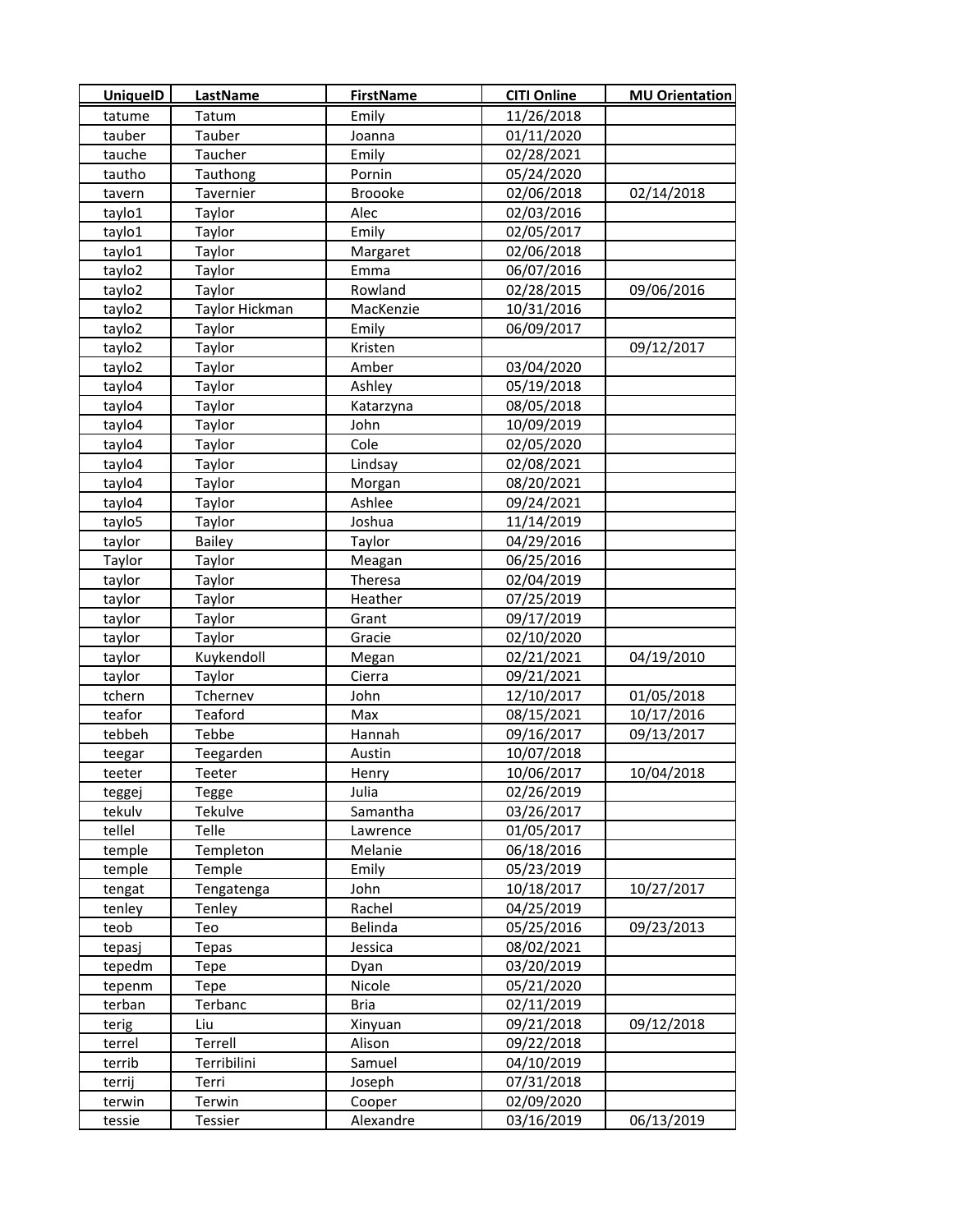| <b>UniquelD</b> | LastName     | <b>FirstName</b> | <b>CITI Online</b> | <b>MU Orientation</b> |
|-----------------|--------------|------------------|--------------------|-----------------------|
| testaj          | Testa        | Jenna            | 06/12/2016         |                       |
| tetric          | Tetrick      | Jonathan         | 02/11/2018         | 02/12/2018            |
| tetteh          | Tetteh       | Emmanuel         | 09/07/2016         | 09/08/2016            |
| tetten          | Tettenhorst  | Ashley           | 03/02/2017         |                       |
| thachc          | Thach        | Chloe            | 08/24/2020         |                       |
| thadeu          | Thadeus      | Kailee           | 09/10/2019         |                       |
| thapas          | Thapa        | Shova            | 02/19/2021         | 10/13/2021            |
| tharpj          | Johnson      | Jennifer         | 04/17/2020         |                       |
| thaxto          | Thaxton      | Sarah            | 09/18/2017         |                       |
| theilm          | Theil        | Madison          | 10/08/2019         |                       |
| theimj          | Theim        | Julie            | 07/19/2021         |                       |
| theiss          | Theiss       | Makenzie         | 02/02/2022         |                       |
| thembm          | Them         | <b>Briannah</b>  | 09/16/2019         |                       |
| theoba          | Theobald     | Riley            | 02/03/2016         |                       |
| thiele          | Thiele       | Sara             | 08/03/2016         |                       |
| thiels          | Thielsen     | Richard          | 07/14/2018         |                       |
| thieme          | Thieme       | Joseph           | 08/09/2018         |                       |
| thierg          | Thiergartner | Freddy           | 10/11/2018         |                       |
| Thiery          | Thiery       | Baylen           | 02/25/2020         |                       |
| thiesa          | Thies        | Annabel          | 09/07/2018         |                       |
| thiesh          | Thies        | Hailey           | 11/17/2019         |                       |
| thobea          | Thobe        | Alexander        | 02/07/2018         | 02/14/2018            |
| thoma1          | Thomas       | Kennedy          | 02/21/2016         |                       |
| thoma1          | Thomas       | Jackson          | 02/19/2020         |                       |
| thoma2          | Thomas       | Mark             | 04/21/2016         | 04/22/2016            |
| thoma2          | Thomas       | Anastasia        | 06/12/2016         |                       |
| thoma2          | Thomas       | Anastacia        | 08/17/2015         | 10/25/2016            |
| thoma2          | Thomas       | Karen Lindsay    | 07/10/2017         |                       |
| thoma2          | Thomason     | Jason            | 09/04/2018         |                       |
| thoma2          | Thomas       | Samuel           | 03/04/2020         |                       |
| thoma2          | Thomas       | Annemarie        | 08/18/2020         |                       |
| thoma4          | Thomas       | Nicki            | 08/24/2021         |                       |
| thoma5          | Thomas       | Leonora          | 07/16/2019         |                       |
| thoma5          | Thomas       | Henry            | 09/16/2019         |                       |
| thoma5          | Thomas       | Celine           | 09/23/2020         |                       |
| thoma6          | Thomas       | John             | 06/10/2021         |                       |
| thomas          | Thomas       | Francesca        | 02/07/2016         | 02/09/2016            |
| thomas          | Thomas       | <b>Bryant</b>    | 10/03/2015         | 10/25/2016            |
| Thomas          | Thomas       | Kimberly         | 07/18/2017         |                       |
| thomas          | Thomas       | Elijah           | 09/10/2017         | 09/13/2017            |
| thomas          | Thomas       | Shawn            | 05/16/2018         | 03/14/2018            |
| thomas          | Thomas       | William          | 09/11/2018         |                       |
| thomas          | Thomas       | Grace            | 10/08/2018         |                       |
| thomas          | Thomas       | Patrick          | 02/12/2019         |                       |
| thomas          | Thomas       | Robin            | 08/25/2019         | 10/05/2000            |
| thomas          | Thomas       | Veronica         | 07/20/2020         |                       |
| thomas          | Thomas       | Victoria         | 04/07/2021         |                       |
| thomas          | Rudibaugh    | Abigail          | 08/04/2021         |                       |
| <b>Thomas</b>   | Thomas       | Dawn             | 09/24/2021         |                       |
| thomas          | Thomas       | April            | 09/26/2021         |                       |
| Thomas          | Thomas       | Olivia           | 11/15/2021         |                       |
| thomis          | Thomison     | Jaimie           | 02/11/2019         |                       |
| thomp1          | Thompson     | Sydney           | 02/02/2016         |                       |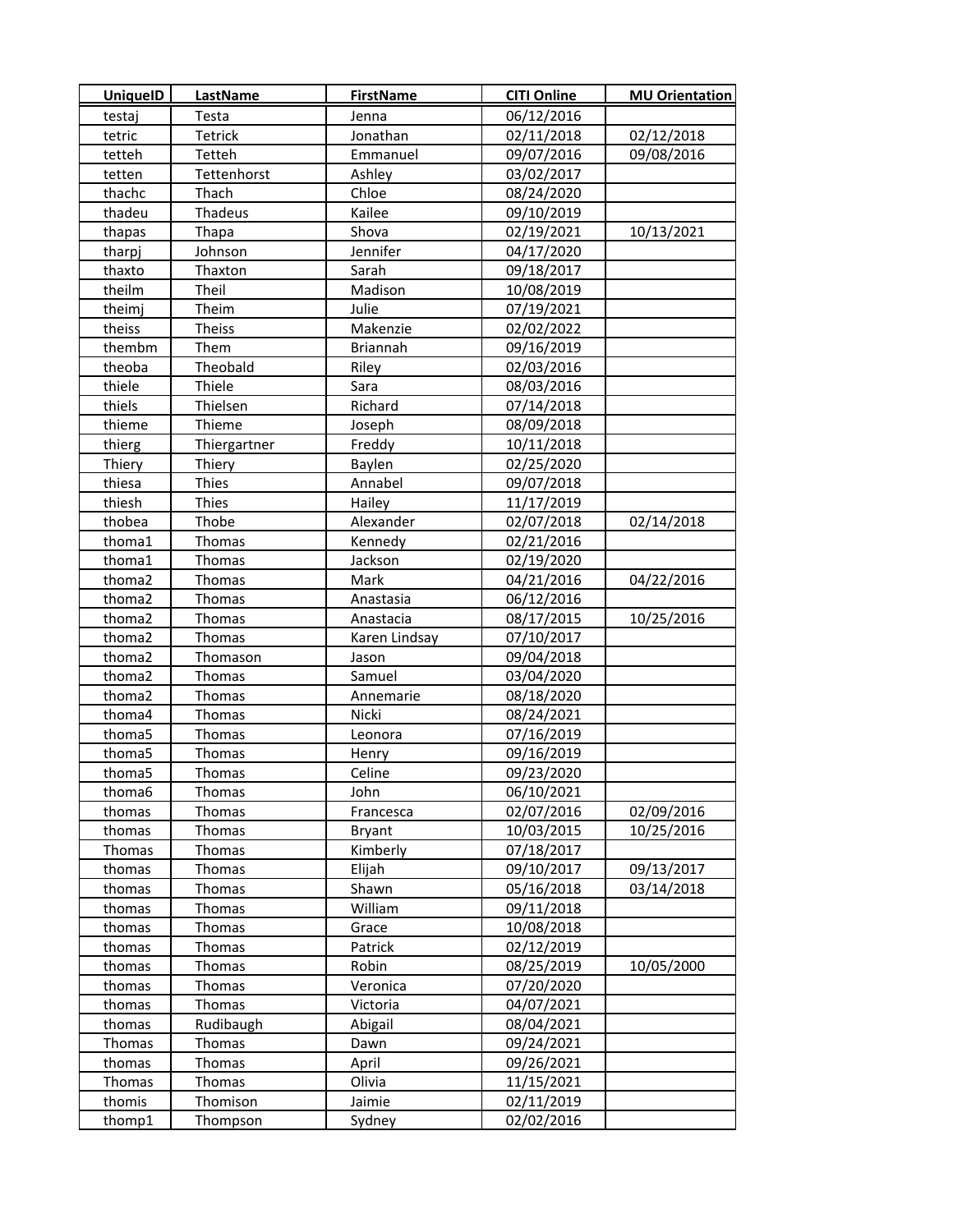| 01/05/2017<br>thomp1<br>Charles<br>Thompson<br>thomp1<br>Joshua<br>07/08/2017<br>Thompson<br>thomp1<br>Thompson<br>Madison<br>09/06/2017<br>thomp1<br>Thompson<br>10/04/2017<br>Kaitlin<br>thomp1<br>Thompson<br>Dana<br>10/11/2017<br>thomp1<br>02/18/2018<br>Thompson<br>Daryus<br>thomp1<br>Thompson<br>Samantha<br>09/17/2018<br>09/12/2018<br>thomp1<br>09/19/2018<br>09/20/2018<br>Thompson<br>Arielle<br>thomp1<br>Thompson<br>01/31/2019<br>Christyna<br>thomp2<br>Thompson<br>Shannon<br>06/01/2017<br>thomp2<br>03/13/2019<br>Thompson<br>Jordyn<br>thomp2<br>Christina<br>07/29/2019<br>Thompson<br>thomp3<br>Maddison<br>10/07/2018<br>Thompson<br>thomp3<br>Thompson<br>10/09/2018<br>Katie<br>thomp4<br>Thompson<br>05/24/2020<br>Amy<br>thomp4<br>Thompson<br>05/27/2020<br>Sophia<br>thomp4<br>Thompson<br>Macy<br>08/27/2021<br>Shelby<br>04/25/2016<br>thomps<br>Risser<br>thomps<br>Thompson<br>Lianne<br>05/31/2016<br>05/18/2017<br>07/25/2017<br>thomps<br>Thompson<br>Heather<br>02/14/2019<br>thomps<br>Thompson<br>Jason<br>03/03/2020<br>thomps<br>Thompson<br>Grace<br>Gabrielle<br>06/08/2020<br>thomps<br>Thompson<br>thomps<br>Lessing<br>Candice<br>08/13/2020<br>thomps<br>Thompson<br>T'Noya<br>06/16/2021<br>ThonaL<br>05/03/2018<br>Thona<br>Lim<br>thornb<br>Thornburg<br>Taylor<br>11/07/2021<br>thorne<br>Thornell<br>Madison<br>10/16/2017<br>thorne<br>Thorne<br>Annabelle<br>09/07/2020<br>thorns<br>Thornsburg<br>Jaden<br>09/26/2021<br>thornt<br>Thornton<br>09/17/2019<br>Megan<br>thornt<br>Thornton<br>Mitchell<br>02/05/2020<br>02/06/2020<br>09/20/2020<br>thornt<br>Thornton<br>Jessica<br>05/10/2021<br>thornt<br>Thornton<br>Emily<br>03/23/2018<br>Thrasher<br>John<br>thrash<br>thurlo<br>Noelle<br>Thurlow<br>06/17/2016<br>02/18/2021<br>thurma<br>Thurman<br>Ashton<br>thurme<br>Thurmer<br>Marin<br>03/03/2018<br>Thurmer<br>Will<br>10/15/2021<br>thurme<br>Kira<br>09/05/2017<br>thurst<br>Thurston<br>Alexander<br>thurst<br>Thurston<br>01/13/2019<br>01/17/2019<br>tianc3<br>08/31/2016<br>Tian<br>Caixuan<br>03/04/2016<br>tianl<br>Tian<br>Lijing<br>Tianl6<br>Tian<br>Kevin<br>03/04/2021<br>tiany4<br>Tian<br>Yonghui<br>01/30/2016<br>ticora<br>Ticoras<br>Madeline<br>03/08/2021<br>Daniel<br>02/19/2016<br>tidyma<br>Tidyman<br>Tientcheu<br>03/01/2019<br>tientc<br>Lucie<br>Abigail<br>07/27/2021<br>08/29/2018<br>tietje<br>Tietjen<br><b>Tigue</b><br>10/19/2016<br>tigueg<br>Grace<br>Tillapaugh<br>tillap<br>05/31/2018<br>Hayes<br>tiller<br>Tiller<br>08/29/2016<br>Jenna<br>tiller<br>Tillery<br>02/14/2018<br><b>Brett</b> | <b>UniquelD</b> | <b>LastName</b> | <b>FirstName</b> | <b>CITI Online</b> | <b>MU Orientation</b> |
|------------------------------------------------------------------------------------------------------------------------------------------------------------------------------------------------------------------------------------------------------------------------------------------------------------------------------------------------------------------------------------------------------------------------------------------------------------------------------------------------------------------------------------------------------------------------------------------------------------------------------------------------------------------------------------------------------------------------------------------------------------------------------------------------------------------------------------------------------------------------------------------------------------------------------------------------------------------------------------------------------------------------------------------------------------------------------------------------------------------------------------------------------------------------------------------------------------------------------------------------------------------------------------------------------------------------------------------------------------------------------------------------------------------------------------------------------------------------------------------------------------------------------------------------------------------------------------------------------------------------------------------------------------------------------------------------------------------------------------------------------------------------------------------------------------------------------------------------------------------------------------------------------------------------------------------------------------------------------------------------------------------------------------------------------------------------------------------------------------------------------------------------------------------------------------------------------------------------------------------------------------------------------------------------------------------------------------------------------------------------------------------------------------------------------------------------------------------------------------------------------------------------------------------------------------------------------------------------------------|-----------------|-----------------|------------------|--------------------|-----------------------|
|                                                                                                                                                                                                                                                                                                                                                                                                                                                                                                                                                                                                                                                                                                                                                                                                                                                                                                                                                                                                                                                                                                                                                                                                                                                                                                                                                                                                                                                                                                                                                                                                                                                                                                                                                                                                                                                                                                                                                                                                                                                                                                                                                                                                                                                                                                                                                                                                                                                                                                                                                                                                            |                 |                 |                  |                    |                       |
|                                                                                                                                                                                                                                                                                                                                                                                                                                                                                                                                                                                                                                                                                                                                                                                                                                                                                                                                                                                                                                                                                                                                                                                                                                                                                                                                                                                                                                                                                                                                                                                                                                                                                                                                                                                                                                                                                                                                                                                                                                                                                                                                                                                                                                                                                                                                                                                                                                                                                                                                                                                                            |                 |                 |                  |                    |                       |
|                                                                                                                                                                                                                                                                                                                                                                                                                                                                                                                                                                                                                                                                                                                                                                                                                                                                                                                                                                                                                                                                                                                                                                                                                                                                                                                                                                                                                                                                                                                                                                                                                                                                                                                                                                                                                                                                                                                                                                                                                                                                                                                                                                                                                                                                                                                                                                                                                                                                                                                                                                                                            |                 |                 |                  |                    |                       |
|                                                                                                                                                                                                                                                                                                                                                                                                                                                                                                                                                                                                                                                                                                                                                                                                                                                                                                                                                                                                                                                                                                                                                                                                                                                                                                                                                                                                                                                                                                                                                                                                                                                                                                                                                                                                                                                                                                                                                                                                                                                                                                                                                                                                                                                                                                                                                                                                                                                                                                                                                                                                            |                 |                 |                  |                    |                       |
|                                                                                                                                                                                                                                                                                                                                                                                                                                                                                                                                                                                                                                                                                                                                                                                                                                                                                                                                                                                                                                                                                                                                                                                                                                                                                                                                                                                                                                                                                                                                                                                                                                                                                                                                                                                                                                                                                                                                                                                                                                                                                                                                                                                                                                                                                                                                                                                                                                                                                                                                                                                                            |                 |                 |                  |                    |                       |
|                                                                                                                                                                                                                                                                                                                                                                                                                                                                                                                                                                                                                                                                                                                                                                                                                                                                                                                                                                                                                                                                                                                                                                                                                                                                                                                                                                                                                                                                                                                                                                                                                                                                                                                                                                                                                                                                                                                                                                                                                                                                                                                                                                                                                                                                                                                                                                                                                                                                                                                                                                                                            |                 |                 |                  |                    |                       |
|                                                                                                                                                                                                                                                                                                                                                                                                                                                                                                                                                                                                                                                                                                                                                                                                                                                                                                                                                                                                                                                                                                                                                                                                                                                                                                                                                                                                                                                                                                                                                                                                                                                                                                                                                                                                                                                                                                                                                                                                                                                                                                                                                                                                                                                                                                                                                                                                                                                                                                                                                                                                            |                 |                 |                  |                    |                       |
|                                                                                                                                                                                                                                                                                                                                                                                                                                                                                                                                                                                                                                                                                                                                                                                                                                                                                                                                                                                                                                                                                                                                                                                                                                                                                                                                                                                                                                                                                                                                                                                                                                                                                                                                                                                                                                                                                                                                                                                                                                                                                                                                                                                                                                                                                                                                                                                                                                                                                                                                                                                                            |                 |                 |                  |                    |                       |
|                                                                                                                                                                                                                                                                                                                                                                                                                                                                                                                                                                                                                                                                                                                                                                                                                                                                                                                                                                                                                                                                                                                                                                                                                                                                                                                                                                                                                                                                                                                                                                                                                                                                                                                                                                                                                                                                                                                                                                                                                                                                                                                                                                                                                                                                                                                                                                                                                                                                                                                                                                                                            |                 |                 |                  |                    |                       |
|                                                                                                                                                                                                                                                                                                                                                                                                                                                                                                                                                                                                                                                                                                                                                                                                                                                                                                                                                                                                                                                                                                                                                                                                                                                                                                                                                                                                                                                                                                                                                                                                                                                                                                                                                                                                                                                                                                                                                                                                                                                                                                                                                                                                                                                                                                                                                                                                                                                                                                                                                                                                            |                 |                 |                  |                    |                       |
|                                                                                                                                                                                                                                                                                                                                                                                                                                                                                                                                                                                                                                                                                                                                                                                                                                                                                                                                                                                                                                                                                                                                                                                                                                                                                                                                                                                                                                                                                                                                                                                                                                                                                                                                                                                                                                                                                                                                                                                                                                                                                                                                                                                                                                                                                                                                                                                                                                                                                                                                                                                                            |                 |                 |                  |                    |                       |
|                                                                                                                                                                                                                                                                                                                                                                                                                                                                                                                                                                                                                                                                                                                                                                                                                                                                                                                                                                                                                                                                                                                                                                                                                                                                                                                                                                                                                                                                                                                                                                                                                                                                                                                                                                                                                                                                                                                                                                                                                                                                                                                                                                                                                                                                                                                                                                                                                                                                                                                                                                                                            |                 |                 |                  |                    |                       |
|                                                                                                                                                                                                                                                                                                                                                                                                                                                                                                                                                                                                                                                                                                                                                                                                                                                                                                                                                                                                                                                                                                                                                                                                                                                                                                                                                                                                                                                                                                                                                                                                                                                                                                                                                                                                                                                                                                                                                                                                                                                                                                                                                                                                                                                                                                                                                                                                                                                                                                                                                                                                            |                 |                 |                  |                    |                       |
|                                                                                                                                                                                                                                                                                                                                                                                                                                                                                                                                                                                                                                                                                                                                                                                                                                                                                                                                                                                                                                                                                                                                                                                                                                                                                                                                                                                                                                                                                                                                                                                                                                                                                                                                                                                                                                                                                                                                                                                                                                                                                                                                                                                                                                                                                                                                                                                                                                                                                                                                                                                                            |                 |                 |                  |                    |                       |
|                                                                                                                                                                                                                                                                                                                                                                                                                                                                                                                                                                                                                                                                                                                                                                                                                                                                                                                                                                                                                                                                                                                                                                                                                                                                                                                                                                                                                                                                                                                                                                                                                                                                                                                                                                                                                                                                                                                                                                                                                                                                                                                                                                                                                                                                                                                                                                                                                                                                                                                                                                                                            |                 |                 |                  |                    |                       |
|                                                                                                                                                                                                                                                                                                                                                                                                                                                                                                                                                                                                                                                                                                                                                                                                                                                                                                                                                                                                                                                                                                                                                                                                                                                                                                                                                                                                                                                                                                                                                                                                                                                                                                                                                                                                                                                                                                                                                                                                                                                                                                                                                                                                                                                                                                                                                                                                                                                                                                                                                                                                            |                 |                 |                  |                    |                       |
|                                                                                                                                                                                                                                                                                                                                                                                                                                                                                                                                                                                                                                                                                                                                                                                                                                                                                                                                                                                                                                                                                                                                                                                                                                                                                                                                                                                                                                                                                                                                                                                                                                                                                                                                                                                                                                                                                                                                                                                                                                                                                                                                                                                                                                                                                                                                                                                                                                                                                                                                                                                                            |                 |                 |                  |                    |                       |
|                                                                                                                                                                                                                                                                                                                                                                                                                                                                                                                                                                                                                                                                                                                                                                                                                                                                                                                                                                                                                                                                                                                                                                                                                                                                                                                                                                                                                                                                                                                                                                                                                                                                                                                                                                                                                                                                                                                                                                                                                                                                                                                                                                                                                                                                                                                                                                                                                                                                                                                                                                                                            |                 |                 |                  |                    |                       |
|                                                                                                                                                                                                                                                                                                                                                                                                                                                                                                                                                                                                                                                                                                                                                                                                                                                                                                                                                                                                                                                                                                                                                                                                                                                                                                                                                                                                                                                                                                                                                                                                                                                                                                                                                                                                                                                                                                                                                                                                                                                                                                                                                                                                                                                                                                                                                                                                                                                                                                                                                                                                            |                 |                 |                  |                    |                       |
|                                                                                                                                                                                                                                                                                                                                                                                                                                                                                                                                                                                                                                                                                                                                                                                                                                                                                                                                                                                                                                                                                                                                                                                                                                                                                                                                                                                                                                                                                                                                                                                                                                                                                                                                                                                                                                                                                                                                                                                                                                                                                                                                                                                                                                                                                                                                                                                                                                                                                                                                                                                                            |                 |                 |                  |                    |                       |
|                                                                                                                                                                                                                                                                                                                                                                                                                                                                                                                                                                                                                                                                                                                                                                                                                                                                                                                                                                                                                                                                                                                                                                                                                                                                                                                                                                                                                                                                                                                                                                                                                                                                                                                                                                                                                                                                                                                                                                                                                                                                                                                                                                                                                                                                                                                                                                                                                                                                                                                                                                                                            |                 |                 |                  |                    |                       |
|                                                                                                                                                                                                                                                                                                                                                                                                                                                                                                                                                                                                                                                                                                                                                                                                                                                                                                                                                                                                                                                                                                                                                                                                                                                                                                                                                                                                                                                                                                                                                                                                                                                                                                                                                                                                                                                                                                                                                                                                                                                                                                                                                                                                                                                                                                                                                                                                                                                                                                                                                                                                            |                 |                 |                  |                    |                       |
|                                                                                                                                                                                                                                                                                                                                                                                                                                                                                                                                                                                                                                                                                                                                                                                                                                                                                                                                                                                                                                                                                                                                                                                                                                                                                                                                                                                                                                                                                                                                                                                                                                                                                                                                                                                                                                                                                                                                                                                                                                                                                                                                                                                                                                                                                                                                                                                                                                                                                                                                                                                                            |                 |                 |                  |                    |                       |
|                                                                                                                                                                                                                                                                                                                                                                                                                                                                                                                                                                                                                                                                                                                                                                                                                                                                                                                                                                                                                                                                                                                                                                                                                                                                                                                                                                                                                                                                                                                                                                                                                                                                                                                                                                                                                                                                                                                                                                                                                                                                                                                                                                                                                                                                                                                                                                                                                                                                                                                                                                                                            |                 |                 |                  |                    |                       |
|                                                                                                                                                                                                                                                                                                                                                                                                                                                                                                                                                                                                                                                                                                                                                                                                                                                                                                                                                                                                                                                                                                                                                                                                                                                                                                                                                                                                                                                                                                                                                                                                                                                                                                                                                                                                                                                                                                                                                                                                                                                                                                                                                                                                                                                                                                                                                                                                                                                                                                                                                                                                            |                 |                 |                  |                    |                       |
|                                                                                                                                                                                                                                                                                                                                                                                                                                                                                                                                                                                                                                                                                                                                                                                                                                                                                                                                                                                                                                                                                                                                                                                                                                                                                                                                                                                                                                                                                                                                                                                                                                                                                                                                                                                                                                                                                                                                                                                                                                                                                                                                                                                                                                                                                                                                                                                                                                                                                                                                                                                                            |                 |                 |                  |                    |                       |
|                                                                                                                                                                                                                                                                                                                                                                                                                                                                                                                                                                                                                                                                                                                                                                                                                                                                                                                                                                                                                                                                                                                                                                                                                                                                                                                                                                                                                                                                                                                                                                                                                                                                                                                                                                                                                                                                                                                                                                                                                                                                                                                                                                                                                                                                                                                                                                                                                                                                                                                                                                                                            |                 |                 |                  |                    |                       |
|                                                                                                                                                                                                                                                                                                                                                                                                                                                                                                                                                                                                                                                                                                                                                                                                                                                                                                                                                                                                                                                                                                                                                                                                                                                                                                                                                                                                                                                                                                                                                                                                                                                                                                                                                                                                                                                                                                                                                                                                                                                                                                                                                                                                                                                                                                                                                                                                                                                                                                                                                                                                            |                 |                 |                  |                    |                       |
|                                                                                                                                                                                                                                                                                                                                                                                                                                                                                                                                                                                                                                                                                                                                                                                                                                                                                                                                                                                                                                                                                                                                                                                                                                                                                                                                                                                                                                                                                                                                                                                                                                                                                                                                                                                                                                                                                                                                                                                                                                                                                                                                                                                                                                                                                                                                                                                                                                                                                                                                                                                                            |                 |                 |                  |                    |                       |
|                                                                                                                                                                                                                                                                                                                                                                                                                                                                                                                                                                                                                                                                                                                                                                                                                                                                                                                                                                                                                                                                                                                                                                                                                                                                                                                                                                                                                                                                                                                                                                                                                                                                                                                                                                                                                                                                                                                                                                                                                                                                                                                                                                                                                                                                                                                                                                                                                                                                                                                                                                                                            |                 |                 |                  |                    |                       |
|                                                                                                                                                                                                                                                                                                                                                                                                                                                                                                                                                                                                                                                                                                                                                                                                                                                                                                                                                                                                                                                                                                                                                                                                                                                                                                                                                                                                                                                                                                                                                                                                                                                                                                                                                                                                                                                                                                                                                                                                                                                                                                                                                                                                                                                                                                                                                                                                                                                                                                                                                                                                            |                 |                 |                  |                    |                       |
|                                                                                                                                                                                                                                                                                                                                                                                                                                                                                                                                                                                                                                                                                                                                                                                                                                                                                                                                                                                                                                                                                                                                                                                                                                                                                                                                                                                                                                                                                                                                                                                                                                                                                                                                                                                                                                                                                                                                                                                                                                                                                                                                                                                                                                                                                                                                                                                                                                                                                                                                                                                                            |                 |                 |                  |                    |                       |
|                                                                                                                                                                                                                                                                                                                                                                                                                                                                                                                                                                                                                                                                                                                                                                                                                                                                                                                                                                                                                                                                                                                                                                                                                                                                                                                                                                                                                                                                                                                                                                                                                                                                                                                                                                                                                                                                                                                                                                                                                                                                                                                                                                                                                                                                                                                                                                                                                                                                                                                                                                                                            |                 |                 |                  |                    |                       |
|                                                                                                                                                                                                                                                                                                                                                                                                                                                                                                                                                                                                                                                                                                                                                                                                                                                                                                                                                                                                                                                                                                                                                                                                                                                                                                                                                                                                                                                                                                                                                                                                                                                                                                                                                                                                                                                                                                                                                                                                                                                                                                                                                                                                                                                                                                                                                                                                                                                                                                                                                                                                            |                 |                 |                  |                    |                       |
|                                                                                                                                                                                                                                                                                                                                                                                                                                                                                                                                                                                                                                                                                                                                                                                                                                                                                                                                                                                                                                                                                                                                                                                                                                                                                                                                                                                                                                                                                                                                                                                                                                                                                                                                                                                                                                                                                                                                                                                                                                                                                                                                                                                                                                                                                                                                                                                                                                                                                                                                                                                                            |                 |                 |                  |                    |                       |
|                                                                                                                                                                                                                                                                                                                                                                                                                                                                                                                                                                                                                                                                                                                                                                                                                                                                                                                                                                                                                                                                                                                                                                                                                                                                                                                                                                                                                                                                                                                                                                                                                                                                                                                                                                                                                                                                                                                                                                                                                                                                                                                                                                                                                                                                                                                                                                                                                                                                                                                                                                                                            |                 |                 |                  |                    |                       |
|                                                                                                                                                                                                                                                                                                                                                                                                                                                                                                                                                                                                                                                                                                                                                                                                                                                                                                                                                                                                                                                                                                                                                                                                                                                                                                                                                                                                                                                                                                                                                                                                                                                                                                                                                                                                                                                                                                                                                                                                                                                                                                                                                                                                                                                                                                                                                                                                                                                                                                                                                                                                            |                 |                 |                  |                    |                       |
|                                                                                                                                                                                                                                                                                                                                                                                                                                                                                                                                                                                                                                                                                                                                                                                                                                                                                                                                                                                                                                                                                                                                                                                                                                                                                                                                                                                                                                                                                                                                                                                                                                                                                                                                                                                                                                                                                                                                                                                                                                                                                                                                                                                                                                                                                                                                                                                                                                                                                                                                                                                                            |                 |                 |                  |                    |                       |
|                                                                                                                                                                                                                                                                                                                                                                                                                                                                                                                                                                                                                                                                                                                                                                                                                                                                                                                                                                                                                                                                                                                                                                                                                                                                                                                                                                                                                                                                                                                                                                                                                                                                                                                                                                                                                                                                                                                                                                                                                                                                                                                                                                                                                                                                                                                                                                                                                                                                                                                                                                                                            |                 |                 |                  |                    |                       |
|                                                                                                                                                                                                                                                                                                                                                                                                                                                                                                                                                                                                                                                                                                                                                                                                                                                                                                                                                                                                                                                                                                                                                                                                                                                                                                                                                                                                                                                                                                                                                                                                                                                                                                                                                                                                                                                                                                                                                                                                                                                                                                                                                                                                                                                                                                                                                                                                                                                                                                                                                                                                            |                 |                 |                  |                    |                       |
|                                                                                                                                                                                                                                                                                                                                                                                                                                                                                                                                                                                                                                                                                                                                                                                                                                                                                                                                                                                                                                                                                                                                                                                                                                                                                                                                                                                                                                                                                                                                                                                                                                                                                                                                                                                                                                                                                                                                                                                                                                                                                                                                                                                                                                                                                                                                                                                                                                                                                                                                                                                                            |                 |                 |                  |                    |                       |
|                                                                                                                                                                                                                                                                                                                                                                                                                                                                                                                                                                                                                                                                                                                                                                                                                                                                                                                                                                                                                                                                                                                                                                                                                                                                                                                                                                                                                                                                                                                                                                                                                                                                                                                                                                                                                                                                                                                                                                                                                                                                                                                                                                                                                                                                                                                                                                                                                                                                                                                                                                                                            |                 |                 |                  |                    |                       |
|                                                                                                                                                                                                                                                                                                                                                                                                                                                                                                                                                                                                                                                                                                                                                                                                                                                                                                                                                                                                                                                                                                                                                                                                                                                                                                                                                                                                                                                                                                                                                                                                                                                                                                                                                                                                                                                                                                                                                                                                                                                                                                                                                                                                                                                                                                                                                                                                                                                                                                                                                                                                            |                 |                 |                  |                    |                       |
|                                                                                                                                                                                                                                                                                                                                                                                                                                                                                                                                                                                                                                                                                                                                                                                                                                                                                                                                                                                                                                                                                                                                                                                                                                                                                                                                                                                                                                                                                                                                                                                                                                                                                                                                                                                                                                                                                                                                                                                                                                                                                                                                                                                                                                                                                                                                                                                                                                                                                                                                                                                                            |                 |                 |                  |                    |                       |
|                                                                                                                                                                                                                                                                                                                                                                                                                                                                                                                                                                                                                                                                                                                                                                                                                                                                                                                                                                                                                                                                                                                                                                                                                                                                                                                                                                                                                                                                                                                                                                                                                                                                                                                                                                                                                                                                                                                                                                                                                                                                                                                                                                                                                                                                                                                                                                                                                                                                                                                                                                                                            |                 |                 |                  |                    |                       |
|                                                                                                                                                                                                                                                                                                                                                                                                                                                                                                                                                                                                                                                                                                                                                                                                                                                                                                                                                                                                                                                                                                                                                                                                                                                                                                                                                                                                                                                                                                                                                                                                                                                                                                                                                                                                                                                                                                                                                                                                                                                                                                                                                                                                                                                                                                                                                                                                                                                                                                                                                                                                            |                 |                 |                  |                    |                       |
|                                                                                                                                                                                                                                                                                                                                                                                                                                                                                                                                                                                                                                                                                                                                                                                                                                                                                                                                                                                                                                                                                                                                                                                                                                                                                                                                                                                                                                                                                                                                                                                                                                                                                                                                                                                                                                                                                                                                                                                                                                                                                                                                                                                                                                                                                                                                                                                                                                                                                                                                                                                                            |                 |                 |                  |                    |                       |
|                                                                                                                                                                                                                                                                                                                                                                                                                                                                                                                                                                                                                                                                                                                                                                                                                                                                                                                                                                                                                                                                                                                                                                                                                                                                                                                                                                                                                                                                                                                                                                                                                                                                                                                                                                                                                                                                                                                                                                                                                                                                                                                                                                                                                                                                                                                                                                                                                                                                                                                                                                                                            |                 |                 |                  |                    |                       |
|                                                                                                                                                                                                                                                                                                                                                                                                                                                                                                                                                                                                                                                                                                                                                                                                                                                                                                                                                                                                                                                                                                                                                                                                                                                                                                                                                                                                                                                                                                                                                                                                                                                                                                                                                                                                                                                                                                                                                                                                                                                                                                                                                                                                                                                                                                                                                                                                                                                                                                                                                                                                            |                 |                 |                  |                    |                       |
|                                                                                                                                                                                                                                                                                                                                                                                                                                                                                                                                                                                                                                                                                                                                                                                                                                                                                                                                                                                                                                                                                                                                                                                                                                                                                                                                                                                                                                                                                                                                                                                                                                                                                                                                                                                                                                                                                                                                                                                                                                                                                                                                                                                                                                                                                                                                                                                                                                                                                                                                                                                                            |                 |                 |                  |                    |                       |
|                                                                                                                                                                                                                                                                                                                                                                                                                                                                                                                                                                                                                                                                                                                                                                                                                                                                                                                                                                                                                                                                                                                                                                                                                                                                                                                                                                                                                                                                                                                                                                                                                                                                                                                                                                                                                                                                                                                                                                                                                                                                                                                                                                                                                                                                                                                                                                                                                                                                                                                                                                                                            |                 |                 |                  |                    |                       |
|                                                                                                                                                                                                                                                                                                                                                                                                                                                                                                                                                                                                                                                                                                                                                                                                                                                                                                                                                                                                                                                                                                                                                                                                                                                                                                                                                                                                                                                                                                                                                                                                                                                                                                                                                                                                                                                                                                                                                                                                                                                                                                                                                                                                                                                                                                                                                                                                                                                                                                                                                                                                            |                 |                 |                  |                    |                       |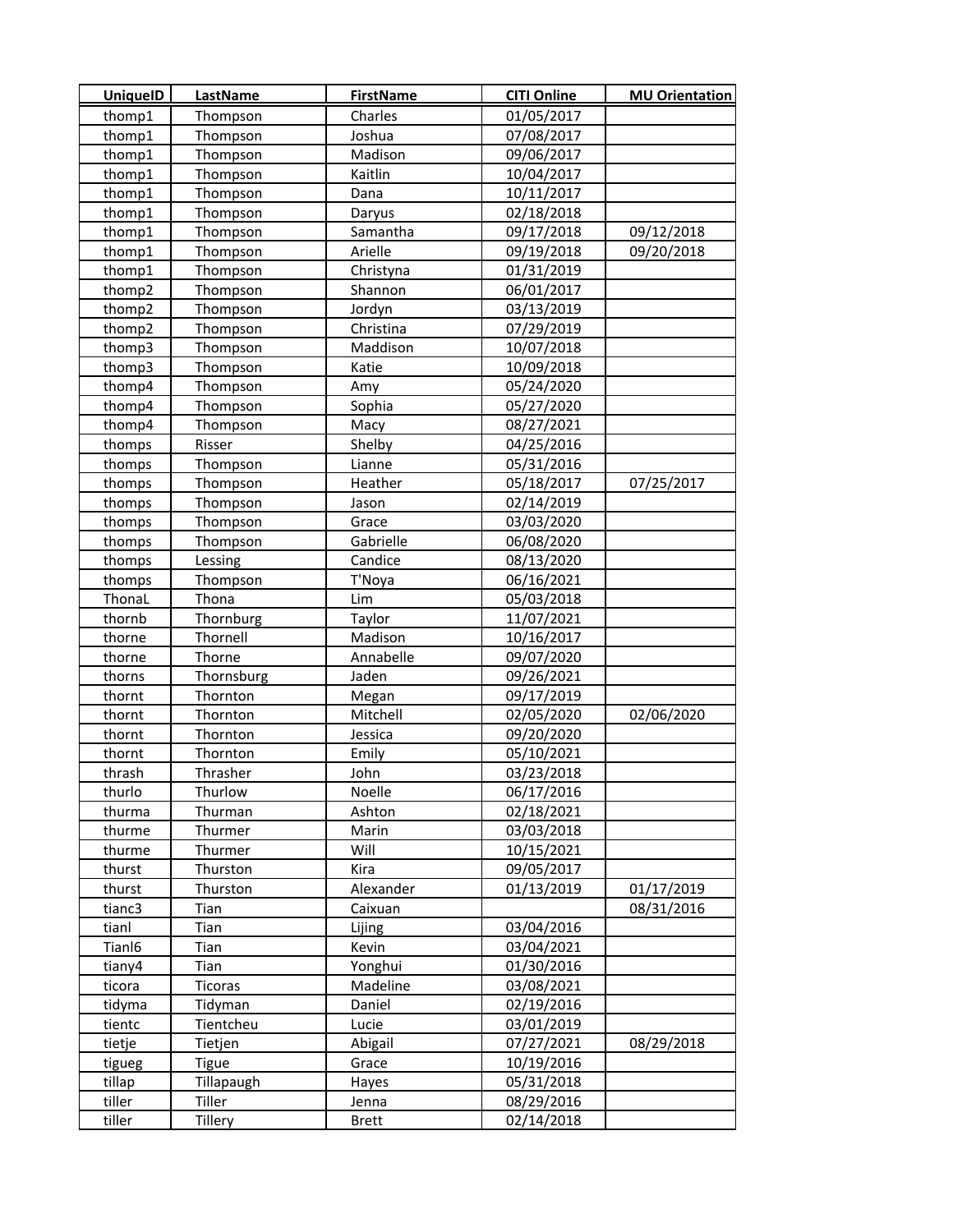| <b>UniquelD</b> | <b>LastName</b>      | <b>FirstName</b> | <b>CITI Online</b> | <b>MU Orientation</b> |
|-----------------|----------------------|------------------|--------------------|-----------------------|
| tiller          | Tillery              | Morgan           | 09/13/2018         |                       |
| tiller          | Tillery              | Hannah           | 02/26/2021         |                       |
| tilton          | Tilton               | Olivia           | 09/12/2019         |                       |
| tilton          | Tilton               | Noah             | 05/26/2020         |                       |
| Timils          | Timilsina            | Pallavi          | 08/26/2016         | 11/15/2017            |
| timmcm          | Timm                 | Catherine        | 09/16/2019         |                       |
| timmer          | Timmermann           | Mattew           | 04/06/2016         |                       |
| timmer          | Timmerman            | Kyle             | 03/08/2021         | 09/18/2012            |
| timmna          | Timm                 | Nathan           | 10/06/2019         |                       |
| timmon          | Timmons              | Sheila           | 01/06/2016         |                       |
| timmon          | Timmons              | Kristen          | 04/03/2017         |                       |
| timmon          | Timmons              | Elianna          | 11/04/2017         |                       |
| timmon          | Timmons              | Thomas           | 01/22/2019         |                       |
| timsin          | Timsina              | Roshan           | 12/21/2018         | 11/13/2019            |
| tinchb          | Tinch                | Bailey           | 09/11/2019         |                       |
| tinchd          | Tinch                | Daniel           | 03/22/2018         |                       |
| tingwa          | Tingwald             | Deanna           | 02/04/2016         |                       |
| tinnin          | Tinnin               | Taylor           | 02/04/2016         |                       |
| tipton          | Tipton               | Rachel           | 02/05/2016         |                       |
| tirado          | Tirado Rodriguez     | Maria            | 02/04/2020         |                       |
| tireyb          | Tirey                | <b>Brandon</b>   | 09/04/2018         |                       |
| tireyc          | Tirey                | Chase            | 02/25/2018         |                       |
| tirzma          | Tirzmalis            | Grace            | 01/12/2022         |                       |
| tisdal          | Tisdale              | Danielle         | 10/09/2019         |                       |
| tithik          | Tithi                | Kamrun Naher     | 04/21/2016         | 04/22/2016            |
| titley          | Titley               | Kaili            | 03/10/2020         |                       |
| titter          | Titterington         | Sarah            | 02/05/2017         |                       |
| tiwari          | Tiwari               | Shilpi           | 01/18/2018         | 02/02/2018            |
| tizzan          | Tizzano              | Anthony          | 02/08/2018         |                       |
| tkachi          | Tkachik              | Garrett          | 03/12/2020         |                       |
| tmun            | Mun                  | Taylor           | 01/25/2016         |                       |
| tobias          | <b>Tobias Molina</b> | Estevan          | 06/17/2020         |                       |
| tobons          | Tobon                | Sebastian        | 02/07/2018         | 02/13/2018            |
| toddr           | Todd                 | Rileigh          | 09/23/2018         | 09/20/2018            |
| togans          | Togans               | LaCount          | 09/28/2021         | 11/02/2018            |
| tojocr          | Tojo                 | Catherine        | 02/07/2019         |                       |
| tolber          | Tolbert              | Karlee           | 09/18/2017         |                       |
| toleso          | Toleson              | Shiane           | 02/05/2017         |                       |
| tomaro          | Tomaro               | Alayna           | 04/17/2016         |                       |
| tomble          | Tombleson            | Emily            | 08/03/2018         |                       |
| tomcm           | Tom                  | Caitlin          | 02/14/2021         |                       |
| tomeii          | Tomei                | Isabella         | 11/16/2021         | 10/19/2021            |
| toneya          | Toney                | Aaron            | 01/05/2017         |                       |
| toneye          | Toney                | Elizabeth        | 09/30/2017         | 02/02/2018            |
| TONGY9          | Tong                 | Yue              | 10/09/2019         |                       |
| tonner          | Tonner               | Lauren           | 01/29/2020         |                       |
| tonozz          | Tonozzi              | Camryn           | 02/26/2020         |                       |
| Tonsen          | Townsend             | Aloen            | 09/14/2018         |                       |
| toopss          | Toops                | Stanley          | 05/19/2015         | 10/18/2018            |
| topmil          | Topmiller            | Zoe              | 01/27/2020         |                       |
| topper          | Topper               | Rachel           | 08/25/2019         |                       |
| torchi          | Torchia              | Emily            | 01/31/2016         |                       |
| torlag          | Torlage              | Andrew           | 07/22/2019         |                       |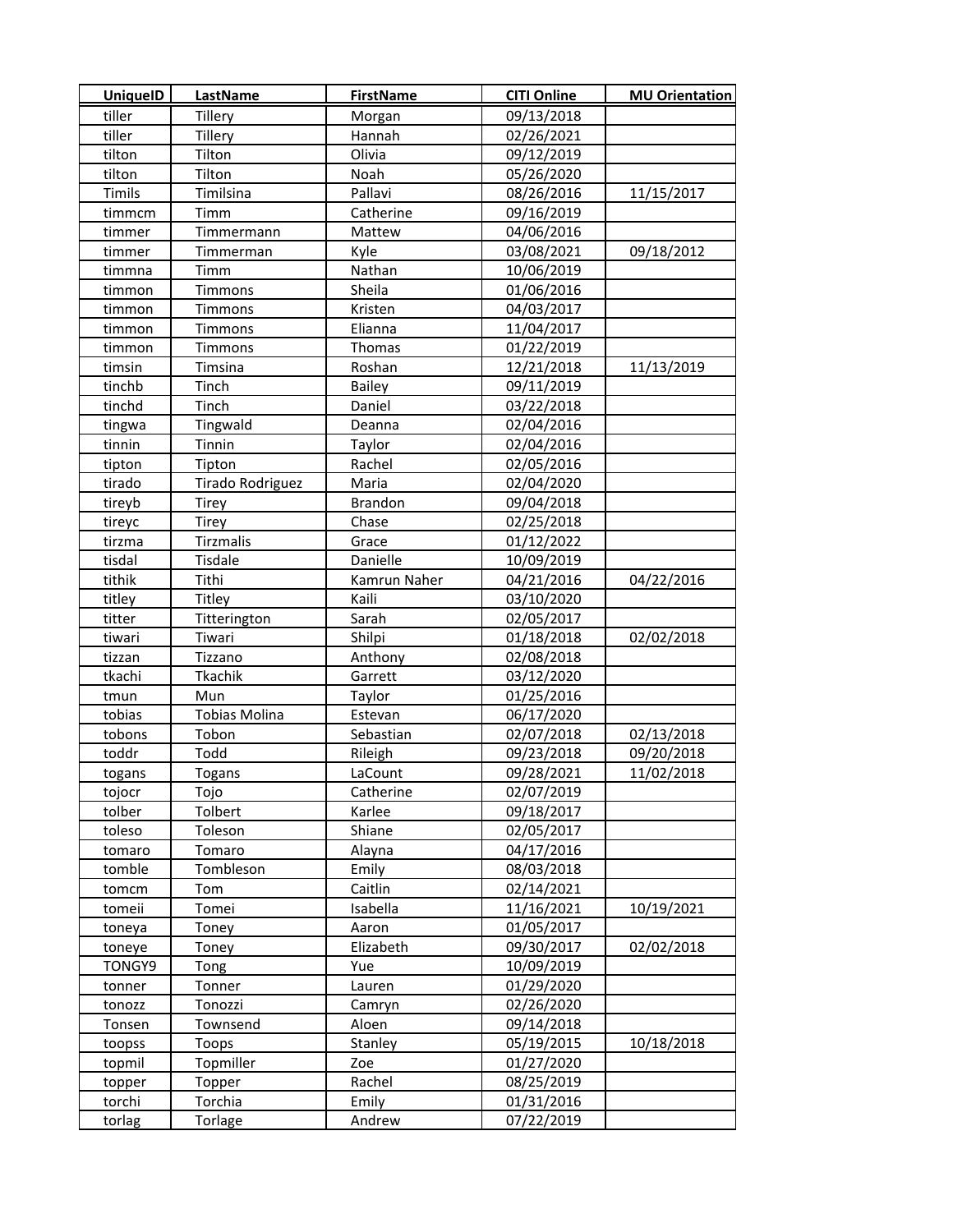| <b>UniquelD</b>  | LastName         | <b>FirstName</b> | <b>CITI Online</b>       | <b>MU Orientation</b> |
|------------------|------------------|------------------|--------------------------|-----------------------|
| torlay           | Torlay           | Rebeka           | 07/05/2017               |                       |
| toroso           | Toros            | Olivia           | 09/01/2020               |                       |
| torpys           | Torpy            | Sean             | 09/11/2017               |                       |
| torres           | Torres           | Juan             | 07/26/2016               |                       |
| torres           | Torrese          | Christy          | 02/20/2015               | 09/06/2016            |
| torres           | Torres           | Kayla            | 06/04/2019               | 07/19/2019            |
| torrey           | Torrey           | Samantha         | 06/25/2019               | 06/26/2019            |
| tortor           | Tortora          | Rachel           | 10/28/2021               |                       |
| toshj            | Tosh             | Jessica          | 07/16/2017               |                       |
| tothaa           | Totha            | Aniko            | 06/16/2016               |                       |
| tothbb           | Toth             | <b>Bradley</b>   | 03/15/2019               |                       |
| totten           | Totten           | Marissa          | 09/09/2019               |                       |
| toupin           | Toupin           | Sarah            | 06/09/2016               |                       |
| TovarA           | Tovar            | Alison           | 09/10/2020               |                       |
| townes           | Townes           | Ashley           | 05/31/2016               |                       |
| townse           | Townsend         | Toreya           | 04/23/2017               | 02/24/2014            |
| townse           | Townsend         | Andrea           | 07/19/2018               |                       |
| tracyb           | Tracy            | Brendan          | 08/30/2017               |                       |
| tracye           | O Tracy          | Erynn            | 09/11/2021               |                       |
| tracym           | Tracy            | Makenna          | 08/26/2018               |                       |
| tracyv           | Tracy            | Victoria         | 07/27/2017               |                       |
| tramme           | Trammel          | Jules            | 09/20/2020               |                       |
| tranad           | Tran             | Anduc            | 09/17/2019               |                       |
| tranan           | Tran             | Andrea           | 10/08/2018               |                       |
| tranhm           | Tran             | Haeley           | 09/02/2018               |                       |
| trann2           | Tran             | Nam              | 10/11/2018               |                       |
| tranor           | Tranor           | Katie            | 02/17/2019               |                       |
| Trangm           | Tran             | Quyet            | 01/07/2022               |                       |
| tranta           | Tran             | Taison           | 01/30/2022               |                       |
| trassa           | Trassare         | Alexander        | 04/14/2016               | 04/22/2016            |
| trauth           | Trauth           | Jonathan         | 04/18/2018               | 05/07/2018            |
| travis           | Travis           | Elizabeth        | 11/15/2020               |                       |
| traxle           | Traxler          | Mark             | 07/01/2018               |                       |
| Treadw           | Treadway         | Seth             | 10/20/2021               |                       |
| treece           | Treece           | Connor           | 02/05/2017               |                       |
| treege           | Treeger          | Alexis           | 03/14/2018               |                       |
| treima           | Treiman          | Gregory          | 08/19/2020               |                       |
| trembl           | Tremblay         | Zachary          | 02/03/2019               | 02/19/2019            |
| trevet           | Trevethan        | Mackenzie        | 06/24/2019               | 12/02/2016            |
| trevin           | Trevino Jr.      | Ricardo          | 10/27/2016               |                       |
| Triest           | Trieste          | Jessica          | 06/04/2020               |                       |
| trimba           | Trimbach         | Kara             | 03/03/2018               |                       |
| trimbl           | Trimble          | Katie            | 11/15/2020               |                       |
| trionf           | Trionfante       | Cardyl           |                          | 01/17/2019            |
| trionf           | Trionfante       | Cardyl           | 02/04/2019               |                       |
| trippy           | <b>Trippy</b>    | Sarah            | 09/07/2018               |                       |
| trived           | Trivedi          | Soumya           | 01/30/2020               | 01/31/2020            |
| trivet           | Trivette         | Joseph           | 09/23/2020               |                       |
| troesc           | Troesch          | Abby             | 03/30/2018               |                       |
| trokny<br>trotht | Troknya<br>Troth | Aaron            | 11/04/2017               |                       |
| trotte           | Trotter          | Terra<br>Alden   | 06/06/2021<br>01/28/2022 |                       |
| troyda           |                  | Douglas          | 02/03/2021               |                       |
|                  | Troy             |                  |                          |                       |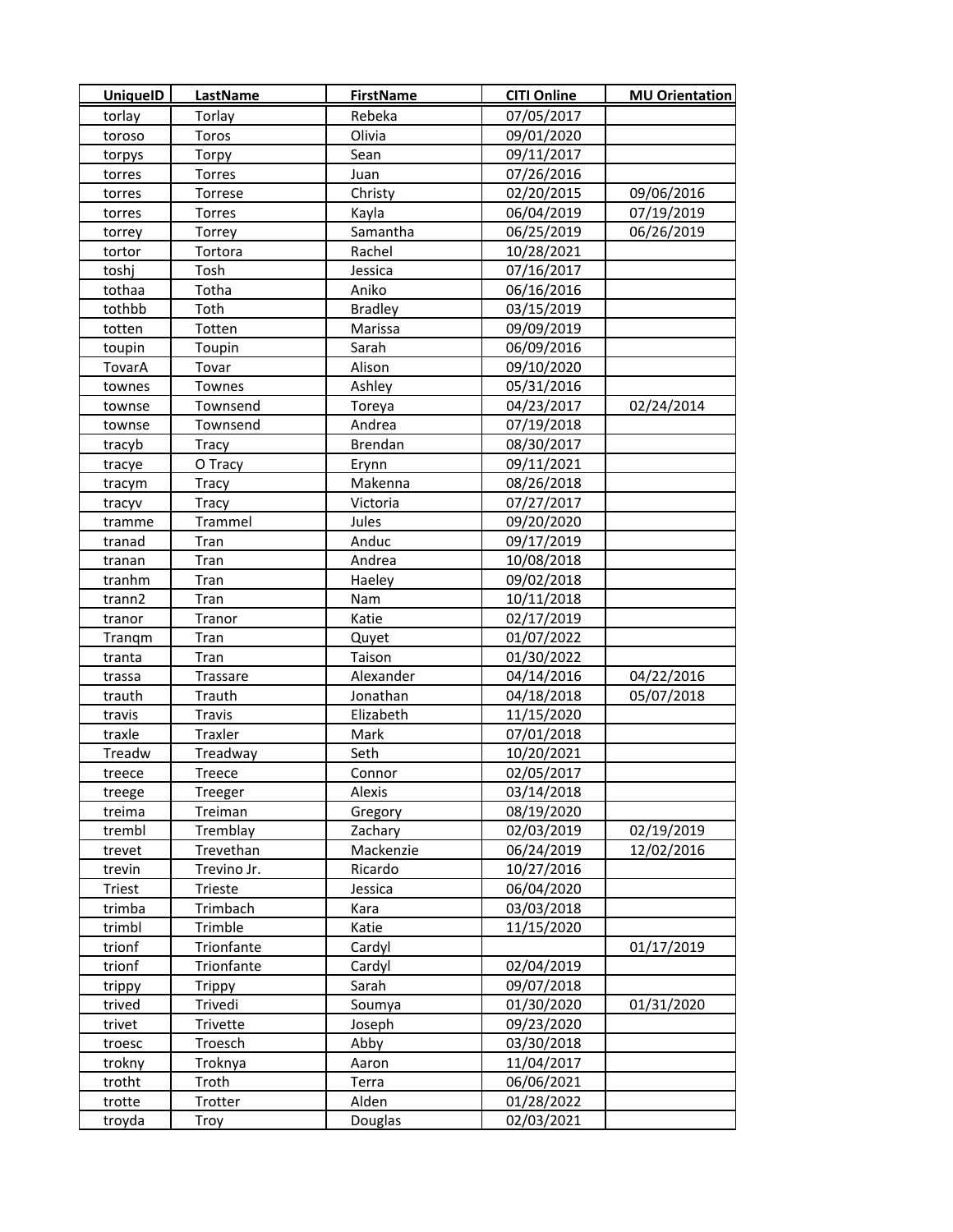| <b>UniquelD</b> | LastName     | <b>FirstName</b> | <b>CITI Online</b> | <b>MU Orientation</b> |
|-----------------|--------------|------------------|--------------------|-----------------------|
| troyer          | Troyer       | Lela             | 09/29/2019         |                       |
| troyns          | Troy         | Nicole           | 05/18/2020         |                       |
| truaxh          | <b>Truax</b> | Hillary          | 01/24/2020         |                       |
| truaxm          | <b>Truax</b> | Muriel           | 01/26/2020         |                       |
| trubce          | Trubceac     | Angela           | 04/24/2016         | 02/17/2017            |
| trubia          | Trubia       | Megan            | 06/03/2021         |                       |
| trubym          | Truby        | Martha           | 07/28/2018         |                       |
| trucks          | Trucksess    | Victoria         | 08/05/2018         |                       |
| truebl          | Trueblood    | Tarah            | 05/30/2019         |                       |
| trujil          | Trujillo     | Melissa          | 09/13/2018         |                       |
| trujil          | Trujillo     | Alejandro        | 09/02/2019         | 10/17/2016            |
| Trujil          | Trujillo     | Alexander        | 03/31/2020         |                       |
| <b>TRUMBO</b>   | Trumbo       | Angela           | 08/11/2021         |                       |
| trybus          | Trybus       | Katherine        | 09/16/2019         |                       |
| tschos          | Tschosik     | <b>Breeanna</b>  | 01/31/2018         |                       |
| TubbsC          | Tubbs        | Christopher      | 03/20/2018         |                       |
| tubeil          | Tubeileh     | Emad             | 05/24/2021         |                       |
| tuchol          | Tucholka     | Marissa          | 02/05/2020         |                       |
| tuckde          | Tuck         | Devon            | 06/09/2019         | 06/26/2019            |
| tucker          | Tucker       | Sarah            | 09/06/2018         |                       |
| tucker          | Tucker       | Rebecca          | 07/28/2019         |                       |
| tucker          | Tucker       | Hailea           | 05/23/2020         |                       |
| tucker          | Tucker       | Zachary          | 03/04/2020         | 08/31/2021            |
| tuiyot          | Tuiyott      | Alison           | 02/10/2019         | 03/11/2019            |
| tukura          | Tukura       | Jerusalem        | 09/29/2020         |                       |
| tullio          | Tullio       | David            | 09/16/2018         |                       |
| tullio          | Tullio       | Kathryn          | 02/12/2020         |                       |
| tullis          | Tullis       | Katie            | 01/31/2016         |                       |
| tullyc          | Tully        | Christine        | 07/12/2021         |                       |
| tumble          | Tumbleson    | Rachel           | 03/09/2021         |                       |
| tumlin          | Tumlin       | Jennifer         | 08/05/2018         |                       |
| turkrl          | Turk         | Rachel           | 01/06/2021         |                       |
| turnbo          | Turnbow      | Shannon          | 09/15/2017         |                       |
| turne1          | Turner       | Chloe            | 08/23/2018         |                       |
| turne1          | Turner       | Ashley           | 11/15/2020         |                       |
| turne1          | Turner       | James            | 01/14/2021         |                       |
| turne1          | Turner       | Rylie            | 02/01/2021         |                       |
| turner          | Turner       | Tia              | 02/03/2016         | 09/30/2016            |
| turner          | Turner       | Shelby           | 01/31/2017         |                       |
| turner          | Turner       | Leslie           | 02/01/2017         |                       |
| turner          | Turner       | <b>Brian</b>     | 02/07/2017         |                       |
| turner          | Turner       | Isabelle         | 09/10/2017         |                       |
| turner          | Turner       | Courtney         | 10/11/2017         |                       |
| turner          | Turner       | Paige            | 03/10/2019         |                       |
| turner          | Turner       | Pamela           | 03/12/2019         |                       |
| turner          | Turner       | Carleigh         | 04/28/2019         |                       |
| turner          | Turner       | Graham           | 06/02/2019         |                       |
| turner          | Turner       | Aaron            | 09/04/2019         |                       |
| turner          | Turner       | Whitney          | 09/26/2019         |                       |
| turner          | Turner       | Madison          | 01/31/2020         |                       |
| turner          | Turner       | Meredith         | 04/15/2020         |                       |
| turner          | Hale         | Jenna            | 10/03/2021         |                       |
| turney          | Turney       | Debra            | 08/19/2018         |                       |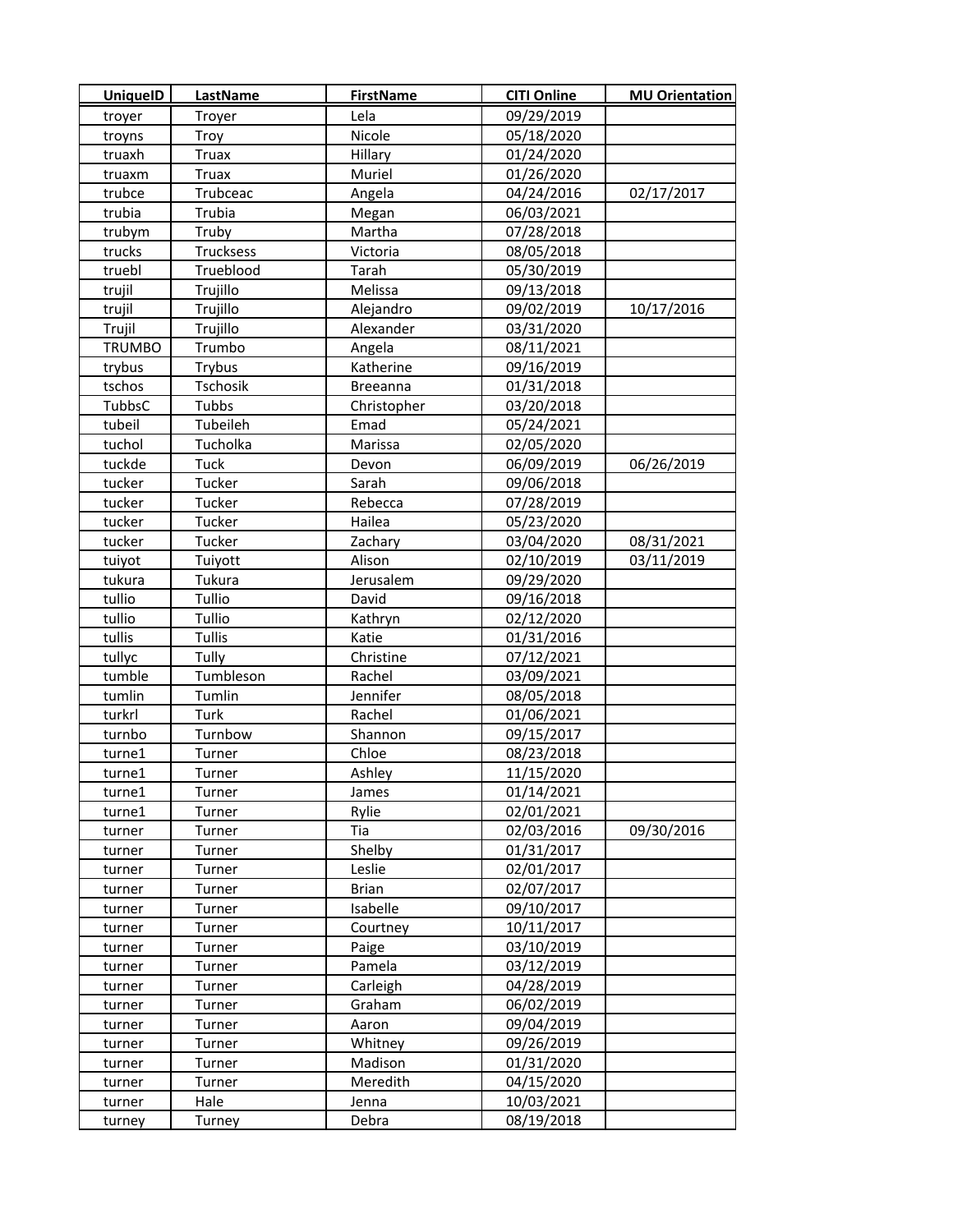| <b>UniquelD</b> | <b>LastName</b> | <b>FirstName</b> | <b>CITI Online</b> | <b>MU Orientation</b> |
|-----------------|-----------------|------------------|--------------------|-----------------------|
| turnqu          | Turnquest       | <b>Tiless</b>    | 02/14/2019         |                       |
| turnse          | Turns           | Elizabeth Kate   | 09/04/2018         |                       |
| turoff          | Turoff          | Kylie            | 02/03/2017         |                       |
| turrie          | Turrieta        | Ryan             | 04/04/2019         |                       |
| turton          | Turton          | Cheryl           | 09/27/2020         |                       |
| tusmat          | Tusmatov        | Bunyodjon        | 09/25/2018         | 09/12/2018            |
| tussey          | Tussey          | Mackenzie        | 09/16/2018         |                       |
| tuting          | Tutin           | Gilbert          | 11/09/2016         |                       |
| tutkov          | Tutkovics       | Alex             | 02/21/2019         |                       |
| tuttle          | Tuttle          | Mark             | 03/02/2016         |                       |
| tux             | Tu              | Xintian          | 07/24/2019         |                       |
| twedde          | Tweddell        | Caroline         | 03/31/2021         |                       |
| tyahur          | Tyahur          | Pamela           | 09/25/2016         | 09/30/2016            |
| tylerb          | Tyler           | <b>Brian</b>     | 06/15/2018         | 10/29/2018            |
| tylerc          | Tyler           | Carrie           | 01/17/2017         | 01/30/2017            |
| tylers          | Tyler           | Susan            | 06/30/2017         |                       |
| tyndal          | Tyndall         | Samuel           | 05/19/2019         |                       |
| tyreyn          | Tyrey           | Natalie          | 07/03/2021         |                       |
| tyrrel          | Tyrrell         | Brenda           | 08/15/2018         | 08/30/2019            |
| tzagou          | Tzagournis      | Claire           | 02/25/2020         |                       |
| ubbesv          | Ubbes           | Valerie          | 03/11/2012         | 03/15/2017            |
| uccidr          | Ucci            | Donald           |                    | 02/14/2017            |
| uccir           | Ucci            | Russell          | 01/28/2016         |                       |
| udeiny          | Udeinya         | Onyekachi        | 09/21/2016         |                       |
| udemaj          | Udema           | Jennifer         | 07/07/2020         |                       |
| ueday           | Ueda            | Yurika           | 05/26/2021         |                       |
| ugrana          | Ugran           | Ariane           | 01/30/2020         |                       |
| uhligm          | Uhlig           | Michelle         | 07/18/2019         |                       |
| uhtenw          | Uhtenwoldt      | Logan            | 07/08/2016         |                       |
| ukiwed          | Ukiwe           | David            | 02/11/2019         |                       |
| ulinsk          | Ulinski         | Jason            | 07/05/2017         | 05/05/2017            |
| ullomw          | Ullom           | William          | 05/23/2019         |                       |
| Ullyot          | Ullyott         | Jessica          | 05/13/2019         |                       |
| ulryem          | Ulry            | Emily            | 09/02/2016         |                       |
| uludag          | Bautista        | Nazan            | 09/20/2021         | 11/17/2005            |
| Umanaa          | Umaña-Angers    | Sharyn           | 08/22/2021         |                       |
| underw          | Underwood       | <b>Brett</b>     | 10/07/2019         |                       |
| ungerl          | Unger           | Logan            | 03/16/2020         |                       |
| ungerm          | Ungermann       | Brittany         | 01/26/2019         |                       |
| ungers          | Unger           | Sarah            | 06/15/2016         |                       |
| untchk          | <b>Burge</b>    | Kelly            | 06/12/2019         |                       |
| untene          | Untener         | Sarah            | 09/25/2019         |                       |
| unvers          | Unversaw        | Christina        | 09/20/2020         |                       |
| uongnm          | Uong            | Ngoc             | 11/01/2021         |                       |
| upchur          | Upchurch        | Angela           | 07/10/2017         |                       |
| updike          | Updike          | Ann              | 10/21/2020         | 12/08/2017            |
| upshaw          | Upshaw          | Chanell          | 02/08/2016         | 02/09/2016            |
| urasky          | Urasky          | Susan            | 07/04/2016         |                       |
| urayam          | Urayama         | Paul             | 05/01/2019         |                       |
| urayam          | Urayama         | Paul             |                    | 05/03/2019            |
| urbani          | Urbanic         | Lauren           | 08/02/2016         |                       |
| urgeem          | Urge            | Erin             | 10/08/2018         |                       |
| UrsoAn          | Urso            | Anna             | 05/21/2020         |                       |
|                 |                 |                  |                    |                       |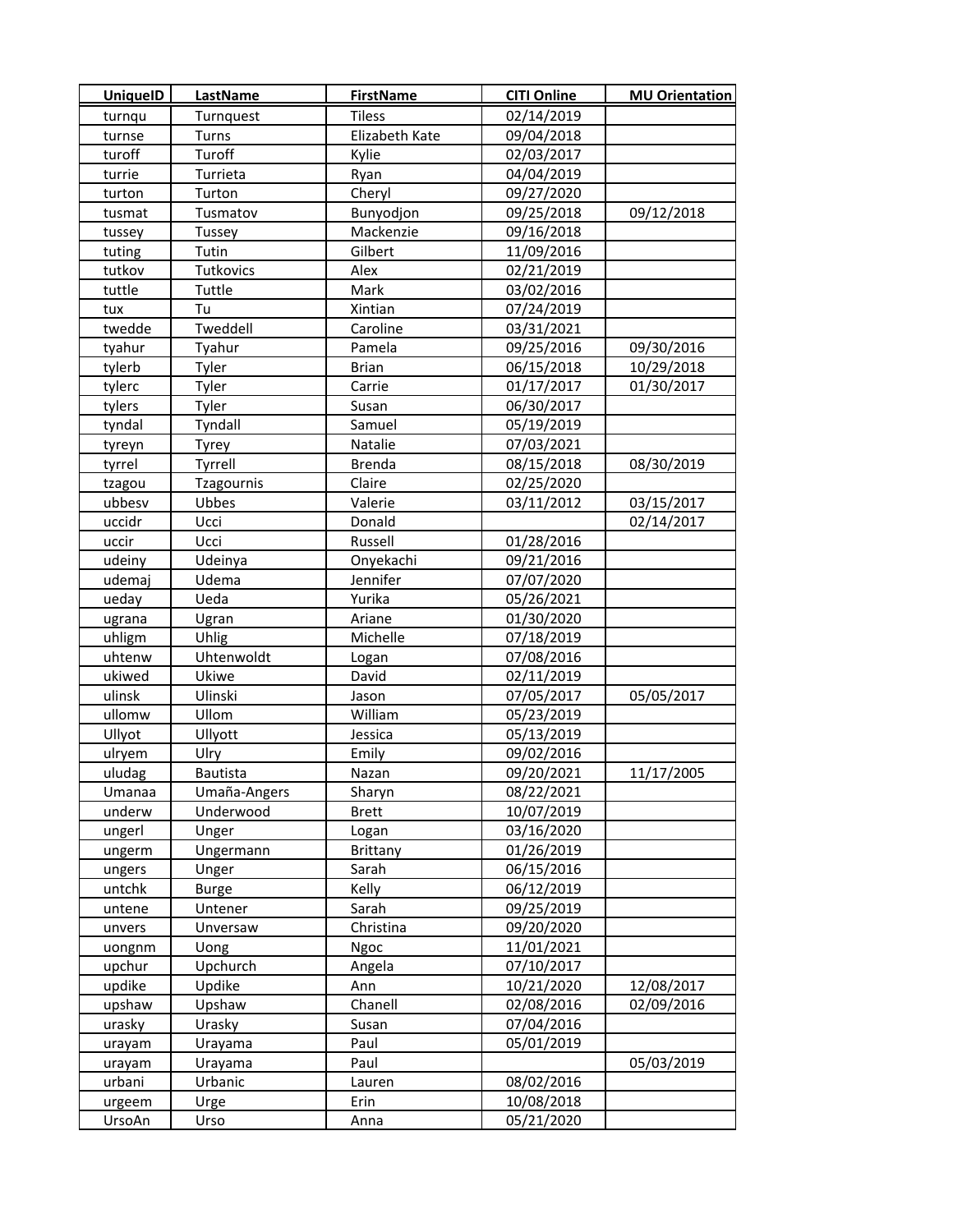| <b>UniquelD</b>  | LastName               | <b>FirstName</b>    | <b>CITI Online</b>       | <b>MU Orientation</b> |
|------------------|------------------------|---------------------|--------------------------|-----------------------|
| urumac           | Uruma                  | Cindy               | 06/25/2018               |                       |
| usmana           | Usman                  | Amina               | 09/05/2018               |                       |
| utsete           | Utset                  | Emily               | 08/10/2021               |                       |
| utters           | Utter                  | Samantha            | 08/04/2018               |                       |
| uwinge           | Uwingeneye             | Claire              | 09/07/2016               |                       |
| uzoegw           | Uzoegwu                | Kelechi             | 08/28/2019               | 09/17/2019            |
| vaaler           | Vaaler                 | Katherine           | 02/04/2016               | 02/04/2016            |
| vaccar           | Vaccari                | Izzie               | 02/25/2020               |                       |
| VACCAR           | Vaccaro                | Alexandra           | 08/06/2021               |                       |
| vachon           | Vachon                 | Gabrielle           | 06/23/2021               |                       |
| vaill            | Vail                   | Lori                | 06/06/2021               |                       |
| vaishs           | Vaish                  | Shachi              | 11/04/2018               | 09/18/2018            |
| vajent           | Vajentic               | Lauren              | 03/11/2020               |                       |
| Valare           | Valare                 | Emelia              | 02/02/2022               |                       |
| valent           | Valentini              | Christi             | 10/20/2017               |                       |
| valent           | Valentic               | Gianna              | 04/20/2018               |                       |
| valent           | Valentine              | Diana               | 01/10/2019               |                       |
| valent           | Valenti                | Korijna             | 03/25/2019               | 10/18/2018            |
| valent           | Valenta                | Karli               | 02/14/2021               |                       |
| valenz           | Valenzuela             | Emily               | 05/15/2018               |                       |
| valeri           | Valerio                | <b>Brian</b>        | 01/05/2017               | 02/07/2017            |
| valesm           | Vale                   | Sarah               | 06/25/2018               |                       |
| vallan           | Vallandingham          | Hannah              | 03/11/2020               |                       |
| Van Ha           | Van Haitsma            | Kimberly Sue        | 12/04/2020               |                       |
| Van Ho           | Van Horn               | Russell             | 02/25/2018               |                       |
| vanaer           | Vana                   | Emily               | 07/30/2016               |                       |
| vanars           | VanArsdalen            | Lucas               | 01/03/2019               |                       |
| vanauk           | Van Auken              | Audrey              | 12/01/2017               |                       |
| vancam           | Van Camp               | London              | 08/27/2021               |                       |
| vancau           | VanCauwenberg          | Teresa              | 07/14/2017               |                       |
| VanceA           | Vance                  | Ashley              | 05/18/2016               |                       |
| vancej           | Vance                  | Jarod               | 09/22/2016               |                       |
| vancej           | Vance                  | James               | 09/15/2018               |                       |
| vancej           | Vance                  | John                | 04/20/2019               |                       |
| vancuy           | VanCuyk                | Nathan              | 02/03/2020               | 02/04/2020            |
| vandeg           | Vandegrift             | Klaire              | 09/21/2020               |                       |
| vanden           | Van Den Heuvel         | Noelle              | 10/07/2018               |                       |
| vander           | Vanderink              | Madeline            | 06/05/2017               |                       |
| vander           | Vander Stoep           | Emma                | 02/27/2018               |                       |
| vander           | Vander Stoep           | Sophie              | 09/11/2018               |                       |
| vander           | Vandergrift            | Cody                | 02/03/2019               |                       |
| vander           | Vanderzee              | Karin               | 04/21/2020               |                       |
| vander           | Vanderwoude            | Corinne             | 02/27/2021               |                       |
| vandus           | Van Dusen              | Dave                | 08/26/2018               |                       |
| vaness<br>vanfle | van Essen<br>Van Fleet | Alexandra<br>Rachel | 02/23/2021<br>03/16/2016 | 09/30/2016            |
|                  |                        |                     |                          |                       |
| vanfos           | Van Fossen             | Grace               | 02/05/2017               |                       |
| vangas           | Vanga                  | Sravanthi           | 08/30/2019               |                       |
| vangil           | Van Gilder             | Chloe<br>Nicole     | 07/28/2019               |                       |
| vangor<br>vanhoo | Van Gorp<br>Vanhoose   | Claire              | 02/07/2019<br>05/18/2018 |                       |
| VanHor           | Van Horn               | Russell             | 03/08/2021               |                       |
| vankir           | Van Kirk               | Timothy             | 03/28/2016               |                       |
|                  |                        |                     |                          |                       |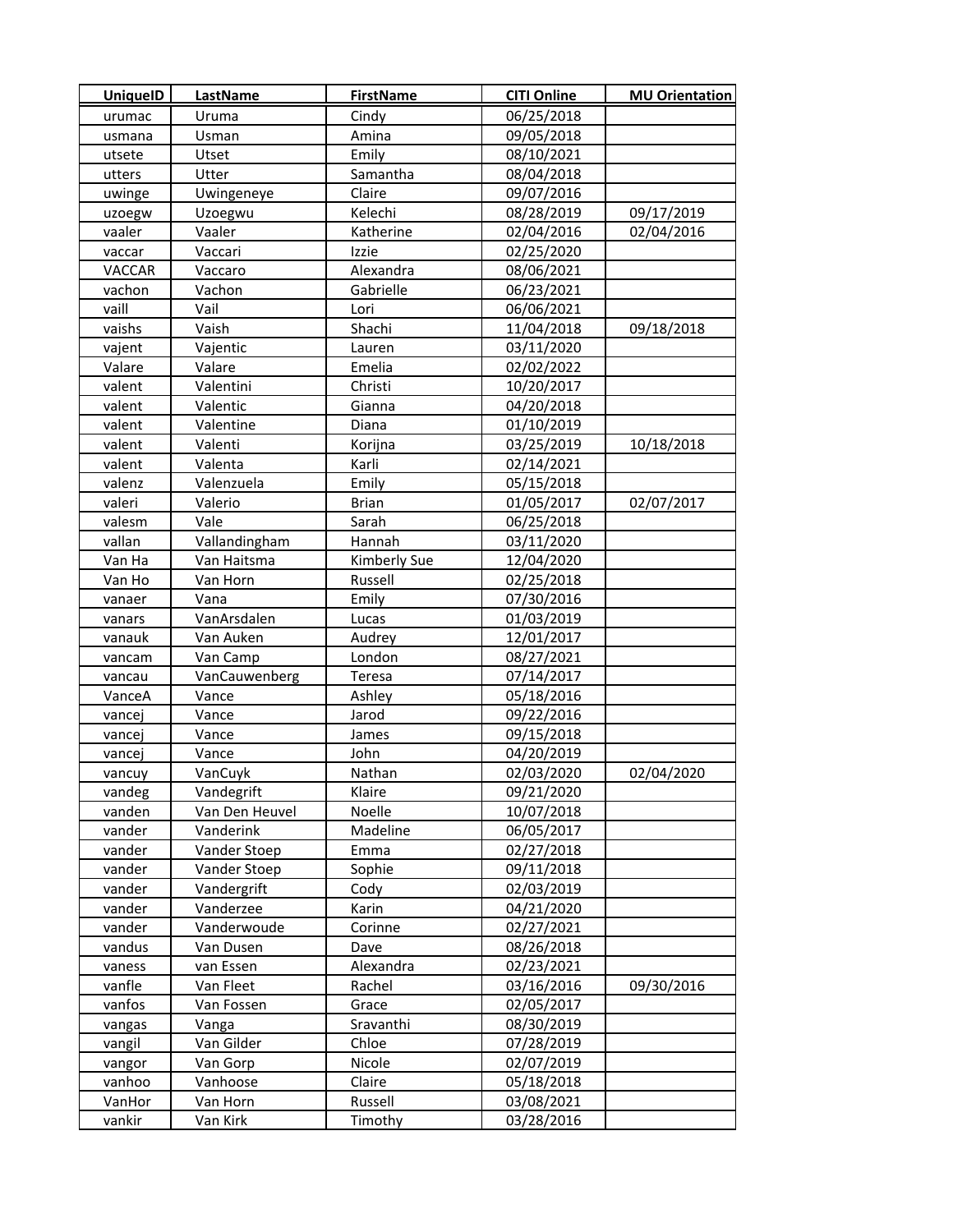| <b>UniquelD</b> | LastName         | <b>FirstName</b> | <b>CITI Online</b> | <b>MU Orientation</b> |
|-----------------|------------------|------------------|--------------------|-----------------------|
| vankir          | Van Kirk         | Jaye             | 10/25/2019         |                       |
| vanner          | Vanner           | Meghan           | 02/07/2018         | 02/13/2018            |
| vannoy          | VanNoy           | Lisa             | 09/12/2018         |                       |
| vansle          | Van Slett        | Lisa             | 07/21/2019         |                       |
| vanuum          | Ledford          | Shelby           | 06/13/2016         |                       |
| vanvle          | Van Vleet        | Samuel           | 08/15/2019         |                       |
| vanwal          | Van Walleghem    | Paul             | 02/05/2018         |                       |
| vanwin          | VanWinkle        | Stephen          | 09/25/2017         |                       |
| VARANA          | Varanashi        | Gowri            | 07/17/2020         |                       |
| varban          | Varbanova        | Milena           | 08/31/2019         | 02/06/2020            |
| vaream          | Vaream           | Stephanie        | 02/17/2021         |                       |
| varela          | Varela           | Carlos           | 07/08/2020         |                       |
| varele          | Varel            | Ella             | 01/05/2020         |                       |
| vascon          | Vasconcellos     | Shannon          | 10/13/2018         |                       |
| vasque          | Vasquez          | Veronica         | 06/27/2017         |                       |
| vasque          | Vasquez          | Jessica          | 07/22/2019         |                       |
| vaswan          | Vaswani          | Sundeep          | 09/25/2017         |                       |
| vatter          | Vatter           | Mackenzie        | 10/08/2018         |                       |
| vaugha          | Vaughan          | Maddie           | 02/18/2020         |                       |
| vaughn          | Vaughn           | Claire           | 11/28/2016         | 02/02/2018            |
| vaughn          | Vaughn           | Kristen          | 01/24/2020         |                       |
| vaught          | Vaught           | Beth             | 10/10/2018         |                       |
| vealey          | Vealey           | Robin            | 06/06/2019         | 09/25/2009            |
| vebber          | Vebber           | Lisa             | 08/01/2018         |                       |
| Vecchi          | Vecchio          | Anna             | 08/18/2019         |                       |
| veenem          | Thomsen          | Amy              | 08/12/2020         |                       |
| velasc          | Velasco          | Nathaniel        | 09/26/2021         |                       |
| velazq          | Velazquez Perea  | Laura            | 06/06/2020         |                       |
| velezr          | Velez            | Rachel           | 10/10/2019         |                       |
| velkof          | Velkoff          | Elizabeth        | 01/14/2021         | 11/23/2015            |
| velott          | Velotta          | Andrew           | 08/28/2017         |                       |
| venart          | Venart           | Lynne            | 07/21/2019         |                       |
| vendom          | Vendome          | Christopher      | 06/12/2019         | 06/13/2019            |
| vennem          | Vennemeyer       | Thomas           | 09/10/2018         | 10/04/2018            |
| venzei          | Venzeio          | Vincent          | 03/03/2020         |                       |
| venzke          | Venzke           | Monica           | 09/06/2016         |                       |
| verdin          | Verdin           | Hayden           | 02/05/2019         |                       |
| verdol          | Verdolin         | Jennifer         | 10/18/2016         | 11/09/2016            |
| verdon          | Verdon           | Kerra            | 02/02/2020         |                       |
| verdow          | VerDow           | Benjamin         | 11/29/2017         |                       |
| verghi          | Verghis          | Tara             | 03/17/2016         |                       |
| Veriss          | Verissimo        | Diogo            | 01/28/2019         |                       |
| verkle          | Verkley          | Emma             | 02/02/2021         |                       |
| vernon          | Vernon           | Hallie           | 09/06/2020         |                       |
| vestal          | Vestal           | Kevin            | 06/03/2018         |                       |
| vetaje          | Veta             | Jacob            | 10/17/2019         | 10/29/2019            |
| vetter          | Vetter           | Jack             | 10/10/2018         |                       |
| vezdos          | Vezdos           | Madelyn          | 02/13/2020         |                       |
| viarsj          | <b>Viars</b>     | Jamie            | 02/15/2017         |                       |
| vicker          | Vickers          | Grace            | 08/30/2021         |                       |
| victor          | Victoria Bojalil | Ruben            | 06/26/2018         | 03/14/2018            |
| vidale          | Vidales          | Maria            | 08/29/2021         |                       |
| vidali          | Vidalis          | Eleni            | 09/04/2016         | 10/05/2018            |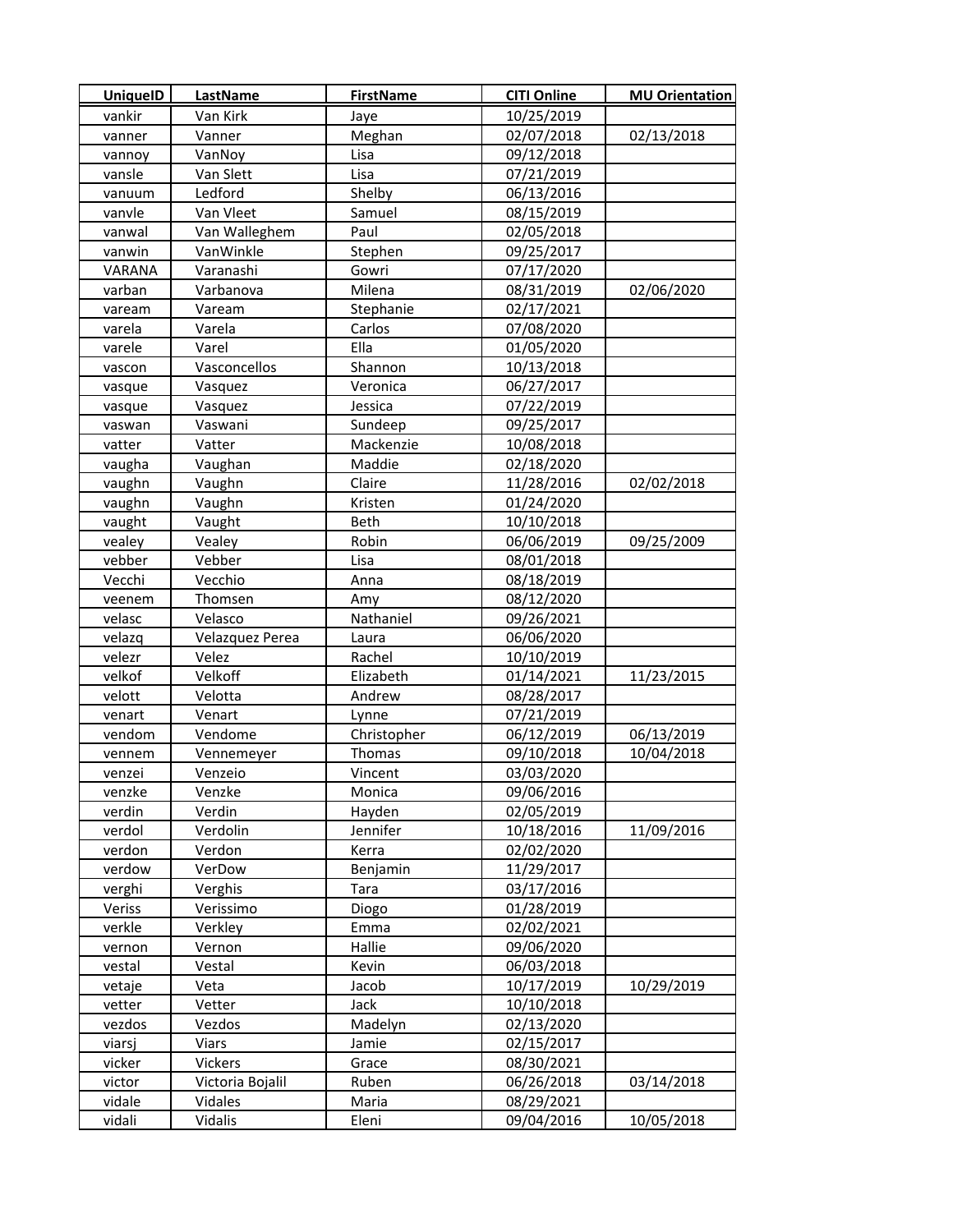| <b>UniquelD</b> | <b>LastName</b>   | <b>FirstName</b> | <b>CITI Online</b> | <b>MU Orientation</b> |
|-----------------|-------------------|------------------|--------------------|-----------------------|
| viensc          | Viens             | Christopher      | 12/04/2017         |                       |
| vierst          | Vierstra          | Courtney         | 10/08/2018         |                       |
| vilche          | Vilches           | Jose Jesus       | 04/23/2018         | 05/07/2018            |
| vilesj          | Viles             | Jerome           | 01/16/2022         |                       |
| villal          | Villalobos        | Alvaro           | 10/10/2018         |                       |
| villal          | Villalba          | Emely            | 09/14/2021         |                       |
| villan          | Villanueva        | Marissa          | 07/29/2020         |                       |
| villar          | Villarreal        | Sarah            | 06/27/2017         |                       |
| vincen          | Vincent           | Alice            | 01/20/2016         |                       |
| vincen          | Vincent           | Elijah           | 11/19/2019         |                       |
| vincer          | Vince             | Kellyn           | 03/14/2019         | 02/12/2019            |
| vingum          | Vingum            | Ryan             | 01/25/2018         | 03/08/2016            |
| vinson          | Vinson            | Jessica          | 06/05/2017         |                       |
| visger          | Visger            | Ellen            | 06/11/2019         |                       |
| vishwa          | Vishwanath        | Karthik          | 08/05/2019         | 12/04/2015            |
| vitale          | Vitale            | Gabrielle        | 10/11/2018         |                       |
| vitell          | Vitellas          | Christina        | 01/30/2020         |                       |
| vitull          | Vitullo           | Maria            | 06/15/2021         |                       |
| vivoda          | Vivoda            | Jonathon         | 06/30/2021         | 01/29/2016            |
| vlahak          | Vlahakos          | Sofia            | 09/05/2017         |                       |
| vleesh          | Vleeshouwer-Neuma | Terra            | 03/21/2021         |                       |
| vocq            | Vo                | Chi              | 02/04/2020         |                       |
| voegtl          | Voegtle           | Lauren           | 03/20/2019         |                       |
| voetdm          | Dustin            | Voet             | 07/19/2018         | 10/10/2013            |
| vogelg          | Vogelgesang       | Will             | 08/19/2019         |                       |
| vogels          | Vogel             | Sami             | 03/06/2018         |                       |
| vogelz          | Vogelzang         | Jody             | 12/27/2018         |                       |
| vogtba          | Vogt              | <b>Brian</b>     | 08/29/2021         | 08/30/2021            |
| Vogtcf          | Vogt              | Catherine        | 03/05/2020         |                       |
| vogtjs          | Vogt              | Joshua           | 05/07/2019         |                       |
| vogtnj          | Vogt              | Nicholas         | 02/05/2019         |                       |
| voigtb          | Voigt             | <b>Brianna</b>   | 07/21/2019         |                       |
| volavk          | Volavka           | Joanna           | 07/16/2017         |                       |
| volkga          | Volk              | Gabrielle        | 01/16/2018         |                       |
| vollma          | Vollman           | Claudia          | 02/14/2019         |                       |
| vollma          | Vollmar           | Madge            | 09/15/2019         | 11/13/2019            |
| vollum          | Vollum            | Peyton           | 09/16/2019         |                       |
| volpek          | Volpe             | Kendall          | 04/27/2021         |                       |
| vonbam          | Von Bampus        | Lauren           | 11/11/2020         |                       |
| voncar          | von Carlowitz     | Graham           | 01/25/2017         | 02/01/2017            |
| voncar          | Von Carlowitz     | Winston          | 02/28/2018         |                       |
| vonder          | Vonderembse       | Kathleen         | 10/28/2019         |                       |
| vonder          | von der Embse     | Adam             | 08/23/2021         |                       |
| vonerd          | vonErden          | Alexandra        | 02/02/2018         |                       |
| vonhoe          | Vonhoene          | jacob            | 02/23/2019         |                       |
| vonkla          | von Klahr         | Kyleigh          | 02/01/2021         |                       |
| vonste          | von Stein         | Ben              | 09/04/2018         | 09/05/2018            |
| vonwah          | VonWahlde         | Jordan           | 06/19/2017         | 06/20/2017            |
| vonzas          | von Zastrow       | Jessica          | 01/28/2020         |                       |
| vorach          | Vorachek-King     | Jennifer         | 06/09/2020         |                       |
| vorder          | Vorderer          | Hannah           | 09/08/2021         |                       |
| vorhes          | Vorhes            | Annika           | 11/01/2021         | 03/08/2016            |
| voscm           | Vos               | Corinne          | 08/06/2018         |                       |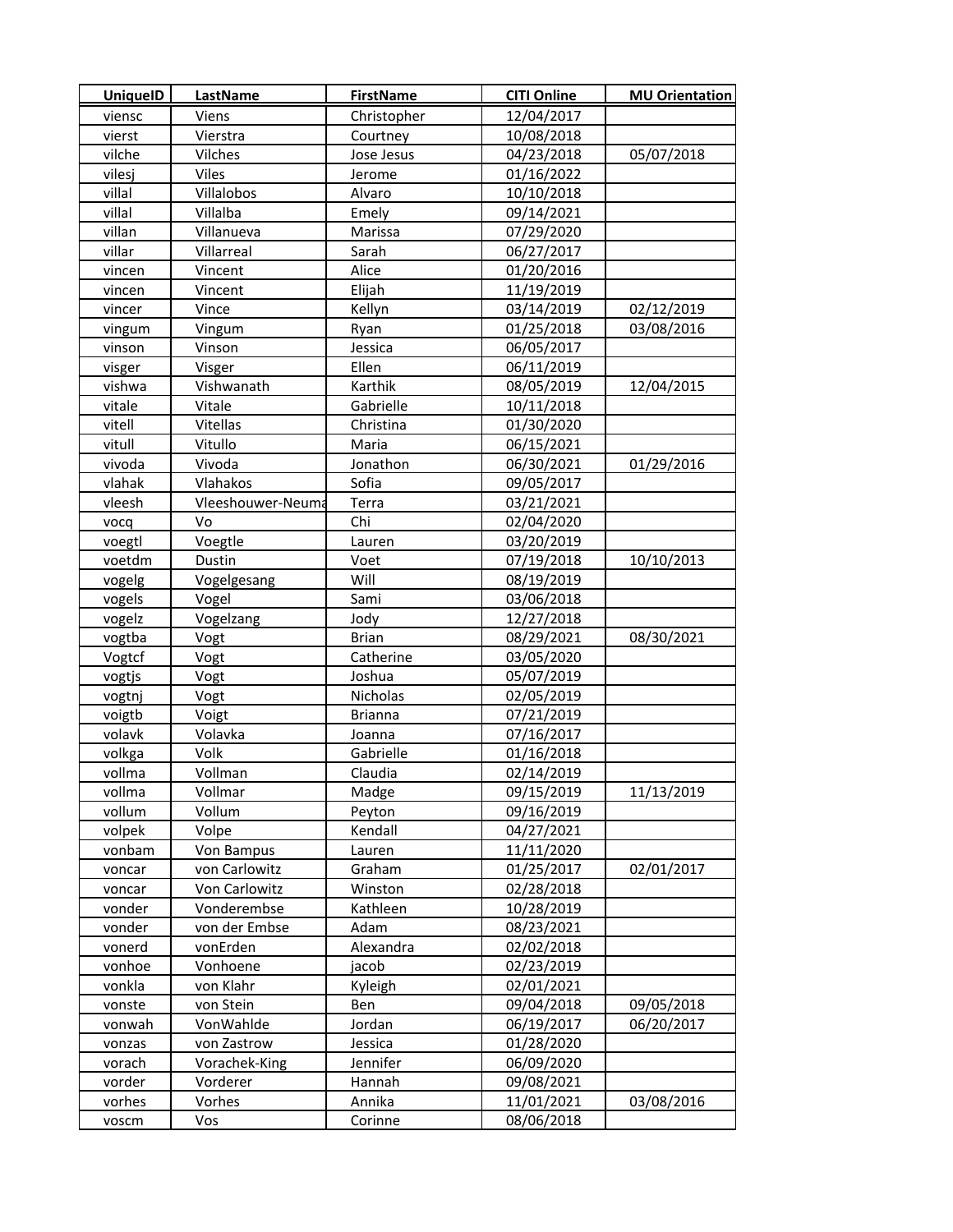| <b>UniquelD</b> | <b>LastName</b> | <b>FirstName</b> | <b>CITI Online</b> | <b>MU Orientation</b> |
|-----------------|-----------------|------------------|--------------------|-----------------------|
| votn2           | ۷o              | Thu              | 01/01/2022         |                       |
| vovkal          | Vovk            | Alesha           | 02/05/2018         |                       |
| vozarh          | Vozar           | Halle            | 02/16/2020         |                       |
| vrioni          | Vrioni          | Mikayla          | 02/06/2019         |                       |
| vrzalc          | Vrzal           | Carson           | 03/21/2019         |                       |
| vuch            | Vu              | Chau             | 02/11/2020         |                       |
| vucica          | Vucica          | Jere             | 07/01/2016         |                       |
| vudm            | Vu              | Dang             | 02/28/2019         |                       |
| vukeli          | Vukelich        | Zoe              | 03/20/2021         |                       |
| vuld            | Vu              | Tom              | 03/21/2021         |                       |
| vuonol          | Vuono           | Lauren           | 09/16/2019         |                       |
| wachte          | Wachtel         | Leslie           | 05/29/2018         |                       |
| wachte          | Wachter         | Maia             | 02/17/2019         |                       |
| wachte          | Wachtel         | Benjamin         | 02/18/2019         |                       |
| wachte          | Wachter         | Megan            | 02/17/2020         |                       |
| wackle          | Wackler         | Matthew          | 10/06/2019         |                       |
| wadead          | Wade            | Andrew           | 10/08/2019         |                       |
| wadekn          | Wade            | Kaitlyn          | 02/19/2020         |                       |
| wademc          | Wade            | Mitchell         | 02/21/2016         |                       |
| wadesc          | Wade            | Stephanie        | 02/05/2017         |                       |
| wadesi          | wadesisi        | saidi            | 01/15/2019         |                       |
| wadzin          | Wadzinski       | Audrey           | 07/20/2020         |                       |
| wagers          | Wagers          | Keshia           | 08/03/2020         | 09/05/2014            |
| wagesa          | Vaughn          | Ashley           | 08/27/2018         | 08/22/2018            |
| wagne1          | Wagner          | Cathy            | 07/19/2019         |                       |
| wagne1          | Wagner          | Catherine        | 03/01/2020         |                       |
| wagne1          | Wagner          | Matthew          | 03/03/2020         | 02/06/2020            |
| wagner          | Wagner          | Katrina          | 09/20/2011         | 02/09/2016            |
| wagner          | Wagner          | Katrina          | 05/23/2015         | 02/09/2016            |
| wagner          | Wagner          | Jacquelyn        | 05/20/2015         | 09/06/2016            |
| wagner          | Wagner          | Jennifer         | 02/05/2017         |                       |
| wagner          | Wagner          | Natalie          | 06/03/2017         |                       |
| wagner          | Wagner          | Kelly            | 01/04/2018         |                       |
| wagner          | Wagner          | William          | 08/30/2018         |                       |
| wagner          | Wagner          | Casey            | 03/04/2019         |                       |
| wagner          | Wagner          | Ryan             | 02/17/2020         |                       |
| wagonf          | Wagonfield      | Caitlyn          | 02/20/2020         |                       |
| wahlra          | Wahlrab         | Craig            | 02/07/2017         |                       |
| wainsc          | Wainscott       | Sarah            | 06/05/2016         |                       |
| wainsc          | Wainscott       | Ann              | 09/11/2017         |                       |
| waites          | Waite           | Suzanne          | 08/08/2019         |                       |
| waldbi          | Waldbillig      | Cynthia          | 06/10/2016         |                       |
| walden          | Walden          | Amber            | 06/18/2017         |                       |
| waldma          | Waldmann        | Jonathan         | 11/15/2020         |                       |
| waldro          | Waldron         | Alex             | 02/27/2018         |                       |
| waldro          | Waldron         | Bre'Nazia        | 09/06/2020         |                       |
| walke1          | Walker          | Ava              | 09/13/2021         |                       |
| walke2          | Walker          | Ciann            | 09/16/2021         |                       |
| walken          | Walkenhorst     | <b>Brenda</b>    | 07/10/2017         |                       |
| walker          | Walker          | Ryan             | 03/21/2016         | 07/09/2013            |
| walker          | Walker          | Elizabeth        | 02/04/2016         | 09/30/2016            |
| walker          | Walker          | Cecilia          | 07/18/2017         |                       |
| walker          | Walker          | <b>Tiffaney</b>  | 02/08/2018         | 02/13/2018            |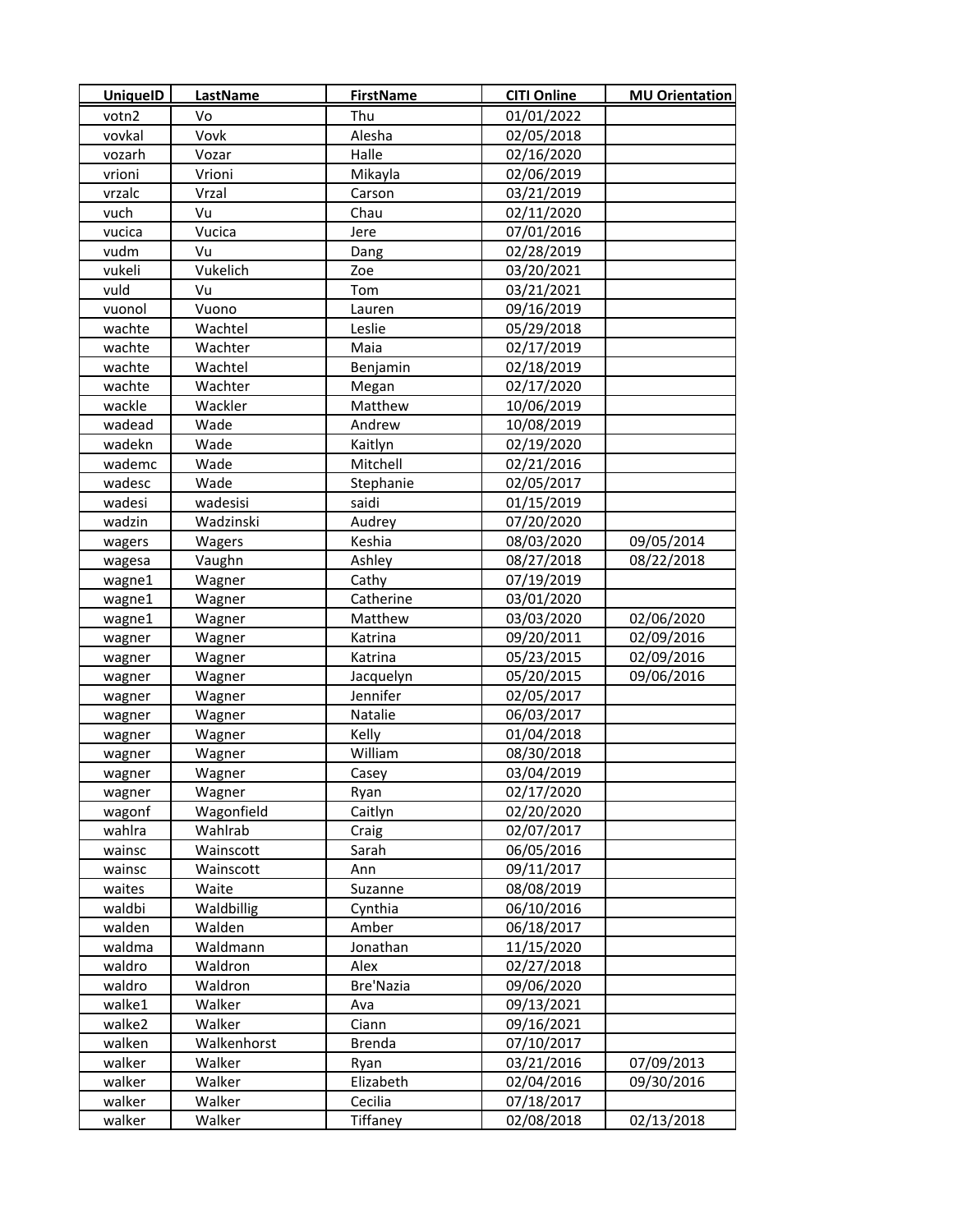| <b>UniquelD</b> | LastName         | <b>FirstName</b> | <b>CITI Online</b> | <b>MU Orientation</b> |
|-----------------|------------------|------------------|--------------------|-----------------------|
| walker          | Walker           | Faith            | 11/05/2017         | 09/10/2019            |
| walker          | Walker           | <b>Brooke</b>    | 09/19/2019         |                       |
| walker          | Walker           | Elise            | 11/06/2021         |                       |
| Walker          | Walker           | Jalen            | 11/08/2021         |                       |
| walkof          | Walkoff          | Maggie           | 11/09/2017         |                       |
| wallac          | Wallace          | Andrew           | 02/04/2016         |                       |
| wallac          | Wallace          | Gregory          | 02/21/2016         |                       |
| wallac          | Wallace          | Amanda           | 09/14/2016         |                       |
| wallac          | Wallace          | Amy              | 10/23/2016         | 01/23/2013            |
| wallac          | Wallace          | Michelle         | 11/17/2016         |                       |
| wallac          | Wallace          | Linnea           | 07/22/2018         |                       |
| wallac          | Wallace          | Ellie            | 09/05/2018         |                       |
| wallac          | Wallace          | Samuel           | 09/09/2018         |                       |
| Wallac          | Wallace          | Lindsay          | 03/13/2019         |                       |
| wallac          | Wallace          | <b>Brandon</b>   | 02/22/2020         |                       |
| wallac          | Wallace          | Bella            | 09/24/2020         |                       |
| wallac          | Wallace          | Erin             | 03/31/2021         |                       |
| wallac          | Wallace          | Ramona           | 08/20/2021         |                       |
| waller          | Waller           | Margaret         | 06/12/2016         |                       |
| waller          | Waller           | Samantha         | 02/12/2017         |                       |
| wallin          | Wallin           | Talli            | 06/27/2021         |                       |
| wallis          | Wallisch         | Kathryn          | 05/30/2020         |                       |
| wallmt          | Wall             | Mackenzie        | 12/10/2016         |                       |
| wallne          | Wallner          | Megan            | 09/18/2016         |                       |
| wallre          | Wall             | Rachel           | 01/03/2020         |                       |
| wallsc          | Walls            | Christopher      | 04/12/2019         |                       |
| wallsh          | Walls            | Hailey           | 07/28/2017         |                       |
| wallsl          | Walls            | Lauren           | 02/15/2018         |                       |
| walsha          | Walsh            | Audrey           | 05/04/2021         |                       |
| Walshb          | Walsh            | Brittany         | 02/18/2020         |                       |
| walshc          | Walsh            | Christina        | 01/28/2016         |                       |
| walshc          | Walsh            | Colleen          | 08/24/2018         |                       |
| walshc          | Walsh-Clarett    | Alicia           |                    | 09/10/2019            |
| walshc          | Oakenfull        | Cindy            | 04/20/2021         |                       |
| walshc          | Walsh            | Cole             | 11/04/2021         |                       |
| walshe          | Walsh            | Elizabeth        | 10/27/2016         | 11/20/2013            |
| walshk          | Walsh            | Kyle             | 07/09/2017         |                       |
| walshm          | Walsh            | Mark             | 12/07/2018         | 11/28/2001            |
| walshs          | Walsh            | Samantha         | 10/11/2021         |                       |
| walstr          | Walstrom         | Audrey           | 07/23/2016         |                       |
| waltem          | Waltemire        | Catlyn           | 02/16/2016         | 10/31/2015            |
| walter          | Walters          | Nicholas         | 09/21/2016         |                       |
| walter          | Waltersheide     | Morgan           | 09/11/2017         |                       |
| walter          | Walters          | Leah             | 02/07/2018         | 02/13/2018            |
| walter          | Bohman-Walter    | Alexandra        | 06/03/2018         |                       |
| walter          | Walter           | Nathaniel        | 06/07/2018         |                       |
| walter          | Walters          | McKenna          | 10/08/2019         |                       |
| walter          | Walter           | Sarah            | 10/26/2019         | 10/29/2019            |
| Walter          | Walter           | Jordan           | 02/15/2021         |                       |
| walter          | Walter           | Clayton          | 02/28/2021         |                       |
| walter          | Crouse<br>Walton | Jennifer         | 04/02/2021         |                       |
| walton          |                  | Amy              | 05/09/2017         | 04/18/2001            |
| walton          | Walton           | Morgan           | 09/10/2017         | 09/13/2017            |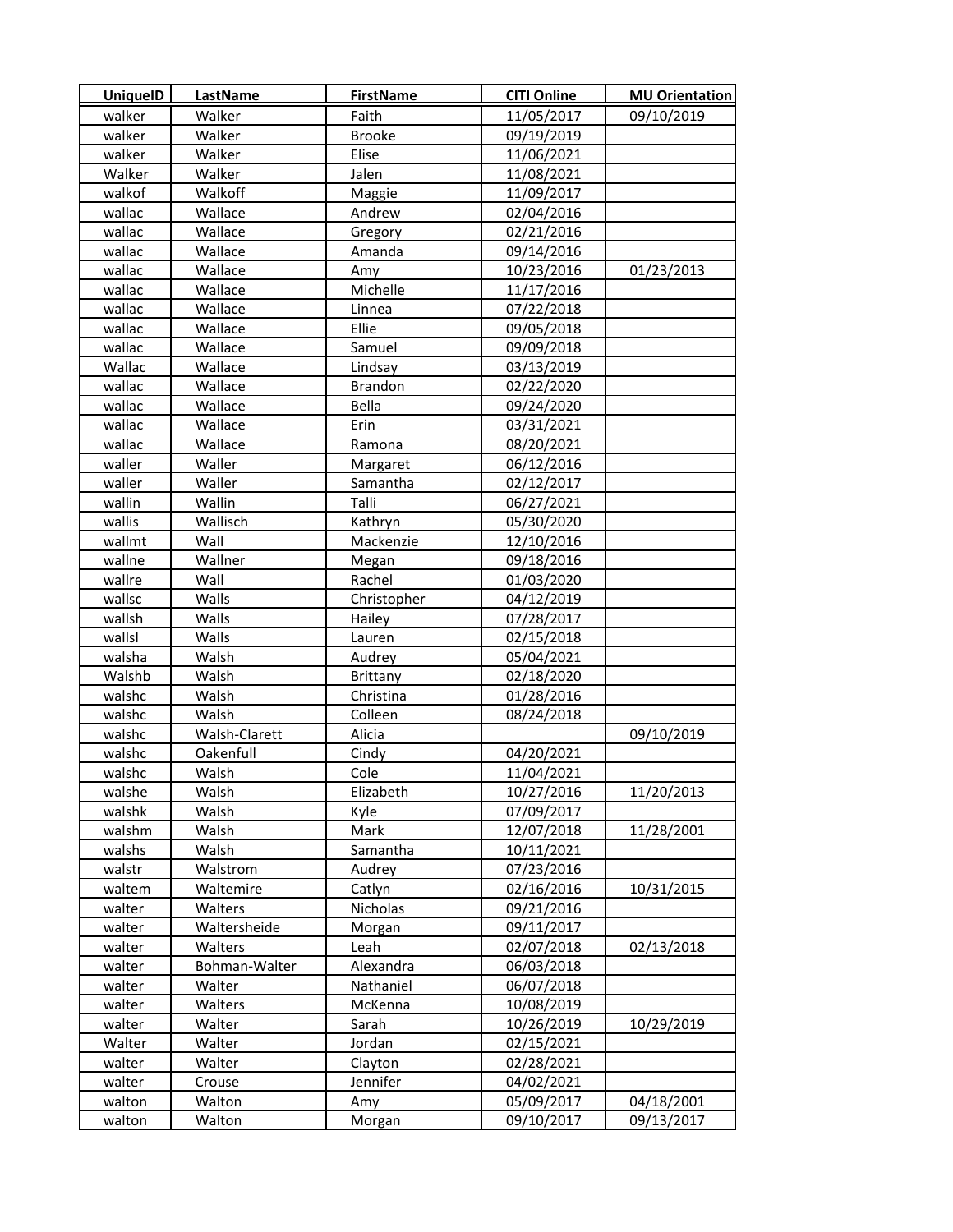| <b>UniquelD</b>    | LastName | <b>FirstName</b> | <b>CITI Online</b> | <b>MU Orientation</b> |
|--------------------|----------|------------------|--------------------|-----------------------|
| walton             | Walton   | Ryan             | 09/02/2019         | 09/04/2019            |
| walton             | Walton   | Avery            | 11/15/2020         |                       |
| wambol             | Wambold  | Dylan            | 06/10/2018         |                       |
| wang16             | Wang     | Rui              |                    | 10/12/2016            |
| wanga              | Wang     | Aimin            | 04/27/2010         | 04/08/2019            |
| wangb1             | Wang     | Bao              | 01/01/2021         |                       |
| wangc1             | Wang     | Chun             | 10/23/2018         | 10/29/2018            |
| wangc2             | Wang     | Chen             | 07/02/2018         |                       |
| wangc2             | Wang     | Chaoyue          | 09/10/2018         |                       |
| wangc9             | Wang     | Chao             | 09/15/2019         |                       |
| wangcj             | Wang     | Cindy            | 08/30/2018         |                       |
| wangdw             | Wang     | David            | 02/17/2018         |                       |
| wangh1             | Wang     | Han              | 10/17/2017         |                       |
| wangh1             | Wang     | He               | 02/12/2021         |                       |
| wangh3             | Wang     | Hao              | 02/16/2020         |                       |
| wangh4             | Wang     | Han              | 10/09/2018         |                       |
| wangj2             | Wang     | Jiaqi            | 01/30/2019         | 10/29/2019            |
| wangj2             | Wang     | Junqi            | 02/19/2021         |                       |
| wangj3             | Wang     | Jiaying          | 09/01/2019         | 09/12/2019            |
| wangj5             | Wang     | Jing             | 03/30/2016         | 03/15/2016            |
| wangj7             | Wang     | Jinren           | 02/03/2020         | 02/04/2020            |
| wangk1             | Wang     | Kaixin           | 10/09/2019         |                       |
| wangl <sub>2</sub> | Wang     | Lujie            | 10/02/2016         | 10/12/2016            |
| wanglm             | Wang     | Lucy             | 05/29/2020         |                       |
| wangm1             | Wang     | Manou            | 02/11/2020         |                       |
| wangm5             | Wang     | Meiting          | 09/10/2018         |                       |
| wangme             | Wang     | Meilian          | 10/10/2018         |                       |
| wangp              | Wang     | Peng             | 05/29/2020         |                       |
| wangq1             | Wang     | Qi               | 10/02/2019         |                       |
| wangr2             | Wang     | Ruohan           | 10/02/2016         | 10/12/2016            |
| wangr3             | Wang     | Ruikun           | 01/31/2020         |                       |
| wangs1             | Wang     | Siyi             | 03/08/2020         |                       |
| wangs2             | Wang     | ShaoYu           | 05/19/2018         |                       |
| wangs2             | Wang     | Shuo             | 09/10/2018         |                       |
| wangs4             | Wang     | Shixuan          | 10/10/2021         | 10/03/2021            |
| wangt5             | Wang     | Tianqi           | 02/03/2017         |                       |
| wangw3             | Wang     | Wei-Ting         | 01/28/2019         |                       |
| wangx1             | Wang     | Xigian           | 09/19/2019         |                       |
| wangx3             | Wang     | Xingyuan         | 06/24/2018         |                       |
| wangy3             | Wang     | Yanru            | 10/09/2019         |                       |
| wangy3             | Wang     | Yuxuan           | 09/28/2021         |                       |
| wangy6             | Wang     | Yu               | 09/05/2017         |                       |
| wangy8             | wang     | yuteng           | 09/29/2018         |                       |
| wangy8             | Wang     | Yilei            | 09/22/2018         | 10/05/2018            |
| wangy8             | Wang     | Yuyang           | 02/22/2020         |                       |
| wangy9             | Wang     | Yuhan            | 09/07/2016         |                       |
| wangy9             | Wang     | Yukun            | 02/06/2018         |                       |
| wangz1             | Wang     | Zhenyan          | 02/12/2018         | 05/07/2018            |
| wangz1             | Wang     | Zhipeng          | 10/17/2021         |                       |
| wangz2             | Wang     | Ziyu             | 09/04/2017         |                       |
| wangz2             | Wang     | Zihan            | 09/10/2017         |                       |
| wangz2             | Wang     | ZiYi             | 09/14/2021         |                       |
| Wangz <sub>2</sub> | Wang     | Zhi              | 10/27/2021         |                       |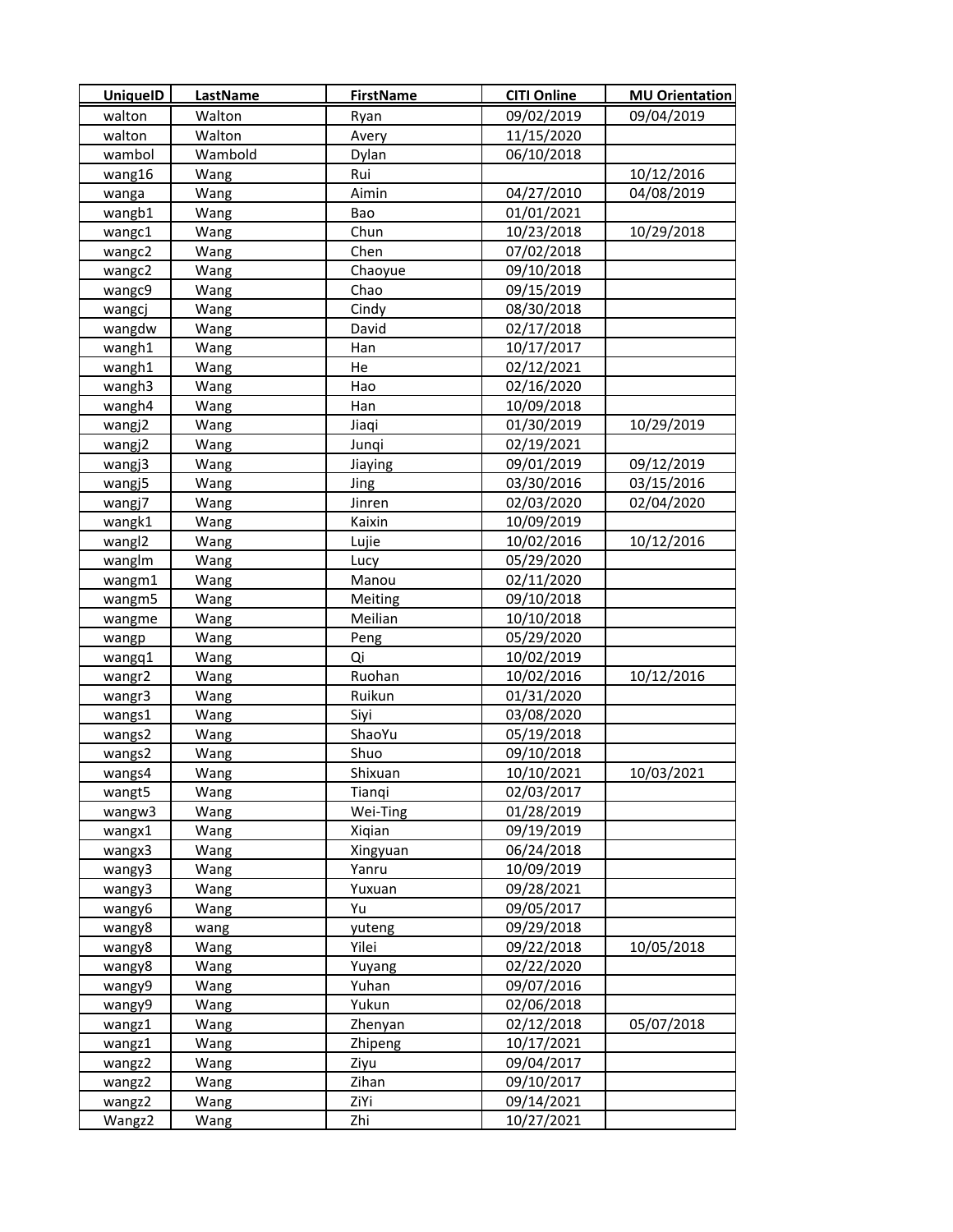| <b>UniquelD</b> | LastName      | <b>FirstName</b> | <b>CITI Online</b> | <b>MU Orientation</b> |
|-----------------|---------------|------------------|--------------------|-----------------------|
| wangz6          | Wang          | Zi               |                    | 09/10/2019            |
| wangz9          | Wang          | Zhongli          | 11/07/2016         |                       |
| wankel          | Wanke         | Camryn           | 09/17/2019         |                       |
| wankoj          | Wanko         | Jeffrey          | 11/21/2018         | 01/25/2013            |
| wannin          | Wanninger     | Miranda          | 07/17/2020         |                       |
| wardaa          | Ward          | Xander           | 02/01/2022         |                       |
| wardam          | Ward          | Alex             | 10/16/2017         |                       |
| wardat          | Ward          | Adam             | 09/26/2021         |                       |
| wardbm          | Ward          | <b>Brandon</b>   | 11/04/2019         |                       |
| wardcr          | Ward          | Caroline         | 02/15/2015         | 09/06/2016            |
| warder          | Ward          | Emily            | 08/30/2015         | 02/02/2018            |
| wardhm          | Ward          | Hailey           | 09/25/2019         | 09/23/2019            |
| wardin          | Wardin        | Madalyn          | 01/29/2021         |                       |
| wardja          | Ward          | John             | 09/16/2019         | 09/10/2002            |
| wardjk          | Ward          | Jessica          | 10/03/2018         |                       |
| wardle          | Wardle        | Elizabeth        | 09/20/2019         | 08/12/2016            |
| wardle          | Wardle        | Mallory          | 09/12/2021         |                       |
| wardlo          | Wardlow       | Jack             | 03/17/2016         | 03/09/2016            |
| wardrm          | Ward          | Rose Marie       | 10/26/2020         | 09/10/2002            |
| wardsl          | Ward          | Stacey           | 07/22/2019         |                       |
| wardsm          | Ward          | Shelby           | 03/14/2018         |                       |
| wardsw          | Ward          | Sarah            | 01/24/2016         | 02/04/2016            |
| wardta          | Ward          | Taylor           | 04/09/2020         |                       |
| wardva          | Ward          | Victoria         | 02/04/2019         |                       |
| wargel          | Wargel        | Katelyn          | 08/16/2021         | 11/02/2018            |
| warinn          | Warinner      | Edward           | 11/08/2021         |                       |
| warken          | Warkentin     | Coby             | 10/10/2021         | 10/03/2021            |
| warnek          | Warne         | Kacy             | 03/11/2020         |                       |
| warner          | Warner        | Nathan           | 07/09/2018         |                       |
| warner          | Warner        | Cain             | 10/11/2018         |                       |
| warner          | Warner        | Kendall          | 02/26/2020         |                       |
| warner          | Warner        | Jessica          | 06/22/2021         | 11/23/2015            |
| warren          | Warren        | Christopher      | 02/03/2016         | 02/04/2016            |
| warren          | Warren        | Nicole           | 06/12/2016         |                       |
| warren          | Warren        | Margaret         | 08/04/2017         |                       |
| Warren          | Warren        | Ciara            | 08/07/2017         |                       |
| warren          | Warren        | Amber            | 03/14/2018         |                       |
| warren          | Warren        | Victoria         | 06/13/2018         |                       |
| Warren          | Warren        | Courtnie         | 02/17/2019         |                       |
| warren          | Warren        | Rebecca          | 04/29/2019         |                       |
| warren          | Warren        | James            | 02/19/2021         |                       |
| wasbur          | Wasburn-Moses | Leah             | 12/18/2019         | 06/08/2005            |
| washam          | Washam        | Eliana           | 08/28/2018         | 08/29/2018            |
| washbu          | Washburn      | Carrie           | 12/20/2019         |                       |
| washin          | Washing       | Alli             | 02/09/2016         | 09/11/2015            |
| washin          | Washington    | Monet            | 10/10/2018         |                       |
| washkm          | Wash          | Kylie            | 06/06/2020         |                       |
| waspen          | Waspe         | Noah             | 06/14/2017         | 06/16/2017            |
| wasser          | Wasserman     | Melanie          | 01/24/2017         |                       |
| wasser          | Wasserstrom   | Nick             | 03/04/2021         |                       |
| wassom          | Wassom        | Cindy            | 06/10/2019         | 06/26/2019            |
| wasson          | Wasson        | <b>Brittney</b>  | 02/08/2017         |                       |
| watana          | Watanabe      | Dean             | 06/15/2016         |                       |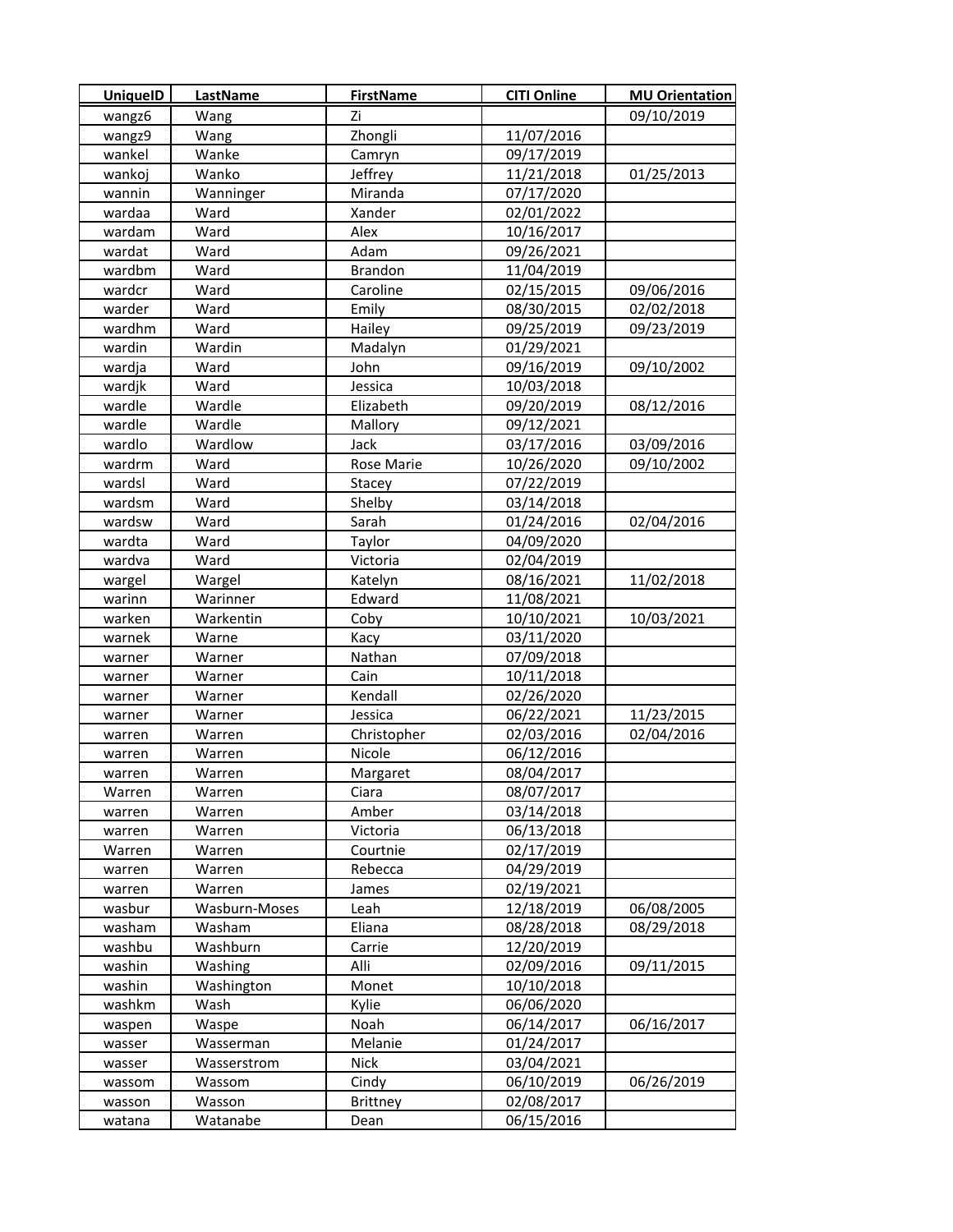| <b>UniquelD</b> | LastName        | <b>FirstName</b> | <b>CITI Online</b> | <b>MU Orientation</b> |
|-----------------|-----------------|------------------|--------------------|-----------------------|
| waters          | Waters          | Shawnee          | 08/30/2015         | 09/08/2016            |
| waters          | Waters          | Courtney         | 08/28/2018         | 08/29/2018            |
| waters          | Waters          | Faith            | 09/06/2018         |                       |
| waterw          | Waterwall       | Austin           | 04/07/2019         |                       |
| watkin          | Watkins         | Jackson          | 11/05/2017         |                       |
| watkin          | Watkins         | Dillon           | 09/18/2018         |                       |
| watkin          | Watkins         | Michael          | 02/29/2020         |                       |
| watson          | Watson          | Zachary          | 09/29/2017         |                       |
| watson          | Watson          | Madison          | 02/04/2018         |                       |
| watson          | Watson          | Cheyenne         | 03/20/2019         |                       |
| watson          | Watson          | Sydney           | 05/28/2020         |                       |
| watson          | Watson          | Katie            | 01/28/2022         |                       |
| watter          | Watters         | Katherine        | 02/16/2021         |                       |
| watti           | Watt            | Jill             | 08/21/2021         |                       |
| wattsi          | Watt            | Sarah            | 11/14/2019         | 01/16/2014            |
| wattsm          | Watts           | Makayla          | 02/07/2019         |                       |
| wattso          | Watts           | Olivia           | 02/08/2017         |                       |
| wattss          | Watts           | Stephen          | 09/20/2020         |                       |
| wauben          | Wauben          | Victoria         | 02/13/2019         |                       |
| waughi          | Waugh           | Jordan           | 05/26/2016         |                       |
| wayman          | Wayman          | Makenzie         | 02/15/2018         |                       |
| wayman          | Wayman          | Sarah            | 09/23/2018         | 09/18/2018            |
| wayneb          | Wayne           | Bernadette       | 06/14/2019         | 06/26/2019            |
| weasne          | Weasner         | Jessica          | 09/20/2017         | 10/30/2014            |
| weathe          | Weathers        | Ashley           | 12/07/2018         |                       |
| weaver          | Weaver          | Nikki            | 04/03/2016         | 02/01/2017            |
| weaver          | Weaver          | Madison          | 02/07/2018         |                       |
| weaver          | Weaver          | Kyle             | 02/09/2018         | 02/12/2018            |
| weaver          | Weaver          | Autumn           | 02/20/2019         |                       |
| weaver          | Weaver          | Lauren           | 05/21/2020         |                       |
| weaver          | Weaver          | Megan            | 06/16/2020         |                       |
| weaver          | Weaver          | Elijah           | 02/12/2021         |                       |
| webbc2          | Webb            | Caroline         | 02/02/2015         | 03/08/2016            |
| webber          | Webber          | Christine        | 07/24/2019         |                       |
| webber          | Webber          | Madeline         | 11/29/2021         |                       |
| webbhr          | Webb            | Harold           | 04/20/2019         |                       |
| webbjh          | Webb            | Josephine        |                    | 09/25/2018            |
| WebbKr          | Webb            | Kristina         | 07/24/2017         |                       |
| webbrm          | Webb            | Rae              | 10/09/2019         |                       |
| webbsu          | Webb-Sunderhaus | Sara             | 02/07/2019         | 02/19/2019            |
| weberc          | Weber           | Chloe            | 01/05/2019         |                       |
| webere          | Weber           | Elizabeth        | 08/25/2021         |                       |
| weberi          | Weber           | Isabelle         | 02/04/2017         |                       |
| weberi          | Weber           | lan              | 11/18/2020         |                       |
| weberj          | Weber           | Jacquelyn        | 11/04/2018         | 06/26/2019            |
| weberm          | Weber           | Melanie          | 07/06/2016         |                       |
| weberm          | Weber           | Melanie          | 03/15/2019         |                       |
| weberm          | Weber           | Martha           | 07/18/2019         | 12/03/2002            |
| weberm          | Weber           | Margo            | 10/04/2021         |                       |
| webern          | Weber           | Noel             | 02/06/2017         |                       |
| webert          | Weebr           | Terra            | 02/20/2020         |                       |
| webert          | Weber           | Tyler            | 07/31/2021         |                       |
| weberw          | Weber           | Wesley           | 02/01/2016         |                       |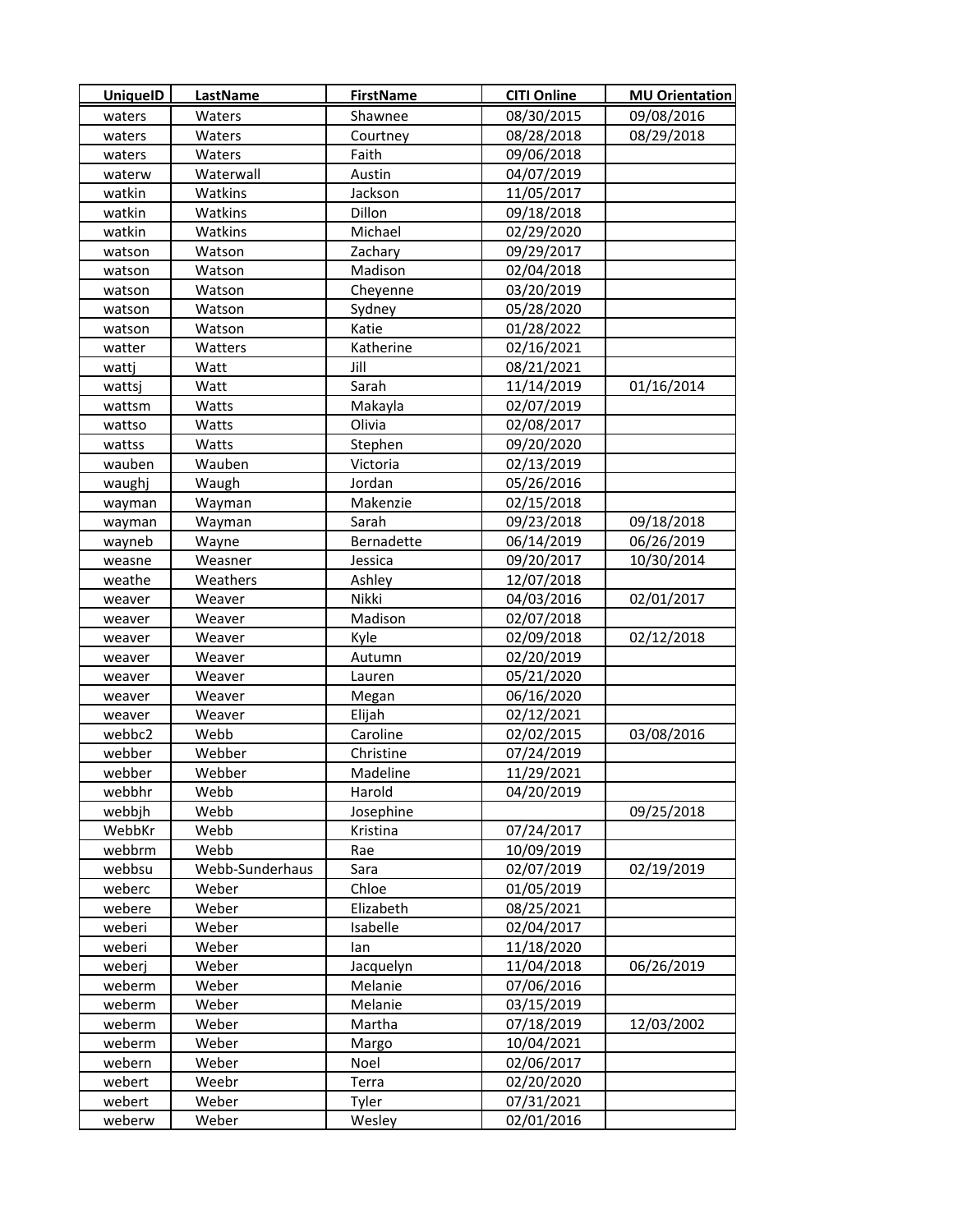| webste<br>Webster<br>Arielle<br>06/21/2016<br>webste<br>Webster<br>Anna<br>12/03/2019<br>webste<br>Webster<br>Abigail<br>12/02/2021<br>Weddell<br>01/07/2022<br>weddel<br>Quentin<br>Jennifer<br>Weddington<br>09/17/2017<br>weddin<br>wedzik<br>Wedzikowski<br>Michael<br>04/11/2016<br>Weed<br>10/25/2016<br>10/25/2016<br>weedse<br>Sam<br>09/01/2015<br>weeksd<br>Weeks<br>Dane<br>02/09/2016<br>Lisa<br>06/22/2016<br>09/27/2000<br>weemsl<br>Weems<br>01/24/2019<br>03/11/2019<br>Weese<br>Maria<br>weesem<br>01/30/2016<br>Weesner<br>Rachael<br>weesne<br>10/10/2019<br>Catherine<br>Wegman<br>wegman<br>Wegner<br>Alva<br>04/25/2019<br>wegner<br>wehmei<br>Wehmeier<br>05/29/2019<br>Jaclyn<br>wehner<br>Wehner<br>08/27/2021<br>Ivan<br>Wehry<br>Madeline<br>wehrym<br>09/20/2020<br>weidne<br>Weidner<br>02/14/2016<br>Anne<br>weilac<br>09/09/2018<br>Weilacher<br>Alyn<br>09/24/2012<br>weilam<br>Weil<br>Audrey<br>06/25/2020<br>Weiland<br>02/07/2016<br>weilan<br>Abby<br>weilan<br>Weiland<br>Anne Marie<br>02/05/2017<br>weilan<br>Weiland<br>09/01/2017<br><b>Nate</b><br>weilan<br>09/18/2018<br>Weiland<br>Cleighton<br>10/14/2019<br>WeilAu<br>Weil<br>Audrey<br>06/25/2020<br>Mackenzie<br>Weiman<br>10/10/2018<br>weiman<br>Weimerskirch<br>Gabriella<br>02/17/2019<br>weimer<br>weiner<br>Weiner<br>Carly<br>03/04/2016<br>06/02/2016<br>weiner<br>Weiner<br>Jaclyn<br>weinfu<br>Weinfurtner<br>Rebecca<br>07/15/2016<br>weinhr<br>Wein<br>10/02/2019<br>Hanna<br>Weinreich<br>weinre<br>Macy<br>09/24/2019<br>Weinrich<br>Barbara<br>06/19/2018<br>09/20/2000<br>weinri<br>Allison<br>09/09/2021<br>weinzi<br>Weinzierl<br>10/15/2017<br>weishe<br>Weisheit<br>Taylor<br>05/22/2017<br>02/13/2018<br>weislo<br>Weislogel<br>Niklas<br>02/12/2018<br>Weisman<br>Alyssa<br>weisma<br>Ellie<br>10/03/2018<br>weisma<br>Weisman<br>Nicole<br>10/19/2017<br>weisne<br>Weisner<br>Andrew<br>10/16/2017<br>weissa<br>Weiss<br>Weiss<br>Grant<br>09/15/2016<br>weissg<br>weisss<br>Weiss<br>Sydney<br>02/14/2016<br>Samantha<br>01/25/2017<br>weisss<br>Weiss<br>02/16/2021<br>weistc<br>Weist<br>Claire<br>Madeline<br>04/08/2019<br>weitzm<br>Weitz<br>Xindi<br>weix13<br>Wei<br>09/30/2021<br>weix14<br>Wei<br>Xingchen<br>03/05/2020<br>weiz2<br>Wei<br>Zhangyue<br>02/23/2019<br>Lindsay<br>09/27/2018<br>welage<br>Welage<br>Abigail<br>09/11/2018<br>welcha<br>Welch<br>Welch<br>Eliza<br>06/09/2016<br>welche<br>welchk<br>Welch<br>Kailey<br>10/20/2016<br>welcht<br>Welch<br>Taylor<br>09/07/2016 | <b>UniquelD</b> | LastName | <b>FirstName</b> | <b>CITI Online</b> | <b>MU Orientation</b> |
|--------------------------------------------------------------------------------------------------------------------------------------------------------------------------------------------------------------------------------------------------------------------------------------------------------------------------------------------------------------------------------------------------------------------------------------------------------------------------------------------------------------------------------------------------------------------------------------------------------------------------------------------------------------------------------------------------------------------------------------------------------------------------------------------------------------------------------------------------------------------------------------------------------------------------------------------------------------------------------------------------------------------------------------------------------------------------------------------------------------------------------------------------------------------------------------------------------------------------------------------------------------------------------------------------------------------------------------------------------------------------------------------------------------------------------------------------------------------------------------------------------------------------------------------------------------------------------------------------------------------------------------------------------------------------------------------------------------------------------------------------------------------------------------------------------------------------------------------------------------------------------------------------------------------------------------------------------------------------------------------------------------------------------------------------------------------------------------------------------------------------------------------------------------------------------------------------------------------------------------------------------------------------------------------------------------------------------------------------------------------------------------------------------------------------------------------------------------------------------------------------------------------------------|-----------------|----------|------------------|--------------------|-----------------------|
|                                                                                                                                                                                                                                                                                                                                                                                                                                                                                                                                                                                                                                                                                                                                                                                                                                                                                                                                                                                                                                                                                                                                                                                                                                                                                                                                                                                                                                                                                                                                                                                                                                                                                                                                                                                                                                                                                                                                                                                                                                                                                                                                                                                                                                                                                                                                                                                                                                                                                                                                |                 |          |                  |                    |                       |
|                                                                                                                                                                                                                                                                                                                                                                                                                                                                                                                                                                                                                                                                                                                                                                                                                                                                                                                                                                                                                                                                                                                                                                                                                                                                                                                                                                                                                                                                                                                                                                                                                                                                                                                                                                                                                                                                                                                                                                                                                                                                                                                                                                                                                                                                                                                                                                                                                                                                                                                                |                 |          |                  |                    |                       |
|                                                                                                                                                                                                                                                                                                                                                                                                                                                                                                                                                                                                                                                                                                                                                                                                                                                                                                                                                                                                                                                                                                                                                                                                                                                                                                                                                                                                                                                                                                                                                                                                                                                                                                                                                                                                                                                                                                                                                                                                                                                                                                                                                                                                                                                                                                                                                                                                                                                                                                                                |                 |          |                  |                    |                       |
|                                                                                                                                                                                                                                                                                                                                                                                                                                                                                                                                                                                                                                                                                                                                                                                                                                                                                                                                                                                                                                                                                                                                                                                                                                                                                                                                                                                                                                                                                                                                                                                                                                                                                                                                                                                                                                                                                                                                                                                                                                                                                                                                                                                                                                                                                                                                                                                                                                                                                                                                |                 |          |                  |                    |                       |
|                                                                                                                                                                                                                                                                                                                                                                                                                                                                                                                                                                                                                                                                                                                                                                                                                                                                                                                                                                                                                                                                                                                                                                                                                                                                                                                                                                                                                                                                                                                                                                                                                                                                                                                                                                                                                                                                                                                                                                                                                                                                                                                                                                                                                                                                                                                                                                                                                                                                                                                                |                 |          |                  |                    |                       |
|                                                                                                                                                                                                                                                                                                                                                                                                                                                                                                                                                                                                                                                                                                                                                                                                                                                                                                                                                                                                                                                                                                                                                                                                                                                                                                                                                                                                                                                                                                                                                                                                                                                                                                                                                                                                                                                                                                                                                                                                                                                                                                                                                                                                                                                                                                                                                                                                                                                                                                                                |                 |          |                  |                    |                       |
|                                                                                                                                                                                                                                                                                                                                                                                                                                                                                                                                                                                                                                                                                                                                                                                                                                                                                                                                                                                                                                                                                                                                                                                                                                                                                                                                                                                                                                                                                                                                                                                                                                                                                                                                                                                                                                                                                                                                                                                                                                                                                                                                                                                                                                                                                                                                                                                                                                                                                                                                |                 |          |                  |                    |                       |
|                                                                                                                                                                                                                                                                                                                                                                                                                                                                                                                                                                                                                                                                                                                                                                                                                                                                                                                                                                                                                                                                                                                                                                                                                                                                                                                                                                                                                                                                                                                                                                                                                                                                                                                                                                                                                                                                                                                                                                                                                                                                                                                                                                                                                                                                                                                                                                                                                                                                                                                                |                 |          |                  |                    |                       |
|                                                                                                                                                                                                                                                                                                                                                                                                                                                                                                                                                                                                                                                                                                                                                                                                                                                                                                                                                                                                                                                                                                                                                                                                                                                                                                                                                                                                                                                                                                                                                                                                                                                                                                                                                                                                                                                                                                                                                                                                                                                                                                                                                                                                                                                                                                                                                                                                                                                                                                                                |                 |          |                  |                    |                       |
|                                                                                                                                                                                                                                                                                                                                                                                                                                                                                                                                                                                                                                                                                                                                                                                                                                                                                                                                                                                                                                                                                                                                                                                                                                                                                                                                                                                                                                                                                                                                                                                                                                                                                                                                                                                                                                                                                                                                                                                                                                                                                                                                                                                                                                                                                                                                                                                                                                                                                                                                |                 |          |                  |                    |                       |
|                                                                                                                                                                                                                                                                                                                                                                                                                                                                                                                                                                                                                                                                                                                                                                                                                                                                                                                                                                                                                                                                                                                                                                                                                                                                                                                                                                                                                                                                                                                                                                                                                                                                                                                                                                                                                                                                                                                                                                                                                                                                                                                                                                                                                                                                                                                                                                                                                                                                                                                                |                 |          |                  |                    |                       |
|                                                                                                                                                                                                                                                                                                                                                                                                                                                                                                                                                                                                                                                                                                                                                                                                                                                                                                                                                                                                                                                                                                                                                                                                                                                                                                                                                                                                                                                                                                                                                                                                                                                                                                                                                                                                                                                                                                                                                                                                                                                                                                                                                                                                                                                                                                                                                                                                                                                                                                                                |                 |          |                  |                    |                       |
|                                                                                                                                                                                                                                                                                                                                                                                                                                                                                                                                                                                                                                                                                                                                                                                                                                                                                                                                                                                                                                                                                                                                                                                                                                                                                                                                                                                                                                                                                                                                                                                                                                                                                                                                                                                                                                                                                                                                                                                                                                                                                                                                                                                                                                                                                                                                                                                                                                                                                                                                |                 |          |                  |                    |                       |
|                                                                                                                                                                                                                                                                                                                                                                                                                                                                                                                                                                                                                                                                                                                                                                                                                                                                                                                                                                                                                                                                                                                                                                                                                                                                                                                                                                                                                                                                                                                                                                                                                                                                                                                                                                                                                                                                                                                                                                                                                                                                                                                                                                                                                                                                                                                                                                                                                                                                                                                                |                 |          |                  |                    |                       |
|                                                                                                                                                                                                                                                                                                                                                                                                                                                                                                                                                                                                                                                                                                                                                                                                                                                                                                                                                                                                                                                                                                                                                                                                                                                                                                                                                                                                                                                                                                                                                                                                                                                                                                                                                                                                                                                                                                                                                                                                                                                                                                                                                                                                                                                                                                                                                                                                                                                                                                                                |                 |          |                  |                    |                       |
|                                                                                                                                                                                                                                                                                                                                                                                                                                                                                                                                                                                                                                                                                                                                                                                                                                                                                                                                                                                                                                                                                                                                                                                                                                                                                                                                                                                                                                                                                                                                                                                                                                                                                                                                                                                                                                                                                                                                                                                                                                                                                                                                                                                                                                                                                                                                                                                                                                                                                                                                |                 |          |                  |                    |                       |
|                                                                                                                                                                                                                                                                                                                                                                                                                                                                                                                                                                                                                                                                                                                                                                                                                                                                                                                                                                                                                                                                                                                                                                                                                                                                                                                                                                                                                                                                                                                                                                                                                                                                                                                                                                                                                                                                                                                                                                                                                                                                                                                                                                                                                                                                                                                                                                                                                                                                                                                                |                 |          |                  |                    |                       |
|                                                                                                                                                                                                                                                                                                                                                                                                                                                                                                                                                                                                                                                                                                                                                                                                                                                                                                                                                                                                                                                                                                                                                                                                                                                                                                                                                                                                                                                                                                                                                                                                                                                                                                                                                                                                                                                                                                                                                                                                                                                                                                                                                                                                                                                                                                                                                                                                                                                                                                                                |                 |          |                  |                    |                       |
|                                                                                                                                                                                                                                                                                                                                                                                                                                                                                                                                                                                                                                                                                                                                                                                                                                                                                                                                                                                                                                                                                                                                                                                                                                                                                                                                                                                                                                                                                                                                                                                                                                                                                                                                                                                                                                                                                                                                                                                                                                                                                                                                                                                                                                                                                                                                                                                                                                                                                                                                |                 |          |                  |                    |                       |
|                                                                                                                                                                                                                                                                                                                                                                                                                                                                                                                                                                                                                                                                                                                                                                                                                                                                                                                                                                                                                                                                                                                                                                                                                                                                                                                                                                                                                                                                                                                                                                                                                                                                                                                                                                                                                                                                                                                                                                                                                                                                                                                                                                                                                                                                                                                                                                                                                                                                                                                                |                 |          |                  |                    |                       |
|                                                                                                                                                                                                                                                                                                                                                                                                                                                                                                                                                                                                                                                                                                                                                                                                                                                                                                                                                                                                                                                                                                                                                                                                                                                                                                                                                                                                                                                                                                                                                                                                                                                                                                                                                                                                                                                                                                                                                                                                                                                                                                                                                                                                                                                                                                                                                                                                                                                                                                                                |                 |          |                  |                    |                       |
|                                                                                                                                                                                                                                                                                                                                                                                                                                                                                                                                                                                                                                                                                                                                                                                                                                                                                                                                                                                                                                                                                                                                                                                                                                                                                                                                                                                                                                                                                                                                                                                                                                                                                                                                                                                                                                                                                                                                                                                                                                                                                                                                                                                                                                                                                                                                                                                                                                                                                                                                |                 |          |                  |                    |                       |
|                                                                                                                                                                                                                                                                                                                                                                                                                                                                                                                                                                                                                                                                                                                                                                                                                                                                                                                                                                                                                                                                                                                                                                                                                                                                                                                                                                                                                                                                                                                                                                                                                                                                                                                                                                                                                                                                                                                                                                                                                                                                                                                                                                                                                                                                                                                                                                                                                                                                                                                                |                 |          |                  |                    |                       |
|                                                                                                                                                                                                                                                                                                                                                                                                                                                                                                                                                                                                                                                                                                                                                                                                                                                                                                                                                                                                                                                                                                                                                                                                                                                                                                                                                                                                                                                                                                                                                                                                                                                                                                                                                                                                                                                                                                                                                                                                                                                                                                                                                                                                                                                                                                                                                                                                                                                                                                                                |                 |          |                  |                    |                       |
|                                                                                                                                                                                                                                                                                                                                                                                                                                                                                                                                                                                                                                                                                                                                                                                                                                                                                                                                                                                                                                                                                                                                                                                                                                                                                                                                                                                                                                                                                                                                                                                                                                                                                                                                                                                                                                                                                                                                                                                                                                                                                                                                                                                                                                                                                                                                                                                                                                                                                                                                |                 |          |                  |                    |                       |
|                                                                                                                                                                                                                                                                                                                                                                                                                                                                                                                                                                                                                                                                                                                                                                                                                                                                                                                                                                                                                                                                                                                                                                                                                                                                                                                                                                                                                                                                                                                                                                                                                                                                                                                                                                                                                                                                                                                                                                                                                                                                                                                                                                                                                                                                                                                                                                                                                                                                                                                                |                 |          |                  |                    |                       |
|                                                                                                                                                                                                                                                                                                                                                                                                                                                                                                                                                                                                                                                                                                                                                                                                                                                                                                                                                                                                                                                                                                                                                                                                                                                                                                                                                                                                                                                                                                                                                                                                                                                                                                                                                                                                                                                                                                                                                                                                                                                                                                                                                                                                                                                                                                                                                                                                                                                                                                                                |                 |          |                  |                    |                       |
|                                                                                                                                                                                                                                                                                                                                                                                                                                                                                                                                                                                                                                                                                                                                                                                                                                                                                                                                                                                                                                                                                                                                                                                                                                                                                                                                                                                                                                                                                                                                                                                                                                                                                                                                                                                                                                                                                                                                                                                                                                                                                                                                                                                                                                                                                                                                                                                                                                                                                                                                |                 |          |                  |                    |                       |
|                                                                                                                                                                                                                                                                                                                                                                                                                                                                                                                                                                                                                                                                                                                                                                                                                                                                                                                                                                                                                                                                                                                                                                                                                                                                                                                                                                                                                                                                                                                                                                                                                                                                                                                                                                                                                                                                                                                                                                                                                                                                                                                                                                                                                                                                                                                                                                                                                                                                                                                                |                 |          |                  |                    |                       |
|                                                                                                                                                                                                                                                                                                                                                                                                                                                                                                                                                                                                                                                                                                                                                                                                                                                                                                                                                                                                                                                                                                                                                                                                                                                                                                                                                                                                                                                                                                                                                                                                                                                                                                                                                                                                                                                                                                                                                                                                                                                                                                                                                                                                                                                                                                                                                                                                                                                                                                                                |                 |          |                  |                    |                       |
|                                                                                                                                                                                                                                                                                                                                                                                                                                                                                                                                                                                                                                                                                                                                                                                                                                                                                                                                                                                                                                                                                                                                                                                                                                                                                                                                                                                                                                                                                                                                                                                                                                                                                                                                                                                                                                                                                                                                                                                                                                                                                                                                                                                                                                                                                                                                                                                                                                                                                                                                |                 |          |                  |                    |                       |
|                                                                                                                                                                                                                                                                                                                                                                                                                                                                                                                                                                                                                                                                                                                                                                                                                                                                                                                                                                                                                                                                                                                                                                                                                                                                                                                                                                                                                                                                                                                                                                                                                                                                                                                                                                                                                                                                                                                                                                                                                                                                                                                                                                                                                                                                                                                                                                                                                                                                                                                                |                 |          |                  |                    |                       |
|                                                                                                                                                                                                                                                                                                                                                                                                                                                                                                                                                                                                                                                                                                                                                                                                                                                                                                                                                                                                                                                                                                                                                                                                                                                                                                                                                                                                                                                                                                                                                                                                                                                                                                                                                                                                                                                                                                                                                                                                                                                                                                                                                                                                                                                                                                                                                                                                                                                                                                                                |                 |          |                  |                    |                       |
|                                                                                                                                                                                                                                                                                                                                                                                                                                                                                                                                                                                                                                                                                                                                                                                                                                                                                                                                                                                                                                                                                                                                                                                                                                                                                                                                                                                                                                                                                                                                                                                                                                                                                                                                                                                                                                                                                                                                                                                                                                                                                                                                                                                                                                                                                                                                                                                                                                                                                                                                |                 |          |                  |                    |                       |
|                                                                                                                                                                                                                                                                                                                                                                                                                                                                                                                                                                                                                                                                                                                                                                                                                                                                                                                                                                                                                                                                                                                                                                                                                                                                                                                                                                                                                                                                                                                                                                                                                                                                                                                                                                                                                                                                                                                                                                                                                                                                                                                                                                                                                                                                                                                                                                                                                                                                                                                                |                 |          |                  |                    |                       |
|                                                                                                                                                                                                                                                                                                                                                                                                                                                                                                                                                                                                                                                                                                                                                                                                                                                                                                                                                                                                                                                                                                                                                                                                                                                                                                                                                                                                                                                                                                                                                                                                                                                                                                                                                                                                                                                                                                                                                                                                                                                                                                                                                                                                                                                                                                                                                                                                                                                                                                                                |                 |          |                  |                    |                       |
|                                                                                                                                                                                                                                                                                                                                                                                                                                                                                                                                                                                                                                                                                                                                                                                                                                                                                                                                                                                                                                                                                                                                                                                                                                                                                                                                                                                                                                                                                                                                                                                                                                                                                                                                                                                                                                                                                                                                                                                                                                                                                                                                                                                                                                                                                                                                                                                                                                                                                                                                |                 |          |                  |                    |                       |
|                                                                                                                                                                                                                                                                                                                                                                                                                                                                                                                                                                                                                                                                                                                                                                                                                                                                                                                                                                                                                                                                                                                                                                                                                                                                                                                                                                                                                                                                                                                                                                                                                                                                                                                                                                                                                                                                                                                                                                                                                                                                                                                                                                                                                                                                                                                                                                                                                                                                                                                                |                 |          |                  |                    |                       |
|                                                                                                                                                                                                                                                                                                                                                                                                                                                                                                                                                                                                                                                                                                                                                                                                                                                                                                                                                                                                                                                                                                                                                                                                                                                                                                                                                                                                                                                                                                                                                                                                                                                                                                                                                                                                                                                                                                                                                                                                                                                                                                                                                                                                                                                                                                                                                                                                                                                                                                                                |                 |          |                  |                    |                       |
|                                                                                                                                                                                                                                                                                                                                                                                                                                                                                                                                                                                                                                                                                                                                                                                                                                                                                                                                                                                                                                                                                                                                                                                                                                                                                                                                                                                                                                                                                                                                                                                                                                                                                                                                                                                                                                                                                                                                                                                                                                                                                                                                                                                                                                                                                                                                                                                                                                                                                                                                |                 |          |                  |                    |                       |
|                                                                                                                                                                                                                                                                                                                                                                                                                                                                                                                                                                                                                                                                                                                                                                                                                                                                                                                                                                                                                                                                                                                                                                                                                                                                                                                                                                                                                                                                                                                                                                                                                                                                                                                                                                                                                                                                                                                                                                                                                                                                                                                                                                                                                                                                                                                                                                                                                                                                                                                                |                 |          |                  |                    |                       |
|                                                                                                                                                                                                                                                                                                                                                                                                                                                                                                                                                                                                                                                                                                                                                                                                                                                                                                                                                                                                                                                                                                                                                                                                                                                                                                                                                                                                                                                                                                                                                                                                                                                                                                                                                                                                                                                                                                                                                                                                                                                                                                                                                                                                                                                                                                                                                                                                                                                                                                                                |                 |          |                  |                    |                       |
|                                                                                                                                                                                                                                                                                                                                                                                                                                                                                                                                                                                                                                                                                                                                                                                                                                                                                                                                                                                                                                                                                                                                                                                                                                                                                                                                                                                                                                                                                                                                                                                                                                                                                                                                                                                                                                                                                                                                                                                                                                                                                                                                                                                                                                                                                                                                                                                                                                                                                                                                |                 |          |                  |                    |                       |
|                                                                                                                                                                                                                                                                                                                                                                                                                                                                                                                                                                                                                                                                                                                                                                                                                                                                                                                                                                                                                                                                                                                                                                                                                                                                                                                                                                                                                                                                                                                                                                                                                                                                                                                                                                                                                                                                                                                                                                                                                                                                                                                                                                                                                                                                                                                                                                                                                                                                                                                                |                 |          |                  |                    |                       |
|                                                                                                                                                                                                                                                                                                                                                                                                                                                                                                                                                                                                                                                                                                                                                                                                                                                                                                                                                                                                                                                                                                                                                                                                                                                                                                                                                                                                                                                                                                                                                                                                                                                                                                                                                                                                                                                                                                                                                                                                                                                                                                                                                                                                                                                                                                                                                                                                                                                                                                                                |                 |          |                  |                    |                       |
|                                                                                                                                                                                                                                                                                                                                                                                                                                                                                                                                                                                                                                                                                                                                                                                                                                                                                                                                                                                                                                                                                                                                                                                                                                                                                                                                                                                                                                                                                                                                                                                                                                                                                                                                                                                                                                                                                                                                                                                                                                                                                                                                                                                                                                                                                                                                                                                                                                                                                                                                |                 |          |                  |                    |                       |
|                                                                                                                                                                                                                                                                                                                                                                                                                                                                                                                                                                                                                                                                                                                                                                                                                                                                                                                                                                                                                                                                                                                                                                                                                                                                                                                                                                                                                                                                                                                                                                                                                                                                                                                                                                                                                                                                                                                                                                                                                                                                                                                                                                                                                                                                                                                                                                                                                                                                                                                                |                 |          |                  |                    |                       |
|                                                                                                                                                                                                                                                                                                                                                                                                                                                                                                                                                                                                                                                                                                                                                                                                                                                                                                                                                                                                                                                                                                                                                                                                                                                                                                                                                                                                                                                                                                                                                                                                                                                                                                                                                                                                                                                                                                                                                                                                                                                                                                                                                                                                                                                                                                                                                                                                                                                                                                                                |                 |          |                  |                    |                       |
|                                                                                                                                                                                                                                                                                                                                                                                                                                                                                                                                                                                                                                                                                                                                                                                                                                                                                                                                                                                                                                                                                                                                                                                                                                                                                                                                                                                                                                                                                                                                                                                                                                                                                                                                                                                                                                                                                                                                                                                                                                                                                                                                                                                                                                                                                                                                                                                                                                                                                                                                |                 |          |                  |                    |                       |
|                                                                                                                                                                                                                                                                                                                                                                                                                                                                                                                                                                                                                                                                                                                                                                                                                                                                                                                                                                                                                                                                                                                                                                                                                                                                                                                                                                                                                                                                                                                                                                                                                                                                                                                                                                                                                                                                                                                                                                                                                                                                                                                                                                                                                                                                                                                                                                                                                                                                                                                                |                 |          |                  |                    |                       |
|                                                                                                                                                                                                                                                                                                                                                                                                                                                                                                                                                                                                                                                                                                                                                                                                                                                                                                                                                                                                                                                                                                                                                                                                                                                                                                                                                                                                                                                                                                                                                                                                                                                                                                                                                                                                                                                                                                                                                                                                                                                                                                                                                                                                                                                                                                                                                                                                                                                                                                                                |                 |          |                  |                    |                       |
|                                                                                                                                                                                                                                                                                                                                                                                                                                                                                                                                                                                                                                                                                                                                                                                                                                                                                                                                                                                                                                                                                                                                                                                                                                                                                                                                                                                                                                                                                                                                                                                                                                                                                                                                                                                                                                                                                                                                                                                                                                                                                                                                                                                                                                                                                                                                                                                                                                                                                                                                | weller          | Weller   | Connie Bryn      | 08/10/2018         |                       |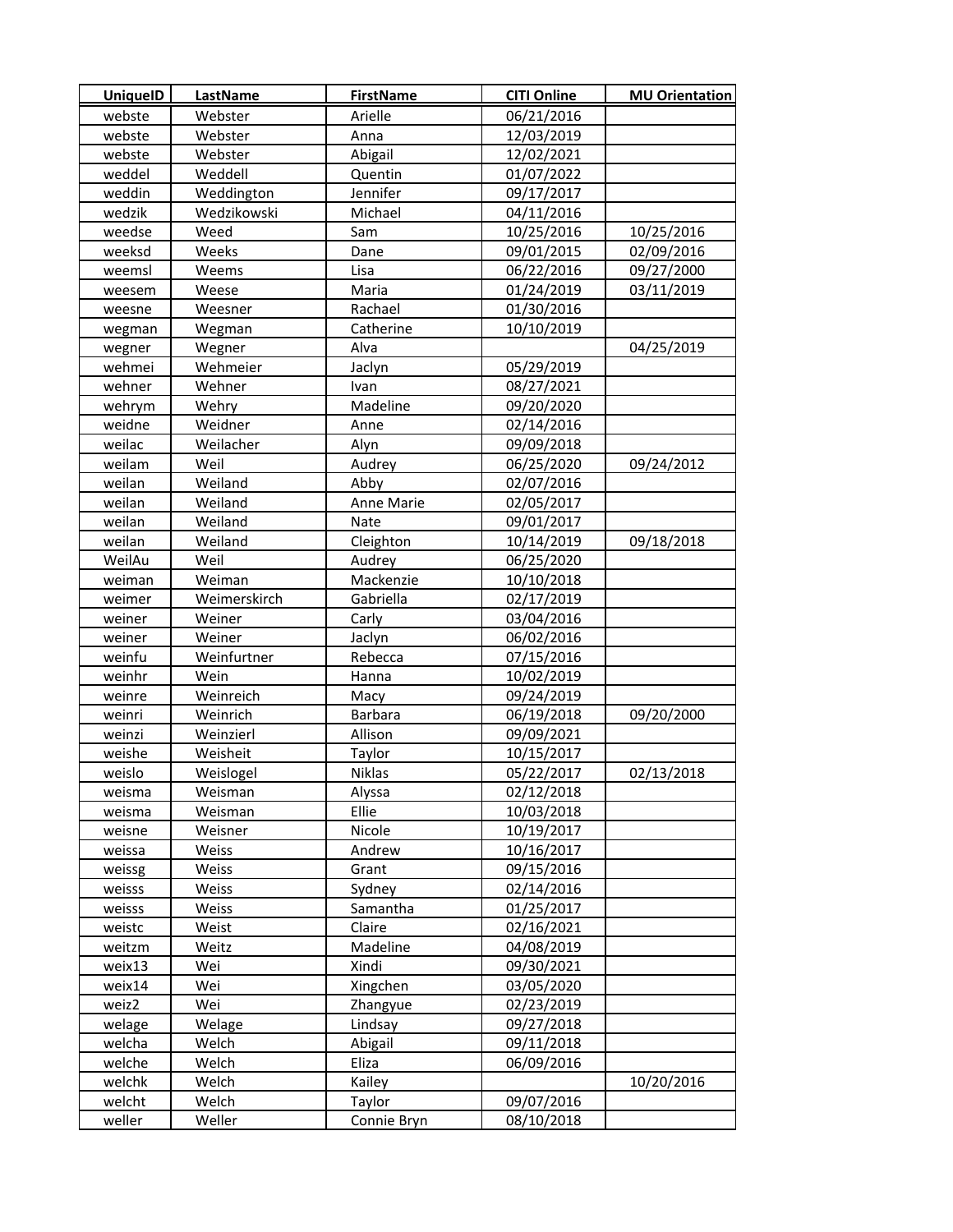| <b>UniquelD</b> | <b>LastName</b> | <b>FirstName</b> | <b>CITI Online</b> | <b>MU Orientation</b> |
|-----------------|-----------------|------------------|--------------------|-----------------------|
| wellme          | Wellmer         | Chelsea          | 06/04/2017         |                       |
| WellsA          | Wells           | Anjanette        | 04/12/2017         |                       |
| wellsa          | Wells           | Anna             | 10/09/2018         |                       |
| wellsb          | Wells           | <b>Brendan</b>   | 10/08/2019         |                       |
| wellsc          | Wells           | Casey            | 09/25/2020         | 10/12/2013            |
| wellse          | Wells           | Elizabeth        | 06/01/2019         |                       |
| wellsk          | Wells           | Karen            | 04/23/2017         |                       |
| wellsk          | Wells           | Kyra             | 10/02/2019         |                       |
| wellss          | Wells           | Seraiah          | 02/12/2019         |                       |
| wellss          | Wells           | Savannah         | 05/19/2021         |                       |
| welshe          | Welsh           | Erin             | 02/09/2020         |                       |
| welshk          | Welsh           | Katie            | 02/26/2020         | 01/31/2020            |
| welshm          | Welsh           | Madeline         | 02/07/2018         | 02/05/2018            |
| welter          | Welter          | Chris            | 12/23/2019         | 02/11/2020            |
| welzmm          | Welz            | Maddie           | 02/20/2021         |                       |
| wendel          | Wendel          | Leah             | 02/05/2018         |                       |
| wenedr          | Wene            | Dani             | 02/01/2017         |                       |
| wenger          | Wenger-Schulman | Annie            | 06/13/2017         |                       |
| wenger          | Wenger          | Abigail          | 02/18/2019         |                       |
| wengm           | Weng            | Mingyang         | 02/11/2018         | 05/07/2018            |
| wenl            | Wen             | Liang            | 09/11/2017         |                       |
| wenq5           | Wen             | Qin              | 10/07/2019         |                       |
| wentwo          | Wentworth       | Eugene           | 01/22/2019         | 10/18/2018            |
| wentwo          | Wentworth       | William          | 02/04/2019         |                       |
| wentze          | Wentzel         | Alexander        | 03/14/2021         |                       |
| wentze          | Wentzell        | Emily            | 09/03/2021         |                       |
| werden          | Werden          | Robert           | 08/28/2019         |                       |
| werlin          | Werling         | Jacob            | 09/27/2017         | 10/27/2017            |
| wertcm          | Wert            | Caroline         | 09/09/2021         |                       |
| werthm          | Werthmann       | Vincent          | 09/18/2016         |                       |
| wertsj          | Turner          | Julianne         | 05/20/2021         |                       |
| wervey          | Wervey          | Dawson           | 02/14/2021         |                       |
| Werwin          | Werwinski       | Lisa             | 10/12/2021         | 10/13/2021            |
| wesema          | Weseman         | Nicholas         | 02/15/2021         |                       |
| wespis          | Wespiser        | Sam              | 03/01/2020         |                       |
| wessel          | Wessels         | Peter            | 04/01/2018         |                       |
| wessen          | Wessendarp      | Tommy            | 02/14/2017         |                       |
| westam          | West            | Abigail          | 02/08/2016         | 02/09/2016            |
| westam          | West            | Anne             | 02/14/2021         |                       |
| wester          | Westerkamp      | Jacob            | 02/25/2020         |                       |
| westga          | Westgard        | Sydney           | 09/09/2021         |                       |
| westh           | West            | Hannah           | 11/21/2020         |                       |
| westjk          | Reep            | Jennifer         | 08/24/2014         | 01/15/2016            |
| weston          | Weston          | Connor           | 11/03/2017         |                       |
| westri          | Westrick        | Meagan           | 10/24/2017         | 10/24/2017            |
| westrj          | West            | Rebecca          | 02/07/2019         |                       |
| wethin          | Wethington      | Cara             | 02/10/2017         |                       |
| wettri          | Wettrich        | Andrew           | 10/09/2019         |                       |
| wevall          | Valluzzo        | William          | 04/29/2016         |                       |
| wexler          | Wexler          | Caley            | 01/30/2017         | 02/01/2017            |
| whalen          | Whalen          | Emma             | 03/09/2020         |                       |
| whaley          | Whaley          | Kacie            | 04/06/2020         |                       |
| whapha          | Whapham         | Julie            | 09/27/2018         |                       |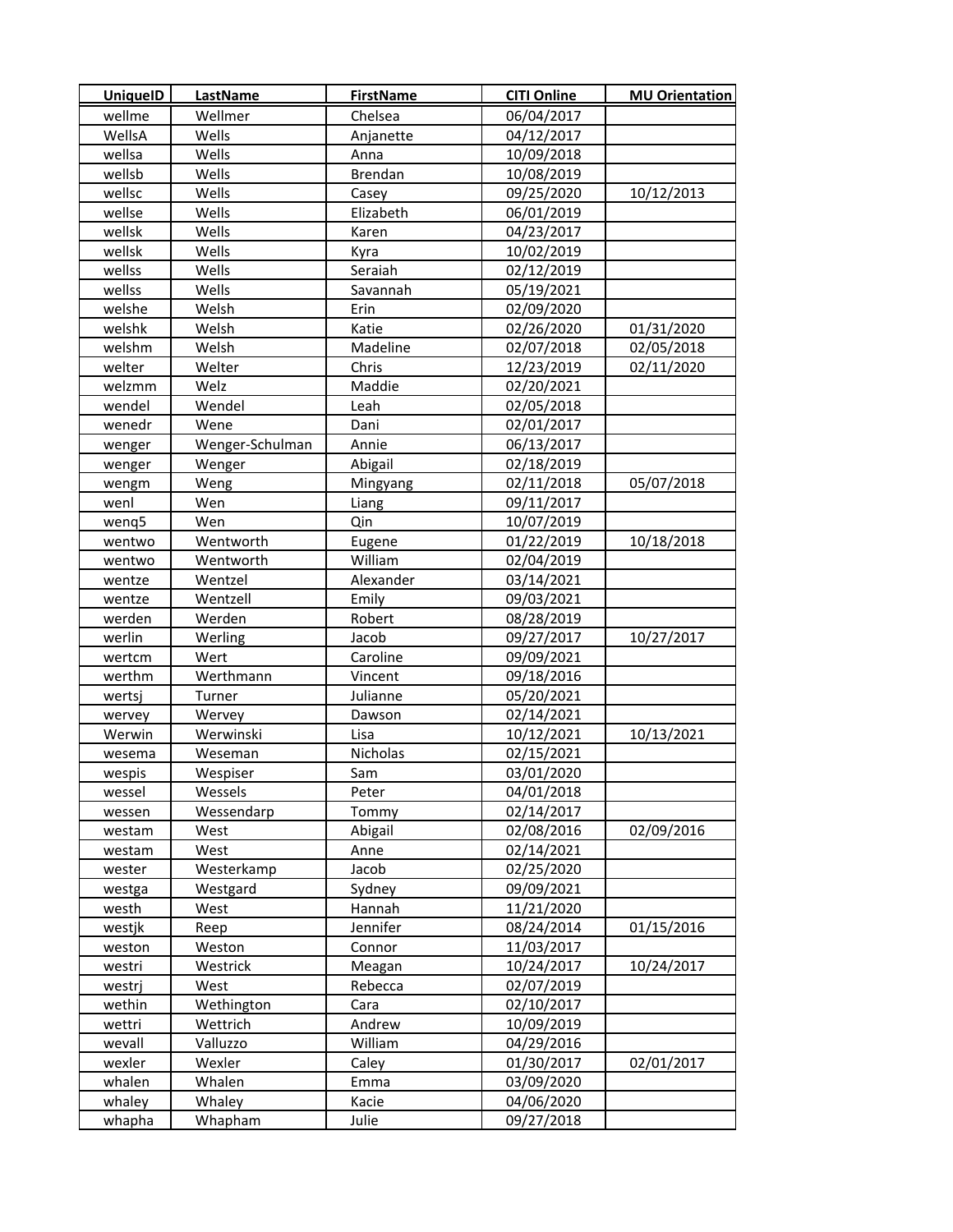| <b>UniquelD</b> | LastName           | <b>FirstName</b> | <b>CITI Online</b> | <b>MU Orientation</b> |
|-----------------|--------------------|------------------|--------------------|-----------------------|
| wheato          | Wheaton            | Christine        | 08/12/2018         |                       |
| wheats          | Wheat              | Peyton           | 03/04/2021         |                       |
| wheele          | Wheeler            | Rachel           | 06/04/2017         |                       |
| wheele          | Wheeler            | Kendall          | 03/03/2020         |                       |
| wheele          | Wheeler            | Chloe            | 01/28/2021         |                       |
| wheele          | wheeler            | savannah         | 08/20/2021         |                       |
| whelan          | Whelan             | Sarah            | 09/10/2018         |                       |
| wherry          | Wherry             | Hannah           | 05/27/2020         |                       |
| whetst          | Carrubba-Whetstine | Christina        | 01/14/2020         | 10/12/2010            |
| whiles          | Whiles             | DJ               | 09/18/2018         | 09/20/2018            |
| whippl          | Whipple            | Megan            | 11/24/2019         |                       |
| whippl          | Whipple            | McKenna          | 11/07/2021         |                       |
| whisse          | Whissel            | Madeleine        | 12/07/2016         | 12/02/2016            |
| whitak          | Whitaker           | Polly            | 07/07/2016         | 03/16/2010            |
| whitak          | Whitaker           | Katlyn           | 02/13/2017         |                       |
| whitak          | Whitaker           | Emilee           | 10/18/2017         |                       |
| whitak          | Whitaker           | James            | 09/15/2018         |                       |
| whitak          | Whitaker           | Daniel           | 02/14/2019         |                       |
| whitak          | Whitaker           | Grant            | 02/26/2021         |                       |
| whitea          | White              | Alyssa           | 02/02/2016         | 02/09/2016            |
| whitea          | White              | Aiyana           | 02/05/2020         | 02/06/2020            |
| whitea          | Liston             | Alex             | 09/26/2021         |                       |
| whiteb          | White              | <b>Brooke</b>    | 08/31/2017         |                       |
| whiteb          | White              | Benjamin         | 10/26/2019         |                       |
| Whiteb          | White              | <b>Braden</b>    | 09/20/2020         |                       |
| Whitec          | White              | Cassidy          | 12/16/2019         |                       |
| whitec          | White              | Crystal          | 11/15/2021         |                       |
| whitee          | White              | Elise            | 03/28/2016         |                       |
| whitee          | White              | Edward           | 08/27/2017         |                       |
| whitee          | White              | Emily            | 07/24/2018         |                       |
| whitef          | White              | Faithanna        | 09/25/2021         |                       |
| whiteh          | Whitehead          | Shawna           | 02/12/2016         | 09/11/2015            |
| whiteh          | Whitehair          | Kate             | 02/11/2018         |                       |
| whiteh          | White              | Halie            | 02/06/2020         | 02/06/2020            |
| whitej          | White              | Pasto            | 09/20/2018         | 09/20/2018            |
| whitej          | White              | Jaylen           | 10/10/2018         |                       |
| WhiteJ          | White              | Jacob            | 05/27/2020         |                       |
| whitek          | White              | Kiaya            | 06/14/2017         | 06/16/2017            |
| whitek          | White              | Kristen          | 04/03/2021         |                       |
| whitek          | White              | Katherine        | 08/09/2021         |                       |
| whitem          | White-Young        | <b>Myles</b>     | 02/07/2019         |                       |
| whitem          | White              | Micah            | 02/13/2019         |                       |
| whitem          | Whiteman           | Mason            | 09/26/2021         |                       |
| whiteo          | White              | Olivia           | 02/06/2018         |                       |
| whiter          | White              | Robert           | 02/24/2017         | 05/22/2014            |
| whiter          | White              | Rosanna          | 02/11/2018         |                       |
| whiter          | White              | Rebekah          | 06/01/2019         |                       |
| whiter          | White              | Renee            | 06/30/2019         |                       |
| whites          | Whitesel           | Sophia           | 02/03/2020         |                       |
| whites          | Whitesell          | Anne             | 06/27/2020         | 09/23/2021            |
| whitet          | White              | Taylor           | 05/13/2019         |                       |
| whitet          | White              | Teresa           | 01/31/2022         |                       |
| whitew          | White              | Will             | 03/04/2021         |                       |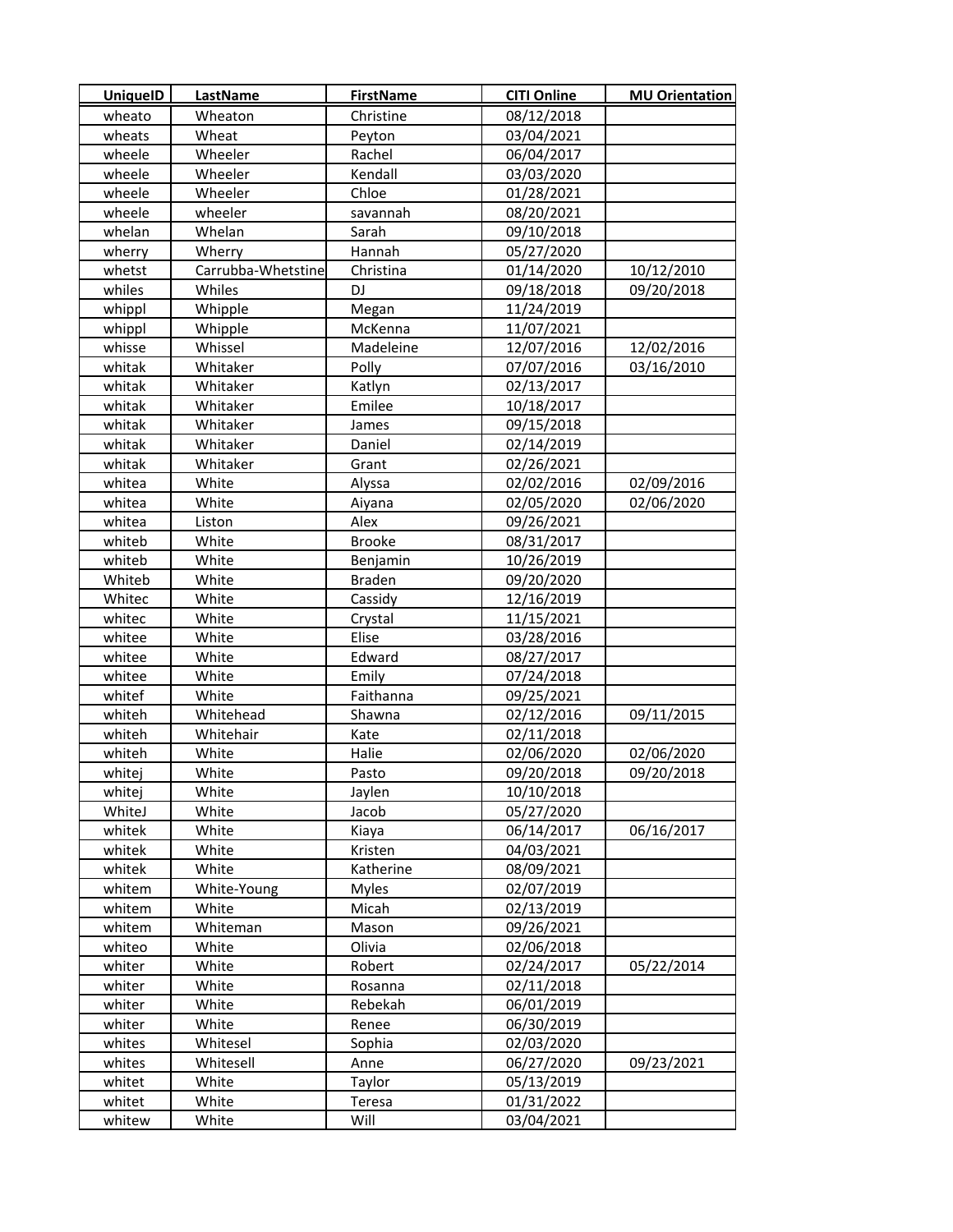| <b>UniquelD</b> | <b>LastName</b> | <b>FirstName</b> | <b>CITI Online</b> | <b>MU Orientation</b> |
|-----------------|-----------------|------------------|--------------------|-----------------------|
| whitez          | White           | Zachary          | 02/03/2019         |                       |
| whitfi          | Whitfield       | Kristina         | 06/10/2018         |                       |
| Whitfo          | Whitford        | Daniel           | 08/24/2021         |                       |
| whitlo          | Whitlock        | Stacey           | 01/03/2018         |                       |
| whitmo          | Whitmore        | Jamie            | 03/16/2017         |                       |
| whitne          | Whitney         | Miranda          | 02/13/2018         | 02/13/2018            |
| whitne          | Whitney         | Hannah           | 08/03/2018         |                       |
| whitne          | Whitney         | Anna             | 10/01/2018         |                       |
| whitta          | Whitt           | Austin           | 04/01/2017         |                       |
| whitta          | Whittaker       | Corinn           | 01/30/2017         | 03/02/2018            |
| whitte          | Whitten         | Christopher      | 09/15/2016         |                       |
| whittr          | Whittredge      | Tessa            | 09/07/2017         | 02/19/2019            |
| whybre          | Whybrew         | Caleb            | 10/16/2019         | 10/29/2019            |
| wiater          | Wiater          | Naomi            | 04/19/2017         |                       |
| wickha          | Wickham         | Chad             | 07/10/2017         |                       |
| wickli          | Wickline        | Virginia         | 05/07/2018         | 01/29/2010            |
| wicksb          | Wick            | Samantha         | 08/18/2020         |                       |
| widder          | Widder          | Jane             | 03/11/2020         |                       |
| widdig          | Widdig          | Jennifer         | 05/31/2019         |                       |
| widmer          | Widmer          | Jaimi            | 05/25/2017         |                       |
| widmer          | Widmer          | Colin            | 09/14/2017         | 09/26/2011            |
| widner          | Widner          | Sarah            | 09/12/2021         |                       |
| wiebus          | Wiebusch        | Alexa            | 02/09/2016         | 02/09/2016            |
| wiedem          | Wiedemann       | Sam              | 05/22/2020         |                       |
| wiedwa          | Wiedwald        | Ryan             | 02/01/2016         | 02/04/2016            |
| wiedwa          | Wiedwald        | Lauren           | 03/09/2020         |                       |
| wiemel          | Wiemels         | Erin             | 06/15/2018         |                       |
| wiener          | Wiener          | Cory             | 02/08/2017         |                       |
| wiener          | Wiener          | Jamie            | 11/05/2017         |                       |
| wiener          | Wiener          | Leslie           | 05/31/2019         |                       |
| wiener          | Wiener          | Ariella          | 07/24/2019         |                       |
| wienke          | Wienke          | Nicole           | 10/09/2018         |                       |
| wiesed          | Wiese           | Deborah          | 12/15/2018         | 11/02/2018            |
| wiesma          | Wiesman         | lan              | 02/08/2017         |                       |
| wiesma          | Wiesman         | Lauren           | 09/09/2019         |                       |
| wiggin          | Wiggins         | Timothy          | 02/16/2018         |                       |
| wikums          | Wikum           | Sarah            | 02/12/2017         |                       |
| wilbur          | Wilburn         | Elizabeth        | 02/04/2019         |                       |
| wilche          | Wilcher         | <b>Brandon</b>   | 02/06/2018         | 02/14/2018            |
| wilcox          | Wilcox          | Graham           | 03/08/2016         | 03/08/2016            |
| wilcox          | Wilcox          | Carly            | 02/01/2021         |                       |
| wilczy          | Wilczynski      | Lea              | 10/25/2018         | 09/18/2018            |
| wilder          | Wilder          | Delaney          | 02/09/2016         | 02/11/2016            |
| wilder          | Wilder          | Logan            | 09/07/2016         |                       |
| wilder          | Wildermuth      | Jill             | 10/15/2017         |                       |
| wilems          | Wilems          | Cindy            | 08/02/2020         |                       |
| wilens          | Wilensky        | Seth             | 07/22/2020         |                       |
| wilham          | Wilham          | Kelly            | 01/01/2018         |                       |
| wilker          | Wilkerson       | Rebecca          | 06/10/2018         | 06/21/2018            |
| wilkin          | Wilkins         | Jessica          | 02/18/2018         |                       |
| wilkin          | Wilking         | Emily            | 02/16/2019         |                       |
| wilkin          | Wilkins         | Keiko            | 10/21/2019         |                       |
| Wilkin          | Wilkins         | Elora            | 02/18/2020         |                       |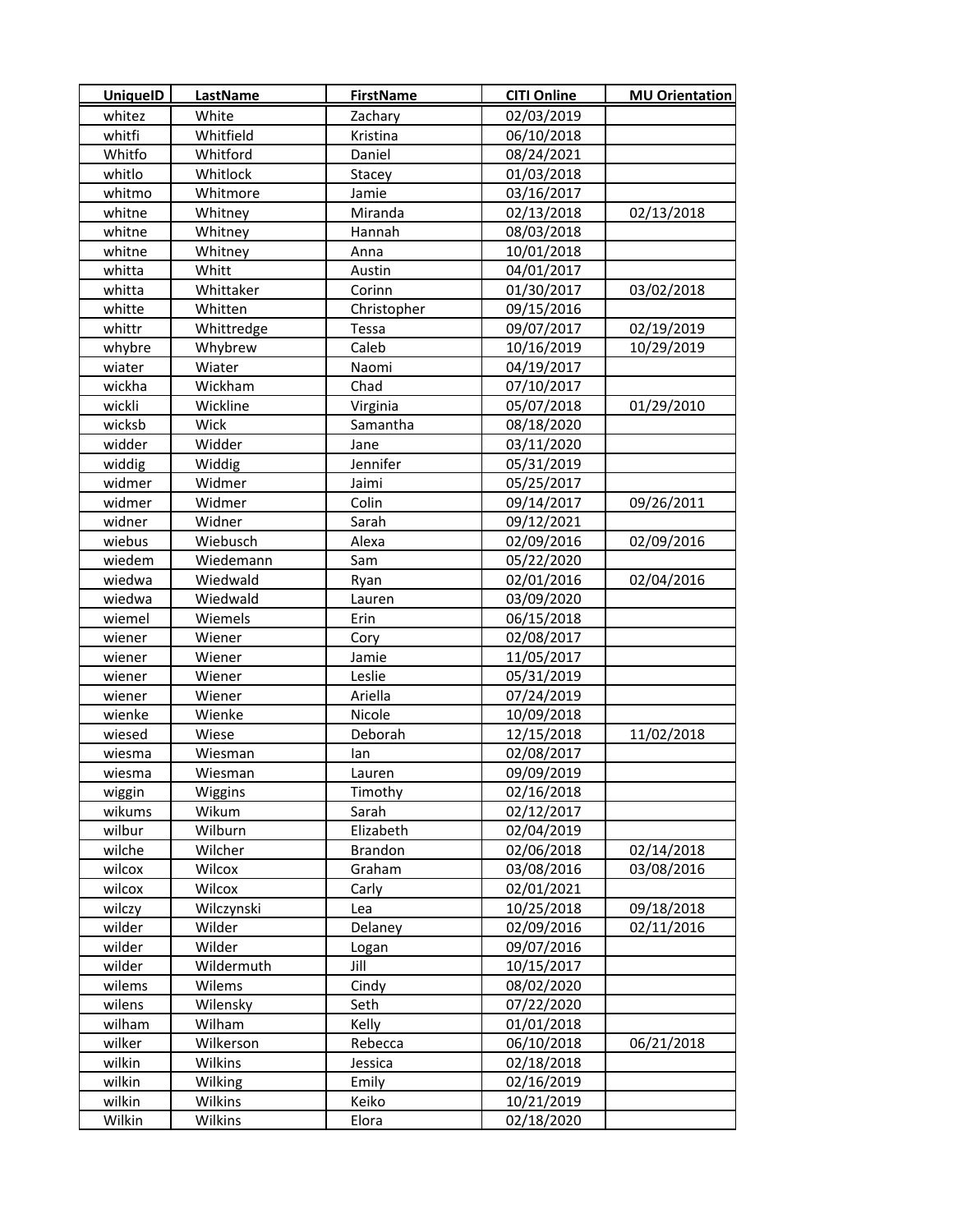| <b>UniquelD</b> | LastName   | <b>FirstName</b> | <b>CITI Online</b> | <b>MU Orientation</b> |
|-----------------|------------|------------------|--------------------|-----------------------|
| wilkst          | Wilks      | Tiffany          | 08/01/2016         |                       |
| will10          | Williams   | Maggie           | 01/28/2020         |                       |
| will10          | Williams   | Heather          | 09/20/2020         |                       |
| will11          | Williams   | Celeste          | 05/31/2019         |                       |
| will11          | Williamson | David            | 09/26/2019         | 10/09/2019            |
| will11          | Williams   | Jazmine          | 10/17/2019         |                       |
| will11          | Williams   | Mauren           | 02/17/2020         | 02/06/2020            |
| Will11          | Williams   | Destiny          | 02/18/2020         |                       |
| will11          | Williams   | Sierra           | 02/25/2020         |                       |
| will11          | Williams   | Gregory          | 01/28/2021         |                       |
| will11          | Williams   | <b>Brandon</b>   | 08/31/2021         |                       |
| will12          | Williams   | Leah             | 07/22/2020         |                       |
| will12          | Williams   | Kathryn          | 10/03/2020         |                       |
| will13          | Williams   | Kiersten         | 01/26/2022         |                       |
| willan          | Will       | Alexandra        | 04/01/2019         |                       |
| willbr          | Willbrand  | Rebecca          | 03/05/2020         |                       |
| willet          | Willette   | Abigail          | 02/14/2016         |                       |
| willet          | Willette   | Josephine        | 09/21/2017         |                       |
| willet          | Willette   | Spencer          | 04/16/2019         |                       |
| willet          | Willett    | Charles          | 01/31/2022         |                       |
| willho          | Willhoite  | Kendra           | 12/10/2018         |                       |
| willi1          | Arrowood   | Johnna           | 04/05/2021         |                       |
| willi3          | Williams   | Christina        | 05/30/2016         |                       |
| willi3          | Williams   | Amber            | 02/19/2018         | 02/20/2018            |
| willi4          | Williams   | Sasha            | 01/31/2016         |                       |
| willi4          | Williams   | Anna             | 02/08/2016         | 02/24/2016            |
| willi5          | Williams   | Marlyka          | 02/03/2016         |                       |
| willi5          | Williams   | Kendra           | 09/08/2016         |                       |
| willi5          | Williams   | Tisa             | 10/31/2016         |                       |
| willi5          | Williams   | Chante           | 09/05/2016         | 10/30/2017            |
| willi5          | Williams   | April            | 02/17/2018         |                       |
| willi5          | Williams   | Tyler            | 02/19/2018         |                       |
| willi5          | Williams   | Aonesti          | 07/31/2018         |                       |
| willi5          | Williams   | Taylor           | 09/15/2019         | 09/13/2017            |
| willi6          | Williams   | Amanda           | 07/11/2016         |                       |
| willi6          | Williams   | Courtney         | 01/22/2017         |                       |
| willi6          | Williams   | Tarah            | 07/01/2017         |                       |
| willi6          | Williams   | Rikki            | 06/25/2018         |                       |
| Willi6          | Williams   | Sara             | 12/09/2018         | 01/17/2019            |
| willi6          | Williams   | Athena           | 01/05/2020         |                       |
| willi7          | Williamson | Lauren           | 08/29/2018         |                       |
| willi7          | Williams   | Sarah            | 03/07/2019         |                       |
| willi7          | Williams   | Savannah         | 03/18/2019         |                       |
| willia          | Williams   | Khalil           | 02/04/2016         | 02/24/2016            |
| Willia          | Williams   | Erin             | 07/06/2016         |                       |
| willia          | Williams   | Hannah           | 09/07/2018         |                       |
| willia          | Williams   | John             | 01/09/2020         |                       |
| willia          | Williams   | Karen            | 08/28/2020         |                       |
| willis          | Allison    | Bethany          | 01/24/2017         |                       |
| willis          | Willis     | Abigail          | 02/12/2017         |                       |
| willis          | Willis     | Amber            | 03/29/2017         |                       |
| willis          | Willison   | Marylin          | 02/04/2018         |                       |
| willma          | Willman    | Rebecca          | 08/31/2017         |                       |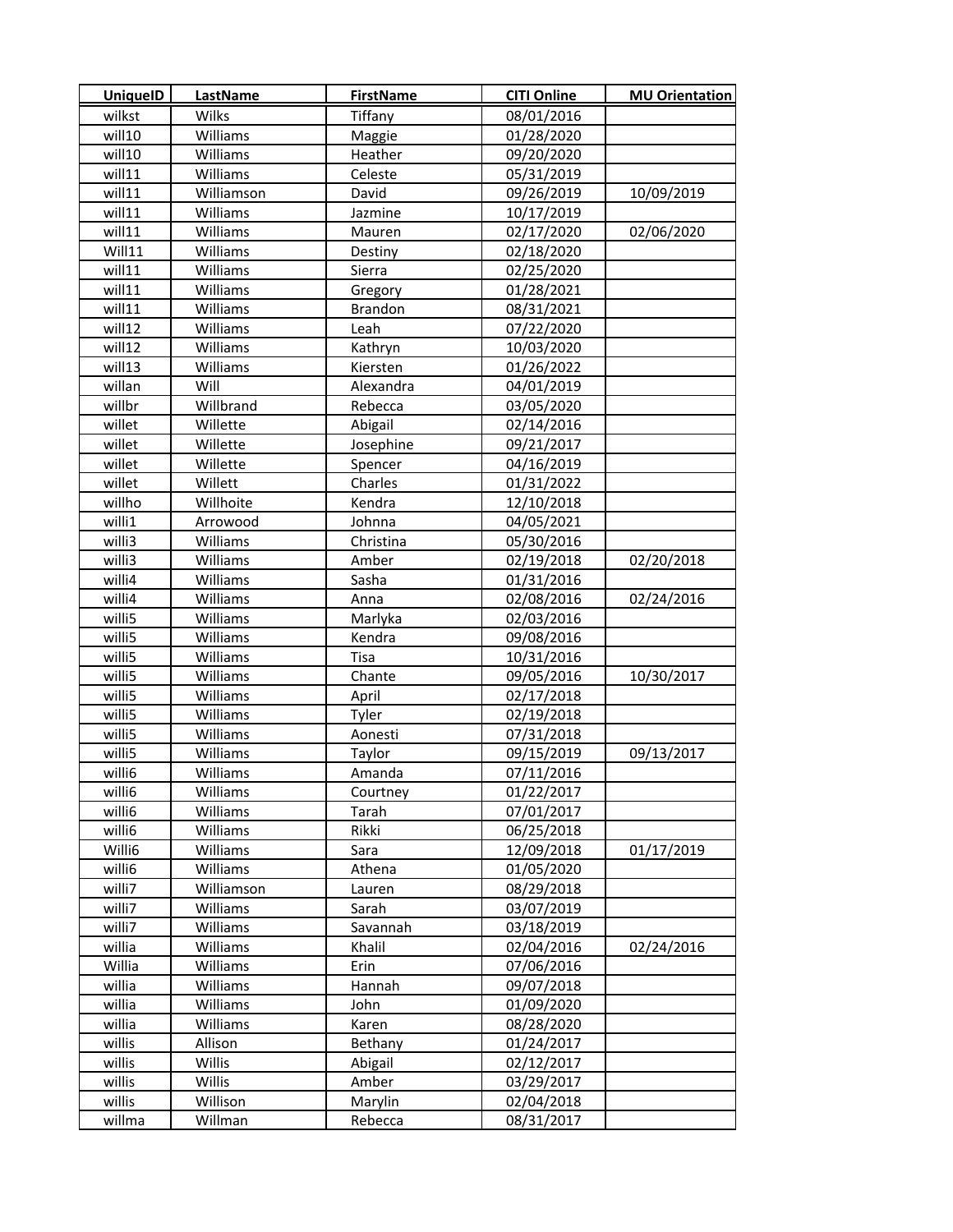| <b>UniquelD</b> | <b>LastName</b> | <b>FirstName</b> | <b>CITI Online</b> | <b>MU Orientation</b> |
|-----------------|-----------------|------------------|--------------------|-----------------------|
| willsn          | Wills           | Noah             | 03/15/2019         |                       |
| wilmer          | Wilmer          | <b>Britne</b>    | 09/09/2018         |                       |
| wilmot          | Wilmot          | Lily             | 01/19/2022         |                       |
| wilso1          | Wilson          | Dakota           | 02/04/2016         | 02/23/2016            |
| wilso2          | Wilson          | LeAndra          | 10/27/2016         |                       |
| wilso2          | Wilson          | Ryan             | 03/17/2017         |                       |
| wilso2          | Wilson          | Aaron            | 09/19/2017         |                       |
| wilso2          | Wilson          | Emily            | 09/20/2017         |                       |
| wilso2          | Wilson          | Robin            | 09/09/2018         |                       |
| wilso2          | Wilson          | Krista           | 09/13/2018         |                       |
| wilso2          | Wilson          | Leiara           | 09/10/2018         | 10/04/2018            |
| wilso2          | Wilson          | Ethan            | 02/13/2019         |                       |
| wilso2          | Wilson          | Barry            | 01/31/2019         | 02/19/2019            |
| wilso2          | Wilson          | Jay              | 09/09/2019         |                       |
| wilso2          | Wilson          | Sarah            | 06/25/2020         | 02/06/2020            |
| wilso2          | Wilson          | Anna-Charlotte   | 07/17/2020         | 07/19/2016            |
| wilso2          | Wilson          | Timothy          | 05/24/2021         |                       |
| wilso3          | Wilson          | Kelley           | 02/18/2018         |                       |
| wilso3          | Wilson          | Thomas           | 06/25/2018         | 06/21/2018            |
| wilso5          | Wilson          | Jennifer         | 06/16/2019         |                       |
| wilso5          | Wilson          | Bethany          | 07/17/2019         |                       |
| wilso5          | Wilson          | Corinne          | 09/08/2019         |                       |
| wilso5          | Wilson          | Sidney           | 09/11/2019         |                       |
| wilso5          | Wilson          | Elli             | 10/09/2019         |                       |
| wilso5          | Wilson          | Laura            | 11/14/2019         |                       |
| wilso5          | Wilson          | Traci            | 09/07/2018         | 02/04/2020            |
| wilso5          | Wilson          | Dory             | 08/24/2021         |                       |
| wilso5          | Wilson          | Haylie           | 09/15/2021         |                       |
| wilso6          | Wilson          | Spencer          | 07/23/2020         |                       |
| wilso6          | Wilson          | Abigail          | 09/12/2021         |                       |
| wilso6          | Wilson          | Matthew          | 09/21/2021         |                       |
| wilson          | Wilson          | Emily            | 03/02/2017         |                       |
| wilson          | Wilson          | Olivia           | 06/21/2017         |                       |
| wilson          | Wilson          | Rebecca          | 12/09/2017         |                       |
| wilson          | Wilson          | <b>Nick</b>      | 02/13/2018         |                       |
| wilson          | Wilson          | Victoria         | 08/06/2018         |                       |
| wilson          | Wilson          | Elizabeth (Liz)  | 07/30/2020         | 12/08/2014            |
| Wilson          | Wilson          | Madison          | 02/26/2021         |                       |
| wilson          | Wilson          | Brooklyn         | 06/17/2021         |                       |
| wilson          | Wilson          | Zoe              | 09/23/2021         |                       |
| wimbis          | Wimbish         | Logan            | 02/20/2020         |                       |
| wimsat          | Wimsatt         | Logan            | 11/07/2019         |                       |
| winbus          | Winbush         | Zenobia          | 10/01/2019         |                       |
| windel          | Windeler        | John             | 03/12/2020         |                       |
| winela          | Wineland        | Leah             | 08/01/2020         |                       |
| wingan          | Wing            | Alexia           | 10/09/2018         |                       |
| winkel          | Winkelmann      | Madelyn          | 11/25/2019         |                       |
| winnvg          | Winn            | Vanessa          | 12/19/2017         | 04/17/2017            |
| winsle          | Winslet         | Darlene          | 07/18/2016         |                       |
| winslo          | Winslow         | Jacob            | 09/04/2018         |                       |
| winste          | Winstead        | Leah             | 08/19/2016         |                       |
| winter          | Hacker          | Rebekah          | 06/08/2018         | 06/21/2018            |
| winter          | Winter          | Hannah           | 09/10/2018         |                       |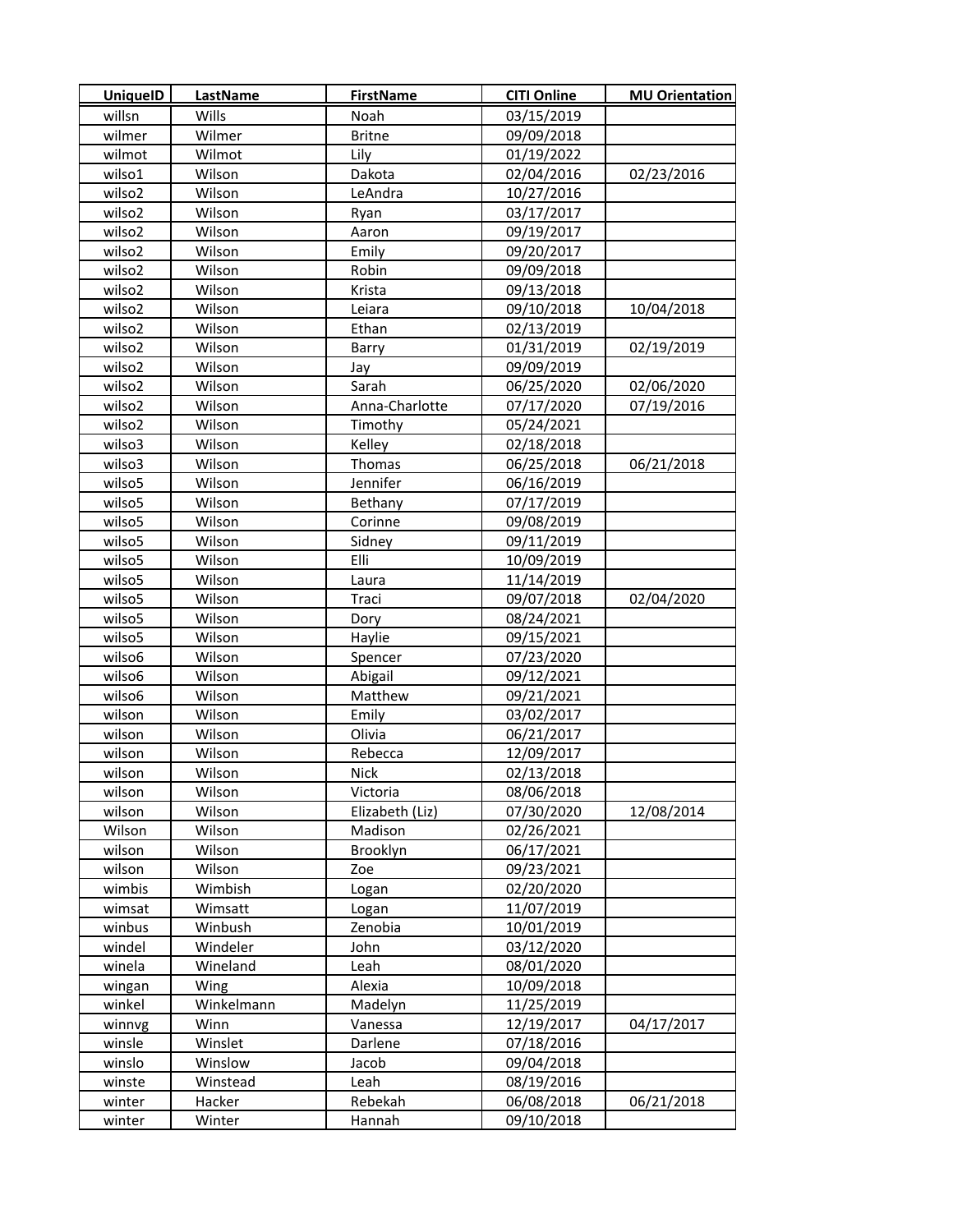| <b>UniquelD</b> | LastName     | <b>FirstName</b> | <b>CITI Online</b> | <b>MU Orientation</b> |
|-----------------|--------------|------------------|--------------------|-----------------------|
| winter          | Winter       | Lainey           | 10/03/2019         |                       |
| wipfil          | Wipf         | Jazzmin          | 05/28/2020         |                       |
| wipper          | Wipperman    | Melissa          | 06/27/2018         |                       |
| wirsig          | Wirsig       | <b>Kira</b>      | 09/11/2018         |                       |
| wirthc          | Wirth        | Caleb            | 09/22/2021         |                       |
| wirthj          | Wirth        | Jordan           | 03/06/2019         |                       |
| wirthm          | Wirthman     | Hallie           | 02/21/2017         |                       |
| wirthm          | Wirth        | Mary             | 02/17/2020         |                       |
| wirtzk          | Wirtz        | Kaylie           | 09/09/2018         | 10/04/2018            |
| wisbey          | Wisbey       | Hannah           | 09/04/2016         |                       |
| wisbey          | Wisbey       | Haley            | 10/28/2017         |                       |
| wisea           | Wise         | Ashley           | 10/01/2019         |                       |
| wisebn          | Taulbee      | Brandi           | 10/06/2019         |                       |
| wisema          | Wiseman      | Valerie          | 01/31/2018         |                       |
| wisema          | Wiseman      | Jacob            | 02/12/2019         |                       |
| wisema          | Wiseman      | Luke             | 06/25/2019         | 06/26/2019            |
| wiseme          | Wise         | Megan            | 02/06/2017         |                       |
| wisesr          | Wise         | Seth             | 01/04/2018         |                       |
| wisnes          | Wisneski     | Lianna           | 09/30/2018         |                       |
| wissel          | Wissel       | Cecelia          | 06/17/2021         |                       |
| wither          | Withers      | Rob              | 06/16/2021         | 03/22/2001            |
| withro          | Withrow      | Kelsey           | 06/17/2017         | 06/20/2017            |
| withro          | Withrow      | Tristen          | 02/06/2018         |                       |
| wittea          | Witte        | Ashleigh         | 09/03/2016         |                       |
| wittem          | Witte        | Madeline         | 01/07/2017         |                       |
| witter          | Witter       | Abby             | 08/09/2019         |                       |
| wittma          | Wittman      | Jane             | 01/24/2017         |                       |
| wittts          | Witt         | Teddy            | 01/14/2021         |                       |
| wlli48          | Williams     | Elizabeth        | 01/28/2016         |                       |
| wnekoc          | Wnek         | Olivia           | 09/15/2017         |                       |
| wobber          | Wobbe        | Rachel           | 03/12/2020         |                       |
| woehrl          | Woehrle      | James            | 08/15/2017         | 08/16/2017            |
| woeste          | Woeste       | Megan            | 02/11/2016         |                       |
| wogens          | Wogenstahl   | Morgan           | 01/28/2016         |                       |
| wolcot          | Wolcott      | Sensa            | 07/29/2020         |                       |
| wolfa           | Wolf         | Allison          | 04/23/2019         |                       |
| wolfbp          | Wolf         | <b>Brianna</b>   | 02/17/2019         |                       |
| wolfea          | Wolfe        | Alexandra        | 10/05/2017         |                       |
| wolfec          | Wolfe        | Connor           | 02/29/2020         |                       |
| wolfec          | Wolfe        | Christopher      | 06/18/2021         | 01/20/2004            |
| wolfem          | Wolfe        | Madison          | 05/21/2016         |                       |
| wolfen          | Wolfenbarger | Jordan           | 09/26/2021         |                       |
| wolfer          | Wolferst     | Lydia            | 03/21/2021         |                       |
| wolfes          | Wolfe        | Samantha         | 08/04/2018         |                       |
| wolfet          | Wolfe        | Terri Lynn       | 04/21/2016         | 04/22/2016            |
| wolffm          | Wolff        | Megan            | 06/09/2020         |                       |
| wolffr          | Wolff        | Rebecca          | 09/17/2019         |                       |
| wolfke          | Wolf         | Katie            | 09/15/2020         |                       |
| wolfor          | Wolford      | Lara             | 06/19/2020         | 06/20/2017            |
| wolfsr          | Wolf         | Sally            | 01/07/2019         |                       |
| wolftm          | Wolf         | Taylor           | 02/24/2020         |                       |
| wollen          | Wollenburg   | Elizabeth        | 02/25/2021         |                       |
| wollne          | Wollney      | Kathie           | 12/03/2017         |                       |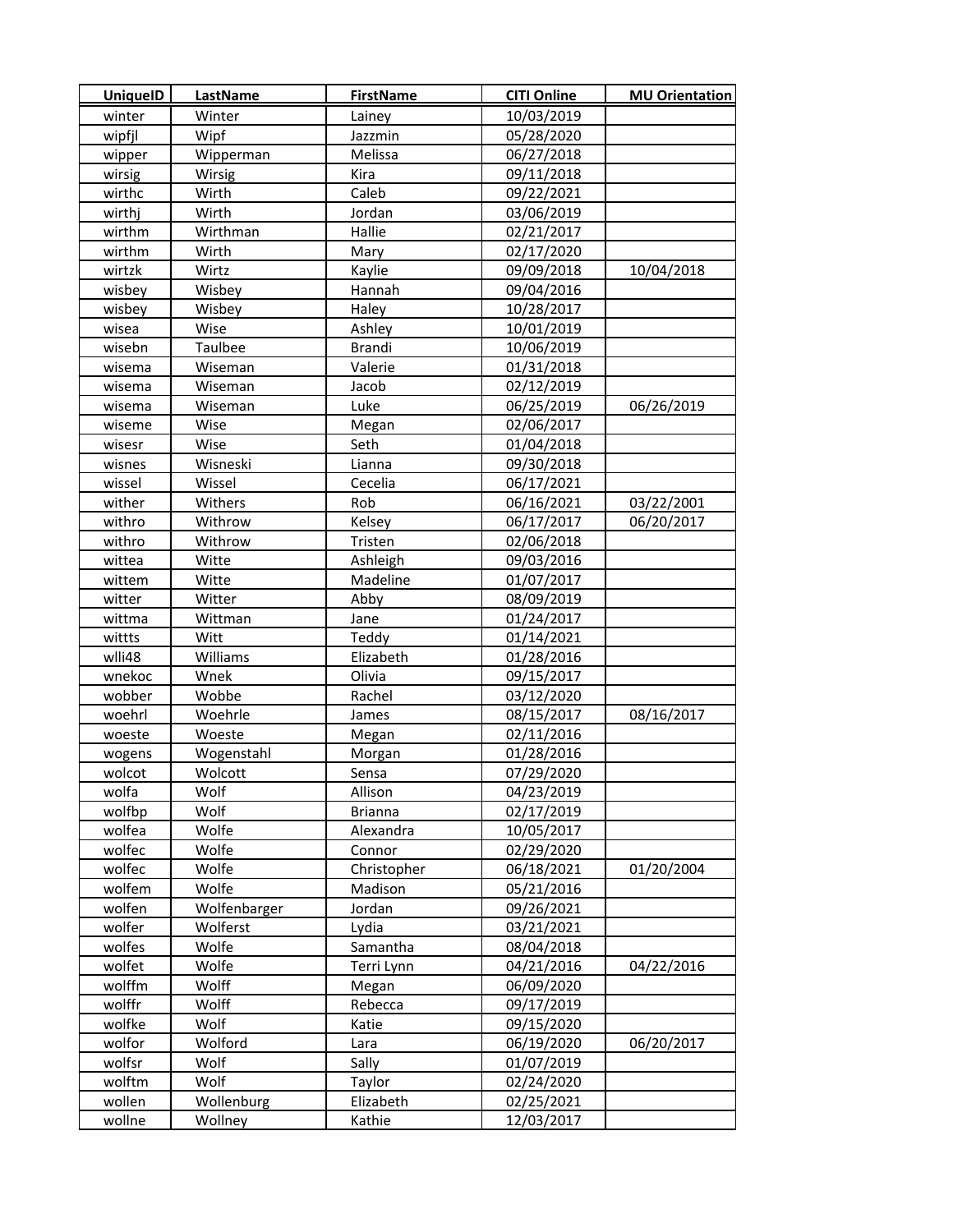| <b>UniquelD</b>    | <b>LastName</b>   | <b>FirstName</b> | <b>CITI Online</b> | <b>MU Orientation</b> |
|--------------------|-------------------|------------------|--------------------|-----------------------|
| wolner             | Wolner            | Rhonda           | 05/20/2021         |                       |
| womack             | Womack Smith      | Whitney          | 07/26/2018         |                       |
| Wongel             | Wong              | Elliott          | 09/20/2018         | 09/20/2018            |
| woodal             | Woodall           | Sarah            | 04/04/2019         |                       |
| woodbr             | Woodbrey          | Michaela         | 11/15/2019         |                       |
| woodbu             | Woodbury          | George           | 08/22/2019         | 05/07/2018            |
| woodfo             | Woodford          | Cassandra        | 08/18/2020         |                       |
| woodjd             | Wood              | Jason            | 10/27/2016         |                       |
| woodjj             | Wood              | Jerilyn          | 06/08/2016         |                       |
| woodka             | Wood              | Katherine        | 12/04/2019         |                       |
| woodkr             | Wood              | Kendall          | 09/09/2017         | 02/11/2020            |
| woodlm             | Wood              | Linda            | 08/06/2017         |                       |
| woodma             | Woodman           | Josh             |                    | 09/10/2019            |
| woodmm             | Wood              | Madison          | 09/23/2020         |                       |
| woodmn             | Wood              | Maddy            | 09/15/2018         |                       |
| woodob             | Wood              | Olivia           | 08/29/2019         |                       |
| woodru             | Woodruff          | Sarah            | 03/26/2019         | 03/15/2009            |
| woodru             | Woodruff          | Cole             | 11/15/2020         |                       |
| woodsa             | Woods             | Aubrey           | 10/10/2019         |                       |
| woodsd             | Woods             | David            | 12/11/2020         | 06/05/2014            |
| woodsh             | Woods             | Hannah           | 10/22/2015         | 09/30/2016            |
| woodsj             | Woods             | Jason            | 02/10/2018         | 05/07/2018            |
| woodsk             | Woods             | Kelsey           | 09/04/2018         | 09/05/2018            |
| woodsm             | Woods             | Meghan           | 10/04/2017         |                       |
| woodss             | Woods             | Savanah          | 09/04/2018         | 10/04/2018            |
| woodtm             | Wood              | Taylor           | 06/24/2018         | 06/21/2018            |
| woodwa             | Woodward          | Elizabeth        | 08/13/2018         |                       |
| Woodwa             | Woodward          | Elizabeth        | 08/19/2021         |                       |
| Woodwo             | Woodworth         | Thasia           | 10/09/2018         |                       |
| woodwo             | Woodworth         | Amanda           | 10/09/2019         |                       |
| wooldr             | Wooldridge        | Jessica          | 08/24/2017         |                       |
| woolfm             | Woolf             | Margaret         | 10/05/2017         |                       |
| woolri             | Woolridge         | Haley            | 02/02/2019         |                       |
| woolst             | Woolston          | Riley            | 01/05/2017         |                       |
| woolst             | Woolston          | Cade             | 01/05/2019         |                       |
| wooste             | Wooster           | Marly            | 07/25/2017         | 07/25/2017            |
| wooy               | Woo               | Youngsil         | 10/04/2021         | 10/03/2021            |
| workma             | Ellerbe (Workman) | Jennifer         | 04/05/2016         | 09/30/2009            |
| workma             | Workman           | Michelle         | 04/10/2016         |                       |
| workma             | Workman           | Madison          | 09/05/2020         |                       |
| worley             | Worley            | Jessica          | 01/31/2016         |                       |
| worley             | Worley            | Hannah           | 09/02/2018         |                       |
| worone             | Woronecki-Ellis   | Jen              | 08/04/2020         |                       |
| worrel             | Worrell           | Alexa            | 03/19/2019         |                       |
| worste             | Worstell          | Philip           | 02/28/2021         |                       |
| worthy             | Worthy            | Lindsey          | 05/10/2019         |                       |
| woznia             | Wozniak           | Daniel           | 01/27/2021         |                       |
| woznia             | Wozniak           | Maciej           | 02/18/2021         | 09/23/2021            |
| woznym             | Wozny             | Mary             | 07/10/2017         |                       |
| wrennc             | Wren              | Noah             | 05/12/2021         |                       |
| wrigh <sub>2</sub> | Wright            | Christina        | 09/12/2019         |                       |
| wrigh <sub>2</sub> | Wright            | Caleb            | 10/09/2019         |                       |
| wrigh <sub>2</sub> | Wright            | Andrea           | 09/16/2021         |                       |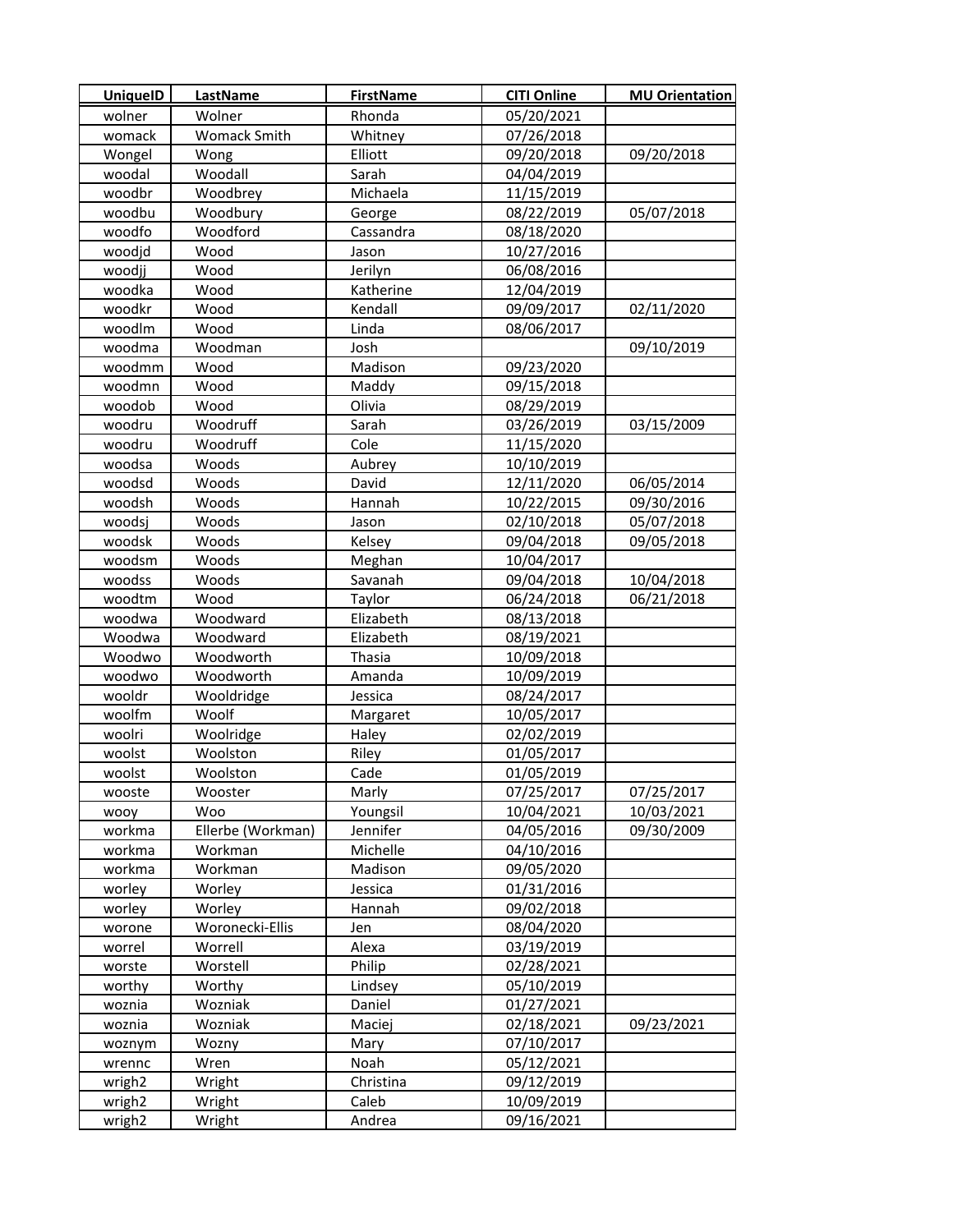| <b>UniquelD</b> | LastName     | <b>FirstName</b>  | <b>CITI Online</b> | <b>MU Orientation</b> |
|-----------------|--------------|-------------------|--------------------|-----------------------|
| wright          | Wright       | Christopher       | 02/02/2016         | 02/09/2016            |
| wright          | Wright       | Dexter            | 01/26/2017         | 02/07/2017            |
| wright          | Wright       | Elaysha           | 07/22/2018         |                       |
| wright          | Wright       | Maggie            | 09/06/2018         |                       |
| wright          | Wright       | Taylor            | 10/07/2020         |                       |
| wright          | Wright       | Kevin             | 11/12/2020         |                       |
| wroble          | Wroblewski   | Nicole            | 07/22/2019         |                       |
| wrolst          | Wrolstad     | Isabel            | 01/25/2022         |                       |
| wronow          | Wronowski    | Meredith          |                    | 11/28/2018            |
| wua8            | Wu           | Anzhuo            | 01/29/2022         |                       |
| wub7            | Wu           | Beibei            | 01/28/2016         | 09/11/2015            |
| wuc10           | Wu           | Chenyang          | 03/12/2020         |                       |
| wud             | Wu           | Dongyue           | 10/20/2019         |                       |
| wuebke          | Wuebker      | Regan             | 02/01/2021         |                       |
| wuerfe          | Wuerfel      | Hannah            | 04/27/2020         |                       |
| wuj25           | Wu           | Junying           | 02/04/2018         |                       |
| wuj42           | Wu           | Jinhui            | 02/17/2020         |                       |
| wul18           | Wu           | Longxing          | 10/03/2019         |                       |
| wumm            | Wu           | Meng Yang Matthew | 06/01/2020         |                       |
| wun5            | Wu           | Nan               | 02/02/2021         |                       |
| wurtsm          | Wurts        | Megan             | 10/06/2017         |                       |
| wurzel          | Wurzelbacher | Adam              | 09/12/2018         |                       |
| wurzer          | Wurzer       | Rachel            | 09/01/2017         |                       |
| wux57           | Wu           | Xian              | 08/09/2021         | 08/31/2021            |
| wux7            | Wu           | Xinyuan           | 09/17/2017         |                       |
| wuy120          | Wu           | Yongfeng          | 01/31/2021         |                       |
| wuy130          | Wu           | Yajing            | 10/07/2019         |                       |
| wuy14           | Wu           | Yang              | 06/20/2016         |                       |
| wuy29           | Wu           | Yinglin           | 02/10/2018         |                       |
| wuy38           | Wu           | Dante             | 02/24/2018         |                       |
| wuz9            | Wu           | Zhengguang        | 01/27/2016         |                       |
| wyands          | Wyand        | Sarah             | 09/12/2016         |                       |
| wyattr          | Wyatt        | Rebecca           | 06/06/2016         |                       |
| wyatts          | Nicely       | Stephanie         | 09/10/2019         | 04/15/2013            |
| wykows          | Wykowski     | Kristen           | 06/15/2018         |                       |
| wyldsc          | Wylds        | Cheyenne          | 03/07/2019         |                       |
| wysocz          | Wysoczanski  | Catherine         | 05/27/2020         |                       |
| wysong          | Wysong       | Anne              | 01/21/2021         |                       |
| xavier          | Xavier       | Alysa             | 12/02/2017         |                       |
| xiangt          | Xiang        | Tian              | 01/30/2021         |                       |
| xiangy          | Xiang        | Yunlu             | 02/12/2017         | 03/15/2017            |
| xiaoc           | Xiao         | Chenmengyuan      | 09/04/2016         |                       |
| xiaod2          | Xiao         | Dingjia           | 09/04/2017         |                       |
| xiaoj1          | Xiao         | Jing              | 09/18/2020         |                       |
| xiaoj6          | Xiao         | Katherine         | 02/08/2019         |                       |
| xias            | Xia          | Saxue             | 02/25/2018         |                       |
| xiat3           | Xia          | Tianyi            | 02/07/2016         |                       |
| xiay8           | Xia          | Yuxiao            | 02/15/2019         |                       |
| xidasc          | Xidas        | Christina         | 08/15/2013         | 02/09/2016            |
| xidasv          | Xidas        | Victoria          | 09/04/2016         | 02/09/2016            |
| xiec12          | Xie          | Changchao         | 09/19/2019         |                       |
| xiew2           | Xie          | Wenting           | 02/11/2018         | 05/07/2018            |
| xiey46          | Xie          | Yuyuan            | 09/16/2019         |                       |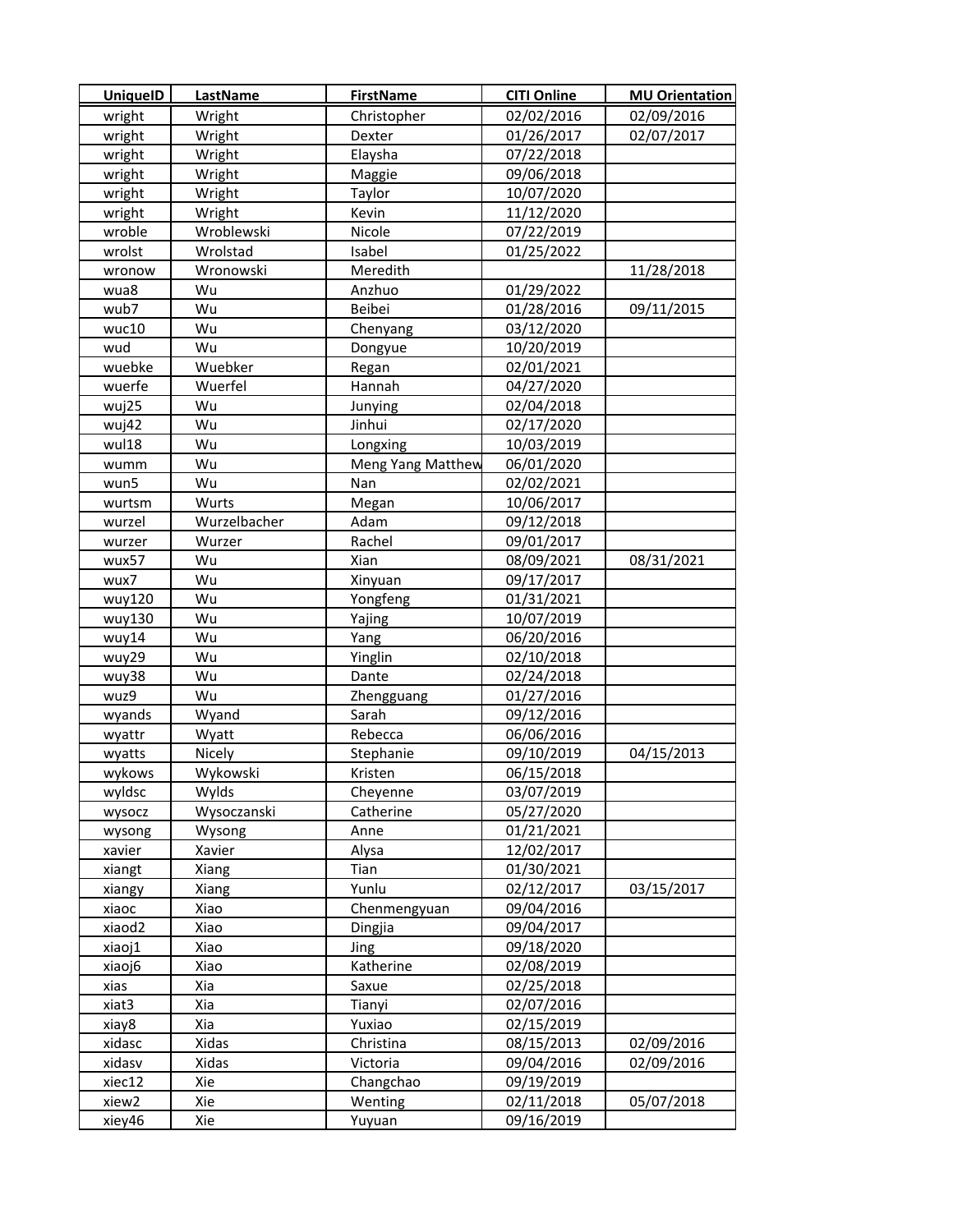| <b>UniquelD</b> | <b>LastName</b> | <b>FirstName</b> | <b>CITI Online</b> | <b>MU Orientation</b> |
|-----------------|-----------------|------------------|--------------------|-----------------------|
| xiongb          | Xiong           | Bian             | 04/06/2017         |                       |
| xiw2            | Xi              | Wenyan           | 02/06/2020         |                       |
| xud8            | Xu              | Defeng           | 06/25/2021         |                       |
| xuej11          | Xue             | Jing             | 02/05/2020         |                       |
| xuel            | Xue             | Liying           | 10/13/2019         |                       |
| xuh14           | Xu              | Haoran           | 02/22/2020         |                       |
| xuj20           | Xu              | Jiacheng         | 03/04/2021         |                       |
| xuj67           | Xu              | Jinyue           | 09/05/2019         |                       |
| xuj8            | Xu              | Jiekang          | 02/22/2020         |                       |
| xuk2            | Xu              | Kunyao           | 09/28/2018         | 09/12/2018            |
| xukl            | Xu              | Kimberly         | 02/03/2016         |                       |
| xul17           | Xu              | Liqin            | 02/17/2018         |                       |
| xum3            | Xu              | Mengyang         | 12/17/2017         |                       |
| xup2            | Xu              | Peiwen           | 10/10/2016         | 10/12/2016            |
| xur6            | Xu              | Ruoyu            | 02/23/2019         |                       |
| xuw12           | Xu              | Weigi            | 02/03/2020         |                       |
| xuw8            | Xu              | Wenhao           | 01/29/2020         |                       |
| xux25           | Xu              | Xincheng         | 09/03/2019         |                       |
| xuz29           | Xu              | Zhuwei           | 02/14/2021         |                       |
| xuz34           | Xu              | Zhuo             | 02/23/2019         |                       |
| xuz69           | Xu              | Ziyao            | 08/23/2018         |                       |
| xxxtay          | Maloney         | Taylor           | 04/11/2016         |                       |
| yackma          | Yackman         | Olivia           | 09/23/2018         | 09/20/2018            |
| yadavn          | Yadav           | Nehul            | 03/14/2018         |                       |
| Yaeckt          | Yaeck           | Taylor           | 09/07/2018         |                       |
| yaekle          | Yaekle          | Britney          | 10/13/2017         |                       |
| yaggyl          | Yaggy           | Lyle             | 09/12/2021         |                       |
| yagoub          | Yagoub          | Samah            | 05/30/2018         | 03/14/2018            |
| yahlja          | Yahl            | Johnny           | 06/06/2017         |                       |
| yakimo          | Yakimow         | Karin            | 06/15/2017         | 06/16/2017            |
| yaluma          | Yaluma          | Christopher      | 04/25/2015         | 02/02/2016            |
| yamash          | Yamashiro       | Jennifer         | 07/14/2017         |                       |
| yamash          | Yamashiro       | Lydia            | 08/28/2018         | 08/29/2018            |
| yamk            | Yam             | Kylee            | 07/26/2019         |                       |
| yamnit          | Yamnitz         | Maria            | 05/27/2020         |                       |
| yancha          | Yanchar         | Ryan             | 01/30/2022         |                       |
| yancyb          | Yancy           | <b>Briana</b>    | 05/05/2019         |                       |
| yange2          | Yang            | Eun Chong        | 09/28/2019         | 04/25/2019            |
| yangf6          | Yang            | Fangzhou         | 10/09/2019         |                       |
| yangg3          | Yang            | Guang            | 02/03/2020         | 02/04/2020            |
| yangk4          | Yang            | Kundi            | 10/04/2017         |                       |
| YangKa          | Yang            | Kabao            | 06/16/2016         |                       |
| yangl1          | Yang            | Lujia            | 10/12/2017         | 09/06/2017            |
| yangr2          | Yang            | Ruiqi            |                    | 02/02/2016            |
| yangx1          | Yang            | Xinya            | 10/11/2018         |                       |
| YANGX1          | Yang            | Xin              | 02/17/2019         |                       |
| yangy2          | Yang            | Yiyi             | 10/01/2015         | 11/09/2016            |
| yangy2          | Yang            | Yijia            | 02/05/2018         |                       |
| yangy3          | Yang            | Yanling          | 02/17/2016         | 04/17/2017            |
| yangy3          | Yang            | Yi               | 02/12/2018         | 02/14/2018            |
| yangy5          | Yang            | Yunhao           | 02/03/2020         | 02/04/2020            |
| yangz1          | Yang            | Zheng            | 01/14/2016         | 01/29/2016            |
| yangz3          | Yang            | Ziyue            | 04/10/2019         |                       |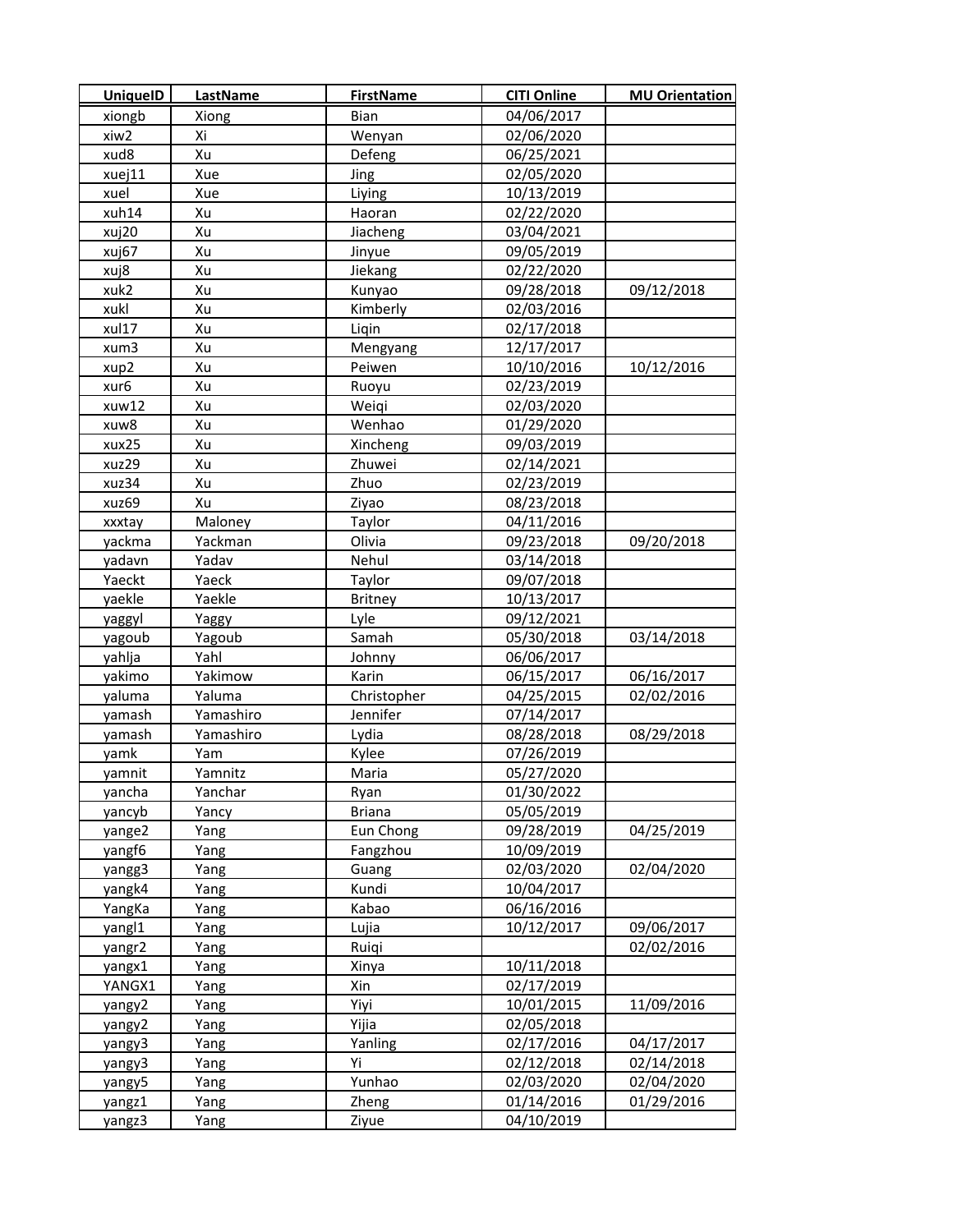| <b>UniquelD</b> | <b>LastName</b> | <b>FirstName</b> | <b>CITI Online</b> | <b>MU Orientation</b> |
|-----------------|-----------------|------------------|--------------------|-----------------------|
| yanj6           | Yan             | Jun              | 02/12/2017         | 03/15/2017            |
| yannal          | Yannalfo        | Alicia           | 02/12/2016         | 08/31/2015            |
| Yanx3           | Yan             | Xinyi            | 04/08/2019         |                       |
| yany18          | Yan             | Yuwen            | 09/11/2019         |                       |
| yarger          | Jordan          | Raegan           | 09/18/2020         |                       |
| yarnet          | Yarnetsky       | Jerry            | 05/29/2019         | 09/25/2018            |
| yarusi          | Yarusi          | Madison          | 02/23/2016         |                       |
| yaruy           | Yaru            | Ru               | 02/12/2018         | 05/07/2018            |
| yarwor          | Yarworth        | Christopher      | 08/30/2017         |                       |
| yaterj          | Yater           | Jennifer         | 04/12/2017         |                       |
| yaukja          | Yauk            | Jessica          | 08/26/2020         | 03/11/2020            |
| yawitz          | Yawitz          | Alyson           | 01/30/2017         |                       |
| yeager          | Yeager          | Mara             | 02/18/2020         |                       |
| yeager          | Yeager          | Lisa             | 09/25/2021         |                       |
| yeboah          | Yeboah          | lan              | 04/15/2016         | 10/17/2001            |
| yeboah          | Yeboah          | Afua             | 05/24/2017         |                       |
| yeboah          | Yeboah          | Clement          | 09/02/2020         |                       |
| yeelf           | Yee             | Lauren           | 08/31/2020         |                       |
| yeldel          | Yeldell         | Genae            | 04/08/2019         |                       |
| yelici          | Yelicich        | Rachel           | 09/05/2018         |                       |
| yellow          | Yellow Hawk     | Lydia            | 09/14/2016         | 09/08/2016            |
| yenche          | Yenchesky       | Heather          | 06/10/2020         |                       |
| yerich          | Yerich          | Andrew           | 01/25/2016         |                       |
| yes2            | Ye              | Shiyu            | 10/02/2016         | 10/12/2016            |
| yey8            | Ye              | Yuhui            | 09/14/2019         |                       |
| yezier          | Yezierski       | Kathryn          | 02/20/2018         |                       |
| yezier          | Yezierski       | Ellen            | 09/02/2019         | 11/29/2010            |
| yic3            | Yi              | ChengYue         | 09/09/2020         |                       |
| Yilmaz          | Yilmazli        | Inci             | 08/07/2021         |                       |
| yingy3          | Ying            | Yunuo            |                    | 02/12/2019            |
| yinh8           | Yin             | Hanzhe           | 04/08/2019         |                       |
| yinj2           | Yin             | Jie              | 08/26/2020         |                       |
| yinq3           | Yin             | Qi               | 09/12/2018         |                       |
| yins3           | Yin             | Shuyan           | 05/25/2019         | 09/12/2019            |
| yockey          | Yockey          | Emma             | 09/06/2018         |                       |
| yockey          | Yockey          | Tammy            | 01/21/2019         |                       |
| yodera          | Van Gundy-Yoder | Alana            | 09/23/2016         | 04/05/2004            |
| yoderc          | Yoder           | Camdyn           | 10/10/2018         |                       |
| yodere          | Yoder           | Emily            | 01/29/2020         |                       |
| yoderh          | Yoder           | Hannah           | 02/28/2019         |                       |
| yoderl          | Yoder           | Lucas            | 01/25/2022         |                       |
| yohora          | Yoho            | Rachel           | 06/10/2018         | 06/21/2018            |
| yokuma          | Yokum           | Abby             | 10/10/2018         |                       |
| YooMyu          | Yoo             | Myung Hye        | 07/24/2021         |                       |
| yorkjr          | York            | Joshua           | 07/26/2020         |                       |
| yorklr          | York            | Logan            | 11/06/2017         |                       |
| yostmj          | Yost            | Melanie          | 09/04/2018         |                       |
| youl2           | You             | Leping           | 04/08/2021         |                       |
| younga          | King            | Ashley           | 10/31/2016         |                       |
| younga          | Young           | Alexa            | 10/10/2019         |                       |
| youngc          | Young           | Christopher      | 06/08/2016         |                       |
| youngc          | Young           | Cheryl           | 12/18/2018         | 10/12/2016            |
| youngc          | Young           | Caleb            | 02/06/2019         |                       |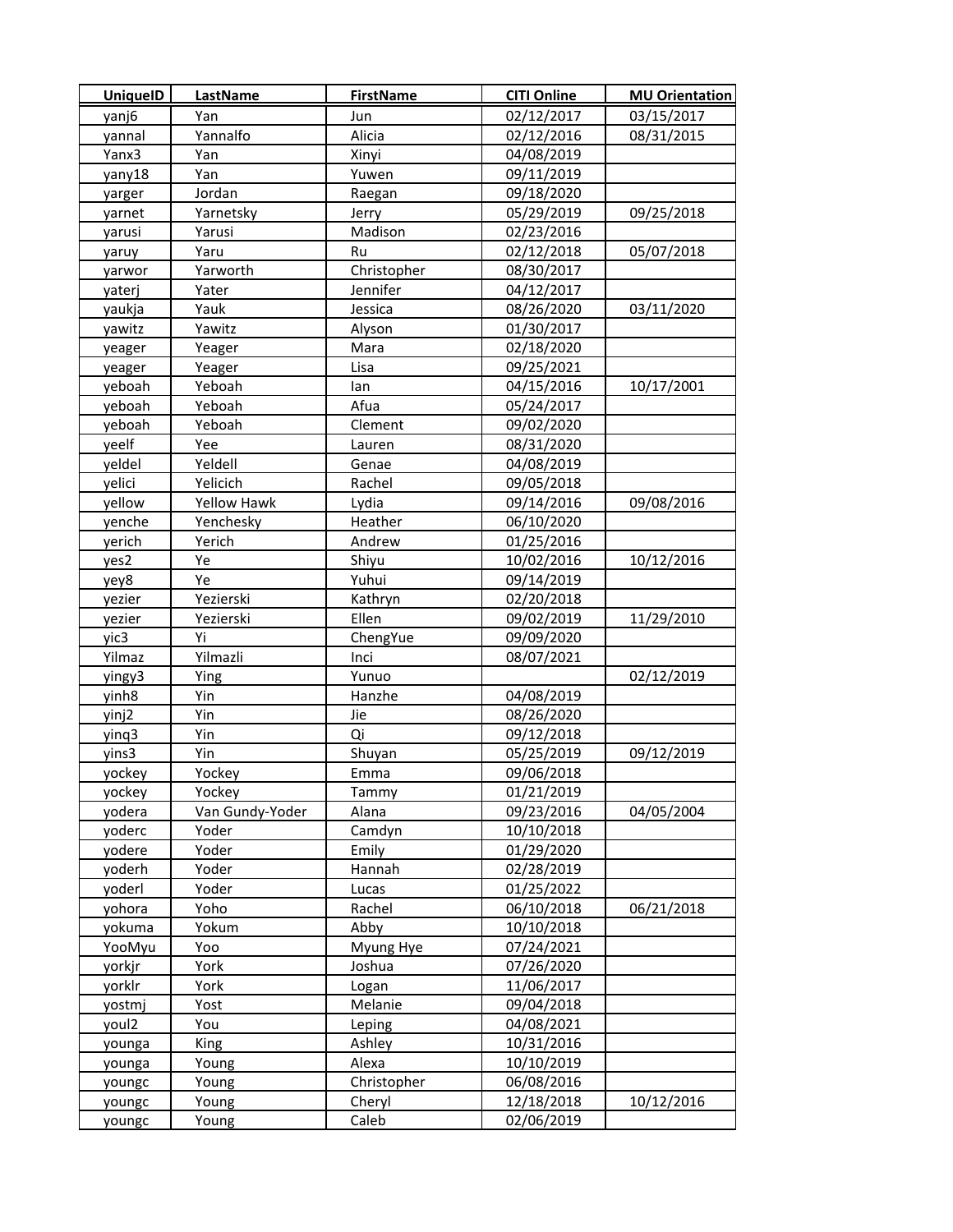| <b>UniquelD</b> | LastName     | <b>FirstName</b> | <b>CITI Online</b> | <b>MU Orientation</b> |
|-----------------|--------------|------------------|--------------------|-----------------------|
| youngc          | Young        | Cody             | 05/10/2019         |                       |
| youngc          | Young        | Cenna            | 02/14/2021         |                       |
| youngd          | Young        | Danielle         | 02/01/2022         |                       |
| younge          | Young        | Emily            | 06/25/2018         |                       |
| younge          | Young        | Erica            | 09/26/2018         |                       |
| youngj          | Young        | Jacob            | 09/04/2017         |                       |
| youngj          | Young        | Joey             | 02/25/2020         |                       |
| youngk          | Young        | Kayla            | 02/02/2016         |                       |
| youngk          | Young        | Kera             | 05/14/2018         |                       |
| youngk          | Young        | Kimberly         | 04/04/2020         | 10/31/2015            |
| youngk          | Youngkin     | Katherine        | 10/01/2021         |                       |
| youngl          | Young        | Logan            | 11/15/2020         |                       |
| youngm          | Young        | Mallory          | 01/27/2016         |                       |
| youngm          | Young        | Meghan           | 08/14/2019         | 12/08/2017            |
| youngm          | Young        | Mari             | 10/10/2019         |                       |
| youngn          | Young        | Natalia          | 09/11/2019         |                       |
| YoungO          | Young        | Omar Akbar       | 05/24/2019         |                       |
| youngp          | Young        | Peyten           | 10/15/2018         |                       |
| YoungR          | Young        | Rebekah          | 11/18/2016         |                       |
| youngs          | Young        | Sarah            | 06/24/2017         |                       |
| youngs          | Young        | Skye             | 08/06/2021         |                       |
| youngw          | Youngwirth   | Samantha         | 01/29/2017         | 02/01/2017            |
| yountl          | Yount        | Lydia            | 02/12/2017         |                       |
| Yousef          | Yousef       | Ahmed            | 09/25/2017         |                       |
| yousef          | Yousefi      | Amy              | 09/29/2019         |                       |
| yruega          | Yruegas      | Elisabeth        | 02/27/2020         |                       |
| yuanf6          | Yuan         | Fannie           | 10/09/2019         |                       |
| Yuany1          | Yuan         | Yantian          | 02/01/2021         |                       |
| Yudush          | Yudushkin    | Alexander        | 02/02/2021         |                       |
| yuey            | Yue          | Yuanyuan         | 01/20/2021         | 02/06/2015            |
| yuf2            | Yu           | Fengwei          | 02/14/2019         |                       |
| yuh21           | Yu           | Haoxiang         | 02/07/2020         |                       |
| yuh6            | Yu           | Hao              | 09/18/2019         | 09/18/2019            |
| yuh7            | Yu           | Heshuo           | 07/20/2021         | 02/11/2020            |
| yuj9            | Yu           | Jing             | 02/10/2019         | 03/11/2019            |
| yul20           | Yu           | Lei              | 08/23/2019         |                       |
| yuq7            | Yu           | Qi               | 02/16/2019         |                       |
| yurowe          | Yurow        | Eli              | 01/04/2018         |                       |
| yuw9            | Yu           | Wenqi            | 09/06/2018         | 10/04/2018            |
| yuz14           | Yu           | Zhaochong        | 08/28/2019         | 09/18/2019            |
| yuz4            | Yu           | Zhenyang         | 09/13/2018         |                       |
| zabank          | Zaban        | Kathleen         | 06/19/2018         |                       |
| zachar          | Zacharias    | Nugrahenny       | 01/10/2016         | 04/25/2019            |
| zadrav          | Zadravec     | Madison          | 09/05/2018         |                       |
| zaffin          | Zaffino      | Amanda           | 03/03/2020         |                       |
| zaidsv          | Zaid         | Spencer          | 03/03/2020         |                       |
| zamboj          | Zambo        | Jeremy           | 01/30/2021         |                       |
| zamora          | Zamora       | Bianca           | 08/25/2015         | 02/17/2016            |
| zamora          | Zamora       | Gianna           | 02/28/2021         |                       |
| zanabo          | Zanaboni     | Clayton          | 09/04/2018         |                       |
| zancan          | Zancanelli   | Mikayla          | 09/19/2017         |                       |
| zancao          | Zanca Osores | Pierina          | 10/27/2019         |                       |
| zanese          | Zanese       | Susy             | 09/03/2016         |                       |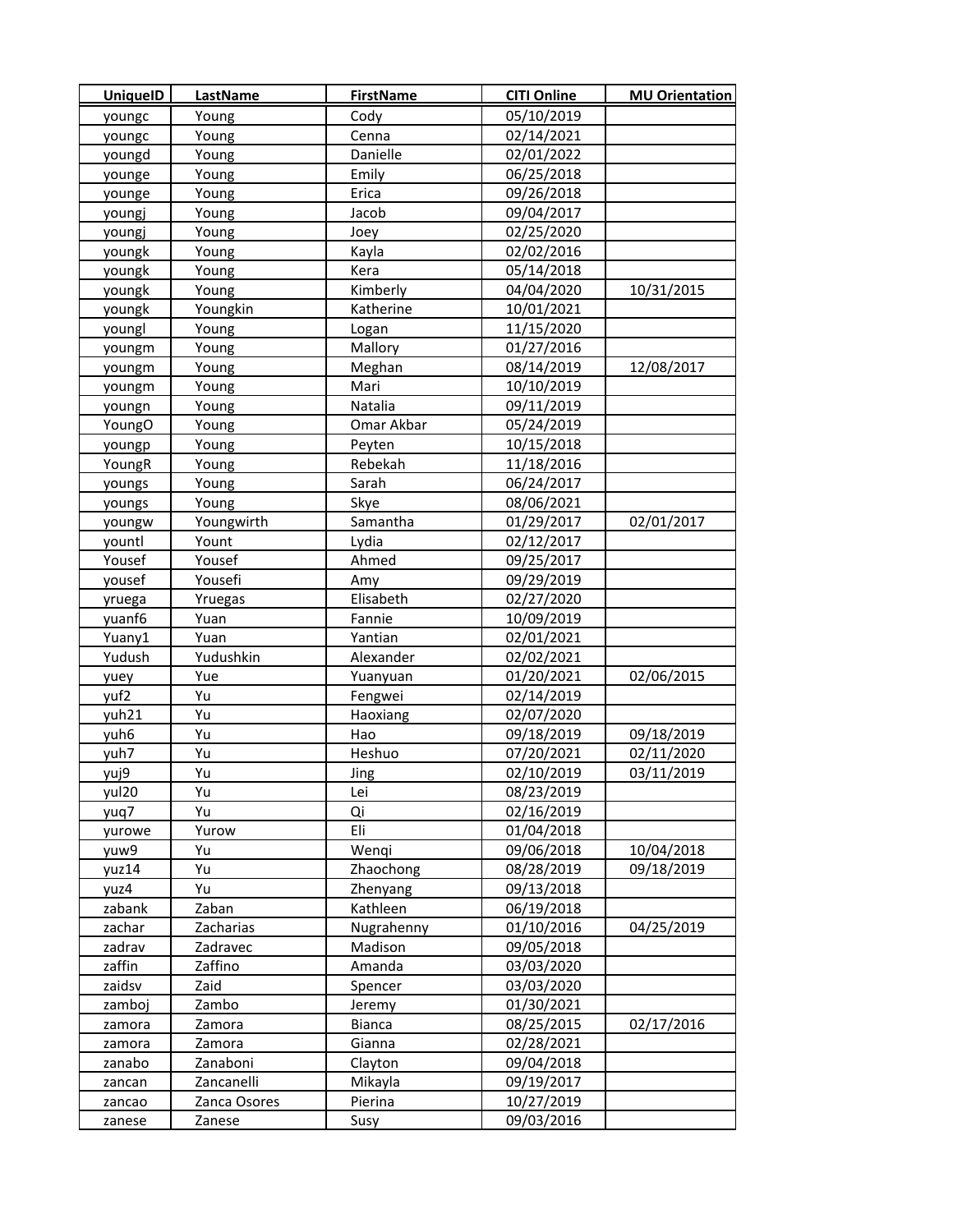| <b>UniquelD</b> | LastName     | <b>FirstName</b> | <b>CITI Online</b> | <b>MU Orientation</b> |
|-----------------|--------------|------------------|--------------------|-----------------------|
| zanfar          | Zanfardino   | Sara             | 02/16/2018         | 10/22/2013            |
| zangr2          | Yang         | Ruigi            | 01/27/2016         |                       |
| zangt2          | Zang         | Tianyue          | 05/20/2020         |                       |
| zanjan          | Zanjani      | Mehdi            | 01/14/2019         | 01/17/2019            |
| zantek          | Zantek       | Christopher      | 01/04/2018         | 02/19/2019            |
| zarago          | Zaragoza     | Kaitlyn          | 08/22/2020         |                       |
| zaremb          | Zaremba      | Annie            | 07/20/2019         |                       |
| zavagl          | Zavaglia     | Michaela         | 10/10/2019         |                       |
| zawats          | Zawatsky     | Phoebe           | 10/08/2019         |                       |
| zazyck          | Zazycki      | Suzanne          | 12/11/2020         | 09/04/2014            |
| zegarr          | Zegarra      | Sophia           | 09/12/2021         |                       |
| zehhe           | Zeh          | Hannah           | 09/24/2019         |                       |
| zehnde          | Zehnder      | Grant            | 02/24/2020         |                       |
| zeidan          | Zeidan       | Ahmad            | 09/07/2018         |                       |
| zeifan          | Zeifang      | Callie           | 09/03/2018         |                       |
| zeigle          | Zeigler      | Kelsey           | 11/14/2017         |                       |
| zeigle          | Zeigler      | Larissa          | 03/02/2020         |                       |
| zeliec          | Zelie        | Corinne          | 07/01/2021         |                       |
| zellla          | Zell         | Lauren           | 02/14/2019         |                       |
| zellne          | Zellner      | Jasmin           | 03/03/2020         |                       |
| zemper          | Zemper       | Jackie           | 03/09/2017         |                       |
| zengp3          | Zeng         | Paulina          | 10/29/2014         | 03/29/2016            |
| zengy2          | Zeng         | Ying             | 02/03/2020         |                       |
| zengz2          | Zeng         | Ziqian           | 02/15/2016         |                       |
| zerfas          | Zerfass      | Abigail          | 09/24/2021         |                       |
| zhang1          | Zhang        | Yangqiuzi        |                    | 12/02/2016            |
| zhang1          | Zhang        | Yifei            | 01/28/2018         | 02/02/2018            |
| Zhang1          | Zhang        | Yuqi             | 02/02/2020         | 02/04/2020            |
| zhang4          | Zhang        | Xuedan           | 03/12/2020         |                       |
| zhang4          | Zhang        | Yibo             | 07/07/2021         | 06/21/2018            |
| zhang5          | Zhang        | Yuhan            | 04/10/2019         |                       |
| zhang5          | Zhang        | Yunjia           | 02/17/2020         |                       |
| zhang6          | Zhang        | Yunzi            | 07/20/2019         |                       |
| zhang6          | Zhang        | Zexin            | 03/12/2020         |                       |
| zhang6          | Zhang        | Shiqi            | 11/13/2020         |                       |
| zhang7          | Zhang        | Linda            | 06/06/2019         |                       |
| zhang8          | Zhang        | Yichen           | 06/25/2021         |                       |
| zhangb          | Zhang        | Bowen            | 04/16/2020         |                       |
| zhangb          | Zhang        | Bohan            | 04/03/2021         |                       |
| zhangc          | Zhang        | Chuhan           | 02/04/2016         |                       |
| zhangc          | Zhang        | Chenye           | 10/02/2016         | 10/12/2016            |
| zhangc          | Zhang        | Chi              | 02/17/2019         |                       |
| zhangc          | Zhang        | Cheng            | 11/12/2020         |                       |
| zhangh          | Zhang        | Hanyu            | 10/30/2019         | 10/31/2019            |
| zhangh          | Zhang        | Haoda            | 09/23/2020         |                       |
| zhangj          | zhang        | jiahao           | 09/30/2018         |                       |
| zhangj          | Zhang        | Jinghua          | 10/08/2018         | 10/18/2018            |
| zhangj          | <b>Zhang</b> | Jinchong         | 11/19/2019         |                       |
| zhangj          | Zhang        | Jingyi           | 02/08/2020         |                       |
| zhangj          | Zhang        | Jing             | 03/20/2020         |                       |
| zhangk          | Zhang        | Kuo              | 02/03/2019         |                       |
| zhangk          | Zhang        | Кe               | 05/01/2021         |                       |
| zhangl          | Zhang        | Lu               | 01/31/2017         |                       |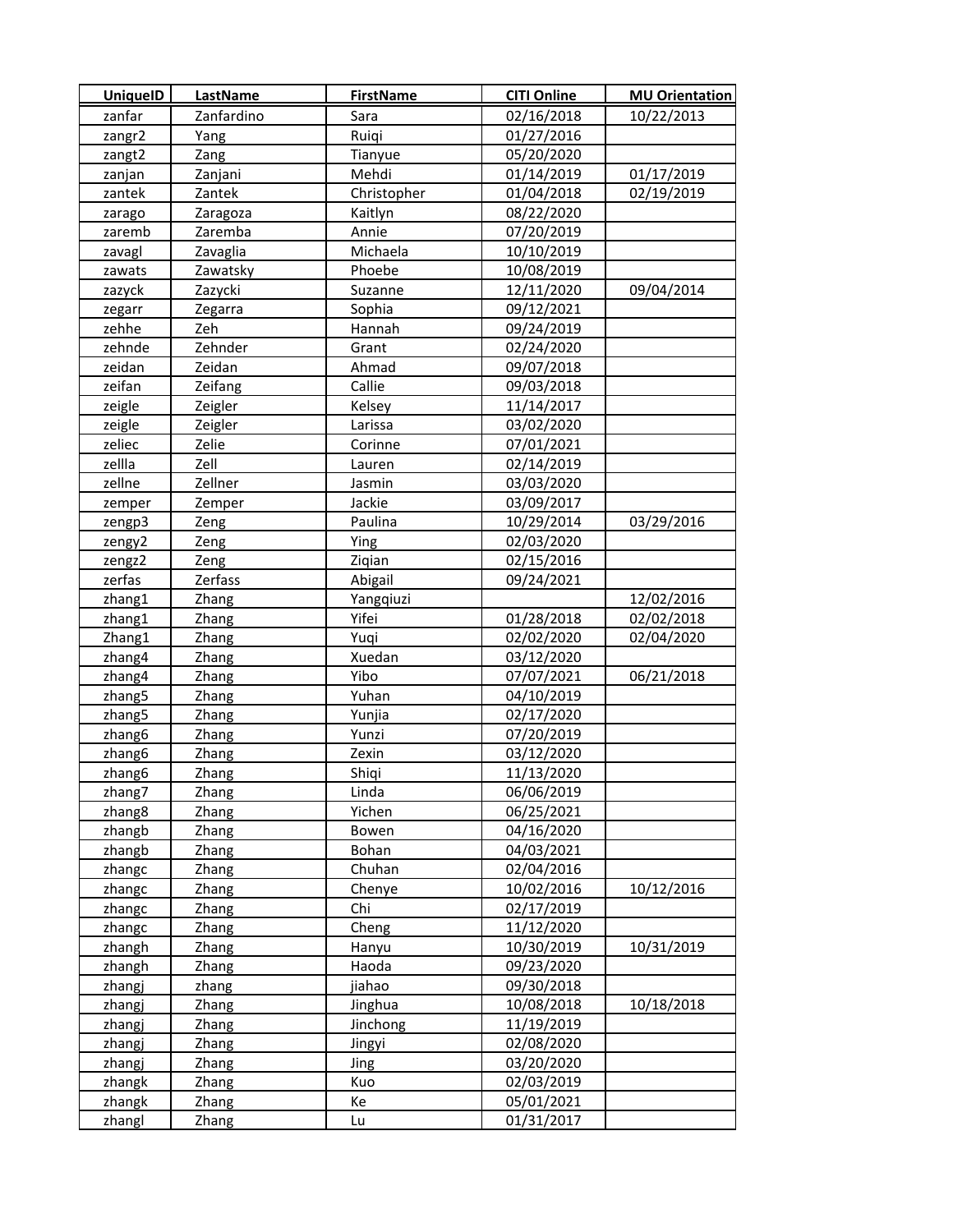| <b>UniquelD</b> | <b>LastName</b> | <b>FirstName</b> | <b>CITI Online</b> | <b>MU Orientation</b> |
|-----------------|-----------------|------------------|--------------------|-----------------------|
| zhangm          | Zhang           | Mengqi           |                    | 10/12/2016            |
| zhangm          | Zhang           | Miaojing         | 05/22/2020         |                       |
| zhangq          | Zhang           | Qin              | 05/02/2021         | 10/03/2021            |
| zhangr          | Zhang           | Rongying         | 02/08/2018         |                       |
| zhangr          | Zhang           | Ruici            | 02/06/2019         |                       |
| zhangw          | Zhang           | Weijia           | 09/15/2019         | 09/18/2019            |
| zhangw          | Zhang           | Weilai           | 10/05/2019         |                       |
| zhangx          | Zhang           | Xueqing          | 05/04/2017         |                       |
| zhangx          | Zhang           | Xinqi            | 09/25/2019         |                       |
| zhangy          | Zhang           | Ying             | 02/10/2019         | 03/11/2019            |
| zhangy          | Zhang           | Yu               | 10/28/2019         | 10/31/2019            |
| ZHANGY          | Zhang           | Yidan            | 05/30/2021         |                       |
| zhangz          | Zhang           | Ziyun            | 09/02/2019         |                       |
| zhangz          | Zhang           | Zhe              | 02/11/2020         | 02/11/2020            |
| zhany2          | Zhan            | Yi               | 02/21/2018         |                       |
| zhaoc1          | Zhao            | Chengda          | 02/06/2019         |                       |
| zhaoc1          | Zhao            | Chenyi           | 03/14/2019         |                       |
| zhaoj1          | Zhao            | Jiaxuan          | 09/06/2018         |                       |
| zhaoj6          | Zhao            | Jianyou          | 12/15/2015         | 01/15/2016            |
| ZHAOL9          | Zhao            | Luoying          | 02/03/2020         | 02/04/2020            |
| zhaon6          | Zhao            | Nannan           | 10/31/2019         | 10/31/2019            |
| zhaop9          | Zhao            | Peihong          | 02/10/2019         | 04/08/2019            |
| Zhaow1          | Zhao            | Weiguang         | 02/22/2020         |                       |
| zhaow1          | Zhao            | Wendi            | 04/03/2020         |                       |
| zhaoy1          | Zhao            | Yebing           | 02/01/2018         | 02/05/2018            |
| zhaoy4          | Zhao            | Yunqin           | 02/14/2019         |                       |
| zhaoy6          | Zhao            | Yang             | 09/07/2018         |                       |
| zhaoy7          | Zhao            | Yinting          | 10/08/2018         |                       |
| zhaoy7          | Zhao            | Rebecca          | 10/01/2019         |                       |
| zhaoz7          | Zhao            | Zunchen          | 09/22/2017         |                       |
| zhengx          | Zheng           | Xiuge            | 02/11/2018         | 02/12/2018            |
| zhix            | Zhi             | Xin              | 09/18/2018         | 09/12/2018            |
| zhongb          | Zhong           | Benlei           | 10/30/2019         | 10/31/2019            |
| zhongh          | Zhong           | Huili            | 02/08/2019         |                       |
| zhongy          | Zhong           | Yu               | 02/11/2018         |                       |
| zhouh6          | Zhou            | Huahua           | 02/12/2018         | 05/07/2018            |
| zhouh7          | Zhou            | Haonan           | 09/16/2018         | 08/26/2015            |
| zhouh9          | Zhou            | Haoyu            | 03/09/2018         | 10/04/2018            |
| zhouj1          | Zhou            | Jiayao           | 02/29/2020         |                       |
| zhouj2          | Zhou            | Jingwei          | 09/14/2019         |                       |
| zhouj4          | Zhou            | Jian             | 01/28/2022         |                       |
| zhouk3          | Zhou            | Kuan             | 02/10/2019         |                       |
| zhouk5          | Zhou            | Keda             | 09/23/2020         |                       |
| zhoum6          | Zhou            | Mingkun          | 09/04/2018         |                       |
| zhouq           | Zhou            | Qihou            | 01/29/2020         |                       |
| zhouq5          | Zhou            | Qi               | 02/27/2018         |                       |
| zhous1          | Zhou            | Shaoyang         |                    | 09/10/2019            |
| zhouwa          | Zhou Wang       | Emily            | 12/29/2016         |                       |
| zhouwa          | Zhou-Wang       | Rita             | 09/05/2020         |                       |
| zhoux2          | Zhou            | Xianzheng        | 09/27/2020         |                       |
| zhouy1          | Zhou            | Yina             | 04/30/2015         | 11/09/2016            |
| zhouy2          | Zhou            | Yue              | 10/09/2019         |                       |
| zhouy3          | Zhou            | Yang             | 01/28/2020         |                       |